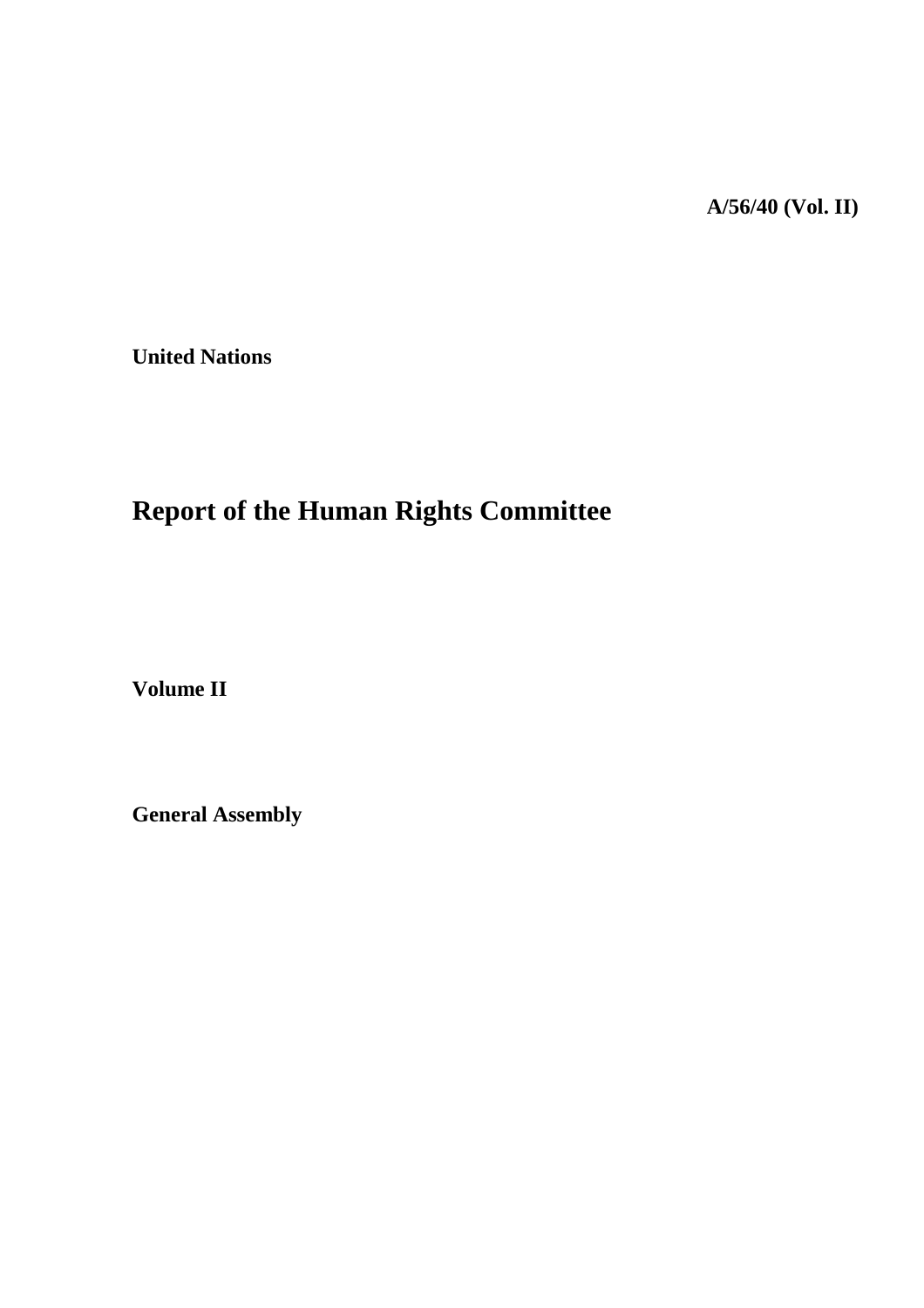# **NOTE**

 $\ddot{\phantom{0}}$ 

 $\hat{\mathcal{A}}$ 

 $\hat{\mathcal{E}}$ 

Symbols of United Nations documents are composed of capital letters combined with<br>figures. Mention of such a symbol indicates a reference to a United Nations document.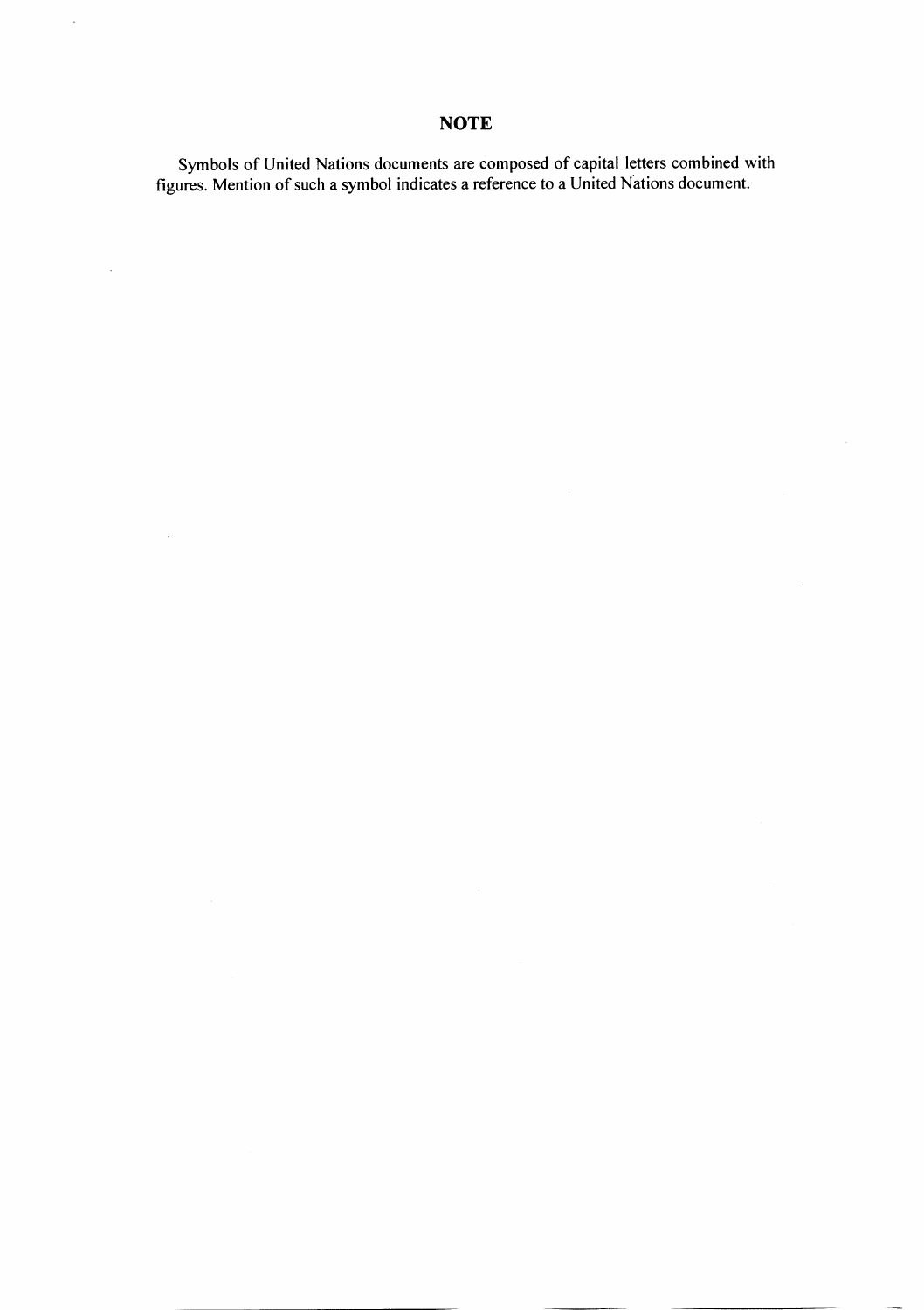#### **CONTENTS**

Paragraphs Page

#### Executive summary

#### Chapter

- I. JURISDICTION AND ACTIVITIES
	- A. States parties to the International Covenant on Civil and Political Rights
	- B. Sessions of the Committee
	- C. Elections, membership and attendance at sessions
	- D. Solemn declaration
	- E. Election of officers
	- F. Special rapporteurs
	- G. Amended consolidated guidelines for States parties' reports and amended rules of procedure
	- H. Working groups
	- I. Commemorative event to mark the twenty-fifth anniversary of the Covenant
	- J. Related United Nations human rights activities
	- K. Meeting with States parties
	- L. Derogations pursuant to article 4 of the Covenant
	- M. General Comment under article 40, paragraph 4 of the Covenant
	- N. Staff resources
	- O. Publicity for the work of the Committee

GE.01-44677 (E)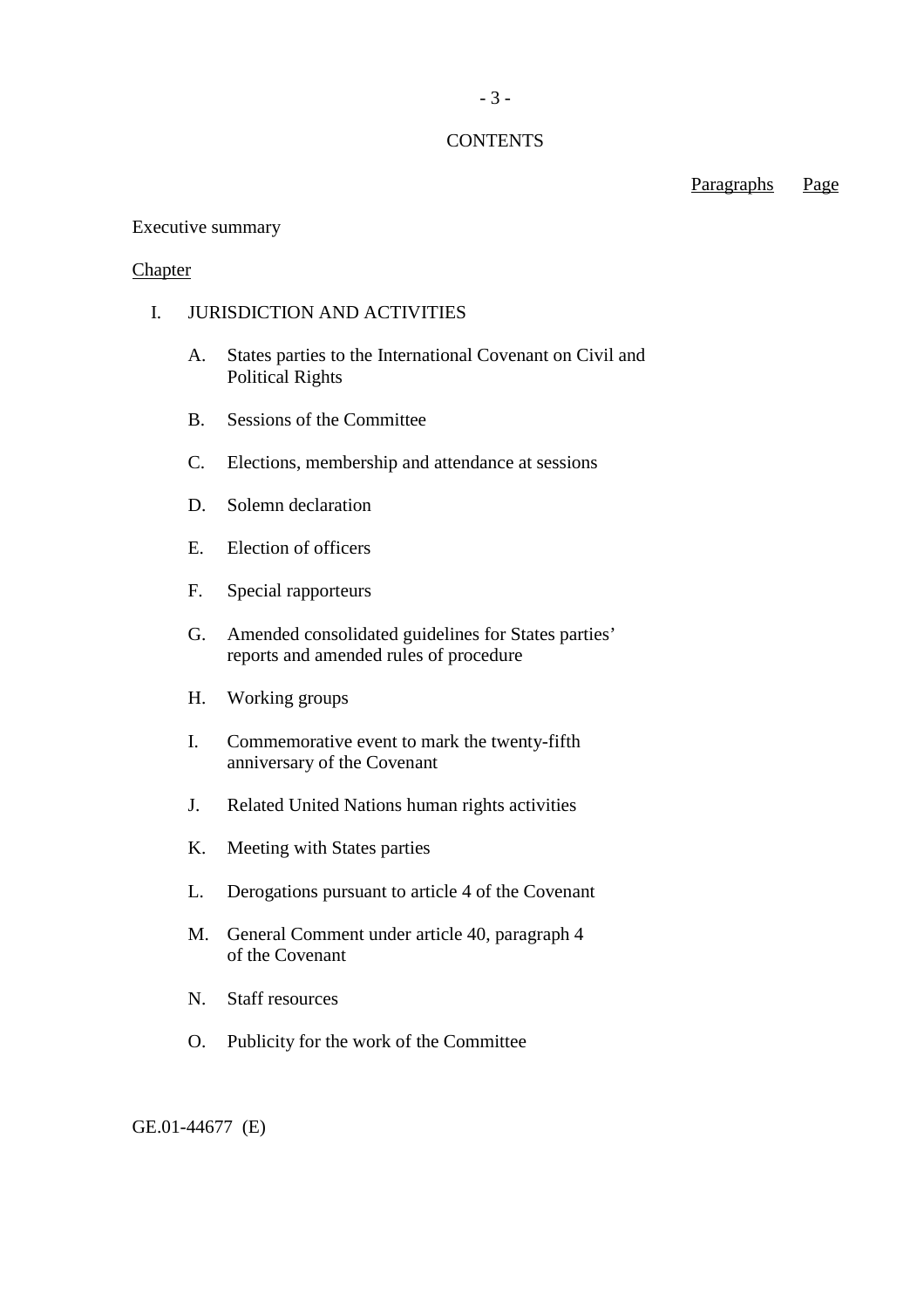#### Paragraphs Page

#### **Chapter**

#### I. (cont'd)

- P. Documents and publications relating to the work of the Committee
- Q. Future meetings of the Committee
- R. Adoption of the report

# II. METHODS OF WORK OF THE COMMITTEE UNDER ARTICLE 40 OF THE COVENANT: NEW DEVELOPMENTS

- A. Recent decisions on procedures
- B. Concluding observations
- C. Links to other human rights treaties and treaty bodies
- D. Cooperation with other United Nations bodies

#### III. SUBMISSION OF REPORTS BY STATES PARTIES UNDER ARTICLE 40 OF THE COVENANT

- A. Reports submitted to the Secretary-General from August 2000 to July 2001
- B. Overdue reports and non-compliance by States parties with their obligations under article 40

#### IV. CONSIDERATION OF REPORTS SUBMITTED BY STATES PARTIES UNDER ARTICLE 40 OF THE COVENANT

Trinidad and Tobago

Denmark

Argentina

Gabon

Peru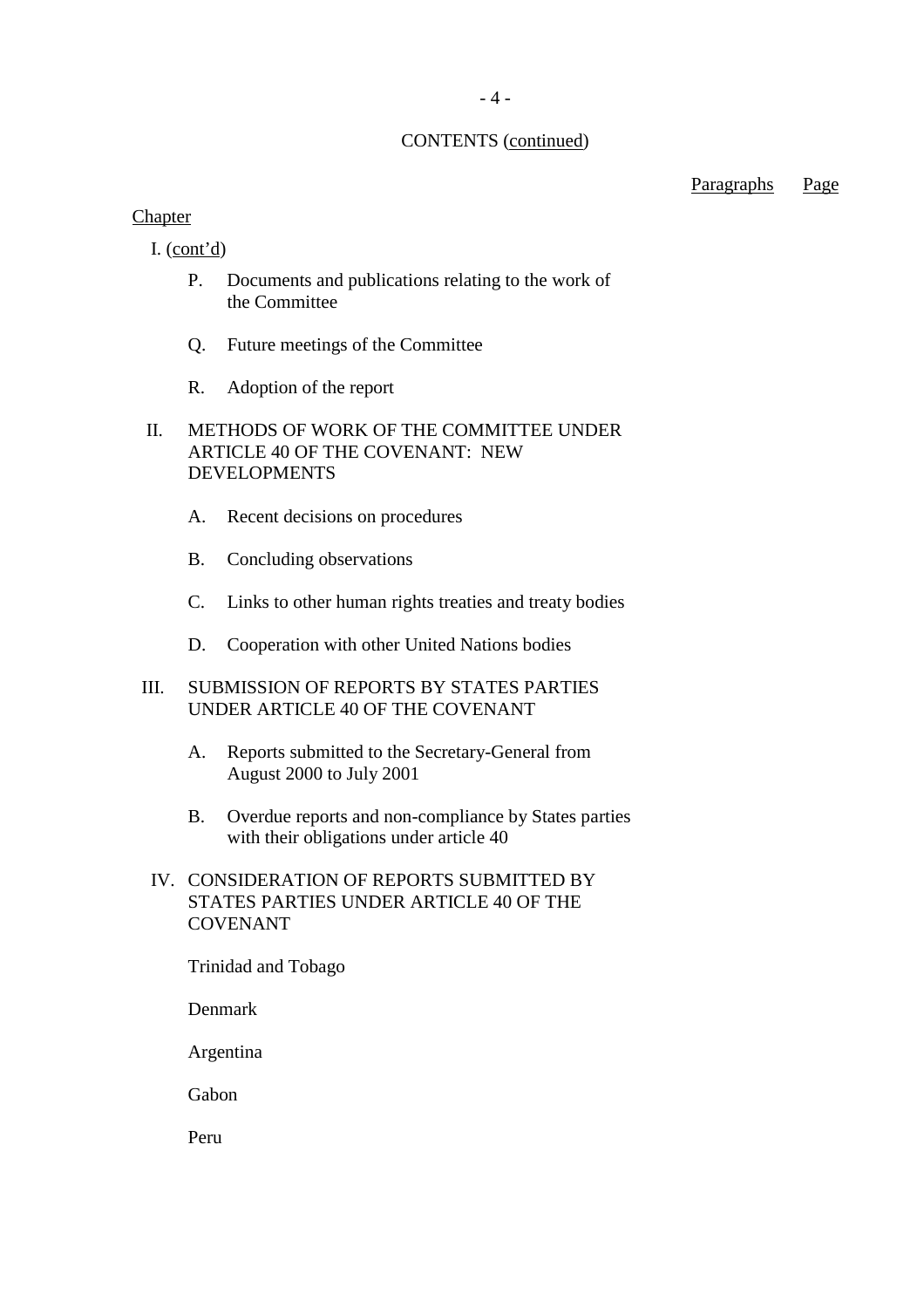Paragraphs Page

**Chapter** 

IV.  $(\text{cont'd})$ 

Venezuela

Dominican Republic

Uzbekistan

Croatia

Syrian Arab Republic

**Netherlands** 

Czech Republic

Monaco

Guatemala

Democratic People's Republic of Korea

#### V. CONSIDERATION OF COMMUNICATIONS UNDER THE OPTIONAL PROTOCOL

- A. Progress of work
- B. Growth of the Committee's caseload under the Optional Protocol
- C. Approaches to considering communications under the Optional Protocol
- D. Individual opinions
- E. Review of decisions declaring communications admissible
- F. Issues considered by the Committee
- G. Remedies called for under the Committee's Views
- VI. FOLLOW-UP ACTIVITIES UNDER THE OPTIONAL PROTOCOL.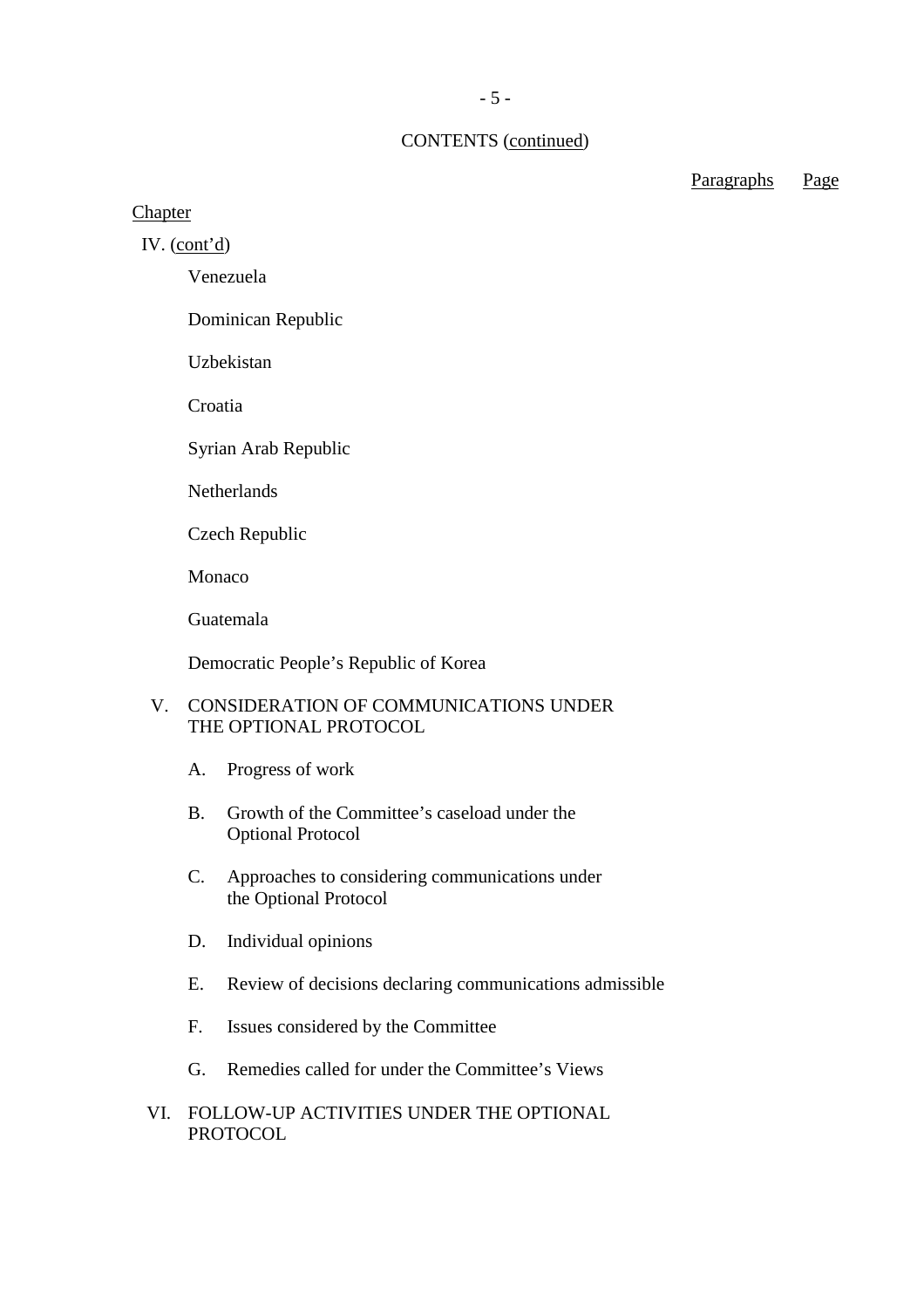- 6 -

#### Annexes

- I. STATES PARTIES TO THE INTERNATIONAL COVENANT ON CIVIL AND POLITICAL RIGHTS AND TO THE OPTIONAL PROTOCOLS AND STATES WHICH HAVE MADE THE DECLARATION UNDER ARTICLE 41 OF THE COVENANT AS AT 27 JULY 2001
	- A. States parties to the International Covenant on Civil and Political Rights
	- B. States parties to the Optional Protocol
	- C. States parties to the Second Optional Protocol, aiming at the abolition of the death penalty
	- D. States which have made the declaration under article 41 of the Covenant

#### II. MEMBERSHIP AND OFFICERS OF THE HUMAN RIGHTS COMMITTEE, 2000-2001

- A. Membership of the Human Rights Committee
- B. Officers
- III. A. CONSOLIDATED GUIDELINES FOR STATE REPORTS UNDER THE INTERNATIONAL COVENANT ON CIVIL AND POLITICAL RIGHTS (as amended at the seventieth session)
	- B. REVISED RULES OF PROCEDURE OF THE COMMITTEE (as formally amended at the seventy-first session)
- IV. SUBMISSION OF REPORTS AND ADDITIONAL INFORMATION BY STATES PARTIES UNDER ARTICLE 40 OF THE COVENANT
- V. STATUS OF REPORTS CONSIDERED DURING THE PERIOD UNDER REVIEW AND OF REPORTS STILL PENDING BEFORE THE **COMMITTEE**
- VI. GENERAL COMMENT ADOPTED BY THE HUMAN RIGHTS COMMITTEE UNDER ARTICLE 40, PARAGRAPH 4, OF THE INTERNATIONAL COVENANT ON CIVIL AND POLITICAL RIGHTS

General Comment No. 29 on article 4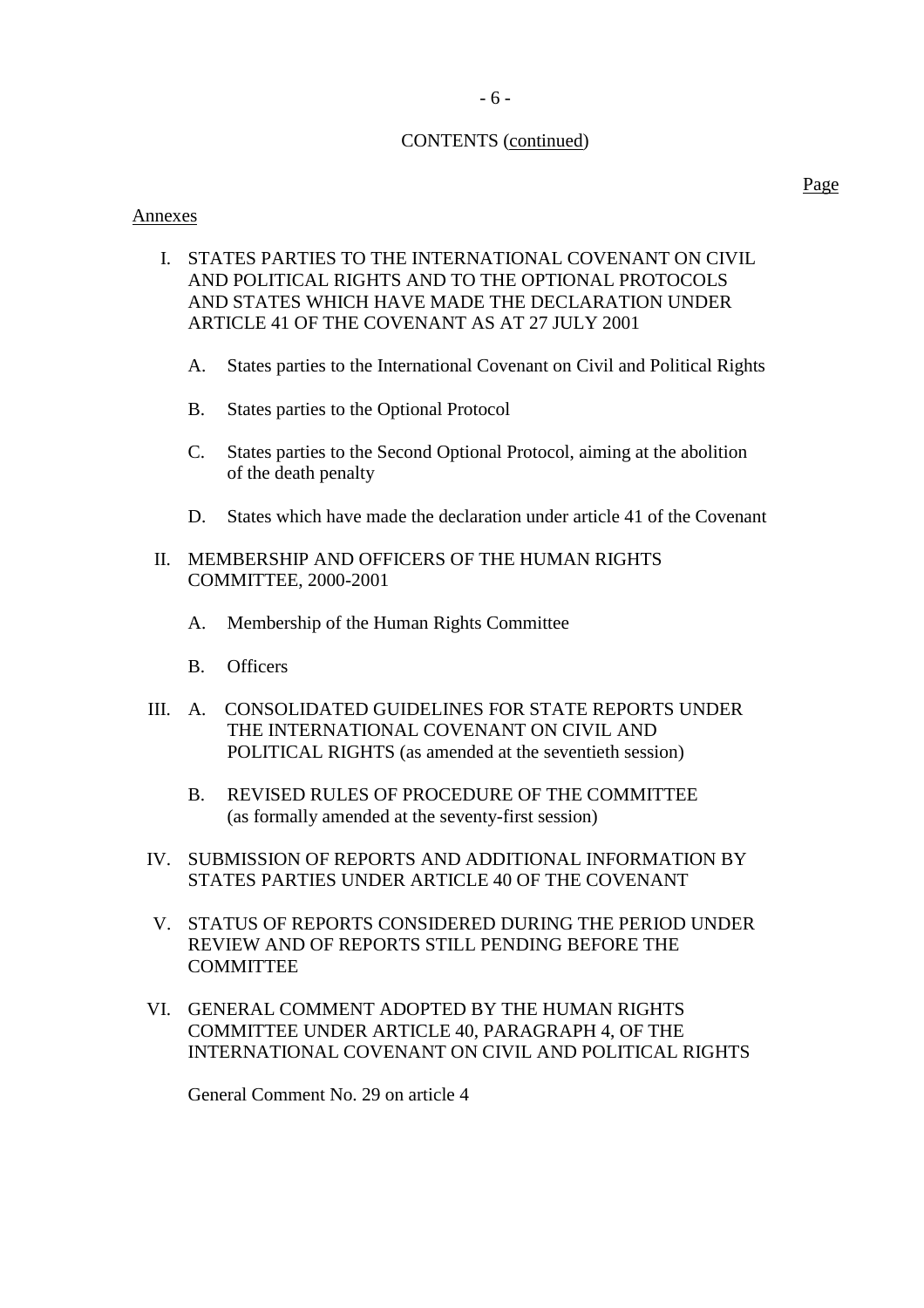# Annexes

| VII.  | LIST OF STATES PARTIES' DELEGATIONS THAT PARTICIPATED<br>IN THE CONSIDERATION OF THEIR RESPECTIVE REPORTS BY<br>THE HUMAN RIGHTS COMMITTEE AT ITS SEVENTIETH,<br>SEVENTY-FIRST AND SEVENTY-SECOND SESSIONS |                                                                                                                                                              |    |
|-------|------------------------------------------------------------------------------------------------------------------------------------------------------------------------------------------------------------|--------------------------------------------------------------------------------------------------------------------------------------------------------------|----|
| VIII. | LIST OF DOCUMENTS ISSUED DURING THE REPORTING PERIOD                                                                                                                                                       |                                                                                                                                                              |    |
| IX.   | EXCERPTS FROM THE COMMITTEE'S CONTRIBUTION TO THE<br>WORLD CONFERENCE AGAINST RACISM                                                                                                                       |                                                                                                                                                              |    |
| X.    |                                                                                                                                                                                                            | VIEWS OF THE HUMAN RIGHTS COMMITTEE UNDER ARTICLE 5,<br>PARAGRAPH 4, OF THE OPTIONAL PROTOCOL TO THE<br>INTERNATIONAL COVENANT ON CIVIL AND POLITICAL RIGHTS | 11 |
|       | A.                                                                                                                                                                                                         | Communication No. 547/1993, Mahuika et al. v. New Zealand                                                                                                    | 11 |
|       |                                                                                                                                                                                                            | Appendix                                                                                                                                                     |    |
|       | <b>B.</b>                                                                                                                                                                                                  | Communication No. 630/1995, Mazou v. Cameroon                                                                                                                | 30 |
|       | $\mathcal{C}$ .                                                                                                                                                                                            | Communication No. 675/1995, Toala et al. v. New Zealand                                                                                                      | 35 |
|       |                                                                                                                                                                                                            | Appendix                                                                                                                                                     |    |
|       | D.                                                                                                                                                                                                         | Communication No. 687/1996, Rojas García v. Colombia                                                                                                         | 48 |
|       |                                                                                                                                                                                                            | Appendix                                                                                                                                                     |    |
|       | Е.                                                                                                                                                                                                         | Communication No. 727/1996, Paraga v. Croatia                                                                                                                | 58 |
|       | F.                                                                                                                                                                                                         | Communication No. 736/1997, Ross v. Canada                                                                                                                   | 69 |
|       |                                                                                                                                                                                                            | Appendix                                                                                                                                                     |    |
|       | G.                                                                                                                                                                                                         | Communication No. 790/1997, Cheban v. The Russian Federation                                                                                                 | 88 |

Page **Page**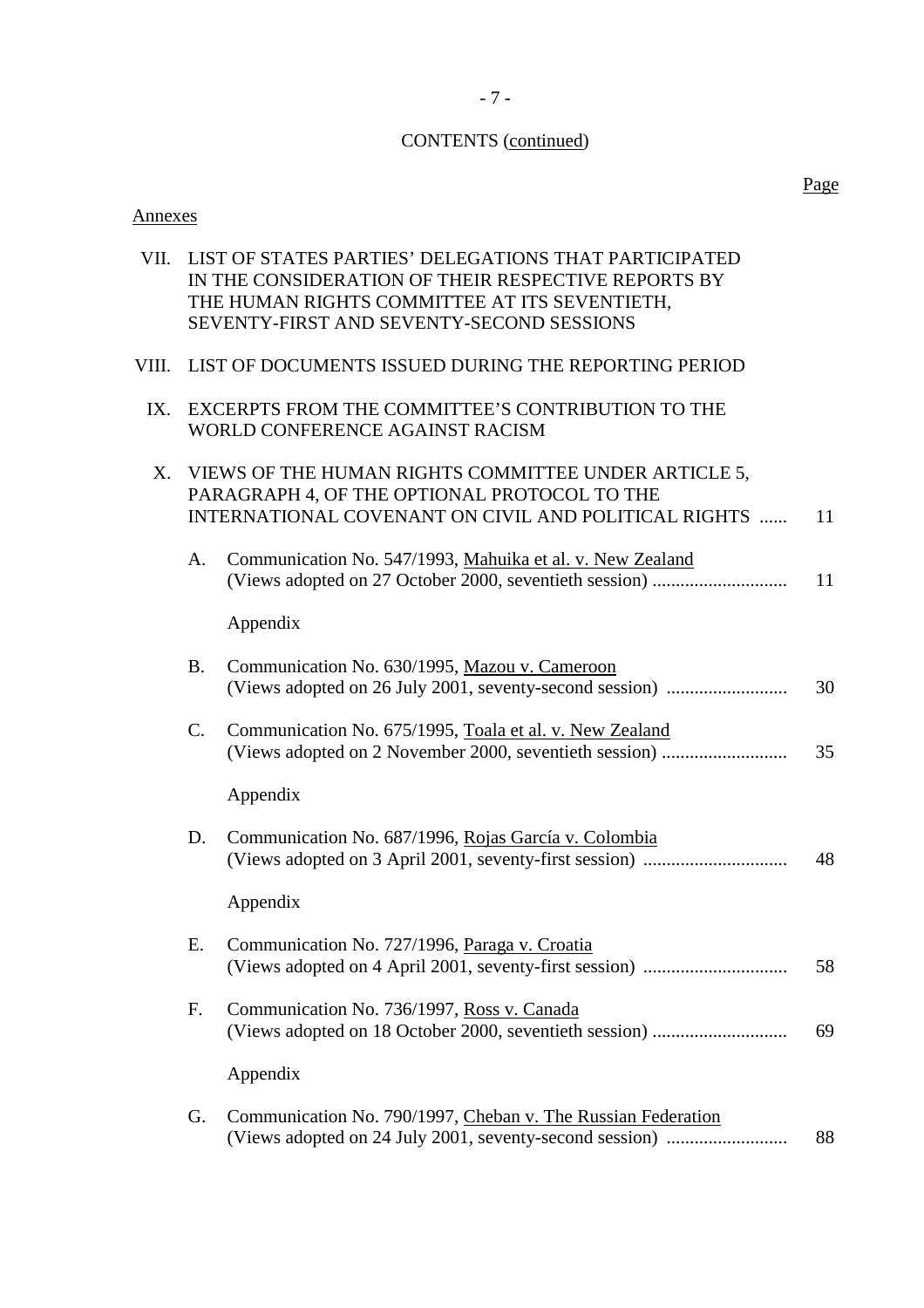# Page **Page**

| <u>Annexes</u> |                                                                                                                                                          |     |
|----------------|----------------------------------------------------------------------------------------------------------------------------------------------------------|-----|
| X. (cont'd)    |                                                                                                                                                          |     |
| H.             | Communication No. 806/1998, Thompson v. St. Vincent and the<br>Grenadines (Views adopted on 18 October 2000, seventieth session)                         | 93  |
|                | Appendix                                                                                                                                                 |     |
| I.             | Communication No. 818/1998, Sextus v. Trinidad and Tobago                                                                                                | 111 |
|                | Appendix                                                                                                                                                 |     |
| J.             | Communication No. 819/1998, Kavanagh v. Ireland                                                                                                          | 122 |
|                | Appendix                                                                                                                                                 |     |
| K.             | Communication No. 821/1998, Chongwe v. Zambia                                                                                                            | 137 |
| L.             | Communication No. 833/1998, Karker v. France                                                                                                             | 144 |
| M.             | Communication Nos. 839/1998, 840/1998 and 841/1998<br>Mansaraj et al. v. Sierra Leone, Gborie et al. v. Sierra Leone and<br>Sesay et al. v. Sierra Leone |     |
|                |                                                                                                                                                          | 153 |
| N.             | Communication No. 846/1999, Jansen-Gielen v. The Netherlands                                                                                             | 158 |
|                | Appendix                                                                                                                                                 |     |
| O.             | Communication No. 855/1999, Schmitz-de-Jong v. The Netherlands                                                                                           | 165 |
| P.             | Communication No. 857/1999, Blazek et al. v. The Czech Republic                                                                                          | 168 |
|                | Appendix                                                                                                                                                 |     |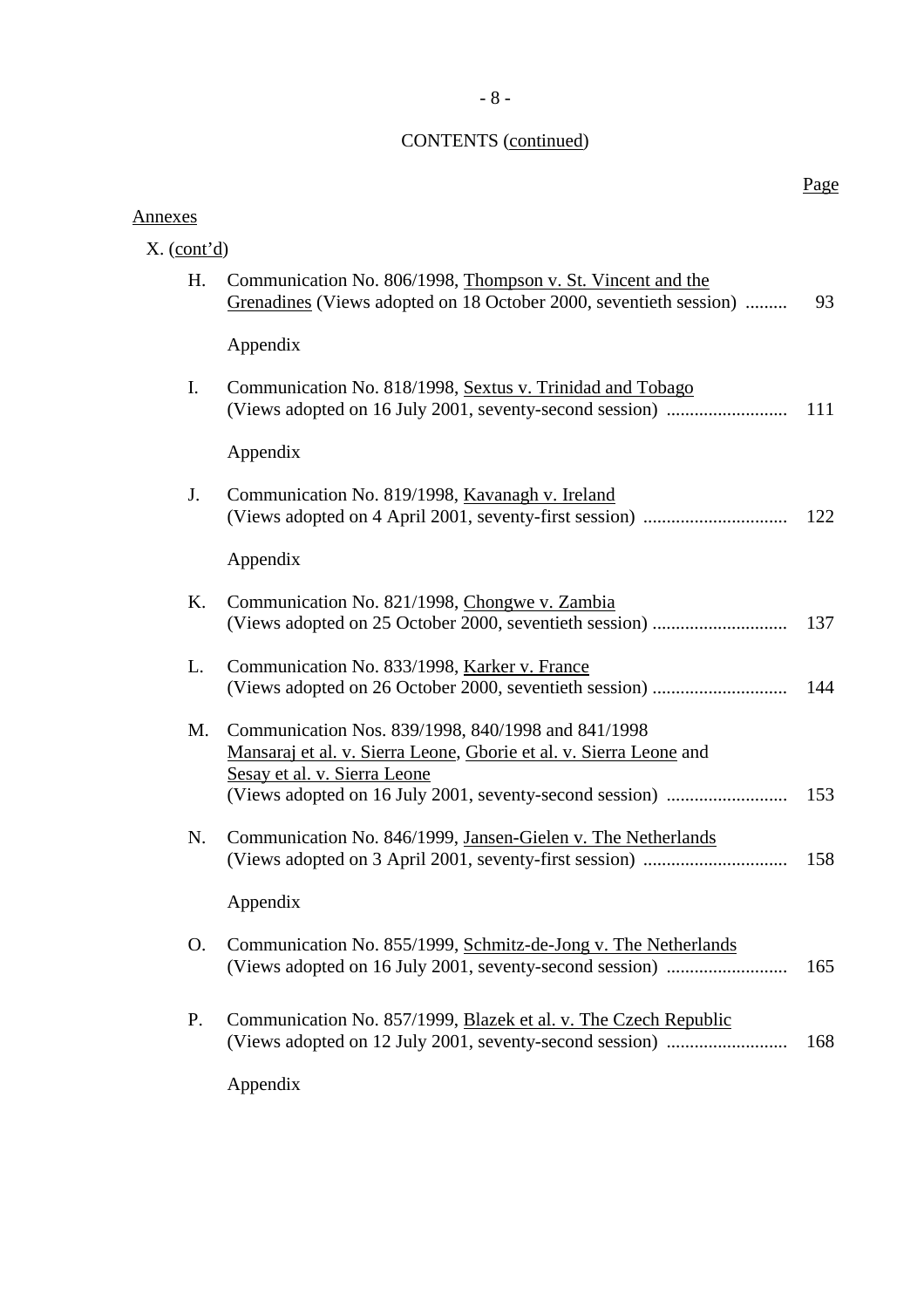#### Page **Page**

| <u>Annexes</u>                                                                                                                                                |                |                                                                 |     |
|---------------------------------------------------------------------------------------------------------------------------------------------------------------|----------------|-----------------------------------------------------------------|-----|
|                                                                                                                                                               | $X.$ (cont'd)  |                                                                 |     |
|                                                                                                                                                               | Q.             | Communication No. 858/1999, Buckle v. New Zealand               | 175 |
|                                                                                                                                                               | R.             | Communication No. 869/1999, Piandiong et al. v. The Philippines | 181 |
|                                                                                                                                                               |                | Appendix                                                        |     |
|                                                                                                                                                               | S.             | Communication No. 884/1999, Ignatane v. Latvia                  | 191 |
|                                                                                                                                                               | T.             | Communication No. 930/2000, Winata v. Australia                 | 199 |
|                                                                                                                                                               |                | Appendix                                                        |     |
| DECISIONS OF THE HUMAN RIGHTS COMMITTEE DECLARING<br>XI.<br>COMMUNICATIONS INADMISSIBLE UNDER THE OPTIONAL<br>PROTOCOL TO THE INTERNATIONAL COVENANT ON CIVIL |                | 213                                                             |     |
|                                                                                                                                                               |                |                                                                 |     |
|                                                                                                                                                               | A.             | Communication No. 762/1997, Jensen v. Australia                 | 213 |
|                                                                                                                                                               | <b>B.</b>      | Communication No. 787/1997, Gobin v. Mauritius                  | 222 |
|                                                                                                                                                               |                | Appendix                                                        |     |
|                                                                                                                                                               | $\mathbf{C}$ . | Communication No. 791/1997, Singh v. New Zealand                | 228 |
|                                                                                                                                                               | D.             | Communication No. 808/1998, Rogl v. Germany                     | 241 |
|                                                                                                                                                               | Ε.             | Communication No. 822/1998, Vakoumé v. France                   | 249 |
|                                                                                                                                                               | F.             | Communication No. 831/1998, Meiers v. France                    | 255 |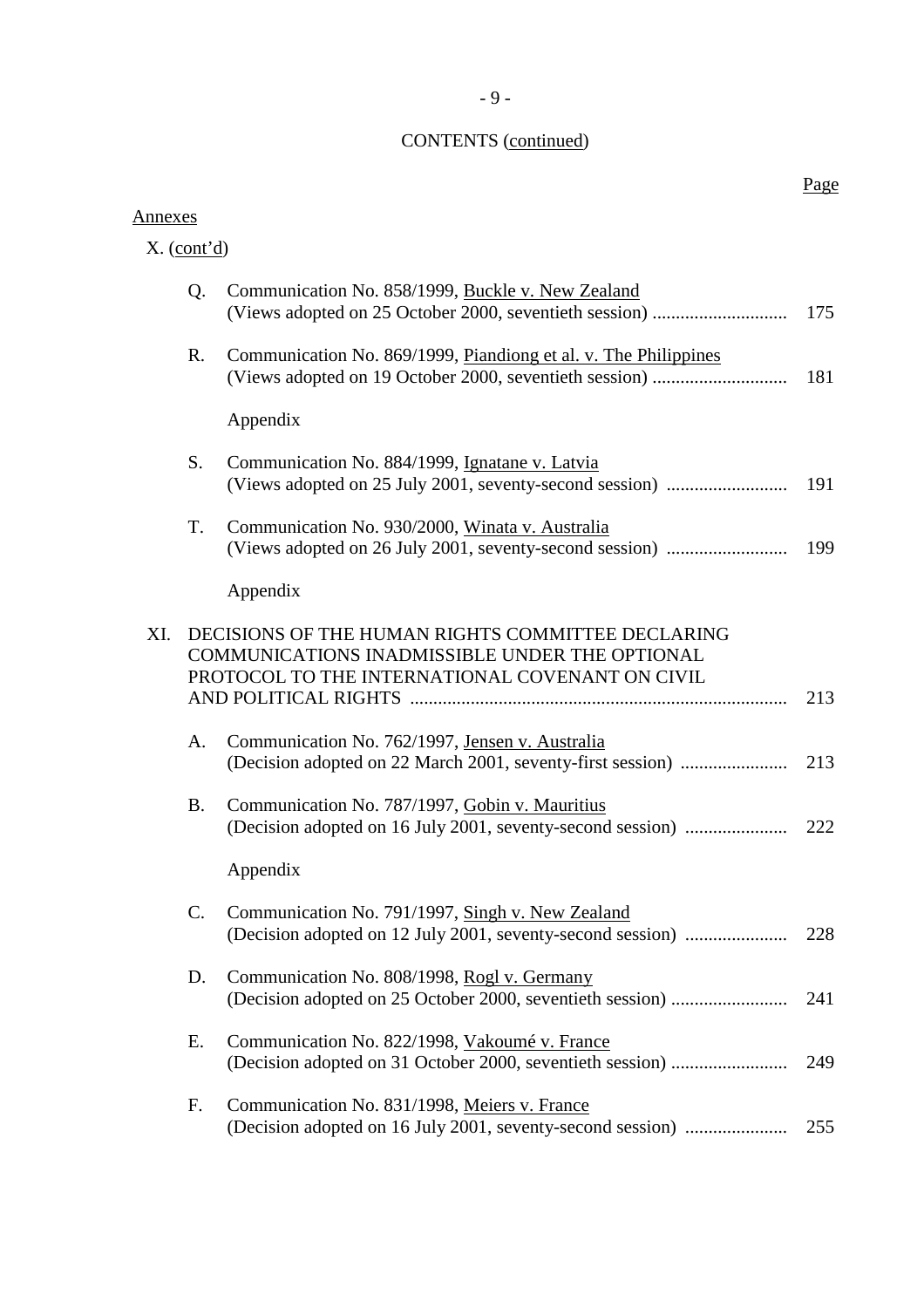# - 10 -

# CONTENTS (continued)

Page **Page** 

# Annexes

XI. (cont'd)

| G. | Communication No. 832/1998, Walravens v. Australia                                                             | 260 |
|----|----------------------------------------------------------------------------------------------------------------|-----|
|    | Appendix                                                                                                       |     |
| H. | Communication No. 834/1998, Kehler v. Germany                                                                  | 266 |
| I. | Communication No. 866/1999, Torregrosa Lafuente et al. v. Spain                                                | 270 |
|    | Appendix                                                                                                       |     |
| J. | Communication No. 905/2000, Asensio López v. Spain                                                             | 277 |
| K. | Communication No. 935/2000, Mahmoud v. Slovakia<br>(Decision adopted on 23 July 2001, seventy-second session)  | 281 |
| L. | Communication No. 947/2000, Hart v. Australia                                                                  | 287 |
| M. | Communication No. 948/2000, Devgan v. Canada                                                                   | 291 |
| N. | Communication No. 949/2000, Keshavjee v. Canada                                                                | 294 |
| O. | Communication No. 952/2000, Parun and Bulmer v. New Zealand                                                    | 297 |
| P. | Communication No. 963/2001, Uebergang v. Australia                                                             | 300 |
| Q. | Communication No. 991/2001, Neremberg v. Germany<br>(Decision adopted on 27 July 2001, seventy-second session) | 303 |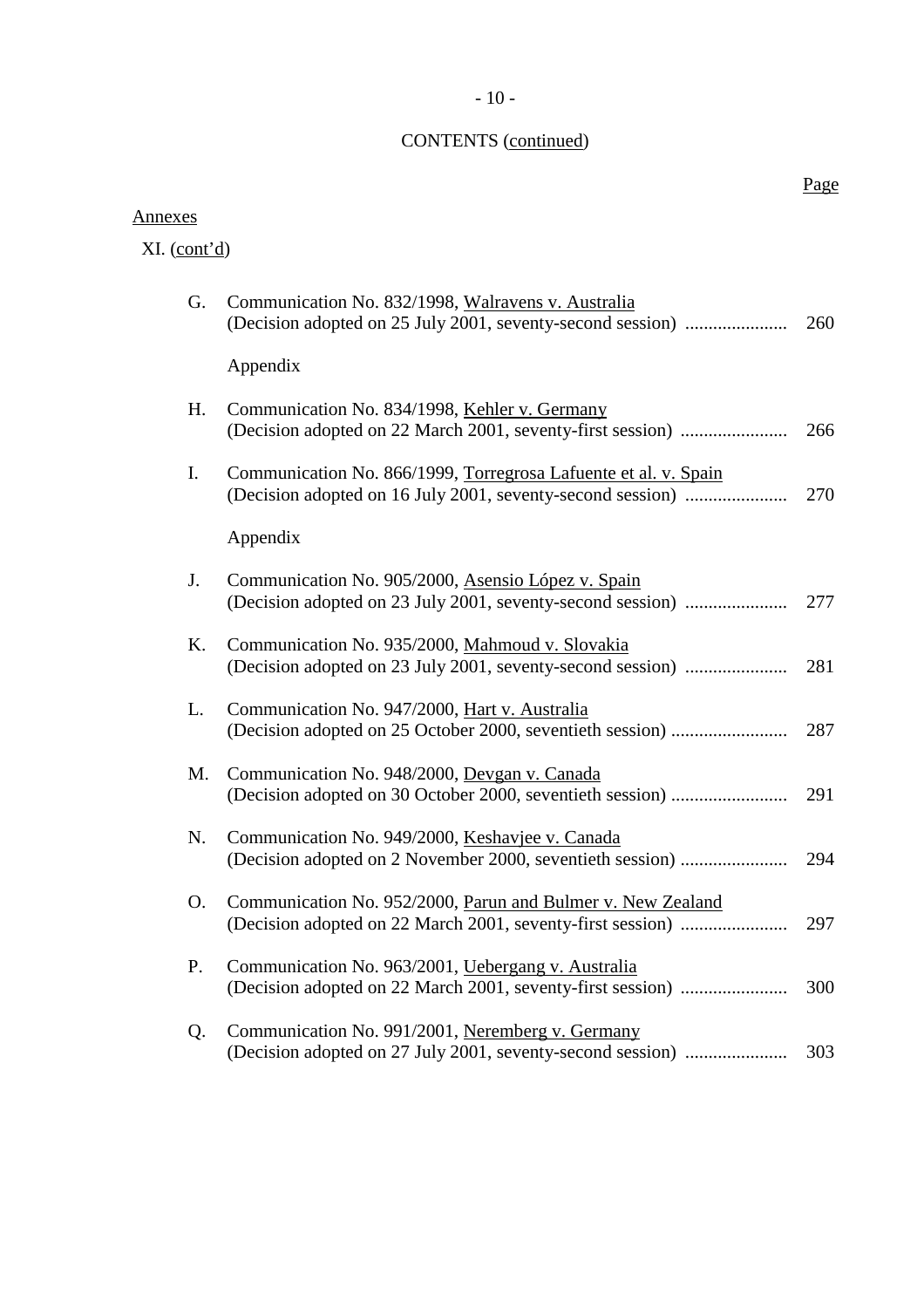#### **Annex X**

#### **VIEWS OF THE HUMAN RIGHTS COMMITTEE UNDER ARTICLE 5, PARAGRAPH 4, OF THE OPTIONAL PROTOCOL TO THE INTERNATIONAL COVENANT ON CIVIL AND POLITICAL RIGHTS**

#### **A. Communication No. 547/1993, Mahuika et al. v. New Zealand (Views adopted on 27 October 2000, seventieth session)**\*

| Submitted by:          | Apirana Mahuika et al. (represented by Maori Legal Service)                                                              |
|------------------------|--------------------------------------------------------------------------------------------------------------------------|
| Alleged victims:       | The authors                                                                                                              |
| State party:           | New Zealand                                                                                                              |
| Date of communication: | 10 December 1992 (initial submission)                                                                                    |
| Prior decisions:       | - Special Rapporteur's rule 91 decision, transmitted to the State<br>party on 14 June 1993 (not issued in document form) |
|                        | - CCPR/C/55/D/547/1993, decision on<br>admissibility, 13 October 1995                                                    |

 The Human Rights Committee, established under article 28 of the International Covenant on Civil and Political Rights,

Meeting on 27 October 2000,

 Having concluded its consideration of communication No. 574/1993 submitted to the Human Rights Committee by Apirana Mahuika et al. under the Optional Protocol to the International Covenant on Civil and Political Rights,

 Having taken into account all written information made available to it by the author of the communication, and the State party,

Adopts the following:

 $\overline{a}$ 

The text of an individual opinion signed by one Committee member is appended to the present document.

<sup>\*</sup> The following members of the Committee participated in the examination of the present communication: Mr. Abdelfattah Amor, Mr. Nisuke Ando, Mr. Prafullachandra Natwarlal Bhagwati, Lord Colville, Ms. Elizabeth Evatt, Ms. Pilar Gaitan de Pombo, Mr. Louis Henkin, Mr. Eckart Klein, Mr. David Kretzmer, Ms. Cecilia Medina Quiroga, Mr. Martin Scheinin, Mr. Hipólito Solari Yrigoyen, Mr. Roman Wieruszewski, Mr. Maxwell Yalden and Mr. Abdallah Zakhia.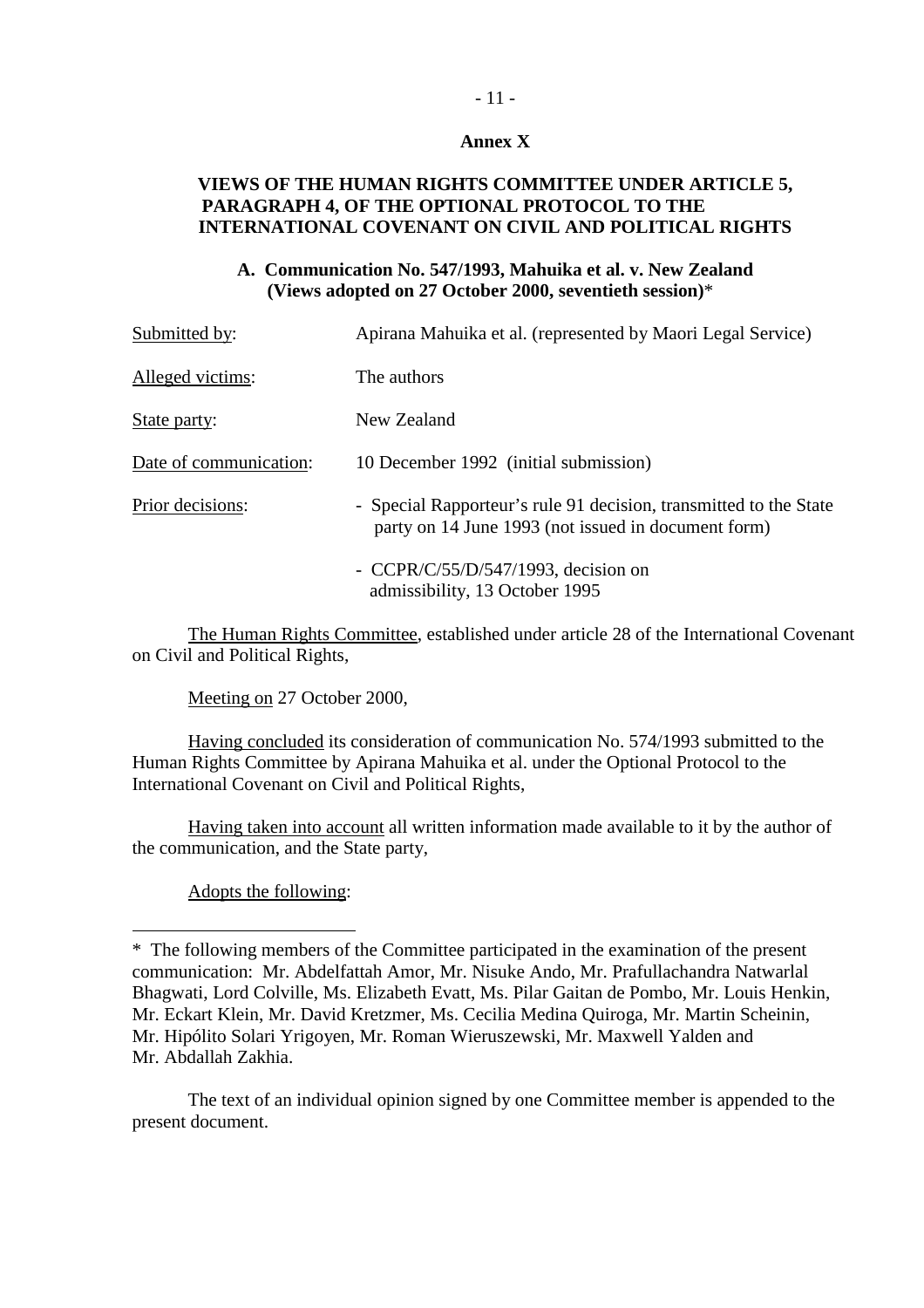# **Views under article 5, paragraph 4, of the Optional Protocol**

1. The authors of the communication are Apirana Mahuika and 18 other individuals, belonging to the Maori people of New Zealand. They claim to be victims of violations by New Zealand of articles 1, 2, 16, 18, 26 and 27 of the International Covenant on Civil and Political Rights. They are represented by counsel. The Covenant entered into force for New Zealand on 28 March 1979, and the Optional Protocol on 26 August 1989.

2. At its fifty-fifth session, the Human Rights Committee considered the admissibility of the communication and found that the requirements under article 5, paragraph 2, of the Optional Protocol did not preclude it from considering the communication. However, the Committee declared inadmissible the authors' claims under articles 16, 18 and 26 for failure to substantiate, for purposes of admissibility, that their rights under these articles were violated.

3. When declaring the authors' remaining claims admissible insofar as they might raise issues under articles 14 (1) and 27 in conjunction with article 1, the Committee noted that only the consideration of the merits of the case would enable the Committee to determine the relevance of article 1 to the authors' claims under article 27.

4. In their submission on admissibility, both parties commented extensively on the merits of the claims before the Committee. After the communication was declared admissible, the State party presented additional observations, to which the authors did not comment.

# **The factual background**

5.1 The Maori people of New Zealand number approximately 500,000, 70 per cent of whom are affiliated to one or more of 81 iwi.**<sup>1</sup>** The authors belong to seven distinct iwi (including two of the largest and in total comprising more than 140,000 Maori) and claim to represent these. In 1840, Maori and the predecessor of the New Zealand Government, the British Crown, signed the Treaty of Waitangi, which affirmed the rights of Maori, including their right to self-determination and the right to control tribal fisheries. In the second article of the Treaty, the Crown guarantees to Maori:

"The full exclusive and undisturbed possession of their lands, forests, fisheries and other properties which they may collectively or individually possess so long as it is their wish and desire to retain the same in their possession..."**<sup>2</sup>**

The Treaty of Waitangi is not enforceable in New Zealand law except insofar as it is given force of law in whole or in part by Parliament in legislation. However, it imposes obligations on the Crown and claims under the Treaty can be investigated by the Waitangi Tribunal.**<sup>3</sup>**

5.2 No attempt was made to determine the extent of the fisheries until the introduction of the Quota Management System in the 1980s. That system, which constitutes the primary mechanism for the conservation of New Zealand's fisheries resources and for the regulation of commercial fishing in New Zealand, allocates permanent, transferable, property rights in quota for each commercial species within the system.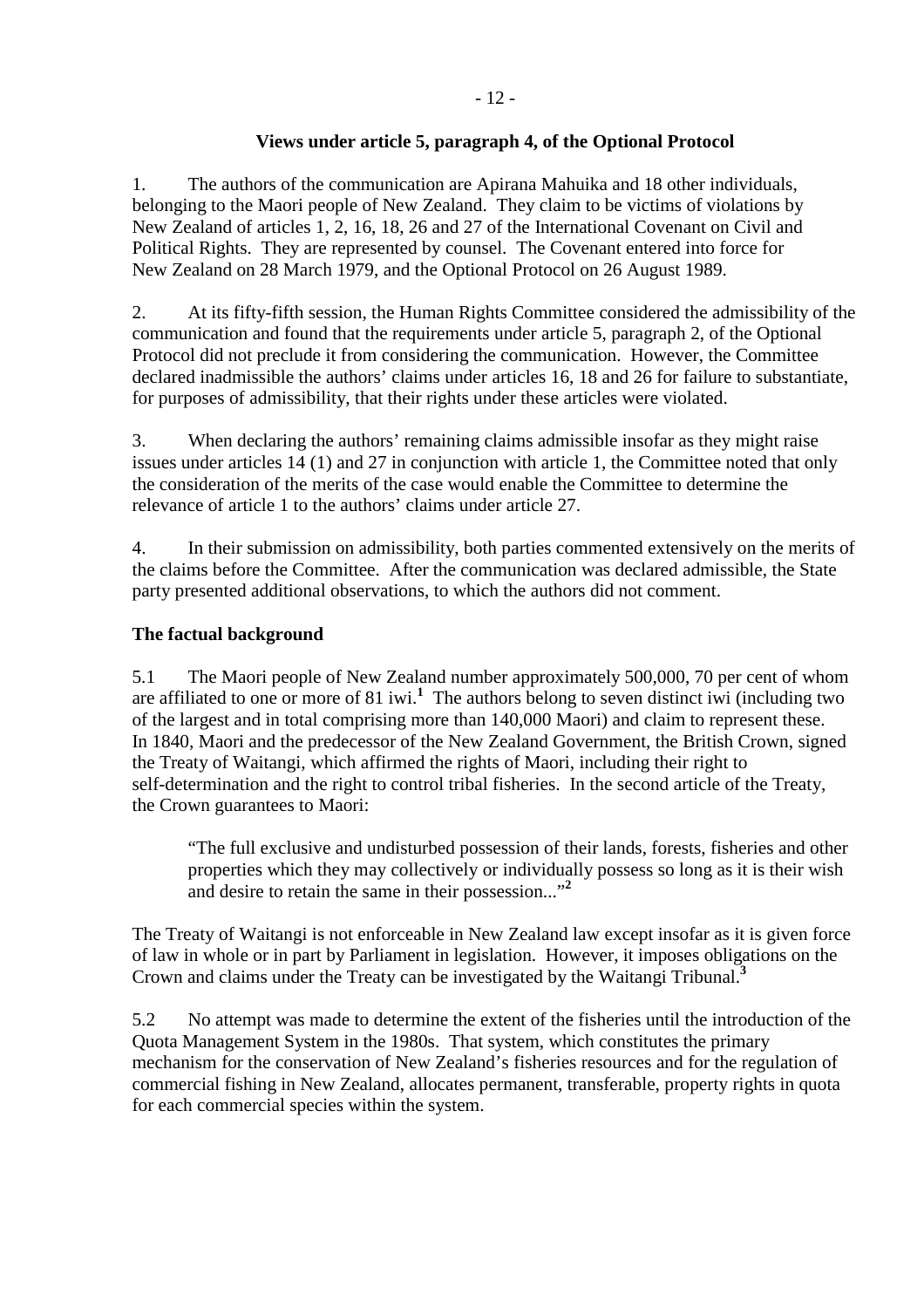5.3 The New Zealand fishing industry had seen a dramatic growth in the early 1960s with the expansion of an exclusive fisheries zone of nine, and later twelve miles. At that time, all New Zealanders, including Maori, could apply for and be granted a commercial fishing permit; the majority of commercial fishers were not Maori, and of those who were, the majority were part-time fishers. By the early 1980s, inshore fisheries were over-exploited and the Government placed a moratorium on the issue of new permits and removed part-time fishers from the industry. This measure had the unintended effect of removing many of the Maori fishers from the commercial industry. Since the efforts to manage the commercial fishery fell short of what was needed, in 1986 the Government amended the existing Fisheries Act and introduced a quota management system for the commercial use and exploitation of the country's fisheries. Section 88 (2) of the Fisheries Act provides "that nothing in this Act shall affect any Maori fishing rights". In 1987, the Maori tribes filed an application with the High Court of New Zealand, claiming that the implementation of the quota system would affect their tribal Treaty rights contrary to section 88 (2) of the Fisheries Act, and obtained interim injunctions against the Government.

5.4 In 1988, the Government started negotiations with Maori, who were represented by four representatives. The Maori representatives were given a mandate to negotiate to obtain 50 per cent of all New Zealand commercial fisheries. In 1989, after negotiation and as an interim measure, Maori agreed to the introduction of the Maori Fisheries Act 1989, which provided for the immediate transfer of 10 per cent of all quota to a Maori Fisheries Commission which would administer the resource on behalf of the tribes. This allowed the introduction of the quota system to go ahead as scheduled. Under the Act, Maori can also apply to manage the fishery in areas which had customarily been of special significance to a tribe or sub-tribe, either as a source of food or for spiritual reasons.

5.5 Although the Maori Fisheries Act 1989 was understood as an interim measure only, there were limited opportunities to purchase any more significant quantities of quota on the market. In February 1992, Maori became aware that Sealords, the largest fishing company in Australia and New Zealand was likely to be publicly floated at some time during that year. The Maori Fisheries Negotiators and the Maori Fisheries Commission approached the Government with a proposition that the Government provide funding for the purchase of Sealords as part of a settlement of Treaty claims to Fisheries. Initially the Government refused, but following the Waitangi Tribunal report of August 1992 on the Ngai Tahu Sea Fishing, in which the Tribunal found that Ngai Tahu, the largest tribe from the South Island of New Zealand, had a development right to a reasonable share of deep water fisheries, the Government decided to enter into negotiations. These negotiations led on 27 August 1992 to the signing of a Memorandum of Understanding between the Government and the Maori negotiators.

5.6 Pursuant to this Memorandum, the Government would provide Maori with funds required to purchase 50 per cent of the major New Zealand fishing company, Sealords, which owned 26 per cent of the then available quota. In return, Maori would withdraw all pending litigation and support the repeal of section 88 (2) of the Fisheries Act as well as an amendment to the Treaty of Waitangi Act 1975, to exclude from the Waitangi Tribunal's jurisdiction claims relating to commercial fishing. The Crown also agreed to allocate 20 per cent of quota issued for new species brought within the Quota Management System to the Maori Fisheries Commission, and to ensure that Maori would be able to participate in "any relevant statutory fishing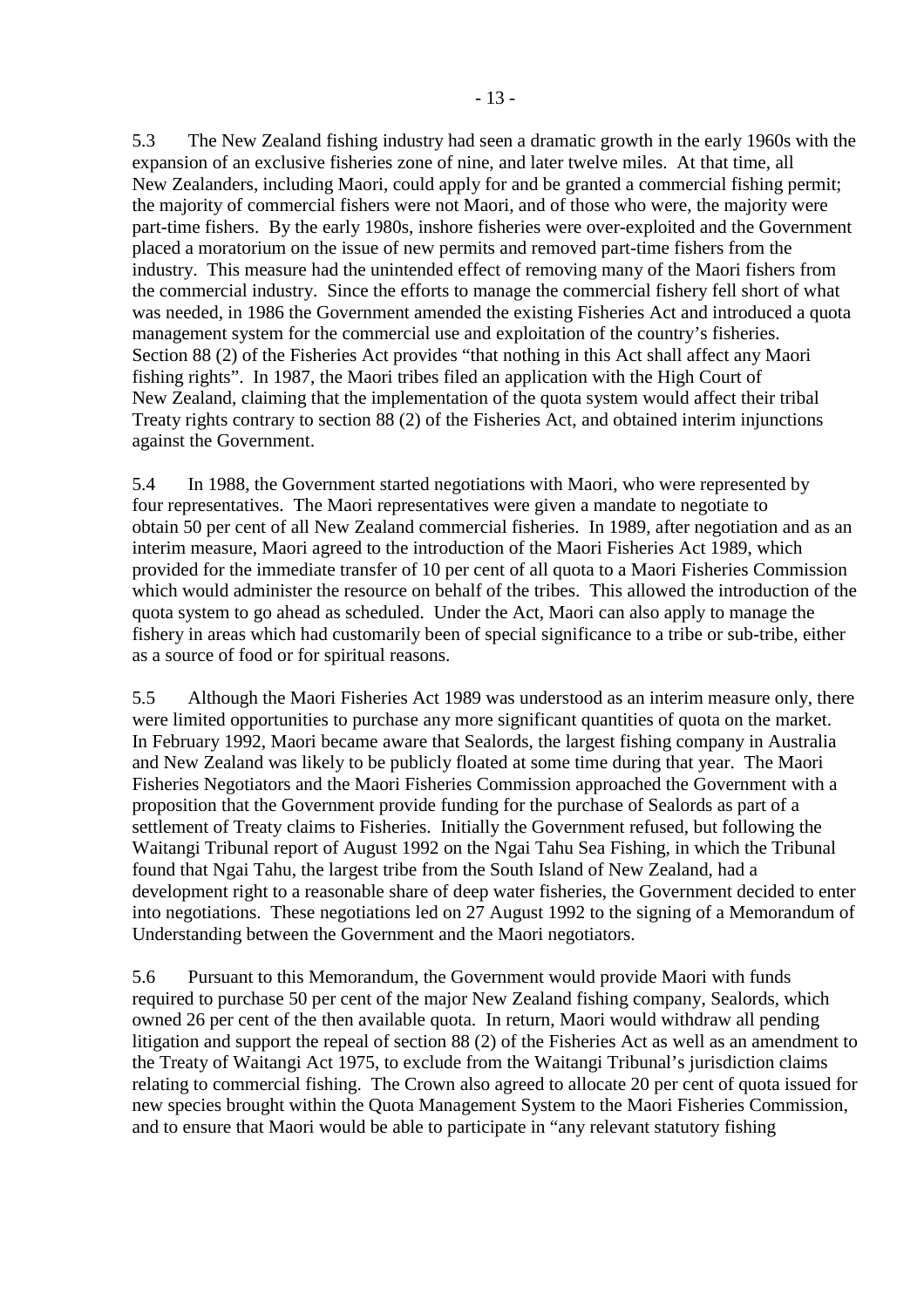management and enhancement policy bodies." In addition, in relation to non-commercial fisheries, the Crown agreed to empower the making of regulations, after consultation with Maori, recognizing and providing for customary food gathering and the special relationship between Maori and places of customary food gathering importance.

5.7 The Maori negotiators sought a mandate from Maori for the deal outlined in the memorandum of understanding. The memorandum and its implications were debated at a national hui<sup>4</sup> and at hui at 23 marae<sup>5</sup> throughout the country. The Maori negotiators' report showed that 50 iwi comprising 208,681 Maori, supported the settlement.<sup>6</sup> On the basis of this report, the Government was satisfied that a mandate for a settlement had been given and on 23 September 1992, a Deed of Settlement was executed by the New Zealand Government and Maori representatives. The Deed implements the Memorandum of Understanding and concerns not only sea fisheries but all freshwater and inland fisheries as well. Pursuant to the Deed, the Government pays the Maori tribes a total of NZ\$ 150,000,000 to develop their fishing industry and gives the Maori 20 per cent of new quota for species. The Maori fishing rights will no longer be enforceable in court and will be replaced by regulations. Paragraph 5.1 of the Deed reads:

"Maori agree that this Settlement Deed, and the settlement it evidences, shall satisfy all claims, current and future, in respect of, and shall discharge and extinguish, all commercial fishing rights and interests of Maori whether in respect of sea, coastal or inland fisheries (including any commercial aspect of traditional fishing rights and interests), whether arising by statute, common law (including customary law and aboriginal title), the Treaty of Waitangi, or otherwise, and whether or not such rights or interests have been the subject of recommendation or adjudication by the Courts or the Waitangi Tribunal."

#### Paragraph 5.2 reads:

"The Crown and Maori agree that in respect of all fishing rights and interests of Maori other than commercial fishing rights and interests their status changes so that they no longer give rise to rights in Maori or obligations on the Crown having legal effect (as would make them enforceable in civil proceedings or afford defences in criminal, regulatory or other proceedings). Nor will they have legislative recognition. Such rights and interests are not extinguished by this Settlement Deed and the settlement it evidences. They continue to be subject to the principles of the Treaty of Waitangi and where appropriate give rise to Treaty obligations on the Crown. Such matters may also be the subject of requests by Maori to the Government or initiatives by Government in consultation with Maori to develop policies to help recognize use and management practices of Maori in the exercise of their traditional rights."

The Deed recorded that the name of the Maori Fisheries Commission would be changed to the "Treaty of Waitangi Fisheries Commission", and that the Commission would be accountable to Maori as well as to the Crown in order to give Maori better control of their fisheries guaranteed by the Treaty of Waitangi.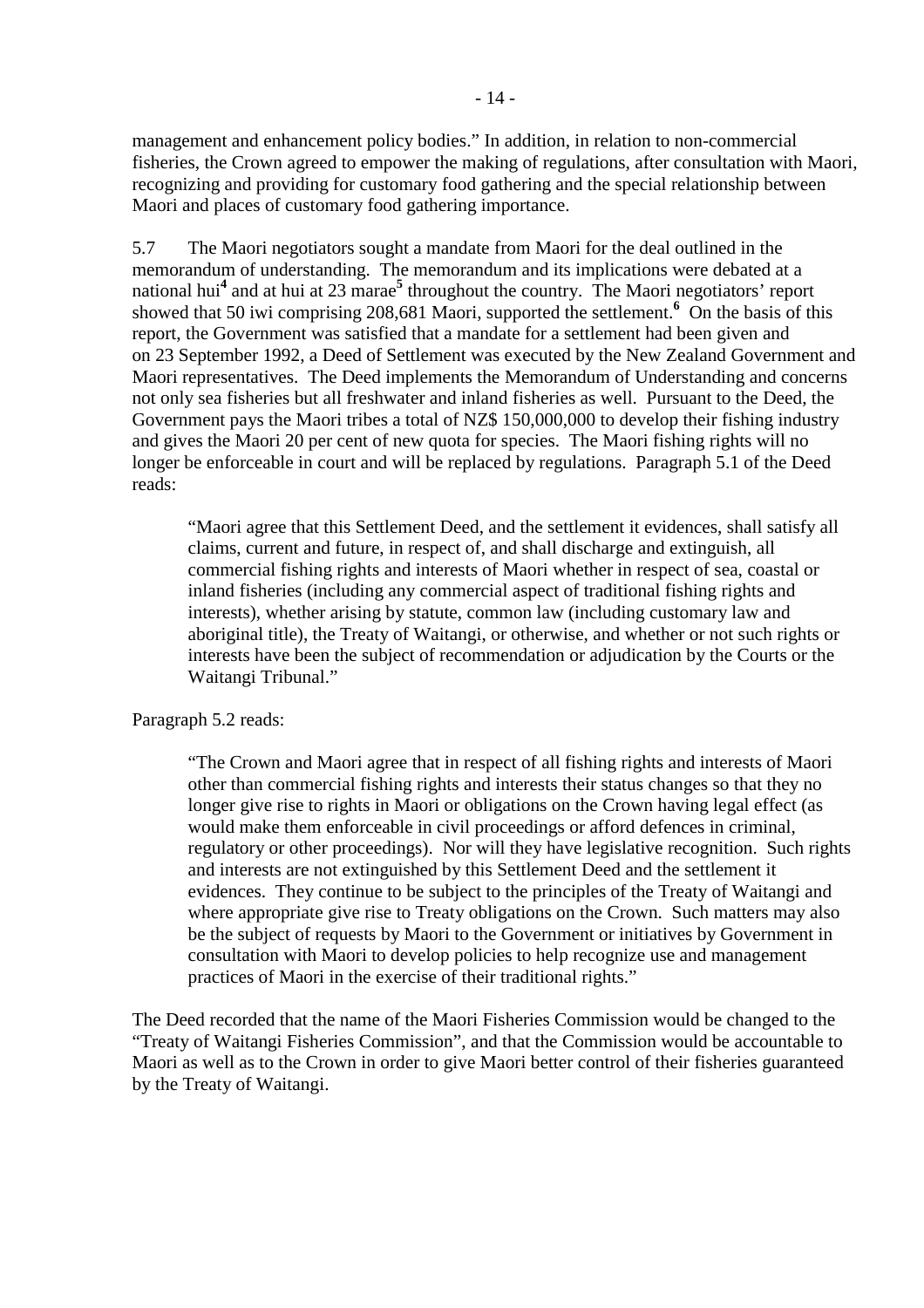5.8 According to the authors the contents of the Memorandum of Understanding were not always adequately disclosed or explained to tribes and sub-tribes. In some cases, therefore, informed decision-making on the proposals contained in the Memorandum of understanding was seriously inhibited. The authors emphasize that while some of the Hui were supportive of the proposed Sealords deal, a significant number of tribes and sub-tribes either opposed the deal completely or were prepared to give it conditional support only. The authors further note that the Maori negotiators have been at pains to make clear that they had no authority and did not purport to represent individual tribes and sub-tribes in relation to any aspect of the Sealords deal, including the conclusion and signing of the Deed of Settlement.

5.9 The Deed was signed by 110 signatories. Among the signatories were the 8 Maori Fisheries Negotiators (the four representatives and their alternates), two of whom represented pan-Maori organizations;**<sup>7</sup>** 31 plaintiffs in proceedings against the Crown relating to fishing rights, including representatives of 11 iwi; 43 signatories representing 17 iwi; and 28 signatories who signed the Deed later and who represent 9 iwi. The authors observe that one of the difficulties of ascertaining the precise number of tribes who signed the Deed of Settlement relates to verification of authority to sign on behalf of the tribes, and claim that it is apparent that a number of signatories did not possess such authority or that there was doubt as to whether they possessed such authority. The authors note that tribes claiming major commercial fisheries resources, were not among the signatories.

5.10 Following the signing of the Deed of Settlement, the authors and others initiated legal proceedings in the High Court of New Zealand, seeking an interim order to prevent the Government from implementing the Deed by legislation. They argued inter alia that the Government's actions amounted to a breach of the New Zealand Bill of Rights Act 1990.**<sup>8</sup>** The application was denied on 12 October 1992 and the authors appealed by way of interlocutory application to the Court of Appeal. On 3 November 1992, the Court of Appeal held that it was unable to grant the relief sought on the grounds that the Courts could not interfere in Parliamentary proceedings and that no issue under the Bill of Rights had arisen at that time.

5.11 Claims were then brought to the Waitangi Tribunal, which issued its report on 6 November 1992. The report concluded that the settlement was not contrary to the Treaty except for some aspects which could be rectified in the anticipated legislation. In this respect, the Waitangi Tribunal considered that the proposed extinguishment and/or abrogation of Treaty interests in commercial and non-commercial fisheries was not consistent with the Treaty of Waitangi or with the Government's fiduciary responsibilities. The Tribunal recommended to the Government that the legislation make no provision for the extinguishment of interests in commercial fisheries and that the legislation in fact affirm those interests and acknowledge that they have been satisfied, that fishery regulations and policies be reviewable in the courts against the Treaty's principles, and that the courts be empowered to have regard to the settlement in the event of future claims affecting commercial fish management laws.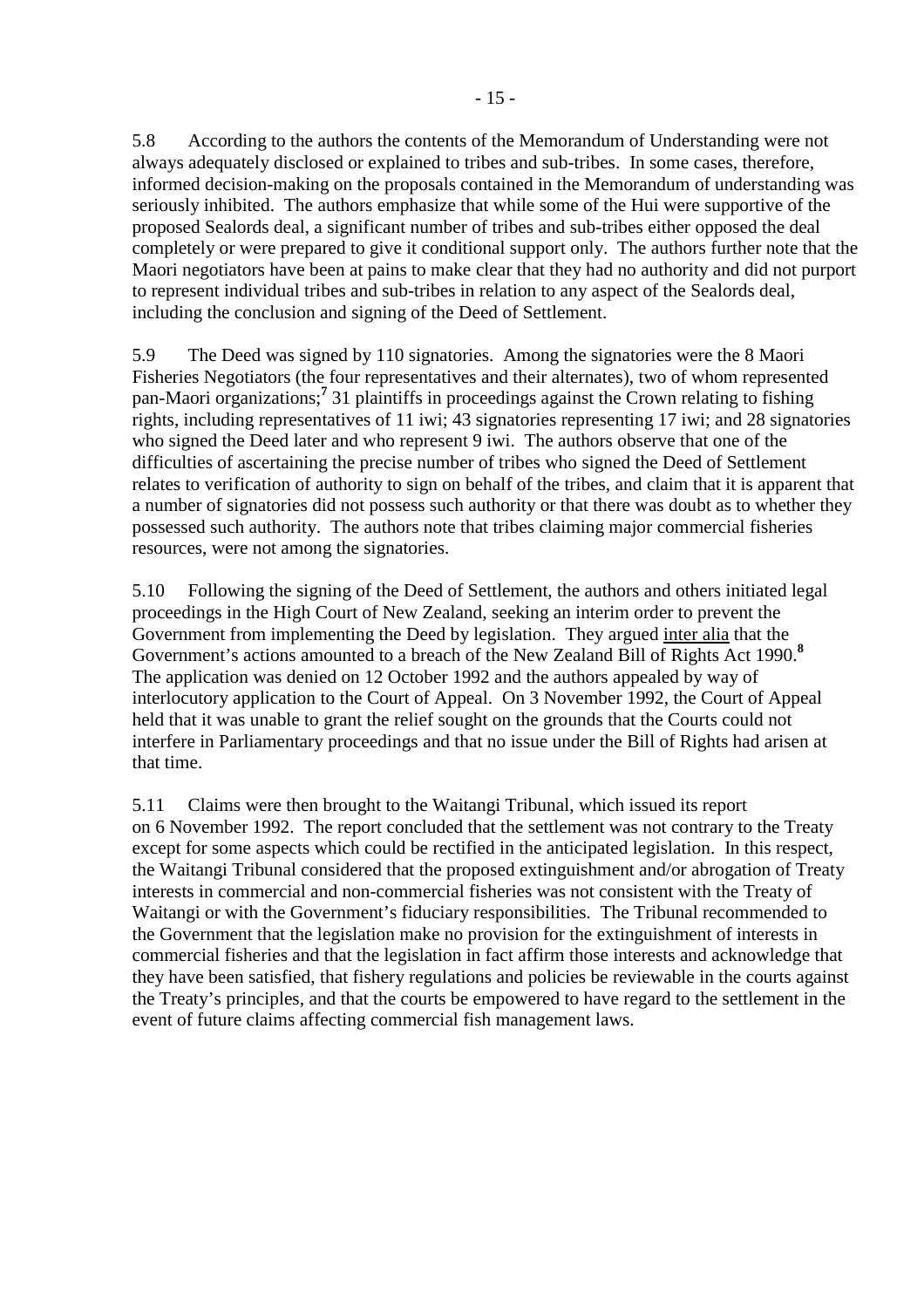5.12 On 3 December 1992, the Treaty of Waitangi (Fisheries Claims) Settlement Bill 1992 was introduced. Because of the time constraints involved in securing the Sealords bid, the Bill was not referred to the competent Select Committee for hearing, but immediately presented and discussed in Parliament. The Bill became law on 14 December 1992. It is recorded in the preamble to the Act that:

"The implementation of the Deed through legislation and the continuing relationship between the Crown and Maori would constitute a full and final settlement of all Maori claims to commercial fishing rights and would change the status of non-commercial fishing rights so that they no longer give rise to rights in Maori or obligations on the Crown having legal effect but would continue to be subject to the principles of the Treaty of Waitangi and give rise to Treaty obligations on the Crown."

The Act provides inter alia for the payment of NZ\$ 150,000,000 to Maori. The Act also states in section 9, that "all claims (current and future) by Maori in respect of commercial fishing ... are hereby finally settled" and accordingly:

"The obligations of the Crown to Maori in respect of commercial fishing are hereby fulfilled, satisfied, and discharged; and no court or tribunal shall have jurisdiction to inquire into the validity of such claims, the existence of rights and interests of Maori in commercial fishing, or the quantification thereof, ..." "All claims (current and future) in respect of, or directly or indirectly based on, rights and interests of Maori in commercial fishing are hereby fully and finally settled, satisfied and discharged."

With respect to the effect of the settlement on non-commercial Maori fishing rights and interests, it is declared that these shall continue to give rise to Treaty obligations on the Crown and that regulations shall be made to recognize and provide for customary food gathering by Maori. The rights or interests of Maori in non-commercial fishing giving rise to such claims shall no longer have legal effect and accordingly are not enforceable in civil proceedings and shall not provide a defence to any criminal, regulatory or other proceeding, except to the extent that such rights or interests are provided for in regulations. According to the Act, the Maori Fisheries Commission was renamed to Treaty of Waitangi Fisheries Commission, and its membership expanded from seven to thirteen members. Its functions were also expanded. In particular, the Commission now has the primary role in safeguarding Maori interests in commercial fisheries.

5.13 The joint venture bid for Sealords was successful. After consultation with Maori, new Commissioners were appointed to the Treaty of Waitangi Fisheries Commission. Since then, the value of the Maori stake in commercial fishing has grown rapidly. In 1996, its net assets had increased to a book value of 374 million dollars. In addition to its 50 per cent stake in Sealords, the Commission now controls also Moana Pacific Fisheries Limited (the biggest in-shore fishing company in New Zealand), Te Waka Huia Limited, Pacific Marine Farms Limited and Chatham Processing Limited. The Commission has disbursed substantial assistance in the form of discounted annual leases of quota, educational scholarships and assistance to Maori input into the development of a customary fishing regime. Customary fishing regulations have been elaborated by the Crown in consultation with Maori.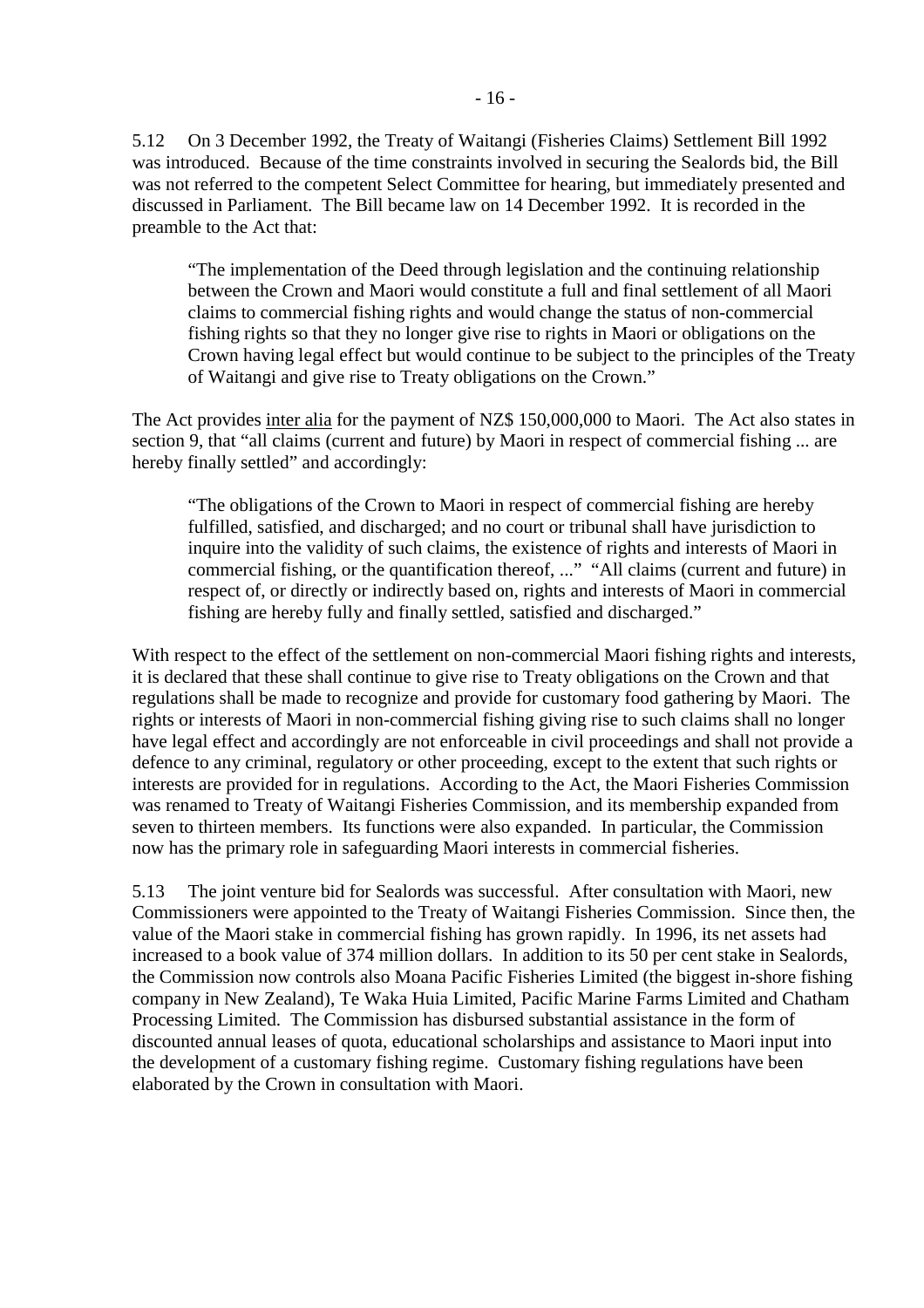# **The complaint**

6.1 The authors claim that the Treaty of Waitangi (Fisheries Claims) Settlement Act confiscates their fishing resources, denies them their right to freely determine their political status and interferes with their right to freely pursue their economic, social and cultural development. It is submitted that the Treaty of Waitangi (Fisheries Claims) Settlement Act 1992 is in breach of the State party's obligations under the Treaty of Waitangi. In this context, the authors claim that the right to self-determination under article 1 of the Covenant is only effective when people have access to and control over their resources.

6.2 The authors claim that the Government's actions are threatening their way of life and the culture of their tribes, in violation of article 27 of the Covenant. They submit that fishing is one of the main elements of their traditional culture, that they have present-day fishing interests and the strong desire to manifest their culture through fishing to the fullest extent of their traditional territories. They further submit that their traditional culture comprises commercial elements and does not distinguish clearly between commercial and other fishing. They claim that the new legislation removes their right to pursue traditional fishing other than in the limited sense preserved by the law and that the commercial aspect of fishing is being denied to them in exchange for a share in fishing quota. In this connection, the authors refer to the Committee's Views in communication No. 167/1984 (Ominayak v. Canada), where it was recognized that "the rights protected by article 27 include the right of persons, in community with others, to engage in economic and social activities which are part of the culture of the community to which they belong."**<sup>9</sup>**

6.3 The authors recall that the Quota Management System was found by the Waitangi Tribunal to be in conflict with the Treaty of Waitangi since it gave exclusive possession of property rights in fishing to non-Maori, and that the New Zealand High Court and Court of Appeal had in several decisions between 1987 and 1990 restrained the further implementation of the QMS on the basis that it was "clearly arguable" that the QMS unlawfully breached Maori fishing rights, protected by section 88 (2) of the Fisheries Act 1983. With the enactment of the Treaty of Waitangi (Fisheries Claims) Settlement Act 1992, QMS has been validated for all purposes. They state that by repealing section 88 (2) of the Fisheries Act 1983, Maori fishing rights are no longer protected.

6.4 Some of the authors claim that no Notices of Discontinuance were signed on behalf of their tribes or sub-tribes in respect of fisheries claims that were pending before the courts and that these proceedings were statutorily discontinued without their tribes' or sub-tribes' consent by section 11(2) (g) and (i) of the Treaty of Waitangi (Fisheries Claims) Settlement Act 1992. This is said to constitute a violation of their right under article 14 (1) of the Covenant, to have access to court for the determination of their rights and obligations in a suit at law. In this context, the authors submit that Maori fishing rights are clearly "rights and obligations in a suit at law" within the meaning of article 14 (1) of the Covenant because they are proprietary in nature. Prior to the enactment of the Treaty of Waitangi (Fisheries Claims) Settlement Act 1992, Maori filed numerous fishing claims in the courts. The authors submit that article 14 (1) of the Covenant guarantees the authors, and their tribes or sub-tribes, the right to have these disputes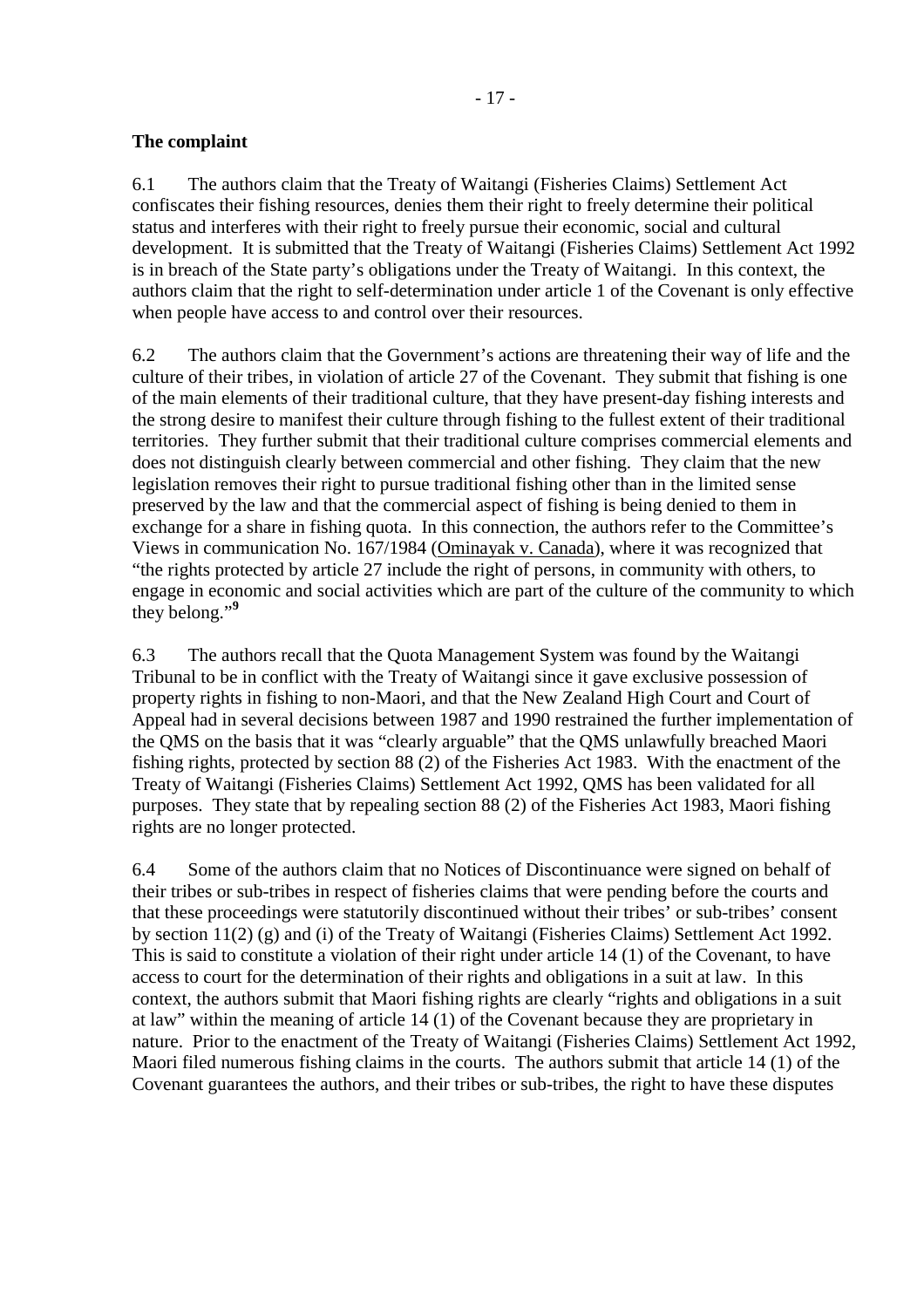determined by a tribunal which complies with all of the requirements of article 14. In this context, it is submitted that although customary and aboriginal rights or interests can still be considered by the Waitangi Tribunal in the light of the principles of the Treaty of Waitangi, the Waitangi Tribunal's powers remain recommendatory only.

6.5 The authors submit that prior to the enactment of the Treaty of Waitangi (Fisheries Claims) Settlement Act 1992, they had a right of access to a court or tribunal based on section 88 of the Fisheries Act to protect, determine the nature and extent, and to enforce their common law and Treaty of Waitangi fishing rights or interests. The repeal of this section by the 1992 Act interferes with and curtails their right to a fair and public hearing of their rights and obligations in a suit at law as guaranteed by article 14 (1) of the Covenant, because there is no longer any statutory framework within which these rights or interests can be litigated.

#### **The State party's observations**

7.1 With regard to the authors' claim under article 27, the State party accepts that the enjoyment of Maori culture encompasses the right to engage in fishing activities and it accepts that it has positive obligations to ensure that these rights are recognized. The Fisheries Settlement, it submits, has achieved this. According to the State party, the right to revenue through quota, together with Maori participation in the Sealords deal, is the modern day embodiment of Maori claims to the commercial fishery. The outcome of the Fisheries Settlement is that Maori, who constitute approximately 15 per cent of the population of New Zealand, now have effective control of New Zealand's largest deep water fishing fleet and over 40 per cent of New Zealand's fishing quota. The Settlement is the vehicle that has ensured Maori participation in the commercial fishing industry - on terms set by Maori in a company in which Maori exercise effective control through their shareholding and their representatives on the Board of Directors. According to the State party, the Fisheries Settlement has placed Maori in an unprecedented position to expand their presence in the market through the acquisition of further quota and fishing assets, as well as through diversification in international catching, processing and marketing. This is a route that the Treaty of Waitangi Fisheries Commission and its companies, as well as individual tribes, are increasingly following. The Fisheries Settlement also specifically protects Maori non-commercial fishing rights and statutory regulations have been developed to ensure that provision is made for customary food gathering and that the special relationship between Maori and places of importance for customary food gathering is recognized.

7.2 Further, the State party notes that rights of minorities contained in article 27 are not unlimited. They may be subject to reasonable regulation and other controls or limitations, provided that these measures have a reasonable and objective justification, are consistent with the other provisions of the Covenant and do not amount to a denial of the right. In the case of the Fisheries Settlement the State party had a number of important obligations to reconcile. It was necessary to balance the concerns of individual dissentients against its obligations to Maori as a whole to secure a resolution to fisheries claims and the need to introduce measures to ensure the sustainability of the resource.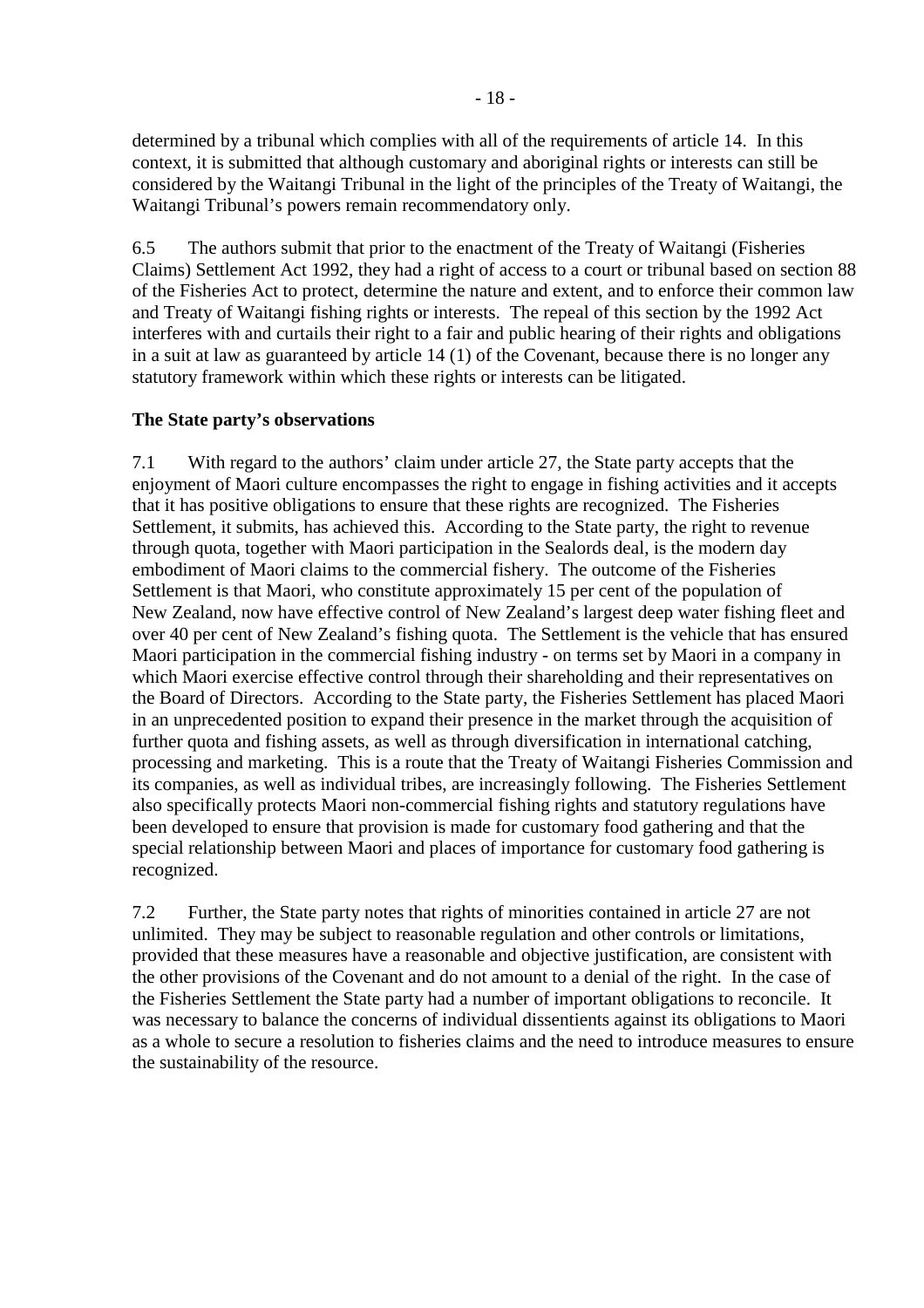7.3 Moreover, the State party emphasizes that it is evident from the Memorandum of Understanding that it was the common understanding of the Government and the Maori Fisheries Negotiators that the settlement was conditional on confirmation of the Negotiators' mandate to act on behalf of all Maori. Subject to this confirmation, the proposal stipulated that the Sealords purchase would result in the settlement of *all* Maori rights and interests in New Zealand's commercial fisheries, that the settlement would include the introduction of legislation to repeal section 88 (2) of the Fisheries Act 1983 and all other legislation conferring legal entitlements to all Maori fisheries rights and interests, the discontinuance of all litigation in pursuit of Maori rights or interests in commercial fishing and Maori endorsement of the Quota Management System. The State party refers to the Court of Appeal's decision in Te Runanga o Wharekauri Rekohu v. Attorney-General, in which it was found that the proposal negotiated between the Government and the Maori Fisheries Negotiators was consistent with the Government's duty under the Treaty of Waitangi and that a failure to take the opportunity presented by the availability of Sealords for purchase would have been inconsistent with that duty. The State party further refers to similar sentiments expressed by the Waitangi Tribunal.

7.4 As regards the authors' statement that the settlement received only limited support from Maori, the State party recalls the process of consultation pursued by the Maori negotiators following the initialling of the memorandum of understanding, on the basis of which the Maori negotiators and subsequently the Crown concluded that there was a sufficient mandate for the negotiation and execution of the Deed of Settlement. The State party refers to the opinion of the Waitangi Tribunal that the report of the Maori negotiators conveyed the impression that there was indeed a mandate for the settlement, provided that the Treaty itself was not compromised, and that in the light of the report it was reasonable for the Crown to believe it was justified in proceeding. The State party also refers to the opinion of the Waitangi Tribunal, "that the settlement should proceed despite the inevitable compromise to the independent rangatiratanga**<sup>10</sup>** of the dissentients ... On the basis then that the settlement is to introduce new national policy for the benefit of tribes, to perfect rights rather than abrogate them and with protection for the customary position, we consider this settlement can be dealt with not just at an iwi level, but a pan iwi level, where the actual consent of each iwi is not a pre-requisite, and a general consensus can be relied upon". The State party emphasizes that responsibility for satisfying the Government that the proposal had the support of Maori lay with the Negotiators, and that the process of internal decision making within Maori was not a matter of direct concern to the Government which was entitled to rely on the report of the Negotiators. The State party further refers to the Committee's decision in Grand Chief Donald Marshall et al. v. Canada**<sup>11</sup>** where the Human Rights Committee rejected a claim that all tribal groups should have a right to participate in consultations on aboriginal matters.

7.5 As to the authors' criticism of the Quota Management System, the State party states that the system was introduced out of the need for effective measures to conserve the depleted inshore fishery. In this context, the State party submits that it had a duty to all New Zealanders to conserve and manage the resource for future generations. The State party recalls that the decisions by the Waitangi Tribunal and the Court of Appeal, while criticising the initial implementation, recognized that the purpose and intention of the Quota Management System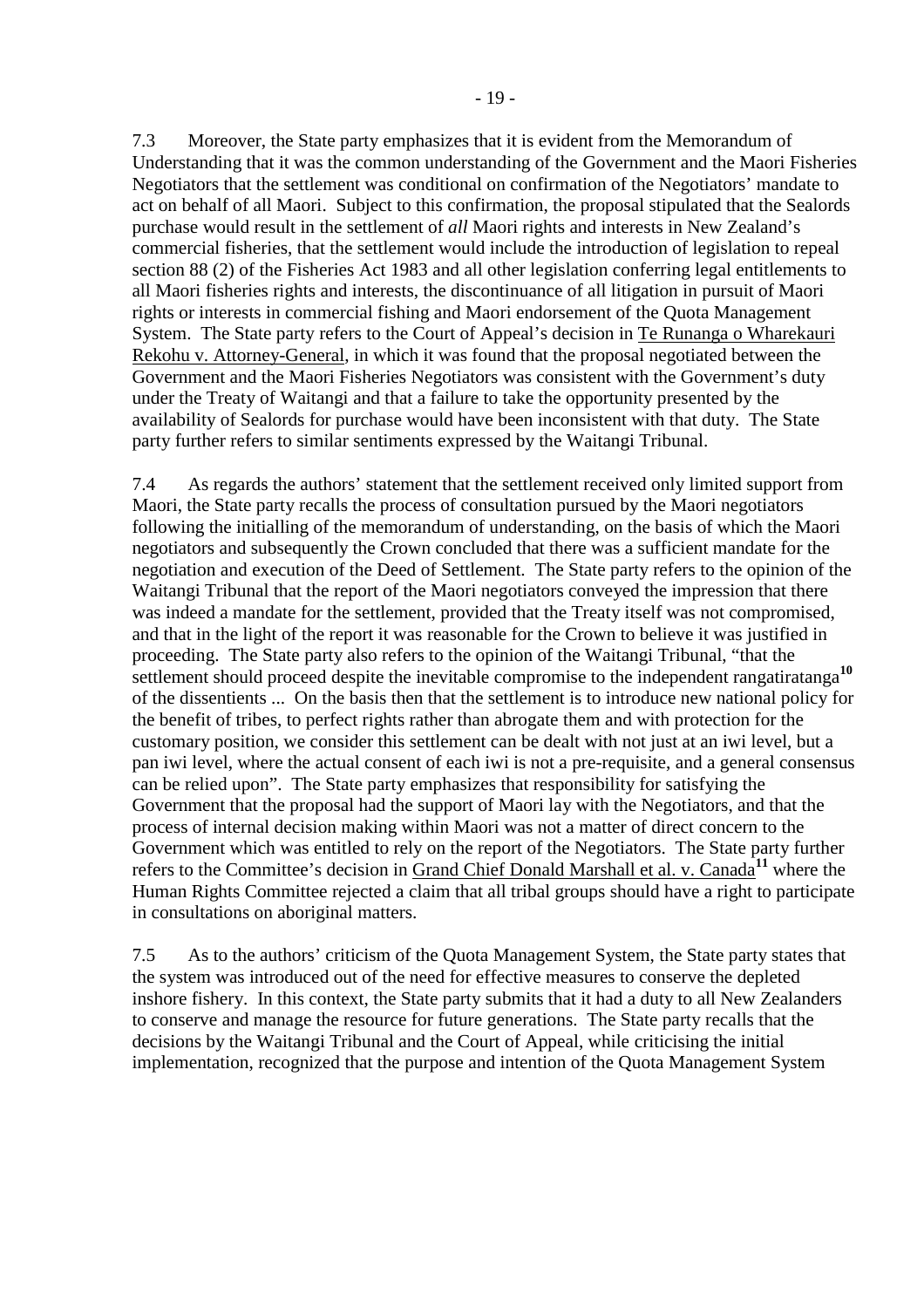was not necessarily in conflict with the principles and terms of the Treaty of Waitangi. The State party emphasizes that while the Quota Management System imposed a new regime which changed the nature of the Maori commercial fishing interest, this was based on the reasonable and objective needs of overall sustainable management.

7.6 With regard to the Committee's statement when declaring the communication admissible that only at the determination of the merits of the case will the Committee be able to determine the relevance of article 1 to the authors' claims under article 27, the State party submits that it would be most concerned if the Committee were to depart from the position which has been accepted by States parties to the Covenant and by the Committee itself that the Committee has no jurisdiction to consider claims regarding the rights contained in article 1. Those rights have long been recognized as collective rights. Therefore, they fall outside the Committee's mandate to consider complaints by individuals, and it is not within the ambit of the Optional Protocol procedures for individuals purporting to represent Maori to raise alleged violations of the collective rights contained in article 1. The State party further argues that the rights in article 1 attach to "peoples" of a state in their entirety, not to minorities, whether indigenous or not, within the borders of an independent and democratic state. Moreover, the State party challenges the authors' authority to speak on behalf of the majority of the members of their tribes.

7.7 With respect to the authors' claim that they are victims of a violation of article 14 (1) of the Covenant, the State party submits that the authors' complaint is fundamentally misconceived and amounts to an attempt to import into the article a content which is not consistent with the language of the article and which was not intended at the time the Covenant was drafted. According to the State party, article 14 does not provide a general right of access to courts in the absence of rights and jurisdiction recognized by law. Rather article 14 sets out procedural standards which must be upheld to ensure the proper administration of justice. The requirements of article 14 do not arise in a vacuum. The State party submits that the introductory words of the article make it clear that the guarantee of those procedural standards arises only when criminal or civil proceedings are in prospect; that is, when there is a legal cause of action to be tried in a court of competent jurisdiction. The consequence of the position put forward by the authors would be that a State's legislature could not determine the jurisdiction of its Courts and the Committee would be involved in making substantive decisions on the justifiability of rights in domestic legal systems which extend far beyond the guarantees in the Covenant.

7.8 The State party adds that the authors' complaint seeks to obscure the central element of the 1992 Settlement. In the State party's opinion, the authors' argument that the Settlement extinguished a right to go to court in respect of pre-existing claims ignores the fact that the Settlement in fact settled those claims by transforming them into a guaranteed entitlement to participate in the commercial fisheries. Since those claims had been settled, by definition there could no longer be a right to go to court to seek a further expansion of those rights. The State party explains, however, that while any pre-existing claims can no longer found a cause of action, Maori fisheries issues do remain within the jurisdiction of the courts. Decisions of the Treaty of Waitangi Fisheries Commission regarding the allocation of the benefits of the Settlement are subject to review by the courts in the same manner as decisions of any other statutory body. Likewise the regulations regarding customary fishing rights and decisions taken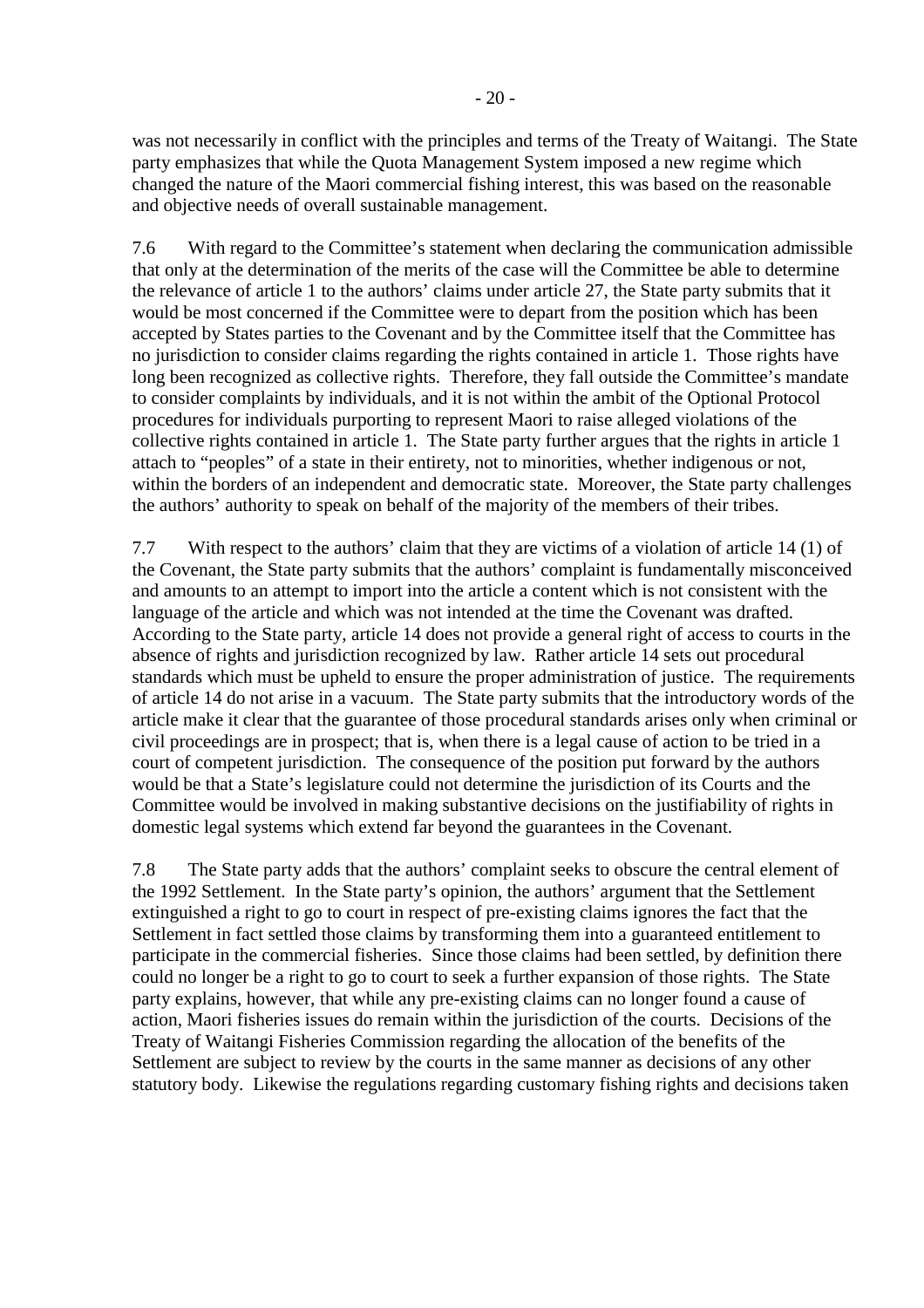pursuant to these regulations are reviewable by the courts and the Waitangi Tribunal. Recent litigation before the New Zealand courts, including that before the Court of Appeal regarding the extent to which urban Maori who are unaffiliated with iwi structures have the right to benefit from the Settlement and regarding a proposed allocation of benefit of the Settlement, demonstrate conclusively that access to the courts remains. In addition, Maori who are engaged in fishing activities have exactly the same rights as any other New Zealander to go to court to challenge decisions of the Government which affect those rights or to seek protection of those rights from encroachment by others.

7.9 In conclusion, the State party asserts that the Fisheries Settlement has not breached the rights of the authors, or of any other Maori, under the Covenant. On the contrary, the State party submits that the Settlement should be regarded as one of the most positive achievements in recent years in securing the recognition of Maori rights in conformity with the principles of the Treaty of Waitangi. The State party states that it is committed to resolve and settle Maori grievances in an honourable and equitable manner. It acknowledges that any such settlements, which require a degree of compromise and accommodation on both sides, are unlikely to attract unanimous support from Maori. In this context, it states that the Settlement did not have unanimous support from non-Maori New Zealanders either. Indeed, it was evident from public reaction at the time that a significant proportion of non-Maori New Zealanders were opposed to the Settlement and did not accept that Maori should be accorded distinctive rights to the New Zealand fisheries. However, the State party observes that it cannot allow itself to be paralysed by a lack of unanimity, and it will not use the withholding of agreement by some dissentients, Maori or non-Maori, as an excuse for failing to take positive action to redress Maori grievances in circumstances where such action has the clear support of the majority of interested Maori. The State party therefore submits that the Committee should dismiss the authors' complaints.

#### **Authors' comments on the State party's submission**

8.1 The authors argue that article 27 of the Covenant requires the Government of New Zealand to adduce convincing and cogent evidence which establishes the necessity and proportionality of its interferences with the rights and freedoms of the authors, and their tribes or sub-tribes, as guaranteed by article 27. The authors submit that the State party has not advanced any reasons why, nor provided any empirical evidence to substantiate that sis 9, 10, 11, 33, 34, 37 and 40 of the Treaty of Waitangi (Fisheries Claims) Settlement Act 1992 are "reasonable or necessary" to achieve the objectives of ensuring proper management of fisheries, including meeting international obligations for the conservation and management of marine living resources. The authors further submit that "if the Government of New Zealand wishes to arrogate to itself the power to regulate Maori fisheries without the consent of the authors, and their tribes or sub tribes who are recognized as having rangatiratanga and dominion over, and property interests in, those fisheries pursuant to the Treaty of Waitangi, article 27 of the Covenant requires the Government of New Zealand to adduce convincing and cogent evidence which established the necessity and proportionality of its interferences with the rights and freedoms of the authors, and their tribes or sub-tribes, as guaranteed by article 27." The authors submit that the State party has not adduced any such evidence.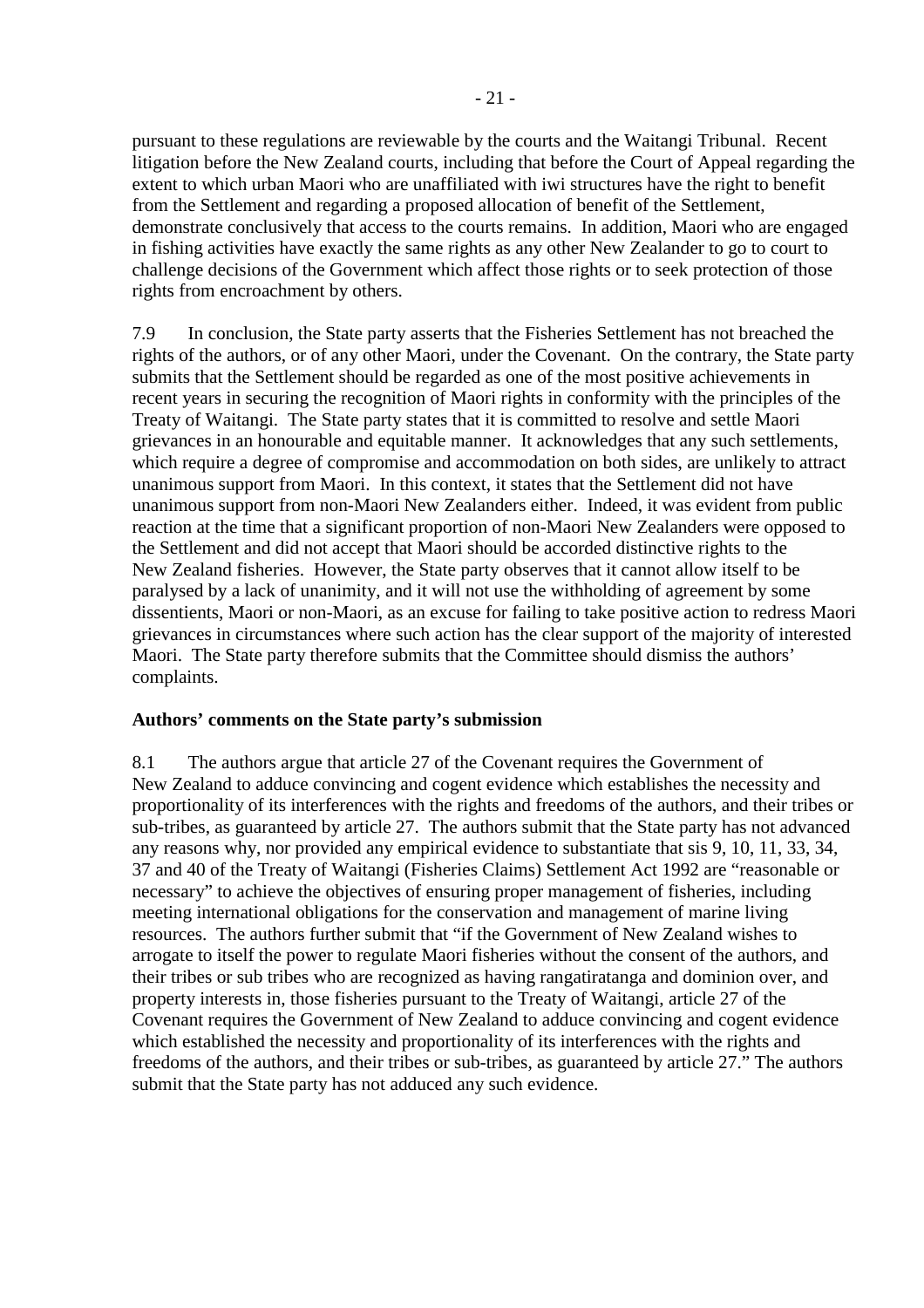8.2 Furthermore, the authors submit that article 27 of the Covenant requires the State party to take positive steps to assist Maori to enjoy their own culture. They argue that, far from fulfilling this aspect of its obligations under article 27 of the Covenant, the State party has, by its enactment of the Treaty of Waitangi (Fisheries Claims) Settlement Act 1992, seriously interfered with the enjoyment by the authors, and their tribes or sub-tribes, of their rights or freedoms under article 27. The authors also submit that article 27 of the Covenant requires the Government of New Zealand to implement the Treaty of Waitangi. The authors emphasize that fishing is a fundamental aspect of Maori culture and religion. As an articulation of this close relationship they refer to the following passage in the Muriwhenua Fishing Report by the Waitangi Tribunal.**<sup>12</sup>**

"To understand the significance of such key Treaty words as 'taonga' and 'tino rangatiratanga' each must be seen within the context of Maori cultural values. In the Maori idiom 'taonga' in relation to fisheries equates to a resource, to a source of food, an occupation, a source of goods for gift-exchange, and is a part of the complex relationship between Maori and their ancestral lands and water. The fisheries taonga contains a vision stretching back into the past, and encompasses 1,000 years of history and legend, incorporates the mythological significance of the gods and taniwha, and of the tipuna and kaitiaki. The taonga endures through fluctuations in the occupation of tribal areas and the possession of resources over periods of time, blending into one, the whole of the land, waters, sky, animals, plants and the cosmos itself, a holistic body encompassing living and non-living elements.

This taonga requires particular resource, health and fishing practices and a sense of inherited guardianship of resources. When areas of ancestral land and adjacent fisheries are abused through over-exploitation or pollution, the tangata whenua and their values are offended. The affront is felt by present-day kaitiaki (guardians) not just for themselves but for their tipuna in the past.

The Maori 'taonga' in terms of fisheries has a depth and a breadth which goes beyond quantitative and material questions of catch volumes and cash incomes. It encompasses a deep sense of conservation and responsibility to the future, which colours their thinking, attitude and behaviour towards their fisheries.

The fisheries taonga includes connections between the individual and tribe, and fish and fishing grounds in the sense not just of tenure, or 'belonging', but also of personal or tribal identity, blood and genealogy, and of spirit. This means that a 'hurt' to the environment or to the fisheries may be felt personally by a Maori person or tribe, and may hurt not only the physical being, but also the prestige, the emotions and the mana.

The fisheries taonga, like other taonga, is a manifestation of a complex Maori physico-spiritual conception of life and life's forces. It contains economic benefits, but it is also a giver of personal identity, a symbol of social stability, and a source of emotional and spiritual strength.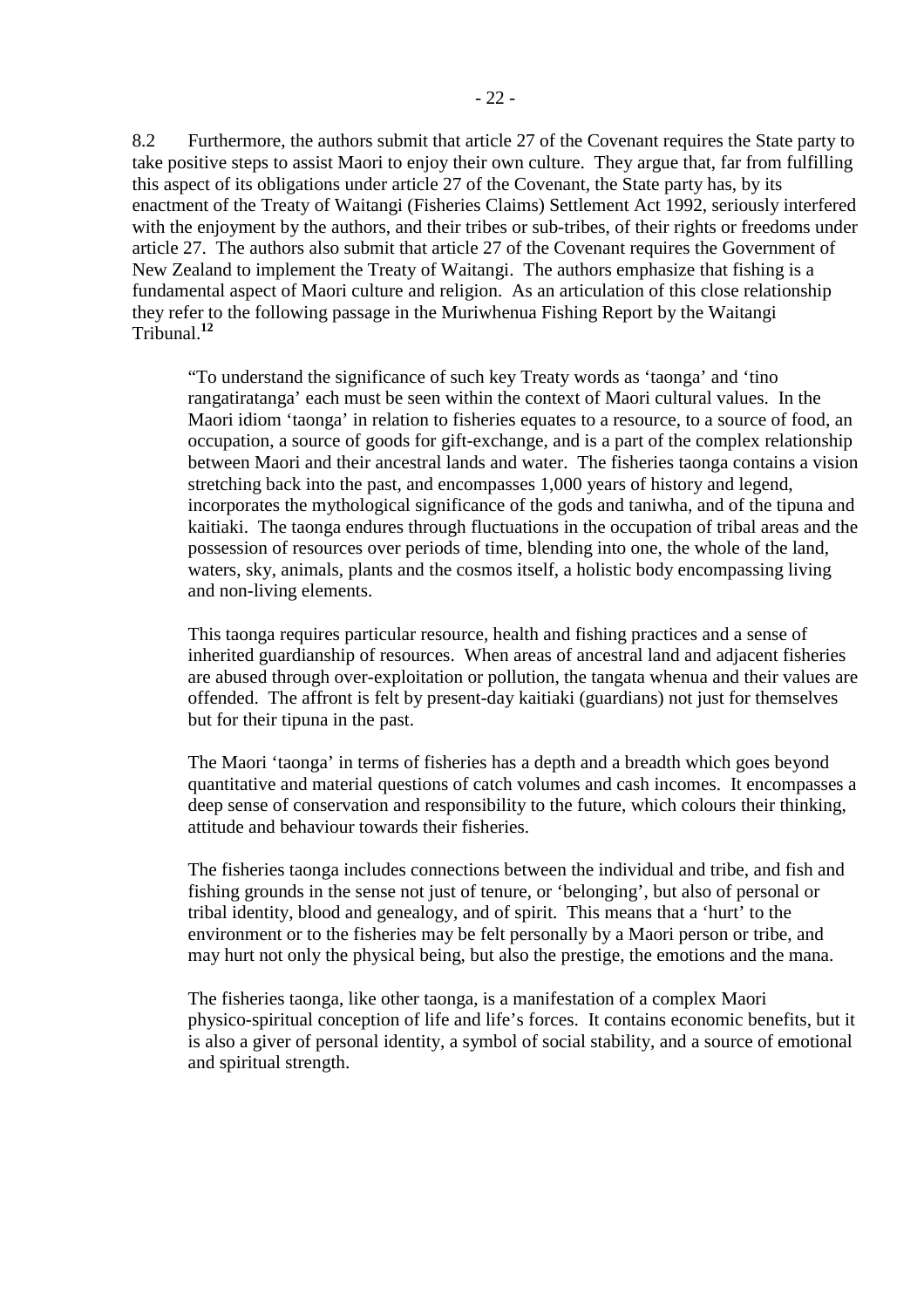This vision provided the mauri (life-force) which ensured the continued survival of the iwi Maori. Maori fisheries include, but are not limited to a narrow physical view of fisheries, fish, fishing ground, fishing methods and the sale of those resources, for monetary gain; but they also embrace much deeper dimensions in the Maori mind."

8.3 In this context, the authors refer to the Committee's General Comment on article 27 and submit that article 27 of the Covenant clearly protects Maori enjoyment of their fishing rights. They contest the State party's position that the right of Maori to engage in fisheries activities has been "secured" by the provisions of the Treaty of Waitangi (Fisheries Claims) Settlement Act 1992 and the Maori Fisheries Act 1989. Indeed, they claim that these rights have been effectively extinguished and/or abrogated and that the benefits provided to Maori under the legislation do not constitute lawful satisfaction. It is submitted that the Treaty of Waitangi (Fisheries Claims) Settlement Act 1992 imposes an artificial division upon their fishing rights or interests in their fisheries without regard to the sacred nature of the relationship which exists between the authors (both personal and tribal) and their fisheries; it effectively curtails the ability of the authors, and their tribes or sub-tribes, to protect their fisheries for future generations; it extinguishes and/or effectively abrogates their common law and Treaty of Waitangi rights or interests; it affects their ability to harvest and manage their fisheries in accordance with their cultural and religious customs and traditions; and it imposes a regime which relocates regulatory power over Maori fisheries in the hands of the Director-General of Fisheries.

8.4 They also argue that the Waitangi Tribunal clearly expressed the view that the acceptability of any "inevitable compromise to the independent rangatiratanga of the dissentients" was predicated upon the modification of the implementing legislation by the Government of New Zealand in accordance with the Waitangi Tribunal's recommendations. The authors further argue that their case is distinguishable from the case of Grand Chief Donald Marshall et al. v. Canada, since that case did not concern the necessity of obtaining a minority group's consent to the extinguishment and/or effective abrogation of its property rights and denial of access to the courts to enforce those rights.

8.5 With respect to the discontinuance of the legal proceedings in the Court, five authors argue that the notices of discontinuance signed on behalf of their tribe were not signed by those who had the authority to do so. Another five authors state that no notice of discontinuance was signed on behalf of their tribes.

# **Issues and proceedings before the Committee**

9.1 The Human Rights Committee has considered the present communication in the light of all the information made available to it by the parties, as provided in article 5, paragraph 1, of the Optional Protocol.

9.2 The Committee observes that the Optional Protocol provides a procedure under which individuals can claim that their individual rights have been violated. These rights are set out in part III of the Covenant, articles 6 to 27, inclusive.**<sup>13</sup>** As shown by the Committee's jurisprudence, there is no objection to a group of individuals, who claim to be commonly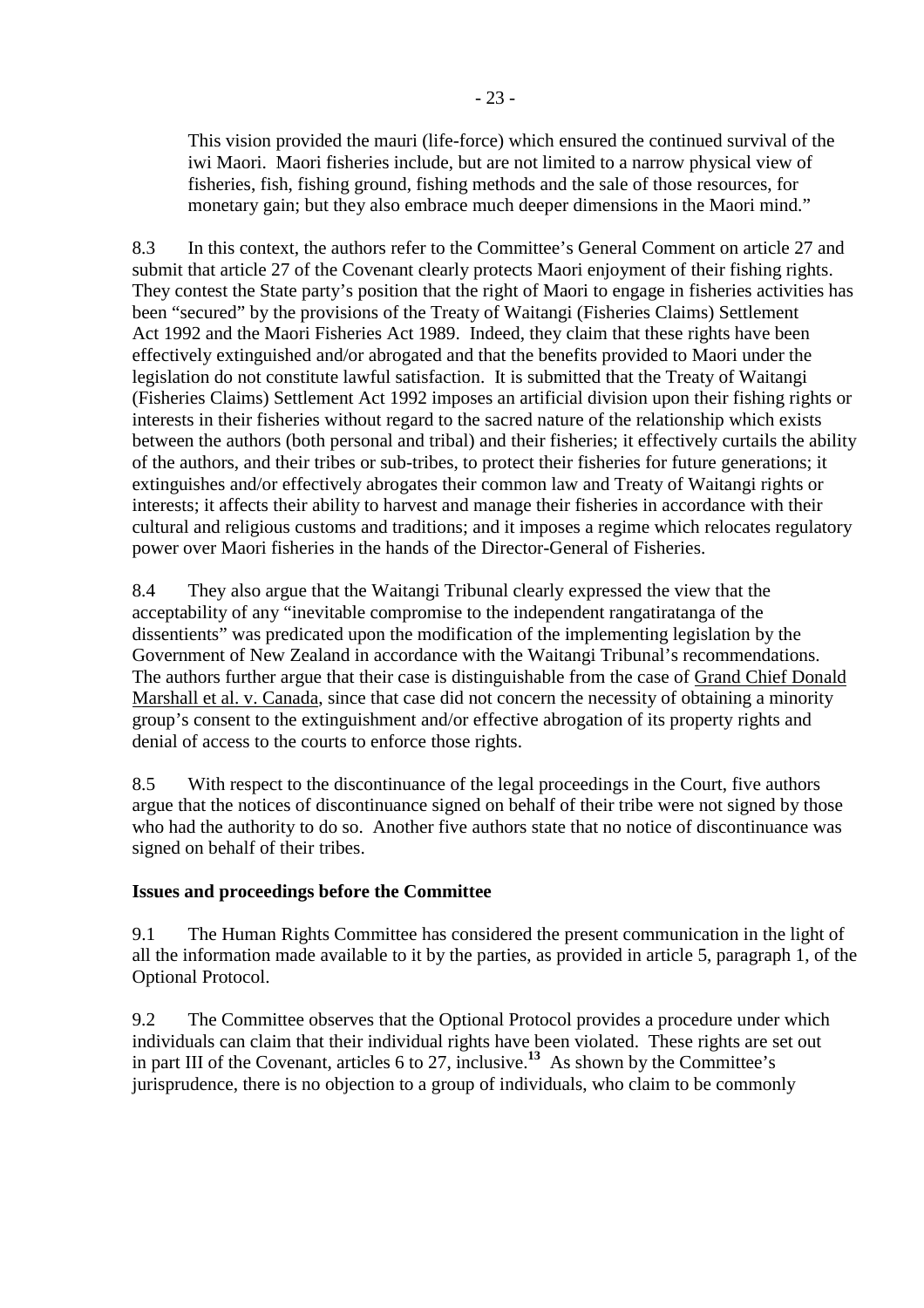affected, to submit a communication about alleged breaches of these rights. Furthermore, the provisions of article 1 may be relevant in the interpretation of other rights protected by the Covenant, in particular article 27.

9.3 The first issue before the Committee therefore is whether the authors' rights under article 27 of the Covenant have been violated by the Fisheries Settlement, as reflected in the Deed of Settlement and the Treaty of Waitangi (Fisheries Claims) Settlement Act 1992. It is undisputed that the authors are members of a minority within the meaning of article 27 of the Covenant; it is further undisputed that the use and control of fisheries is an essential element of their culture. In this context, the Committee recalls that economic activities may come within the ambit of article 27, if they are an essential element of the culture of a community.**<sup>14</sup>** The recognition of Maori rights in respect of fisheries by the Treaty of Waitangi confirms that the exercise of these rights is a significant part of Maori culture. However, the compatibility of the 1992 Act with the treaty of Waitangi is not a matter for the Committee to determine.

9.4 The right to enjoy one's culture cannot be determined in abstracto but has to be placed in context. In particular, article 27 does not only protect traditional means of livelihood of minorities, but allows also for adaptation of those means to the modern way of life and ensuing technology. In this case the legislation introduced by the State affects, in various ways, the possibilities for Maori to engage in commercial and non-commercial fishing. The question is whether this constitutes a denial of rights. On an earlier occasion, the Committee has considered that:

"A State may understandably wish to encourage development or allow economic activity by enterprises. The scope of its freedom to do so is not to be assessed by reference to a margin of appreciation, but by reference to the obligations it has undertaken in article 27. Article 27 requires that a member of a minority shall not be denied his right to enjoy his own culture. Thus, measures whose impact amount to a denial of the right will not be compatible with the obligations under article 27. However, measures that have a certain limited impact on the way of life of persons belonging to a minority will not necessarily amount to a denial of the right under article 27."**<sup>15</sup>**

9.5 The Committee recalls its general comment on article 27, according to which, especially in the case of indigenous peoples, the enjoyment of the right to one's own culture may require positive legal measures of protection by a State party and measures to ensure the effective participation of members of minority communities in decisions which affect them**<sup>16</sup>**. In its case law under the Optional Protocol, the Committee has emphasized that the acceptability of measures that affect or interfere with the culturally significant economic activities of a minority depends on whether the members of the minority in question have had the opportunity to participate in the decision-making process in relation to these measures and whether they will continue to benefit from their traditional economy.**<sup>17</sup>** The Committee acknowledges that the Treaty of Waitangi (Fisheries Settlement) Act 1992 and its mechanisms limit the rights of the authors to enjoy their own culture.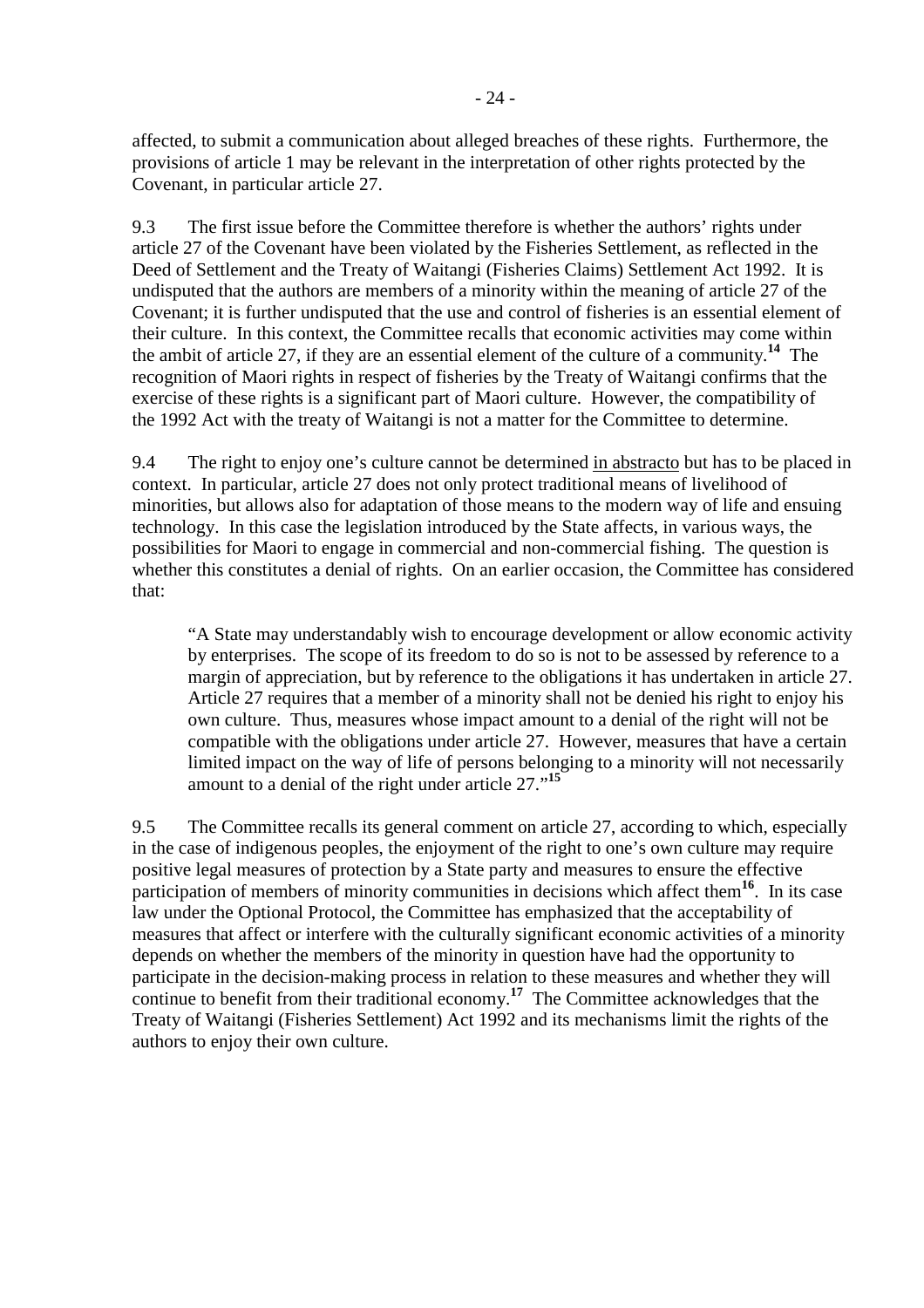9.6 The Committee notes that the State party undertook a complicated process of consultation in order to secure broad Maori support to a nation-wide settlement and regulation of fishing activities. Maori communities and national Maori organizations were consulted and their proposals did affect the design of the arrangement. The Settlement was enacted only following the Maori representatives' report that substantial Maori support for the Settlement existed. For many Maori, the Act was an acceptable settlement of their claims. The Committee has noted the authors' claims that they and the majority of members of their tribes did not agree with the Settlement and that they claim that their rights as members of the Maori minority have been overridden. In such circumstances, where the right of individuals to enjoy their own culture is in conflict with the exercise of parallel rights by other members of the minority group, or of the minority as a whole, the Committee may consider whether the limitation in issue is in the interests of all members of the minority and whether there is reasonable and objective justification for its application to the individuals who claim to be adversely affected.**<sup>18</sup>**

9.7 As to the effects of the agreement, the Committee notes that before the negotiations which led to the Settlement the Courts had ruled earlier that the Quota Management System was in possible infringement of Maori rights because in practice Maori had no part in it and were thus deprived of their fisheries. With the Settlement, Maori were given access to a great percentage of quota, and thus effective possession of fisheries was returned to them. In regard to commercial fisheries, the effect of the Settlement was that Maori authority and traditional methods of control as recognized in the Treaty were replaced by a new control structure, in an entity in which Maori share not only the role of safeguarding their interests in fisheries but also the effective control. In regard to non-commercial fisheries, the Crown obligations under the Treaty of Waitangi continue, and regulations are made recognising and providing for customary food gathering.

9.8 In the consultation process, special attention was paid to the cultural and religious significance of fishing for the Maori, inter alia to securing the possibility of Maori individuals and communities to engage themselves in non-commercial fishing activities. While it is a matter of concern that the settlement and its process have contributed to divisions amongst Maori, nevertheless, the Committee concludes that the State party has, by engaging itself in the process of broad consultation before proceeding to legislate, and by paying specific attention to the sustainability of Maori fishing activities, taken the necessary steps to ensure that the Fisheries Settlement and its enactment through legislation, including the Quota Management System, are compatible with article 27.

9.9 The Committee emphasizes that the State party continues to be bound by article 27 which requires that the cultural and religious significance of fishing for Maori must deserve due attention in the implementation of the Treaty of Waitangi (Fisheries Claims) Settlement Act. With reference to its earlier case law,<sup>19</sup> the Committee emphasizes that in order to comply with article 27, measures affecting the economic activities of Maori must be carried out in a way that the authors continue to enjoy their culture, and profess and practice their religion in community with other members of their group. The State party is under a duty to bear this in mind in the further implementation of the Treaty of Waitangi (Fisheries Claims) Settlement Act.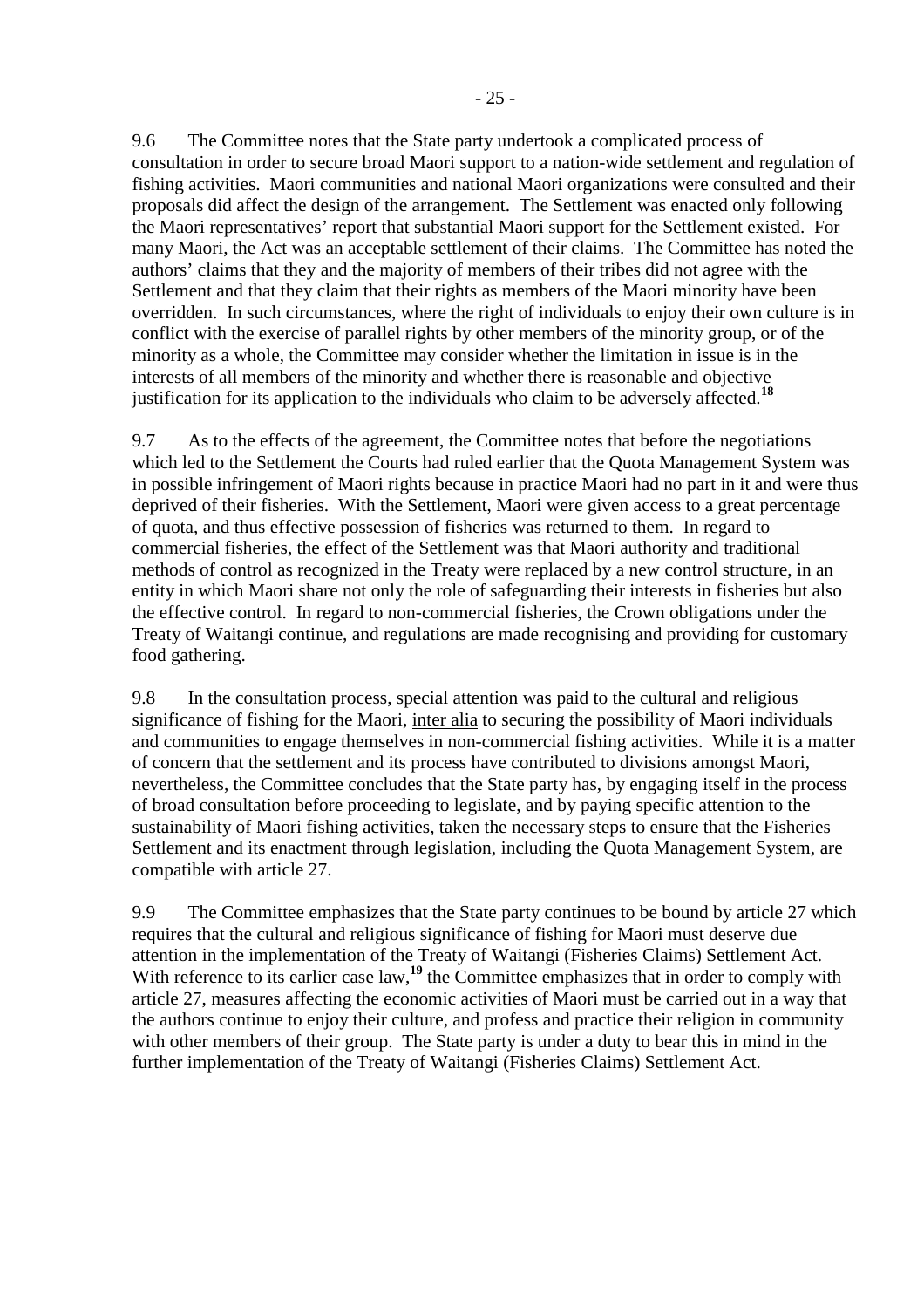9.10 The authors' complaints about the discontinuance of the proceedings in the courts concerning their claim to fisheries must be seen in the light of the above. While in the abstract it would be objectionable and in violation of the right to access to court if a State party would by law discontinue cases that are pending before the courts, in the specific circumstances of the instant case, the discontinuance occurred within the framework of a nation wide settlement of exactly those claims that were pending before the courts and that had been adjourned awaiting the outcome of negotiations. In the circumstances, the Committee finds that the discontinuance of the authors' court cases does not amount to a violation of article 14 (1) of the Covenant.

9.11 With regard to the authors' claim that the Act prevents them from bringing claims concerning the extent of their fisheries before the courts, the Committee notes that article 14 (1) encompasses the right to access to court for the determination of rights and obligations in a suit at law. In certain circumstances the failure of a State party to establish a competent court to determine rights and obligations may amount to a violation of article 14 (1). In the present case, the Act excludes the courts' jurisdiction to inquire into the validity of claims by Maori in respect to commercial fishing, because the Act is intended to settle these claims. In any event, Maori recourse to the Courts to enforce claims regarding fisheries was limited even before the 1992 Act; Maori rights in commercial fisheries were enforceable in the Courts only to the extent that section 88 (2) of the Fisheries Act expressly provided that nothing in the Act was to affect Maori fishing rights. The Committee considers that whether or not claims in respect of fishery interests could be considered to fall within the definition of a suit at law, the 1992 Act has displaced the determination of Treaty claims in respect of fisheries by its specific provisions. Other aspects of the right to fisheries, though, still give the right to access to court, for instance in respect of the allocation of quota and of the regulations governing customary fishing rights. The authors have not substantiated the claim that the enactment of the new legislative framework has barred their access to court in any matter falling within the scope of article 14, paragraph 1. Consequently, the Committee finds that the facts before it do not disclose a violation of article 14, paragraph 1.

10. The Human Rights Committee, acting under article 5, paragraph 4, of the Optional Protocol to the International Covenant on Civil and Political Rights, is of the view that the facts before it do not reveal a breach of any of the articles of the Covenant.

[Adopted in English, French and Spanish, the English text being the original version. Subsequently issued also in Arabic, Chinese and Russian as part of the present report.]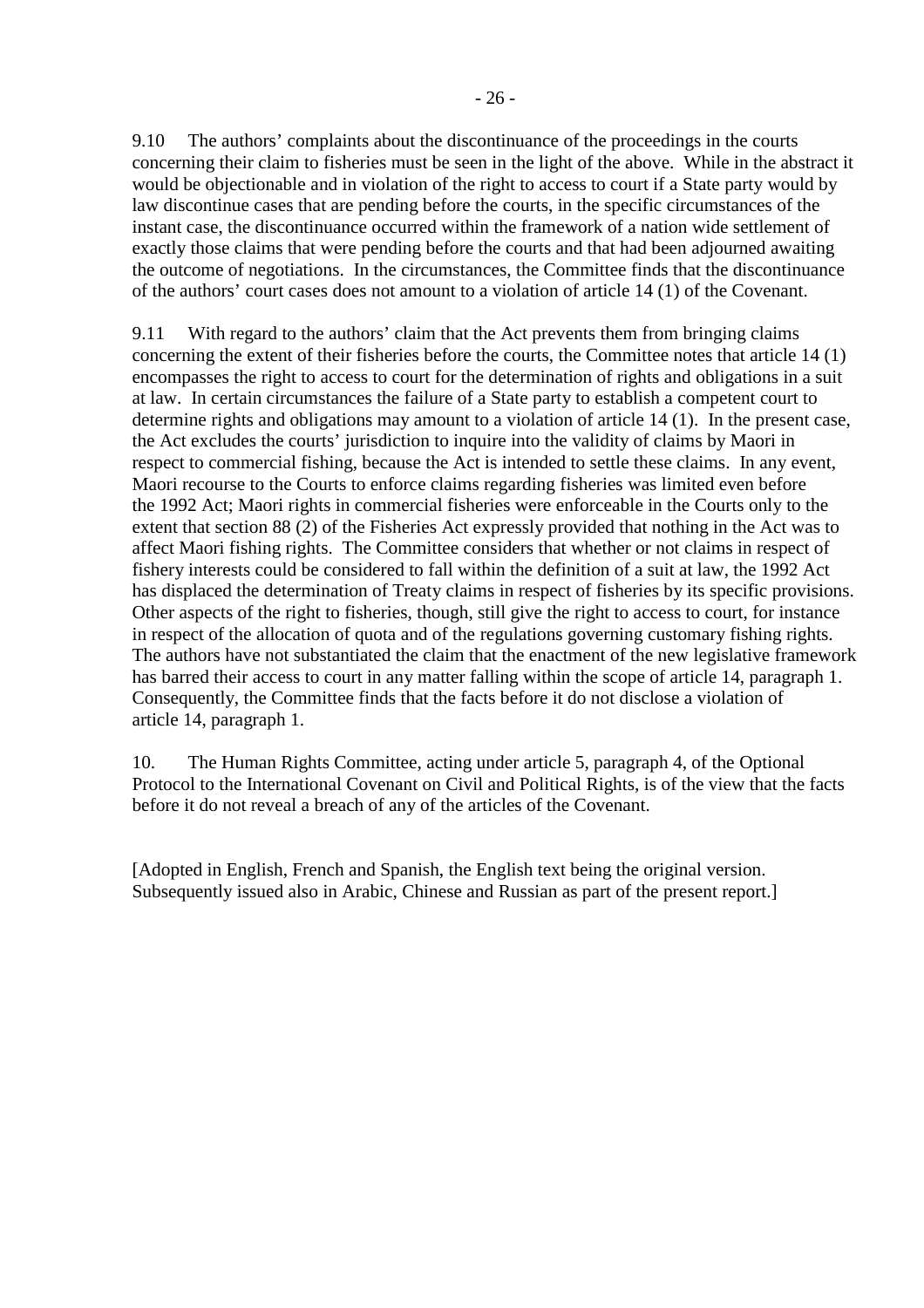#### **Notes**

<sup>1</sup> Iwi: tribe, incorporating a number of constituent hapu (sub-tribes).

<sup>2</sup> Counsel submits that the Maori text contains a broader guarantee than is apparent from a bare reading of the English text. He explains that one of the most important differences in meaning between the two texts relates to the guarantee, in the Maori text, of "te tino rangatiratanga" (the full authority) over "taonga" (all those things important to them), including their fishing places and fisheries. According to counsel, there are three main elements embodied in the guarantee of rangatiratanga: the social, cultural, economical and spiritual protection of the tribal base, the recognition of the spiritual source of taonga and the fact that the exercise of authority is not only over property, but of persons within the kinship group and their access to tribal resources. The authors submit that the Maori text of the Treaty of Waitangi is authoritative.

<sup>3</sup> The Waitangi Tribunal is a specialized statutory body established by the Treaty of Waitangi Act 1975 having the status of a commission of enquiry and empowered inter alia to inquire into certain claims in relation to the principles of the Treaty of Waitangi.

**4** Hui: assembly.

**5** Marae: area set aside for the practice of Maori customs.

<sup>6</sup> The report showed also that 15 iwi representing 24,501 Maori, opposed the settlement and 7 iwi groups comprising 84,255 Maori were divided in their views.

<sup>7</sup> The National Maori Congress, a non-governmental organization comprising representatives from up to 45 iwi, and the New Zealand Maori Council, a body which represents district Maori councils throughout New Zealand.

<sup>8</sup> Breaches were claimed of sections 13 (freedom of thought, conscience and religion), 14 (freedom of expression), 20 (rights of minorities) and 27 (right to justice).

<sup>9</sup> Communication No. 167/1984, Views adopted on 26 March 1990, CCPR/C/38/D/167/1984, para. 32.2.

**<sup>10</sup>** Rangatiratanga: the ability to exercise authority over assets, both physical and intangible.

**<sup>11</sup>** Communication No. 205/1986, Views adopted on 4 November 1991, CCPR/C/43/D/205/1986.

**<sup>12</sup>** Waitangi Tribunal, *Muriwhenua Fishing Report*, pp. 180-181, para. 10.3.2.

**<sup>13</sup>** See the Committee's Views in case No. 167/1984 (Ominayak v. Canada), Views adopted on 26 March 1990, CCPR/C/38/D/167/1984.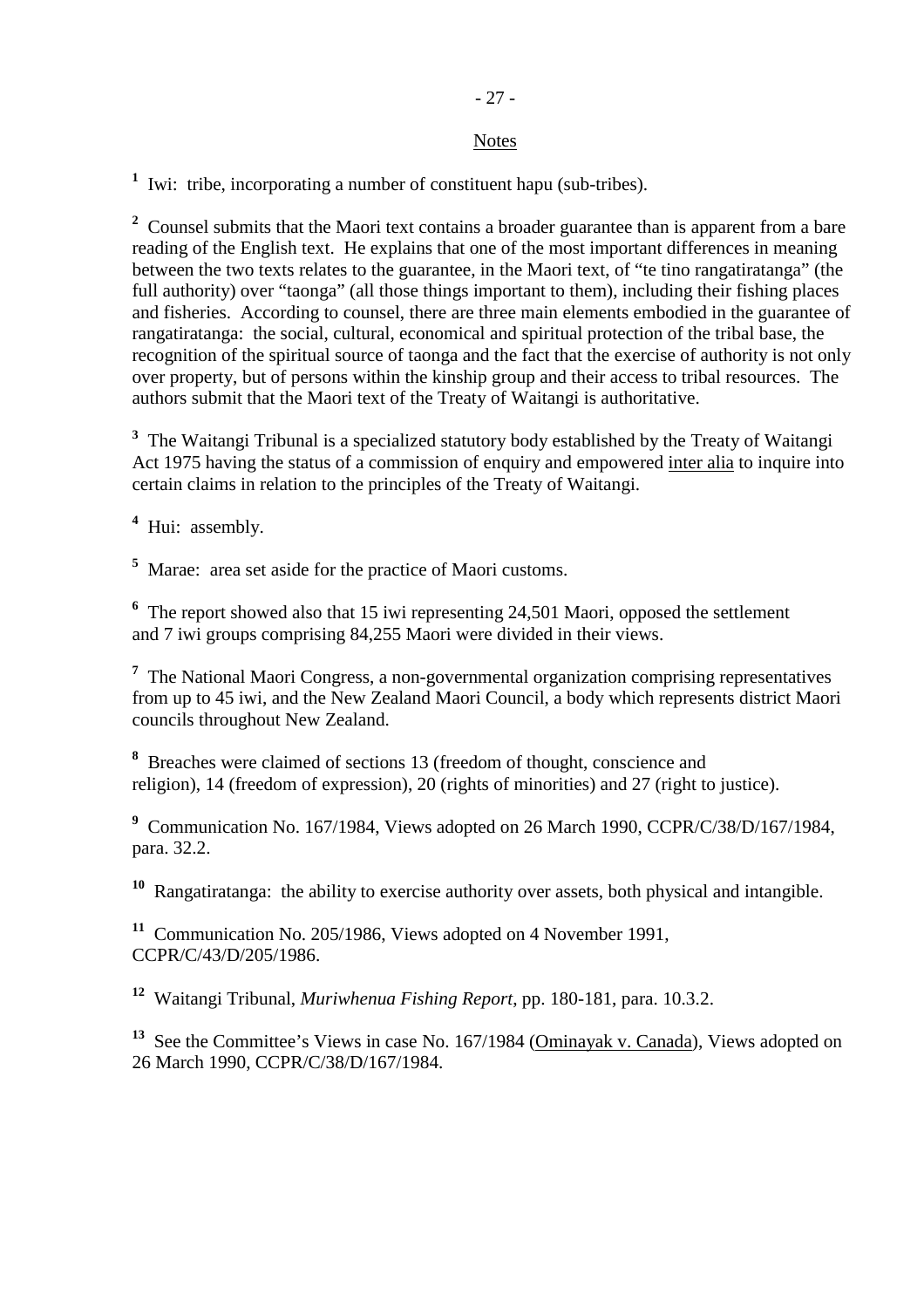**<sup>14</sup>** See inter alia the Committee's Views in Kitok v. Sweden, communication No. 197/1985, adopted on 27 July 1988, CCPR/C/33/D/197/1985, para. 9.2. See also the Committee's Views in the two Länsman cases, Nos. 511/1992, 26 October 1994 (CCPR/C/52/D/511/1992) and 671/1995, 30 October 1996 (CCPR/C/58/D/671/1995).

**<sup>15</sup>** Committee's Views on case No. 511/1992, Lansmann et al. v. Finland, CCPR/C/52/D/511/1992, para. 9.4

<sup>16</sup> General Comment No. 23, adopted during the Committee's fiftieth session in 1994, para. 3.2.

<sup>17</sup> Committee's Views on case No. 511/1992, I. Länsman et al. v. Finland, paras. 9.6 and 9.8 (CCPR/C/52/D/511/1992).

<sup>18</sup> See the Committee's Views in case No. 197/1985, Kitok v. Sweden, adopted on 27 July 1988, CCPR/C/33/D/197/1985.

**<sup>19</sup>** Committee's Views on case No. 511/1992, I. Länsman et al. v. Finland, para. 9.8, CCPR/C/52/D/511/1992.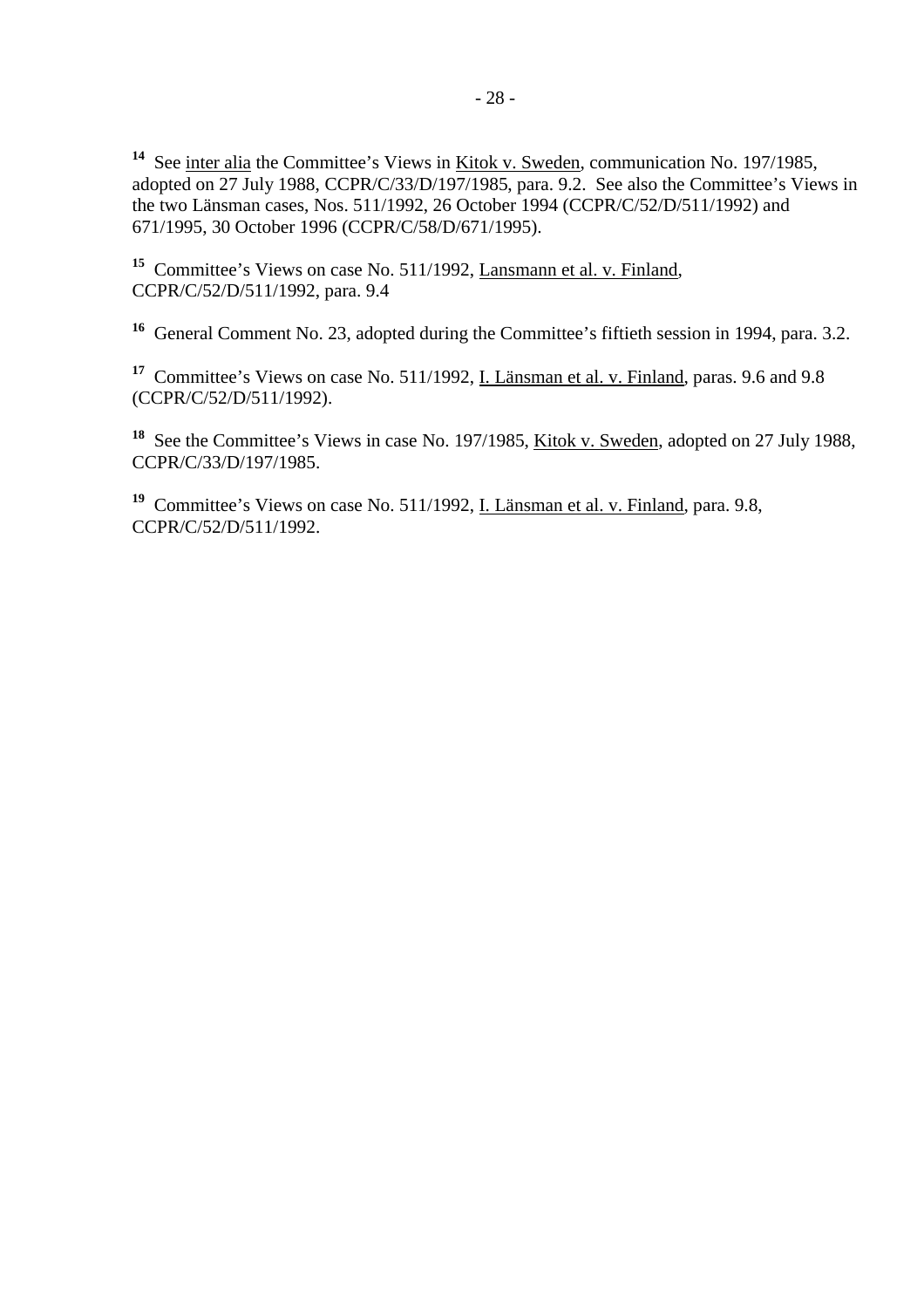#### **APPENDIX**

#### **Individual opinion by Mr. Martin Scheinin (partly dissenting)**

 I concur with the main findings of the Committee in the case, related to article 27 of the Covenant. However, I express my dissent on paragraph 9.10 of the Views. In my opinion, the fact that an overall settlement of fisheries claims is found to be compatible with article 27, provided that the conditions of effective consultation and securing the sustainability of culturally significant forms of Maori fishing are met, does not exempt the State party from its obligations under article 14, paragraph 1. In my opinion, there has been a violation of the rights of the authors under article 14, paragraph 1, to the extent that:

- − the legislation in question had the effect of discontinuing pending lawsuits instituted by the same authors or persons duly representing them;
- − such discontinuation was not approved by the authors or other persons duly authorized to withdraw the lawsuit in question; and
- − the implementation of the Treaty of Waitangi (Fisheries Claims) Settlement Act or other measures provided by the State party have not resulted in those authors subject to discontinuation meeting the conditions above having received an effective remedy in accordance with article 2, paragraph 3, of the Covenant.

(Signed) M. Scheinin

[Done in English, French and Spanish, the English text being the original version. Subsequently issued also in Arabic, Chinese and Russian as part of the present report.]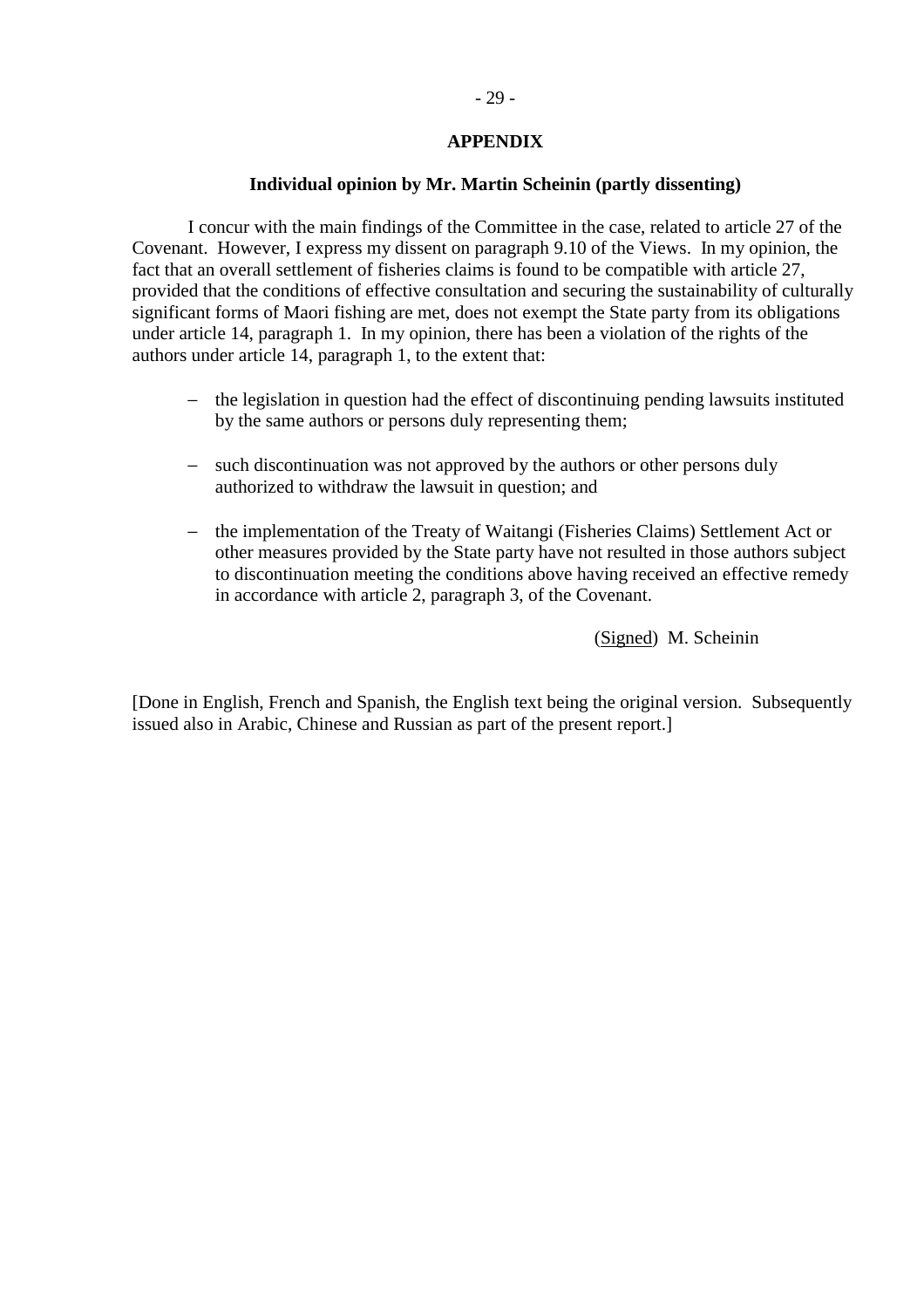#### **B. Communication No. 630/1995, Mazou v. Cameroon (Views adopted on 26 July 2001, seventy-second session)**\*

| Submitted by:          | Mr. Abdoulaye Mazou                  |
|------------------------|--------------------------------------|
| Alleged victim:        | The author                           |
| State party:           | Cameroon                             |
| Date of communication: | 31 October 1994 (initial submission) |

 The Human Rights Committee, established under article 28 of the International Covenant on Civil and Political Rights,

Meeting on 26 July 2001,

 Having concluded its consideration of communication No. 630/1995 submitted to the Human Rights Committee by Mr. Abdoulaye Mazou under the Optional Protocol to the International Covenant on Civil and Political Rights,

 Having taken into account all written information made available to it by the author of the communication and the State party,

Adopts the following:

# **Views under article 5, paragraph 4, of the Optional Protocol**

1. The author of the communication, dated 31 October 1994, is Abdoulaye Mazou, a Cameroonian citizen and professional magistrate, currently living in Yaoundé, Cameroon. He claims to be the victim of a violation by Cameroon of article 2, paragraph 3, article 14, paragraph 1, and article 25, subparagraph (c) of the International Covenant on Civil and Political Rights. The Covenant and the Optional Protocol entered into force for Cameroon on 27 September 1984.

# **The facts as submitted by the author**

 $\overline{a}$ 

2.1 Following an attempted coup d'état in Cameroon in April 1984, the author, who at that time was a second class magistrate, was arrested on 16 April 1984. He was suspected of having sheltered his brother, who was wanted by the police for having taken part in the coup d'état.

<sup>\*</sup> The following members of the Committee participated in the examination of the present communication: Mr. Abdelfattah Amor, Mr. Prafullachandra Natwarlal Bhagwati, Ms. Christine Chanet, Mr. Maurice Glèlè Ahanhanzo, Mr. Louis Henkin, Mr. Eckart Klein, Mr. David Kretzmer, Mr. Rajsoomer Lallah, Mr. Rafael Rivas Posada, Sir Nigel Rodley, Mr. Martin Scheinin, Mr. Ivan Shearer, Mr. Hipólito Solari Yrigoyen, Mr. Ahmed Tawfik Khalil, Mr. Patrick Vella and Mr. Maxwell Yalden.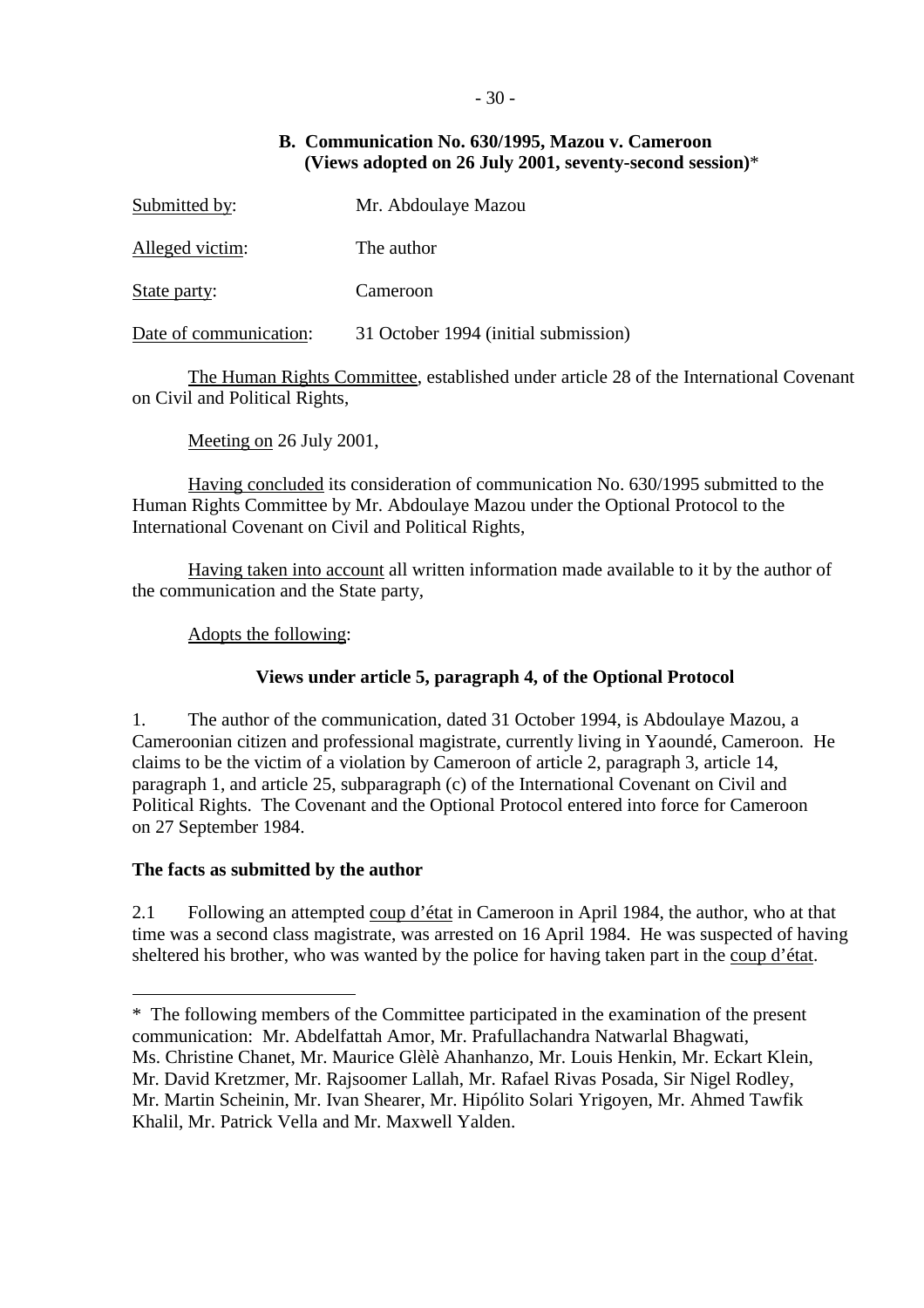The author was found guilty and sentenced by the military court in Yaoundé to five years' imprisonment. According to the author, the charges against him were false, and no evidence was submitted and no witnesses were heard during the court proceedings. The trial was held in camera. **1**

2.2 While the author was detained, the President of Cameroon signed a decree on 2 June 1987 (No. 87/747) removing the author from his post as Secretary-General in the Ministry of Education and Chairman of the Governing Council of the National Sports Office. The Decree gave no reasons for the action and, according to the author, was issued in violation of article 133 of the Civil Service Statute.

2.3 On 23 April 1990 the author was released from prison but placed under house arrest in Yagoua, his birthplace, in the far north of the country. Not until the end of April 1991, following the adoption of the Amnesty Act of 23 April 1991 (No. 91/002), were the restrictions lifted. On the date of transmission of the communication, however, the presidential Decree of 2 June 1987 remained in force and the author had not been allowed to resume his duties.

2.4 On 12 June 1991 the author requested the President to reinstate him in the civil service. On 18 July 1991 he filed an appeal with the Ministry of Justice requesting the annulment of the presidential Decree of 2 June 1987. Receiving no response, on 9 September 1991 he applied for a judicial remedy to the administrative division of the Supreme Court, asking it to find that the Decree was illegal and ought therefore to be annulled. The author points out that although the Supreme Court has regularly ruled that such decrees should be annulled, as of 31 October 1994 the case had still not been settled.

2.5 On 4 May 1992, Decrees No. 92/091 and No. 92/092, setting out the terms of reinstatement and compensation of those covered by the Amnesty Act, were issued.

2.6 On 13 May 1992 the author applied to the Ministry of Justice for reinstatement in his post. Pursuant to Decree No. 92/091, his application was transmitted to the committee responsible for monitoring reinstatement in the civil service. On 12 May 1993 that committee issued an opinion in support of the author's reinstatement in the civil service. According to the author, however, the Ministry did not take action on this opinion.

2.7 On 22 September 1992 the author initiated proceedings before the administrative division of the Supreme Court to attack Decree No. 92/091 and Decree No. 92/092. In his view, the Decrees sought to block the full implementation of the Amnesty Act of 23 April 1991 which, he claims, provided for automatic reinstatement. This application was also pending at the time of submission of his communication.

2.8 In his initial communication the author stated that he had been out of work since being released from prison. He claimed that he was being persecuted for his opinions and on account of his ethnic origin. He added that other persons who had benefited from the Amnesty Act had been reinstated in their former posts.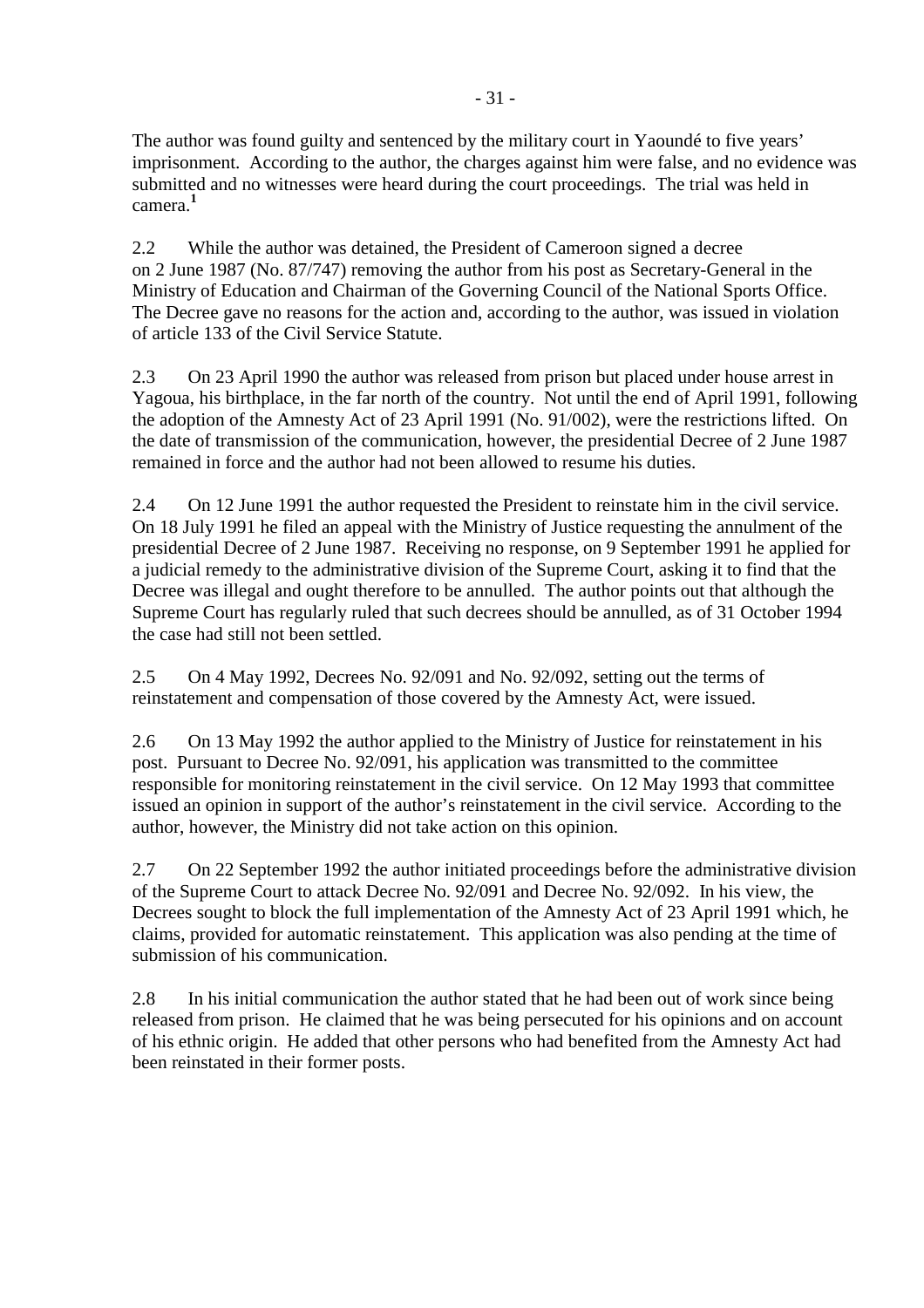2.9 At that time, the author stated that, in view of the silence of the judicial and political authorities, there were no further domestic remedies available to him.

2.10 Since the submission of his communication, however, the situation has improved significantly for the author; he was reinstated in his post on 16 April 1998 in accordance with a Supreme Court order of 30 January 1997 annulling Decree No. 87/747, the Decree removing him from his post.

# **The complaint**

3. According to the author, the facts set out above constitute a violation of article 2, paragraph 3, article 14, paragraph 1, and article 25, subparagraph (c) of the Covenant. The author is asking the Committee to urge the State party to reinstate him in the civil service with retroactive effect and to award him damages in compensation for the injury done to him.

#### **The State party's observations**

4. In a note dated 13 May 1997 the State party informed the Committee that the administrative division of the Supreme Court, by an order dated 30 January 1997, had annulled Decree No. 87/747 (removing the author from his post).

#### **The Committee's decision regarding admissibility**

5.1 At its sixty-third session the Committee considered the admissibility of the communication.

5.2 At that time the Committee noted that the State party was not contesting the admissibility of the communication but had informed the Committee that the Supreme Court had annulled the Decree dismissing the author from his post. At the same time, the State party had not indicated whether the author had been reinstated in his post and if so, under what conditions, or if not, on what grounds. The Committee therefore decided that the communication should be considered on the merits.

5.3 Accordingly, on 6 July 1998 the Committee decided that the communication was admissible.

# **The State party's observations on the merits of the communication**

6.1 By a letter dated 10 August 2000 the State party transmitted its observations regarding the merits of the communication.

6.2 The State party reports that pursuant to the Supreme Court decision of 30 January 1997 the author of the communication was reinstated as a second class magistrate in the Ministry of Justice as of 16 October 1998 and that his salary was calculated retroactive to 1 April 1987, the date on which he had been wrongfully suspended and subsequently dismissed.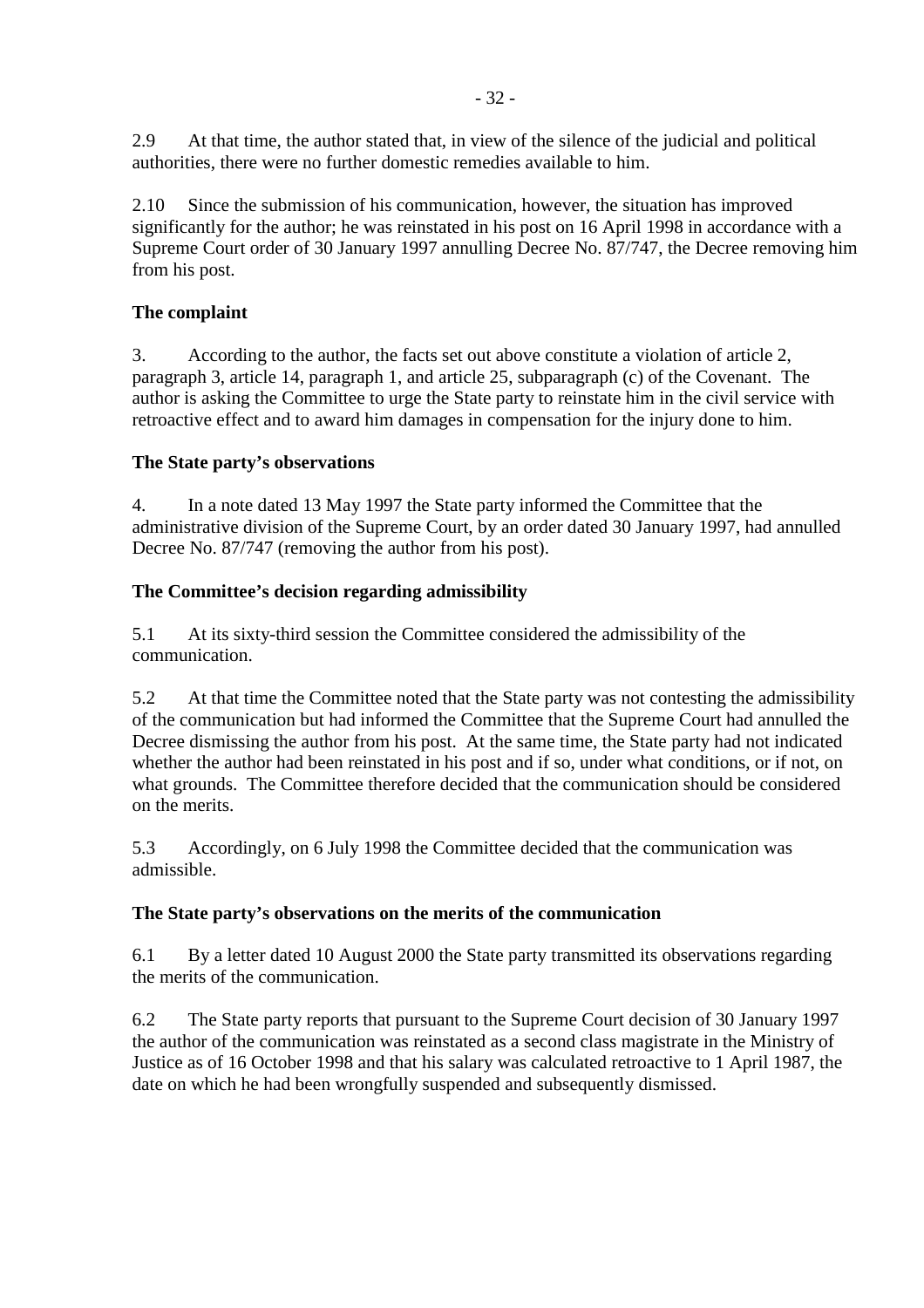# **The author's observations on the merits of the communication**

7.1 In a letter dated 8 November 2000 the author transmitted his comments on the State party's observations.

7.2 The author first confirms that he was in fact reinstated in the Ministry of Justice and that the administration had indeed paid him his salary dating back to 1 April 1987.

7.3 However, the author considers that the administration did not fully grasp the significance of the Supreme Court decision of 30 January 1997. Given that the effects of that decision were retroactive, the author believes that he is entitled to have his career restored, i.e. to be reinstated at the grade he would have held had he not been dismissed. Despite his requests to the Ministry of Justice to that end, however, the author has yet to be informed of a decision.

7.4 The author is also requesting damages in compensation for the injury suffered by him following his dismissal.

# **The Committee's deliberations on the merits**

8.1 The Human Rights Committee considered the communication in the light of the information provided by the parties, in accordance with article 5, paragraph 1, of the Optional Protocol.

8.2 The Committee learned that, pursuant to the Supreme Court decision of 30 January 1997, the author had been reinstated in his post and that his salary had been paid retroactively from the date of his dismissal. However, there seems to be no question that the State party neither honoured the request for damages in compensation for the injury suffered nor sought to restore the author's career, which would have resulted in his being reinstated at the grade to which he would have been entitled had he not been dismissed.

8.3 The Committee notes, however, that the author chose to bring his complaint to the Ministry of Justice by means of a letter, and submitted no evidence showing that a judicial authority had effectively been asked to give a ruling on the question of damages. This part of the communication is inconsistent with the principle of exhaustion of domestic remedies as set out in article 5, paragraph 2 (b) of the Optional Protocol and must therefore be deemed inadmissible.

8.4 With regard to the author's allegations that the State party violated both article 2 and article 25 of the Covenant, the Committee considers that the Supreme Court proceedings that gave rise to the decision of 30 January 1997 satisfying the request that the author had made in his communication were unduly delayed, taking place more than 10 years after the author's removal from his post, and were not followed by restoration of his career on reinstatement, to which he was legally entitled in view of the annulment decision of 30 January 1997. Such proceedings cannot, therefore, be considered to be a satisfactory remedy in the meaning of articles 2 and 25 of the Covenant.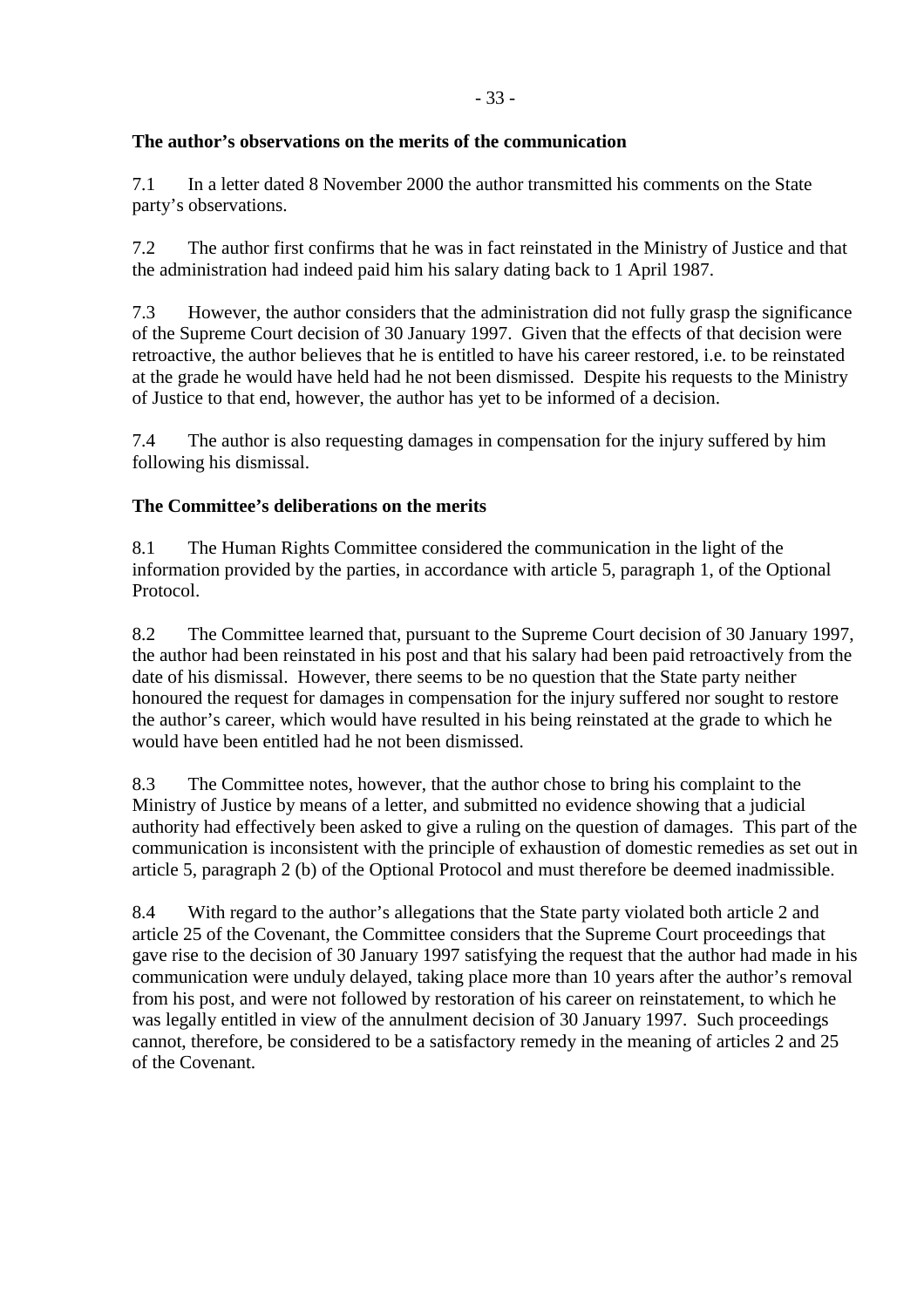9. Consequently, the State party has an obligation to reinstate the author of the communication in his career, with all the attendant consequences under Cameroonian law, and must ensure that similar violations do not recur in the future.

10. Bearing in mind that, by becoming a State party to the Optional Protocol, the State party has recognized the competence of the Committee to determine whether there has been a violation of the Covenant or not and that, pursuant to article 2 of the Covenant, the State party has undertaken to ensure to all individuals within its territory and subject to its jurisdiction the rights recognized in the Covenant to provide an effective and enforceable remedy in case a violation has been established, the Committee wishes to receive from the State party, within 90 days, information about the measures taken to give effect to its Views. The State party is also invited to publish the Committee's Views.

[Adopted in English, French and Spanish, the French text being the original version. Subsequently issued also in Arabic, Chinese and Russian as part of the present report.]

#### Note

<sup>1</sup> Note by the secretariat: The author has not attached any documentation relating to the criminal trial. The communication focuses primarily on the fact that he was not reinstated in his post.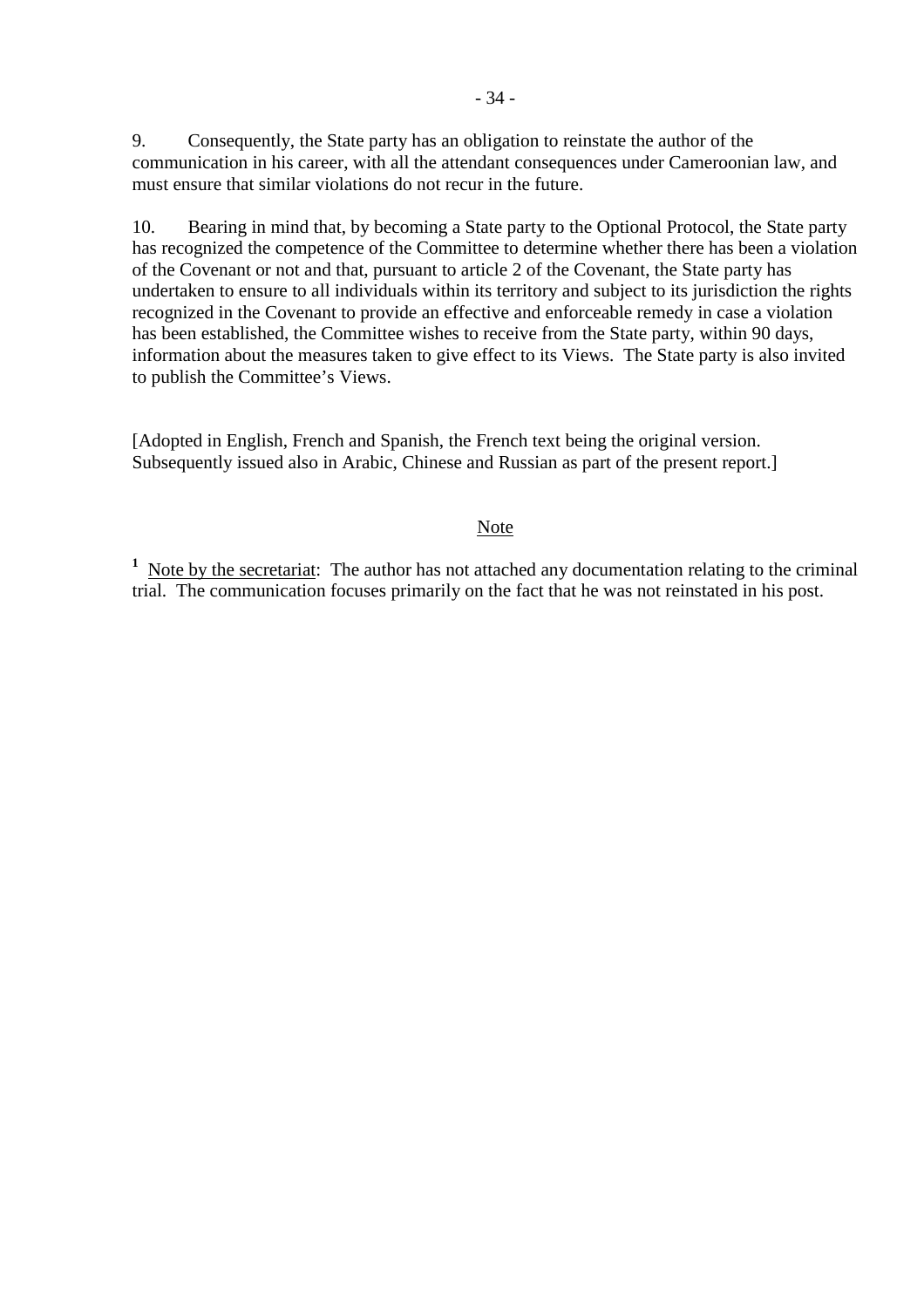#### **C. Communication No. 675/1995, Toala et al. v. New Zealand (Views adopted on 2 November 2000, seventieth session)**\*

| Submitted by:          | Mr. Simalae Toala et al.<br>(represented by Ms. Olinda Woodroffe)                                                              |
|------------------------|--------------------------------------------------------------------------------------------------------------------------------|
| Alleged victim:        | The authors                                                                                                                    |
| State party:           | New Zealand                                                                                                                    |
| Date of communication: | 19 October 1995 (initial submission)                                                                                           |
| Prior decisions:       | - Special Rapporteur's rule 91 decision<br>transmitted to the State party on 21 December 1995<br>(not issued in document form) |
|                        | - CCPR/C/63/D/675/1995 - decision on admissibility,<br>dated 10 July 1998                                                      |

 The Human Rights Committee, established under article 28 of the International Covenant on Civil and Political Rights,

Meeting on 2 November 2000,

 Having concluded its consideration of communication No. 675/1995 submitted to the Human Rights Committee by Mr. Simalae Toala et al. under the Optional Protocol to the International Covenant on Civil and Political Rights,

 Having taken into consideration all written information made available to it by the authors of the communication and the State party,

Adopts the following:

 $\overline{a}$ 

 The text of an individual opinion signed by members Amor, Bhagwati, Gaitan de Pombo and Solari Yrigoyen is appended to this document.

<sup>\*</sup> The following members of the Committee participated in the examination of the present communication: Mr. Abdelfattah Amor, Mr. Prafullachandra Natwarlal Bhagwati, Ms. Christine Chanet, Lord Colville, Ms. Elizabeth Evatt, Ms. Pilar Gaitan de Pombo, Mr. Louis Henkin, Mr. Eckart Klein, Mr. Davit Kretzmer, Ms. Cecilia Medina Quiroga, Mr. Martin Scheinin, Mr. Hipólito Solari Yrigoyen, Mr. Roman Wieruszewski, Mr. Maxwell Yalden and Mr. Abdallah Zakhia.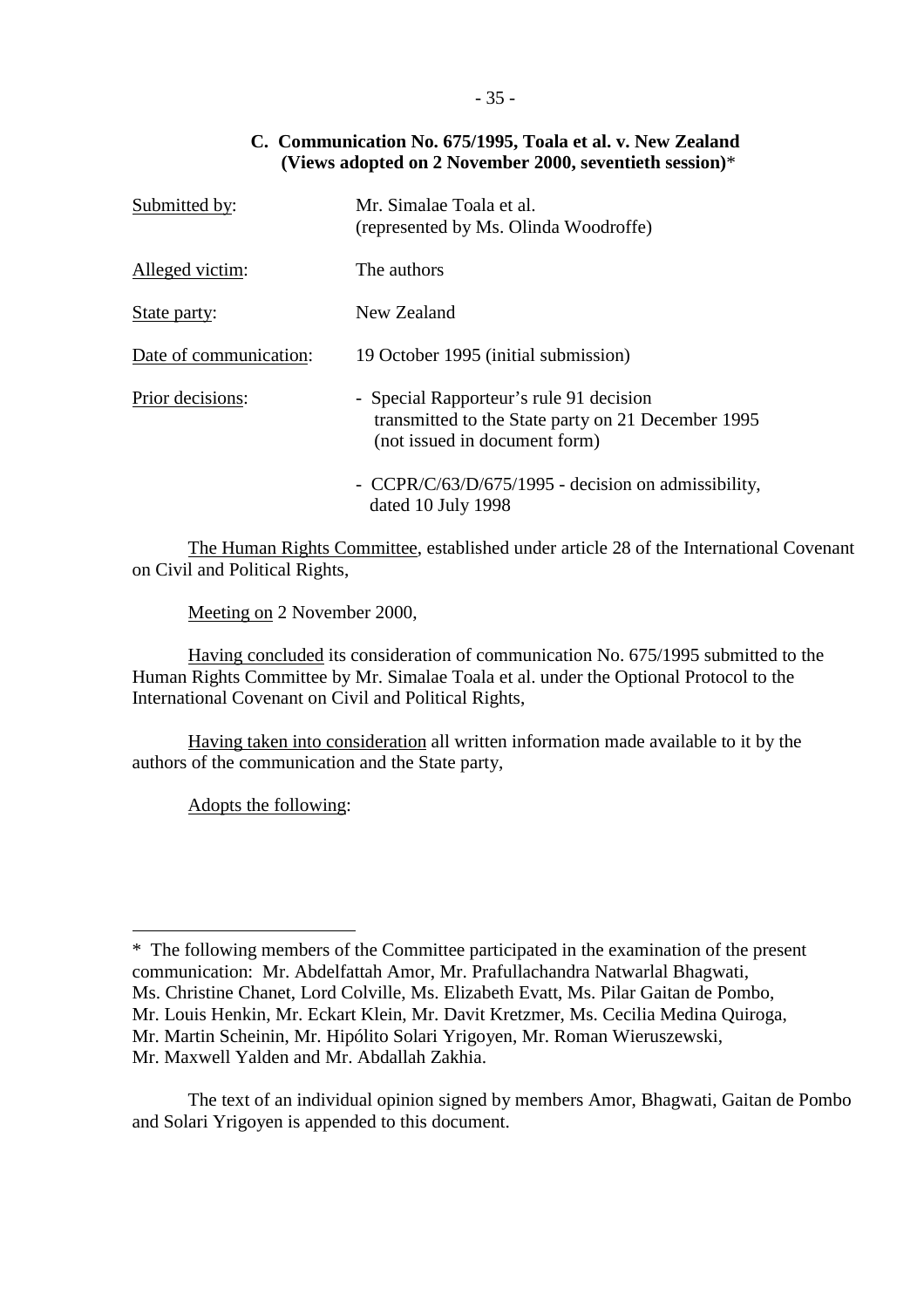# **Views under article 5, paragraph 4, of the Optional Protocol**

1. The authors of the communication are Mr. Simalae Toala, Mrs. Fa'ai'u Toala, and their adopted child, Eka Toala, born in 1984, Mr. Pita Fata Misa Pitoau Tofaeono and Mrs. Anovale Tofaeono, all residing in New Zealand at the time of the communication. The authors claim to be victims of violations by New Zealand of articles 2 (1), 2 (3), 12 (4), 14 (3), 17 and 26 of the International Covenant on Civil and Political Rights. They are represented by Mrs. Olinda Woodroffe, of the New Zealand law firm, Woodroffe & Keil.

# **The facts submitted by the authors**

2.1 The authors were all born in Western Samoa: Mr. Toala was born in 1932, Mrs. Toala in 1934, and their adopted child, Eka Toala, in 1984,**<sup>1</sup>** Mr. Tofaeono in 1934 and Mrs. Tofaeono in 1933. At the time of the communication, the families were residing in New Zealand, where deportation orders were recently issued against them. The families went into hiding in New Zealand, so as to avoid deportation. The authors claim that they are New Zealand citizens, and that the acts of the New Zealand Government which seek to remove them from New Zealand violate the Covenant.

2.2 Mr. Toala arrived in New Zealand in January 1979, and was granted a visitor's permit. He returned to Western Samoa in July 1979. In March 1980, he was convicted of the offence of "carnal knowledge" in Western Samoa, and sentenced to two years' imprisonment. He served nine months and was then released. He again entered New Zealand in December 1986, and applied on several occasions for a permanent residence permit; his applications were denied. In March 1992, a deportation order was issued against him in New Zealand, pursuant to the provisions of the New Zealand Immigration Act of 1987 (as amended). He appealed this order in April 1992, invoking humanitarian reasons. In August 1993, his appeal was dismissed by the Removal Review Authority, and he went into hiding so as to avoid deportation.

2.3 Mrs. Toala and Eka arrived in New Zealand in June 1986 and was granted a visitor's permit which expired in September 1989. She applied several times for permanent residence status. Of her eight children seven have permanent residence status in New Zealand and some are citizens. Deportation orders were issued against her and her adopted son in April 1992. She appealed the orders in May 1992, on her own and her son's behalf, invoking humanitarian reasons. In August 1993, the appeal was dismissed by the Removal Review Authority. It is stated that Mrs. Toala has been informed that she cannot stay in New Zealand because of her husband's conviction in Western Samoa. Mrs. Toala and her son have also gone into hiding to avoid deportation.

2.4 Mr. and Mrs. Tofaeono arrived in New Zealand in May 1993, and were granted residence permits valid until June 1995. They have 10 children, five of whom are residing lawfully in New Zealand. It is stated that Mr. and Mrs. Tofaeono qualify for "family reunion" status in New Zealand but that they have been denied this status for alleged health problems. The couple has appealed the deportation order issued against them to the Removal Review Authority. Their application was declined on 28 June 1996. They returned to Western Samoa, and Mr. Tofeano died there. Mrs. Tofeano remains in Western Samoa.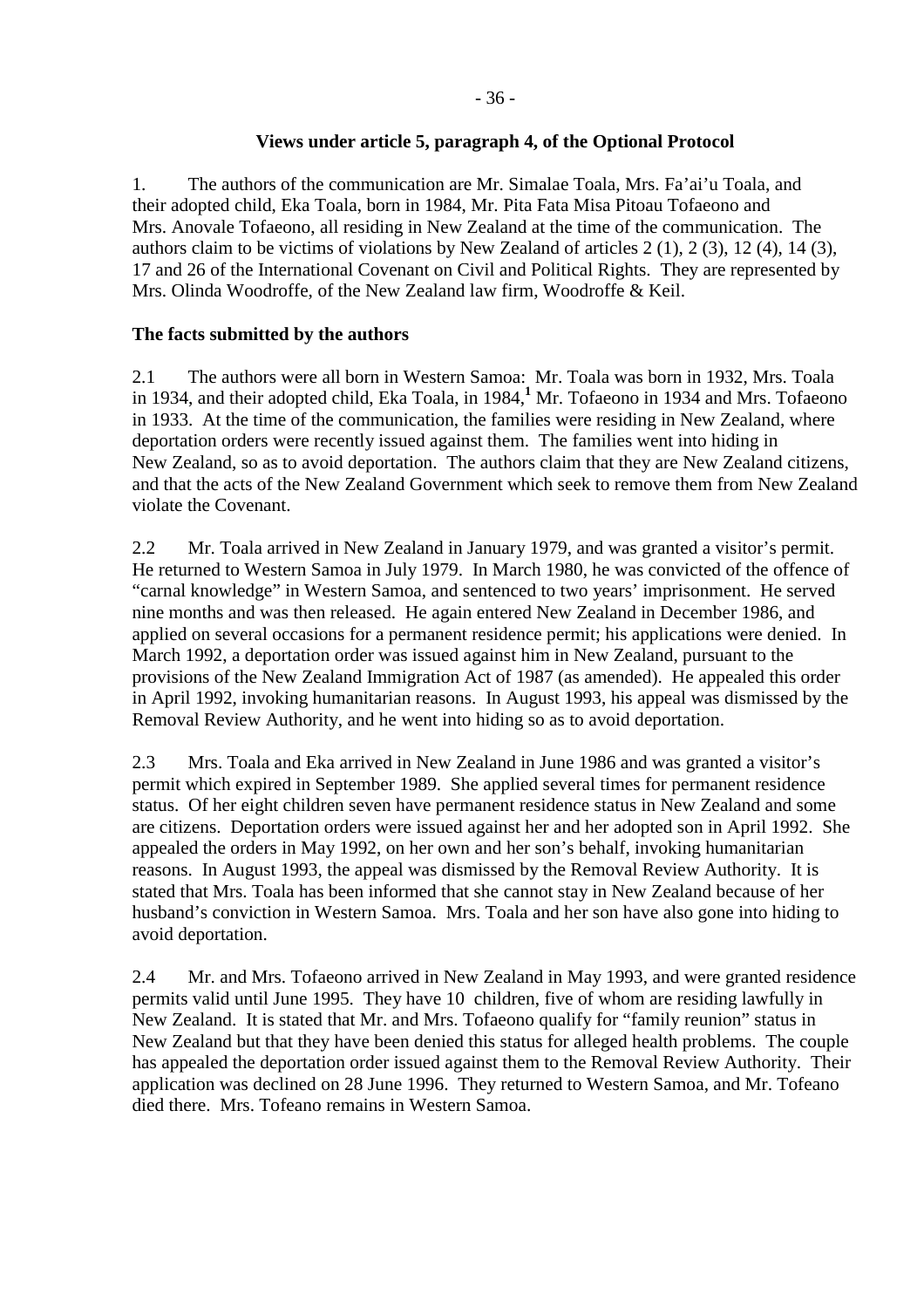2.5 The authors claim that they are New Zealand citizens pursuant to the decision of the Judicial Committee of the Privy Council in Lesa v. The Attorney-General of New Zealand [1983] 2 A.C.20.<sup>2</sup> In this case, the Privy Council held that by virtue of the British Nationality and Status of Aliens (in New Zealand) Act 1928, persons born in Western Samoa between 13 May 1924 and 1 January 1949 (and their descendants) are New Zealand citizens.

2.6 It is stated that there was considerable adverse reaction in New Zealand to the Lesa judgement, which was delivered by the Privy Council in July 1982. It was estimated that some 100,000 Samoans out of a total population of 160,000 would be affected by the decision.

2.7 The response of the New Zealand Government was to negotiate a Protocol to the Treaty of Friendship between New Zealand and Western Samoa. The Protocol was ratified on 13 September 1982 by the two parties. Within one month, the New Zealand Government passed into law the Citizenship (Western Samoa) Act of 1982, which gave effect to the Protocol in New Zealand, and nullified the effect of the "Lesa" decision, except for Ms. Lesa herself and a very limited number of persons.

# **The complaint**

3.1 The authors claim that the Citizenship (Western Samoa) Act 1982 has created a situation of mass denationalization of about 100,000 Samoans, in violation of articles 12, paragraph 4, and 26 of the Covenant, and denies them their lawful New Zealand citizenship.

3.2 The authors claim that the 1982 Protocol is void under article 53 of the Vienna Convention on the Law of Treaties, to the extent that it authorizes the enactment of the 1982 Act, because it violates a norm of jus cogens, insofar as it allows New Zealand to practice racial discrimination against Samoans.

3.3 In this context, the authors refer to statements made by the New Zealand Human Rights Commission in 1982, to the effect that "the Human Rights Commission considers that the Citizenship (Western Samoa) Bill involves the denial of basic human rights in that it seeks to deprive a particular group of New Zealanders of their citizenship on the basis that they are Polynesians of Samoan descent. ... The Bill as it stands has an unfortunate racist implication. ... There appears to be a confusion between the principle of citizenship rights, and the practical consequences of large-scale entry of people from Western Samoa ...".

3.4 The authors furthermore invoke the parliamentary debates which preceded the adoption of the 1982 Act in support of their claim that the Act has racist implications. They quote from the debates: "... We have many other citizens with dual citizenship, I would say, the greatest number being from the U.K. ... almost all the people to whom the Bill relates are nonwhites." and: "The Human Rights Commission drew attention to article 12 of the International Covenant on Civil and Political Rights. That Covenant provides that no person shall be arbitrarily deprived of the right to enter his own country. I should be surprised if New Zealand were not in breach of that right in refusing to allow free entry to New Zealand of Western Samoans deemed to be, and always to have been, New Zealand citizens."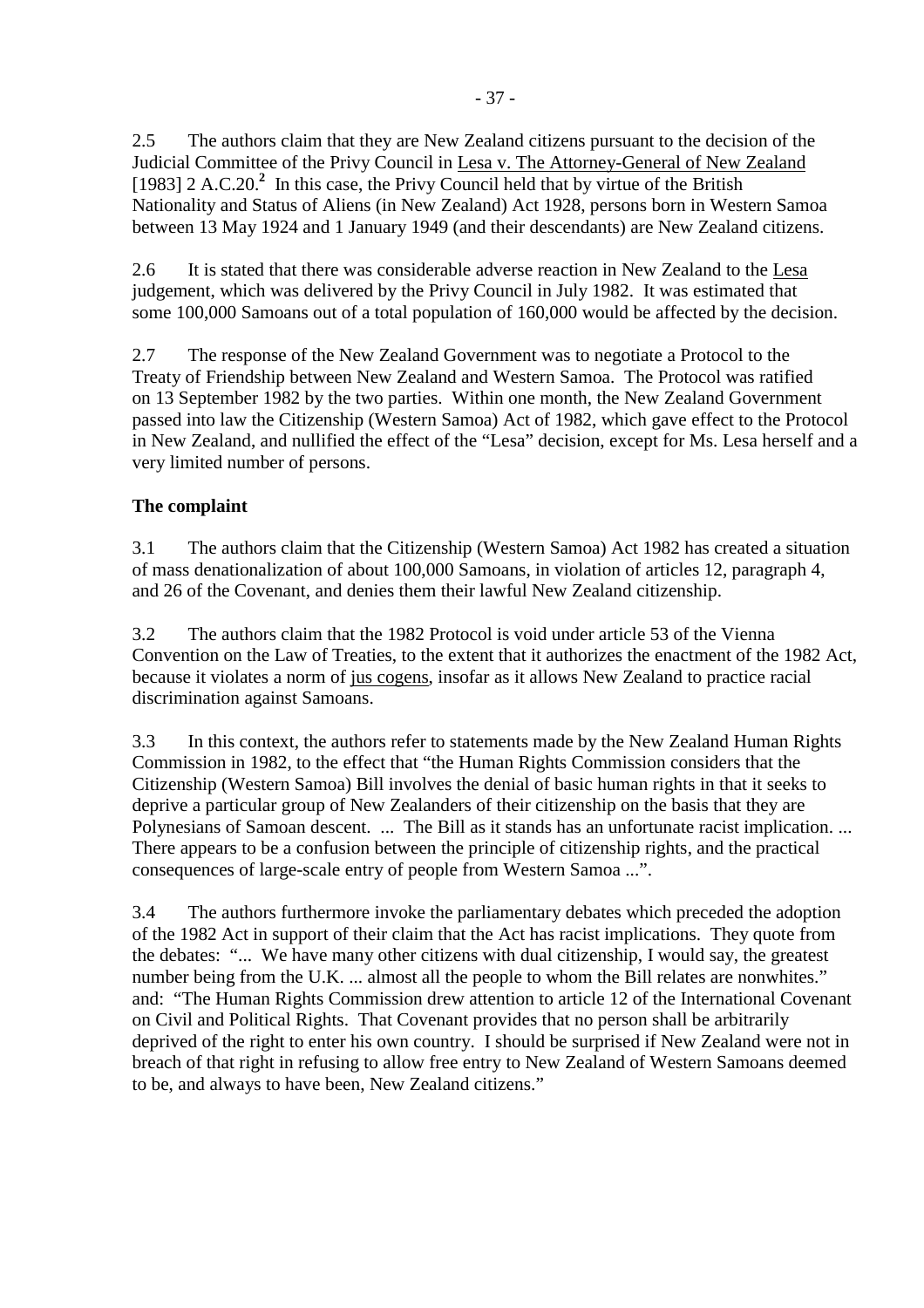3.5 The authors also refer to a statement of the Chief Justice of New Zealand, Justice Ryan**<sup>3</sup>** "[The legislation] clearly discriminates against persons who were declared by the highest New Zealand Court to be citizens of New Zealand." The authors further invoke the discussion concerning New Zealand's Initial Report to the Human Rights Committee dated 11 January 1982, where the representatives of the state, in connection with the Lesa case referred, inter alia, to the Mandate created by the League of Nations. They note that it was declared that the inhabitants of mandated territories could not become citizens of the State which administered the Mandate.

3.6 The authors have close ties to New Zealand in that both families have several of their children living in New Zealand. Mr. and Mrs. Toala have eight children, seven have permanent residence status in New Zealand and some are citizens. Mr. and Mrs. Tofaeono have ten children of which five are living in New Zealand. Both are close-knit families. Counsel claims that the denial of citizenship to the authors constitutes a violation of their right to family reunification under article 17 of the Covenant.

3.7 Concerning the requirement of exhaustion of domestic remedies the authors claim that there is no remedy available in New Zealand to someone whose rights have been infringed by Statutes which violate or are said to violate the Covenant. A Statute duly enacted by Parliament cannot be declared invalid by any New Zealand Court or other tribunal. The authors refer to the New Zealand Bill of Rights Act 1990, where it is stated that "[N] o court shall, in relation to any enactment (whether passed or made before or after the commencement of this Bill of Rights), (a) Hold any provision of the enactment to be impliedly repealed or revoked, or to be in any way invalid or effective; or (b) Decline to apply any provisions of the enactment - by reasons only that the provisions are inconsistent with any provisions of this Bill of Rights." The authors contend that this section has been interpreted as meaning that any statute, whether enacted before or after the passage of the Bill of Rights Act 1990, shall be superior to that Act. Since there are references, in the title of the Bill of Rights Act, to "New Zealand's commitment to the International Covenant on Civil and Political Rights", any statute (whether enacted before or after the Bill of Rights Act 1990) has precedence over any Covenant protection as reflected in the Bill of Rights Act 1990.

3.8 The authors claim that since there are no domestic remedies to exhaust where an author is aggrieved by a Statute which violates the Covenant, the State party has violated article 2 (3) of the Covenant.

3.9 Furthermore, the authors claim that the fact that there is no provision for legal aid for the preparation of communications to the Human Rights Committee, under the New Zealand Legal Services Act of 1991, amounts to a violation of article 14, paragraph 3 (d), of the Covenant.

3.10 Finally, the authors request the Committee to adopt interim measures of protection so as to prevent irreparable damage, and, in particular, to request the New Zealand Government not to take any steps to deport the authors, pending the Committee's determination of the merits of the communication.**<sup>4</sup>**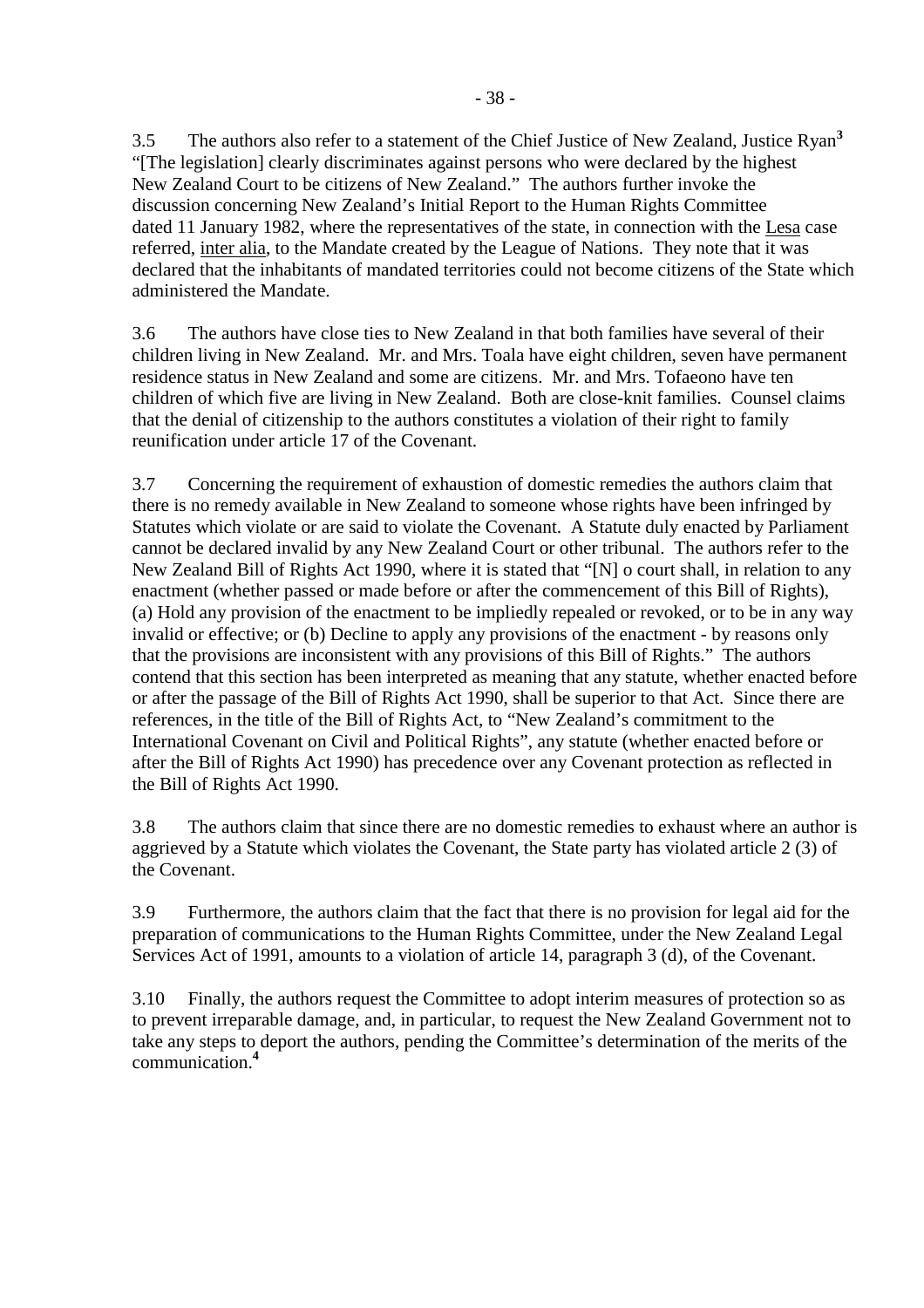## **State party's comments and counsel's observations thereon**

4.1 In a submission dated 6 June 1996, the State party contends that the communication should be declared inadmissible for non-exhaustion of domestic remedies. It contends that Mr. Toala, his wife and son have indicated their intention to apply to the Courts to seek judicial review of the removal orders, while the other two authors Mr. and Mrs. Tofaeono are engaged in domestic proceedings. With respect to the allegation made by the authors that there are no domestic remedies available to them in violation of the Covenant the State party contends that the reason the authors can find no remedies available for their claims is because these do not fall within the scope of the Covenant, rather than because New Zealand does not provide remedies for possible violations of the Covenant.

4.2 The State party contends that the communication should be declared inadmissible ratione temporis since the Optional Protocol came into force for New Zealand on 26 August 1989 and the events complained of by the authors occurred in 1982. It further contends that the only circumstances under which the Committee would be competent to consider this case would be if there were continuing effects, which in themselves constituted a violation of the Covenant, and the State party categorically denies that continuing effects exist.

4.3 The State party further contends that the communication should be declared inadmissible ratione materiae as incompatible with the provisions of the Covenant. With respect to the allegations under article 12, paragraph 4, of the Covenant, the State party contends that the authors' complaint is in fact a challenge to the non concession of a residence permit for the authors to stay in New Zealand and the deportation order, but instead of this what the authors have done is to challenge the 1982 Act. The State party contests that the authors have in any way been deprived of the possibility to enter their own country since they have always been Western Samoans and they have no restriction to enter Western Samoa.

4.4 With respect to the allegation of a violation of article 17 and the right to family life in the cases of Mr. and Mrs. Toala and their son, the State party notes that indeed it did take into consideration family issues, when deciding on the authors' application for residency. However, as the principal applicant was a prohibited migrant, residency was denied to the family.

4.5 With respect to the allegation of violation of article 14, paragraph 3, of the Covenant in respect of the failure of the State party to provide legal aid to pursue their claim before the Human Rights Committee, the State party notes that article 14, paragraph 3, refers to criminal charges only. Furthermore, there is no requirement under the Optional Protocol or its rules of procedure for the provision of legal aid to a communicant.

4.6 With respect to the discrimination claim on the basis of race in violation of articles 26 juncto article 2, paragraph 1, of the Covenant because the 1982 Act only applied to Western Samoans, the State party points out that the Act was enacted to resolve the anomaly in New Zealand legislation revealed by the Privy Council in the Lesa decision, related solely to individuals born in Western Samoa between 1924 and 1949. The State party argues that, had the Privy Council found that some other group of people with no genuine and effective link with New Zealand, also inadvertently been given the status of New Zealand citizens, they too would have been treated in the same manner.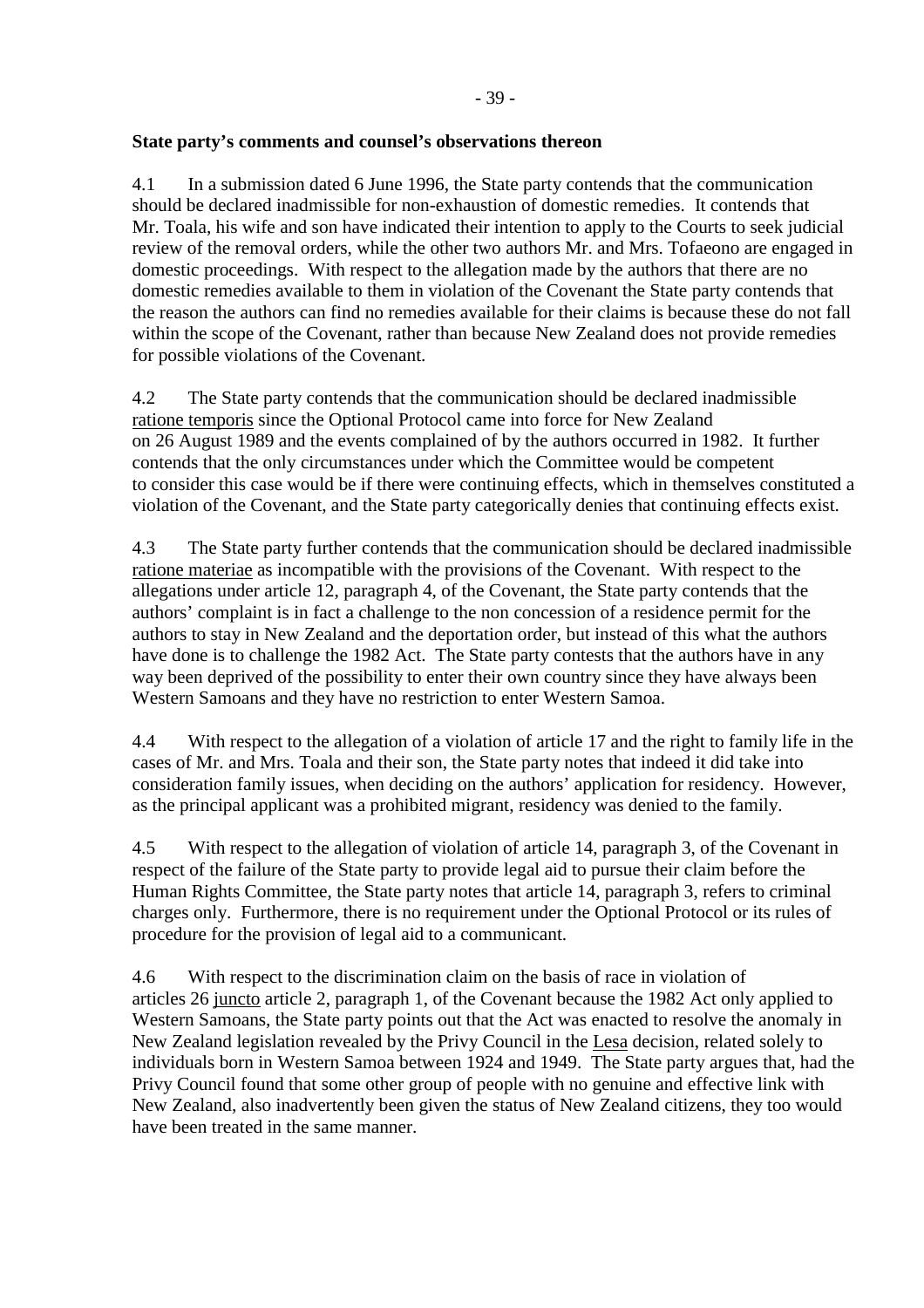5. Counsel reiterates the claims submitted in the original communication regarding denial of access to their own country, deprivation of citizenship, discrimination with regard to obtaining a possible residence permit and the denial of the right to family reunion.

# **The Committee's admissibility decision**

6.1 At its sixty-third session, the Committee considered the admissibility of the communication.

6.2 With regard to the allegation that the authors' right under article 14, paragraph 3, had been violated since New Zealand did not make legal aid available in order to submit a communication to the Human Rights Committee, the Committee noted that article 14 refers to domestic procedures only and there is no separate provision in the Covenant or the Optional Protocol dealing with the obligation to provide legal aid to complainants under the Optional Protocol. In the instant case, the Committee considered that the authors had no claim under article 3 of the Optional Protocol, and accordingly this part of the communication was inadmissible.

6.3 The authors claimed that they were, pursuant to the Lesa ruling, New Zealand citizens and consequently, had the right to freely enter and reside in New Zealand territory, despite the 1982 Act which stripped them of their New Zealand citizenship. The legislation in question was enacted in 1982 after New Zealand had ratified the International Covenant on Civil and Political Rights, but before it ratified the Optional Protocol in 1989. The Committee considered, however, that the legislation in question may have continuing effects which in themselves could constitute a violation under article 12, paragraph 4, of the Covenant. The issue of whether these continuing effects were in violation of the Covenant was one which should be examined on the merits. The Committee considered therefore that it was not precluded ratione temporis from declaring the communication admissible.

6.4 With respect to the authors' claims under articles 17 and 26 of the Covenant, that they had a right to remain in New Zealand despite the deportation orders and a right to family reunification without discrimination, the Committee noted the State party's contention that the communication should be declared inadmissible for non exhaustion of domestic remedies. It was not apparent to the Committee that any remedies that might still be available to the authors would be effective to prevent their deportation. These claims therefore could raise issues under articles 17 and 26 of the Covenant as well as under article 23, which should be considered on the merits. They could also raise issues under article 16 of the Covenant in respect of Mrs. Toala and her son, Eka Toala since they were not treated as persons in their own right but rather as addenda to Mr. Toala who was considered a prohibited migrant, for a criminal offence in Western Samoa; these issues should be considered on the merits. The Committee did not find itself precluded from considering the communication under article 5, paragraph 2 (b), of the Optional Protocol.

6.5 The State party and the authors' counsel were requested to inform the Committee of whether any remedies that might be or have been available to the authors would have suspensive effects in respect of their deportation.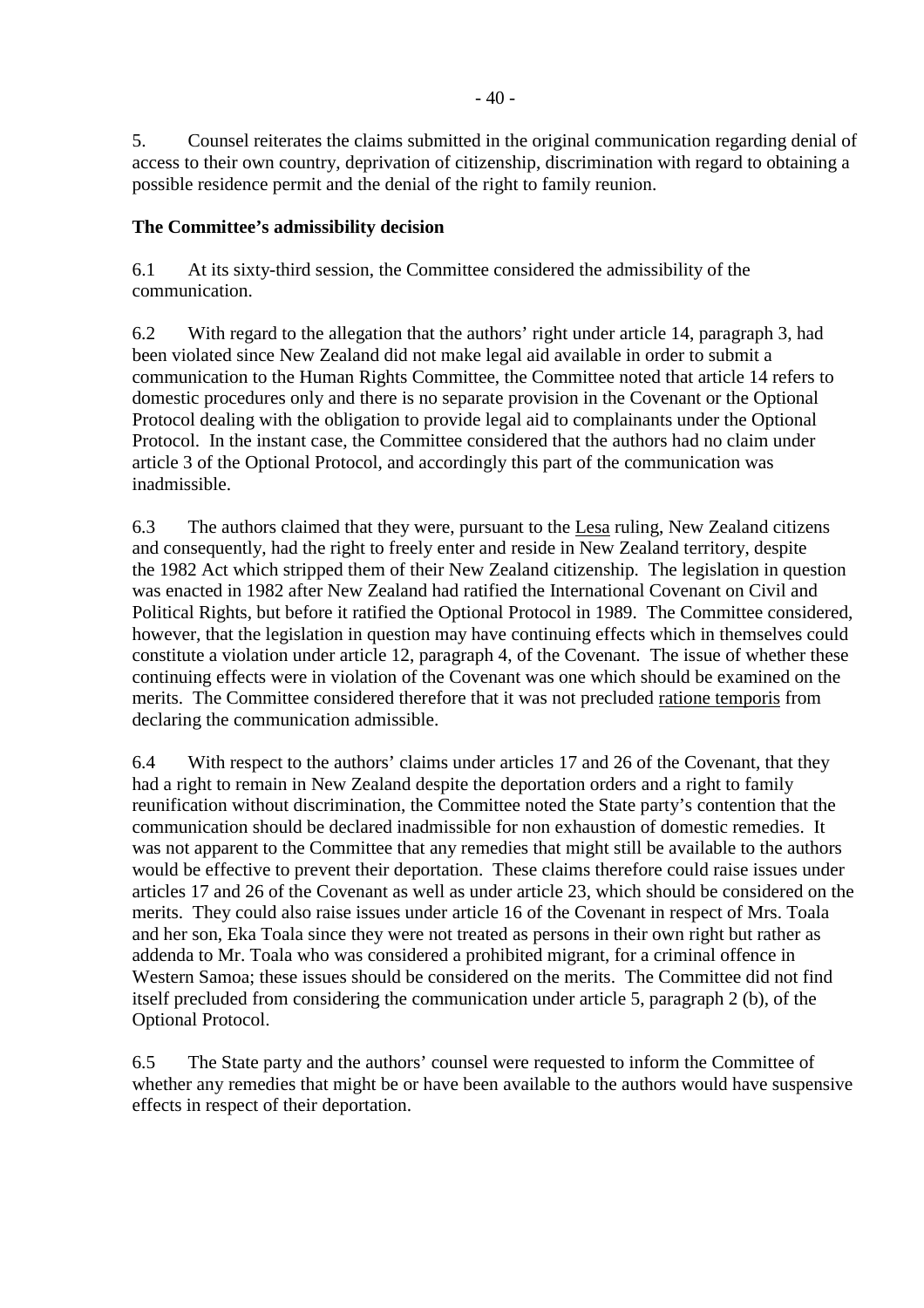7. On 10 July 1998, the Human Rights Committee decided that the communication was admissible insofar as it appeared to raise issues under articles 12, paragraph 4, 17, 23 and 26 in respect of all the complainants and under article 16 of the Covenant in respect of Mrs. Toala and her son, Eka Toala.

### **State party's submission on the merits and the authors' comments thereon**

8.1 By submission dated 12 February 1999 the State party submits that the authors' complaints centre on their assertion that the New Zealand Government acted arbitrarily, and improperly, contrary to the Covenant, in enacting the Citizenship (Western Samoa) Act 1982.

8.2 The State party adduces information in detail demonstrating that Western Samoa was not generally considered part of Her Majesty's dominions, and that the inhabitants of Western Samoa were in the periods in question considered not as British subjects/New Zealand citizens respectively but as possessing a special other status in conformity with the special nature of the Mandate and Trusteeship. The State party further submits that the expectation was that on and from its independence in 1962, Western Samoans possessed and should possess only the citizenship of Western Samoa, and that the legislative action taken by the New Zealand Government in 1982 (after consultation with and with the concurrence of the Government of Western Samoa) to correct the outcome of Lesa's case was directed to deal with the large and completely unexpected problem of dual nationality arising therefrom. It further maintains that its actions in that respect were based on reasonable and objective criteria, were in conformity with general international law and for a general purpose legitimate under the Covenant (including article 1 on self-determination), and thus did not constitute, as to persons affected thereby, a discrimination prohibited by the Covenant. The State party accordingly, maintains that it is not in breach of articles 26 and 2.1 of the Covenant.

8.3 As to article 12, paragraph 4, of the Covenant, the State party submits that the authors of the communication, not being New Zealand citizens, were validly subject to the provisions of New Zealand's Immigration Act 1987 under which their removal from New Zealand has been ordered, that the authors possess an entitlement to enter Western Samoa, and that they have accordingly not been arbitrarily deprived of the right to enter their own country in violation of article 12, paragraph 4.

8.4 In respect of the authors' and the Human Rights Committee's comments that the 1982 citizenship legislation of New Zealand may have "continuing effects" that could in themselves constitute a violation of article 12, paragraph 4, of the Covenant, the State party maintains its position that no such continuing effects exist and consequently this part of the communication should be declared inadmissible ratione temporis.

8.5 As to article 17 (1) of the Covenant, the State party submits that Mr. and Mrs. Toala and Eka Toala, not being New Zealand citizens, were validly subject to the provisions of the Immigration Act 1987, that their family situation was carefully and reasonably assessed by the New Zealand authorities including a competent appeal tribunal (the Removal Review Authority) which concluded that there are no sufficient grounds to countermand their removal. It submits that the removal orders in regard to the authors did not constitute either an arbitrary or an unlawful interference with the family of the Toalas contrary to article 17 (1) of the Covenant.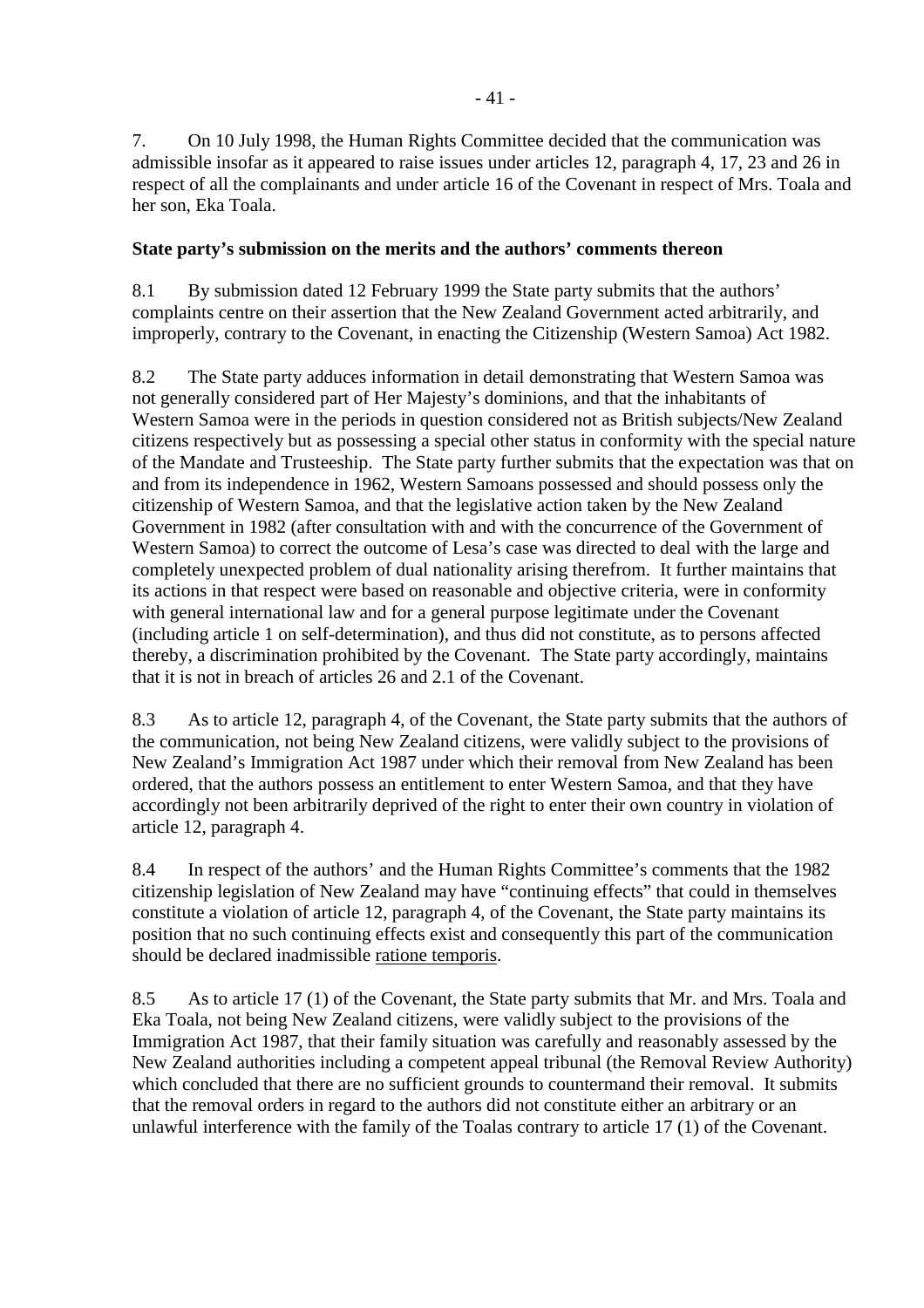8.6 As to article 2 (3) of the Covenant, the State party submits that the authors of the communication have not proven their general assertion that there are no local remedies in New Zealand which can be exhausted where an author is aggrieved by a statute which violates or is alleged to violate the Covenant. In this respect, the State party refers to a series of decisions of the New Zealand Courts in which the Covenant has been invoked. It contends that the authors of the submission err in asserting in general terms that "there is no remedy available in New Zealand to someone who is aggrieved by a Statute which violates or is alleged to violate the Covenant".

8.7 The State party further notes in any event that it is not open to complainants under the Optional Protocol to assert such a proposition in the abstract, as the Optional Protocol requires complainants to show that they have been particularly and concretely affected - in this instance by the absence of an effective remedy - in violation of an article of the Covenant. To the extent that the authors appear to argue that they have no effective remedy against section 6 of the Citizenship (Western Samoa) Act 1982 which withheld New Zealand citizenship from the class of Western Samoans affected by it, the State party maintains that, as this measure as such did not breach any article of the Covenant, the question of the absence of an effective remedy against the operation of the section does not fall for consideration.

8.8 As to the Human Rights Committee's request that the New Zealand Government and the authors' counsel inform the Committee whether any remedies that might be or have been available to the authors would have suspensive effects in respect of their removal, the State party explains the following procedures which apply under the Immigration Act 1987 to persons who have been made the subject of a removal order. These include:

- Appeal to the Removal Review Authority within 42 days of the date on which the removal order was served. An appeal to the Removal Review Authority can be lodged either on the ground that the person is not unlawfully in New Zealand, or on the basis of exceptional humanitarian circumstances. A removal order cannot be executed while an appeal to the Removal Review Authority is pending.
- An appeal against the determination of the Removal Review Authority may be lodged in the High Court, only in relation to questions of law, and within 28 days after the party has been notified of the Removal Review Authority's decision. A removal order cannot be executed while such an appeal is pending.
- Upon leave, a party may appeal the High Court's decision in the Court of Appeal, in respect of a point of law. The execution of a removal order is suspended while such an appeal is pending.
- A party may also apply to the High Court for judicial review of the Removal Review Authority's decision. An application can be made for interim relief to suspend the execution of the removal order. There is no formal time restriction for such an application. The decision of the High Court may also be appealed in the Court of Appeal as being erroneous in point of law.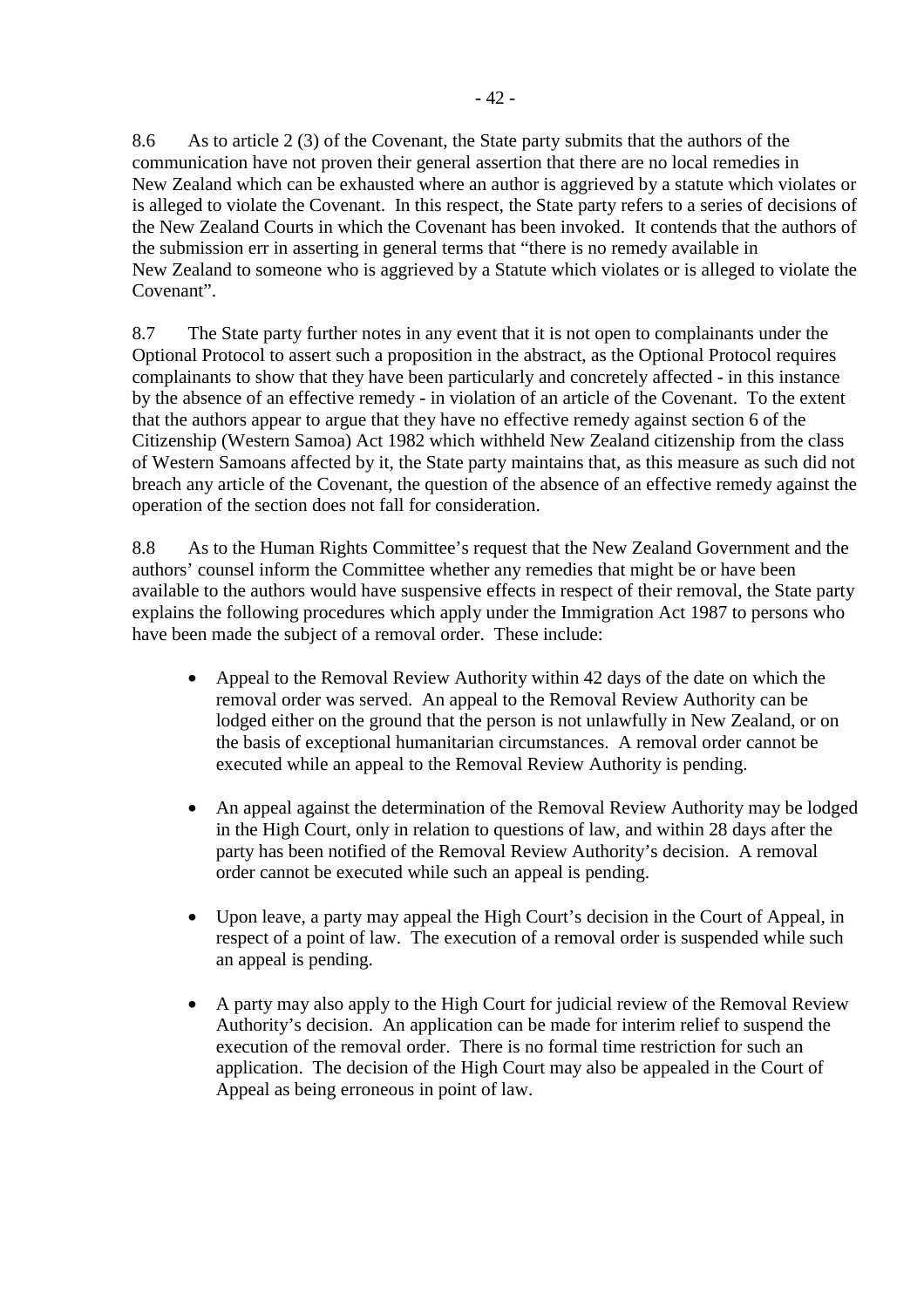• A party may also request a special direction from the Minister of Immigration. This avenue is open to complainants even when all other legal avenues have been exhausted.

8.9 As to the extent to which the authors of the communication have availed themselves of the above procedures, the State party notes that both Mr. and Mrs. Toala and their son Eka Toala appealed against removal to the Removal Review Authority. Their appeals were declined by the Removal Review Authority on 13 August 1993. Mr. and Mrs. Tofeaono both appealed against removal to the Removal Review Authority. Their appeals were declined by the Authority on 28 June 1996. Neither of the authors lodged an appeal against the Removal Review Authority decision to the High Court, nor have they lodged judicial review proceedings. In April 1995 the Tofaeono representative informed the New Zealand Immigration Service (NZIS) that a case for judicial review was being prepared. No such case was filed. Similarly, in 1993 the NZIS was notified by Mr. Toala's representative that the Toalas would be seeking judicial review of the Removal Review Authority decision. No such proceedings were lodged, and the removal orders against the Toala family were reactivated in 1994. Since the decisions of' the Removal Review Authority in 1993 and 1996 respectively, only the Toalas have made an application to the Minister of Immigration for a special direction under section 130 of the Immigration Act 1987. This application, dated 13 January 1999, seeks the cancellation of the removal orders affecting the Toalas, and the grant of permits to them, so that they may lawfully remain in New Zealand pending the outcome of their existing communication before the Human Rights Committee.

8.10 As to the comment of the Human Rights Committee**<sup>5</sup>** that the communication may raise issues under article 16 of the Covenant in respect of Mrs. Toala and her son Eka Toala, the State party contends that a complaint as to article 16 of the Covenant has not been advanced by the authors themselves or their representatives. The State party also observes that the members of the Toala family certainly had and have a right to recognition as individuals before the law when invoking the Immigration Act, but that they chose in 1987 and again in 1989 to apply for permanent residence in New Zealand while seeking to avail themselves of the Government's Family Category residence policy as a family unit, not as individuals, thereby effectively waiving that right as a matter of choice.

8.11 The State party contends that there is no compulsion, in processes under the Immigration Act and Regulations, for applicant family members to be combined; the position is that a spouse and children can be included in an applicant's application, in which case the latter becomes the principal applicant. Mrs. Toala and Eka Toala could thus have been considered in their own right as principal applicants had they chosen to lodge separate applications. The State party explains that when a generalized application is made, the principal applicant is the person to whom the normal criteria of residence policy are applied, although all persons included in the application must meet the character and health requirements. Mr. Toala was the principal applicant in the residence application that included Mrs. Toala and Eka Toala, but did not meet character requirements. The State party submits that choices voluntarily made by the Toalas in order to gain consideration of family circumstances under the immigration legislation governed any treatment of them as a group by the New Zealand immigration authorities, and that no breach of article 16 of the Covenant in relation to them was created by action of the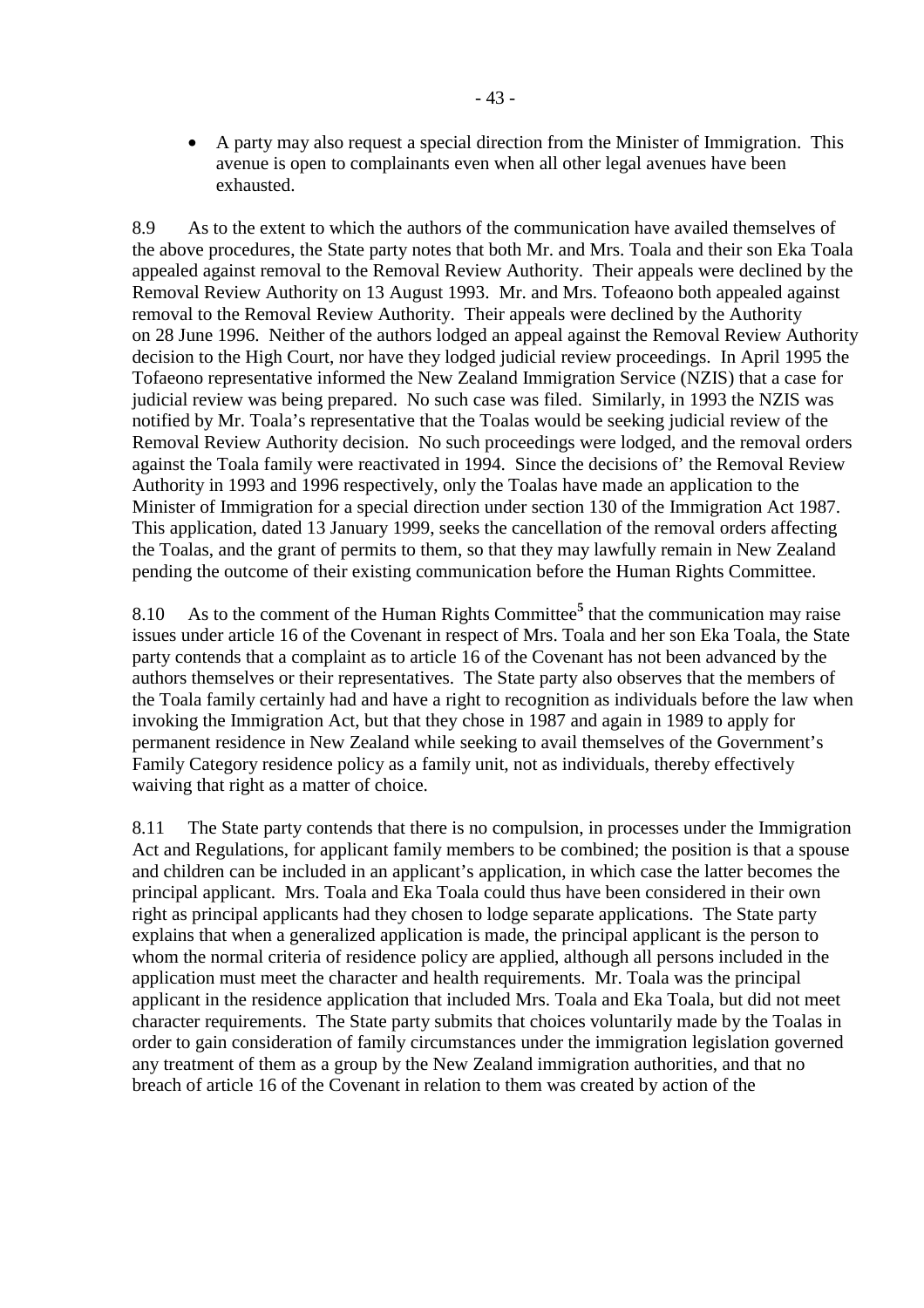New Zealand authorities. The State party further notes that removal orders were served separately on Mr. Toala, and on Mrs. Toala and son Eka, respectively. These orders were appealed separately by Mr. Toala, and by Mrs. Toala and Eka, to the Removal Review Authority. In its decision of 13 August 1993, the Authority specifically refers to Mr. Toala's case, as well as "the cases of his wife and son" having had "the fullest consideration".

9.1 In her comments counsel states that the conflict between New Zealand and the authors still stands. She contends that the bulk of the State party's submission is devoted to challenging the Privy Council's decision in Lesa v. Attorney-General of New Zealand.

9.2 Counsel reiterates the original claim that the authors are Samoan and that the Judicial Committee of the Privy Council made it clear that New Zealand is the authors' own country. She contends that when New Zealand passed a law depriving the authors of New Zealand Citizenship, it placed the authors into a category of aliens which the New Zealand Government could legitimately exclude from New Zealand. In that sense, she submits that the authors are deprived of their rights under article 12, paragraph 4, of the Covenant. Counsel states that what article 12, paragraph 4, says is that once citizenship is granted to people, they cannot be deprived of it, if depriving them of it means limiting their rights to enter their country of citizenship. That is what the New Zealand Parliament has done to many Samoan people including the authors.

9.3 With respect to the claims under articles 17, 23 and 26 counsel reiterates the allegations made in the original submission, that is to say that the authors were discriminated against because of their Polynesian origins and that the Removal Review Authority did not give due consideration to the family and humanitarian circumstances of the authors' case.

9.4 With regard to the exhaustion of domestic remedies, counsel reiterates that, since the authors' arguments against their removal are based on the invalidity of the Citizenship (Western Samoa) Act 1982, and since no judicial review of a statute is possible under New Zealand law, the remedy of judicial review is not open to the authors.

## **Review of admissibility**

10. The Committee notes that the State party has provided information about the procedures open to the authors to seek judicial review of the decision of the Removal Review Authority. It appears that although the authors had indicated that they intended to make use of this procedure, they did not do so. The authors have not advanced reasons for their failure to pursue these remedies in respect to their claim that their removal from New Zealand would violate their rights under articles 17 and 23, and with respect to Mrs. Toala and son Eka Toala, article 16 of the Covenant. In the circumstances, the Committee considers that the authors have failed to exhaust available domestic remedies in this respect. Consequently, the Committee, in accordance with rule 93 (4) of its rules of procedure, reviews its decision on admissibility and declares this part of the communication inadmissible under article 5, paragraph 2 (b), of the Optional Protocol.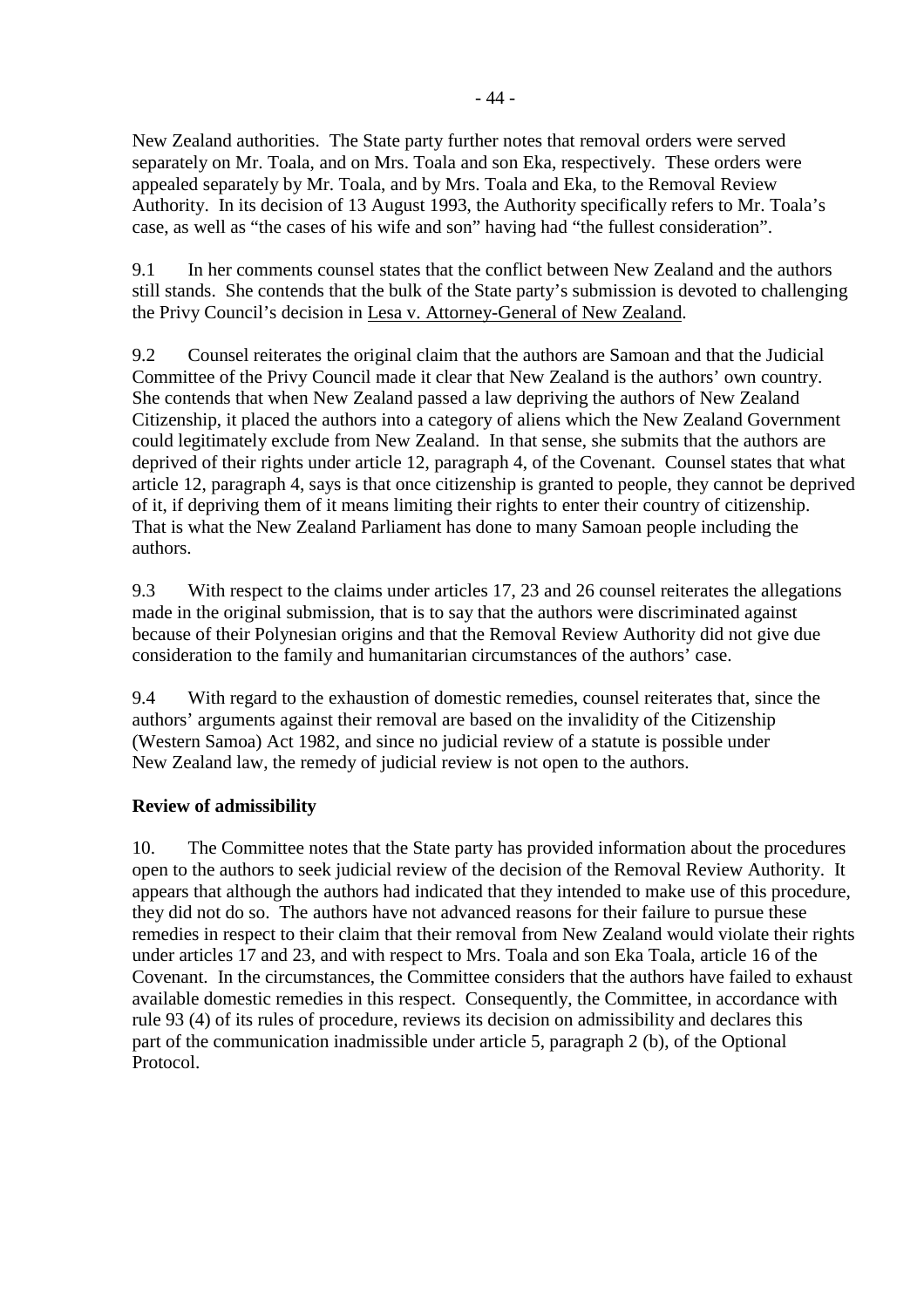## **Examination of the merits**

11.1 The Human Rights Committee has considered the present communication in the light of all the information made available to it by the parties, as provided for in article 5, paragraph 1, of the Optional Protocol.

11.2 With regard to the authors' claim to enter and remain in New Zealand the Committee notes that this claim depends on whether under article 12, paragraph 4, of the Covenant New Zealand is or has been at any time their own country and if so, whether they have been deprived arbitrarily of the right to enter New Zealand. In this regard, the Committee notes that none of the authors holds New Zealand nationality at present, nor do they have entitlement to that nationality under New Zealand law. It also notes that all the authors are Western Samoan citizens under the nationality law of that country, which has applied since 1959.

11.3 The Committee notes that the effect of the 1982 Lesa decision was to make four of the authors New Zealand citizens, as from the date of their birth. The fifth author Eka Toala was born in 1984, and appears not to have been affected by Lesa. The four authors who had New Zealand nationality under the Lesa decision, were by virtue of that fact entitled to enter New Zealand. When the 1982 Act took away New Zealand citizenship it removed their right to enter New Zealand as citizens. Their ability to enter New Zealand thereafter was governed by New Zealand immigration laws.

11.4 The Committee's general comment on article 12 observes that "A State party must not by stripping a person of nationality or by expelling an individual to a third country, arbitrarily prevent that person from returning to his or her own country." In this case, the Committee considers that the circumstances in which the authors gained and then lost New Zealand citizenship need to be examined in the context of the issues which arise under article 12 (4).

11.5 The Committee notes that in 1982 the authors had no connection with New Zealand by reason of birth, descent from any New Zealander, ties with New Zealand or residence in New Zealand. They were unaware of any claim to New Zealand citizenship at the time of the Lesa decision and had acquired New Zealand citizenship involuntarily. It also appears that, with the exception of Mr. Toala, none of the authors had ever been in New Zealand. All these circumstances make it arguable that New Zealand did not become their "own country" by virtue of the Lesa decision. But in any event, the Committee does not consider that the removal of their New Zealand citizenship was arbitrary. In addition to the circumstances already mentioned, none of the authors had been in New Zealand between the date of the Lesa decision and the passage of the 1982 Act. They had never applied for a New Zealand passport or claimed to exercise any rights as New Zealand citizens. The Committee is therefore of the view that article 12 (4) was not violated in the authors' case.

11.6 As to the claim that the 1982 Act was discriminatory, the Committee observes that the Act applied only to those Western Samoans were not resident in New Zealand and that the authors at that time were not resident in New Zealand and had no ties with that country. There is no basis for concluding that the application of the Act to the authors was discriminatory contrary to article 26 of the Covenant.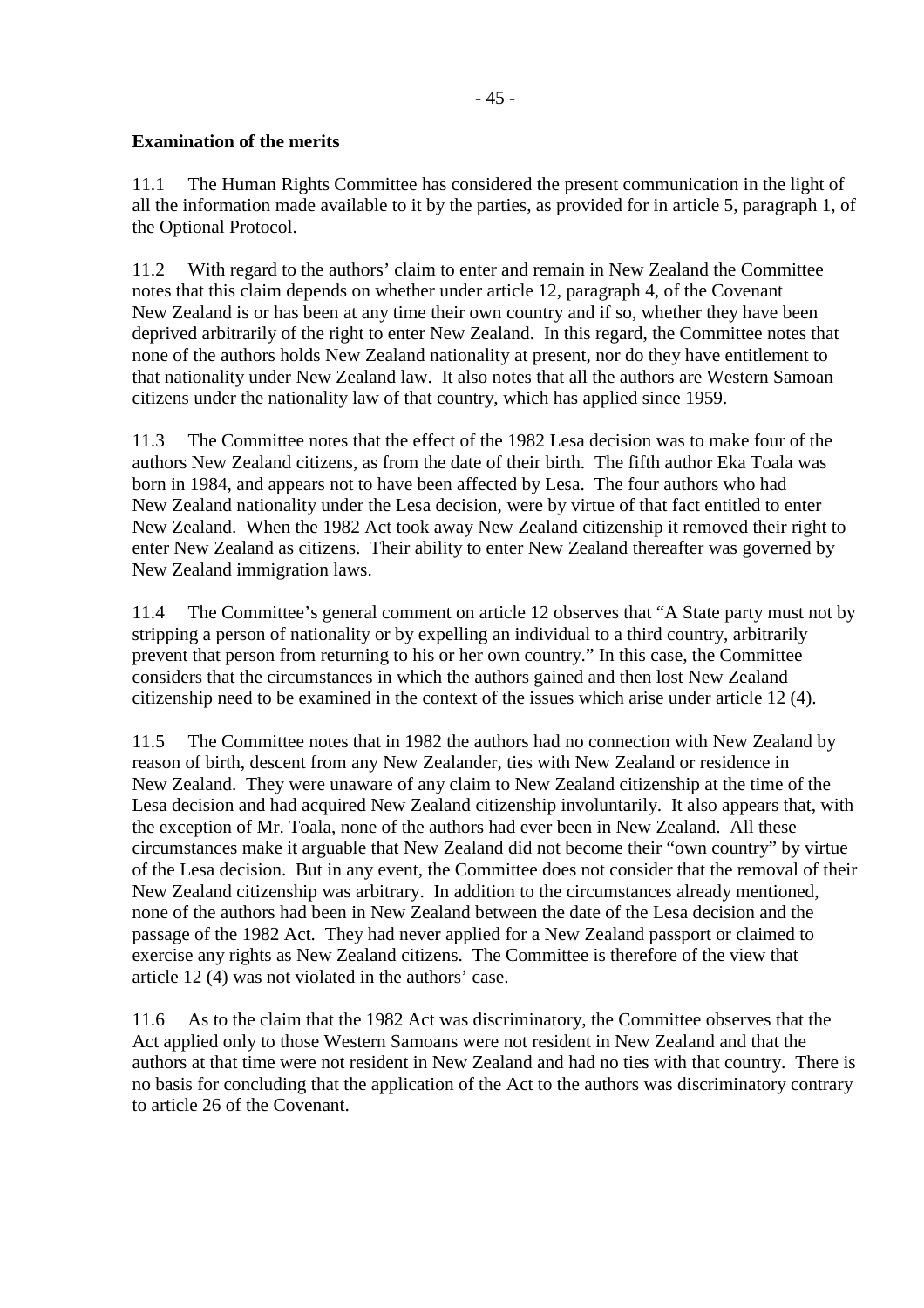12. The Human Rights Committee, acting under article 5, paragraph 4, of the Optional Protocol to the International Covenant on Civil and Political Rights, is of the view that the facts before it do not reveal a breach of any of the articles of the Covenant.

[Adopted in English, French and Spanish, the English text being the original version. Subsequently issued also in Arabic, Chinese and Russian as part of the present report.]

### **Notes**

<sup>1</sup> It is stated that Eka Toala is adopted by Mr. and Mrs. Toala, and as a descendent to them entitled to all rights that they are entitled to; reference is made to the New Zealand Adoption Act 1955, section 16 (2): "The adopted child shall be deemed to become the child of the adoptive parent, and the adoptive parent shall be deemed to become the parent of the child, as if the child had been born to that parent in lawful wedlock."

**2** Judgement delivered on 28 July 1982.

<sup>3</sup> Constitutional Reference: In <u>re: Application by Father Ioane Vito and Others</u> [1988], S.P.L.R. 429 at 435.

<sup>4</sup> The Committee declined to adopt such measures.

**5** See paragraph 6.4 above.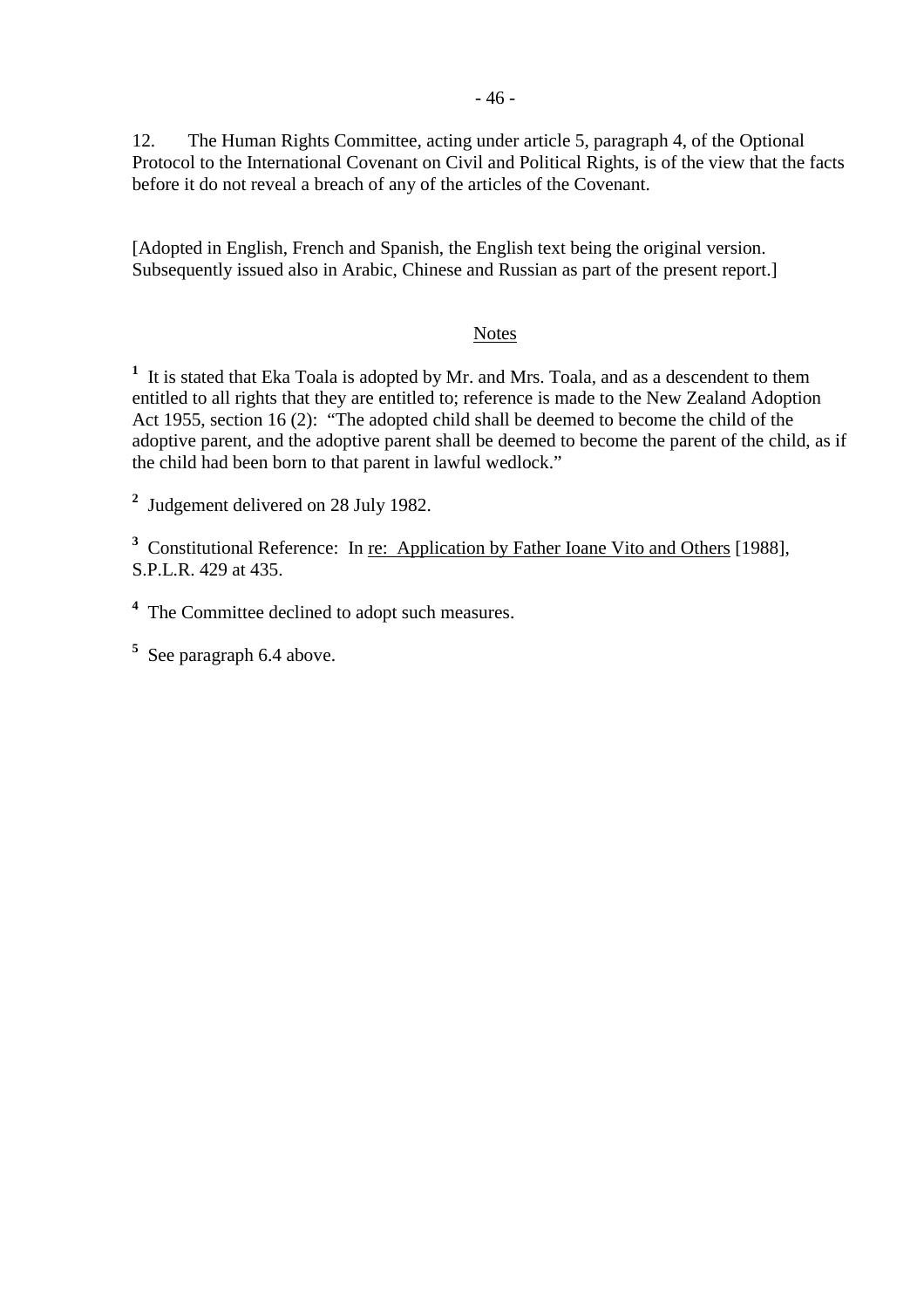#### **APPENDIX**

### **Individual opinion by Abdelfattah Amor, Prafullachandra Natwarlal Bhagwati, Pilar Gaitan de Pombo and Hipólito Solari Yrigoyen**

 The majority members have reviewed the admissibility of the communication and taken the view that on account of non-exhaustion of domestic remedies, the communication must be held to be inadmissible. We find it difficult to take this apparently easy route in order to by-pass a decision on merits which might possibly lead to a rather inconvenient result. The Committee considered the question of admissibility at the stage of admission and held it admissible inter alia under articles 17 and 23. We do not see any reason to change this view. We have gone through the case of Tavita v. the Minister of Immigration [1994] as also the case of Puli'uvea v. Removal Authority [1996]. We find that in those cases the decision of the Minister of Immigration in one case and the decision of the Removal Review Authority in the other were challenged in the Court of Appeal on merits on the ground that they were in violation of the international obligations undertaken by New Zealand. But here in the present case, it was a Parliamentary legislation of New Zealand which stood in the way of the authors so far as the claim under article 12 (4) of the Covenant was concerned and it is extremely doubtful whether the Court of Appeal would have jurisdiction to ignore a Parliamentary Statute and give relief to the authors. Moreover, the decision of the Removal Review Authority was given in August 1992 and at that date, it was extremely doubtful whether international obligations would be enforceable by the Courts in New Zealand in the absence of domestic legislation. It was only in 1994 when Tavita's case was decided that the position became clear but by that time, the period of limitation for filing an appeal before the Court of Appeal under section 115A had expired. We are therefore of the view that the communication cannot be regarded as inadmissible on the ground of non-exhaustion of domestic remedies.

 We note that Mr. and Mrs. Toala have no children in Western Samoa who can take care of them and that the children in New Zealand are the only care providers. The authors have lived in New Zealand since 1986 and have developed effective family ties there. The refusal by the State party to regularize the stay of all three authors is mainly based on Mr. Toala's criminal conviction in 1980. The material before the Committee does not show that adequate weight was given to the family life of the authors. We are of the view that in the particular circumstances of the case, to refuse to allow the authors to reside in New Zealand with the adult/children of Mr. and Mrs. Toala who are their only care providers is disproportionate and would, hence constitute arbitrary interference with their family. Consequently we find a violation of articles 17 and 23 in regard to Mr. and Mrs. Toala and their son Eka.

|  | (Signed) Abdelfattah Amor                   |
|--|---------------------------------------------|
|  | (Signed) Prafullachandra Natwarlal Bhagwati |
|  | (Signed) Pilar Gaitan de Pombo              |
|  | (Signed) Hipólito Solari Yrigoyen           |

[Done in English, French and Spanish, the English text being the original version. Subsequently issued also in Arabic, Chinese and Russian as part of the present report.]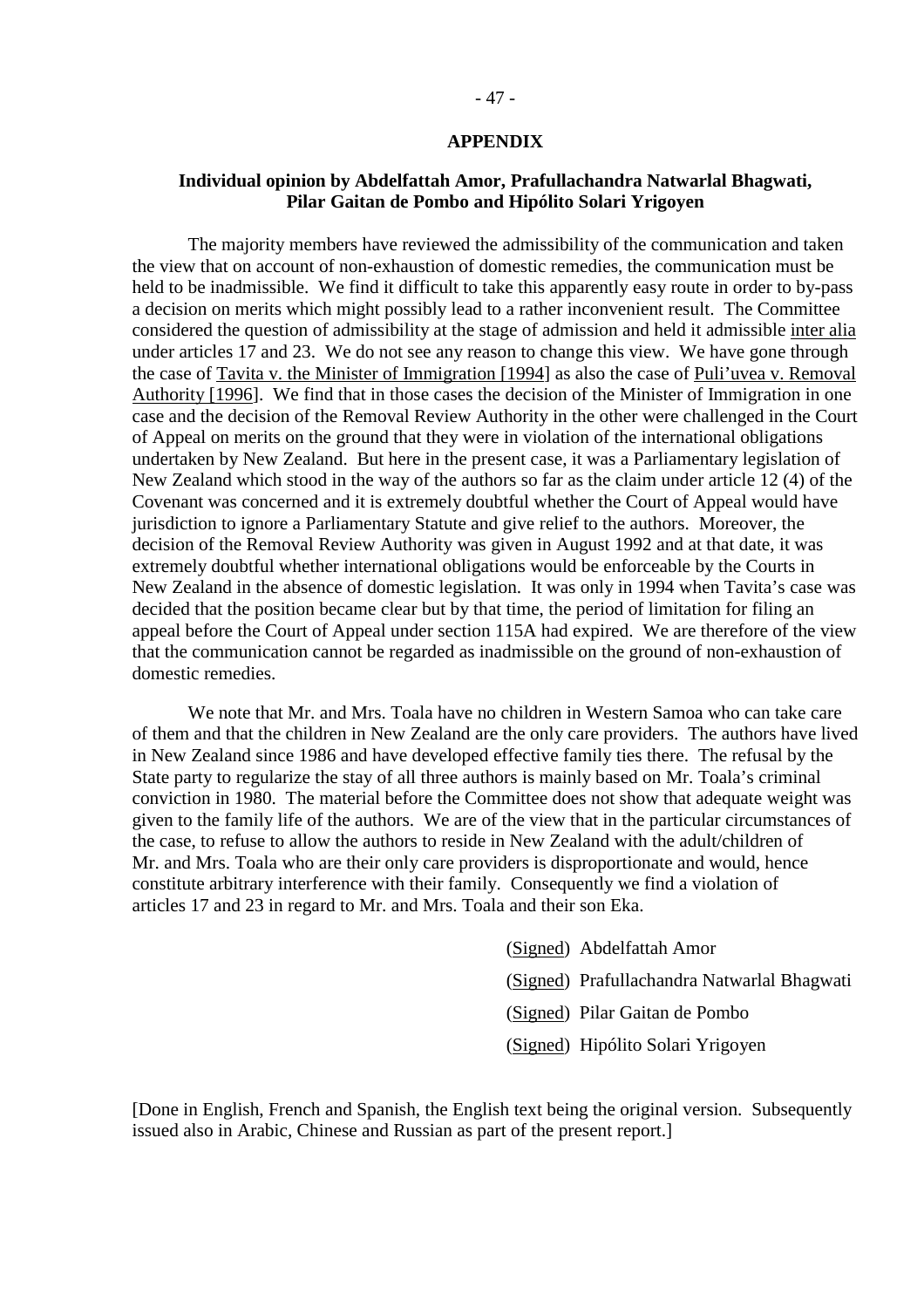### **D. Communication No. 687/1996, Rojas García v. Colombia (Views adopted on 3 April 2001, seventy-first session)**\*

| Submitted by:   | Mr. Rafael Armando Rojas García                            |
|-----------------|------------------------------------------------------------|
| Alleged victim: | The author                                                 |
| State party:    | Colombia                                                   |
|                 | Date of communication: 30 August 1995 (initial submission) |

 The Human Rights Committee, established under article 28 of the International Covenant on Civil and Political Rights,

Meeting on 3 April 2001,

 Having concluded its consideration of communication No. 687/1996 submitted to the Human Rights Committee by Mr. Rafael Armando Rojas García, under the Optional Protocol to the International Covenant on Civil and Political Rights,

 Having taken into account all written information made available to it by the author of the communication and the State party,

Adopts the following:

 $\overline{a}$ 

## **Views under article 5, paragraph 4, of the Optional Protocol**

1. The author of the communication is Rafael Armando Rojas García, a Colombian citizen, writing on his own behalf and on behalf of his elderly mother, his two children, his brother and two sisters, three nieces and a domestic helper. He claims that they are the victims of violations by Colombia of article 7, article 14, paragraph 3 (a), article 17, paragraphs 1 and 2, article 19, paragraph 3 (a), article 23 and article 24 of the International Covenant on Civil and Political Rights. The facts as submitted seem to raise an issue also under article 9, paragraph 1, of the Covenant.

 Under rule 85 of the Committee's rules of procedure, Mr. Rafael Rivas Posada did not participate in the examination of the case.

 The text of an individual opinion by Committee members Nisuke Ando and Ivan A. Shearer is appended to the present document.

<sup>\*</sup>The following members of the Committee participated in the examination of the present communication: Mr. Abdelfattah Amor, Mr. Nisuke Ando, Mr. Prafullachandra Natwarlal Bhagwati, Ms. Christine Chanet, Mr. Eckart Klein, Mr. David Kretzmer, Mr. Rajsoomer Lallah, Ms. Cecilia Medina Quiroga, Sir Nigel Rodley, Mr. Martin Scheinin, Mr. Ivan Shearer, Mr. Hipólito Solari Yrigoyen, Mr. Ahmed Tawfic Khalil, Mr. Patrick Vella and Mr. Maxwell Yalden.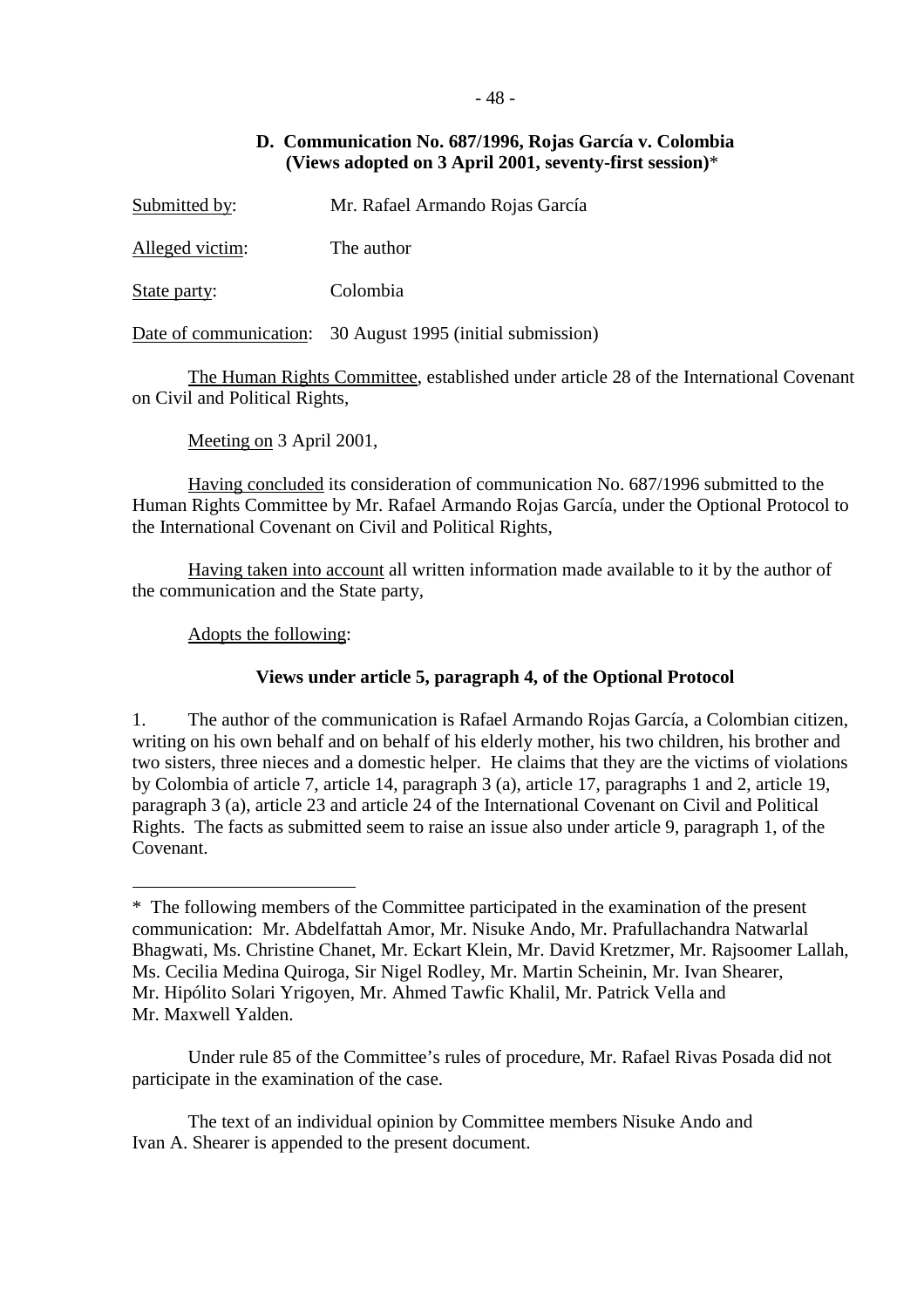# **The facts as submitted by the author**

2.1 On 5 January 1993, at 2 a.m., a group of armed men wearing civilian clothes, from the Public Prosecutor's Office (*Cuerpo Técnico de Investigación de la Fiscalía*), forcibly entered the author's house through the roof. The group carried out a room-by-room search of the premises, terrifying and verbally abusing the members of the author's family, including small children. In the course of the search, one of the officials fired a gunshot. Two more persons then entered the house through the front door; one typed up a statement and forced the only adult male (Alvaro Rojas) in the family to sign it; he did not allow him to read it, or to keep a copy. When Alvaro Rojas asked whether it was necessary to act with such brutality, he was told to talk to the Public Prosecutor, Carlos Fernando Mendoza. It was at this juncture that the family was informed that the house was being searched as part of an investigation into the murder of the mayor of Bochalema, Ciro Alonso Colmenares.

2.2 On the same day, Alvaro Rojas filed a complaint for unlawful entry into the family house with the Provincial Attorney-General's Office in Cúcuta (*Procuraduría Provincial de Cúcuta*). An inquiry was initiated by the provincial authorities, which was not only not duly completed but was simply shelved on 3 November 1993. The author was not informed about the discontinuation of his complaint. He filed a new complaint with the Administrative Police in Bogotá (*Procuraduría General de la Nación, Procuraduría Delegada de la Policía Judicial y Administrativa*). The new complaint was also shelved on 24 June 1994, purportedly on the principle of double jeopardy. The author then submitted the case to the Administrative Tribunal in Cúcuta in order to obtain some form of reparation for the raid on his house and the use of a firearm.

# **The complaint**

3.1 The author claims that the violent assaults on the family home resulted in a severe nervous trauma, psychologically affecting the author's sister, Fanny Elena Rojas García, who was an invalid. She subsequently died, on 8 August 1993, the violent search being considered the indirect cause of her death. Similarly, the author's mother, aged 75, never quite recovered from the shock of the search.

3.2 The author states that the authorities, far from conducting a diligent investigation into the matter, have done everything possible to cover up the incident. No attempt was ever made to establish the responsibility either of the authorities that authorized the raid or of those who carried it out, including the officer who fired a gun in a room where there were young children.

3.3 The author contends that the events described constitute violations of article 7, article 14, paragraph 3 (a), article 17, paragraphs 1 and 2, article 19, paragraph 3 (a), article 23 and article 24 of the Covenant.

## **The State party's observations and the author's reply**

4.1 By submission of 12 November 1996, the State party argues that the author failed to exhaust domestic remedies, as an inquiry that may lead to disciplinary action is still under way in respect of the officers who raided the author's house.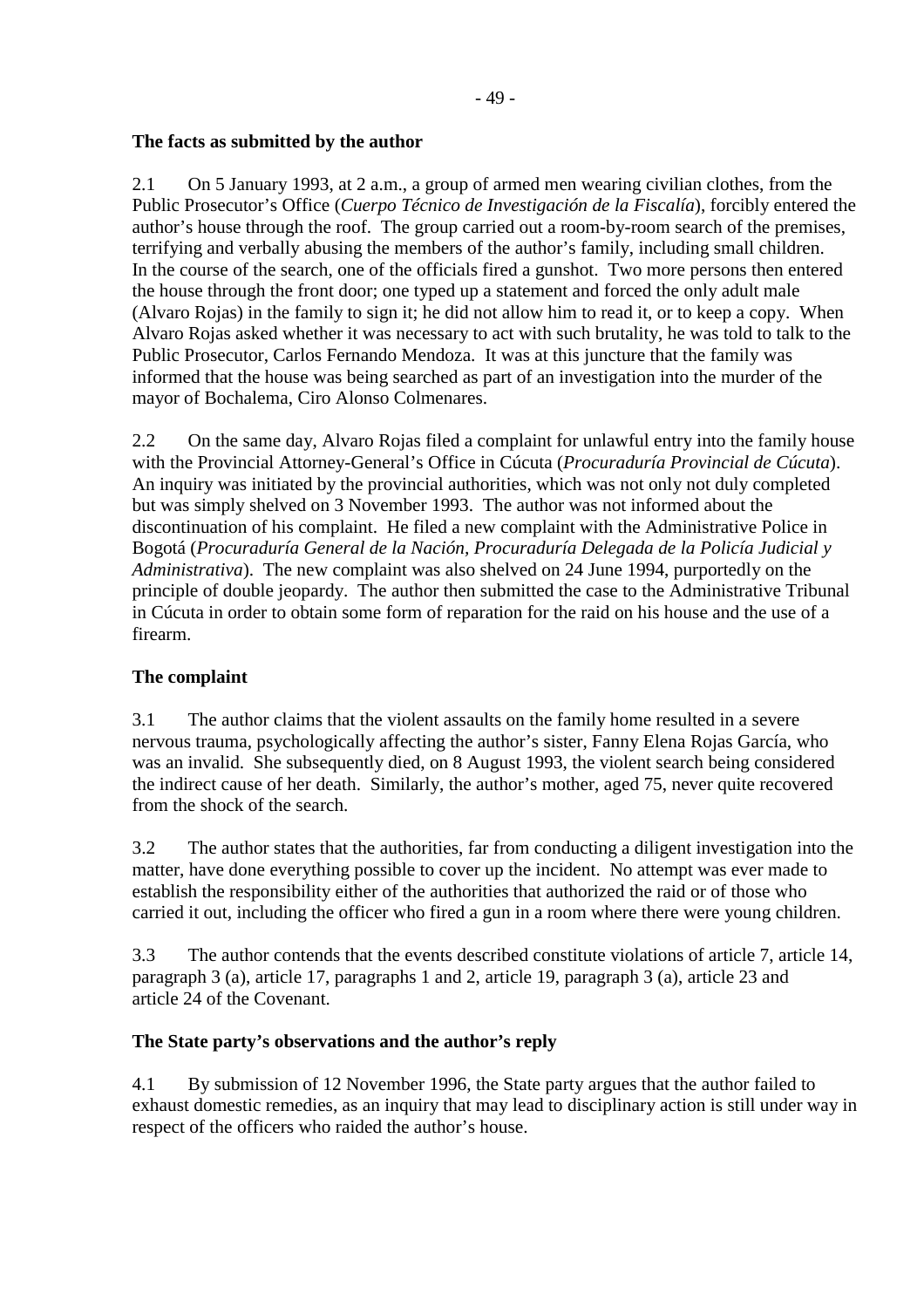4.2 The State party further argues that the entry into the author's house fulfilled all the legal requirements of article 343 of the Code of Criminal Procedure and was therefore within the scope of the law. The search was ordered by an officer of the court, Miguel Angel Villamizar Becerra, and was carried out in the presence of a prosecutor. In this respect, it is stated that all the pertinent documentation regarding the possible responsibility of the officials taking part in the raid was requested by the National Prosecutor (*Fiscalía General*) from its internal investigation section (*Veeduría*) in order to establish whether any disciplinary action was necessary. Reference is also made to a disciplinary inquiry carried out by the Investigating Office (*Dirección Seccional del Cuerpo Técnico de Investigación*) as well as by the Prosecutor for internal affairs in the police (*Procuraduría Delegada para la Policía Judicial*), both of which were filed.

5. On 22 January 1997, the author reiterates that the search was illegal since article 343 of the Code of Criminal Procedure does not provide for night-time "commando-like" actions, rooftop entries, firing into the air, etc. He states that the military prosecutor (*Fiscal Delegado ante las Fuerzas Armadas*) was *not* present, and that the prosecutor appeared only at the very end of the events and then only to draw up a record, of which no copy was given to the author's brother. The author reiterates the far-reaching repercussions that the house search had on his family, that his family was branded as the murderers of the ex-mayor, that his sister died after the raid, and that his mother and children continue to suffer from trauma. The author notes that the administrative procedures initiated in 1993 have not produced any results to date.

6. On 14 October 1997, the State party informed the Committee of its inquiries into the status of the administrative proceedings in the case. The National Public Prosecutor's Office (*Fiscalia General de la Nación*) requested information from the investigating office in Cúcuta (*Dirección Seccional del Cuerpo Técnico de Investigación*) as to whether proceedings had been initiated in respect of officer Gabriel Ruiz Jiménez. By 30 April 1997, no proceedings had been initiated. The request was reiterated in June, July and August 1997, again with negative results. The State party affirms that investigations continue and that, consequently domestic remedies have not been exhausted.

## **The Committee's decision on admissibility**

7.1 At its sixty-second session, the Committee considered the admissibility of the communication and took note of the State party's request that the communication should be declared inadmissible for failure to exhaust domestic remedies. The Committee considered that in the circumstances of the case, it must be concluded that the author had diligently but unsuccessfully pursued remedies aimed at establishing responsibility for the raid on his house. More than five years after the events (at the time the decision on admissibility was taken), those responsible for the incident had not been identified or indicted, let alone tried. The Committee concluded that in the circumstances, domestic remedies had been "unreasonably prolonged" within the meaning of article 5, paragraph 2 (b), of the Optional Protocol.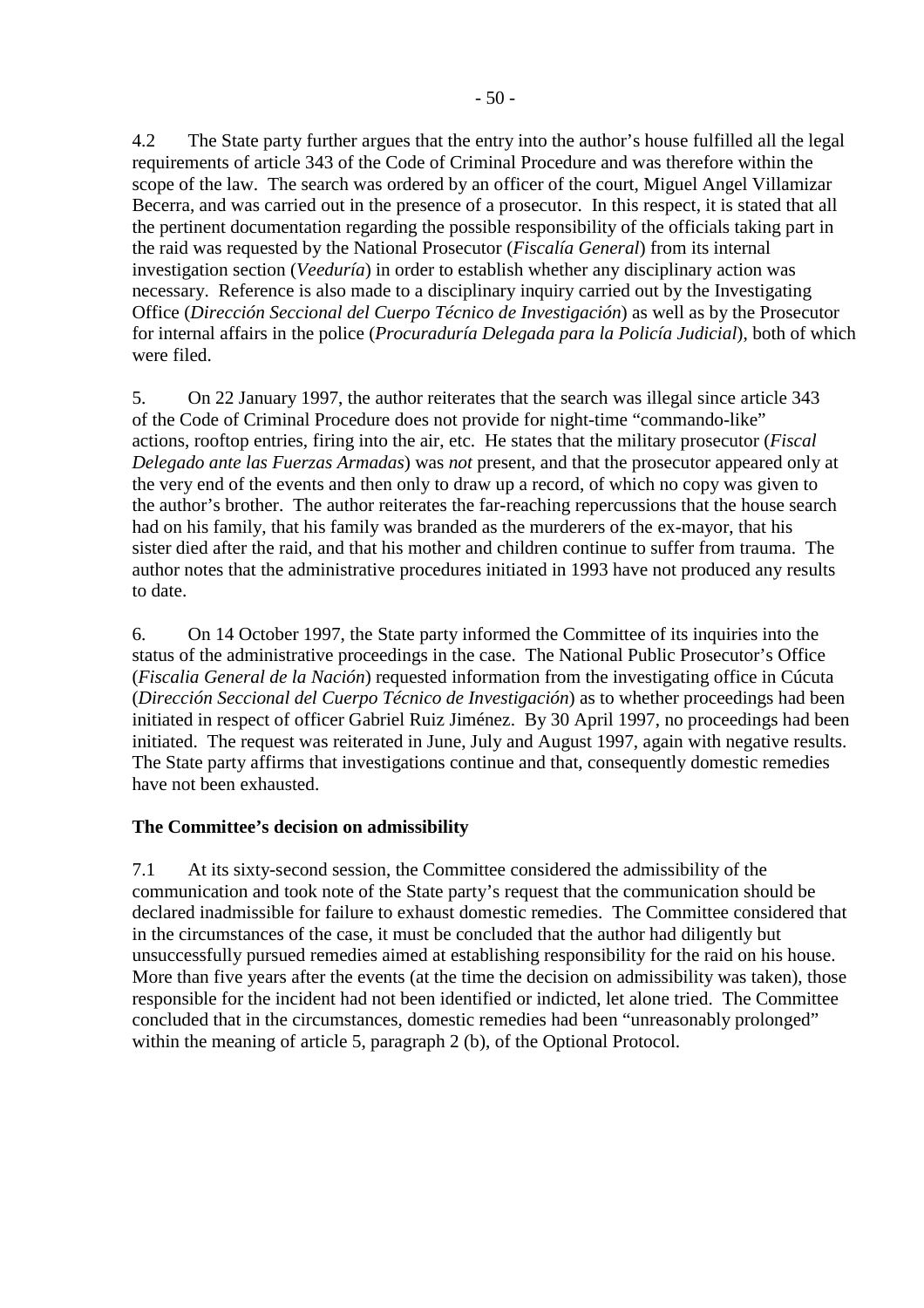7.2 As to the author's allegations under article 14, paragraph 3 (a), article 19, paragraph 3 (a), article 23 and article 24 of the Covenant, the Committee observed that these remained of a general nature and had not been further substantiated. There was nothing to indicate, for example that criminal charges had been brought against the author of which he had not been promptly informed (art. 14, para. 3 (a)) or that he had been denied freedom of expression (art. 19), and no description was given of how the State had interfered in his family life or violated the rights of his children (arts. 23 and 24).

7.3 With respect to the remaining allegations, under article 7 and article 17, paragraphs 1 and 2 of the Covenant, the Committee considered that they had been sufficiently substantiated for purposes of admissibility and that they should accordingly be considered on their merits.

# **The State party's observations and the author's comments**

8.1 By submission of 28 December 1999, the State party reiterates its position on the inadmissibility of the complaint and states that, in its view, no violation of any of the articles of the International Covenant on Civil and Political Rights has taken place.

8.2 The State party notes, as did the author, that the investigating office in Cúcuta (*Cuerpo Técnico de Investigación de la Fiscalia, Seccional Cúcuta*) carried out an administrative inquiry into the incident that occurred on 5 January 1993 during the raid on the Rojas García family house and on 3 November 1993 ordered it to be discontinued as groundless. In addition, following the inquiry into the events, a preliminary investigation was ordered against Gabriel Ruiz Jiménez, the person who fired the shot during the raid. According to the Prosecutor for internal affairs in the police (*Procuraduría Delegada*), there are no grounds whatsoever for pursuing the preliminary inquiry, since it has been shown that a disciplinary inquiry into the same events was initiated and completed by the Attorney-General's Office, through the Director of the investigating office in Cúcuta (*Seccional del Cuerpo Técnico de Investigación de Cúcuta*), and was subsequently shelved (See paragraph 2.2).

8.3 In an official letter dated 10 May 1999, the Attorney-General's Office reiterated that the Director of the investigating office in Cúcuta, who opened the preliminary disciplinary inquiry against Gabriel Ruiz Jiménez, had shelved the case because he considered that the shot fired by Jiménez had been accidental and not the result of negligence or misconduct by the accused, and that there were therefore no grounds for initiating a formal investigation.

8.4 With regard to the psychological traumas caused to the house occupants by the ensuing panic, the State party maintains that it is up to an expert medical witness to determine their existence during the administrative hearing now under way.

8.5 The State party reports that the author has filed suit for reparation for the damages allegedly incurred in connection with these events, with the Administrative Tribunal of Norte de Santander.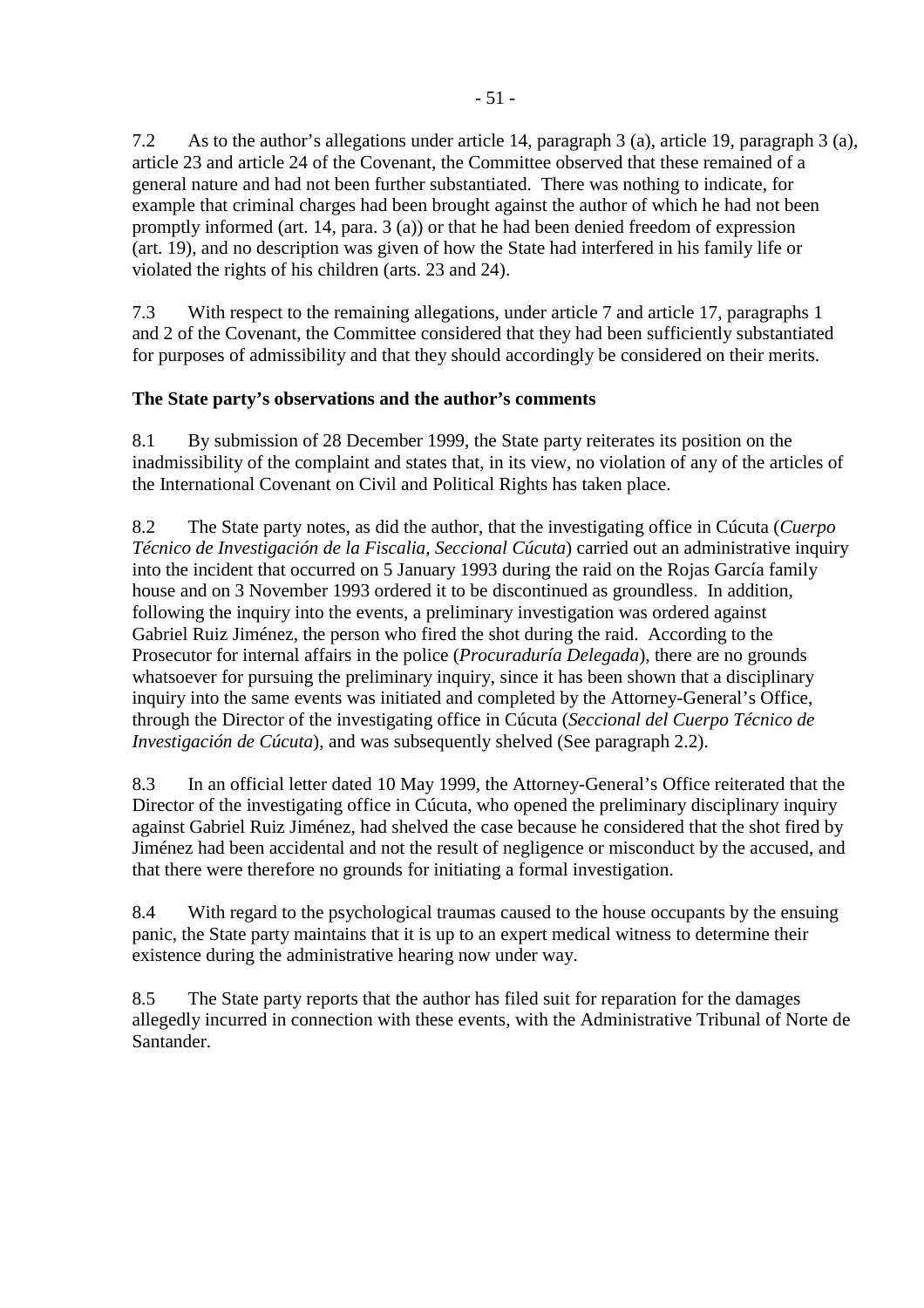8.6 The State party does not share the Committee's view that, more than five years after the events, those responsible for the incident have not been identified or indicted. For the State party, it is clear that a search was carried out by members of the investigating office in Cúcuta (*Cuerpo Técnico de Investigación de la Fiscalia, Seccional Cúcuta*) in accordance with article 343 of the Code of Criminal Procedure, which stipulates:

"Searches, procedure and requirements. Where there are serious grounds for believing that a person who is the subject of an arrest warrant, or weapons, instruments or items used in committing an offence or produced by an offence, are to be found in a building, vessel or aircraft, a court official may issue a court order for search and seizure duly stating the reasons.

"The court order referred to in the preceding paragraph does not require notification."

8.7 The State party therefore considers that responsibility for any irregularities in the performance of its duties must be determined by inquiries carried out by the competent State bodies. With regard to the alleged responsibility of Mr. Gabriel Ruiz Jiménez, the Attorney-General's Office has established that it was the result of an accident.

8.8 In respect of the Committee's reference to unreasonably prolonged domestic remedies, within the meaning of article 5, paragraph 2 (b), of the Optional Protocol the State party wishes to make the following comments:

(1) Since the date of the incident, the brother of the author of the complaint has availed himself of the remedies provided in domestic law before the Attorney-General's Office, which, acting through the Administrative Police in Bogotá, issued an order on 24 June 1994 to shelve the investigation on the grounds that the National Public Prosecutor's Office, through the investigating officer in Cúcuta (*Cuerpo Técnico de Investigación de Cúcuta*), had initiated and completed a disciplinary inquiry into the same events. The State party points out that the mere fact that a domestic remedy does not find in favour of the complainant does not in itself mean that effective domestic remedies do not exist or have been exhausted. Clearly, in a case such as this, if a remedy is not appropriate, then it should not be exhausted but another, more appropriate procedure should be used.

(2) Mr. Rojas García brought a further complaint against the State before the Administrative Tribunal of Norte de Santander, thereby availing himself of another remedy; at the time of writing a decision by the Tribunal is imminent. These remedies have not therefore been unreasonably prolonged, as the Committee maintains, since, in the circumstances of the case, they have been used in the most appropriate and effective way. The appropriateness of a remedy means its suitability within the domestic legal system to protect the legal situation that has been violated. The remedy is designed to produce a result and cannot be interpreted as not having produced a result or as having produced a result that is clearly absurd or irrational. There was no intention on the part of the competent authorities to prolong the inquiries, but any lack of thoroughness would certainly have led to absurd and illogical decisions.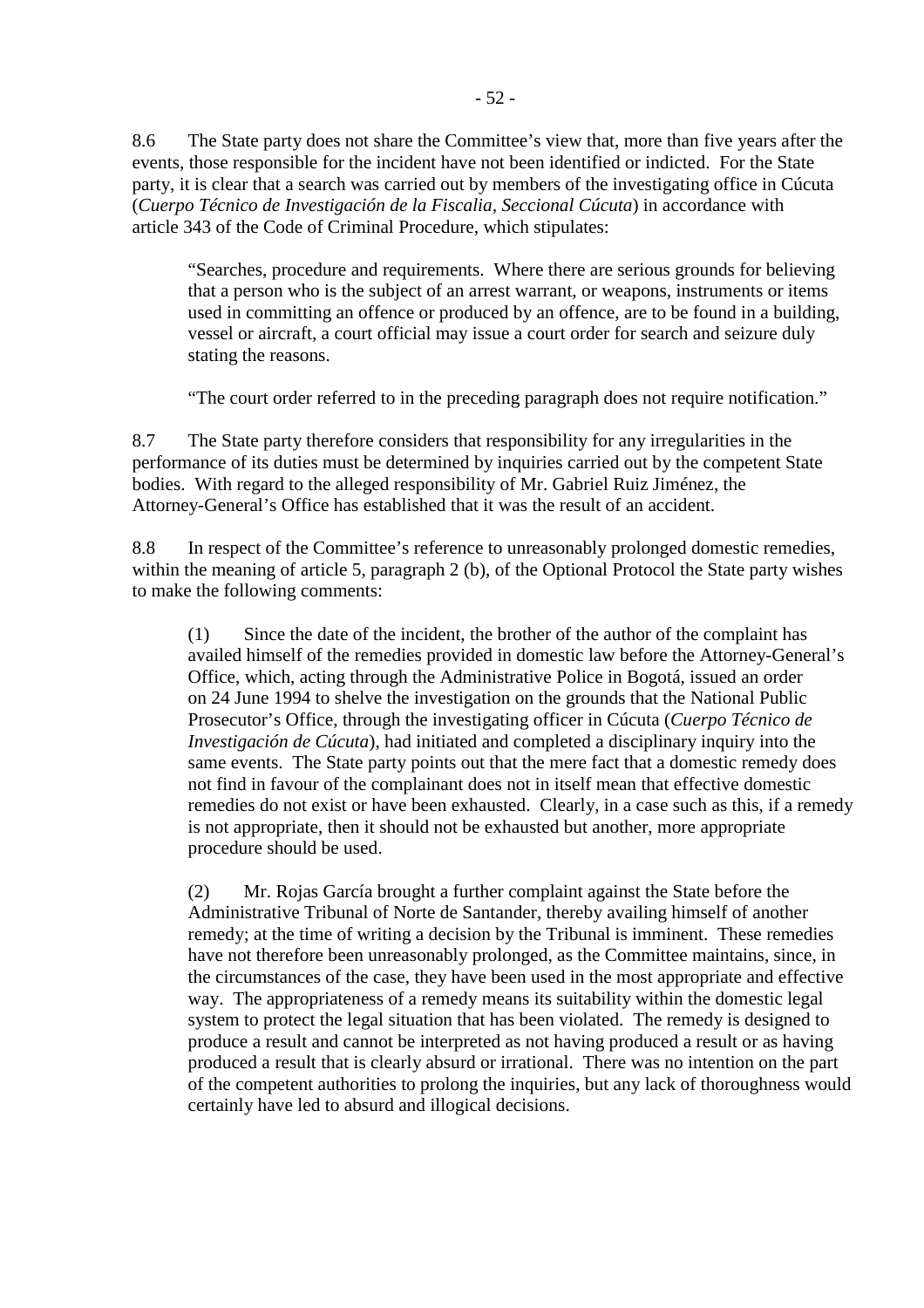8.9 The State party reiterates that Mr. Rojas García had not exhausted internal remedies at the time he submitted has case for the Committee's consideration and the communication should thus be inadmissible under article 5, paragraph 2 (b), of the Optional Protocol.

9.1 The observations of the State party on the merits of the case were transmitted to the author, who, by submission of 14 March 2000, refutes a number of the State's arguments. He repeats, for example, that a family with no previous dealings whatsoever with the justice system was the victim of a raid and its members ill-treated. He states that the raid was carried out on the assumption that criminals were to be found on the premises and, when children and old people were found, instead of correcting the mistake, all that has been done to date is compound it.

9.2 According to the author, article 343 of the Code of Criminal Procedure could not be applied in a case involving the home of an innocent family, without first complying with the most basic legal provisions covering such cases. Forcible entry through the roof at 2 a.m. and the firing of a gunshot constituted violations of the right to life, family life and other rights and freedoms guaranteed by the Constitution of Colombia.

9.3 The author rejects the Government's argument to the effect that the longer an inquiry takes, the less absurd and illogical the decisions will be. The author reiterates that more than seven years have passed since the events occurred and the case has still not been resolved.

9.4 The author adds that arbitrary cases arising out of the excessive use of force should automatically be given special treatment and examined and adjudicated by international bodies of inquiry in order to reserve impartiality and due process.

9.5 By submission of 10 July 2000, the author reports that, in respect of his suit against the State for reparation for the raid on his house, in the Administrative Tribunal of Norte de Santander, the Tribunal denied his petition, on the grounds of lack of evidence and on a strict interpretation of article 343 of the Code of Criminal Procedure. He reports that an appeal has been lodged with the Council of State in Bogotá.

9.6 He also reiterates that, according to eyewitnesses, the search party was making for house No. 2-36 and not 2-44 (the Rojas García house). He also points out that the widow of Ciro Alonso Colmenares (Mayor of Bochalema, whose murder gave rise to the investigation and the subsequent raid on the Rojas family's house), assured him that she never made any allegations against them. As for the gunshot fired by Gabriel Ruiz Jiménez, he alleges that it was not accidental but occurred inside the house in order to compel the occupants to find the keys to the door to the street. He also states that, when they realized that an official of the Pamplona public prosecutor's office, Cecilia Rojas García, lived in the house, the assailants' attitude changed and some of them apologized and said there had been a mistake.

9.7 With regard to his sister's death some months after the raid, the author claims that the authorities did not make the necessary effort to show a causal link between the raid and her death.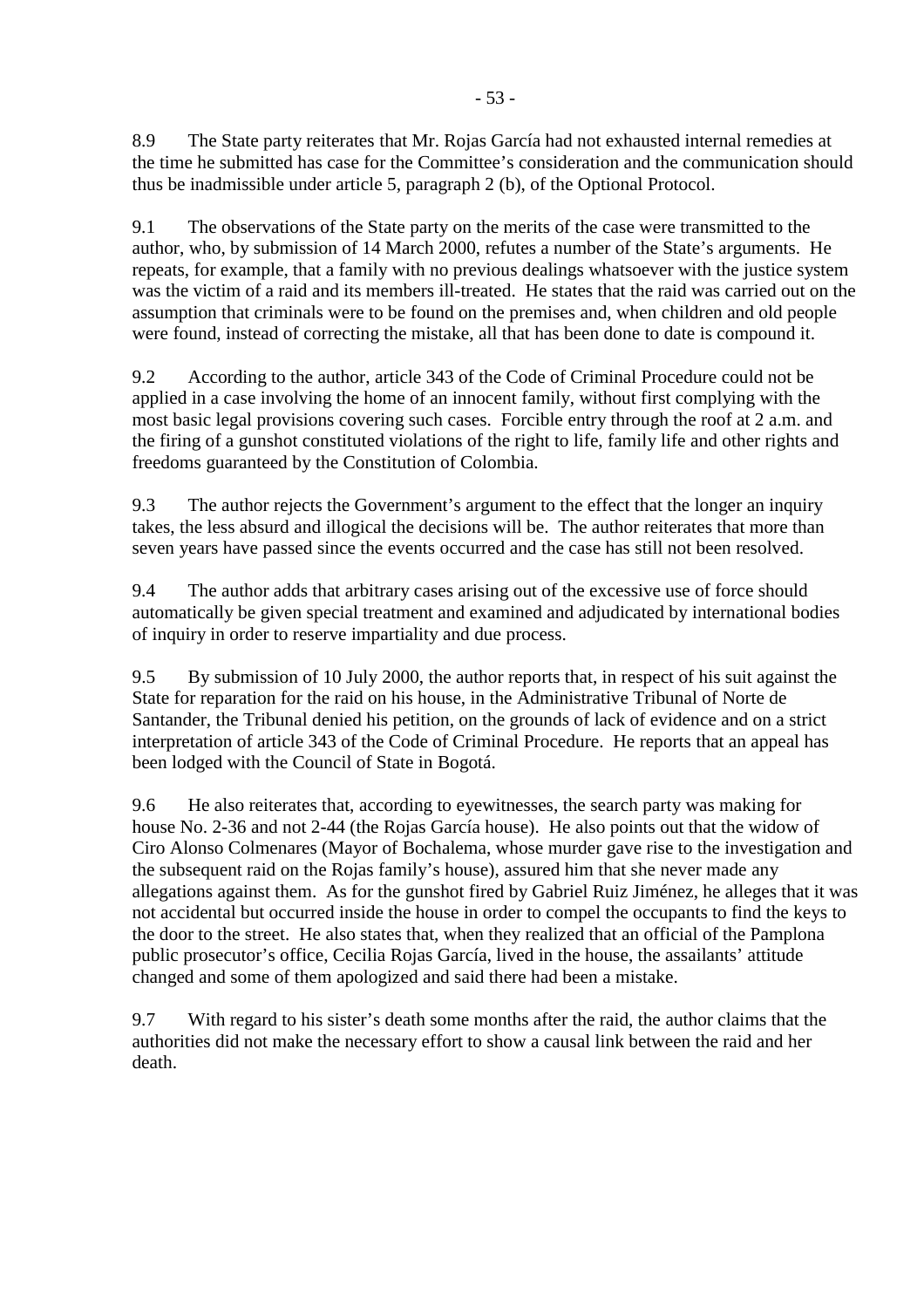# **Examination of the merits**

10.1 The Human Rights Committee has considered the present communication in the light of all the information made available to it by the parties, as provided for in article 5, paragraph 1, of the Optional Protocol.

10.2 The Committee has noted the State party's claim that the author had not exhausted domestic remedies at the time the communication was submitted to the Committee and that the communication should therefore not have been admitted. It also notes that, according to the State party, it was not the intention of the competent authorities to prolong the investigations, but any lack of thoroughness would have led to absurd and illogical decisions. The Committee refers to what was stated in its decision on admissibility in this connection.

10.3 The Committee must first determine whether the specific circumstances of the raid on the Rojas García family's house (hooded men entering through the roof at 2 a.m.) constitute a violation of article 17 of the Covenant. By submission of 28 December 1999, the State party reiterates that the raid on the Rojas García family's house was carried out according to the letter of the law, in accordance with article 343 of the Code of Criminal Procedure. The Committee does not enter into the question of the legality of the raid; however, it considers that, under article 17 of the Covenant, it is necessary for any interference in the home not only to be lawful, but also not to be arbitrary. The Committee considers, in accordance with its General Comment No. 16 (HRI/GEN/1/Rev.4 of 7 February 2000) that the concept of arbitrariness in article 17 is intended to guarantee that even interference provided for by law should be in accordance with the provisions, aims and objectives of the Covenant and should be, in any event, reasonable in the particular circumstances. It further considers that the State party's arguments fail to justify the conduct described. Consequently, the Committee concludes that there has been a violation of article 17, paragraph 1, insofar as there was arbitrary interference in the home of the Rojas García family.

10.4 In view of the fact that the Committee has found a violation of article 17 in respect of the arbitrariness of the raid on the author's house, it does not consider it necessary to decide whether the raid constituted an attack on the family's honour and reputation.

10.5 With regard to the alleged violation of article 7 of the Covenant, the Committee notes that the treatment received by the Rojas García family at the hands of the police, as described in paragraph 2.1 above, has not been refuted by the State party. The Committee therefore decides that there has been a violation of article 7 of the Covenant in this case.

11. The Human Rights Committee, acting under article 5, paragraph 4, of the Optional Protocol to the International Covenant on Civil and Political Rights, is of the view that the facts before it disclose a violation by the State party of article 7 and article 17, paragraph 1, of the International Covenant on Civil and Political Rights in respect of the Rojas García family.

12. In accordance with article 2, paragraph 3 (a), of the Covenant, the State party is under an obligation to provide Rafael A. Rojas García and his family with an effective remedy, which must include reparation. The State party is also under an obligation to take steps to prevent similar violations occurring in the future.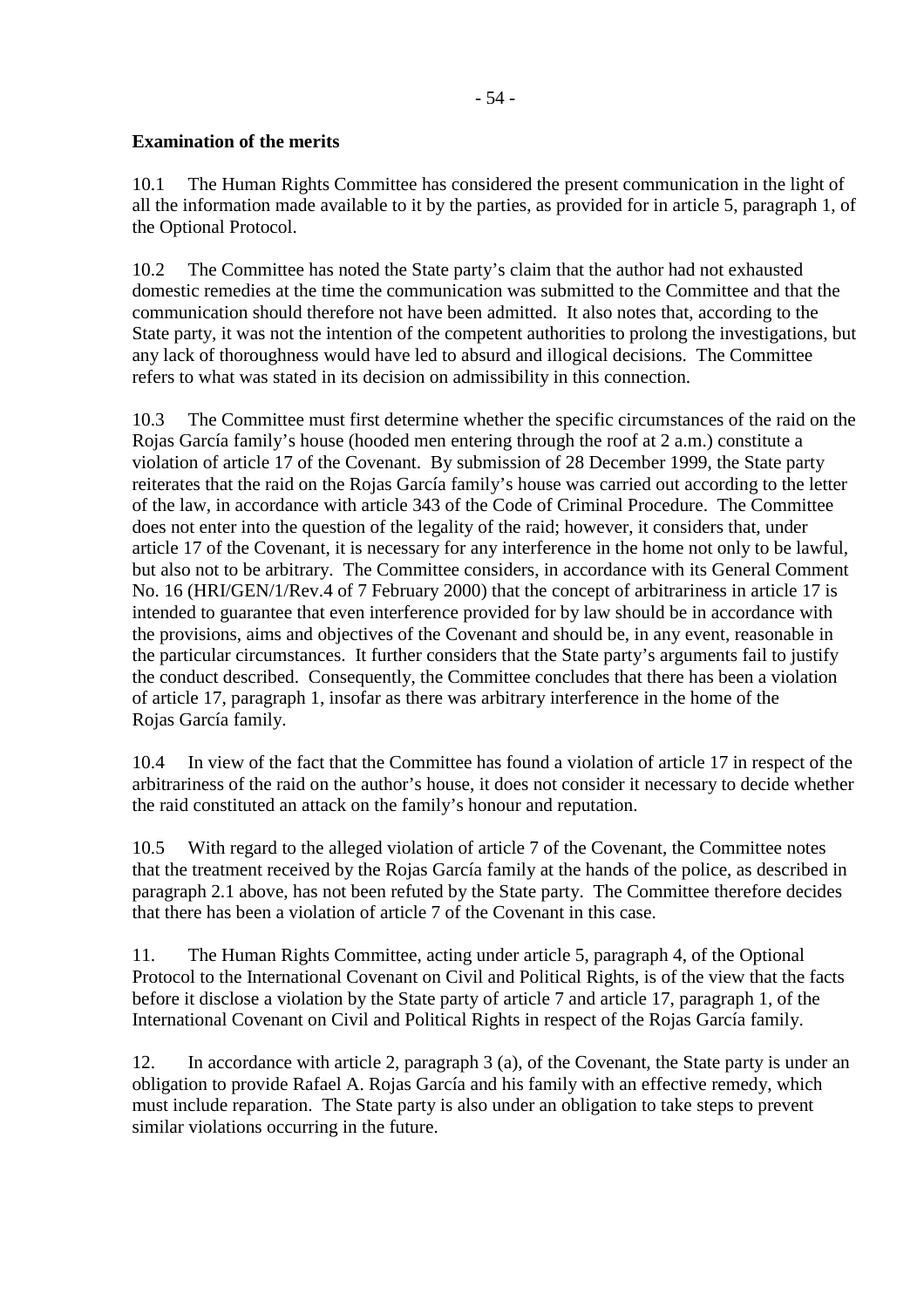13. Bearing in mind that, by becoming a party to the Optional Protocol, the State party has recognized the competence of the Committee to determine whether there has been a violation of the Covenant or not and that, pursuant to article 2 of the Covenant, the State party has undertaken to ensure to all individuals within its territory or subject to its jurisdiction the rights recognized in the Covenant and to provide an effective remedy when it has been determined that a violation has occurred, the Committee wishes to receive from the State party, within 90 days, information about the measures taken to give effect to the Committee's Views. In addition, it requests the State party to publish the Committee's Views.

[Adopted in English, French and Spanish, the Spanish text being the original version. Subsequently issued also in Arabic, Chinese and Russian as part of the present report.]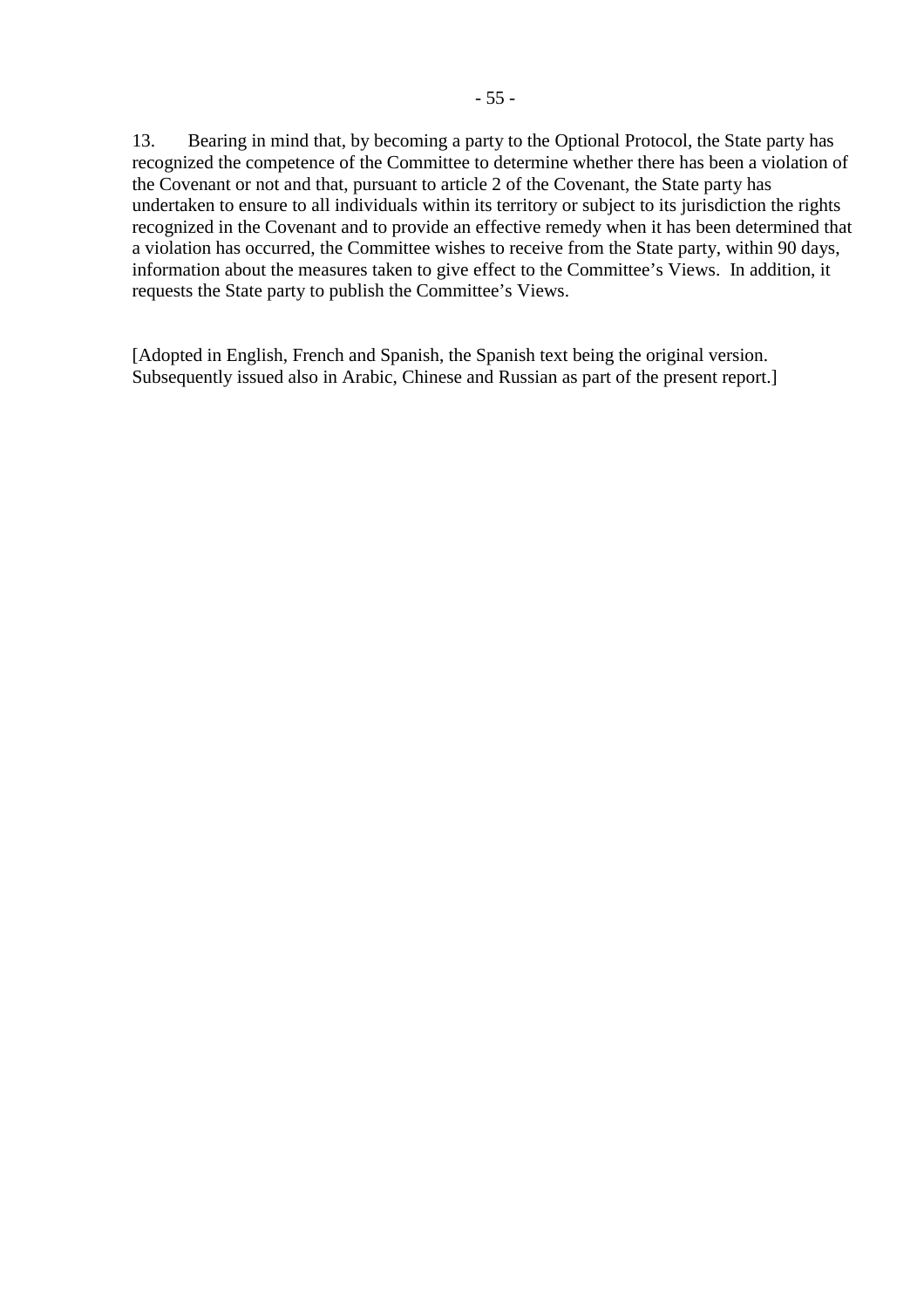#### **APPENDIX**

### **Individual opinion of Committee members Nisuke Ando and Ivan A. Shearer**

We share the Committee's conclusion that there has been a violation of article 17, paragraph 1, insofar as there was arbitrary interference in the home of the Rojas García family. However, we are unable to share its conclusion that there has been a violation of article 7 in the present case (paras. 10.3 and 10.5).

 According to the Committee (majority views), the treatment received by the Rojas García family at the hands of the police as described in paragraph 2.1, which has not been refuted by the State party, constitutes a violation of article 7. Paragraph 2.1 states that on 5 January 1993 at 2 a.m. a group of armed men, wearing civilian clothes, from the Public Prosecutor's office, forcibly entered the author's house through the roof; that the group carried out a room-by-room search of the premises, terrifying and verbally abusing the members of the author's family, including small children; and that one of the officials fired a gunshot in the course of the search.

 As the author himself states, the search party apparently hit the wrong house (No. 2-44 instead of No. 2-36) and when they realized that an official of the local prosecutor's office lived in the house, some of the party's members apologized and said that there had been a mistake (para. 9.6). The author also states that the raid was carried out on the assumption that criminals were to be found on the premises but that, after the incident, the prosecutor's office failed to correct the mistake, thus compounding the case (para. 9.1).

 To our mind, the search party must have expected strong resistance, even by firearms, from the house because they had assumed that the murderer or murderers of the mayor were hiding in it. This would explain what is described in paragraph 2.1: the forcible entry into the house through the roof in the middle of the night; the subsequent room-by-room search of the premises with probably harsh words by the searchers; and an accidental gunshot by one of them. Certainly, there was a mistake on the part of the prosecutor's office, but it is doubtful if the search party's conduct based on that mistake could be characterized as a violation of article 7.

 In our view, the search party had been acting in good faith until they realized that they had hit a wrong target. The State party maintains that the raid of the author's house was in compliance with the law. The State party also asserts that the director of the local investigating office opened a preliminary inquiry into the gunshot and considered it not as misconduct but as an accident (para. 8.3). Under the circumstances we conclude that the search party had not intent to terrify the author's family.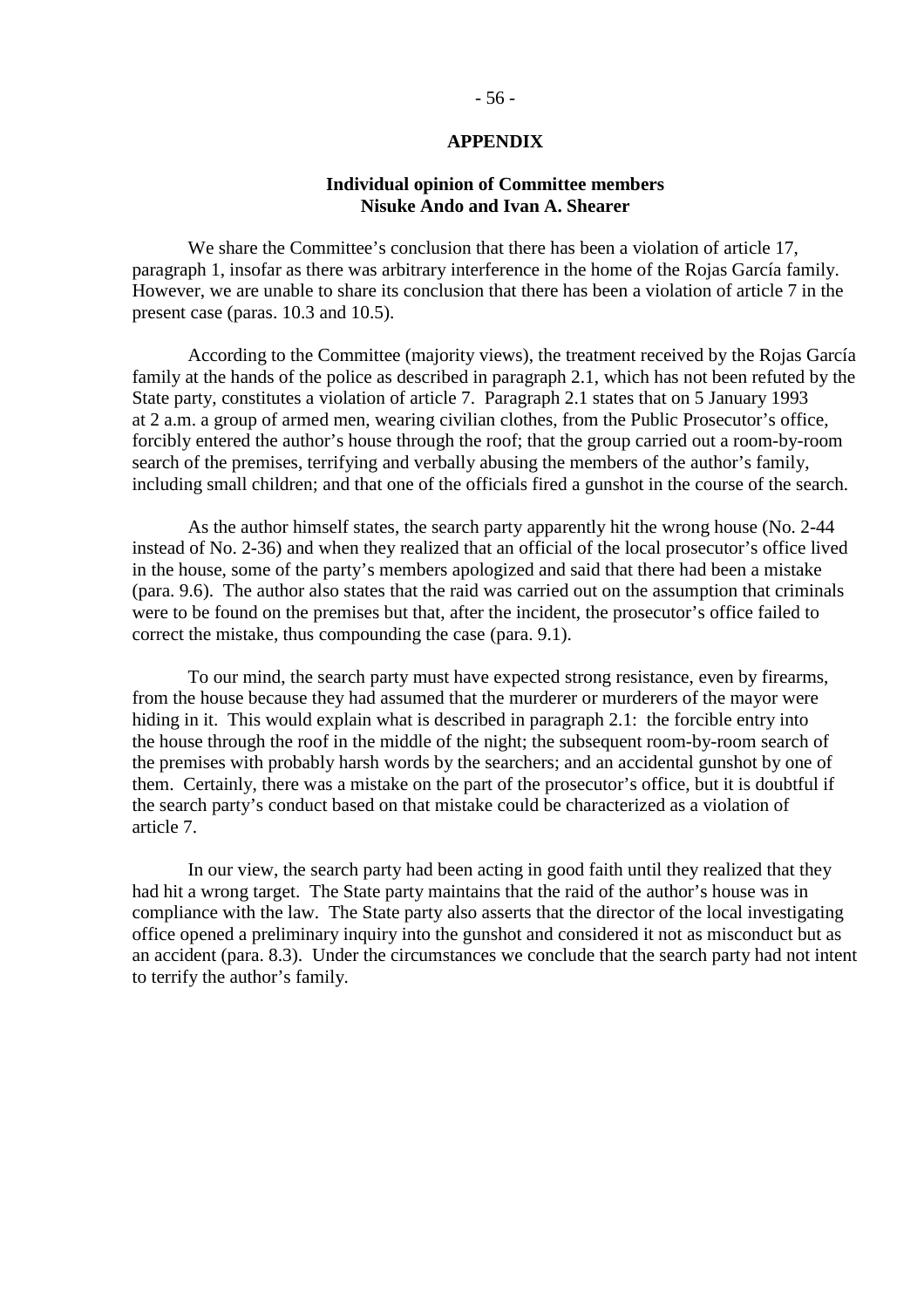Ordinarily article 7 requires an intent on the part of an actor as to possible effects of his/her act, and the lack of such intent works to eliminate or extenuate unlawfulness of the act. This holds true for police investigations such as the one in the present case. Therefore, in our view, there has been no violation of article 7 in this case.

(Signed) Nisuke Ando

(Signed) Ivan A. Shearer

[Done in English, French and Spanish, the English text being the original version. Subsequently issued also in Arabic, Chinese and Russian as part of the present report.]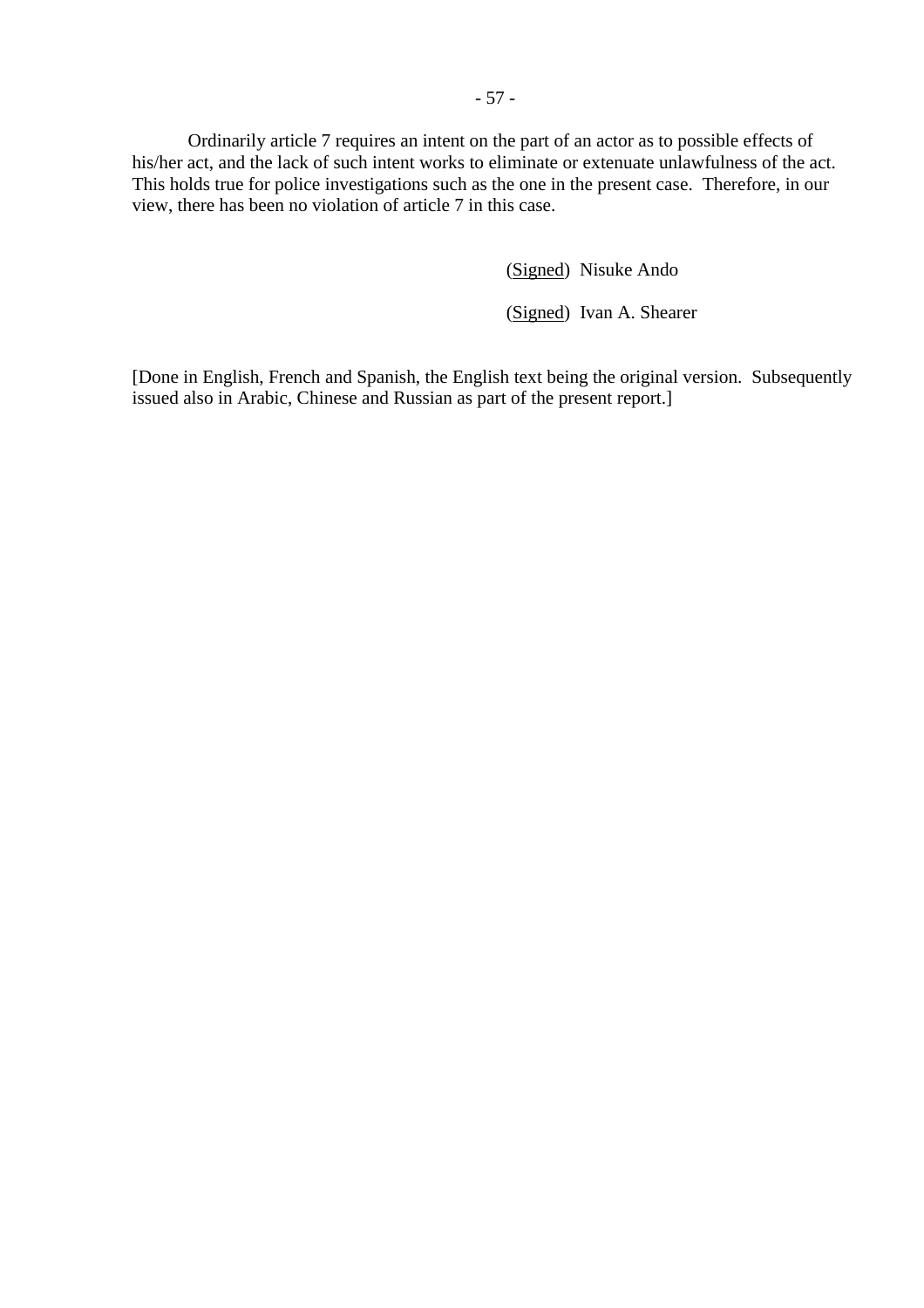### **E. Communication No. 727/1996, Paraga v. Croatia (Views adopted on 4 April 2001, seventy-first session)**\*

Submitted by: Mr. Dobroslav Paraga

Alleged victim: The author

State party: Croatia

Date of communication: 16 April 1996 (initial submission)

 The Human Rights Committee, established under article 28 of the International Covenant on Civil and Political Rights,

Meeting on 4 April 2001,

 Having concluded its consideration of communication No. 727/1996 submitted to the Human Rights Committee by Mr. Dobroslav Paraga, under the Optional Protocol to the International Covenant on Civil and Political Rights,

 Having taken into account all written information made available to it by the author of the communication and the State party,

Adopts the following:

 $\overline{a}$ 

# **Views under article 5, paragraph 4, of the Optional Protocol**

1. The author of the communication, dated 16 April 1996, is Dobroslav Paraga, a Croatian citizen residing in Zagreb. He claims to be a victim of violations by Croatia of articles 2, paragraph 3, 9, paragraphs 1 and 5, 7, 12, paragraph 2, 14, paragraphs 2 and 7, 19, paragraphs 1 and 2, 25 and 26 of the International Covenant on Civil and Political Rights. The Covenant entered into force for Croatia on 8 October 1991; the Optional Protocol entered into force for Croatia on 12 January 1996. He is not represented by Counsel.

# **The facts and claims as submitted by the author**

2.1 The author notes that he has been a human rights activist throughout his life, and that he was imprisoned, tortured and was the subject of political trials in the former Yugoslavia. In 1990, he reorganized the Croatian Party of Rights ("HSP"), which had been banned since 1929. He then became the president of the HSP.

<sup>\*</sup>The following members of the Committee participated in the examination of the case: Mr. Abdelfattah Amor, Mr. Nisuke Ando, Ms. Christine Chanet, Mr. Eckart Klein, Mr. David Kretzmer, Mr. Rajsoomer Lallah, Ms. Cecilia Medina Quiroga, Mr. Rafael Rivas Posada, Mr. Martin Scheinin, Mr. Ivan Shearer, Mr. Hipólito Solari Yrigoyen, Mr. Ahmed Tawfic Khalil, Mr. Patrick Vella and Mr. Maxwell Yalden.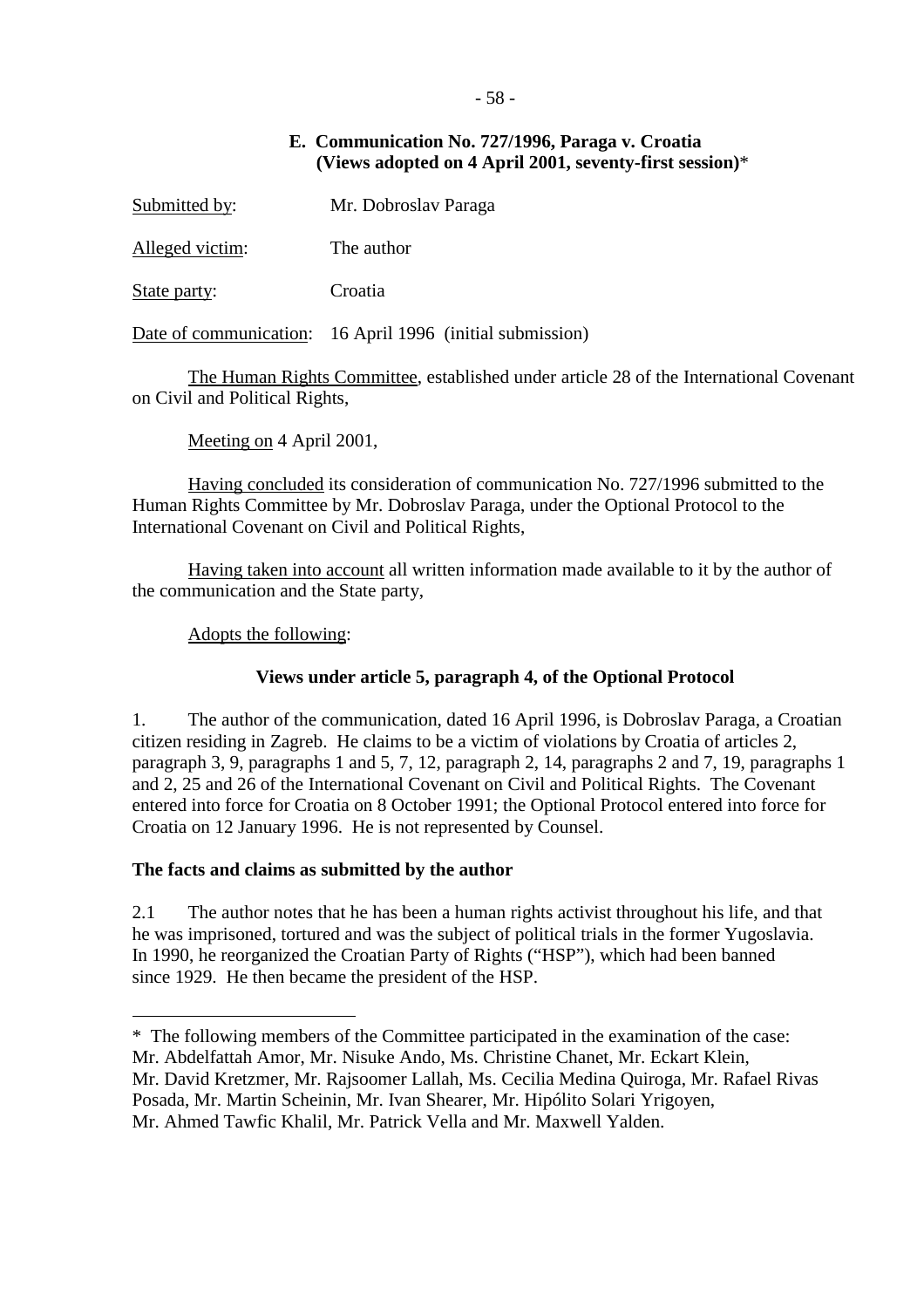2.2 According to the author, following the disintegration of the former Yugoslavia, the new Croatian State has similarly subjected him to persecution and to numerous repressive measures, such as unlawful arrests, false declarations, political trials, unjustified arrest warrants, etc.

2.3 On 21 September 1991, the vice-president of the HSP, Ante Paradzik, was murdered after attending a political rally. The author contends that the attack had also targeted him, and that it was by pure chance that he had not been in the car with his colleague. In 1993, four officials of the Ministry of Internal Affairs were convicted of the murder; they were reportedly released in 1995.

2.4 On 22 November 1991, Mr. Paraga was arrested after a police ambush, on charges of planning to overthrow the Government. He was kept in detention until 18 December 1991, when his release was ordered after the High Court found that there was insufficient evidence in support of the charge. The author alleges a violation of article 9, paragraph 1 and 5, in this connection. He also claims that the president of the High Court was dismissed from his functions after having ruled in his favour.

2.5 On 1 March 1992, an explosion occurred in the offices of the HSP in Vinkovci, where the author had expected to be. Several people died in the blast, but according to the author, no formal investigation has ever taken place. On 21 April 1992, the author was summoned for having called the President of the Republic a dictator. Mr. Paraga claims that these events constitute a violation of article 19 of the Covenant, since the measures against him were aimed at restricting his freedom of expression.

2.6 On 2 June 1992, Mr. Paraga states that he was charged with "illegal mobilization of persons into an army". He claims that this charge was designed to prevent him from participating in an election campaign for Parliament and to run for election for the Presidency of the Republic. To the author, this was in violation of article 25 of the Covenant, since he was effectively prevented from being a candidate in the elections. Moreover, he argues that the elections were rigged.

2.7 On 30 September 1992, the public prosecutor filed an action in the Constitutional Court, with a view to obtaining a declaration banning the HSP. On 8 November 1992, a military court in Zagreb initiated an investigation against the HSP for conspiracy to overthrow the Government. For the author, this action constituted a violation of article 14, paragraph 7, since he had already been acquitted on this charge in 1991. His parliamentary immunity was withdrawn for 13 months. On 4 November 1993, the military court dismissed the charges against the author.

2.8 After a trip to the United States during which the author had called the President of the Republic an oppressor, he was charged with slander on 3 June 1993. Parliament stripped the author of his function as vice-chairman of the parliamentary committee on human and ethnic rights. The author claims that a member of the secret police admitted in a statement printed by a weekly newspaper in July 1993 that he had received an order to assassinate the author.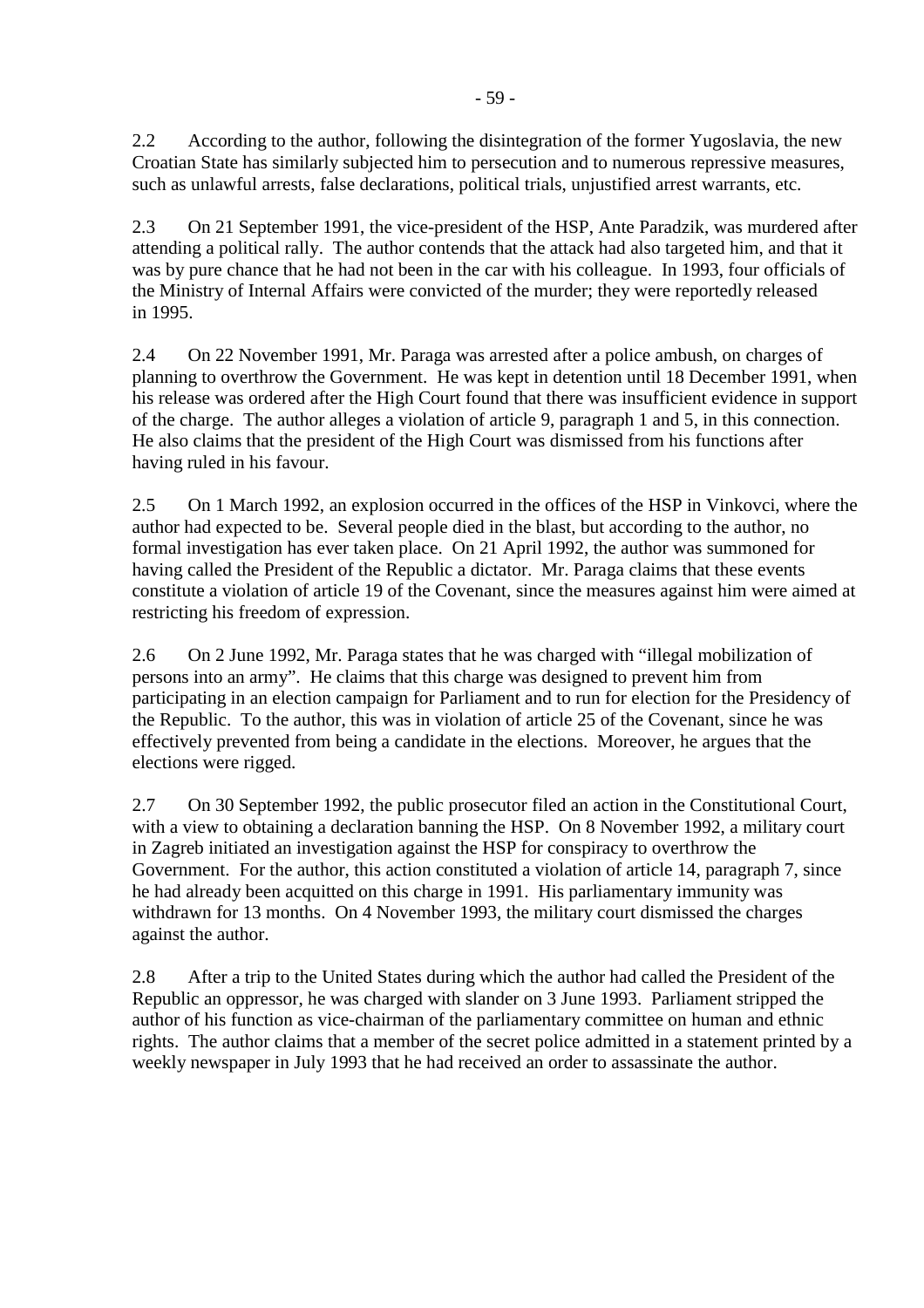2.9 On 28 September 1993, the ministry of registrations cancelled the author's right to represent the HSP and, according to the author, granted it to an agent who represented the Government, thereby making the HSP a simple extension of the ruling party. The author's complaints to the Court of Registrars and to the Constitutional Court were rejected.

2.10 In the parliamentary elections of October 1995, the author participated with a new party, the "Croatian Party of Rights - 1861", but failed to secure re-election. He argues that because of the sanctions against him, he could not compete fairly in the election, in violation of article 25 of the Covenant. According to the author, the Polling Committee violated the Election Law which allowed the HSP (then led by a Government agent) to enter Parliament although it had not obtained the required 5 per cent of the total vote. The author and leaders of 10 other political parties filed an objection, which the Constitutional Court dismissed on 20 November 1995.

2.11 The author notes that attacks on his person continue. He refers to a court order dated 31 January 1995, which was confirmed on 25 March 1996, that he must vacate the office premises he occupies. To him, this was done to obstruct him in his political activities. He further notes that his political party was elected as part of the coalition Government in the County Government of Zagreb, but that the President of the Republic did not accept the results of the election and blocked the appointment of a mayor.

# **State party's observations on admissibility and author's comments**

3.1 In comments dated 31 October 1997, the State party recalls that when acceding to the Optional Protocol, it made the following declaration which limits the competence ratione temporis of the Committee to examine communications: "The Republic of Croatia interprets article 1 of this Protocol as giving the Committee the competence to receive and consider communications from individuals subject to the jurisdiction of the Republic of Croatia who claim to be victims of a violation by the Republic of any rights set forth in the Covenant which results either from acts, omissions or events occurring after the date on which the Protocol entered into force for the Republic of Croatia." For the State party, the author's allegations relate almost exclusively to events and acts which occurred well before the Protocol entered into force for Croatia on 12 January 1996.

3.2 For the State party, the alleged violations cannot be taken as a continuing process which, together, constitute a separate and continuing violation of the author's Covenant rights. Moreover, some of the judicial procedures referred to by the applicant were resolved in his favour, such as the proceedings related to the ban of the HSP, which the public prosecutor decided to discontinue. That the author was involved in a number of judicial procedures over the years does not prove that these procedures were mutually inter-related, nor does it generate the continuing effect the procedures may have had on the enjoyment of the author's rights.

3.3 It is conceded that an exception to the above observations is the court order issued against Mr. Paraga to vacate the premises he and his party occupy, which was confirmed on 25 March 1996, i.e. after the entry into force of the Optional Protocol for Croatia. However, the State party argues that as Mr. Paraga does not claim a violation of article 26 in this regard but a violation of his right to property, which is not protected by the Covenant, this part of the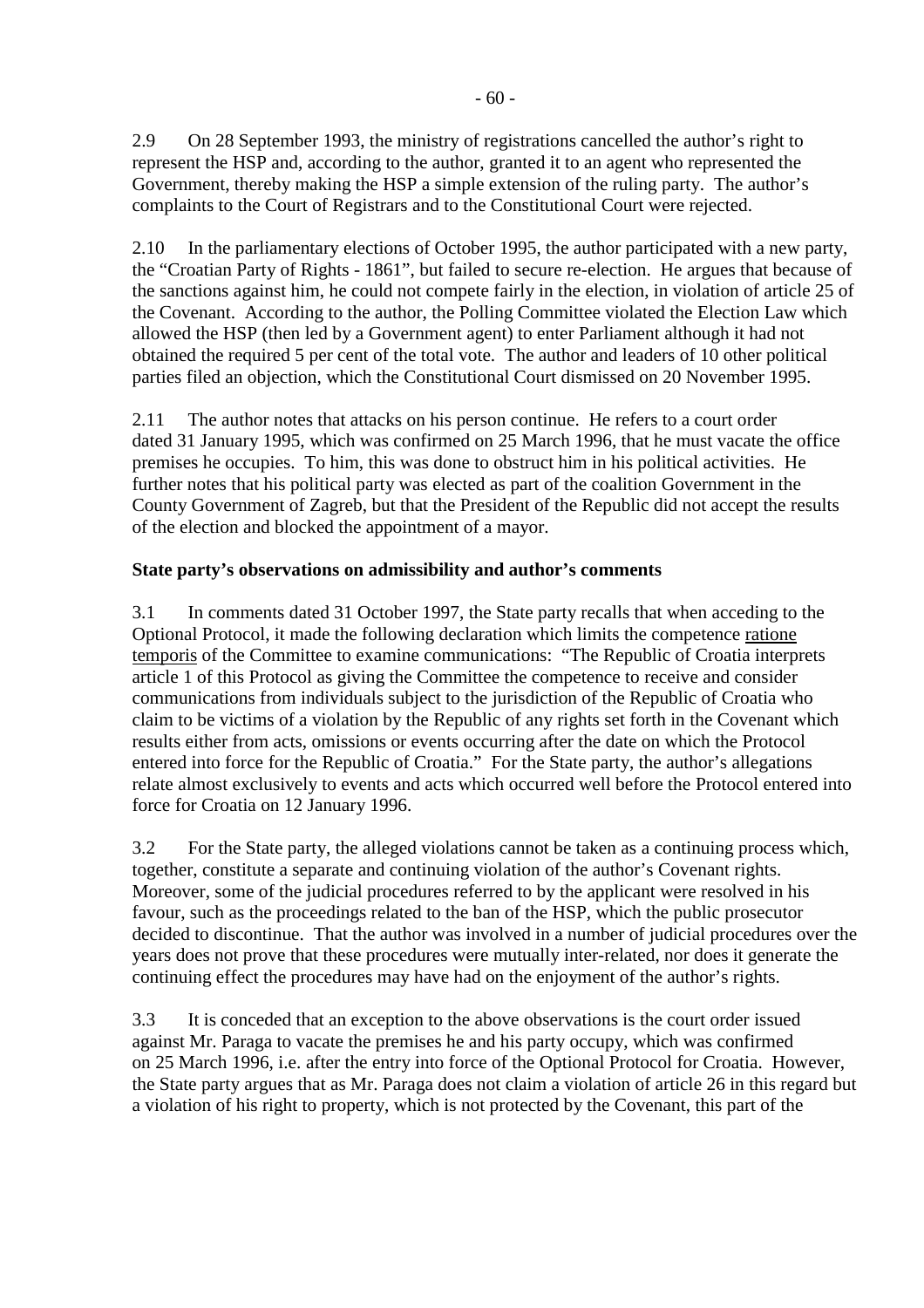communication is inadmissible ratione materiae. Besides, the State party notes, the Constitutional Court of Croatia can address both the prohibition of discrimination on the basis of political opinion and the protection of property, in the context of the protection of fundamental rights and freedoms guaranteed by the Constitution. As this avenue was not used by the author in respect of this allegation, available domestic remedies have not been exhausted.

3.4 Thus, the State party considers the communication to be inadmissible partly on account of its declaration ratione temporis and, partly because of non-exhaustion of domestic remedies.

4.1 In his comments, the author contends that all the consequences, legal or otherwise, of actions taken against him by the Croatian authorities have had continuing effects. He reiterates that:

 (a) The murder of his former deputy and vice-president of the HSP, Ante Paradzik, was never completely solved. After the second trial of four members of the Interior Ministry, the perpetrators of the crime were pardoned, and the judge who had sentenced them for conspiracy lost his job;

 (b) The legal action initiated against the author which led to his arrest on 22 November 1991 and which resulted in his release for lack of evidence was never formally finalized, so that the author cannot initiate an action for compensation for unlawful arrest and unlawful detention;

 (c) The procedure against the author initiated on 21 April 1992 for the offence of slander has not been terminated;

 (d) No fair and impartial investigation into the bombing of the headquarters of his party on 1 March 1992 in Vinkovci was ever conducted;

 (e) No impartial investigation into the alleged rigging of the elections of 2 August 1992 was carried out;

 (f) No investigation into the alleged assassination scheme against the author in March 1993, claimed to have been plotted by members of the Government, was ever carried out;

 (g) and finally, after the author was stripped of the leadership of the HSP, his (former) party was turned into a "satellite" of the ruling party.

4.2 The author affirms that he is a victim of a violation of article 26, on the grounds that he has been discriminated against because of his political opinions. On 7 October 1997, the County Court of Zagreb initiated proceedings against the author on the basis of article 191 of the Criminal Code of Croatia, for spreading false information; the author notes that he may be sentenced to six months' imprisonment if found guilty. On 4 December 1997, the author was arrested at the Austrian border, allegedly after misinformation about the purpose of the author's visit had wilfully been given to the Austrian authorities by the Croatian Ministry of Foreign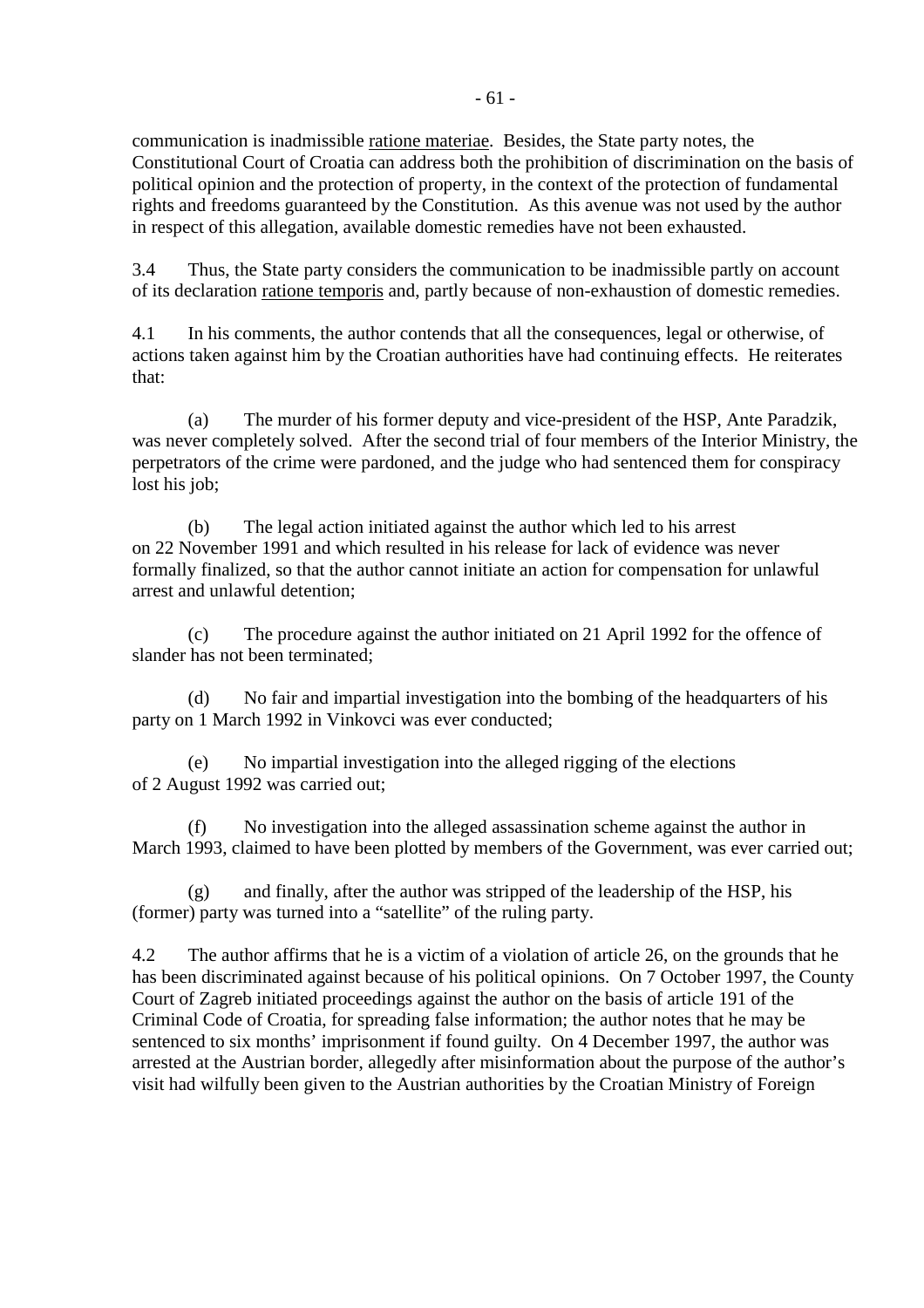Affairs - the author was kept 16 hours in Austrian detention. A similar event had already occurred on the occasion of a visit by the author to Canada, when he was kept detained for six days in Toronto in June 1996, allegedly because the Croatian Government had accused him of subversive activities.

4.3 The author rejects as incorrect the Government's argument that the legal procedures related to the evacuation and dispossession of the flat used as an office of the author's political party had nothing to do with discrimination on the basis of political opinion. Rather, he asserts, it was only because of international public pressure and due to the intervention of the flat's owner, who has dual (Croatian/Canadian) citizenship, that the court decision of 25 March 1996 was not enforced.

4.4 As to the possibility of having the Constitutional Court rule on claims of unlawful discrimination and illegal expropriation and violations of other fundamental rights, the author contends that the Court "is an instrument of the governing oligarchy and that [on] essential matters, the decisions of ... President Tudjman" are not questioned. Therefore, such constitutional remedies are said to be ineffective, and the author argues that in respect of all the above issues and claims, he has exhausted domestic remedies.

# **Admissibility considerations**

5.1 During its sixty-third session, the Committee considered the admissibility of the communication.

5.2 The Committee recalled that upon acceding to the Optional Protocol, the State party entered a declaration restricting the Committee's competence to events following the entry into force of the Optional Protocol for Croatia on 12 January 1996. The Committee noted that most of the alleged violations of Mr. Paraga's rights under the Covenant result from a series of acts and events which occurred between 1991 and 1995 and thus precede the date of entry into force of the Optional Protocol for Croatia.

5.3 The Committee considered, however, that the author's claims that he cannot initiate an action for compensation for his allegedly unlawful arrest and detention of 22 November 1991, since the proceedings have never been formally finalized, as well as his claim that the procedure initiated against him on 21 April 1992 for slander has never been terminated, relate to incidents that have continuing effects which *in themselves* may constitute a violation of the Covenant. The Committee considered therefore that these claims were admissible and should be examined on the merits.

5.4 The Committee considered that it was precluded ratione temporis, in light of the declaration made by the State party upon accession to the Optional Protocol, from considering the remainder of the communication insofar as it related to events which occurred before 12 January 1996, since the continuing effects claimed by Mr. Paraga did not appear to constitute *in themselves* a violation of the Covenant, nor could they be interpreted as an affirmation, by act or clear implication, of the alleged previous violations of the State party.**<sup>1</sup>**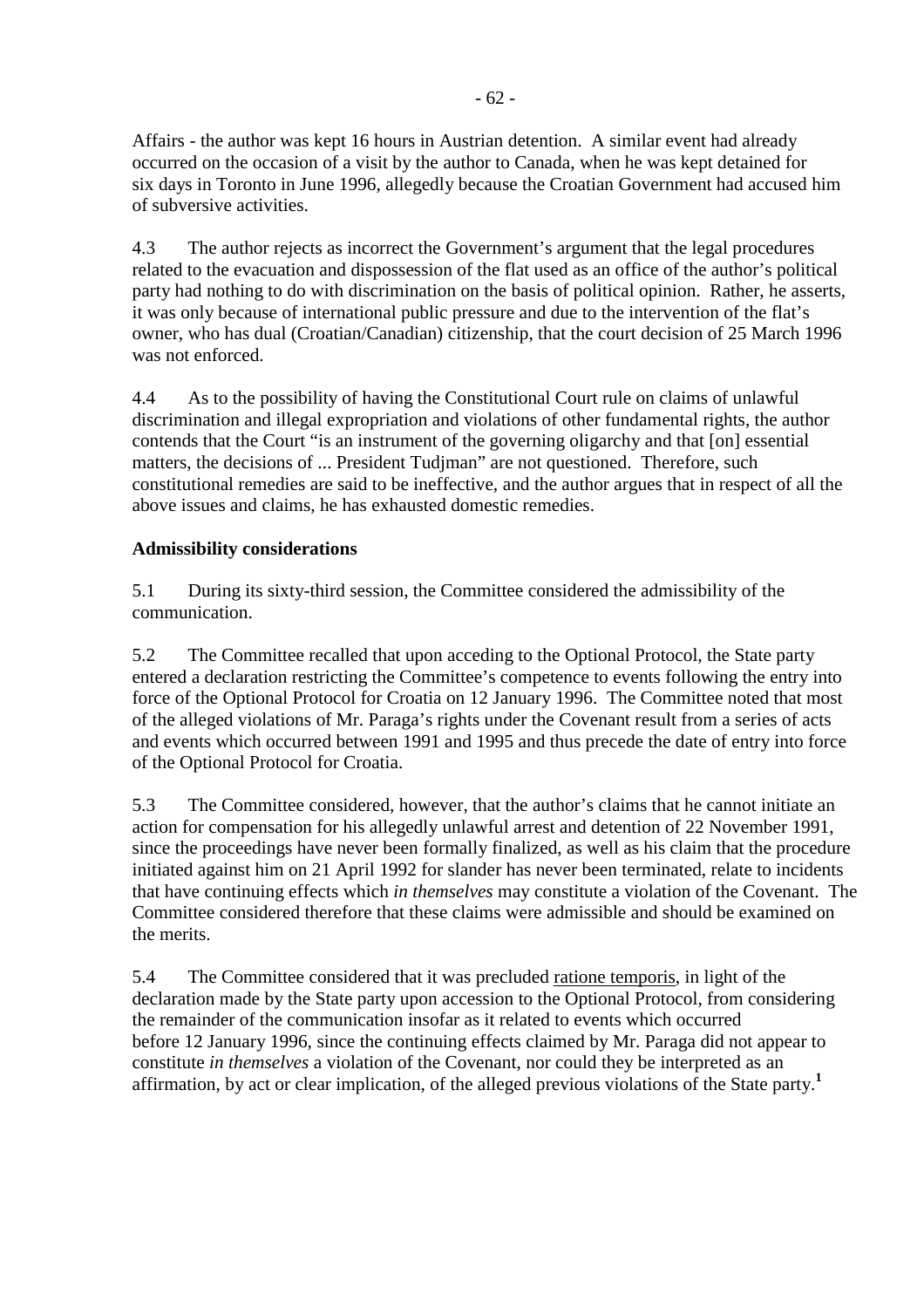5.5 In relation to the court order ordering the author to vacate the apartment he uses as an office of his political party, the Committee noted the State party's argument that complaints about unlawful and arbitrary dispossession of property and unlawful discrimination may be adjudicated by the Constitutional Court. The author merely contended that this remedy is not effective, as the Constitutional Court is "an instrument of the governing oligarchy". The Committee recalled that mere doubts about the effectiveness of domestic remedies do not absolve a complainant from resorting to them; the Committee noted in this context that in respect of other alleged violations of his rights, Croatian tribunals had ruled in the author's favour in the past. In the circumstances, the Committee concluded that recourse to the Constitutional Court in relation to the order to vacate the apartment used as office premises by the author would not be a priori futile. Accordingly, the requirements of article 5, paragraph 2 (b), of the Optional Protocol have not been met in this respect.

5.6 With regard to the author's claim that he is a victim of a violation of article 26, referred to in paragraph 4.2 above, the Committee considered that this claim was admissible and should be examined on its merits.

6. Accordingly, on 24 July 1998, the Human Rights Committee decided that the communication was admissible insofar as it related to the author's arrest and detention on 22 November 1991, the slander proceedings initiated against him on 21 April 1992, and his claim that he was a victim of discrimination.

## **The State party's information and the author's reply on the merits of the communication**

7.1 In its submission on the merits, the State party provides further information on the proceedings involving the author's arrest and detention in November 1991, and on the charges of "dissemination of false information" of April 1992, and confirms that proceedings with respect to all related charges have now been terminated.

7.2 The State party confirms that Mr. Paraga was arrested on 22 November 1991, that his detention was ordered by the investigating judge with reference to articles 191, paragraph 2, points 2 and 3 of the Criminal Procedures Act, and that he was released on 18 December 1991, by the Zagreb County Court.

7.3 The State party states that on 25 November 1991 the Zagreb County Public Attorney's Office filed a request under No. KT - 566/91 to initiate an investigation against Mr. Paraga on charges of "armed rebellion" and charges of "illegal possession of weapons and explosives", pursuant to article 236 (f), paragraphs 1 and 2, and article 209, paragraphs 2 and 3, respectively, of the Croatian Penal Code, which was in force at the time. A request for custody was also made under article 191, paragraph 2, points 2 and 3 of the Criminal Procedures Act.

7.4 The investigating judge rejected the request to conduct an investigation and delivered the case to a panel of judges who decided to conduct an investigation with respect to article 209, paragraphs 2 and 3 only. However, the County Public Attorney's Office failed to issue an indictment, and did not ask the investigating judge to proceed with the investigation. Therefore, the investigating judge forwarded the file to the panel of three judges again, who decided to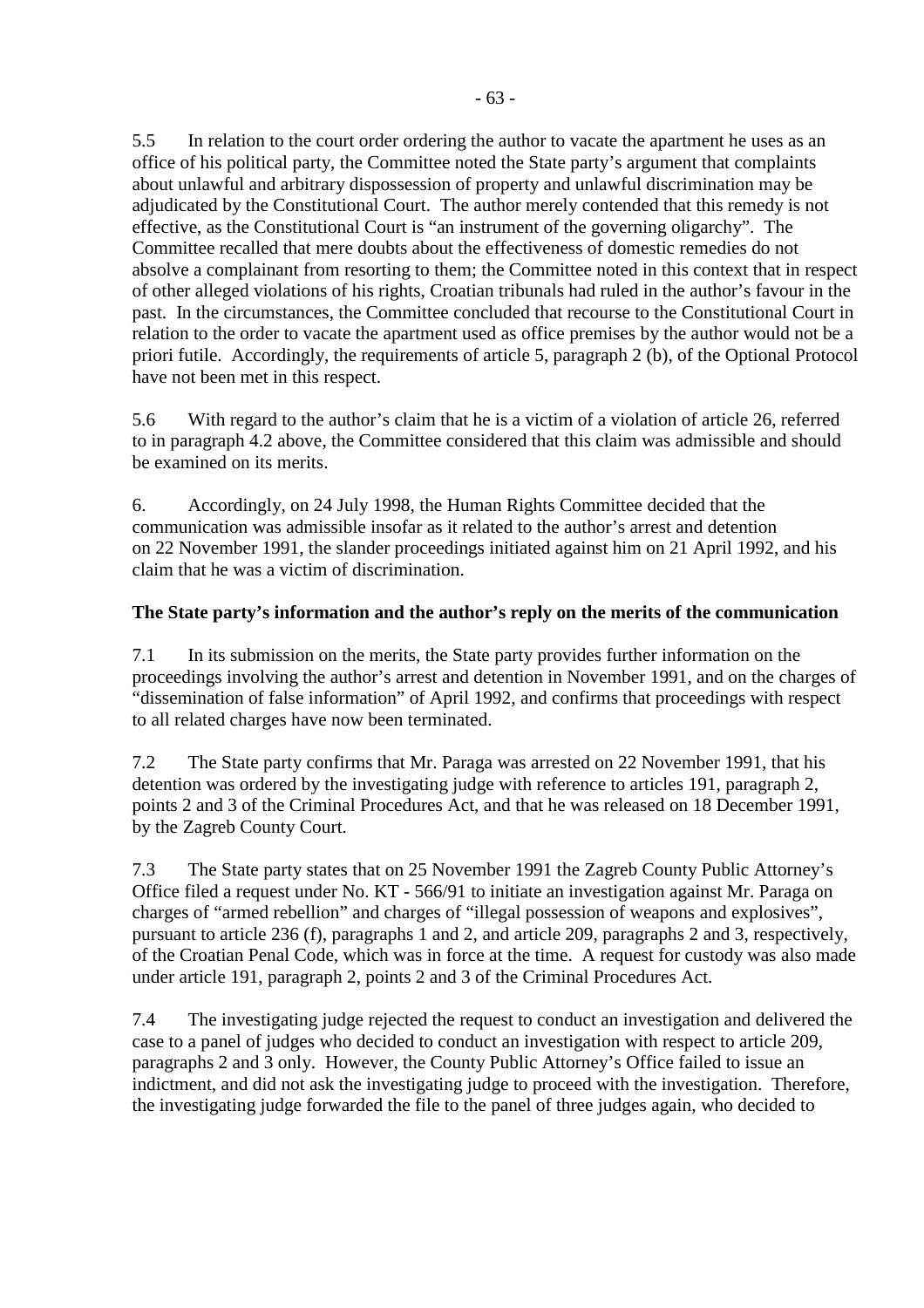discontinue further proceedings against Mr. Paraga, pursuant to article 162, paragraph 1, point 3, of the Criminal Procedures Act, in a decision dated No. Kv-48/98 of 10 June 1998. According to the State party, the decision was sent to Mr. Paraga on 17 June 1998 and received by him on 19 June 1998.

7.5 The State party claims that Mr. Paraga's arrest was conducted legally, in accordance with the Criminal Procedures Act in force at the time and that, therefore, the Republic of Croatia did not violate article 9, paragraph 1, of the Covenant. Moreover, the State party notes that since the procedure has been terminated the author may take an action for compensation before the Croatian courts, in accordance with article 9, paragraph 5, of the Covenant.

7.6 The State party confirms that proceedings were instituted by the Municipal Public Attorney's Office, in April 1992, for "dissemination of false information", under article 191 of the Penal Code (article 197, paragraph 1, of the earlier Code), pursuant to article 425, paragraph 1, with reference to article 260, paragraph 1, point 1 of the Criminal Proceedings Act. (See further below). The State party states that due to amendments made to the respective provisions of the Penal Code, and the passage of time, the Split Municipal Court, who had received the indictment from the Public Attorney's office, dismissed the charges against Mr. Paragon in a decision, No. IK-504/92, issued on 26 January 1999.

7.7 As for the alleged discrimination due to the author's political views, especially after his interviews with Novi list daily, the State party confirms that the Zagreb Municipal Public Attorney's Office instituted proceedings against Mr. Paraga on 7 October 1997, for "dissemination of false information", pursuant to article 191 of the Penal Code in force at that time. However, upon completion of the ensuing inquiry, the criminal proceedings were dismissed on 26 January 1998.

7.8 The State party explains, that the dissemination of false information, pursuant to the then applicable article 191 of the Penal Code, could have been "committed by a person who transmits or spreads news or information known by the person to be false, and likely to disturb a greater number of citizens, and also intended to cause such disturbance." Under the new Penal Code, in force since 1 January 1998, the same criminal offence is now referred to as "dissemination of false and disturbing rumours" (article 322 of the Penal Code) and to be convicted thereon "the perpetrator must know that the rumours he/she spreads are false, his/her purpose is to disturb a greater number of citizens, and a greater number of citizens are disturbed." What is required, therefore, is that the effect corresponds with the intent. According to the State party, as this was not the case in this instance, the criminal charges were dropped and proceedings against Mr. Paraga were terminated on 26 January 1998.

7.9 Regarding the author's allegation that he was arrested and detained on the Austrian border on 4 December 1997 and on the Canadian border in June 1996, on the basis of false information given earlier by the Croatian Ministry of Foreign Affairs about the purpose of his travel, the Croatian Ministry of Foreign Affairs strongly reject such allegations as malicious and entirely unfounded. According to the State party, the Croatian Embassy in Vienna requested and received an official explanation from the Austrian authorities about Mr. Paraga's detention which, it claims, was only brought to its attention by the Austrian press. The State party was informed that Mr. Paraga had entered Austria as a Slovenian citizen, and was detained until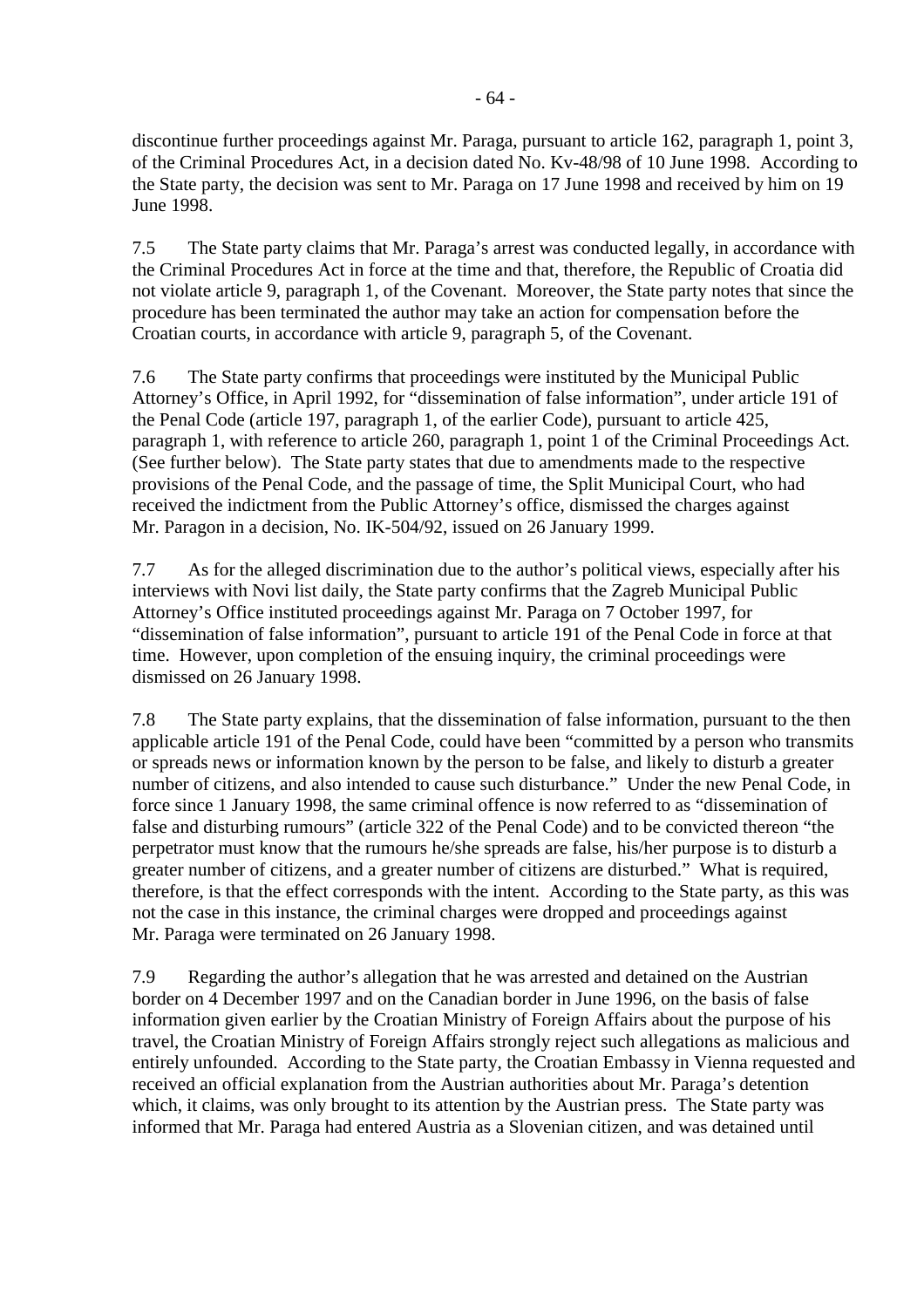certain facts were established on why Mr. Paraga had been denied entry to Austria back in 1995. It was also informed that a complaint filed by Mr. Paraga himself against his detention was still being processed. The State party claims that as Mr. Paraga had not notified the Croatian diplomatic mission of the incident, it was not possible to protect him under the international conventions.

7.10 Similarly, the State party claims that it was only informed by the press of Mr. Paraga's detention by the Canadian Immigration Office in Toronto and that on becoming aware of his detention, the Consul General of the Republic of Croatia in Mississauga contacted Mr. Paraga's attorney who refused to give him any information. The Consul General then attempted to contact Mr. Henry Ciszek, supervisor of the Canadian Immigration Office at Toronto Airport, who informed him that Mr. Paraga travelled with a Slovenian passport (his Croatian passport did not have a valid Canadian visa), and that he refused consular protection by refusing to speak to the Consul General.

8.1 The author rejects the State party's submissions on the merits as "completely untrue". With respect to his arrest and detention in November 1991, the author claims that he was arrested "without charge" and arrested and detained "arbitrarily and absolutely without basis" for political reasons only. The author alleges that the President of the Republic of Croatia exerted pressure on the then president of the Supreme Court to sentence him "illegally" and that when he refused to do so, he was dismissed from his position as the President of the Supreme Court on 24 December 1991.**<sup>2</sup>**

8.2 The author confirms that the court decision terminating these proceedings against him was issued on 10 June 1998. However, he states that this was only issued after he had filed a communication with the Human Rights Committee, and after filing a fourth "rush note" for termination of the procedure, with the County Court of Zagreb. In addition, the author states that at least from 1991 to 1998 he was under criminal investigation and that this deprived him of his civil and political rights as "person under investigation cannot have any permanent job, he is not allowed to use social and health care or to be employed".

8.3 With regard to the charges initiated against Mr. Paragon in April 1992 for slander, the author concedes that these charges were terminated but contends that this took seven years from the date he was charged.

8.4 In relation to the charges made on 7 October 1997 for the dissemination of false information the author contends that, despite the State party's claim to the contrary, these proceedings have not yet been finalized. The author states that he has not received any decision on the termination of these proceedings. The author reiterates his belief that his arrest by border guards in Canada in 1996 and in Austria in 1997 resulted from the Croatian authorities information to the border controls of both countries that the author was involved in subversive activities. In fact, the author claims that he was informed of such by both the Canadian and Austrian immigration authorities. He refutes the State party's contention that they were prepared to offer him help during his detention in Canada and Austria and claims that on neither occasion did the Croatian authorities assist to have him released. The author claims that he lodged a complaint against the Government of Croatia for compensation for damages after his detention in Canada and Austria for what he refers to as "misuse of power".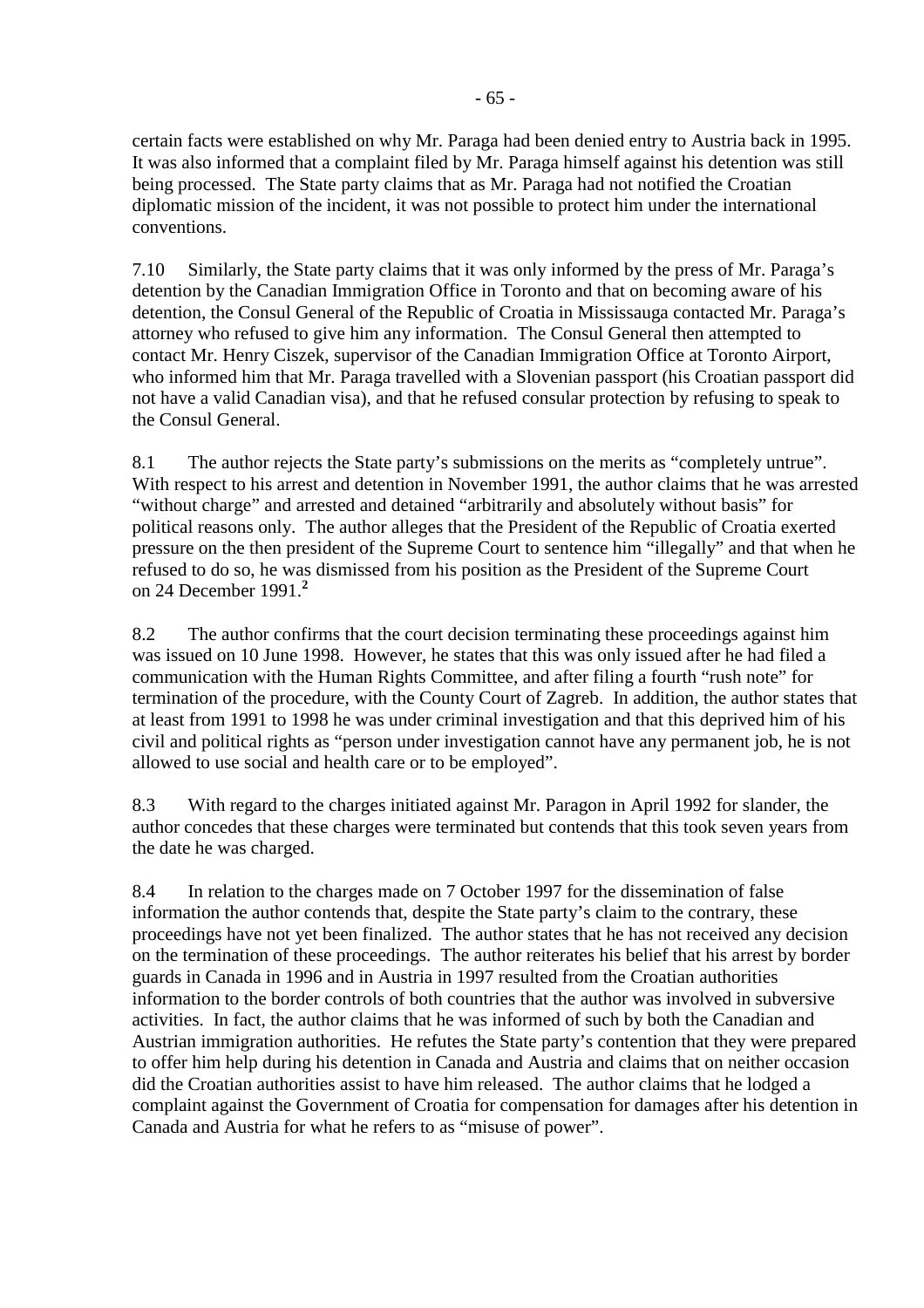# **Reconsideration of the admissibility decision and examination of the merits**

9.1 The Human Rights Committee has examined the communication in light of all the information made available to it by the parties, as provided for in article 5, paragraph 1, of the Optional Protocol.

9.2 The Committee has ascertained, as required under article 5, paragraph 2 (a), of the Optional Protocol, that the same matter is not being examined under another procedure of international investigation or settlement.**<sup>3</sup>**

9.3 With respect to the author's alleged unlawful arrest and detention of 22 November 1991 the Committee decided, in its admissibility decision of 24 July 1998, that the communication was admissible insofar as it related to the continuing effects of the criminal proceedings, which were instituted against the author at this time and were still pending at the time of the submission of the communication. The Committee recalls that its decision on admissibility was predicated on the alleged continuing effects of violations that are said to have occurred prior to the entry into force of the Optional Protocol for Croatia.

9.4 The Committee notes the State party's contention that these proceedings were terminated on 17 June 1998, and its contention that the author can now file a claim for compensation in the domestic courts. Given this new information provided since the decision on admissibility, the Committee reviews its previous decision on admissibility, in accordance with rule 93 (4) of its rules of procedure, and declares that the claims relating to an alleged violation of article 9, paragraph 5, is inadmissible because of the authors failure to exhaust domestic remedies in this respect under article 5, paragraph 2 (b) of the Optional Protocol. The author should avail himself of domestic remedies in this regard.

9.5 The Committee proceeds without delay to the consideration of the merits of the claim with respect to the slander proceedings and the alleged discrimination.

9.6 In relation to the slander proceedings, the Committee has noted the author's contention that proceedings were instituted against him because he referred to the President of the Republic as a dictator. While the State party has not refuted that the author was indeed charged for this reason, it has informed the Committee that the charges against the author were finally dismissed by the court in January 1999. The Committee observes that a provision in the Penal Code under which such proceedings could be instituted may, in certain circumstances, lead to restrictions that go beyond those permissible under article 19, paragraph 3 of the Government. However, given the absence of specific information provided by the author and the further fact of the dismissal of the charges against the author, the Committee is unable to conclude that the institution of proceedings against the author, by itself, amounted to a violation of article 19 of the Covenant.

9.7 The Committee observes, that the charges brought against Mr. Paraga in November 1991 and the slander charges brought against him in April 1992 raise the issue of undue delay (article 14, paragraph 3 (c) of the Covenant). The Committee is of the view that this issue is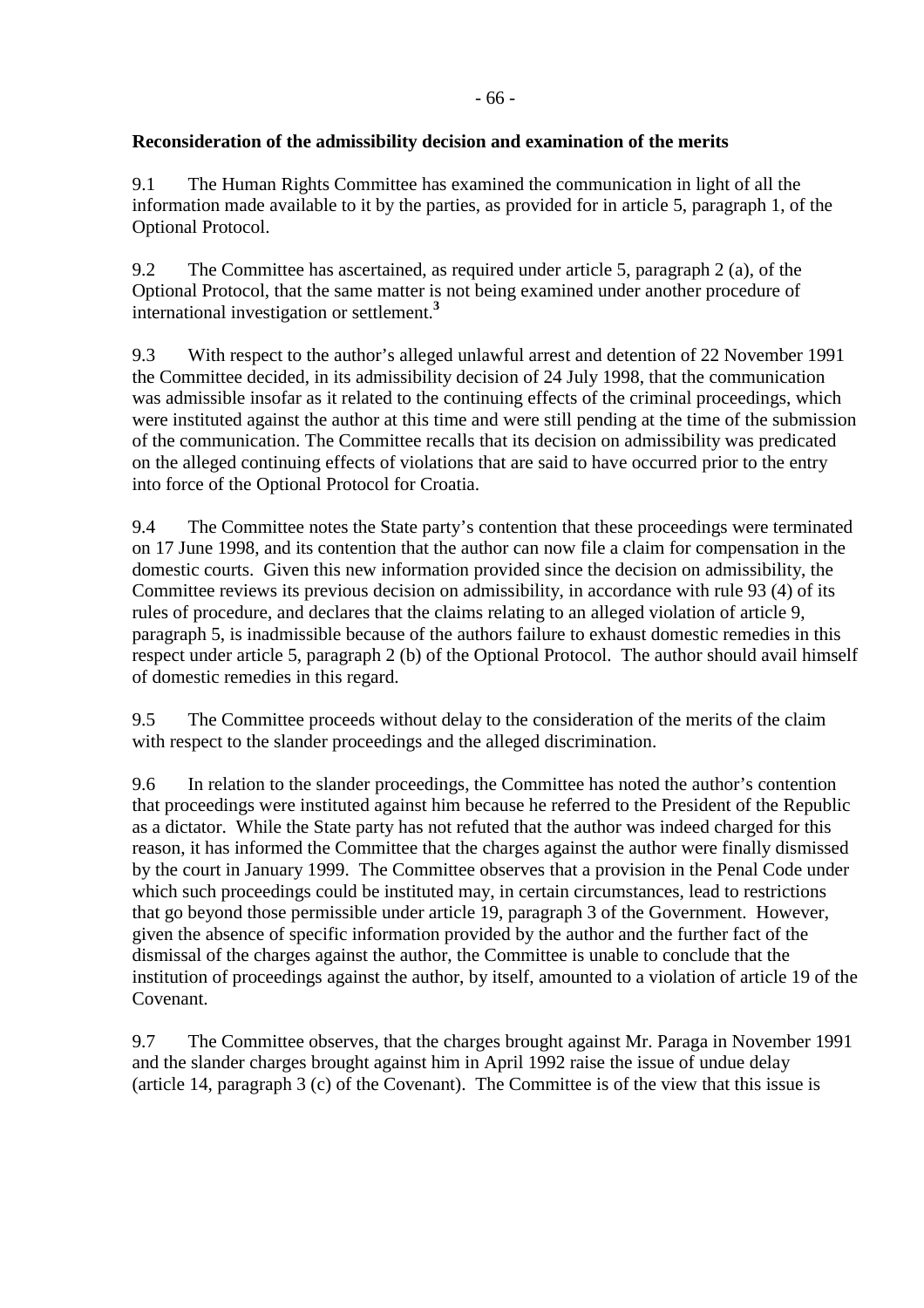admissible as the proceedings were not terminated until two and a half years and three years, respectively, after the entry into force of the Optional Protocol in respect of the State party. The Committee notes that both procedures took seven years altogether to be finalized, and observes that the State party, although it has provided information on the course of the proceedings, has not given any explanation on why the procedures in relation to these charges took so long and has provided no special reasons that could justify the delay. The Committee considers, therefore, that the author was not given a trial "without undue delay", within the meaning of article 14, paragraph 3 (c) of the Covenant.

9.8 As to the author's claim that he is a victim of discrimination because of his political opposition to the then Government of Croatia, the Committee notes that the proceedings which were instituted against the author on 7 October 1997 were dismissed, a few months later, on 26 January 1998. In view of this fact, and lacking any further information that would substantiate this claim, the Committee cannot find a violation of any of the articles of the Covenant in this regard.

9.9 With regard to the author's allegation that he was subjected to defamation by the Croatian authorities in Austria and Canada, the Committee notes that the State party has stated that in neither case did the author inform the Croatian authorities of his detention and that with respect to his entry into Canada he was travelling on a Slovenian passport. The Committee notes that the author has not further commented on these points. Therefore, the Committee concludes that the author has not substantiated his claim and considers that there has been no violation in this respect.

10. The Human Rights Committee, acting under article 5, paragraph 4, of the Optional Protocol to the International Covenant on Civil and Political Rights, is of the view that the facts as found by the Committee reveal a violation by Croatia of article 14, paragraph 3 (c).

11. Pursuant to article 2, paragraph 3 (a), of the Covenant, the Committee considers that the author is entitled to an effective remedy, including appropriate compensation.

12. Bearing in mind that, by becoming a State party to the Optional Protocol, the State party has recognized the competence of the Committee to determine whether there has been a violation of the Covenant or not and that, pursuant to article 2 of the Covenant, the State party has undertaken to ensure to all individuals within its territory and subject to its jurisdiction the rights recognized in the Covenant to provide an effective and enforceable remedy in case a violation has been established, the Committee wishes to receive from the State party, within 90 days, information about the measures taken to give effect to its Views.

[Adopted in English, French and Spanish, the English text being the original version. Subsequently issued also in Arabic, Chinese and Russian as part of the present report.]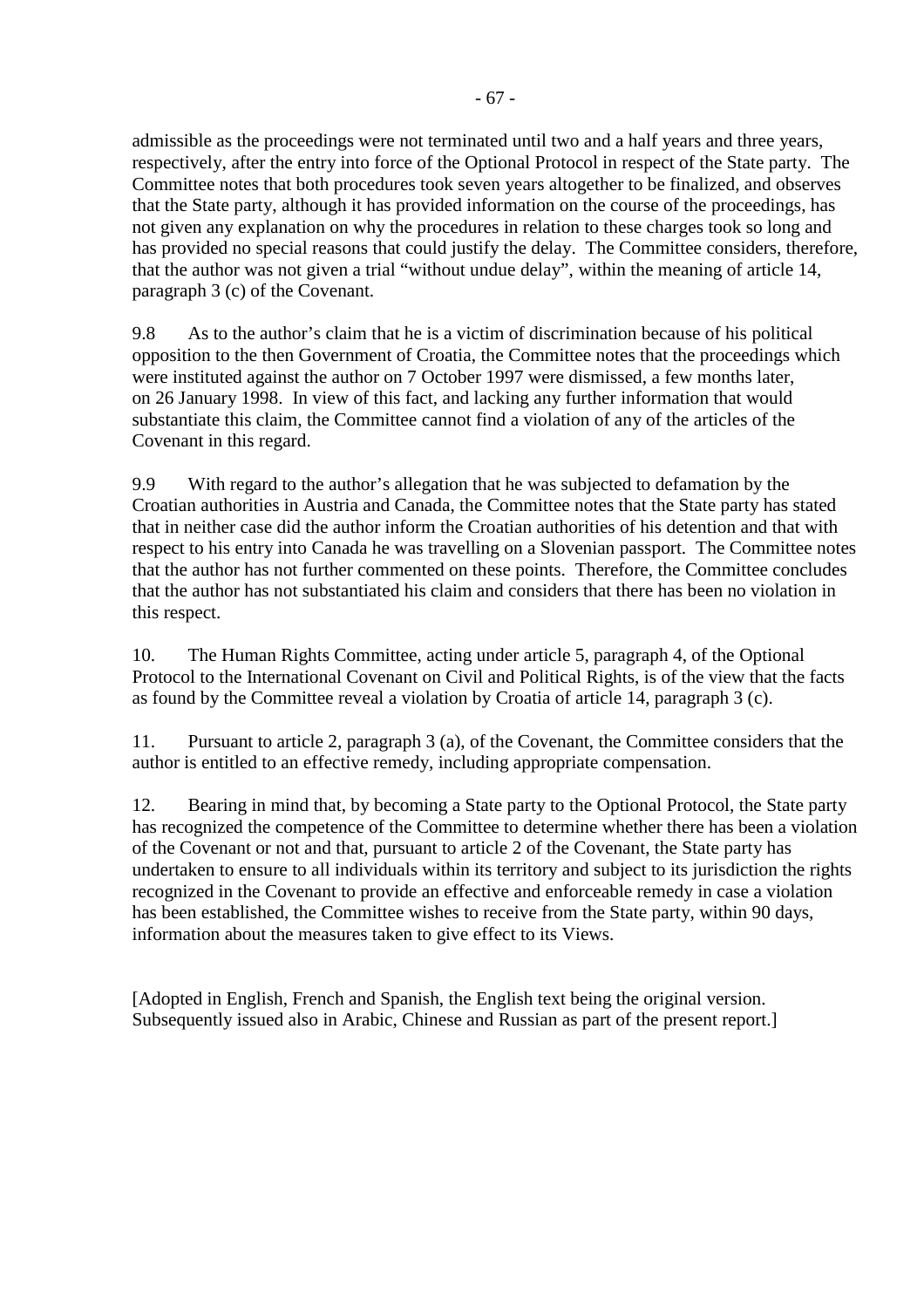- 68 -

**Notes** 

<sup>1</sup> See the Committee's Views on communication No. 516/1992 (Simunek et al. v. Czech Republic), adopted 19 July 1995, para. 4.5.

<sup>2</sup> The author does not provide any details that may substantiate this claim.

<sup>3</sup> It is noted that the claimant registered two communications with the European Court of Human Rights in 1999, however, the issues raised therein differ from those raised in this communication.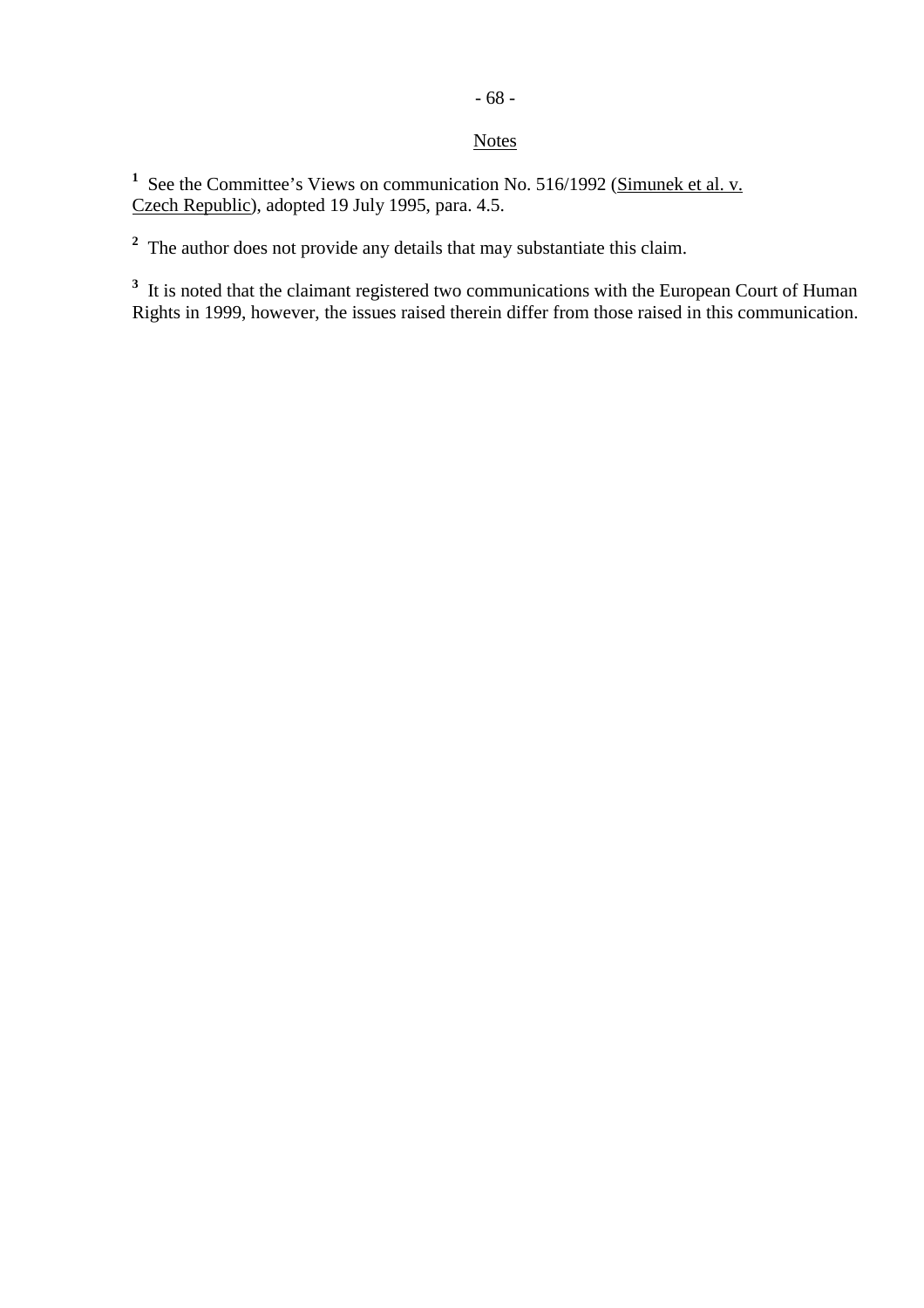### **F. Communication No. 736/1997, Ross v. Canada (Views adopted on 18 October 2000, seventieth session)**\*

| Submitted by:          | Malcolm Ross (represented by Douglas H. Christie, legal counsel)                                                          |
|------------------------|---------------------------------------------------------------------------------------------------------------------------|
| Alleged victim:        | The author                                                                                                                |
| State party:           | Canada                                                                                                                    |
| Date of communication: | 1 May 1996                                                                                                                |
| Prior decisions:       | Special Rapporteur's rule 91 decision, transmitted to the State party<br>on 20 January 1997 (not issued in document form) |

 The Human Rights Committee, established under article 28 of the International Covenant on Civil and Political Rights,

Meeting on 18 October 2000,

 Having concluded its consideration of communication No. 736/1997 submitted to the Human Rights Committee by Malcolm Ross under the Optional Protocol to the International Covenant on Civil and Political Rights,

 Having taken into account all written information made available to it by the author of the communication, and the State party,

Adopts the following:

 $\overline{a}$ 

## **Views under article 5, paragraph 4, of the Optional Protocol**

1. The author of the communication is Malcolm Ross, a Canadian citizen. He claims to be a victim of a violation by Canada of articles 18 and 19 of the Covenant. He is represented by counsel, Mr. Douglas H. Christie.

 Under rule 85 of the Committee's rules of procedure, Mr. Maxwell Yalden did not participate in the examination of the case.

 The text of an individual opinion by one Committee member is appended to the present document.

<sup>\*</sup>The following members of the Committee participated in the examination of the present communication: Mr. Abdelfattah Amor, Mr. Prafullachandra Natwarlal Bhagwati, Ms. Christine Chanet, Lord Colville, Ms. Elizabeth Evatt, Ms. Pilar Gaitan de Pombo, Mr. Louis Henkin, Mr. Eckart Klein, Mr. David Kretzmer, Mr. Rajsoomer Lallah, Ms. Cecilia Medina Quiroga, Mr. Martin Scheinin, Mr. Hipólito Solari Yrigoyen, Mr. Roman Wieruszewski and Mr. Abdallah Zakhia.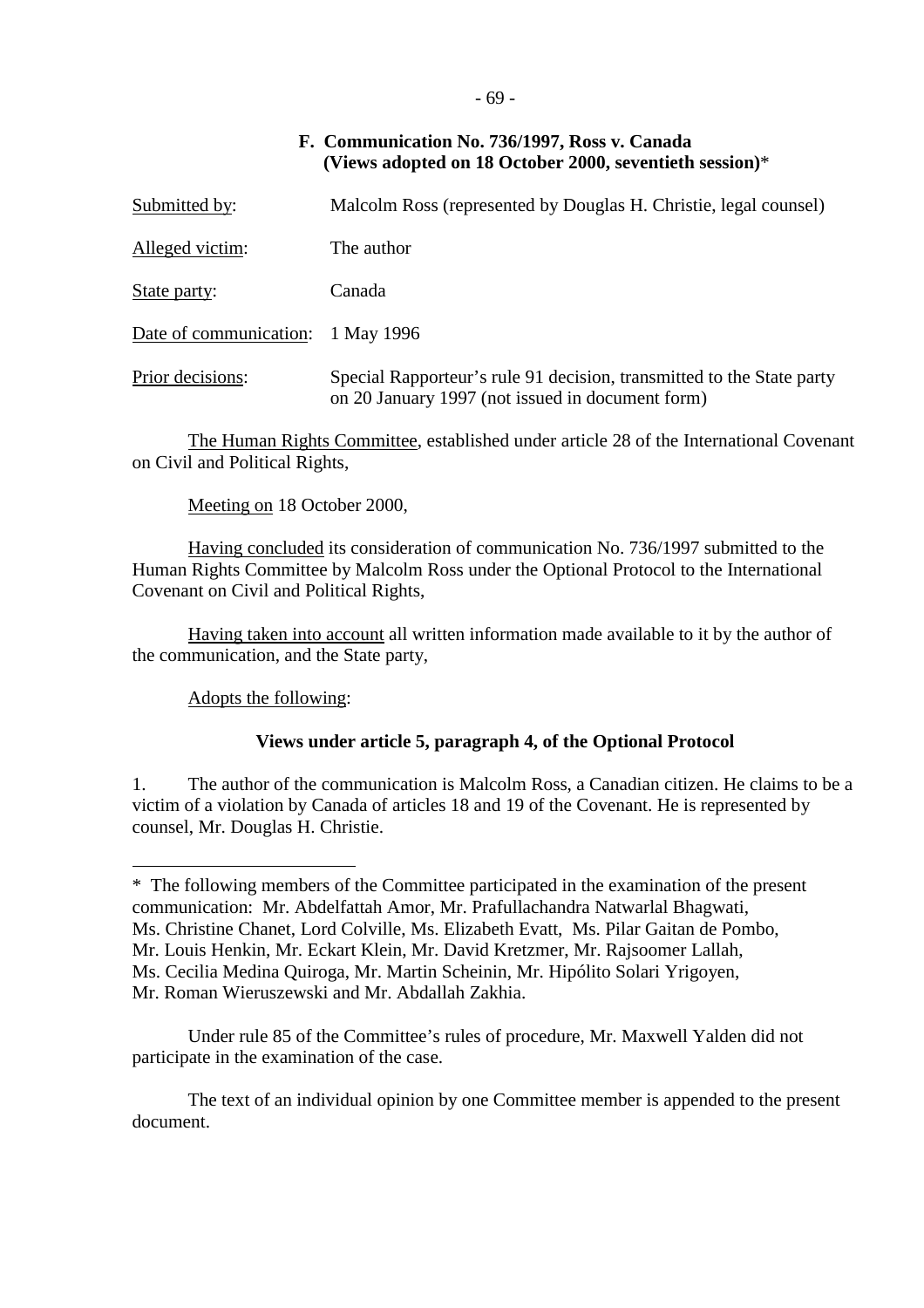# **The facts as submitted by the author**

2.1 The author worked as a modified resource teacher for remedial reading in a school district of New Brunswick from September 1976 to September 1991. Throughout this period, he published several books and pamphlets and made other public statements, including a television interview, reflecting controversial, allegedly religious opinions. His books concerned abortion, conflicts between Judaism and Christianity, and the defence of the Christian religion. Local media coverage of his writings contributed to his ideas gaining notoriety in the community. The author emphasizes that his publications were not contrary to Canadian law and that he was never prosecuted for the expression of his opinions. Furthermore, all writings were produced in his own time, and his opinions never formed part of his teaching.

2.2 Following expressed concern, the author's in-class teaching was monitored from 1979 onwards. Controversy around the author grew and, as a result of publicly expressed concern, the School Board on 16 March 1988, reprimanded the author and warned him that continued public discussion of his views could lead to further disciplinary action, including dismissal. He was, however, allowed to continue to teach, and this disciplinary action was removed from his file in September 1989. On 21 November 1989, the author made a television appearance and was again reprimanded by the School Board on 30 November 1989.

2.3 On 21 April 1988, a Mr. David Attis, a Jewish parent, whose children attended another school within the same School District, filed a complaint with the Human Rights Commission of New Brunswick, alleging that the School Board, by failing to take action against the author, condoned his anti-Jewish views and breached section 5 of the Human Rights Act by discriminating against Jewish and other minority students. This complaint ultimately led to the sanctions set out in paragraph 4.3 below.

# **Relevant domestic procedures and legislation**

3.1 As a result of its federal structure, Canada's human rights law is bifurcated between the federal and the provincial jurisdictions. Each province, as well as the federal and territorial jurisdictions, has enacted human rights legislation. The details of the different legislative regimes may differ, but their overall structure and contour are similar.

3.2 According to the State party, the human rights codes protect Canadian citizens and residents from discrimination in numerous areas, including employment, accommodation and services provided to the public. Any individual claiming to be a victim of discrimination may file a complaint with the relevant human rights commission, which will in turn inquire into the complaint. The burden of proof to be met by the complainant is the civil standard based on a balance of probabilities, and the complainant need not show that the individual intended to discriminate. A tribunal appointed to inquire into a complaint has the authority to impose a wide range of remedial orders, but has no authority to impose penal sanctions. Individuals concerned about speech that denigrates particular minorities may choose to file a complaint with a human rights commission rather than or in addition to filing a complaint with the police.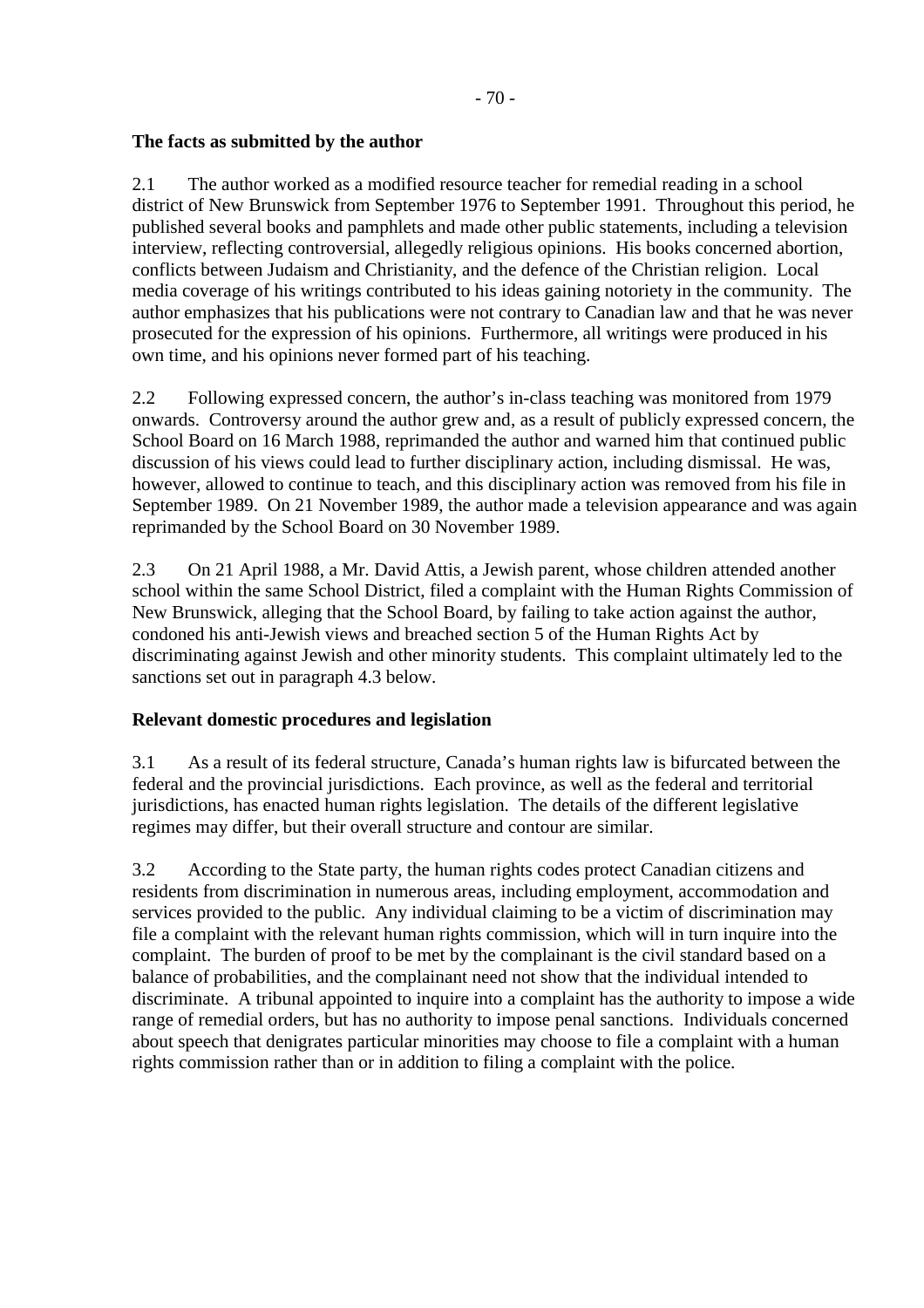3.3 The complaint against the School Board was lodged under section 5 (1) of the New Brunswick Human Rights Code. This section reads:

"No person, directly or indirectly, alone or with another, by himself or by the interpretation of another, shall

 (a) deny to any person or class of persons with respect to any accommodation, services or facilities available to the public, or

 (b) discriminate against any person or class of persons with respect to any accommodation, services or facilities available to the public,

because of race, colour, religion, national origin, ancestry, place of origin, age, physical disability, mental disability, marital status, sexual orientation or sex."

3.4 In his complaint, Mr. Attis submitted that the School Board had violated section 5 by providing educational services to the public which discriminated on the basis of religion and ancestry in that they failed to take adequate measures to deal with the author. Under section 20 (1) of the same Act, if unable to effect a settlement of the matter, the Human Rights Commission may appoint a board of inquiry composed of one or more persons to hold an inquiry. The board appointed to examine the complaint against the School Board made its orders pursuant to section 20 (6.2) of the same Act, which reads:

"Where, at the conclusion of an inquiry, the Board finds, on a balance of probabilities, that a violation of this Act has occurred, it may order any party found to have violated the  $Act$ 

 (a) to do, or refrain from doing, any act or acts so as to effect compliance with the Act,

(b) to rectify any harm caused by the violation,

 (c) to restore any party adversely affected by the violation to the position he would have been in but for the violation,

 (d) to reinstate any party who has been removed from a position of employment in violation of the Act,

 (e) to compensate any party adversely affected by the violation for any consequent expenditure, financial loss or deprivation of benefit, in such amount as the Board considers just and appropriate, and

 (f) to compensate any party adversely affected by the violation for any consequent emotional suffering, including that resulting from injury to dignity, feeling or self-respect, in such amount as the Board considers just and appropriate."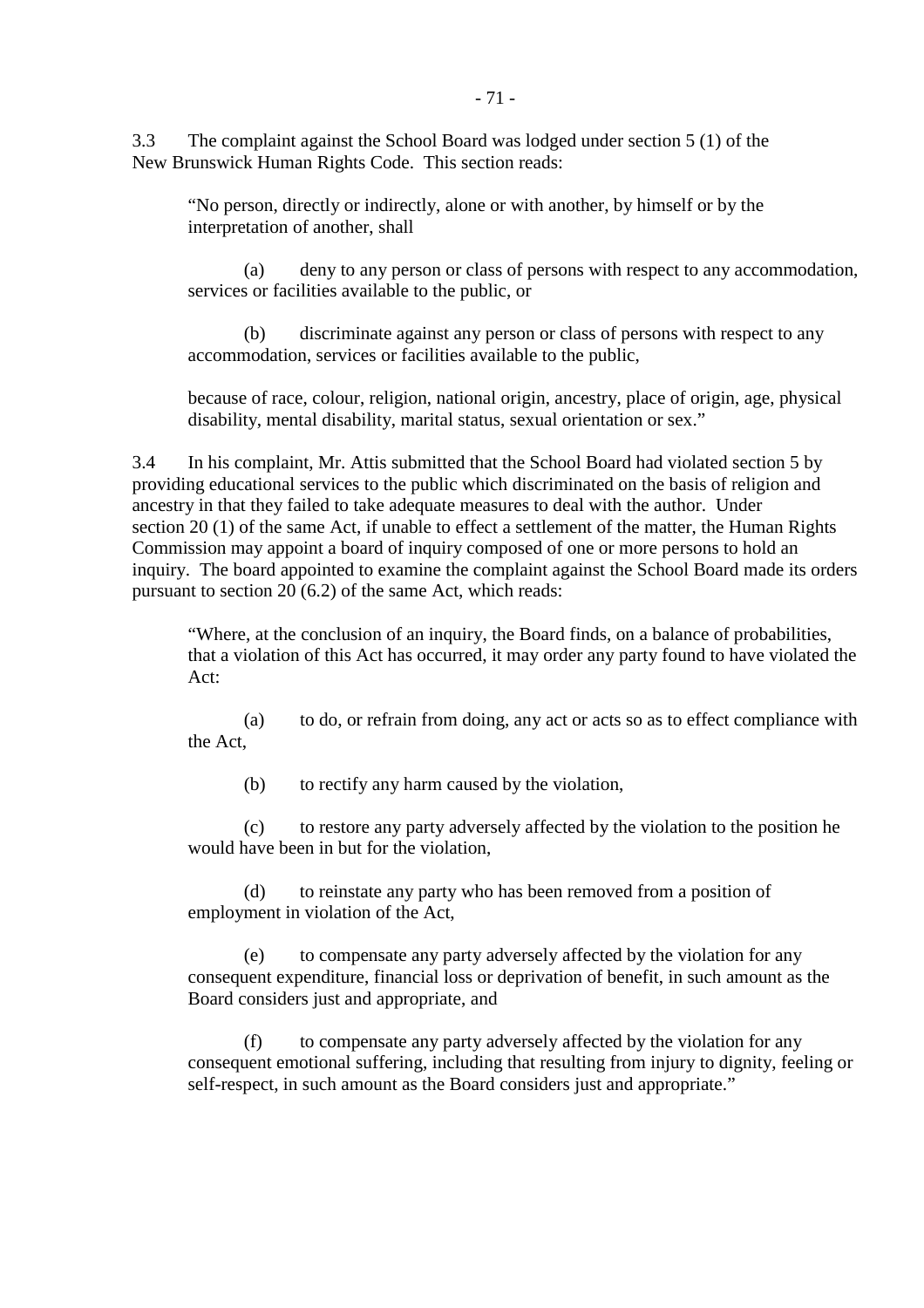3.5 Since 1982, the *Canadian Charter of Rights and Freedoms* ("the Charter") has been part of the Canadian Constitution, and consequently any law that is inconsistent with its provisions is, to the extent of that inconsistency, of no force or effect. The Charter applies to the federal, provincial and territorial governments in Canada, with respect to all actions of those governments, whether they be legislative, executive or administrative. Provincial human rights codes and any orders made pursuant to such codes are subject to review under the Charter. The limitation of a Charter right may be justified under section 1 of the Charter, if the Government can demonstrate that the limitation is prescribed by law and is justified in a free and democratic society. Sections 1, 2 (a) and 2 (b) of the Charter provide:

"1. The *Canadian Charter of Rights and Freedoms* guarantees the rights and freedoms set out in it subject only to such reasonable limits prescribed by law as can be demonstrably justified in a free and democratic society.

2. Everyone has the following fundamental freedoms:

(a) freedom of conscience and religion;

 (b) freedom of thought, belief, opinion and expression, including freedom of the press and other media of communication; …"

3.6 There are also several other legislative mechanisms both at the federal and provincial level to deal with expressions that denigrate particular groups in Canadian society. For example, the Criminal Code prohibits advocating genocide, the public incitement of hatred and the wilful promotion of hatred. The consent of the Attorney-General is required to commence a prosecution with respect to these offences. The burden of proof on the Crown is to demonstrate that the accused is guilty beyond a reasonable doubt and the Crown must prove all the requisite elements of the offence, including that the accused possessed the requisite mens rea.

### **The procedure before the domestic tribunals**

4.1 On 1 September 1988, a Human Rights Board of Inquiry was established to investigate the complaint. In December 1990 and continuing until the spring of 1991, the first hearing was held before the Board. All parties were represented at the hearing and, according to the State party, were given full opportunity to present evidence and make representations. There were in total 22 days of hearing, and testimony was given by 11 witnesses. The Board found that there was no evidence of any classroom activity by the author on which to base a complaint of discrimination. However, the Board of Inquiry also noted that

"… a teacher's off-duty conduct can impact on his or her assigned duties and thus is a relevant consideration ... An important factor to consider, in determining if the Complainant has been discriminated against by Mr. Malcolm Ross and the School Board, is the fact that teachers are role models for students whether a student is in a particular teacher's class or not. In addition to merely conveying curriculum information to children in the classroom, teachers play a much broader role in influencing children through their general demeanour in the classroom and through their off-duty lifestyle. This role model influence on students means that a teacher's off-duty conduct can fall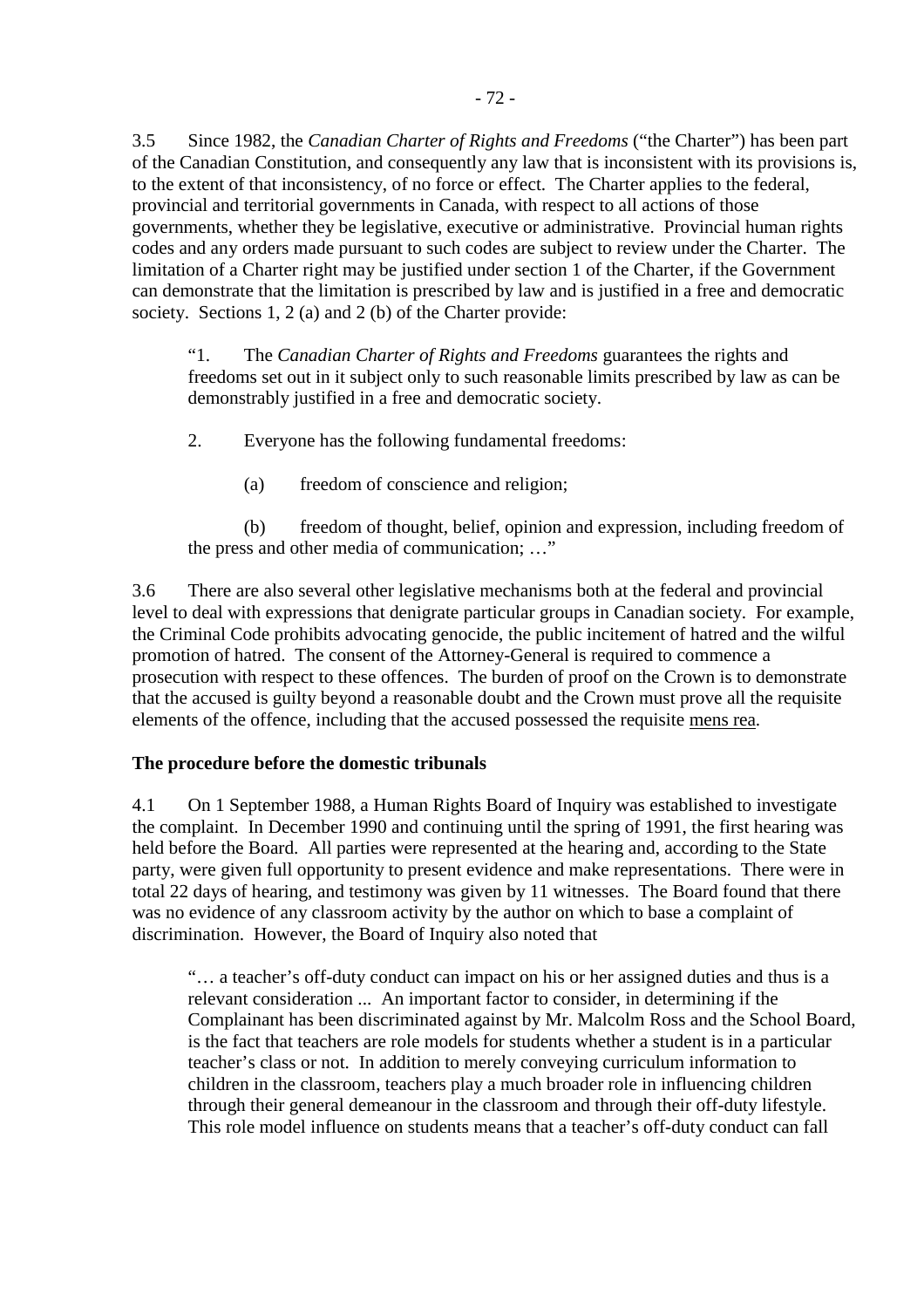within the scope of the employment relationship. While there is a reluctance to impose restrictions on the freedom of employees to live their independent lives when on their own time, the right to discipline employees for conduct while off-duty, when that conduct can be shown to have a negative influence on the employer's operation has been well established in legal precedent."

4.2 In its assessment of the author's off-duty activities and their impact, the Board of Inquiry made reference to four published books or pamphlets entitled respectively *Web of Deceit*, *The Real Holocaust*, *Spectre of Power* and *Christianity v. Judeo-Christianity*, as well as to a letter to the editor of *The Miramichi Leader* dated 22 October 1986 and a local television interview given in 1989. The Board of Inquiry stated, inter alia, that it had

"… no hesitation in concluding that there are many references in these published writings and comments by Malcolm Ross which are prima facie discriminatory against persons of the Jewish faith and ancestry. It would be an impossible task to list every prejudicial view or discriminatory comment contained in his writings as they are innumerable and permeate his writings. These comments denigrate the faith and beliefs of Jews and call upon true Christians to not merely question the validity of Jewish beliefs and teachings but to hold those of the Jewish faith and ancestry in contempt as undermining freedom, democracy and Christian beliefs and values. Malcolm Ross identifies Judaism as the enemy and calls on all Christians to join the battle.

Malcolm Ross has used the technique in his writings of quoting other authors who have made derogatory comments about Jews and Judaism. He intertwines these derogatory quotes with his own comments in a way such that he must reasonably be seen as adopting the views expressed in them as his own. Throughout his books, Malcolm Ross continuously alleges that the Christian faith and way of life are under attack by an international conspiracy in which the leaders of Jewry are prominent.

… The writings and comments of Malcolm Ross cannot be categorized as falling within the scope of scholarly discussion which might remove them from the scope of section 5 [of the Human Rights Act]. The materials are not expressed in a fashion that objectively summarizes findings and conclusions or propositions. While the writings may have involved some substantial research, Malcolm Ross' primary purpose is clearly to attack the truthfulness, integrity, dignity and motives of Jewish persons rather than the presentation of scholarly research."

4.3 The Board of Inquiry heard evidence from two students from the school district who described the educational community in detail. Inter alia, they gave evidence of repeated and continual harassment in the form of derogatory name calling of Jewish students, carving of swastikas into desks of Jewish children, drawing of swastikas on blackboards and general intimidation of Jewish students. The Board of Inquiry found no direct evidence that the author's off-duty conduct had impacted on the school district, but found that it would be reasonable to anticipate that his writings were a factor influencing some discriminatory conduct by the students. In conclusion, the Board of Inquiry held that the public statements and writings of Malcolm Ross had continually over many years contributed to the creation of a "poisoned environment within School District 15 which has greatly interfered with the educational services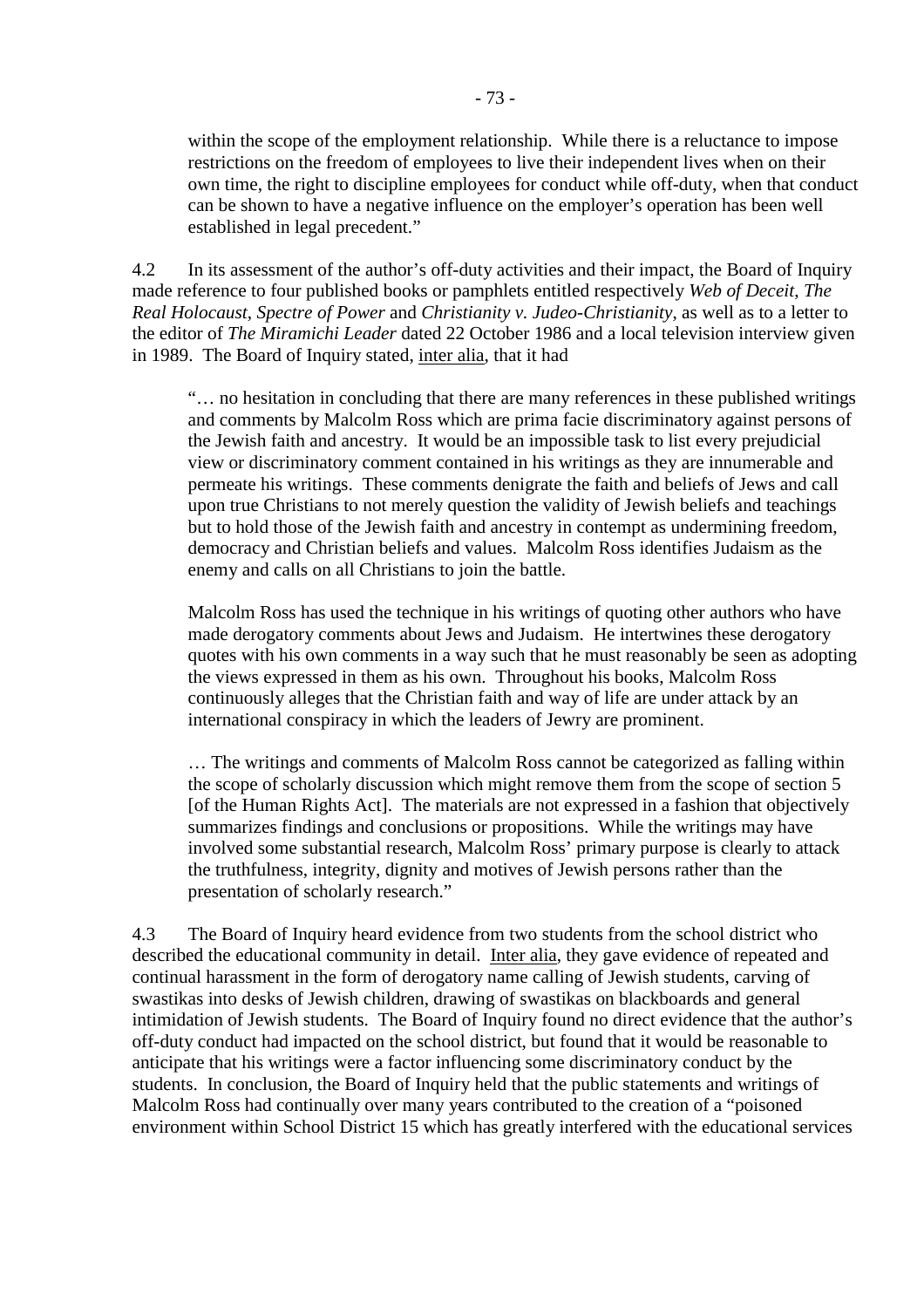provided to the Complainant and his children". Thus, the Board of Inquiry held that the School Board was vicariously liable for the discriminatory actions of its employee and that it was directly in violation of the Act due to its failure to discipline the author in a timely and appropriate manner, so endorsing his out-of-school activities and writings. Therefore, on 28 August 1991, the Board of Inquiry ordered

"… (2) That the School Board

 (a) immediately place Malcolm Ross on a leave of absence without pay for a period of 18 months;

 (b) appoint Malcolm Ross a non-teaching position if, …, a non-teaching position becomes available in School District 15 for which Malcolm Ross is qualified; …

 (c) terminate his employment at the end of the 18 months' leave of absence without pay if, in the interim, he has not been offered and accepted a non-teaching position;

 (d) terminate Malcolm Ross' employment with the School Board immediately if, at any time during the eighteen month leave of absence or of at any time during his employment in a non-teaching position, he (i) publishes or writes for the purpose of publication, anything that mentions a Jewish or Zionist conspiracy, or attacks followers of the Jewish religion, or (ii) publishes, sells or distributes any of the following publications, directly or indirectly: *Web of Deceit*, *The Real Holocaust (The attack on unborn children and life itself)*, *Spectre of Power*, *Christianity vs Judeo-Christianity (The battle for truth)*."

4.4 Pursuant to the Order, the School Board transferred the author to a non-classroom teaching position in the School District. The author applied for judicial review requesting that the order be removed and quashed. On 31 December 1991, Creaghan J. of the Court of Queen's Bench allowed the application in part, quashing clause 2 (d) of the order, on the ground that it was in excess of jurisdiction and violated section 2 of the Charter. As regards clauses (a), (b), and (c) of the order, the court found that they limited the author's Charter rights to freedom of religion and expression, but that they were saved under section 1 of the Charter.

4.5 The author appealed the decision of the Court of Queen's Bench to the Court of Appeal of New Brunswick. At the same time, Mr. Attis cross-appealed the Court's decision regarding section 2 (d) of the Order. The Court of Appeal allowed the author's appeal, quashing the order given by the Board of Inquiry, and accordingly rejected the cross-appeal. By judgement of 20 December 1993, the Court held that the order violated the author's rights under section 2 (a) and (b) of the Charter in that they penalized him for publicly expressing his sincerely held views by preventing him from continuing to teach. The Court considered that, since it was the author's activities outside the school that had attracted the complaint, and since it had never been suggested that he used his teaching position to further his religious views, the ordered remedy did not meet the test under section 1 of the Charter, i.e. it could not be deemed a specific purpose so pressing and substantial as to override the author's constitutional guarantee of freedom of expression. To find otherwise would, in the Court's view, have the effect of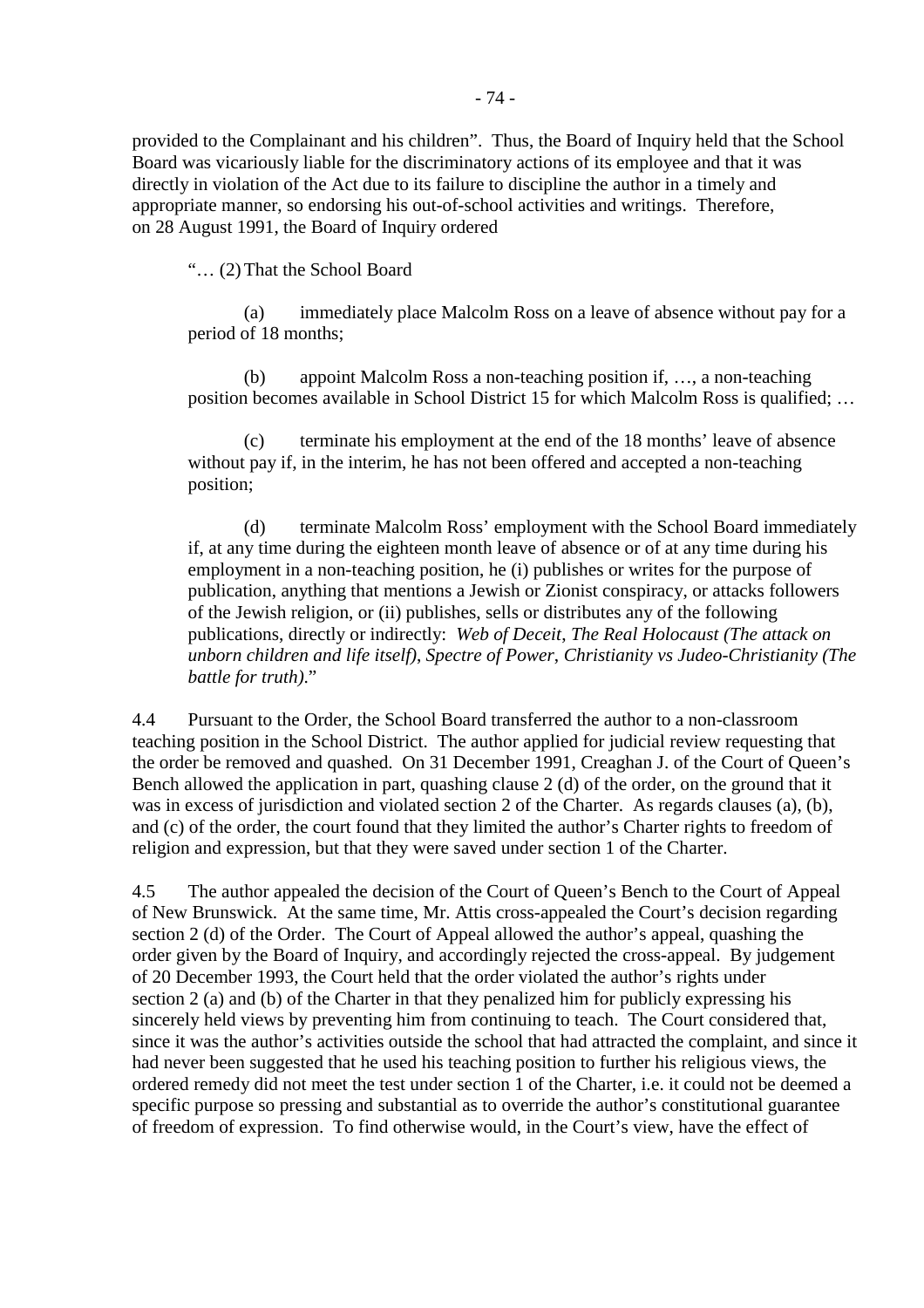condoning the suppression of views that are not politically popular any given time. One judge, Ryan J.A., dissented and held that the author's appeal should have been dismissed and that the cross-appeal should have been allowed, with the result that section 2 (d) of the Order should have been reinstated.

4.6 Mr. Attis, the Human Rights Commission and the Canadian Jewish Congress then sought leave to appeal to the Supreme Court of Canada, which allowed the appeal and, by decision of 3 April 1996, reversed the judgement of the Court of Appeal, and restored clauses 2 (a), (b) and (c) of the order. In reaching its decision, the Supreme Court first found that the Board of Inquiry's finding of discrimination contrary to section 5 of the Human Rights Act on the part of the School Board was supported by the evidence and contained no error. With regard to the evidence of discrimination on the part of the School Board generally, and in particular as to the creation of a poisoned environment in the School District attributable to the conduct of the author, the Supreme Court held

"… that a reasonable inference is sufficient in this case to support a finding that the continued employment of [the author] impaired the educational environment generally in creating a 'poisoned' environment characterized by a lack of equality and tolerance. [The author's] off-duty conduct impaired his ability to be impartial and impacted upon the educational environment in which he taught. (para. 49)

… The reason that it is possible to 'reasonably anticipate' the causal relationship in this appeal is because of the significant influence teachers exert on their students and the stature associated with the role of a teacher. It is thus necessary to remove [the author] from his teaching position to ensure that no influence of this kind is exerted by him upon his students and to ensure that educational services are discrimination free." (para. 101)

4.7 On the particular position and responsibilities of teachers and on the relevance of a teacher's off duty conduct, the Supreme Court further commented:

"… Teachers are inextricably linked to the integrity of the school system. Teachers occupy positions of trust and confidence, and exert considerable influence over their students as a result of their positions. The conduct of a teacher bears directly upon the community's perception of the ability of the teacher to fulfil such a position of trust and influence, and upon the community's confidence in the public school system as a whole.

… By their conduct, teachers as 'medium' must be perceived to uphold the values, beliefs and knowledge sought to be transmitted by the school system. The conduct of a teacher is evaluated on the basis of his or her position, rather than whether the conduct occurs within the classroom or beyond. Teachers are seen by the community to be the medium for the educational message and because of the community position they occupy, they are not able to 'choose which hat they will wear on what occasion'.

… It is on the basis of the position of trust and influence that we can hold the teacher to high standards both on and off duty, and it is an erosion of these standards that may lead to a loss in the community of confidence in the public school system. I do not wish to be understood as advocating an approach that subjects the entire lives of teachers to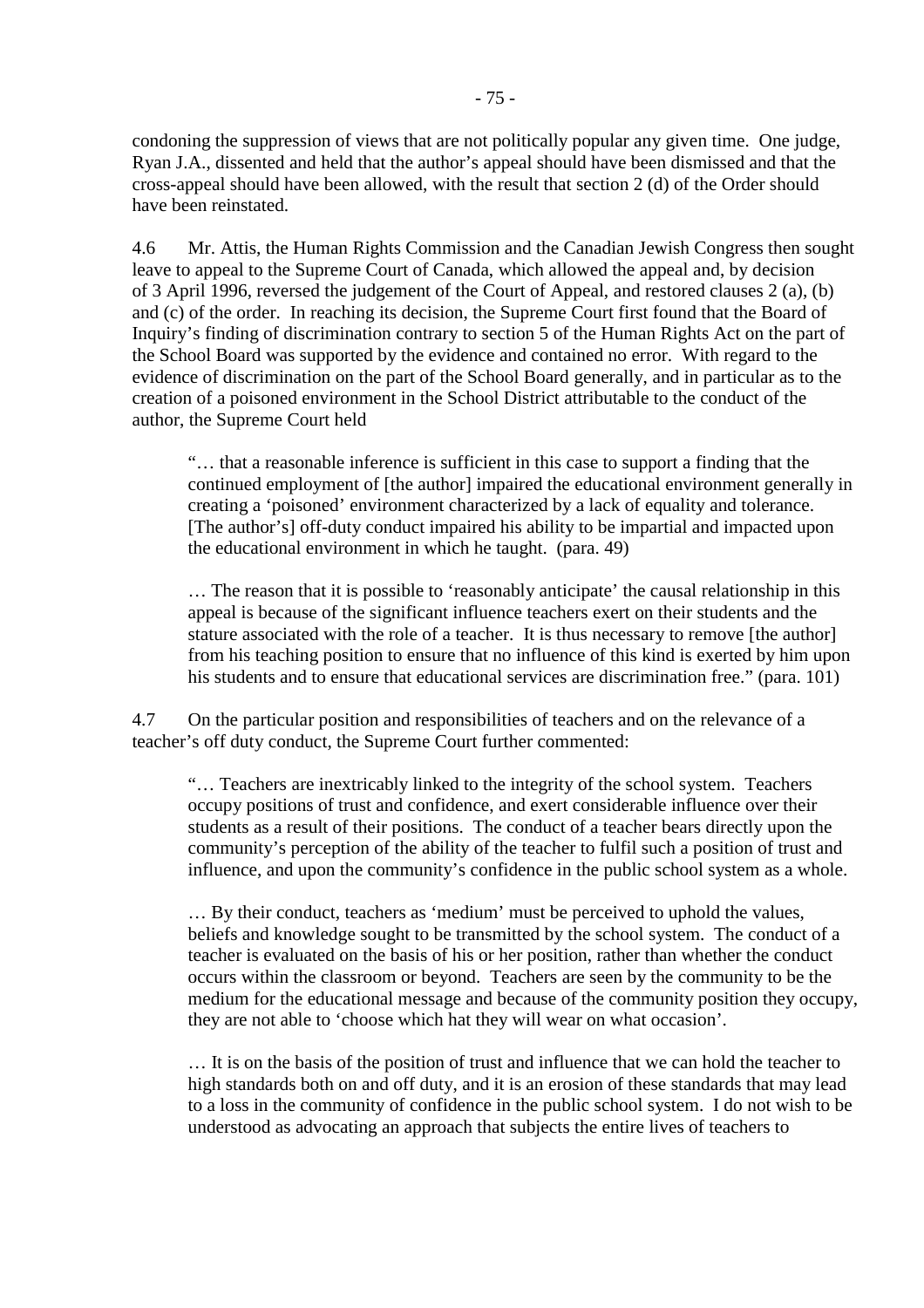inordinate scrutiny on the basis of more onerous moral standards of behaviour. This could lead to a substantial invasion of the privacy rights and fundamental freedoms of teachers. However, where a 'poisoned' environment within the school system is traceable to the off-duty conduct of a teacher that is likely to produce a corresponding loss of confidence in the teacher and the system as a whole, then the off-duty conduct of the teacher is relevant." (paras. 43-45)

4.8 Secondly, the Court examined the validity of the impugned Order under the Canadian Constitution. In this regard, the Court first considered that the Order infringed sections 2 (a) and 2 (b) of the Charter as it in effect restricted respectively the author's freedom of religion and his freedom of expression. The Court went on to consider whether these infringements were justifiable under section 1 of the Charter, and found that the infringements had occurred with the aim of eradicating discrimination in the provision of educational services to the public, a "pressing and substantial" objective. The Court further found that the measures (a) (b) and (c) imposed by the order could withstand the proportionality test, that is there existed a rational connection between the measures and the objective, the impairment of the author's right was minimal, and there was proportionality between the effects of the measures and their objective. Clause (d) was found not to be justified since it did not minimally impair the author's constitutional freedoms, but imposed a permanent ban on his expressions.

## **The complaint**

5.1 The author claims that his rights under articles 18 and 19 of the Covenant have been violated in that he is refused the right to express freely his religious opinions. In this context, his counsel emphasizes, which was recognized by the Courts, that the author never expressed his opinions in class and that he had a good record as a teacher. Counsel further states that there is no evidence that any of the students at the school had been adversely affected by the author's writings or were influenced by them, nor that the author ever committed any act of discrimination. In this context, it is pointed out that there were no Jewish students in the author's class.

5.2 Counsel argues that there is no rational connection between expressing a discriminatory religious opinion (i.e. this religion is true and that is false) and an act of discrimination (i.e. treating someone differently because of religion). In this regard, it is submitted that the author's opinions are sincere and of a religious character, opposing the philosophy of Judaism, since he feels that Christianity is under attack from Zionist interests. Counsel asserts that the requirement that an employee's conscience and religious expression be subject to State scrutiny or employer regulation in their off-duty time would make religious freedom meaningless.

5.3 Counsel further claims that the author's opinions and expressions are not contrary to Canadian law, which prohibits hate propaganda, and that he had never been prosecuted for expressing his ideas. Counsel submits that the author's case is not comparable to J.R.T. and W.G. v. Canada,<sup>1</sup> but rather draws comparison to the case of  $\frac{V_{\text{Ogt}}}{V_{\text{Ogt}}}$  v. Germany,<sup>2</sup> decided by the European Court of Human Rights. Counsel submits that the order destroyed the author's right to teach which was his professional livelihood.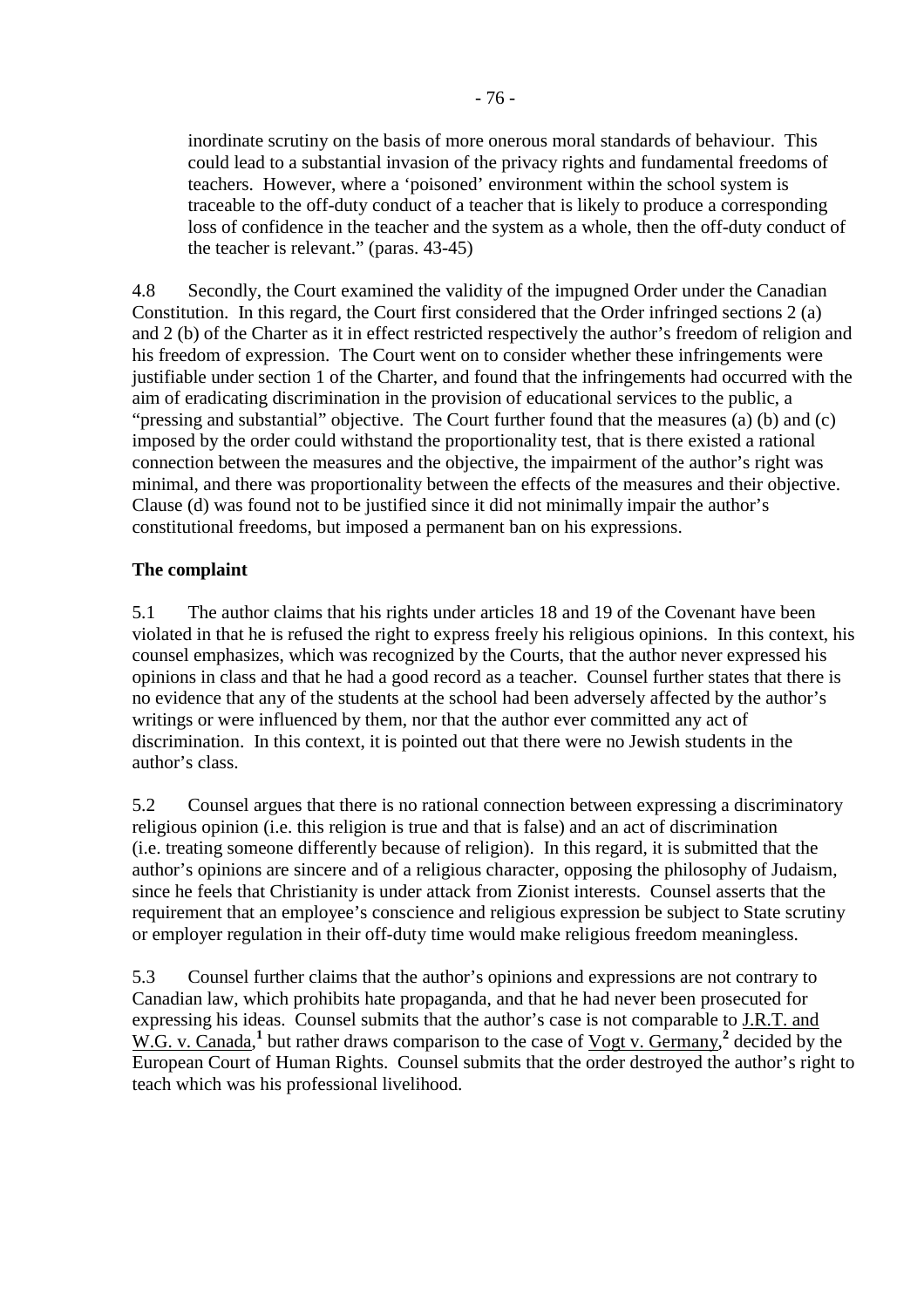5.4 Counsel further argues that, if the Board of Inquiry was of the opinion that there was an anti-Semitic atmosphere among the students in the school district, it should have recommended measures to discipline the students committing such acts of discrimination. The author denies that his views are racist, any more than atheism is racist or Judaism itself. It is further stated that criticism of Judaism or Zionism for religious reasons cannot be equated to anti-Semitism. The author feels discriminated against, because he is convinced that a teacher publicly attacking Christianity would not be disciplined in a similar way.

## **The State party's submission and the author's comments thereon**

6.1 In its submission of 7 September 1998, the State party offers its observations both on the admissibility and the merits of the communication. The State party submits that the communication should be deemed inadmissible both for lack of substantiation and because it is incompatible with the relevant provisions of the Covenant. Alternatively, in the event that the Committee decides that the author's communication is admissible, the State party submits that it has not violated articles 18 and 19 of the Covenant.

6.2 The State party submits that the communication should be deemed inadmissible as incompatible with the provisions of the Covenant because the publications of the author fall within the scope of article 20, paragraph 2, of the Covenant, i.e. they must be considered "advocacy of national, racial or religious hatred that constitutes incitement to discrimination, hostility or violence". In this regard, the State party points out that the Supreme Court of Canada found that the publications denigrated the faith and beliefs of Jewish people and called upon "true Christians" to not merely question the validity of those beliefs but to hold those of the Jewish faith in contempt. Furthermore, it is stated that the author identified Judaism as the enemy and called upon "Christians" to join in the battle.

6.3 The State party argues that articles 18, 19 and 20 of the Covenant must be interpreted in a consistent manner, and that the State party therefore cannot be in violation of articles 18 or 19 by taking measures to comply with article 20. It is submitted that freedom of religion and expression under the Covenant must be interpreted as not including the advocacy of national, racial or religious hatred that constitutes incitement to discrimination, hostility or violence. In this regard, the State party also invokes article 5, paragraph 1, of the Covenant, and submits that to interpret articles 18 and 19 as protecting the dissemination of anti-Semitic speech cloaked as Christianity denies Jews the freedom to exercise their religion, instils fear in Jews and other religious minorities and degrades the Christian faith.

6.4 With regard to the interpretation and application of article 20, the State party makes reference to the jurisprudence of the Committee, in particular the case of J.R.T. and W.G. v. Canada.<sup>3</sup> The State party notes that the author's counsel contends that the present case is distinguishable from J.R.T. and W.G. v. Canada in that Mr. Ross did not introduce his opinions into the workplace; his opinions were of a religious nature; and none of his publications were contrary to Canadian law. While acknowledging that there are some factual differences between the two cases, the State party submits that there are also important similarities between them and that the rule concerning the inadmissibility of communications incompatible with the Covenant is equally applicable. First, it is pointed out that both communications concerned anti-Semitic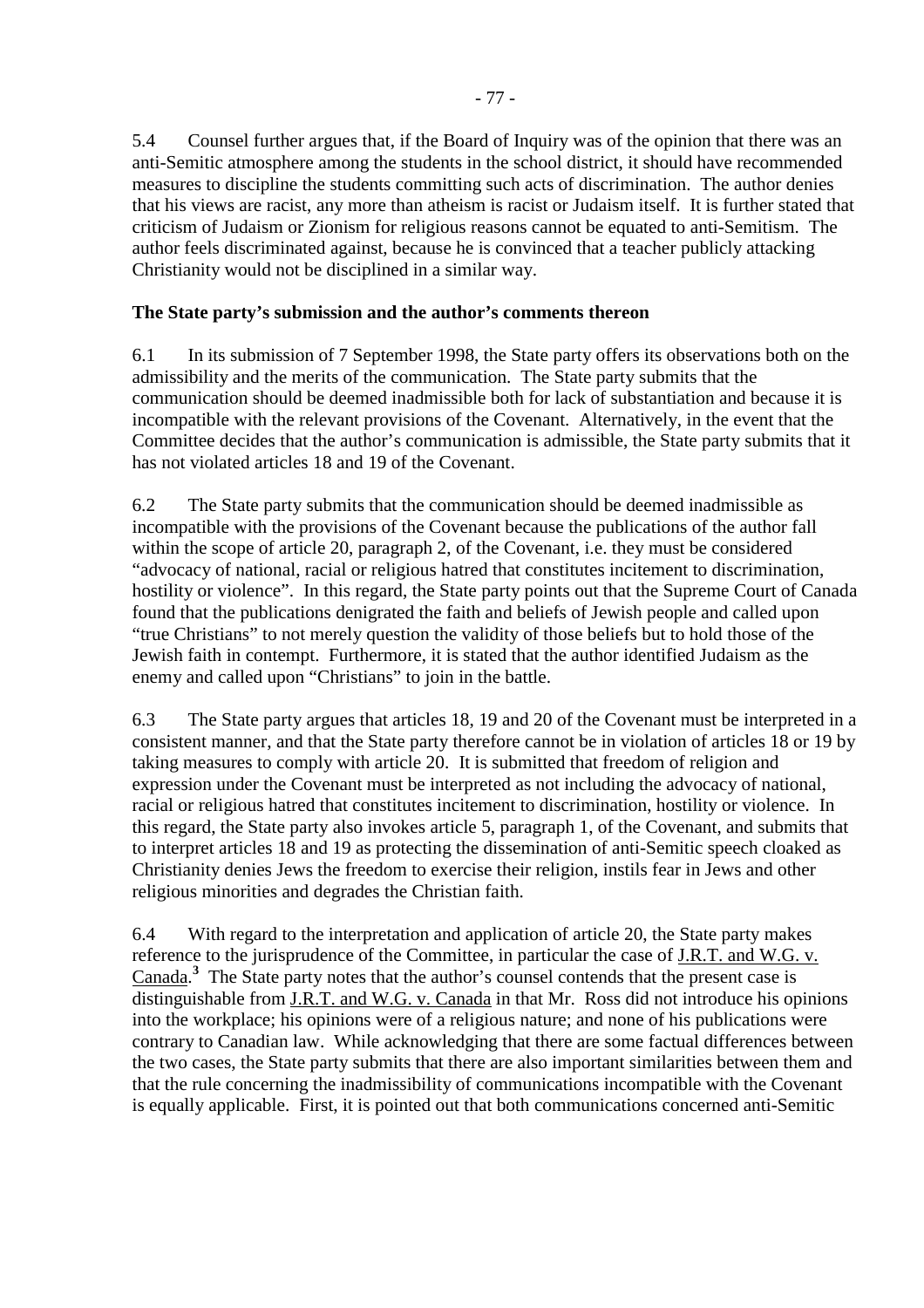speech. The State party denies counsel's contention that the author's views are of a religious nature, and argues that they promote anti-Semitism and cannot be said to be religious beliefs or part of the Christian faith. Second, it is pointed out that both communications involved orders made pursuant to human rights legislation and not charges under the hate propaganda provisions of the Criminal Code. In this regard, it is submitted that counsel is wrong when he argues that the author's writings and public statements were not contrary to Canadian law. The writings and statements did, according to the State party, contravene the New Brunswick Human Rights Act as they were found to be discriminatory and to have created a poisoned environment in the school district.

6.5 The State party further submits that the author's claim under article 18 should be held inadmissible as being incompatible with the Covenant also because his opinions "do not express religious beliefs and certainly do not fall within the tenets of Christian faith". The State party argues that the author has "cloaked his views under the guise of the Christian faith but in fact his views express hatred and suspicion of the Jewish people and their religion". It is further submitted that the author has not provided any evidence showing how anti-Semitic views are part of the Christian faith, and that no such evidence would be forthcoming. Similarly, it is asserted that the author's expressions are not manifestations of a religion, as he did not publish them for the purpose of worship, observance, practice or teaching of a religion.

6.6 Lastly on the compatibility of the communication with the provisions of the Covenant, the State party invokes article 18, paragraphs 2 and 4, and claims that States parties under these provisions have an obligation to ensure that teachers within their public education systems promote respect for all religions and beliefs and actively denounce any forms of bias, prejudice or intolerance. The State party argues that if it were to permit the author to continue teaching, it could be in violation of these provisions for impeding the rights of Jewish students to express their faith and to feel comfortable and self-confident in the public school system. Thus, it is submitted that the author's claim under article 18 should be held inadmissible as being incompatible also with article 18, paragraphs 2 and 4, of the Covenant.

6.7 Furthermore, the State party submits that both the claim under article 18 and the claim under article 19 should be held inadmissible on the ground that the author has not submitted sufficient evidence to substantiate a prima facie claim. Noting that the author only provided the Committee with copies of his own submissions to the Supreme Court and the decisions of the courts, the State party argues that beyond making the bald assertion that the decision of the Supreme court infringes the author's rights under articles 18 and 19, the communication provides no specificity of terms sufficient to support its admissibility. In particular, it is submitted that nowhere is the expansive and carefully reasoned decision of a unanimous nine-person Bench of the Supreme Court subjected to a sustained critique which would support the allegations made by the author.

6.8 As to the merits of the communication, the State party first submits that the author has not established how his rights to freedom of religion and expression have been limited or restricted by the Order of the Board of Inquiry as upheld by the Supreme Court. It is argued that the author is free to express his views while employed by the school board in a non-teaching position or while employed elsewhere.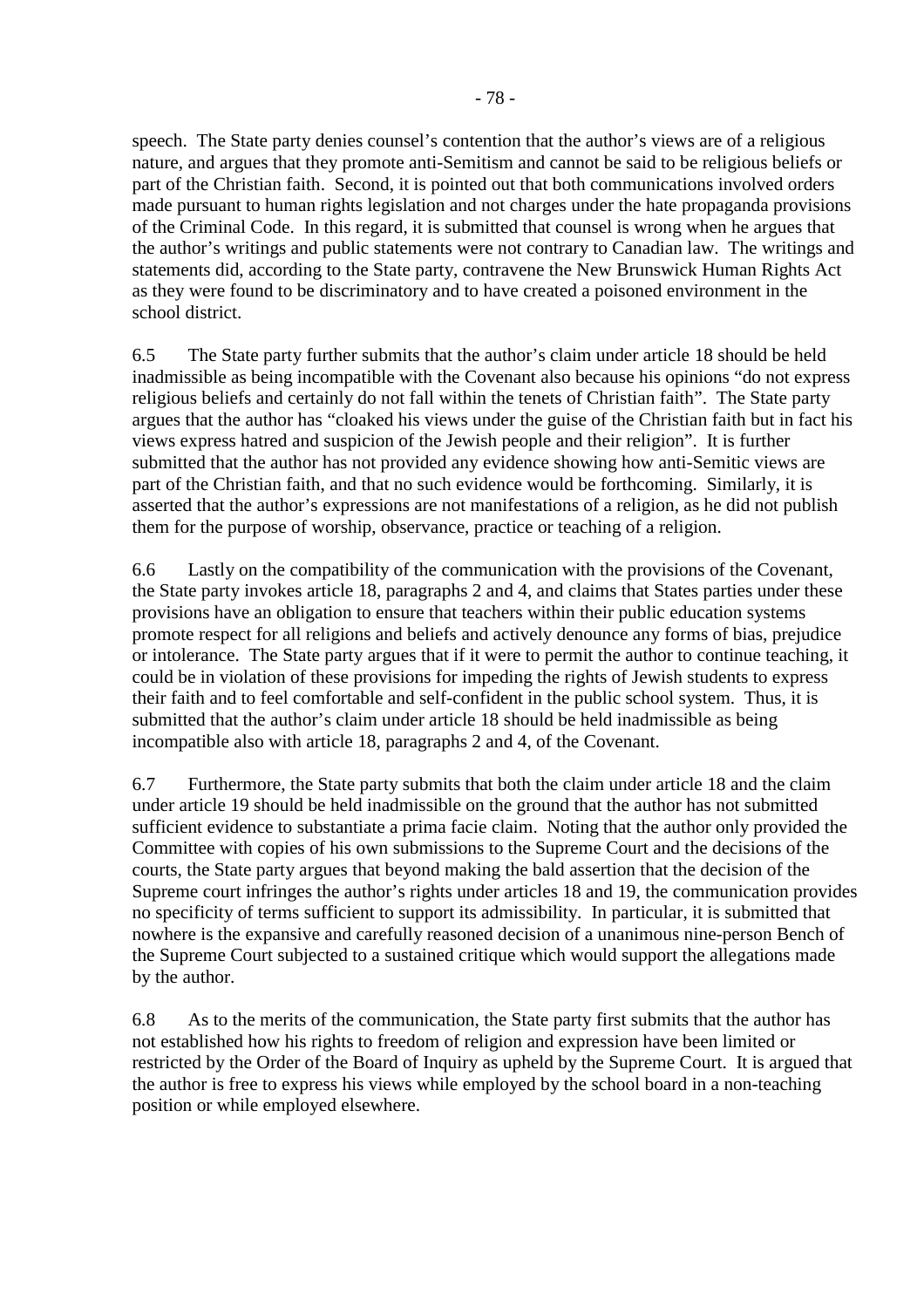- 79 -

expression have been limited, the State party submits that these limitations are justified pursuant to article 18, paragraph 3, and 19, paragraph 3, respectively, as they were (i) provided by law, (ii) imposed for one of the recognized purposes, and (iii) were necessary to achieve its stated purpose. The State party submits that the analysis that must be undertaken by the Committee in this respect is very similar to that which was employed by the Supreme Court of Canada under section 1 of the Charter, and that the Committee should give considerable weight to the Court's decision.

6.10 With regard to the requirement that any limitations must be provided by law, the State party points out that the author's writings and public statements were found to be discriminatory and to have created a poisoned environment in violation of subsection 5 (1) of the New Brunswick Human Rights Act. It is further stated that the Order rendered by the Board of Inquiry was the remedy granted for the violation of subsection 5 (1) and was made pursuant to the Act.

6.11 With regard to the requirement that the limitation must be imposed for one of the purposes set out in articles 18, paragraph 3, and 19, paragraph 3, respective, the State party submits that the Order was imposed both for the protection of the fundamental rights of others**<sup>4</sup>** and for the protection of public morals. As regards the first of these purposes, the State party makes reference to the case of Faurisson v. France,<sup>5</sup> and submits that the Order was imposed on the author for the purposes of protecting the freedom of religion and expression and the right to equality of the Jewish community. The State party points out that the Supreme Court found that the Order protected the fundamental rights and freedoms of Jewish parents to have their children educated and for Jewish children to receive an education in the public school system free from bias, prejudice and intolerance. As regards the protection of public morals, the State party submits that Canadian society is multicultural and that it is fundamental to the moral fabric that all Canadians are entitled to equality without discrimination on the basis of race, religion or nationality.

6.12 Furthermore, the State party submits that any restrictions contained in the Order were clearly necessary to protect both the fundamental rights and freedoms of the Jewish people and Canadian values of respect for equality and diversity (public morals). The State party argues that the Order was necessary to ensure that children in the school district could be educated in a school system free from bias, prejudice and intolerance and in which Canadian values of equality and respect for diversity could be fostered. Furthermore, it is argued that it was necessary to remove the author from teaching in order to remedy the poisoned environment that his writings and public statements had created. In this last regard, the State party submits, as the Supreme Court found, that teachers occupy positions of trust and confidence and exert considerable influence over their students. As a result, it is submitted that teachers should be held to a higher standard with respect to their conduct while teaching, as well as during their off-duty activities. According to the State party, the author, as a public school teacher, was in a position to exert influence on young persons who did not yet possess the knowledge or judgement to place views and beliefs into a proper context. Moreover, the Board of Inquiry heard witnesses who testified that Jewish students experienced fear, injury to self-confidence and a reluctance to participate in the school system because of the author's statements. It is submitted that to remedy this situation, it was necessary to pass the Order.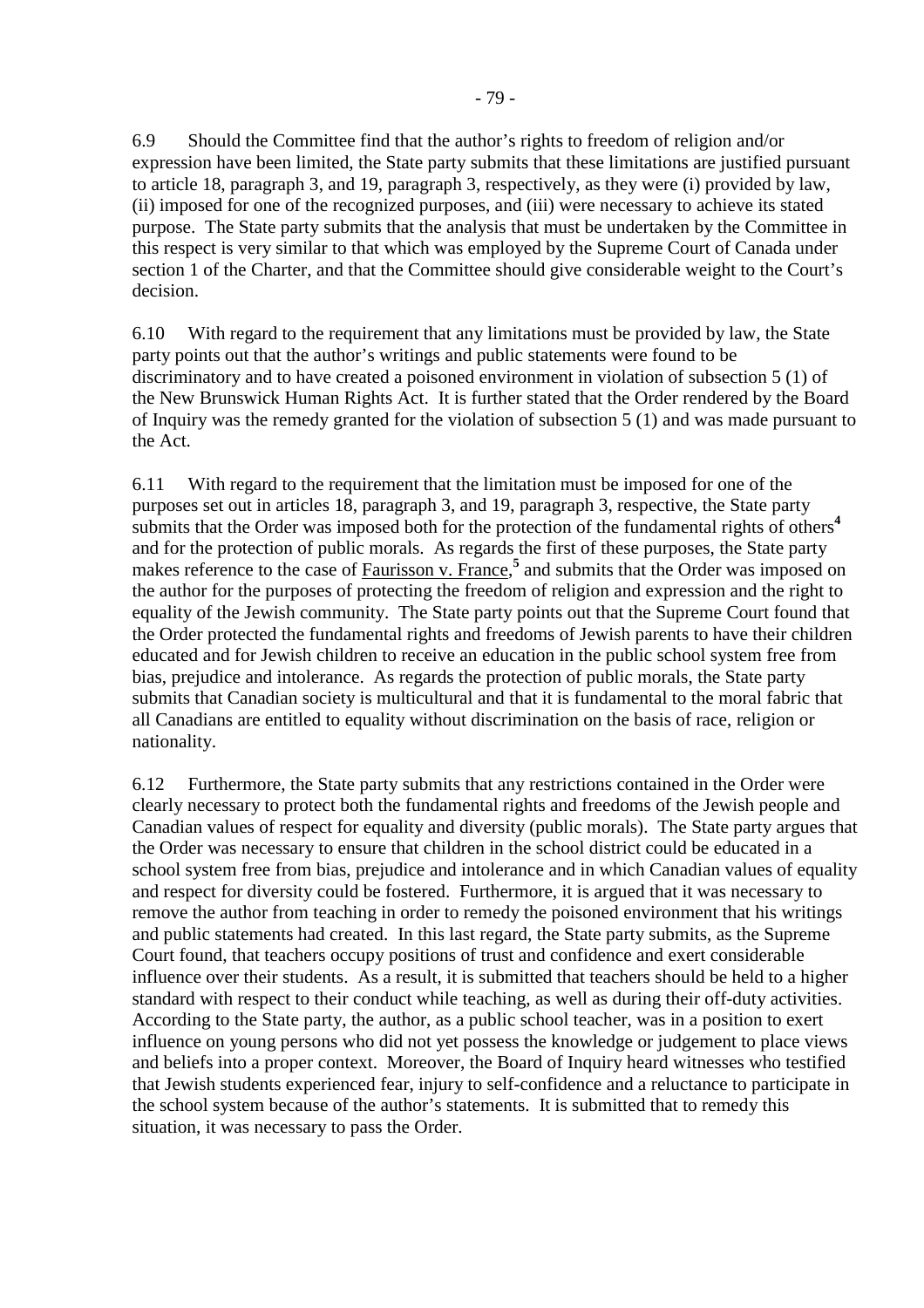6.13 Finally, the State party notes that the author draws comparison to the European Court of Human Rights' decision in <u>Vogt v. Germany</u>,<sup>6</sup> but argues that that decision is distinguishable from the instant case in several important respects: First, the applicant in Vogt was an active member of a lawful political party for the stated purpose of promoting peace and combating neo-fascism. Secondly, the nature of speech involved in the two cases is profoundly different, as the political expression in Vogt was not of a discriminatory character as in this case.

7.1 In his comments of 27 April 1999, the author reiterates that there exists no evidence that he ever expressed any of his opinions in class. Furthermore, there exists no evidence that his privately established beliefs had any effect on his workplace, i.e. that they created a poisoned environment. The Board of Inquiry only found that it was reasonable to anticipate such effects.

7.2 The author denies that his writings and statements undermine democratic values and that they are anti-Semitic. He also denies that they amount to advocacy of religious hatred that constitutes incitement to discrimination, hostility and violence. With regard to the State party's claim in relation to article 20 of the Covenant, the author submits that nowhere in his writings does he attempt to incite hatred, but rather to "defend his religion from the hatred of others". As regards article 5 of the Covenant, the author argues that he has never stated anything to the effect that Jews cannot practice their religion without restriction. On the contrary, it is submitted that the State party denied him the rights and freedoms recognized in the Covenant, when the Supreme Court ruled that the author cannot exercise his religious freedom and still be a teacher.

7.3 Furthermore, it is submitted that, as opposed to what is held by the State party, his statements express religious beliefs within the meaning of the Covenant. The author argues that his books were written "to defend the Christian Faith and Heritage against those who would denigrate them, and to encourage people to worship God, the Holy Trinity, as revealed in the Christian Faith". According to the author, "a perusal of his books point to his desire to work with other Christians to fulfil the ancient Christian mandate to establish the Kingship of Christ in Society". In this connection, the author also points out that the Supreme Court of Canada in its judgement held that the case involved religious expression, and that it found that the Order of the Board of Inquiry infringed the author's freedom of religion.

7.4 With regard to the State party's contention that the author has not submitted evidence as to how the Order, removing him from his teaching position but allowing him to express himself while in a non-teaching position, has impinged upon the freedoms to profess his religious beliefs or his freedom to express his opinions, the author claims that in June 1996 he was handed a lay off notice by his employer. The author claims that this is "severe punishment for exercising his constitutionally guaranteed rights to freedom of religion and freedom of expression", and implies that the notice was a result of, or at least linked to, the previous Order and Supreme Court judgement against him. It is further claimed that he received no compensation or severance pay, and that the only reason given was that the job had been terminated. The author states that he has never been interviewed for, nor offered another position even though he at the time had worked the school district for almost 25 years.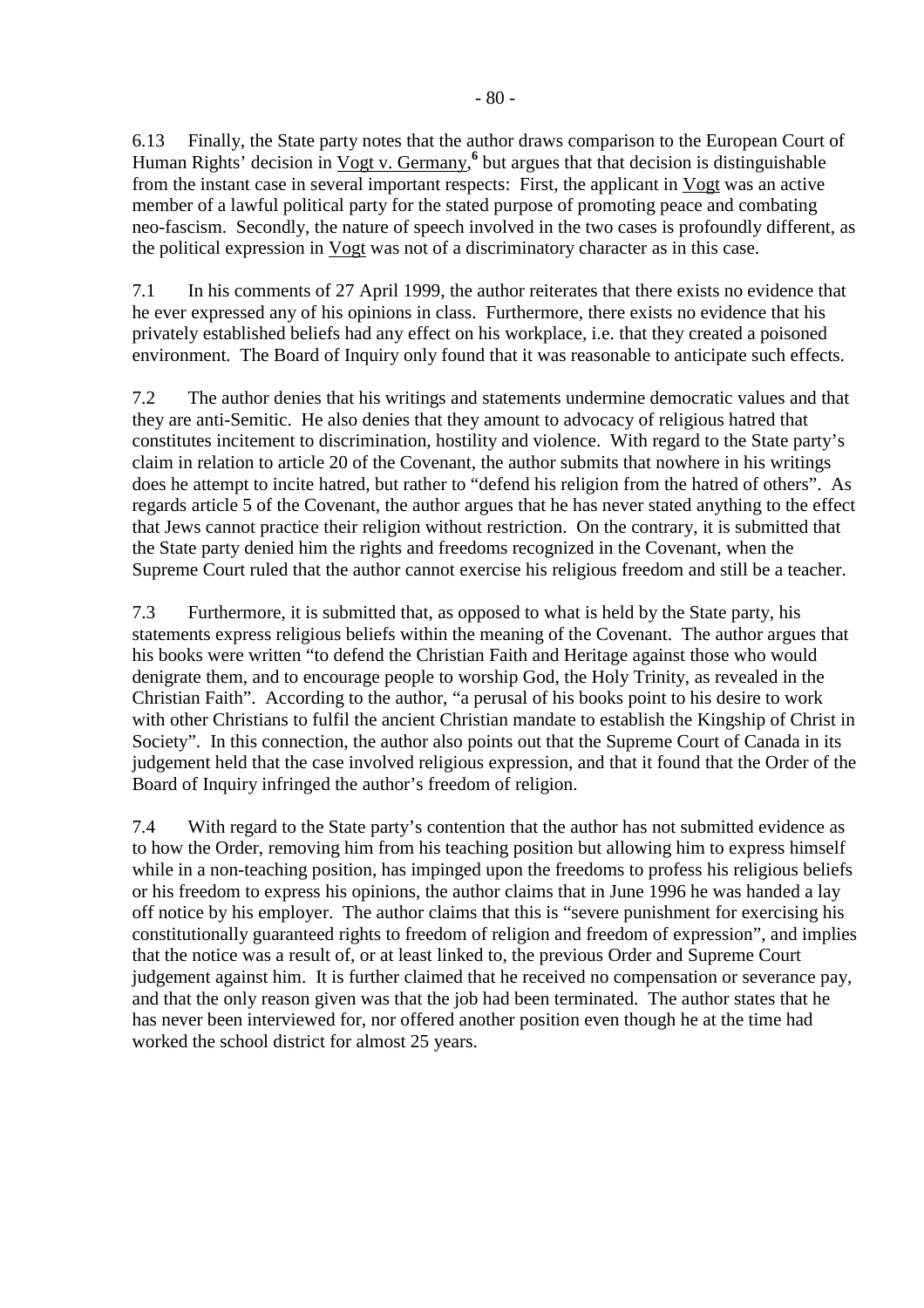### **Further submission by the State party and the author's comments thereon**

8.1 In its further submission of 28 September 1999, the State party notes the author's assertion that there was no evidence to support the finding of a "poisoned environment" within the School District attributable to the author's writings and public statements. To contest this assertion, the State party refers to the unanimous decision of the Supreme Court and, in particular, its findings quoted in paragraph 4.7 supra. The State party argues that the Supreme Court extensively reviewed the findings of fact as to discrimination and held that there was sufficient evidence. Thus, it is submitted, the author's assertions on this question must be rejected.

8.2 With regard to the issue of whether or not the author's opinions can be deemed religious beliefs within the meaning of the Covenant, the State party recognizes that the Supreme Court of Canada considered the opinions to be "religious beliefs" within the meaning of the Canadian Charter. However, the State party points out that even if Canadian law places virtually no limits on what it considers to be religious beliefs under section 2 of the Charter, it nevertheless protects against abuses of the right to religious freedom by the limitation clause in section 1. The State party argues that while this is the approach taken under Canadian law, the jurisprudence of the Human Rights Committee suggests that it has applied a narrower interpretation with regard to article 18. In particular, the State party refers to the case of M.A.B, W.A.T. and J.-A.Y.T. v. Canada.<sup>7</sup> It is due to this difference in approach that the State party submits that the claim under article 18 should be held inadmissible under article 3 of the Optional Protocol, even if the similar, Canadian provisions are interpreted differently in domestic law.

8.3 With regard to the author's employment status, the State party notes that the author "has been laid off his job since 1996", but contests that this was "severe punishment for exercising his constitutionally guaranteed rights to freedom of religion and freedom of expression" or that it in any manner was connected to the previous actions against the author. It is submitted that the author's security of employment was only minimally affected by the Order of the Board of Inquiry, as upheld by the Supreme Court. It is stated that, after the Order was issued on 28 August 1991, the author was placed on leave without pay for one week only, from 4-10 September 1991. As of 11 September 1991, he was assigned to a full time position in the District office, providing assistance in the delivery of programmes to students "at risk". According to the State party, that position, originally in place for the duration of the 1991/92 school year was specifically based on the availability of funding, but in fact continued to be funded through to June 1996. The funding was lost as part of a general reorganization of the New Brunswick School System, effective 1 March 1996. This entailed the abolition of School Boards and the vesting of authority for the administration of the educational system in the Minister of Education, with a consequent reduction of both teaching and administrative positions throughout the Province.

8.4 In any event, it is submitted, the author's non-teaching position was specifically noted to fall under the terms and conditions of the collective agreement between the Board of Management and the New Brunswick Teachers' Federation, which allows for any employee to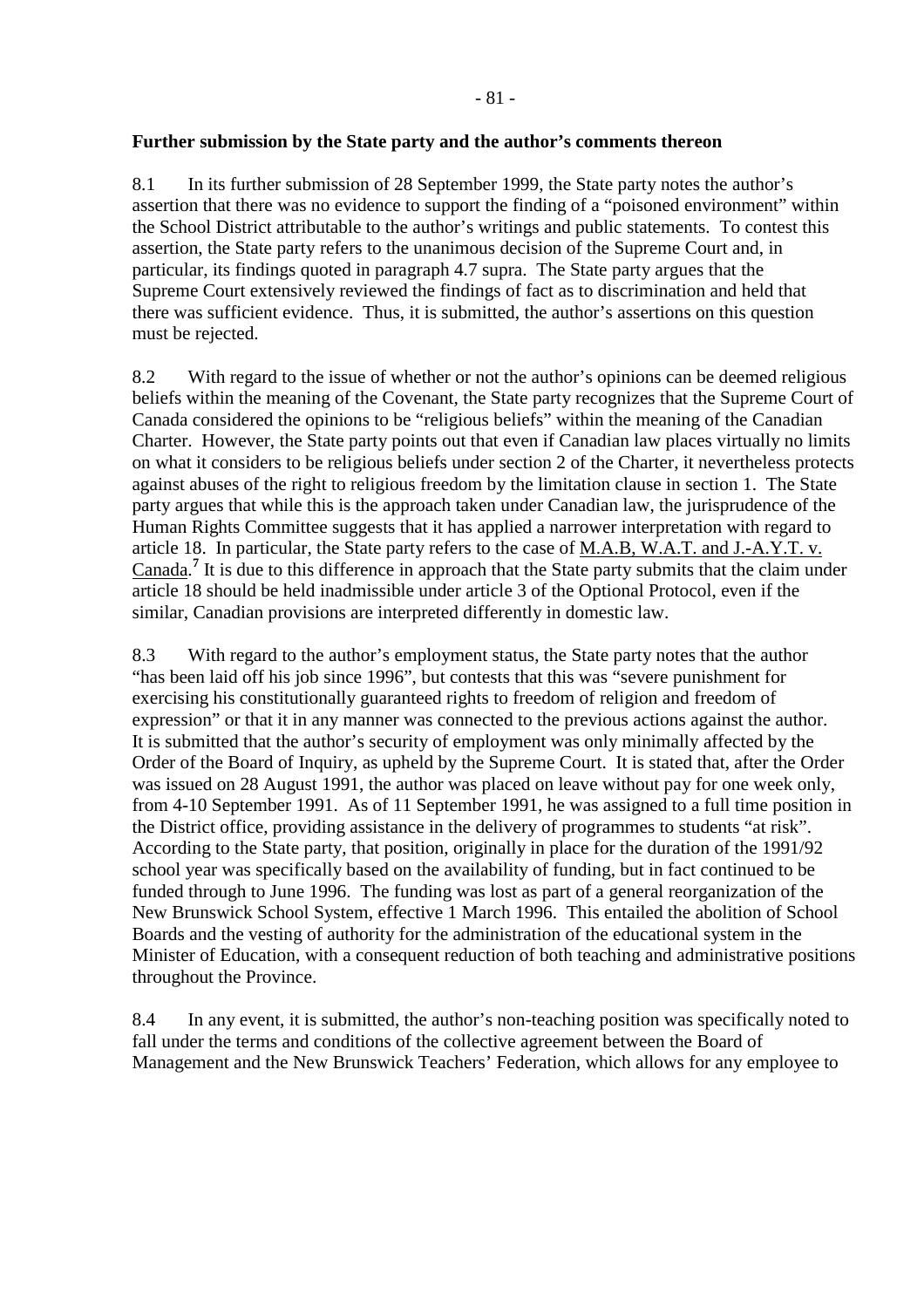complain of an improper lay off or dismissal and, if the complaint is upheld, to obtain relief. As the author has failed to seek such relief, it is submitted that he cannot now bring unsubstantiated allegations to the Committee that his loss of employment is a result of the Order or the judgement of the Supreme Court.

9. In his submission of 5 January 2000, the author reiterates his arguments with regard to the lack of direct evidence and again points out that his controversial views never formed part of his teaching. As regards his employment status, the author notes that the Supreme Court on 3 April 1996 upheld the Order against the School Board, following which he was to be offered a non-teaching post. It is submitted that he was never offered such a post, but that in fact he was laid off as of 1 July 1996. According to counsel, the fact that the author has not been offered further employment since his lay off in 1996 "is further evidence of the contempt with which the government" treats him.

## **Consideration of the admissibility of the communication**

10.1 Before considering any claims contained in a communication, the Human Rights Committee must, in accordance with rule 87 of its rules of procedure, decide whether or not it is admissible under the Optional Protocol to the Covenant.

10.2 The Committee notes that both parties have addressed the merits of the communication. This enables the Committee to consider both the admissibility and the merits of the case at this stage, pursuant to rule 94, paragraph 1, of the rules of procedure. However, pursuant to rule 94, paragraph 2, of the rules of procedure, the Committee shall not decide on the merits of a communication without having considered the applicability of the grounds of admissibility referred to in the Optional Protocol.

10.3 With regard to the author's claim that his dismissal in 1996 was connected to the order of the Supreme Court and thus a result of the restrictions imposed upon his freedom of speech and freedom to manifest his religion, the Committee notes that the author has failed to make use of the domestic remedies that were in place. This part of the author's claim is thus inadmissible under article 5, paragraph 2 (b) of the Optional Protocol.

10.4 Insofar as the author claims that he is a victim of discrimination, the Committee considers that his claim is unsubstantiated, for purposes of admissibility, and thus inadmissible under article 2 of the Optional Protocol.

10.5 The Committee notes that the State party has contested the admissibility of the remainder of the communication on several grounds. First, the State party invokes article 20, paragraph 2, of the Covenant, claiming that the author's publications must be considered "advocacy of national, racial or religious hatred that constitutes incitement to discrimination, hostility or violence". Citing the decision of the Committee in J.R.T. and W.G. v. Canada, the State party submits that, as a matter of consequence, the communication must be deemed inadmissible under article 3 of the Optional Protocol as being incompatible with the provisions of the Covenant.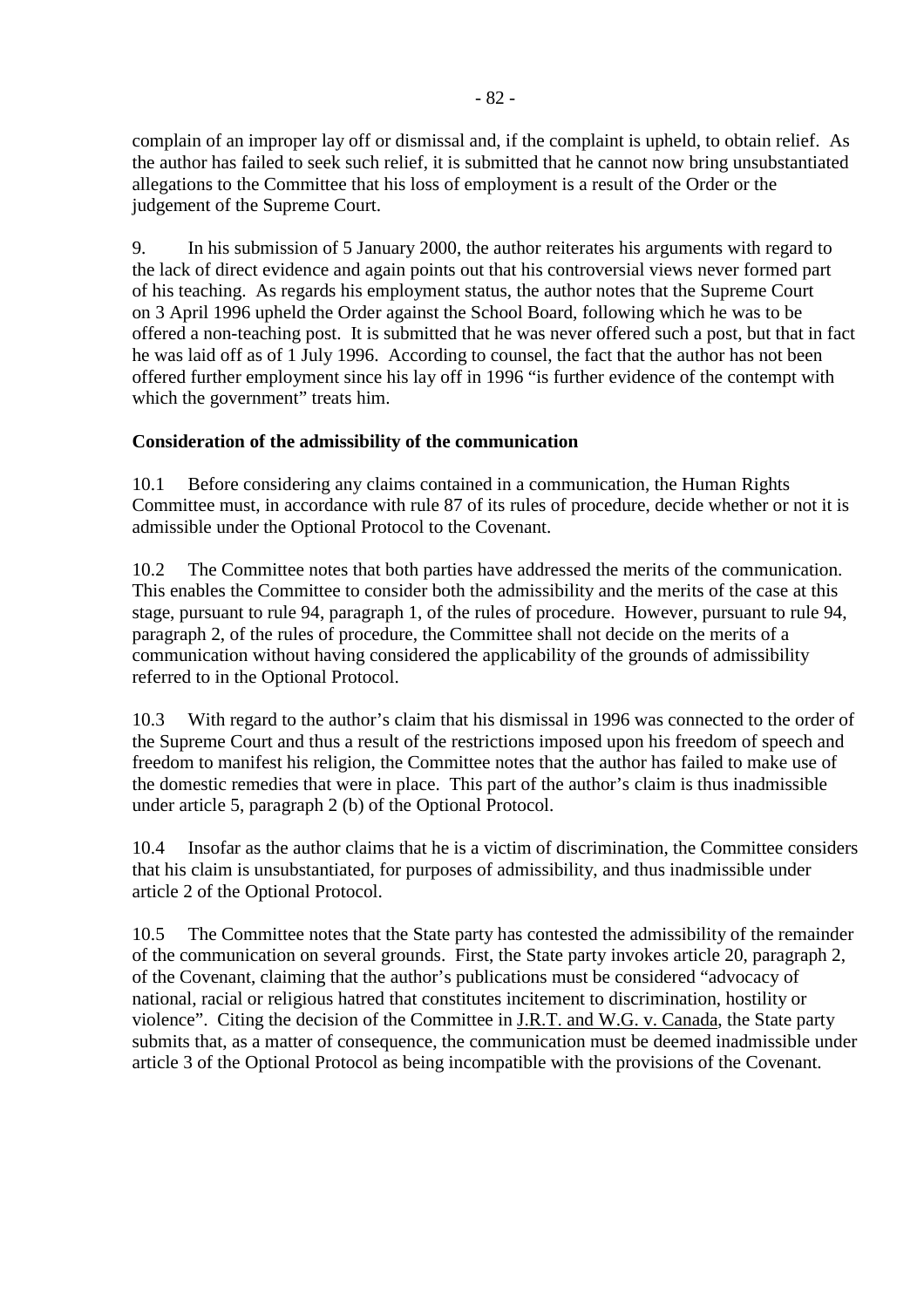10.6 While noting that such an approach indeed was employed in the decision in J.R.T. and W.G. v. Canada, the Committee considers that restrictions on expression which may fall within the scope of article 20 must also be permissible under article 19, paragraph 3, which lays down requirements for determining whether restrictions on expression are permissible. In applying those provisions, the fact that a restriction is claimed to be required under article 20 is of course relevant. In the present case, the permissibility of the restrictions is an issue for consideration on the merits.

10.7 Similarly, the Committee finds that the questions whether there were restrictions on the author's right to manifest religious belief and whether any such restrictions were permissible under article 18, paragraph 3, are admissible.

10.8 The State party has also submitted that the communication should be held inadmissible as the author has not submitted sufficient evidence to support a prima facie case. The State party argues that the author, instead of filing a detailed submission to the Committee, merely relied on the decisions of the domestic courts and his own submissions to the Supreme Court. Thus, it is held, the communication "provides no specificity of terms sufficient to support its admissibility". The Committee finds, however, that the author has stated his claims of violation clearly and that the adduced material sufficiently substantiates those claims, for purposes of admissibility. Thus, the Committee proceeds with the examination of the merits of the author's claims, in the light of the information made available to it by the parties, as required by article 5, paragraph 1, of the Optional Protocol.

### **Consideration of the merits**

11.1 With regard to the author's claim under article 19 of the Covenant, the Committee observes that, in accordance with article 19 of the Covenant, any restriction on the right to freedom of expression must cumulatively meet several conditions set out in paragraph 3. The first issue before the Committee is therefore whether or not the author's freedom of expression was restricted through the Board of Inquiry's Order of 28 August 1991, as upheld by the Supreme Court of Canada. As a result of this Order, the author was placed on leave without pay for a week and was subsequently transferred to a non-teaching position. While noting the State party's argument (see para. 6.8 supra) that the author's freedom of expression was not restricted as he remained free to express his views while holding a non-teaching position or while employed elsewhere, the Committee is unable to agree that the removal of the author from his teaching position was not, in effect, a restriction on his freedom of expression. The loss of a teaching position was a significant detriment, even if no or only insignificant pecuniary damage is suffered. This detriment was imposed on the author because of the expression of his views, and in the view of the Committee this is a restriction which has to be justified under article 19, paragraph 3, in order to be in compliance with the Covenant.

11.2 The next issue before the Committee is whether the restriction on the author's right to freedom of expression met the conditions set out in article 19, paragraph 3, i.e. that it must be provided by law, it must address one of the aims set out in paragraph 3 (a) and (b) (respect of the rights and reputation of others; protection of national security or of public order, or of public health or morals), and it must be necessary to achieve a legitimate purpose.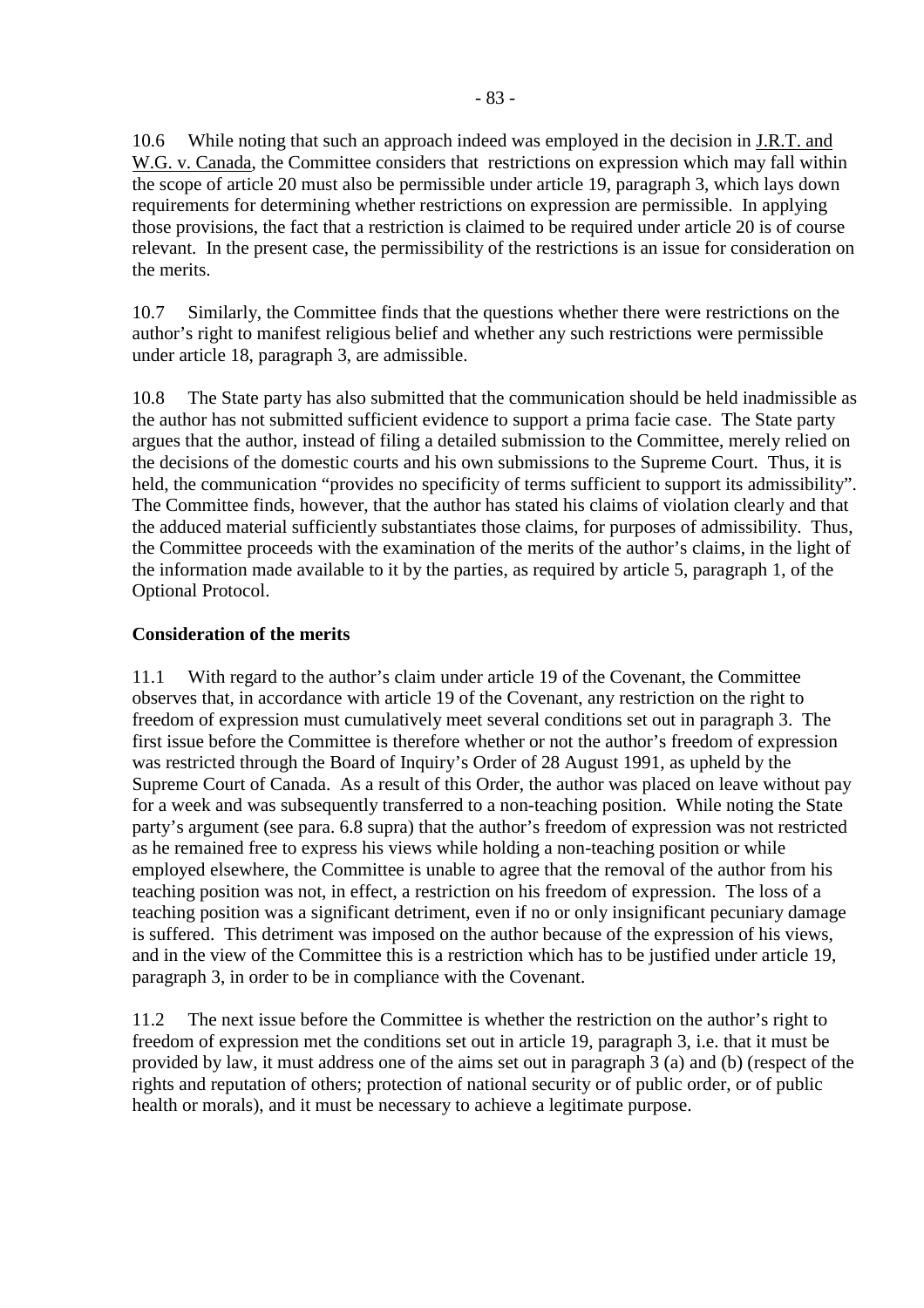11.3 As regards the requirement that the restriction be provided by law, the Committee notes that there was a legal framework for the proceedings which led to the author's removal from a teaching position. The Board of Inquiry found that the author's off-duty comments denigrated the Jewish faith and that this had adversely affected the school environment. The Board of Inquiry held that the School Board was vicariously liable for the discriminatory actions of its employee and that it had discriminated against the Jewish students in the school district directly, in violation of section 5 of the New Brunswick Human Rights Act, due to its failure to discipline the author in a timely and appropriate manner. Pursuant to section 20 (6.2) of the same Act, the Board of Inquiry ordered the School Board to remedy the discrimination by taking the measures set out in paragraph 4.3 supra. In effect, and as stated above, the discrimination was remedied by placing the author on leave without pay for one week and transferring him to a non-teaching position.

11.4 While noting the vague criteria of the provisions that were applied in the case against the School Board and which were used to remove the author from his teaching position, the Committee must also take into consideration that the Supreme Court considered all aspects of the case and found that there was sufficient basis in domestic law for the parts of the Order which it reinstated. The Committee also notes that the author was heard in all proceedings and that he had, and availed himself of, the opportunity to appeal the decisions against him. In the circumstances, it is not for the Committee to re-evaluate the findings of the Supreme Court on this point, and accordingly it finds that the restriction was provided for by law.

11.5 When assessing whether the restrictions placed on the author's freedom of expression were applied for the purposes recognized by the Covenant, the Committee begins by noting<sup>8</sup> that the rights or reputations of others for the protection of which restrictions may be permitted under article 19, may relate to other persons or to a community as a whole. For instance, and as held in Faurisson v. France, restrictions may be permitted on statements which are of a nature as to raise or strengthen anti-Semitic feeling, in order to uphold the Jewish communities' right to be protected from religious hatred. Such restrictions also derive support from the principles reflected in article 20 (2) of the Covenant. The Committee notes that both the Board of Inquiry and the Supreme Court found that the author's statements were discriminatory against persons of the Jewish faith and ancestry and that they denigrated the faith and beliefs of Jews and called upon true Christians to not merely question the validity of Jewish beliefs and teachings but to hold those of the Jewish faith and ancestry in contempt as undermining freedom, democracy and Christian beliefs and values. In view of the findings as to the nature and effect of the author's public statements, the Committee concludes that the restrictions imposed on him were for the purpose of protecting the "rights or reputations" of persons of Jewish faith, including the right to have an education in the public school system free from bias, prejudice and intolerance.

11.6 The final issue before the Committee is whether the restriction on the author's freedom of expression was necessary to protect the right or reputations of persons of the Jewish faith. In the circumstances, the Committee recalls that the exercise of the right to freedom of expression carries with it special duties and responsibilities. These special duties and responsibilities are of particular relevance within the school system, especially with regard to the teaching of young students. In the view of the Committee, the influence exerted by school teachers may justify restraints in order to ensure that legitimacy is not given by the school system to the expression of views which are discriminatory. In this particular case, the Committee takes note of the fact that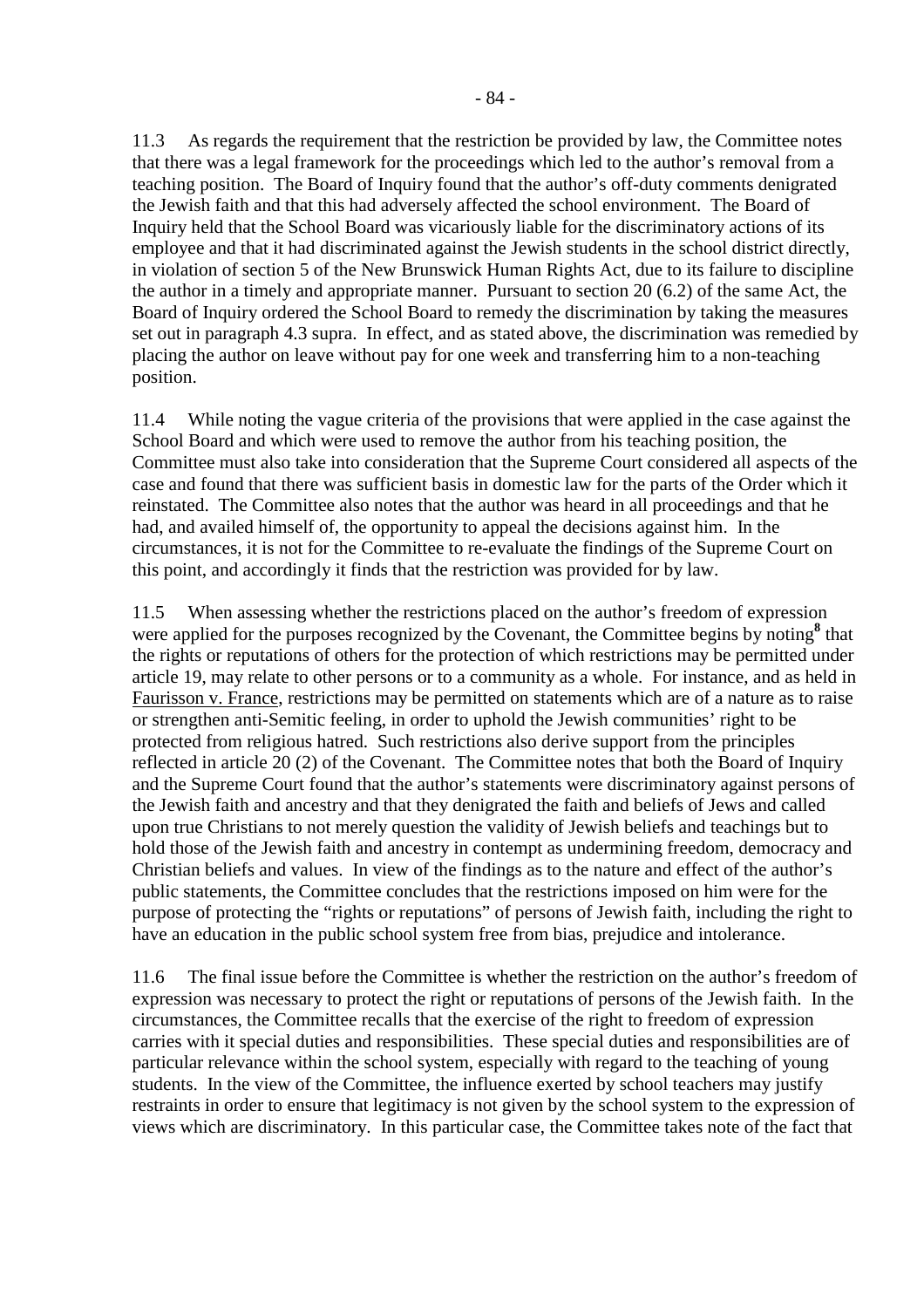the Supreme Court found that it was reasonable to anticipate that there was a causal link between the expressions of the author and the "poisoned school environment" experienced by Jewish children in the School district. In that context, the removal of the author from a teaching position can be considered a restriction necessary to protect the right and freedom of Jewish children to have a school system free from bias, prejudice and intolerance. Furthermore, the Committee notes that the author was appointed to a non-teaching position after only a minimal period on leave without pay and that the restriction thus did not go any further than that which was necessary to achieve its protective functions. The Human Rights Committee accordingly concludes that the facts do not disclose a violation of article 19.

11.7 As regards the author's claims under article 18, the Committee notes that the actions taken against the author through the Human Rights Board of Inquiry's Order of August 1991 were not aimed at his thoughts or beliefs as such, but rather at the manifestation of those beliefs within a particular context. The freedom to manifest religious beliefs may be subject to limitations which are prescribed by law and are necessary to protect the fundamental rights and freedoms of others, and in the present case the issues under paragraph 3 of article 18 are therefore substantially the same as under article 19. Consequently, the Committee holds that article 18 has not been violated.

12. The Human Rights Committee, acting under article 5, paragraph 4, of the Optional Protocol to the International Covenant on Civil and Political Rights, is of the view that the facts before it do not disclose a violation of any of the articles of the International Covenant on Civil and Political Rights.

[Adopted in English, French and Spanish, the English text being the original version. Subsequently issued also in Arabic, Chinese and Russian as part of the present report.]

#### **Notes**

<sup>1</sup> Communication No. 104/1981, Inadmissibility decision adopted on 6 April 1983.

**2** Case No. 7/1994/454/535, Judgement passed 26 September 1995. In the case, Mrs. Vogt maintained, inter alia, that her dismissal from the civil service (as a schoolteacher) on account of her political activities as a member of the German Communist Party had infringed her right to freedom of expression secured under article 10 of the European Convention. In the circumstances, the Court found that article 10 had been violated.

<sup>3</sup> The case concerned tape-recorded telephone messages from the author and a political party warning the callers "of the dangers of international finance and international Jewry leading the world into wars, unemployment and inflation and the collapse of world values and principles". Pursuant to section 3 of the Human Rights Act, the Canadian Human Rights Commission ordered the author and the political party to cease using the telephone to communicate such matters. The Human Rights Committee decided that the communication from the political party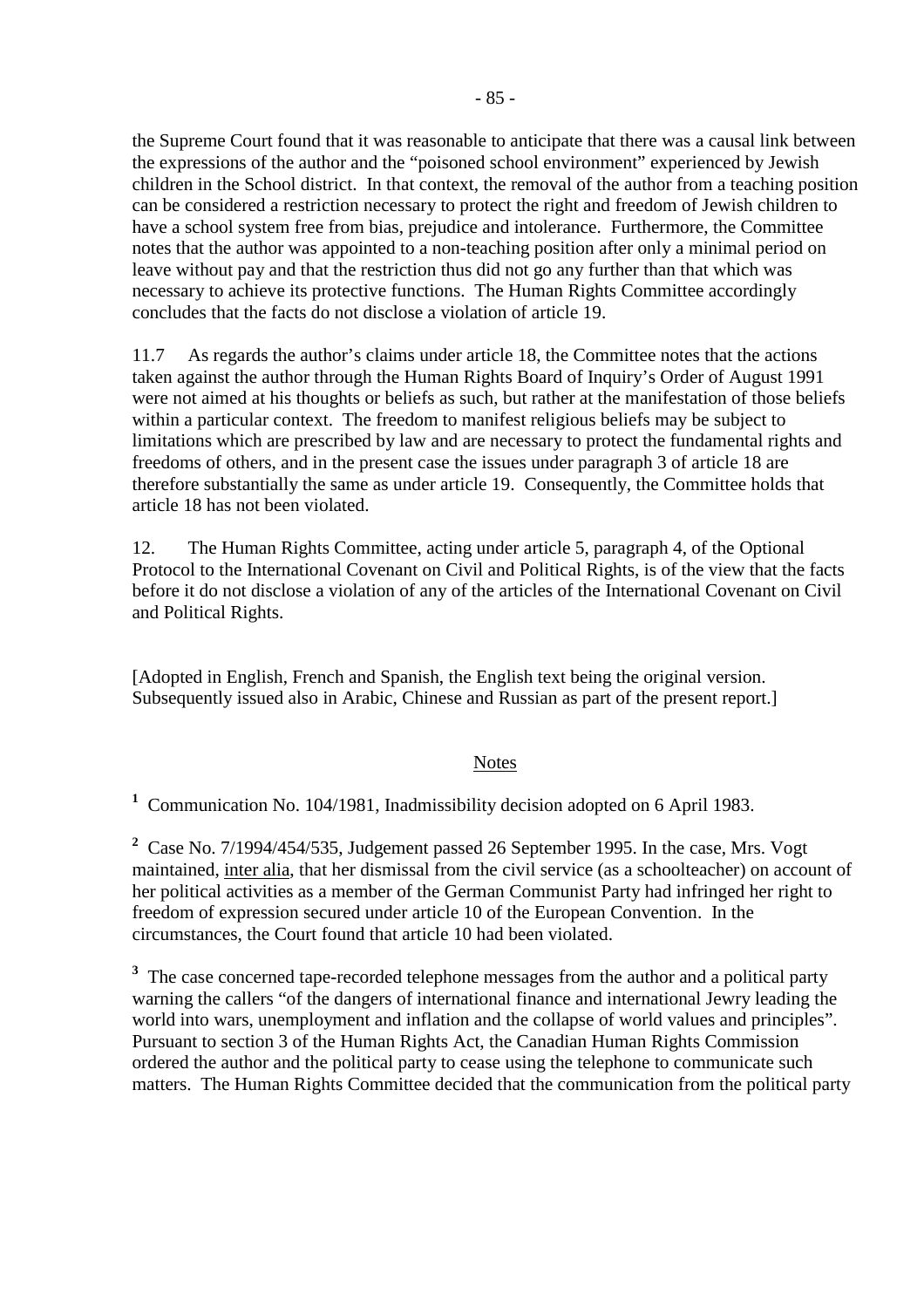was inadmissible for lack of standing, while the communication from the author was inadmissible as incompatible with the Covenant because the disseminated messages "clearly constitute[d] advocacy of racial or religious hatred".

<sup>4</sup> Article 18, paragraph 3, refers to the "fundamental rights and freedoms of others" while article 19, paragraph 3, refers to the "rights and reputations of others".

**5** Communication No. 550/1993, Views adopted on 8 November 1996.

**6** See footnote No. 3.

**7** Communication No. 570/1993, Inadmissibility decision adopted on 8 April 1994.

<sup>8</sup> As it did in General Comment No. 10 and Communication No. 550/1993, Faurisson v. France, Views adopted on 8 November 1996.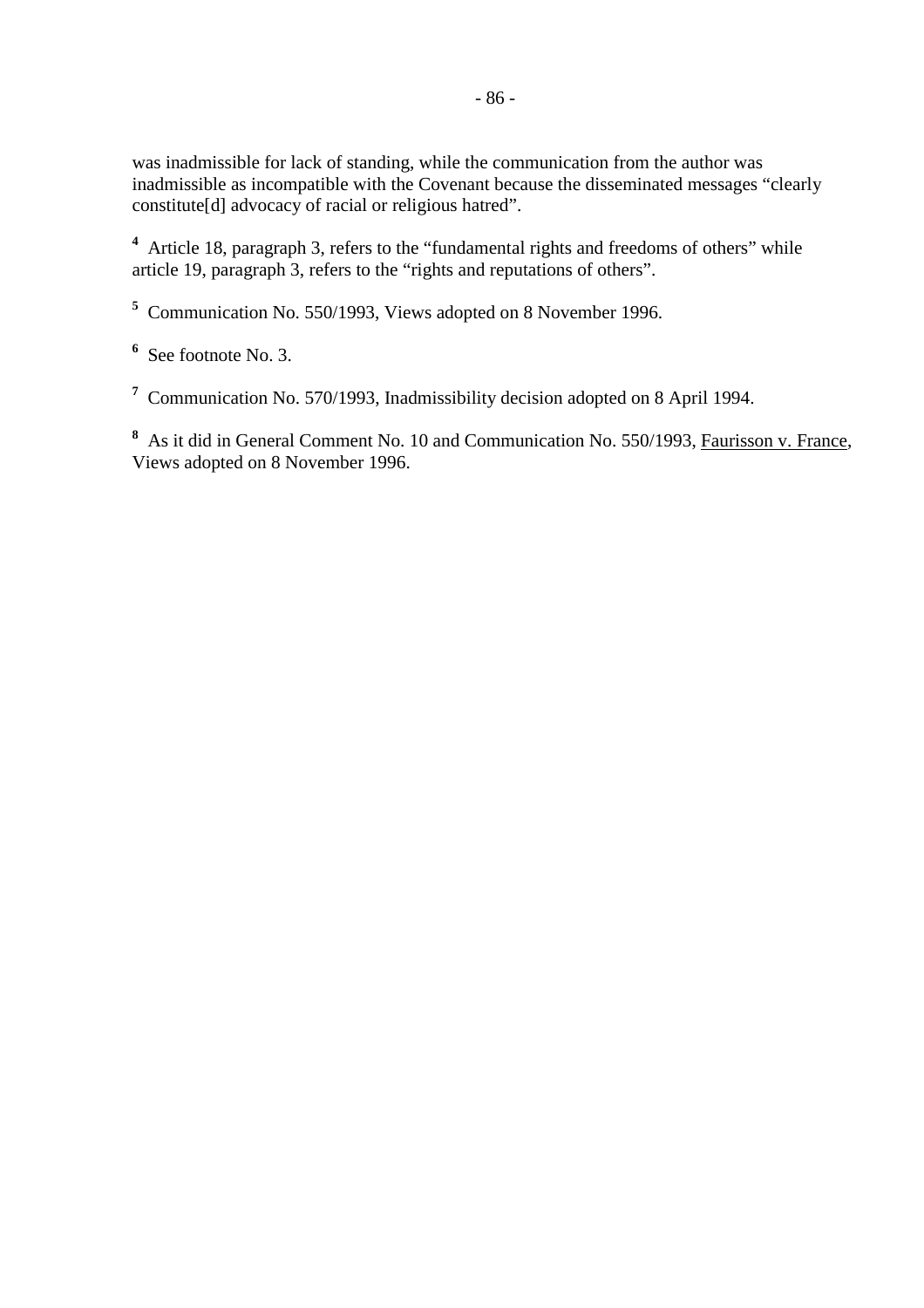#### **APPENDIX**

#### **Individual opinion of Hipólito Solari Yrigoyen (dissenting)**

 In my opinion, paragraphs 11.1 and 11.2 of the Committee's Views should read as follows:

Concerning the author's claim of a violation of the right protected by article 19 of the Covenant, the Committee observes that the exercise of the right to freedom of expression covered by paragraph 2 of that article entails special duties and responsibilities enumerated in paragraph 3. It cannot, therefore, accept the claim that the author's freedom of expression was restricted by the Board of Inquiry's Order of 28 August 1991 as upheld by the Supreme Court of Canada, since that Order was in keeping with article 19, paragraph 3, of the Covenant. It must also be pointed out that the exercise of freedom of expression cannot be regarded in isolation from the requirements of article 20 of the Covenant, and that it is that article that the State party invokes to justify the measures applied to the author, as indicated in paragraph 6.3 above.

(Signed) H. Solari Yrigoyen

[Done in English, French and Spanish, the Spanish text being the original version. Subsequently issued also in Arabic, Chinese and Russian as part of the present report.]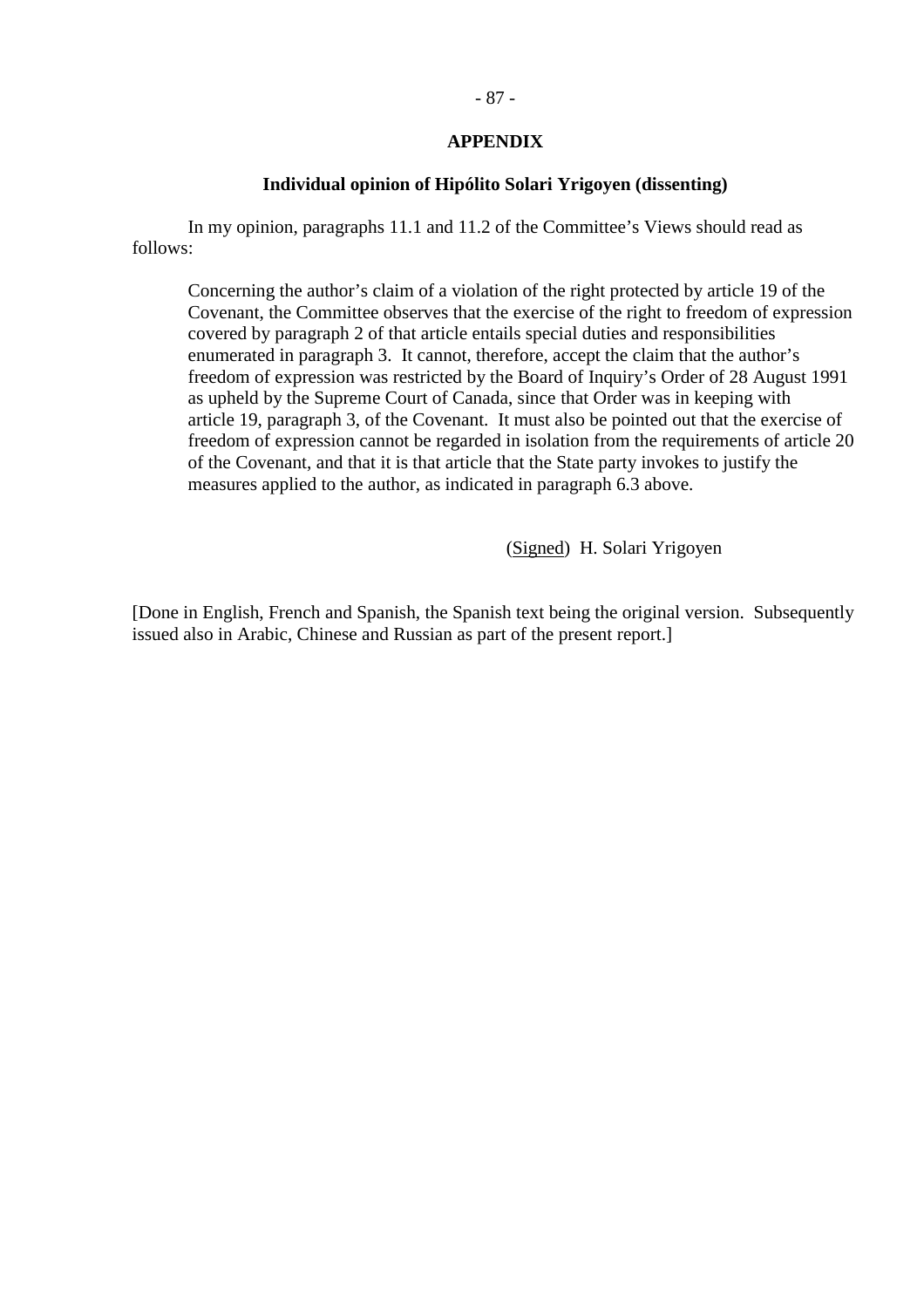### **G. Communication No. 790/1997, Cheban v. The Russian Federation (Views adopted on 24 July 2001, seventy-second session)**\*

| Submitted by:          | Mr. Sergei Anatolievich Cheban et al.<br>(represented by counsel, Ms. Elena Kozlova) |
|------------------------|--------------------------------------------------------------------------------------|
| Alleged victims:       | The authors                                                                          |
| State party:           | The Russian Federation                                                               |
| Date of communication: | 12 March 1997 (initial submission)                                                   |

 The Human Rights Committee, established under article 28 of the International Covenant on Civil and Political Rights,

Meeting on 24 July 2001,

 Having concluded its consideration of communication No. 790/1997 submitted to the Human Rights Committee by Mr. Sergei Anatolievich Cheban et al under the Optional Protocol to the International Covenant on Civil and Political Rights,

 Having taken into account all written information made available to it by the authors of the communication, and the State party,

Adopts the following:

# **Views under article 5, paragraph 4, of the Optional Protocol**

1. The authors of the communication, dated 12 March 1997, are Sergei Anatolievich Cheban, born on 27 February 1977, Sergei Alexandrovich Mishketkul, born on 20 February 1977, Vasili Ivanovich Philiptsevich, born on 14 April 1978, and Stanislav Igoervich Timokhin, born on 22 November 1978. They claim to be victims of a violation by the Russian Federation of article 14, paragraphs 1, 2 and 3 (e), and article 14, paragraph 4 of the Covenant. They assert also that they were denied a jury trial available to others, raising issues under article 26. The authors are represented by counsel.

 $\overline{a}$ \* The following members of the Committee participated in the examination of the present communication: Mr. Abdelfattah Amor, Mr. Prafullachandra Natwarlal Bhagwati, Mr. Maurice Glèlè Ahanhanzo, Mr. Louis Henkin, Mr. Ahmed Tawfik Khalil, Mr. Eckart Klein, Mr. David Kretzmer, Mr. Rajsoomer Lallah, Mr. Rafael Rivas Posada, Sir Nigel Rodley, Mr. Martin Scheinin, Mr. Ivan Shearer, Mr. Hipólito Solari Yrigoyen, Mr. Patrick Vella and Mr. Maxwell Yalden.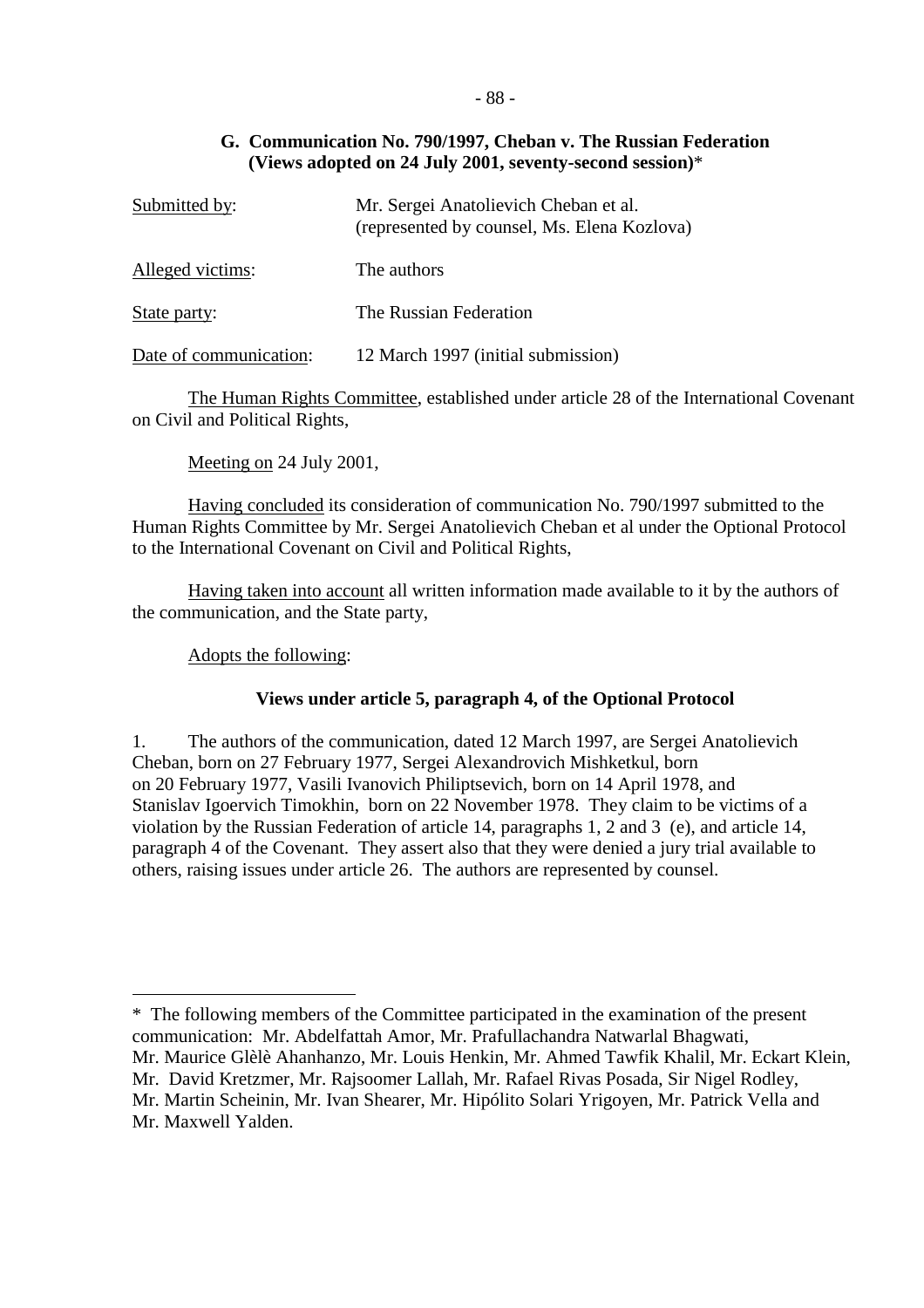# **Factual background1**

2.1 The authors were convicted on 17 February 1995, by the Moscow City Court, of criminal acts committed on 24 January 1994, consisting of rape of a minor (who was aged 13 at the time of the incident), accompanied by violence and threats, and of acting in concert by prior agreement to commit the crimes. At the time of the offences of which they were convicted, the authors were all aged between 15 and 16 years and were attending a boarding school in Moscow. The Moscow City Court reached its verdict on the basis of: the evidence given by the victim; written statements from witnesses; written statements by the authors; the police report on the arrest of the authors; and two forensic examinations which had found that the victim had had sexual relations and that the authors were capable of having sexual relations.

2.2 In passing sentence, the Court said that it took account of the age of the accused and of character references in their favour. Philiptsevich was sentenced to six years' imprisonment and the other three accused to five years' imprisonment each. On appeal in cassation, the Supreme Court upheld the decision of the Moscow City Court and confirmed the sentences. Subsequently, the Vice-President of the Supreme Court lodged with the Presidium of that Court an objection to the sentences, pursuant to the rules governing the supervision of the judiciary. On 10 April 1996 the Presidium of the Supreme Court reduced the sentences to four and a half years imprisonment for Philiptsevich and four years each for the other three accused.

# **The complaint**

3.1 The authors assert that the Moscow City Court arrived unfairly at its conclusion, giving too much weight to the account of the victim. They assert that, since there were no eyewitnesses or other direct evidence of rape, the judge based his conclusions chiefly on the victim's statements. Counsel for the accused had called on the court to have the victim undergo psychiatric and psychological examination, in order to assess how well she was able to perceive and understand facts and circumstances, but no such examination had been undertaken.

3.2 At trial, the accused had also requested a reconstruction of the incident, and the submission of a description of the scene of the alleged crime, including photographs and diagrams, which, in the view of the authors, would have determined whether or not they were guilty of the rape alleged. These requests were denied. The authors argue that the denial of their request constitutes a breach of articles 14, paragraphs 1, 2 and 3 (e), of the Covenant.

3.3 The facts as stated by the authors may also imply claims that the State party committed breaches of article 14, paragraph 4, and article 26 of the Covenant. As regards article 14, paragraph 4, the facts as stated by the authors suggest that the court did not take into account the age of the accused. The authors sought on several occasions to invoke article 20 of the Russian Constitution, 1993, which provides that cases in which an accused subject to the death penalty may, at his request, be tried before a jury. Denial of a jury trial to the authors might also raise an issue under article 26 because of a difference in treatment between them and other accused persons who received a jury trial.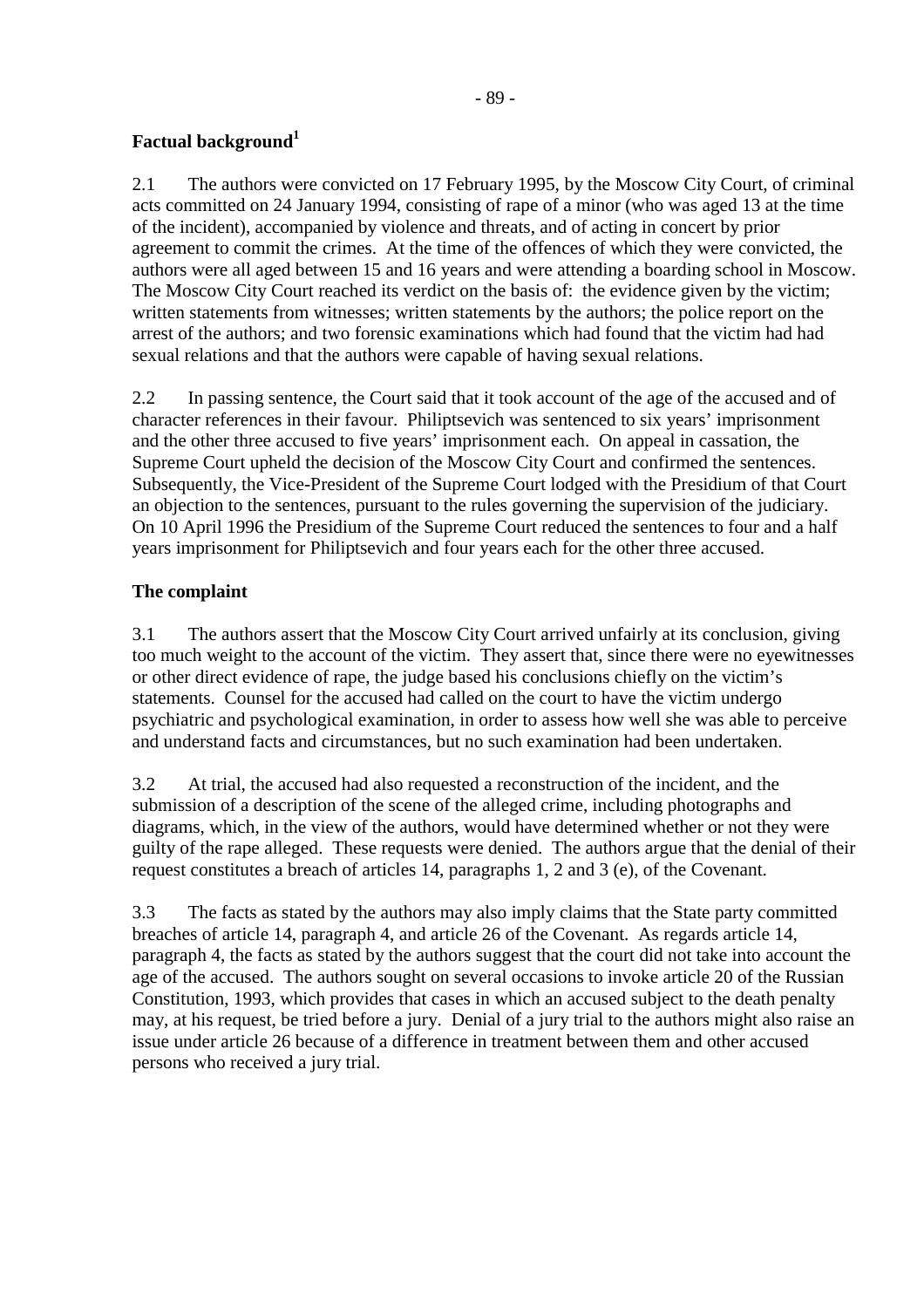# **The State party's response**

4.1 The State party responds that the claims of breach of constitutional rights; the assertion that the author's guilt was not sufficiently proven and that the pre-trial investigation and formalities were incomplete, have been investigated several times by the appropriate judicial authorities and have not been confirmed. The State party declares that throughout the judicial hearings the prosecution and the accused enjoyed equal rights.

4.2 The State party asserts also that a jury trial could not have been given to the accused since there was no provision in its law for trial by jury within the city of Moscow at that time.

4.3 The authors had the services of legal counsel from the moment of their arraignment, and their procedural rights were explained to them several times, in the presence of counsel.

# **Comments by the authors on the State party's response**

5. In their comments on the State party's reply, the authors reiterate that their trial was unfair because they were prevented from gathering and submitting evidence of their innocence.

## **Issues and proceedings before the Committee**

6.1 Before considering claims in a communication, the Human Rights Committee, in accordance with rule 87 of its rules of procedure, must decide whether the claim is admissible under the Optional Protocol to the Covenant.

6.2 The Committee notes that the case is not being examined under another procedure of international investigation, and that domestic remedies had been exhausted. The requirements laid out in article 5, paragraph 2, of the Optional Protocol are, therefore, satisfied.

6.3 The Committee notes that the State party has raised no objections to the admissibility of the communication.

6.4 With regard to the authors' allegations of violation of the presumption of innocence (article 14, paragraph 2, of the Covenant), the Committee finds that this claim has not been sufficiently substantiated for purposes of admissibility.

6.5 With regard to the alleged violations of article 14, paragraphs 1, 3 (e), and paragraph 4, the Committee notes that the author's claims essentially relate to the evaluation of facts and evidence as well as to the implementation of domestic law. The Committee recalls that it is in general for the courts of State parties, and not for the Committee, to evaluate the facts in a particular case and to interpret domestic legislation. The information before the Committee and the arguments advanced by the authors do not show that the Courts' evaluation of the facts and their interpretation of the law were manifestly arbitrary or amounted to a denial of justice. The Committee concludes that these claims are therefore inadmissible under articles 2 and 3 of the Optional Protocol.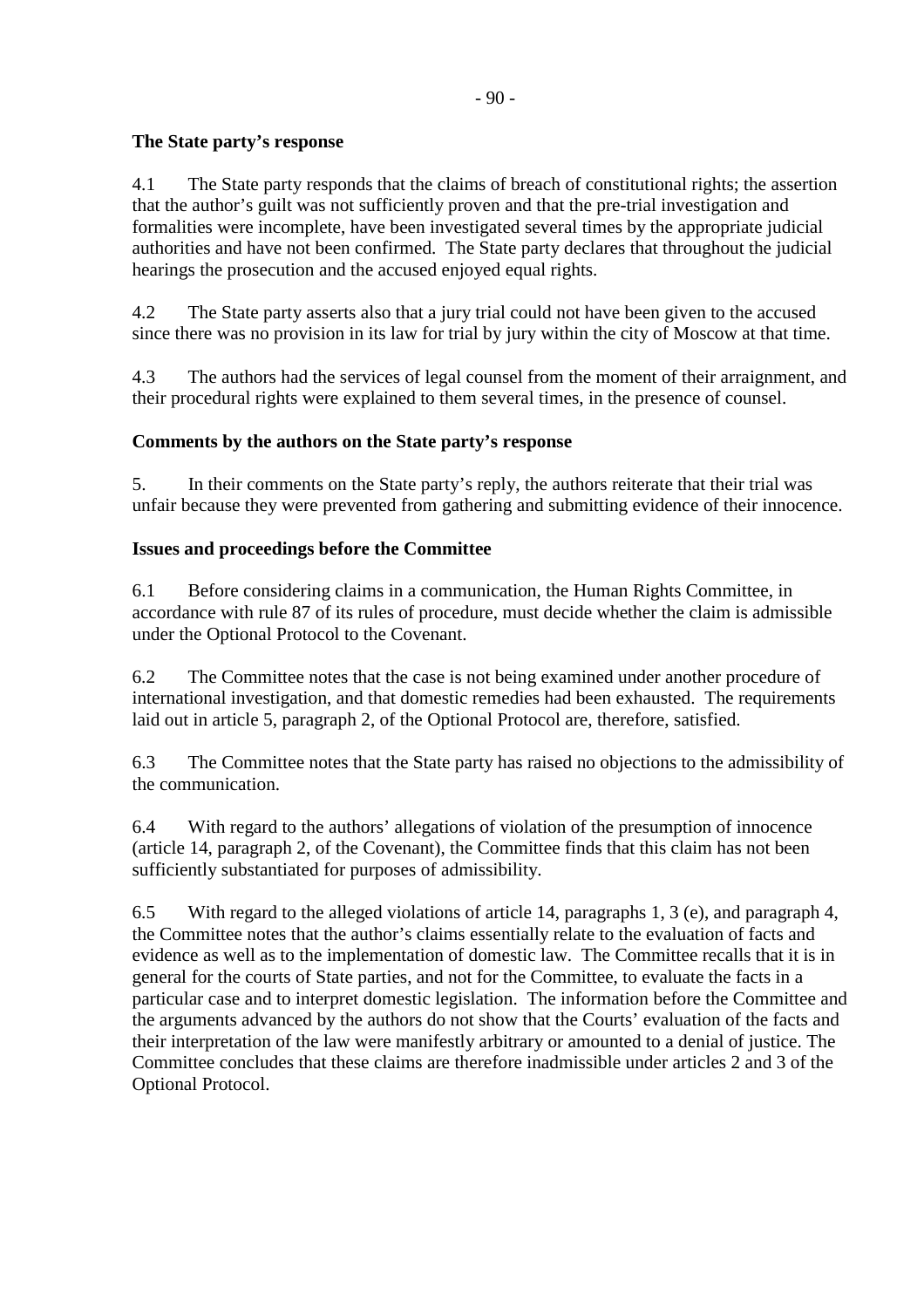# **Consideration on the merits**

7.1 Although the authors do not cite article 26 of the Covenant, the Committee is of the view that it must consider, in light of the submissions of the authors, whether that article has been breached.

7.2 The claim of discrimination made by the authors is that they were denied a jury trial, while a jury trial was granted to some other accused persons in courts of the State party. The Committee notes that while the Covenant contains no provision asserting a right to a jury trial in criminal cases, if such a right is provided under the domestic law of the State party, and is granted to some persons charged with crimes, it must be granted to others similarly situated on an equal basis. If distinctions are made, they must be based on objective and reasonable grounds.

7.3 The authors claim that they should have been afforded a trial by jury, afforded to all accused persons liable to the death penalty. The Committee notes, however, that in the present case the authors were juveniles at the time the crimes were committed and thus they were not subject to the death penalty according to domestic legislation.

7.4 Another possible claim of violation of article 26 is that trial by jury was made available in trials in some parts of the country but not in Moscow where the authors were tried and convicted. The Committee notes that under the Constitution of the State party the availability of jury trial is governed by federal law, but there was no federal law on the subject. The fact that a State party that is a federal union permits differences among the federal units in respect of jury trial does not in itself constitute a violation of article  $26<sup>2</sup>$ . As the authors have provided no information on cases in which jury trials have been held in non-capital cases in the city of Moscow, the Committee cannot conclude that the State party violated article 26.

8. The Human Rights Committee, acting under article 5, paragraph 4, of the Optional Protocol to the International Covenant on Civil and Political Rights, is of the view that the facts before it do not reveal a breach of any article of the Covenant.

[Adopted in English, French and Spanish, the English text being the original version. Subsequently issued also in Arabic, Chinese and Russian as part of the present report.]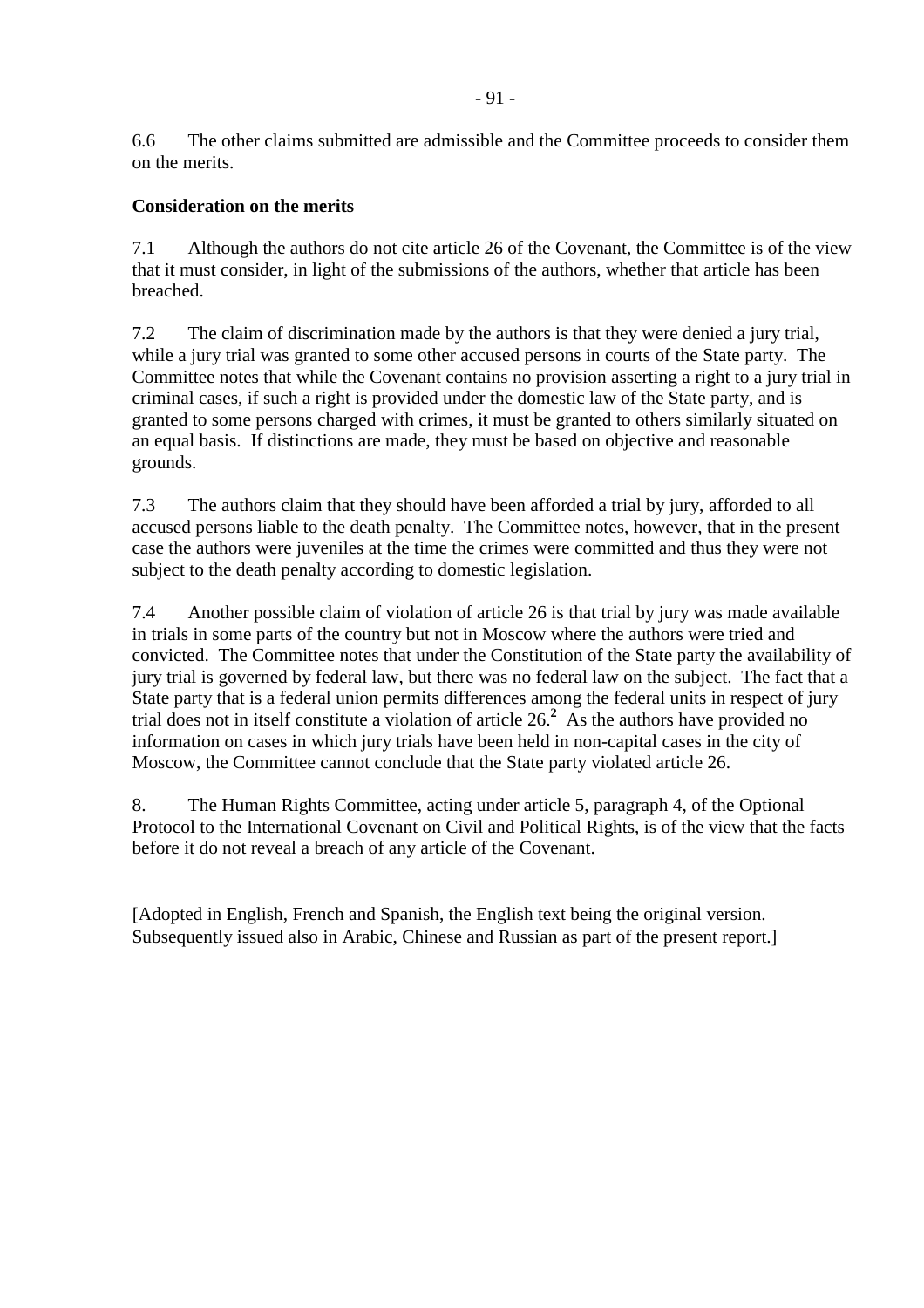## - 92 -

#### **Notes**

<sup>1</sup> The communication contains no direct presentation of the facts by either the authors or counsel.

<sup>2</sup> The Russian Constitution provides in its article 5 that regions, and cities with federal status, are equal units ("subjects") of the Russian Federation, have their own legislative authority, and can enact their own legislation. (Article 65 enumerates the units of the Federation. Moscow city and Moscow Region, are equal and separate "subjects" of the Russian Federation.) See also core document, HRI/CORE/1/Add.52, 25 October 1995, paras. 24 and 30.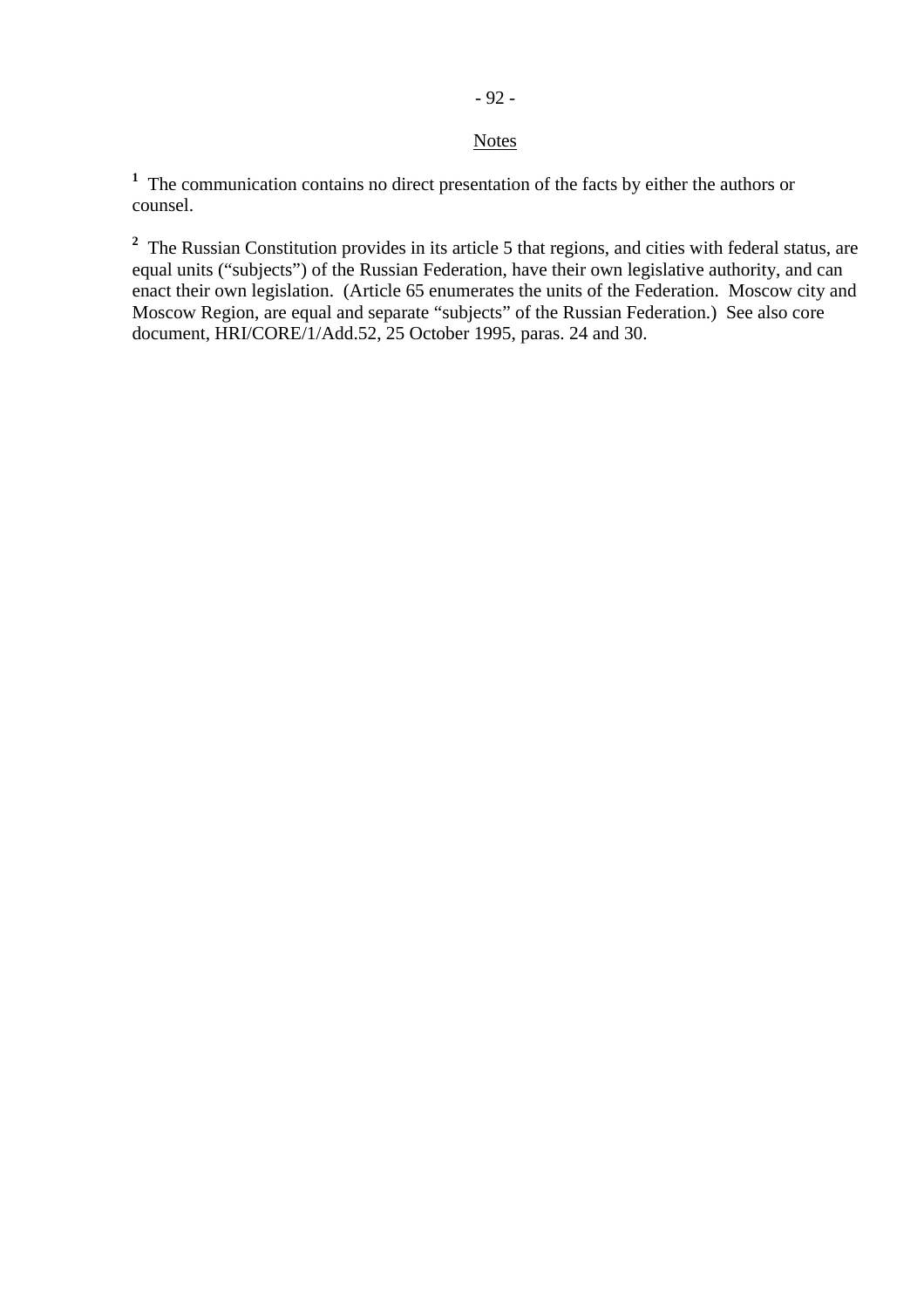### **H. Communication No. 806/1998, Thompson v. St. Vincent and the Grenadines (Views adopted on 18 October 2000, seventieth session)**\*

| Submitted by:          | Mr. Eversley Thompson (represented by Mr. Saul Lehrfreund of<br>Simons, Muirhead & Burton, London)                                     |
|------------------------|----------------------------------------------------------------------------------------------------------------------------------------|
| Alleged victim:        | The author                                                                                                                             |
| State party:           | St. Vincent and the Grenadines                                                                                                         |
| Date of communication: | 17 February 1998                                                                                                                       |
| Prior decisions:       | Special Rapporteur's combined rule 86/91 decision, transmitted to<br>the State party on 19 February 1998 (not issued in document form) |

 The Human Rights Committee, established under article 28 of the International Covenant on Civil and Political Rights,

Meeting on 18 October 2000,

 Having concluded its consideration of communication No. 806/1998 submitted to the Human Rights Committee by Mr. Eversley Thompson under the Optional Protocol to the International Covenant on Civil and Political Rights,

 Having taken into account all written information made available to it by the author of the communication, and the State party,

Adopts the following:

 $\overline{a}$ 

#### **Views under article 5, paragraph 4, of the Optional Protocol**

1. The author of the communication is Eversley Thompson, a Vincentian national born on 7 July 1962. He is represented by Saul Lehrfreund of Simons, Muirhead and Burton, London. Counsel claims that the author is a victim of violations of articles 6 (1) and (4), 7, 10 (1), 14 (1) and 26 of the Covenant.

 The text of two individual opinions signed by five Committee members is appended to this document.

<sup>\*</sup> The following members of the Committee participated in the examination of the case: Mr. Abdelfattah Amor, Mr. Prafullachandra Natwarlal Bhagwati, Ms. Christine Chanet, Lord Colville, Ms. Elizabeth Evatt, Ms. Pilar Gaitan de Pombo, Mr. Louis Henkin, Mr. Eckart Klein, Mr. David Kretzmer, Mr. Rajsoomer Lallah, Ms. Cecilia Medina Quiroga, Mr. Martin Scheinin, Mr. Hipólito Solari Yrigoyen, Mr. Roman Wieruszewski, Mr. Maxwell Yalden and Mr. Abdallah Zakhia.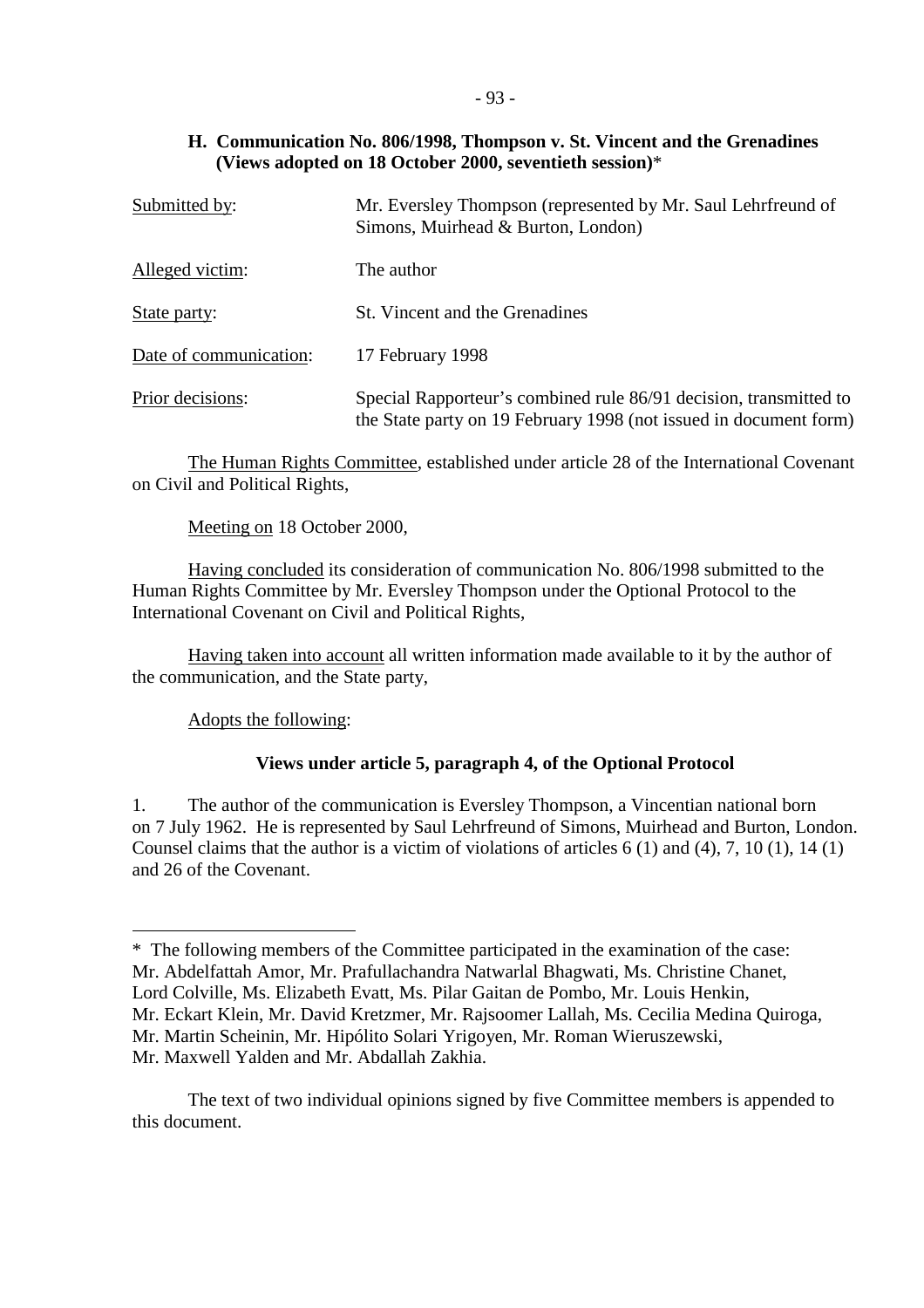## **The facts as submitted by counsel**

2.1 The author was arrested on 19 December 1993 and charged with the murder of D'Andre Olliviere, a four-year old girl who had disappeared the day before. The High Court (Criminal Division) convicted him as charged and sentenced him to death on 21 June 1995. His appeal was dismissed on 15 January 1996. In his petition for special leave to appeal to the Judicial Committee of the Privy Council, counsel raised five grounds of appeal, relating to the admissibility of the author's confession statements and to the directions of the judge to the jury. On 6 February 1997, the Judicial Committee of the Privy Council granted leave to appeal, and after having remitted the case to the local Court of Appeal on one issue, it rejected the appeal on 16 February 1998. With this, all domestic remedies are said to have been exhausted.

2.2 At trial, the evidence for the prosecution was that the little girl disappeared on 18 December 1993 and that the author had been seen hiding under a tree near her home. Blood, faecal material and the girl's panty were found on the beach near the family's home. The girl's body was never found.

2.3 According to the prosecution, police officers apprehended the author at his home early in the morning of 19 December 1993. They showed him a red slipper found the evening before and he said that it was his. After having been brought to the police station, the author confessed that he had sexually abused the girl and then thrown the girl into the sea from the beach. He went with the policemen to point out the place where it happened. Upon return, he made a confession statement.

2.4 The above evidence by the police was subject to a voir dire during trial. The author contested ever having made a statement. He testified that the police officers had beaten him at home and at the police station, and that he had been given electric shocks and had been struck with a gun and a shovel. His parents gave evidence that they had seen him on 20 December 1993 with his face and hands badly swollen. After the voir dire, the judge ruled that the statement was voluntary and admitted it into evidence. Before the jury, the author gave sworn evidence and again challenged the statement.

## **The complaint**

3.1 Counsel claims that the imposition of the sentence of death in the author's case constitutes cruel and unusual punishment, because under the law of St. Vincent the death sentence is the mandatory sentence for murder. He also points out that no criteria exist for the exercise of the power of pardon, nor has the convicted person the opportunity to make any comments on any information which the Governor-General may have received in this respect.**<sup>1</sup>** In this context, counsel argues that the death sentence should be reserved for the most serious of crimes and that a sentence which is indifferently imposed in every category of capital murder fails to retain a proportionate relationship between the circumstances of the actual crime and the offender and the punishment. It therefore becomes cruel and unusual punishment. He argues therefore that it constitutes a violation of article 7 of the Covenant.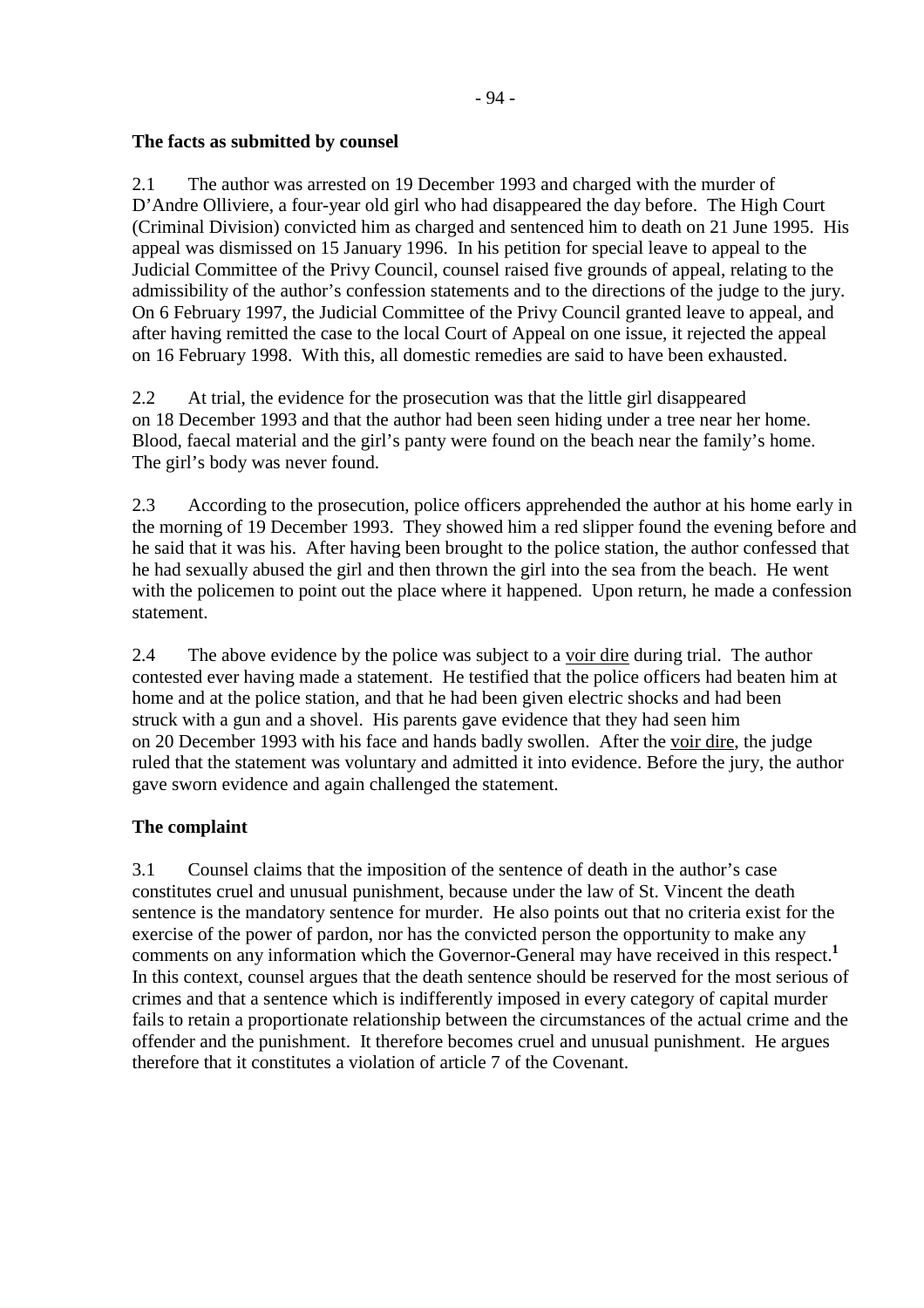3.2 The above is also said to constitute a violation of article 26 of the Covenant, since the mandatory nature of the death sentence does not allow the judge to impose a lesser sentence taking into account any mitigating circumstances. Furthermore, considering that the sentence is mandatory, the discretion at the stage of the exercise of the prerogative of mercy violates the principle of equality before the law.

3.3 Counsel further claims that the mandatory nature of the death sentence violates the author's rights under article 6 (1) and (4).

3.4 Counsel also claims that article 14 (1) has been violated because the Constitution of St. Vincent does not permit the Applicant to allege that his execution is unconstitutional as inhuman or degrading or cruel or unusual. Further, it does not afford a right to a hearing or a trial on the question whether the penalty should be either imposed or carried out.

3.5 Counsel submits that the following conditions in Kingstown prison amount to violations of articles 7 and 10 (1) in relation to the author. He is detained in a cell measuring 8 feet by 6 feet; there is a light in his cell that remains constantly lit 24 hours a day; there is no furniture or bedding in his cell; his only possessions in his cell are a blanket and a slop pail and a cup; there is no adequate ventilation as there is no window in his cell; sanitation is extremely poor and inadequate; food is of bad quality and unpalatable and his diet consists of rice every day; he is allowed to exercise three times a week for half an hour in the dormitory. Counsel also alleges that the conditions in prison are in breach of the domestic prison rules of St. Vincent and the Grenadines. Counsel also alleges that the author's punishment is being aggravated by these conditions.

3.6 Counsel further argues that the author's detention in these conditions renders unlawful the carrying out of his sentence of death.

3.7 Counsel also claims a violation of article 14 (1) because no legal aid is available for constitutional motions and the author, who is indigent, is therefore denied the right of access to court guaranteed by section 16 (1) of the Constitution.

## **The Committee's request for interim measures of protection**

4.1 On 19 February 1998, the communication was submitted to the State party, with the request to provide information and observations in respect of both admissibility and merits of the claims, in accordance with rule 91, paragraph 2, of the Committee's rules of procedure. The State party was also requested, under rule 86 of the Committee's rules of procedure, not to carry out the death sentence against the author, while his case was under consideration by the Committee.

4.2 On 16 September 1999, the Committee received information to the effect that a warrant for the author's execution had been issued. After having sent an immediate message to the State party, reminding it of the rule 86 request in the case, the State party informed the Committee that it was not aware of having received the request nor the communication concerned. Following an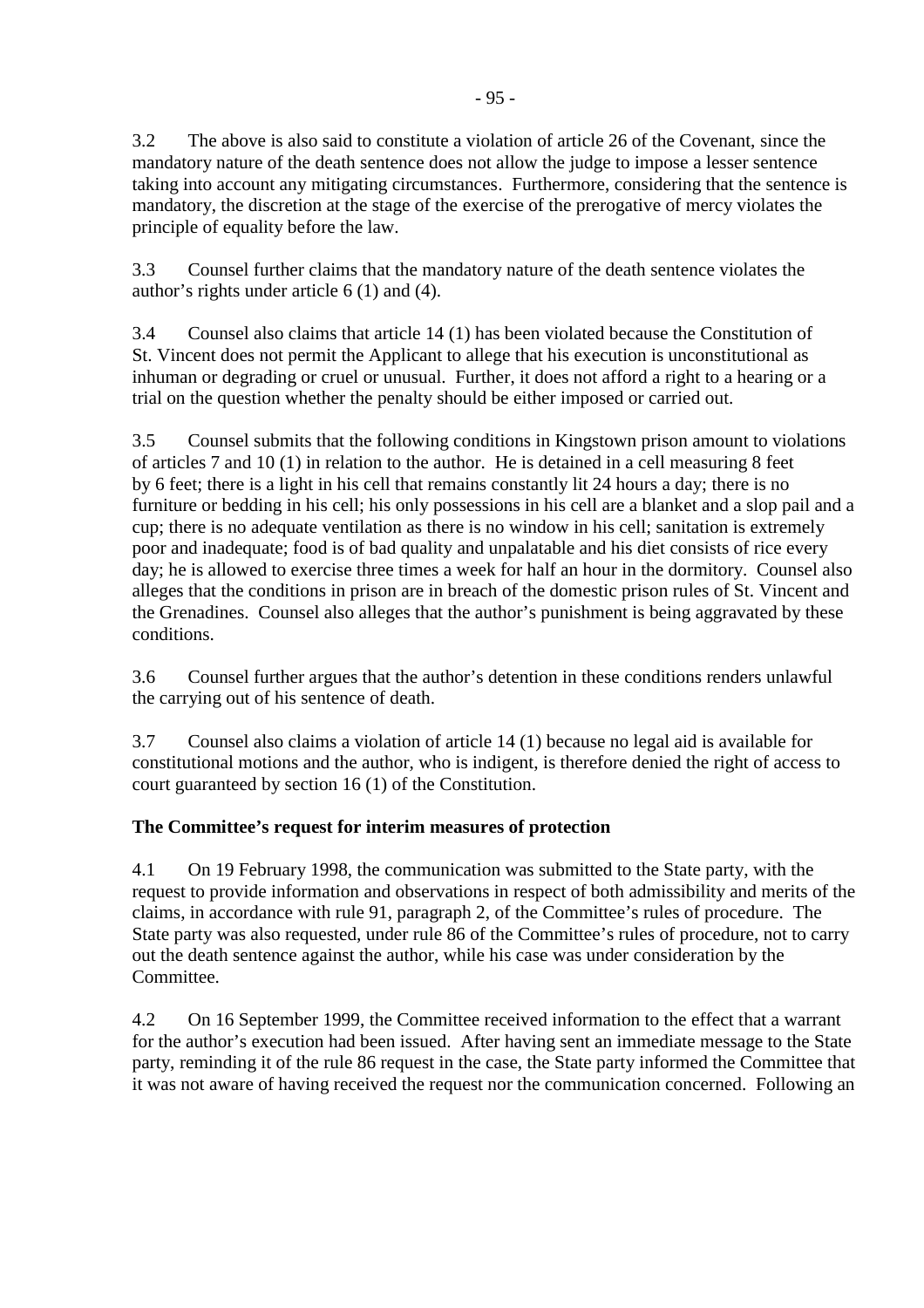exchange of correspondence between the Special Rapporteur for New Communications and the State party's representatives, and after a constitutional motion had been presented to the High Court of St. Vincent and the Grenadines, the State party agreed to grant the author a stay of execution in order to allow the Committee to examine his communication.

# **The State party's submission**

5.1 By submission of 16 November 1999, the State party notes that the author has sought redress for his grievances by way of constitutional motion, which was dismissed by the High Court on 24 September 1999. The Court rejected declarations sought by counsel for the author that he was tried without due process and the protection of the law, that the carrying out of the death sentence was unconstitutional because it constituted inhuman or degrading punishment, that the prison conditions amounted to inhuman and degrading treatment, and that the author had a legal right to have his petition considered by the United Nations Human Rights Committee. The State party submits that, in order to expedite the examination by the Committee, it will raise no objection to the admissibility of the communication for reasons of non-exhaustion of domestic remedies.

5.2 The State party submits that the mandatory nature of the death penalty is allowed under international law. It explains that a distinction is made in the criminal law in St. Vincent and the Grenadines between different types of unlawful killing. Killings which amount to manslaughter are not subject to the mandatory death penalty. It is only for the offence of murder that the death sentence is mandatory. Murder is the most serious crime known to law. For these reasons the State party submits that the death penalty in the present case was imposed in accordance with article 6 (2) of the Covenant. The State party also denies that a violation of article 7 occurred in this respect, since the reservation of the death penalty to the most serious crime known to law retains the proportionate relationship between the circumstances of the crime and the penalty. The State party likewise rejects counsel's claim that there has been discrimination within the meaning of article 26 of the Covenant.

5.3 The State party also notes that the author had a fair trial, and that his conviction was reviewed and upheld by the Court of Appeal and the Privy Council. Accordingly, the death penalty imposed upon the author does not constitute arbitrary deprivation of his life within the meaning of article 6 (1) of the Covenant.

5.4 As to the alleged violation of article 6 (4) of the Covenant, the State party notes that the author has the right to seek pardon or commutation and that the Governor General may exercise the prerogative of mercy pursuant to sections 65 and 66 of the Constitution in the light of advice received from the Advisory Committee.

5.5 With regard to prison conditions and treatment in prison, the State party notes that the author has not shown any evidence that his conditions of detention amount to torture or cruel, inhuman or degrading treatment or punishment. Nor is there any evidence that he was treated in violation of article 10 (1) of the Covenant. According to the State party, the general statements made in the communication do not evidence any specific breach of the relevant articles.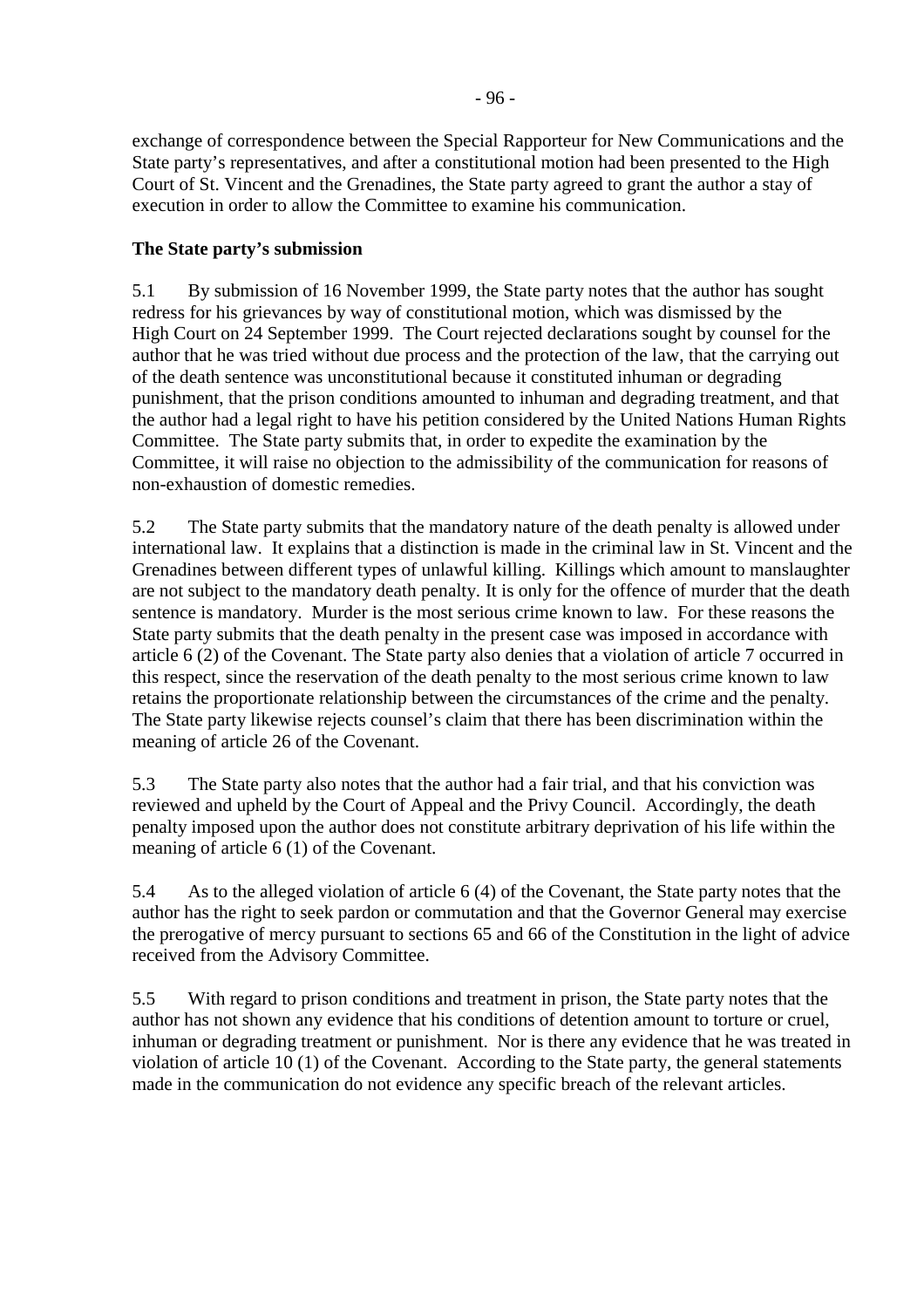Moreover, the State party notes that this matter was considered by the High Court when hearing the constitutional motion, and that the Court rejected it. The State party refers to the Committee's constant jurisprudence that the Committee is not competent to re-evaluate the facts and evidence considered by the Court, and concludes that the author's claim should be rejected. The State party further refers to the Committee's jurisprudence that prolonged periods of detention cannot be considered to constitute cruel, inhuman or degrading treatment if the convicted person is merely availing himself of appellate remedies.

5.6 The State party also argues that even if there had been a violation of the author's rights in relation to prison conditions, this would not render the carrying out of the death sentence unlawful and a violation of articles 6 and 7 of the Covenant. In this context, the State party makes reference to the Privy Council's decision in Thomas and Hilaire v. Attorney-General of Trinidad and Tobago, where the Privy Council considered that even if the prison conditions constituted a breach of the appellants constitutional rights, commutation of the sentence would not be the appropriate remedy and the fact that the conditions in which the condemned man had been kept prior to execution infringed his constitutional rights did not make a lawful sentence unconstitutional.

5.7 As to counsel's claim that the author's right to access to the constitutional court was violated, the State party notes that the author has indeed presented and pursued a constitutional motion in the High Court, during which he was represented by experienced local counsel. After his motion was dismissed, the author gave notice of appeal. On 13 October 1999, he withdrew his appeal. During these proceedings he was again represented by the same counsel. The State party submits that this is evidence that there has been no conduct on the part of the State which has had the practical effect of denying the author access to court.

## **Counsel's comments**

6.1 In his comments, counsel maintains that the author's death sentence violates various provisions of the Covenant because he was sentenced to death without the sentencing judge considering and giving effect to his character, his personal circumstances or those of the crime. In this connection, counsel refers to the report by the Inter-American Commission on Human Rights in the case of Hilaire v. Trinidad and Tobago. **2**

6.2 With respect to the prerogative of mercy, counsel argues that the State party has not appreciated that the right to apply for pardon must be an effective right. In the author's case, he cannot effectively present his case for mercy and thus the right to apply for mercy is theoretical and illusory. The author cannot participate in the process, and is merely informed of the outcome. According to counsel, this means that the decisions on mercy are taken on an arbitrary basis. In this connection, counsel notes that the Advisory Committee does not interview the prisoner or his family. Moreover, no opportunity is given to the condemned person to respond to possible aggravating information which the Advisory Committee may have in its possession.

6.3 With regard to the prison conditions, counsel produces an affidavit sworn by the author, dated 30 December 1999. He states that his cell in Kingstown prison, where he was detained from 21 June 1995 to 10 September 1999, was 8 feet by 6 feet in size, and that the only articles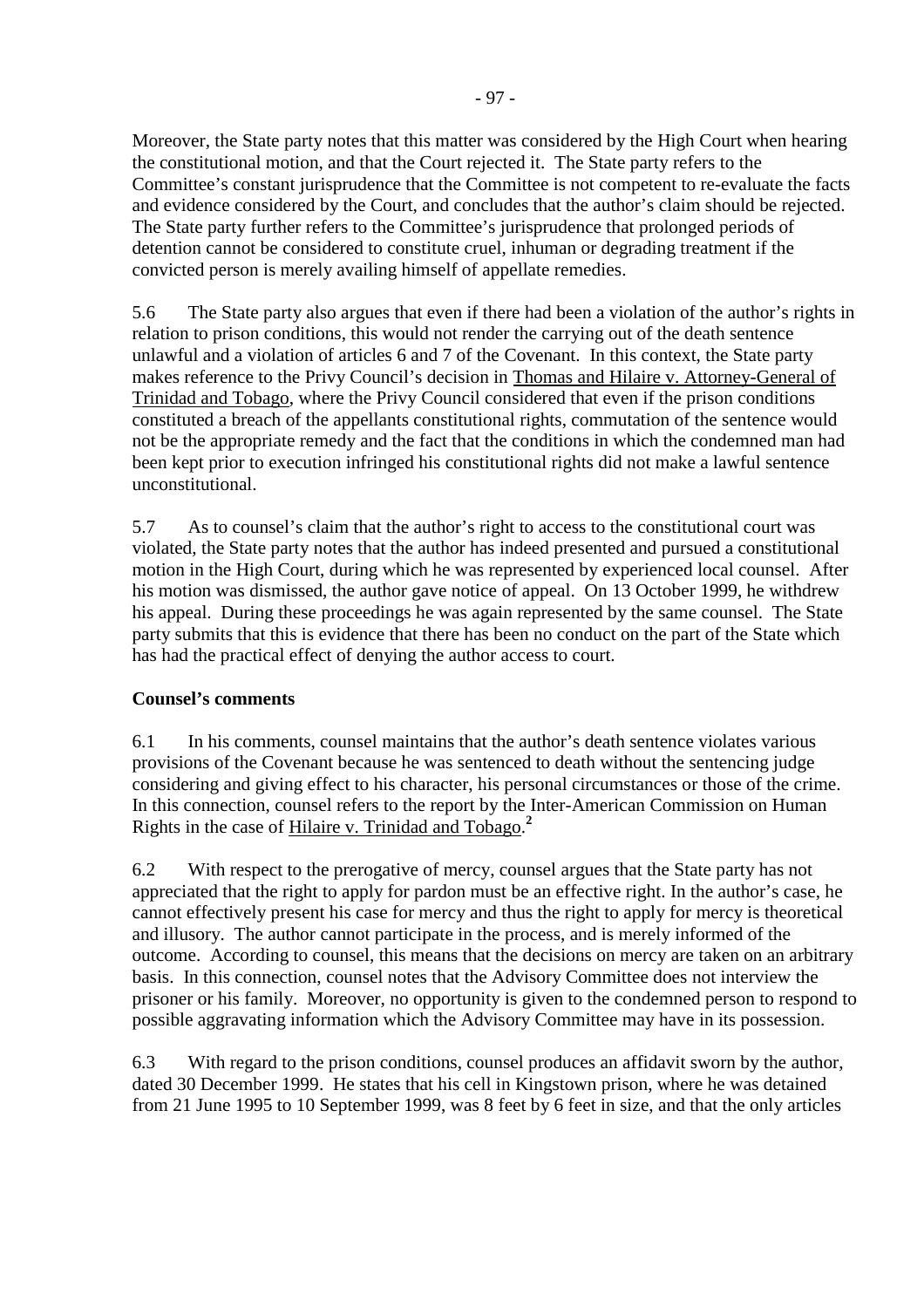with which he was supplied in his cell were a blanket, a slop pail, a small water container and a bible. He slept on the floor. In the cell there was no electric lighting, but there was an electric light bulb in the corridor adjacent to the cell, which was kept on night and day. He states that he was unable to read because of the poor lighting. He was allowed exercise for at least three times a week in the corridor adjacent to his cell. He did not exercise in the open air and did not get any sunlight. Guards were always present. The food was unpalatable and there was little variety (mainly rice). During a fire on 29 July 1999 caused by a prison riot, he was locked in his cell and only managed to save himself when other prisoners broke in through the roof. He is only allowed to wear prison clothes, which are rough on the skin. On 10 September 1999, he was placed in a cell in Fort Charlotte, an 18th century prison. The cell in which he is now held is moist and the floor is damp. He is supplied with a small mattress. The cell is dark night and day, as the light of the electric bulb in the corridor does not penetrate into the cell. He is given exercise daily but inside the building and he does not get any sunlight. Because of the damp conditions, his legs started swelling and he reported this to the authorities, who took him to hospital for examination on 29 December 1999. He adds that he was scheduled to be hanged on 13 September 1999 and that he was taken from his cell to the gallows and that his lawyer was able to obtain a stay of execution only fifteen minutes before the scheduled execution. He states that he has been traumatized and disoriented.

6.4 Concerning the author's right of access to court, counsel submits that the fact that the author was fortunate enough to persuade counsel to take his recent constitutional case pro bono does not relieve the State party of its obligation to provide legal aid for constitutional motions.

### **Consideration of admissibility**

7.1 Before considering any claim contained in a communication, the Human Rights Committee must, in accordance with rule 87 of its rules of procedure, decide whether or not it is admissible under the Optional Protocol to the Covenant.

7.2 The Committee notes that it appears from the facts before it that the author filed a constitutional motion before the High Court of St. Vincent and the Grenadines. The Committee considers therefore that the author has failed to substantiate, for purposes of admissibility, his claim under article 14 (1) of the Covenant, that the State party denied the author the right of access to court in this respect.

7.3 The Committee considers that the author has sufficiently substantiated, for purposes of admissibility, that the remaining claims may raise issues under articles 6, 7, 10 and 26 of the Covenant. The Committee proceeds therefore without further delay to the consideration of the merits of these claims.

#### **Consideration of the merits**

8.1 The Human Rights Committee has considered the present communication in the light of all the written information made available to it by the parties, as provided in article 5, paragraph 1, of the Optional Protocol.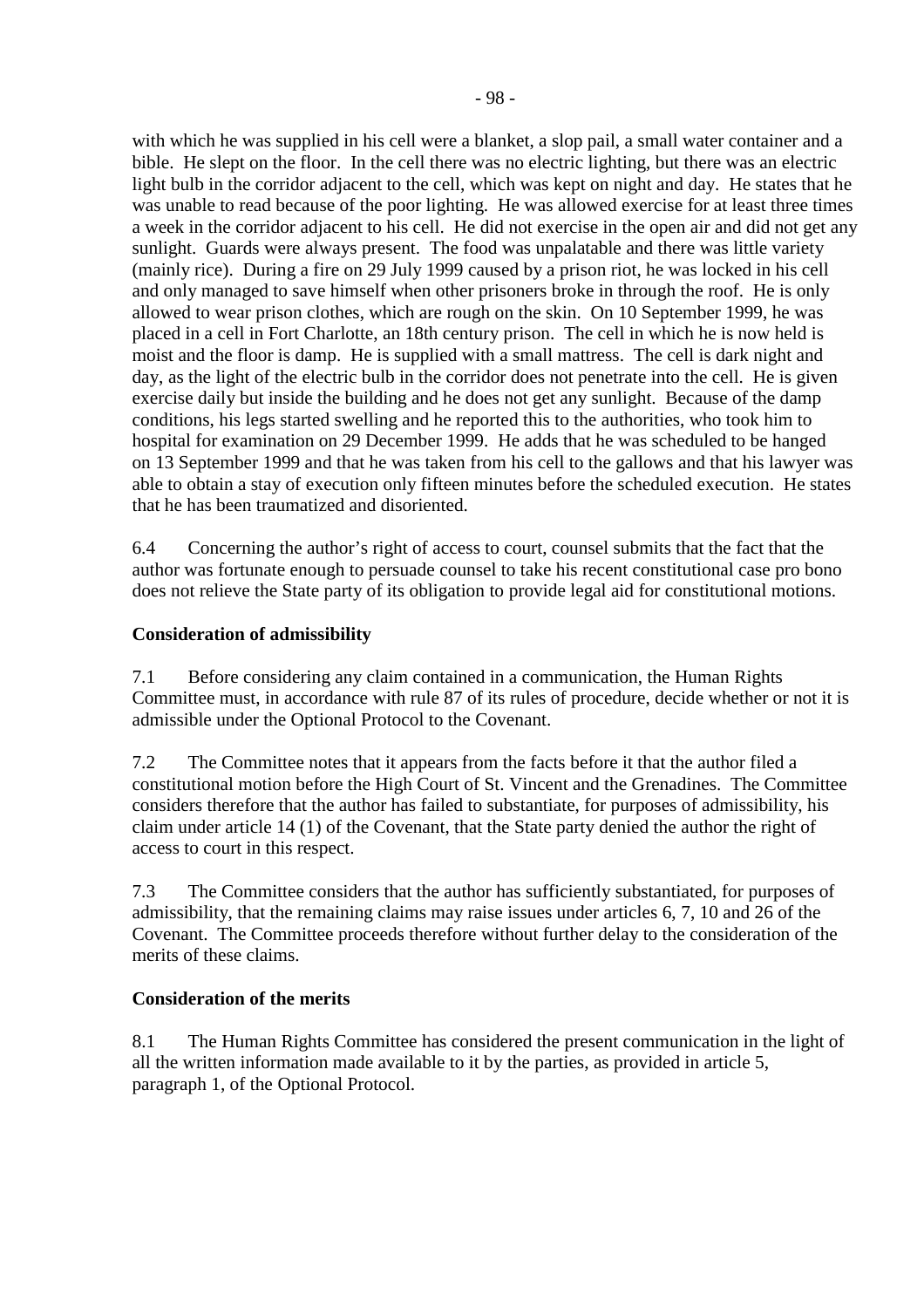8.2 Counsel has claimed that the mandatory nature of the death sentence and its application in the author's case, constitutes a violation of articles 6 (1), 7 and 26 of the Covenant. The State party has replied that the death sentence is only mandatory for murder, which is the most serious crime under the law, and that this in itself means that it is a proportionate sentence. The Committee notes that the mandatory imposition of the death penalty under the laws of the State party is based solely upon the category of crime for which the offender is found guilty, without regard to the defendant's personal circumstances or the circumstances of the particular offence. The death penalty is mandatory in all cases of "murder" (intentional acts of violence resulting in the death of a person). The Committee considers that such a system of mandatory capital punishment would deprive the author of the most fundamental of rights, the right to life, without considering whether this exceptional form of punishment is appropriate in the circumstances of his or her case. The existence of a right to seek pardon or commutation, as required by article 6, paragraph 4, of the Covenant, does not secure adequate protection to the right to life, as these discretionary measures by the executive are subject to a wide range of other considerations compared to appropriate judicial review of all aspects of a criminal case. The Committee finds that the carrying out of the death penalty in the author's case would constitute an arbitrary deprivation of his life in violation or article 6, paragraph 1, of the Covenant.

8.3 The Committee is of the opinion that counsel's arguments related to the mandatory nature of the death penalty, based on articles 6 (2), 7, 14 (5) and 26 of the Covenant do not raise issues that would be separate from the above finding of a violation of article 6 (1).

8.4 The author has claimed that his conditions of detention are in violation of articles 7 and 10 (1) of the Covenant, and the State party has denied this claim in general terms and has referred to the judgement by the High Court, which rejected the author's claim. The Committee considers that, although it is in principle for the domestic courts of the State party to evaluate facts and evidence in a particular case, it is for the Committee to examine whether or not the facts as established by the Court constitute a violation of the Covenant. In this respect, the Committee notes that the author had claimed before the High Court that he was confined in a small cell, that he had been provided only with a blanket and a slop pail, that he slept on the floor, that an electric light was on day and night, and that he was allowed out of the cell into the yard one hour a day. The author has further alleged that he does not get any sunlight, and that he is at present detained in a moist and dark cell. The State party has not contested these claims. The Committee finds that the author's conditions of detention constitute a violation of article 10 (1) of the Covenant. Insofar as the author means to claim that the fact that he was taken to the gallows after a warrant for his execution had been issued and that he was removed only fifteen minutes before the scheduled execution constituted cruel, inhuman or degrading treatment, the Committee notes that nothing before the Committee indicates that the author was not removed from the gallows immediately after the stay of execution had been granted. The Committee therefore finds that the facts before it do not disclose a violation of article 7 of the Covenant in this respect.

9. The Human Rights Committee, acting under article 5, paragraph 4, of the Optional Protocol to the International Covenant on Civil and Political rights, is of the view that the facts before it disclose a violation of articles 6 (1) and 10 (1) of the Covenant.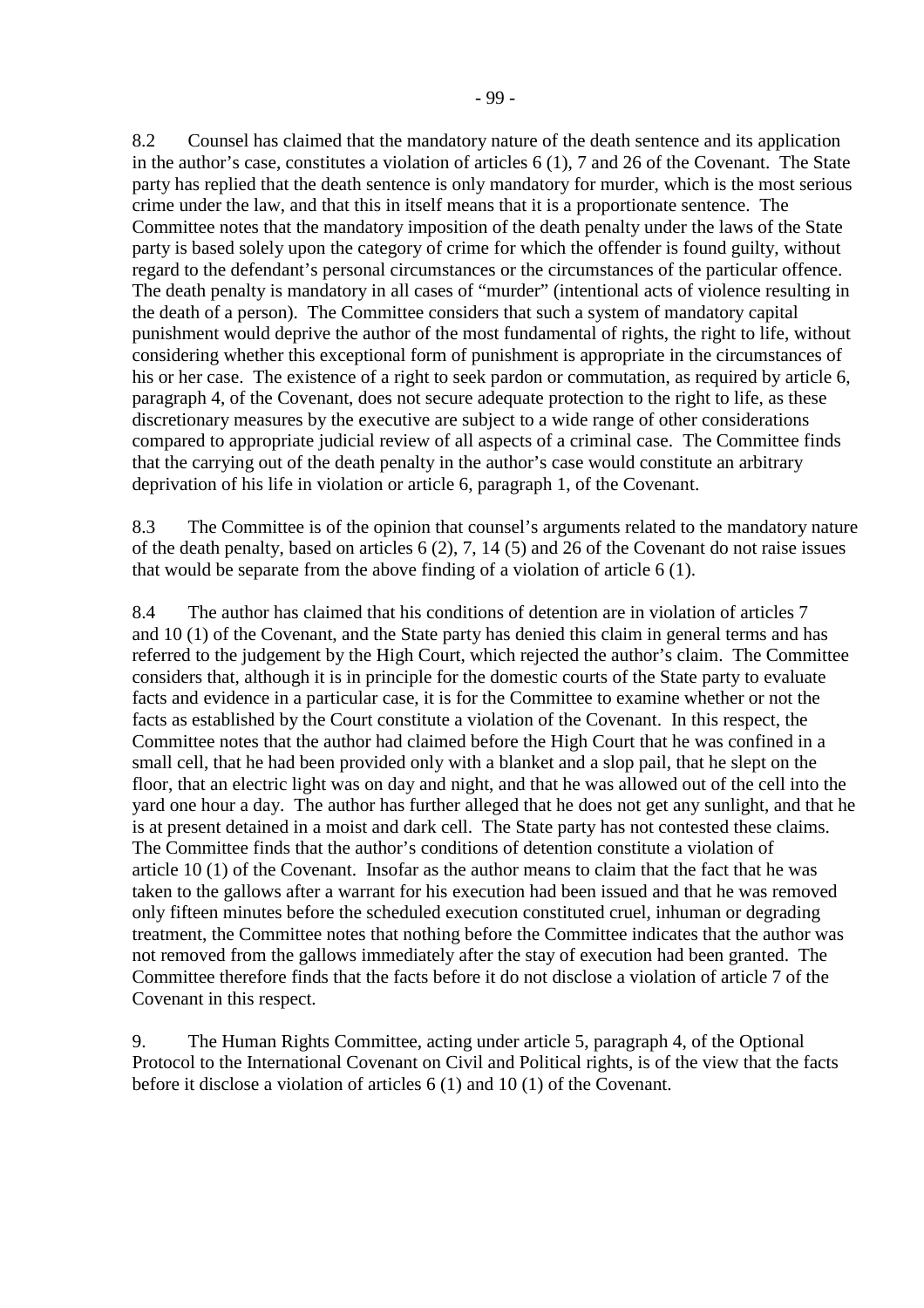10. Under article 2, paragraph 3 (a), of the Covenant, the State party is under the obligation to provide Mr. Thompson with an effective and appropriate remedy, including commutation. The State party is under an obligation to take measures to prevent similar violations in the future.

11. Bearing in mind that, by becoming a State party to the Optional Protocol, the State party has recognized the competence of the Committee to determine whether there has been a violation of the Covenant or not and that, pursuant to article 2 of the Covenant, the State party has undertaken to ensure to all individuals within its territory and subject to its jurisdiction the rights recognized in the Covenant and to provide an effective and enforceable remedy in case a violation has been established, the Committee wishes to receive from the State party, within ninety days, information about the measures taken to give effect to the Committee's Views. The State party is also requested to publish the Committee's Views.

[Adopted in English, French and Spanish, the English text being the original version. Subsequently issued also in Arabic, Chinese and Russian as part of the present report.]

#### **Notes**

<sup>1</sup> Under section 65 of the Constitution, the Governor General may exercise the prerogative of mercy, in accordance with the advice of the Minister who acts as Chairman of the Advisory Committee on the prerogative of mercy. The Advisory Committee consists of the Chairman (one of the Cabinet Ministers), the Attorney-General and three to four other members appointed by the Governor General on the advice of the Prime Minister. Of the three or four Committee members at least one shall be a Minister and one other shall be a medical practitioner. Before deciding on the exercise of the prerogative of mercy in any death penalty case, the Committee shall obtain a written report of the case from the trial judge (or the Chief Justice, if a report from the trial judge cannot be obtained) together with such other information derived from the record of the case or elsewhere as he may require.

<sup>2</sup> Commission report No. 66/99, case No. 11.816, approved by the Commission on 21 April 1999, not made public.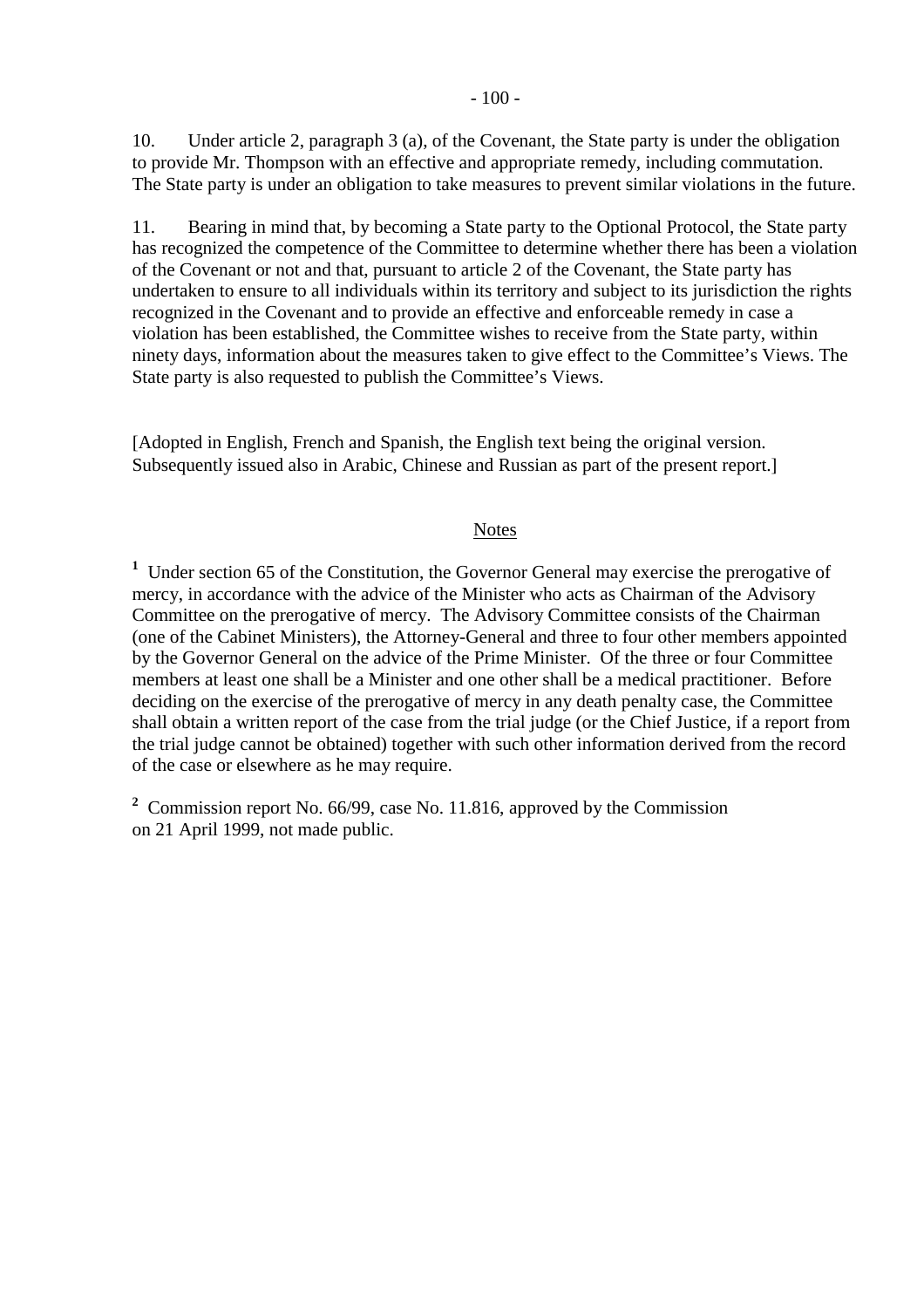#### - 101 -

#### **APPENDIX**

#### **Individual opinion by Lord Colville (dissenting)**

 The majority decision is based solely on the law which imposes a mandatory death sentence upon the category of crime, murder, for which the offender is found guilty, without regard to the defendant's personal circumstances or the circumstances of the particular offence. This conclusion has been reached without any assessment of either such set of circumstances, which exercise would in any case be beyond the Committee's jurisdiction. The majority, therefore, have founded their opinion on the contrast between the common law definition of murder, which applies in the State, and a gradation of categories of homicide in civil law jurisdictions and, by statute, in some States whose criminal law derives from common law. Thus the majority decision is not particular to this author but has wide application on a generalized basis. The point has now for the first time been taken in this communication despite Views on numerous earlier communications arising under (inter alia) a mandatory death sentence for murder; on those occasions no such stance was adopted.

 In finding, in this communication, that the carrying out of the death penalty in the author's case would constitute on arbitrary deprivation of his life in violation of article 6.1 of the Covenant, the wrong starting-point is chosen. The terms of paragraph 8.2 of the majority decision fail to analyse the carefully-constructed provisions of the entirety of article 6. The article begins from a position in which it is accepted that capital punishment, despite the exhortation in article 6.6, remains an available sentence. It then specifies safeguards, and these are commented on as follows:

 (a) The inherent right to life is not to be subject to arbitrary deprivation. The subsequent provisions of the article state the requirements which prevent arbitrariness but which are not addressed by the majority except for article 6.4, as to which there now exists jurisprudence which appears to have been overlooked: (see below);

 (b) Article 6.2 underlines the basic flaw in the majority's reasoning. There is no dispute that murder is a most serious crime; that is, however, subject to the majority's view that a definition of murder in common law may encompass offences which are not to be described as "most serious." Whilst this does not form part of their decision in those terms, the inevitable implication is that "murder" must be redefined.

 The second point on article 6.2 emphasizes that the death penalty can only be carried out pursuant to a final decision by a competent court. It follows inescapably from this that the actual law which compels the trial judge to pass a sentence of death when a person is convicted of murder does not and cannot in itself offend article 6.1 and certainly not because factual and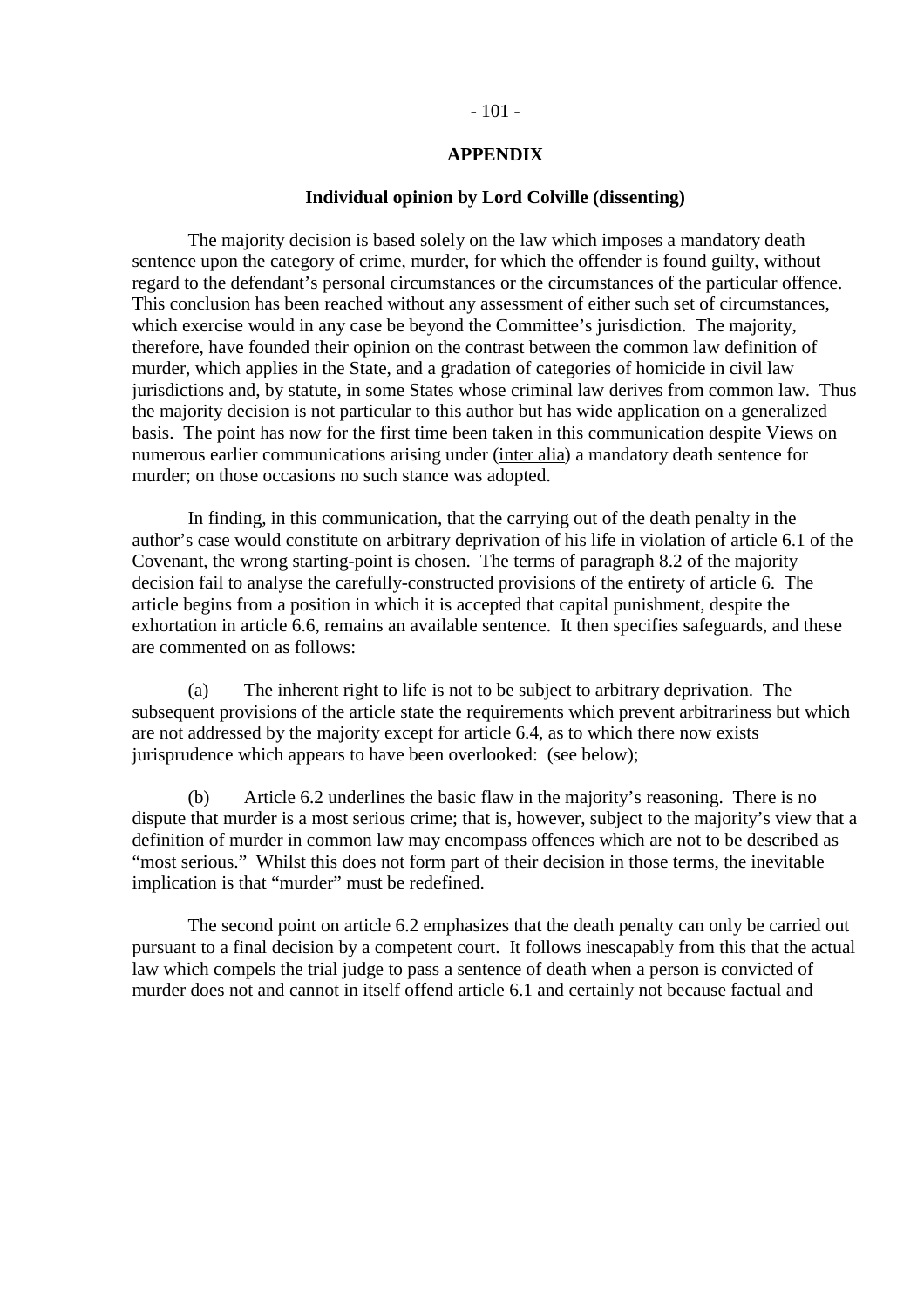personal circumstances are ignored: if the prosecuting authority decides, in a homicide case, to bring a charge of murder, a number of avenues immediately exist for the defence to counter, in the trial court, this accusation. These include:

- − self-defence: unless the prosecution can satisfy the tribunal of fact that the defendant's actions, which led to the death, exceeded a proportional response, in his own perception of the circumstances, to the threat with which he was faced, the defendant must be completely acquitted of any crime;
- − other circumstances, surrounding the crime and relating fundamentally to the prevailing situation or the defendant's state of mind, enable the tribunal of fact to find that, if these defences have not been disproved by the prosecution (the onus is never on the defendant), the charge of murder can be reduced to manslaughter which does not carry a mandatory death sentence. According to the approach adopted by the defence and the evidence adduced by the parties, the judge is bound to explain these issues; if this is not done in accordance with legal precedent the failure will lead to any conviction being quashed;
- − the issues which may thus be raised by the defence need only be exemplified: one is diminished responsibility by the defendant for his actions (falling short of such mental disorder as would lead, not to a conviction, but to an order for treatment in a psychiatric hospital); or provocation, which by judicial decision has been extended to include the "battered partner syndrome", whether resulting from an instantaneous or cumulative basis of aggravation by the victim;
- as a result, the verdict indicates whether murder is the only possible crime for which the defendant can be convicted. Questions of law which may undermine a conviction for murder can be taken to the highest appellate tribunal. It was by such an appeal that the law has recognized prolonged domestic violence or abuse as constituting a "provocation", thereby reducing murder, in proper cases, to manslaughter.

 No comments arise in this case under article 6.3 or 6.5. Article 6.4 has, however, recently assumed a significance which the majority decision appears to have disregarded. It has always been the case that the Head of State must be advised by the relevant Minister or advisory body such as the Privy Council, whether the death penalty shall in fact be carried out. This system is necessitated by article 6.4 and it involves a number of preliminary steps: as the majority says in paragraph 8.2, these discretionary measures by the executive are subject to a wide range of other considerations compared to appropriate judicial review of all aspects of a criminal case. This is not only a correct statement but constitutes the essence and virtue of article 6.4; exactly this process is in place in the State.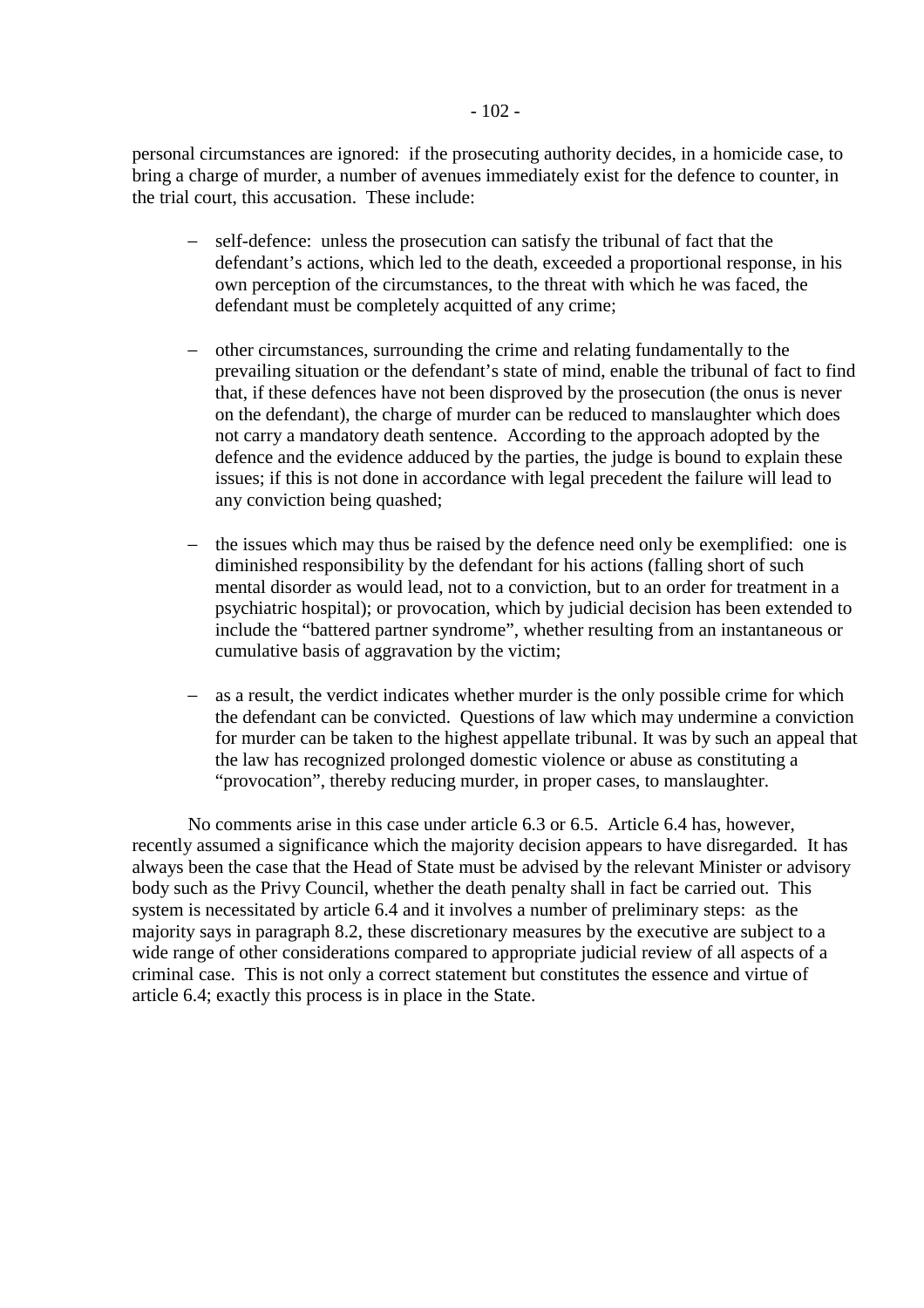The Judicial Committee of the Privy Council has, however, delivered its advice in the case of Lewis and others v. A.G. of Jamaica & another, dated 12 September 2000. Whilst Lord Slynn's majority opinion is not binding in any common law jurisdiction, it has such persuasive authority that it is certain to be given effect. He indicates that in Jamaica by its Constitution, but similarly elsewhere:

- − A written report from the trial judge is available to the person or body advising on pardon or commutation of sentence. (It should be said, by way of gloss to this practice, that the trial judge will have seen the defendant and the witnesses at first hand in the course of the trial, and also will have had access to other material relating to the circumstances of the case and of the defendant which was never used in the trial itself. Evidence, inadmissible for production to the tribunal of fact, may, for example, contain much revealing information.)
- − "Such other information derived from the record of the case or elsewhere" shall be forwarded to the authority empowered to grant clemency.
- − In practice the condemned accused has never been denied the opportunity to make representations which will be considered by that authority.

 Where Lewis breaks new ground is in the advice that the procedures followed in the process of considering a person's petition are open to judicial review. It is necessary that the condemned person should be given notice of the date on which the clemency authority will consider his case. That notice should be sufficient for him or his advisers to prepare representations before a decision is taken. Lewis thus formalizes a defendant's right to make representations and requires that these be considered.

 The inevitable result of this analysis of article 6 as a whole together with judicial ruling likely to be given effect on all common law jurisdictions, including St. Vincent and the Grenadines, is that questions of arbitrariness do not depend on the trial and sentence at first instance, let alone in the mandatory nature of the sentence to be imposed on conviction for murder. There is no suggestion that arbitrariness has arisen in the course of the appellate procedures. The majority's view, therefore, must depend on a decision that the terms of article 6.4, as given effect in a common law jurisdiction, must incorporate an arbitrary decision, "without considering whether this exceptional form of punishment is appropriate in the circumstances" of the particular case (para 8.2). This is manifestly incorrect, as a matter of long-standing practice and now of persuasive advice from the Privy Council; it is no longer merely a matter of conscientious consideration by the authority but a matter of judicial reviewability of its decision.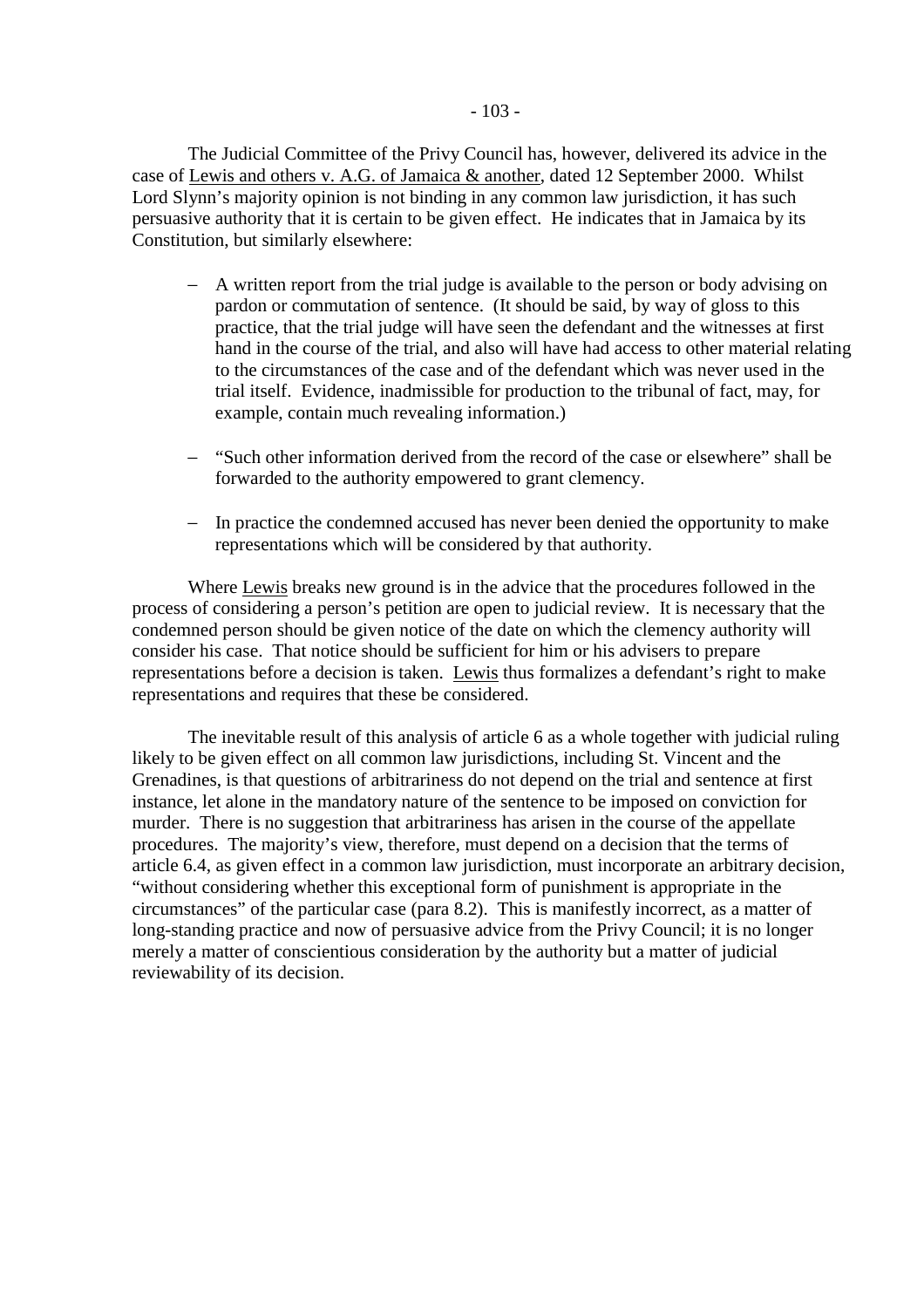Any interpretation finding arbitrariness in the light of existing common law procedures can only imply that full compliance with article 6.4 does not escape the association of arbitrariness under article 6.1. Such internal inconsistency should not be applied to interpretation of the Covenant, and can only be the result of a mistaken straining of the words of article 6.

 On the facts of this case and the course of any clemency process which may yet ensue, I cannot agree that there has been any violation of article 6.1 of the Covenant.

### (Signed) Lord Colville

[Done in English, French and Spanish, the English text being the original version. Subsequently to be translated in Arabic, Chinese and Russian as part of the Committee's annual report to the General Assembly.]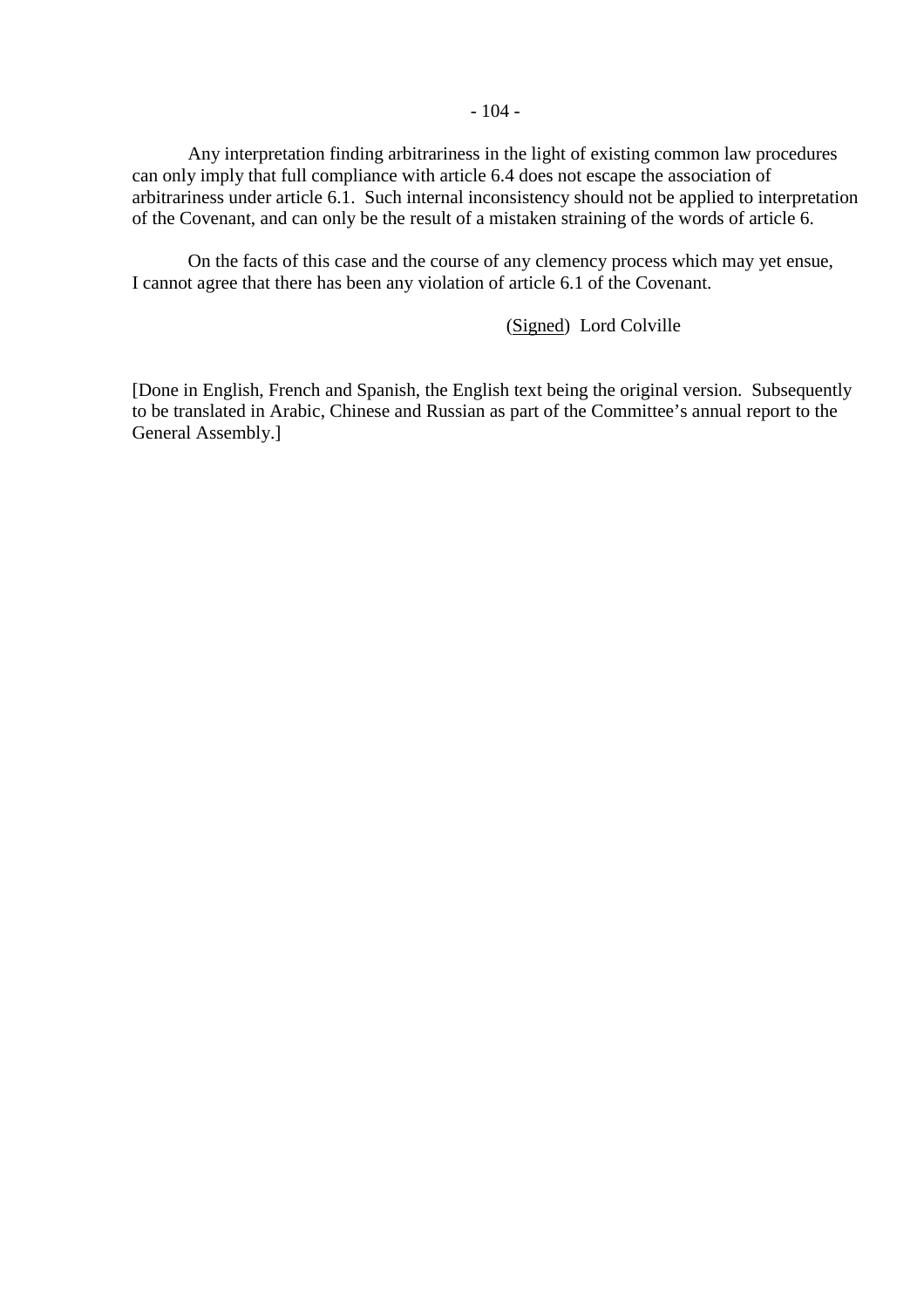## **APPENDIX**

### **Individual opinion by Mr. David Kretzmer, co-signed by Mr. Abdelfattah Amor, Mr. Maxwell Yalden and Mr. Abdallah Zakhia (dissenting)**

#### **A. Past jurisprudence**

1. Like many of my colleagues, I find it unfortunate that the Covenant does not prohibit the death penalty. However, I do not find this a reason to depart from accepted rules of interpretation when dealing with the provisions of the Covenant on the death penalty. I am therefore unable to agree with the Committee's view that by virtue of the fact that the death sentence imposed on the author was mandatory, the State party would violate the author's right, protected under article 6, paragraph 1, not to be arbitrarily deprived of his life, were it to carry out the sentence.

2. Mandatory death sentences for murder are not a novel question for the Committee. For many years the Committee has dealt with communications from persons sentenced to death under legislation that makes a death sentence for murder mandatory. (See, e.g., Communication No. 719/1996, Conroy Levy v. Jamaica; Communication No. 750/1996, Silbert Daley v. Jamaica; Communication No. 775/1997, Christopher Brown v. Jamaica.) In none of these cases has the Committee intimated that the mandatory nature of the sentence involves a violation of article 6 (or any other article) of the Covenant. Furthermore, in fulfilling its function under article 40 of the Covenant, the Committee has studied and commented on numerous reports of States parties in which legislation makes a death sentence for murder mandatory. While in dealing with individual communications the Committee usually confines itself to arguments raised by the authors, in studying State party reports the initiative in raising arguments regarding the compatibility of domestic legislation with the Covenant lies in the hands of the Committee itself. Nevertheless, the Committee has never expressed the opinion in Concluding Observations that a mandatory death sentence for murder is incompatible with the Covenant. (See, e.g., the Concluding Observations of the Committee of 19.1.97 on Jamaica's second periodic report, in which no mention is made of the mandatory death sentence).

 It should also be recalled that in its General Comment No.6 that concerns article 6 of the Covenant, the Committee discussed the death penalty. It gave no indication that mandatory death sentences are incompatible with article 6.

 The Committee is not bound by its previous jurisprudence. It is free to depart from such jurisprudence and should do so if it is convinced that its approach in the past was mistaken. It seems to me, however, that if the Committee wishes States parties to take its jurisprudence seriously and to be guided by it in implementing the Covenant, when it changes course it owes the States parties and all other interested persons an explanation of why it chose to do so. I regret that in its Views in the present case the Committee has failed to explain why it has decided to depart from its previous position on the mandatory death sentence.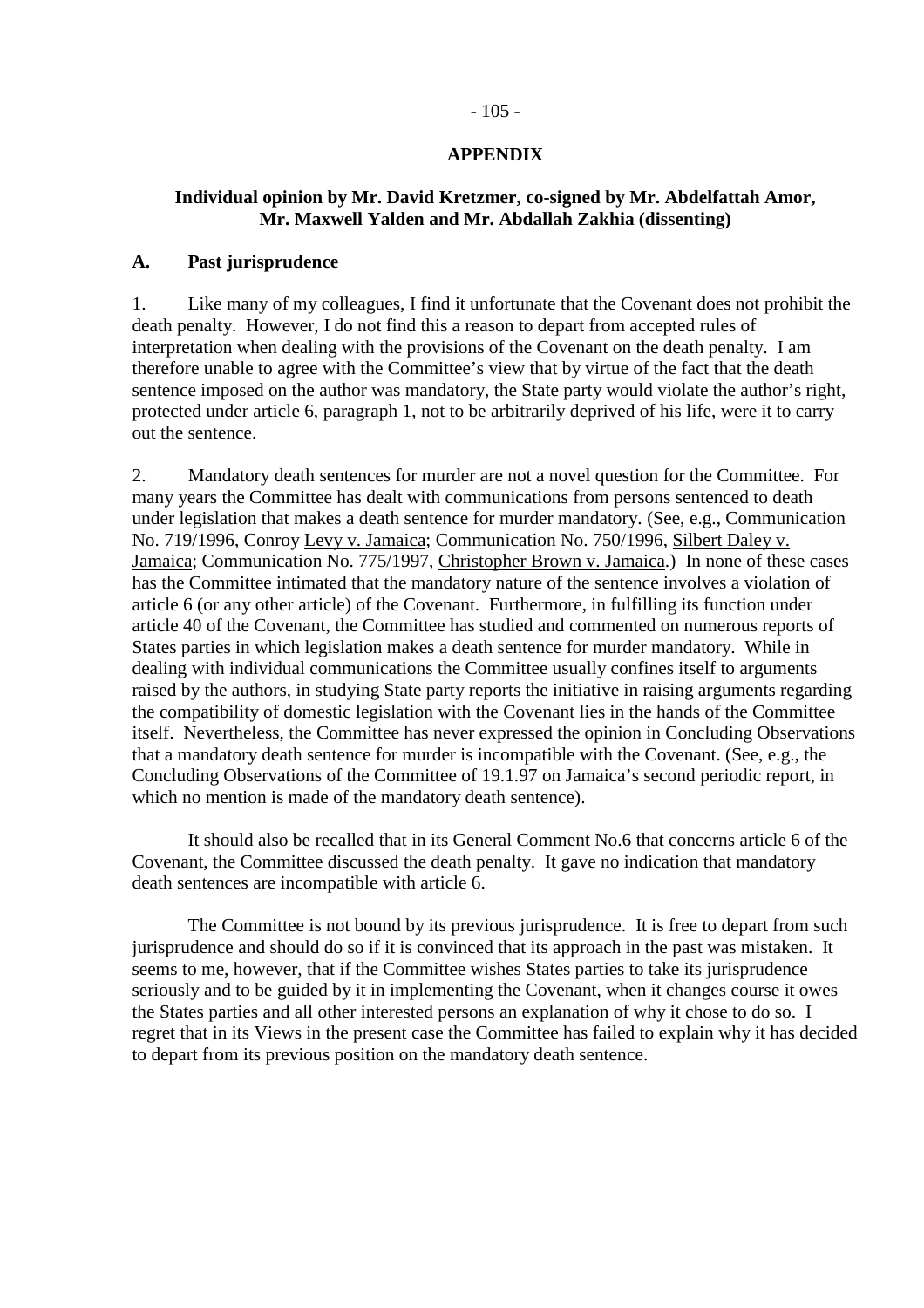#### **B. Article 6 and mandatory death sentences**

3. In discussing article 6 of the Covenant, it is important to distinguish quite clearly between a mandatory death sentence and mandatory capital punishment. The Covenant itself makes a clear distinction between imposition of a death *sentence* and *carrying out* the sentence. Imposition of the death sentence by a court of law after a trial that meets all the requirements of article 14 of the Covenant is a *necessary*, but *insufficient*, condition for carrying out the death penalty. Article 6, paragraph 4, gives every person sentenced to death the right to seek pardon or commutation of the sentence. It is therefore obvious that the Covenant expressly prohibits a mandatory death penalty. However, the question that arises in this case does not relate to mandatory capital punishment or a mandatory death penalty, but to a mandatory death *sentence*. The difference is not a matter of semantics. Unfortunately, in speaking of the mandatory death penalty the Committee has unwittingly conveyed the wrong impression. In my mind this has also led it to misstate the issue that arises. That issue is not whether a State party may carry out the death penalty without regard to the personal circumstances of the crime and the defendant, but whether the Covenant requires that courts be given discretion in determining whether to impose the death sentence for murder.

4. Article 6, paragraph 1, protects the inherent right to life of every human being. It states that no one shall be arbitrarily deprived of his life. Had this paragraph stood alone, a very strong case could have been made out that capital punishment itself is a violation of the right to life. This is indeed the approach which has been taken by the constitutional courts of two States when interpreting their constitutions (see the decision of the South African Constitutional Court in State v. Makwanyane [1995] 1 LRC 269; Decision No. 23/1990 (X.31) AB of the Hungarian Constitutional Court). Unfortunately, the Covenant precludes this approach, since article 6 permits the death penalty in countries which have not abolished it, provided the stringent conditions laid down in paragraphs 2, 4 and 5 and in other provisions of the Covenant are met. When article 6 of the Covenant is read in its entirety, the ineluctable conclusion must be that carrying out a death penalty cannot be regarded as a violation of article 6, paragraph 1, *provided all these stringent conditions have been met*. The ultimate question in gauging whether carrying out a death sentence constitutes violation of article 6 therefore hinges on whether the State party has indeed complied with these conditions.

5. The first condition that must be met is that sentence of death may be imposed only for the most serious crimes in accordance with the law in force at the time of the commission of the offence. In the present case the Committee does not expressly base its finding of a violation on breach of this condition. However, the Committee mentions that "mandatory imposition of the death penalty under the laws of the State party is based solely upon the category of crime for which the offender is found guilty" and that the "death penalty is mandatory in all cases of murder". While the Committee does not mention article 6, paragraph 2, in the absence of any other explanation it would seem that the Committee has doubts about the compatibility with the Covenant of imposition of the death sentence for murder (the category of crime for which the death sentence is mandatory in the law of the State party). One can only assume that these doubts are based on the fear that the category of murder may include crimes that are not the most serious. I find it quite disturbing that the Committee is prepared to intimate that cases of murder may not be a most serious crime. The Committee itself has stated that the right to life is the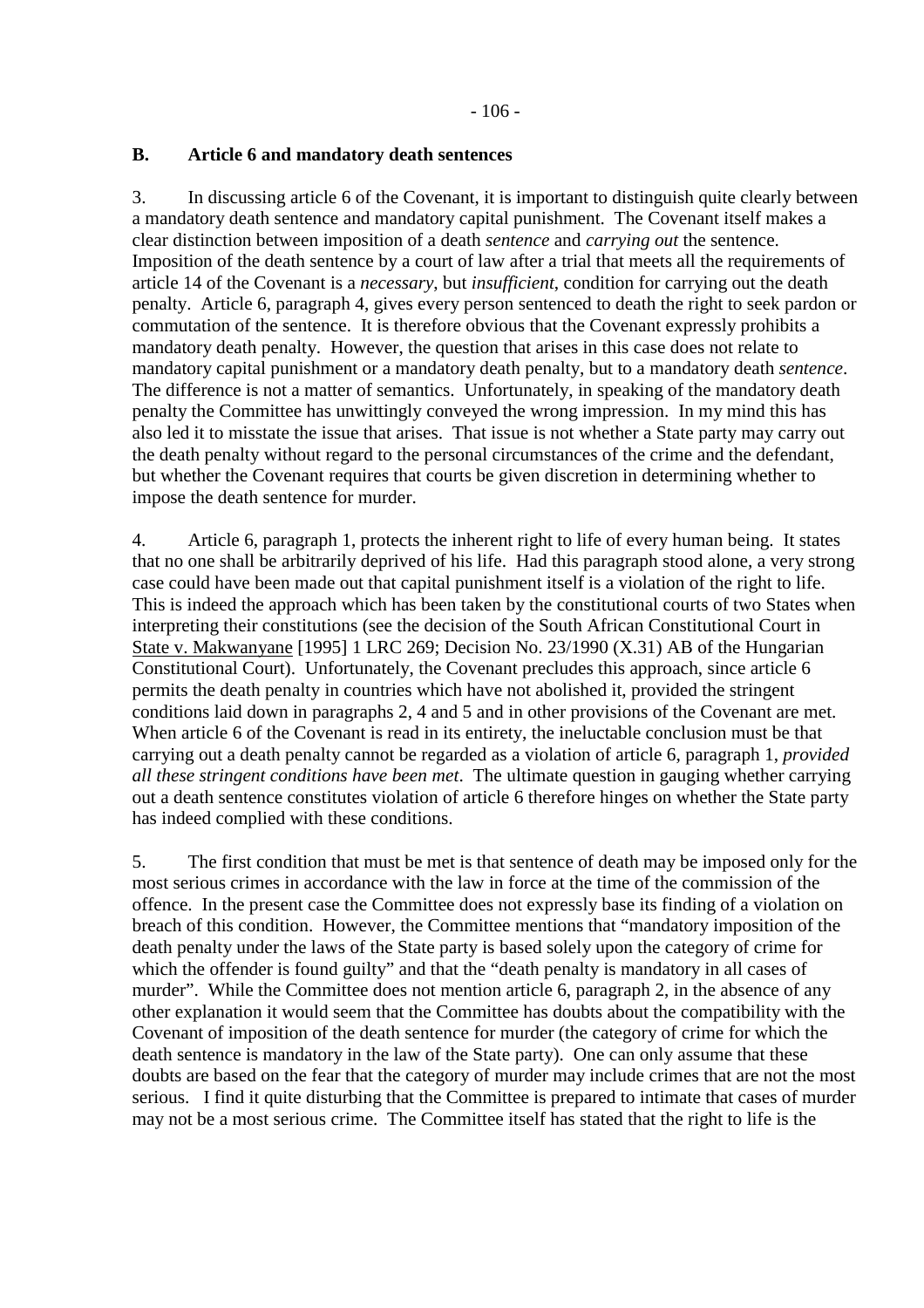supreme right (see General Comment No. 6). Intentional taking of another person's life in circumstances which give rise to criminal liability must therefore, by its very nature, be regarded as a most serious crime. From the materials presented to the Committee in this communication it appears that a person is guilty of the crime of murder under the law of the State party if, with malice aforethought, he or she causes the death of another. The State party has explained (and this has not been contested) that the crime of murder does not include "killings which amount to manslaughter (for example by reason of provocation or diminished responsibility)". In these circumstances every case of murder, for which a person is criminally liable, must be regarded as a most serious crime. This does not mean, of course, that the death penalty should be imposed, nor that a death sentence should be carried out, if imposed. It does mean, however, that imposition of the death sentence cannot, per se, be regarded as incompatible with the Covenant.

6. In determining whether a defendant on a charge of murder is criminally liable the court must consider various personal circumstances of the defendant, as well as the circumstances of the particular act which forms the basis of the crime. As has been demonstrated in the opinion of my colleague, Lord Colville, these circumstances will be relevant in determining both the mens rea and actus reus required for criminal liability, as well as the availability of potential defences to criminal liability, such as self-defence. These circumstances will also be relevant in determining whether there was provocation or diminished responsibility, which, under the law of the State party, remove an act of intentional killing from the category of murder. As all these matters are part of the determination of the criminal charge against the defendant, under article 14, paragraph 1, of the Covenant they must be decided by a competent, independent and impartial tribunal. Were courts to be denied the power to decide on any of these matters, the requirements of article 14 would not be met. According to the jurisprudence of the Committee, in a case involving the death penalty this would mean that carrying out the death sentence would constitute a violation of article 6. It has not been argued that the above conditions were not complied with in the present case. Nevertheless, the Committee states that it would be a violation of the author's right not to be arbitrarily deprived of his life, if the State party were to carry out the death penalty "without regard to the defendant's personal circumstances or the circumstances of the particular offence". (See paragraph 8.2 of the Committee's Views.) As it has not been claimed that personal circumstances of the particular offence relevant to the criminal liability for murder of the author were not taken into account by the courts, it is obvious that the Committee is referring to other circumstances, which have no bearing on the author's liability for murder. Article 6, paragraph 4, of the Covenant does indeed demand that the State party have regard to such circumstances before carrying out sentence of death. There is absolutely nothing in the Covenant, however, that demands that the *courts* of the State party must be the domestic organ that has regard to these circumstances, which, as stated, are not relevant in determination of the criminal charge.

7. In many societies, the law lays down a maximum punishment for a given crime and courts are given discretion in determining the appropriate sentence in a given case. This may very well be the best system of sentencing (although many critics argue that it inevitably results in uneven or discriminatory sentencing). However, in dealing with the issue of sentencing, as with all other issues relating to interpretation of the Covenant, the question that the Committee must ask is not whether a specific system seems the best, but whether such a system is demanded under the Covenant. It is all too easy to assume that the system with which Committee members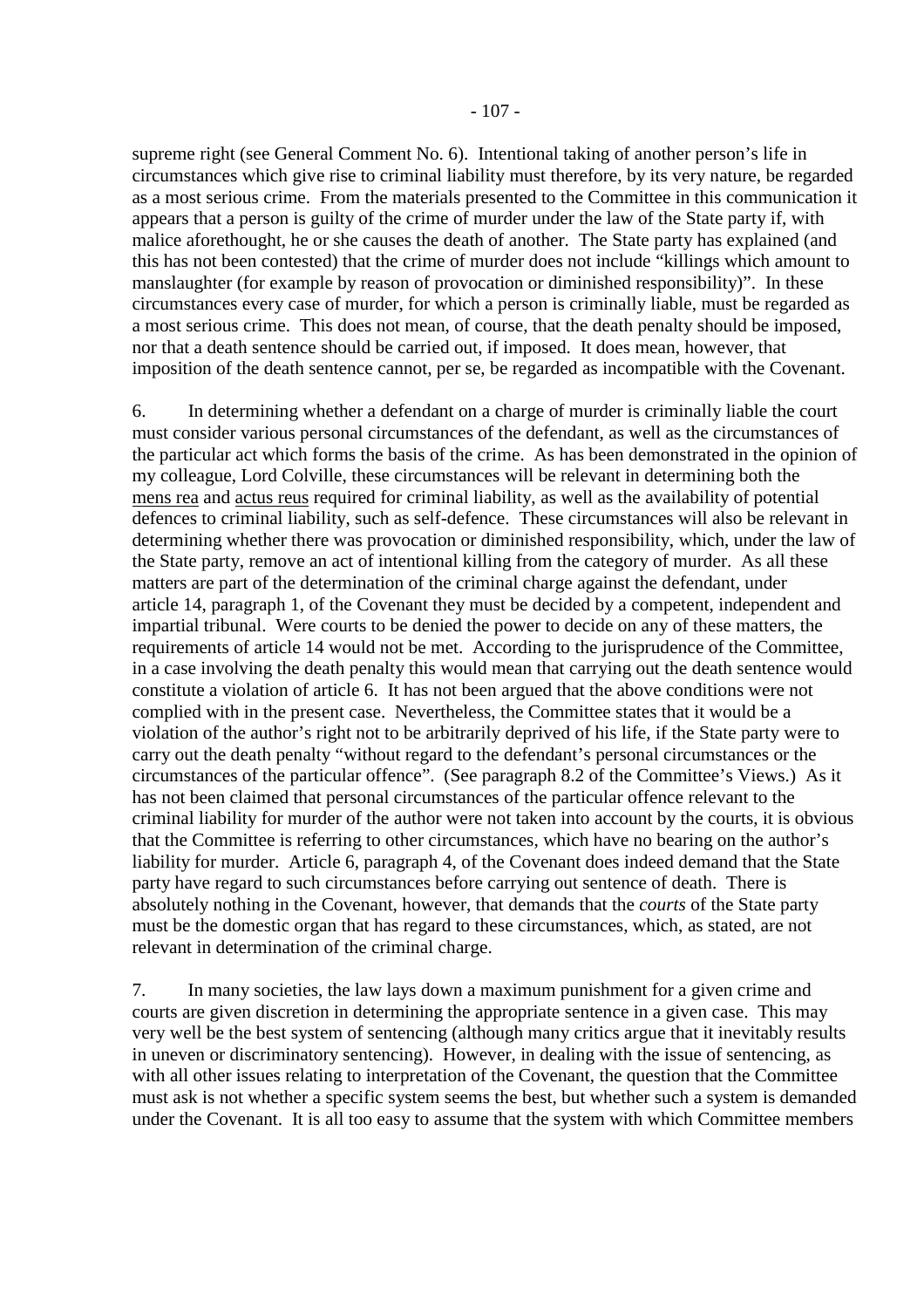are most familiar is demanded under the Covenant. But this is an unacceptable approach in interpreting the Covenant, which applies at the present time to 144 State parties, with different legal regimes, cultures and traditions.

8. The essential question in this case is whether the *Covenant demands* that *courts* be given discretion in deciding the appropriate sentence in each case. There is no provision in the Covenant that would suggest that the answer to this question is affirmative. Furthermore, an affirmative answer would seem to imply that minimum sentences for certain crimes, such as rape and drug-dealing (accepted in many jurisdictions) are incompatible with the Covenant. I find it difficult to accept this conclusion.

 Mandatory sentences (or minimum sentences, which are in essence mandatory) may indeed raise serious issues under the Covenant. If such sentences are disproportionate to the crimes for which they are imposed, their imposition may involve a violation of article 7 of the Covenant. If a mandatory death sentence is imposed for crimes that are not the most serious crimes, article 6, paragraph 2 of the Covenant is violated. However, whether such sentences are advisable or not, if all provisions of the Covenant regarding punishment are respected, the fact that the minimum or exact punishment for the crime is set by the legislature, rather than the court, does not of itself involve a violation of the Covenant. Carrying out such a sentence that has been imposed by a competent, independent and impartial tribunal established under law after a trial that meets all the requirements of article 14 cannot be regarded as an arbitrary act.

 I am well aware that in the present case the mandatory sentence is the death sentence. Special rules do indeed apply to the death sentence. It may only be imposed for the most serious crimes. Furthermore, the Covenant expressly demands that persons sentenced to death be given the right to request pardon or commutation before the sentence is carried out. No parallel right is given to persons sentenced to any other punishment. There is, however, no provision in the Covenant that demands that courts be given sentencing discretion in death penalty cases that they do not have to be given in other cases.

 In summary: there is no provision in the Covenant that requires that courts be given discretion to determine the exact sentence in a criminal case. If the sentence itself does not violate the Covenant, the fact that it was made mandatory under legislation, rather than determined by the court, does not change its nature. In death penalty cases, if the sentence is imposed for a most serious crime (and any instance of murder is, by definition, a most serious crime), it cannot be regarded as incompatible with the Covenant. I cannot accept that carrying out a death sentence that has been imposed by a court in accordance with article 6 of the Covenant after a trial that meets all the requirements of article 14 can be regarded as an *arbitrary* deprivation of life.

9. As stated above, there is nothing in the Covenant that demands that courts be given sentencing discretion in criminal cases. Neither is there any provision that makes *sentencing* in cases of capital offences any different. This does not mean, however, that a duty is not imposed on States parties to consider personal circumstances of the defendant or circumstances of the particular offence before carrying out a death sentence. On the contrary, a death sentence is different from other sentences in that article 6, paragraph 4, expressly demands that anyone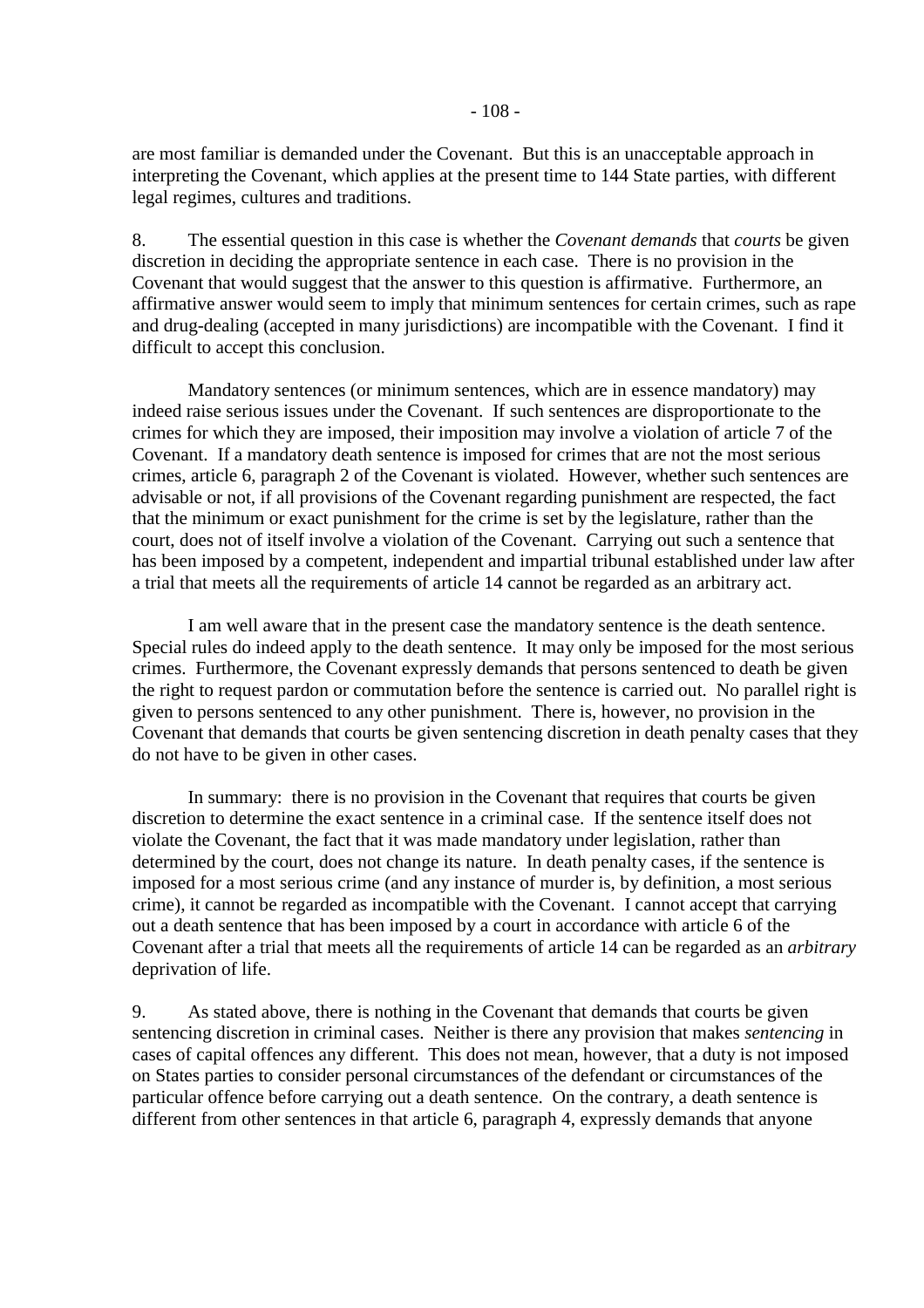under sentence of death shall have the right to seek pardon or commutation and that amnesty, pardon or commutation may be granted in all cases. It must be noted that article 6, paragraph 4, recognizes a *right*. Like all other rights, recognition of this right by the Covenant imposes a legal obligation on States parties to respect and ensure it. States parties are therefore legally bound to consider in good faith all requests for pardon or commutation by persons sentenced to death. A State party that fails to do so violates the right of a condemned person under article 6, paragraph 4, with all the consequences that flow from violation of a Covenant right, including the victim's right to an effective remedy.

 The Committee states that "existence of a right to seek a pardon or commutation does not secure adequate protection to the right to life, as these discretionary measures by the executive are subject to a wide range of other considerations compared to the appropriate judicial review of all aspects of a criminal case". This statement does not help to make the Committee's approach coherent. In order to comply with the requirements of article 6, paragraph 4, a State party is bound to consider in good faith all personal circumstances and circumstances of the particular crime which the condemned person wishes to present. It is indeed true that the decision-making body in the State party may also take into account other factors, which may be considered relevant in granting the pardon or commutation. However, a court which has discretion in sentencing may also take into account a host of factors other than the defendant's personal circumstances or circumstances of the crime.

10. I may now summarize my understanding of the legal situation regarding mandatory death sentences for murder:

 (a) The question of whether a death sentence is compatible with the Covenant depends on whether the conditions laid down in article 6 and other articles of the Covenant, especially article 14, are complied with;

 (b) Carrying out a death sentence imposed in accordance with the requirements of article 6 and other articles of the Covenant cannot be regarded as arbitrary deprivation of life;

 (c) There is nothing in the Covenant that demands that courts be given discretion in sentencing. Neither is there a special provision that makes sentencing in death penalty cases different from other cases;

 (d) The Covenant expressly demands that States parties must have regard to particular circumstances of the defendant or the particular offence before carrying out a death sentence. A State party has a legal obligation to take such circumstances into account in considering applications for pardon or commutation. The consideration must be carried out in good faith and according to a fair procedure.

# **C. Violation of the author's rights in the present case**

11. Even if I had agreed with the Committee on the legal issue I would have found it difficult to agree that the author's rights were violated in this case.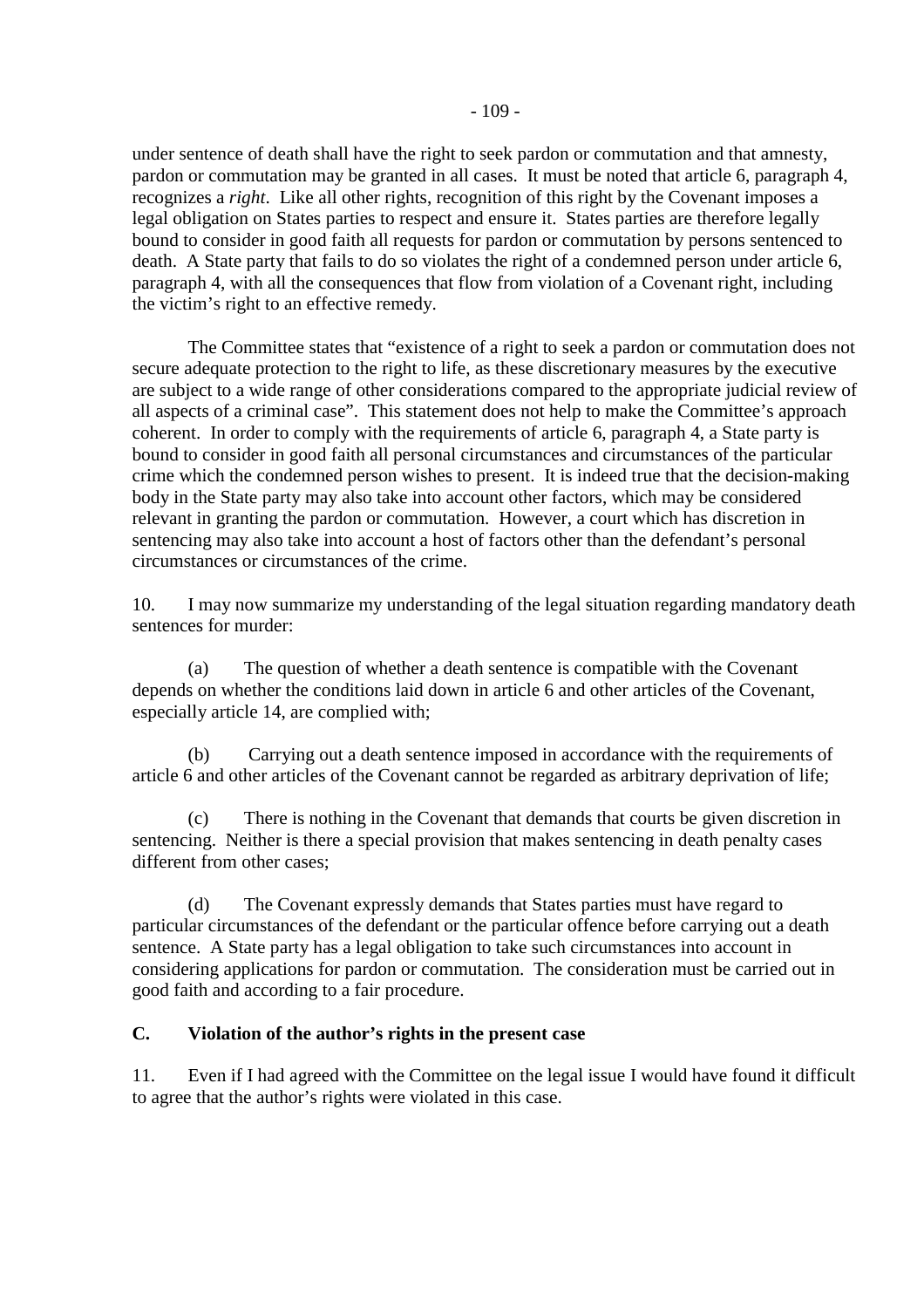In the context of an individual communication under the Optional Protocol the issue is not the compatibility of legislation with the Covenant, but whether the author's rights were violated. (See, e.g., Faurisson v. France, in which the Committee stressed that it was not examining whether the legislation on the basis of which the author had been convicted was compatible with article 19 of the Covenant, but whether in convicting the author on the specific facts of his case the author's right to freedom of expression had been violated). In the present case the author was convicted of a specific crime: murder of a little girl. Even if the category of murder under the law of the State party may include some crimes which are not the most serious, it is clear that the crime of which the author was convicted is not among these. Neither has the author pointed to any personal circumstances or circumstances of the crime that should have been regarded as mitigating circumstances but could not be considered by the courts.

12. Finally I wish to emphasize that the Covenant imposes strict limitations on use of the death penalty, including the limitation in article 6, paragraph 4. In the present case, it has not been contested that the author has the right to apply for pardon or commutation of his sentence. An advisory committee must look into the application and make recommendations to the Governor-General on any such application. Under the rules laid down by the Privy Council in the recent case of Neville Lewis et al v. Jamaica, the State party must allow the applicant to submit a detailed petition setting out the circumstances on which he bases his application, he must be allowed access to the information before the committee and the decision on the pardon or commutation must be subject to judicial review.

 While the author has made certain general observations relating to the pardon or commutation procedures in the State party, he has not argued that he has submitted an application for pardon or commutation that has been rejected. He therefore cannot claim to be a victim of violation of his rights under article 6, paragraph 4, of the Covenant. Clearly, were the author to submit an application for pardon or commutation that was not given due consideration as required by the Covenant and the domestic legal system he would be entitled to an effective remedy. Were that remedy denied him the doors of the Committee would remain open to consider a further communication.

> (Signed) David Kretzmer (Signed) Abdelfattah Amor (Signed) Maxwell Yalden (Signed) Abdallah Zakhia

[Done in English, French and Spanish, the English text being the original version. Subsequently issued also in Arabic, Chinese and Russian as part of the present report.]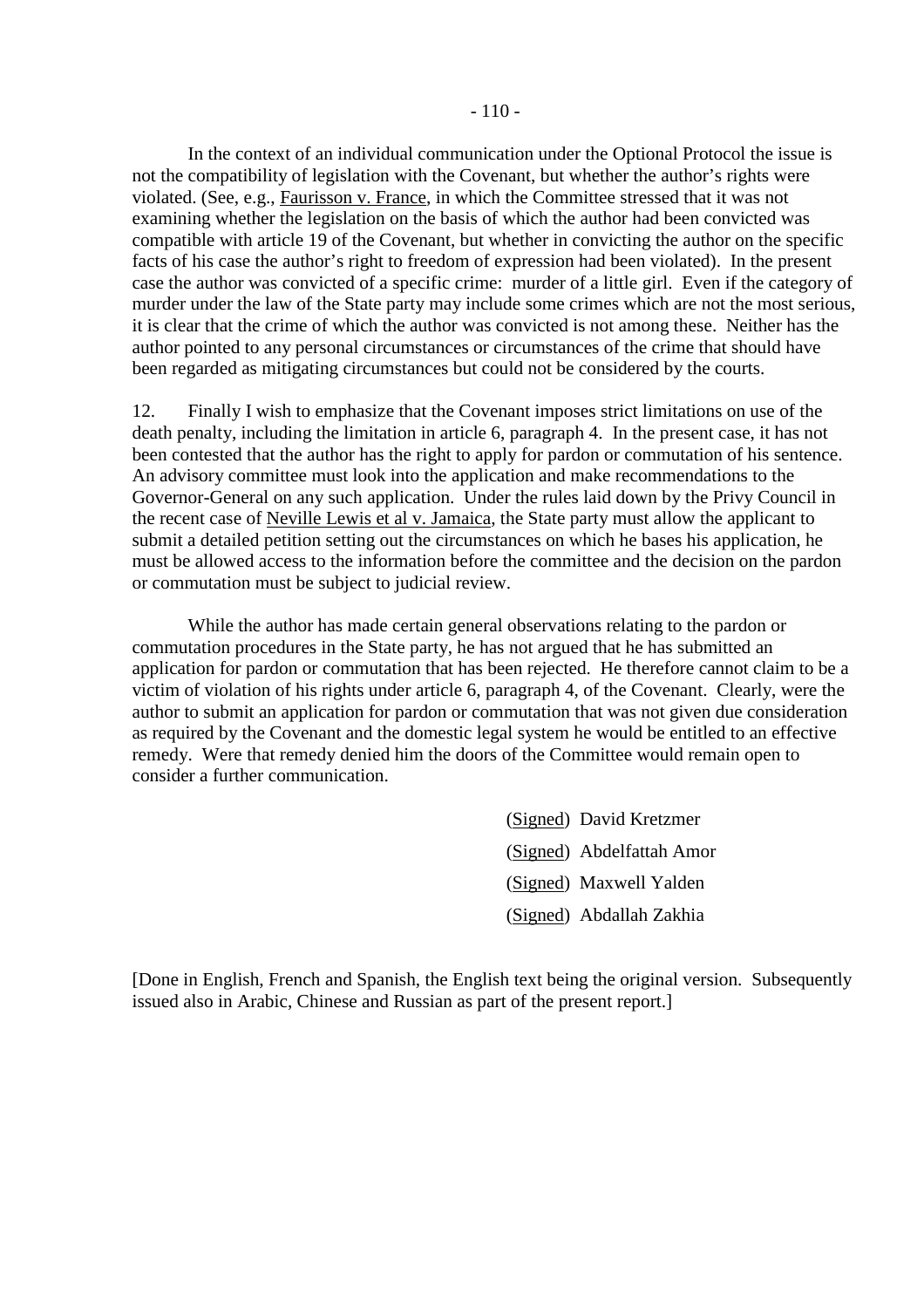# **I. Communication No. 818/1998, Sextus v. Trinidad and Tobago (Views adopted on 16 July 2001, seventy-second session)**\*

| Submitted by:          | Mr. Sandy Sextus (represented by counsel,<br>Mr. Saul Lehrfreund) |
|------------------------|-------------------------------------------------------------------|
| Alleged victim:        | The author                                                        |
| State party:           | Trinidad and Tobago                                               |
| Date of communication: | 23 April 1997 (initial submission)                                |

 The Human Rights Committee, established under article 28 of the International Covenant on Civil and Political Rights,

Meeting on 16 July 2001,

 Having concluded its consideration of communication No. 818/1998 submitted to the Human Rights Committee by Mr. Sandy Sextus under the Optional Protocol to the International Covenant on Civil and Political Rights,

 Having taken into account all written information made available to it by the author of the communication, and the State party,

Adopts the following:

 $\overline{a}$ 

# **Views under article 5, paragraph 4, of the Optional Protocol**

1. The author of the communication, dated 23 April 1997, is Mr Sandy Sextus, a national of Trinidad and Tobago, presently an inmate of State Prison, Trinidad. He claims to be a victim of violations of Trinidad and Tobago of articles 2, paragraph 3, 7, 9, paragraph 3, 10, paragraph 1, 14, paragraphs 1, 3 (c) and 5, of the International Covenant on Civil and Political Rights. He is represented by counsel.

#### - 111 -

<sup>\*</sup> The following members of the Committee participated in the examination of the present communication: Mr. Abdelfattah Amor, Mr. Nisuke Ando, Mr. Prafullachandra Natwarlal Bhagwati, Ms. Christine Chanet, Mr. Louis Henkin, Mr. Eckart Klein, Mr. David Kretzmer, Ms. Cecilia Medina Quiroga, Mr. Rafael Rivas Posada, Sir Nigel Rodley, Mr. Martin Scheinin, Mr. Ivan Shearer, Mr. Hipólito Solari Yrigoyen, Mr. Ahmed Tawfik Khalil, Mr. Patrick Vella and Mr. Maxwell Yalden.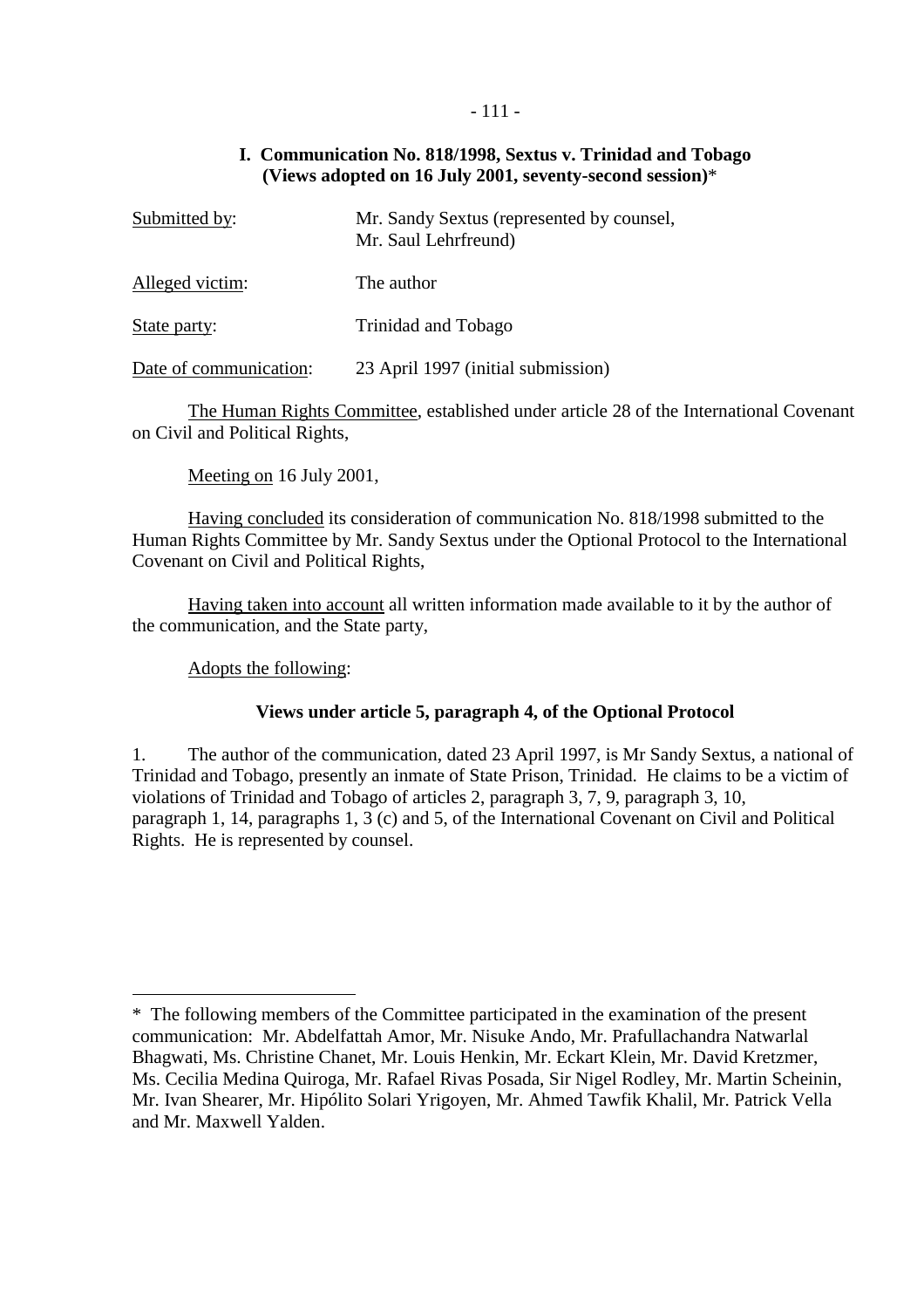## **The facts as presented by the author**

2.1 On 21 September 1988, the author was arrested on suspicion of murdering his mother-in-law on the same day. Until his trial in July 1990, the author was detained on pre-trial remand at Golden Grove Prison, Arouca, in a cell measuring 9 feet by 6 feet which he shared with 7 to 11 other inmates. He was not provided with a bed, and forced to sleep on a concrete floor or on old cardboard and newspapers.

2.2 After a period of over 22 months, the author was brought to trial on 23 July 1990 in the High Court of Justice. On 25 July 1990, the author was convicted by unanimous jury verdict and sentenced to death for the murder charged. From this point (until commutation of his sentence), the author was confined in Port-of-Spain State Prison (Frederick Street) in a solitary cell measuring 9 feet by 6 feet, containing an iron bed, mattress, bench and table.<sup>1</sup> In the absence of integral sanitation, a plastic pail was provided as toilet. A small ventilation hole measuring 8 inches by 8 inches, providing inadequate ventilation, was the only opening. In the absence of any natural light, the only light was provided by a fluorescent strip light illuminated 24 hours a day (located above the door outside the cell). Due to his arthritis, the author never left his cell save to collect food and empty the toilet pail. Due to stomach problems, the author was placed on a vegetable diet, and when these were not provided the author went without food. The author did not receive a response from the Ombudsman on a written complaint on this latter matter.

2.3 After a period of over 4 years and 7 months, on 14 March 1995, the Court of Appeal refused the author's application for leave to appeal.**<sup>2</sup>** On 10 October 1996, the Judicial Committee of the Privy Council in London rejected the author's application for special leave to appeal against conviction and sentence. In January 1997, the author's death sentence was commuted to 75 years' imprisonment.

2.4 From that point, the author has been detained in Port-of-Spain Prison in conditions involving confinement to a cell measuring 9 feet by 6 feet together with 9 to 12 other prisoners, which overcrowding causes violent confrontations between prisoners. One single bed is provided for the cell and therefore the author sleeps on the floor. One plastic bucket is provided as slop pail and is emptied once a day, such that it sometimes overflows. Inadequate ventilation consists of a 2 foot by 2 foot barred window. The prisoner is locked in his cell, on average 23 hours a day, with no educational opportunities, work or reading materials. The location of the prison food-preparation area, around 2 metres from where the prisoners empty their slop pails, creates an obvious health hazard. The contention is repeated that the provision of food does not meet the author's nutritional needs.

# **The complaint**

3.1 The author's complaint centres on alleged excessive delays in the judicial process in his case, and the conditions of detention suffered by him at various stages in that process.

3.2 As to the allegation of delay, the author contends that his rights under articles 9, paragraph 3, and 14, paragraph 3 (c), were violated in that there was a 22-month delay in bringing his case to trial. That was the period from his arrest on 21 September 1988, being the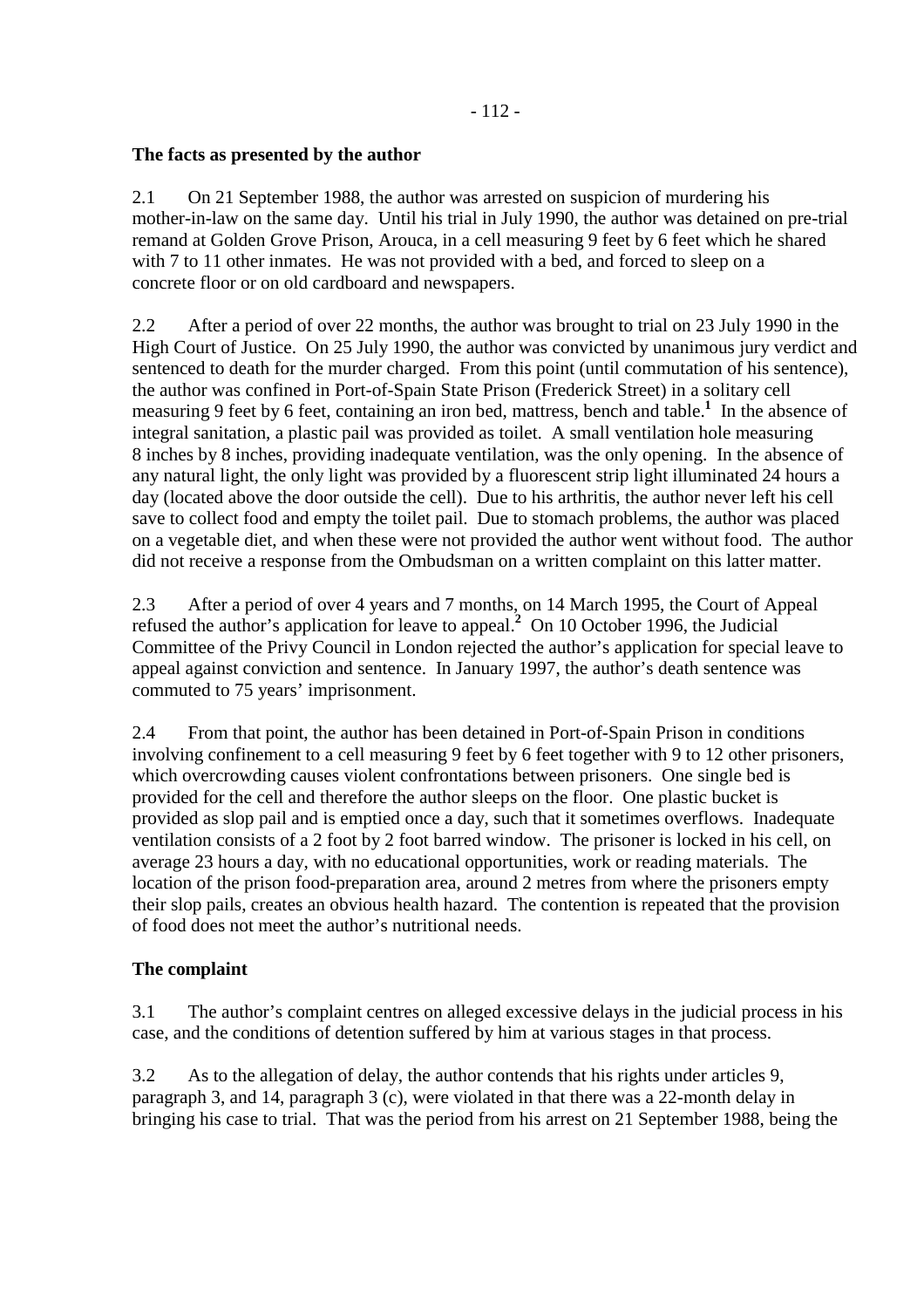day the offence for which he was convicted occurred, until the commencement of his trial on 23 July 1990. The author contends little investigation was performed by the police in his case.

3.3 The author cites the Committee's Views in Celiberti de Casariego v. Uruguay, Millan Sequeira v. Uruguay and Pinkney v. Canada,<sup>3</sup> where comparable periods of delay were found to be in violation of the Covenant. Relying on Pratt Morgan v. Attorney-General of Jamaica,<sup>4</sup> the author argues that the State party is responsible for avoiding such periods of delay in its criminal justice system, and it is therefore culpable in this case. The author contends that the delay was aggravated by the fact that there was little investigation that had to be performed by the police, with one eyewitness providing direct testimony and three others providing circumstantial evidence. The only forensic evidence adduced at trial was a post-mortem examination report and certificate of blood sample analysis.

3.4 The author also alleges violations of articles 14, paragraphs 1, 3 (c) and 5, in the unreasonably protracted delay of over 4 years and 7 months which elapsed before the Court of Appeal heard and dismissed the author's appeal against conviction. The author cites a variety of cases in which the Committee found comparable delays (as well as shorter ones) to breach the Covenant.**<sup>5</sup>** The author states that a variety of approaches were made to the Registrar of the Court of Appeal, the Attorney-General and the Ministry of National Security and the Ombudsman. He states that by the time the appeal was heard, he had still not received the copies of depositions, notes of evidence and the trial judge's summing up he had requested. The author submits that in assessing the reasonableness of the delay it is relevant that he was under sentence of death, and detained throughout in unacceptable conditions.

3.5 The second portion of the complaint relates to the various conditions of detention described above which the author experienced pre-trial, post-conviction and, currently, post-commutation. These conditions are said to have been repeatedly condemned by international human rights organizations as breaching internationally accepted standards of minimum protection.<sup>6</sup> The author claims that after his commutation, he remains in conditions of detention in manifest violation of, inter alia, a variety of both domestic Prison Rules standards and United Nations Standard Minimum Rules for the Treatment of Prisoners.**<sup>7</sup>**

3.6 Relying on the Committee's General Comments 7 and 9 on articles 7 and 10,**<sup>8</sup>** respectively, and on a series of communications where conditions of detention were found to violate the Covenant,<sup>9</sup> the author argues that the conditions suffered by the author at each phase of the proceedings breached a minimum inviolable standard of detention conditions (to be observed regardless of a State party's level of development) and accordingly violated articles 7 and 10, paragraph 1. In particular, the author refers to the case of Estrella v. Uruguay, **<sup>10</sup>** where the Committee relied, in determining the existence of inhuman treatment at Libertad Prison, in part on "its consideration of other communications … which confirms the existence of a practice of inhuman treatment at Libertad". In <u>Neptune v. Trinidad and Tobago</u>,<sup>11</sup> the Committee found circumstances very similar to the present case incompatible with article 10, paragraph 1, and called on the State party to improve the general conditions of detention in order to avoid similar violations in the future. The author underscores his claim of violation of articles 7 and 10, paragraph 1, by reference to a variety of international jurisprudence finding inappropriately severe conditions of detention to constitute inhuman treatment.**<sup>12</sup>**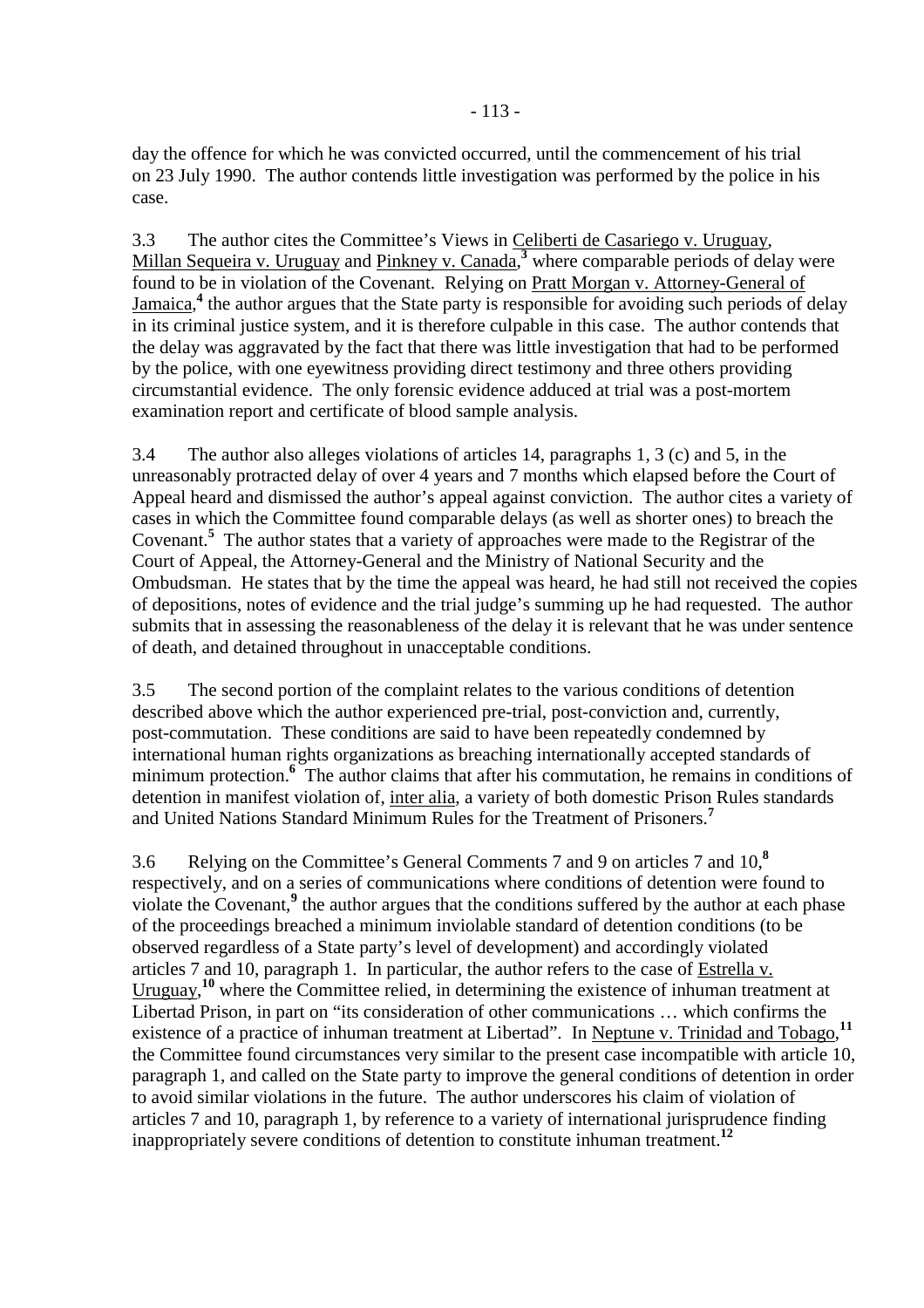3.7 Finally, the author alleges a violation of article 14, paragraph 1, in conjunction with article 2, paragraph 3, in that he is being denied the right of access to court. The author submits that the right to present a constitutional motion is not effective in the circumstances of the present case, owing to the prohibitive cost of instituting proceedings in the High Court to obtain constitutional redress, the absence of legal aid for constitutional motions and the well-known dearth of local lawyers willing to represent applicants free of charge. The author cites the case of Champagnie et al. v. Jamaica**<sup>13</sup>** to the effect that in the absence of legal aid, a constitutional motion did not constitute an effective remedy for the indigent author in that case. The author cites jurisprudence of the European Court of Human Rights**<sup>14</sup>** for the proposition that effective right of access to a court may require the provision of legal aid for indigent applicants. The author submits this is particularly pertinent in a capital case, and thus argues the lack of legal aid for constitutional motions per se violates the Covenant.

# **The State party's observations on the admissibility and merits of the communication**

4.1 By submission dated 6 September 1999, the State party responded contesting the admissibility and merits of the communication. As to the allegations of pre-trial delay and delay in hearing appeal, contrary to articles 9, paragraph 3, and 14, paragraphs 3 (c) and 5, the State party argues that prior to the communication the author did not seek to challenge the time periods elapsing in bringing the case to trial. The nature of the breach is such that the author was aware of a possible breach at the latest at the date of trial, but the issue was not raised at that point or on appeal. The State party argues that authors should not be allowed to sleep on their rights for an extended period, only years later to present allegations of breach to the Committee. Accordingly, it is not unreasonable to expect authors to seek redress by way of constitutional motion or application to the Committee at the time alleged breach occurs rather than years later, and this part of the communication should be declared inadmissible.

4.2 As to the merits of the claims of delay, the State party contends that neither of the relevant periods were unreasonable in the circumstances then prevailing in the State party in the years immediately following an attempted coup. The increase in crime placed great pressures on the courts in that period, with backlogs resulting. Difficulties experienced in the timely preparation of complete and accurate court records caused delays in bringing cases to trial and in hearing appeals. The State party states that it has implemented procedural reforms to avoid such delays, including the appointment of new judges at trial and appellate level. Increases in financial and other resources, including computer-aided transcription, have meant appeals are now being heard within a year of conviction. Regard should be paid to these improvements which have occurred.

4.3 As to the claims of inappropriate conditions of detention, in violation of articles 7 and 10, paragraph 1, the State party denies that the conditions under which the applicant was held when under sentence of death, and is now being held, violate the Covenant.<sup>15</sup> The State party refers to similar allegations made by others in respect of conditions at the same prison, which were held to be acceptable by the courts of the State party and which, on the information available, the Committee found itself not in a position to make a finding of violation on when the matter came before it.<sup>16</sup> The Privy Council, in the case of Thomas v. Baptiste,<sup>17</sup> found that unacceptable prison conditions in that case, which breached Prison Rules, did not necessarily sink to the level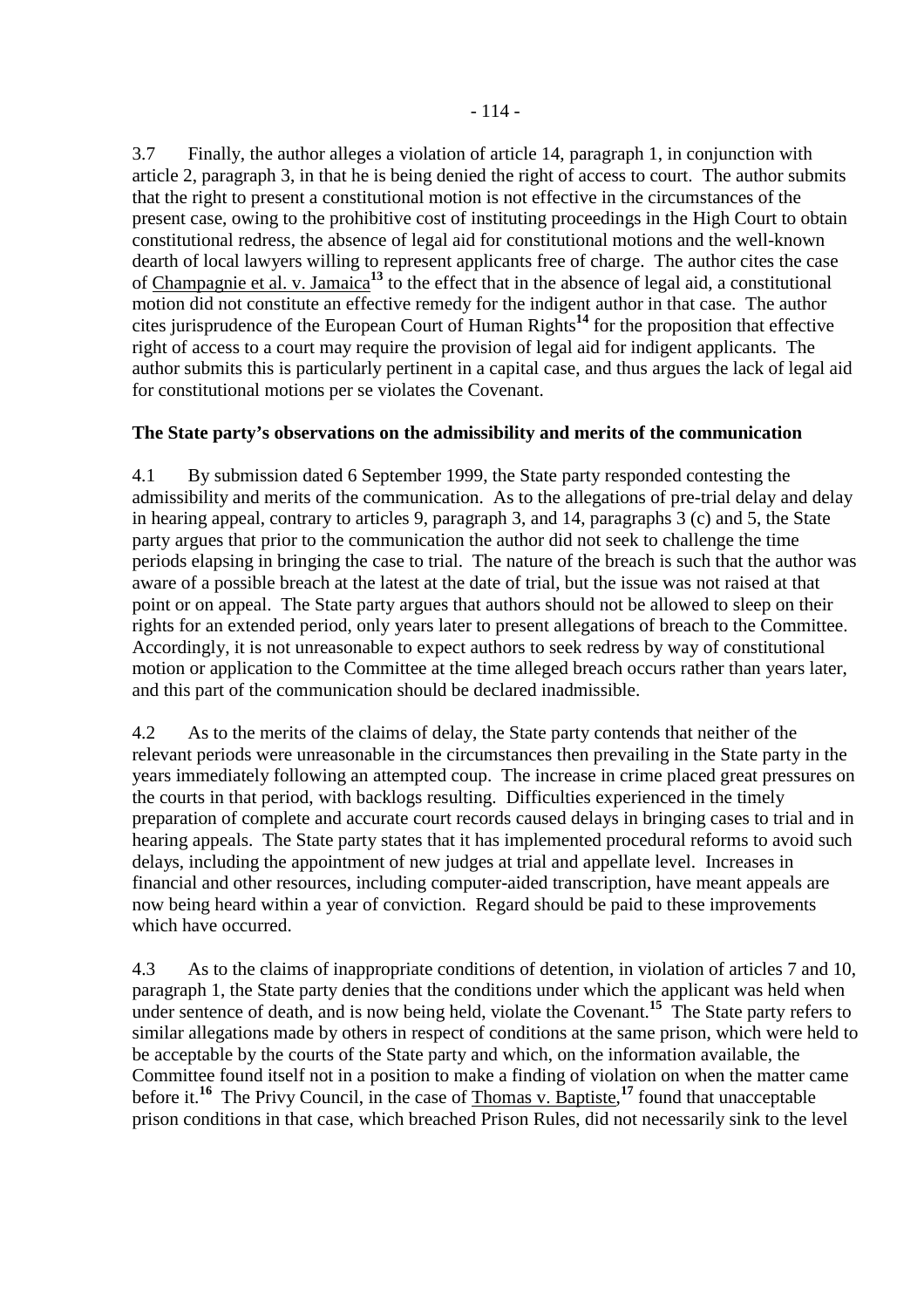of inhuman treatment, and accepted the Court of Appeal's decision to that effect. The State party submits that these various findings in the courts of the State party, the Privy Council and the Committee should be preferred over the unsubstantiated and general submissions of the author.

4.4 As to the claim of a breach of the right in article 14, paragraph 1, to access to the courts, the State party denies any denial of access to the courts by way of constitutional motions to seek redress for breaches of fundamental rights. Nineteen condemned prisoners currently have constitutional motions before the courts, and so it is incorrect and misleading to suggest any breach of article 14, paragraph 1.

# **The author's comments on the State party's submissions**

5.1 By submission dated 19 November 1999, the author responded to the State party's submissions. On the arguments regarding delay, the author points to a contradiction in the State party denying that unreasonable delay had occurred but pointing to commonplace problems in the administration of criminal justice during the relevant period. The author considers the State party to have conceded the various delays were unreasonable, as otherwise there would have been no need to make improvements to avoid such delays. The author also points to the Committee's decision in Smart v. Trinidad and Tobago<sup>18</sup> holding that a period of over two years from arrest until trial violated articles 9, paragraph 3, and 14, paragraph 3 (c).

5.2 The author contends that the issues of delay could not have been brought to the Committee at an earlier stage, because only with the Privy Council's denial of leave to appeal on 10 October 1996 were all available domestic remedies exhausted. The author also claims that, in any event, no constitutional remedy for the delays was available, as the Privy Council had determined in DPP v. Tokai**<sup>19</sup>** that the Constitution of Trinidad and Tobago, while providing a right to a fair trial, did not provide a right to a speedy trial or a trial within a reasonable time.

5.3 As to the claims of inappropriate conditions of detention, contrary to articles 7 and 10, paragraph 1, the author points out that the Privy Council's Thomas v. Baptiste decision relied on by the State party accepted that the appellants in that case were detained in cramped and foul-smelling cells and were deprived of exercise or access to open air for long periods. When exercising in fresh air they were handcuffed. The Privy Council, by a majority, held that these conditions were in breach of Prison Rules and unlawful, but not necessarily cruel and inhuman treatment, stating that value judgement depended on local conditions both in and outside the prison. It considered that, although the conditions were "completely unacceptable in a civilized society", the cause of human rights would not be served to set such demanding standards that breaches were common.

5.4 The author points out that, while the Privy Council majority accepted lesser standards on the basis that third world countries "often fall lamentably short of the minimum which would be acceptable in more affluent countries", the Committee has insisted on certain minimum standards of imprisonment that must always be observed irrespective of the country's level of development.**<sup>20</sup>** The author insists accordingly that a fundamental breach of irreducible minimum standards of treatment recognized among civilized nations does amount to cruel and inhuman treatment.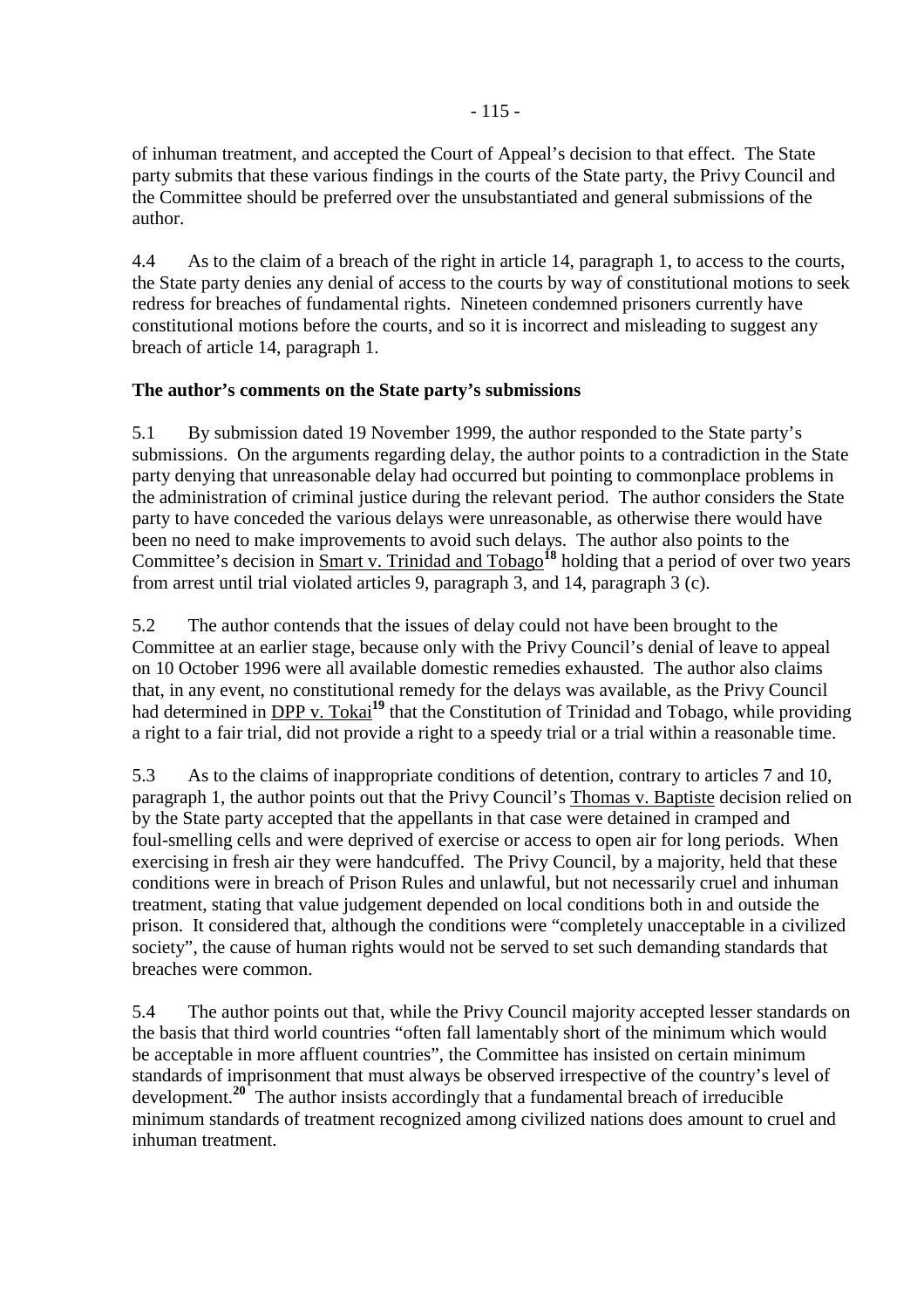5.5 As to the claim of a right of access to the courts, the author relies on the Committee's admissibility decision in Smart v. Trinidad and Tobago<sup>21</sup> that, in the absence of legal aid being available to enable pursuit of a constitutional remedy, it could not be considered an effective remedy in the circumstances. The author questions how many of the 19 constitutional cases the State party refers to were granted legal aid, stating that he understands most were represented pro bono (cases not generally taken by local lawyers).**<sup>22</sup>**

# **Issues and proceedings before the Committee**

6.1 Before considering any claim contained in a communication, the Human Rights Committee must, in accordance with rule 87 of its rules of procedure, decide whether or not it is admissible under the Optional Protocol to the Covenant.

6.2 As to the author's allegations of delay, the Committee notes the State party's argument that domestic remedies have not been exhausted as (i) no issues of delay were raised at trial, or on appeal, and (ii) the author has not pursued a constitutional motion. The State party has not shown that raising issues of delay before the trial court or upon appeal could have provided an effective remedy. As to the State party's argument that a constitutional motion was and is available to the author, the Committee recalls its jurisprudence that for that remedy to be considered available to an indigent applicant, legal aid must be available. While the State party has supplied figures that this remedy is being exercised by other prisoners, the State party has failed to demonstrate that the remedy would be available to this particular author in the circumstances of indigency he raises. In any event, with respect to the claims of undue delay, the Committee notes that, according to the Privy Council's interpretation of the relevant constitutional provisions, there is no constitutional remedy available through which these allegations can be raised. The Committee finds therefore that it is not precluded under article 5, paragraph 2 (b), of the Optional Protocol from considering the communication.

6.3 As to the allegations concerning inappropriate conditions of detention in violation of articles 7 and 10, the Committee notes that the author has provided specific and detailed allegations on the conditions suffered by him in detention. Rather than responding to the individual allegations, the State party states simply that the author has not substantiated his allegations. In the circumstances, the Committee considers that the author has substantiated these claims sufficiently, for the purposes of admissibility.

7.1 Accordingly, the Committee finds the communication admissible and proceeds to an examination of the substance of those claims in the light of all the information made available to it by the parties, as required by article 5, paragraph 1, of the Optional Protocol.

7.2 As to the claim of unreasonable pre-trial delay, the Committee recalls its jurisprudence that "[i]n cases involving serious charges such as homicide or murder, and where the accused is denied bail by the court, the accused must be tried in as expeditious a manner as possible".**<sup>23</sup>** In the present case, where the author was arrested on the day of the offence, charged with murder and held until trial, and where the factual evidence was straightforward and apparently required little police investigation, the Committee considers that substantial reasons must be shown to justify a 22-month delay until trial. The State party points only to general problems and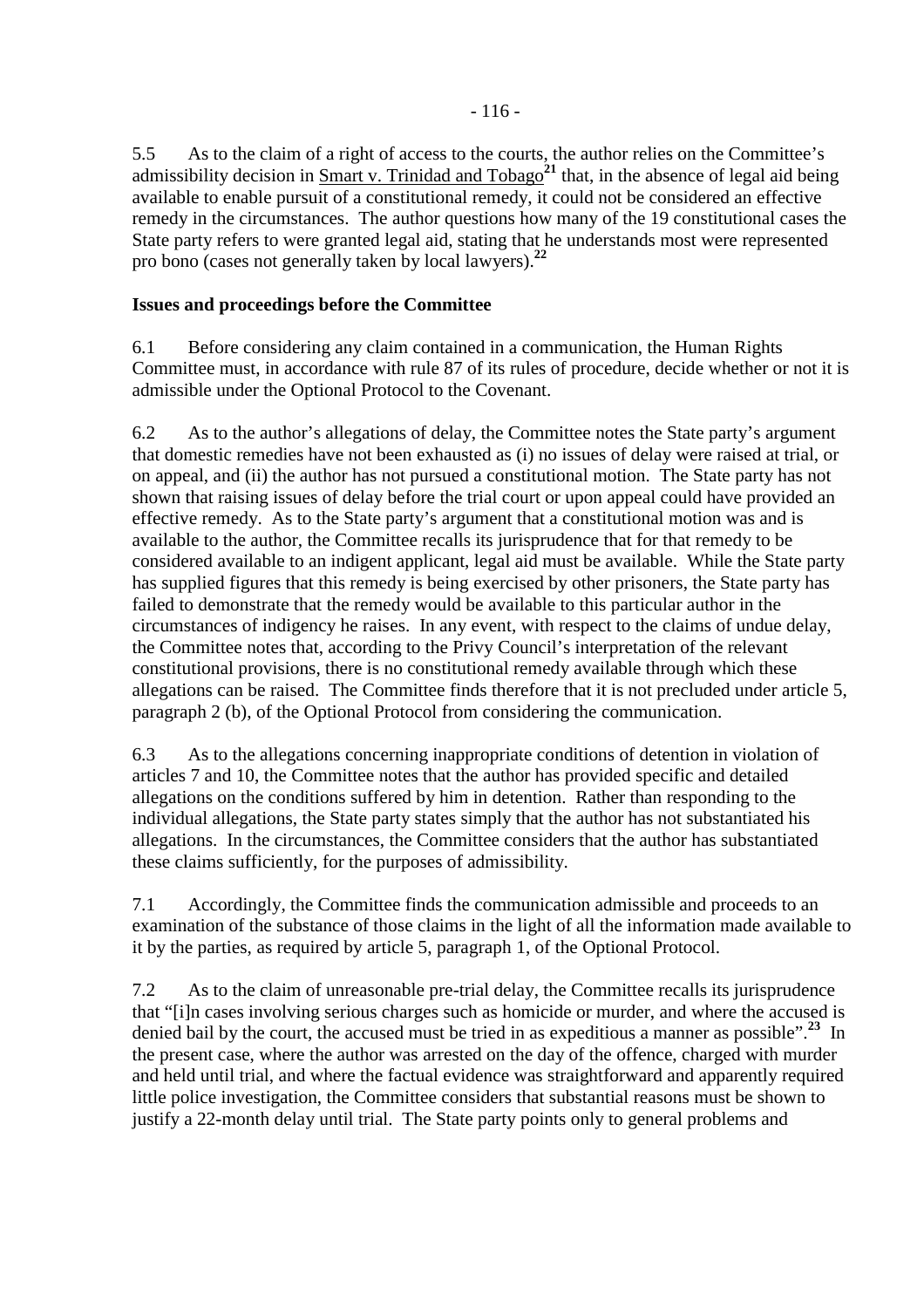instabilities following a coup attempt, and acknowledges delays that ensued. In the circumstances, the Committee concludes that the author's rights under article 9, paragraph 3 and article 14, paragraph 3 (c), have been violated.

7.3 As to the claim of a delay of over four years and seven months between conviction and the judgement on appeal, the Committee also recalls its jurisprudence that the rights contained in article 14, paragraphs 3 (c) and 5, read together, confer a right to a review of a decision at trial without delay.<sup>24</sup> In <u>Johnson v. Jamaica</u>,<sup>25</sup> the Committee established that, barring exceptional circumstances, a delay of four years and three months was unreasonably prolonged. In the present case, the State party has pointed again simply to the general situation, and implicitly accepted the excessiveness of the delay by explaining remedial measures taken to ensure appeals are now disposed of within a year. Accordingly, the Committee finds a violation of article 14, paragraphs 3 (c) and 5.

7.4 As to the author's claims that the conditions of detention in the various phases of his imprisonment violated articles 7 and 10, paragraph 1, the Committee notes the State party's general argument that the conditions in its prisons are consistent with the Covenant. In the absence of specific responses by the State party to the conditions of detention as described by the author,**<sup>26</sup>** however, the Committee must give due credence to the author's allegations as not having been properly refuted. As to whether the conditions as described violate the Covenant, the Committee notes the State party's arguments that its courts have, in other cases, found prison conditions in other cases satisfactory.**<sup>27</sup>** The Committee cannot regard the courts' findings on other occasions as answering the specific complaints made by the author in this instance. The Committee considers, as it has repeatedly found in respect of similar substantiated allegations,**<sup>28</sup>** that the author's conditions of detention as described violate his right to be treated with humanity and with respect for the inherent dignity of the human person, and are therefore contrary to article 10, paragraph 1. In the light of this finding in respect of article 10, a provision of the Covenant dealing specifically with the situation of persons deprived of their liberty and encompassing for such persons the elements set out generally in article 7, it is not necessary to separately consider the claims arising under article 7.

8. The Human Rights Committee, acting under article 5, paragraph 4, of the Optional Protocol to the International Covenant on Civil and Political Rights, is of the view that the facts before it disclose a violation of articles 9, paragraph 3, 10, paragraph 1, and 14, paragraphs 3 (c) and 5, of the Covenant.

9. In accordance with article 2, paragraph 3 (a), of the Covenant, the State party is under an obligation to provide Mr. Sextus with an effective remedy, including adequate compensation. The State party is also under an obligation to improve the present conditions of detention of the author, or to release him.

10. On becoming a State party to the Optional Protocol, Trinidad and Tobago recognized the competence of the Committee to determine whether there has been a violation of the Covenant or not. This case was submitted for consideration before Trinidad and Tobago's denunciation of the Optional Protocol became effective on 27 June 2000; in accordance with article 12 (2) of the Optional Protocol it continues to be subject to the application of the Optional Protocol. Pursuant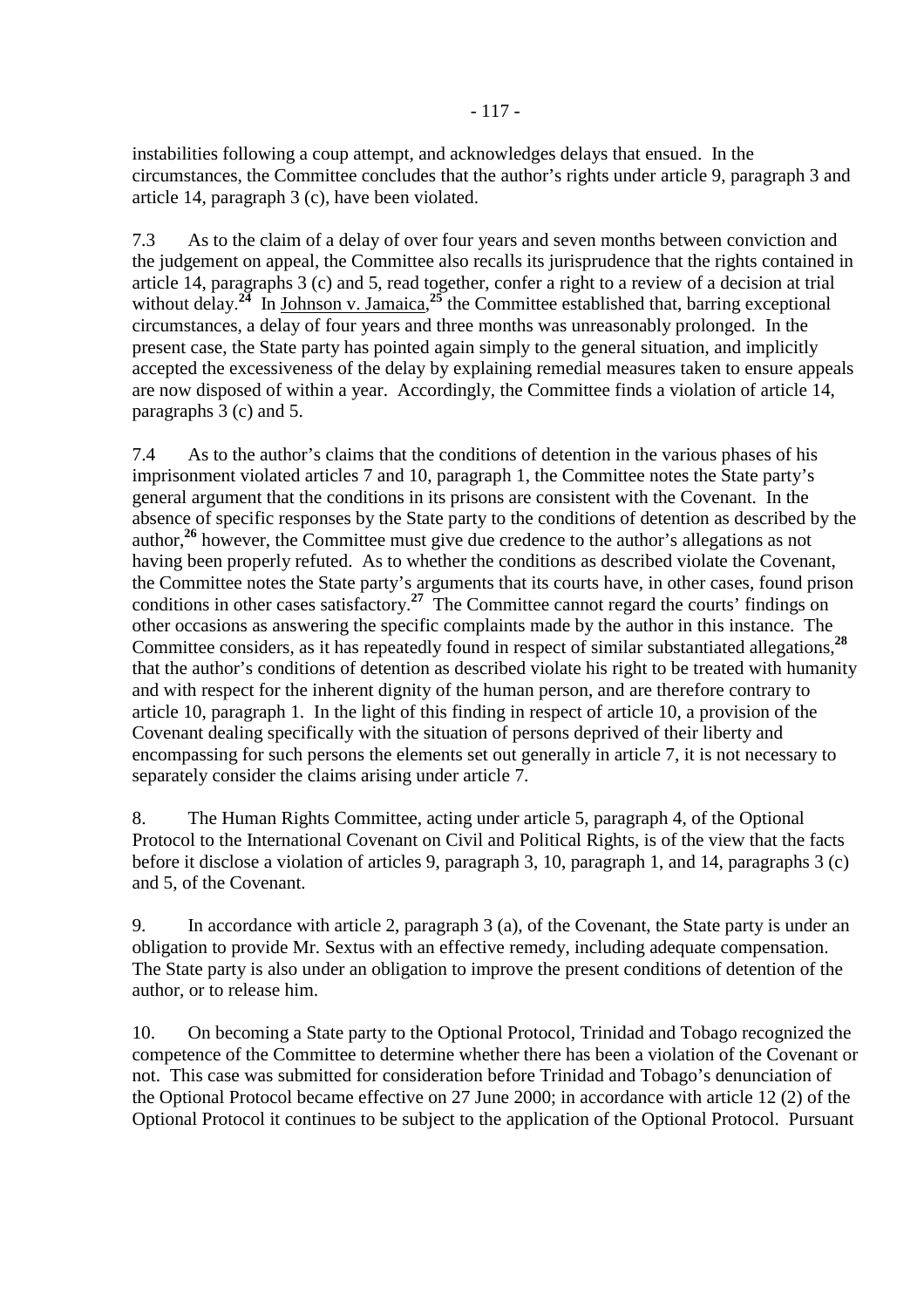to article 2 of the Covenant, the State party has undertaken to ensure to all individuals within its territory or subject to its jurisdiction the rights recognized in the Covenant and to provide an effective and enforceable remedy in case a violation has been established. The Committee wishes to receive from the State party, within 90 days, information about the measures taken to give effect to the Committee's Views.

[Adopted in English, French and Spanish, the English text being the original version. Subsequently issued also in Arabic, Chinese and Russian as part of the present report.]

### **Notes**

<sup>1</sup> Counsel's description of these conditions is derived from the author's correspondence and a personal visit by counsel to the author in custody in July 1996.

<sup>2</sup> On this date, after hearing argument, the Court refused leave to appeal and affirmed the conviction and sentence. The reasons for judgement (20 pages) were delivered shortly thereafter on 10 April 1995.

**3** Communications 56/1979, 6/1977 and 27/1978, respectively.

**4** [1994] 2 AC 1 (Privy Council).

<sup>5</sup> The author refers to Pinkney v. Canada (Communication 27/1978), Little v. Jamaica (Communication 283/1998), Pratt and Morgan v. Jamaica (Communications 210/1986 and 226/1987), Kelly v. Jamaica (Communication 253/1987) and Neptune v. Trinidad and Tobago (Communication 523/1992).

<sup>6</sup> The author refers to a general analysis of conditions in Port of Spain Prison described in Vivian Stern, *Deprived of their Liberty* (1990).

<sup>7</sup> The author also refers, in terms of the general situation, to a media quotation of 5 March 1995 of the General Secretary of the Prison Officers' Association to the effect that sanitary conditions are "highly deplorable, unacceptable and pose a health hazard". He also stated that limited resources and the spread of serious communicable diseases make a prison officer's job more harrowing.

**8** These General Comments have since been replaced by General Comments 20 and 21 respectively.

<sup>9</sup> Valentini de Bazzano v. Uruguay (Communication 5/1977), Buffo Carballal v. Uruguay (Communication 33/1978), Sendic Antonaccio v. Uruguay (Communication 63/1979), Gomez De Voituret v. Uruguay (Communication 109/1981), Wight v. Madagascar (Communication 115/1982), Pinto v. Trinidad and Tobago (Communication 232/1987), Mukong v. Cameroon (Communication 458/1991).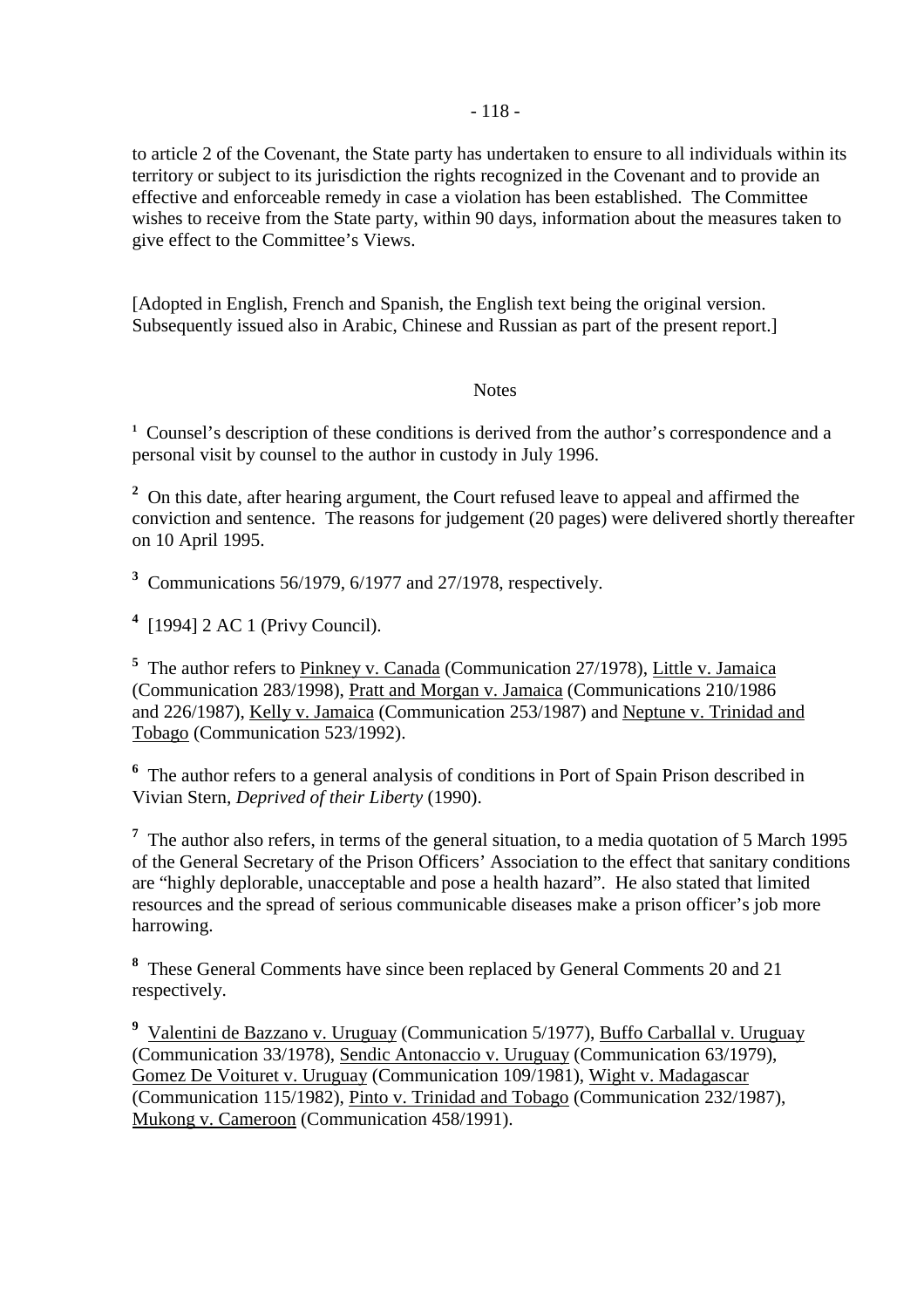**<sup>10</sup>** Communication 27/1980.

<sup>11</sup> Communication 523/1992. The conditions described (and not contested by the State party) include a six foot by nine foot cell with six to nine fellow prisoners, with three beds, insufficient light, half an hour of exercise every two to three weeks and inedible food.

**<sup>12</sup>** In the European Court: Greek Case 12 YB 1 (1969) and Cyprus v. Turkey (Appln. No. 6780/74 and 6950/75); in the Supreme Court of Zimbabwe: Conjwayo v. Minister of Justice, Legal and Parliamentary Affairs et al. (1992) 2 SA 56, Gubay CJ for the Court.

**<sup>13</sup>** Communication 445/1991, declared admissible on 18 March 1993.

**<sup>14</sup>** Golder v. United Kingdom [1975] 1 EHRR 524 and Airey v. Ireland [1979] 2 EHRR 305. The author also cites the Committee's Views in Currie v. Jamaica (Communication 377/1989) to the effect that, where the interests of justice require, legal assistance should be available to a convicted applicant to pursue a constitutional motion in respect of irregularities in a criminal trial.

<sup>15</sup> The State party makes no reference to the conditions of detention pre-trial.

**<sup>16</sup>** See the majority view in Chadee v. Trinidad and Tobago (Communication 813/1998).

**<sup>17</sup>** [1999] 3 WLR 249.

**<sup>18</sup>** Communication 672/1995.

**<sup>19</sup>** [1996] 3 WLR 149.

**<sup>20</sup>** Mukong v. Cameroon (Communication 458/1991). The dissenting judgement of Lord Steyn in Thomas and Hilaire is to similar effect.

**<sup>21</sup>** Op. cit.

<sup>22</sup> The author states that where a death warrant has been read free legal representation is provided.

**<sup>23</sup>** Barroso v. Panama (Communication 473/1991, at 8.5).

**<sup>24</sup>** Lubuto v. Zambia (Communication 390/1990) and Neptune v. Trinidad and Tobago (Communication 523/1992).

**<sup>25</sup>** Communication 588/1994.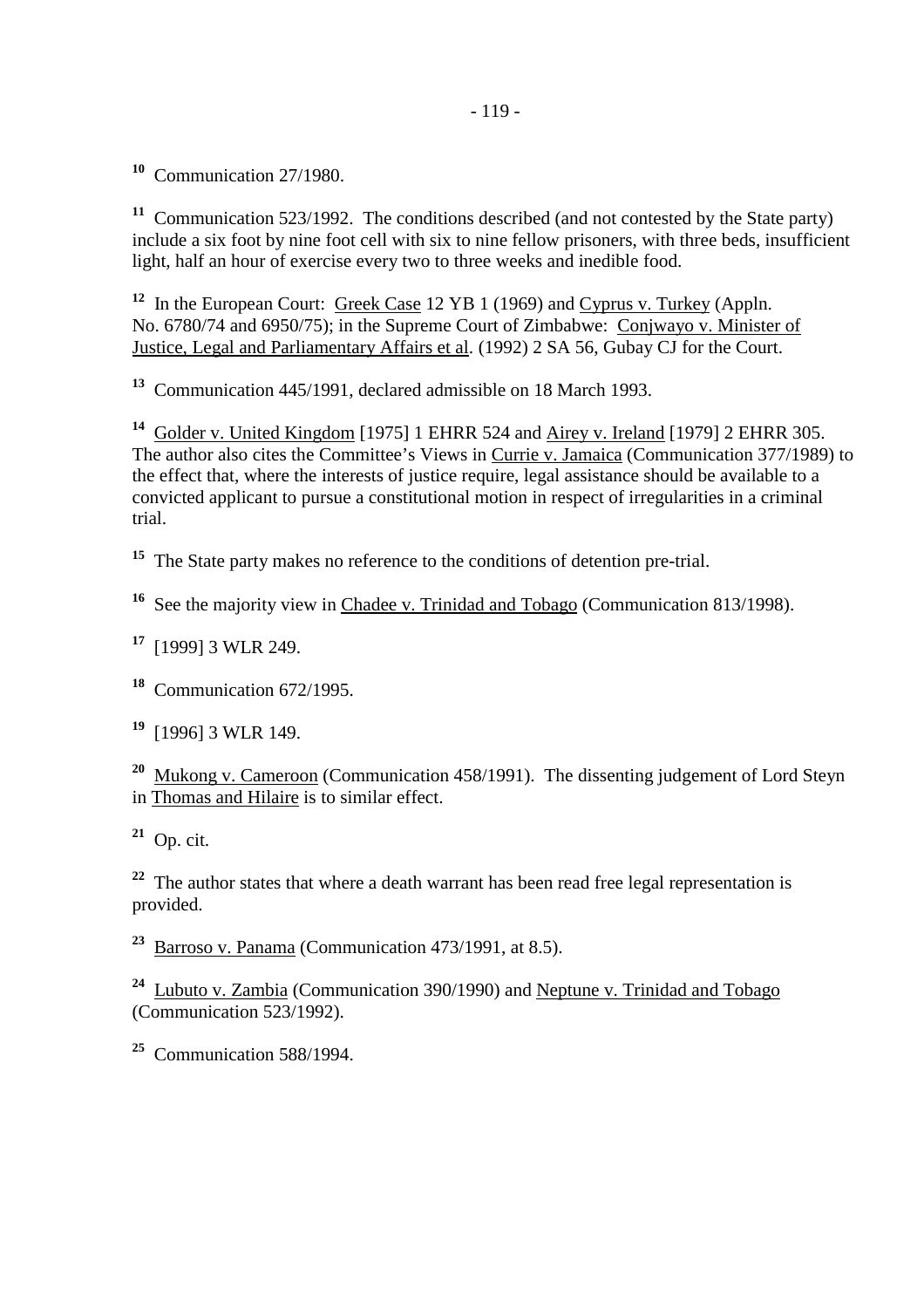<sup>26</sup> In the case of Chadee v. Trinidad and Tobago (Communication 813/1998) which the State party refers to, the State party did provide details of fact and the Committee, by a majority, ultimately found itself not in a position to make a finding of a violation of article 10.

**<sup>27</sup>** These cases have interpreted a constitutional provision analogous in its terms to article 7 of the Covenant, and therefore might have bearing only upon the evaluation of the claims presently made under article 7 but not on the different standard contained in article 10.

**<sup>28</sup>** See, for example, Kelly v. Jamaica (Communication 253/1987) and Taylor v. Jamaica (Communication 707/1996).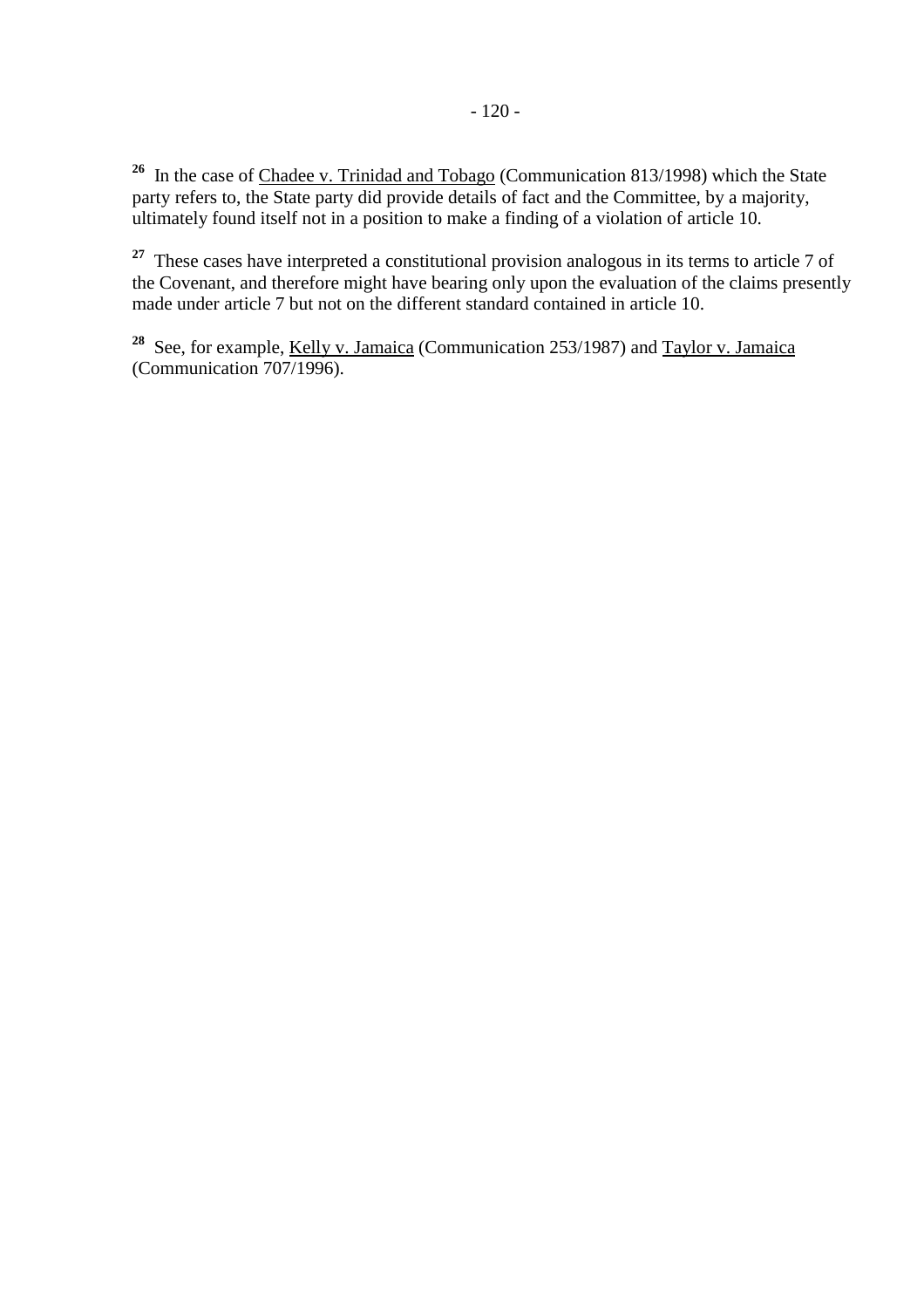# - 121 -

#### **APPENDIX**

## **Individual opinion of Committee member Mr. Hipólito Solari Yrigoyen, in accordance with rule 98 of the rules of procedure:**

 I should like to express an individual opinion with regard to paragraph 9, which I believe should read:

"In accordance with article 2, paragraph 3 (a), of the International Covenant on Civil and Political Rights, the State party is under an obligation to provide Mr. Sextus with an effective remedy, including adequate compensation. The State party is also under an obligation to release the author."

(Signed) Hipólito Solari Yrigoyen

[Done in English, French and Spanish, the Spanish text being the original version. Subsequently issued also in Arabic, Chinese and Russian as part of the present report.]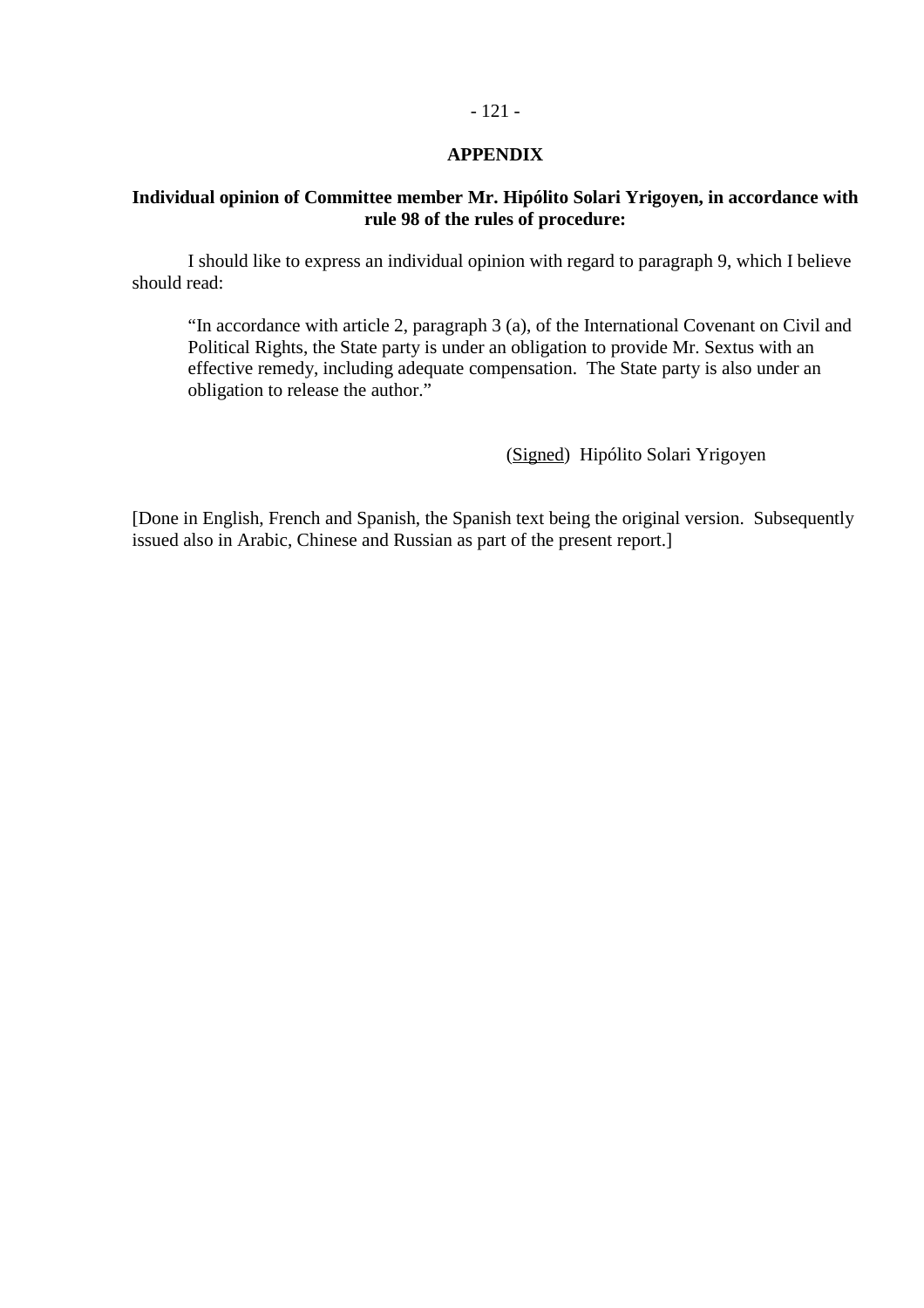## **J. Communication No. 819/1998, Kavanagh v. Ireland (Views adopted on 4 April 2001, seventy-first session)**\*

| Submitted by:                                                  | Mr. Joseph Kavanagh (represented by Mr. Michael Farrell) |
|----------------------------------------------------------------|----------------------------------------------------------|
| Alleged victim:                                                | The author                                               |
| State party:                                                   | Ireland                                                  |
| Date of communication:                                         | 27 August 1998 (initial submission)                      |
| Date of decision on<br>admissibility and adoption<br>of Views: | 4 April 2001                                             |

 The Human Rights Committee, established under article 28 of the International Covenant on Civil and Political Rights,

Meeting on 4 April 2001,

 Having concluded its consideration of communication No. 819/1998 submitted to the Human Rights Committee by Joseph Kavanagh, under the Optional Protocol to the International Covenant on Civil and Political Rights,

 Having taken into account all written information made available to it by the author of the communication, and the State party,

Adopts the following:

 $\overline{a}$ 

# **Views under article 5, paragraph 4, of the Optional Protocol**

1. The author of the communication, dated 27 August 1998, is Mr. Joseph Kavanagh, an Irish national, born 27 November 1957. The author alleges breaches by the Republic of Ireland of article 2, paragraphs 1 and 3 (a), article 4, paragraphs 1 and 3, article 14, paragraphs 1, 2 and 3, and article 26 of the Covenant. The Covenant and Optional Protocol entered into force for Ireland on 8 March 1990. The author is represented by counsel.

 The text of one individual opinion signed by five Committee members is appended to the present document.

<sup>\*</sup> The following members of the Committee participated in the examination of the present communication: Mr. Nisuke Ando, Mr. Prafullachandra N. Bhagwati, Ms. Christine Chanet, Mr. Louis Henkin, Mr. Eckart Klein, Mr. David Kretzmer, Mr. Rajsoomer Lallah, Ms. Cecilia Medina Quiroga, Mr. Rafael Rivas Posada, Sir Nigel Rodley, Mr. Martin Scheinin, Mr. Ivan Shearer, Mr. Hipólito Solari Yrigoyen, Mr. Ahmed Tawfik Khalil, Mr. Patrick Vella and Mr. Maxwell Yalden.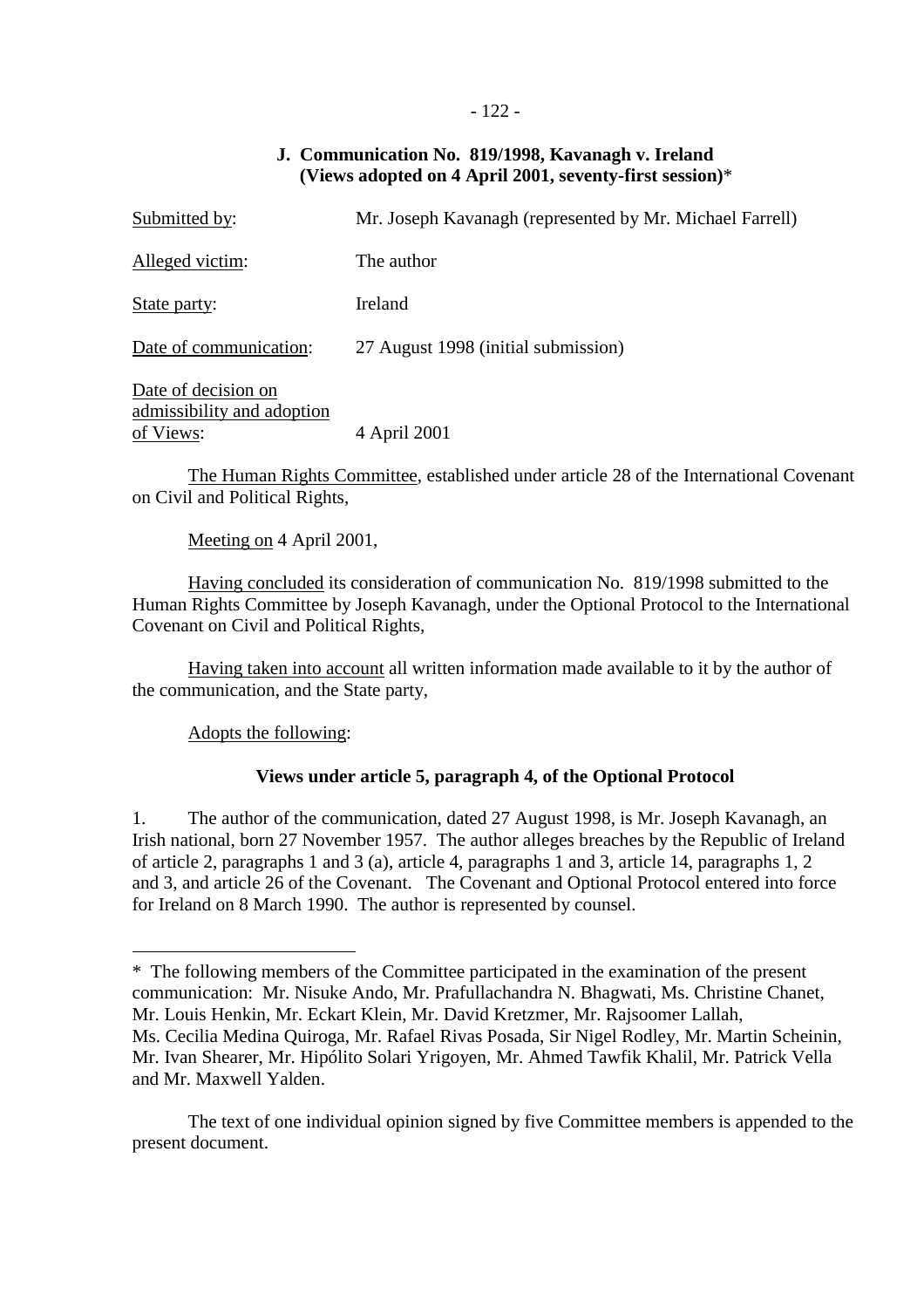# **Background**

2.1 Article 38 (3) of the Irish Constitution provides for the establishment by law of Special Courts for the trial of offences in cases where it may be determined, according to law, that the ordinary courts are "inadequate to secure the effective administration of justice and the preservation of public peace and order". On 26 May 1972, the Government exercised its power to make a proclamation pursuant to Section 35 (2) of the *Offences Against the State Act 1939* (the Act) which led to the establishment of the Special Criminal Court for the trial of certain offences. Section 35 (4) and 5) of the Act provide that if at any time the Government or the Parliament is satisfied that the ordinary courts are again adequate to secure the effective administration of justice and the preservation of public peace and order, a rescinding proclamation or resolution, respectively, shall be made terminating the Special Criminal Court regime. To date, no such rescinding proclamation or resolution has been promulgated.

2.2 By virtue of section 47 (1) of the Act, a Special Criminal Court has jurisdiction over a "scheduled offence" (i.e. an offence specified in a list) where the Attorney-General "thinks proper" that a person so charged should be tried before the Special Criminal Court rather than the ordinary courts. The scope of "scheduled offence" is set out in the *Offences Against the State (Scheduled Offences) Order 1972* as encompassing offences under the *Malicious Damage Act, 1861*, the *Explosive Substances Act, 1883*, the *Firearms Acts, 1925-1971* and the *Offences against the State Act, 1939*. A further class of offences was added by Statutory Instrument later the same year, namely offences under section 7 of the *Conspiracy and Protection of Property Act* 1875. The Special Criminal Court also has jurisdiction over non-scheduled offences where the Attorney-General certifies, under section 47 (2) of the Act, that in his or her opinion the ordinary courts are "inadequate to secure the effective administration of justice in relation to the trial of such person on such charge". The Director of Public Prosecutions (DPP) exercises these powers of the Attorney-General by delegated authority.

2.3 In contrast to the ordinary courts of criminal jurisdiction, which employ juries, Special Criminal Courts consist of three judges who reach a decision by majority vote. The Special Criminal Court also utilizes a procedure different from that of the ordinary criminal courts, including that an accused cannot avail himself or herself of preliminary examination procedures concerning the evidence of certain witnesses.

# **The facts as presented**

3.1 On 2 November 1993, a serious and apparently highly-organized incident took place in which the chief executive of an Irish banking company, his wife, three children and a baby-sitter were detained and assaulted in the family home by a gang of seven members. The chief executive was thereafter induced, by threat of violence, to steal a very large amount of money from the bank concerned. The author admits having been involved in this incident, but contends that he himself had also been kidnapped by the gang prior to the incident and acted under duress and threat of violence to himself and his family.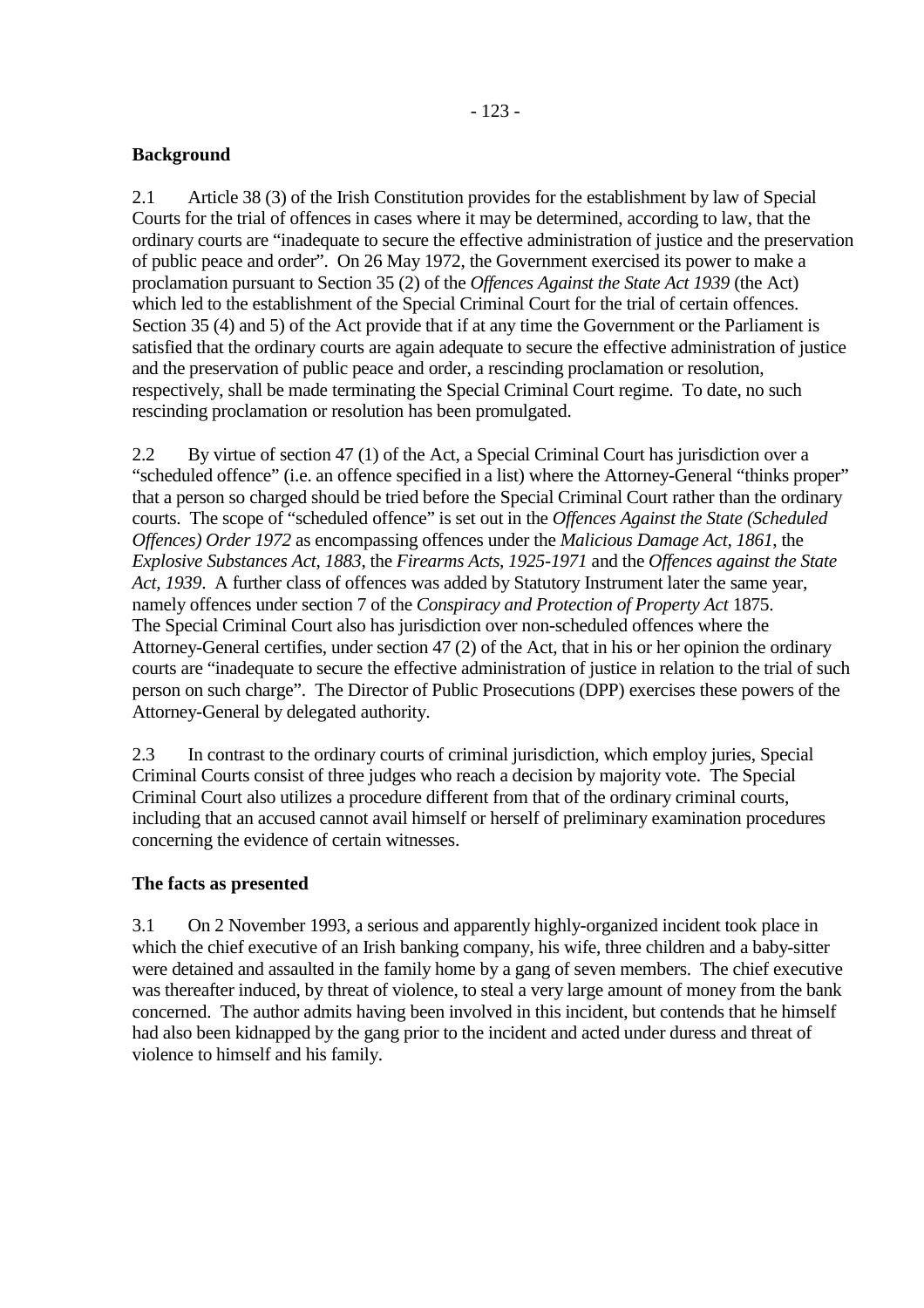3.2 On 19 July 1994, the author was arrested on seven charges related to the incident; namely false imprisonment, robbery, demanding money with menaces, conspiracy to demand money with menaces, and possession of a firearm with intent to commit the offence of false imprisonment. Six of those charges were non-scheduled offences, and the seventh charge (possession of a firearm with intent to commit the offence of false imprisonment) was a "scheduled offence".

3.3 On 20 July 1994 the author was charged directly before the Special Criminal Court with all seven offences by order of the Director of Public Prosecution (DPP), dated 15 July 1994, pursuant to section 47 (1) and (2) of the Act, for the scheduled offences and the non-scheduled offences respectively.

3.4 On 14 November 1994, the author sought leave from the High Court to apply for judicial review of the DPP's order. The High Court granted leave that same day and the author had his application heard in June 1995. The author contended that the offences with which he was charged had no subversive or paramilitary connection and that the ordinary courts were adequate to try him. The author challenged the 1972 proclamation on the basis that there was no longer a reasonably plausible factual basis for the opinion on which it was grounded, and sought a declaration to that effect. He also sought to quash the DPP's certification in respect of the non-scheduled offences, on the grounds that the DPP was not entitled to certify non-scheduled offences for trial in the Special Criminal Court if they did not have a subversive connection. In this connection, he contended that the Attorney-General's representation to the Human Rights Committee at its forty-eighth session that the Special Criminal Court was necessitated by the ongoing campaign in relation to Northern Ireland gave rise to a legitimate expectation that only offences connected with Northern Ireland would be put before the Court. He further contended that the decision to try him before the Special Criminal Court constituted unfair discrimination against him.

3.5 On 6 October 1995, the High Court rejected all of the author's arguments. The Court held, following earlier authority, that the decisions of the DPP were not reviewable in the absence of evidence of mala fides, or that the DPP had been influenced by improper motive or policy. In the Court's view, certifying non-scheduled offences of a non-subversive or non-paramilitary nature would not be improper. The Court concluded that a proper and valid decision was reasonably possible, and the certification was upheld. As regards the underlying attack upon the 1972 proclamation itself, the High Court considered that it was limited to examining the constitutionality of the Government's action in 1972 and the Court could not express a view on the Government's ongoing obligation under section 35 (4) to end the special regime. The High Court considered that for it to presume to quash the proclamation would be to usurp the legislative role in an area in which the courts had no role.

3.6 Concerning the contention that the author was subject to a mode of trial different from those charged with similar offences but who were not certified for trial before the Special Criminal Court, the High Court found that the author had not established that such a difference in treatment was invidious. Finally the High Court held that no utterance by a representative of the State before an international committee could alter the effect of a valid law or tie the discretion of the DPP exercised pursuant to that law.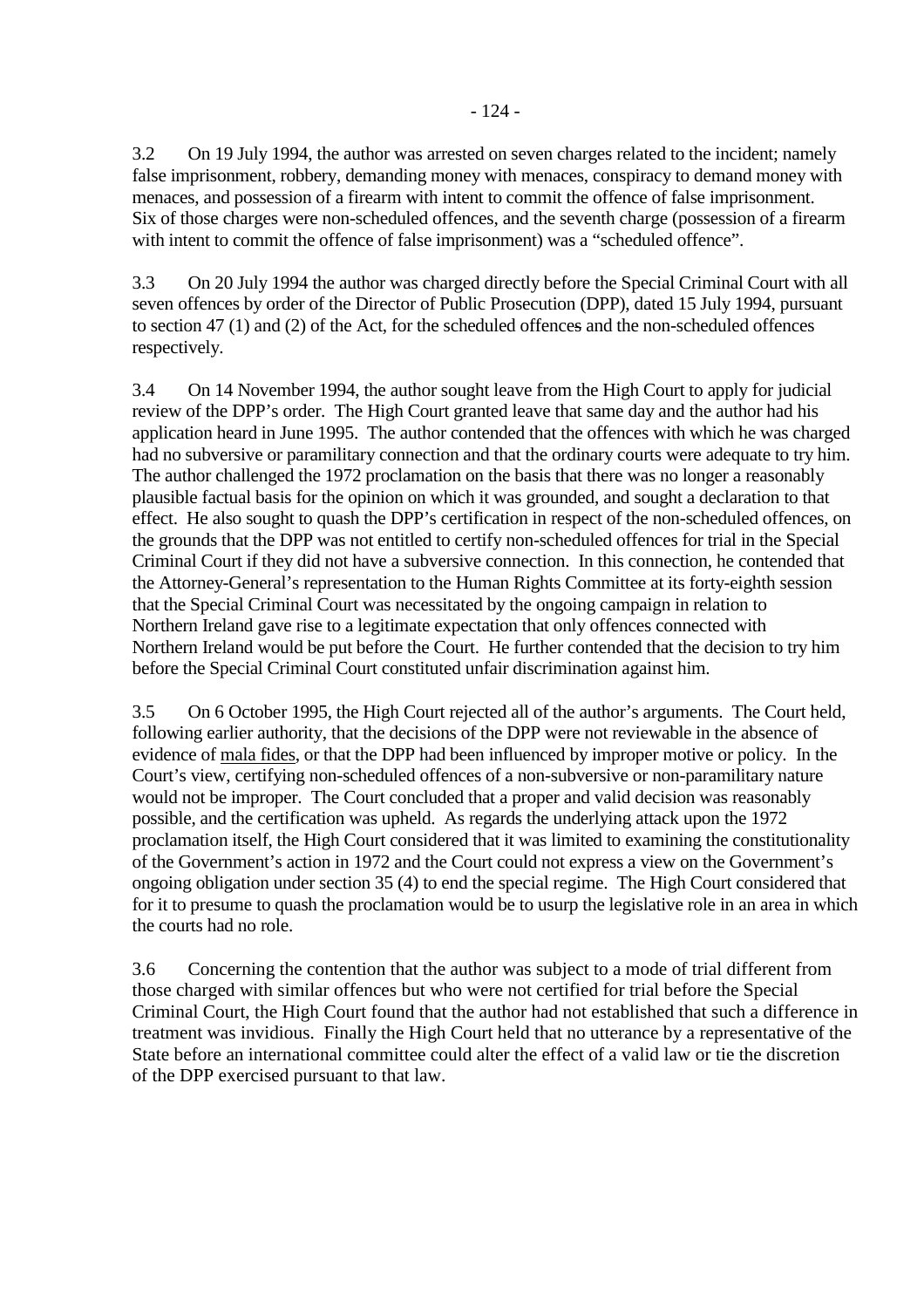3.7 On 24 October 1995, the author appealed to the Supreme Court. In particular, the author contended that the 1972 proclamation was intended to deal with subversive offences and the remit of the Special Criminal Court was never intended to encompass "ordinary crime". It was further argued that the Government was under a duty to review and revoke the proclamation as soon as it was satisfied that the ordinary courts were effective to secure the effective administration of justice and the preservation of public peace and order.

3.8 On 18 December 1996, the Supreme Court dismissed the author's appeal from the decision of the High Court. The Supreme Court held that the Government's decision in 1972 to issue the proclamation was essentially a political decision, and was entitled to a presumption of constitutionality which had not been rebutted. The Supreme Court held that both Government and Parliament were under a duty under section 35 of the Act to repeal the regime as soon as they were satisfied that the ordinary courts were again adequate for their tasks. Although the existence of the Special Criminal Court could in principle be judicially reviewed, the Supreme Court considered that it had not been shown that maintenance of the regime amounted to an invasion of constitutional rights in the light of evidence that the situation was being kept under review and the Government remained satisfied as to its need.

3.9 Following its earlier jurisprudence in The People (Director of Public Prosecutions) v. Quilligan,<sup>1</sup> the Supreme Court considered that the Act also allowed for the trial of "non-subversive" offences by the Special Criminal Court, if the DPP was of the view that the ordinary courts were inadequate. With the dismissal of the appeal, the author claims therewith to have exhausted all possible domestic remedies within the Irish justice system in respect of these issues.

3.10 After denial of a series of bail applications, the author's trial before the Special Criminal Court commenced on 14 October 1997. On 29 October 1997, he was convicted of robbery, possession of a firearm, to wit a handgun, with intent to commit an indictable offence, namely false imprisonment, and demanding cash with menaces with intent to steal. The author was sentenced to terms of imprisonment of 12, 12 and 5 years respectively, backdated to run concurrently from 20 July 1994 (the date from which the author was in custody). On 18 May 1999, the Court of Criminal Appeal dismissed the author's application for leave to appeal against his conviction.

# **The complaint**

4.1 The author claims that the DPP's order to try him before the Special Criminal Court violated the principles of fairness and full equality of arms protected by article 14, paragraphs 1 and 3. The author complains that he has been seriously disadvantaged compared to other persons accused of similar or equal criminal offences, who unlike him were tried by ordinary courts and therefore could avail themselves of a wider range of possible safeguards. The author emphasizes that in his case the trial by jury, as well as the possibility of preliminary examinations of witnesses, would be particularly important. The assessment of the credibility of several key witnesses would be the main issue of his case. Thus the author alleges to have been arbitrarily restrained and unequally treated in his procedural rights, since the DPP has not given any reasons or justification for his decision.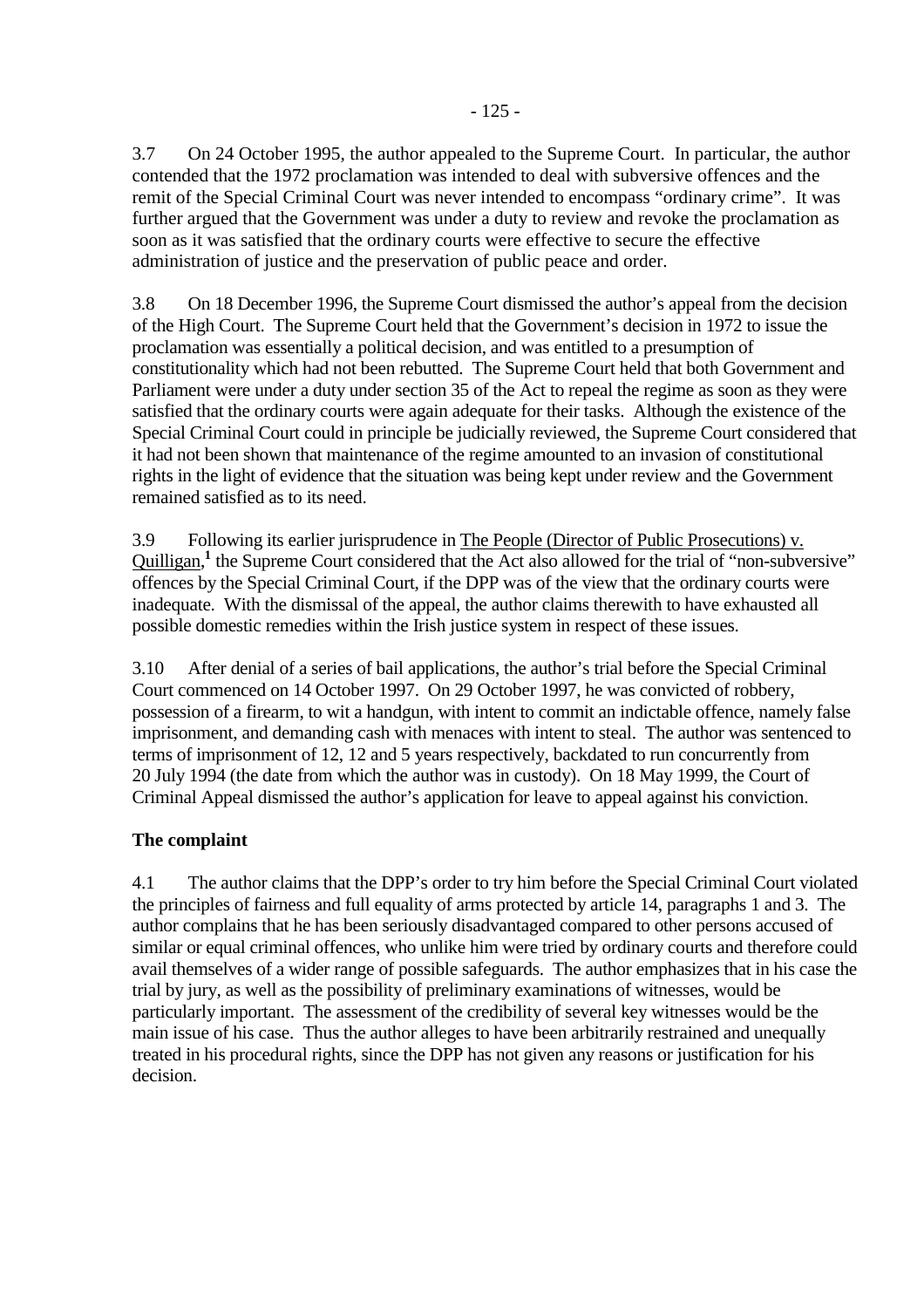4.2 The author accepts that the right to be tried by jury and preliminarily to examine witnesses are not explicitly listed in article 14, paragraph 3, but states that the requirements of article 14, paragraph 3, only set out some but not always all requirements of fairness. He argues that the clear intention of the article as a whole is to provide significant safeguards that are equally available to all. The author argues accordingly that these rights, which he states are key safeguards in the State party's jurisdiction, equally are protected by article 14.

4.3 The author further complains that the decision of the DPP pursuant to secion 47 of the Act was issued without any reason or justification and thereby violated the guarantee of article 14, paragraph 1, to a public hearing. The State party's highest court, the Supreme Court, had held in H v. Director of Public Prosecutions**<sup>2</sup>** that the DPP cannot be compelled to give reasons for the decision, short of exceptional circumstances such as mala fides being shown. The author claims that a crucial decision in relation to his trial, namely the choice of procedure and forum, was made in secret and on the basis of considerations which were not revealed to him or to the public and which therefore were not open to any rebuttal.

4.4 Furthermore, the author alleges that the decision of the DPP violated the presumption of innocence protected by article 14, paragraph 2. He considers that the re-installation of the Special Criminal Court by the Irish Government in 1972 was due to growing violence in Northern Ireland, with the intention to better insulate juries from improper influence and external interference. The author argues that the decision of the DPP involves a determination either that the author is a member of, or is associated with, a paramilitary or subversive group involved in the Northern Ireland conflict, or that he, or persons associated with him, are likely to attempt to interfere with or otherwise influence a jury if tried before an ordinary court. He also states that being detained until trial in these circumstances also involves a determination of some measure of guilt.

4.5 The author denies that he is, or ever was, associated with any paramilitary or subversive group. He argues that the decision of the DPP in his case therefore implies that he would have to be associated with the criminal gang responsible for the abduction on 2 November 1993, which would be likely to interfere with, or otherwise influence, the decision of a jury. The author denies his involvement in the criminal gang, which he sees as the main issue to be solved in the trial and which therefore could not be decided upon by the DPP in advance.

4.6 The author argues that the State party has failed to provide an effective remedy, as required by article 2. In the circumstances of his case, a decision raising clear issues under the Covenant has been made and is not subject to effective judicial remedy. With the Courts tying their own hands and restricting their scrutiny to exceptional, and almost impossible to demonstrate, reasons of mala fides, improper motives or considerations on the part of the DPP, it could not be said that an effective remedy existed. As the author does not contend any such exceptional circumstances exist, no remedy is available to him.

4.7 The author also alleges a violation of the principle of non-discrimination under article 26, since he has been deprived, without objective reason, of important legal safeguards available to other accused persons charged with similar offences. In this regard, the author argues that the 1972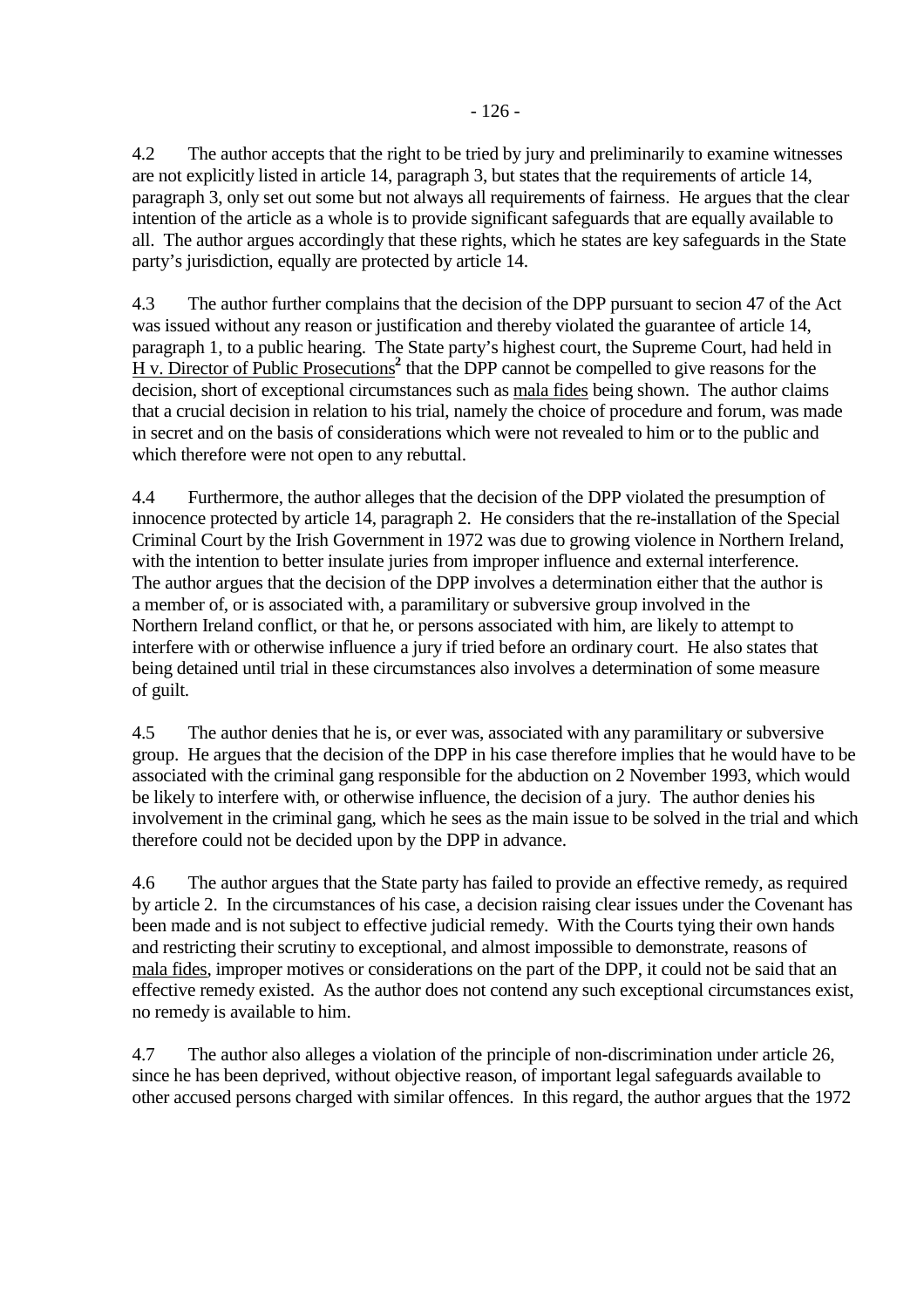proclamation of the Irish Government re-establishing the Special Criminal Court is a derogation pursuant to article 4, paragraph 1, of certain rights protected by article 14 of the Covenant. He states that the situation of growing violence in Northern Ireland leading to the Government's decision has ceased and can no longer be characterized as a public emergency which threatens the life of the nation. The author argues that the continuing derogation from parts of the Covenant would therefore no longer be required. By maintaining the Special Criminal Court in existence, Ireland would be in violation of its obligations under article 4, paragraph 1.

4.8 Finally, the author alleges that Ireland has also breached its obligation under article 4, paragraph 3. He claims that by not renouncing its proclamation of 1972, Ireland has, at least by now, de facto or informally derogated from article 14 of the Covenant without notifying the other State parties to the Covenant as required.

# **The State party's observations with regard to the admissibility of the communication**

5.1 The State party argues that the communication should be considered inadmissible under article 5, paragraph 2 (b), of the Optional Protocol for failure to exhaust domestic remedies. At the time of submission, the author had not prosecuted his appeal against conviction to the Court of Criminal Appeal. The State party also argues that aspects of the present complaint had not been brought before the local courts at all. The State party contends that the author never argued in the domestic courts that he did not receive a public hearing, or that his constitutional right to be presumed innocent had been violated. The State therefore argues that those aspects are inadmissible. Annexed to its submissions, the State party does provide a 1995 decision of its highest court, the Supreme Court, which held that the DPP decision did not violate the presumption of innocence.**<sup>3</sup>** (In subsequent submissions, the State party admits that the issue of presumption of innocence was raised at both levels in the judicial review proceedings.)

5.2 The State party also argues at length that the author has enjoyed the full protection of the Covenant in relation to his arrest, detention, the charges against him and his trial. It further argues that various portions of the Covenant are inapplicable to the complaints, that the complaints are incompatible with the provisions of the Covenant, and that the complaints are insufficiently substantiated.

# **Author's comments on the State party's submissions on admissibility**

6. In addition to responding to the State party's arguments on substantiation and applicability of the Covenant, the author comments on the exhaustion of domestic remedies. He indicates that he was pursuing an appeal against conviction and that such an appeal deals only with the evidence given at trial and the inferences to be drawn therefrom. He argues that the issues raised concerning the DPP certification and his unequal and unfair treatment were fully litigated, prior to his trial, all the way to the Supreme Court. In response to the State party's contentions that failure to receive a "public" hearing and breach of the presumption of innocence were not raised before the domestic courts, the author declares that the substance of these claims was fully argued throughout the judicial review proceedings.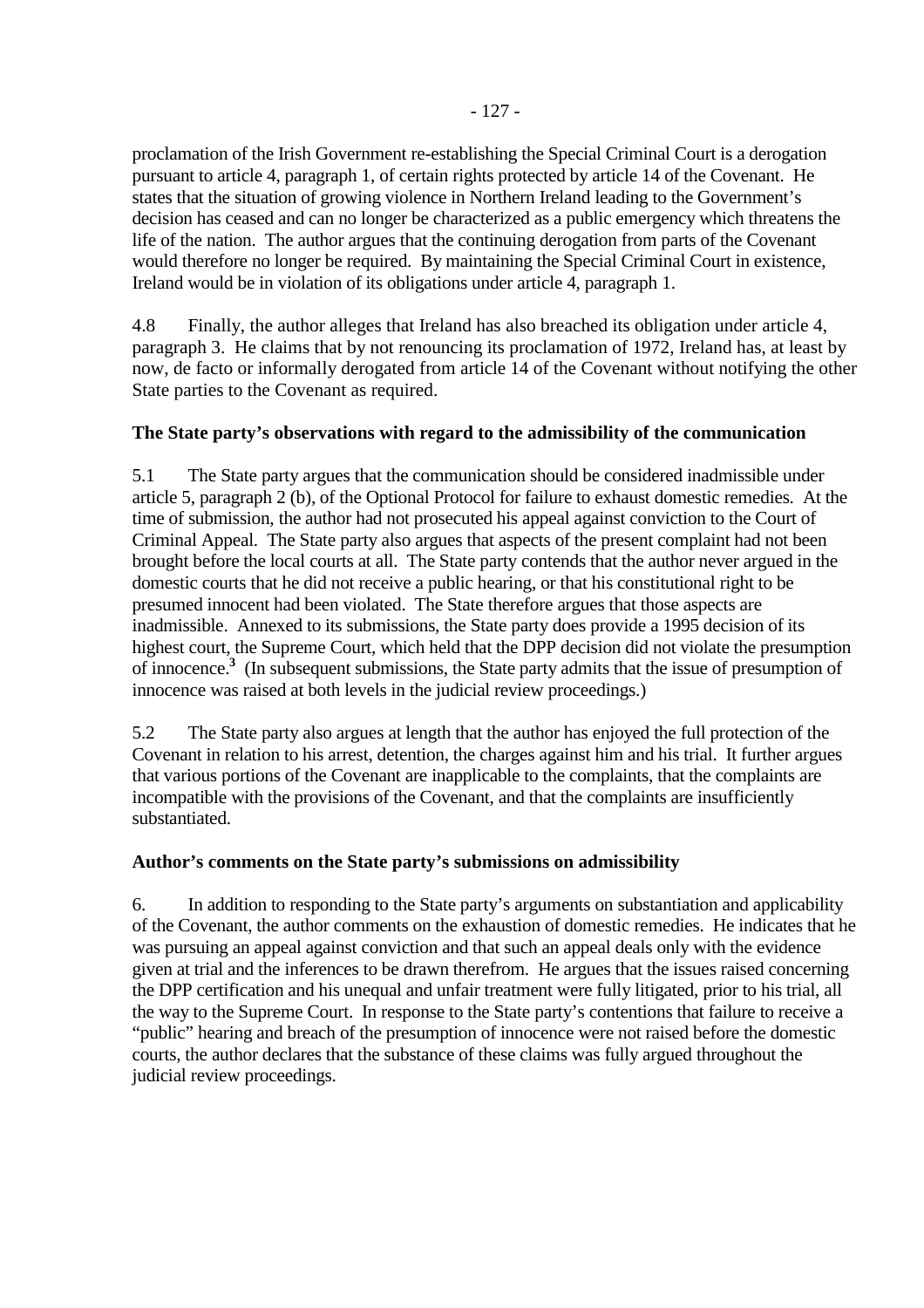### **The State party's observations with regard to the merits of the communication**

7.1 The State party declares that its Constitution specifically permits the creation of special courts as prescribed by law. The State party notes that, following the introduction of a regular government review and assessment procedure on 14 January 1997, reviews taking into account the views of the relevant State agencies were carried out on 11 February 1997, 24 March 1998, and 14 April 1999, have concluded that the continuance of the Court was necessary, not only in view of the continuing threat to State security posed by instances of violence, but also of the particular threat to the administration of justice, including jury intimidation, from the rise of organized and ruthless criminal gangs, principally involved in drug-related and violent crime.

7.2 The State party submits that the Special Criminal Court regime satisfies all the criteria set out in article 14 of the Covenant. The State party notes that neither article 14, nor the Committee's General Comment on article 14, nor other international standards require trial by jury or a preliminary hearing where witnesses could be examined under oath. The requirement, rather, is simply that the trial be fair. The absence of either or both of those elements does not, of itself, make a hearing unfair. Within many States, different trial systems may exist, and the mere availability of different mechanisms cannot of itself be regarded as a breach.

7.3 As to the author's allegation that his inability to examine witnesses preliminarily under oath violates article 14 guarantees of fair trial, the State party emphasizes that the parties were placed in the identical position, and therefore on an equal and level footing at the hearing. In any event, such a preliminary hearing serves simply to raise likely issues for cross-examination at trial and has no impact on the trial itself.

7.4 Concerning the author's argument that his rights were breached in that he was tried by a Special Criminal Court on "ordinary" criminal charges, the State party argues that the proper administration of justice must be protected from threats which undermine it, including threats arising from subversive groups within society, from organized crime and the dangers of intimidation of jurors. In a case where such a threat to the integrity of the normal jury process exists, as the DPP had certified here, the accused's rights are in fact better protected by a bench of three impartial judges who are less vulnerable to improper external influence than a jury would be. The State party points out that an inadequacy of the ordinary courts, as to which the DPP must be satisfied before the Special Criminal Court can be invoked, may arise not merely from "political", "subversive" or paramilitary offences but also from "ordinary gangsterism or well financed and well organized drug dealing, or other situations where it might be believed that juries were for some corrupt reason, or by virtue of threats, or of illegal interference, being prevented from doing justice".**<sup>4</sup>** The author's contention that his offence was not "political" as such is therefore not a bar to the Special Criminal Court being invoked.

7.5 The State party argues that the author was also afforded all the rights contained in article 14, paragraph 3, of the Covenant. These rights are enjoyed by all persons before an ordinary criminal court in Ireland, but also by all before the Special Criminal Court pursuant to section 47 of the 1939 Act.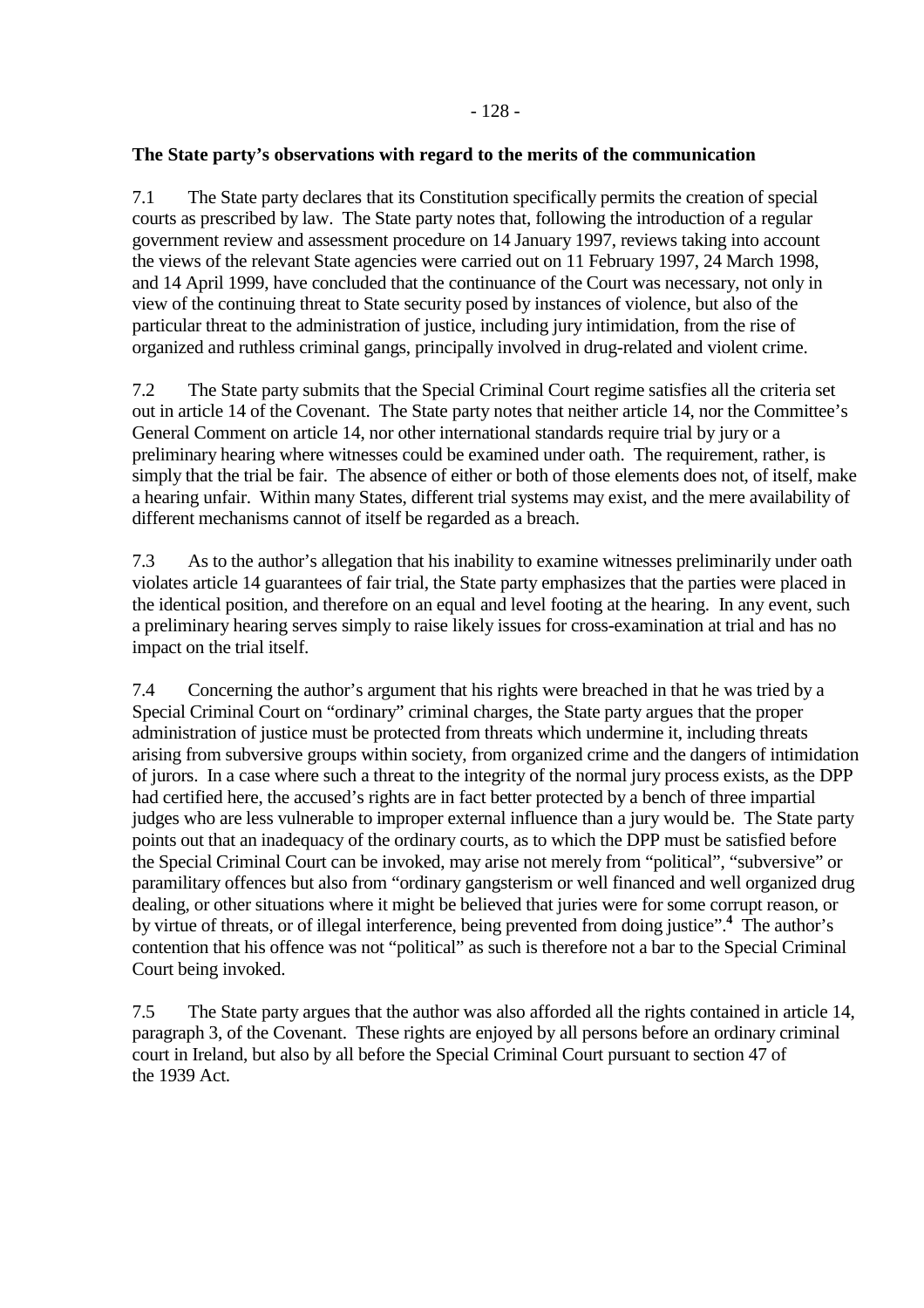7.6 Concerning the author's allegation that he did not have a "public" hearing as guaranteed by article 14, paragraph 1, because the DPP was not required to, and did not, give reasons for the decision certifying the ordinary courts as inadequate, the State party argues that the entitlement to a public hearing applies to the court proceedings, which in the Special Criminal Court too at all stages and at all levels were conducted openly and publicly. The right to a public hearing does not extend to the DPP's pre-trial decisions. Nor would it be desirable to require the DPP's decision to be justified or explained, for that would open up enquiries into information of a confidential nature with security implications, would nullify the very purpose for which the Special Criminal Court was established and would not be in the overall public interest.

7.7 Regarding the author's allegation that his right to be presumed innocent in accordance with article 14, paragraph 2, was violated, the State party asserts that this presumption is a fundamental principle enshrined in Irish law, to which the Special Criminal Court must and does adhere. The same burden of proof must be discharged in the Special Criminal Courts as in the ordinary criminal courts, that is, proof of guilt beyond all reasonable doubt. If this burden was not met, the author would therefore be entitled to an acquittal.

7.8 The State party notes that the accused successfully challenged one offence at the commencement of trial, was acquitted in respect of three offences, and was convicted with respect to a further three. More generally, the State party observes that of 152 persons indicted before the Special Criminal Court between 1992 and 1998, 48 pleaded guilty, 72 were convicted, 15 were acquitted and 17 had nolle prosequi entered. With respect to the author's trial, the issue was raised before the Court of Criminal Appeal, which held that, on the totality of evidence, the presumption of innocence had not been violated.

7.9 The State party argues that, given that these elements as a whole demonstrate that the process applied by the Special Criminal Court process is fair and consistent with article 14 of the Covenant, the DPP's decision to try the author before that Court cannot be a violation of article 14.

7.10 As to the author's allegations concerning unequal and arbitrary treatment contrary to article 26, the State party contends that all persons are treated alike under the statutory regime set up in the Act. All persons are equally subject to the DPP's assessment that the ordinary courts may not be adequate to secure the effective administration of justice and the preservation of public peace and order. Further, the author was treated identically to anyone else whose case had been certified by the DPP. Even if the Committee regards a distinction to have been made between the author and other persons accused of similar or equally serious offences, reasonable and objective criteria are applied in all cases, namely that the ordinary courts had been assessed as being inadequate in the particular case.

7.11 The State party claims, contrary to the author's assertion, that its police authorities believe that the author *was* a member of an organized criminal group, and points to the gravity of the crimes, the highly planned nature of the criminal operation, and the brutality of the offences. Even though the author was in custody before trial, a risk of jury intimidation from other members of the gang could not be excluded. Nothing has been supplied to suggest that this assessment by the DPP was taken in bad faith, directed by improper motive or policy, or was otherwise arbitrary.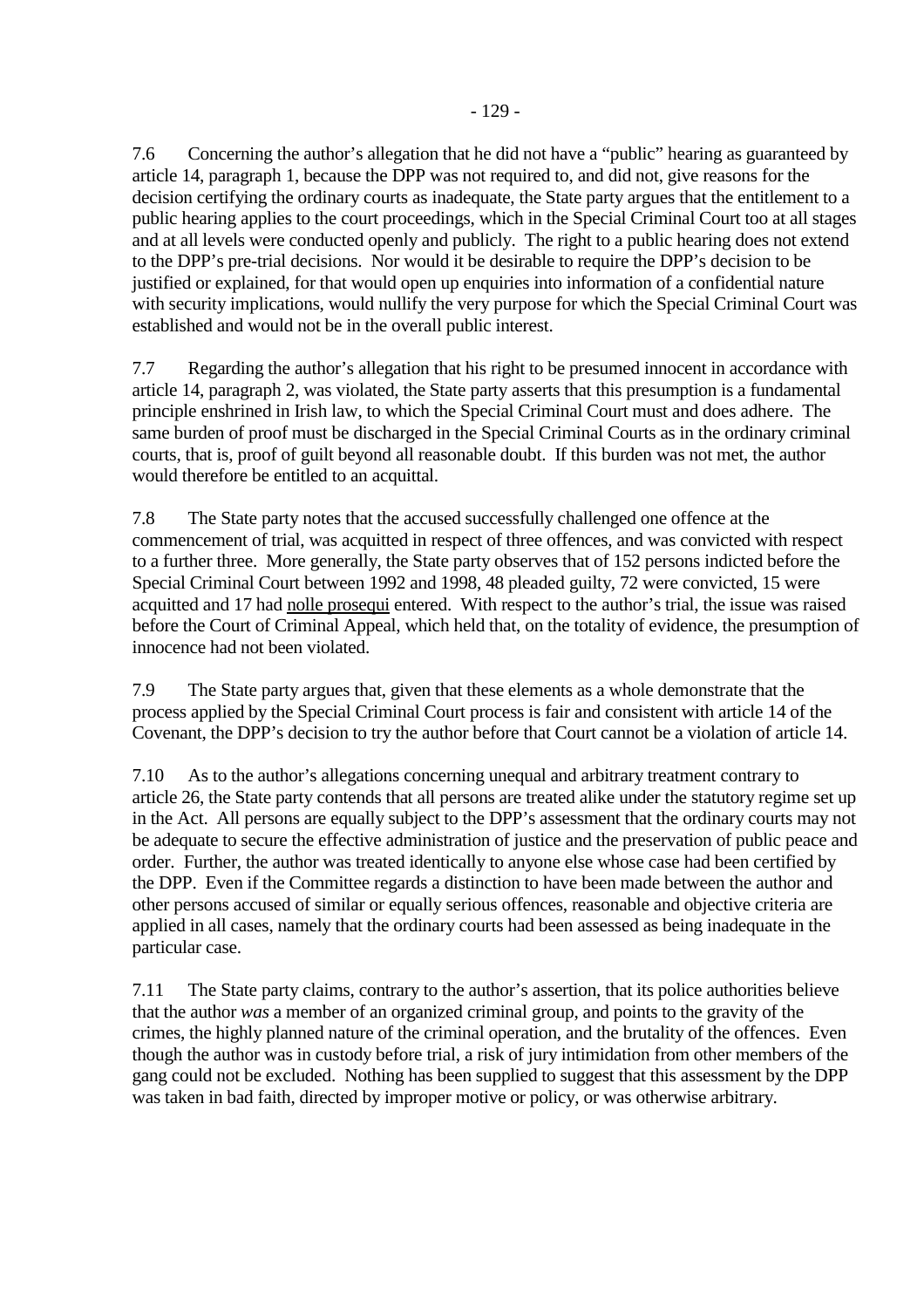7.12 Finally, as to the author's allegations that the State party has not provided an effective remedy for violations of rights as required by article 2, the State party observes that its Constitution guarantees extensive rights to individuals and that a number of violations were alleged by the author and pursued in the courts, through to the highest court in the land. The courts fully addressed the issues placed before them by the author, accepting some of the author's contentions and rejecting others.

7.13 The State party also rejects as misplaced the author's argument that it is derogating, de facto or informally, from the Covenant, pursuant to article 4. The State party argues that article 4 permits derogation in certain circumstances, but the State is not invoking that right here and it is not applicable.

# **The author's comments upon the State party's observations with regard to the merits of the communication**

8.1 In response to the State party's argument that there could have been a risk of jury or witness intimidation from other members of the gang, supporting the DPP's decision to try the author before the Special Criminal Court, the author states that at no time has the State party disclosed the DPP's reasons for that decision. Moreover, the DPP never argued at any bail application that there existed a risk of intimidation by the author. In any event, for the DPP to decide that the author or others in the gang would engage in such conduct - if indeed that was the reason for the decision - would be for the DPP to prejudge the outcome of the trial. Nor was the author given any opportunity to rebut the DPP's assumption.

8.2 Concerning the State party's assertion that the author was indeed a member of an organized criminal group, the author takes strong exception, observing that this is the first occasion the State party has ever made such an assertion. Indeed, at a bail application to the court the police specifically disclaimed any such link, and, during trial, no evidence to that effect was adduced beyond the evidence of participation in the offences themselves. In any event, the State party does not state whether this was the reason for the DPP's decision; if it was, that decision prejudged what was a trial issue.

8.3 Regarding the State party's specific submissions on article 14, the author points out the Committee's observation in its General Comment No. 13 that the requirements of paragraph 3 of article 14 are minimum guarantees, the observance of which is not always sufficient to ensure the fairness of hearing guaranteed by paragraph 1.

8.4 With regard to the Government reviews of the Special Criminal Court carried out in February 1997, March 1998 and April 1999, the author observes that these reviews were unannounced, that no input was invited from the public, NGOs or professional bodies, and that no information was given about who carried out the reviews or the detailed reasons why the Government decided that the Court remained necessary. Accordingly, the author argues that the reviews appear to be purely internal, with no independent content, and thus of no real value as a safeguard.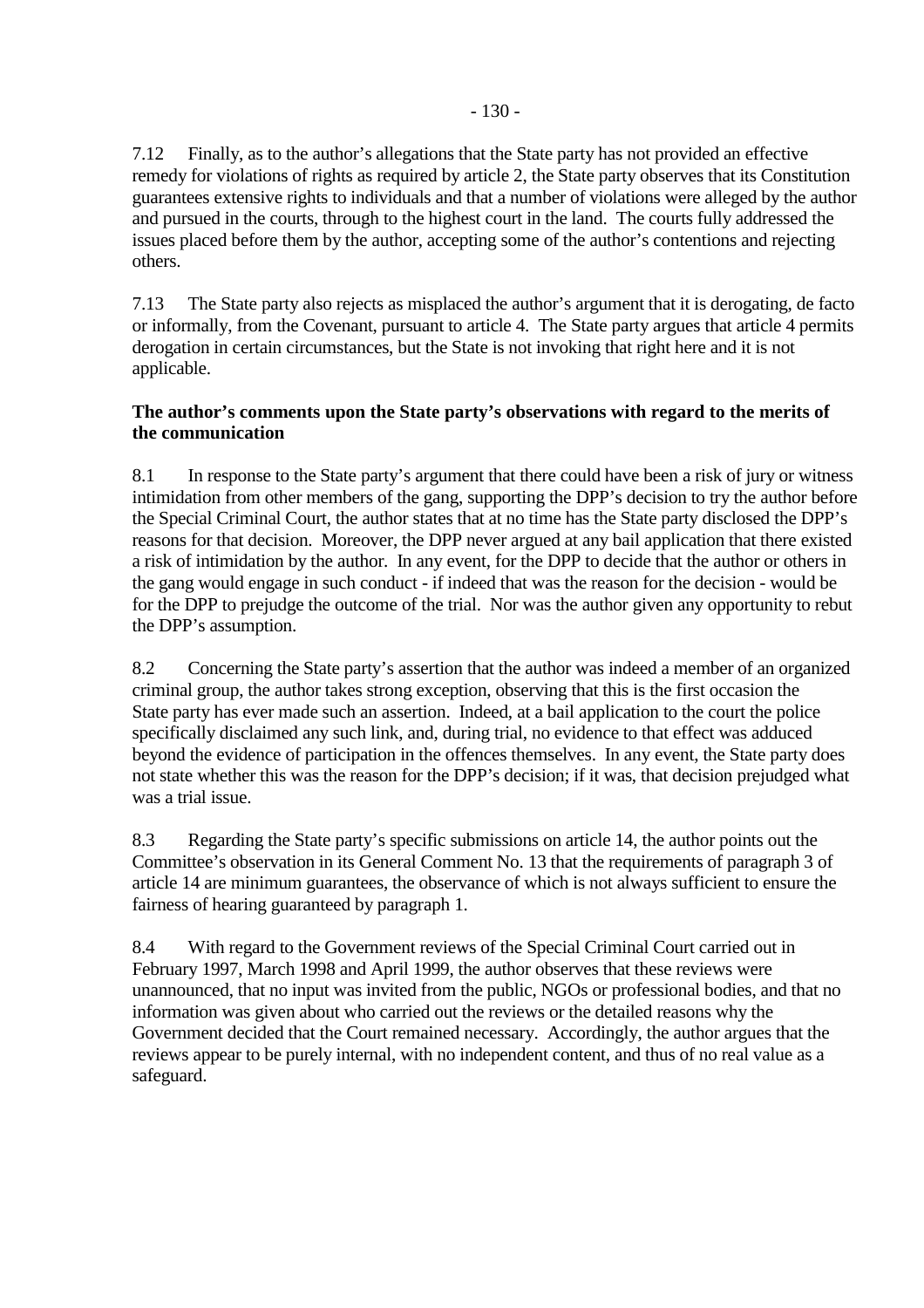8.5 Regarding the State party's contention that the Court remains necessary due, inter alia, to the rise of highly organized criminal gangs, often involved in drug and violent crime, the author points out that the 1972 proclamation was clearly issued in the context of "politically-inspired violence" and that successive Government statements, including some made to the European Court of Human Rights in 1980 and the Human Rights Committee in 1993,**<sup>5</sup>** confirm this. No other reason for the Court's establishment could have existed. Any threat from modern criminal gangs is outside the scope of the 1972 proclamation, and a new proclamation would be needed to deal with that threat. In any event, many cases involving drug dealing and violence by gangs are dealt with in ordinary courts, and there is no apparent reason why the author's case was treated differently from those others.

8.6 The author rejects the State party's contention that he was not disadvantaged by being denied a preliminary examination, as the prosecution was in the same position. The author states that the prosecution was able to deprive the author of that right, and did so after having already seen and interviewed the relevant witnesses, but the author was not able to deprive the prosecution of that right to a preliminary examination. Therefore, the author contends, there was no equality of arms.

8.7 Concerning the State party's assertion that there had been a "fair and public hearing", the author states that he does not argue that the trial proceedings themselves were not public, but that the DPP's decision, which was an integral and essential part of the determination of the charges, was not public. Nor was that hearing fair, for neither notice nor reasons were given, and there was no opportunity for rebuttal. Citing various decisions of the European Court of Human Rights**<sup>6</sup>** which suggest that effective judicial review of decisions cannot be entirely negated by the invocation of security concerns, the author argues that in this case there was no real avenue for effective independent review. The courts had strictly limited their jurisdiction to examine the DPP's decisions.

8.8 As to the right to a be presumed innocent, the author argues that the DPP's decision to send him for trial before the Special Criminal Court was a part of the determination of the charges and that the DPP also is bound by this presumption. The DPP's decision, according to the author, effectively determined that the author was involved in a subversive organization or was a member of the gang carrying out the kidnapping. The author argues that being sent for trial in the Special Criminal Court sent a signal to the Court that he was part of a dangerous criminal gang, and it is difficult to believe this factor had no influence on the outcome.

8.9 In response to the State party's arguments on equal treatment before the law, the author argues that the State party's contention that he was treated the same way as are others charged before the Special Criminal Courts, only means that he was treated in the same way as the small number of others who were tried before the Special Criminal Court but not like the majority of persons charged with similar offences, who were tried before the ordinary courts. In any event, most of the other 18 persons tried by special courts were charged with subversive-type offences. He was singled out to join this small group with no reasons given and with no effective means of challenging the decision to do so.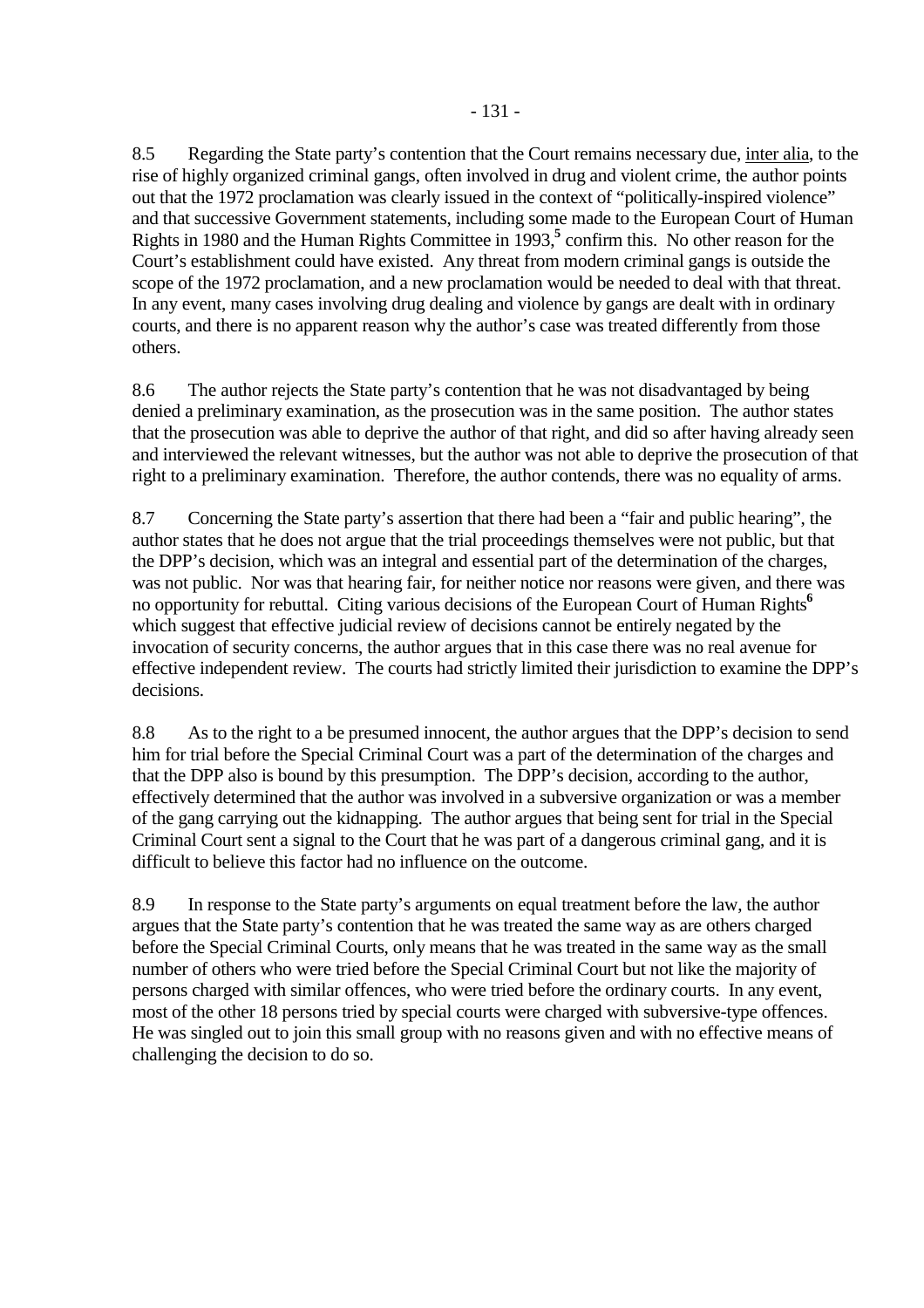8.10 As to whether such differentiation is objective, reasonable and in pursuit of a legitimate aim under the Covenant, the author questions whether the continued use of the Court was appropriate in view of the sharp drop of paramilitary violence. Even if these procedures are a proportionate response to subversive activity, which the author does not concede, the question arises whether it is a legitimate response to non-subversive activity. The author argues that is impossible to determine whether the differentiation is reasonable and since the DPP's criteria are unknown and the DPP was responsible for the prosecution.

8.11 As to the State party's argument that it was not relying on its right to derogate from the provisions of the Covenant under article 4, the author submits that, while the State party had not declared any state of emergency, the 1972 proclamation establishing the Special Criminal Court in effect introduced a measure appropriate only in an emergency. The author states that the condition for permissibility of such a measure - that is, a threat to the life of the nation - did not exist then and does not now. In any case, if the State party disclaims reliance on article 4, it cannot seek to justify its conduct under the exceptions there provided for.

### **Issues and proceedings before the Committee**

9.1 Before considering any claim contained in a communication, the Human Rights Committee must decide, in accordance with rule 87 of its rules of procedure, whether the claim is admissible under the Optional Protocol to the Covenant.

9.2 As required under article 5, paragraph 2 (a), of the Optional Protocol, the Committee has ascertained that the same matter is not being examined under another procedure of international investigation or settlement.

9.3 As to the State party's contention that available domestic remedies have not been exhausted, the Committee notes that the pre-trial litigation on the DPP's decision was pursued through to the Supreme Court. Moreover, the author's appeal against conviction, raising trial issues affected by the DPP's decision, was rejected by the Court of Criminal Appeal. A complainant bringing the issues in question before the domestic courts need not use the precise language of the Covenant, for legal remedies differ in their form from State to State. The question is rather whether the proceedings in their totality raised facts and issues presently before the Committee. In the light of these proceedings, other controlling authority from the State party's courts and the absence of any suggestion that there are additional remedies available, the Committee accordingly finds that it is not precluded under article 5, paragraph 2 (b), of the Optional Protocol from considering the communication.

9.4 With respect to the author's claims under article 2, the Committee considers that the author's contentions in this regard do not raise issues additional to those considered under other articles invoked, which are considered below. With respect to the alleged violation of article 4, the Committee notes that the State party has not sought to invoke that article.

9.5 As to the State party's remaining arguments on admissibility, the Committee is of the view that these arguments are intimately linked with issues on the merits and cannot meaningfully be severed from a full examination of the facts and arguments presented. The Committee finds the communication admissible as far as it raises issues under articles 14 and 26 of the Covenant.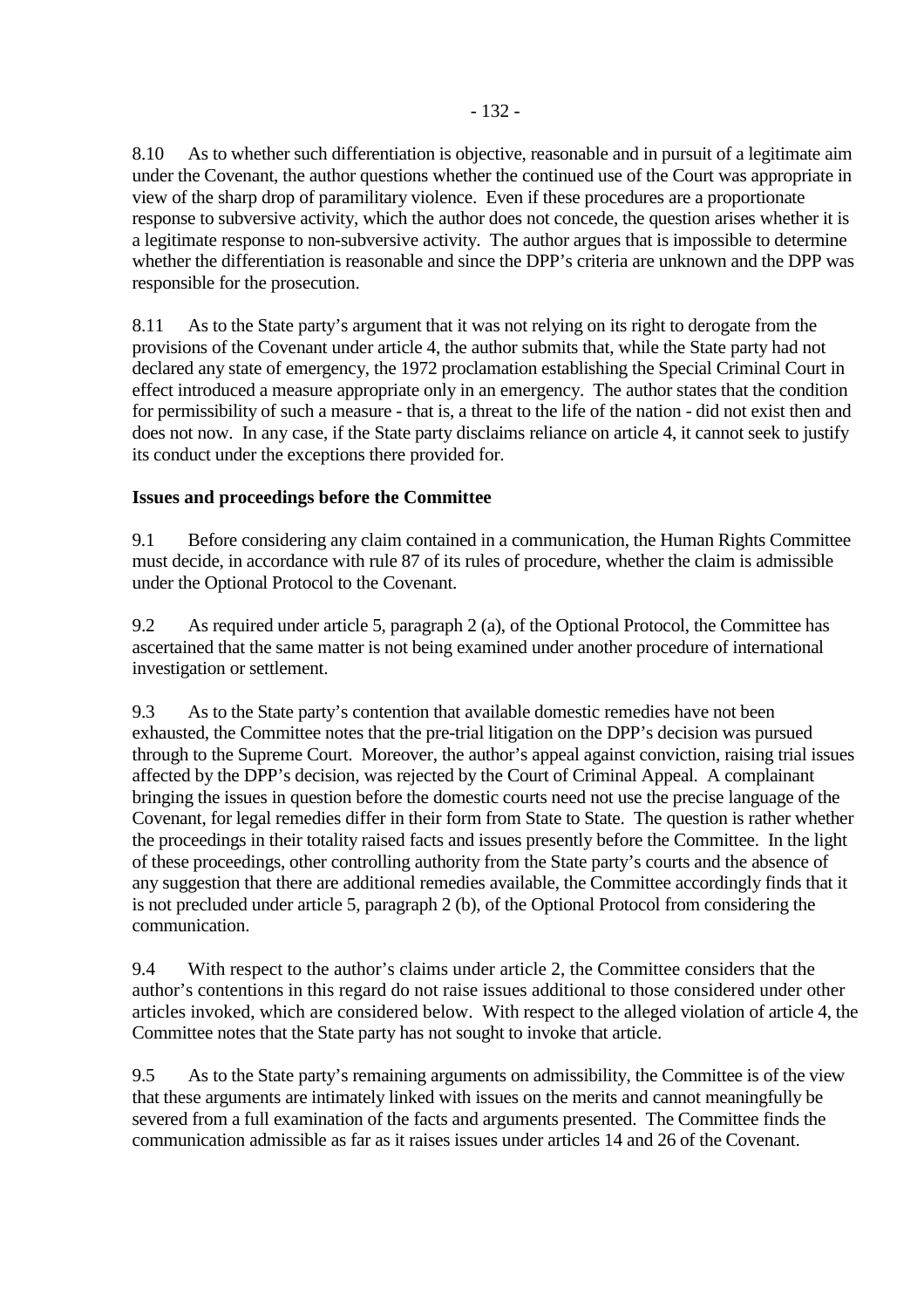#### **Consideration of the merits**

10.1 The author claims a violation of article 14, paragraph 1, of the Covenant, in that, by subjecting him to a Special Criminal Court which did not afford him a jury trial and the right to examine witnesses at a preliminary stage, he was not afforded a fair trial. The author accepts that neither jury trial nor preliminary examination is in itself required by the Covenant, and that the absence of either or both of these elements does not necessarily render a trial unfair, but he claims that all of the circumstances of his trial before a Special Criminal Court rendered his trial unfair. In the Committee's view, trial before courts other than the ordinary courts is not necessarily, per se, a violation of the entitlement to a fair hearing and the facts of the present case do not show that there has been such a violation.

10.2 The author's claim that there has been a violation of the requirement of equality before the courts and tribunals, contained in article 14, paragraph 1, parallels his claim of violation of his right under article 26 to equality before the law and to the equal protection of the law. The DPP's decision to charge the author before the Special Criminal Court resulted in the author facing an extra-ordinary trial procedure before an extra-ordinarily constituted court. This distinction deprived the author of certain procedures under domestic law, distinguishing the author from others charged with similar offences in the ordinary courts. Within the jurisdiction of the State party, trial by jury in particular is considered an important protection, generally available to accused persons. Under article 26, the State party is therefore required to demonstrate that such a decision to try a person by another procedure was based upon reasonable and objective grounds. In this regard, the Committee notes that the State party's law, in the *Offences Against the State Act*, sets out a number of specific offences which can be tried before a Special Criminal Court at the DPP's option. It provides also that any other offence may be tried before a Special Criminal Court if the DPP is of the view that the ordinary courts are "inadequate to secure the effective administration of justice". The Committee regards it as problematic that, even assuming that a truncated criminal system for certain serious offences is acceptable so long as it is fair, Parliament through legislation set out specific serious offences that were to come within the Special Criminal Court's jurisdiction in the DPP's unfettered discretion ("thinks proper"), and goes on to allow, as in the author's case, any other offences also to be so tried if the DPP considers the ordinary courts inadequate. No reasons are required to be given for the decisions that the Special Criminal Court would be "proper", or that the ordinary courts are "inadequate", and no reasons for the decision in the particular case have been provided to the Committee. Moreover, judicial review of the DPP's decisions is effectively restricted to the most exceptional and virtually undemonstrable circumstances.

10.3 The Committee considers that the State party has failed to demonstrate that the decision to try the author before the Special Criminal Court was based upon reasonable and objective grounds. Accordingly, the Committee concludes that the author's right under article 26 to equality before the law and to the equal protection of the law has been violated. In view of this finding with regard to article 26, it is unnecessary in this case to examine the issue of violation of equality "before the courts and tribunals" contained in article 14, paragraph 1, of the Covenant.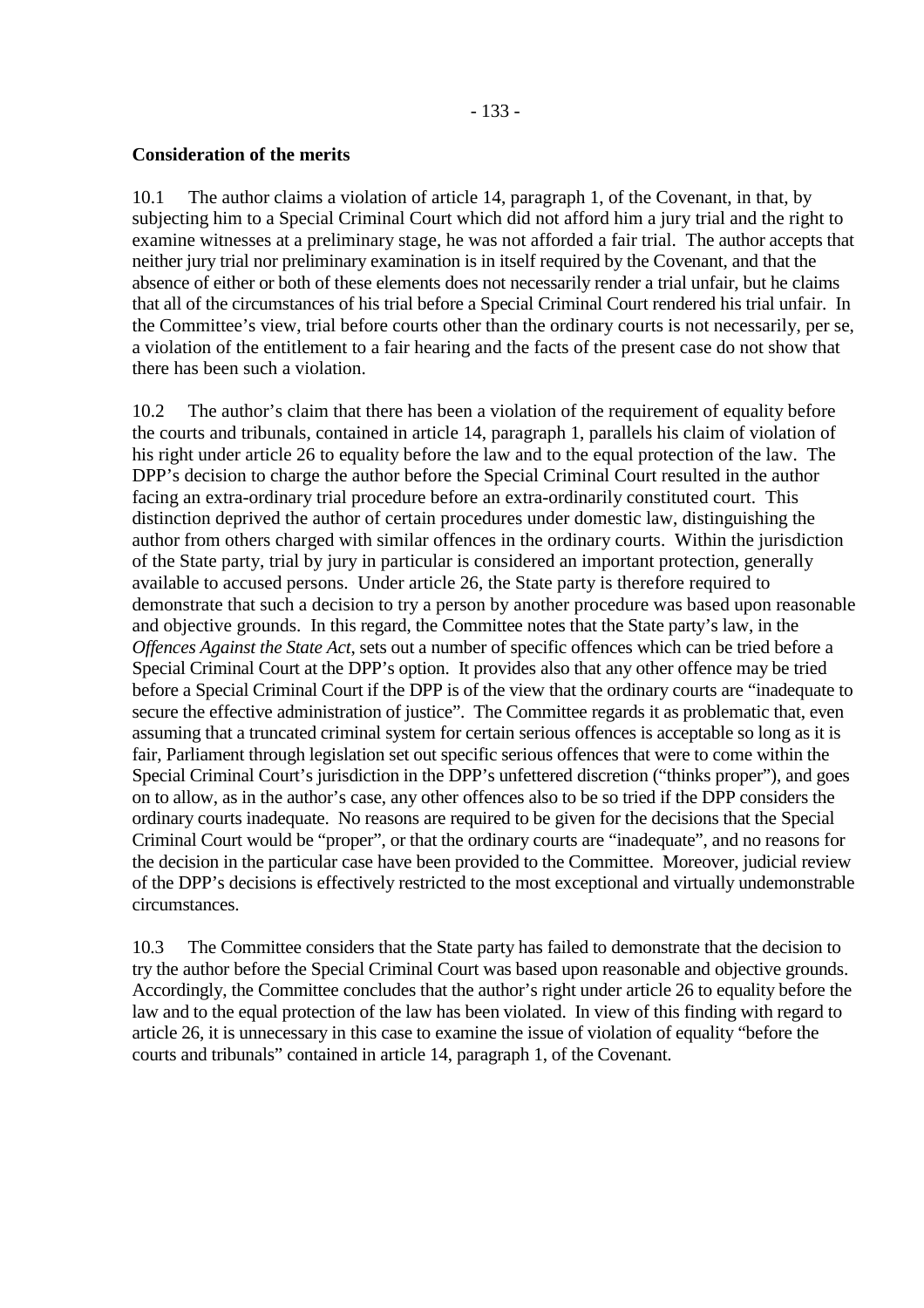10.4 The author contends that his right to a public hearing under article 14, paragraph 1, was violated in that he was not heard by the DPP on the decision to convene a Special Criminal Court. The Committee considers that the right to public hearing applies to the trial. It does not apply to pre-trial decisions made by prosecutors and public authorities. It is not disputed that the author's trial and appeal were openly and publicly conducted. The Committee therefore is of the view that there was no violation of the right to a public hearing. The Committee considers also that the decision to try the author before the Special Criminal Court did not, of itself, violate the presumption of innocence contained in article 14, paragraph 2.

11. The Human Rights Committee, acting under article 5, paragraph 4, of the Optional Protocol to the International Covenant on Civil and Political Rights, is of the view that the facts before it disclose a violation of article 26 of the Covenant.

12. In accordance with article 2, paragraph 3 (a), of the Covenant, the State party is under an obligation to provide the author with an effective remedy. The State party is also under an obligation to ensure that similar violations do not occur in the future: it should ensure that persons are not tried before the Special Criminal Court unless reasonable and objective criteria for the decision are provided.

13. Bearing in mind that, by becoming a party to the Optional Protocol, Ireland has recognized the competence of the Committee to determine whether there has been a violation of the Covenant and that, pursuant to article 2 of the Covenant, the State party has undertaken to ensure to all individuals within its territory and subject to its jurisdiction the rights recognized in the Covenant, and to provide an effective and enforceable remedy in case a violation has been established, the Committee wishes to receive, within ninety days, information from the Government of Ireland about the measures taken to give effect to the Committee's Views. The State party is requested also to give wide publicity to the Committee's Views.

[Adopted in English, French and Spanish, the English text being the original version. Subsequently issued also in Arabic, Chinese and Russian as part of the present report.]

#### **Notes**

**1** [1986] I.R. 495.

**2** [1994] 2 I.R. 589.

**3** O'Leary v. Attorney-General [1995] 1 I.R. 254.

**4** Supreme Court, People (DPP) v. Quilligan [1986] I.R. 495, 510.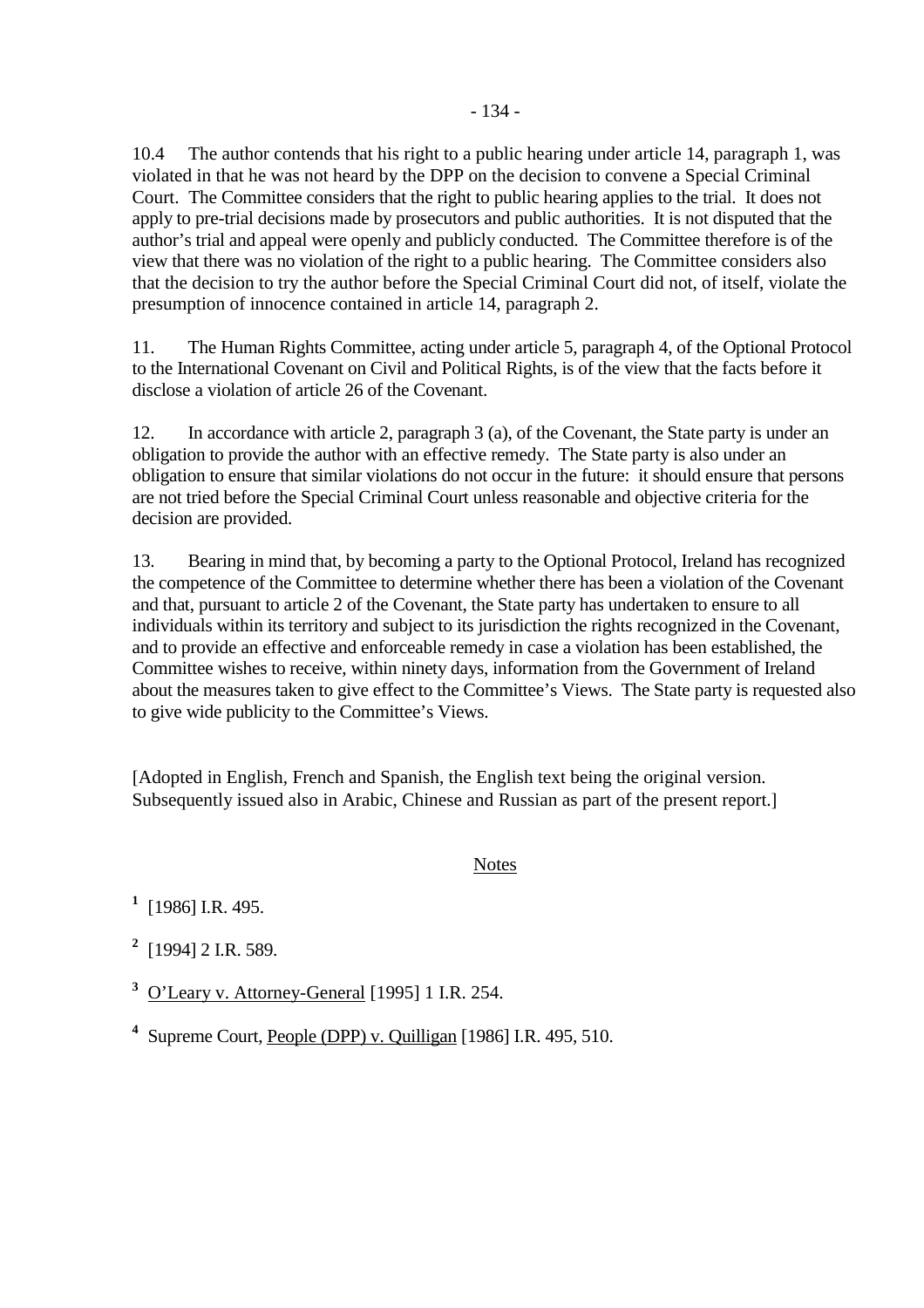<sup>5</sup> Upon the consideration of the State party's initial periodic report, the State party's Attorney-General stated to the Committee that the Special Criminal Court "was needed to ensure the fundamental rights of citizens and protect democracy and the rule of law from the ongoing campaign related to the problem of Northern Ireland". The State party registered the same point in its submissions in Holland v. Ireland. (Communication 593/1994, declared inadmissible on 25 October 1996, CCPR/C/58/D/593/1994.)

<sup>6</sup> Tinnelly v. United Kingdom (Case 62/1997/846/1052-3), Chahal v. United Kingdom (Case 70/1995/576/662) and Fitt v. United Kingdom (Appln. No. 29777/96, decided 16 February 2000).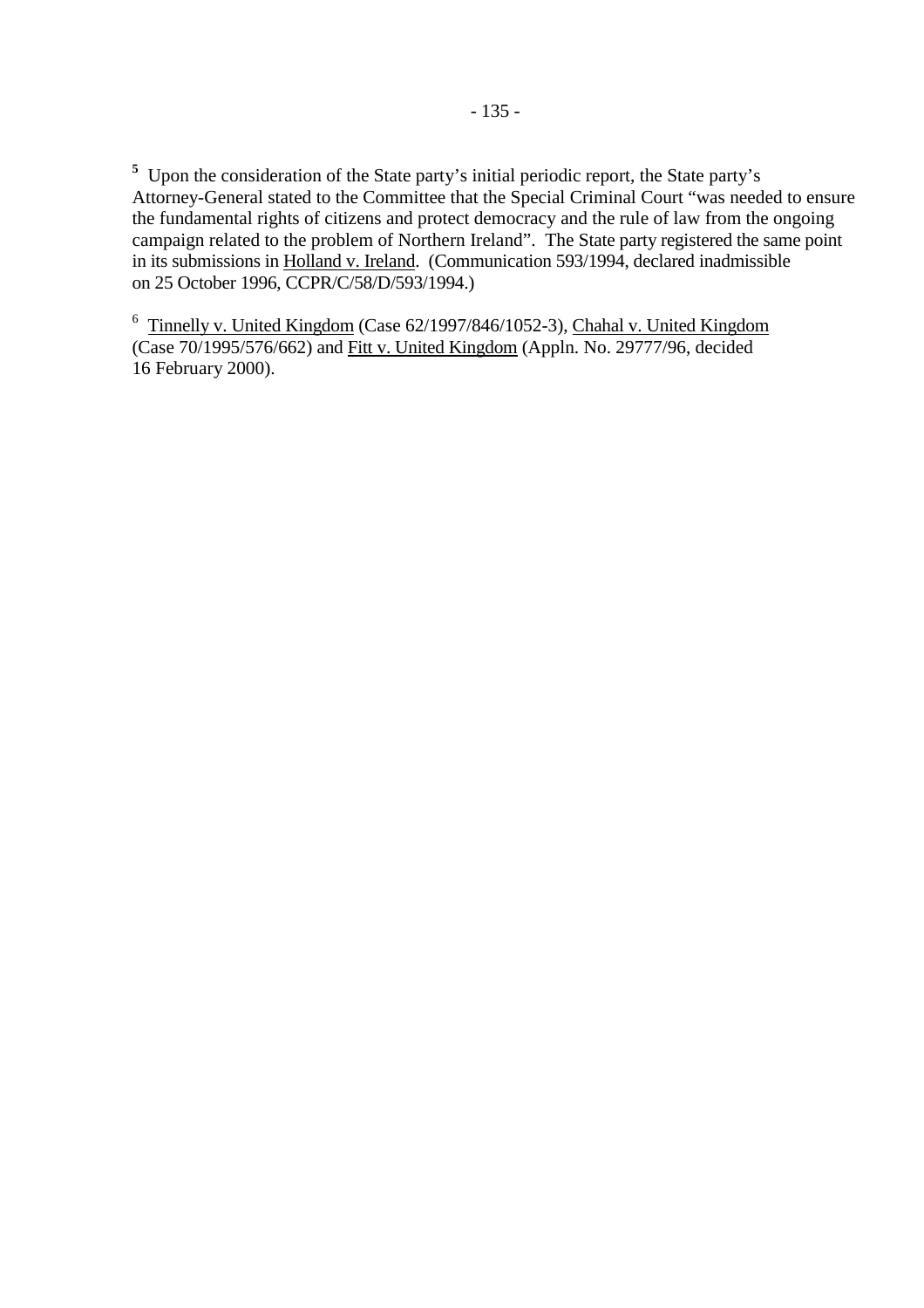# - 136 -

# **APPENDIX**

### **Individual opinion of Committee members Louis Henkin, Rajsoomer Lallah, Cecilia Medina Quiroga, Ahmed Tawfik Khalil and Patrick Vella**

1. While the complaint of the author can be viewed in the perspective of article 26 under which States are bound, in their legislative, judicial and executive behaviour, to ensure that everyone is treated equally and in a non-discriminatory manner, unless otherwise justified on reasonable and objective criteria, we are of the view that there has also been a violation of the principle of equality enshrined in article 14, paragraph 1, of the Covenant.

2. Article 14, paragraph 1, of the Covenant, in its very first sentence, entrenches the principle of equality in the judicial system itself. That principle goes beyond and is additional to the principles consecrated in the other paragraphs of article 14 governing the fairness of trials, proof of guilt, procedural and evidential safeguards, rights of appeal and review and, finally, the prohibition against double jeopardy. That principle of equality is violated where all persons accused of committing the very same offence are not tried by the normal courts having jurisdiction in the matter, but are tried by a special court at the discretion of the Executive. This remains so whether the exercise of discretion by the Executive is or is not reviewable by the courts.

> (Signed) Louis Henkin (Signed) Rajsoomer Lallah (Signed) Cecilia Medina Quiroga (Signed) Ahmed Tawfik Khalil (Signed) Patrick Vella

[Done in English, French and Spanish, the English text being the original version. Subsequently issued also in Arabic, Chinese and Russian as part of the present report.]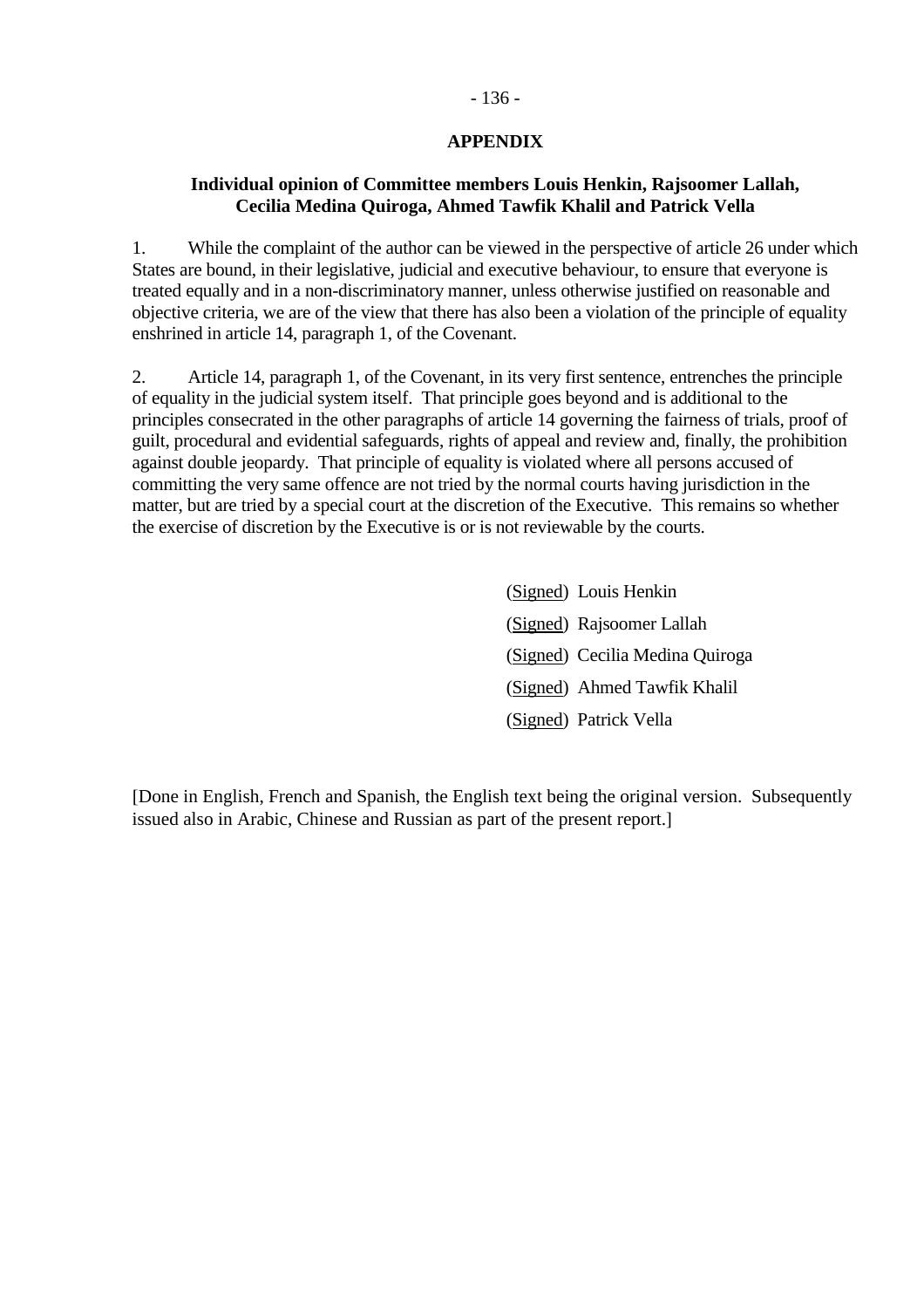# - 137 -

#### **K. Communication No. 821/1998, Chongwe v. Zambia (Views adopted on 25 October 2000, seventieth session)**\*

| Submitted by:   | Mr. Rodger Chongwe |
|-----------------|--------------------|
| Alleged victim: | The author         |

State party: Zambia

Date of communication: 7 November 1997 (initial submission)

 The Human Rights Committee, established under article 28 of the International Covenant on Civil and Political Rights,

Meeting on 25 October 2000,

 Having concluded its consideration of communication No. 821/1998 submitted to the Human Rights Committee by Mr. Rodger Chongwe under the Optional Protocol to the International Covenant on Civil and Political Rights,

 Having taken into consideration all written information made available to it by the author of the communication and the State party,

Adopts the following:

# **Views under article 5, paragraph 4, of the Optional Protocol**

1. The author of the communication is Rodger Chongwe, born on 2 October 1938, a citizen of Zambia. He claims to be victim of the violation of his rights under articles 6 and 14 of the International Covenant for Civil and Political Rights by Zambia, and raises the issue of security of person, which may be considered in relation to article 9.

# **Facts as submitted by the author**

2.1 The author, a Zambian advocate and chairman of a 13-party opposition alliance, states that in the afternoon of 23 August 1997, he and Dr. Kenneth Kaunda, for 27 years the President of Zambia, were shot and wounded by the police. The author states that the incident occurred in

 $\overline{a}$ \* The following members of the Committee participated in the examination of the case: Mr. Abdelfattah Amor, Mr. Nisuke Ando, Mr. Prafullachandra Natwarlal Bhagwati, Lord Colville, Ms. Elizabeth Evatt, Ms. Pilar Gaitan de Pombo, Mr. Louis Henkin, Mr. Eckart Klein, Mr. David Kretzmer, Mr. Rajsoomer Lallah, Ms. Cecilia Medina Quiroga, Mr. Martin Scheinin, Mr. Hipólito Solari Yrigoyen, Mr. Roman Wieruszewski, Mr. Maxwell Yalden and Mr. Abdallah Zakhia.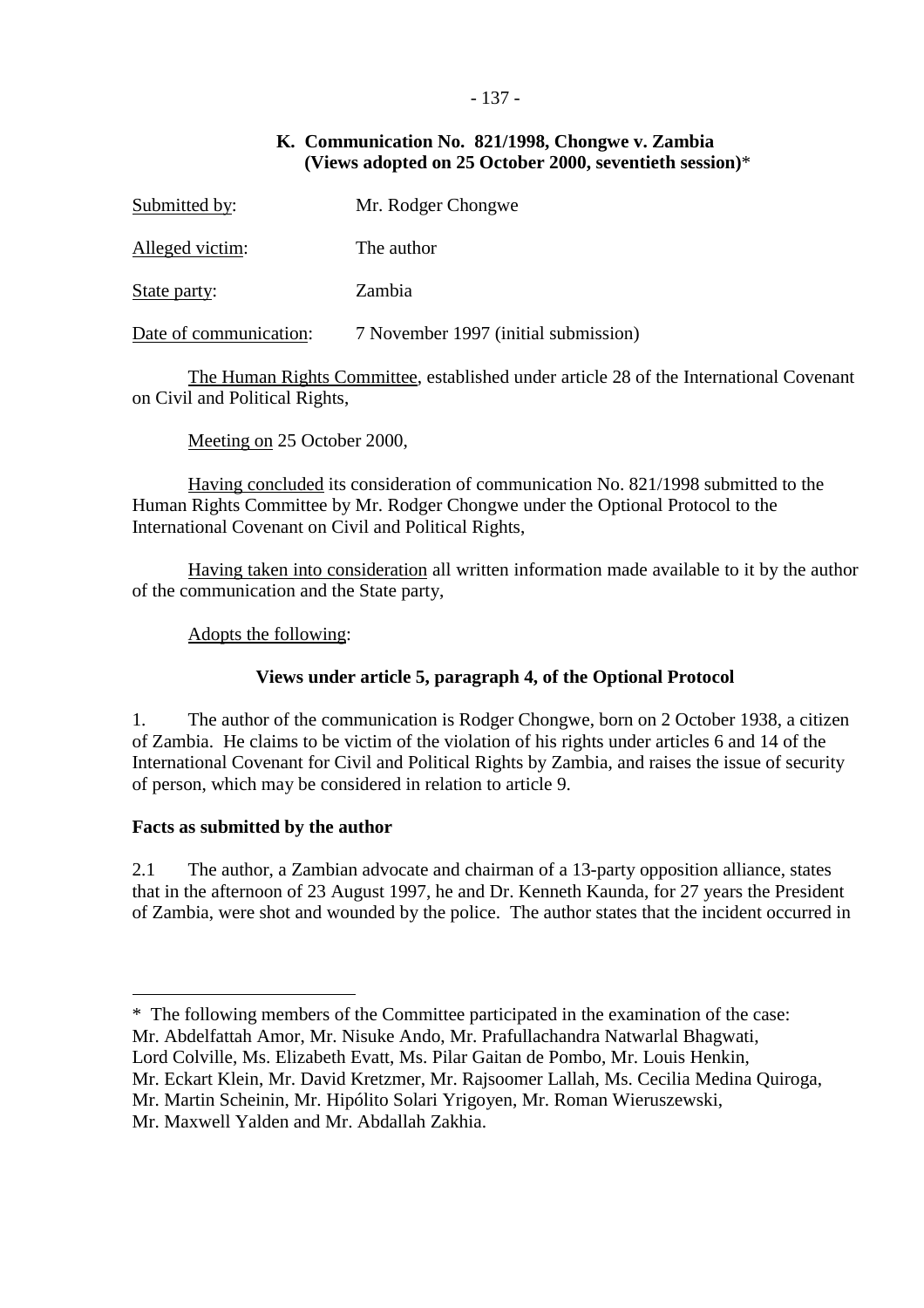Kabwe, a town some 170 kilometres north of Lusaka, while the author and Dr. Kaunda were to attend a major political rally to launch a civil disobedience campaign. He annexes reports by Human Rights Watch and Inter-African Network for Human Rights and Development as part of his communication.

2.2 The author states that the police fired on the vehicle on which he was travelling, slightly wounding former President Kaunda and inflicting a life threatening wound on the author. The police force subsequently promised to undertake its own investigation. The Zambian Human Rights Commission was also said to be investigating the incident; but no results of any investigations have been produced.

2.3 He further refers to the Human Rights Watch Report for May 1998, Vol. 10, No. 2 (A), titled "Zambia, no model for democracy" which includes 10 pages on the so-called "Kabwe shooting", confirming the shooting incident that took place by quoting witness statements and medical reports.

2.4 The report refers to the incident as follows:

*"… When Kaunda and the Alliance leader Rodger Chongwe decided to leave by car, police attacked the car with tear gas and later live ammunition, possibly to try to stop their exit. According to eyewitnesses no warning was given before shots were heard. A small number of police that day were carrying AK-47s, and senior officers had revolvers and a few G-3s were held by mobile unit members. Most of the police were issued only batons and tear gas …"* 

2.5 In a referred interview with the Human Rights Watch, Kaunda's driver, Nelson Chimanga stated:

*"… They (the police) fired tear gas at the car, one came into the car because I had opened a window to let out the smoke. When we got out of the smoke, I had to swerve past a police vehicle that tried to block our escape; just before the roundabout, I had to swerve to avoid a second vehicle blocking the road and then a third that was across the road. It was after this vehicle that we heard the bullet. Suddenly Rodger Chongwe was bleeding next to me. We gave him first aid in the vehicle, but because he was bleeding so much, did a U-turn and returned to Kabwe General Hospital. Because of heavy paramilitary police presence I moved the vehicle around the back and we left for Lusaka at around 0300 hrs."* 

2.6 Former President Kenneth Kaunda described the incident as follows:

*"A bullet fired by the Zambian police grazed the top of my head. The same bullet much more seriously injured Dr Chongwe …*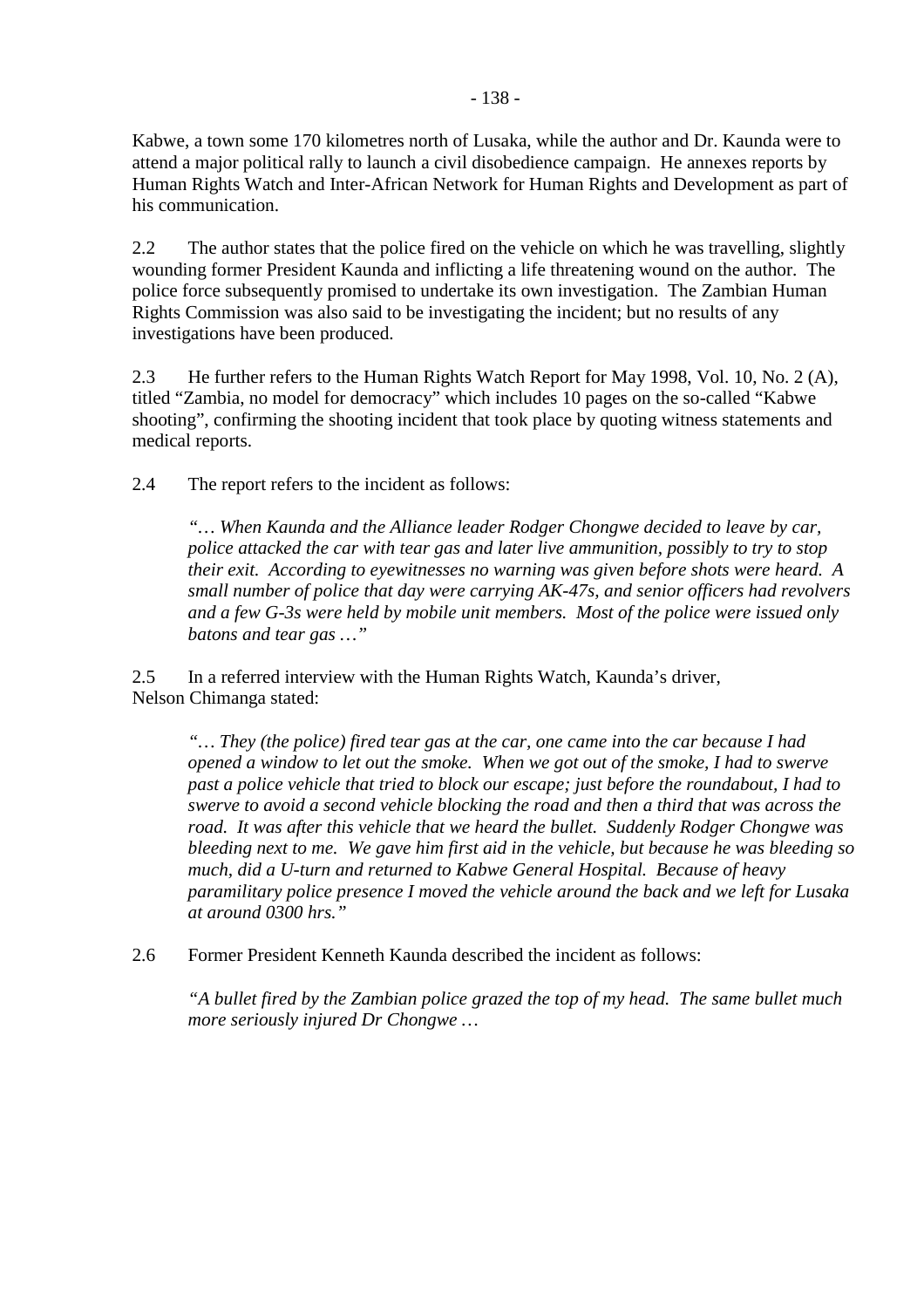2.7 One of the passengers in the vehicle, was the United Independence Party (UNIP)'s legal officer, Mwangala Zaloumis, who provided Human Rights Watch with a written statement dated 4 September 1997:

*"… The vehicle was blocked three times in three different places by police vehicles. At about 200 meters from the Party Offices the presidential (Secretary's note: the former president's car) vehicle was fired at and at the same time tear gas was fired into the vehicle because the windows were open due to earlier firing of tear gas around at the bottom of the vehicle. There was a lot of confusion in the vehicle as a result of tear gas smoke. The next thing we saw was blood all over. Dr Chongwe had been hit on the cheek and was bleeding profusely. One of the security personnel who sat next to me was also bleeding. He had been hit by the shrapnel in three different places ..."* 

2.8 According to the Human Rights Watch report, President Chiluba on 26 August 1997, denied that the Kabwe shooting was a State-sponsored assassination plot. He said that the Zambian police had instigated an investigation and that Nungu Sassasali, the commanding officer at Kabwe, was suspended. However, he rejected calls for an independent inquiry into the incident. The report refers to the ZNBC radio, stating that on 28 August, President Chiluba said the Government would not apologize over the Kabwe shooting as it could not be held responsible for it.

2.9 According to the said report quoting the Zambia Daily Mail, Home Affairs Minister Chitalu Sampa on 31 August stated:

*" We have been told that the bullet hit Dr Kaunda on the head, the same bullet went through Dr. Chongwe's cheek, the same bullet again hit the other person in the neck. Honestly, how can that be possible, so we can not conclusively say they were shot by the police."* 

Further, President Chiluba on 13 November, stated that:

*"These two people were not shot. An AK 47 cannot leave a simple wound. Let them prove that they were (shot)."* 

The President then admitted that police fired in the air as they tried to break up the opposition rally.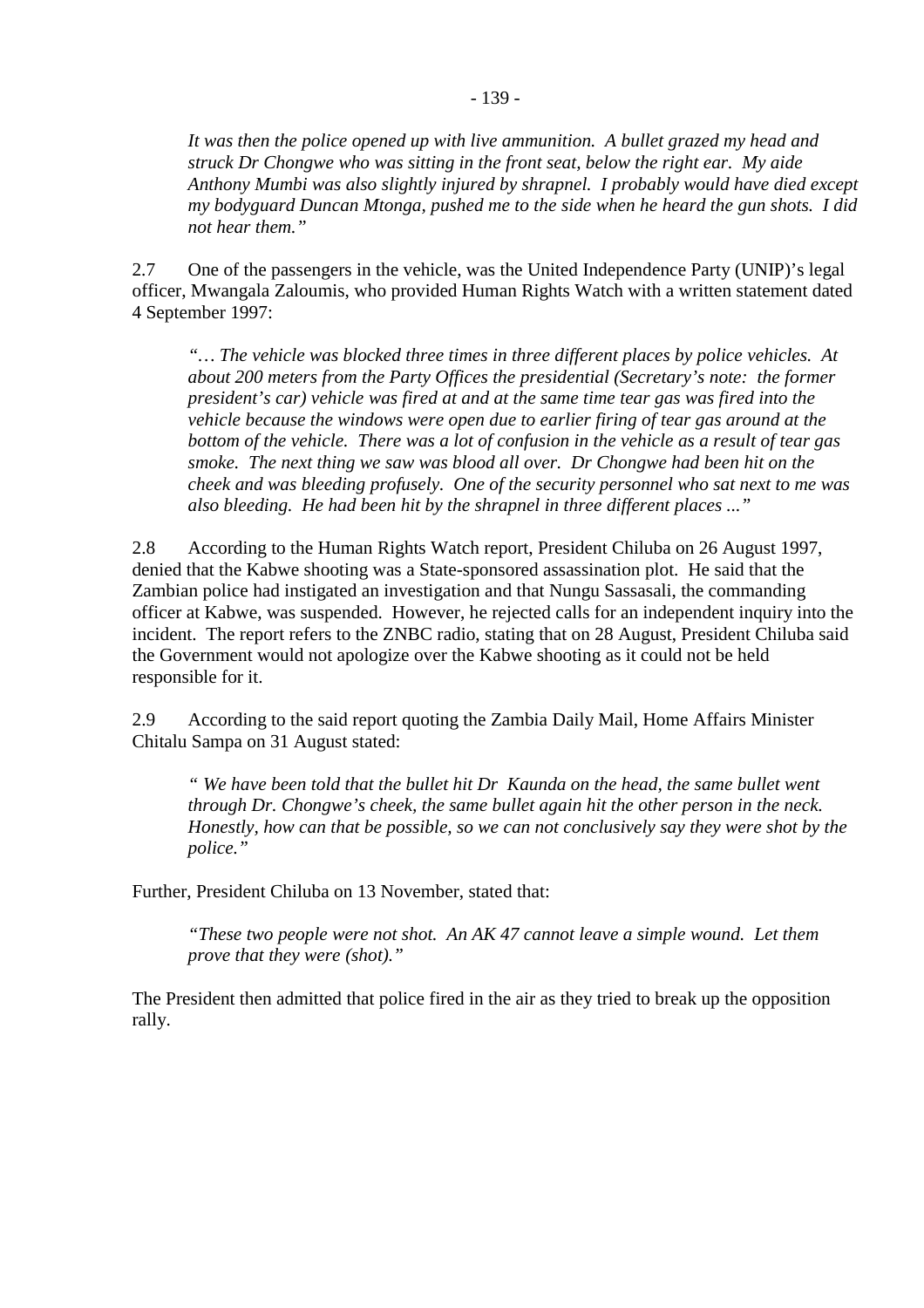2.10 The author states that he was admitted to the Kabwe hospital immediately after the shooting incident. The Human Rights Watch report, cites a medical report by the Kabwe Hospital to the Permanent Secretary, Ministry of Health, Lusaka, stating:

*"Local examination revealed puncture wound on the right cheek communicating with a bleeding, open wound on the upper aspect of the neck."* 

Furthermore, a medical report from St John of God Hospital in Australia, where the author took refuge, dated 3 October 1997, states that:

*"A small metallic foreign body can be seen in the soft tissue beneath the skull base close to the skin surface consistent with the history of a gunshot wound … A small metallic fragment is noted in the soft tissues in the posterior aspect of the upper cervical region close to the skin surface …"* 

2.11 Human Rights Watch report that they showed the medical reports, photographs, and the Human Rights Commission video to Dr Richard Shepard of the Forensic Medicine Unit, St George's Hospital Medical School, London, for an expert assessment. Dr Shepard concluded as follows:

*"From evidence that I've seen one can say for sure that a bullet hit the vehicle and then as it entered sprayed fragments throughout the vehicle, a bit like an angry swarm of bees. The injuries sustained by Kaunda, Chongwe and Kaunda's aide all are consistent with this. Rodger Chongwe is lucky to be alive. If the shrapnel had hit him a couple of inches to the left he would have been dead. The trajectory of the bullet hole is slightly downwards suggesting that who ever fired the shot was slightly elevated, from the back of a lorry, that sort of height. The angle does not suggest a shot from a tree or roof top."* 

2.12 Human Rights Watch also sought the expert opinion of a firearms and ballistics specialist, Dr Graham Renshew, who examined the photographs of the bullet hole in Kaunda's car, the photographs of a bullet cartridge found near the scene of the incident the day after the rally, and a photograph of a bullet that UNIP claimed was extracted from the vehicle after the incident. He explained the following, according to the Human Rights Watch:

*"One bullet clearly penetrated the vehicle through the back … The bullet is consistent with the cartridge … The bullet, with its folds bent backwards, suggests it had pierced three layers of metal, consistent with penetrating the vehicle. It could be a non-Russian AK 47 but is more likely to be a G-3 or Belgian FAR …* 

*The bullet hole in Kaunda's vehicle is consistent with the bullet and cartridge. With this information it might be possible to match the bullet with the firearm that fired it. While one cannot say this was an assassination attempt, one can say for sure that all the passengers in the car are lucky to be alive. If the bullet had hit a window it would have been able to kill somebody straight. It was slowed down and displaced by going through metal."*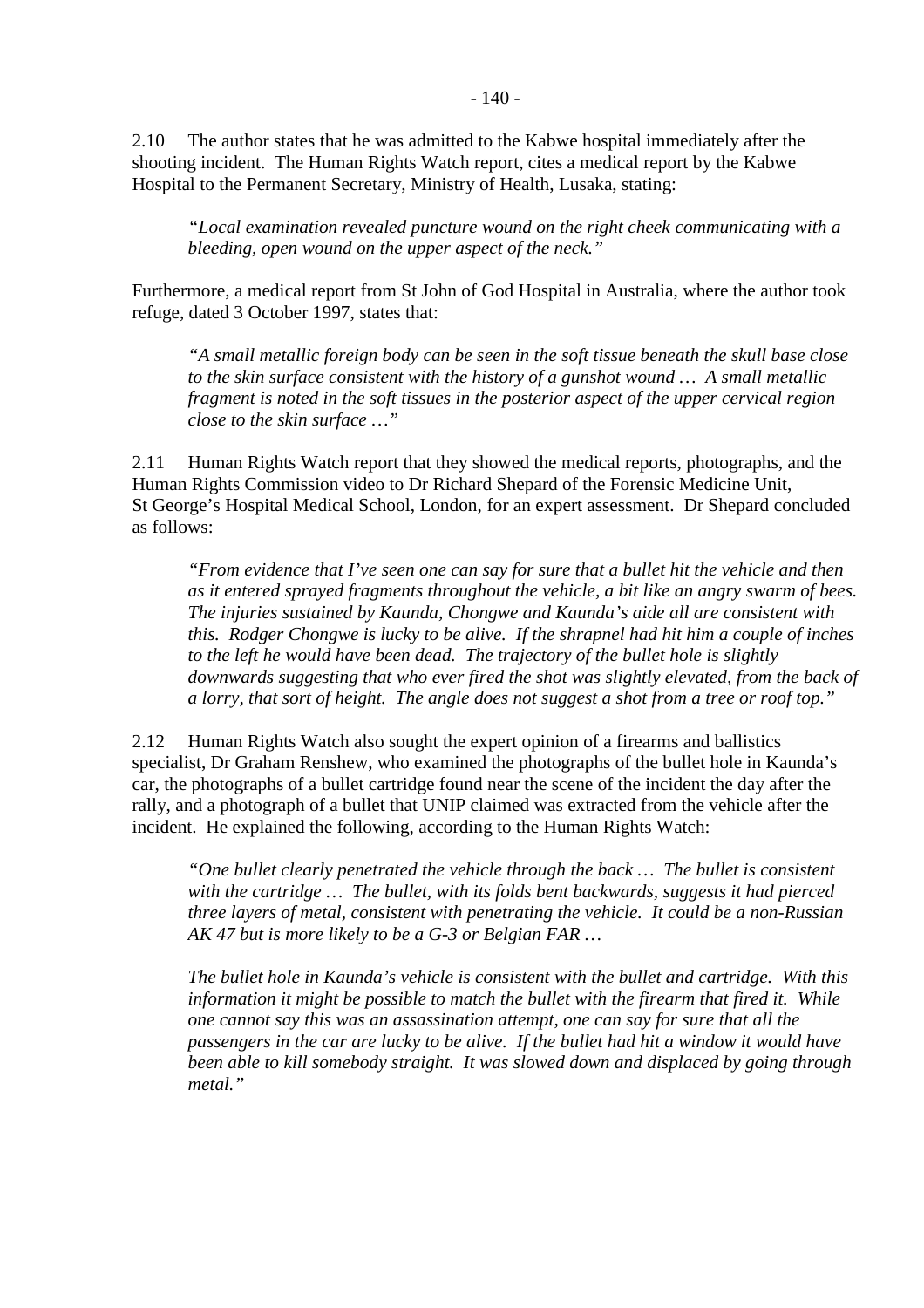2.13 Secondly, in its report, submitted by the author, on the investigation of the Kabwe-shooting, the Inter-African Network for Human Rights and Development concluded that the shooting incident took place, and that an international tribunal should investigate the assassination attempt on the former President Kenneth Kaunda. This report, which is based on evidence taken from persons directly concerned in the incident, shows that the car in which the author was travelling, had left the centre of Kabwe. Before it did so, there is evidence that the local police commander had given orders to his men to fire on the car without giving any details as to the objective of such shooting; this information was relayed on the police radio network. At a roundabout at the outskirts of Kabwe, a police vehicle whose registration number and driver have been identified attempted to block the path of the car. The car's driver evaded this attempt, and there is evidence that two policemen standing on the back of the police vehicle opened fire on the car.

2.14 The author claims that on 28 November 1997, while on board a British Airways plane in Harare, he was told by airport and airline personnel that there was a VIP plane on the runway sent by the Zambian Government to collect him. He decided not to go back to Zambia, and has since this incident been residing in Australia. He will not return to Zambia, as he fears for his life.

2.15 From the information supplied by the author, he does not appear to have taken steps to exhaust domestic remedies, except for filing a claim for compensation to the Attorney-General of the Republic of Zambia, Ministry of Legal Affairs. The claim was filed approximately one and a half month after the Kabwe shooting, that is on 15 October 1997. The author states that he has no access to effective domestic remedies.

# **The complaint**

3. The author alleges that the incident on 23 August 1997 was an assassination attempt by the Zambian Government, and that it constitutes a violation of article 6 of the Covenant. The author further claims that the Zambian judges are not free from pressure in the performance of their duties, and that this implies a violation of article 14. He also raises the issue of security of person. He submits that an amount of US\$ 2.5 million in damages would be reasonable compensation.

# **The Committee's admissibility consideration**

4.1 The communication with its accompanying documents was transmitted to the State party on 3 July 1998. The State party has not responded to the Committee's request, under rule 91 of the rules of procedures, to submit information and observations in respect of the admissibility and the merits of the communication, despite several reminders addressed to it, the latest on 5 August 1999. The Committee recalls that it is implicit in the Optional Protocol that the State party makes available to the Committee all information at its disposal and regrets the lack of cooperation by the State party in the present case. In the absence of any reply from the State party, due weight must be given to the author's allegations to the extent that they have been substantiated.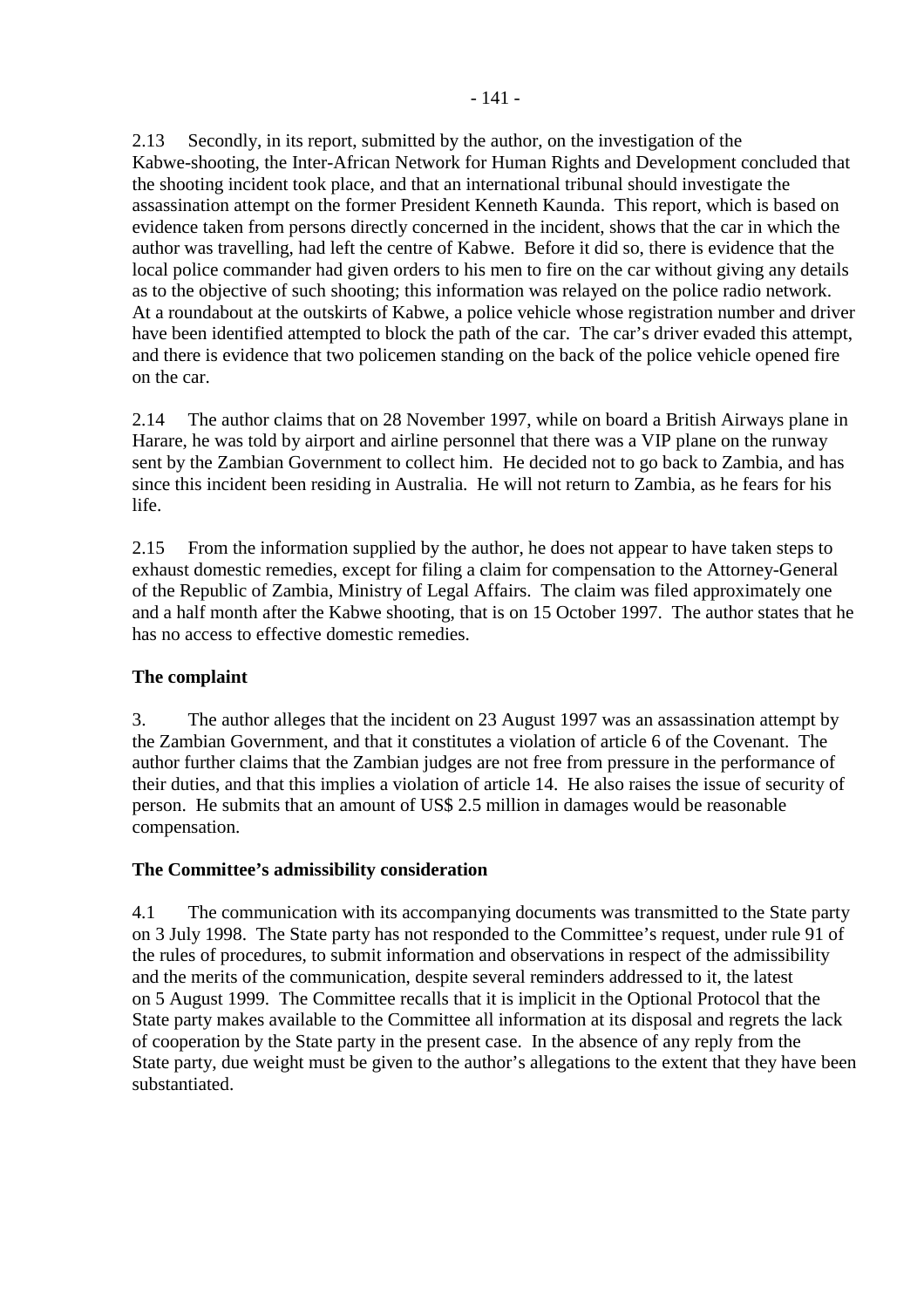4.2 Before considering the claims contained in the communication, the Human Rights Committee must, in accordance with article 87 of its rules of procedure, decide whether or not it is admissible under the Optional Protocol to the Covenant.

4.3 With respect to exhaustion of domestic remedies, the Committee notes that the author has argued that he has no access to domestic tribunals and that no effective domestic remedies are available to him. The State party has failed to contest before the Committee these allegations and thus due weight must thus be given to the author's claim. The Committee considers therefore that it is not precluded by article 5, paragraph 2 (b) of the Optional Protocol from examining the communication.

4.4 With respect to the author's claim of a violation of article 14 of the Covenant, the Committee notes that the information provided by the author does not substantiate for purposes of admissibility, the author's claim that he is a victim of a violation of article 14 of the Covenant. This part of the communication is therefore inadmissible under article 2 of the Optional Protocol.

4.5 The Committee considers that the author's remaining claims should be examined on the merits. Accordingly, the Committee finds the communication admissible and proceeds without delay to consider the merits of the author's claims under articles 6 (1) and 9 (1).

# **The Committee's consideration of the merits**

5.1 The Human Rights Committee has examined the present case on the basis of the material placed before it by the parties, as required under article 5, paragraph 1, of the Optional Protocol.

5.2 The Committee observes that article 6, paragraph 1, entails an obligation of a State party to protect the right to life of all persons within its territory and subject to its jurisdiction. In the present case, the author has claimed, and the State party has failed to contest before the Committee that the State party authorized the use of lethal force without lawful reasons, which could have led to the killing of the author. In the circumstances, the Committee finds that the State party has not acted in accordance with its obligation to protect the author's right to life under article 6, paragraph 1, of the Covenant.

5.3 The Committee recalls its jurisprudence that article 9 (1) of the Covenant protects the right to security of person also outside the context of formal deprivation of liberty.**<sup>1</sup>** The interpretation of article 9 does not allow a State party to ignore threats to the personal security of non-detained persons subject to its jurisdiction. In the present case, it appears that persons acting in an official capacity within the Zambian police forces shot at the author, wounded him, and barely missed killing him. The State party has refused to carry out independent investigations, and the investigations initiated by the Zambian police have still not been concluded and made public, more than three years after the incident. No criminal proceedings have been initiated and the author's claim for compensation appears to have been rejected. In the circumstances, the Committee concludes that the author's right to security of person, under article 9, paragraph 1 of the Covenant, has been violated.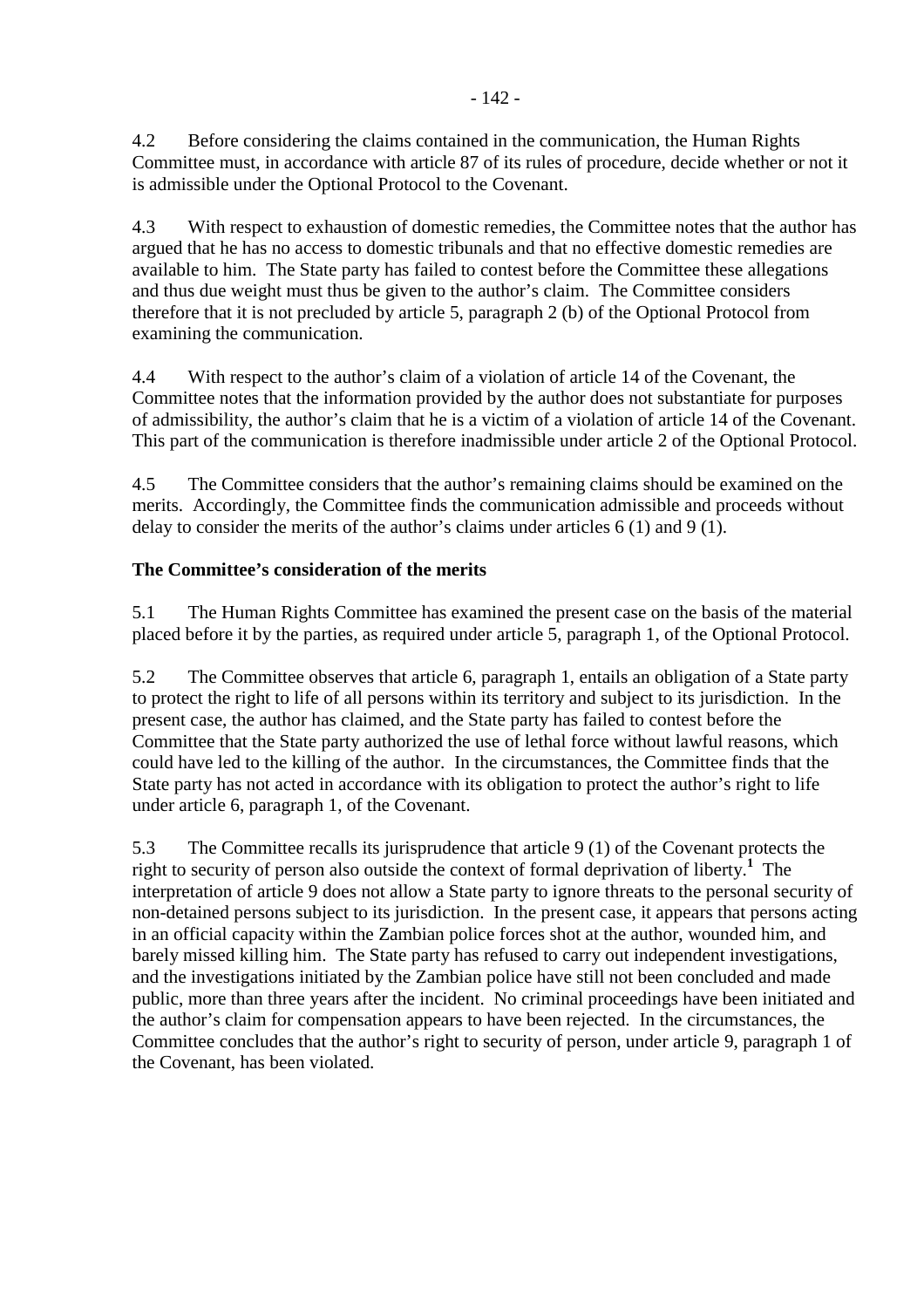6. The Human Rights Committee, acting under article 5, paragraph 4, of the Optional Protocol to the International Covenant on Civil and Political Rights, is of the view that the facts before it disclose a violation of articles 6, paragraph 1, and 9, paragraph 1, of the Covenant.

7. Under article 2, paragraph 3 (a), of the Covenant, the State party is under the obligation to provide Mr Chongwe with an effective remedy and to take adequate measures to protect his personal security and life from threats of any kind. The Committee urges the State party to carry out independent investigations of the shooting incident, and to expedite criminal proceedings against the persons responsible for the shooting. If the outcome of the criminal proceedings reveals that persons acting in an official capacity were responsible for the shooting and hurting of the author, the remedy should include damages to Mr Chongwe. The State party is under an obligation to ensure that similar violations do not occur in the future.

8. Bearing in mind that, by becoming a State party to the Optional Protocol, the State party has recognized the competence of the Committee to determine whether there has been a violation of the Covenant or not and that, pursuant to article 2 of the Covenant, the State party has undertaken to ensure to all individuals within its territory and subject to its jurisdiction the rights recognized in the Covenant and to provide an effective and enforceable remedy in case a violation has been established, the Committee wishes to receive from the State party, within ninety days, information about the measures taken to give effect to the Committee's Views. The State party is also requested to publish the Committee's Views.

[Adopted in English, French and Spanish, the English text being the original version. Subsequently issued also in Arabic, Chinese and Russian as part of the present report.]

# Notes

<sup>1</sup> See the Committee's Views in case No. 195/1985, Delgado Paez, para. 5.5, adopted on 12 July 1990, document CCPR/C/39/D/195/1985, and in case No. 711/1996 Carlos Dias, para. 8.3, adopted on 20 March 2000, document CCPR/C/68/D/711/1996.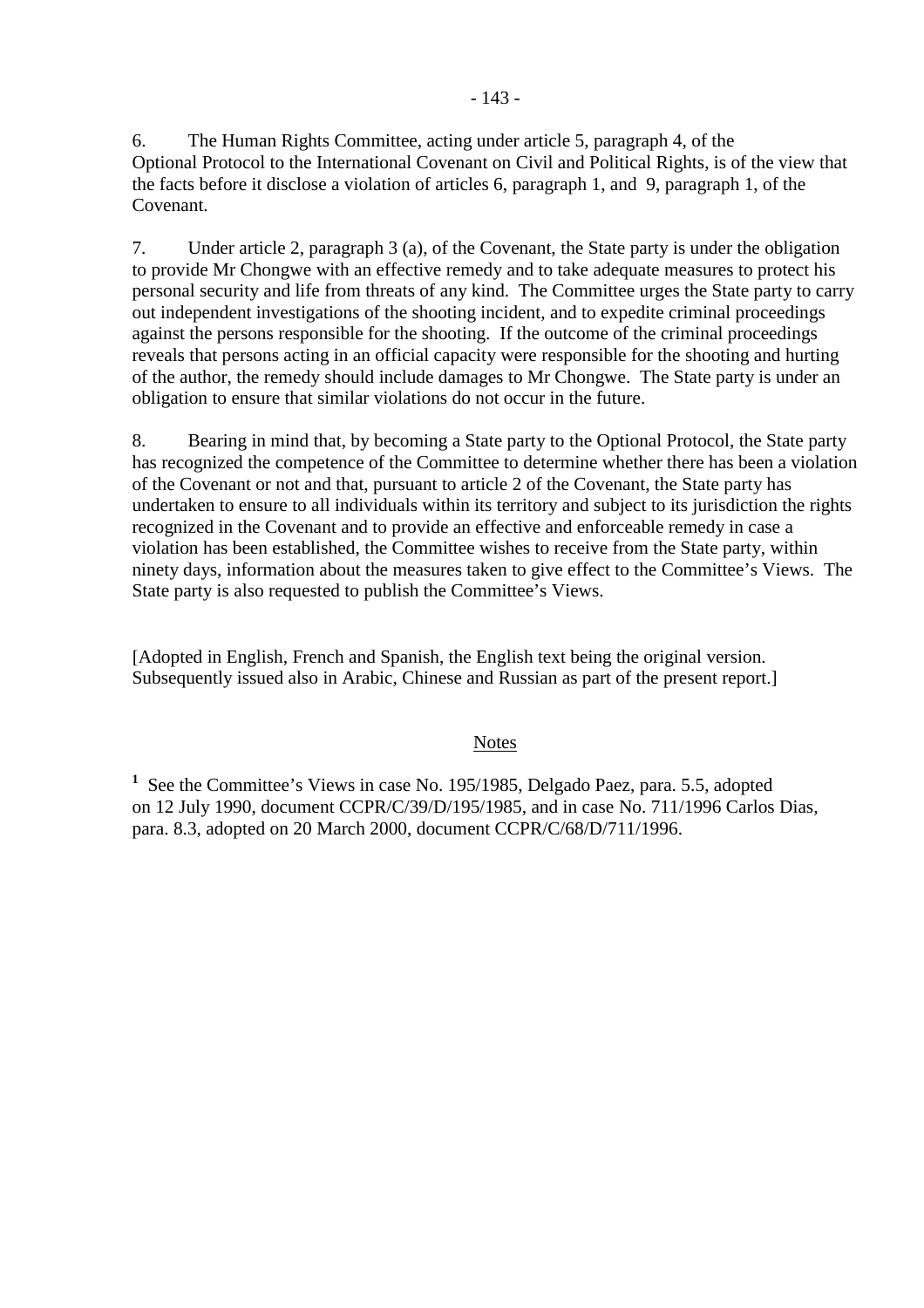#### - 144 -

#### **L. Communication No. 833/1998, Karker v. France (Views adopted on 26 October 2000, seventieth session)**\*

| Submitted by:             | Mrs. Samira Karker, on behalf of<br>her husband, Mr. Salah Karker<br>(represented by Mr. Jean-Daniel Dechezelles)              |
|---------------------------|--------------------------------------------------------------------------------------------------------------------------------|
| Alleged victim:           | Mr. Salah Karker                                                                                                               |
| State party:              | France                                                                                                                         |
| Date of communication:    | 27 March 1998 (initial submission)                                                                                             |
| Documentation references: | Special Rapporteur's rule 86/91 decision, transmitted to the State<br>party on 18 September 1998 (not issued in document form) |

 The Human Rights Committee, established under article 28 of the International Covenant on Civil and Political Rights,

Meeting on 26 October 2000,

 Having concluded its consideration of communication No. 833/1998 submitted to the Human Rights Committee by Mrs. Samira Karker under the Optional Protocol to the International Covenant on Civil and Political Rights,

 Having taken into account all written information made available to it by the author of the communication and the State party,

Adopts the following:

 $\overline{a}$ 

# **Views under article 5, paragraph 4, of the Optional Protocol**

1. The author of the communication is Mrs. Samira Karker. She presents the communication on behalf of her husband, Salah Karker, a Tunisian citizen born on 22 October 1948, residing in France since 1987. She claims that her husband is a victim of violations by France of his Covenant rights. After the initial communication, the author was represented by Jean-Daniel Dechezelles, barrister in Paris.

<sup>\*</sup> The following members of the Committee participated in the examination of the case: Mr. Nisuke Ando, Lord Colville, Ms. Elizabeth Evatt, Ms. Pilar Gaitan de Pombo, Mr. Louis Henkin, Mr. Eckart Klein, Mr. David Kretzmer, Ms. Cecilia Medina Quiroga, Mr. Martin Scheinin, Mr. Hipólito Solari Yrigoyen, Mr. Roman Wieruszewski, Mr. Maxwell Yalden and Mr. Abdallah Zakhia.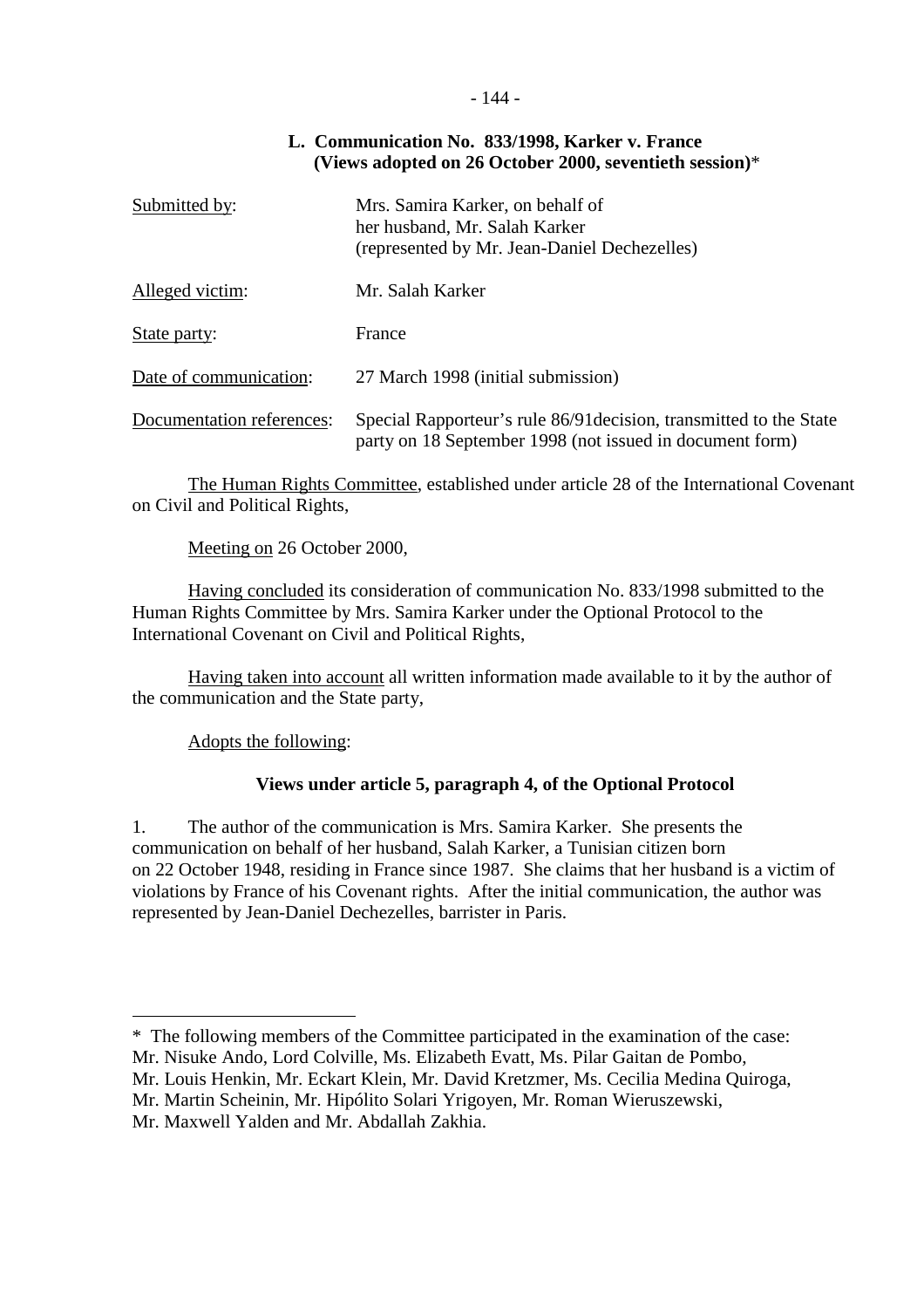## **The facts**

2.1 In 1987, Mr. Karker, who is co-founder of the political movement Ennahdha, fled Tunisia, where he had been sentenced to death by trial in absentia. In 1988, the French authorities recognized him as a political refugee. On 11 October 1993, under suspicion that he actively supported a terrorist movement, the Minister of the Interior ordered him expelled from French territory as a matter of urgency. The expulsion order was not, however, enforced, and instead Mr. Karker was ordered to compulsory residence in the department of Finistère. On 6 November 1993, Mr. Karker appealed the orders to the Administrative Tribunal of Paris. The Tribunal rejected his appeals on 16 December 1994, considering that the orders were lawful. The Tribunal considered that from the information before it, it appeared that the Ministry of the Interior was in possession of information showing that Mr. Karker maintained close links with Islamic organizations which use violent methods, and that in the light of the situation in France the Minister could have concluded legally that Mr. Karker's expulsion was imperative for reasons of public security. It also considered that the resulting interference with Mr. Karker's family life was justifiable for reasons of ordre public. The Tribunal considered that the compulsory residence order, issued by the Minister in order to allow Mr. Karker to find a third country willing to receive him, was lawful, in accordance with article 28 of the decree of 2 November 1945,**<sup>1</sup>** in view of the fact that Mr. Karker was a recognized political refugee and could not be returned to Tunisia. On 29 December 1997, the Council of State rejected Mr. Karker's further appeal.

2.2 Following the orders, Mr. Karker was placed in a hotel in the department of Finistère, then he was transferred to Brest. Allegedly because of media pressure, he was then transferred to St. Julien in the Loire area, and from there to Cayres, and subsequently to the South East of France. Lastly, in October 1995, he was assigned to Digne-les-Bains (Alpes de Haute Provence), where he has resided since. According to the order fixing the conditions of his residence in Digne-les-Bains, Mr. Karker is required to report to the police once a day. The author emphasizes that her husband has not been brought before the courts in connection with the suspicions against him.

2.3 The author states that she lives in Paris with her six children, a thousand kilometres away from her husband. She states that it is difficult to maintain personal contact with her husband. On 3 April 1998, Mr. Karker was sentenced to a suspended sentence of six months' imprisonment for having breached the compulsory residence order by staying with his family during three weeks.

## **The complaint**

3. The author does not invoke any article of the Covenant, but it would appear that the facts may raise issues under articles 12 and 17, and possibly 9 and 13 of the Covenant.

## **State party's observations**

4.1 By submission of 23 November 1998, the State party addresses both the admissibility and the merits of the communication.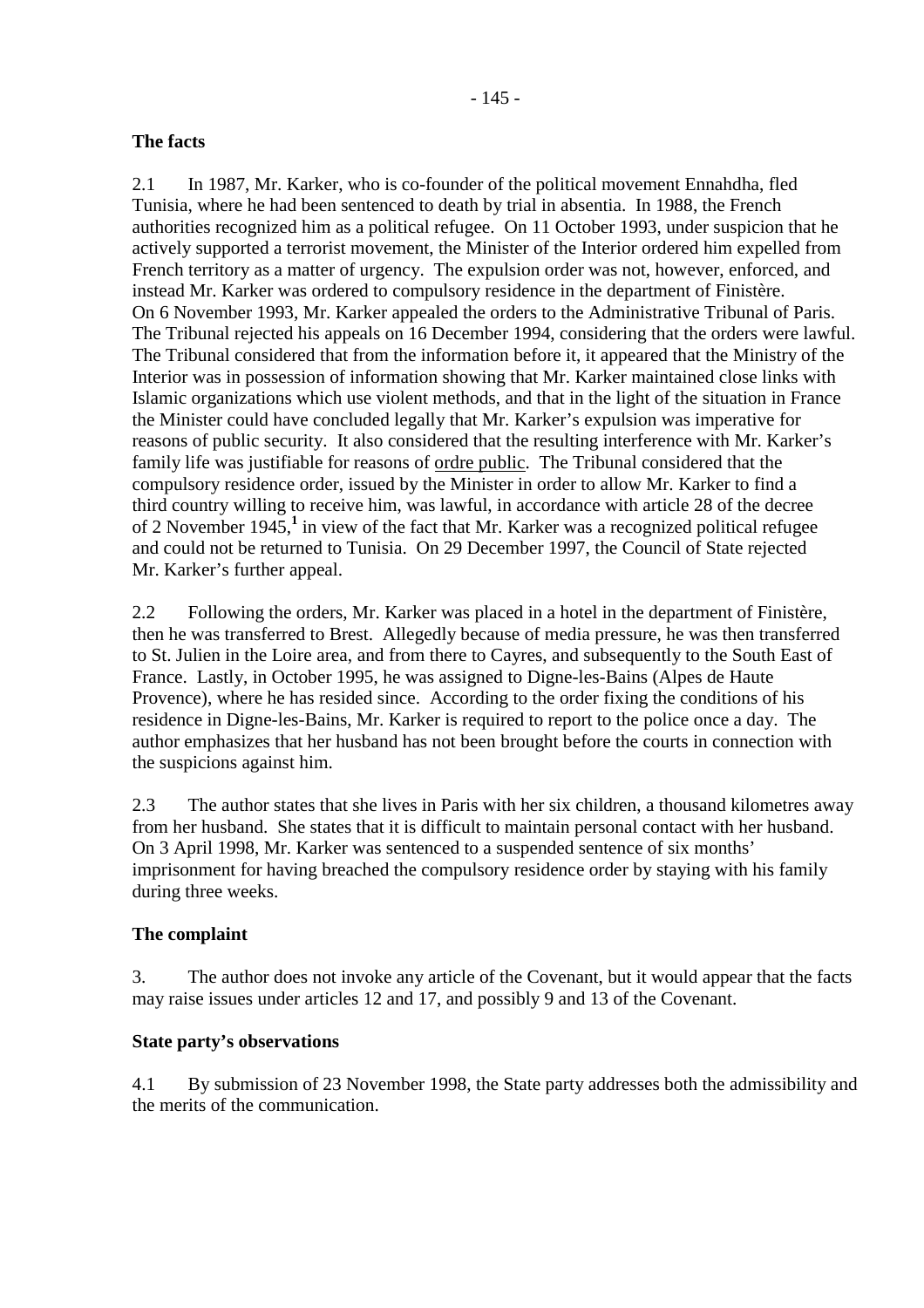4.2 As to the admissibility, the State party argues that the author of the communication has not justified that she is qualified to represent her husband. The State party refers to rule 90 (b) of the Committee's rules of procedure that a communication should be submitted by the victim personally or by his representative, and that a communication on behalf of a victim can be accepted when it appears that the individual in question is unable to submit the communication personally. In the present case, the author has advanced no circumstances to justify why her husband is not in a position to present personally a communication to the Committee, nor has she shown that she has received a mandate to represent him. The State party therefore requests the Committee to reject the communication as inadmissible.

4.3 Secondly, the State party argues that the communication is inadmissible for failure to exhaust domestic remedies, as far as the alleged violations of articles 9, 12 and 17 of the Covenant are concerned. In this context, the State party notes that whereas the expulsion order and the first compulsory residence order were appealed by Mr. Karker, the further compulsory residence orders, in particular the order of October 1995 to assign him to residence in Digne-les-Bains has not been subject of appeal. The State party adds that an appeal to the Administrative Tribunal is an available and effective remedy, which allows the judge to verify whether the compulsory residence order does not interfere more than necessary with the rights of the person, in particular with his right to family life.

4.4 Subsidiarily the State party addresses the merits of the communication and argues that no violation of the Covenant has occurred. First, the State party argues that article 9 of the Covenant is not applicable in Mr. Karker's case, because he is not subject to any arrest or detention. In this respect, the State party explains that under its domestic law a clear difference is made by the courts between measures to retain a person in a closed space, such as measures of detention, and measures to assign a person to residence, which give freedom of movement within determined boundaries. In Mr. Karker's case, first he was free to move within the department of Finistère, and at the moment, having been assigned to Digne-les-Bains, he is free to move within that community. According to the State party, Mr. Karker is thus not subject to any restriction of his liberty within the meaning of article 9 of the Covenant.

4.5 The State party acknowledges that the compulsory residence order limits Mr. Karker's freedom of movement within the meaning of article 12 of the Covenant. However, the State party argues that these restrictions are permissible under paragraph 3 of article 12, since they are provided by law (article 28 of the decree of 2 November 1945 as amended) and necessary for protection of public order, as was confirmed by the courts. The State party refers to the decision by the Administrative Tribunal of Paris that the Minister of the Interior could have concluded lawfully that Mr. Karker's expulsion was imperative for reasons of public security. Since the expulsion order could not be carried out because of Mr. Karker's refugee status, a certain measure of monitoring his activities had to be imposed. The State party concludes that the measures restricting Mr. Karker's freedom of movement have thus been imposed in his own interest, in order to safeguard his rights as political refugee.

4.6 The State party submits that its decision to expel Mr. Karker was in compliance with the requirements of article 13 of the Covenant. In this context, it notes that the order of 11 October 1993 was taken in accordance with the law (article 26 of the decree of 2 November 1945 as amended). The law provides that in case of necessity for reasons of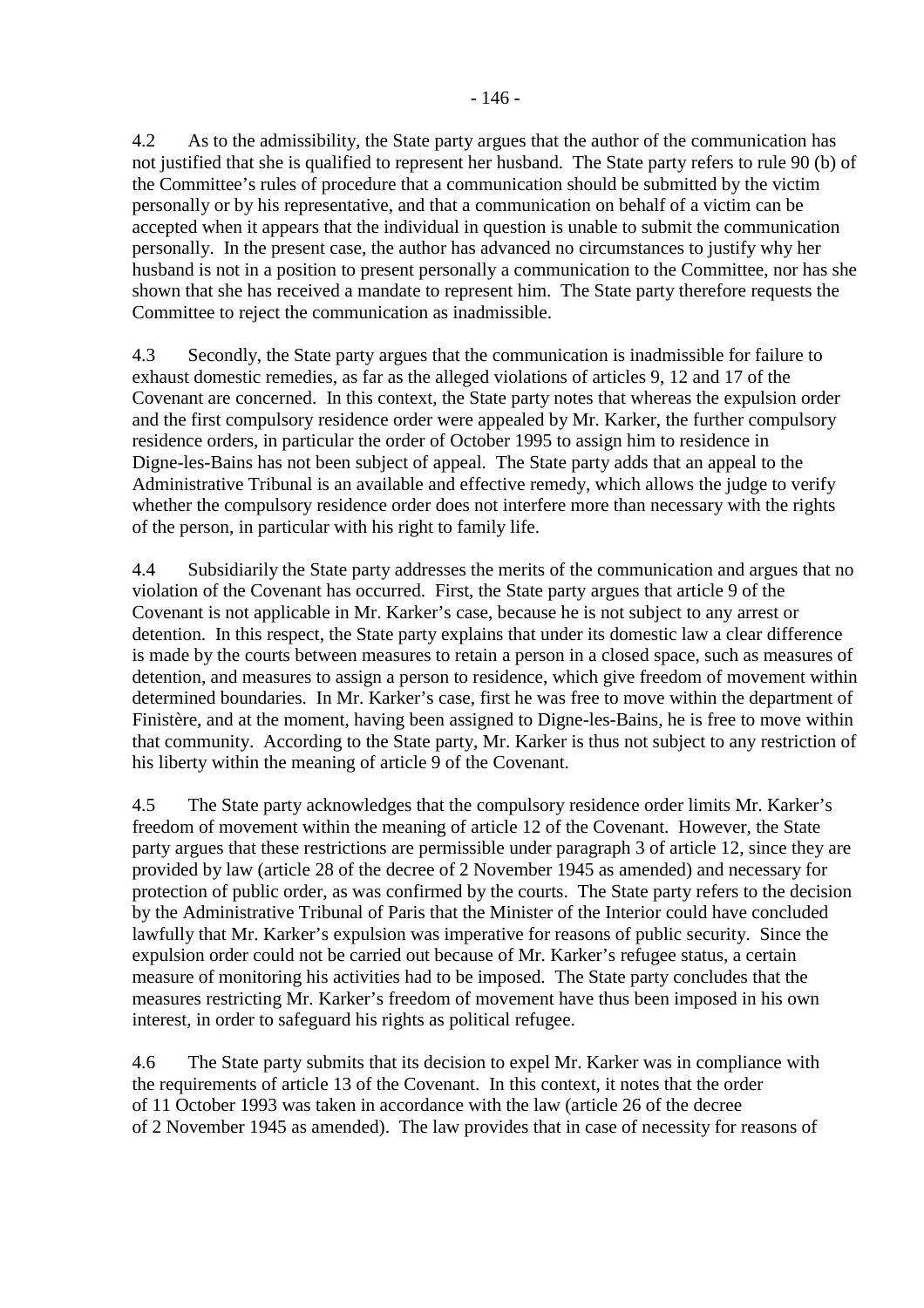State security or public security, an expulsion order can be pronounced without obtaining the recommendation of a commission of three magistrates. The State party invokes article 13, and argues that compelling reasons of national security would have allowed it not to provide Mr. Karker with any possibility of review. However, in fact, Mr. Karker did have access to the administrative tribunal and subsequently to the Council of State to contest the expulsion order taken against him. The courts confirmed that the order was lawful. According to the State party, the requirements of article 13 have thus been fully met.

4.7 With respect to article 17 of the Covenant, the State party argues that the compulsory residence order does not prevent Mr. Karker's family members from being with him. The members of his family are not subject to any restriction, and are free to join Mr. Karker in Digne-les-Bains. The separation of Mr. Karker from his family is due to the fact that his family have chosen their residence in Eaubonne, a suburb of Paris, instead of in Digne-les-Bains. The State party moreover states that Mr. Karker benefits from regular administrative authorizations to visit his family in the Parisian region. Further, the State party argues that in general the separation of family members within the context of compulsory residence orders does not violate article 17 of the Covenant. As to the alleged insecurity concerning Mr. Karker's situation, the State party submits that as long as he benefits from refugee status, the expulsion order against him cannot be executed.

#### **Counsel's comments on the State party's submission**

5.1 In his comments on the State party's submission, counsel contests the State party's argument that the communication should be declared inadmissible. As to the standing of the author to present the communication, counsel argues that there is no doubt that Mr. Karker is not in a position to present his communication personally. He further argues that the Committee's rules of procedure do not require an explicit mandate of representation as is the case in certain procedures of domestic law. Counsel explains that, in view of the insecurity of his place of residence, Mr. Karker has preferred to leave the documents pertaining to his case with his wife. Further, he is far away from his legal counsel which creates difficulties in communication. For these reasons, Mr. Karker consented to have his wife represent him before the Committee. In any event, counsel joins a letter from Mr. Karker giving his express approval of his representation by his wife.

5.2 With regard to the State party's argument that not all available domestic remedies have been exhausted, counsel submits that the legality of the compulsory residence order to Digne-les-Bains has been contested by Mr. Karker during the criminal proceedings against him before the first instance court in Pontoise, in April 1998. During these proceedings, where Mr. Karker was being charged for breach of the compulsory residence order, he based his defence on the unlawful nature of the order. Moreover, in May 1996, Mr. Karker applied to the first instance court in Digne-les-Bains to challenge the modalities of the compulsory residence order, since he was subject to additional around the clock surveillance by the police. His application was rejected by the court, and the Court of Appeal in Aix-en-Provence dismissed his appeal. Counsel further argues that since the compulsory residence order is dependent on the expulsion order, and since no more remedies exist to challenge the expulsion order, it would be useless to continue appealing each separate compulsory residence order. In this context, counsel recalls that under article 5 (2) (b) of the Optional Protocol only those remedies that provide a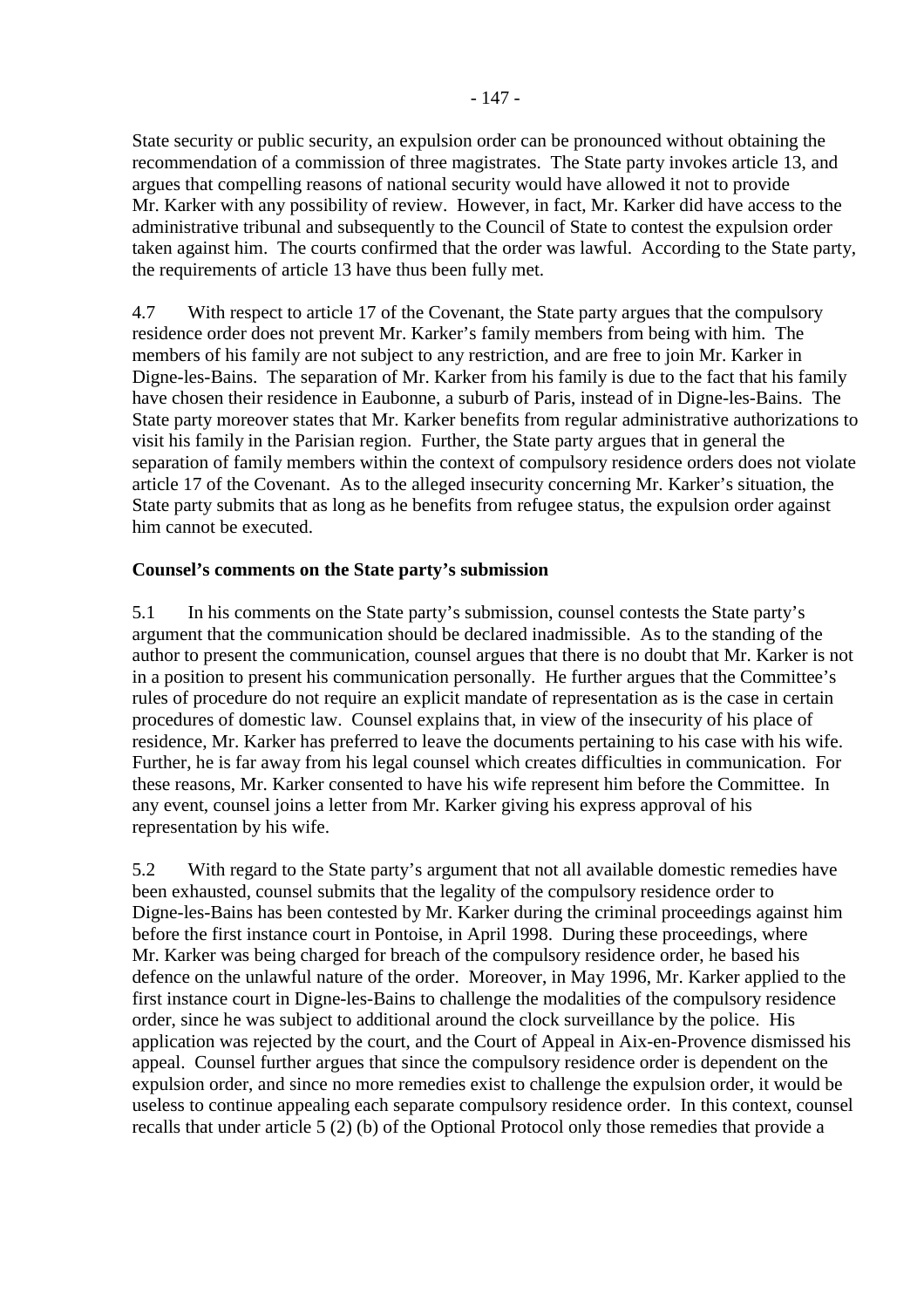chance of success need to be exhausted. The appeal against the legality of the first compulsory residence order having been rejected, it is clear that no effective recourse was available against the following orders which were based on the same expulsion order.

5.3 On the merits, counsel contests the State party's argument that Mr. Karker has not been deprived of his liberty within the meaning of article 9 of the Covenant. Counsel argues that, like detention, compulsory residence equally limits freedom of movement. He recalls that the first order limited Mr. Karker's freedom of movement to 15.6 square kilometres, and in his opinion this constitutes a closed space seriously restricting the liberty of the person. In Digne-les-Bains Mr. Karker's liberty is restricted to 117.07 square kilometres, that is 0.02 per cent of French territory. Moreover, counsel points out that Mr. Karker is being followed by the police, which in itself constitutes an attack on his liberty.

5.4 With regard to article 12 of the Covenant, counsel acknowledges that the restriction of Mr. Karker's freedom of movement is provided by law, but challenges the State party's assertion that it is necessary for reasons of public order. He notes that the State party bases itself on the judgement by the Administrative Tribunal of Paris, concerning the lawfulness of the expulsion order of October 1993, as well as the first compulsory residence order of the same date, and argues that this conclusion by the tribunal at the time cannot be used to show justification for the *present* restriction of the author's freedom of movement. According to counsel, the State party has failed to show that at this moment the restriction is necessary for protection of public order. He emphasizes that a compulsory residence order imposed because of the impossibility to execute an expulsion order, is by its nature only an emergency measure and cannot be prolonged indefinitely. In this context, counsel observes that in 1994, the court in Paris convicted a newspaper, Minute, for having called Mr. Karker an active terrorist, since the newspaper could not substantiate its accusations that he was involved in attacks in Monastir and in an attempt to assassinate the prime minister of Tunisia. According to counsel, this shows that accusations of terrorism against Mr. Karker have been rejected by the courts. Nevertheless, the State party bases itself on these accusations to justify the restrictions on Mr. Karker's freedom of movement. In counsel's opinion, if the State party does not show evidence of links between Mr. Karker and terrorist organizations, the expulsion order and consequently the compulsory residence order are unlawful. Counsel further points out that paragraph 3 of article 12 lays down a further condition for restrictions of freedom of movement, namely that they be consistent with the other rights recognized in the Covenant. In this context, he argues that to assign a person to a residence hundreds of kilometres removed from his family, in rural areas, limiting his freedom of movement continuously since 1993, evidently constitutes violations of numerous rights recognized in the Covenant, such as the right to freedom of movement (arts. 9 and 12), the right to dignity of the human person (art. 10), the right to review (art. 13) and the right to family life (arts. 17 and 23).

5.5 Concerning article 13 of the Covenant, counsel notes that said provision only allows the elimination of review of an expulsion where compelling reasons of national security exist. He argues that the State party has not shown that these reasons existed, since in substantiation it only refers to the decisions of the Administrative Tribunal of Paris and the Council of State, which are being challenged by Mr. Karker. Counsel reiterates that the State party should show the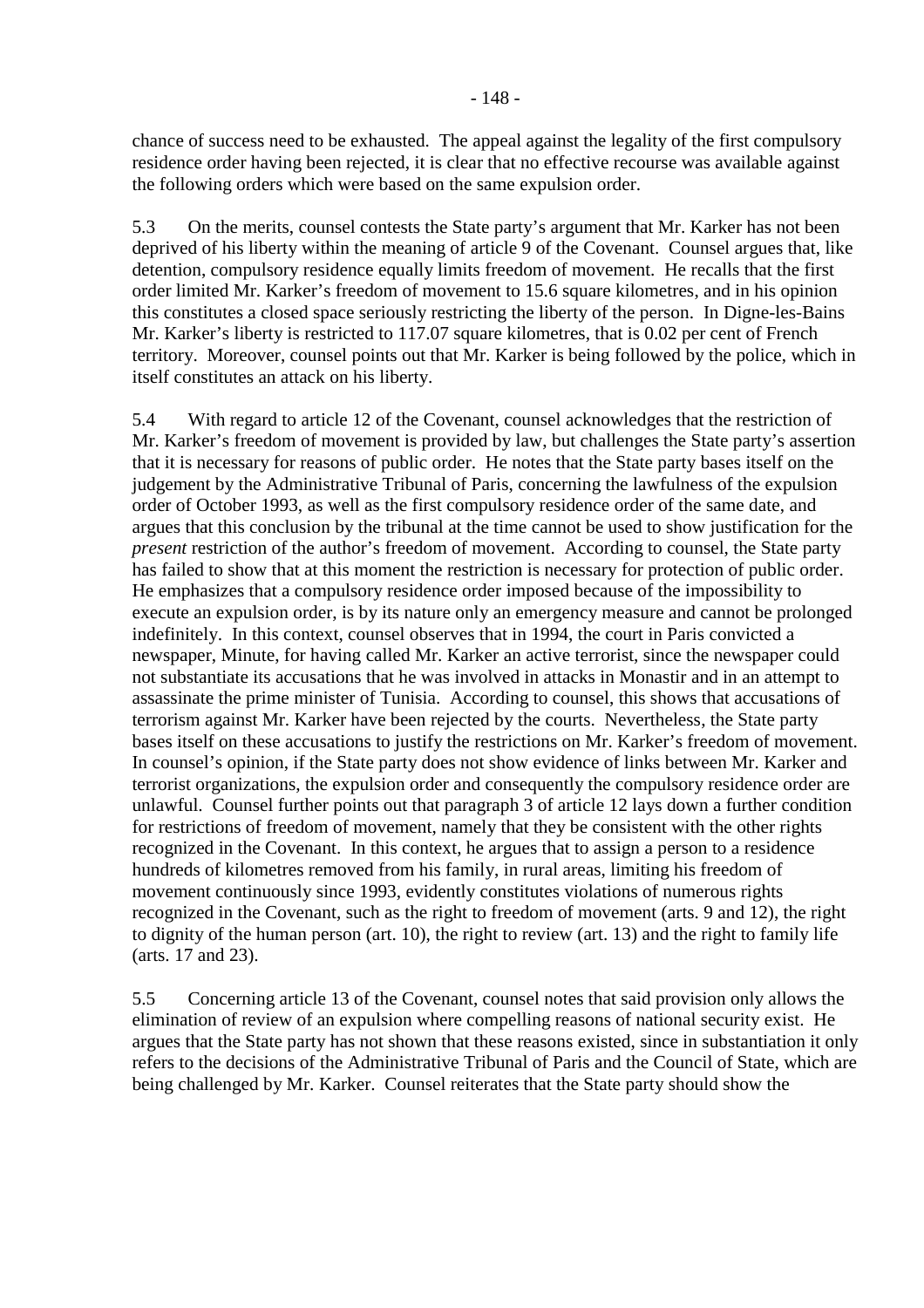Committee that Mr. Karker's expulsion is necessary for protection of public order at present. He further argues that, whatever urgency may have existed in 1993, is not likely still to exist at present. He recalls in this context that Mr. Karker has never been convicted by the French courts for acts of terrorism.

5.6 With regard to article 17 of the Covenant, counsel contests the State party's argument that the separation of Mr. Karker from his family is caused by his family's choice to reside in Eaubonne. Counsel notes that Mr. Karker and his family resided in Eaubonne at the time of the issuance of the expulsion, and consequently compulsory residence, order against him. Counsel recalls that Mr. Karker was assigned to five different localities within the first two years following the expulsion order. Because the authorities can issue a new compulsory residence order at any time, changing the place of residence, and consequently Mr. Karker never knows how long he is going to stay at a particular place, it is unreasonable to require his family to change residence and interrupt the social life and schooling of the children, every time when the authorities change the conditions of Mr. Karker's order. According to counsel, Mr. Karker has obtained permission only twice to join his family in Paris. Counsel concludes that there is no justification for the interference with Mr. Karker's family life.

5.7 As to Mr. Karker's sense of insecurity, counsel notes that Mr. Karker's refugee status is not permanent. But more seriously, in counsel's opinion, is the insecurity caused by the compulsory residence order, which can be changed without advance notice. According to counsel, the resulting insecure situation constitutes arbitrary interference with his family life. Counsel recalls that Mr. Karker has petitioned the Minister of the Interior on numerous occasions, most recently in April 1998, without ever having received a reply.

5.8 Counsel joins a letter from Mr. Karker, in which he challenges the expulsion order and consequent compulsory residence order against him, and states that they were issued for political reasons. He complains that the charges against him have never been specified, and that he has never been brought before a court to have these charges determined. According to him, Ennahdha, the movement of which he is a leader, has never practised or supported terrorism, and is one of the most moderate Islamic movements in the world. He argues therefore that the orders against him are arbitrary. Concerning the conditions of the compulsory residence order, Mr. Karker states that he was followed by police officers around the clock, from 30 October 1993 to 25 May 1996. This surveillance was renewed on 8 October 1997, some weeks before a visit of the President of Tunisia to France and again terminated after the return of the President to Tunisia. According to Mr. Karker, this shows that the decisions taken by the French administration in this regard are purely political.

5.9 Mr. Karker further contests the impartiality of the decisions taken by the courts concerning the lawfulness of the expulsion order and consequent compulsory residence order against him. He states that the French Government provided the courts with police documents, which were made up for the occasion, copied from the Tunisian police and not credible, but which the courts considered trustworthy. According to Mr. Karker, the courts' judgements are unjust and taken under political pressure. If the State party had evidence against him, it should have charged him accordingly and brought him before a judge.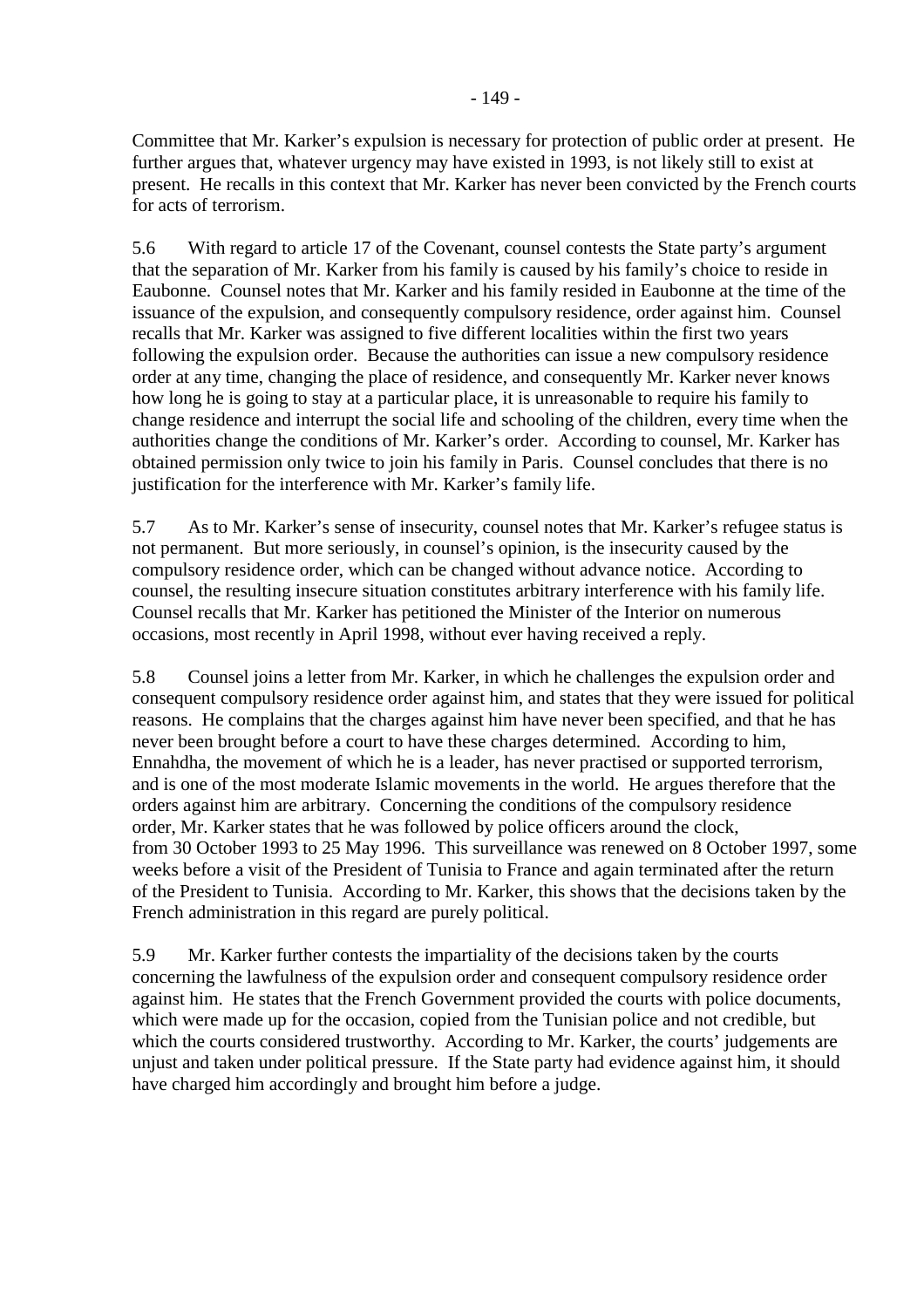5.10 Mr. Karker confirms that his wife acted with his consent when presenting his case to the Committee. He argues that it is clear that the compulsory residence order violates his right to family life, since he is forced to live in a hotel room, and he does not have the means to rent a lodging for his family. He also states that the State authorities refuse to pay the costs of his family's visits during the holidays. He further states that he does not want to impose on his family the same insecure life he is forced to lead by taking them with him to each new place of residence. He states that in the summer of 1995, while he was residing in St. Julien Chapteuil, his family rented a holiday bungalow for a week, close to the hotel where he was staying. However, he was not allowed to spend the nights with his family, but had to be in his hotel from 10 o'clock at night until 8 o'clock in the morning. He further states that at the time, he was followed everywhere by plain clothes armed policemen.

5.11 Mr. Karker complains that he is for all practical purposes kept in detention, since he cannot freely travel, work, lead a family life. Moreover, he complains that the length of his detention is unlimited, and that it has been imposed upon him without him ever having been convicted by the French courts.

## **Further submissions**

6.1 Upon request from the Committee's Working Group, meeting prior to the Committee's sixty-ninth session in July 2000, that the State party provides information with regard to the Minister's answer to Mr. Karker's request for modification of the expulsion order and the compulsory residence order of 28 April 1998, the State party notes that the Minister did not reply to the request. According to its administrative law, a silence of four months after a request to a competent authority is to be interpreted as a denial of the request. Such implicit denial can be appealed to the administrative tribunals.

6.2 With regard to the Working Group's question which measures the State party has taken to review regularly the situation of Mr. Karker and the necessity of the continuation of the order against him, the State party recalls that anyone subject to an expulsion order or a compulsory residence order can at any time request the administrative authorities for a modification of such order. On the occasion of such requests from Mr. Karker, the authorities may re-examine his situation and review the necessity of the continuation of the measures against him.

6.3 As to the reasons for the continued compulsory residence order against Mr. Karker, the State party explains that the order was issued because of the impossibility to implement the expulsion order against him. According to the State party the compulsory residence is necessary for reasons of public order to prevent that Mr. Karker would engage in dangerous activities. For the State party, it is not possible to lift the order because of the persistence of the risks created by the movements of which Mr. Karker is considered to be an active supporter. The State party recalls that Mr. Karker may at any time apply to have the order against him lifted, and in case of refusal of his application, he may appeal to the administrative tribunals, which he has failed to do so far. The State party also submits that if necessary Mr. Karker is given permission to leave temporarily his place of residence. The State party also states that Mr. Karker is free to leave France for any other country of his choice where he will be admitted.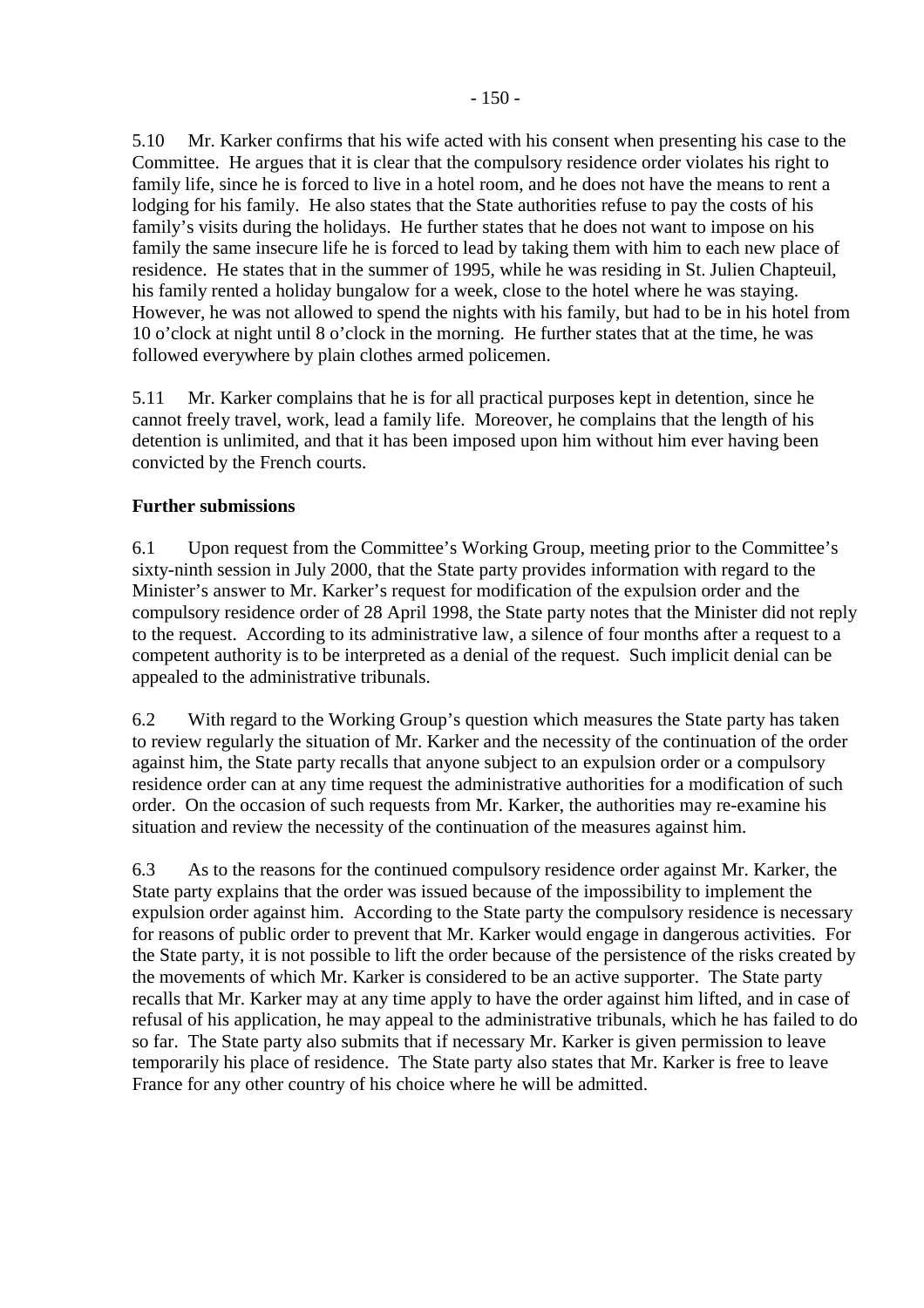7. In his comments, counsel states that the State party's submission contains no new information. He forwards to the Committee copies of requests made on Mr. Karker's behalf by third parties and the negative replies of the Minster of the Interior thereto. He also adds a copy of refusals, dated 24 March 1999 and 22 February 2000, by the Prefect of the Alpes de Haute Provence to grant Mr. Karker permission to go to Eaubonne. He also adds newspaper articles showing public support for Mr. Karker's cause.

## **Issues and proceedings before the Committee**

8.1 Before considering any claim contained in a communication, the Human Rights Committee must, in accordance with rule 87 of its rules of procedure, decide whether or not it is admissible under the Optional Protocol to the Covenant.

8.2 The Committee has noted the State party's objections to admissibility ratione personae. The Committee considers that there is no reason to doubt the standing of the author, who is the alleged victim's wife and who has acted with his full consent, as has since been confirmed by him.

8.3 With respect to the domestic remedies, the Committee notes that Mr. Karker has exhausted all available remedies with respect to the expulsion order against him. Since the subsequent compulsory residence orders are all based on the expulsion order and on the impossibility to carry out the expulsion, and seeing that Mr. Karker's appeal against the first compulsory residence order was rejected by the courts, the Committee considers that Mr. Karker is not required to challenge each new compulsory residence order before the courts, in order to comply with the requirement of article 5 (2) (b) of the Optional Protocol.

8.4 In respect of the claim that Mr. Karker's right to privacy and family under article 17 of the Covenant has been violated, the Committee notes that this claim is based on the conditions of the compulsory residence order against him. The Committee notes that Mr. Karker has requested modification of these conditions on several occasions, and that, not having received any reply to his requests, according to French law after four months his requests were considered to be denied. The State party has explained and the author has not contested that Mr. Karker could have appealed the denial to the competent administrative tribunal, which however he has failed to do. The author's claim under article 17 of the Covenant is therefore inadmissible under article 5 (2) (b) of the Optional Protocol.

8.5 The Committee considers that the claim under article 9 of the Covenant is inadmissible ratione materiae, since the measures to which Mr. Karker is being subjected do not amount to deprivation of liberty such as contemplated by article 9 of the Covenant.

8.6 The Committee finds the communication admissible as far as it may raise issues under articles 12 and 13 of the Covenant and proceeds without delay to a consideration of its merits.

9.1 The Human Rights Committee has considered the present communication in the light of all the written information made available to it by the parties, as provided in article 5, paragraph 1, of the Optional Protocol.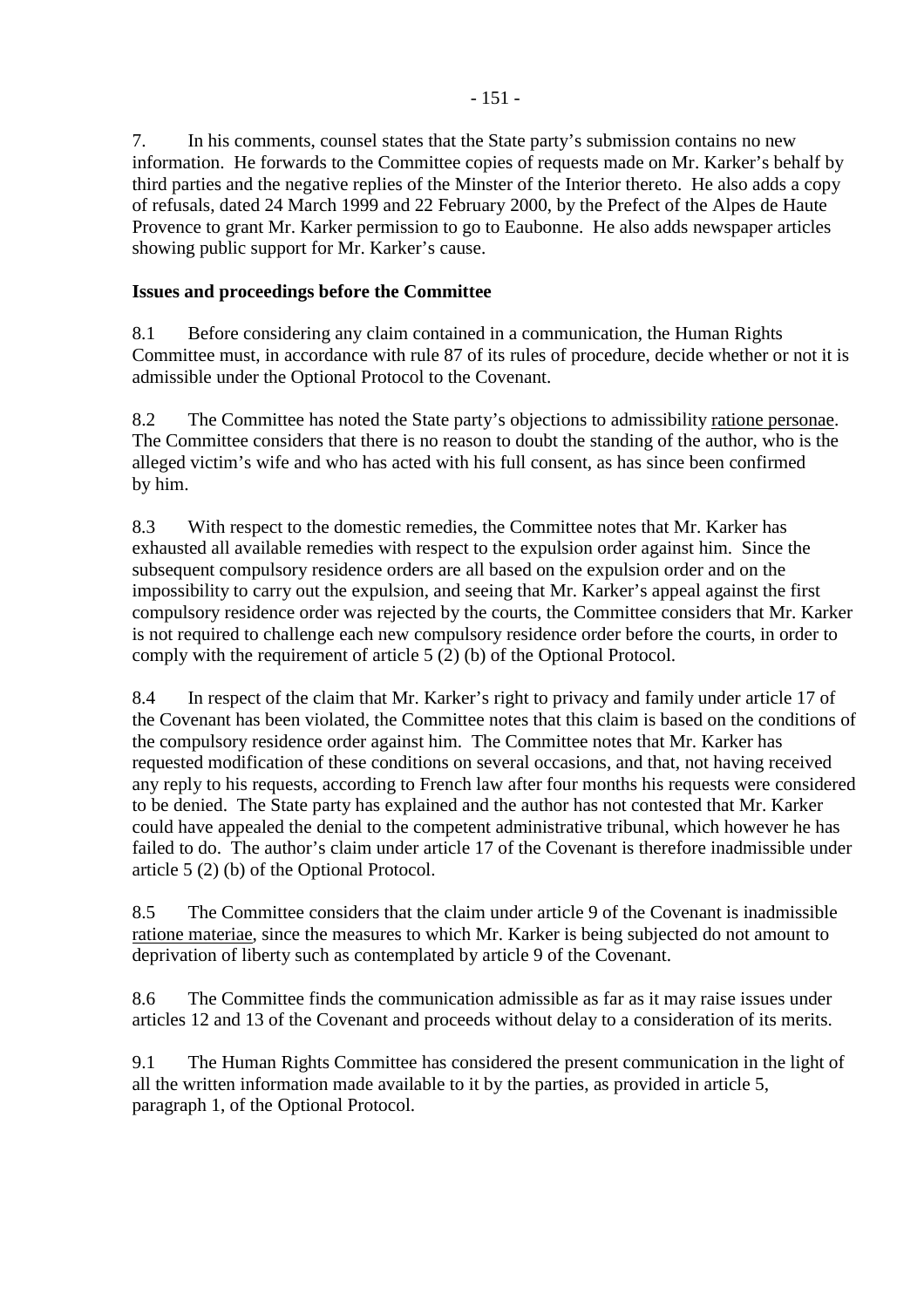9.2. The Committee notes that Mr. Karker's expulsion was ordered in October 1993, but that his expulsion could not be enforced, following which his residence in France was subjected to restrictions of his freedom of movement. The State party has argued that the restrictions to which the author is subjected are necessary for reasons of national security. In this respect, the State party produced evidence to the domestic courts that Mr. Karker was an active supporter of a movement which advocates violent action. It should also be noted that the restrictions of movement on Mr. Karker allowed him to reside in a comparatively wide area. Moreover, the restrictions on Mr. Karker's freedom of movement were examined by the domestic courts which, after reviewing all the evidence, held them to be necessary for reasons of national security. Mr. Karker has only challenged the courts' original decision on this question and chose not to challenge the necessity of subsequent restriction orders before the domestic courts. In these circumstances, the Committee is of the view that the materials before it do not allow it to conclude that the State party has misapplied the restrictions in article 12, paragraph 3.

9.3 The Committee observes that article 13 of the Covenant provides procedural guarantees in case of expulsion. The Committee notes that Mr. Karker's expulsion was decided by the Minister of the Interior for urgent reasons of public security, and that Mr. Karker was therefore not allowed to submit reasons against his expulsion before the order was issued. He did, however, have the opportunity to have his case reviewed by the Administrative Tribunal and the Council of State, and at both procedures he was represented by counsel. The Committee concludes that the facts before it do not show that article 13 has been violated in the present case.

10. The Human Rights Committee, acting under article 5, paragraph 4, of the Optional Protocol to the International Covenant on Civil and Political Rights, is of the view that the facts before it do not disclose a violation of any of the articles of the International Covenant on Civil and Political Rights.

[Adopted in English, French and Spanish, the English text being the original version. Subsequently issued also in Arabic, Chinese and Russian as part of the present report.]

#### Note

**1** Article 28 reads: "*L'étranger qui fait objet d'un arrêté d'expulsion ou qui doit être reconduit à la frontière et qui justifie être dans l'impossibilité de quitter le territoire français en établissant qu'il ne peut ni regagner son pays d'origine ni se rendre dans aucun autre pays peut, ..., être astreint par arrêté du ministre de l'intérieur à résider dans les lieux qui lui sont fixés, dans lesquels il doit se présenter périodiquement aux services de police et de gendarmerie.*"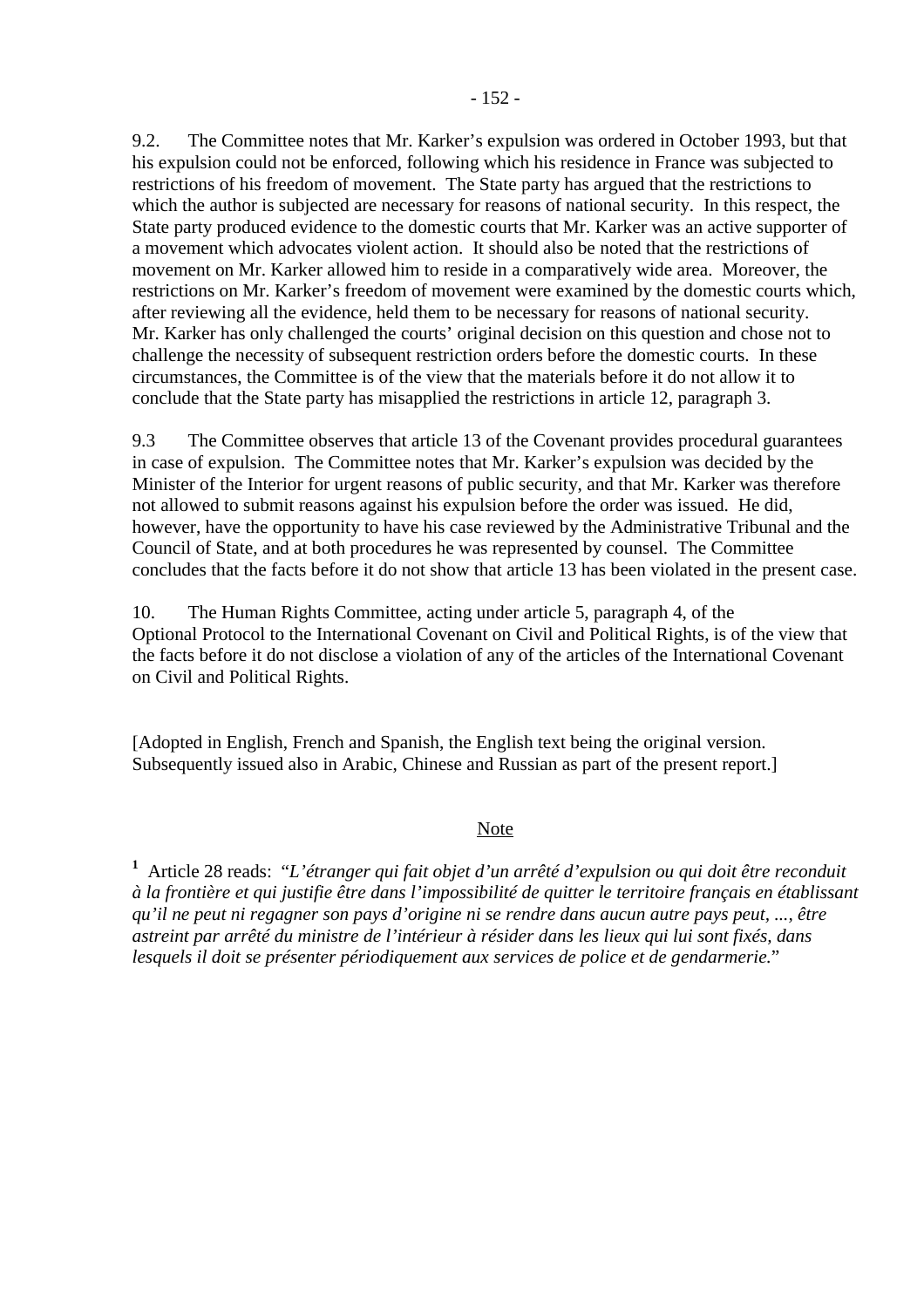| ۰.<br>v<br>v |
|--------------|
|--------------|

#### **M. Communications Nos. 839/1998, 840/1998 and 841/1998, Mansaraj et al. v. Sierra Leone, Gborie et al. v. Sierra Leone and Sesay et al. v. Sierra Leone (Views adopted on 16 July 2001, seventy-second session)**\*

| Submitted by:   | Mr. Anthony B. Mansaraj et al.<br>Mr. Gborie Tamba et al.<br>Mr. Abdul Karim Sesay et al. |  |
|-----------------|-------------------------------------------------------------------------------------------|--|
| Alleged victim: | The authors                                                                               |  |
| State party:    | Sierra Leone                                                                              |  |

Date of communication: 12 and 13 October 1998 (initial submission)

 The Human Rights Committee, established under article 28 of the International Covenant on Civil and Political Rights,

Meeting on 16 July 2001,

 Having concluded its consideration of communications No. 839/1998, 840/1998 and 841/1998, submitted to the Human Rights Committee by Mr. Anthony B. Mansaraj et al., Mr. Gborie Tamba et al. and Mr. Abdul Karim Sesay et al. under the Optional Protocol to the International Covenant on Civil and Political Rights,

 Having taken into account all written information made available to it by the authors of the communication, and the State party,

Adopts the following:

 $\overline{a}$ 

## **Views under article 5, paragraph 4, of the Optional Protocol**

1.1 The authors of the communications are Messrs. Anthony Mansaraj, Gilbert Samuth Kandu-Bo and Khemalai Idrissa Keita (communication No. 839/1998), Tamba Gborie, Alfred Abu Sankoh (alias Zagalo), Hassan Karim Conteh, Daniel Kobina Anderson, Alpha Saba Kamara, John Amadu Sonica Conteh, Abu Bakarr Kamara (communication No. 840/1998), Abdul Karim Sesay, Kula Samba, Nelson Williams, Beresford R. Harleston, Bashiru Conteh, Victor L. King, Jim Kelly Jalloh and Arnold H. Bangura (communication No. 841/1998). The authors are represented by counsel.

<sup>\*</sup> The following members of the Committee participated in the examination of the present communication: Mr. Abdelfattah Amor, Mr. Nisuke Ando, Mr. Prafullachandra Natwarlal Bhagwati, Mr. Louis Henkin, Mr. Eckart Klein, Mr. David Kretzmer, Ms. Cecilia Medina Quiroga, Sir Nigel Rodley, Mr. Martin Scheinin, Mr. Ivan Shearer, Mr. Ahmed Tawfik Khalil, Mr. Patrick Vella and Mr. Maxwell Yalden.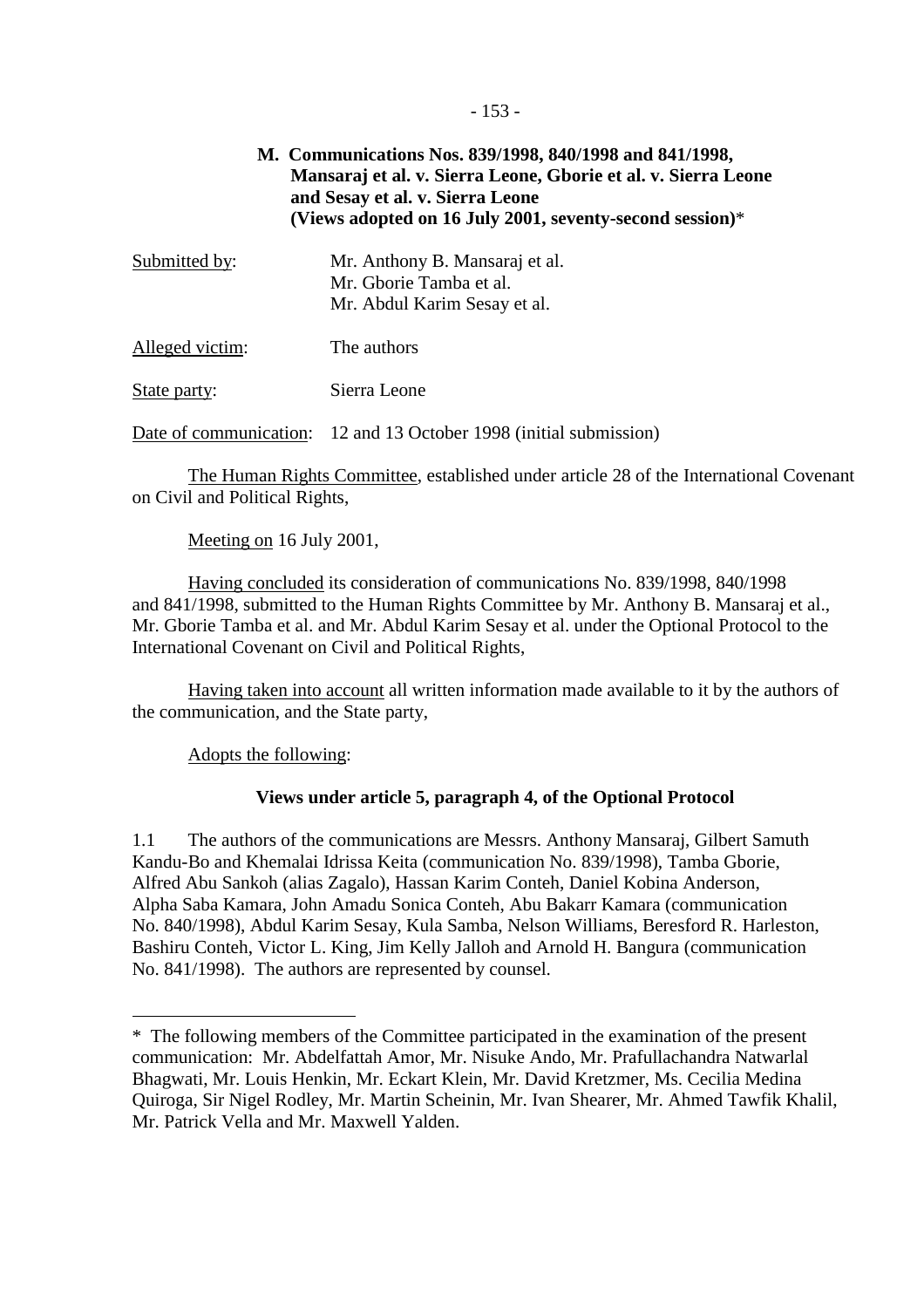1.2 On 16 July 2001, the Committee decided to join the consideration of these communications.

## **The facts as submitted by the authors**

2.1 The authors of the communications (submitted 12 and 13 October 1998), at the time of submission, were awaiting execution at one of the prisons in Freetown. The following 12 of the 18 authors were executed by firing squad on 19 October 1998: Gilbert Samuth Kandu-Bo; Khemalai Idrissa Keita; Tamba Gborie; Alfred Abu Sankoh (alias Zagalo); Hassan Karim Conteh; Daniel Kobina Anderson; John Amadu Sonica Conteh; Abu Bakarr Kamara; Abdul Karim Sesay; Kula Samba; Victor L. King; and Jim Kelly Jalloh.

2.2 The authors are all members or former members of the armed forces of the Republic of Sierra Leone. The authors were charged with, inter alia, treason and failure to suppress a mutiny, were convicted before a court martial in Freetown, and were sentenced to death on 12 October 1998.**<sup>1</sup>** There was no right of appeal.

2.3 On 13 and 14 October 1998, the Committee's Special Rapporteur for New Communications requested the Government of Sierra Leone, under rule 86 of the Rules of Procedure, to stay the execution of all the authors while the communications were under consideration by the Committee.

2.4 On 4 November 1998, the Committee examined the State party's refusal to respect the rule 86 request by executing 12 of the authors. The Committee deplored the State party's failure to comply with the Committee's request and decided to continue the consideration of the communications in question under the Optional Protocol.**<sup>2</sup>**

## **The complaint**

3.1 Counsel submits that as there is no right of appeal from a conviction by a court martial the State party has violated article 14, paragraph 5, of the Covenant.

3.2 Counsel states that a right of appeal did originally exist under Part IV of the Royal Sierra Leone Military Forces Ordinance 1961, but was revoked in 1971.

## **The State party's submission**

4. The State party has not provided any information in relation to these communications notwithstanding the Committee's repeated invitation to do so.

## **Issues and proceedings before the Committee**

5.1 By adhering to the Optional Protocol, a State party to the Covenant recognizes the competence of the Human Rights Committee to receive and consider communications from individuals claiming to be victims of violations of any of the rights set forth in the Covenant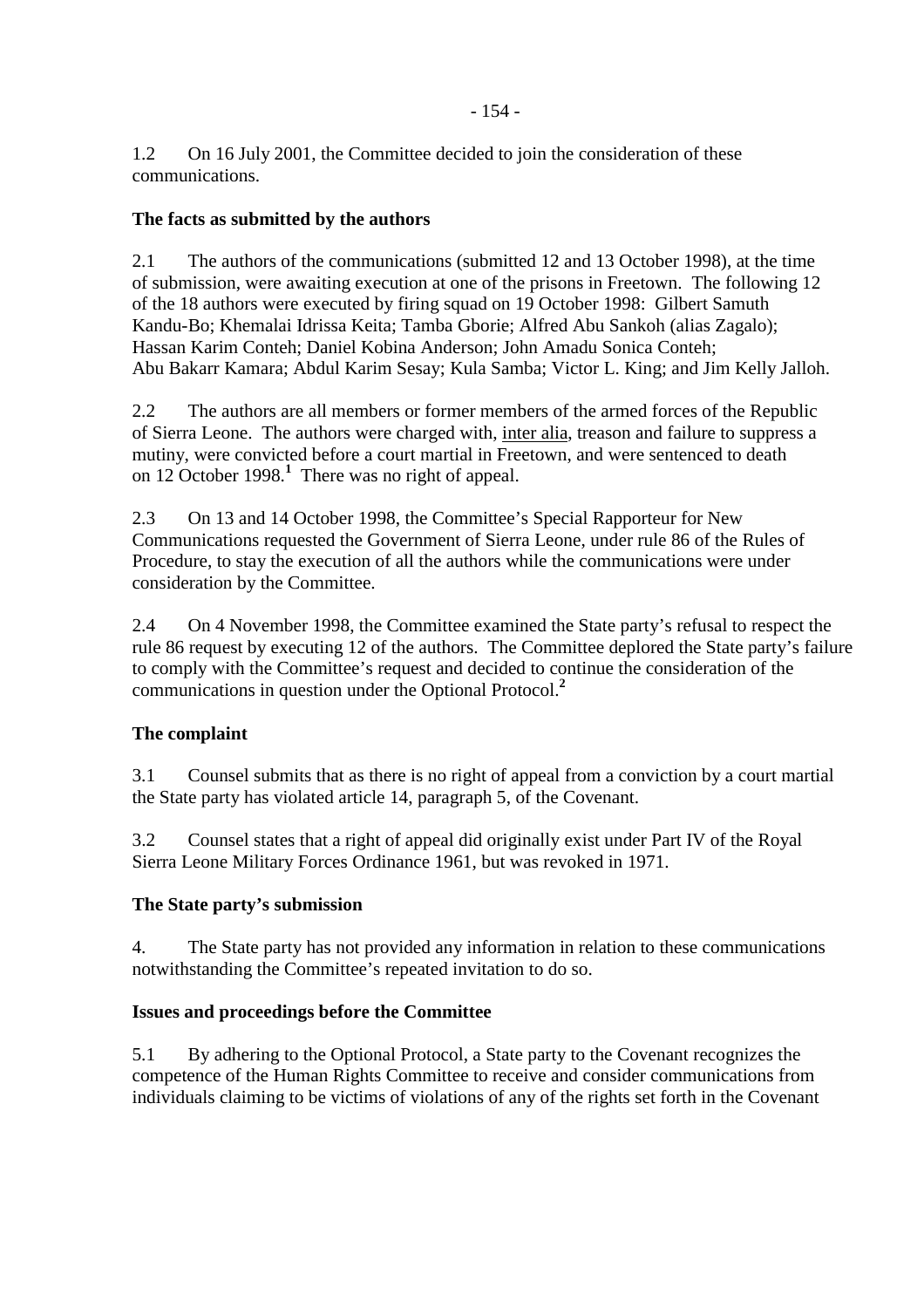(Preamble and article 1). Implicit in a State's adherence to the Protocol is an undertaking to cooperate with the Committee in good faith so as to permit and enable it to consider such communications, and after examination to forward its Views to the State party and to the individual (art. 5 (1), (4)). It is incompatible with these obligations for a State party to take any action that would prevent or frustrate the Committee in its consideration and examination of the communication, and in the expression of its Views.

5.2 Quite apart from any violation of the rights under the Covenant charged against a State party in a communication, the State party would be committing a serious breach of its obligations under the Optional Protocol if it engages in any acts which have the effect of preventing or frustrating consideration by the Committee of a communication alleging any violation of the Covenant, or to render examination by the Committee moot and the expression of its Views nugatory and futile. In respect of the present communication, counsel submits that the authors were denied their right under article 14, paragraph 5 of the Covenant. Having been notified of the communication, the State party breached its obligations under the Protocol, by proceeding to execute the following alleged victims, Gilbert Samuth Kandu-Bo, Khemalai Idrissa Keita, Tamba Gborie, Alfred Abu Sankoh (alias Zagalo), Hassan Karim Conteh, Daniel Kobina Anderson, John Amadu Sonica Conteh, Abu Bakarr Kamara, Abdul Karim Sesay, Kula Samba, Victor L. King, and Jim Kelly Jalloh, before the Committee could conclude its examination of the communication, and the formulation of its Views. It was particularly inexcusable for the State to do so after the Committee had acted under its Rule 86 requesting the State party to refrain from doing so.

5.3 Interim measures pursuant to Rule 86 of the Committee's Rules adopted in conformity with article 39 of the Covenant, are essential to the Committee's role under the Optional Protocol. Flouting of the Rule, especially by irreversible measures such as the execution of the alleged victim or his/her deportation from the country, undermines the protection of Covenant rights through the Optional Protocol.

5.4 The Human Rights Committee has considered the present communications in the light of all the information made available to it by the parties, as provided in article 5, paragraph 1, of the Optional Protocol. The Committee notes with concern that the State party has not provided any information clarifying the matters raised by these communications. The Committee recalls that it is implicit in article 4, paragraph 2, of the Optional Protocol, that a State party examine in good faith all the allegations brought against it, and that it provide the Committee with all the information at its disposal. In the light of the failure of the State party to cooperate with the Committee on the matter before it, due weight must be given to the authors' allegations, to the extent that they have been substantiated.

5.5 The Committee has ascertained, as required under article 5, paragraph 2 (a), of the Optional Protocol, that the same matter is not being examined under another procedure of international investigation or settlement. The Committee notes that the State party has not claimed that there are any domestic remedies yet to be exhausted by the authors and has not raised any other objection to the admissibility of the claim. On the information before it, the Committee is of the view that the communication is admissible and proceeds immediately to a consideration of the merits.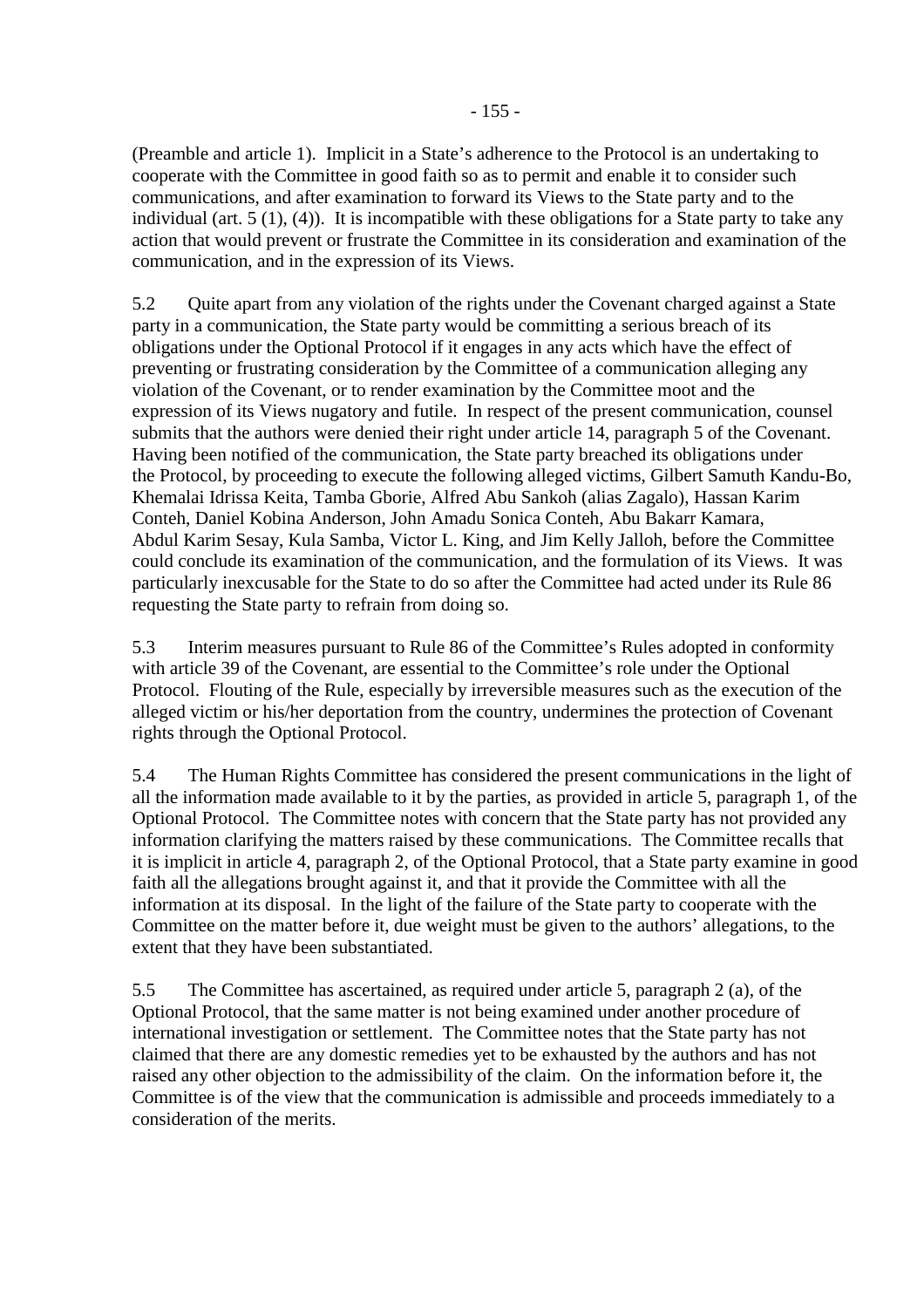5.6 The Committee notes the authors' contention that the State party has breached article 14, paragraph 5, of the Covenant in not providing for a right of appeal from a conviction by a court martial a fortiori in a capital case. The Committee notes that the State party has neither refuted nor confirmed the authors' allegation but observes that 12 of the authors were executed only several days after their conviction. The Committee considers, therefore, that the State party has violated article 14, paragraph 5, of the Covenant, and consequently also article 6, which protects the right to life, with respect to all 18 authors of the communication. The Committee's prior jurisprudence is clear that under article 6, paragraph 2, of the Covenant the death penalty can be imposed inter alia only, when all guarantees of a fair trial including the right to appeal have been observed.

6.1 The Human Rights Committee, acting under article 5, paragraph 4, of the Optional Protocol to the International Covenant on Civil and Political Rights, is of the view that the facts as found by the Committee reveal a violation by Sierra Leone of articles 6 and 14, paragraph 5 of the Covenant.

6.2 The Committee reiterates its conclusion that the State committed a grave breach of its obligations under the Optional Protocol by putting 12 of the authors to death before the Committee had concluded its consideration of the communication.**<sup>3</sup>**

6.3 In accordance with article 2, paragraph 3 (a), of the Covenant, the State party is under an obligation to provide, Anthony Mansaraj, Alpha Saba Kamara, Nelson Williams, Beresford R. Harleston, Bashiru Conteh and Arnold H. Bangura, with an effective remedy. These authors were sentenced on the basis of a trial that failed to provide the basic guarantees of a fair trial. The Committee considers, therefore, that they should be released unless Sierra Leonian law provides for the possibility of fresh trials that do offer all the guarantees required by article 14 of the Covenant. The Committee also considers that the next of kin of Gilbert Samuth Kandu-Bo, Khemalai Idrissa Keita, Tamba Gborie, Alfred Abu Sankoh (alias Zagalo), Hassan Karim Conteh, Daniel Kobina Anderson, John Amadu Sonica Conteh, Abu Bakarr Kamara, Abdul Karim Sesay, Kula Samba, Victor L. King, and Jim Kelly Jalloh should be afforded an appropriate remedy which should entail compensation.

6.4 Bearing in mind that, by becoming a party to the Optional Protocol, the State party has recognized the competence of the Committee to determine whether there has been a violation of the Covenant or not and that, pursuant to article 2 of the Covenant, the State party has undertaken to ensure to all individuals within its territory and subject to its jurisdiction the rights recognized in the Covenant, and to provide an effective and enforceable remedy in case a violation has been established, the Committee wishes to receive from the State party, within 90 days, information about the measures taken to give effect to the Committee's Views.

[Adopted in English, French and Spanish, the English text being the original version. Subsequently issued also in Arabic, Chinese and Russian as part of the present report.]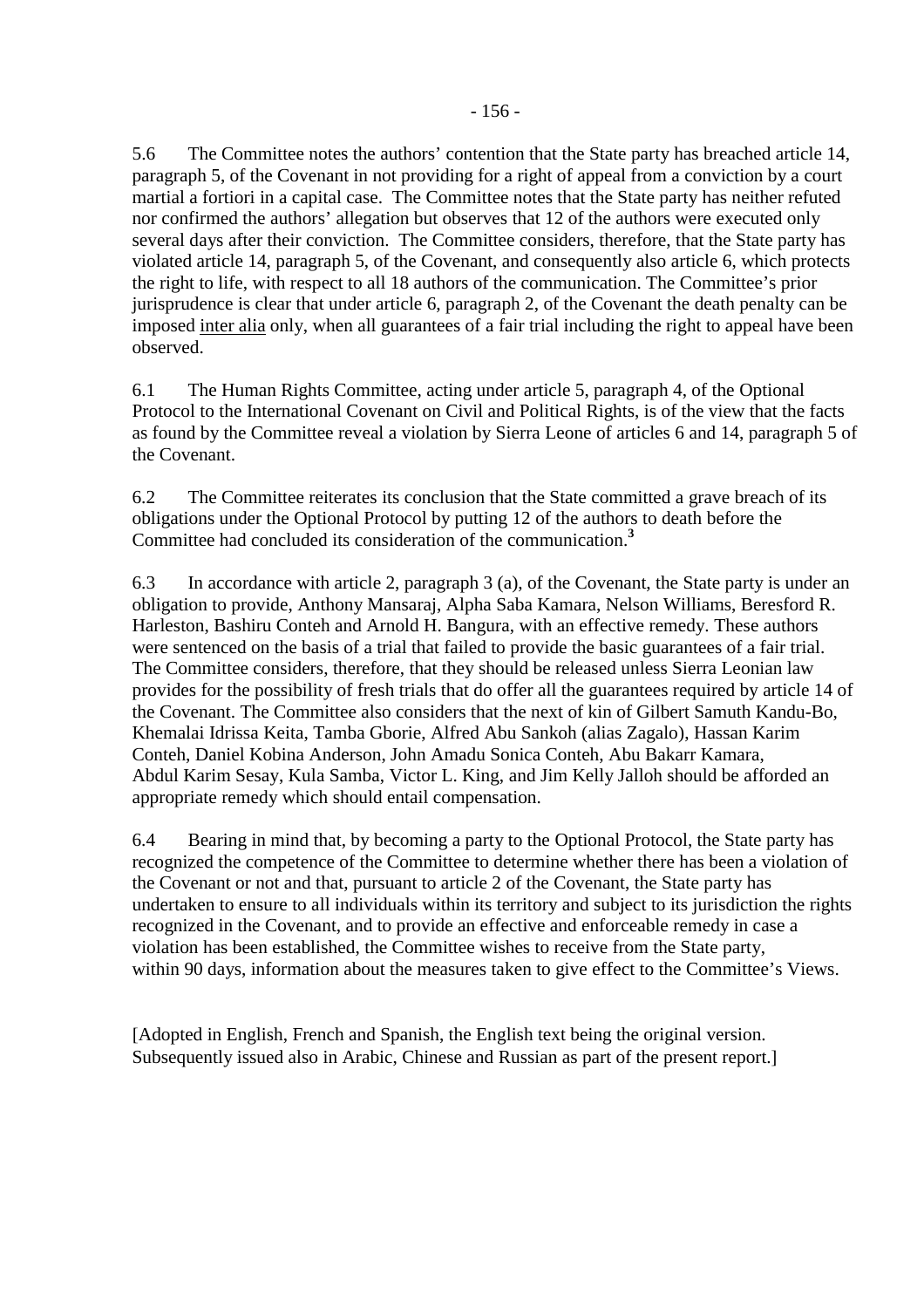# - 157 -

# **Notes**

- <sup>1</sup> This is the only information provided by counsel on the convictions.
- **2** Vol. 1, A/54/40, chap. 6, para. 420, annex X.
- <sup>3</sup> Piandiong, Morallos and Bulan v. The Philippines (869/1999).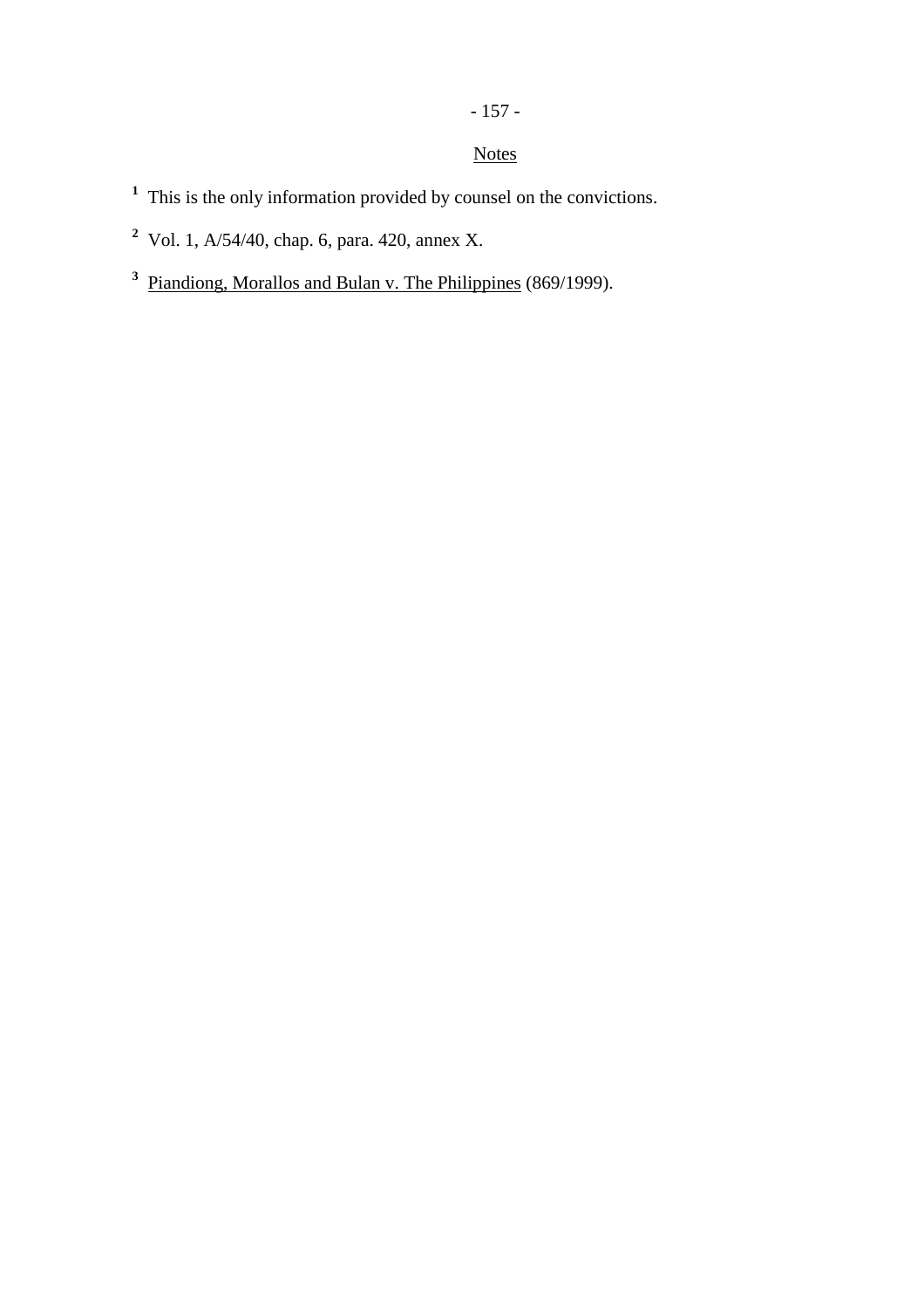#### **N. Communication No. 846/1999, Jansen-Gielen v. The Netherlands (Views adopted on 3 April 2001, seventy-first session)**\*

| Submitted by:                                                  | Mrs. Gertruda Hubertina Jansen-Gielen<br>(represented by Mr. B.W.M. Zegers) |
|----------------------------------------------------------------|-----------------------------------------------------------------------------|
| Alleged victim:                                                | The author                                                                  |
| State party:                                                   | The Netherlands                                                             |
|                                                                | Date of communication: 7 August 1998 (initial submission)                   |
| Date of decision on<br>admissibility and<br>adoption of Views: | 3 April 2001                                                                |
|                                                                |                                                                             |

 The Human Rights Committee, established under article 28 of the International Covenant on Civil and Political Rights,

Meeting on 3 April 2001,

 Having concluded its consideration of communication No. 846/1999 submitted to the Human Rights Committee by Mrs. Gertruda Hubertina Jansen-Gielen, under the Optional Protocol to the International Covenant on Civil and Political Rights,

 Having taken into account all written information made available to it by the author of the communication, and the State party,

Adopts the following:

 $\overline{a}$ 

## **Views under article 5, paragraph 4, of the Optional Protocol**

1. The author of the communication, dated 7 August 1997, is Gertruda Maria Hubertina Jansen-Gielen, a Dutch citizen, born on 21 November 1940. She claims to be a victim of a violation by the Netherlands of articles 14, 17 and 19 of the Covenant on Civil and Political Rights. She is represented by Mr. B.W.M. Zegers, legal counsel.

<sup>\*</sup> The following members of the Committee participated in the examination of the present communication: Mr. Abdelfattah Amor, Mr. Nisuke Ando, Mr. Prafullachandra Natwarlal Bhagwati, Ms. Christine Chanet, Mr. Louis Henkin, Mr. Eckart Klein, Mr. David Kretzmer, Mr. Rajsoomer Lallah, Mr. Rafael Rivas Posada, Sir Nigel Rodley, Mr. Martin Scheinin, Mr. Ivan Shearer, Mr. Hipólito Solari Yrigoyen, Mr. Ahmed Tawfik Khalil, Mr. Patrick Vella and Mr. Maxwell Yalden.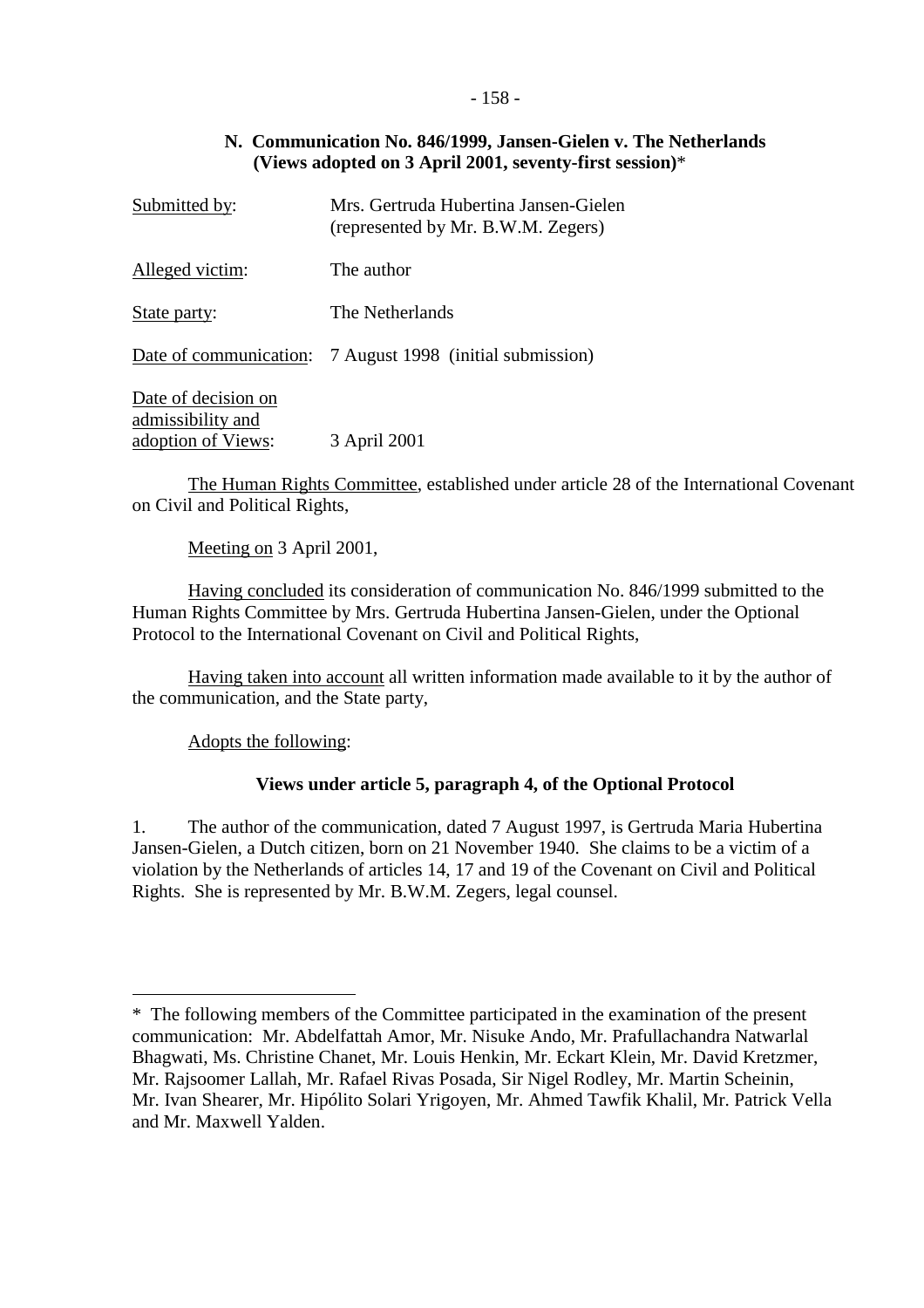## **The facts as submitted**

2.1 The author used to work as a teacher at the Roman Catholic primary school Budschop in Nederweert. She was employed by a private association.

2.2 On 20 December 1989, the Director of the General Civil Pension Scheme (Algemeen Burgerlijk Pensioenfonds), which is a private scheme, declared the author 80 per cent disabled. This decision was based on a psychiatrist's report established in November 1989.

2.3 The author appealed this decision, but her appeal was dismissed by the District Court of the Hague on 24 September 1992. From the Court's decision, it appears that the author was frequently absent from work for reasons of health, from October 1987 to October 1988, and as of October 1988, did not report to work at all. The psychiatric report showed that her absence was caused by a serious work conflict, with which she could not cope.

2.4 The author then appealed to the Central Appeals Tribunal (Centrale Raad van Beroep), the highest instance in pension cases. In September 1994, she changed counsel. By letter of 26 September 1994, received by the Tribunal on 27 September 1994, the new counsel addressed to the Tribunal a psychological report, refuting the conclusions of the first expert report. The hearing at the Central Appeals Tribunal took place as scheduled on 29 September 1994. In its judgement of 20 October 1994, the Central Appeals Tribunal dismissed the author's appeal. It considered that it could not take into account the expert report submitted by the author because of its late presentation. It appears from the judgement that the Tribunal considered that the defending party would be unreasonably hindered in its defence if the document were to be allowed. In reaching its decision the Tribunal also referred to the provisions of article 8:58 of the (new) General Administrative Law.

2.5 According to the author, the General Administrative Law came into force on 1 January 1994, but, pursuant to article 1 (3) of the law, does not apply to the author's case, since she appealed before 1 January 1998.**<sup>1</sup>** According to the old administrative procedure, no deadline for the submission of a report existed, and the report should thus have been considered as having been presented in time.

2.6 The author moreover points out that, in the summons for the hearing of 29 September 1994, the Tribunal did not advise her that she could submit new documents only up to 10 days before the date of the hearing. Further, it is argued that in practice even under the new law, late submission of documents is accepted as long as it does not seriously affect the other party's rights.

## **The complaint**

3.1 The author argues that the Tribunal's failure to take the expert report into account violates her right to provide evidence, since it prevented her from refuting the other party's arguments as to her ability to work. She claims that this constitutes a violation of article 14, since she did not receive a fair hearing.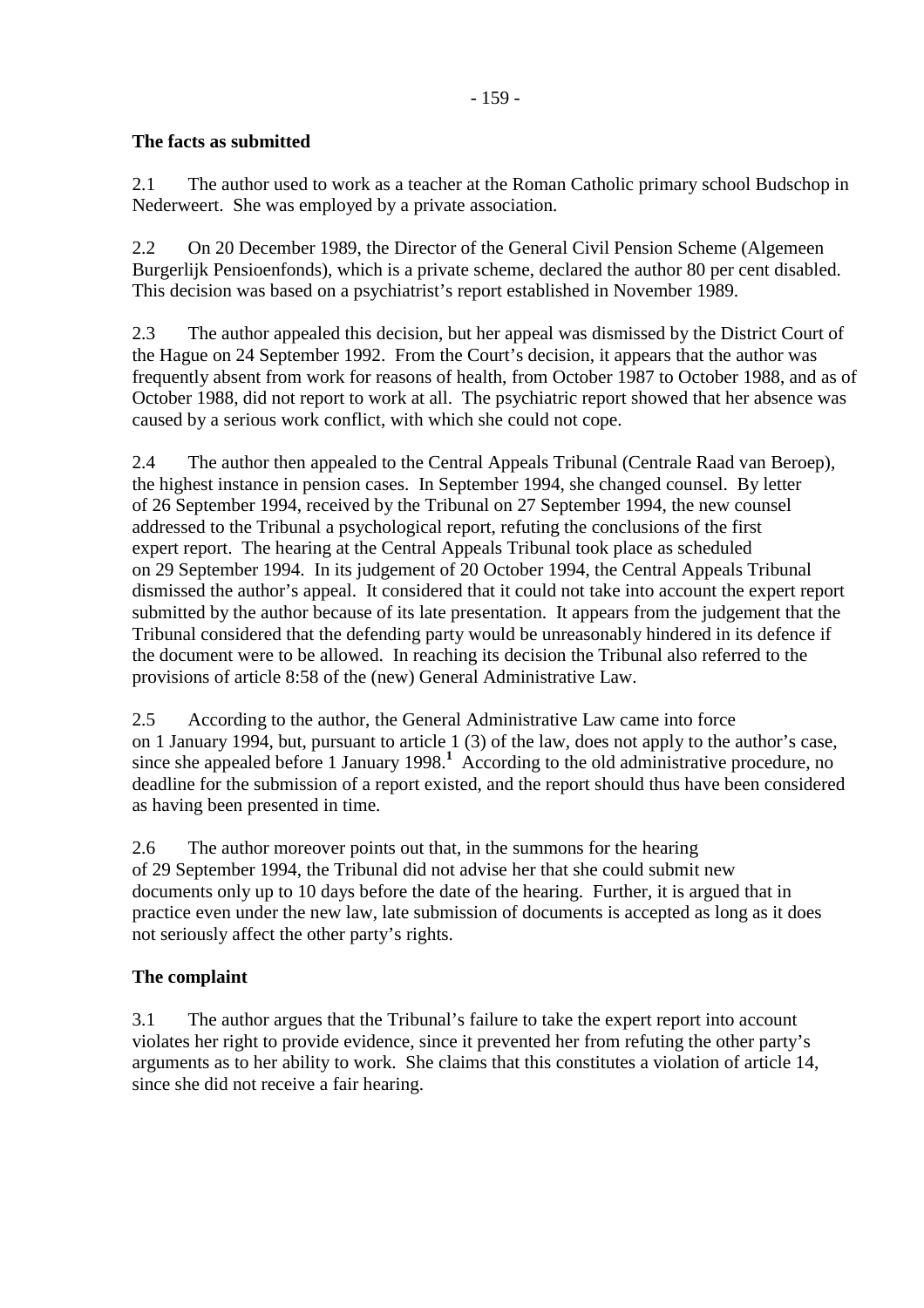3.3 She further claims that the underlying reason to have her declared disabled was the fact that her traditional Roman Catholic attitude was not appreciated by the school management, in violation of article 18 of the Covenant.

## **The State party's submissions**

4.1 By submission of 22 March 1999, the State party challenges the admissibility of the communication because the author has failed to refer in the domestic proceedings, even implicitly, to the Covenant rights she now claims violated. The State party argues that the communication should be declared inadmissible for non-exhaustion of domestic remedies.

4.2 Further, the State party argues that the author has failed to substantiate her complaint that the reason behind her being declared incapable of work was related to her traditional catholic beliefs, and that this part of her communication should be declared inadmissible under article 2 of the Optional Protocol.

5.1 By further submission of 1 September 1999, the State party explains that, in the course of the author's appeal against the Pension Fund's decision to declare her more than 80 per cent disabled, a hearing was scheduled before the Central Appeals Tribunal (*Centrale Raad van Beroep*) on 29 September 1994. On 26 September 1994, the author's present counsel notified the Tribunal that he was replacing the author's former counsel and he enclosed a further psychological report to challenge the psychiatric report upon which the Fund based its decision. The Tribunal, however, did not append the psychological report to the case file as it was submitted late.

5.2 With regard to the author's claim that the Tribunal's decision not to append the psychological report to the case file deprived her of a fair hearing, the State party recalls the Committee's jurisprudence that it is generally for the Courts of States parties and not for the Committee to review the facts and evidence presented to and evaluated by the domestic courts. The State party contests that the fact that the report was not taken into account made the proceedings manifestly arbitrary or constituted a denial of justice. In this context, the State party explains that the introduction of the General Administrative Law on 1 January 1994 led to an amendment to procedural law. The old law did not mention a time frame and the new Act now provides that parties may submit documents up to 10 days before a hearing. In accordance with transitional law, the old law was applicable in the hearing of the author's case.

5.3 According to the State party, the registrar's office at the Central Appeals Tribunal received the letter and enclosure from the author's counsel only two days before the hearing. Counsel did not explain why the document was submitted so late. In the absence of a specific rule, the Tribunal judged the admissibility of the document in question in the light of the principles of procedural due process, one of which requires that proceedings be conducted in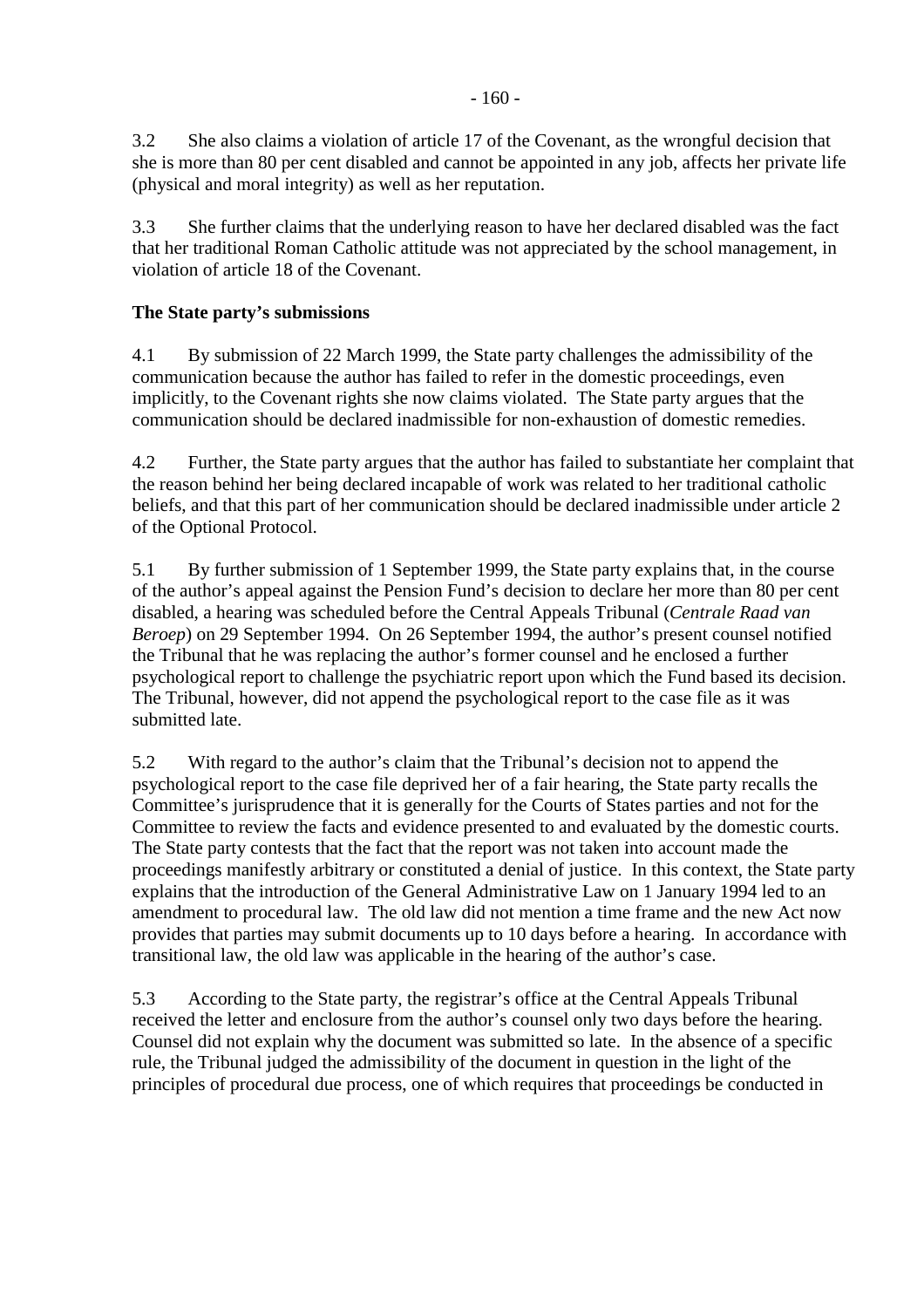such a way that neither party is unreasonably obstructed in conducting its case. The Tribunal concluded that appending documents to the case file at that stage of the proceedings would constitute an unreasonable obstruction.

5.4 The State party submits that it is a general principle of the Dutch law of administrative procedure, and one that must have been known to counsel, that no document may be admitted in proceedings if the other party has had no opportunity to take note of it within a reasonable time. Counsel could have requested an adjournment to give the other party and the Tribunal time to study the document. He chose not to do so and thus intentionally took the risk that the report, being submitted late, would not be appended to the file.

5.5 The State party denies that the Tribunal's decision was based on the new Act. According to the State party**,** the Court made reference to the new Act only to illustrate the general rule of due process that parties should have time to prepare themselves properly for a hearing. The author's rights have thus not been violated in this respect.

5.6 With respect to the author's claim under article 17, the State party states that the review of the author's ability to work was lawful under the Superannuation Act, since the author had been absent due to illness. In respect to the author's claim that her absence was due to a labour conflict and not to illness, the State party refers to the psychiatric report on which the Fund based its decision. This report concludes that the author was unable to cope with the conflict that had arisen at work. According to the State party**,** the Fund's decision was thus not unlawful.

5.7 On the question of whether the alleged interference was arbitrary, the State party refers to the judgement of the Central Appeals Tribunal, which acknowledges that special care should be given to avoid abusing invalidity pensions in circumstances like the author's. The Tribunal concluded that the Fund's decision had been careful. On this basis, the State party denies that the interference was arbitrary.

5.8 Similarly, the State party denies that the declaration of invalidity constituted an unlawful attack on her reputation. In this context, the State party recalls that the decision was lawful and that it was not based on incorrect facts. According to the State party, a person's reputation can be impaired only by an attack accessible to the public.<sup>2</sup> It states that the declaration of unfitness for work was only sent to the parties directly concerned.

5.9 In respect to the author's claim under article 18, the State party refers to its observations on admissibility and argues that this claim lacks any substantiation, and that no violation occurred.

## **Author's comments on the State party's submission**

6.1 Counsel reiterates that the Tribunal's failure to append the report to the case file made the proceedings manifestly arbitrary and constituted a denial of justice. He notes that since the old administrative law was applicable, the documents were legally submitted in time. The fact that the Tribunal only received the documents two days before the hearing cannot be considered an unreasonable obstruction in conducting the case. According to counsel, there was enough time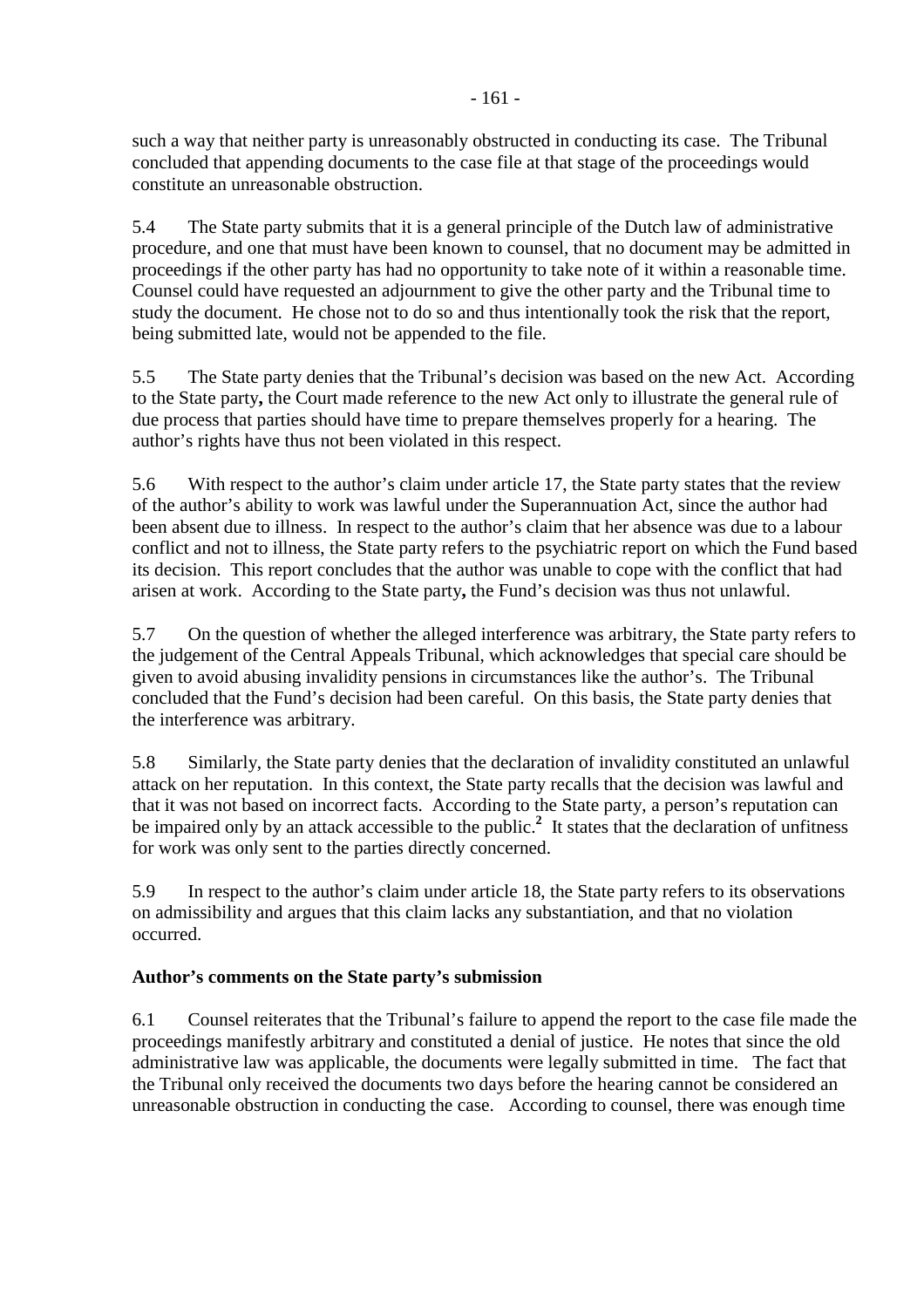6.2 Counsel maintains that the author's absence from work was due to a labour dispute, not to illness. The report upon which the Fund's decision was based was refuted by the report which the Tribunal did not allow. The Superannuation Act was abused in order to settle a labour dispute and the interference was thus unlawful. Moreover, the new psychological report, which was not appended to the case file, shows that the declaration that the author was unfit for work was based on incorrect facts. The declaration thus interfered with the author's privacy and undermined her physical and moral integrity as well as her reputation. In this context, counsel argues that the declaration is accessible to the public, because the hearings in the Central Appeals Tribunal are public.

6.3 Counsel further argues that the State party allows a practice where healthy people who hold politically incorrect opinions, as in the author's case a traditional Roman Catholic opinion, are expelled from participating in the social-employment process. According to counsel, the new psychological report showed that the author was able to cope with the labour dispute and was not unfit for work. According to counsel, therefore, the only reason why she was declared unfit for work was the fact that her traditional Roman Catholic attitude was not appreciated by the Roman Catholic management and they wanted to get rid of her. Counsel alleges that the Dutch authorities systematically try to suppress the expression of the traditional Roman Catholic teaching, for example by starting criminal investigations against Roman Catholic laymen or priests when they publicly put forward the traditional Roman Catholic teaching. Counsel maintains that the labour law was abused in the author's case to suppress the expression of her Roman Catholic beliefs in violation of article 18 of the Covenant.

## **Issues and proceedings before the Committee**

7.1 Before considering any claim contained in a communication, the Human Rights Committee must, in accordance with rule 87 of its rules of procedure, decide whether or not it is admissible under the Optional Protocol to the Covenant.

7.2 With regard to the author's claims that she is a victim of a violation of articles 17 and 18 of the Covenant because she was allegedly wrongfully declared unfit for work, the Committee notes that the author has not provided sufficient elements to substantiate her claims, for purposes of admissibility. The Committee notes that the author's statements and allegations in this respect have been very general and that she has not brought these issues to the attention of the domestic tribunals. This part of the author's communication is therefore inadmissible under articles 2 and 5 (2) (b) of the Optional Protocol.

7.3 With regard to the author's claim under article 14, the Committee notes that all available domestic remedies have been exhausted and that there are no other objections to the admissibility of the claim. Accordingly, the Committee declares the communication admissible insofar as it may raise an issue under article 14 of the Covenant. It proceeds without delay to the consideration of the merits of this claim.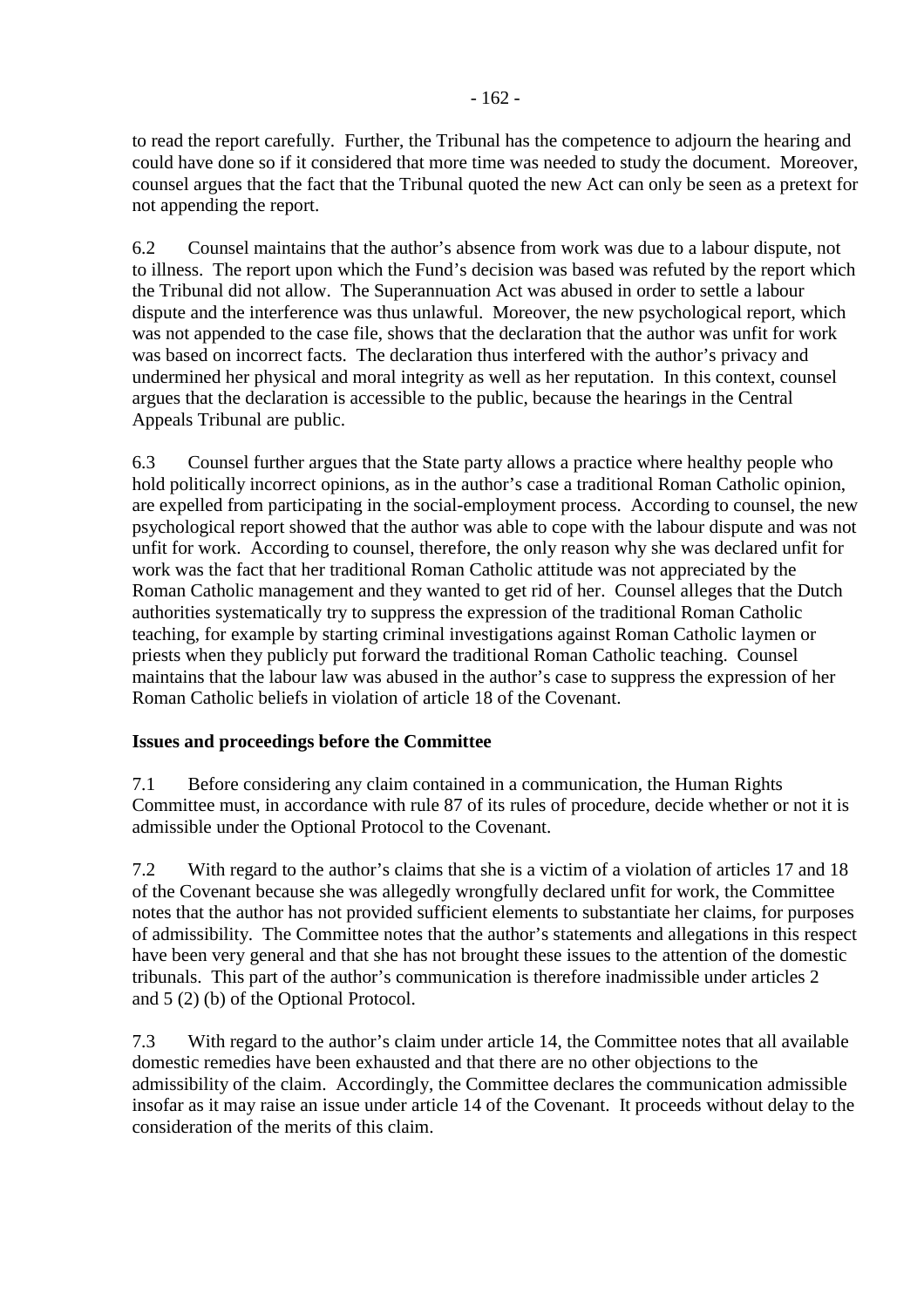8.1 The Human Rights Committee has considered the present communication in the light of all the written information made available to it by the parties, as provided in article 5, paragraph 1, of the Optional Protocol.

8.2 The author has claimed that the failure of the Central Appeals Tribunal to append the psychological report, submitted by her counsel, to the case file two days before the hearing, constitutes a violation of her right to a fair hearing. The Committee has noted the State party's argument that the Court found that admission of the report two days before the hearing would have unreasonably obstructed the other party in the conduct of the case. However, the Committee notes that the procedural law applicable to the hearing of the case did not provide for a time limit for the submission of documents. Consequently, it was the duty of the Court of Appeal, which was not constrained by any prescribed time limit to ensure that each party could challenge the documentary evidence which the other filed or wished to file and, if need be, to adjourn proceedings. In the absence of the guarantee of equality of arms between the parties in the production of evidence for the purposes of the hearing, the Committee finds a violation of article 14, paragraph 1 of the Covenant.

9. The Human Rights Committee, acting under article 5, paragraph 4, of the Optional Protocol to the International Covenant on Civil and Political Rights, is of the view that the facts before it reveal a violation by The Netherlands of article 14, paragraph 1 of the Covenant.

10. Pursuant to article 2, paragraph 3 (a), of the Covenant, the Committee considers that the author is entitled to an effective remedy.

11. Bearing in mind that, by becoming a State party to the Optional Protocol, the State party has recognized the competence of the Committee to determine whether there has been a violation of the Covenant or not and that, pursuant to article 2 of the Covenant, the State party has undertaken to ensure to all individuals within its territory and subject to its jurisdiction the rights recognized in the Covenant to provide an effective and enforceable remedy in case a violation has been established, the Committee wishes to receive from the State party, within 90 days, information about the measures taken to give effect to its Views.

[Adopted in English, French and Spanish, the English text being the original version. Subsequently issued also in Arabic, Chinese and Russian as part of the present report.]

## **Notes**

<sup>1</sup> The Central Appeals Tribunal, at the beginning of its judgement of 20 October 1994, indicates that the appeal has been considered on the basis of the legal provisions in force before the entry into force of the General Administrative Law.

<sup>2</sup> The State party cites Nowak, CCPR commentary, page 306, paragraph 42.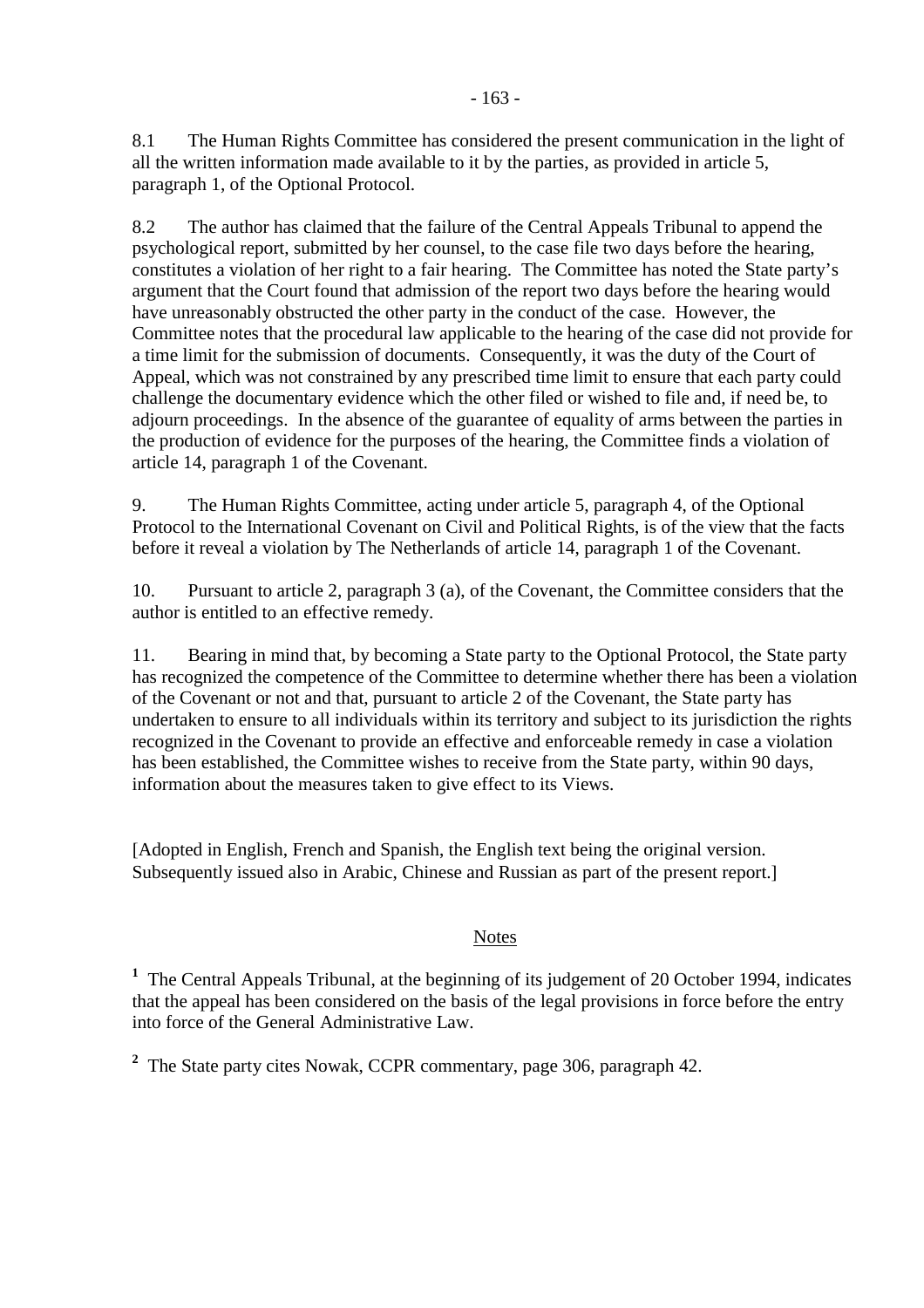#### - 164 -

#### **APPENDIX**

#### **Separate, concurring, opinion of David Kretzmer and Martin Scheinin**

While we agree with the Committee's conclusion, as set out in paragraph 8.2 of its Views, that there was a violation of article 14, paragraph 1, in the present case, we differ in the reasons for this decision.

 It is generally for the domestic courts to decide on admissibility of documents in court proceedings and the procedure for their submission. While at the time of the author's case before the domestic courts there was no provision in the law setting time limits for the submission of documents, the State party has argued that under the domestic law of administrative procedure no documents could be submitted in proceedings unless the other party would be afforded an opportunity to take note of them within reasonable time. This has not been contested by the author. However, the State party has offered no explanation why, given the centrality of the report to the author's case, the court did not take measures to allow consideration of the report by the other party rather than simply ignoring it. In these particular circumstances, we agree that the author's right to a fair determination of her rights in a suit of law, protected under article 14, paragraph 1, of the Covenant, was violated.

(Signed) David Kretzmer

[Done in English, French and Spanish, the English text being the original version. Subsequently issued also in Arabic, Chinese and Russian as part of the present report.]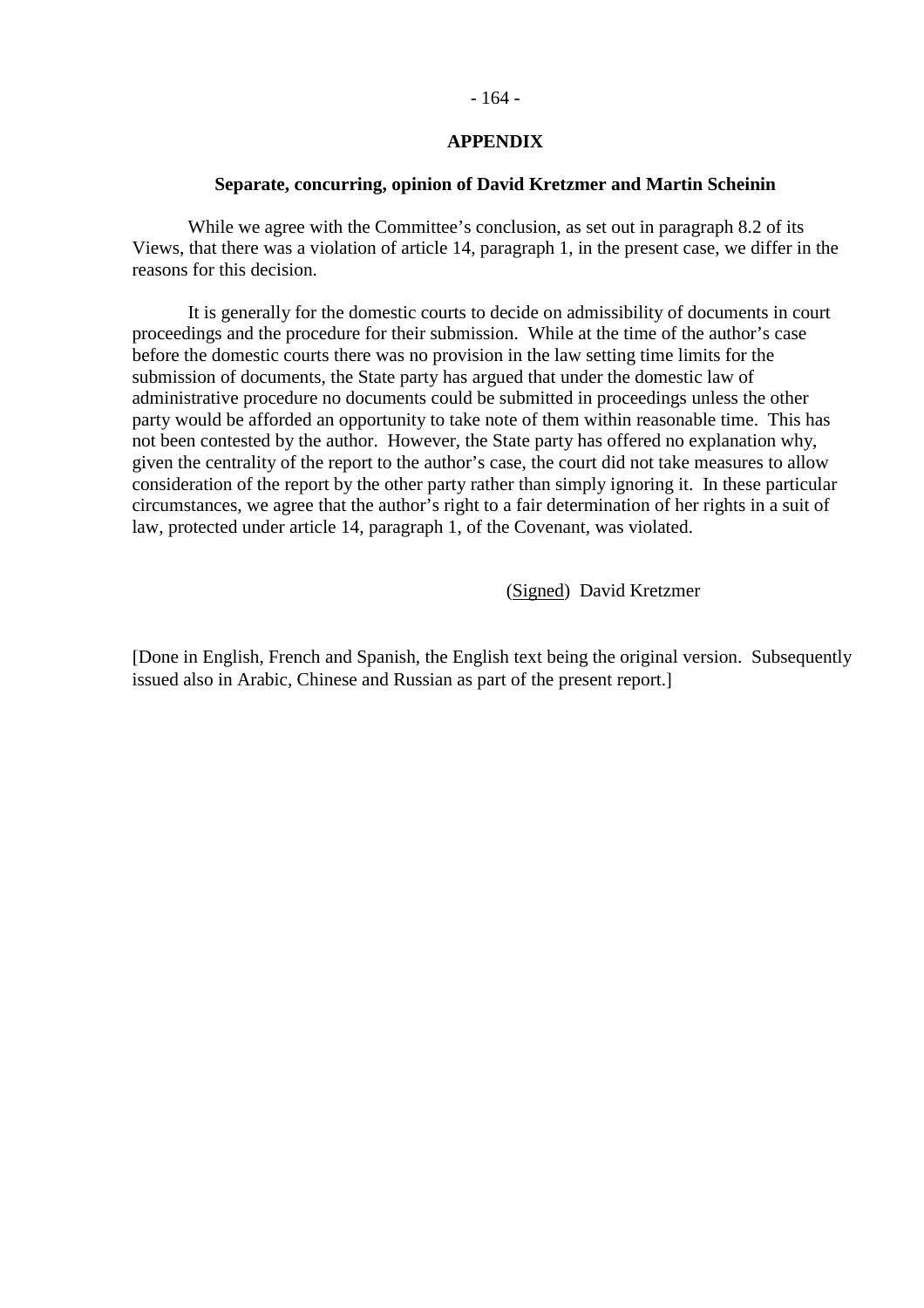## **O. Communication No. 855/1999, Schmitz-de-Jong v. The Netherlands (Views adopted on 16 July 2001, seventy-second session)**\*

| Submitted by:   | Ms. M. Schmitz-de-Jong (represented by counsel,<br>Mr. Paul S.P. Vanderheyden) |
|-----------------|--------------------------------------------------------------------------------|
| Alleged victim: | The author                                                                     |
| State party:    | The Netherlands                                                                |
|                 | Date of communication: 25 November 1998 (initial submission)                   |

 The Human Rights Committee, established under article 28 of the international Covenant on Civil and Political Rights,

Meeting on 16 July 2001,

 Having concluded its consideration of communication No. 855/1999 submitted to the Human Rights Committee by Ms. M. Schmitz-de-Jong under the Optional Protocol to the International Covenant on Civil and Political Rights,

 Having taken into account all written information made available to it by the author of the communication, and the State party,

Adopts the following:

# **Views under article 5, paragraph 4, of the Optional Protocol**

1. The author of the communication is Ms. M. Schmitz-de-Jong, a Dutch citizen, born on 15 February 1949, and residing in Gulpen, the Netherlands. She claims to be a victim of a violation of article 26, in conjunction with articles 3 and 5, of the International Covenant on Civil and Political Rights. She is represented by counsel.

## **The facts as submitted**

 $\overline{a}$ 

2.1 Every Dutch citizen aged 65 years and older has the right to a pensioners' pass (so-called PAS-65). Partners of pass-holders have a subsidiary right to the pass, on the condition that they be 60 years or older. Pass owners pay reduced fees for public transport, social and cultural activities, library services and museum entries.

<sup>\*</sup> The following members of the Committee participated in the examination of the present communication: Mr. Abdelfattah Amor, Mr. Nisuke Ando, Mr. Prafullachandra Natwarlal Bhagwati, Mr. Louis Henkin, Mr. Ahmed Tawfik Khalil, Mr. Eckart Klein, Mr. David Kretzmer, Ms. Cecilia Medina Quiroga, Mr. Rafael Rivas Posada, Sir Nigel Rodley, Mr. Martin Scheinin, Mr. Ivan Shearer, Mr. Hipólito Solari Yrigoyen, Mr. Patrick Vella and Mr. Maxwell Yalden.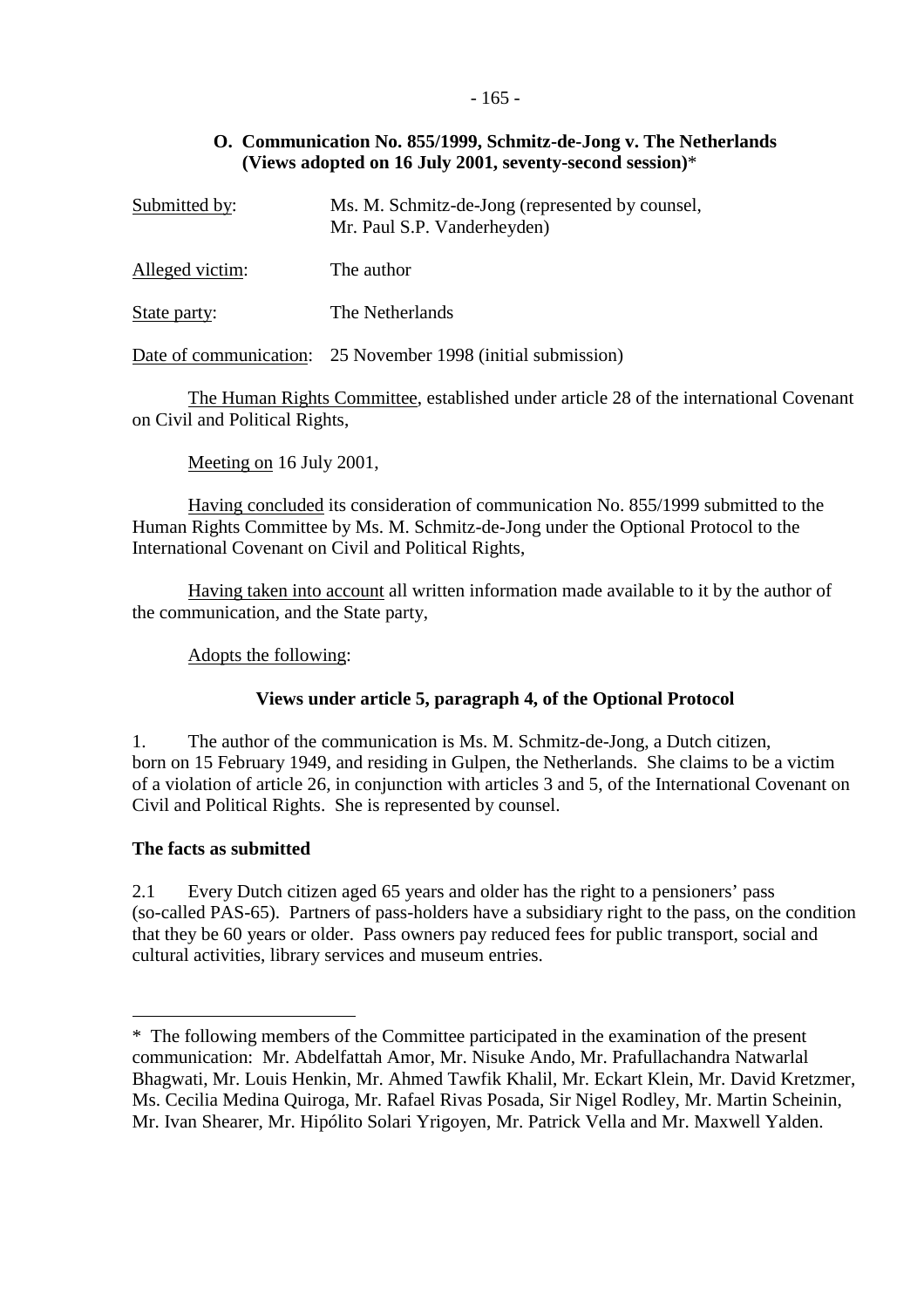2.2 The author is married to Wilhelm Theodor Schmitz, born on 4 May 1924. Mr. Schmitz is in possession of a PAS-65. On 26 February 1993, the author applied for a partner pass. The municipality of Gulpen refused the pass on 16 March 1993, because the author did not fulfil the age requirement. The author applied for a review of the decision, which was rejected on 25 May 1993. The Council of State rejected her appeal on 15 August 1996. With this, all domestic remedies are said to have been exhausted.

## **The complaint**

3. According to the author, the failure to give her a partner pass constitutes discrimination based on age. She refers to the Government's information brochure which explains that the pass is meant to promote the active participation of old age pensioners in society, and that in order to enhance this, the pass is also given to partners of old age pensioners. Since the average age difference between old age pensioners and their partners is between 4 and 5 years, it has been decided that all partners of 60 years or older are also entitled to the pass. The author argues that this age limit is arbitrary, and that the purpose of the partner pass does not justify its limitation to partners of 60 years and older.

## **The State party's observations**

4.1 The State party, by submissions of 16 August 1999 and 29 February 2000, informs the Committee that as of 1 September 1999, the partner pass is abolished, following the finding by the Equal Treatment Commission that the scheme for partners indirectly discriminated between people according to marital status. The State party argues that, accordingly, the basis for the author's application has been removed.

4.2 As regards the author's complaint that she is a victim of discrimination on the grounds of age, the State party explains that the lower age limit for eligibility was expressly set at 60. Lowering this age limit was held to conflict with the aims of the senior citizen's pass, to which the aims of the partner's pass are related. According to the State party persons under the age of 60 are too far away from the target group for which the senior citizen's pass was created. The State party recalls that the author was 44 years of age when she applied for a partner's pass. The State party further invokes financial reasons for limiting the partner's pass to partners of 60 years and older.

## **Counsel's comments**

5. In his comments, counsel points out that the author has been a victim of discrimination for the past seven years, and that the abolition of the partner pass as of 1 September 1999 does not affect this. Moreover, counsel points out that abolishing the partner scheme has no consequences for the present owners of the partner's pass since they can keep it and continue using it. According to counsel, if the author had been granted her pass when she requested it, she would now be allowed to continue using it. Counsel maintains that in view of the purpose of the partner's pass - social and cultural stimulation of the senior citizen to whom the partner is married - no age limit is permissible.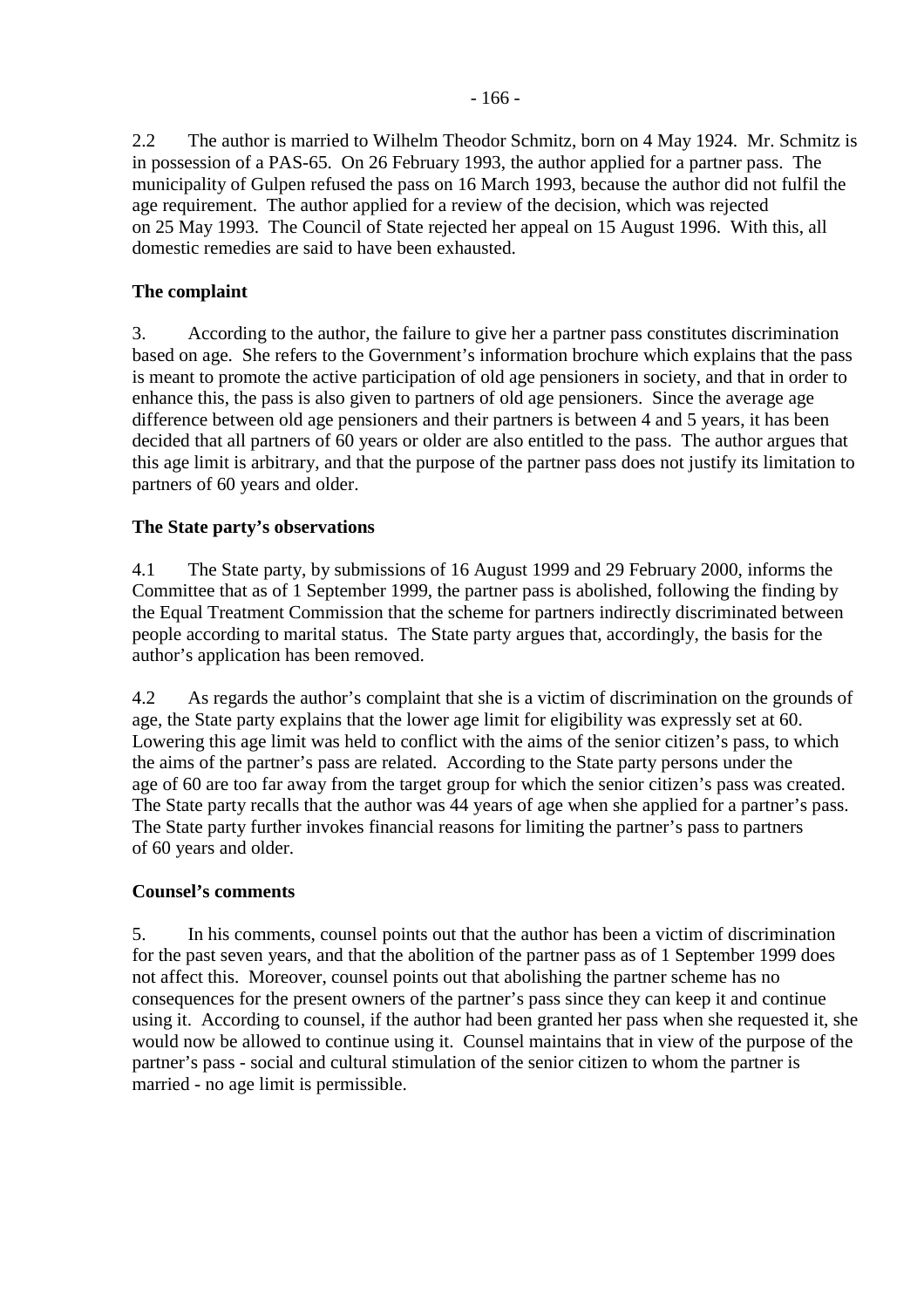## **Issues and proceedings before the Committee**

6.1 Before considering any claim contained in a communication, the Human Rights Committee must, in accordance with rule 87 of its rules of procedure, decide whether or not it is admissible under the Optional Protocol to the Covenant.

6.2 The Committee notes that the author has exhausted all available domestic remedies and that the State party has not raised any objections to the admissibility of the claim. The Committee has also verified that the same matter is not being examined by another procedure of international investigation or settlement. Accordingly, the Committee declares the communication admissible and proceeds to the consideration of the merits.

7.1 The Human Rights Committee has considered the present communication in the light of all the written information made available to it by the parties, as provided in article 5, paragraph 1, of the Optional Protocol.

7.2 The author has claimed that she is a victim of discrimination on the ground of age, because as a 44-year-old (in 1993) she was not entitled to a senior citizen's partner's pass, which was only provided to partners of 60 years and older. The Committee recalls that a distinction does not constitute discrimination if it is based on objective and reasonable criteria. In the present case, the Committee finds that the age limitation of allowing only partners who have reached the age of 60 years to obtain an entitlement to various rate reductions as a partner to a pensioner above the age of 65 years is an objective criterion of differentiation and that the application of this differentiation in the case of the author was not unreasonable.

8. The Human Rights Committee, acting under article 5, paragraph 4, of the Optional Protocol to the International Covenant on Civil and Political rights, is of the view that the facts before it do not reveal a breach of any article of the Covenant.

[Adopted in English, French and Spanish, the English text being the original version. Subsequently to be issued also in Arabic, Chinese and Russian as part of the present report.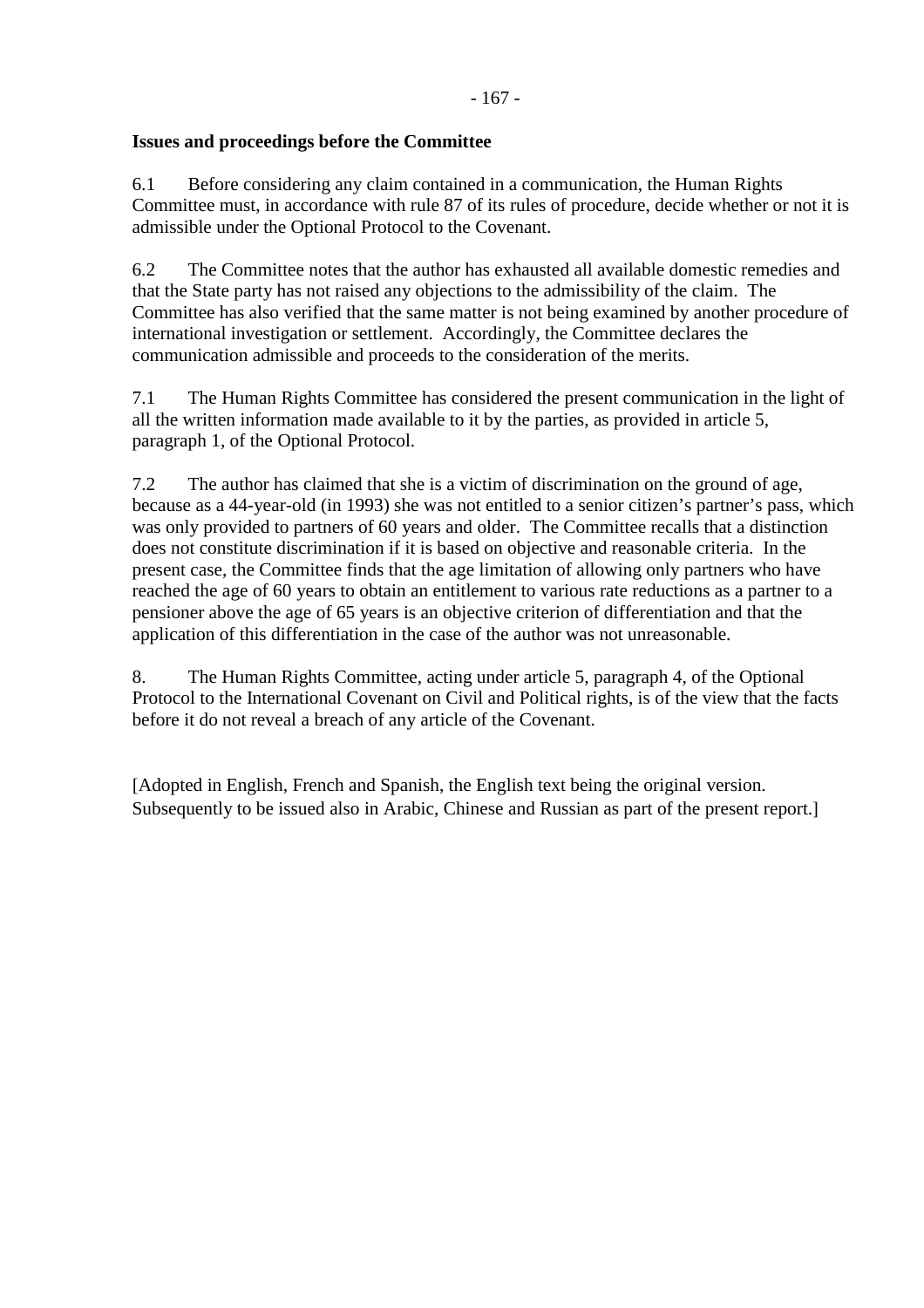#### - 168 -

#### **P. Communication No. 857/1999, Blazek et al. v. The Czech Republic (Views adopted on 12 July 2001, seventy-second session)**\*

Submitted by: Messrs. Miroslav Blazek, George A. Hartman and George Krizek Alleged victim: The authors State party: The Czech Republic Date of communication: 16 October 1997 (initial submission)

 The Human Rights Committee, established under article 28 of the International Covenant on Civil and Political Rights,

Meeting on 12 July 2001,

 Having concluded its consideration of communication No. 857/1999 submitted to the Human Rights Committee by Messrs. Miroslav Blazek, George A. Hartman and George Krizek under the Optional Protocol to the International Covenant on Civil and Political Rights,

 Having taken into account all written information made available to it by the authors of the communication, and the State party,

Adopts the following:

 $\overline{a}$ 

## **Views under article 5, paragraph 4, of the Optional Protocol**

1. The authors of the communications (dated 16 October 1997, 13 November 1997, and 29 November 1997 and subsequent correspondence) are Miroslav Blazek, George Hartman and George Krizek, natives of Czechoslovakia who emigrated to the United States after the Communist takeover in 1948, and who subsequently became naturalized United States citizens. They claim to be victims by the Czech Republic of violations of their Covenant rights, in particular of article 26. They are not represented by counsel.

 The text of an individual opinion by Committee member Nisuke Ando is appended to the present document.

<sup>\*</sup> The following members of the Committee participated in the examination of the present communication: Mr. Abdelfattah Amor, Mr. Nisuke Ando, Mr. Prafullachandra Natwarlal Bhagwati, Ms. Christine Chanet, Mr. Maurice Glèlè Ahanhanzo, Mr. Louis Henkin, Mr. Ahmed Tawfik Khalil, Mr. Eckart Klein, Mr. David Kretzmer, Mr. Rajsoomer Lallah, Ms. Cecilia Medina Quiroga, Mr. Rafael Rivas Posada, Sir Nigel Rodley, Mr. Martin Scheinin, Mr. Ivan Shearer, Mr. Hipólito Solari Yrigoyen, Mr. Patrick Vella and Mr. Maxwell Yalden.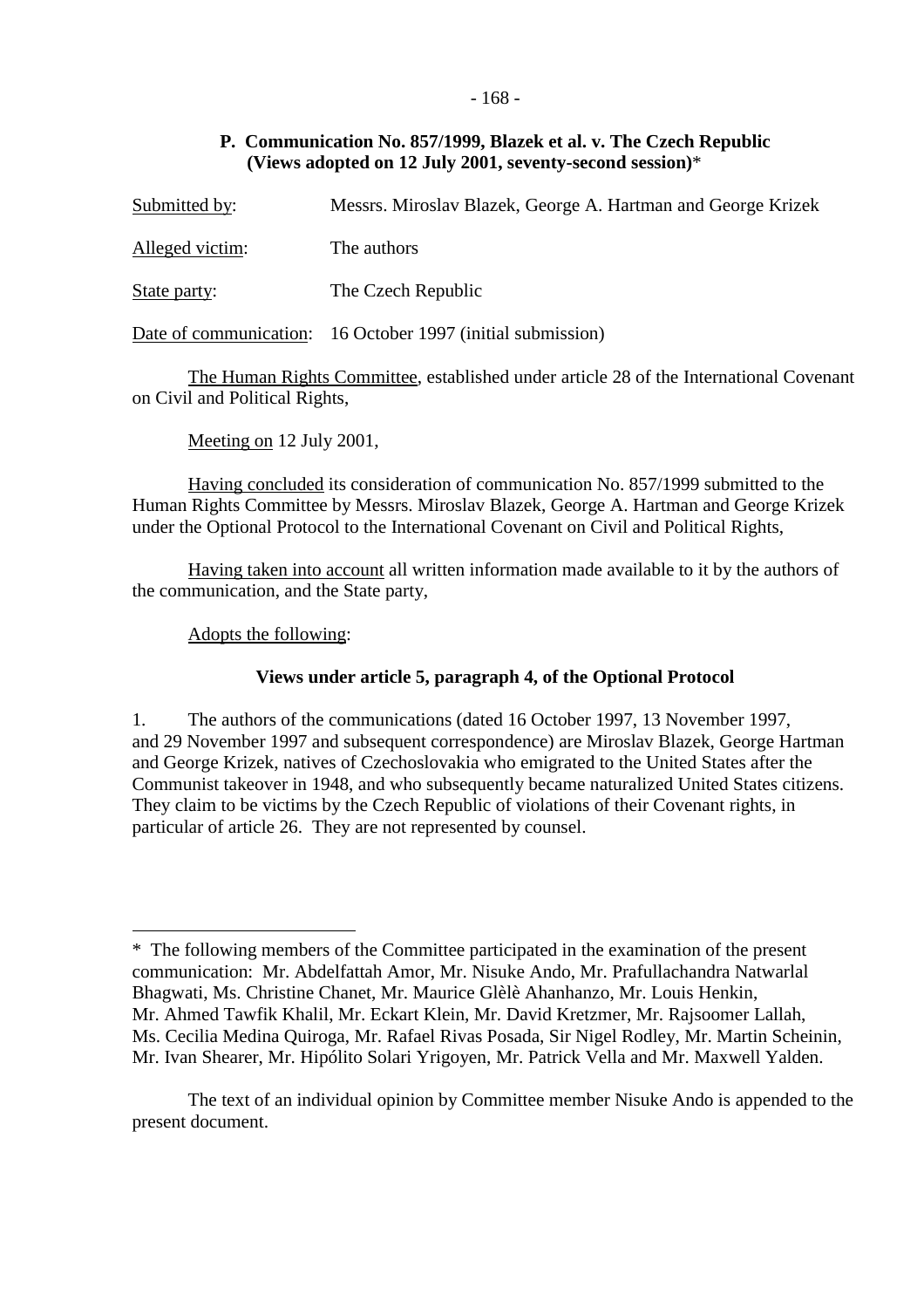## **The facts as submitted**

2.1 The authors are naturalized United States citizens, who were born in Czechoslovakia and lost Czechoslovak citizenship by virtue of the 1928 Naturalization Treaty between the United States and Czechoslovakia, which precludes dual citizenship. They left Czechoslovakia after the Communist takeover in 1948. Their properties in Czechoslovakia were subsequently confiscated pursuant to confiscation regulations of 1948, 1955 and 1959.

2.2 Mr. Miroslav Blazek states that he is precluded from claiming his inheritance, including real property in Prague and agricultural property in Plana-nod-Luznici because he is not a Czech citizen. He submits copy of a letter from his lawyer in the Czech Republic, advising him that he could not file a claim in the present circumstances, since he does not fulfil the conditions of Czech citizenship required by the applicable law. However, his uncle, a French and Czech citizen, submitted a claim on his own behalf and on behalf of the author concerning jointly-owned property in Prague; the Government, however, severed the case and denied the author his share.

2.3 George A. Hartman, an architect by profession, was born in 1925 in the then Czechoslovak Republic and emigrated to the United States on 26 December 1948. He obtained political asylum in the United States and became a naturalized United States citizen on 2 April 1958, thus becoming ineligible for dual citizenship according to the 1928 Naturalization Treaty between the United States and Czechoslovakia. Until December 1948 he and his brother Jan (who subsequently became a French citizen while retaining Czech citizenship) had owned four apartment buildings in Prague and a country home in Zelizy.

2.4 By judgement of 1 July 1955 the Criminal Court in Klatovy found Mr. Hartman to have illegally left Czechoslovakia. He was sentenced in absentia and his property in Czechoslovakia was formally confiscated as a punishment for the illegal act of leaving the Czechoslovak Republic in 1948. Pursuant to law 119/1990, adopted after the demise of the Communist government, the author's criminal conviction for illegally leaving the country was invalidated.

2.5 By application of 17 October 1995 Mr. Hartman sought the restitution of his property, but his application was rejected because he did not fulfil the requirement of Czech citizenship. In order to qualify under the restitution law, Mr. Hartman continued to seek to obtain Czech citizenship for many years. Since 9 November 1999 he has dual Czech and United States citizenship. Notwithstanding his current Czech citizenship, he has not been able to obtain restitution because the statute of limitations for filing claims for restitution expired in 1992.

2.6 George Krizek states that his parents' property, including a wholesale business (bicycles) in Prague, a grain and dairy farm in a Prague suburb, and agricultural land in Sestajovice, was confiscated in 1948 without any compensation. After the death of his parents, he fled Czechoslovakia and emigrated to the United States, becoming a naturalized citizen in 1974. In April 1991 he claimed ownership of his property pursuant to Law No. 403/1990, but his claims were rejected by the Ministry of Agriculture. In 1992 the author again presented his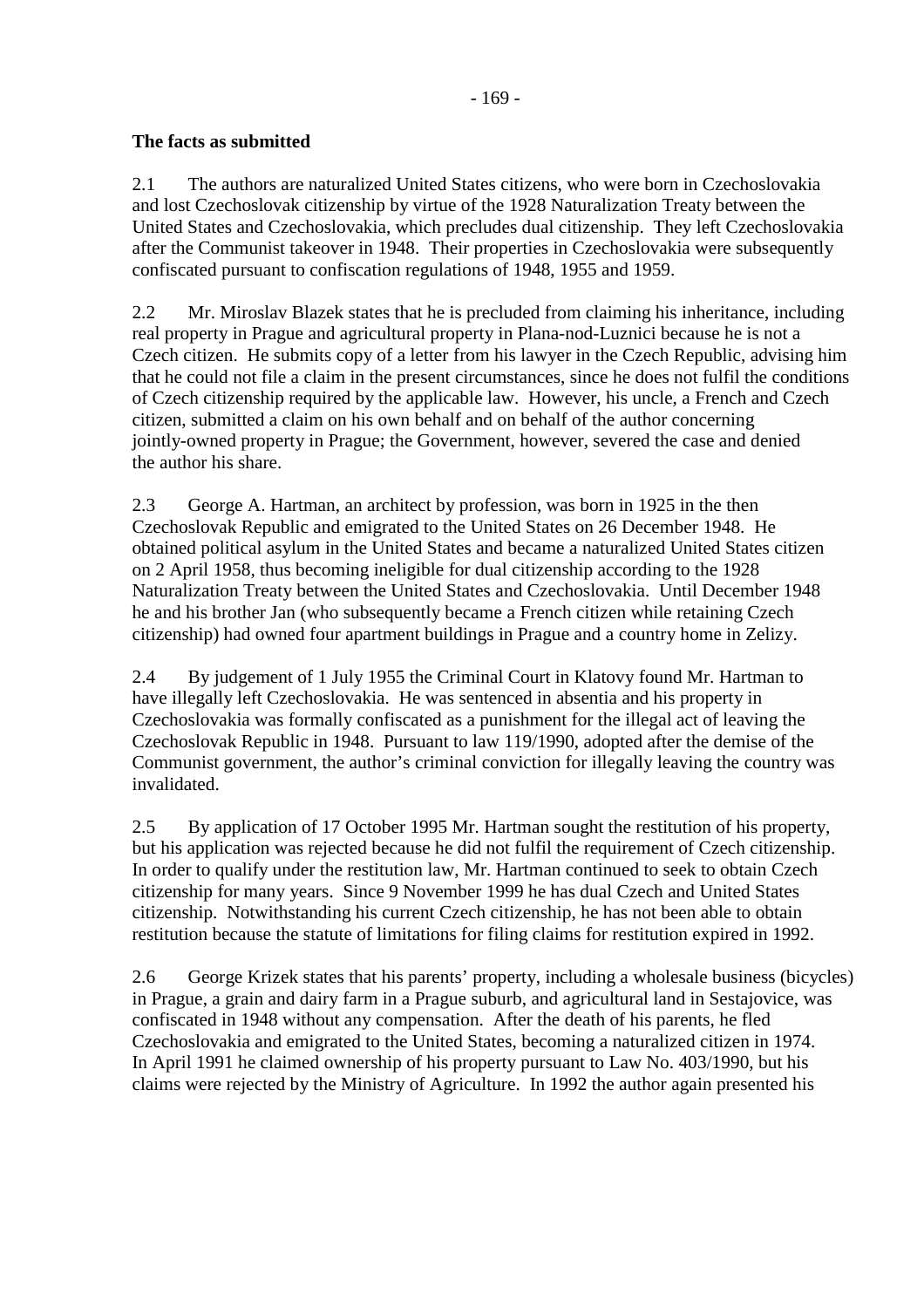claims under laws 228 and 229/1991. However, he was informed that in order to be eligible for restitution, he would have to apply for Czech citizenship and take up permanent residence in the Czech Republic. Notwithstanding, he again filed a claim through his lawyer in Prague in 1994, without success.

2.7 By virtue of a 1994 judgement of the Czech Supreme Court, the requirement of permanent residence for restitution claims was removed, however the requirement of Czech citizenship remains in force.

## **The complaint**

3.1 The authors claim to be victims of violations of their Covenant rights by the Czech Republic in connection with the confiscation of their properties by the Communist authorities and the discriminatory failure of the democratic Governments of Czechoslovakia and of the Czech Republic to make restitution. They contend that the combined effect of Czech laws 119/1990 (of 23 April 1990) on Judicial Rehabilitation, 403/1990 (of 2 October 1990) on restitution of property, 87/1991 (of 21 February 1991, subsequently amended) on Extra-Judicial Rehabilitation, 229/1991 (of 21 May 1991) on Agricultural Land and 182/1993 (of 16 June 1993) on the creation of the Constitutional Court together with the position taken by the Czech Government on Czech citizenship discriminates against Czech émigrés who lost Czech citizenship and are now precluded from recovering their property.

3.2 The authors refer to the Committee's decision concerning communication No. 516/1992 (Simunek v. The Czech Republic) in which the Committee held that the denial of restitution or compensation to the authors of that communication because they were no longer Czech citizens constituted a violation of article 26 of the Covenant, bearing in mind that the State party itself had been responsible for the departure of its citizens, and that it would be incompatible with the Covenant to require them again to obtain Czech citizenship and permanently to return to the country as a prerequisite for the restitution of their property or for the payment of appropriate compensation.

3.3 The authors contend that, in order to frustrate the restitution claims of Czech émigrés to the United States, the Czech authorities used to invoke the 1928 United States Treaty with Czechoslovakia which required that anyone applying for the return of Czech citizenship first renounce United States citizenship. Although the Treaty was abrogated in 1997, the subsequent acquisition of Czech citizenship does not, in the view of Czech authorities, entitle the authors to reapply for restitution, because the date for submission of claims has expired.

3.4 Reference is made to the case of two other American citizens who applied to the Czech courts for a ruling aimed at the deletion of the citizenship requirement from law 87/1991. The Czech Supreme Court, however, confirmed in its Judgement US 33/96 that the citizenship requirement was constitutional.

3.5 The authors further complain that the State party is deliberately denying them a remedy and that there has been a pattern of delay and inaction aimed at defeating their claims, in contravention of article 2 of the Covenant.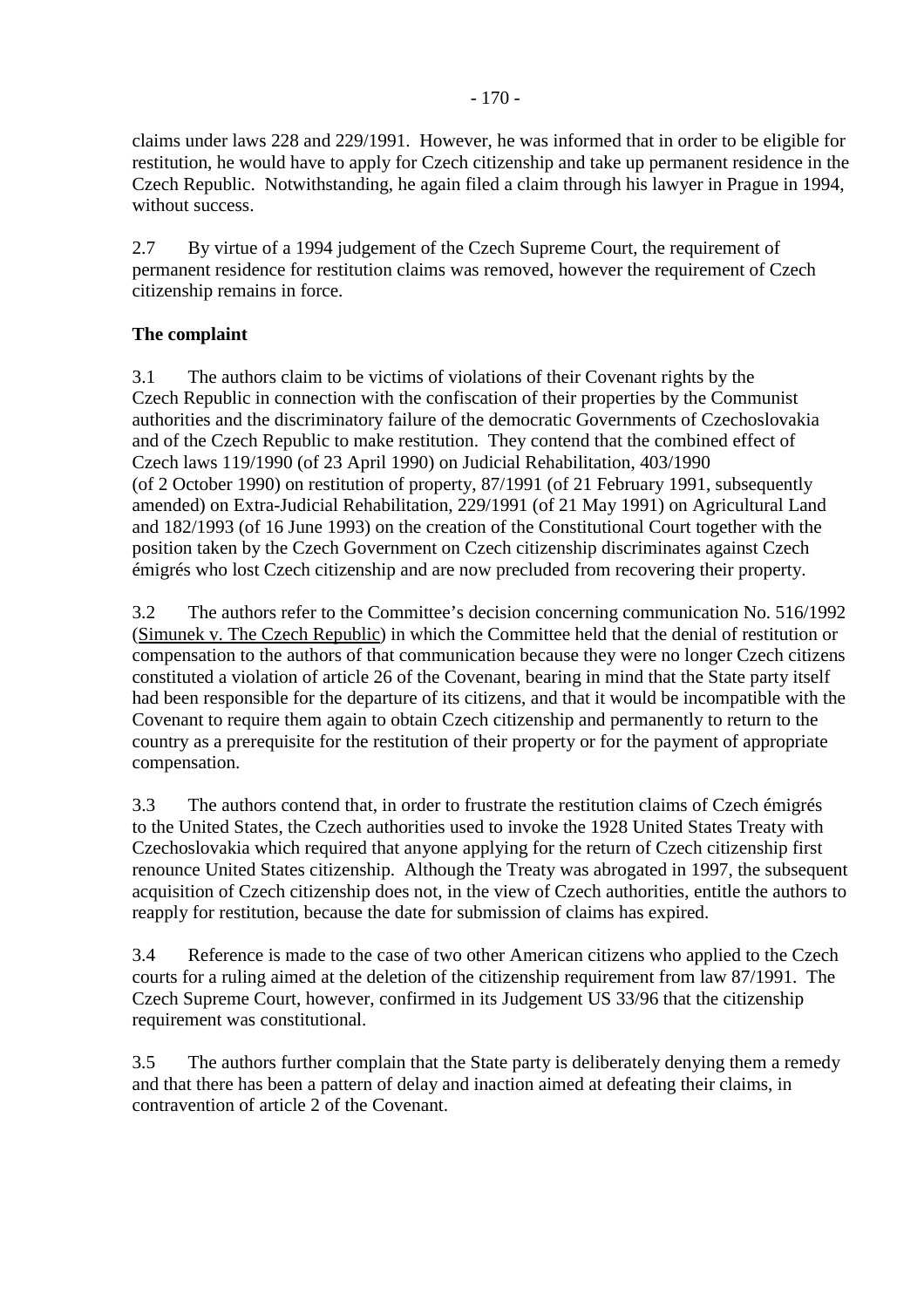3.6 One of the authors, George A. Hartman, illustrates the alleged discrimination by referring to the case of his brother Jan Hartman, who is a Czech and French citizen, and who was able to obtain restitution for his half of the property in Prague confiscated in 1948 pursuant to judgement of 25 June 1991, whereas the author was denied compensation because at the time of filing his claim he was not a Czech citizen.

## **Exhaustion of domestic remedies**

4.1 The authors claim that in their cases domestic remedies are non-existent, because they do not qualify under the restitution law. Moreover, the constitutionality of this law has already been tested by other claimants and affirmed by the Czech Constitutional Court. They refer, in particular, to the finding of the Constitutional Court in case US 33/96 (Jan Dlouhy v. Czech Republic, decision of 4 June 1997), confirming the constitutionality of the citizenship requirement in order to be an "eligible person" under the Rehabilitation Law No. 87/1991.

4.2 They complain that since 1989 they have devoted considerable amount of time and money in futile attempts to obtain restitution, both by engaging formal judicial procedures and by addressing petitions to government ministries and officials, including judges at the Constitutional Court, invoking inter alia the Czech Charter on Basic Rights and Freedoms.

## **Consideration of admissibility and examination of the merits**

5.1 Before considering any claims contained in a communication, the Human Rights Committee must, in accordance with rule 87 of its rules of procedure, decide whether or not it is admissible under the Optional Protocol to the Covenant.

5.2 The Committee has ascertained that the same matter is not and has not been submitted to any other instance of international investigation or settlement.

5.3 With regard to the requirement laid down in article 5, paragraph 2 (b), of the Optional Protocol that authors exhaust domestic remedies, the Committee notes that the State party has not contested the authors' argument that in their cases there are no available and effective domestic remedies, and in particular, that because of the preconditions of law 87/1991, they cannot claim restitution. In this context, the Committee notes that other claimants have unsuccessfully challenged the constitutionality of the law in question; that earlier views of the Committee in the cases of Simunek and Adam remain unimplemented; and that even following those complaints, the Constitutional Court has upheld the constitutionality of the Restitution Law. In the circumstances, the Committee finds that article 5, paragraph 2 (b), of the Optional Protocol does not preclude the Committee's consideration of the communications of Messrs. Blazek, Hartman and Krizek.

5.4 With regard to the author's claim that they have suffered unequal treatment by the State party in connection with the scheme of restitution and compensation put into effect after the Optional Protocol entered into force for the State party the Committee declares the communication admissible, insofar as it may raise issues under articles 2 and 26 of the Covenant.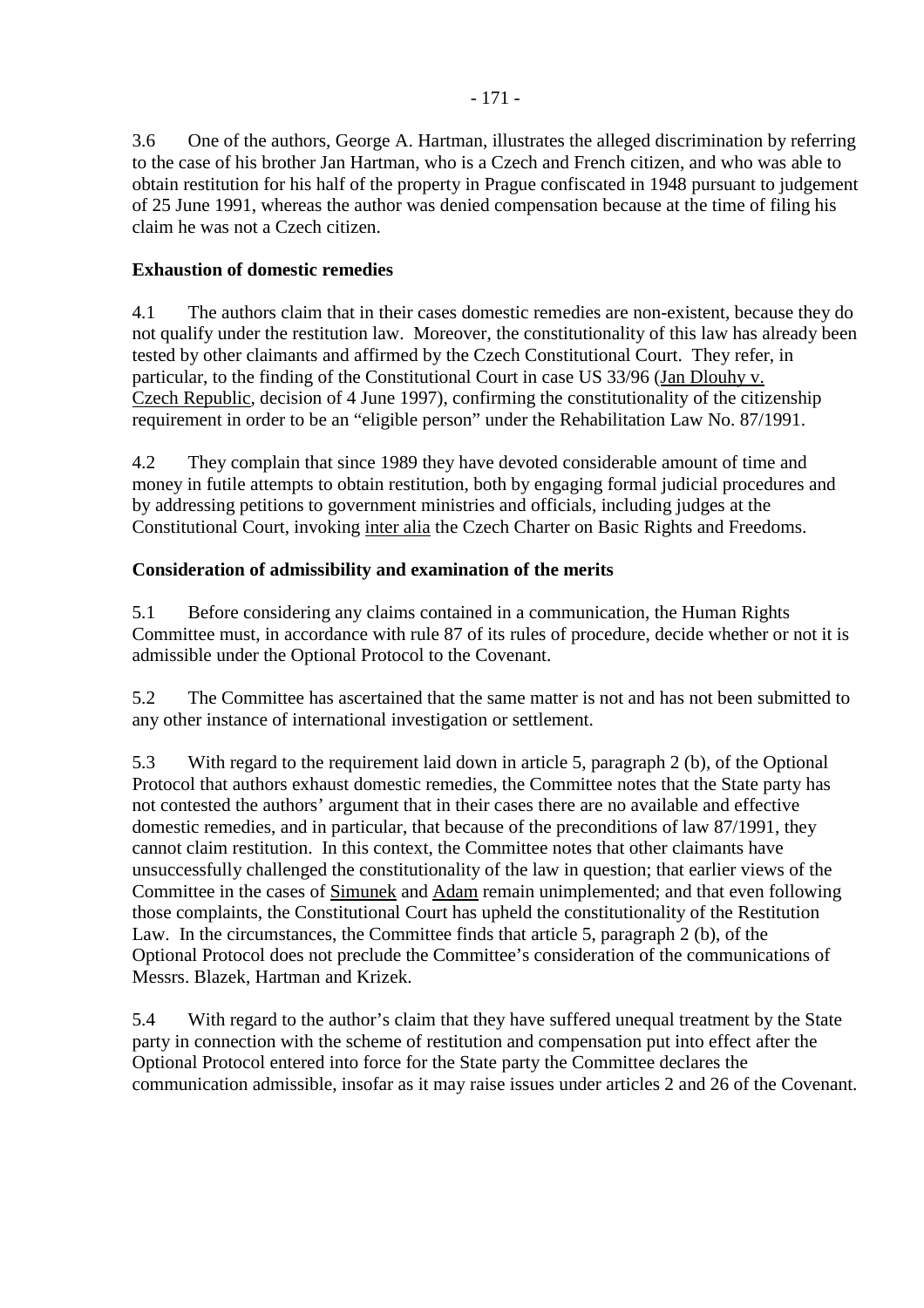5.5 Accordingly, the Committee proceeds to an examination of the merits of the case, in the light of the information before it, as required by article 5, paragraph 1, of the Optional Protocol. It notes that it has received sufficient information from the authors, but no submission whatever from the State party. In this connection, the Committee recalls that a State party has an obligation under article 4, paragraph 2, of the Optional Protocol to cooperate with the Committee and to submit written explanations or statements clarifying the matter and the remedy, if any, that may have been granted.

5.6 In the absence of any submission from the State party, the Committee must give due weight to the submissions made by the authors. The Committee has also reviewed its earlier Views in cases No. 516/1993, Mrs. Alina Simunek et al. and No. 586/1994, Mr. Joseph Adam. In determining whether the conditions for restitution or compensation are compatible with the Covenant, the Committee must consider all relevant factors, including the original entitlement of the authors to the properties in question. In the instant cases the authors have been affected by the exclusionary effect of the requirement in Act 87/1991 that claimants be Czech citizens. The question before the Committee is therefore whether the precondition of citizenship is compatible with article 26. In this context, the Committee reiterates its jurisprudence that not all differentiations in treatment can be deemed to be discriminatory under article 26. A differentiation which is compatible with the provisions of the Covenant and is based on reasonable grounds does not amount to prohibited discrimination within the meaning of article 26.

5.7 Whereas the criterion of citizenship is objective, the Committee must determine whether in the circumstances of these cases the application of the criterion to the authors would be reasonable.

5.8 The Committee recalls its Views in Alina Simunek v. The Czech Republic and Joseph Adam v. The Czech Republic, where it held that article 26 had been violated: "the authors in that case and many others in analogous situations had left Czechoslovakia because of their political opinions and had sought refuge from political persecution in other countries, where they eventually established permanent residence and obtained a new citizenship. Taking into account that the State party itself is responsible for [their] … departure, it would be incompatible with the Covenant to require [them] … to obtain Czech citizenship as a prerequisite for the restitution of their property, or, alternatively, for the payment of compensation" (CCPR/C/57/D/586/1994, para. 12.6). The Committee finds that the precedent established in the Adam case applies to the authors of this communication. The Committee would add that it cannot conceive that the distinction on grounds of citizenship can be considered reasonable in the light of the fact that the loss of Czech citizenship was a function of their presence in a State in which they were able to obtain refuge.

5.9 Further, with regard to time limits, whereas a statute of limitations may be objective and even reasonable in abstracto, the Committee cannot accept such a deadline for submitting restitution claims in the case of the authors, since under the explicit terms of the law they were excluded from the restitution scheme from the outset.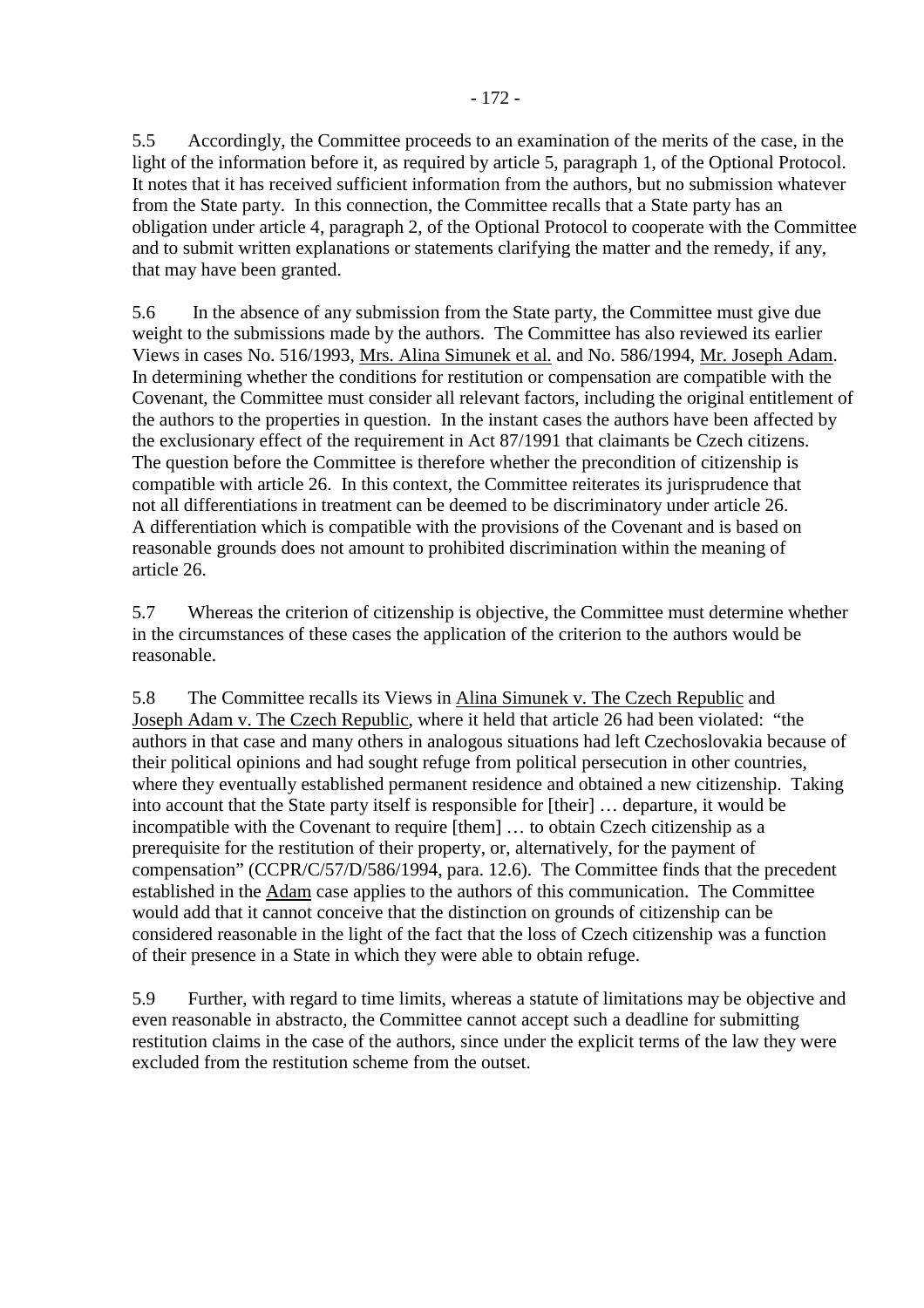## **The Committee's Views**

6. The Human Rights Committee, acting under article 5, paragraph 4, of the Optional Protocol to the International Covenant on Civil and Political Rights, is of the view that the facts before it disclose a violation or article 26, in relation to Messrs. Blazek, Hartman, and Krizek.

7. In accordance with article 2, paragraph 3 (a), of the Covenant, the State party is under an obligation to provide the authors with an effective remedy, including an opportunity to file a new claim for restitution or compensation. The Committee further encourages the State party to review its relevant legislation and administrative practices to ensure that neither the law nor its application entails discrimination in contravention of article 26 of the Covenant.

8. The Committee recalls, as it did in connection with its prior Views concerning the cases of Alina Simunek and Joseph Adam, that the Czech Republic, by becoming a State party to the Optional Protocol, recognized the competence of the Committee to determine whether there has been a violation of the Covenant or not and that, pursuant to article 2 of the Covenant, the State party has undertaken to ensure to all individuals within its territory or subject to its jurisdiction the rights recognized in the Covenant and to provide an effective and enforceable remedy in case a violation has been established.

9. In this connection, the Committee wishes to receive from the State party, within 90 days following the transmittal of these Views to the State party, information about the measures taken to give effect to the Views. The State party is also requested to translate into the Czech language and to publish the Committee's Views.

[Adopted in English, French and Spanish, the English text being the original version. Subsequently to be issued also in Arabic, Chinese and Russian as part of the present report.]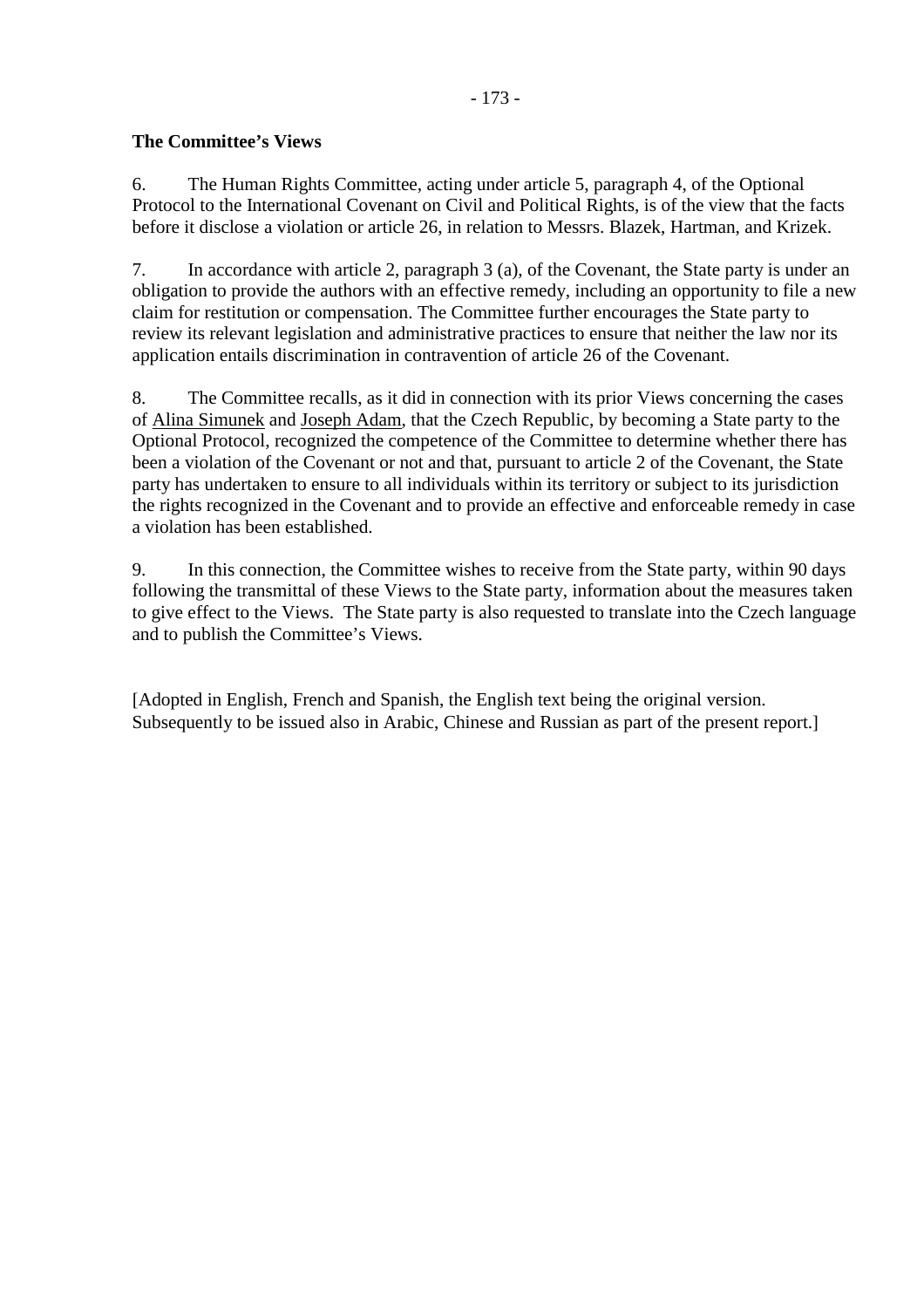## - 174 -

#### **APPENDIX**

## **Individual opinion of Committee member Nisuke Ando**

 Reference is made to my individual opinion appended to the Human Rights Committee's Views on case No. 586/1994: Adam v. The Czech Republic.

(Signed) Nisuke Ando

[Done in English, French and Spanish, the English text being the original version. Subsequently issued also in Arabic, Chinese and Russian as part of the present report.]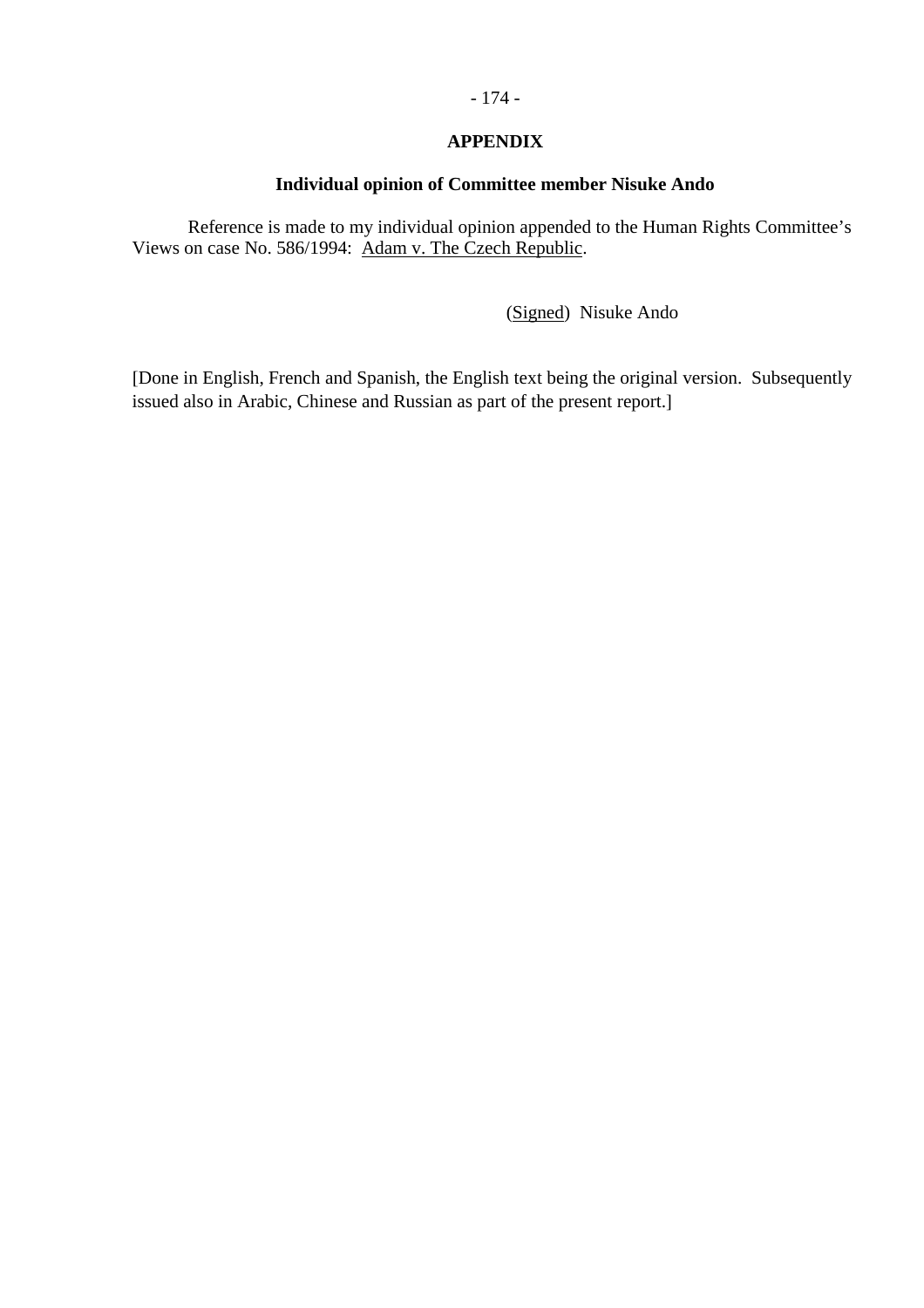## - 175 -

#### **Q. Communication No. 858/1999, Buckle v. New Zealand (Views adopted on 25 October 2000, seventieth session)**\*

| Submitted by:   | Mrs. Margaret Buckle                                          |
|-----------------|---------------------------------------------------------------|
| Alleged victim: | The author                                                    |
| State party:    | New Zealand                                                   |
|                 | Date of communication: 21 September 1998 (initial submission) |

 The Human Rights Committee, established under article 28 of the International Covenant on Civil and Political Rights,

Meeting on 25 October 2000,

 Having concluded its consideration of communication No. 858/1999 submitted to the Human Rights committee by Mrs. Margaret Buckle, under the Optional Protocol to the International Covenant on Civil and Political Rights,

 Having taken into account all written information made available to it by the author of the communication, and the State party,

Adopts the following:

## **Views under article 5, paragraph 4, of the Optional Protocol**

1. The author of the communication is Margaret Buckle, a British/New Zealand citizen. She claims that she is a victim of violations by New Zealand of articles 17, 18, 23 and 24 of the International Covenant on Civil and Political Rights. The author is not represented by counsel.

## **The facts as presented by the author**

 $\overline{a}$ 

2.1 The author's six children (aged at the time between 8 and 1 year of age) were removed from her care in 1994 allegedly because of her inability to look after them adequately.

2.2 In August 1997 the author appealed, to the Court of Appeal, the decision of the New Zealand Family Court that had deprived her of her guardianship rights. On 25 February 1998, the Court of Appeal confirmed the decision of the Family Court. The

<sup>\*</sup> The following members of the Committee participated in the examination of the present communication: Mr. Nisuke Ando, Mr. Prafullachandra Natwarlal Bhagwati, Ms. Christine Chanet, Lord Colville, Ms. Elizabeth Evatt, Ms. Pilar Gaitan de Pombo, Mr. Louis Henkin, Mr. Eckart Klein, Mr. David Kretzmer, Ms. Cecilia Medina Quiroga, Mr. Martin Scheinin, Mr. Hipólito Solari Yrigoyen, Mr. Roman Wieruszewski, Mr. Maxwell Yalden and Mr. Abdallah Zakhia.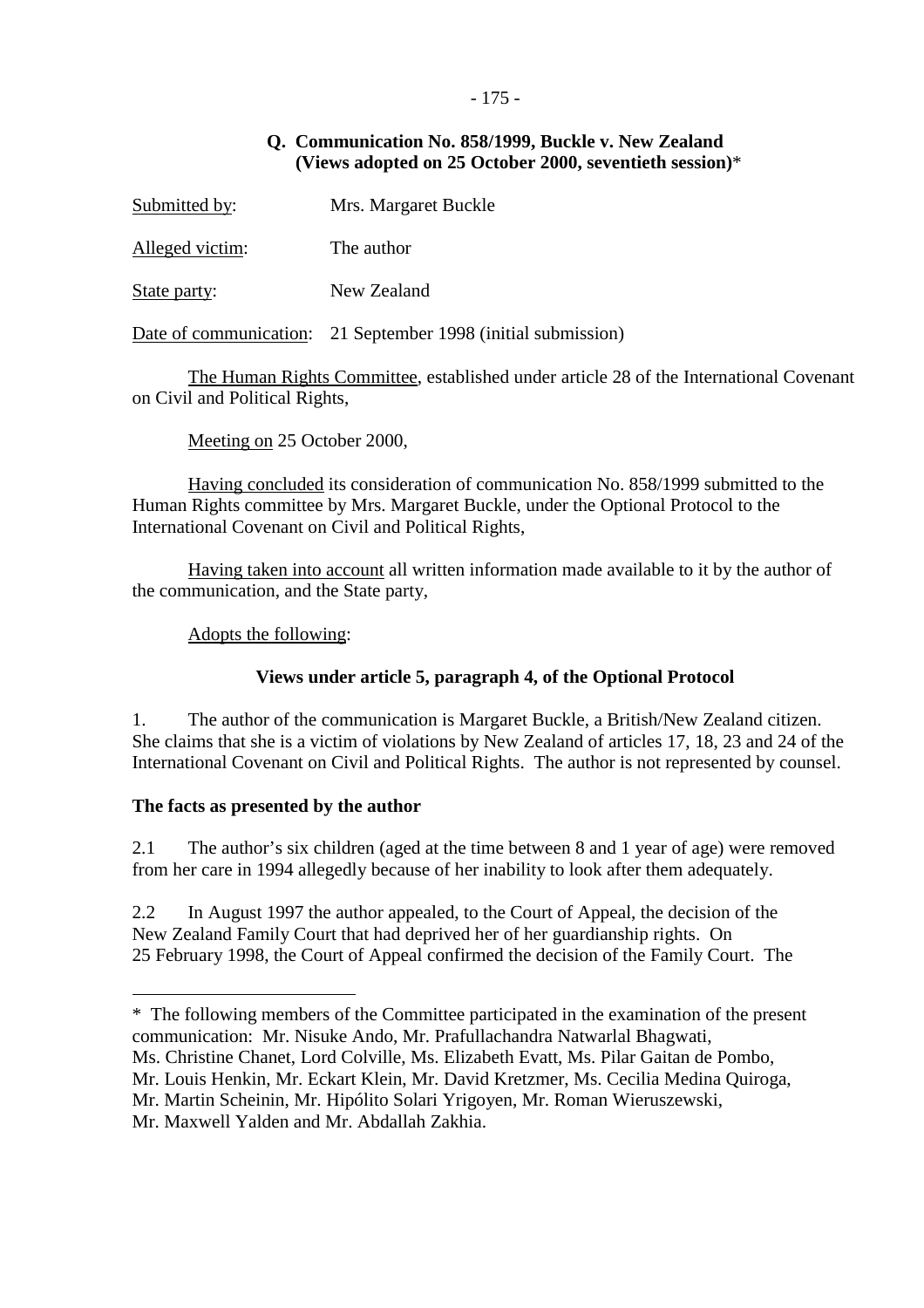author's request for leave to appeal to the Privy Council against the decision of February 1998 was rejected. Notwithstanding this Mrs Buckle travelled to the United Kingdom and secured a hearing in May 1998, before the Judicial Committee of the Privy Council. The application was unsuccessful.

## **The complaint**

3.1 The author claims that the removal of her guardianship rights over her six children is in violation of articles 17 and 23 of the Covenant, as this allegedly constitutes arbitrary interference in the exercise of her rights as a mother. The author considers that regardless of the conditions under which the children lived with her, it is her right as a mother to have her children with her and that there is no possible cause to remove the children from her care.

3.2 She claims that the authorities have interfered in her life and have taken the children away because she is a newborn Christian and consequently the decision to remove the children constitutes a violation of article 18.

3.3 The author further claims a violation of article 24 of the Covenant in respect of her six children since their removal from her side deprives them of their right to be in the care of their natural mother.

## **The State party's submission on admissibility and merits**

4.1 In its observations both on admissibility and merits, dated 29 October 1999, the State party notes that domestic remedies have been exhausted in respect to this case.

4.2 However it argues that the communication is inadmissible, since the author's allegations have not been substantiated in respect of the claims under articles 17, 18, 23 and 24 of the Covenant. Furthermore with respect to article 24, the State party argues that the author does not represent her children, nor has she explained how their rights may have been breached.

4.3 The State party submits that the author's allegations are vague and imprecise. In respect of articles 17, 18 and 23 it submits that the author fails to identify with sufficient particularity the alleged violations of those articles. The generality of the author's language does not provide sufficient detail to support the claims. No supporting evidence is provided, the complaint is simply based on the assertions of the author. According to the State party the documents provided indicate that the process whereby the children were removed was carried out according to law with full judicial scrutiny. Each of the claims of violation of Covenant rights thus fails for want of sufficient substantiation.

4.4 With respect to the allegations under article 24 the State party submits that the complaint is inadmissible on the grounds that article 24 confers rights upon subjects other than the author herself, and that the author is not - in intent or effect - making a communication on behalf of those subjects. The author's communication is told from her own perspective and relates claims of violations of her rights. Nor can it be said that the communication is made on behalf of the children. While Rule 90 (l) (b) permits communications to be made without express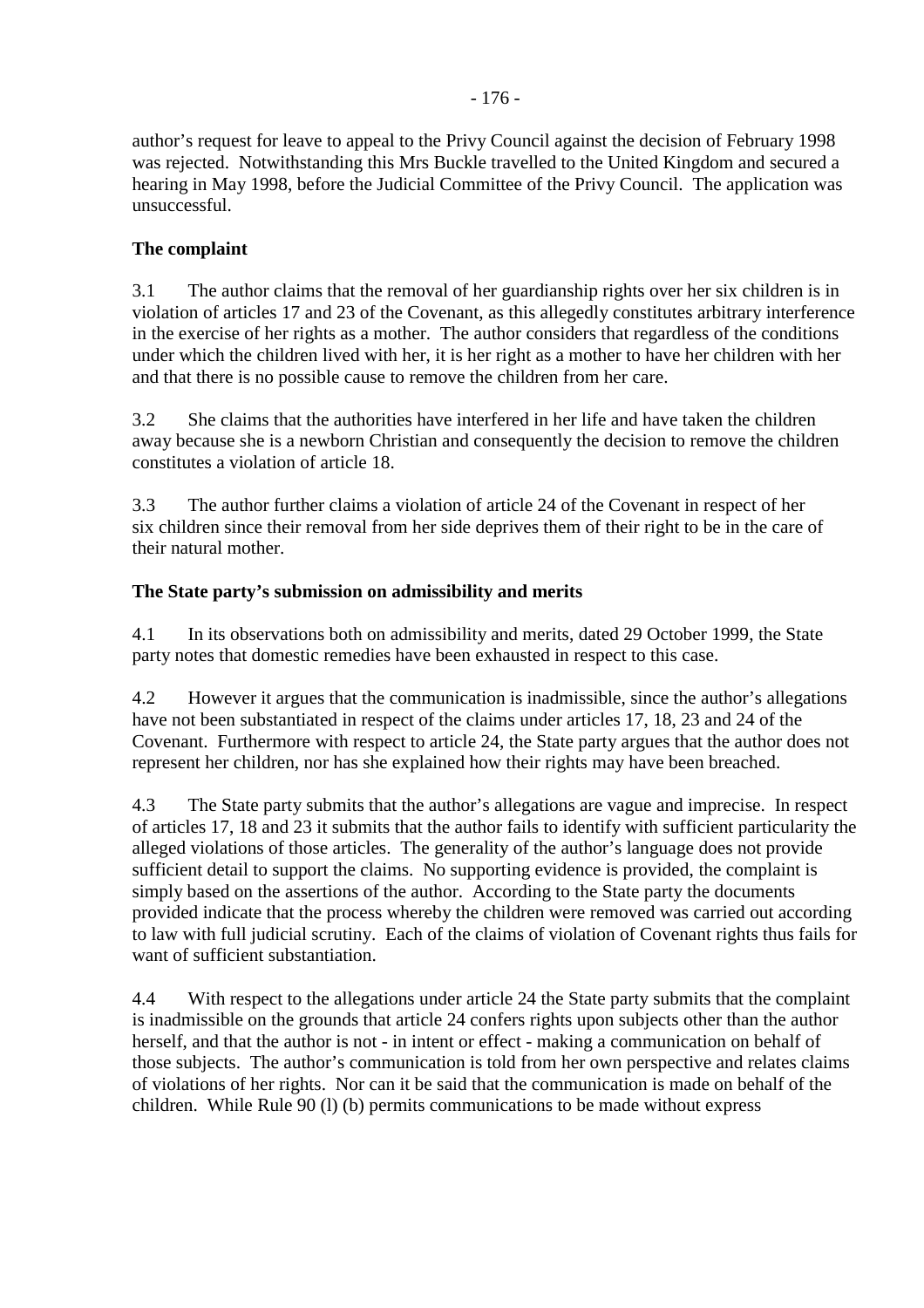authorization on behalf of an alleged victim when it appears that he is unable to submit the communication himself, that procedure envisages a communication on behalf, in respect of and from the perspective of the children. Here the author concentrates solely on her own rights, rather than making a complaint on behalf of the children's claiming a violation of their rights as envisaged under Rule 90 (l) (b). Furthermore, the author has failed to substantiate as required by the Rule why it is impossible for her children to complain themselves.

5.1 On the merits, the State party contends that while the communication contains a number of references to religion, the author fails to outline how her religious rights have been violated, either generally or by the specific events partially described. The mere fact that a person has religious beliefs cannot mean, without more, that a violation of another right also constitutes a violation of the right to religious freedom. The State party accordingly submits that the author has failed to demonstrate how article 18 is relevant, and how it might have been violated.

5.2 The State party holds that article 23 is an institutional guarantee for the "family" unit as such. While protections against arbitrary and unlawful interference with the family are contained in article 17, article 23 has a different purpose as it requires States to recognize the family group unit as a basic social component, and to accord it the corresponding legal recognition. New Zealand law accords the family unit extensive recognition, and there is a comprehensive set of statutes governing the rights and obligations of families and their members in a range of circumstances, from education, to financial benefits, to child support and the consequences of separation and divorce. The author has failed to demonstrate in any manner how New Zealand law falls short of this general institutional obligation.

5.3 With respect to the alleged violation of article 17 the State party concedes that the removal of children from parental custody could constitute interference; however it submits that in the present case the actions were neither unlawful nor arbitrary, and that the purpose of the intervention was legitimate within the meaning of the Covenant in particular having regard to article 24. In this respect, the State party submits in that in the author's case the removal of the children was undertaken strictly in accordance with law. First, efforts were made to assist the family that did not involve Court processes. Social workers held informal meetings with the family to address concerns for the children in line with the philosophy of minimum intervention and with the goal of empowering the family. It was agreed to strengthen the broader family support network, expand on health care and social work contacts with the children and provide for more regular feedback. When these steps proved insufficient in the light of the author's increasing inability to care for her children, a Family Group Conference was convened. The FGC, which included eight family members, agreed to recommend to the Court that a declaration be made and the majority of the children placed with family members. Unfortunately the author's capacity to care for her children did not improve, and the decision that the children be placed with caregivers has been confirmed by regular statutory reviews and the appeal brought by the author against Court decisions.**<sup>1</sup>**

5.4 The State party argues that the intervention was not arbitrary but rather that it was carried out with due consideration to whether the specific act of enforcement "had a purpose that seems legitimate on the basis of the Covenant in its entirety, and whether it was predictable in the sense of the rule of law and, in particular, whether it was reasonable (proportional) in relation to the purpose to be achieved".**<sup>2</sup>**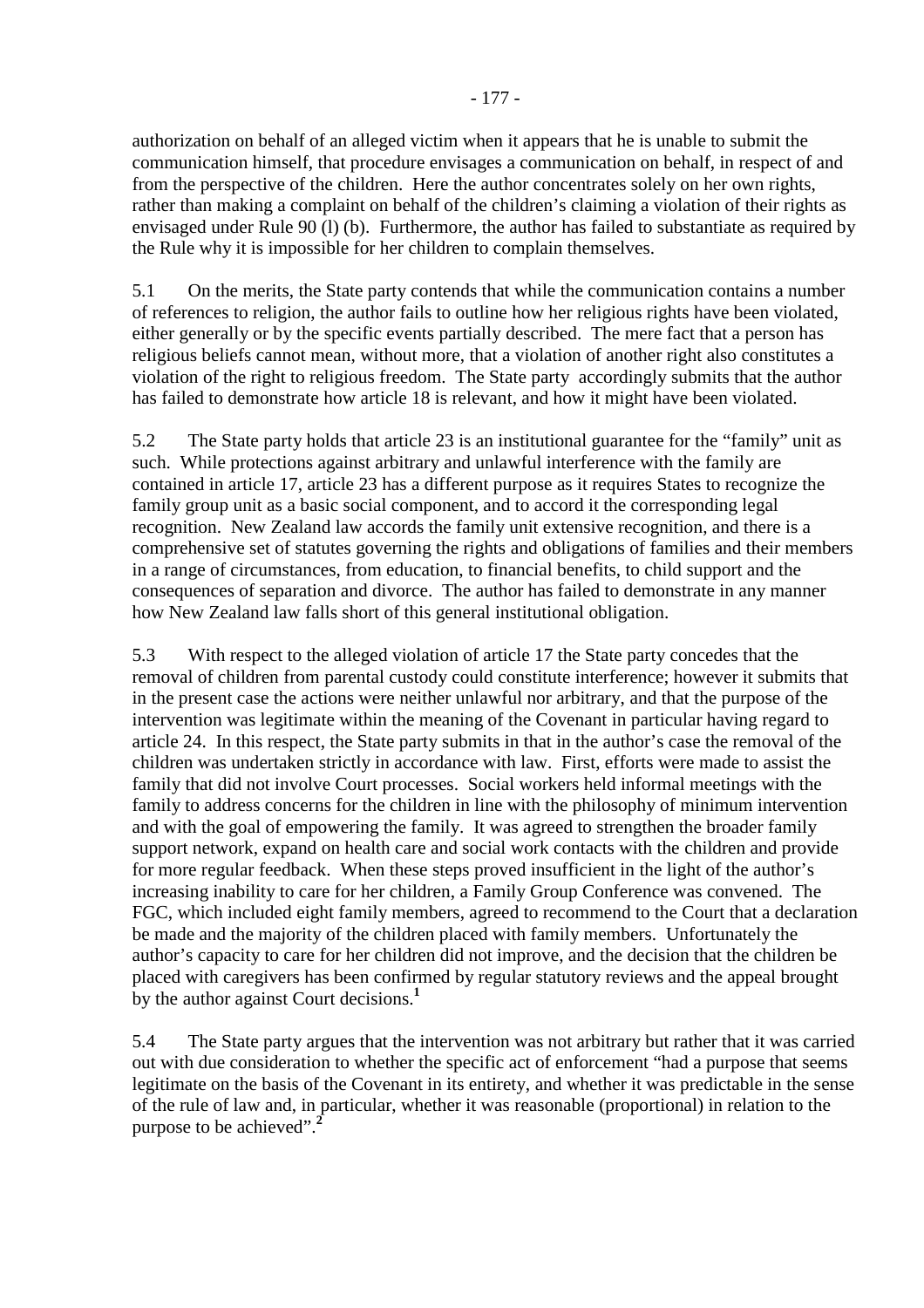5.5 The State party notes that, in accordance with the Children, Young Persons and their Families Act of 1989, in general, intervention cannot occur without notice or on a surprise basis. A Family Group Conference discussing the options available occurs before any resort to a Court declaration can be made, as occurred in the present case. The threshold for intervention which provides the jurisdiction for a Court declaration is outlined in section 14 of the Act and includes:

"A child or young person is in need of care or protection ... if - (a) The child or young person is being, or is likely to be, harmed (whether physically or emotionally or sexually), ill-treated, abused, or seriously deprived; or (b) The child's or young person's development or physical or mental or emotional well-being is being, or is likely to be, impaired or neglected, and that impairment or neglect is, or is likely to be, serious and avoidable; or

(f) The parents or guardians or other persons having the care of the child or young person are unwilling or unable to care for the child or young person;"

5.6 The State party puts forward that while these terms as they stand are broad, it is not possible to be more specific or precise, given the varied nature of the situations they are designed to deal with. Under the New Zealand legislation, there is an extensive range of procedural protections available from before the making of a declaration and on the variety of appeal and review mechanisms which follow. These include the right to appear in Court in relation to the care and protection application, regular reviews conducted of the care arrangements and the right to apply for review of orders granted. Further, the CYPF Act ensures that the interference with family life is proportional to the means to be achieved. Judicial intervention only occurs as ultima ratio, if the Court is satisfied that it is not practicable or appropriate to provide care or protection for the child or young person by any other means. When considering whether orders are to be made, the Court is guided by principles that the family unit is to be empowered to make appropriate decisions and that the removal of a child or young person from a parent is a last resort. The welfare and interests of the child or young person shall be the first and paramount consideration.

5.7 The State party maintains that when the Court first made its declaration in October 1992 that the children were in need of care and protection, the Court was giving effect to the outcomes previously agreed by the family and social workers at the family group conference. The oldest two daughters were placed with their maternal grandparents and one daughter with her maternal aunt and uncle. The others were placed with caregivers living close by to the mother. The author retained her guardianship rights which were to be exercised in conjunction with the additional guardians' rights conferred upon the caregivers. This changed in December 1997, when following the High Court judgement of 18 August 1997, the children were placed under the sole guardianship of the Director-General of Social Welfare which in effect suspended the author's guardianship rights. Despite the suspension of guardianship, the author was still granted ongoing access rights to the children conditional upon her undertaking counselling. That she has declined to do. Regular reviews of the children's situation that have been carried out pursuant to the statute. The author's appeal against the High Court judgement was rejected on 25 February 1998. The State party submits that the author has made full use of the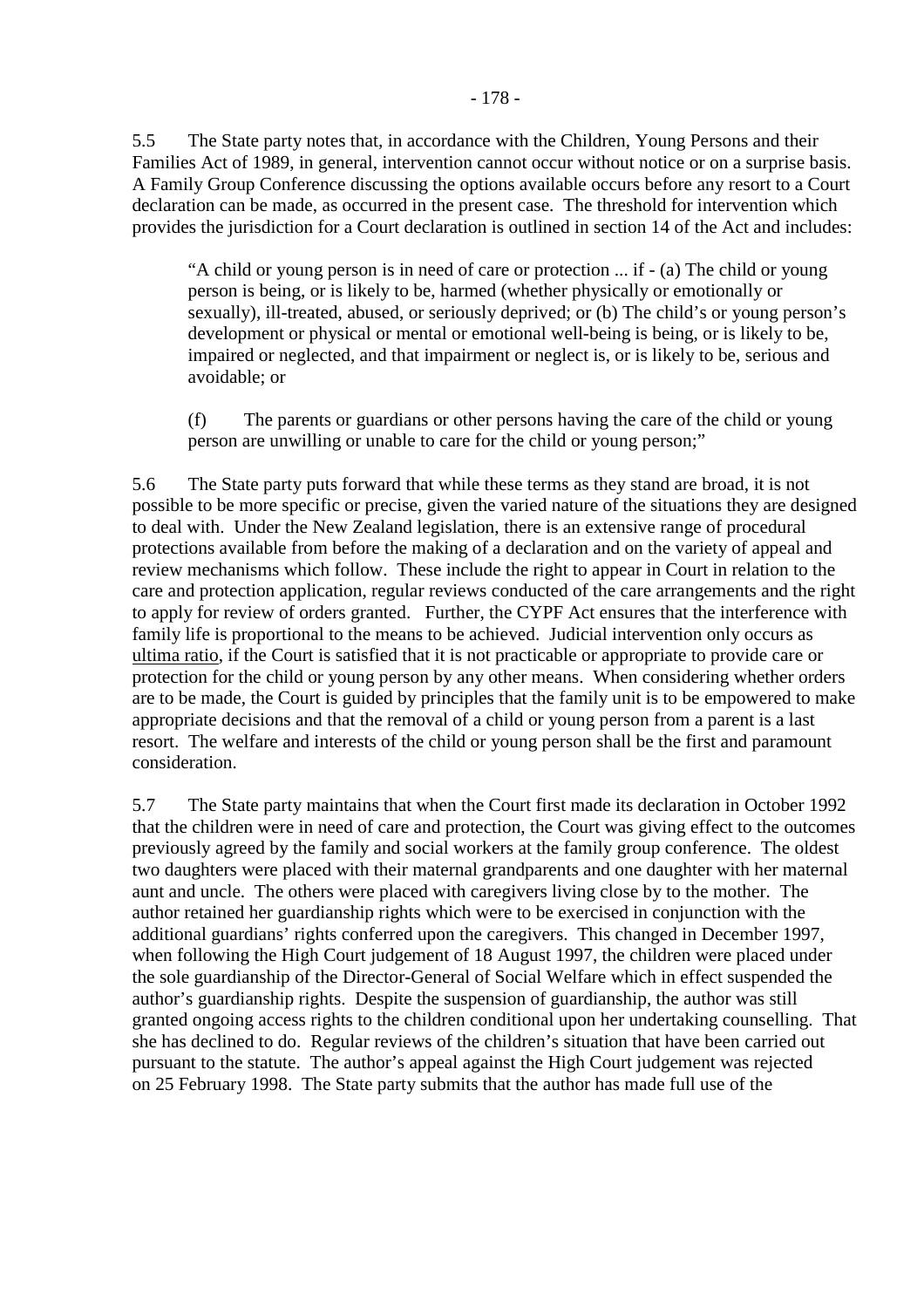mechanisms existing to review her children's situation outlined above. On each occasion, however, she failed to produce or have produced on her behalf any evidence that would show that there was sufficient change in her capability to care for her children that would warrant their return to her custody. Indeed the weight of evidence was to the contrary, namely that a return of custody to the author was not in the best interests of the children and would be traumatic and detrimental to their well-being. Eighteen witnesses were heard in the main High Court proceedings in August 1997.

5.8 The State party further contends that the author has had every opportunity to assist specialists and the Court to better assess her ability to be custodial parent of her children, but she has refused to cooperate on any occasion. The State party submits that the intervention has been necessary and reasonable and that the safeguard mechanisms in place have confirmed the proportionality of that process.

6. The author informed the Secretariat that she had nothing to add to the State party's submission. She reiterates that her Covenant rights have been violated.

## **Issues and proceedings before the Committee**

7.1 Before considering any claim contained in a communication, the Human Rights Committee must, in accordance with rule 87 of its rules of procedure, decide whether or not it is admissible under the Optional Protocol to the Covenant.

7.2 With respect to the requirement of exhaustion of domestic remedies the State party concedes that with the dismissal of the author's case by the Judicial Committee of the Privy Council all domestic remedies for the purposes of the Optional Protocol have indeed been exhausted.

7.3 With regard to the claim that the author has suffered a violation of article 18 of the Covenant, in respect to her right to freedom of religion since she alleges that the reason she has been deprived of her children is because she is a new born Christian, the Committee considers that the author has failed to substantiate this a claim for purposes of admissibility. This part of the communication is therefore inadmissible under article 2 of the Optional Protocol.

8. The Committee considers that the author's remaining claims are admissible and proceeds to an examination of the substance of those claims in the light of all the information made available to it by the parties, as required by article 5, paragraph 1, of the Optional Protocol.

9.1 Concerning the author's claim under article 17 of the Covenant, the Committee notes the information provided by the State party with respect to the extensive procedures followed in the author's case. The Committee also notes that the situation is under regular review and that the author has been given the opportunity to retain access to her children. In the circumstances, the Committee finds that the interference with the author's family has not been unlawful or arbitrary and is thus not in violation of article 17 of the Covenant.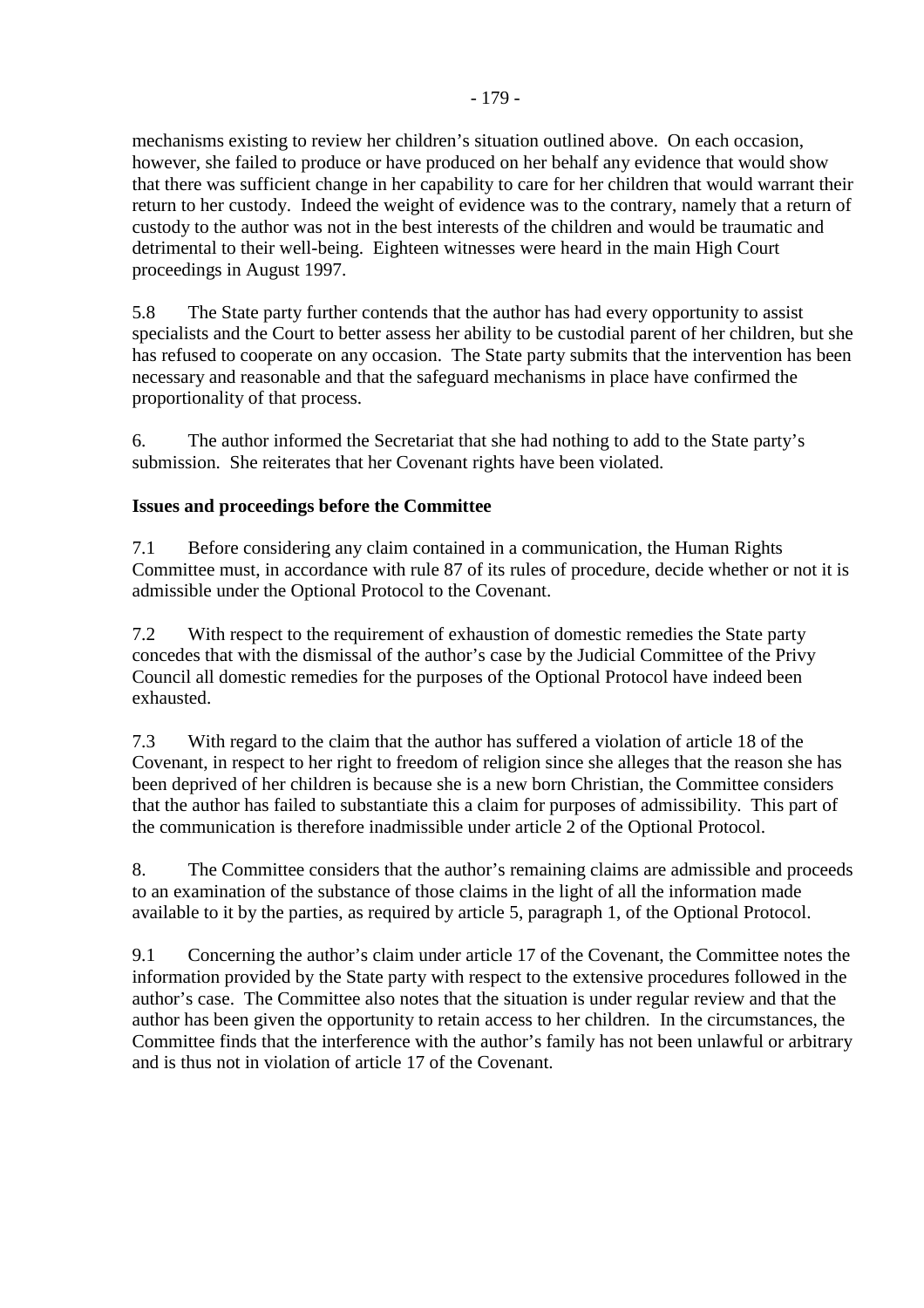9.2 The author has also claimed a violation of article 23 of the Covenant. The Committee recognizes the weighty nature of the decision to separate mother and children, but notes that the information before it shows that the State party's authorities and the Courts considered carefully all the material presented to them and acted with the best interests of the children in mind and that nothing indicates that they violated their duty under article 23 to protect the family.

9.3 With respect to the alleged violation of article 24 of the Covenant, the Committee is of the opinion that the author's arguments and the information before it do not raise issues that would be separate from the above findings.

10. The Human Rights Committee, acting under article 5, paragraph 4, of the Optional Protocol to the International Covenant on Civil and Political Rights, is of the view that the facts before it do not disclose a violation of any of the articles of the International Covenant on Civil and Political Rights.

[Adopted in English, French and Spanish, the English text being the original version. Subsequently issued also in Arabic, Chinese and Russian as part of the present report.]

## **Notes**

<sup>1</sup> The State party has provided copies of various court decisions in this case (a dossier of some 255 pages of supporting documents).

<sup>2</sup> Reference is made to the Committee's General Comment No. 16 of 8 April 1988 on article 24 where it was held that: "the introduction of the concept of arbitrariness is intended to guarantee that even interference provided for by law should be in accordance with the provisions, aims and objectives of the Covenant, and should be, in any event, reasonable in the particular circumstances."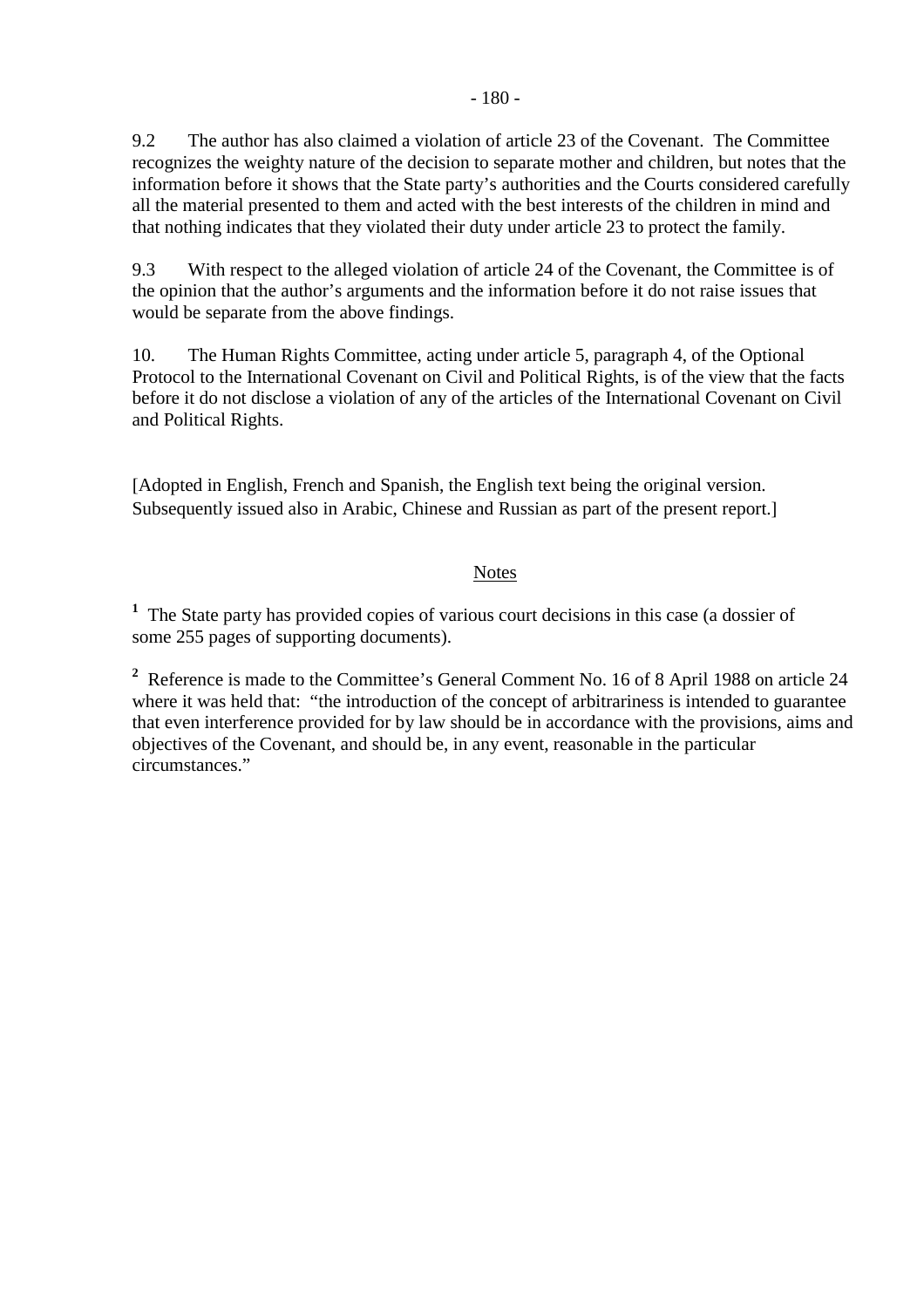#### - 181 -

### **R. Communication No. 869/1999, Piandiong et al. v. The Philippines (Views adopted on 19 October 2000, seventieth session)**\*

| Submitted by:          | Mr. Alexander Padilla and Mr. Ricardo III Sunga (legal counsel)            |
|------------------------|----------------------------------------------------------------------------|
| Alleged victims:       | Mr. Dante Piandiong, Mr. Jesus Morallos and Mr. Archie Bulan<br>(deceased) |
| State party:           | The Philippines                                                            |
| Date of communication: | 15 June 1999                                                               |

 The Human Rights Committee, established under article 28 of the International Covenant on Civil and Political Rights,

Meeting on 19 October 2000,

 Having concluded its consideration of communication No. 869/1999 submitted to the Human Rights Committee by Mr. Alexander Padilla and Mr. Ricardo III Sunga under the Optional Protocol to the International Covenant on Civil and Political Rights,

 Having taken into account all written information made available to it by the authors of the communication, and the State party,

Adopts the following:

 $\overline{a}$ 

# **Views under article 5, paragraph 4, of the Optional Protocol**

1.1 The authors of the communication are Alexander Padilla and Ricardo III Sunga. They present the communication as legal counsel to Mr. Dante Piandiong, Mr. Jesus Morallos and Mr. Archie Bulan, whom they claim are victims of violations of articles 6, 7 and 14 of the International Covenant on Civil and Political Rights by the Philippines.

The text of two individual opinions signed by four members is appended.

<sup>\*</sup> The following members of the Committee participated in the examination of the present communication: Mr. Abdelfattah Amor, Mr. Prafullachandra Natwarlal Bhagwati, Ms. Christine Chanet, Lord Colville, Ms. Elizabeth Evatt, Ms. Pilar Gaitan de Pombo, Mr. Louis Henkin, Mr. Eckart Klein, Mr. David Kretzmer, Ms. Cecilia Medina Quiroga, Mr. Martin Scheinin, Mr. Hipólito Solari Yrigoyen, Mr. Roman Wieruszewski, Mr. Maxwell Yalden and Mr. Abdallah Zakhia.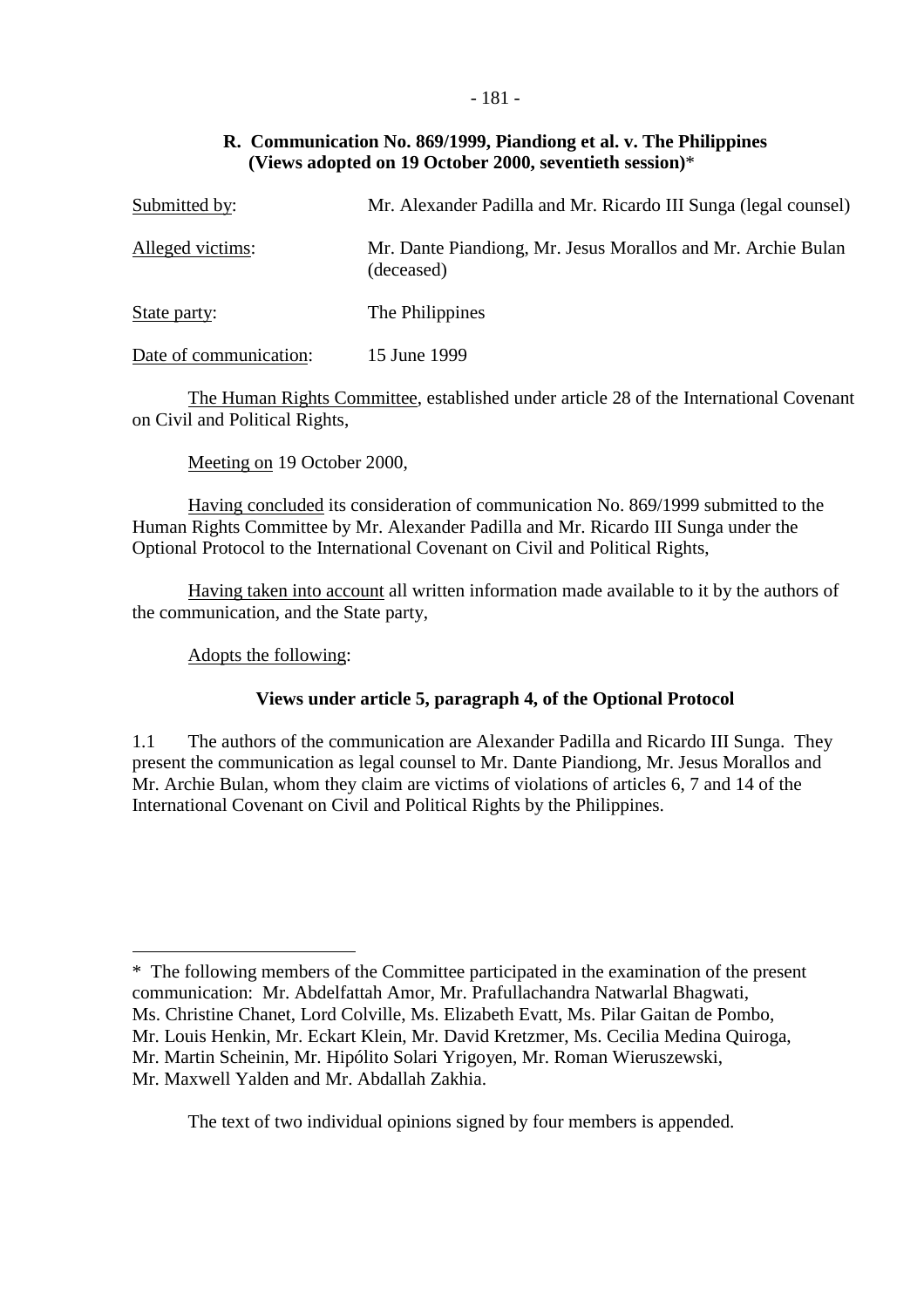1.2 On 7 November 1994, Messrs. Piandiong, Morallos and Bulan were convicted of robbery with homicide and sentenced to death by the Regional Trial Court of Caloocan City. The Supreme Court denied the appeal, and confirmed both conviction and sentence by judgement of 19 February 1997. Further motions for reconsideration were denied on 3 March 1998. After the execution had been scheduled for 6 April 1999, the Office of the President, on 5 April 1999, granted a three month reprieve of execution. No clemency was however granted and on 15 June 1999, counsel presented a communication to the Committee under the Optional Protocol.

1.3 On 23 June 1999, the Committee, acting through its Special Rapporteur for New Communications, transmitted the communication to the State party with a request to provide information and observations in respect of both admissibility and merits of the claims, in accordance with rule 91, paragraph 2, of the Committee's rules of procedure. The State party was also requested, under rule 86 of the Committee's rules of procedure, not to carry out the death sentence against Messrs. Piandiong, Morallos and Bulan, while their case was under consideration by the Committee.

1.4 On 7 July 1999, the Committee was informed by counsel that a warrant for execution of Messrs. Piandiong, Morallos and Bulan on 8 July 1999 had been issued. After having contacted the State party's representative to the United Nations Office at Geneva, the Committee was informed that the executions would go ahead as scheduled, despite the Committee's request under rule 86, since the State party was of the opinion that Messrs. Piandiong, Morallos and Bulan had received a fair trial.

1.5 Counsel for Messrs. Piandiong, Morallos and Bulan filed a petition with the Supreme Court seeking an injunction, which was refused by the Court on 8 July 1999. Counsel also met personally with the Government's Justice Secretary and asked him not to carry out the death sentence in view of the Committee's request. In the afternoon of 8 July 1999, however, Messrs. Piandiong, Morallos and Bulan were executed by lethal injection.

1.6 By decision of 14 July 1999, the Committee requested from the State party clarifications of the circumstances surrounding the executions. On 21 July 1999, the Special Rapporteur for New Communications and the Committee's Vice-chairperson met with the State party's representative.

# **The complaint**

2.1 Counsel states that Messrs Piandiong and Morallos were arrested on 27 February 1994, on suspicion of having participated, on 21 February 1994, in the robbery of passengers of a jeepney in Caloocan City, during which one of the passengers, a policeman, was killed. After arriving in the police station, Messrs Piandiong and Morallos were hit in the stomach in order to make them confess, but they refused. During a line up, the eyewitnesses failed to recognize them as the robbers. The police then placed them in a room by themselves, and directed the eyewitnesses to point them out. No counsel was present to assist the accused. During the trial, Messrs. Piandiong, Morallos and Bulan testified under oath, but the judge chose to disregard their testimony, because of lack of independent corroboration.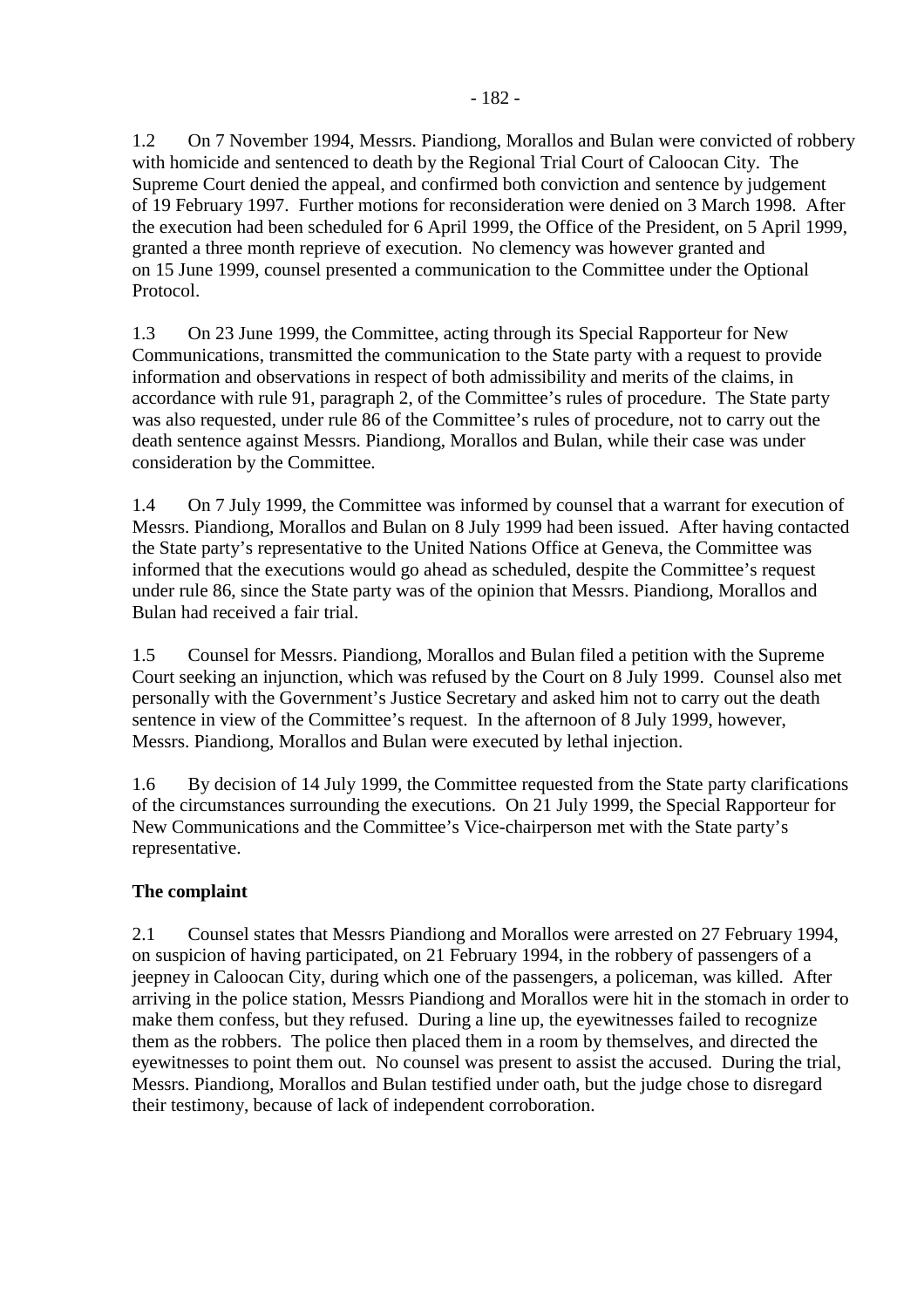2.2 Counsel further complains that the death sentence was wrongly imposed, because the judge considered that an aggravating circumstance existed, as the crime was committed by more than three armed persons. According to counsel, however, this was not proven beyond reasonable doubt. Moreover, counsel states that the judge should have taken into account the mitigating circumstance of voluntary surrender, since Messrs. Piandiong, Morallos and Bulan came with the police without resisting.

2.3 Counsel further states that the testimonies of the eyewitnesses deserved no credence, because the eyewitnesses were close friends of the deceased and their description of the perpetrators did not coincide with the way Messrs. Piandiong, Morallos and Bulan actually looked. Counsel also states that the judge erred when he did not give credence to the alibi defence.

2.4 Finally, counsel complains that the death penalty was unconstitutional and should not have been imposed for anything but the most heinous crime.

## **The State party's observations**

3.1 By submission of 13 October 1999, the State party explains that domestic remedies were exhausted with the Supreme Court's decision of 3 March 1998, rejecting the supplemental motions for reconsideration. The convicts and their counsel could have filed a communication with the Human Rights Committee at that date. However, they did not do so, but instead petitioned the President for clemency. On 6 April 1999, the President granted a 90 days reprieve, in order to examine the request for pardon. The request was considered by the Presidential Review Committee, composed of the Secretary of Justice, the Executive Secretary and the Chief Presidential Counsel. After careful study of the case, the Committee found no compelling reason to recommend to the President the exercise of presidential prerogative. The State party explains that the President's power to grant pardon cannot reverse nor review the decision by the Supreme Court. The grant of pardon presupposes that the decision of the Supreme Court is valid and the President is merely exercising the virtue of mercy. According to the State party, in submitting themselves to the President's power, the convicts conceded to the decision of the Supreme Court. The State party argues that, having done so, it is highly inappropriate that they would then go back to the Human Rights Committee for redress.

3.2 The State party explains that the President will exercise his constitutional powers to grant pardon if it is proven that poverty pushed the convicts in committing the crime. According to the State party, this cannot be said to have been the case for the crime of which Messrs. Piandiong, Morallos and Bulan were convicted. In this connection, the State party refers to the Supreme Court's judgement which found that the shooting of the police officer in the jeepney, the subsequent robbery of the shot policeman, and finally the second shooting of him while he was pleading to be brought to hospital, revealed brutality and mercilessness, and called for the imposition of the death penalty.

3.3 With regard to the claim of torture, the State party notes that this was not included in the grounds of appeal to the Supreme Court, and thus the Supreme Court did not look into the issue. According to the State party, the Supreme Court takes accusations of torture and ill-treatment very seriously, and would have reversed the lower court's judgement if it were proven.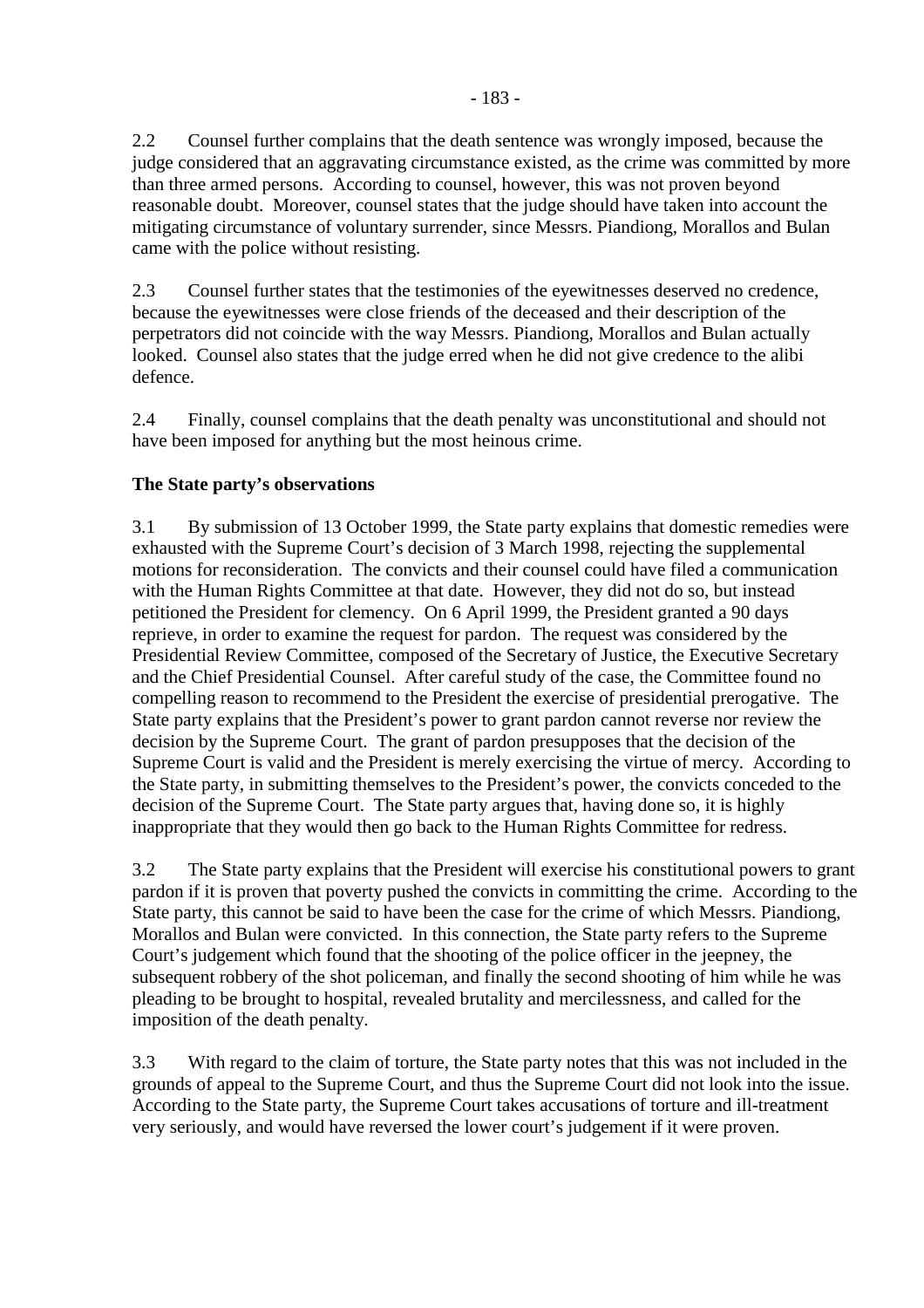3.5 In respect to counsel's request to the Committee for interim measures of protection as a matter of urgency, the State party notes that counsel found no need to address the Committee during the year that his clients were on death row after all domestic remedies had been exhausted. Even after the President granted a 90 day reprieve, counsel waited until the end of that period to present a communication to the Committee. The State party argues that in doing so counsel makes a mockery of the Philippine justice system and of the constitutional process.

3.6 The State party assures the Committee of its commitment to the Covenant and states that its action was not intended to frustrate the Committee. In this connection, the State party informs the Committee that to further enhance the review of cases submitted to the President for pardon, a new body called Presidential Conscience Committee to Review Cases of Death Convicts Scheduled for Execution has been created. Chaired by the Executive Secretary, the Conscience Committee has the following members: one representative from the social sciences, one representative from an NGO involved in anti-crime campaign, and two representatives from church-based organizations. The Committee's function is two-fold, namely: to undertake a review of the cases of death convicts, taking into consideration both humanitarian concerns and the demands of social justice and to submit a recommendation to the President on the possible exercise of his power to grant reprieve, commutations and pardons.

# **Counsel's comments**

4.1 Counsel argues that Messrs. Piandiong, Morallos and Bulan considered resort to the President as a domestic remedy necessary for them to exhaust before presenting their communication to the Human Rights Committee. They argue therefore that it was not improper for them to wait until it became clear that clemency was not going to be granted. With respect to the State party's argument that clemency could not be granted because the crime could not be considered as poverty driven, counsel notes that Messrs. Piandiong, Morallos and Bulan disputed the very finding of their supposed authorship of the crime.

4.2 With regard to the State party's argument that the torture was not made a ground of appeal, counsel submits that at trial Messrs. Piandiong, Morallos and Bulan testified under oath that they were ill-treated, and the matter was brought before the Supreme Court in the Supplemental Motion for Reconsideration. In the opinion of counsel, the ill-treatment betrayed the weakness of the prosecution's evidence, because if the evidence would have been strong, no ill-treatment would have been necessary. In reply to the State party's statement that the Supreme Court takes allegations of torture seriously, counsel argues that this is apparently not so, since the Supreme Court failed to take any action in the present case.

4.3 With regard to the State party's statement that the accused benefited from legal representation, counsel notes that this was only so as of the beginning of the trial. Before trial, at the crucial moment of the police line up, no counsel was present.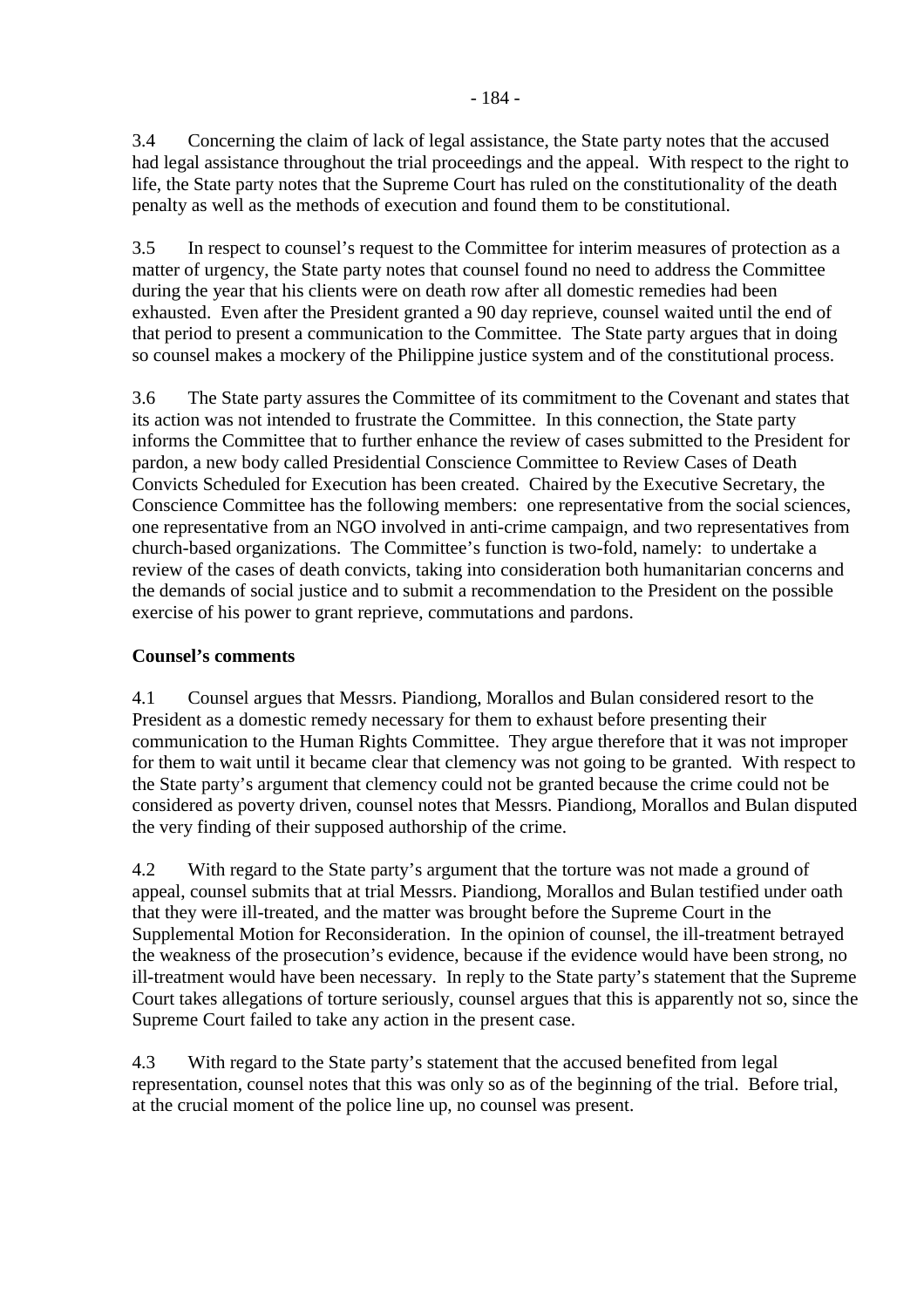4.4 With regard to the State party's argument that the Supreme Court has ruled the death penalty and method of execution constitutional, counsel argues that the Supreme Court's judgement deserves to be reconsidered.

4.5 Concerning the request to the Committee for interim measures, counsel reiterates that they waited to present the communication to the Committee, until all domestic remedies, including the petition for clemency, had been exhausted. Counsel further states that it is hard to take the State party's expressed commitment to the Covenant seriously, in the light of the blatant execution of Messrs. Piandiong, Morallos and Bulan, despite the Committee's request not to do so.

## **The State party's failure to respect the Committee's request for interim measures under its Rule 86**

5.1 By adhering to the Optional Protocol, a State party to the Covenant recognizes the competence of the Human Rights Committee to receive and consider communications from individuals claiming to be victims of violations of any of the rights set forth in the Covenant (Preamble and article 1). Implicit in a State's adherence to the Protocol is an undertaking to cooperate with the Committee in good faith so as to permit and enable it to consider such communications, and after examination to forward its views to the State party and to the individual (art. 5 (1), (4)). It is incompatible with these obligations for a State party to take any action that would prevent or frustrate the Committee in its consideration and examination of the communication, and in the expression of its Views.

5.2 Quite apart, then, from any violation of the Covenant charged to a State party in a communication, a State party commits grave breaches of its obligations under the Optional Protocol if it acts to prevent or frustrate consideration by the Committee of a communication alleging a violation of the Covenant, or to render examination by the Committee moot and the expression of its Views nugatory and futile. In respect of the present communication, the authors allege that the alleged victims were denied rights under articles 6 and 14 of the Covenant. Having been notified of the communication, the State party breaches its obligations under the Protocol, if it proceeds to execute the alleged victims before the Committee concludes its consideration and examination, and the formulation and communication of its Views. It is particularly inexcusable for the State to do so after the Committee has acted under its rule 86 to request that the State party refrain from doing so.

5.3 The Committee also expresses great concern about the State party's explanation for its action. The Committee cannot accept the State party's argument that it was inappropriate for counsel to submit a communication to the Human Rights Committee after they had applied for Presidential clemency and this application had been rejected. There is nothing in the Optional Protocol that restricts the right of an alleged victim of a violation of his or her rights under the Covenant from submitting a communication after a request for clemency or pardon has been rejected, and the State party may not unilaterally impose such a condition that limits both the competence of the Committee and the right of alleged victims to submit communications. Furthermore, the State party has not shown that by acceding to the Committee's request for interim measures the course of justice would have been obstructed.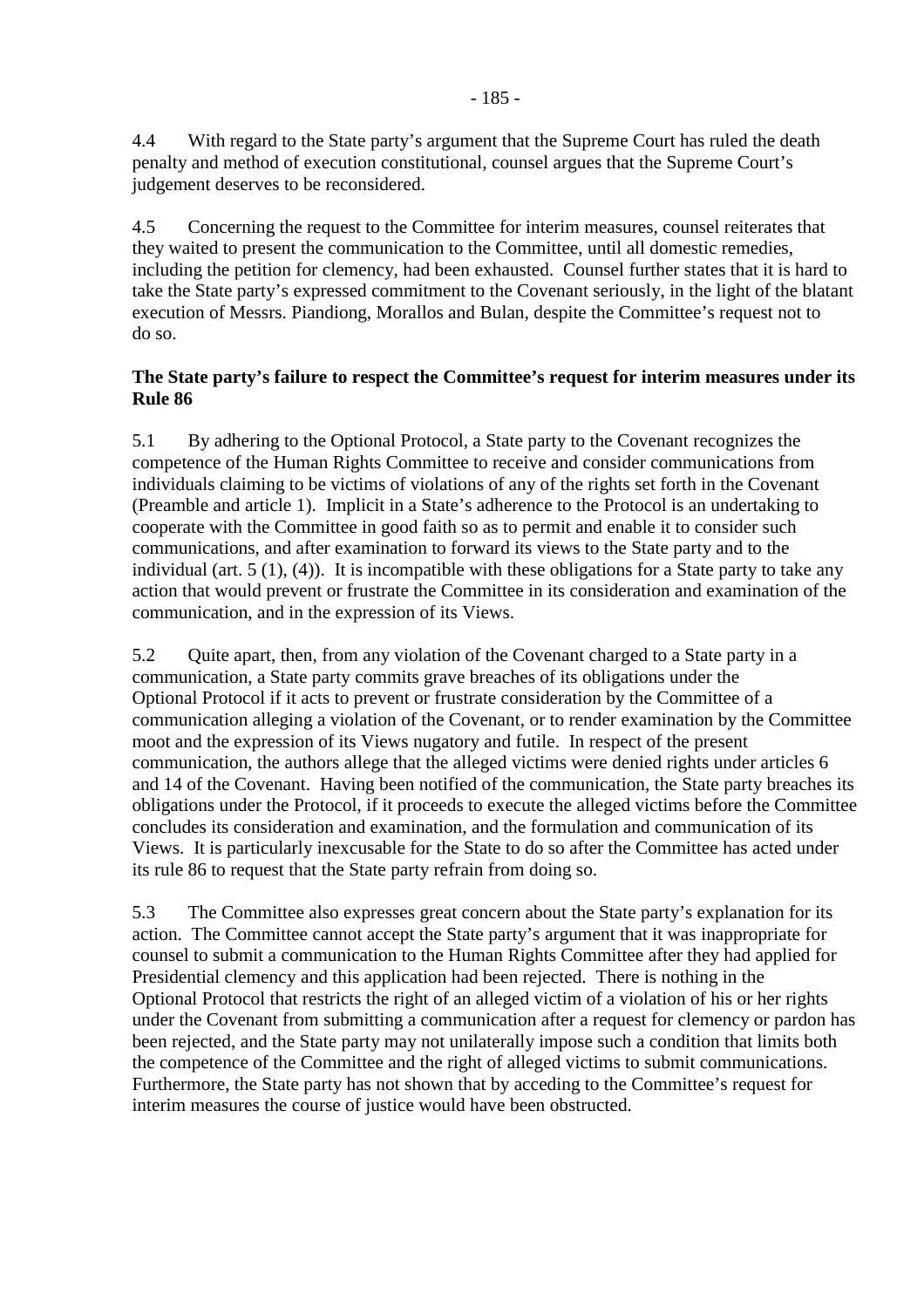5.4 Interim measures pursuant to rule 86 of the Committee's rules adopted in conformity with article 39 of the Covenant, are essential to the Committee's role under the Protocol. Flouting of the Rule, especially by irreversible measures such as the execution of the alleged victim or his/her deportation from the country, undermines the protection of Covenant rights through the Optional Protocol.

### **Issues and proceedings before the Committee**

6.1 Before considering any claim contained in a communication, the Human Rights Committee must, in accordance with rule 87 of its rules of procedure, decide whether or not it is admissible under the Optional Protocol to the Covenant.

6.2 The Committee notes that the State party has not raised any objections to the admissibility of the communication. The Committee is not aware of any obstacles to the admissibility of the communication and accordingly declares the communication admissible and proceeds without delay with the consideration of the merits.

7.1 The Human Rights Committee has considered the present communication in the light of all the written information made available to it by the parties, as provided in article 5, paragraph 1, of the Optional Protocol.

7.2 Counsel has claimed that the identification of Messrs. Piandiong and Morallos by eyewitnesses during the police line-up was irregular, since the first time around none of the eyewitnesses recognized them, upon which they were put aside in a room and policemen directed the eyewitnesses to point them out. The Court rejected their claim in this respect, as it was uncorroborated by any disinterested and reliable witness. Moreover, the Court considered that the accused were identified in Court by the eyewitnesses and that this identification was sufficient. The Committee recalls its jurisprudence that it is generally for the courts of States parties, and not for the Committee, to evaluate the facts and evidence in a particular case. This rule also applies to questions as to the lawfulness and credibility of an identification. Furthermore, the Court of Appeal, in addressing the argument about the irregularity of the line-up identification, held that the identification of the accused at the trial had been based on in-court identification by the witnesses and that the line-up identification had been irrelevant. In these circumstances, the Committee finds there is no basis for holding that the in-court identification of the accused was incompatible with their rights under article 14 of the Covenant.

7.3 With regard to the other claims, concerning the alleged ill-treatment upon arrest, the evidence against the accused, and the credibility of the eyewitnesses, the Committee notes that all these issues were before the domestic courts, which rejected them. The Committee reiterates that it is for the courts of States parties, and not for the Committee, to evaluate facts and evidence in a particular case, and to interpret the relevant domestic legislation. There is no information before the Committee to show that the decisions by the courts were arbitrary or that they amounted to denial of justice. In the circumstances, the Committee finds that the facts before it do not reveal a violation of the Covenant in this respect.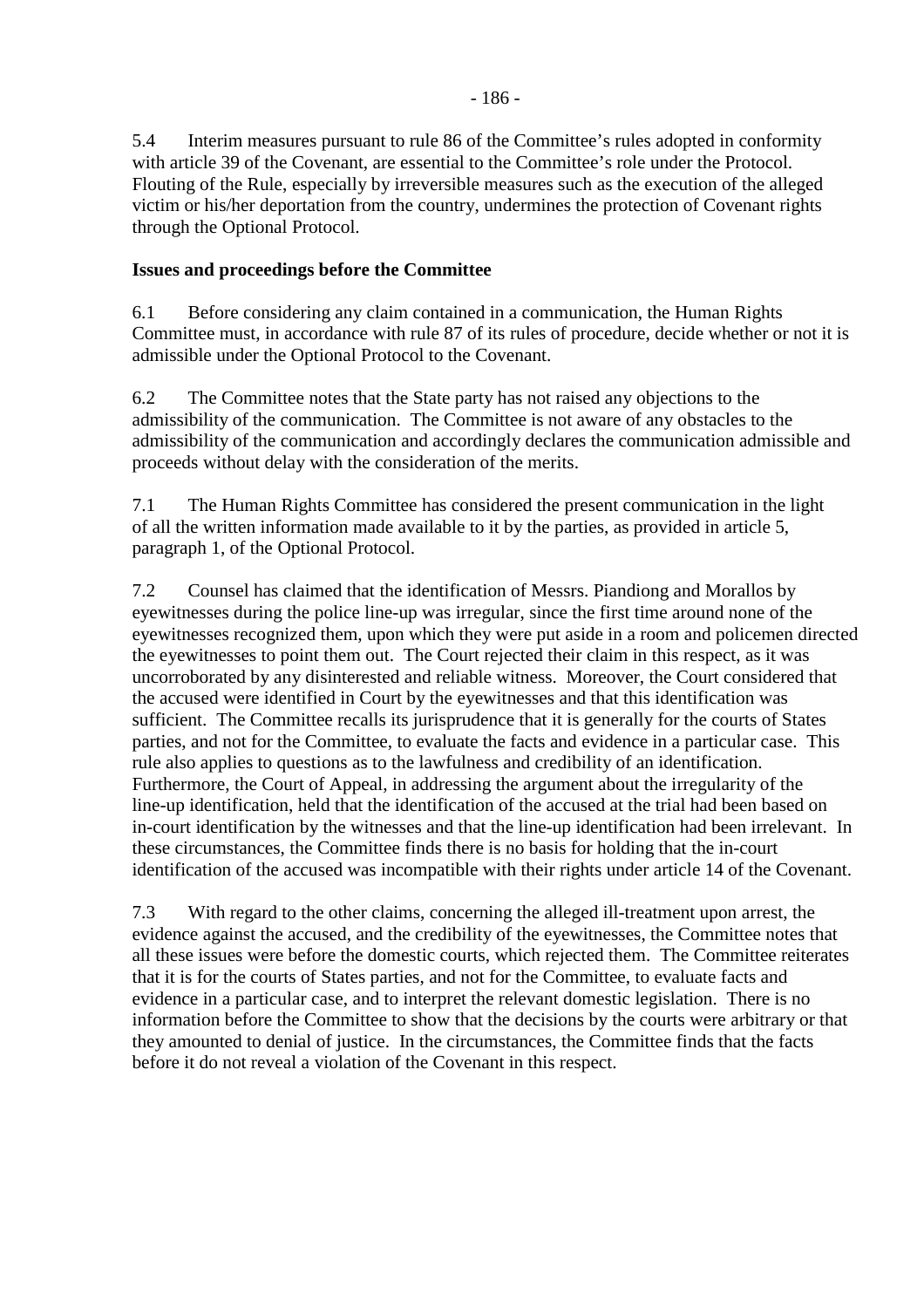7.4 The Committee has noted the claim made on behalf of Messrs. Piandiong, Morallos and Bulan before the domestic courts that the imposition of the death sentence was in violation of the Constitution of the Philippines. Whereas it is not for the Committee to examine issues of constitutionality, the substance of the claim appears to raise important questions relating to the imposition of the death penalty to Messrs. Piandiong, Morallos and Bulan, namely whether or not the crime for which they were convicted was a most serious crime as stipulated by article 6 (2), and whether the re-introduction of the death penalty in the Philippines is in compliance with the State party's obligations under article 6 (1) (2) and (6) of the Covenant. In the instant case, however, the Committee is not in a position to address these issues, since neither counsel nor the State party has made submissions in this respect.

8. The Human Rights Committee, acting under article 5, paragraph 4, of the Optional Protocol to the International Covenant on Civil and Political Rights, is of the view that it cannot make a finding of a violation of any of the articles of the International Covenant on Civil and Political Rights. The Committee reiterates its conclusion that the State committed a grave breach of its obligations under the Protocol by putting the alleged victims to death before the Committee had concluded its consideration of the communication.

[Adopted in English, French and Spanish, the English text being the original version. Subsequently issued also in Arabic, Chinese and Russian as part of the present report.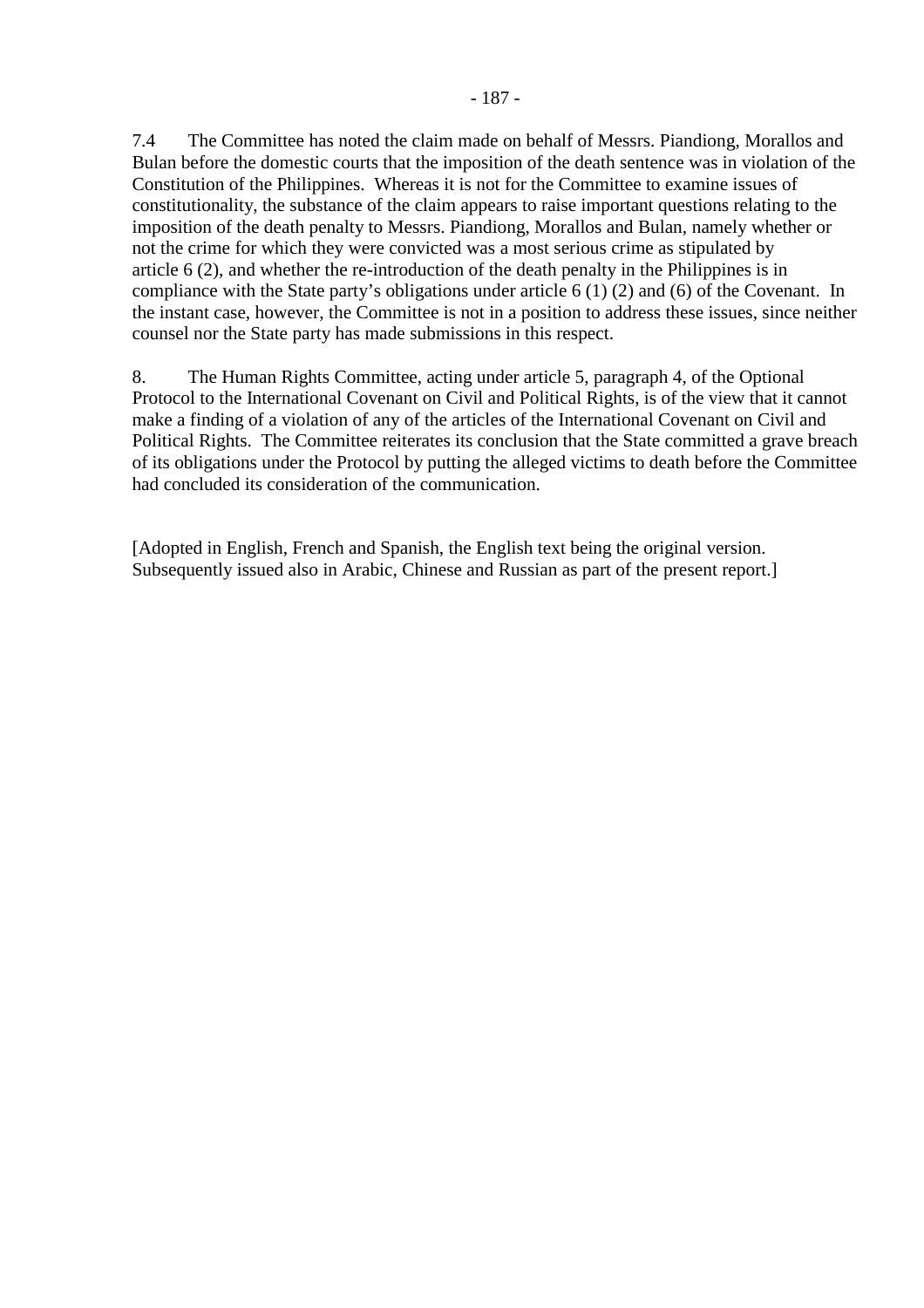## **APPENDIX**

#### **Individual opinion by Ms. Christine Chanet (partly dissenting)**

 I dissent from the Committee's view with regard to the single issue of its finding that there has been no violation of article 14 of the Covenant.

 In my opinion, in cases involving criminal offences punishable by the death sentence, the presence of a lawyer should be required at all stages of the proceedings, regardless of whether the accused requests it or not or whether the measures carried out in the course of an investigation are admitted as evidence by the trial Court.

 Since the State party did not provide the accused with a lawyer during the line-up identification, a violation of articles 14.3 (b) and 14.3 (d), and article 6, of the Covenant should, in my opinion, have been found.

(Signed) Christine Chanet

[Done in English, French and Spanish, the French text being the original version. Subsequently issued also in Arabic, Chinese and Russian as part of the present report.]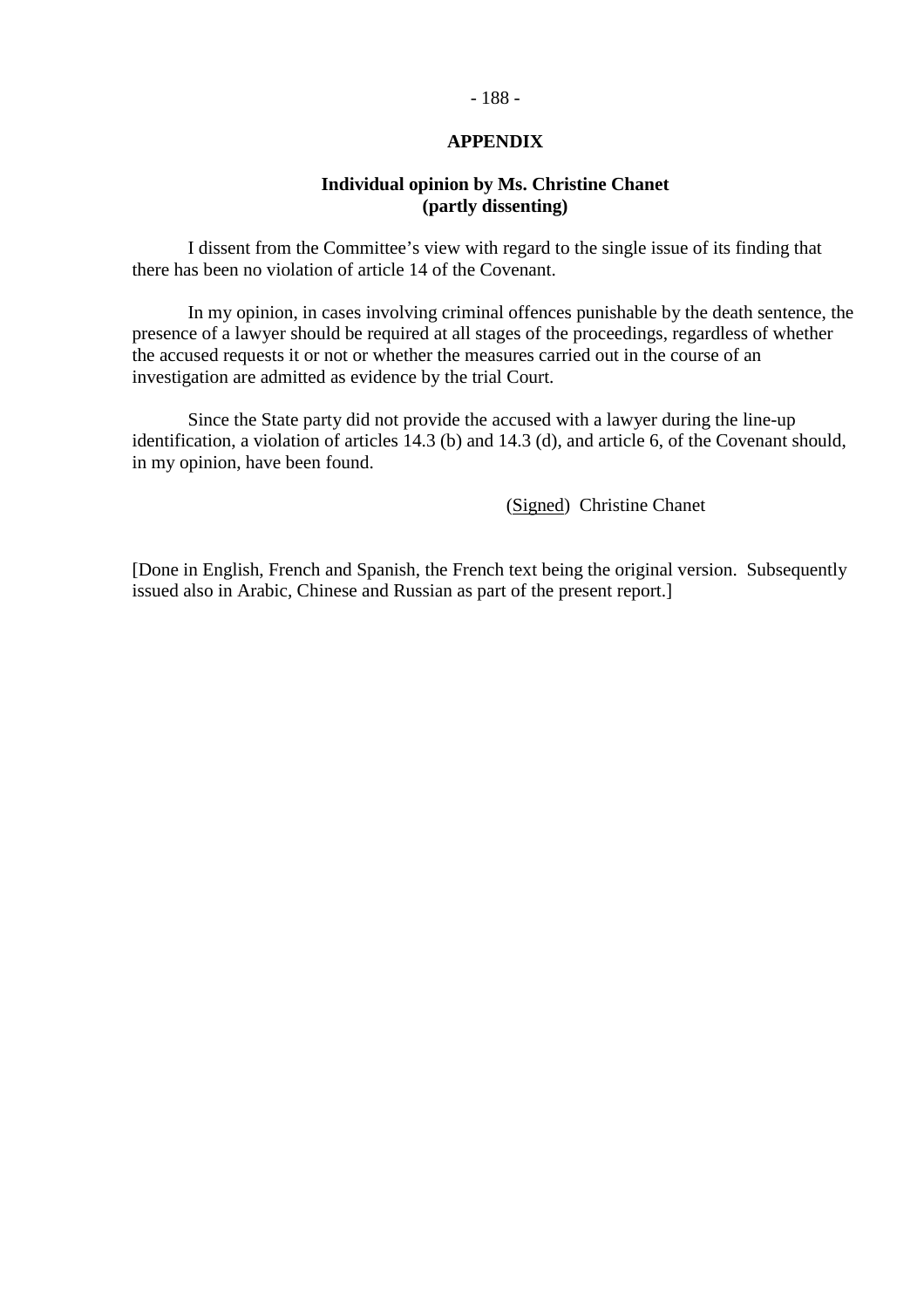#### **Individual opinion by Ms. Elizabeth Evatt and Ms. Cecilia Medina Quiroga (partly dissenting)**

We do not agree with the conclusions of the Committee concerning the alleged defects in the identification parade. The author made allegations which cast doubt on the fairness of the procedure, particularly since this identification was carried out in the absence of a lawyer. The court referred to these allegations, but rejected them on the basis that it did not need to rely on the identification parade and that any problems relating to it had been overcome by the identification of the author by witnesses at the trial. However, the identification of accused in court by witnesses who had taken part in the allegedly faulty identification parade does not in itself overcome any defects which affected the earlier identification of the accused by those witnesses. The court gave no other reasons for rejecting the allegations, and thus the doubts raised by the author remain unanswered and must be given weight. In these circumstances, there remain serious questions about the fairness of the trial which in our view amount to a violation of article 14 (1).

> (Signed) Elizabeth Evatt (Signed) Cecilia Medina Quiroga

[Done in English, French and Spanish, the French text being the original version. Subsequently issued also in Arabic, Chinese and Russian as part of the present report.]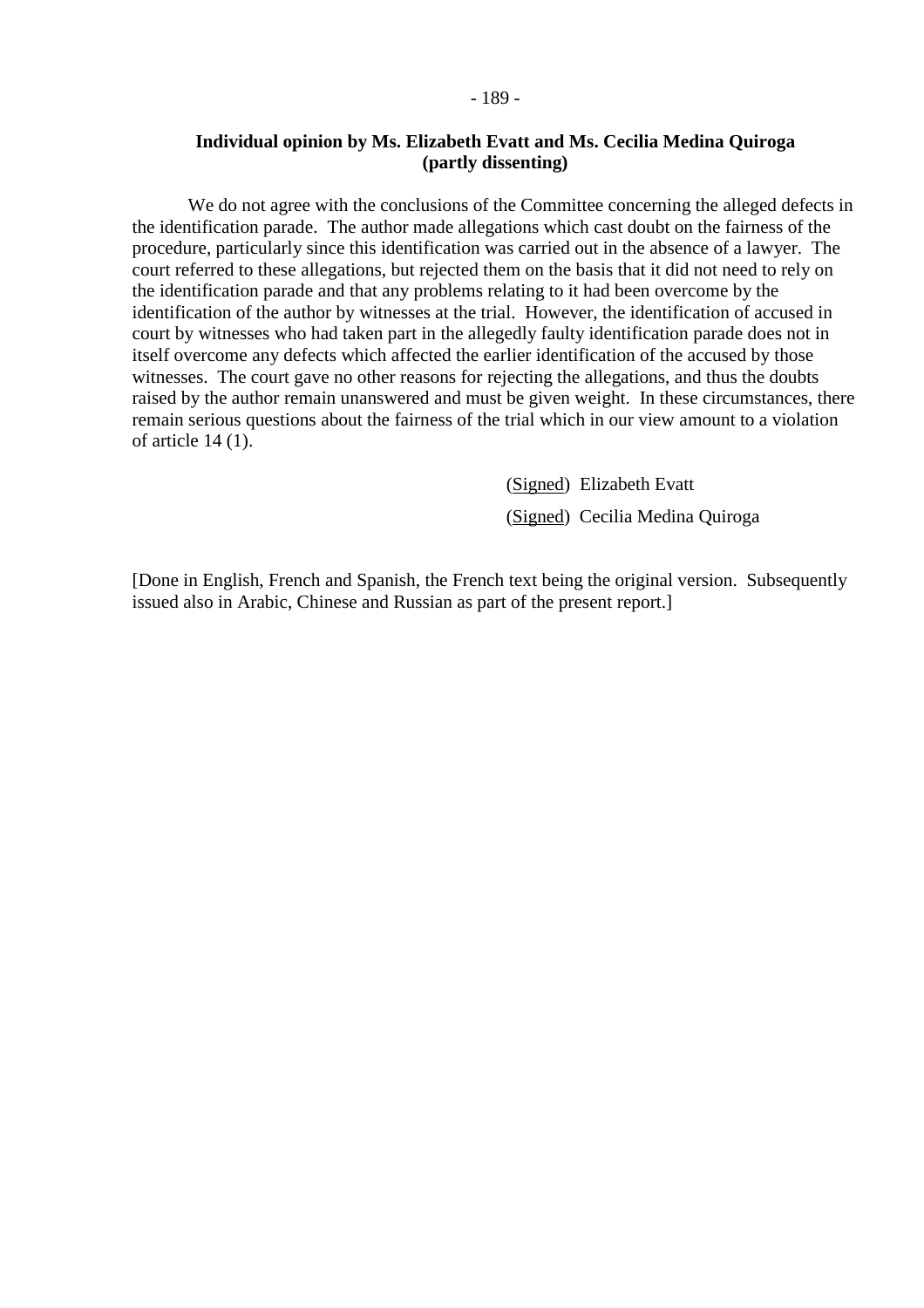#### **Individual opinion by Mr. Martin Scheinin (partly dissenting)**

 I fully concur in the main finding of the Committee in the present case: that the State party has breached its obligations under the Optional Protocol by executing the three persons on whose behalf the communication was submitted, while their case was pending before the Committee, disregarding a duly communicated Rule 86 request. Also, I concur in that the issues related to the reintroduction of the death penalty after once abolished, and whether the crimes in question constituted "most serious crimes" in the meaning of article 6, paragraph 2, were not sufficiently substantiated to enable the Committee to find a violation of article 6 on these grounds.

 Where I dissent is the issue of denial of the assistance of a lawyer. In my opinion the communication included a sufficiently substantiated claim that the fact that all three accused persons were not assisted by a lawyer prior to the commencement of the actual trial constituted a violation of article 14 and, consequently, of article 6 of the Covenant. Although this claim is separate from the claim related to the issue of identification in relation to two of the accused, the importance of the assistance of a lawyer at earlier stages of the proceedings is manifest in the way the courts treated the identification issue when it was finally raised before them.

 As has been emphasized by the Committee in several previous cases, it is axiomatic under the Covenant that persons facing the death penalty are assisted by a lawyer at all stages of the proceedings (see, e.g., Conroy Levy v. Jamaica, Communication No. 179/1996, and Clarence Marshall v. Jamaica, Communication No. 730/1996). The alleged victims were detained for 6 to 8 months prior to their trial. Irrespective of the characterization of the stages of investigation conducted prior to the commencement of the trial as judicial or non-judicial, and irrespective of whether the accused explicitly requested for a lawyer, the State party was under an obligation to secure the assistance of the lawyer to them during this period of time. Failure to do so in a case that resulted in the imposition of capital punishment constitutes a violation of article 14, paragraphs 3 (b) and 3 (d), and, consequently, of article 6.

(Signed) Martin Scheinin

[Done in English, French and Spanish, the English text being the original version. Subsequently issued also in Arabic, Chinese and Russian as part of the present report.]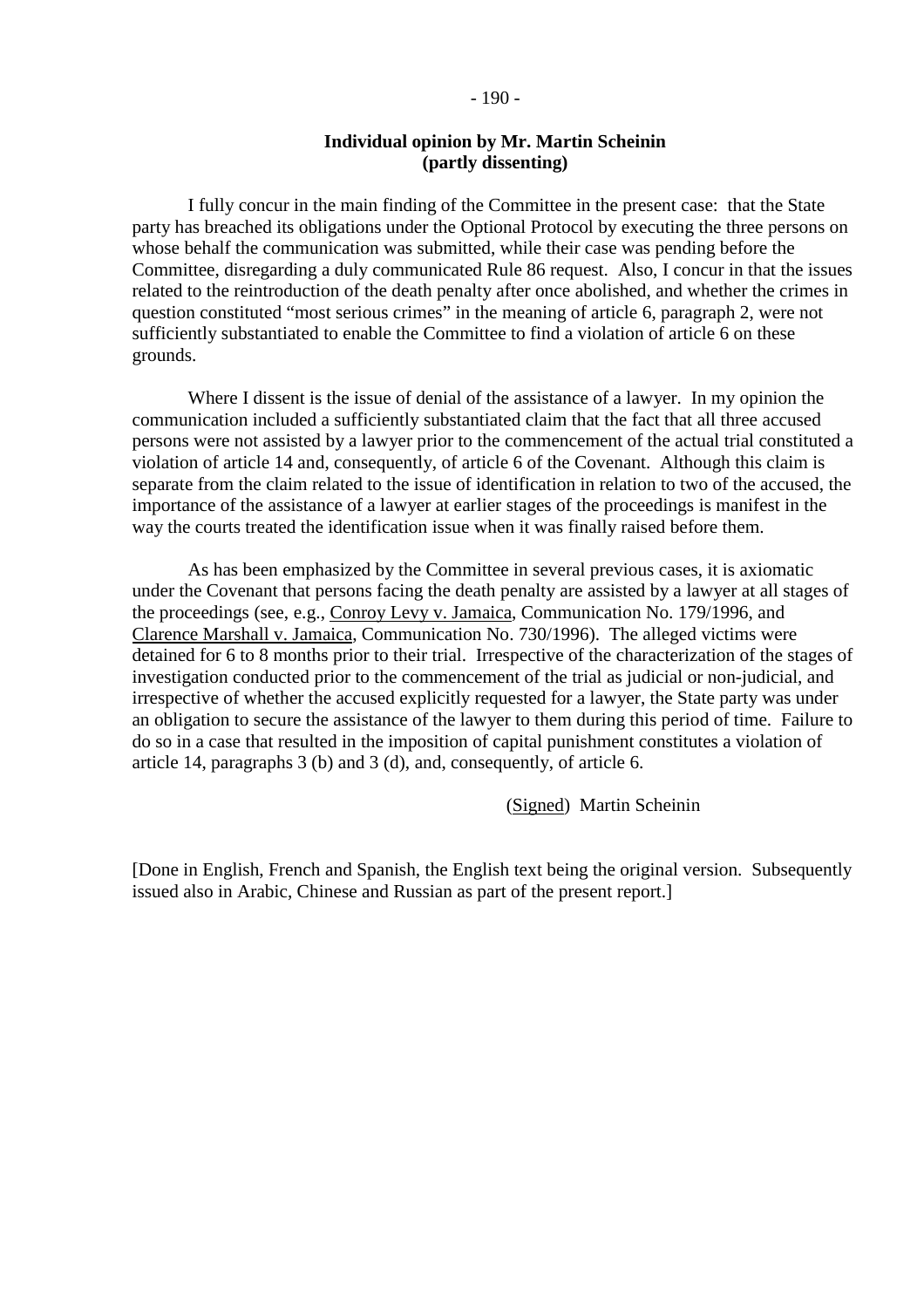### **S. Communication No. 884/1999, Ignatane v. Latvia (Views adopted on 25 July 2001, seventy-second session)**\*

| Submitted by:          | Ms. Antonina Ignatane<br>represented by counsel,<br>Ms. Tatyana Zhdanok) |
|------------------------|--------------------------------------------------------------------------|
| Alleged victim:        | The author                                                               |
| State party:           | Latvia                                                                   |
| Date of communication: | 17 May 1998 (initial submission)                                         |

 The Human Rights Committee, established under article 28 of the International Covenant on Civil and Political Rights,

Meeting on 25 July 2001,

 Having concluded its consideration of communication No. 884/1999 submitted to the Human Rights Committee by Ms. Antonina Ignatane under the Optional Protocol to the International Covenant on Civil and Political Rights,

 Having taken into account all written information made available to it by the author of the communication and the State party,

Adopts the following:

 $\overline{a}$ 

## **Views under article 5, paragraph 4, of the Optional Protocol**

1.1 The author of the communication is Ms. Antonina Ignatane, a Latvian citizen of Russian origin and a teacher, born in Riga on 21 February 1943. She claims to be the victim of violations of articles 2 and 25 of the International Covenant on Civil and Political Rights by Latvia. The author is represented by counsel.

1.2 The International Covenant on Civil and Political Rights entered into force for Latvia on 14 July 1992, and the Optional Protocol on 22 September 1994.

<sup>\*</sup> The following members of the Committee participated in the examination of the present communication: Mr. Prafullachandra Natawlal Bhagwati, Ms. Christine Chanet, Mr. Maurice Glèlè Ahananzo, Mr. Louis Henkin, Mr. Ahmed Tawfik Khalil, Mr. Eckert Klein, Mr. David Kretzmer, Mr. Rajsoomer Lallah, Mr. Rafael Rivas Posada, Sir Nigel Rodley, Mr. Martin Scheinin, Mr. Ivan Shearer, Mr. Hipólito Solari Yrigoyen, Mr. Patrick Vella and Mr. Maxwell Yalden.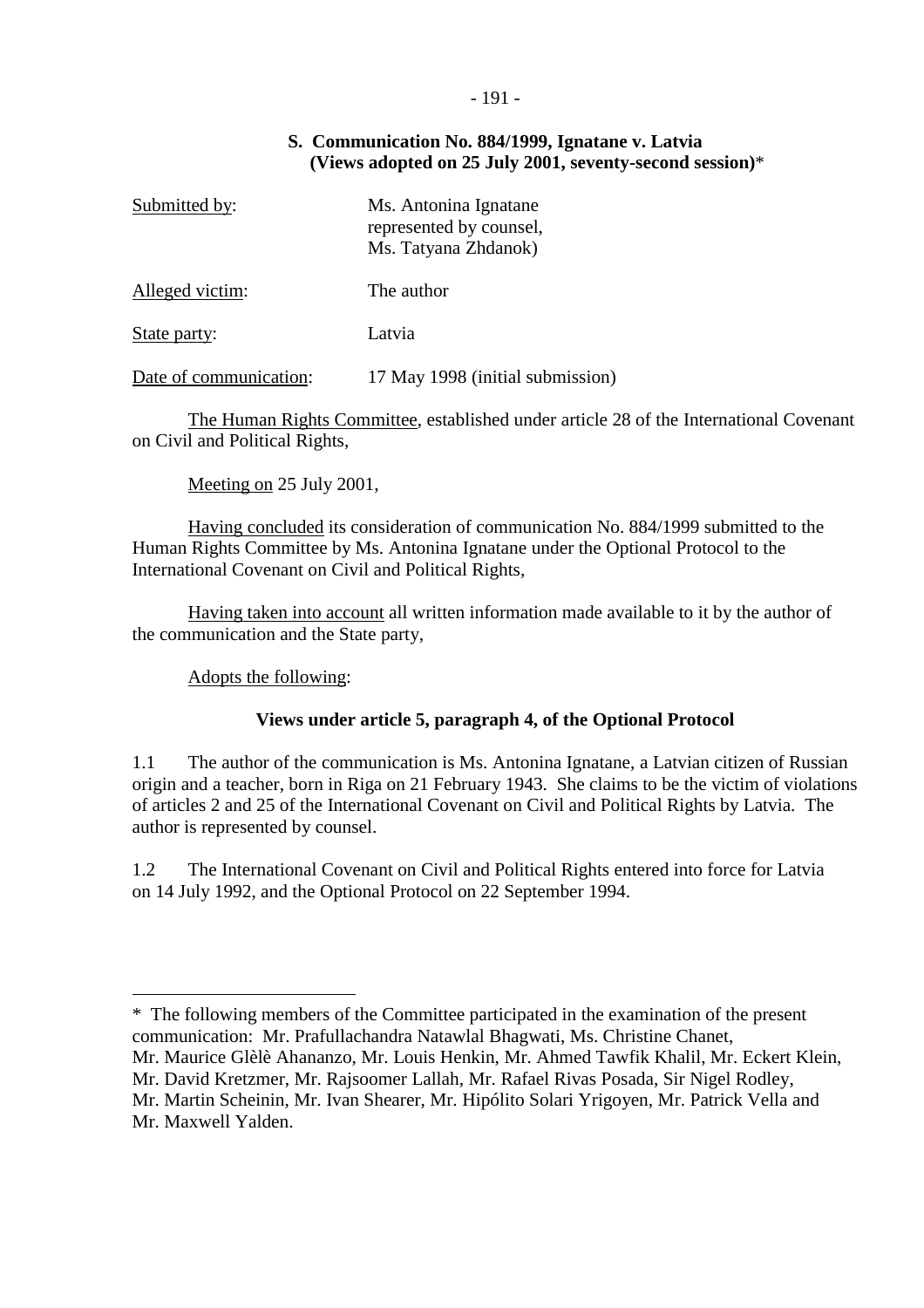# **The facts as submitted by the author**

2.1 At the time of the events in question, Ms. Ignatane was a teacher in Riga. In 1993, she had appeared before a certification board to take a Latvian language test and had subsequently been awarded a language aptitude certificate stating that she had level 3 proficiency (the highest level).

2.2 In 1997, the author stood for local elections to be held on 9 March 1997, as a candidate of the Movement of Social Justice and Equal Rights in Latvia list. On 11 February 1997, she was struck off the list by decision of the Riga Election Commission, on the basis of an opinion issued by the State Language Board (SLB) to the effect that she did not have the required proficiency in the official language.

2.3 On 17 February 1997, the author filed a complaint with the Central District Court concerning the Election Commission's decision, which she considered illegal. The Court transferred the case automatically to the Riga's Circuit Court, which dismissed the case on 25 February, with immediate effect.

2.4 On 4 March 1997, Ms. Ignatane filed a petition against the decision of 25 February with the President of the Civil Division of the Latvian Supreme Court. In a letter dated 8 April 1997, the Supreme Court refused to act on the petition.

2.5 The author had also filed a case with the Public Prosecutor's Office on 4 March 1997. Having considered the petition, the Public Prosecutor's Office stated on 22 April 1997 that there were no grounds to act on the complaint and that the decision in question had been taken with due regard to the law and did not violate the International Covenant on Civil and Political Rights.

2.6 The author has submitted to the Committee a translation of articles 9, 17 and 22 of the Law on Elections to Town Councils and Municipal Councils, of 13 January 1994. Article 9 of the Law lists the categories of people who may not stand for local elections. According to article 9, paragraph 7, no one who does not have level 3 (higher) proficiency in the State language may stand for election. According to article 17, if anyone standing for election is not a graduate of a school in which Latvian is the language of instruction, a copy of his or her language aptitude certificate showing higher level (3) proficiency in the State language must be attached to the "candidate's application". The author's counsel has explained that the copy of the certificate is required to enable SLB to check its authenticity, not its validity.

2.7 According to article 22, only the Election Commission registering a list of candidates is competent to alter the list, and then only:

(1) By striking a candidate from the list if: …

(b) The conditions mentioned under article 9 of the present Law are applicable to the candidate, ..., and, in cases covered by paragraph 1 (a), (b) and (c) of the present article, a candidate may be struck off the list on the basis of an opinion from the relevant institution or by court decision.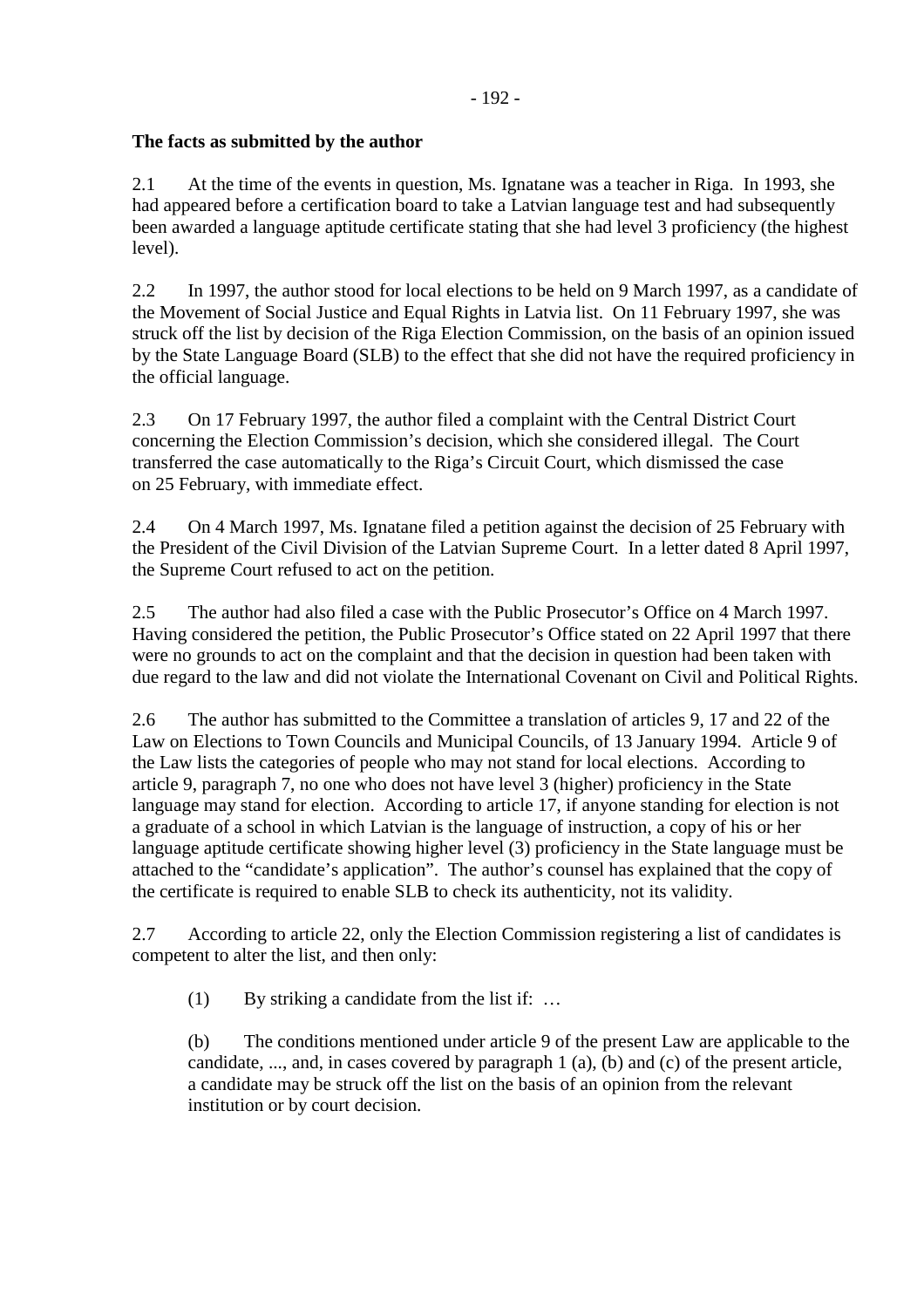(8) Does not meet the requirements corresponding to the higher level (3) of language proficiency in the State language, that fact must be certified by an opinion of the SLB.

2.8 Lastly, Ms. Ignatane recalls that, according to statements made by the SLB at the time of the case hearings, the certification board in the Ministry of Education had received complaints about her proficiency in Latvian. It so happens, the author says, that it was just that Ministry that, in 1996, had been involved in a widely publicized controversy surrounding the closure of No. 9 secondary school in Riga, where she was the head teacher. The school was a Russian-language school and its closure had had a very bad effect on the Russian minority in Latvia.

# **The complaint**

3. The author claims that, by depriving her of the opportunity to stand for the local elections, Latvia violated articles 2 and 25 of the Covenant.

# **The State party's observations**

4.1 In its observations of 28 April 2000, the State party contests the admissibility of the communication. It claims that the author has not exhausted the domestic remedies available to her.

4.2 The State party also submits that the author does not challenge the conclusions of the State Language Board that her proficiency in Latvian is not of the level required in order to stand for elections (level 3), but only the legality of the Election Commission's decision to strike her off the list of candidates. The State party considers that the court rulings are lawful and legitimate and in full accordance with Latvian law and, in particular, with article 9, paragraph 7, and article 22, paragraph 8, of the Law on Elections to Town Councils and Municipal Councils.

4.3 The State party is of the view that the provisions of the aforementioned Law comply with the requirements of the International Covenant on Civil and Political Rights, as provided in the Human Rights Committee's General Comment No. 25 on article 25, which states that "any conditions which apply to the exercise of the rights protected by article 25 should be based on objective and reasonable criteria". According to the State party, participation in public affairs requires a high level of proficiency in the State language and such a precondition is reasonable and based on objective criteria, which are set forth in the regulations on the certification of proficiency in the State language. The State party says that, according to those regulations, level 3 proficiency in the State language is required for several categories of persons, including elected representatives. The highest level (level 3) shows an ability to speak the official language fluently, to understand texts chosen at random and to draft texts in the official language, in connection with his or her official duties.

4.4 The State party goes on to say that, as regards the plaintiff's real proficiency in the State language, there is extensive information provided in the court ruling, which states that, if there are complaints about proficiency in the State language, an examination is carried out in order to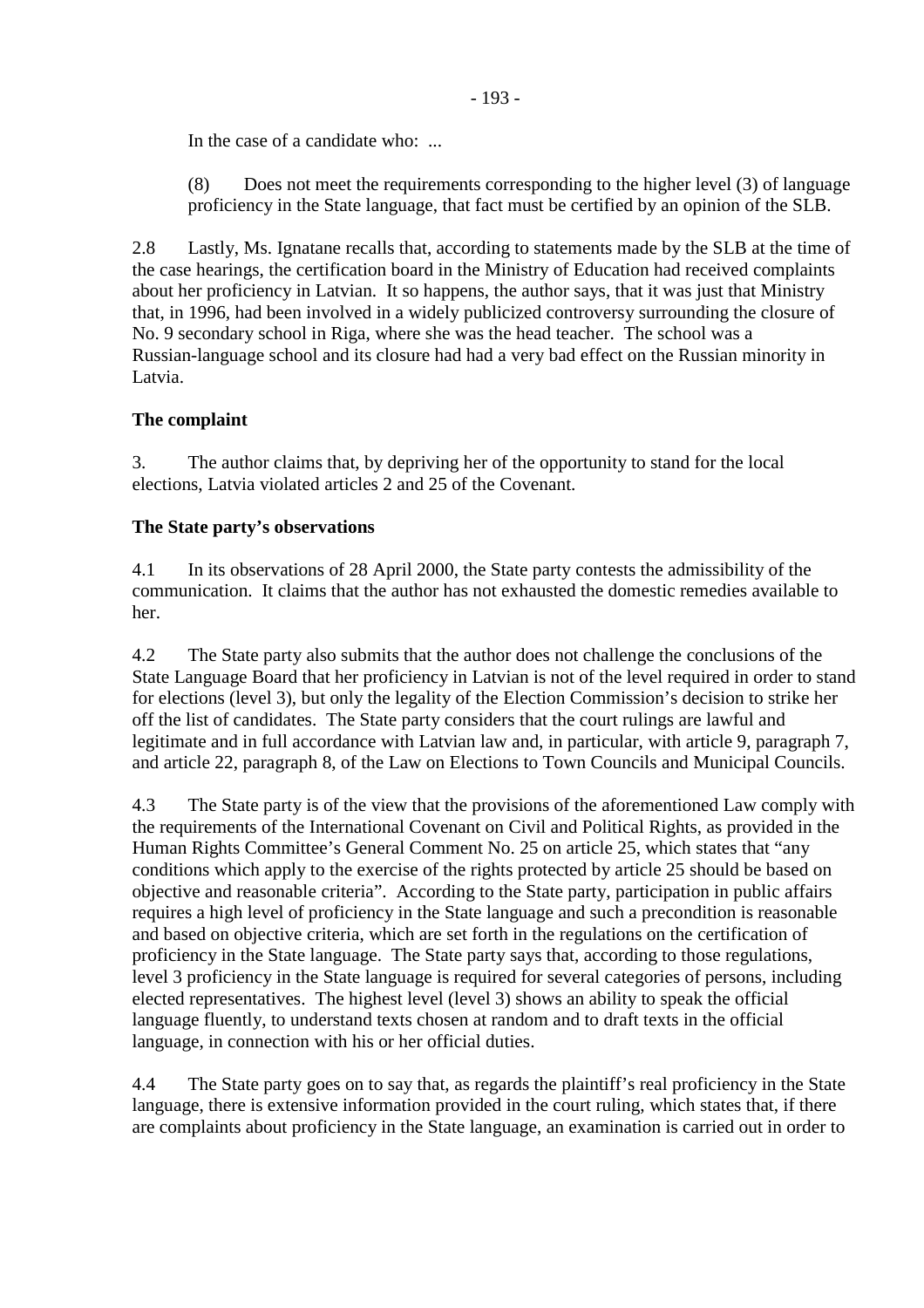establish whether the real language proficiency corresponds to the level attested by the certificate. In this particular case, the State party claims that complaints had been received by the Ministry of Education and Science concerning the plaintiff's proficiency in Latvian, although it does not elaborate further or provide any evidence. On 5 February 1997, an examination was carried out which showed that her language proficiency did not meet the requirements of level 3. The Court subsequently referred to the material evidence (a copy of the examination, with the corrections) that the SLB had provided in support of the results of the examination concerning Ms. Ignatane's proficiency in Latvian.

4.5 The examination results served as a basis for barring the plaintiff from the list of candidates for the elections, in accordance with the law. The legality of the act had subsequently been confirmed by the Supreme Court and the Public Prosecutor's Office.

4.6 Regarding the alleged contradiction between the author's certificate and the SLB's conclusions, the State party notes that the SLB's conclusions relate only to the issue of the candidate's eligibility and in no way either imply the automatic invalidation of the certificate or may be used as a basis for revising its appropriateness, unless the holder of the certificate so wishes.

4.7 The State party argues that the author could have taken two further measures. In the first place, Ms. Ignatane could have asked for another language examination, as the SLB indicated during the hearings. The purpose of such an examination would have been to verify the appropriateness of the certificate held by Ms. Ignatane. Secondly, the author could have taken legal action on the basis of the discrepancy between her certificate and the SLB's conclusions with regard to her electoral qualification, which would have led the Court to order another examination in order to verify the appropriateness of the certificate.

4.8 Since none of these possibilities was used by the author, the State party argues that not all domestic remedies have been exhausted. The State party also dismisses the allegation of discrimination against the author on the basis of her political convictions, since all the other members of the same list were accepted as candidates in the elections.

## **Author's comments on the State party's observations**

5.1 In comments dated 22 September 2000, counsel addresses the State party's argument that Ms. Ignatane did not challenge the conclusions of the State Language Board that she did not have the highest level of proficiency in Latvian, but challenged the legality of the Election Commission's decision to strike her off the list of candidates. Counsel acknowledges that Ms. Ignatane certainly challenged the legality of the Electoral Commission's decision, but states that the only ground for that decision was the SLB's conclusion that her proficiency in Latvian did not meet the requirement for the highest level of aptitude. Therefore, according to counsel, the author challenged the legality of the decision by the Election Commission to strike her name from the list of election candidates, which was taken on the basis of the SLB's conclusion.

5.2 Counsel points out that the phrasing used by the State party - "the required third (highest) level to stand for election" - is open to misinterpretation. According to counsel, Latvian electoral law has no requirement for any special level of proficiency in the State language purely in order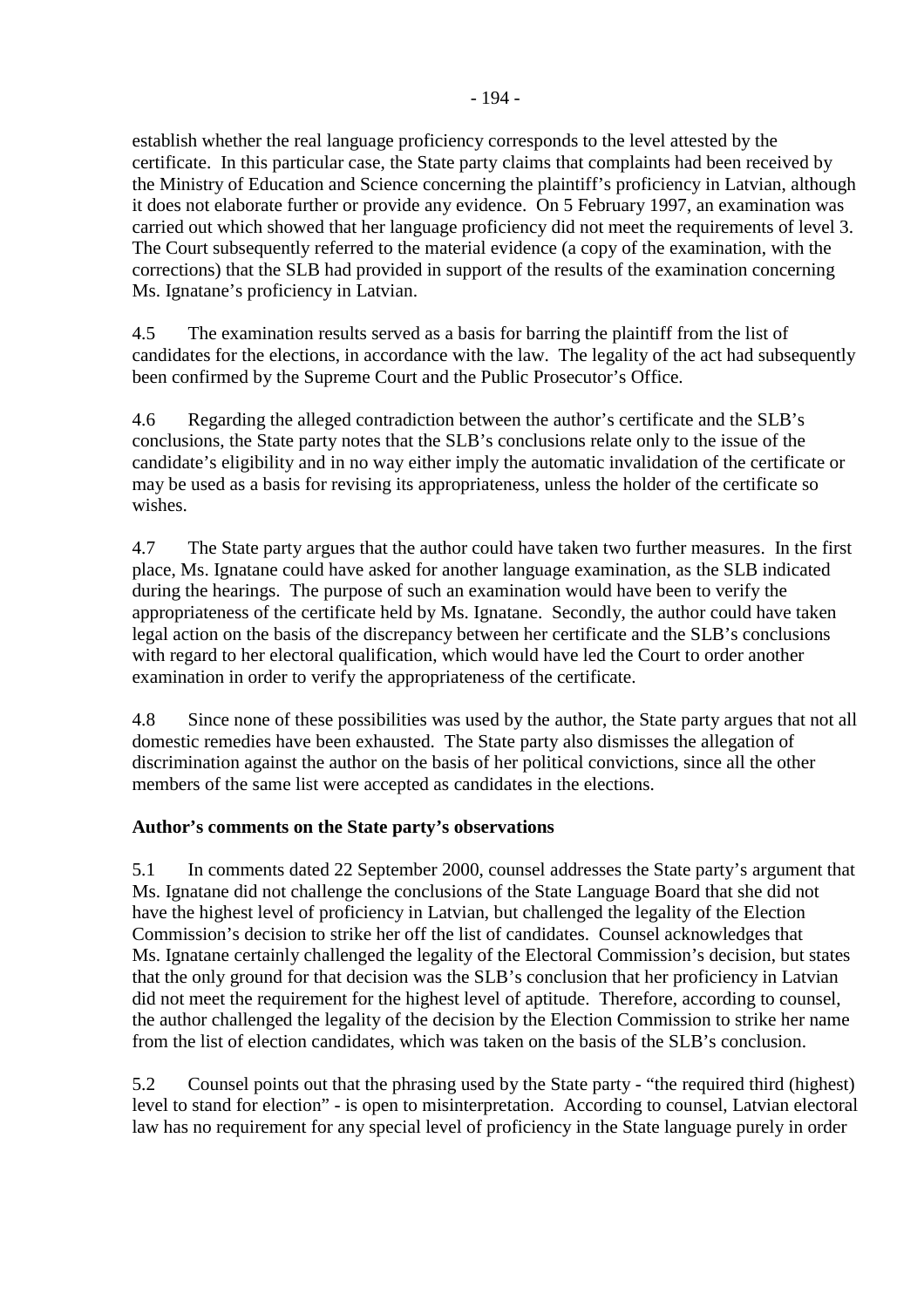to stand for election; it is only the regulations on the certification of proficiency in the State language for employment that indicate the three levels required for various positions and professions, and the language aptitude certificate showing level 1, 2 or 3 proficiency in the State language is general in scope.

5.3 With regard to the State party's assertion that the relevant electoral law complies with the requirements of the International Covenant on Civil and Political Rights, as provided in the General Comment on article 25, counsel states that the conditions contained in article 9, paragraph 7, and article 22, paragraph 8, of the Law in question are not based on objective and reasonable criteria, as required by the Human Rights Committee's General Comment on non-discrimination.

5.4 According to article 9, paragraph 7, of the Law, persons whose proficiency in the State language does not meet the requirements of the highest level (level 3) may not be nominated as candidates for local council elections and may not be elected to councils. According to article 22, paragraph 8, a candidate may be struck off the list if his or her language skills do not meet the requirements of proficiency level 3 in the State language, on the basis of an opinion of the State Language Board. According to counsel, in practice, that provision is open to a practically infinite range of interpretations and opens the door to totally discretionary and arbitrary decisions.

5.5 Counsel then addresses the State party's point that an election candidate is given a language examination if complaints have been received. If no complaints have been received, the SLB should submit opinions on every candidate, in the form of an authentication of the copy of each candidate's Latvian language aptitude certificate. Counsel maintains that an unsupported statement that complaints had been made about a candidate and the results of the subsequent examination, which was conducted by a single examiner, a senior inspector at the State Language Inspectorate, cannot be described as objective criteria. The full powers given to a senior inspector are not commensurate with the consequences they give rise to, i.e. the disqualification of an election candidate. Such an approach to the verification of proficiency in the State language makes it possible, if need be, to disqualify all candidates representing a minority.

5.6 Counsel goes on to describe the conditions in which the examination was carried out. Ms. Ignatane was at work, when the German lesson she was giving to a class of schoolchildren was interrupted and she was required to do a written exercise in Latvian. The examination was carried out by an inspector in the presence of two witnesses, who were teachers employed at the same school. Given the circumstances, counsel contends, the spelling mistakes and other errors that were used as evidence of the author's limited proficiency in Latvian should not be taken into account.

5.7 In the third place, with reference to the State party's assertion that participation in public affairs requires a high level of proficiency in the State language and that such a precondition is reasonable and based on objective criteria set forth in the regulations on the certification of proficiency in the State language, counsel contends that such a precondition for standing in local elections is not reasonable. There are no other preconditions for candidates in general, for example with regard to level of education or professional skills. The fact that the only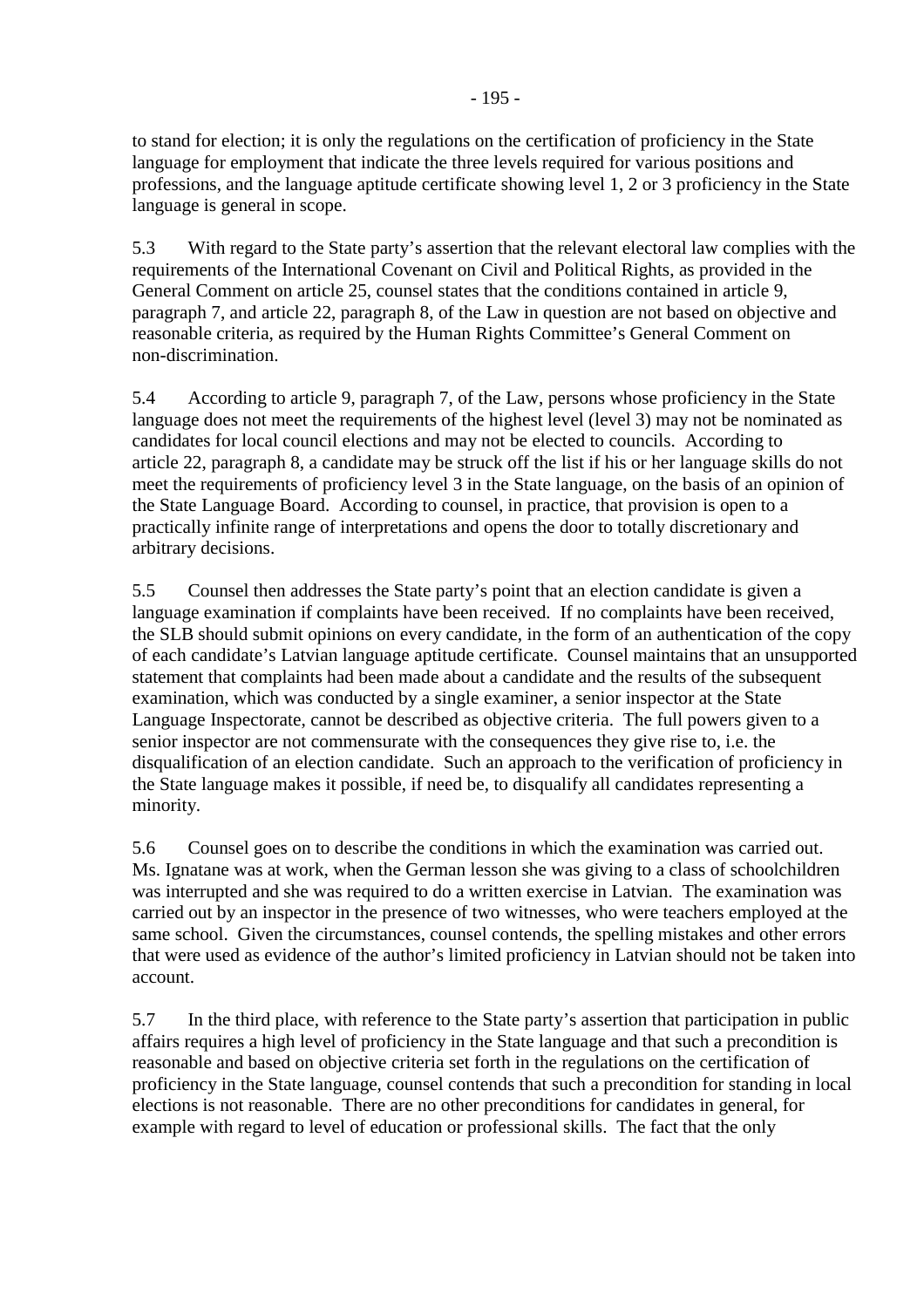precondition relates to proficiency in Latvian means, according to counsel, that the rights to vote and to be elected are not respected and guaranteed to all individuals with no distinction on the grounds of their language status. Counsel asserts that, for around 40 per cent of the population of Latvia, Latvian is not the mother tongue.

5.8 According to counsel, this precondition of a high level of proficiency in Latvian for participation in local elections is not based on objective criteria. However, that does not mean that the author is of the opinion that the criteria set forth in the regulations on the certification of proficiency in the State language are not objective. Simply, the latter criteria are not applied in the provision (in article 22, paragraph 8, of the Law) that a candidate may be struck off the list if he or she does not meet the requirements of the highest level (level 3) of proficiency in Latvian, and that this must be certified by an opinion of the SLB. Counsel states that, according to the regulations on the certification of proficiency in the State language, language proficiency is certified by a special Certification Commission made up of at least five language specialists. The regulations describe in detail the testing and certification procedure, thereby ensuring its objectivity and reliability. Level 1, 2 and 3 certificates are valid for an unlimited period. According to article 17 of the Law, candidates who have not obtained their secondary school diploma from a school in which Latvian is the language of instruction must submit a copy of their level 3 certificate to the Election Commission. The author had submitted such a copy to the Riga Election Commission. Counsel maintains that the SLB opinion, issued on the basis of an ad hoc examination conducted by a single inspector from the State Language Inspectorate following complaints allegedly received by the Ministry of Education, was not consistent with the requirements of the regulations on the certification of proficiency in the State language. Moreover, the State party acknowledges that the SLB opinion relates only to the issue of eligibility and in no way either implies the automatic invalidation of the certificate or may be used as a basis for revising its appropriateness.

5.9 Fourth and last, counsel takes up the State party's contention that all domestic remedies have not been exhausted. Counsel recalls that the court judgement of 25 February 1997 confirming the Riga Election Commission's decision of 11 February 1997 was final and entered into force with immediate effect. The special procedure available for appealing such decisions is in fact the procedure that the author followed.

5.10 Counsel goes on to point out that remedies should not only be adequate and sufficient, but should also make it possible in practice to obtain the re-establishment of the situation in question. The remedy exhausted by the author - the special procedure for appealing the Election Commission's decision - was the only remedy that would have made it possible to achieve the objective of the complaint, namely, to allow the author to stand in the Riga City Council elections in 1997 by restoring her name to the electoral list.

5.11 Counsel maintains that the State party contradicts itself when it says, on the one hand, that it cannot agree that domestic remedies have been exhausted, since neither of the two possible remedies it mentions for verifying the appropriateness of the author's certificate has been used, and, on the other hand, that, according to the communication, the author challenges the legality of striking her off the list of candidates but not the SLB's opinion that her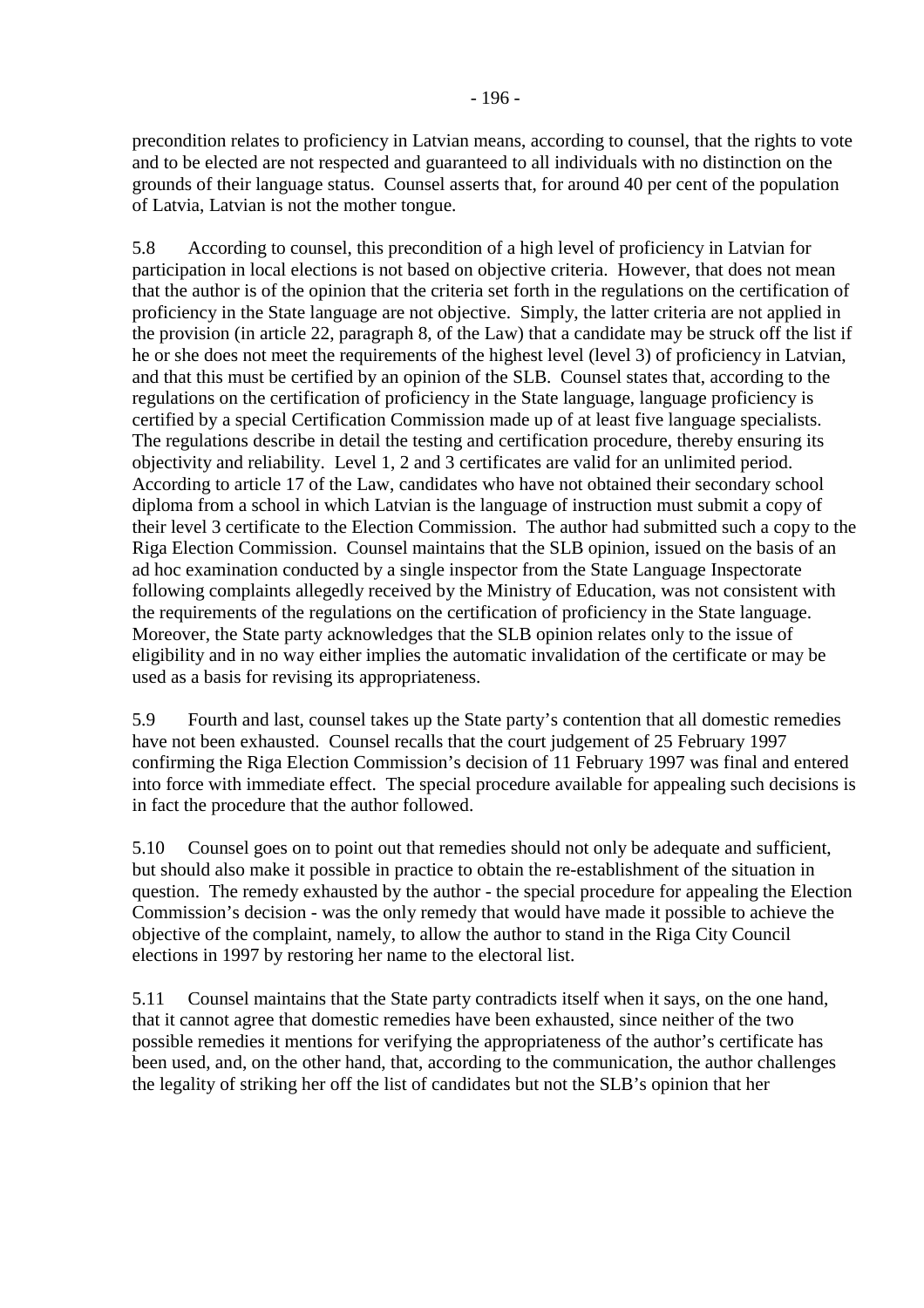proficiency in Latvian was not of the required level 3. In any case, each of the procedures mentioned by the State party to verify the appropriateness of the author's certificate takes several months at least and therefore would not have allowed the author to stand in the 1997 elections. In that regard, counsel recalls that the decision to bar the author was taken 26 days before the elections. Time constraints precluded any effort on the author's part to avail herself subsequently of any other legal remedy.

## **The Committee's deliberations concerning admissibility**

6.1 Before considering any claim contained in a communication, the Human Rights Committee must, in accordance with rule 87 of its rules of procedure, decide whether or not it is admissible under the Optional Protocol to the International Covenant on Civil and Political Rights.

6.2 The Committee observes that the State party contests the admissibility of the communication on the grounds that domestic remedies have not been exhausted, since the author did not contest the SLB's conclusion that her knowledge of the language was not of the required standard, but contested the Election Commission's decision to strike her off the list. The Committee cannot agree with the State party's argument that this shows that the author had not exhausted the available remedies, since at the time the author was in possession of a valid, legally issued certificate demonstrating her knowledge of the official language to the required standard, which the State party itself does not contest.

6.3 The Committee also notes counsel's arguments that the remedies listed by the State party are not effective remedies and that the State party has not proved that they are effective or indeed contested counsel's arguments. The Committee also takes account of counsel's comment that the remedies listed by the State party take several months to reach a conclusion in any case and to have exhausted them would have meant that the author would not have been able to stand in the elections. The Committee notes that counsel's reactions were brought to the attention of the State party, but that the latter did not respond. Under the circumstances, the Committee considers that there is no impediment to the admissibility of the communication.

6.4 The Committee therefore declares the communication admissible and decides to proceed to an examination of the case on its merits, in accordance with article 5, paragraph 2, of the Optional Protocol.

## **Examination of the merits**

7.1 The Human Rights Committee has considered the present communication in the light of all the information submitted to it in writing by the parties, in accordance with article 5, paragraph 1, of the Optional Protocol.

7.2 The issue before the Committee is whether the rights of the author under articles 2 and 25 were violated by not allowing her to stand as candidate for the local elections held in March 1997.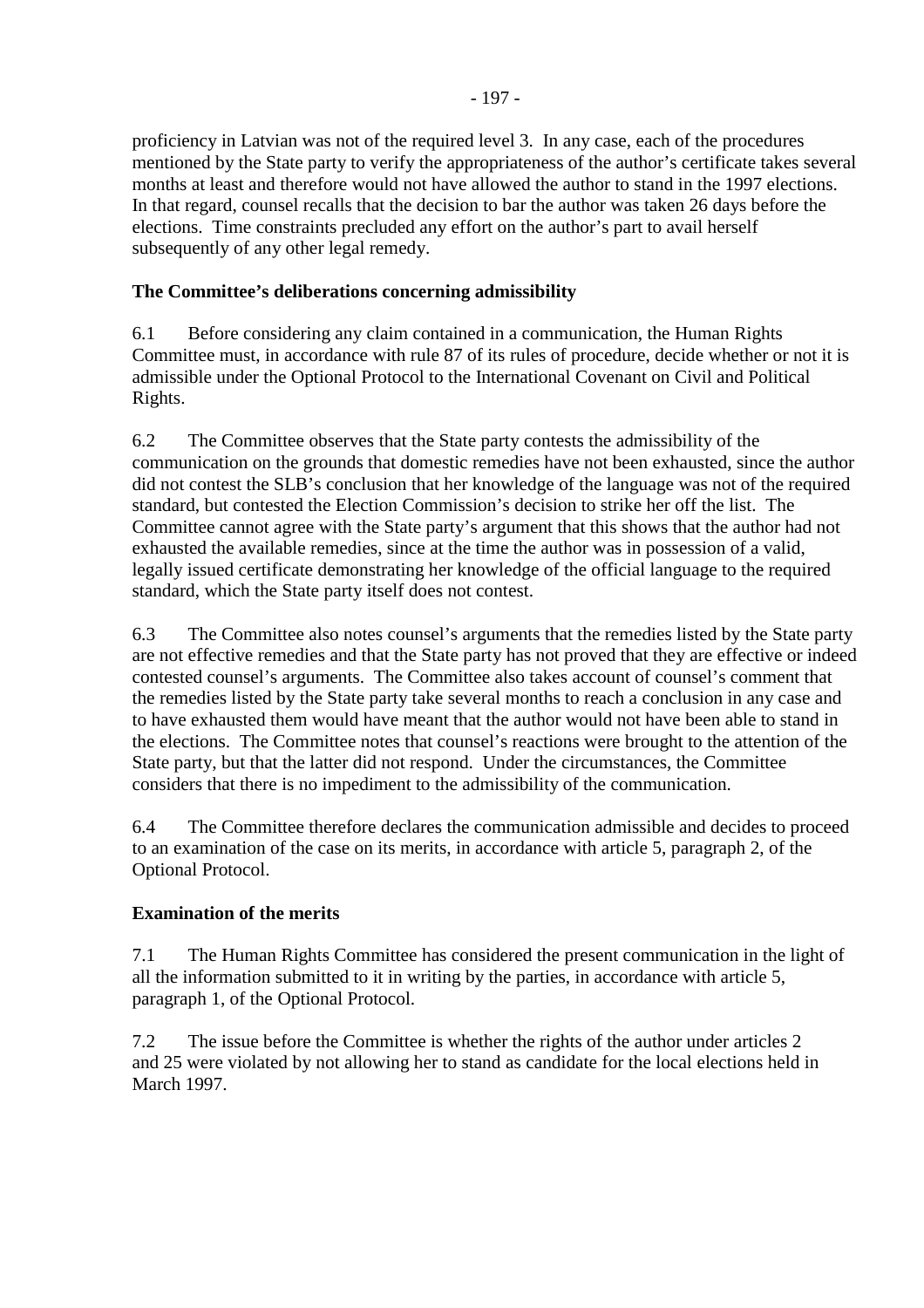7.3 According to the State party participation in public affairs requires a high level of proficiency in the State language and a language requirement for standing as a candidate in elections is hence reasonable and objective. The Committee notes that article 25 secures to every citizen the right and the opportunity to be elected at genuine periodic elections without any of the distinctions mentioned in article 2, including language.

7.4 The Committee notes that, in this case, the decision of a single inspector, taken a few days before the elections and contradicting a language aptitude certificate issued some years earlier, for an unlimited period, by a board of Latvian language specialists, was enough for the Election Commission to decide to strike the author off the list of candidates for the municipal elections. The Committee notes that the State party does not contest the validity of the certificate as it relates to the author's professional position, but argues on the basis of the results of the inspector's review in the matter of the author's eligibility. The Committee also notes that the State party has not contested counsel's argument that Latvian law does not provide for separate levels of proficiency in the official language in order to stand for election, but applies the standards and certification used in other instances. The results of the review led to the author's being prevented from exercising her right to participate in public life in conformity with article 25 of the Covenant. The Committee notes that the first examination, in 1993, was conducted in accordance with formal requirements and was assessed by five experts, whereas the 1997 review was conducted in an ad hoc manner and assessed by a single individual. The annulment of the author's candidacy pursuant to a review that was not based on objective criteria and which the State party has not demonstrated to be procedurally correct is not compatible with the State party's obligations under article 25 of the Covenant.

7.5 The Committee concludes that Mrs. Ignatane has suffered specific injury in being prevented from standing for the local elections in the city of Riga in 1997, because of having been struck off the list of candidates on the basis of insufficient proficiency in the official language. The Human Rights Committee considers that the author is a victim of a violation of article 25, in conjunction with article 2 of the Covenant

8. In accordance with article 2, paragraph 3 (a), of the Covenant, the State party is under an obligation to provide Ms. Ignatane with an effective remedy. It is also under an obligation to take steps to prevent similar violations occurring in the future.

9. Bearing in mind that, by becoming a party to the Optional Protocol, the State party has recognized the competence of the Committee to determine whether there has been a violation of the Covenant or not and that, pursuant to article 2 of the Covenant, the State party has undertaken to ensure to all individuals within its territory or subject to its jurisdiction the rights recognized in the Covenant and to provide an effective remedy when it has been determined that a violation has occurred, the Committee wishes to receive from the State party, within 90 days, information about the measures taken to give effect to the Committee's Views. In addition, it requests the State party to publish the Committee's Views.

[Adopted in English, French and Spanish, the French text being the original version. Subsequently to be issued also in Arabic, Chinese and Russian as part of the present report.]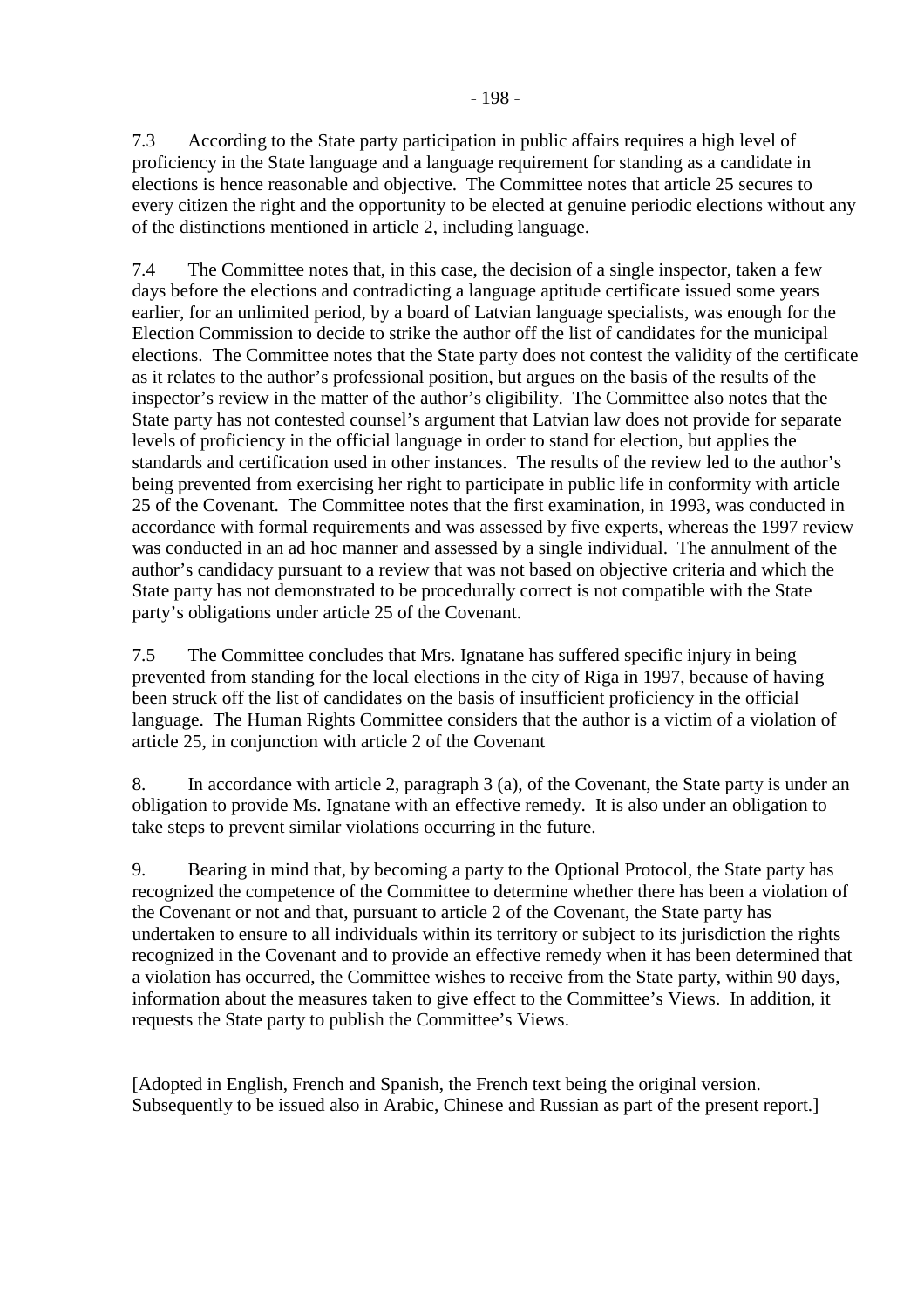- 199 -

### **T. Communication No. 930/2000 Winata v. Australia (Views adopted on 26 July 2001, seventy-second session)**\*

| Submitted by:          | Mr. Hendrick Winata and Ms. So Lan Li<br>(represented by counsel, Anne O'Donoghue) |  |
|------------------------|------------------------------------------------------------------------------------|--|
| Alleged victims:       | The authors and their son, Barry Winata                                            |  |
| State party:           | Australia                                                                          |  |
| Date of communication: | 11 May 2000 (initial submission)                                                   |  |

The Human Rights Committee, established under article 28 of the International Covenant on Civil and Political Rights,

Meeting on 26 July 2001,

Having concluded its consideration of communication 930/2000 submitted to the Human Rights Committee by Mr. Hendrick Winata and Ms. So Lan Li under the Optional Protocol to the International Covenant on Civil and Political Rights.

 Having taken into account all written information made available to it by the author of the communication, and the State party,

Adopts the following:

 $\overline{a}$ 

# **Views under article 5, paragraph 4, of the Optional Protocol**

1. The authors of the communication, dated 4 May 2000, are Hendrik Winata, born 9 November 1954 and So Lan Li, born 8 December 1957, both formerly Indonesian nationals but currently stateless, also writing on behalf of their son Barry Winata, born on 2 June 1988 and an Australian national. The authors complain that the proposed removal

Under rule 85 of the Committee's rules of procedure, Mr. Ivan Shearer did not participate in the examination of the case.

The text of a dissenting individual opinion signed by Committee members Prafullachandra Natwarlal Bhagwati, Ahmed Tawfik Khalil, David Kretzmer and Max Yalden is appended to the present document.

<sup>\*</sup> The following members of the Committee participated in the examination of the present communication: Mr. Abdelfattah Amor, Mr. Nisuke Ando, Mr. Prafullachandra Natwarlal Bhagwati, Ms. Christine Chanet, Mr. Maurice Glèlè Ahanhanzo, Mr. Louis Henkin, Mr. Ahmed Tawfik Khalil, Mr. Eckart Klein, Mr. David Kretzmer, Mr. Rajsoomer Lallah, Mr. Rafael Rivas Posada, Sir Nigel Rodley, Mr. Martin Scheinin, Mr. Hipólito Solari Yrigoyen, Mr. Patrick Vella and Mr. Maxwell Yalden.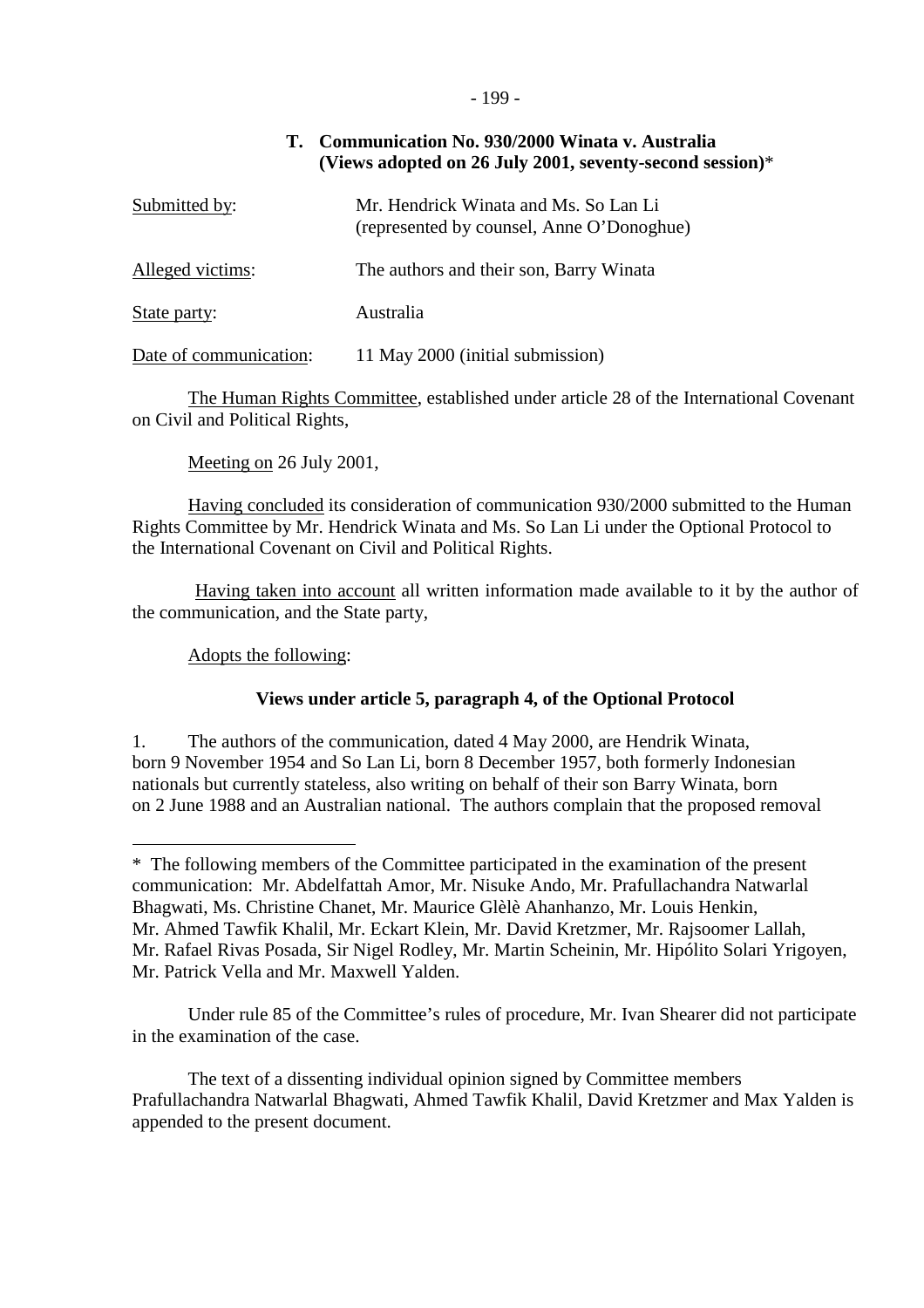of the parents from Australia to Indonesia would constitute a violation of articles 17, 23, paragraph 1, and 24, paragraph 1, of the Covenant by the State party. They are represented by counsel.

## **The facts as presented**

2.1 On 24 August 1985 and 6 February 1987, Mr. Winata and Ms. Li arrived in Australia on a visitor's visa and a student visa respectively. In each case, after expiry of the relevant visas on 9 September 1985 and 30 June 1988 respectively they remained unlawfully in Australia. In Australia Mr. Winata and Ms. Li met and commenced a de facto relationship akin to marriage, and have a 13-year-old son, Barry, born in Australia on 2 June 1988.

2.2 On 2 June 1998, by virtue of his birth in that country and residing there for 10 years, Barry acquired Australian citizenship. On 3 June 1998, Mr. Winata and Ms. Li lodged combined applications for a protection visa with the Department of Immigration and Multicultural Affairs (DIMA), based generally upon a claim that they faced persecution in Indonesia owing to their Chinese ethnicity and Catholic religion. On 26 June 1998, the Minister's delegate refused to grant a protection visa.

2.3 On 15 October 1998,<sup>1</sup> Mr. Winata and Ms. Li's representative in Jakarta lodged an application with the Australian Embassy to migrate to Australia on the basis of a "subclass 103 Parent Visa". A requirement for such a visa, of which presently 500 are granted per year, is that the applicant must be outside Australia when the visa is granted. According to counsel, it thus could be expected that Mr. Winata and Ms. Li would face a delay of several years before they would be able to return to Australia under parent visas.

2.4 On 25 January 2000, the Refugee Review Tribunal (RRT) affirmed DIMA's decision to refuse a protection visa. The RRT, examining the authors' refugee entitlements under article 1A (2) of the Convention Relating to the Status of Refugees (as amended) only, found that even though Mr. Winata and Ms. Li may have lost their Indonesian citizenship having been absent from that country for such a long time, there would be little difficulty in re-acquiring it.**<sup>2</sup>** Furthermore, on the basis of recent information from Indonesia, the RRT considered that while the possibility of being caught up in racial and religious conflict could not be discounted, the outlook in Indonesia was improving and any chance of persecution in the particular case was remote. The RRT specifically found that its task was solely limited to an examination of a refugee's entitlement to a protection visa, and could not take into account broader evidence of family life in Australia.

2.5 On the basis of legal advice that any application for judicial review of the RRT's decision had no prospects of success, Mr. Winata and Ms. Li did not seek review of the decision. With the passing of the mandatory and non-extendable filing period of 28 days from the decision having now passed, Mr. Winata and Ms. Li cannot pursue this avenue.

2.6 On 20 March 2000,<sup>3</sup> Mr. Winata and Ms. Li applied to the Minister for Immigration and Multicultural Affairs, requesting the exercise in their favour on compelling and compassionate grounds of his non-enforceable discretion.<sup>4</sup> The application, relying inter alia on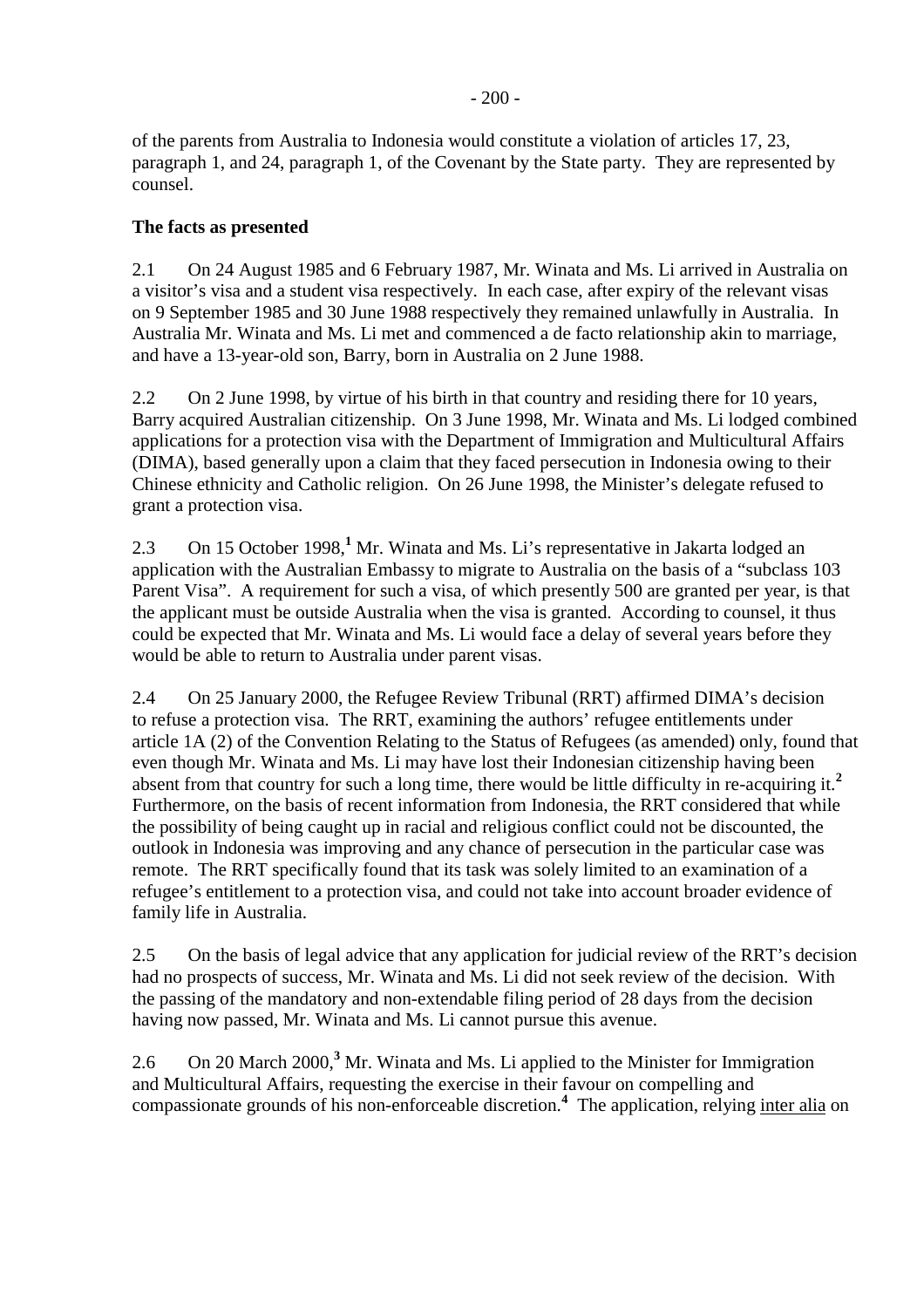articles 17 and 23 of the Covenant, cited "strong compassionate circumstances such that failure to recognize them would result in irreparable harm and continuing hardship to an Australian family". The application was accompanied by a two and a half page psychiatric report on the authors and possible effects of a removal to Indonesia.**<sup>5</sup>** On 6 May 2000, the Minister decided against exercising his discretionary power.**<sup>6</sup>**

## **The complaint**

3.1 The authors allege that their removal to Indonesia would violate rights of all three alleged victims under articles 17, 23, paragraph 1, and 24, paragraph 1.

3.2 As to the protection of unlawful or arbitrary interference with family life, protected under article 17, the authors argue that de facto relationships are recognized under Australian law, including in migration regulations, and that there should be no doubt that their relationship would be so recognized by the Australian courts. Their relationship with Barry would also be recognized as a "family" by Australia. They contend that it is clear from the psychiatric report that there is strong and effective family life.

3.3 The authors contend that a removal which separates parents from a dependent child, as is claimed could occur in this case if Barry were to remain in Australia, amounts to an "interference" with that family unit. While conceding that the removal of Mr. Winata and Ms. Li is lawful under domestic law by virtue of the Migration Act, the authors cite the Committee's General Comment 16 to the effect that any interference must also be in accordance with the provisions, aims and objectives of the Covenant and be reasonable in the particular circumstances.

3.4 The authors claim that if they are to be removed, the only way to avoid their separation from Barry is for him to leave with them and relocate to Indonesia. They claim however that Barry is fully integrated into Australian society, speaks neither Indonesian nor Chinese, and has no cultural ties to Indonesia since he has always lived in Australia. Barry is described by the psychologist's report as "an Inner Western Sydney multicultural Chinese Australian boy, with all the best characteristics of that culture and subculture [who] would be completely at sea and at considerable risk if thrust into Indonesia". Alternatively, the authors contend it would be unconscionable and very damaging to break up the family unit and set Barry adrift in Australia them if he was to be left there while they returned to Indonesia. Either way, say the authors, the removal would be arbitrary and unreasonable.

3.5 In coming to this conclusion, the authors refer to the jurisprudence of the European Court of Human Rights, which in its interpretation of the analogous article 8 of the European Convention has been generally restrictive towards those seeking entry into a State for purposes of "family creation", while adopting a more liberal approach to existing families already present in the State. The authors urge that a similar approach be taken by the Committee, while arguing that the right in article 17 of the Covenant is stronger than article 8 of the European Convention in that it is not expressed as subject to any conditions, and that therefore the individual's right to family life will be paramount rather than balanced against any State right to interfere with the family.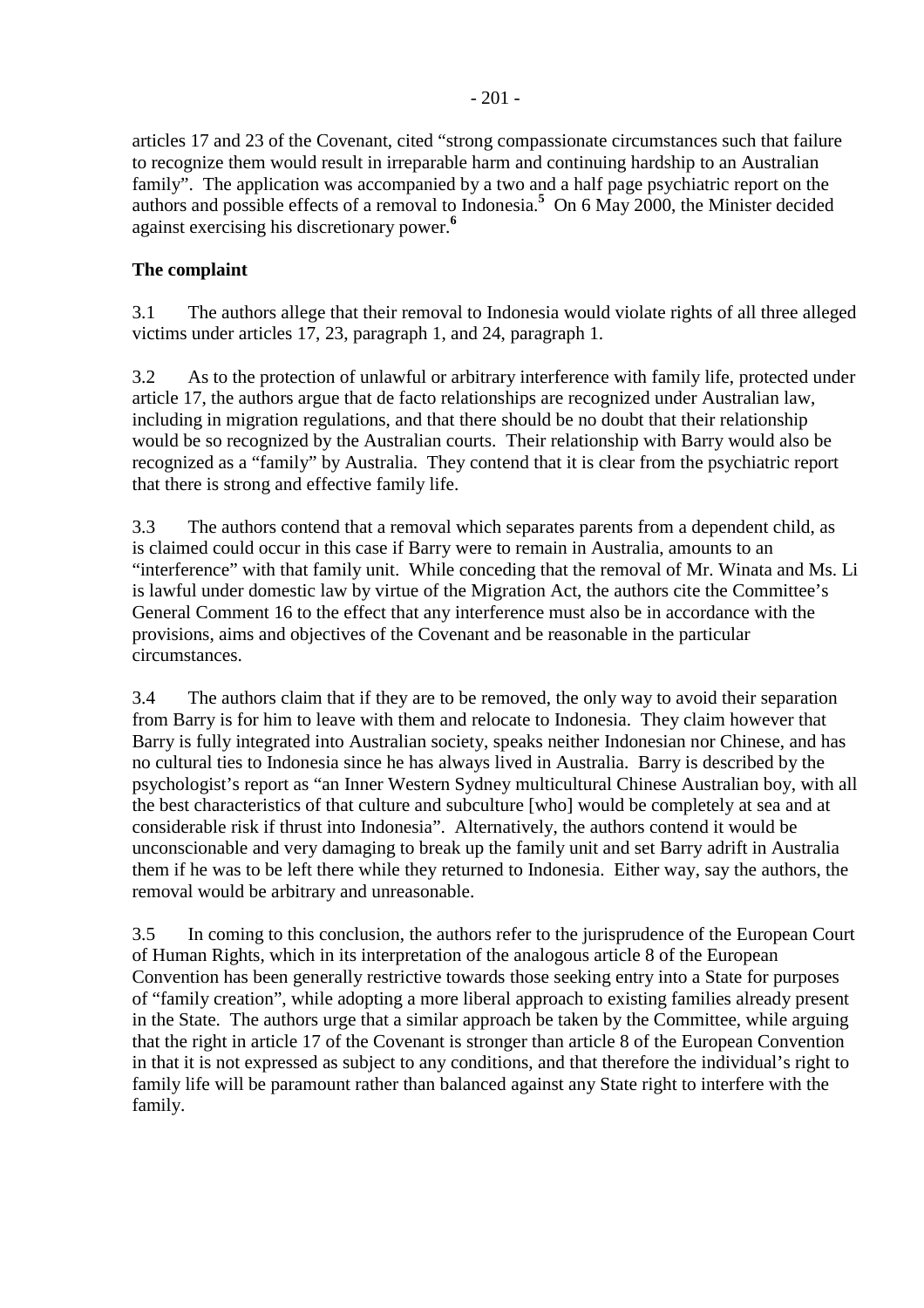3.6 As to articles 23 and 24, the authors do not develop any specific argumentation other than to observe that article 23 is expressed in stronger terms than article 12 of the European Convention, and that article 24 specifically addresses the protection of the rights of the child as such or as a member of a family.

### **The State party's observations with regard to the admissibility and merits of the communication**

4.1 The State party argues that the authors' claims are inadmissible for failure to exhaust domestic remedies, for incompatibility with provisions of the Covenant, and (in part) for insufficient substantiation.

4.2 As to non-exhaustion of domestic remedies, the State party submits that three remedies remain available and effective. Firstly, the authors failed to seek, as provided for in the Migration Act, judicial review in the Federal Court (along with subsequent possible appeals) of the RRT's decision of 25 January 2000. Although the time has now passed for bringing such an application, the State party refers to the Committee's decision in N.S. v. Canada**<sup>7</sup>** that a failure to exhaust a remedy in time means that available domestic remedies have not been exhausted. Secondly, the authors could apply by way of constitutional remedy for judicial review in the High Court, which could direct the RRT to reconsider the matter according to law if a relevant error of law is established. The State party notes the Committee's jurisprudence that mere doubts as to the effectiveness of a remedy does not absolve an author from pursuing them. In the absence of the legal advice provided to the authors that an application for judicial review would have no prospects of success, the authors cannot be said to have convincingly demonstrated that these remedies would not be effective.

4.3 Finally, the State party notes that the authors have applied for parent visas. While the authors would have to leave the country to await the grant of the visa and would be "queued" with other applicants, they would not have to wait an indefinite period. Barry could live with the authors in Indonesia until the visas were granted, or continue his schooling in Australia.

4.4 As to incompatibility with the provisions of the Covenant, the State party argues that the authors' allegations do not come within the terms of any right recognized by the Covenant. The State party argues that the Covenant recognizes, in articles 12, paragraph 1, and 13, the right of State parties to regulate the entry of aliens into their territories. If the authors are removed from Australia it will be due to the fact that they have illegally remained in Australia after the expiry of their visas. The Covenant does not guarantee the authors the right to remain in Australia or to establish a family here after residing in Australia unlawfully and knowingly.

4.5 As to non-substantiation of the allegations, the State party contends that in relation to articles 23, paragraph 1, and 24, paragraph 1, the authors have provided insufficient evidence to substantiate their claims. The authors simply allege that the State party would breach these provisions if it removed them, but they provide no details in respect of these allegations. The State party states that both the nature of these particular allegations and the way in which the evidence provided relates to them is unclear from the communication. The evidence and argument supplied relates only to article 17.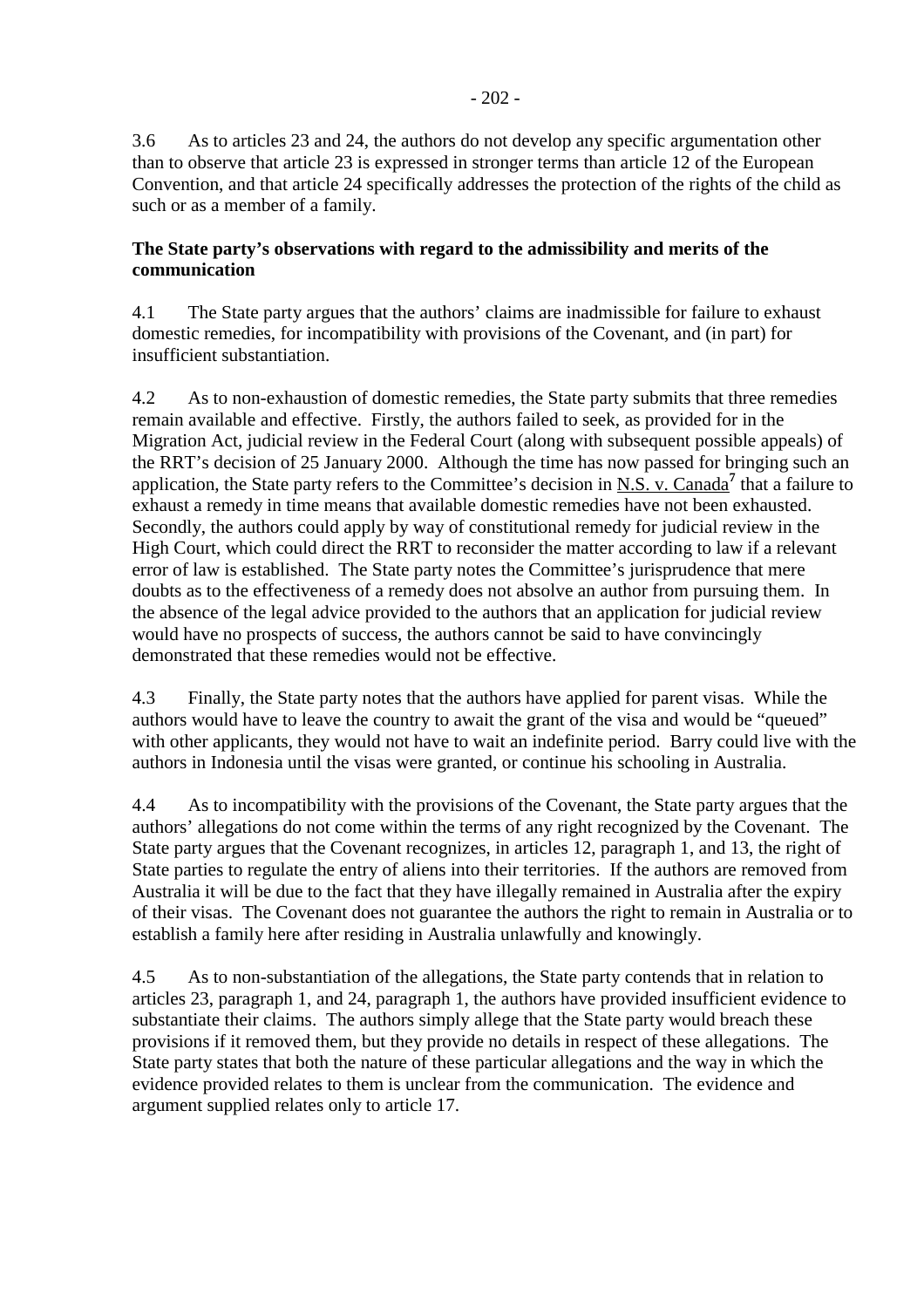4.6 As to the merits of the claim under article 17, the State party notes at the outset its understanding of the scope of the right in that article. Unlike the corresponding provision of the European Convention, limitations on article 17 are not limited to those "necessary" to achieve a prescribed set of purposes, but, more flexibly, must simply be reasonable and not arbitrary in relation to a legitimate Covenant purpose. The State party refers to the travaux préparatoires of the Covenant which are clear that the intent was that States parties should not be unnecessarily restricted by a list of exceptions to article 17, but should be able to determine how the principle should be given effect to.**<sup>8</sup>**

4.7 Turning to the particular case, the State party, while not objecting to the classification of the authors as a "family", argues that the removal of the authors would not constitute "interference" with that family, and that in any event such a step would not be arbitrary or unreasonable in the circumstances.

4.8 As to "interference", the State party argues that if the authors were removed, it would take no steps to prevent Barry also leaving with them to live in Indonesia, where the family could continue to live together. There is no evidence that they would be unable to live as a family, and the RRT found no danger of persecution for them. While acknowledging a disruption to Barry's education in this event, the State party contends this does not amount to "interference with family".<sup>9</sup> It points out that it is common for children of all ages to relocate with parents to new countries for various reasons.

4.9 The State party observes that Barry has no relatives in Australia other than his parents, whereas there are a significant number of close relatives in Indonesia, with whom the authors stay in contact with and who would if anything enhance Barry's family life. The State party submits therefore that, like the European Convention, the Covenant should be construed not so as to guarantee family life in a particular country, but simply to effective family life, wherever that may be.

4.10 Alternatively, if Barry were to remain in Australia, the family would be able to visit him and in any case maintain contact with him. This is the same situation as many children face at boarding schools, and such physical separation cannot mean that the family unit does not exist. In any event, the decision as to which of these options the parents elect is purely theirs and not the result of the State party's actions, and therefore does not amount to "interference". Moreover, whatever the decision, the State party will do nothing to prevent the family's relations from continuing and developing.

4.11 Even if the removal can be considered an interference, the State party submits, the action would not be arbitrary. The authors came to Australia on short-term visas fully aware that they were required to leave Australia when the visas expired. Their removal will be the result of the applicants having overstayed their visas which they were aware only allowed temporary residence, and remaining unlawfully in Australia for over 10 years.<sup>10</sup> The laws which require their removal in these circumstances are well-established and generally applicable. The operation of these laws regulating removal is neither capricious nor unpredictable, and is a reasonable and proportionate means of achieving a legitimate purpose under the Covenant, that is immigration control.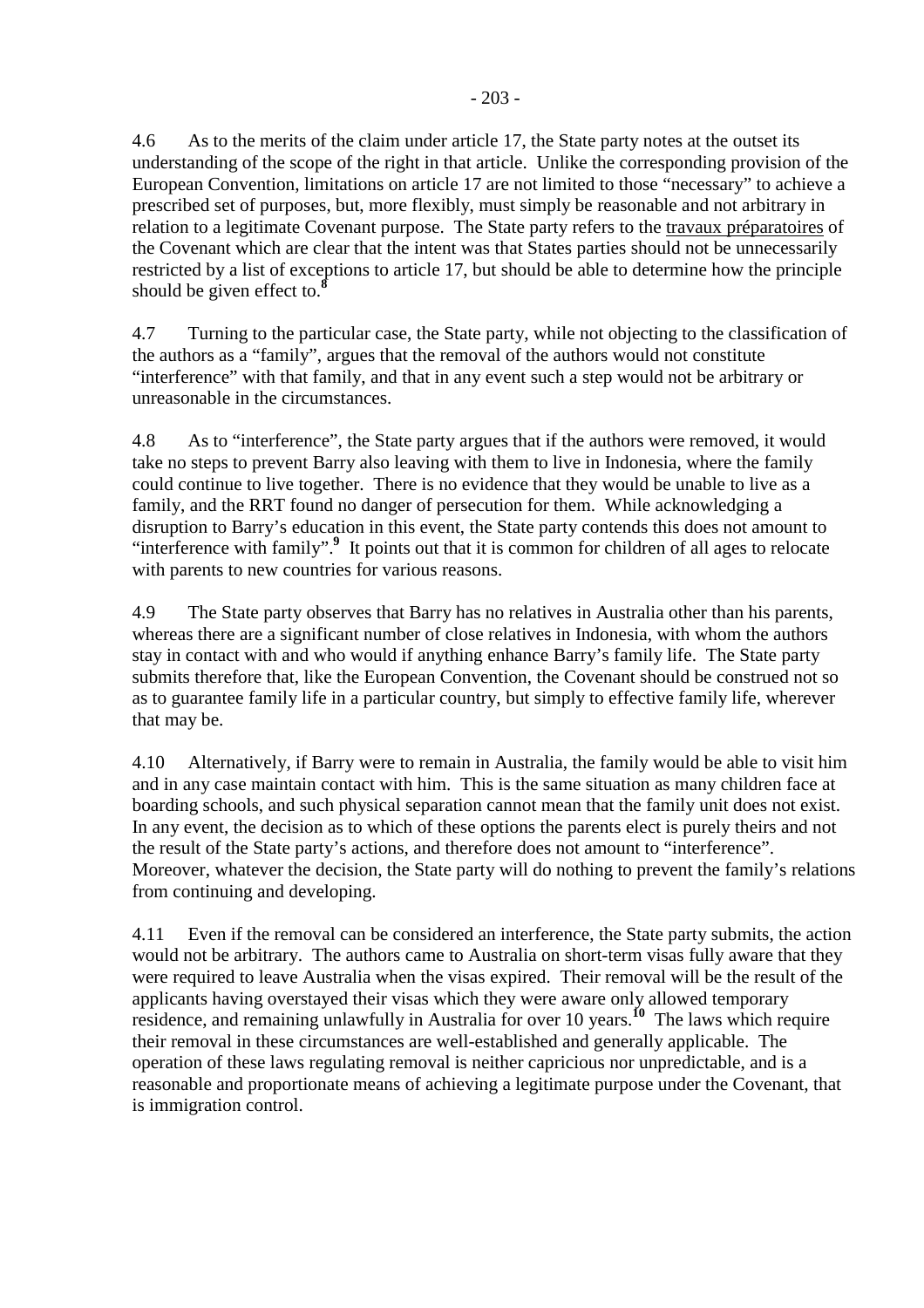4.12 In the circumstances, the authors knew when Barry was born that that there was a risk that they would not be able to remain and raise Barry in Australia. It has not been shown that there are any significant obstacles to establishing a family in Indonesia, and they will be re-granted Indonesian citizenship if they apply for it. Both authors received their schooling in Indonesia, speak, read and write Indonesian and have worked in Indonesia. They will be able to raise Barry in a country whose language and culture they are familiar with, close to other family members. Barry understands a significant amount of domestic Indonesian, and hence any language barrier that Barry would face would be fairly minor and, given his young age, could be quite easily overcome. Nor would it be unreasonable if the authors elected for him to remain in Australia, for he would be able to maintain contact with his parents and have access to all the forms of support provided to children separated from their parents.

4.13 Further evidence of the reasonableness of removal is that the authors' requests for protection visas were determined on their facts according to law laying down generally applicable, objective criteria based on Australia's international obligations, and confirmed upon appeal. In due course, the authors' applications for parent visas will be made according to law, and it is reasonable that the authors' request be considered along with others making similar claims.

4.14 The State party refers to the Committee's jurisprudence where it has found no violation of article 17 (or article 23) in deportation cases where the authors had existing families in the receiving State.**<sup>11</sup>** Furthermore, a factor of particular weight is whether the persons in question had a *legitimate* expectation to continuing family life in the particular State's territory. The cases decided before the European Court support such a distinction between cases of families residing in a State lawfully and unlawfully respectively.

4.15 By way of example, in Boughanemi v. France**<sup>12</sup>** the European Court found the applicants**'** deportation compatible with article 8 where he had been residing in France illegally, even though he had an existing family in France. In the circumstances of Cruz Varas v. Sweden, **<sup>13</sup>** similarly, the Court found expulsion of illegal immigrants compatible with article 8. In Bouchelka v. France, **<sup>14</sup>** where the applicant had returned to France *illegally* after a deportation and built up a family (including having a daughter), the Court found no violation of article 8 in his renewed deportation. By contrast, in Berrehab v. The Netherlands, **<sup>15</sup>** the Court found a violation in the removal of the father of a young child from the country where the child lived where the father had *lawfully* resided there for a number of years.**<sup>16</sup>**

4.16 Accordingly, the State party argues that the element of unlawful establishment of a family in a State is a factor weighing heavily in favour of that State being able to take action which, if the family had been residing lawfully in the State, might otherwise have been contrary to article 17. As the European Court has noted, article 8 of the European Convention does not guarantee the most suitable place to live,**<sup>17</sup>** and a couple cannot choose the place of residence for its family simply by *unlawfully* remaining in the State it wishes to raise its family and having children in that State. It follows that the authors, residing in Australia unlawfully and fully aware of the risk that they might not be able to remain and raise a family in Australia, cannot reasonably expect to remain in Australia, and their removal is not arbitrary contrary to article 17.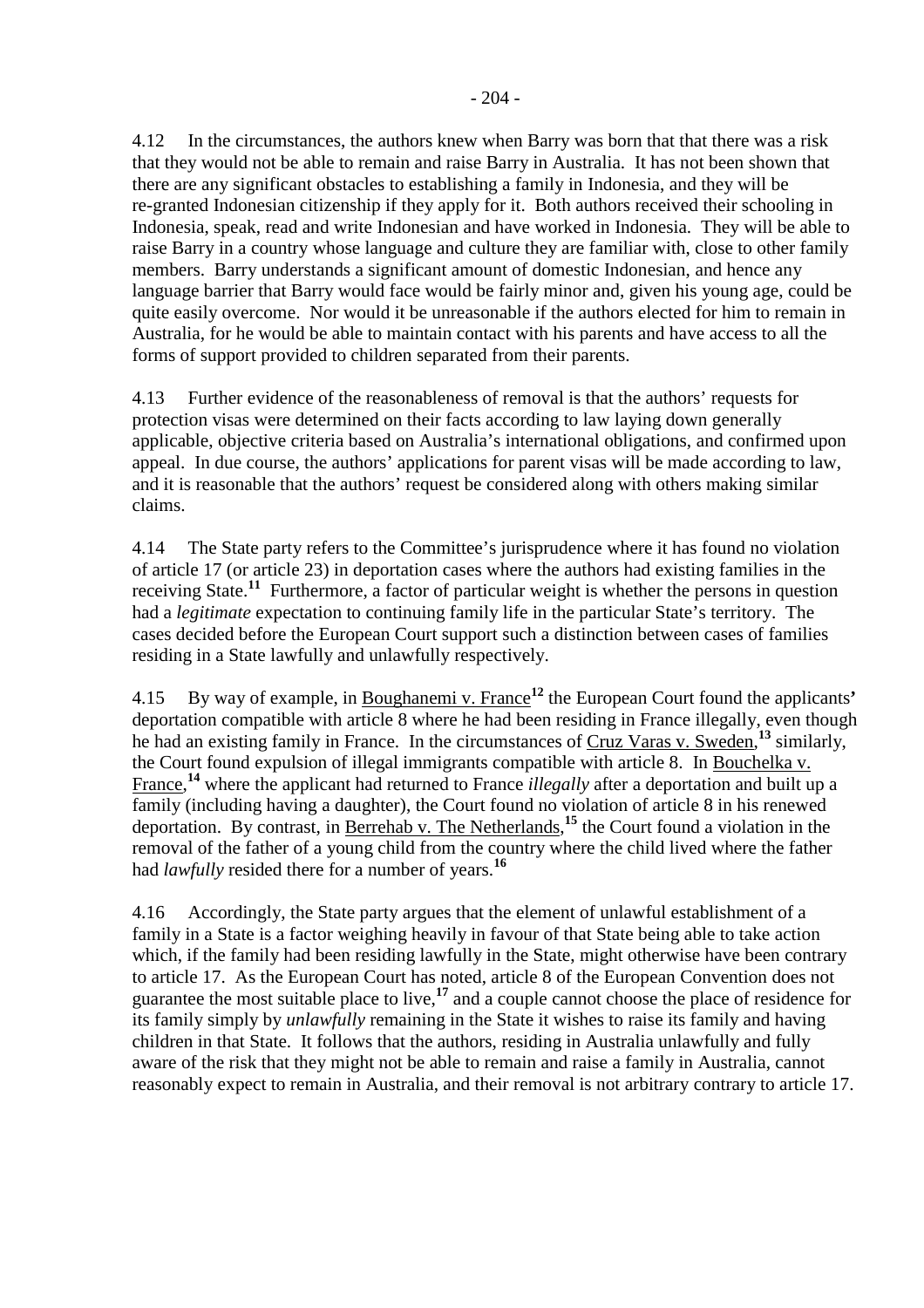4.17 As to article 23, paragraph 1, the State party refers to the institutional guarantees afforded by that article.**<sup>18</sup>** It states that the family is a fundamental social unit and its importance is given implicit and explicit recognition, including by allowing parents to apply for visas so they can live with their children in Australia (as the authors have done) and providing parents special privileges compared to other immigrants. Article 23, like article 17, must be read against Australia's right, under international law, to take reasonable steps to control the entry, residence and expulsion of aliens. As the RRT found the authors are not refugees and do not suffer a real chance of harm in Indonesia,**<sup>19</sup>** and as Barry can remain in Australia attending education or return to Indonesia at the authors' discretion, the existence of the family would not be threatened or harmed in the event of a return.

4.18 As to article 24, paragraph 1, the State party refers to a number of legislative measures and programmes designed specifically to protect children and to provide assistance for children at risk.**<sup>20</sup>** The removal of the authors from Australia is not a measure directed at Barry, who as an Australian citizen (since June 1998 only) is entitled to reside in Australia, regardless of where his parents live. The authors' removal would be a consequence of them residing in Australia illegally, rather than a failure to provide adequate measures of protection for children. When Barry was born, the authors were fully aware of the risk that they would one day have to return to Indonesia.

4.19 The State party argues that removal of the authors would neither involve a failure to adequately protect Barry as a minor or harm him. Both the delegate of the Minister for Immigration and Multicultural Affairs and the RRT found that there was no more than a remote risk that the authors would face persecution in Indonesia, and no evidence has been presented to suggest that Barry would be at any greater risk of persecution if he went to Indonesia with his parents.

4.20 Adopting its argumentation under article 17 on "interference" with the family, the State party argues that there are no significant obstacles to Barry continuing a normal life in Indonesia with his family. The State party disputes the psychiatric opinion to the effect that if Barry returned with the authors he would be "completely at sea and at considerable risk if thrust into Indonesia". It argues that while the interruption to Barry's routine may make the move to Indonesia difficult for him at first, his age, multicultural background**<sup>21</sup>** and understanding of Indonesian mean he is likely to adjust quickly. Barry could continue a good schooling in Indonesia in the physical and emotional company of the authors (who were born, raised and lived most of their lives there) and other close relatives; alternatively, if he chooses, as an Australian citizen he would also be entitled to complete his high schooling and tertiary education in Australia. While this would mean separation from the authors, it is common for children not to live with their parents during high school and while attending tertiary education, and it is common for children and young adults from south-east Asian countries to attend school and university in Australia. As an Australian citizen, he would be protected to the full extent possible under Australian law and would receive the same protection which is given to other Australian children who are living in Australia without their parents.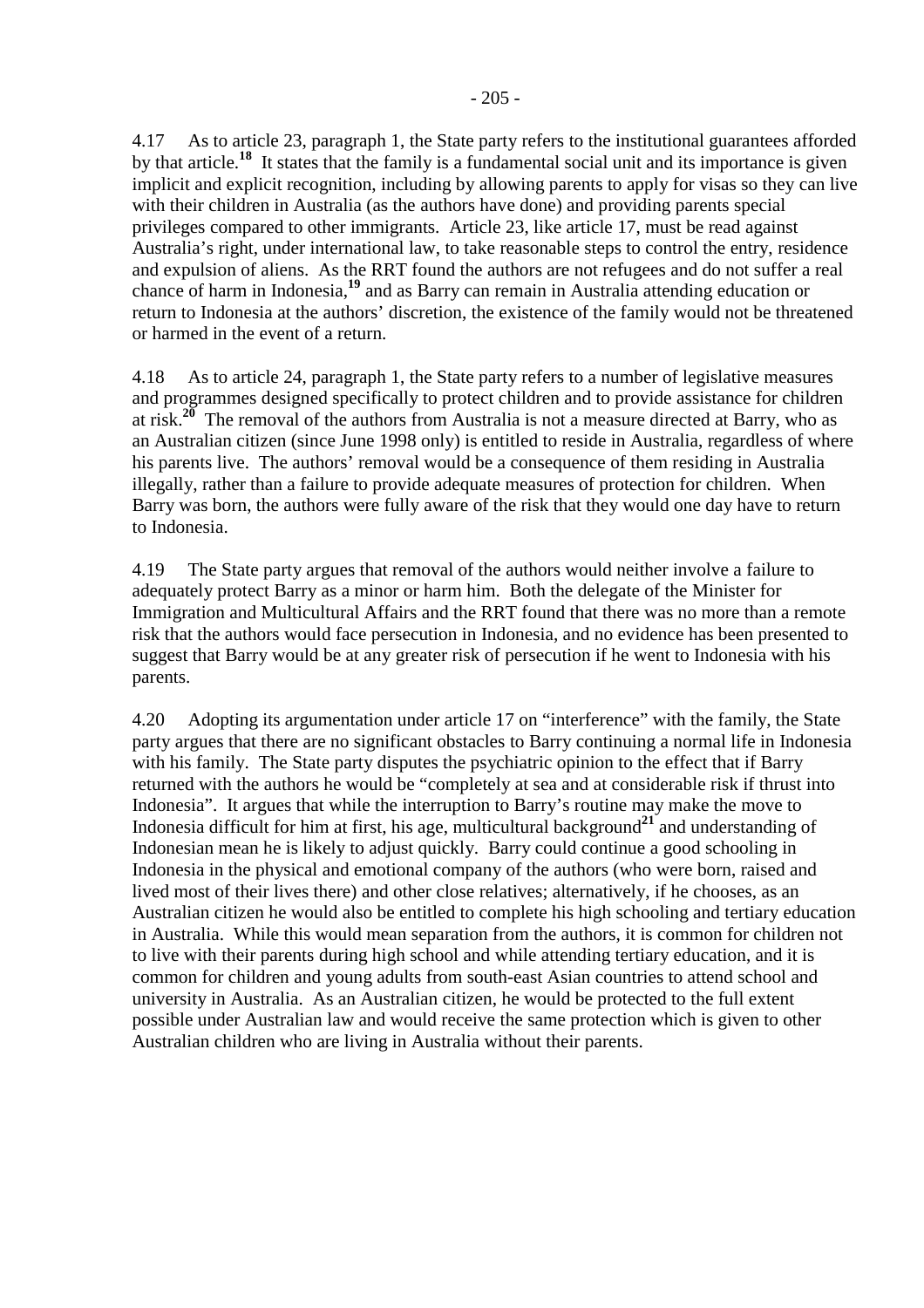## **Author's comments on the State party's submissions**

5.1 As to the admissibility of the communication, the author contests the State party's contentions on exhaustion of local remedies, incompatibility with the Covenant and insufficient substantiation.

5.2 Regarding the exhaustion of local remedies, the author argues that the requirement to exhaust domestic remedies must mean that the *particular complaint* is presented to any available State organs before that complaint is presented to the Committee. The remedies claimed by the State party still to be available relate to the refugee process and its evaluations of fear of persecution. Yet the complaint here is not related to any refugee issues, bur rather concerns the interference with family life caused by the removal of the authors. Accordingly, the author submits that there can be no requirement to pursue a refugee claim when the complaint relates to family unity.

5.3 As for the joint parent visa application, the author notes that the authors would have to leave Australia pending determination of the application where, even if successful, they would have to remain for several years before returning to Australia. In any event, Department of Immigration statistics show that no parent visas at all were issued by the Australian authorities in Jakarta between 1 September 2000 and 28 February 2001, and the average processing time worldwide for such visas is almost four years. In view of current political disputes regarding these visas, these delays will by the State party's own admission increase.**<sup>22</sup>** The author regards such delays as clearly unacceptable and manifestly unreasonable.

5.4 As to the State party's submissions that the authors' allegations are incompatible with the provisions of the Covenant, in particular articles 12, paragraph 1, and 13, the authors refer to the Committee's General Comment 15. That states that while the Covenant does not recognize a right of aliens to enter or reside in a State party's territory, an alien may enjoy the protection of the Covenant even in relation to entry or residence where, inter alia, issues of respect for family life arise. The authors consider article 13 not relevant to this context.

5.5 The authors object to the State party's argument that the claim of violation of articles 23, paragraph 1, and 24, paragraph 1, have not been substantiated. The authors state that the facts of the claim relate to those provisions in addition to article 17, and argue that a breach of article 17 may also amount to a breach of the institutional guarantees in articles 23 and 24.

5.6 On the merits, the authors regard the State party's primary submission to be that there is no reason why Barry could not return to Indonesia to live with them if they are removed. The authors contend this is inconsistent with the available psychological evidence provided to the Minister and attached to the communication. The authors also claim, in respect of the suggestion that Barry remain (unsupervised) in Australia pending the outcome of their application for re-entry, that this would be clearly impractical and not in Barry's best interests. The authors do not have access to the funds required for Barry to study at boarding school, and there is no one available to take over Barry's care in their absence.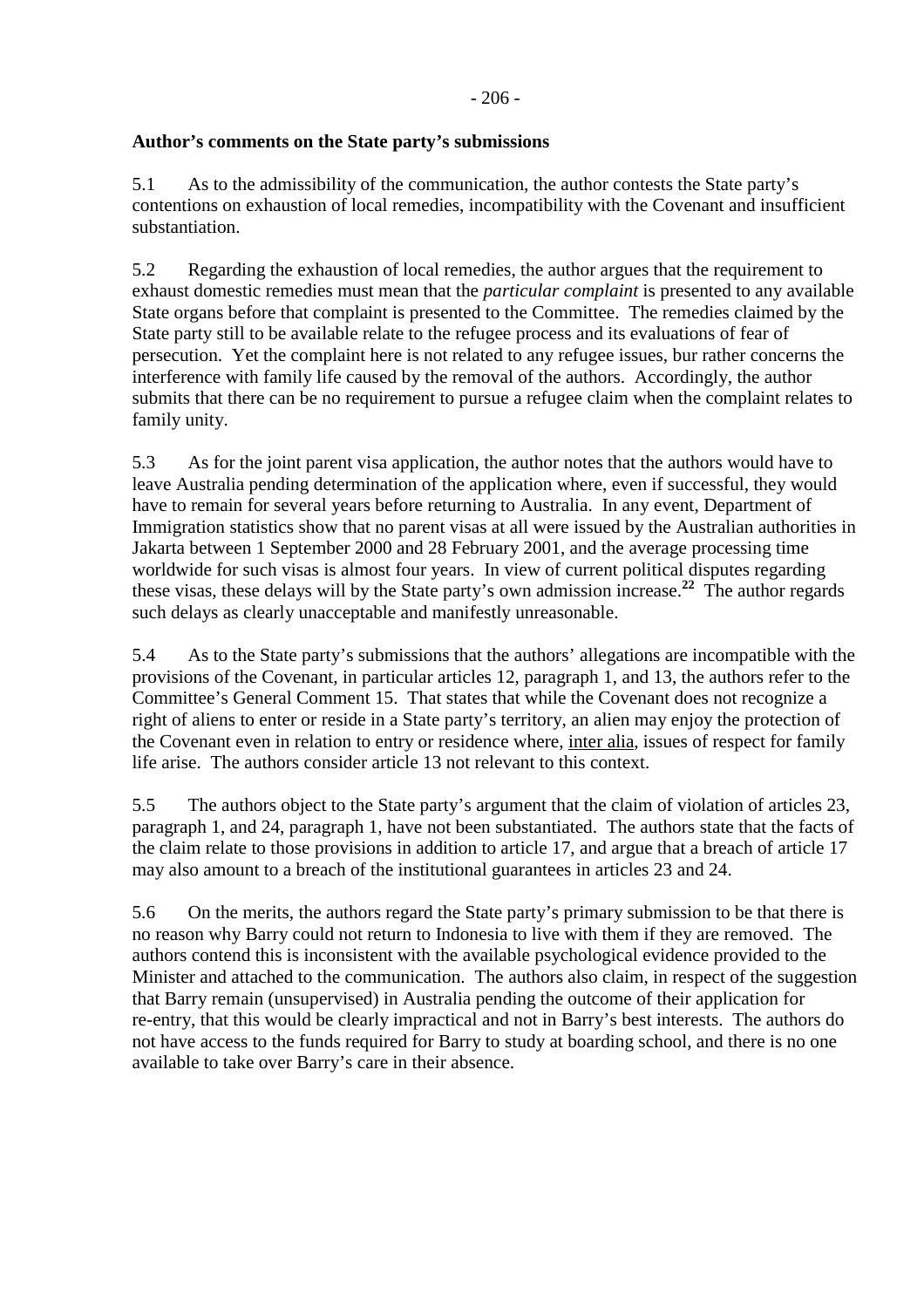## **Issues and proceedings before the Committee**

6.1 Before considering any claim contained in a communication, the Human Rights Committee must, in accordance with rule 87 of its rules of procedure, decide whether or not it is admissible under the Optional Protocol to the Covenant.

6.2 As to the State party's arguments that available domestic remedies have not been exhausted, the Committee observes that both proposed appeals from the RRT decision are further steps in the refugee determination process. The claim before the Committee, however, does not relate to the authors' original application for recognition as refugees, but rather to their separate and distinct claim to be allowed to remain in Australia on family grounds. The State party has not provided the Committee with any information on the remedies available to challenge the Minister's decision not to allow them to remain in Australia on these grounds. The processing of the authors' application for a parent visa, which requires them to leave Australia for an appreciable period of time, cannot be regarded as an available domestic remedy against the Minister's decision. The Committee therefore cannot accept the State party's argument that the communication is inadmissible for failure to exhaust domestic remedies.

6.3 As to the State party's contention that the claims are in essence claims to residence by unlawfully present aliens and accordingly incompatible with the Covenant, the Committee notes that the authors do not claim merely that they have a right of residence in Australia, but that by forcing them to leave the State party would be arbitrarily interfering with their family life. While aliens may not, as such, have the right to reside in the territory of a State party, States parties are obliged to respect and ensure all their rights under the Covenant. The claim that the State party's actions would interfere arbitrarily with the authors' family life relates to an alleged violation of a right which is guaranteed under the Covenant to all persons. The authors have substantiated this claim sufficiently for the purposes of admissibility and it should be examined on the merits.

6.4 As to the State party's claims that the alleged violations of article 23, paragraph 1, and article 24, paragraph 1, have not been substantiated, the Committee considers that the facts and arguments presented raise cross-cutting issues between all three provisions of the Covenant. The Committee considers it helpful to consider these overlapping provisions in conjunction with each other at the merits stage. It finds the complaints under these heads therefore substantiated for purposes of admissibility.

6.5 Accordingly, the Committee finds the communication admissible as pleaded and proceeds without delay to a consideration of its merits. The Committee has considered the communication in the light of all the information made available to it by the parties, as required by article 5, paragraph 1, of the Optional Protocol.

7.1 As to the claim of violation of article 17, the Committee notes the State party's arguments that there is no "interference", as the decision of whether Barry will accompany his parents to Indonesia or remain in Australia, occasioning in the latter case a physical separation, is purely an issue for the family and is not compelled by the State's actions. The Committee notes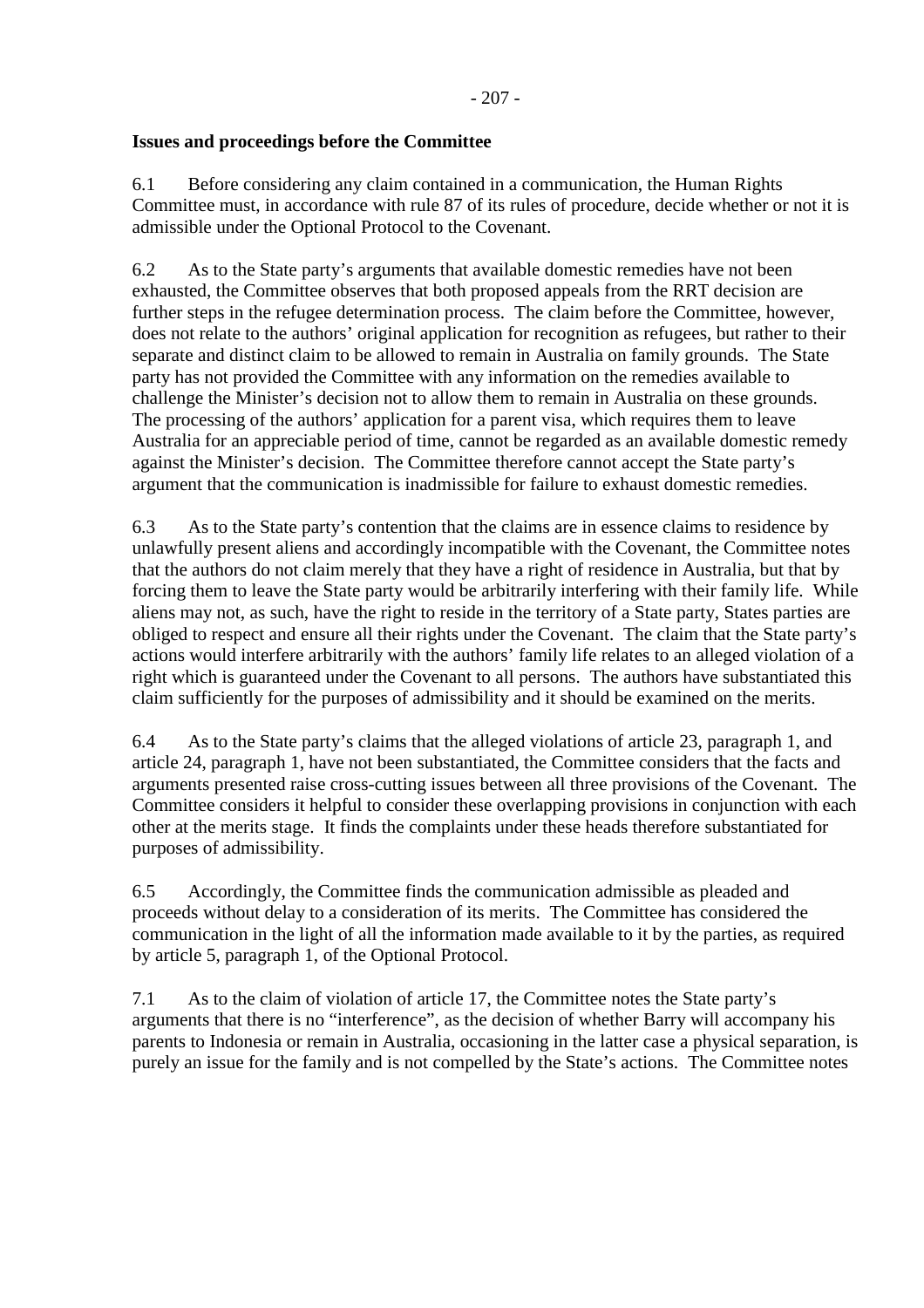that there may indeed be cases in which a State party's refusal to allow one member of a family to remain in its territory would involve interference in that person's family life. However, the mere fact that one member of a family is *entitled* to remain in the territory of a State party does not necessarily mean that requiring other members of the family to leave involves such interference.

7.2 In the present case, the Committee considers that a decision of the State party to deport two parents and to compel the family to choose whether a 13-year old child, who has attained citizenship of the State party after living there 10 years, either remains alone in the State party or accompanies his parents is to be considered "interference" with the family, at least in circumstances where, as here, substantial changes to long-settled family life would follow in either case. The issue thus arises whether or not such interference would be arbitrary and contrary to article 17 of the Covenant.

7.3 It is certainly unobjectionable under the Covenant that a State party may require, under its laws, the departure of persons who remain in its territory beyond limited duration permits. Nor is the fact that a child is born, or that by operation of law such a child receives citizenship either at birth or at a later time, sufficient of itself to make a proposed deportation of one or both parents arbitrary. Accordingly, there is significant scope for States parties to enforce their immigration policy and to require departure of unlawfully present persons. That discretion is, however, not unlimited and may come to be exercised arbitrarily in certain circumstances. In the present case, both authors have been in Australia for over fourteen years. The authors' son has grown in Australia from his birth 13 years ago, attending Australian schools as an ordinary child would and developing the social relationships inherent in that. In view of this duration of time, it is incumbent on the State party to demonstrate additional factors justifying the removal of both parents that go beyond a simple enforcement of its immigration law in order to avoid a characterization of arbitrariness. In the particular circumstances, therefore, the Committee considers that the removal by the State party of the authors would constitute, if implemented, arbitrary interference with the family, contrary to article 17, paragraph 1, in conjunction with article 23, of the Covenant in respect of all of the alleged victims, and, additionally, a violation of article 24, paragraph 1, in relation to Barry Winata due to a failure to provide him with the necessary measures of protection as a minor.

8. The Human Rights Committee, acting under article 5, paragraph 4, of the Optional Protocol to the International Covenant on Civil and Political Rights, is of the view that the removal by the State party of the authors would, if implemented, entail a violation of articles 17, 23, paragraph 1, and 24, paragraph 1, of the Covenant.

9. In accordance with article 2, paragraph 3 (a), of the Covenant, the State Party is under an obligation to provide the authors with an effective remedy, including refraining from removing the authors from Australia before they have had an opportunity to have their application for parent visas examined with due consideration given to the protection required by Barry Winata's status as a minor. The State party is under an obligation to ensure that violations of the Covenant in similar situations do not occur in the future.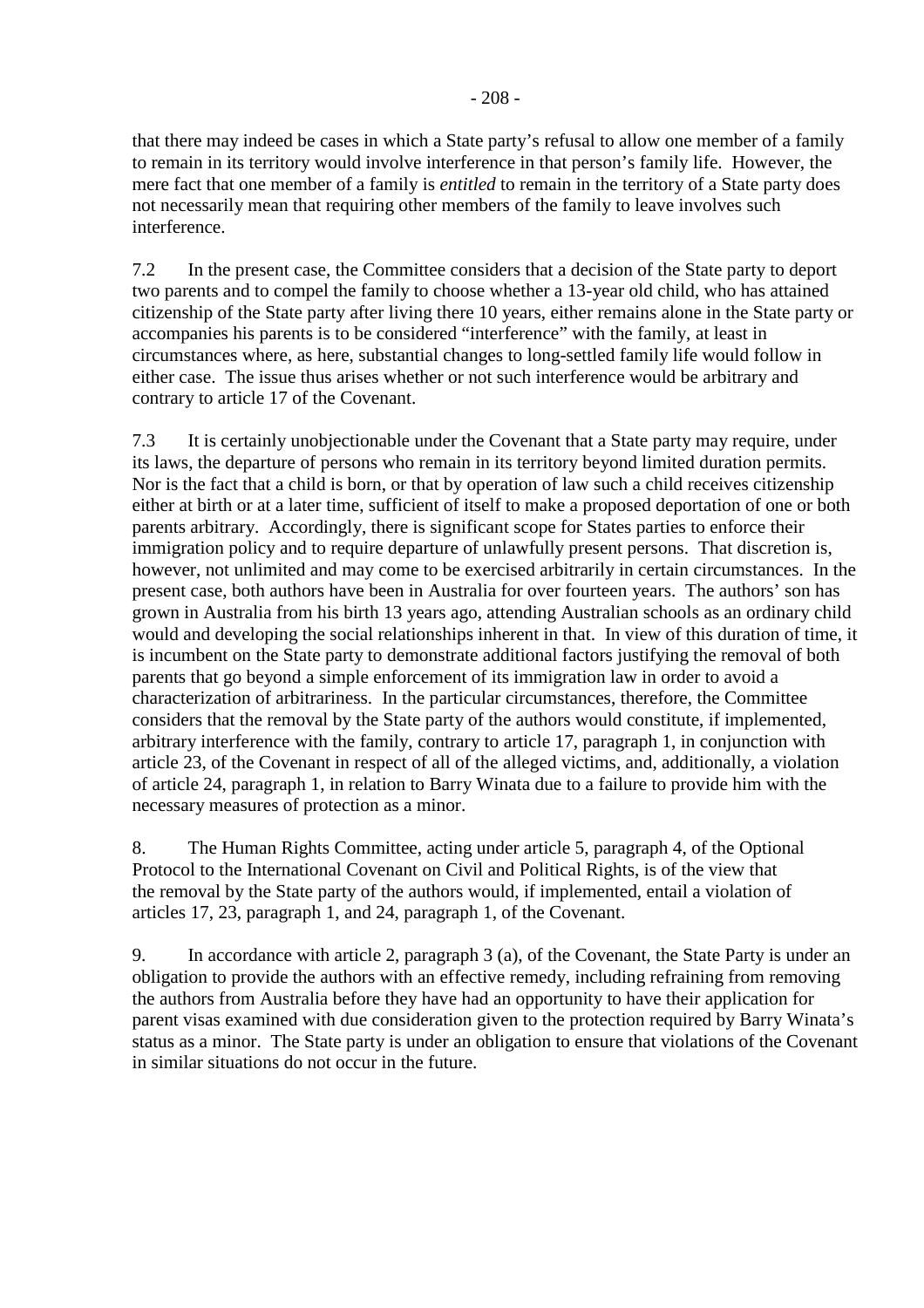10. Bearing in mind that, by becoming a State party to the Optional Protocol, the State party has recognized the competence of the Committee to determine whether there has been a violation of the Covenant or not and that, pursuant to article 2 of the Covenant, the State party has undertaken to ensure to all individuals within its territory and subject to its jurisdiction the rights recognized in the Covenant to provide an effective and enforceable remedy in case a violation has been established, the Committee wishes to receive from the State party, within 90 days, information about the measures taken to give effect to its Views.

[Adopted in English, French and Spanish, the English text being the original version. Subsequently issued also in Arabic, Chinese and Russian as part of the present report.]

## Notes

<sup>1</sup> The State party's chronology provides the date for this event as 20 October 1998.

<sup>2</sup> The authors have not contested that re-acquisition of Indonesian citizenship would be unproblematic.

<sup>3</sup> The State party's chronology provides the date for this event as 20 October 1998.

<sup>4</sup> Under section 417 of the Migration Act, the Minister may substitute the decision of the RRT with a more favourable one if it is considered in the public interest to do so.

<sup>5</sup> The report, on file with the Secretariat, states in relation to the family's life in Australia that (i) Barry is having a normal upbringing and education, has "several fairly close friends", understands (but apparently does not speak) Indonesian, and (ii) the family is a strong and close one in the Chinese tradition, but outgoing and with a variety of multicultural friendships through work, church and social life. The report also refers to refugee issues relating to the family history which are not pursued in the present communication.

<sup>6</sup> The authors were formally advised of the Minister's decision on 17 May 2000, postdating the dispatch of the communication to the Committee on 11 May 2000.

**7** Communication 26/1978, declared inadmissible on 28 July 1978.

**8** Bossuyt, *Guide to the "Travaux Préparatoires" of the International Covenant on Civil and Political Rights* (1987), at 347.

<sup>9</sup> The State party refers to the decision of the European Commission of Human Rights in Family X v. the United Kingdom (Decisions and Reports of the European Commission of Human Rights 30 (1983)), which found that the fact that expulsion would prevent the son from continuing his education in the United Kingdom did not constitute an interference with the right to respect for family life.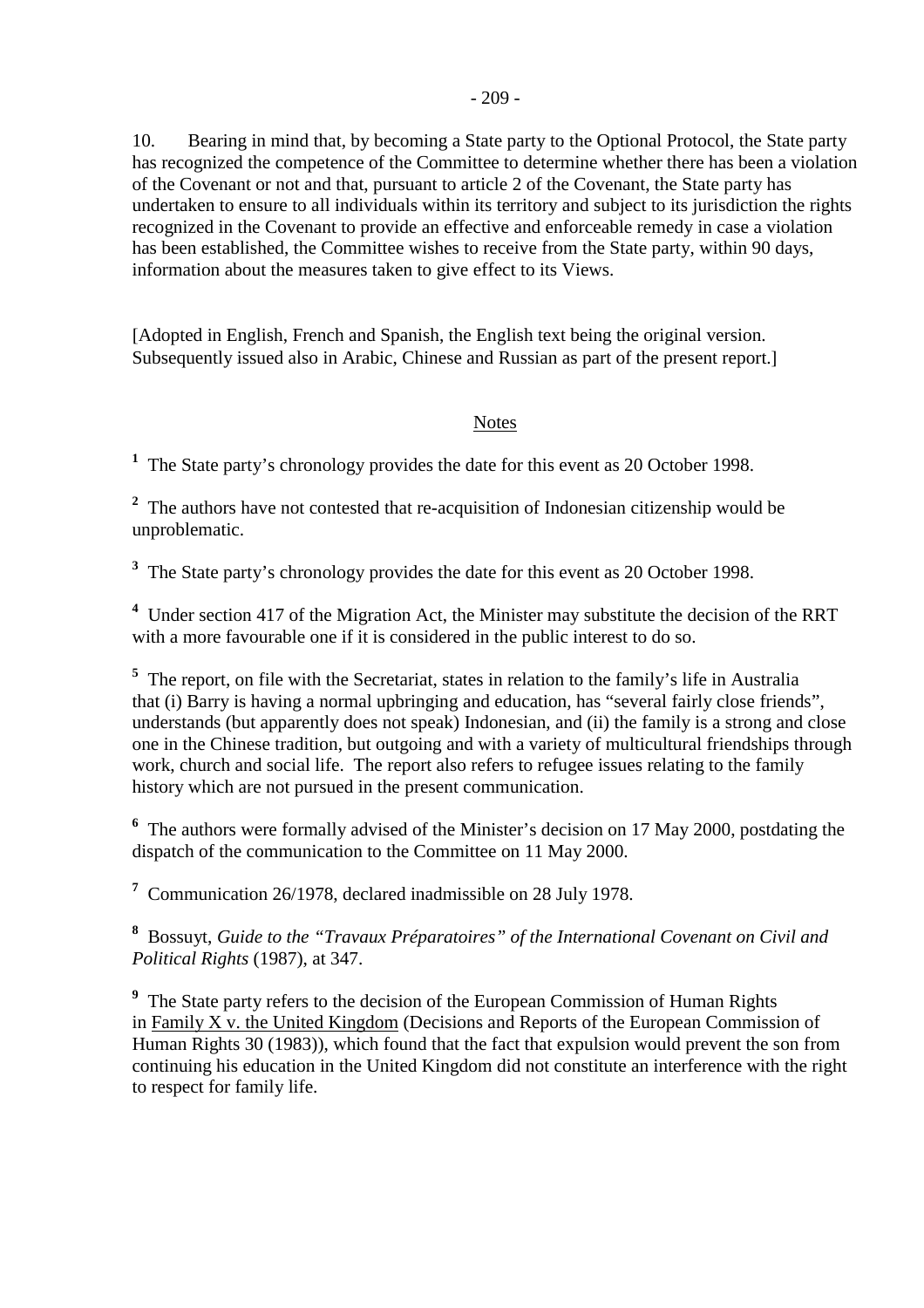**<sup>10</sup>** The 10-year period does not include the time the authors have been allowed to remain in Australia while they seek to legalize their status.

**<sup>11</sup>** Stewart v. Canada (Comm. 538/1993) and Canepa v. Canada (Comm. 558/1993).

**<sup>12</sup>** (1996) 22 EHRR 228.

**<sup>13</sup>** Judgement of 20 March 1991 (Case 46/1990/237/307).

**<sup>14</sup>** Judgement of 27 January 1997.

**<sup>15</sup>** (1988) 11 EHRR 322.

<sup>16</sup> The State party points out that in that case, unlike the present circumstances, the proposed action would have split the two *parents* between two countries.

**<sup>17</sup>** Ahmut v. The Netherlands (Application No. 21702/93, judgement of 28 November 1996).

**<sup>18</sup>** Nowak, *United Nations Covenant on Civil and Political Rights: CCPR Commentary*, NP Engel (1993) at 460.

**<sup>19</sup>** The refugee application, so the State party, shows that Mr. Winata was never arrested, detained, imprisoned, interrogated or mistreated in Indonesia, nor that his property was damaged.

**<sup>20</sup>** Reference is made to its *Third Periodic Report under the International Covenant on Civil and Political Rights*, at paras. 323-332 and 1193.

**<sup>21</sup>** The State party refers to the psychiatric report's classification of Barry as a "multicultural Chinese Australian boy".

**<sup>22</sup>** The author supplies a copy of a media release of 11 October 2000 by the Minister for Immigration and Multicultural Affairs to this effect.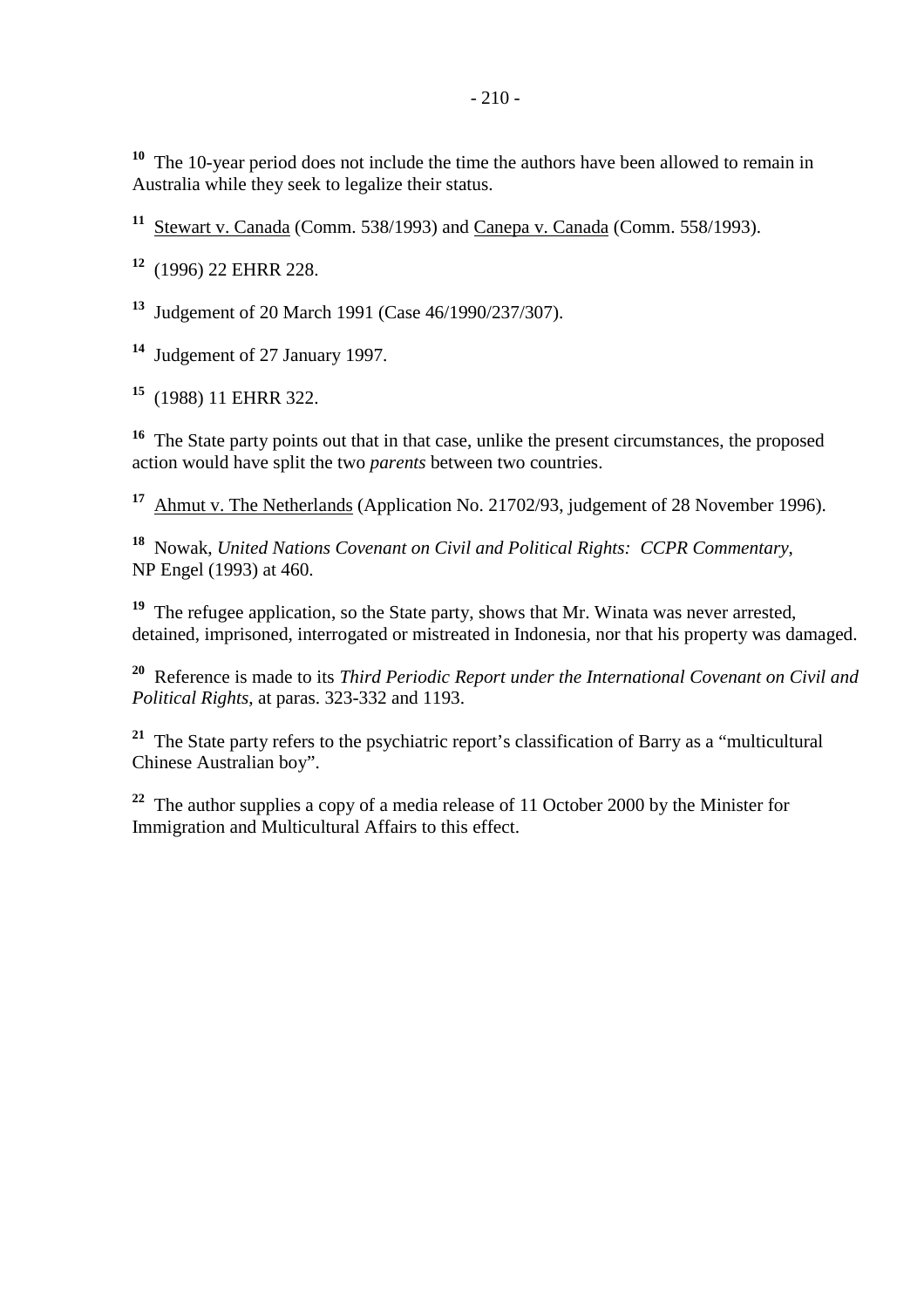## - 211 -

### **APPENDIX**

### **Individual opinion by Committee members Prafullachandra Natwarlal Bhagwati, Tawfik Khalil, David Kretzmer and Max Yalden (dissenting)**

1. The question in this communication is neither whether the case of the authors and their son arouses sympathy, nor whether Committee members think it would be a generous gesture on the part of the State party if it were to allow them to remain in its territory. It is only whether the State party is legally bound under the terms of the International Covenant on Civil and Political Rights to refrain from requiring the authors to leave Australia. We cannot agree with the Committee's view that the answer to this question should be in the affirmative.

2. The Committee bases its Views on three articles of the Covenant: articles 17, paragraph 1, in conjunction with article 23, and article 24. The authors provided no information whatsoever on measures of protection that the State party would be required to take in order to comply with its obligations under the latter article. Many families the world over move from one country to another, even when their children are of school age and are happily integrated in school in one country. Are States parties required to take measures to protect children against such action by their parents? It seems to us that a vague value judgement that a child might be better off if some action were avoided does not provide sufficient grounds to substantiate a claim that a State party has failed to provide that child with the necessary measures of protection required under article 24. We would therefore have held that the authors failed to substantiate, for the purposes of admissibility, their claim of a violation of article 24, and that this part of the communication should therefore have been held inadmissible under article 2 of the Optional Protocol.

3. As far as the claim of a violation of article 17 is concerned, we have serious doubts whether the State party's decision requiring the authors to leave its territory involves interference in their family. This is not a case in which the decision of the State party results in the inevitable separation between members of the family, which may certainly be regarded as interference with the family.**<sup>22</sup>** Rather the Committee refers to "substantial changes to long-settled family life." While this term does appear in the jurisprudence of the European Court of Human Rights,**<sup>22</sup>** the Committee fails to examine whether it is an appropriate concept in the context of article 17 of the Covenant, which refers to interference in the family, rather than to respect for family life mentioned in article 8 of the European Convention. It is not at all evident that actions of a State party that result in changes to long-settled family life involve interference in the family, when there is no obstacle to maintaining the family's unity. We see no need to express a final opinion on this question in the present case, however, as even if there is interference in the authors' family, in our opinion there is no basis for holding that the State party's decision was arbitrary.

4. The Committee provides no support or reasoning for its statement that in order to avoid characterization of its decision as arbitrary the State party is duty-bound to provide additional factors besides simple enforcement of its immigration laws. There may indeed be exceptional cases in which the interference with the family is so strong that requiring a family member who is unlawfully in its territory to leave would be disproportionate to the interest of the State party in maintaining respect for its immigration laws. In such cases it may be possible to characterize a decision requiring the family member to leave as arbitrary. However, we cannot accept that the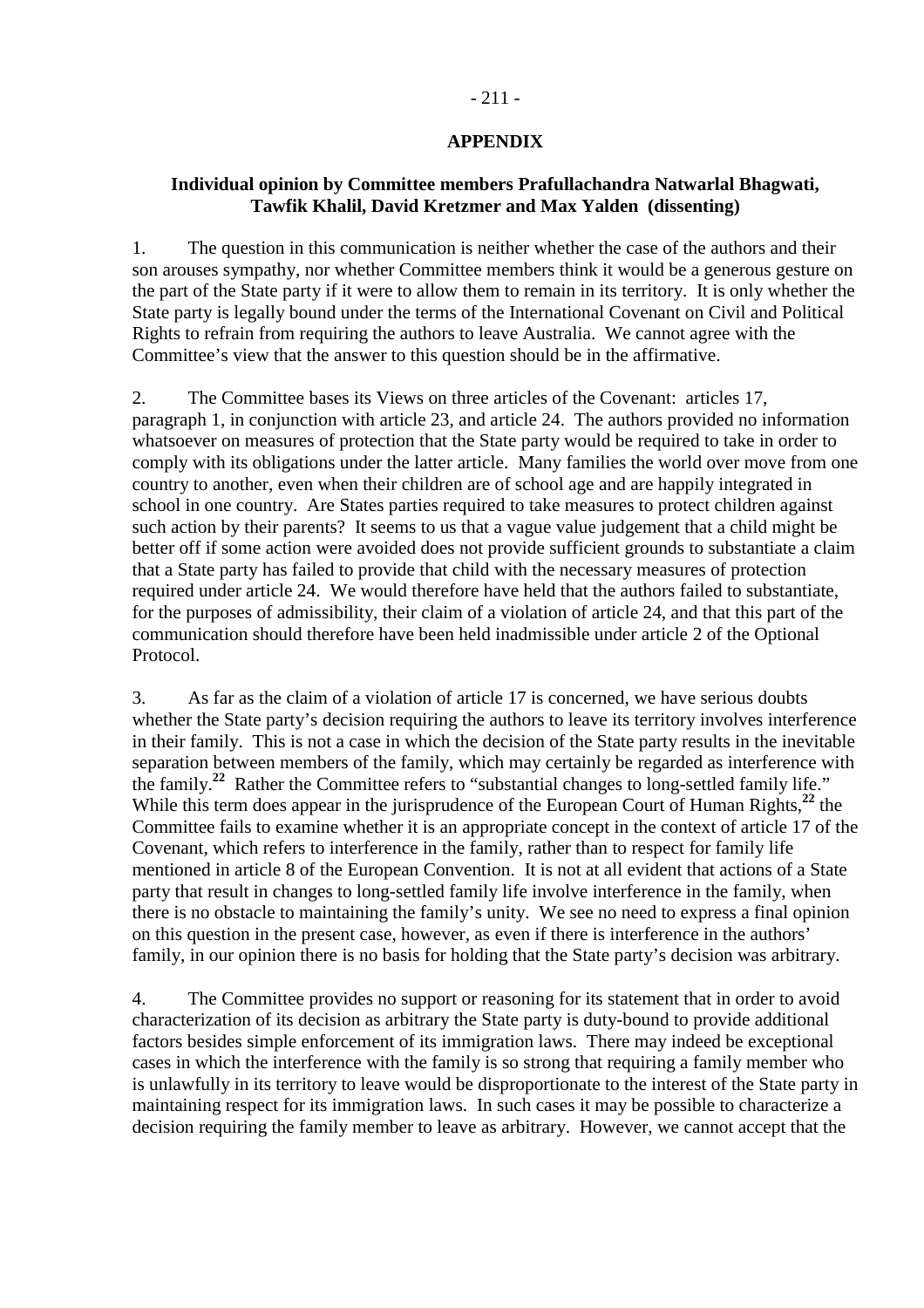mere fact that the persons unlawfully in the State party's territory have established family life there requires a State party to "demonstrate additional factors justifying the removal of both parents that go beyond a simple enforcement of its immigration law in order to avoid a characterization of arbitrariness." The implications of this interpretation, adopted by the Committee, are that if persons who are unlawfully in a State party's territory establish a family and manage to escape detection for a long enough period they in effect acquire a right to remain there. It seems to us that such an interpretation ignores prevailing standards of international law, which allow States to regulate the entry and residence of aliens in their territory.

5. As stated above, the State party's decision in no way forces separation among family members. While it may indeed be true that the authors' son would experience adjustment difficulties if the authors were to return with him to Indonesia, these difficulties are not such as to make the State party's decision to require the authors to leave its territory disproportionate to its legitimate interest in enforcing its immigration laws. That decision cannot be regarded as arbitrary and we therefore cannot concur in the Committee's view that the State party has violated the rights of the authors and their son under articles 17 and 23 of the Covenant.

6. Before concluding this opinion we wish to add that besides removing any clear meaning from the terms "interference with family" and "arbitrary", used in article 17, it seems to us that the Committee's approach to these terms has unfortunate implications. In the first place, it penalizes States parties which do not actively seek out illegal immigrants so as to force them to leave, but prefer to rely on the responsibility of the visitors themselves to comply with their laws and the conditions of their entry permits. It also penalizes States parties, which do not require all persons to carry identification documents and to prove their status every time they have any contact with a state authority, since it is fairly easy for visitors on limited visas to remain undetected in the territory of such States parties for long periods of time. In the second place, the Committee's approach may provide an unfair advantage to persons who ignore the immigration requirements of a State party and prefer to remain unlawfully in its territory rather than following the procedure open to prospective immigrants under the State party's laws. This advantage may become especially problematical when the State party adopts a limited immigration policy, based on a given number of immigrants in any given year, for it allows potential immigrants to "jump the queue" by remaining unlawfully in the State party's territory.

| (Signed) Prafullachandra Natwarlal Bhagwati |
|---------------------------------------------|
| (Signed) Ahmed Tawfik Khalil                |
| (Signed) David Kretzmer                     |
| (Signed) Max Yalden                         |

[Done in English, French and Spanish, the English text being the original version. Subsequently issued also in Arabic, Chinese and Russian as part of the present report.]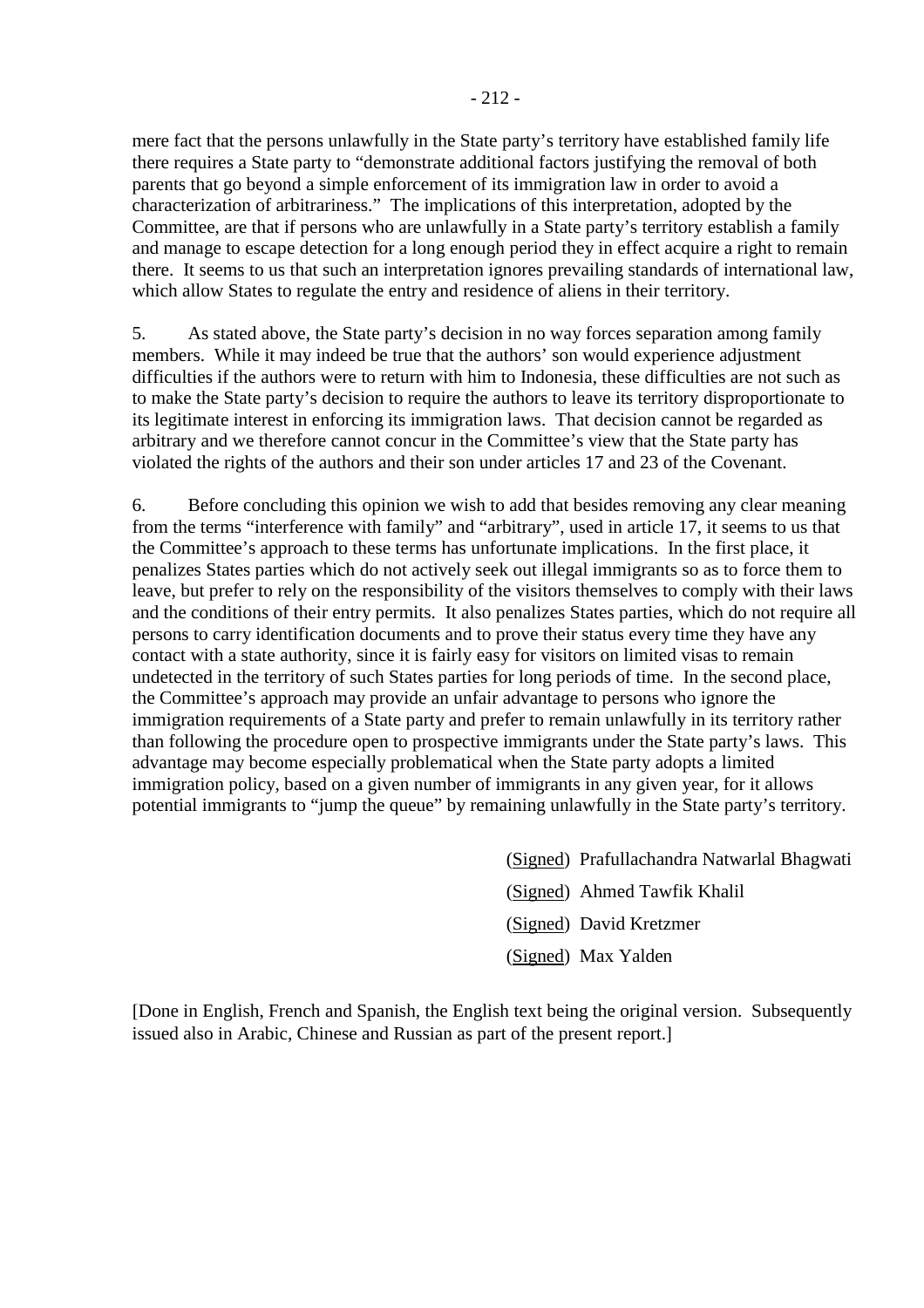#### - 213 -

#### **Annex XI**

## **DECISIONS OF THE HUMAN RIGHTS COMMITTEE DECLARING COMMUNICATIONS INADMISSIBLE UNDER THE OPTIONAL PROTOCOL TO THE INTERNATIONAL COVENANT ON CIVIL AND POLITICAL RIGHTS**

## **A. Communication No. 762/1997, Jensen v. Australia, (Decision adopted on 22 March 2001, seventy-first session)**∗

Submitted by: Mr. Michael Jensen

Alleged victim: Author

State party: Australia

Date of communication: 2 April 1996 (initial submission)

 The Human Rights Committee, established under article 28 of the International Covenant on Civil and Political Rights,

Meeting on 22 March 2001,

Adopts the following:

 $\overline{a}$ 

#### **Decision on admissibility**

1. The author of the communication, initially dated 2 April 1996, is Michael Jensen, an Australian national, born 26 November 1947. He is currently imprisoned at Karnet Prison Farm, Western Australia. He claims to be a victim of a violation by Australia of article 2, paragraphs 3 (a) and (c), article 7, article 9, paragraphs 1, 2 and 3, article 10, paragraphs 1 and 3, article 14, paragraphs 3 (a) and (c), and article 15, paragraph 1, of the Covenant. He is not represented by counsel.

<sup>∗</sup>The following members of the Committee participated in the examination of the present communication: Mr. Abdelfattah Amor, Mr. Nisuke Ando, Mr. Prafullachandra Natwarlal Bhagwati, Ms. Christine Chanet, Mr. Louis Henkin, Mr. Eckart Klein, Mr. David Kretzmer, Mr Rajsoomer Lallah, Mr. Rafael Rivas Posada, Sir Nigel Rodley, Mr. Martin Scheinin, Mr. Hipólito Solari Yrigoyen, Mr. Ahmed Tawfik Khalil, Mr. Patrick Vella and Mr. Maxwell Yalden. Under rule 85 of the Committee's rules of procedure, Mr. Ivan Shearer did not participate in the examination of the case.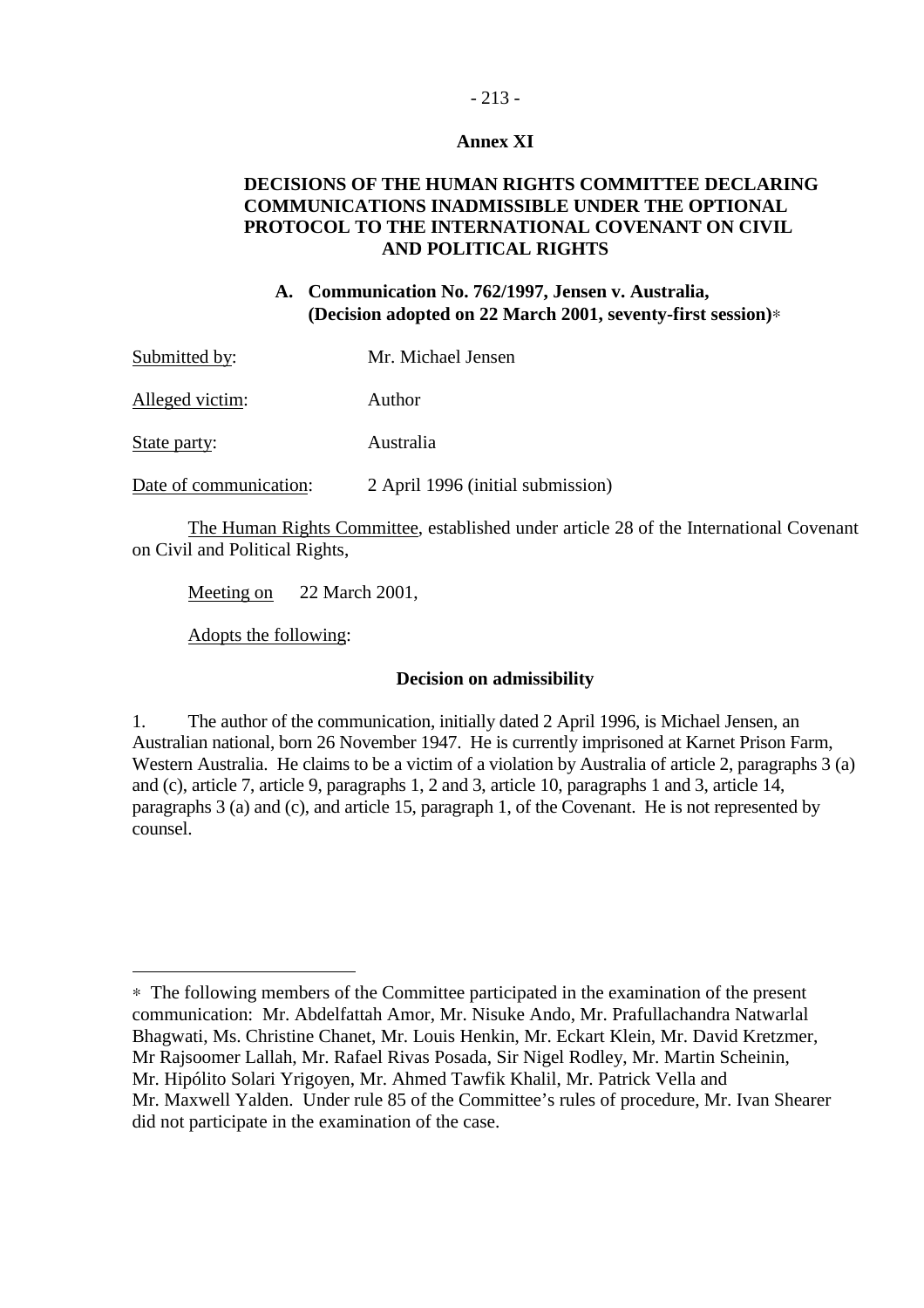## **The facts as presented**

2.1 On 29 August 1990, the author was convicted in the Supreme Court of Western Australia for raping and sexually assaulting a psychiatric patient in his care in a psychiatric hospital in Western Australia (WA) in 1989 (the WA offences). He was sentenced to nine years in prison. The earliest date the author would be eligible for consideration for parole was 30 November 1994.

2.2 In the course of investigating those offences, the police discovered videotape and photographic evidence in the author's home of further offences involving the author raping and 10 times indecently dealing with a 7-year-old girl and three times indecently dealing with her 10-year-old sister in Queensland in 1985 ("the Queensland offences"). The author states that the mother of the minors was aware of that conduct at the time, but subsequently declined to lay charges against the author as he had moved to WA.

2.3 On 31 July 1990, while the author was still on remand for the WA offences, the police attempted to interview the author about the videotape and photographic evidence of the Queensland offences. The police informed the author of the contents of the videotape, the victims' identity and that a complaint had been received by police. On the advice of his solicitor, the author refused to take part in the interview. During the interview, police told the author that an application to extradite him to Queensland would be made upon his release from prison.

2.4 At a WA Sentence Planning Conference held in October 1990, the author asked and was told that there were no warrants for his arrest in any State of Australia. On 6 March 1991, the Perth District Court sentenced the author to one year's imprisonment, to be served cumulatively upon his nine year sentence, for four offences of breaking and entering various police stations in Western Australia in attempts to obtain or destroy videotape and photographic evidence of the Queensland offences.

2.5 In September 1991, at another WA Sentence Planning Conference, the author again asked and was told that there were no warrants for his arrest in any State of Australia. On 14 October 1992, the author was shown a copy of a letter dated 13 August 1992 from the Queensland police to the Corrective Services department at Perth, indicating that a warrant had been issued against the author on a charge of rape committed in Queensland in 1985. The letter also indicated that extradition proceedings would be commenced upon the author's release from prison. The warrant, which had been prepared in August 1992, was unsigned due to human error and therefore invalid as a matter of law.

2.6 The author's counsel requested a copy of the warrant and full details of all the charges against the author. In January, a copy of a properly issued warrant was provided, dated 7 January 1993, against the author for the offence of rape of a female minor in Queensland in 1985. No factual circumstances were set out in the warrant, and nor were any other offences mentioned.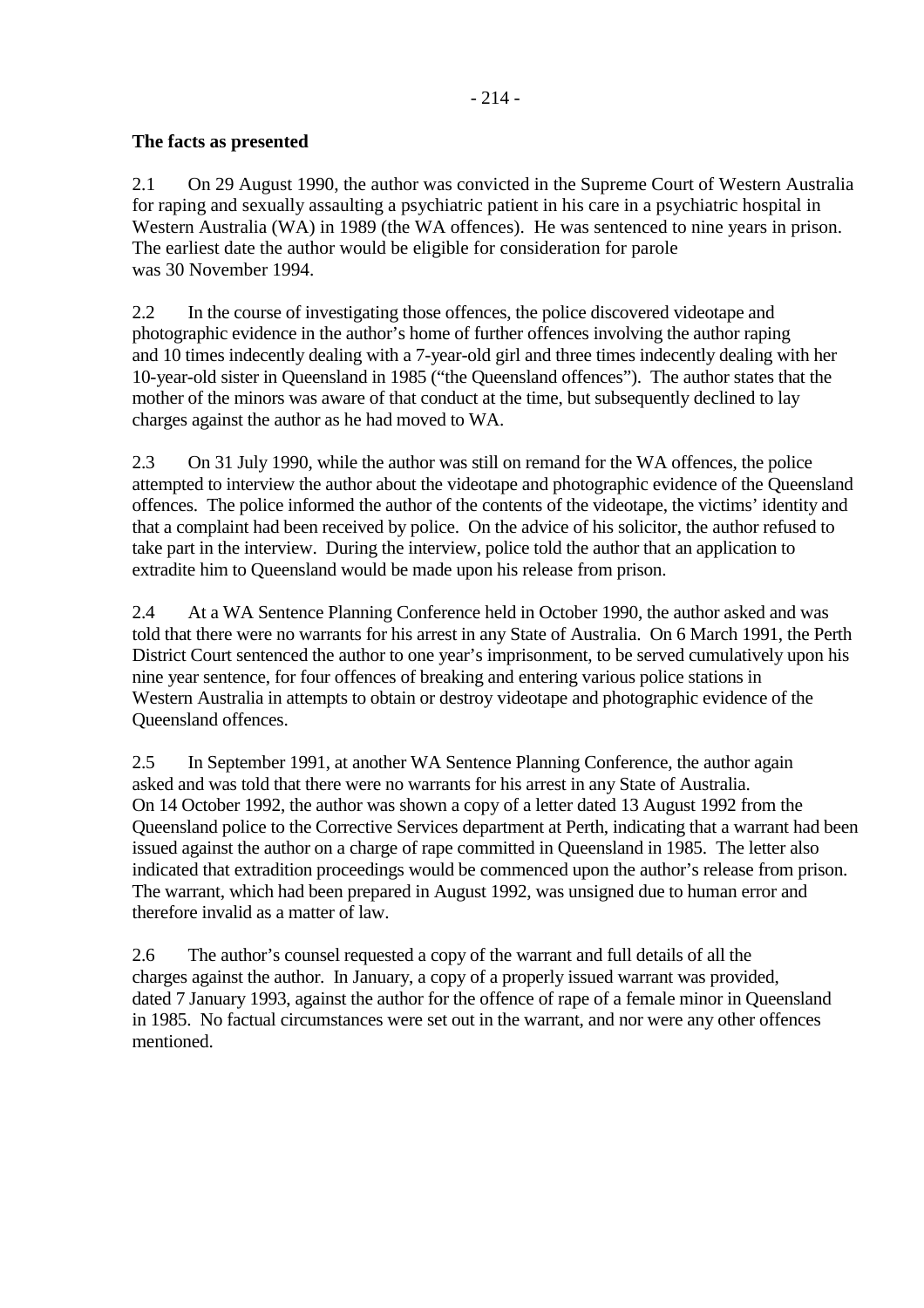2.7 On 5 April 1993, the author made a written request to the competent authorities for his interstate transfer to Queensland to face the Queensland charge. On 23 August 1993, the author commenced a Sex Offender Treatment Program in WA. On 14 March and 15 June 1994, the respective authorities in WA and Queensland approved the author's transfer to Queensland. On 30 June 1994, the author completed the treatment programme.

2.8 On 15 September 1994, the Freemantle Court of Petty Sessions ordered the transfer of the author to Queensland. The statutory period for a review of that decision expired on 29 September 1994. The following day, on 30 September 1994, the author formally purported to withdraw his application for an interstate transfer on the grounds of delay. On 17 October 1994, the author was transferred to Queensland, and, upon arrival, arrested and charged with rape of a female minor and additionally 13 charges of indecent dealing. On 18 October, the author was brought before the Brisbane Magistrates Court in relation to the charges of the previous day, and proceedings were adjourned for hearing of committal proceedings on 1 December 1994.

2.9 On 1 December 1994, the author appeared in the Brisbane Magistrates Court and was committed to stand trial in relation to the charges of 17 October 1994. On 8 May 1995, the author pleaded guilty to one count of rape and thirteen counts of indecent dealing with circumstances of aggravation in the Brisbane District Court. On 7 July 1995, the author was sentenced to five years' imprisonment for the rape, eighteen months imprisonment for each of six counts of indecent dealing and nine months imprisonment of for each of seven counts of indecent dealing, all sentences to be served concurrently. The district court made a recommendation that the author be eligible for consideration for parole after two years imprisonment. The term of imprisonment commenced immediately.

2.10 On 20 July 1995, the author submitted a written application to transfer back to WA on order to be closer to his family. Due to a pending appeal by the prosecution against sentence inter alia on the grounds of manifest inadequacy, the application could not be considered. On 2 April 1996, the author submitted his communication to the Human Rights Committee. On 11 June 1996, the Queensland Court of Appeal increased the sentence on the count of rape to 11 years, while allowing the other concurrent sentences for indecent dealing to stand. The revised sentence was backdated to begin from 7 July 1995, and had the result that five years of the sentences originally imposed for the WA offences would be served concurrently. The court recommended that the author be considered for parole after 29 August 1998.

2.11 On 12 June 1996, the author again submitted a written application to transfer back to WA on welfare grounds. On 13 August 1996, the author commenced a Queensland Sex Offender Treatment Program. On 7 October 1997, the author completed the Queensland treatment programme and received the necessary consents for interstate transfer. On 23 April 1998, the author was transferred interstate from Queensland back to prison in WA.

2.12 On 31 July and 18 August 1998, the WA Parole Board deferred consideration of the author's case, seeking further information. On 11 September 1998, the Parole Board denied parole due to the risk of re-offending due to the entrenched history of serious sexual offending and limited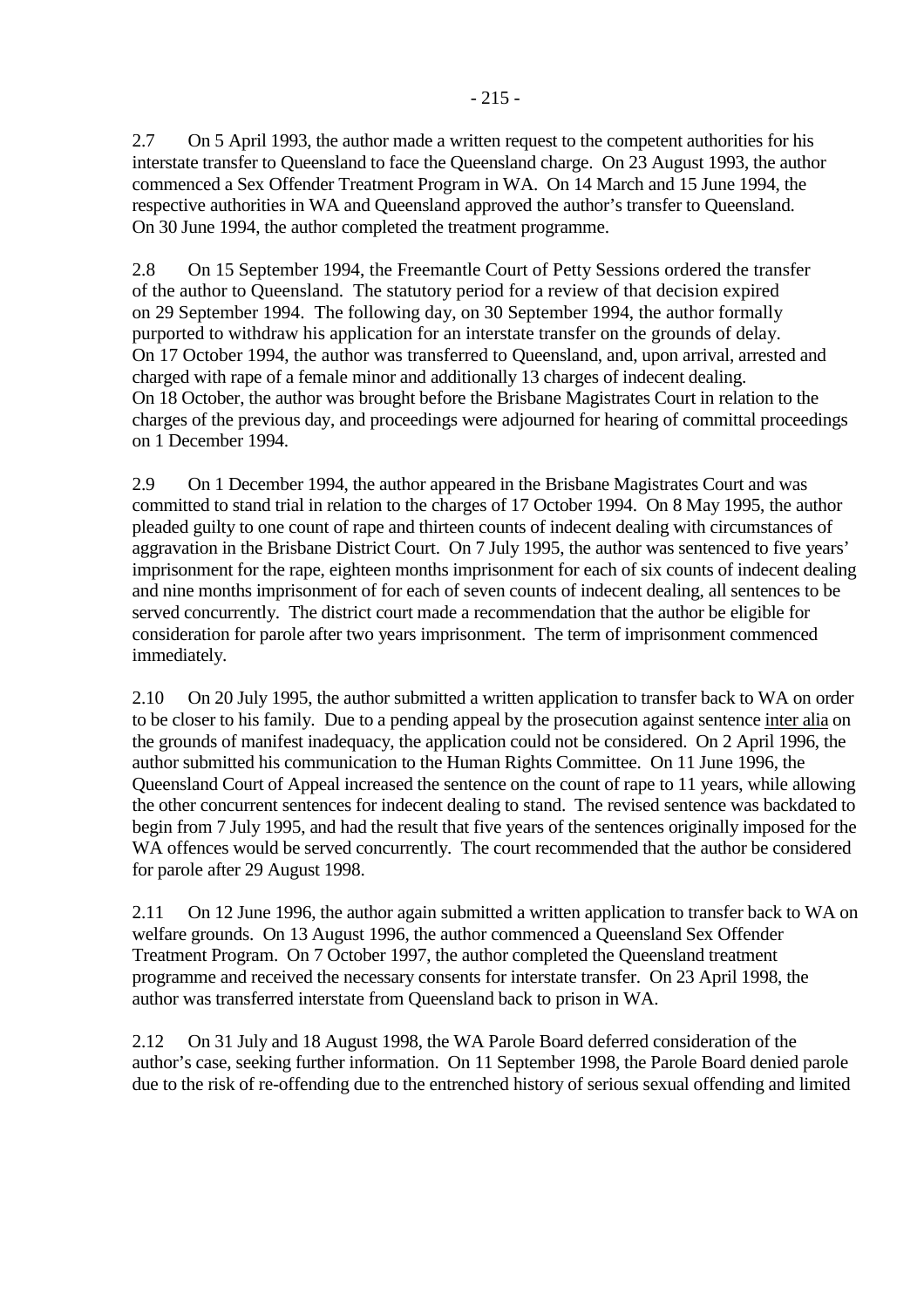gains from the sex offender treatment programmes. On 13 November 1998, following a further psychological report, and again on 8 April 1999 and 28 April 2000 the Parole Board reconsidered the author's application for parole but denied it. Presently, the author remains in custody, with the Parole Board due to re-examine his case in April 2001.

## **The complaint**

3.1 The author contends that, in violation of article 2, paragraphs 3 (a) and (c), he was denied an effective remedy to the violations he allegedly sustained, and alleges in particular that his performance in the treatment programmes was improperly evaluated and presented with the result that the Parole Board has denied parole.

3.2 The author contends that the delays in bringing him to trial for the Queensland offences violated his rights under articles 9, paragraphs 1, 2 and 3, and 14, paragraphs 3 (a) and (c). He argues that the police knew of the offences since 1990, that he made repeated attempts to determine whether he was facing charges, that a valid warrant was only issued in January 1993 and for one offence only, and that 13 further charges were added in October 1994.

3.3 The author alleges that his transfer to Queensland was deliberately delayed until shortly before he was eligible for consideration for parole. That conduct, combined with transferring him to Queensland after his request for a transfer had been withdrawn, meant that his detention in Queensland up to the time of sentencing was legally considered as a continuation of his WA sentence. This would not have been the case if he had been granted parole before facing the charges in Queensland. Accordingly, he considers that his detention was effectively extended by nine months, being the period between the transfer and the beginning of his sentence for the Queensland offences. The author contends that this constituted arbitrary detention under article 9, paragraph 1.

3.4 The author also contends that the delay first in charging him, then in transferring him to Queensland and in not transferring him back to Western Australia to be close to his family immediately after the Queensland trial was oppressive and led to undue emotional and psychological trauma, including depression and suicidal tendencies, along with insomnia, hair loss and exposure to chemotherapy. He claims that this amounts to a violation of article 7 of the Covenant.

3.5 The author states that while in prison he has followed intensive therapy and that the psychological reports show that he is unlikely to re-offend. The author argues that further imprisonment, after he was ready to be rehabilitated and reintegrated in society, for offences that happened 10 years ago, is detrimental to his rehabilitation and has led to heavy emotional and psychological stress. He thus claims a violation of article 10, paragraph 3, of the Covenant.

3.6 Finally, the author states that due to new legislation in Queensland, his sentence of 11 years' imprisonment with a three year non-parole period has been altered to an eight year and eight month non**-**parole period. He considers that now would make him eligible for release at the earliest in April 2004. The author claims that this constitutes a violation of article 15.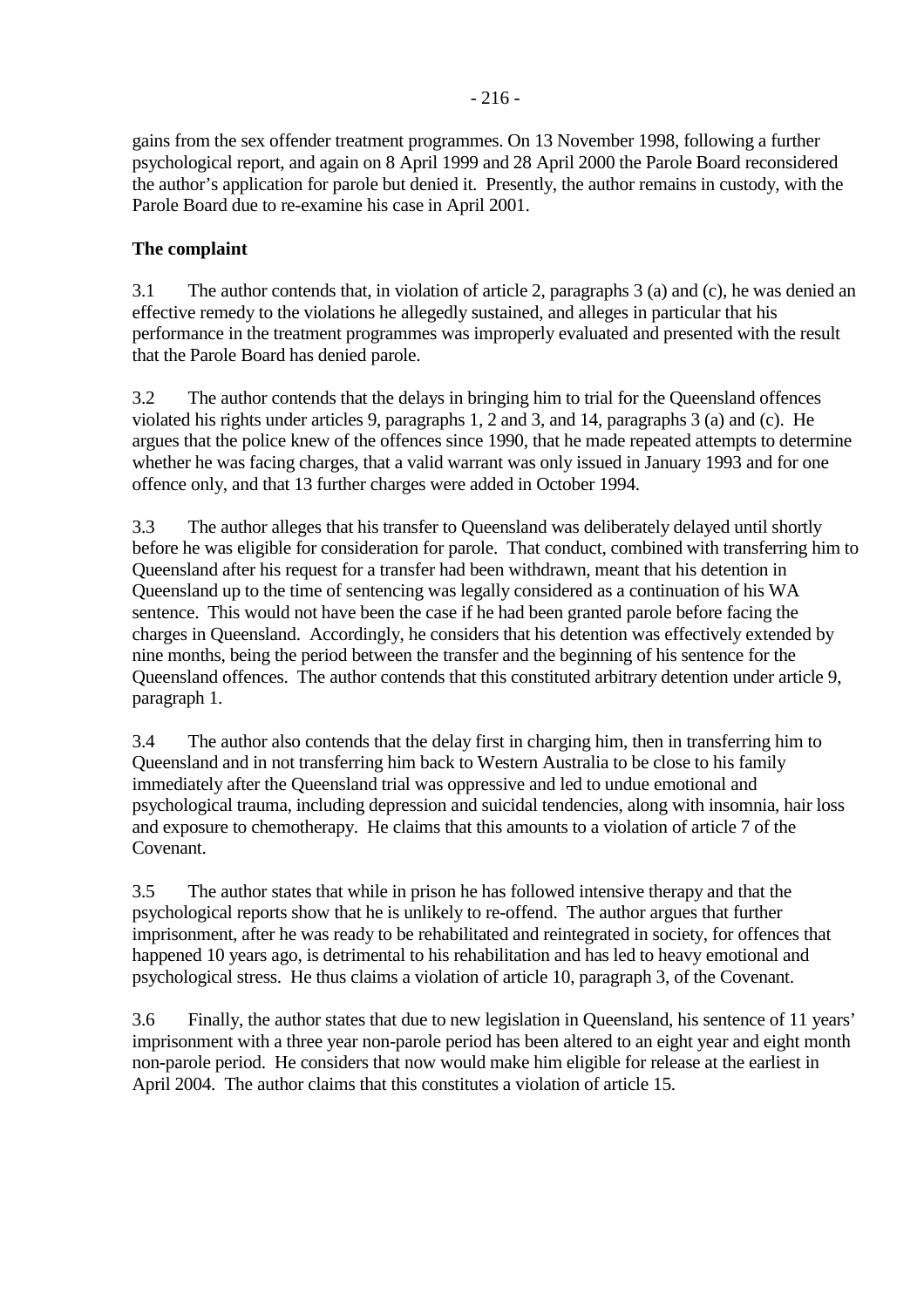### **The State party's observations with regard to the admissibility of the communication**

4.1 In terms of the alleged breaches of article 2, the State party understands that those rights to remedy are accessory in nature and apply consequent to a violation of a specific right in the Covenant. As the State party does not view any other violation as having been established, it argues that the author has failed to substantiate a claim of violation of article 2.

4.2 In terms of the alleged breaches of articles 7 and 10, paragraph 1, the State party refers to the Committee's jurisprudence for the proposition that for punishment to violate the Covenant it must humiliate, debase and in any event entail elements beyond the mere deprivation of liberty. The State party argues that at all points the author was lawfully deprived of his liberty and any mental suffering was ancillary to that. The State party states that, contrary to the author's allegations, clinical notes for the WA imprisonment show only periodic anxiety and mild depression from time to time, rather than chemotherapy, hair loss, insomnia or generally extreme psychological or emotional trauma. Similarly, during the Queensland imprisonment, a review showed possible depression as the only medical difficulty, and that pharmacological treatment was unnecessary. Accordingly, the State party considers this portion of the claim does not raise an issue in terms of the rights claimed, and is furthermore insufficiently substantiated. It therefore should be rejected as inadmissible.

4.3 In terms of the alleged violations of article 9, the State party records its understanding that the concept of "arbitrariness" in paragraph 1 encompasses elements of inappropriateness, injustice and lack of predictability. It also argues that the right in paragraph 2 to be promptly informed of charges relates only to the stage of arrest. Furthermore, the requirement that a person arrested or detained on criminal charges is promptly brought before a judge in paragraph 3 relates again to the time a person is arrested or detained on those particular charges.

4.4 The State party notes that, under its law, a person may be transferred from one State to another to face criminal charges once a person has been released from prison finally or on parole ("extradition") or alternatively at any time when a prisoner requests a transfer ("interstate transfer"). The State party notes that in July 1990 the author was informed that an application to extradite him to face the Queensland charges would be made upon his release from prison, but the author refused to answer questions concerning the offences. The State party observes that because the author was not due for consideration for parole until November 1994 at the earliest, the State party did not consider there was urgency in executing a warrant for the author's arrest. An invalid warrant was obtained in August 1992, and then a valid one in January 1993. At that point, in April 1993, the author requested to be transferred to Queensland to face the charges. Following the obtaining of the relevant authorities' consent in both States, a court hearing was held on whether a transfer order should be made.

4.5 The State party notes that its law provides that the court is not to make such an order, if on application of the prisoner, it is satisfied that it would be harsh or oppressive or not in the interests of justice for the transfer to proceed. The author had legal representation in this case, and the option to seek a review for a period of 14 days. Upon the expiry of that period, the Court's order was final and the author's withdrawal of his transfer request thereafter had no legal effect.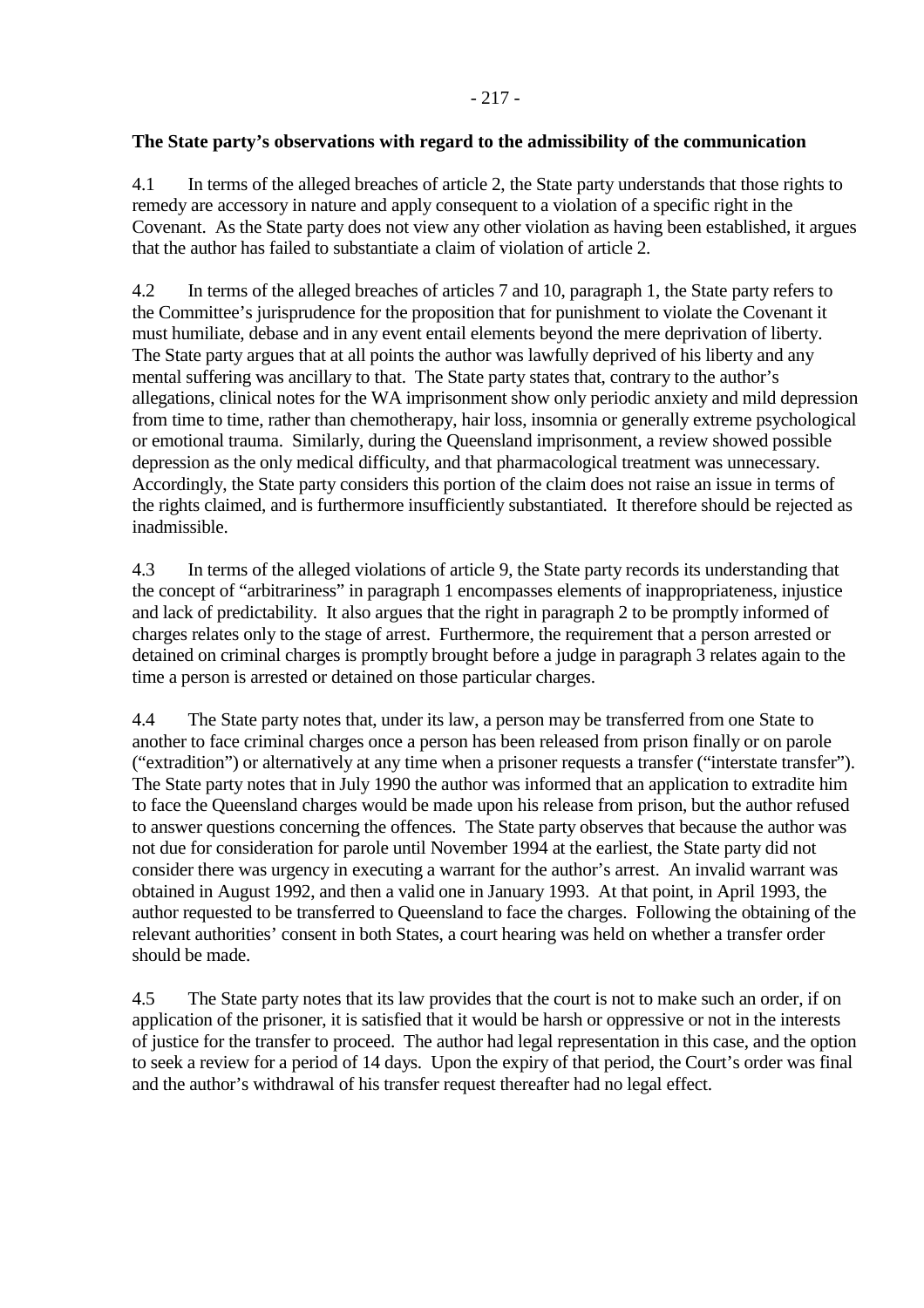4.6 The State party accepts that the original warrant only noted one charge, and that the author was arrested on twelve more minor charges at the time of his arrival in Queensland. The State party states however that it is not unusual to issue a warrant on one charge, in this case the most serious one, while other charges are still being considered on the basis of what evidence might be available at that time. On the day the author arrived in Queensland in October 1994, the author was served with all 13 warrants. The next day he was brought before a Court. In December 1994, a preliminary hearing was held in December 1994 and a full hearing in March 1995. Finally, the State party notes that in the author's case, as usually occurs, the new sentence handed in Queensland was and is being served concurrently with the original sentence.

4.7 In relation to parole, the State party states that the WA Parole Board never had the question of the author's parole referred to it because the author had applied for the interstate transfer to Queensland. In any event, there is no automatic entitlement to parole at the time the question falls for consideration. An assessment is carefully made at the time as to the individual's progress and risk to the community at that time.

4.8 On the basis of the above facts, the State party contends that the author has no claim in relation to any of the three paragraphs of article 9. The author could validly have been detained under the original court sentence until 28 August 2000. He had not been considered for parole at the time of his transfer, much less received parole, and accordingly cannot claim that he was arbitrarily detained. Nor is there any evidence of deliberate delay at any point. As soon as the author was arrested, he was informed of the charges and promptly brought before a judge and then tried, as the Covenant requires. These allegations have not been substantiated by the author, and therefore also should be dismissed as inadmissible.

4.9 In terms of the author's allegation that his treatment has not had as its essential aim of his reformation and social rehabilitation, the State party observes that its penitentiary system has these aims, with a purpose to establish in prisoners the will to lead law-abiding and self-supporting lives after their release and to assist them to become fit to do so. Among a variety of other programmes, the Sex Offenders Treatment Programs in both WA and Queensland are aimed at rehabilitating person such as the author and reducing the frequency and extent of re-offending. The author unsuccessfully undertook the WA programme, which lead to him then completing the self-paced Queensland programme before his transfer back to WA. The possibility of interstate transfer on welfare grounds, as was requested by and granted to the author, is another dimension of a system designed to reform and rehabilitate to the extent possible.

4.10 The State party observes that both the Queensland District Court and Supreme Court found that the author did not successfully complete the WA programme. At all times this issue was before the courts, the author was legally represented and had the opportunity to cross-examine. Accordingly, this cannot found an argument for early release. The State party respectfully submits that the question of successful completion, or otherwise, of the programme is a question of fact beyond the Committee's role. The State party further notes that it was not unreasonable to require the author to finish the Queensland programme, in view of his earlier failure, before consideration was given to his transfer back to Western Australia. The State party's submissions predate the evaluation of the author's performance in the Queensland programme by the Parole Board and others. The State party accordingly argues that the author has not substantiated his claim in this regard and it should be dismissed as inadmissible.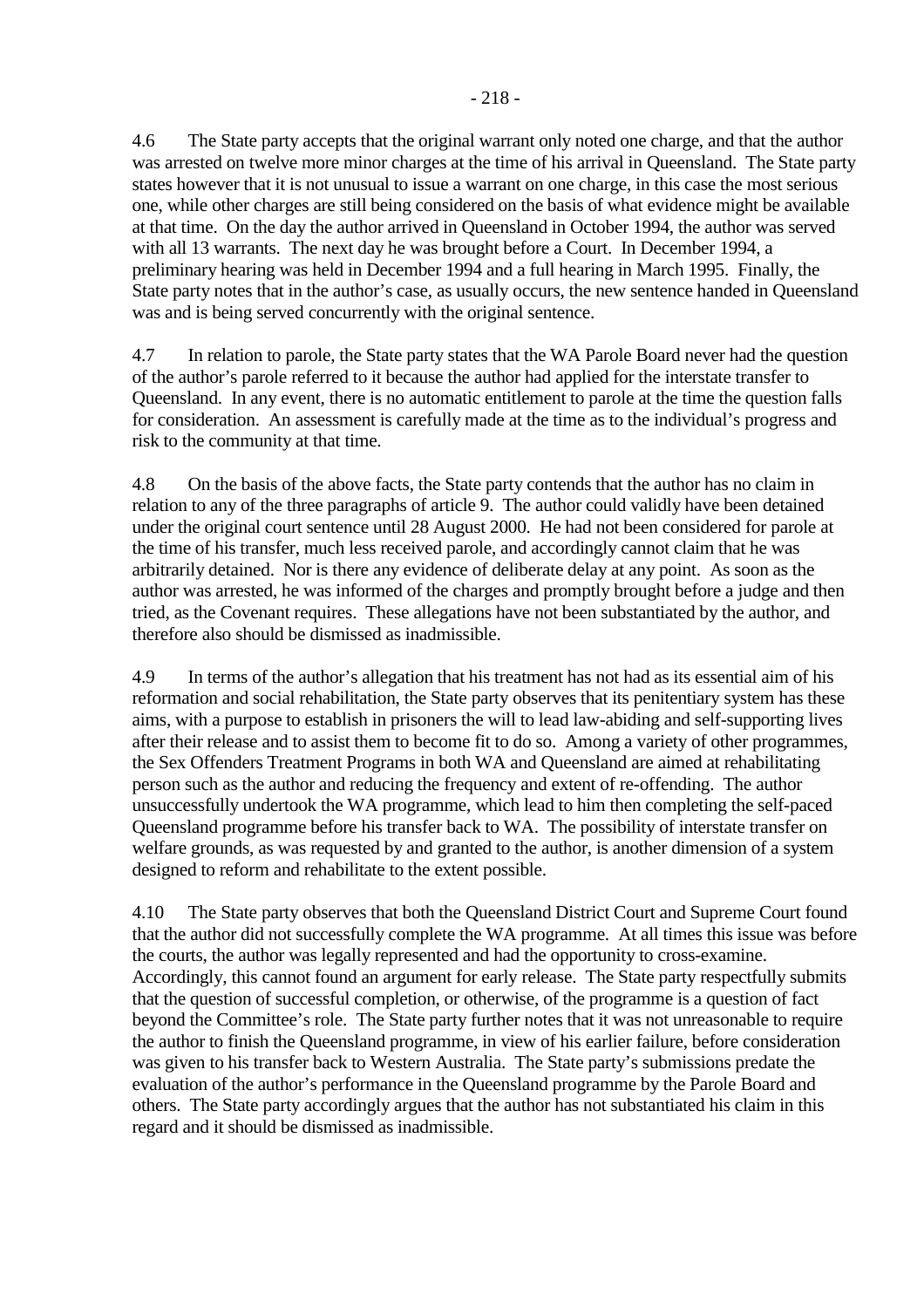4.11 In terms of the author's contentions that his rights under article 14 were violated, the State party records the Committee's General Comment on article 14 sets out that the right to be promptly informed of a charge requires that information to be given as soon as the charge is first made by the competent authority, that is, when the competent authority decides to take procedural steps against a suspected person or publicly names him as such. The European Court of Human Rights also has interpreted analogous due process rights to begin with the charge, or official notification given to an individual of an allegation that he has committed a criminal offence.

4.12 The State party argues, in relation to article 14, paragraph 3 (a), that the facts disclose a reasonable and proper effort being made to inform the author at all stages of investigation of the nature and cause of any charges against him. The author was aware since 1990 that the 1985 Queensland offences were being investigated. The author was made aware of the nature of the charges at the time he was first publicly named as being suspected of having committed those crimes, that is on 7 January 1993 when the warrant for his arrest on one charge of rape was issued. That was the most serious of the offences for which the author would later stand trial. The State party accordingly submits that this allegation has not been substantiated by the author and should be dismissed as inadmissible.

4.13 Concerning the author's contention of a violation of article 14, paragraph 3 (c), the State party rehearses the facts of the case. The State party emphasises that the author refused to cooperate with the police investigation in 1990. The earliest date the author could have been extradited upon conclusion of sentence was 11 November 1994, but a warrant was issued in January 1993. After the author's request for transfer in May 1993, the author completed a treatment programme, gained the necessary consents and was transferred in October 1994. He was immediately arrested and charged, and brought before a Court the next day. Over the next six weeks the author was provided legal counsel to prepare his defence. In December 1994, the author was committed to stand trial in June 1995, but in May 1995 the author plead guilty on all charges. In July 1995, he was sentenced, with the appeal being disposed of in July 1996.

4.14 The State party submits that the conduct of the authorities was determined by law, effected according to law and without irregularities, and did not contribute to any unnecessary delay in the trial of the author. The State party submits the time from being charged on 17 October 1994 to being sentenced on 7 July 1995, with the sentence being increased on appeal on 11 June 1996, is not an unreasonable time in the circumstances of this communication.

4.15 Finally, in relation to article 15, the State party points out that recent amendments to the Queensland sentencing regime are prospective only and do not affect the author. Accordingly, he has failed to substantiate a claim under article 15, and that portion should be dismissed as inadmissible.

#### **Author's response to the State party's observations with regard to the admissibility of the communication**

5.1 With respect to article 2, the author repeats allegations of deliberate concealment and fabrication by the authorities of his performance in the treatment programme, and thus submits that a case has been made out.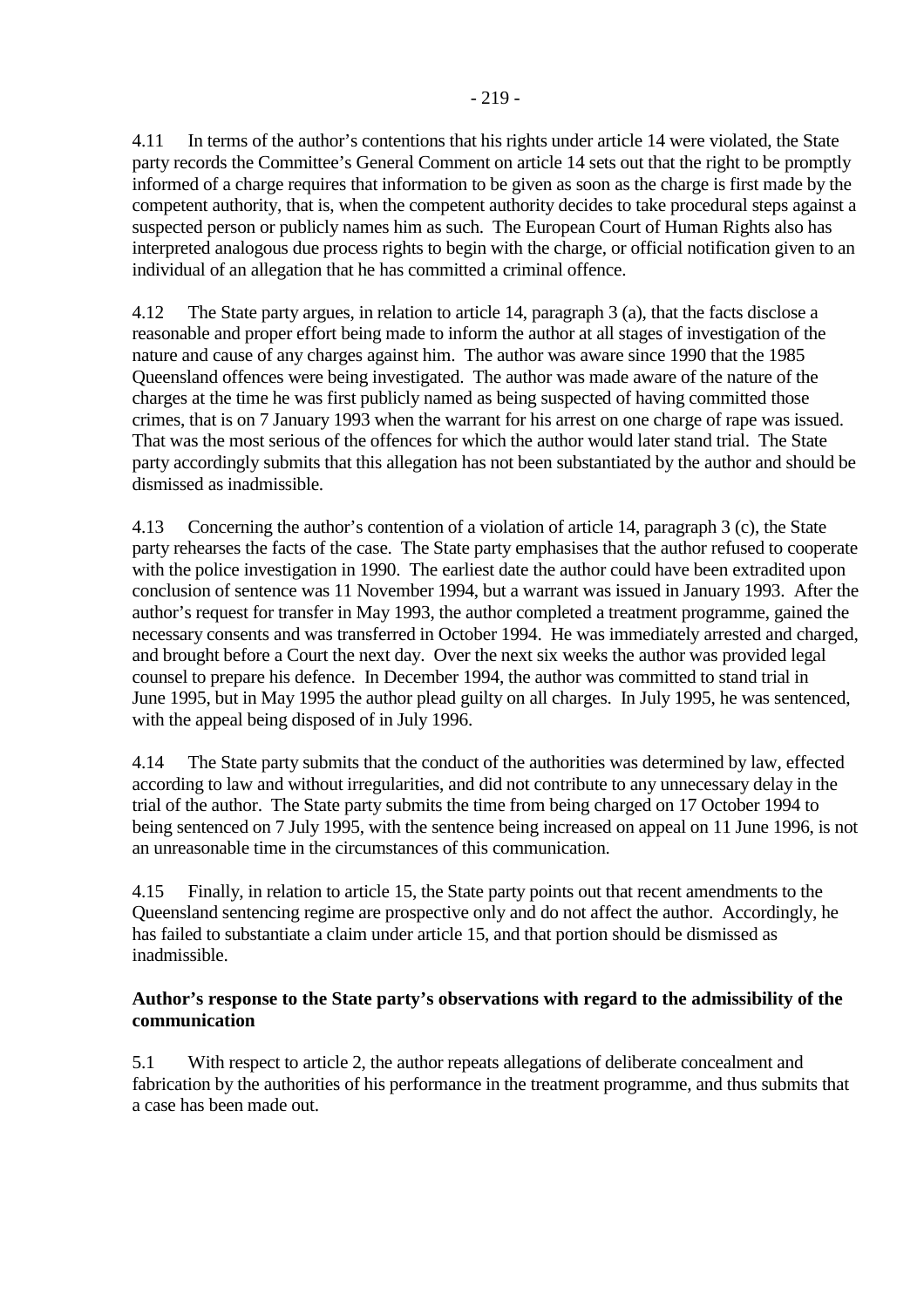5.2 In relation to his claim under article 7, the author argues that deliberately false reports have increased his author's sentences beyond what was warranted. Taken with the delay in trial, the author submits a breach of article 7 is clear.

5.3 Regarding article 9, the author claims that he was not told at the interview in 1990 that charges would be laid upon his release, but only that the police would return for him in 10 years. He was not informed until 1992 that the Queensland charges were outstanding. The author states the Queensland police should not deliberately waited two years before informing the WA authorities of the charges. The author alleges that the police actions deprived him of parole, and accordingly his liberty.

5.4 The author argues that there is no justification for the delay of almost 5 years between the police investigations and charging him on the Queensland offences. Had the charges been laid earlier, the author states he would have been able to deal with the charges at an earlier point of his imprisonment. The author goes on to object in detail to the sentences imposed on him, and calculates that his claimed successful conclusion of the treatment programme would have resulted in parole being granted.

5.5 In terms of article 14, the author states again that at the 1990 interview no charges were mentioned, and there was no reference by the police to specific incidents. He notes that before 1992 he had been assured that no charges or extraditions were pending against him. The delays in processing the transfer to Queensland also unnecessarily prolonged resolution of the Queensland charges.

5.6 The author accepts the State party's submissions in respect to article 15 and withdraws that portion of his claim.

# **Issues and proceedings before the Committee**

6.1 Before considering any claims contained in a communication, the Human Rights Committee must, in accordance with article 87 of its rules of procedure, decide whether or not it is admissible under the Optional Protocol to the Covenant.

6.2 With respect to the author's contention that the authorities have inflicted torture or cruel, inhuman and degrading treatment contrary to article 7 and otherwise ill-treated the author contrary to article 10, paragraph 1, the Committee refers to its jurisprudence that a claim by a prisoner pursuant to these articles must demonstrate an additional exacerbating factor beyond the usual incidents of detention. In the present case, the author has failed to demonstrate, for the purposes of admissibility, that he has been treated in any way which departs from the normal treatment accorded a prisoner. This part of the communication is accordingly inadmissible under article 2 of the Optional Protocol.

6.3 In relation to the author's claims under article 9, paragraphs 1, 2 and 3, the Committee considers that the facts clearly demonstrate that as soon as the author was arrested on the Queensland offences, he was informed of the charges, brought before a court and then tried within a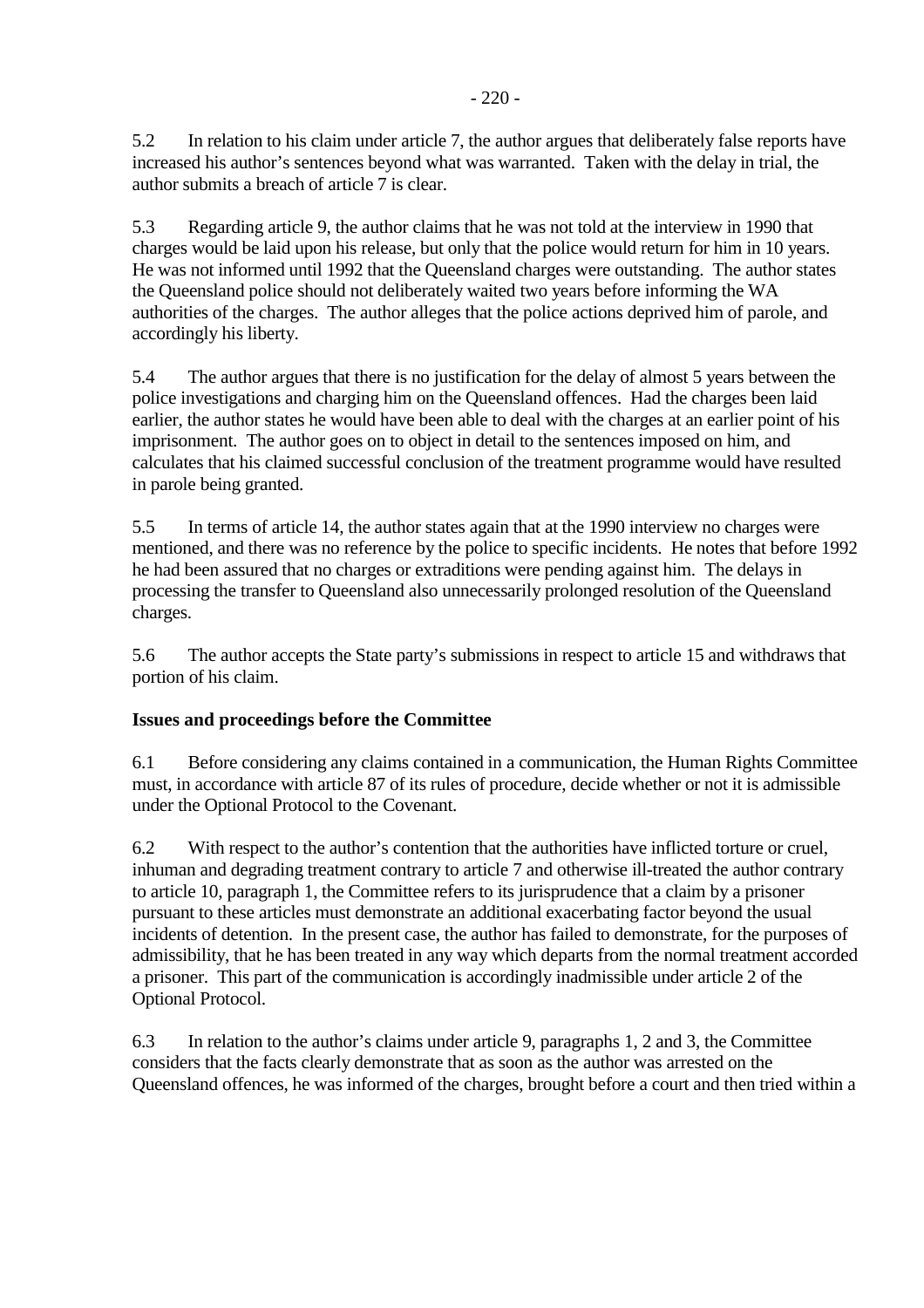6.4 Concerning the author's claims under article 10, paragraph 3, that the application of the penitentiary system in the author's case has not had as its essential aim his social rehabilitation and reformation, the Committee notes the variety of programmes and mechanisms in place in the State party's penitentiary system that are geared towards this end. The Committee considers that the author has failed to substantiate that the State party's assessments of the author's reformative progress, and of the consequences which ought to flow from that, raise issues of compliance with the requirements of article 10, paragraph 3**.** Accordingly, the Committee is of the view that the author has failed to substantiate, for the purposes of admissibility, his claim of a violation of article 10, paragraph 3, and this part of the communication is therefore inadmissible under article 2 of the Optional Protocol.

6.5 In terms of the author's allegations under article 14, paragraphs 3 (a) and (c), the Committee observes that the State party's law precluded the prisoner's transfer for trial before his release, which could have come no sooner than November 1994, unless a request for interstate transfer and appropriate court order was made. The author's request for transfer made after receiving notice of the most serious rape charge in 1993 was accommodated pursuant to an appropriate court order. Upon arrival, he was charged with the main offence and subsidiary offences, tried and convicted within appropriate time. The Committee considers that these facts fail to substantiate, for the purposes of admissibility, a claim under article 14, and this portion of the communication is therefore inadmissible under article 2 of the Optional Protocol.

6.6 With respect to the author's claims under article 2, the Committee considers that the author's contentions in this regard do not raise issues additional to those considered under the other articles which have been invoked, and that those claims have not been substantiated sufficiently for purposes of admissibility.

6.7 Regarding the author's contended violation of article 15, the Committee notes that the author, in his response to the State party's submissions, retracts this portion of the communication and is not required to consider it further (para 5.6 above).

- 7. The Committee therefore decides:
	- (a) That the communication is inadmissible under article 2 of the Optional Protocol;
	- (b) That this decision shall be transmitted to the State party and to the author.

[Adopted in English, French and Spanish, the English text being the original version. Subsequently issued also in Arabic, Chinese and Russian as part of the present report.]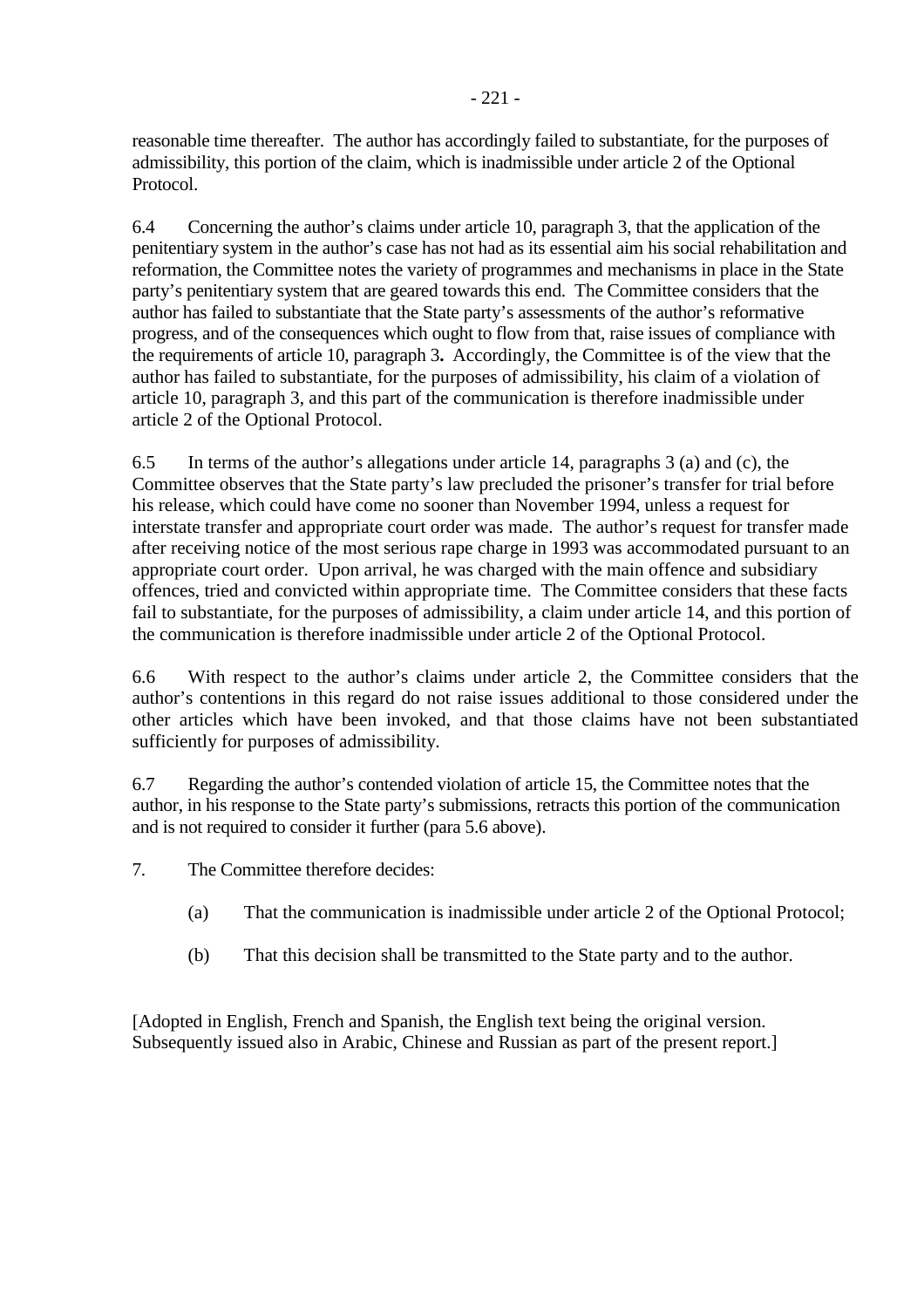#### - 222 -

#### **B. Communication No. 787/1997, Gobin v. Mauritius (Decision adopted on 16 July 2001, seventy-second session)**\*

| Submitted by:   | Mr. Vishwadeo Gobin |
|-----------------|---------------------|
| Alleged victim: | The author          |
| State party:    | Mauritius           |

Date of communication: 25 November 1996 (initial submission)

 The Human Rights Committee, established under article 28 of the International Covenant on Civil and Political Rights,

Meeting on 16 July 2001

Adopts the following:

#### **Decision on admissibility**

1. The author of the communication, dated 25 November 1996, is Mr. Vishwadeo Gobin, a Mauritian citizen, born on 22 January 1945, who claims to be a victim of a violation by Mauritius of article 26 of the Covenant. He is represented by his son, Maneesh Gobin.

#### **The facts as presented by the author**

 $\overline{a}$ 

2.1 In September 1991, the author stood as a candidate in the general election for the legislature in Mauritius. He ranked fourth in his constituency in terms of number of votes received. According to Mauritian law, only the first three candidates from his constituency were directly elected but the author was, in principle, eligible for one of the eight additional seats

<sup>\*</sup> The following members of the Committee participated in the examination of the present communication: Mr. Abdelfattah Amor, Mr. Nisuke Ando, Mr. Prafullachandra Natwarlal Bhagwati, Ms. Christine Chanet, Mr. Louis Henkin, Mr. Ahmed Tawfik Khalil, Mr. Eckart Klein, Mr. David Kretzmer, Ms. Cecilia Medina Quiroga, Mr. Rafael Rivas Posada, Sir Nigel Rodley, Mr. Martin Scheinin, Mr. Ivan Shearer, Mr. Hipólito Solari Yrigoyen, Mr. Patrick Vella and Mr. Maxwell Yalden.

Under rule 84 (1) (a) of the Committee's rules of procedure, Mr. Rajsoomer Lallah did not participate in the examination of the case.

The texts of a dissenting individual opinion, signed by Ms. Christine Chanet, Mr. Louis Henkin, Mr. Martin Scheinin, Mr. Ivan Shearer and Mr. Max Yalden, and of a separate dissenting opinion signed by Mr. Eckart Klein are appended.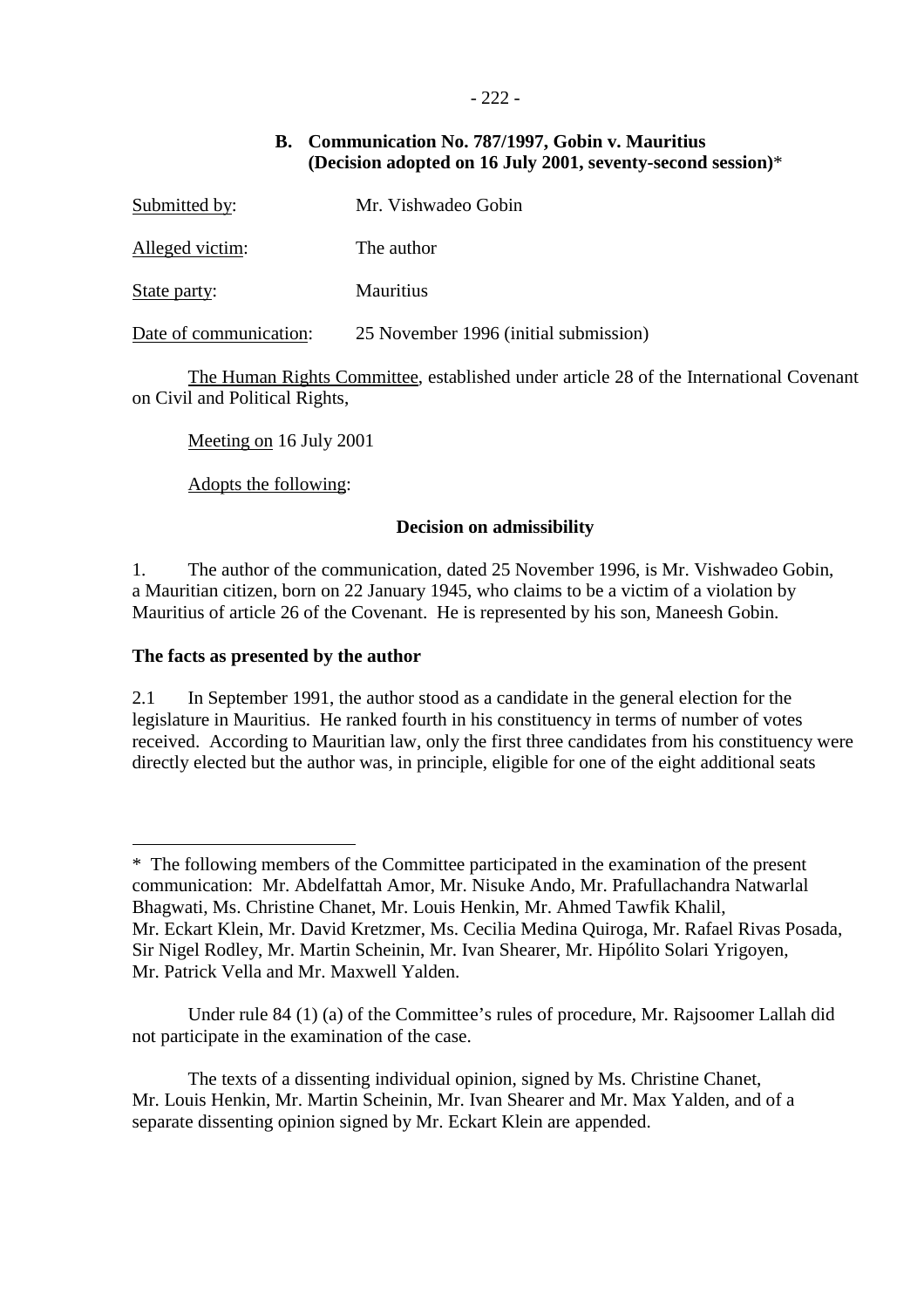which are not directly related to the constituency. However, he states that he was not given this seat because he did not belong to the "appropriate community", and another candidate from the same constituency who had received less votes than him was allocated the seat.

2.2 The author explains that the electoral system for the legislature of Mauritius provides for 21 constituencies. In 20 of them, the three candidates with the highest number of votes are elected and in one constituency, the two candidates with the most votes are elected. Sixty-two members of the legislature are thus elected directly. The remaining eight seats are allocated to the "best losers". According to the First Schedule of the Constitution of Mauritius, all candidates have to indicate to which community (Hindu, Muslim, Sino-Mauritian or general) they belong. When appointing the eight additional members of the legislature, the Electoral Supervisory Commission applies article 5 of the First Schedule which provides that the candidates should belong to the "appropriate community". According to article 5 (8) of the First Schedule, the "appropriate community" means the community that has an unreturned candidate available and that would have the highest number of persons (as determined by the 1972 census) in relation to the number of seats in the Assembly held immediately before the allocation of the seat.

#### **The complaint**

3. The author claims that the constitutional provision of the State party according to which he had to be part of the "appropriate community" in order to be granted a seat of "best loser" is discriminatory because the criteria on which the decision is taken are based on race and religion. The said provision is thus contrary to article 26 of the International Convention on Civil and Political Rights.

#### **Observations by the State party**

4.1 In a submission dated 25 May 1998, the State party made some observations on the admissibility of the communication.

4.2 The State party first argues that the author has not exhausted domestic remedies because he did not use his right under section 17 of the Constitution to apply to the Supreme Court in a discrimination matter protected by section 16 of the State party's Constitution. In this regard, the State party also contends, with regard to the author's argument that no court of law in Mauritius can rule against the Constitution, the supreme law of the land, that the author is surmising as to the outcome of such an application and points out that he would also have had the possibility to appeal to the Judicial Committee of the Privy Council since the matter is related to the interpretation of the Constitution.

4.3 It also considers that the communication is incompatible with the provisions of the International Covenant on Civil and Political Rights. The procedure of allocation of the eight additional seats is indeed organized so as to ensure that all minorities of the country are adequately represented in the legislature and has proved to be an effective barrier against racial discrimination in the sense of article 26 of the Covenant. The purpose of the communication is thus incompatible with the provisions of the Covenant because the absence of such a constitutional provision would entail discrimination on the grounds of race, religion, national, or social origin.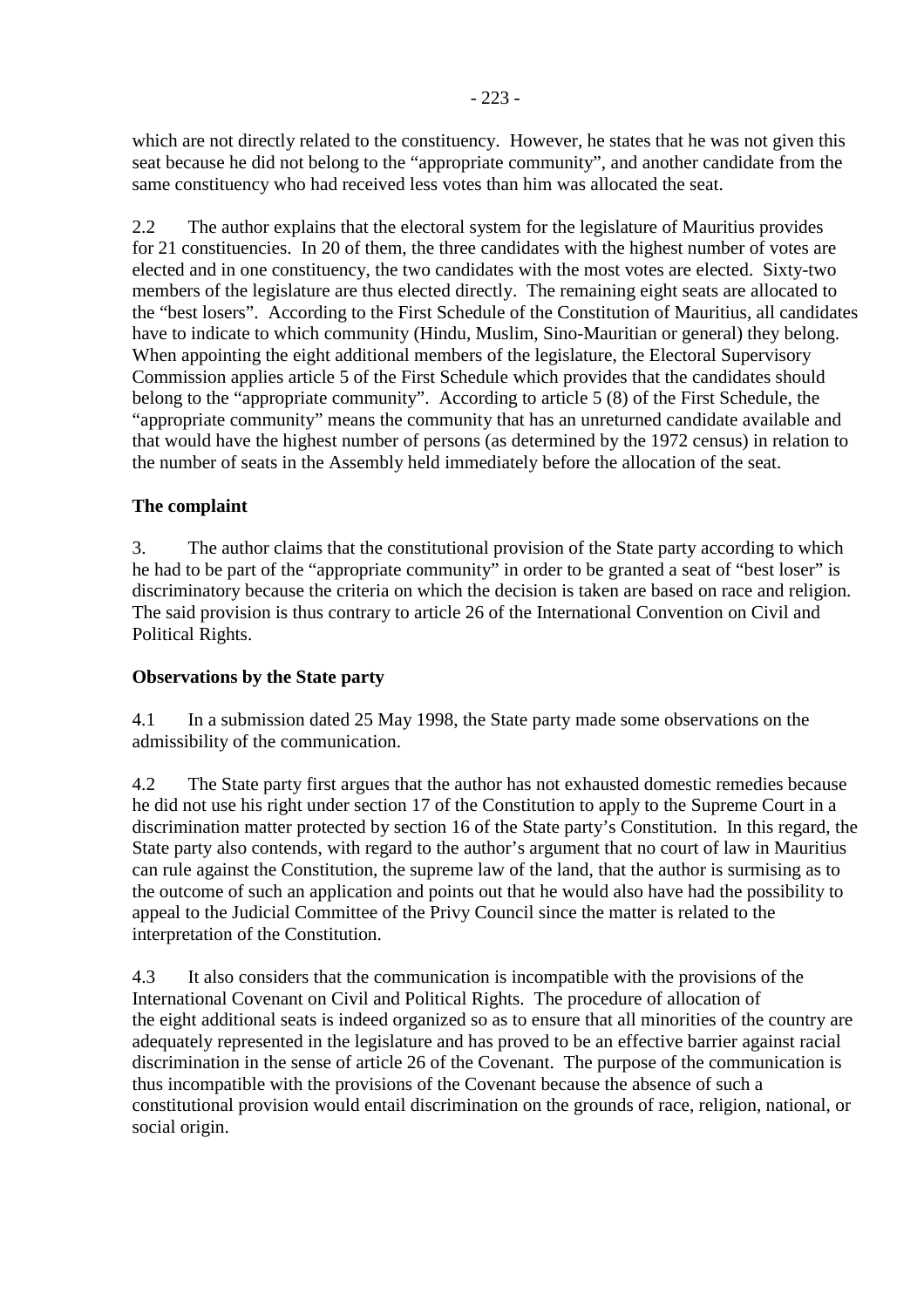4.4 Finally, the State party argues that the communication constitutes an abuse of the right of submission of such communications, because the delay between the time when the alleged discrimination took place, in 1991, and the date of the communication, 25 November 1996, is excessive and without acceptable justification. Moreover, the State party considers that the important delay removes the possibilities of an effective remedy.

#### **Additional Comments by the author**

5.1 In a submission dated 13 November 1998, the author comments on the observations by the State party.

5.2 With regard to the question of exhaustion of domestic remedies, the author first alleges that an application to the Supreme Court under section 17 of the Constitution, such as it is supported by the State party, would be aimed at challenging an action that is contrary to section 16 of the Constitution. However, in the present case, section 16 has undoubtedly not been violated; it was correctly applied. The question here is rather whether section 16 itself constitutes a violation of article 26 of the Covenant, and this is not what is provided for under section 17 of the Constitution. Secondly, the author notes that section 16 of the Constitution refers to a violation of the principle of non-discrimination by a "law", that is an Act of Parliament, and not by the Constitution itself, which means that section 16 cannot be invoked in the Supreme Court with any reasonable prospect of success. Thirdly, it is undisputable that the Supreme Court cannot take a decision that goes against the Constitution because the latter is the supreme law of the land. Moreover, because the Covenant is not incorporated in Mauritian law, the Supreme Court could only draw some guidance from the Covenant. The same is true for the Judicial Committee of the Privy Council that would apply Mauritian law and would therefore encounter the same obstacle as the Supreme Court.

5.3 It is therefore wrong to consider that the author had an available and effective domestic remedy in this particular case. The only authority entitled to change the Constitution under certain circumstances is the Mauritian Parliament and, up to now, it has not brought any change in this direction. The Committee should consequently waive in the present case the requirement of the exhaustion of domestic remedies.

5.4 In respect of the argument of the State party that the communication is incompatible with the provisions of the Covenant, the author considers that the question of election should be left to the electors and that the State should not be overprotective. Most of all, since the Mauritian population is for purpose of elections divided in four "communities" according to religion and race, the author is of the view that allocating seats on the basis of race and religion is unacceptable and fundamentally in contradiction with article 26 of the Covenant.

5.5 Finally, concerning the delay after which the communication was submitted, the author notes that a delay of five years is in many other cases a delay that is not considered to be excessive by the State party and therefore claims the same for his communication, especially where the interest of justice in international law are of such importance that they should take precedence.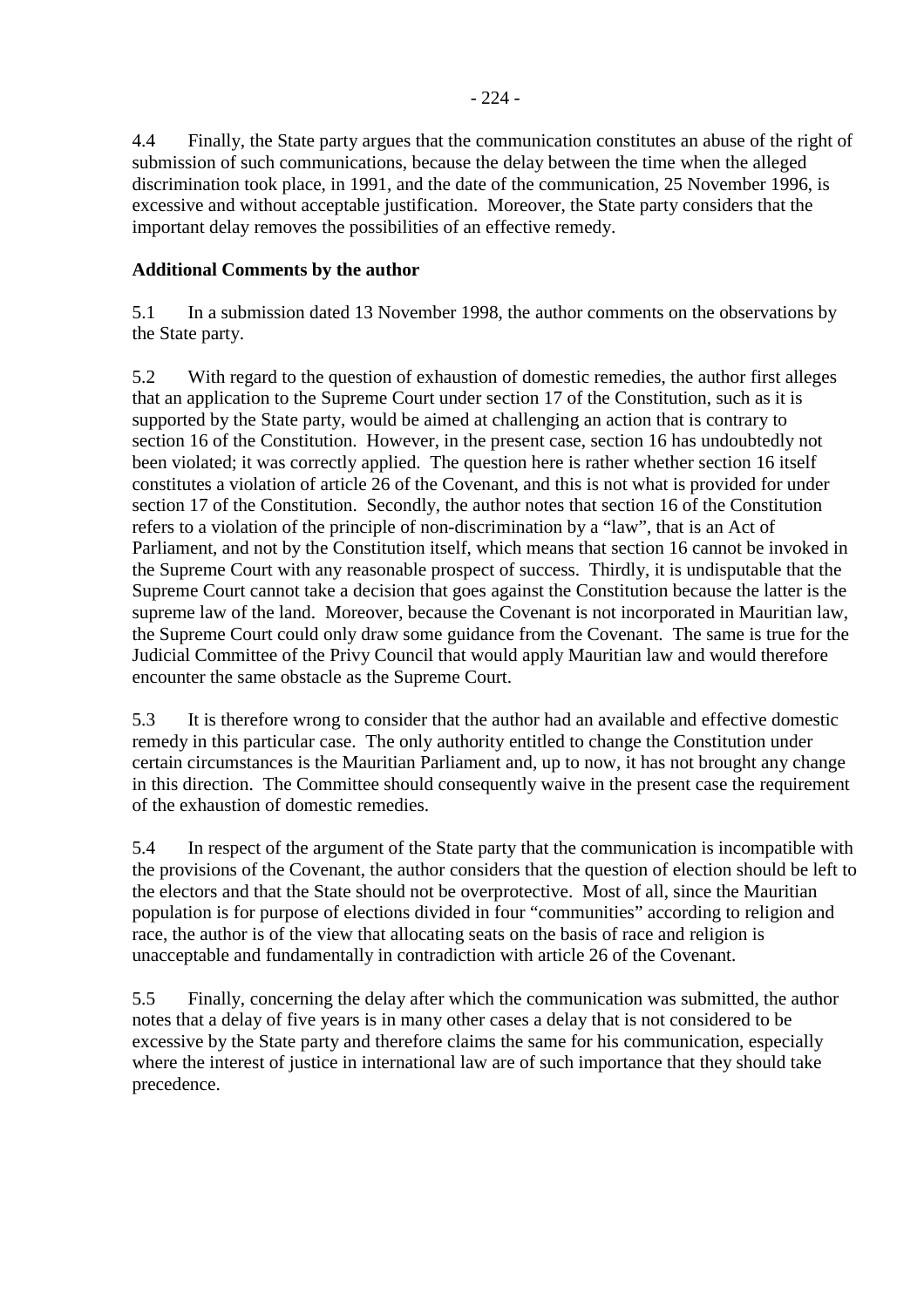#### **Issues and proceedings before the Committee**

6.1 Before considering any claim contained in a communication, the Human Rights Committee must, in accordance with rule 87 of its rules of procedure, decide whether or not it is admissible under the Optional Protocol to the Covenant.

6.2 The author claims that his rights under article 26 were violated by application of an arrangement enshrined in the Constitution relating to division of parliamentary seats according to ethnic affiliation. The State party has not contested that the said arrangement is enshrined in the Constitution nor that the domestic courts do not have the power to review the Constitution in order to ensure its compatibility with the Covenant. In these circumstances it is abundantly clear that legal action would have been futile and that the author had no available domestic remedy for the alleged violation of his Covenant rights. The Committee therefore dismisses the State party's claim that the communication be declared inadmissible for failure to exhaust domestic remedies.

6.3 The State party claims that because of the delay in submission of the communication the Committee should consider it as inadmissible as an abuse of the right of submission under article 3 of the Optional Protocol. The Committee notes that there are no fixed time limits for submission of communications under the Optional Protocol and that mere delay in submission does not of itself involve abuse of the rights of communication. However, in certain circumstances, the Committee expects a reasonable explanation justifying a delay. In the present case, the alleged violation took place at periodic elections held five years before the communication was submitted on behalf of the alleged victim to the Committee with no convincing explanation in justification of this delay. In the absence of such explanation the Committee is of the opinion that submitting the communication after such a time lapse should be regarded as an abuse of the right of submission, which renders the communication inadmissible under article 3 of the Optional Protocol.

- 7. The Committee therefore decides:
	- (a) That the communication is inadmissible under article 3 of the Optional Protocol;
	- (b) That this decision shall be communicated to the author and to the State party.

[Adopted in English, French and Spanish, the English text being the original version. Subsequently issued also in Arabic, Chinese and Russian as part of the present report.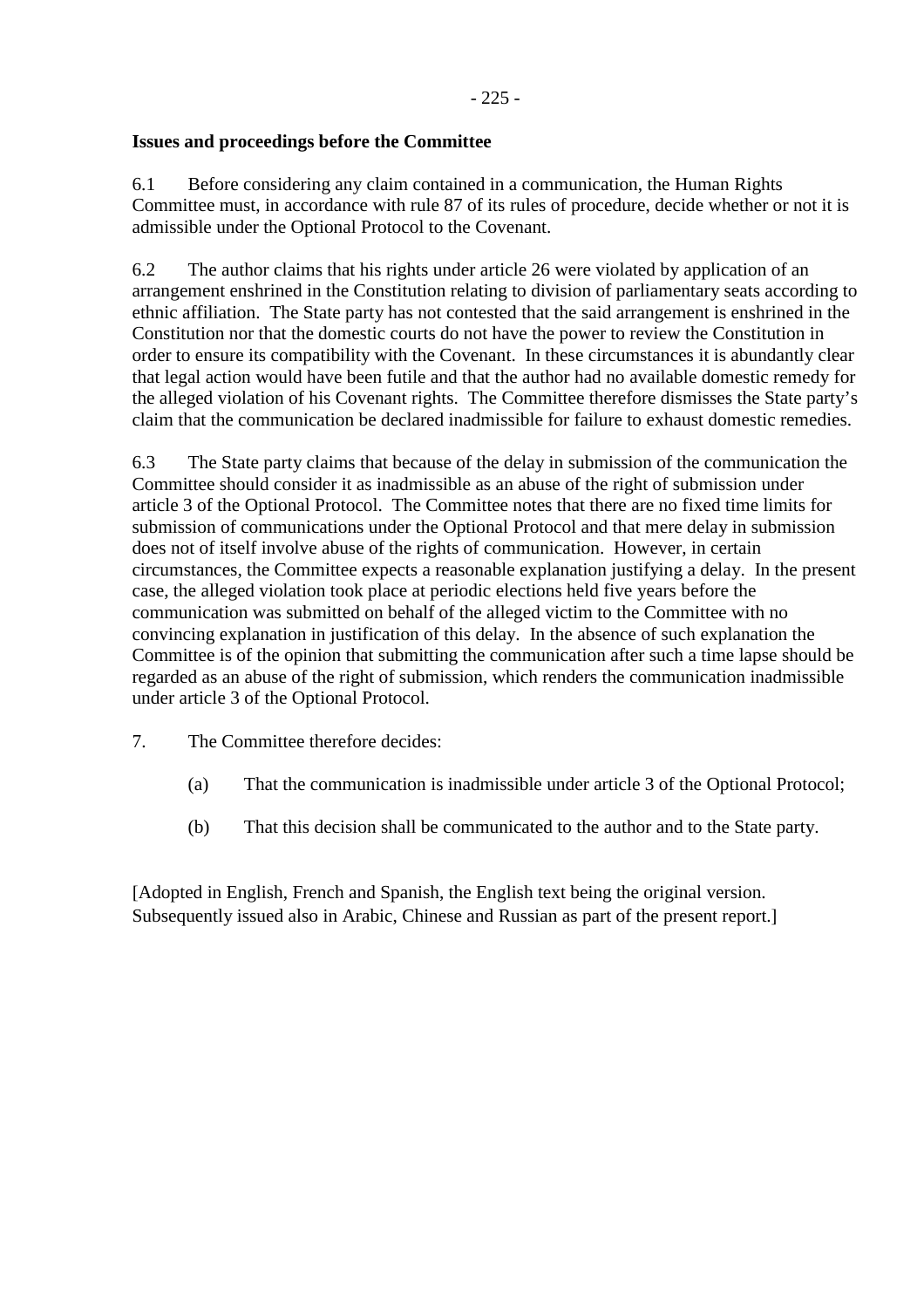# **APPENDIX**

#### **Individual opinion by Committee members Christine Chanet, Louis Henkin, Martin Scheinin, Ivan Shearer and Max Yalden (dissenting)**

 The signers of the present opinion cannot agree that the five-year period between the alleged violation and the submission of the communication is, in the absence of any convincing justification by the author, a key element in declaring the communication inadmissible under article 3 of the Optional Protocol.

The Protocol does not set any time limit for the submission of a communication.

 The Committee cannot, in this way, introduce a preclusive time limit in the Optional protocol.

No particular harm was done to the State party as a result of the delay.

 (Signed) Christine Chanet (Signed) Louis Henkin (Signed) Martin Scheinin (Signed) Ivan Shearer (Signed) Max Yalden

[Done in English, French and Spanish, the French text being the original version. Subsequently issued also in Arabic, Chinese and Russian as part of the present report.]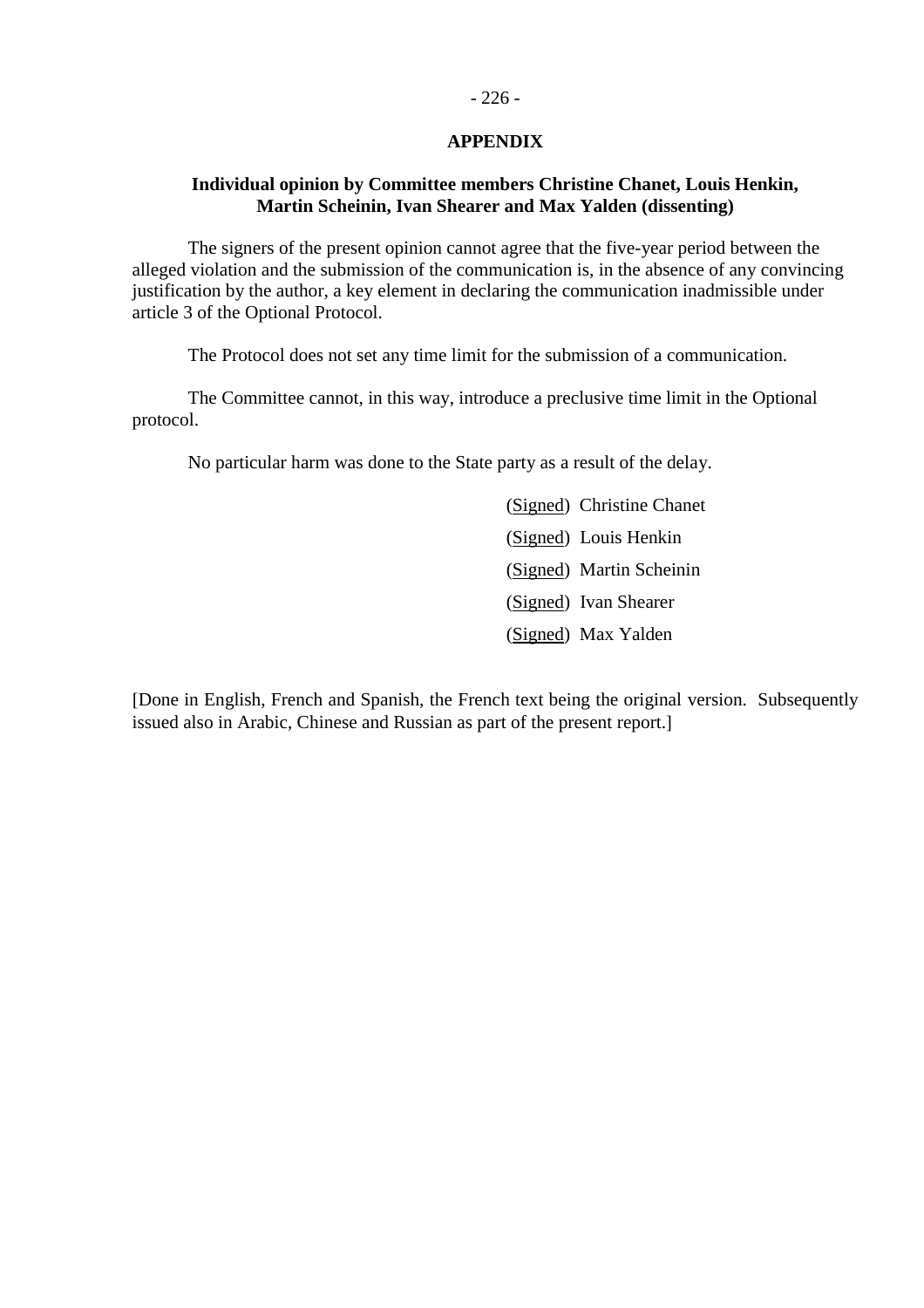#### **Individual opinion by Committee member Eckart Klein (dissenting)**

 To my regret I am not in a position to follow the majority on the issue of the abuse of the author's right to submit a communication (see para. 6.3 of the Views). I agree that the mere fact that the Optional Protocol does not fix a time limit for submission of communications does not principally exclude the application of the general rule of abuse of rights. However, in order to conclude that a right has been abused (despite the lack of any time limit) a considerable period of time must have elapsed, and the adequate length of time for submitting a communication should be assessed against the background of each individual case. In addition, it would be generally for the State party to show that the requirements for the application of the abuse of rights rule are fulfilled. In the case at hand, the State party merely argued in a very unspecific way characterizing the submission of the communication as excessive and without acceptable justification (see para. 4.4. of the Views). Likewise, the Committee is putting the burden of argument upon the author. This shift of the burden of argument would only be acceptable if the submission of the communication would be so much delayed that this delay could not be understood at all without further explanation. Taking into account that here the relevant length of time is five years only, a shift of burden of argument cannot be assumed, leaving the burden on the State party, which in this case did not argue accordingly. The mere fact that the alleged violation took place at periodic elections is not sufficient in itself. I therefore do not think that the delay in the submission of this communication can be regarded as constituting an abuse of the right of submission within the meaning of article 3 of the Optional Protocol.

(Signed) Eckart Klein

[Done in English, French and Spanish, the English text being the original version. Subsequently issued also in Arabic, Chinese and Russian as part of the present report.]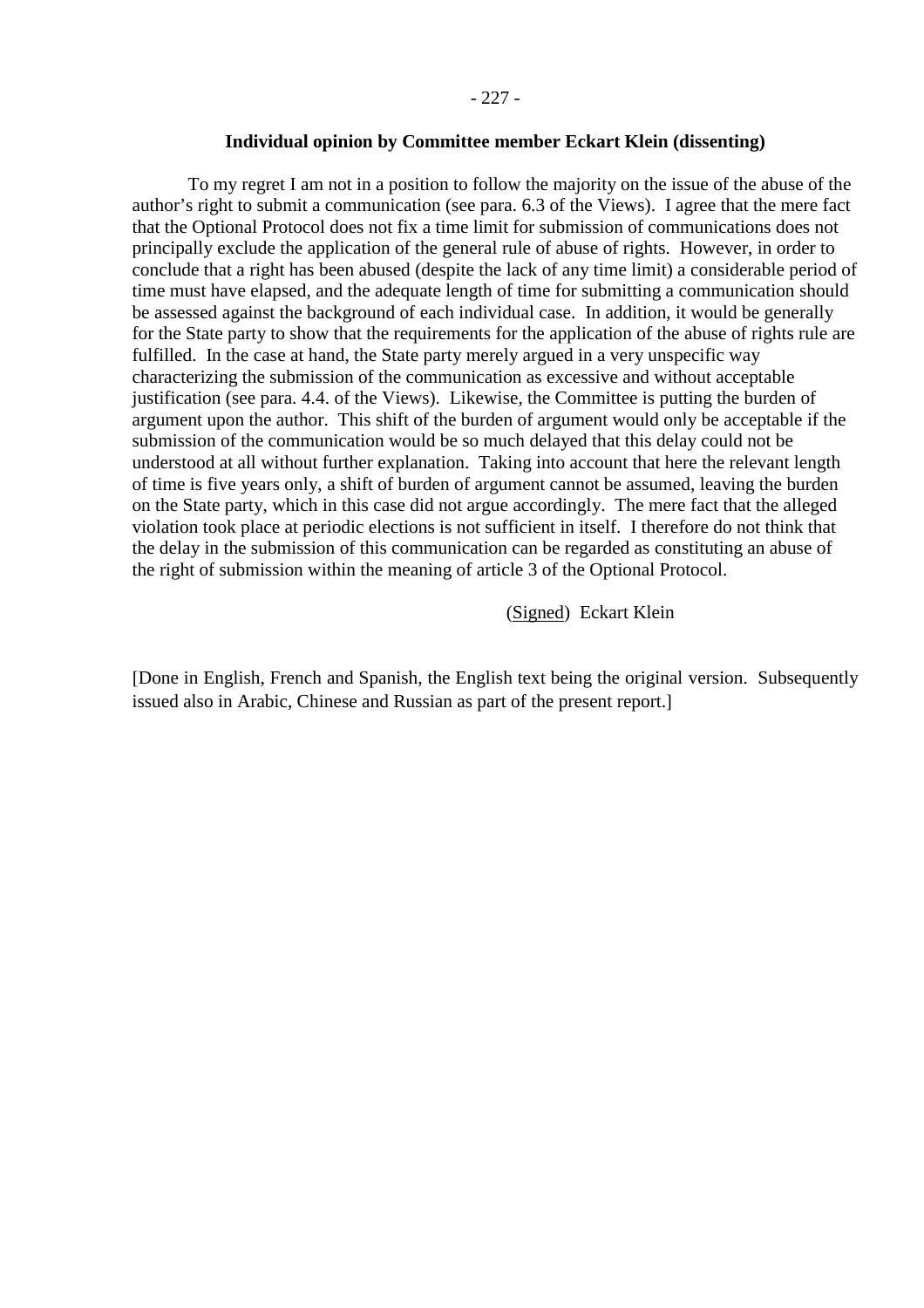#### - 228 -

#### **C. Communication No. 791/1997, Singh v. New Zealand (Decision adopted on 12 July 2001, seventy-second session)**\*

| Submitted by: | Mr. Moti Singh |
|---------------|----------------|
|---------------|----------------|

Alleged victim: The author

State party: New Zealand

Date of communication: 1 December 1996 (initial submission)

 The Human Rights Committee, established under article 28 of the International Covenant on Civil and Political Rights,

Meeting on 12 July 2001,

Adopts the following:

#### **Decision on admissibility**

1. The author of the communication, dated 1 December 1996, is Moti Singh, a New Zealand citizen, born on 13 March 1960 in Fiji, now residing in Auckland. He claims to be a victim of violations by New Zealand of articles 2, 7, 10, 14, paragraphs 1, 2, 3 (d), (e) and (g), and 5, 16, 23 and 26 of the Covenant. He is not represented by counsel.

# **Facts as submitted**

 $\overline{a}$ 

2.1 On 22 December 1993, the author was charged with 66 charges of tax fraud under the Income Tax Act 1976. He was also charged with "theft by failing to account" under section 222 of the Crimes Act 1961.**<sup>1</sup>**

2.2 On 8 June 1995, in the Otahuhu District Court, the author was tried and convicted of 66 charges of tax fraud. The author's complaint relates to the *theft charges* proceedings only.

2.3 The author made an application for legal aid in respect of the theft charges, but was refused by the registrar of the Otahuhu District Court on 24 January 1994. On 1 February 1994, the author appealed this decision and legal aid was granted. However, the author still had to pay NZ\$ 150 as a contribution.

<sup>\*</sup> The following members of the Committee participated in the examination of the present communication: Mr. Abdelfattah Amor, Mr. Nisuke Ando, Mr. Prafullachandra Natwarlal Bhagwati, Ms. Christine Chanet, Mr. Maurice Glèlè Ahanhanzo, Mr. Louis Henkin, Mr. Eckart Klein, Mr. David Kretzmer, Mr. Rajsoomer Lallah, Ms. Cecilia Medina Quiroga, Mr. Rafael Rivas Posada, Sir Nigel Rodley, Mr. Martin Scheinin, Mr. Ivan Shearer, Mr. Hipólito Solari Yrigoyen, Mr. Ahmed Tawfik Khalil, Mr. Patrick Vella and Mr. Maxwell Yalden.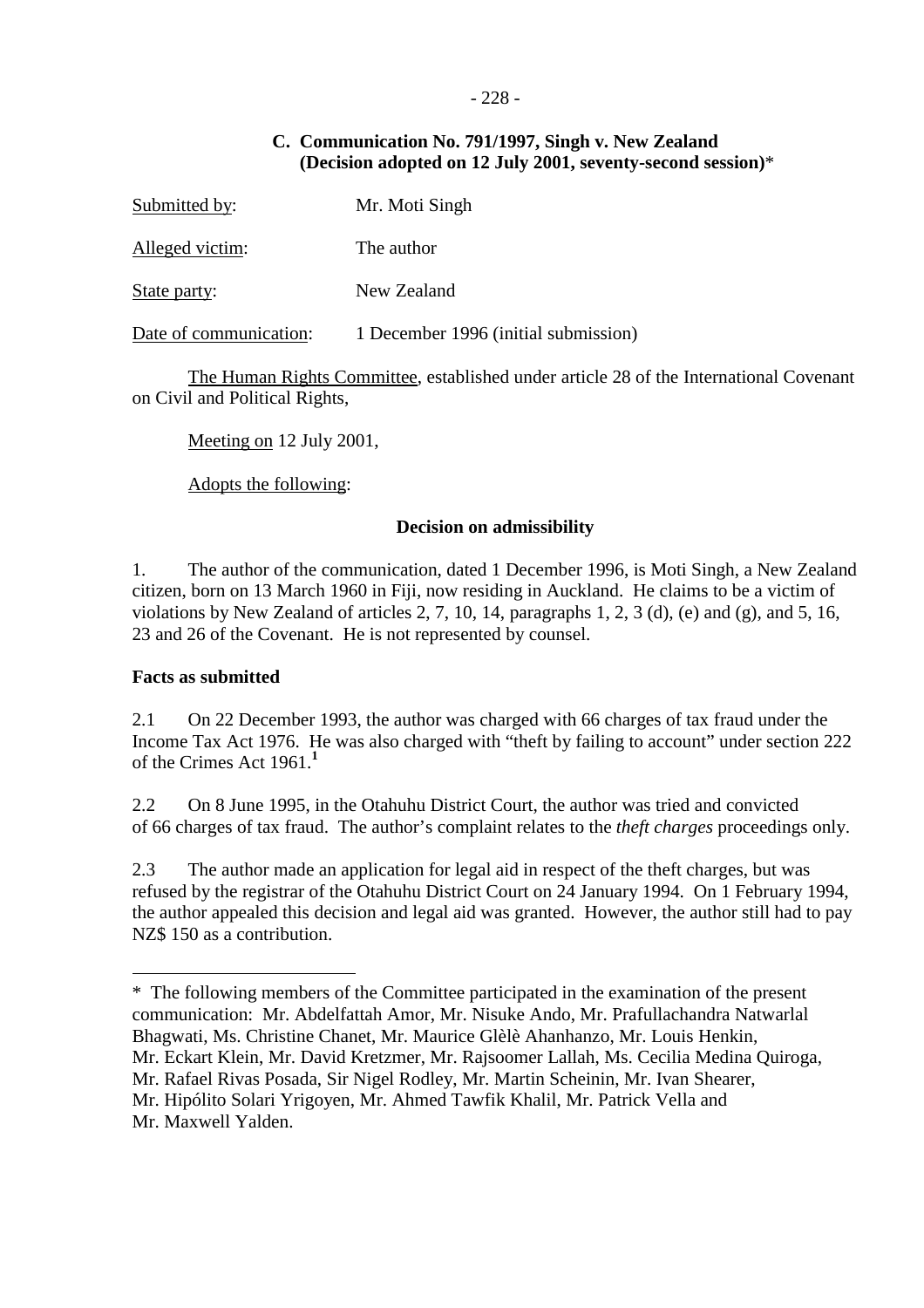2.4 Having been convicted on the fraud charges, the author was of the opinion that he could not get a fair trial in the Otahuhu District Court, he therefore asked his counsel to seek a change of venue for the trial on theft charges. According to the author, the prosecutor objected and the venue was not changed.<sup>2</sup> The author was tried in the Otahuhu District Court on the theft charges, found guilty on 6 July 1995 (after a hearing lasting eight days), sentenced to nine months of periodic detention and ordered to make reparation of NZ\$ 4,603.33.

2.5 On 10 August 1995, the author applied for legal aid to appeal his conviction and sentence on the grounds that the judge was biased and that he had not received a fair trial. On 4 October 1995, he was informed that his request for legal aid had been denied, because the grounds of appeal were "not substantial". The author appealed against the registrar's decision but on 31 October 1995, a judge of the Court of Appeal upheld the decision not to grant the author legal aid. Nevertheless, the author still appealed his conviction and sentence to the Court of Appeal. However, his case was dismissed on 24 July 1996.

# **The complaint**

3.1 The author makes the following complaints.**<sup>3</sup>**

## *Legal aid/inadequacy of counsel at the trial hearing/trial venue*

3.2 The author states that although he received legal aid, he still had to pay NZ\$ 150 as a contribution to his defence. He claims that as his first lawyer had impaired vision he could not prepare his case adequately. Also, the lawyer subsequently assigned to him was not a practitioner in tax law but criminal law and, therefore, could not represent him adequately. In addition, he complains that he could not choose experienced counsel, nor could he call expert witnesses in view of the budgetary constraints. The author further complains that as his request for a change of venue was not granted, his trial was unfair.

#### *Conduct of trial*

3.3 The author states that at his trial, the judge pressured his counsel to make him plead guilty because she found the evidence against him overwhelming. Notwithstanding the alleged pressure he pleaded not guilty.

3.4 The author further argues that the judge breached her duty to guarantee a fair trial by allowing the prosecution to proceed with the six charges together in one indictment. According to the author, the fact that these charges were not severed, prejudiced his trial. He states that he could not make an application for severance because of the financial restraints under which he and his counsel were operating. Nevertheless, he states that the judge always has a discretion to sever charges in the interests of justice.

3.5 The author complains that the judge's attitude in general was biased and that she had a "profound hatred" towards him and his counsel because of their colour. The author claims that the judge hindered him in explaining his case in full, and that his counsel was prevented from effectively cross-examining the main witness for the prosecution. The author also claims that the judge's "body language" must have influenced the jury.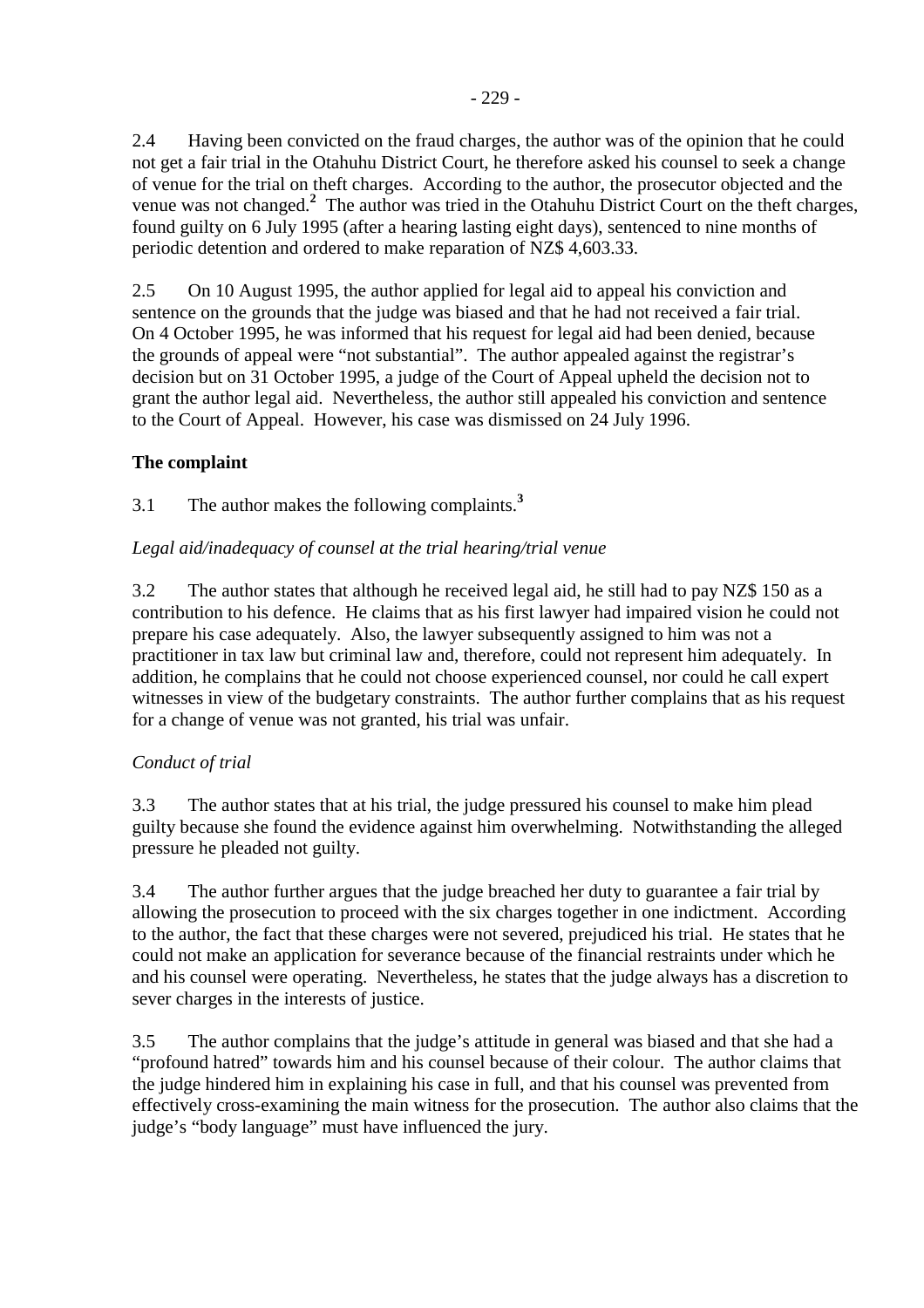3.7 The author states that his counsel became demoralized because of the judge's attitude and wished to withdraw at the end of the trial, but the judge refused to grant him leave to withdraw. The author argues that this deprived him of proper representation.

# *Prosecution*

3.8 The author takes issue with the attitude of Crown counsel at the trial. He states that after he refused the prosecution's offer of plea-bargaining, Crown counsel informed counsel for the defence that he would strive to obtain convictions on all six counts. According to the author, this was calculated as "an emotional attack" on his counsel to intimidate and demoralize him. The Court of Appeal dismissed his appeal on this ground without calling his former counsel as a witness. According to the author, this constitutes a violation of article 14 (3) (e).

3.9 The author further complains about the alleged emotive and inflammatory language used by Crown counsel in his address to the jury. He claims that the way Crown counsel cross-examined him was highly prejudicial to his case; as he was compelled to answer self-incriminating questions and was insulted by him. Finally, he complains that the prosecutor tried to influence the judge with regard to the sentencing.

3.10 The author further alleges that an agreement between Crown counsel and the defence was breached by the Crown. According to the agreement, the Crown would only refer to the six counts of theft and not make reference to the 66 summary convictions on tax fraud. When the Crown counsel began to introduce precluded evidence, the author's counsel objected stating that such matters were inadmissible as they were in breach of the agreement. His objection was overruled by the judge. The author states that this was prejudicial to his defence. On appeal, the Court of Appeal found no merit in the author's complaint, since the agreement was sufficiently broad to allow the matters put by the Crown.

# *Hearing of witnesses*

3.11 The author states that he could not call a certain Mr. Kumar as defence witness, because the individual concerned had been removed from New Zealand on 8 May 1993. He claims that this witness could have contradicted evidence given by prosecution witnesses and would have created serious doubts about the credibility of the testimony given by the main prosecution witness. On appeal, he filed an affidavit which the Court of Appeal considered did not constitute a basis to overturn the author's convictions.

3.12 He further contends that the main prosecution witness, lied in Court, and implies that the State's law enforcement and prosecuting agencies regularly resort to producing false evidence in order to secure convictions.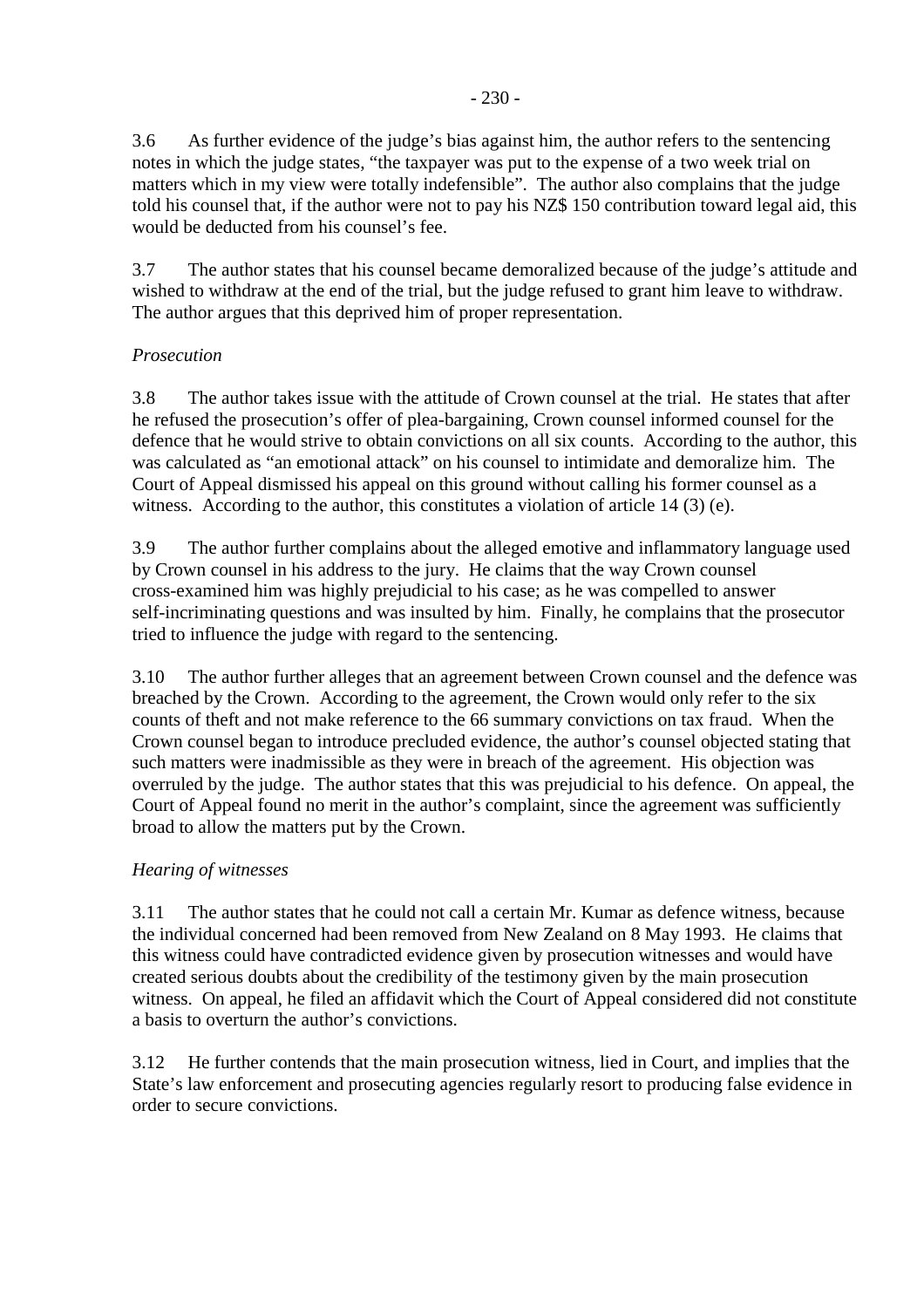3.13 He alleges that a second witness for the prosecution, a Mr. Chandra, lied in court when he denied that the author assisted him in immigration matters and that counsel was not allowed to put copies of letters relating to the immigration matters to the witness. According to the author, these documents would have raised doubts as to the credibility of the witness, and the judge's ruling thus violated his right to an effective defence.

3.14 The author further argues that the evidence of one witness, who died before the beginning of the trial, should not have been allowed. He explains that the witness was dying of AIDS when his statement was taken from him. He argues that the witness was not fit to give a statement, since one day earlier he had not been fit to attend an interview. He further contests that the statement was voluntary. However, after a voire dire the judge allowed the statement.

#### *Summing-up and sentencing*

3.15 The author claims that the summing-up by the judge to the jury was unfair and favoured the prosecution's case.

3.16 As to the sentencing, the author complains that the judge made all sorts of disparaging remarks, and in particular he complains that she recommended the Crown to send a copy of her sentencing remarks to the New Zealand Society of Accountants and the Divisional Director of the National Institute of Accountants, in order to prevent him from continuing practicing as an accountant. The author, explaining that his disabled mother is dependent on him, claims that this constitutes a violation of article 23 (1) of the Covenant. The author further complains that the sentence was excessive and that he is unable to pay the reparation ordered. He claims that compared to similar cases, his sentence was most severe and again argues that this was because he is black. In this context, he also complains that white defendants are able to hire experienced counsel, whereas black offenders have to accept legal aid representation thereby limiting their chances of acquittal or of a mild sentence. This is said to amount to a denial of justice.

3.17 The author claims that the judge's bias against him was grounded in her prejudice against black defendants in general. He refers to several decisions made by the judge purportedly showing her prejudice. In this context, he mentions that his defence counsel (who was also black) told him to engage a white lawyer for the submissions on sentencing in order to escape prison. The author further states that the Otahuhu District Court is well known for "its ease in securing convictions". The author also complains about the quality of the judiciary in New Zealand in general.

#### *Appeal*

3.18 The author maintains that the refusal of legal aid to conduct his appeal violated the interests of justice and discriminated against him on the basis of race, colour and other status. The author challenges the correctness of the decisions rendered by Court of Appeal judges, since more than 52 per cent of their decisions have been overturned by the Privy Council in the past, and claims that a judge's estimation that the grounds for appeal are not substantial is thus not necessarily correct. He further claims that by refusing him legal aid on the grounds that the appeal had no merit, the Court showed prejudice against him, in violation of article 26. He also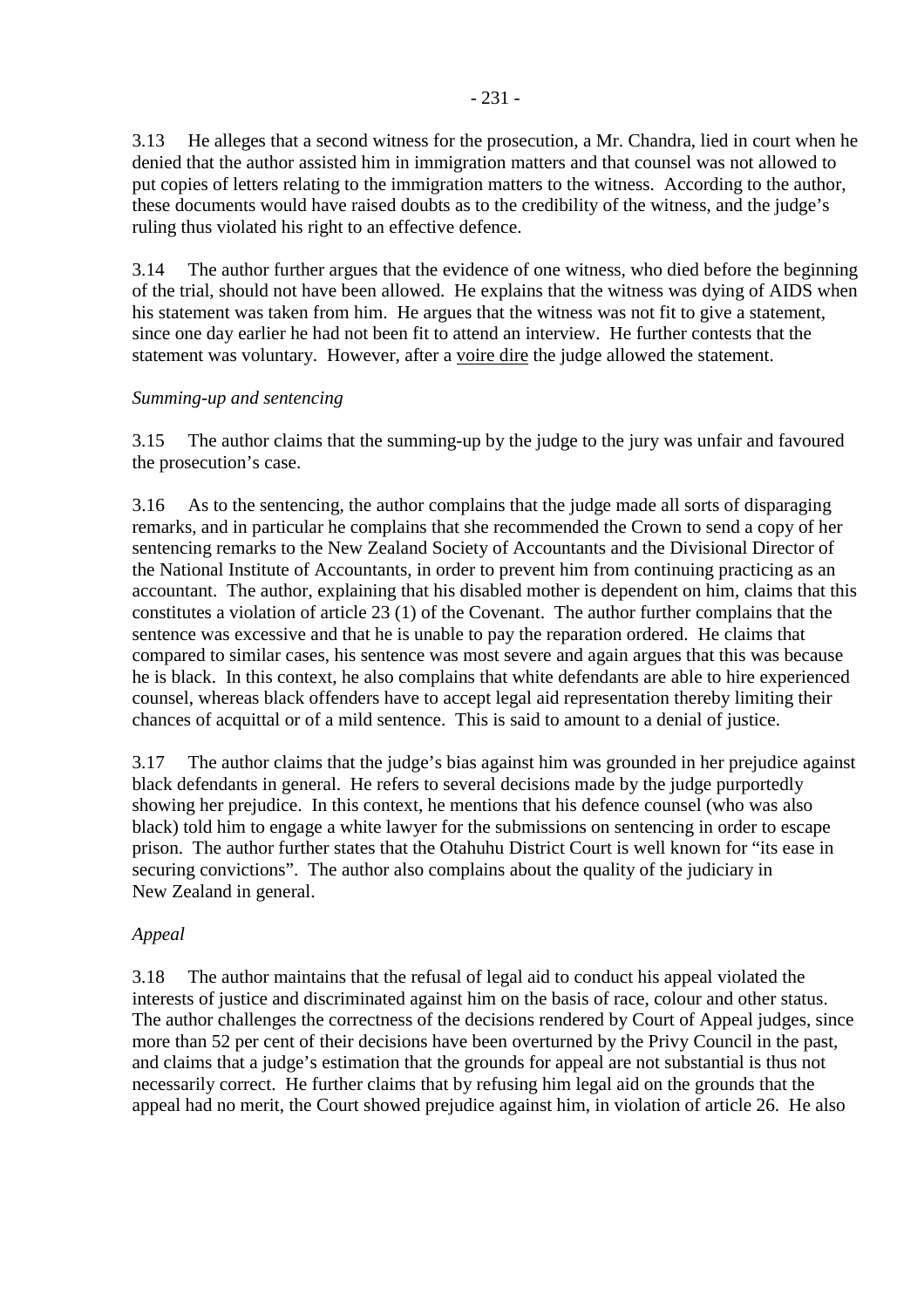argues that as he had received legal aid for his District Court hearing he had a "legitimate expectation" that he would be accorded it for his appeal. Referring to the discretion the registrar has in allowing/declining legal aid, the author states that the system is open to abuse with black minorities like himself always being refused legal aid. Moreover, he alleges that the registrar's refusal to grant him legal aid was mala fide because inter alia, he was "predetermined" to refuse it, he gave the author very little time to file his documents and used a malicious "tone" in his correspondence with him. He also claims that his review application was not examined properly as it was decided within two working days.

3.19 The author further complains that the judge at the Court of Appeal was biased against him and interrupted him rudely when he made a mistake thereby affecting his mental ability to argue his appeal. He states that the appeal was a farcical exercise and that the outcome was predetermined, as shown also by the refusal to grant him legal aid. Moreover, one of the appeal judges had previously sat in his appeal on the tax fraud charges**<sup>4</sup>** and, according to the author, should have disclosed his prior involvement in the author's case and stepped down as judge at the Court of Appeal hearing. The author explains that he did not bring this issue up during the appeal as he was afraid to be found in contempt of court. He further states that this judge is "notorious for making ill-considered remarks during sentencing of offenders who are either immigrants or aboriginal Maori people". In general, the author complains that the judiciary is predominantly white to the detriment of black defendants.

#### *Miscellaneous*

3.20 The author explains that he is serving his sentence by reporting to a detention centre every Saturday where he is then detained for eight hours and forced to do manual labour regardless of weather conditions. This is said to amount to a violation of articles 7 and 10 of the Covenant. In this context, he submits that there is only a portable "pit" toilet at the work site for 8 to 10 detainees and that no soap or detergent is provided. Further, he complains that the food served is insufficient, of bad quality and prepared under unhygienic conditions. He states that he is only given a cup of tea mid-morning and a cheese and pork sandwich for lunch. He further complains that despite the heavy manual labour, no safety gear or protective clothing is provided and that detainees have to buy their own safety shoes. He further claims that he has contracted a severe skin infection on his hands from wearing gloves, provided by the prison, but which were used by other detainees before and not disinfected.

3.21 He further claims that his mother is a victim of a violation of article 7 of the Covenant, since the State party's acts have caused her anguish and suffering and since he is not able to care for her during the eight hours he spends in detention each week.

#### **Observations by the State party on admissibility and the merits**

4.1 The State party submits that all the author's allegations are inadmissible on the basis of either incompatibility with the Covenant, failure to substantiate, or non-exhaustion of domestic remedies. In the event that the Committee consider any of the allegations admissible the State party contends that they fail for reasons of non-substantiation on the merits.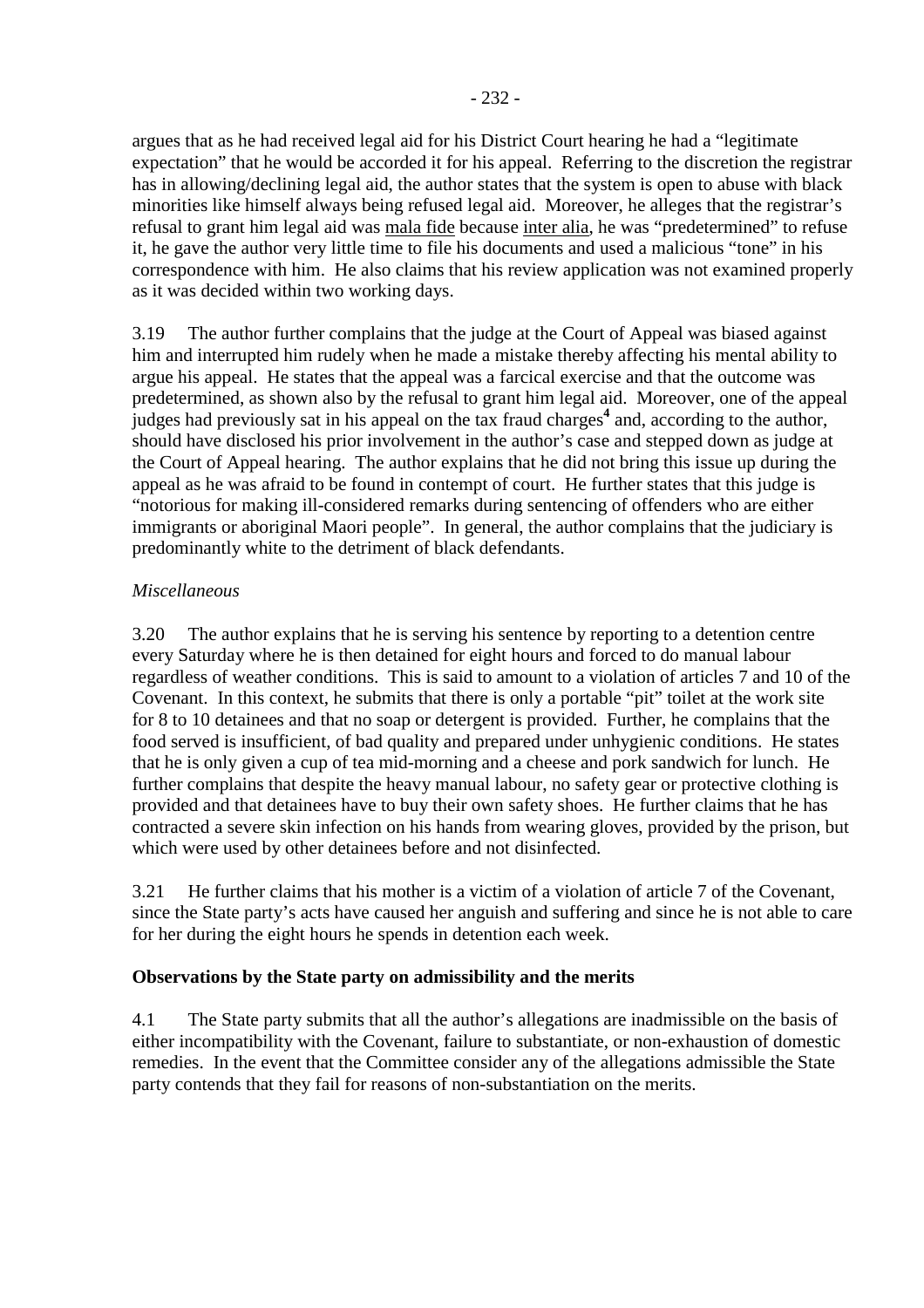4.2 On a general basis the State party notes that most of the allegations relate to matters pertaining to the District Court trial which have already been dealt with and dismissed by the Court of Appeal. The State party refers to the Committee's jurisprudence that it is for the appellate courts of States parties and not the Committee to evaluate the facts and evidence of a particular case unless the proceedings are found to be manifestly arbitrary or to constitute a denial of justice. Accordingly, most of the matters raised in this communication are outside the scope of the Committee.

#### *Legal aid/inadequacy of counsel at the trial hearing/trial venue*

4.3 The State party contends that the author had effective representation. It states that the author's suggestion that the registrar deliberately assigned the author a blind lawyer is untrue and that all legal aid lawyers are assigned on a rotation basis from a roster. It states that a contribution towards legal aid is not an infrequent practice and that the amount would not have caused the author any hardship. In addition, it states that the author could have sought a review of the registrar's decision on the contribution but as he failed to do so domestic remedies in this regard have not been exhausted.

4.4 On the issue of the trial venue, the State party contends that the author has not exhausted domestic remedies as he failed to apply to the District Court judge under section 28 (d) of the District Courts Act 1947 and section 322 (1) of the Crimes Act 1961 for a change of venue.

## *Conduct of trial*

4.5 With respect to the author's allegations on the conduct of the trial, the State party contends that all these issues, including the alleged bias of the trial judge, the alleged impropriety of the trial judge in raising the possibility of a guilty plea, and the reference by the judge that legal aid funds were being used unnecessarily, were dealt with in full by the Court of Appeal and that the author has failed to substantiate his claim. In this regard the State party highlights some of the reasons given by the Court of Appeal in coming to its decision.<sup>5</sup> In addition, on the issue of the judge's refusal to allow counsel to withdraw, the State party points to the judgement of the Court of Appeal stating that it was appropriate for the trial judge to seek to dissuade counsel from withdrawing at such a late stage in the trial (several days hearing into the trial) and that there is nothing in the record indicating counsel's application for leave.

# *Prosecution*

4.6 On the issue of the prosecution's conduct, the State party contends that the majority of these issues were examined by the Court of Appeal and again quotes from the judgement.**<sup>6</sup>**

4.7 In relation to the alleged violation of article 14, paragraph 3 (c) by the courts, failure to allow the author to call his former counsel to give evidence, the State party contends that the author has not exhausted domestic remedies. Apparently, a letter was sent from the deputy registrar to the author, dated 10 July 1996, setting out the procedure the court should follow in arranging the examination of the author's counsel. The author did not follow-up on this letter. If he did not actually receive this letter, he should have attempted to follow it up with a telephone call.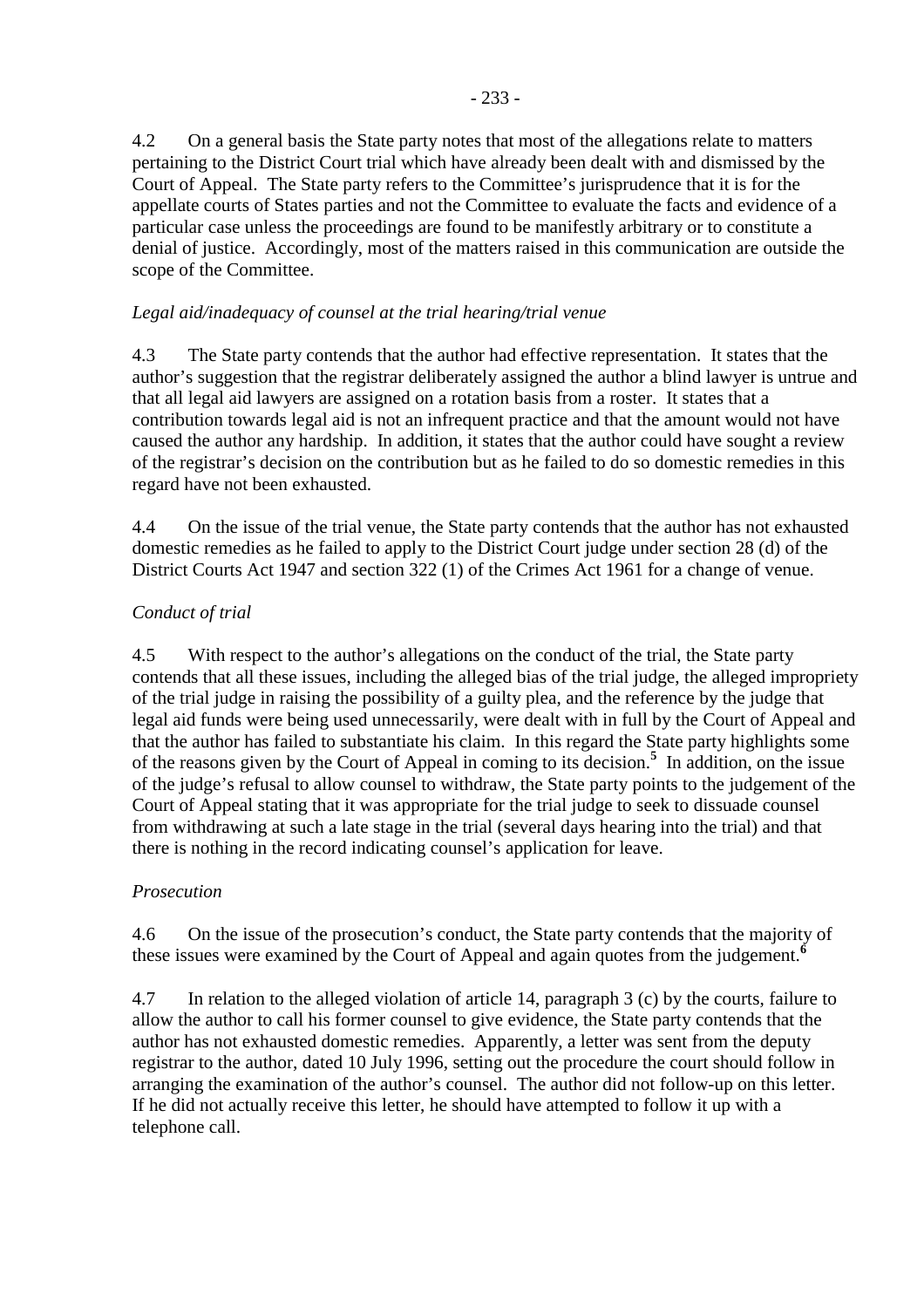## *Hearing of witnesses*

4.9 On the matter of the hearing of witnesses the State party contends that these issues, in their entirety, were dealt with not only by the trial judge but also by the Court of Appeal and refers to the latter's judgement in this respect.<sup>8</sup> In relation to the allegation that one of the witnesses lied during the trial, the State party adds that the author failed to put this matter to the Court of Appeal and therefore has not exhausted domestic remedies in this regard.

#### *Summing-up and sentencing*

4.10 The State party contests the author's allegations on the issue of the judge's summing-up. On the issue of sentencing and the judge's invitation to the prosecution to inform the New Zealand Society of Accountants of the conviction, the State party claims that this is not an infrequent practice. It was, in the State party's view a prudent and reasonable course of action as it was reasonably apparent on the facts of the case that the author may attempt to act in the same way again.

4.11 On the issue of racial discrimination, the State party notes that the author did not raise this issue at any time at the Court of Appeal and therefore has not exhausted domestic remedies nor has he substantiated this claim. In addition, it is argued that the alleged excessive nature of the sentencing was brought before the Court of Appeal and dismissed.

#### *Appeal*

4.12 On the question of refusal of legal aid for the appeal the State party contests all the allegations made by the author. In particular, and in relation to the author's claim that the decision was unjust, it describes the procedure in detail whereby the author's application was examined by the registrar and subsequently independently examined by four judges of the Court of Appeal. On the issue of the registrar's alleged male fide, the State party claims that the author has failed to substantiate this allegation. In addition, the author's submission on this issue was dismissed by the Court of Appeal which noted "the grounds of appeal put forward were not enough to justify it, and that it had been considered by three judges of the Court of Appeal" when the appeal was considered on the merits.

4.13 The State party argues that it fulfilled its obligations under article 14, paragraph 3 (d) of the Covenant in light of the following:

 (a) That assessments were made independently by four judges of the Court of Appeal and that the interests of justice did not require that legal aid be accorded to the author for his appeal;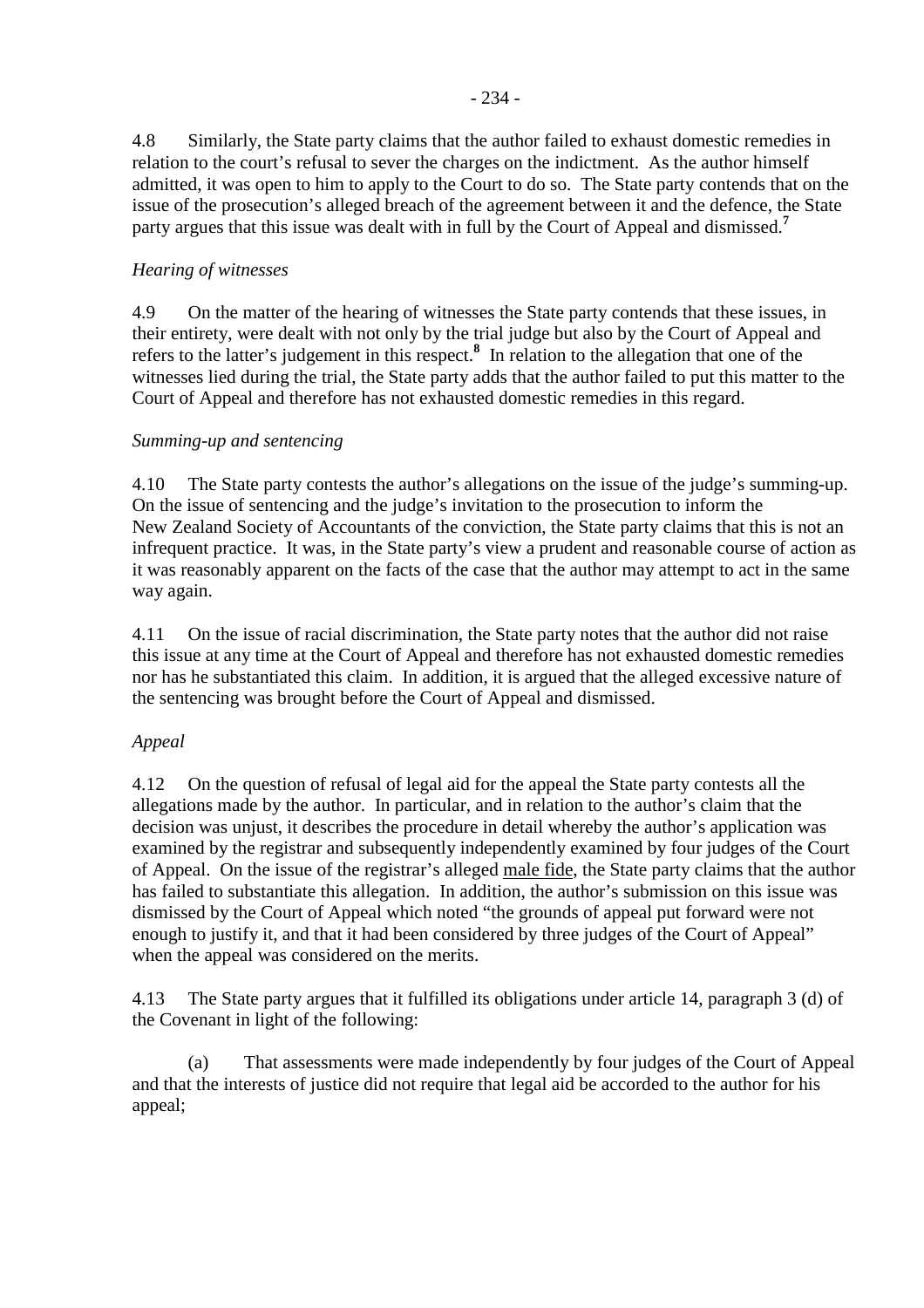(b) That those preliminary assessments indicated that the grounds for appeal were not substantial;

 (c) That the District Court sentence being appealed against was not in the upper category of severity: no sentence of incarceration was imposed (but only a moderate term of periodic detention), and although the author was ordered to make reparation of a sum of misappropriated moneys, no monetary fine additional thereto was levied;

 (d) That the author was competent enough to prepare and argue his case on appeal to the extent that in its judgement the Court of Appeal commended his "careful, thorough and helpful written submissions and the responsibly made oral submissions to supplement them".

4.14 Furthermore, the State party argues that the author was not without means to pursue his appeal, that he privately engaged a lawyer to act for him and that the lawyer was under instructions from him from 24 October 1995 until mid-June 1996, i.e. for most of the period between the initial lodging of his appeal in mid-August 1995 and the hearing of his appeal on 23 July 1996.

4.15 On the author's argument that one of the judges who had previously been involved in the appeal on tax fraud charges should not subsequently have been involved in the legal aid decision, the State party submits that there are only a small number of Court of Appeal judges and that therefore the situation is not always avoidable. If a judge were to make a decision based on such reasoning, it would be contrary to his judicial oath. In addition, the State party argues that the author could have challenged the participation of the judge in question at the outset of the hearing. It is difficult, according to the State party, to accept the view that the author feared that he would be held in contempt of court since no such issue would have arisen. Thus, the author has failed to exhaust domestic remedies in this regard.

4.16 In response to the author's allegation that the decision was "pre-determined", the State party refers to the fact that several hours were devoted to this case and that the 20-page judgement of the Court of Appeal is very detailed and comprehensive.

#### *Miscellaneous*

4.17 On the issue of the conditions of detention, the State party explains in great detail the regime in place. As the island on which the detention takes place is a reserve, it is not possible to maintain a permanent toilet installation and a different type of facility had to be adopted. This toilet, which has met the requirements of the City Council, is fully enclosed, has proper seating, and lime is use in the "pit" to dispense with unpleasant odours. This is common practice with this type of toilet.

4.18 The State party contests that no soap or detergent is provided for and states that, in addition, each individual receives a towel. All these supplies are checked weekly and replenished when required. The detainee responsible for the preparation of food is issued with a pair of "food processing gloves" which he must wear at all times when handling food. This is closely monitored by a Work Party Supervisor. The State party describes in detail the rations of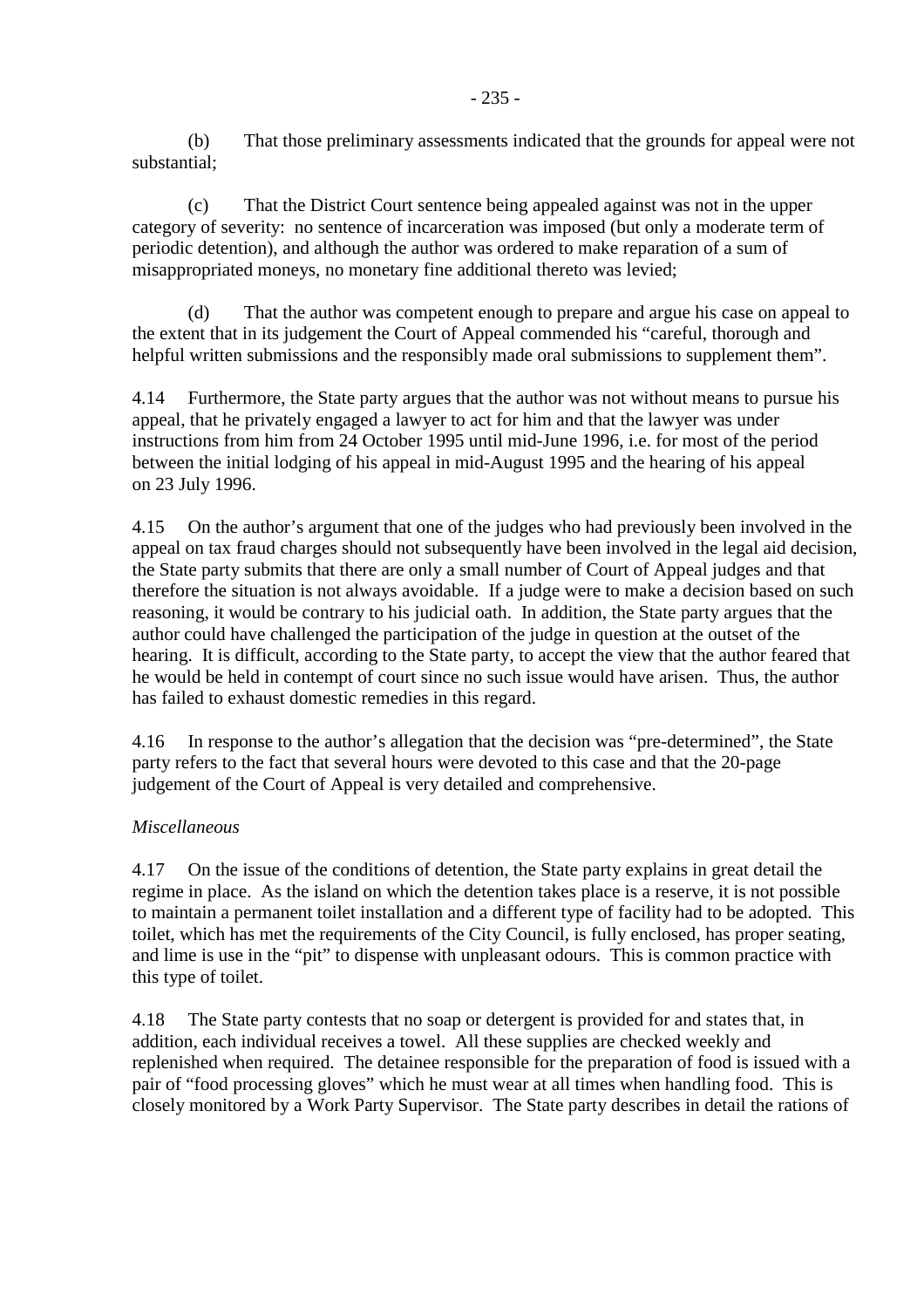food provided to each detainee and contests that it is insufficient. It also states that the author never asked to receive special food in line with any religious or ethnic factors, yet he could have done so.

4.19 The State party contests that all tasks involve heavy labour. As to safety, all work sites are inspected by the Probation Officer before any work party is sent out to the site. During this inspection, health and safety guidelines are used in the inspection process. Where it is clear that protective equipment/clothing is necessary, this equipment is supplied to the Work Party Supervisor. Not all sites require protective clothing. The State party contests that detainees are expected to purchase protective clothing but states that it is supplied by the Period Detention Centre. It also states that footwear is provided to those who cannot afford to purchase their own and detainees may also use their own gloves if they wish. The State party also remarks that at no stage did the author inform or produce a medical certificate to any of the Centre staff regarding a skin infection. Nor did any of the staff receive verbal or written complaints from the author regarding these matters.

4.20 On the allegation of a violation of articles 7, 10 and 23 in relation to the author's mother, the State party contends that such a complaint could be lodged personally by his mother. However, on the merits, it states that the author attends the Centre only 8-10 hours each week and that both the author and his mother receive benefits from the State in relation to her illness.

## **The author's reply to the State party's submission**

5.1 In his response, the author reiterates the arguments made in his initial communication. To the State party's argument that it is not for the Committee to evaluate facts and evidence, the author argues that the jurisprudence of the Committee can and should be revised and that, in any event, the proceedings were arbitrary and manifestly unfair. In this context, the author claims that the decision of the Court of Appeal was "subjective" and provides no legal authority to support its findings. He reiterates the fact that he was not represented and was no match for the Crown counsel.

5.2 To the State party's argument that he had not exhausted domestic remedies in respect of several of the violations, the author responds that this was his counsel's responsibility and he should not be penalized for his counsel's error. Furthermore, and in response to the same argument by the State party on issues relating to his appeal, the author argued that he could not be expected to be aware of possible domestic remedies as he had no legal representation.

5.3 The author contests the State party's explanation on the system of assigning legal aid counsel from a roster.**<sup>9</sup>** On the issue of the change of venue, he argues that this is at the discretion of the judge and that the remedy "is not available and would not have been effective".

5.4 The author states that only three hours were devoted to his appeal and that this was insufficient time to demonstrate that he had received a fair hearing. He claims to have substantiated his allegations of discrimination in his reference to four different cases in which the same trial judge presided and which he alleges demonstrate her prejudice. He states that the domestic remedy alleged by the State party to have been open to the author was neither available, effective nor sufficient.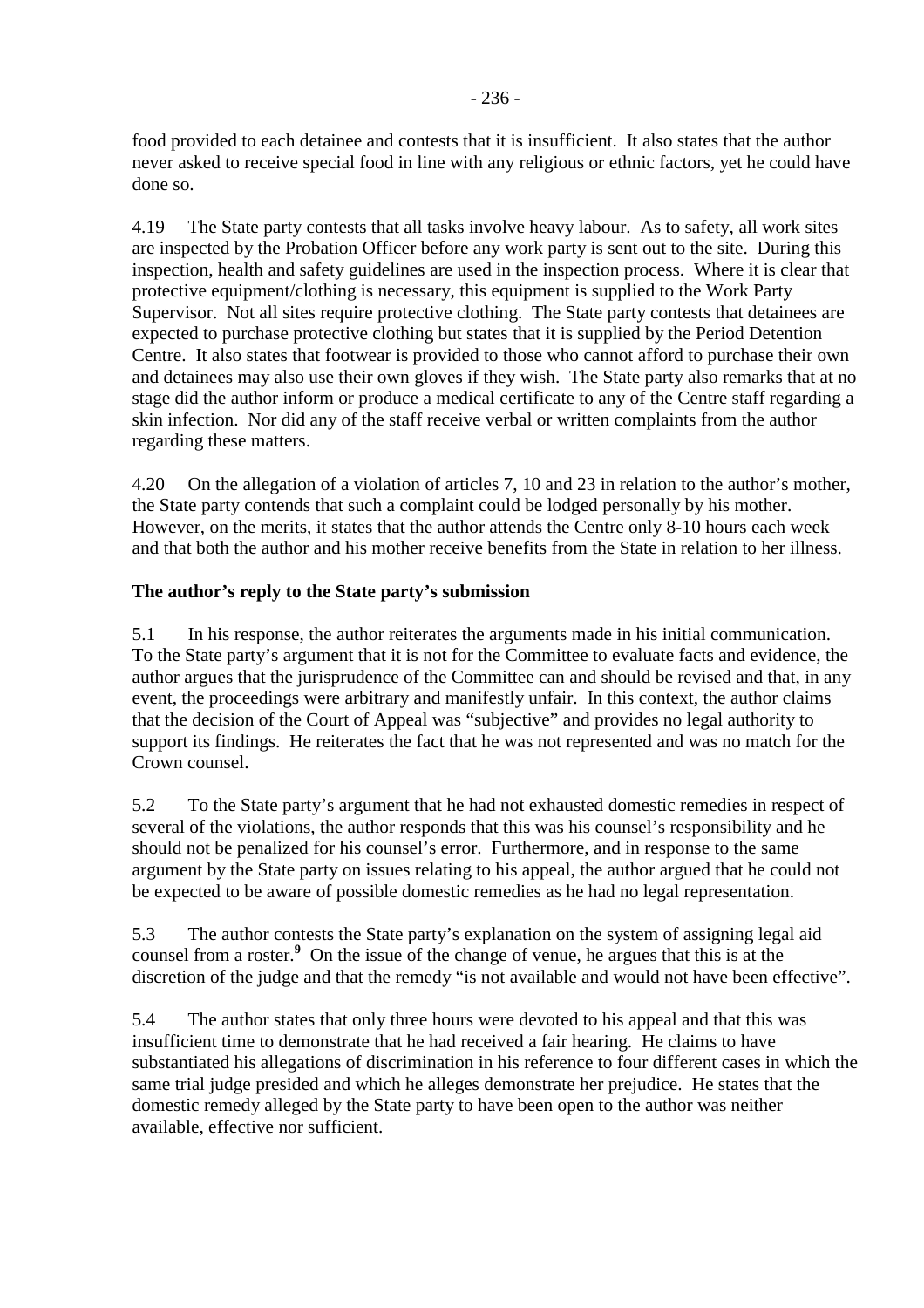5.5 The author reiterates his claim in relation to the summing-up and sentencing and provides information on domestic cases, which he claims were similar to his and in which the individuals concerned received lighter sentences. On the issue of the judge's decision to bring the author's conviction to the attention of his professional body, the author states that the State party has not provided any examples of instances when this was done before and therefore failed to substantiate their argument.

5.6 The author rebuts the State party's explanation on the refusal of legal aid and claims that it has not provided any evidence to demonstrate that his application was examined by four judges of the Court of Appeal. The author claims that the reason he was refused legal aid was on the basis of the costs of such an appeal. The consideration of the costs of the appeal as a precondition to granting it is, in the author's view, "illegal" and a clear violation of article 14, paragraph 3 (d) and 14, paragraph 5.

5.7 The author contests the State party's explanation on the conditions of detention. He says that he and other detainees had complained on many occasions about the insufficient amounts of food provided but that nothing was done. He says that he told the wardens verbally and several times in writing about his cultural beliefs and that he could not eat beef. However, he continued to be provided with it in his meals.<sup>10</sup> He also claims to have told the wardens about his skin infection and to have supplied them with medical certificates.**<sup>11</sup>** In addition, he claims to have received punishment for minor things like talking to other detainees and was "hooded, forced to remain standing for 10 hours, and subjected to verbal abuse having racial connotations".**<sup>12</sup>**

5.8 The author confirms that he is receiving social security but that he only began to receive it after he lost his part-time job upon conviction. This does not, he claims, allow the State party to avoid its responsibility to protect the family.

# **Issues and proceedings before the Committee**

6.1 Before considering any claims in the communication, the Human Rights Committee must, according to article 87 of the rules of procedure, decide whether or not it is admissible under the Optional Protocol to the Covenant.

6.2 On the issue of the contribution the author had to pay towards the cost of legal representation for the District Court trial hearing, the Committee notes that the author did not seek a review of the registrar's decision in this regard and therefore considers that the author has failed to exhaust domestic remedies. Thus, this claim is inadmissible under article 5, paragraph 2 (b) of the Optional Protocol.

6.3 Similarly, on the issue of the trial venue, the Committee notes that, the author failed to apply to the District Court judge for a change of venue and therefore has failed to exhaust domestic remedies. Thus, this claim is inadmissible under article 5, paragraph 2 (b) of the Optional Protocol.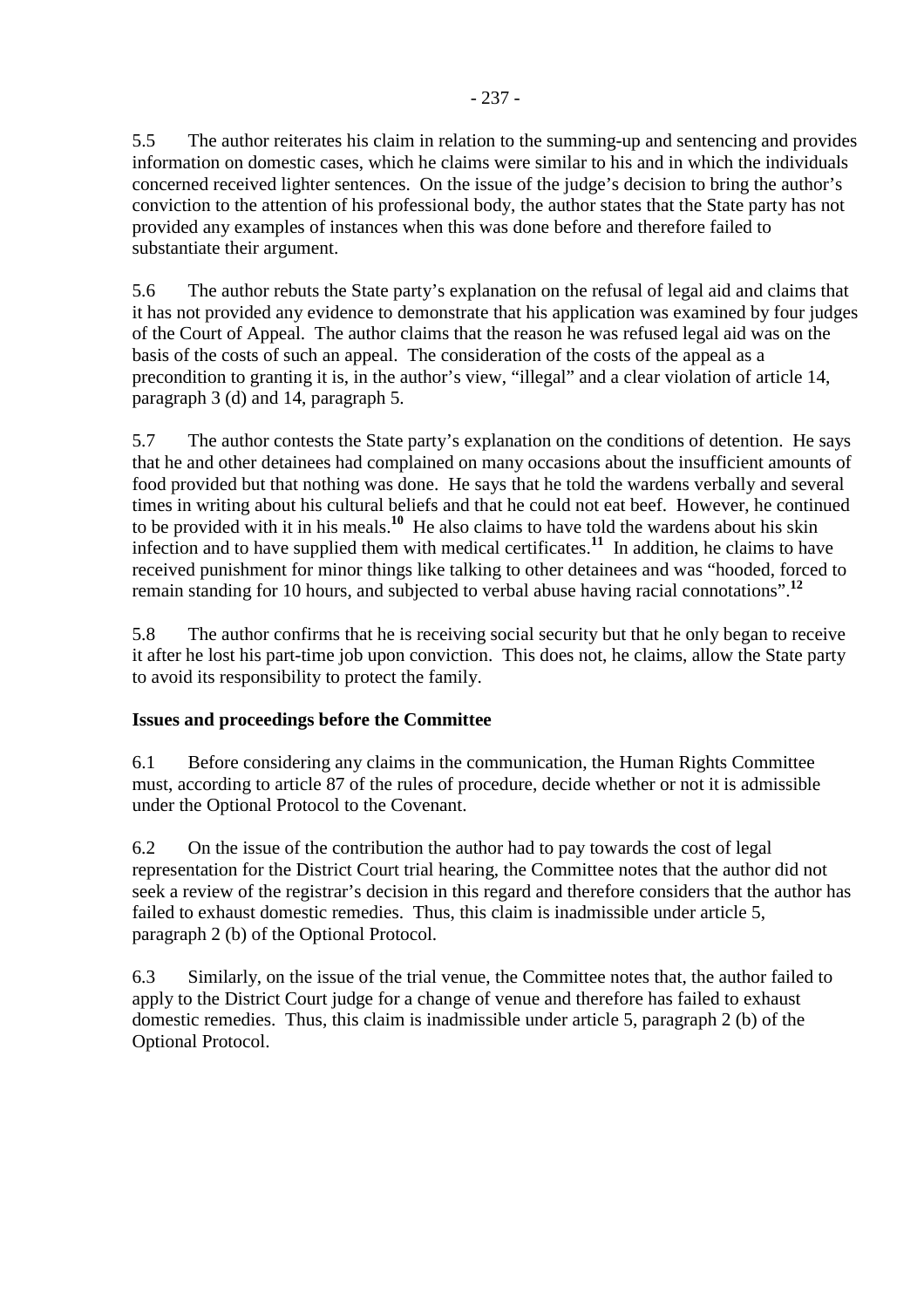6.4 In relation to the alleged violation of article 14, paragraph 3 (c) for failure to allow the author to call his former counsel as a witness at the Court of Appeal hearing, the Committee notes that the author did not follow the required procedure to allow his counsel to give evidence and therefore failed to exhaust domestic remedies. Thus, this claim is inadmissible under article 5, paragraph 2 (b) of the Optional Protocol.

6.5 On the issue of the court's refusal to sever the charges on the indictment, the author himself admitted that he failed to apply to the court to do so and therefore has not exhausted domestic remedies. Thus, this claim is inadmissible under article 5, paragraph 2 (b) of the Optional Protocol.

6.6 With respect to the allegation that one of the witnesses lied during the trial, the Committee notes that the author did not put this matter to the Court of Appeal and therefore has failed to exhaust domestic remedies. Thus, this claim is inadmissible under article 5, paragraph 2 (b) of the Optional Protocol.

6.7 On the issue of the alleged violation of article 26 of the Covenant, on the basis of the author's skin colour, the Committee notes that the author did not raise this issue at any time before the Court of Appeal and therefore has not exhausted domestic remedies. This claim is therefore inadmissible under article 5, paragraph 2 (b) of the Optional Protocol.

6.8 On the issue of the participation of a judge at the Court of Appeal who had previously been involved in the appeal on tax fraud charges, the Committee notes that the author did not challenge the participation of the judge during the hearing. This claim is therefore inadmissible for failure to exhaust domestic remedies under article 5, paragraph 2 (b) of the Optional Protocol.

6.9 With regard to the allegation that the representation the author received during the District Court trial was not effective and thus not in accordance with article 14, paragraph 3 (d), the Committee considers that the mere fact that the author's first lawyer was visually impaired and his second lawyer not a practising tax lawyer is not sufficient to demonstrate that they were ineffective within the terms of the Covenant. The Committee considers, therefore, that the author has not provided sufficient information to substantiate this claim for the purposes of admissibility. This claim is therefore inadmissible under article 2 of the Optional Protocol.

6.10 In respect of the claim that the refusal to grant the author legal aid for his appeal constituted a violation of article 14, paragraph 3 (d) and paragraph 5, of the Covenant, the Committee notes that the author's request was examined by the registrar and subsequently by four judges of the Court of Appeal who concluded that the interests of justice did not require the assignment of legal aid. The Committee is of the view that the author has not sufficiently substantiated his allegation to the contrary, for purposes of admissibility, and this claim is inadmissible under article 2 of the Optional Protocol.

6.11 The Committee notes that the author's remaining claims under article 14 of the Covenant essentially relate to the evaluation of facts and evidence as well as to the implementation of domestic law. The Committee recalls that it is in general for the courts of State parties, and not for the Committee, to evaluate the facts in a particular case and to interpret domestic legislation.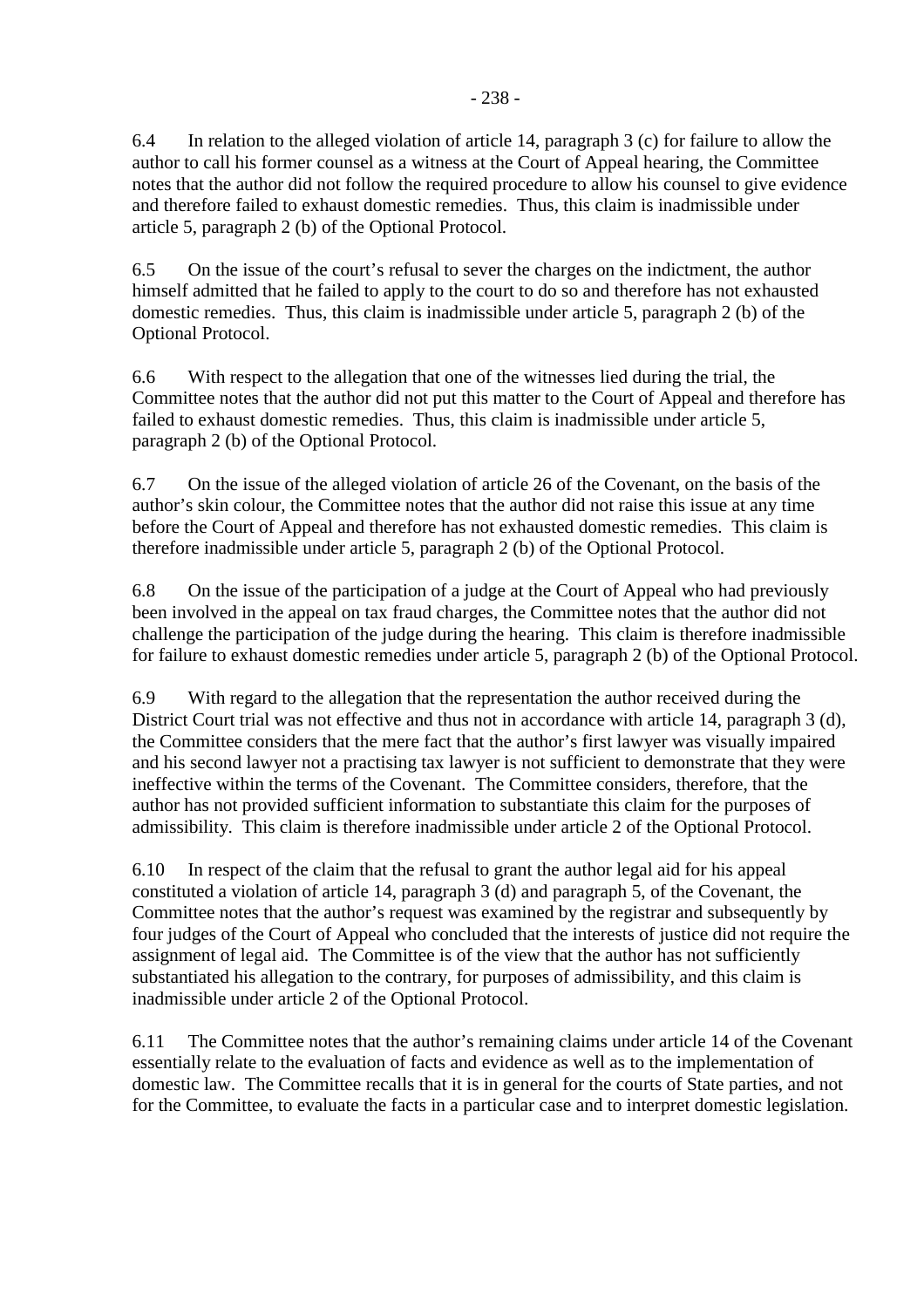The information before the Committee and the arguments advanced by the author do not show that the Courts' evaluation of the facts and their interpretation of the law were manifestly arbitrary or amounted to a denial of justice. These claims are therefore inadmissible under articles 2 and 3 of the Optional Protocol.

6.12 In relation to the alleged violations of articles 7 and 10 suffered by the author's mother as a result of the author's detention, the Committee observes that under article 2 of the Optional Protocol, it is the alleged victim himself or herself who has standing to submit a communication to the Committee. Further, even disregarding the fact that the author's mother has not submitted a communication, the Committee considers that the author has failed to substantiate these claims for the purposes of admissibility. This claim is therefore inadmissible under article 2 of the Optional Protocol.

6.13 With respect to the alleged violations of articles 7 and 10 of the Covenant suffered by the author as a result of the conditions during his eight-hour weekly work programme, the Committee is of the view that the allegations raised are not sufficient to establish a claim under article 7 or 10 of the Covenant. The same is true of the additional claims referred to in paragraph 5.7 which were subsequently brought forward by the author. These claims are therefore inadmissible under article 2 of the Optional Protocol.

7. The Committee therefore decides:

 (a) That this communication is inadmissible under articles 2, 3, and 5, paragraph 2 (b) of the Optional Protocol;

(b) That this decision shall be transmitted to the State party and to the author.

[Adopted in English, French and Spanish, the English text being the original version. Subsequently issued also in Arabic, Chinese and Russian as part of the present report.]

#### **Notes**

<sup>1</sup> It appears that the author was accused of filing false tax returns in the name of his clients, most of them friends and relatives, and of subsequently keeping the refunds paid by the Inland Revenue in a bank account in his name and in the name of another relative. The author states that the money was deposited there in order to help this relative with immigration matters. Moreover, he states that he also did immigration work for many of his clients and that he deducted the fee from the tax refunds.

<sup>2</sup> There is no trace of any request for change of venue, nor of Prosecution's objection, in the documents submitted by the author.

<sup>3</sup> In his initial submission the author did not always relate the alleged violations to any particular articles of the Covenant. In his response to the State party's submission he acknowledges this and claims that his communication relates to allegations of articles 2, 7, 10, 14, 23, and 26.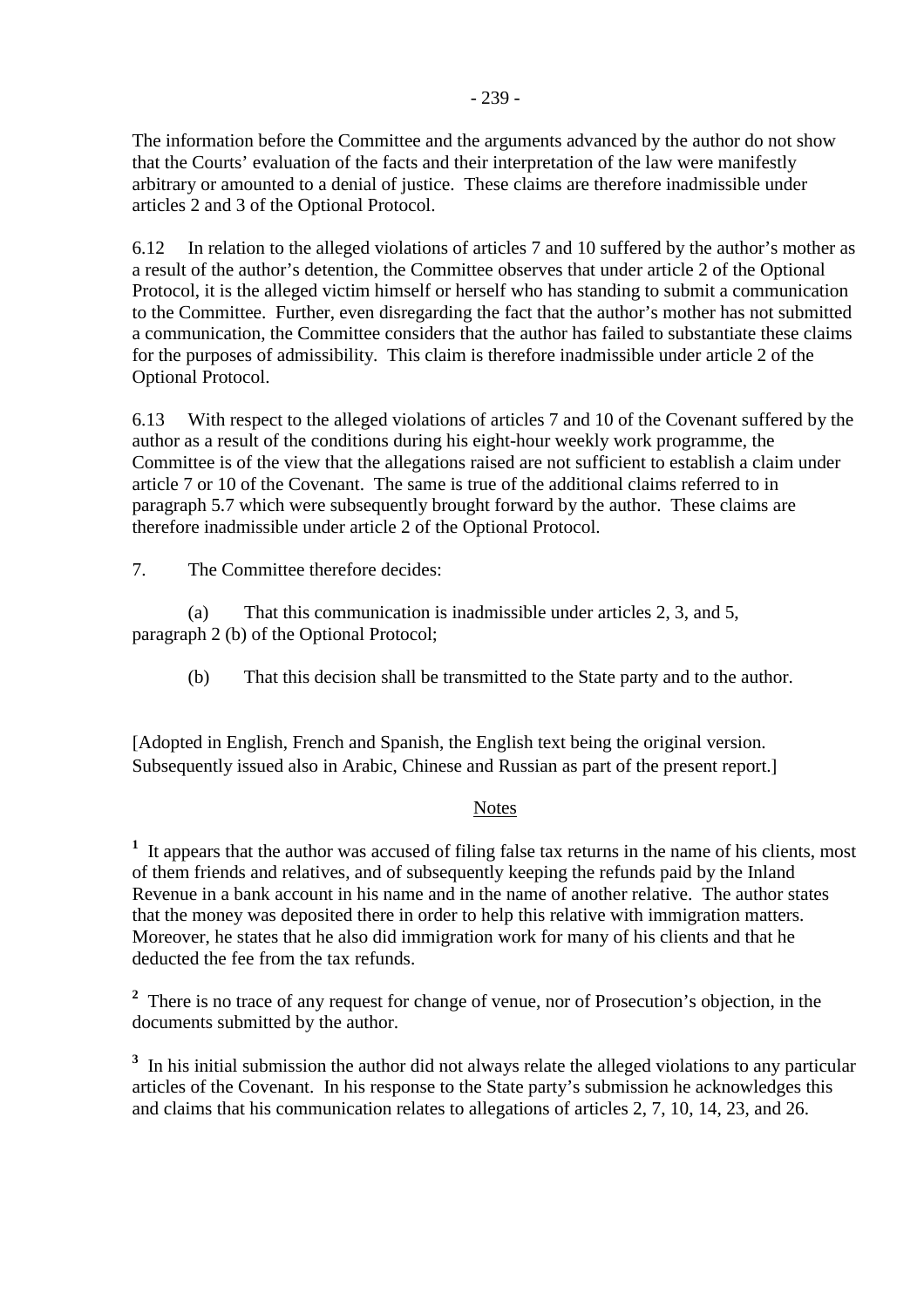<sup>4</sup> His appeal in this regard was dismissed.

<sup>5</sup> For example, "We do not consider there is any substance in these submissions. It is not unusual for a judge to raise the possibility of a guilty plea. Any comment about the use of legal aid funds does not necessarily indicate bias. Nor does any order relating to the appellant's contribution, apparently intended to ensure that his contribution was met and he made this up to his counsel."

<sup>6</sup> In the decision of the Court of Appeal the following remark was made, "The appellant submitted that counsel for the Crown acted improperly in a number of respects. … The appellant claims that he was told by Mr. Chand that when counsel for the Crown offered to drop the charges in respect of counts 2 and 5 if the appellant pleaded guilty to the remaining and the appellant refused, Crown counsel said that he would 'strive for a conviction'. Quite apart from this being hearsay evidence, such a statement made between counsel could hardly amount to misconduct."

<sup>7</sup> The State party quotes from the Court of Appeal decision as follows: "... We do not accept this submission. Under the agreement the Crown was entitled to lead the witnesses any 'evidence that relates to returns which relate only to the counts in the indictment'. So as long as the evidence related to the returns, it was within the agreement. The evidence to which the appellant now objects is in that category."

<sup>8</sup> One of its remarks was as follows "... However, there must be significant doubt about Mr. Kumar's credibility. Had he been available to give evidence he would have faced cross-examination on the statement that he gave Mr. Hudson. He would have been forced to admit that he lied to Mr. Hudson. Even allowing for his explanation for these lies, that must throw considerable doubt on the credibility of the evidence contained in his affidavit. Even if some credibility is to be given to it, it would not, in our view, be sufficient to justify setting his conviction on count 2 relating to Mr. Puni, still less in respect of the other counts."

<sup>9</sup> The author provides an affidavit from Mr. Sharma (his former lawyer) on this issue.

**<sup>10</sup>** The author provides copies of these letters of complaint.

**<sup>11</sup>** No written documentation is provided in this regard.

<sup>12</sup> This allegation was not mentioned in his initial communication and the author provides no further information on this point in the subsequent submission.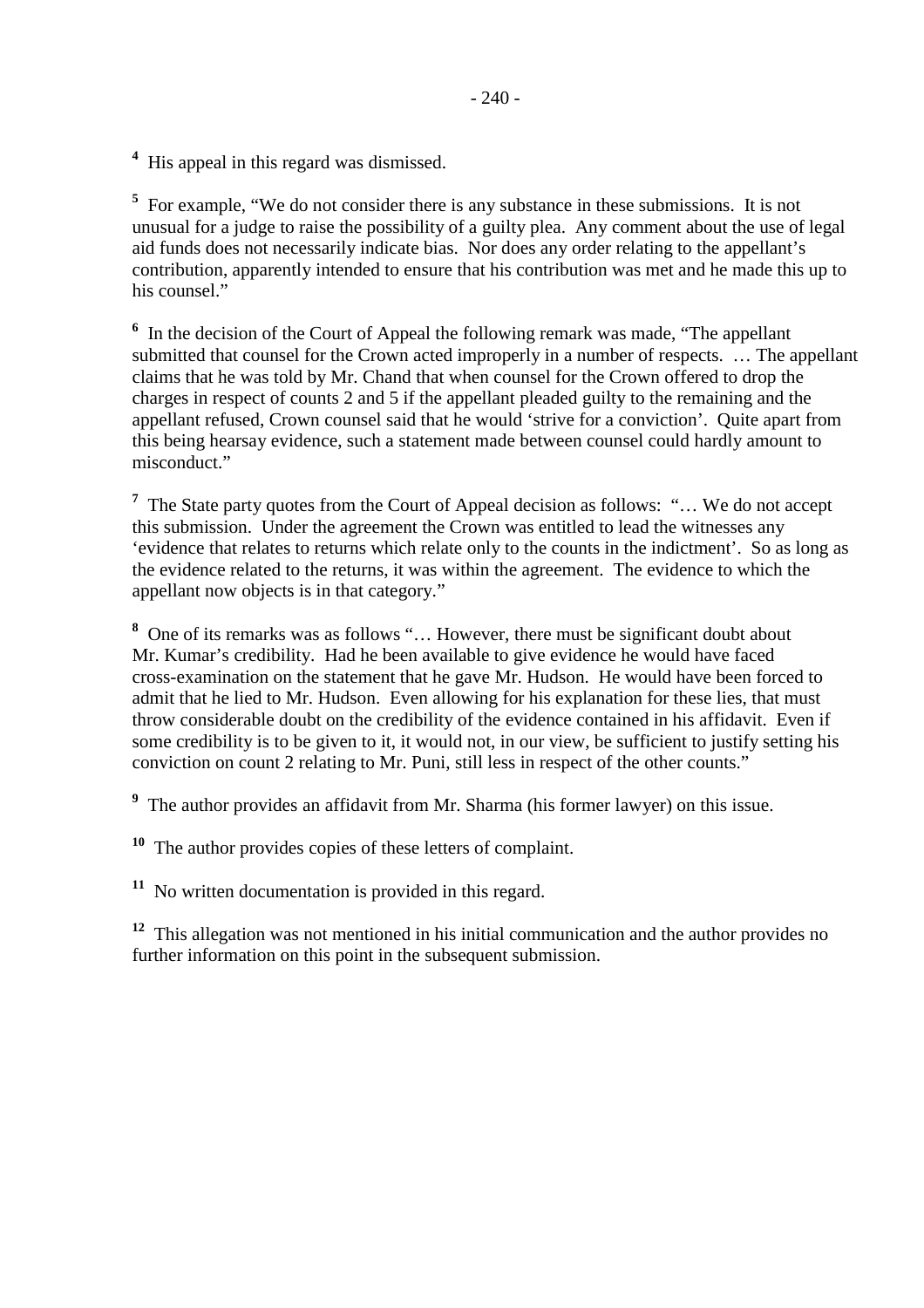#### - 241 -

#### **D. Communication No. 808/1998, Rogl v. Germany, (Decision adopted on 25 October 2000, seventieth session)**\*

| Submitted by:          | Mr. Georg Rogl (represented by Mr. Georg Rixe) |
|------------------------|------------------------------------------------|
| Alleged victim:        | The author                                     |
| State party:           | Germany                                        |
| Date of communication: | 29 October 1997 (initial submission)           |

 The Human Rights Committee, established under article 28 of the International Covenant on Civil and Political Rights,

Meeting on 25 October 2000,

Adopts the following:

 $\overline{a}$ 

#### **Decision on admissibility**

1.1 The author of the communication is Mr Georg Rogl, a German national, born 30 May 1950. He presents the communication on his own behalf and on behalf of his daughter Nicole, also a German national, born 7 April 1985. He is represented by legal counsel, Mr. Georg Rixe. He claims that he and his daughter are victims of violations by the State party of article 14, paragraph 1, article 17, paragraphs 1 and 2, article 23, paragraphs 1 and 4, and article 24, paragraphs 1 and 2.

1.2 The International Covenant on Civil and Political Rights entered into force for the State party on 17 March 1974, and the Optional Protocol on 25 November 1993. Upon acceding to the Optional Protocol, the State party entered a reservation to the Optional Protocol which reads: "The Federal Republic of Germany formulates a reservation concerning article 5, paragraph 2 (a) to the effect that the competence of the Committee shall not apply to communications (a) which have already been considered under another procedure of international investigation or settlement, or (b) by means of which a violation of rights is reprimanded having its origin in events occurring prior to the entry into force of the Optional Protocol for the Federal Republic of Germany, or (c) by means of which a violation of article 26 of the [said Covenant] is reprimanded, if and insofar as the reprimanded violation refers to rights other than those guaranteed under the aforementioned Covenant."

<sup>\*</sup> The following members of the Committee participated in the examination of the present communication: Mr. Nisuke Ando, Mr. Prafullachandra Natwarlal Bhagwati, Ms. Christine Chanet, Lord Colville, Ms. Elizabeth Evatt, Mr. Louis Henkin, Mr. David Kretzmer, Mr. Rajsoomer Lallah, Mr. Martin Scheinin, Mr. Hipólito Solari Yrigoyen, Mr. Roman Wieruszewski and Mr. Maxwell Yalden. Under rule 85 of the Committee's rules of procedure, Mr. Eckart Klein did not participate in the examination of the case.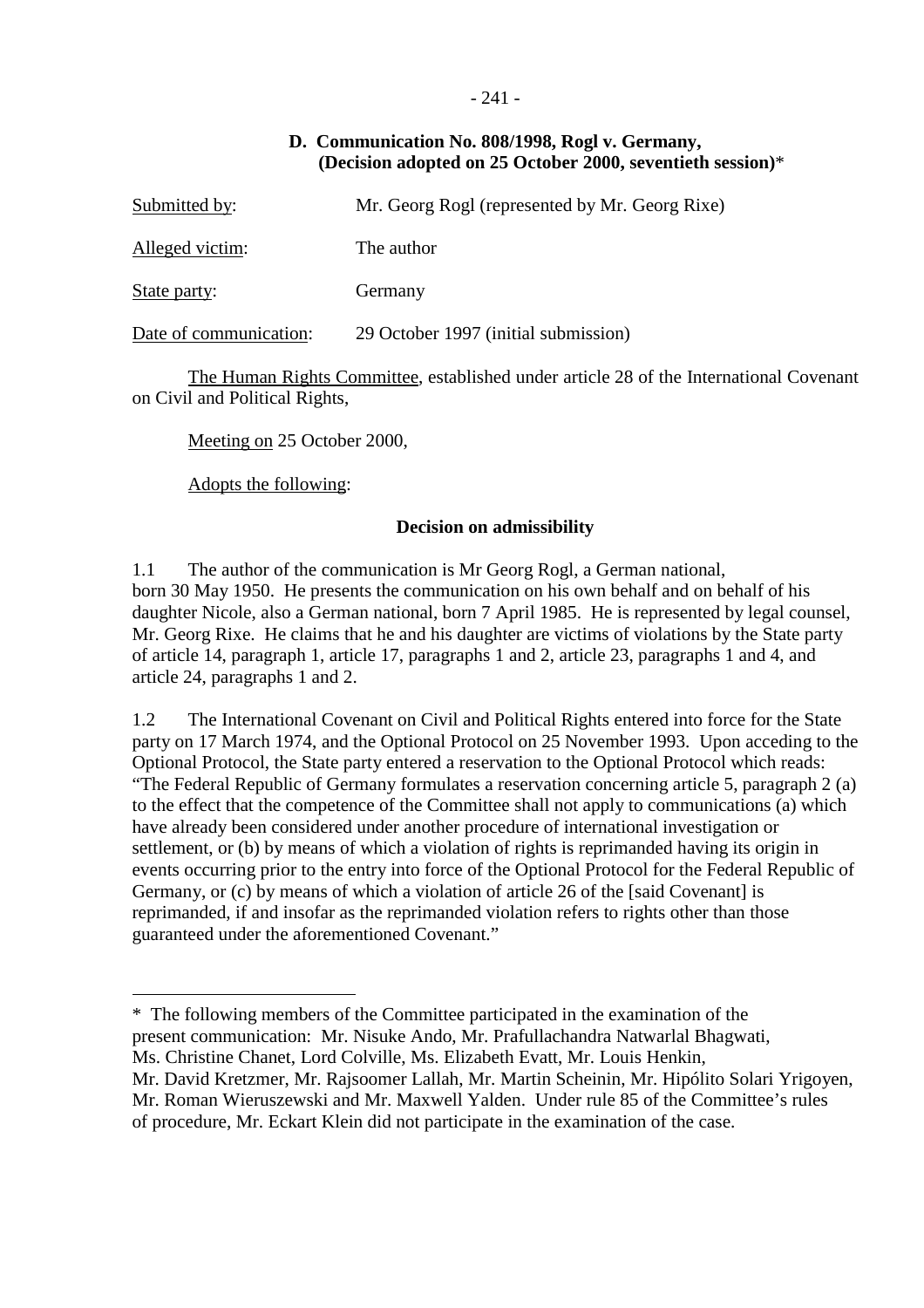# **The facts as presented**

2.1 Following the breakup of the author's marriage, his former wife remarried on 15 December 1989. She had previously received custody of the daughter out of her marriage to the author, who is the centre of the present communication. The author's former wife, by way of application of 16 September 1991 to the Cham Municipal District Administration, applied for the daughter's surname to be changed from the author's surname to the new surname of the author's former wife. This application was granted on 9 March 1992.

2.2 The author's administrative appeal to the Upper Palatinate District Government was rejected on 23 July 1992. The Regensburg Administrative Court, the Bavarian Administrative Court of Appeal, and the Federal Administrative Court rejected further appeals by the author on 7 December 1992, 30 November 1992 and 27 June 1994. The author's subsequent constitutional motion to the Federal Constitutional Court was rejected on 9 December 1994 as inadmissible.

2.3 Following the exhaustion of domestic legal proceedings, the author introduced on 26 May 1995 an application concerning the same facts and issues to the European Commission of Human Rights. On 25 August 1995, the application was registered under file No. 28319/95. The European Commission, by majority plenary decision of 20 May 1996, held the application "manifestly ill-founded" and accordingly inadmissible.

2.4 The present communication was transmitted to the State party on 26 February 1998. The State party's observations concerning the admissibility of the communication were received on 24 April 1998, and counsel's comments thereon on 3 August 1998. Counsel supplied supplementary comment on 7 June 2000, upon which the State party commented on 26 September 2000.

# **The complaint**

3. The author alleges that the official change of his daughter's surname from his own surname to the new surname of his former wife, the confirmation of the name change by each instance of the State party's courts and a variety of alleged procedural defects in those proceedings (including the failure in one instance for a judgement to be publicly pronounced) constitute a violation of both the author's and the daughter's rights under article 14, paragraph 1, article 17, paragraphs 1 and 2, article 23, paragraphs 1 and 4, and article 24, paragraphs 1 and 2.

#### **Counsel's information and observations with regard to the admissibility of the communication**

4.1 The author's original submission, in addition to an extensive rehearsal of facts and argument on merits, makes a variety of arguments on the admissibility of the case. The author contends firstly that the communication is not excluded by paragraph (a) of the State party's reservation to article 5, paragraph 2 (a) of the Optional Protocol, lodged upon accession, which precludes the Committee's competence to consider a communication that has already been considered by another procedure of international investigation or settlement.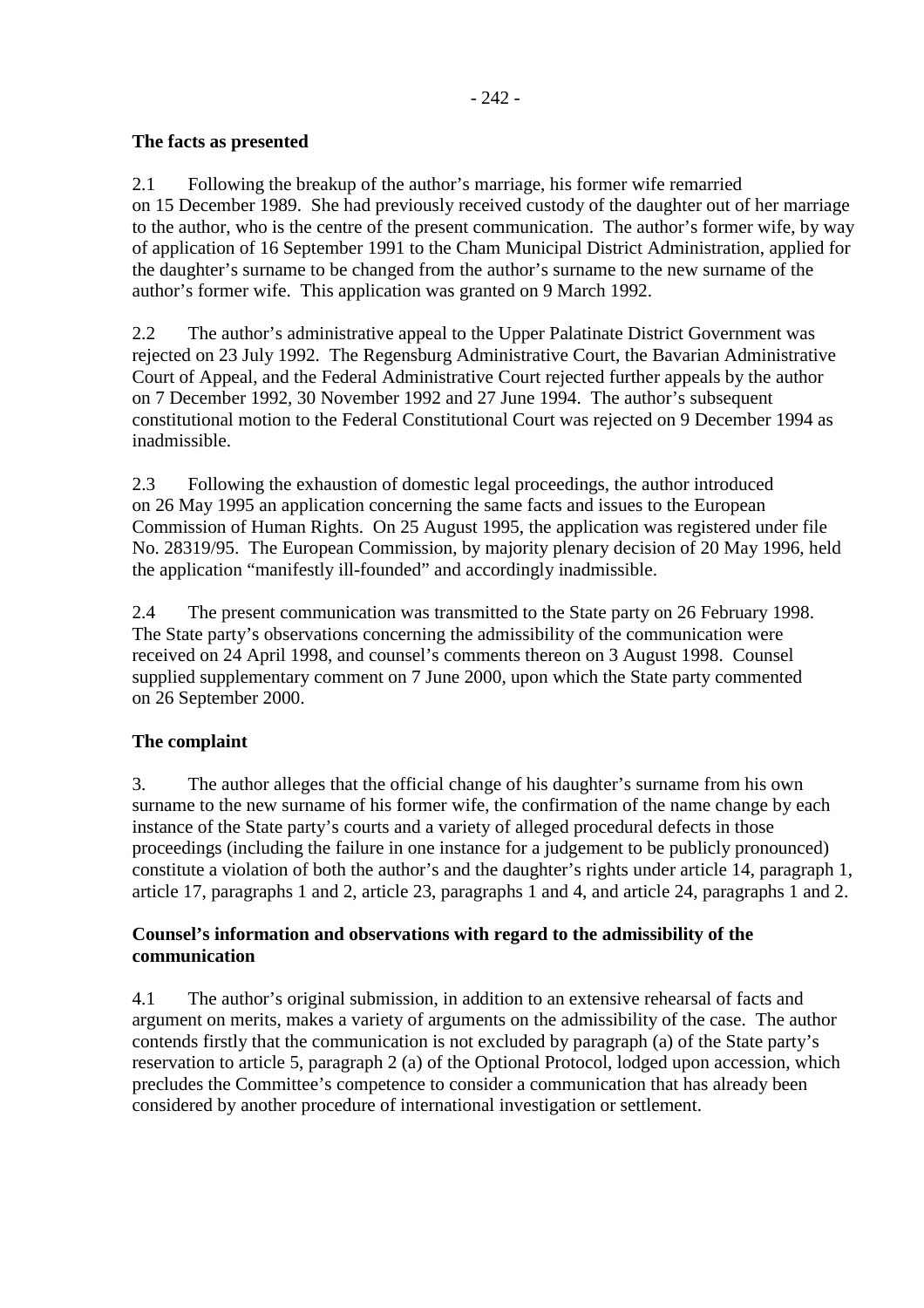4.2 The author presents two arguments with respect to this reservation. He invokes the Committee's decision in Casanovas v. France,<sup>1</sup> where a case held inadmissible ratione materiae by the European Commission was not found to have been "considered", so as to preclude consideration by the Committee by virtue of a very similar reservation lodged by that State party. In terms of the claim brought on behalf of the child, the author argues that, since the author's preliminary standing to bring a claim on behalf of the child was denied by the European Commission, there can be no contention that any consideration of that aspect of the claim occurred. Nor can any consideration of the father's case preclude, by virtue of the reservation, separate consideration of the daughter's case, for the various persons make different claims.

4.3 The author's second argument is that the Committee is not precluded from considering the communication by paragraph (b) of the State party's reservation. The author contends that it was only with the receipt of the decision of the Federal Administrative Court on 8 July 1994 that the ordinary legal proceedings were concluded and that the change of name received legal effect. At this point, the Optional Protocol was in force for the State party. Moreover, the decision of the Federal Constitutional Court of 9 December 1994 declining a constitutional challenge constituted a renewed violation.

4.4 Secondly, the author contends in any event that the doctrine of "continuing effects", by which violations of the Covenant dating before entry into force of the Protocol may be considered by the Committee if there are continuing effects felt by the alleged victims, is applicable in this case. The bond between father and daughter is weakened on an ongoing basis for as long as the name change remains in effect. The author cites to that effect the Committee's views in  $\overline{E}$ , and A.K. v. Hungary<sup>2</sup> and Simunek v. Czechoslovakia,<sup>3</sup> supported by the Committee's General Comment No 24 of 11 November 1994. The author contends that to interpret the State party's reservation to exclude violations with continuing effects would be contrary to the spirit and purpose of the Optional Protocol.

4.5 Thirdly, the author contends that the communication on the name and on behalf of the daughter is not inadmissible ratione personae simply because the father is not a custodial parent. The author cites the Committee's Views in P.S. v. Denmark<sup>4</sup> in support of the proposition that non-custodial parents may bring a communication on behalf of a their child. The author argues that it is clear that the daughter herself is not able to bring a communication, while the mother's own separate interests clearly do not incline her to do so. The relationship of father and daughter is therefore claimed to be sufficient to found his standing to bring the communication on his daughter's behalf.

#### **The State party's information and observations with regard to the admissibility of the communication**

5.1 The State party's first argument on admissibility is that the Committee is precluded from examining the communication under paragraph (a) of its reservation. The State party argues that a "consideration" within the meaning of the State party's reservation occurred when on 20 May 1996 the European Commission of Human Rights declared the author's application of 26 May 1995 inadmissible. The State party argues that it is incorrect to characterize the dismissal of the application as a finding of inadmissibility ratione materiae. In contrast to the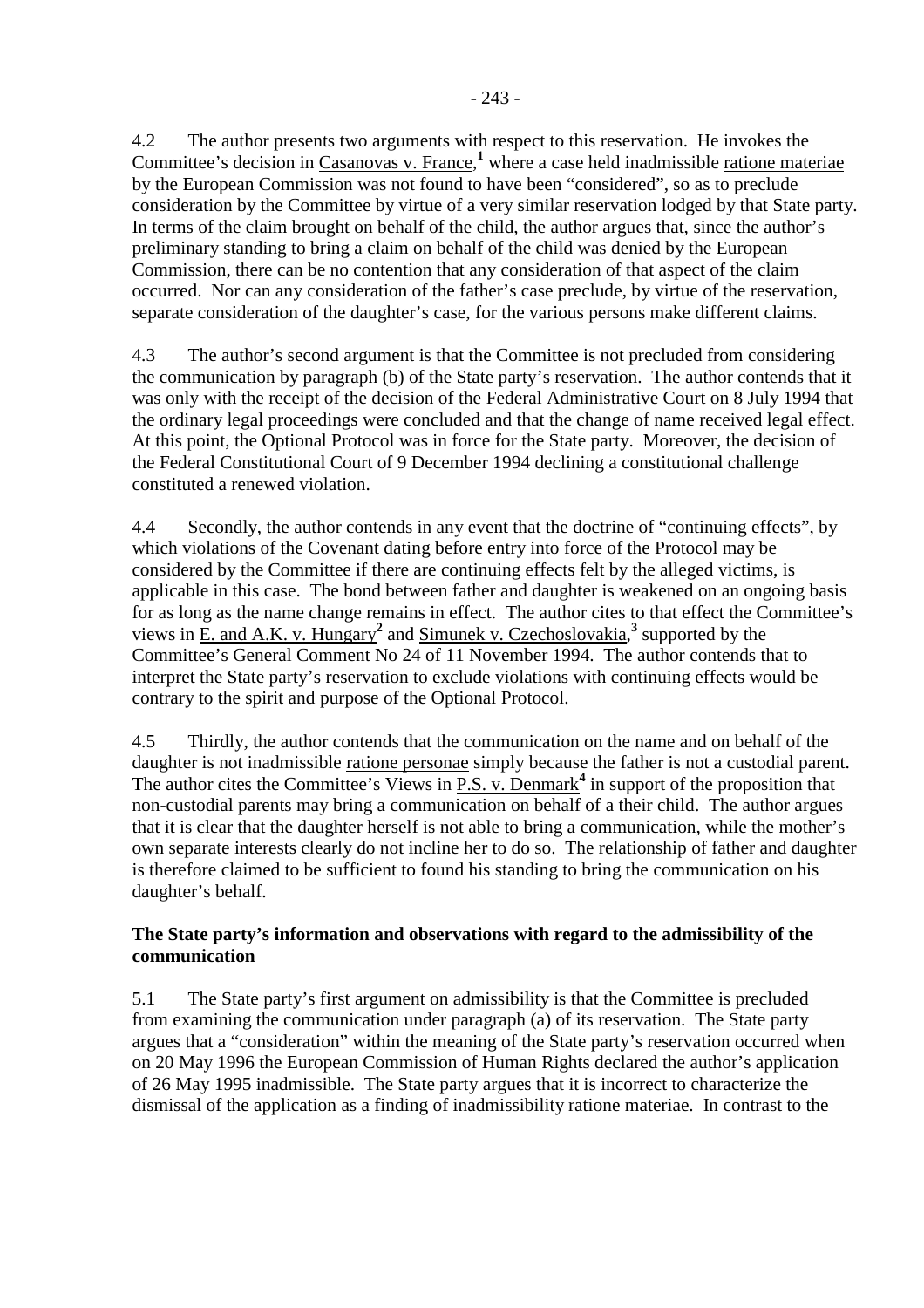Casanovas case, where the Commission reached such a finding on the basis that the rights recognized by the European Convention simply did not extend to the facts in question, the Commission in the instant case proceeded from the assumption that the provisions of the European Convention that the author felt had been violated were applicable.

5.2 In terms of article 8 of the Convention, which broadly corresponds to article 17 of the Covenant, the Commission proceeded not only from an assumption of applicability, but also of interference with that right, before finding the interference justified. The State party argues that the provisions of the European Convention the author claims were violated are for the greater part identical with the provisions of the Covenant now invoked. The Commission carried out a complete, thorough and comprehensive examination of the entire circumstances of the case before reaching a finding that the complaint was manifestly ill-founded.

5.3 The State party observes that a significant reason for this part of the State party's reservation is to avoid duplication of procedures of international review, which could give rise to conflicting results. It is also in the interests of the ability of international human rights organs to function effectively to avoid applicants engaging in "forum shopping". This is particularly the case where extensive consideration of the factual situation had already taken place under an international procedure, as in the present case.

5.4 This approach of seeking to avoid the repeated involvement of different international human rights organs with identical applications is not a particularly restrictive one taken by the State party, but one which is said to be becoming standard in international agreements. The State party cites very similar provisions to this effect in the Convention Against Torture and Other Cruel, Inhuman or Degrading Treatment or Punishment and in the (then) draft Optional Protocol to the Convention on the Elimination of All Forms of Discrimination Against Women.

5.5 On counsel's arguments as to inadmissibility ratione temporis, the State party contends that the decisive event is the advice of 9 March 1992 of the Cham Municipal District Administration of the change of name, and the subsequent confirmation of 23 July 1992 by the Upper Palatinate District Government. Both these dates fall prior to entry into force of the Optional Protocol for the State party. The State party notes that its administrative law makes the last administrative act, i.e. the 23 July 1992 advice, the subject of judicial review proceedings.

5.6 This falls within both the wording and intention of the State party's reservation, which excludes violations having their "origin in events" prior to entry into force of the Optional Protocol, in addition to violations occurring prior to that entry into force. The State party cites the Committee's views in K. and C.V. v. Germany**<sup>5</sup>** as consistent with that approach.

5.7 The State party further regards the communication inadmissible as it regards the daughter for two reasons. Firstly, it is said to be inadmissible ratione personae, as held by the European Commission, as a non-custodial parent lacks authority to bring these proceedings. The State party considers that it does not appear that the Committee applies different criteria than the Commission in this respect. It is argued that recognizing standing in this case would be disregarding the will of the custodial parent. The State party also considers that domestic remedies have not been exhausted as the State party's courts had at no point been seized of the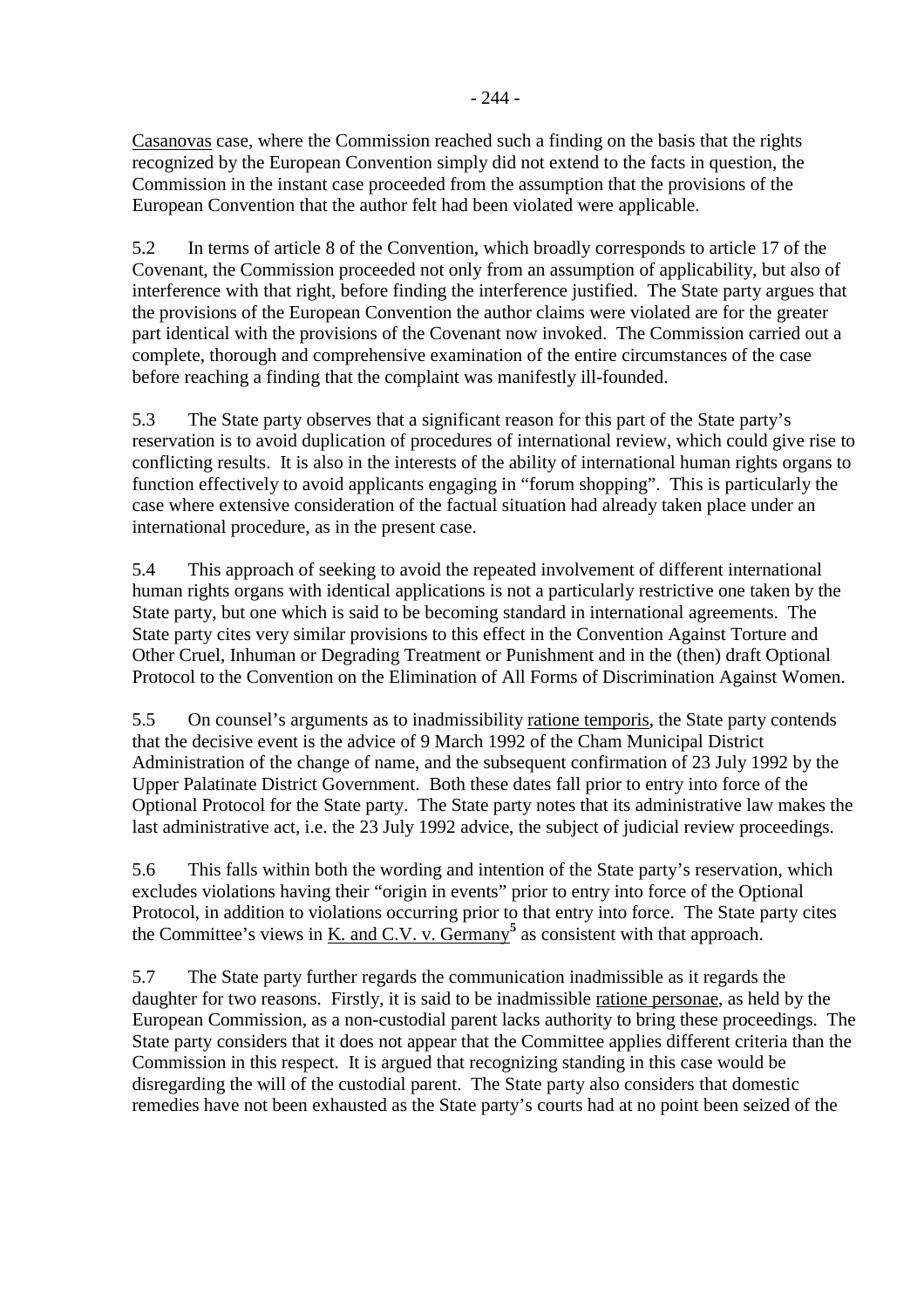question of a violation of the daughter's, as opposed to the father's, rights. For this to have occurred, the daughter herself would have to have brought proceedings, which for obvious reasons did not occur.

#### **Counsel's response to the State party's information and observations with regard to the admissibility of the communication**

6.1 The author, by his submission of 3 August 1998, rejects the State party's views on admissibility.

6.2 As to the contention that the communication has already been considered by another mechanism, the author argues for a restrictive interpretation of the reservation, noting that the European Commission's decision was solely on admissibility and not on the merits. Arguing from a general observation by the Committee in Casanovas that the European Convention's rights "differ in substance" from those set forth in the Covenant, the author rejects the State party's characterization of the two sets of rights invoked in this case as being "for the greater part identical". He observes that the articles 23 and 24 pleaded have no equivalent guarantees in the European Convention. In terms of article 17, he contends that the equivalent article 8 in the European Convention is more restrictively phrased. Moreover, regarding the alleged violation of article 14 (1) through the lack of public pronouncement of an appellate decision, it could not be said that any "consideration" of that aspect has occurred as the Commission found local remedies had not been exhausted.

6.3 In terms of the State party's argument of inadmissibility ratione temporis, the author repeats the contention that the date of violation in question is the legal finality of the name change in the form of service on 8 July 1994 of the Federal Administrative Court's order of 27 June 1994 declining leave to appeal, and is therefore not excluded ratione temporis by the second part of the State party's reservation. It was only at this point that the change of name took actual effect.

6.4 In any event, the decision of the Federal Administrative Court and then the Federal Constitutional Court were further violations of the Covenant in that they confirmed the original violation. The author also views these confirmations of the original alleged violation as providing a continuing effect over which the Committee has competence. The name change itself also has continuing and future effects for father and daughter. The author states that these continuing effects are not contested by the State party. The author also argues that this portion of the State party's reservation is incompatible with the object and purpose of the Optional Protocol.

6.5 Finally, the author argues that he does have standing to bring the communication on behalf of the daughter, citing the Committee's views in **P.S. v. Denmark<sup>6</sup>** and <u>Santacana v.</u> Spain<sup>7</sup> in support. At least to this extent, the Committee takes a broader approach than the European Commission. As to the exhaustion of domestic remedies, the author states that the domestic courts did consider the rights and interests of the daughter, and that the daughter was legally party to the court proceedings via her mother. It is not necessary for the daughter herself to have brought proceedings.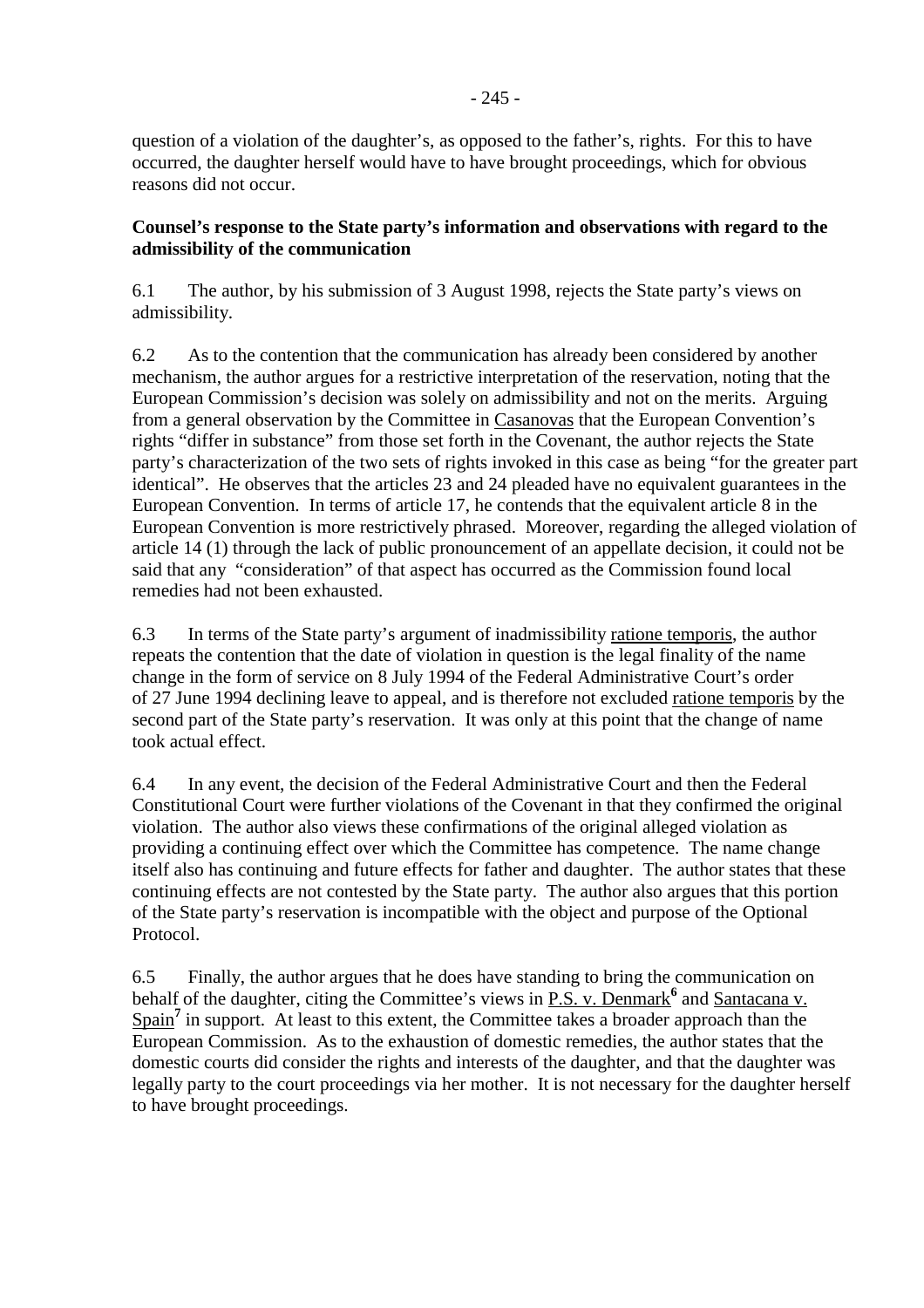# **Further information and observations with regard to the question of admissibility**

7. By further submission of 7 June 2000, the author makes a further submission on the arguments of inadmissibility ratione temporis. He argues that according to domestic law the key time point is the oral proceeding before the last appellate court, where the authorities have made the effectiveness of their decision conditional upon it being no longer legally contestable. The State party observes by submission of 26 September 2000 that there is no suggestion in the present case that the original decision was made conditional in any such respect, and that accordingly the general administrative law rule originally outlined by the State party, i.e. that the original administrative decision was the key time point, remains applicable.

# **The author's arguments with respect to the merits**

8.1 The author makes detailed submissions on the alleged breaches of his rights under articles 14, 17 and 23, which, for the reasons as to admissibility developed below, it is not necessary to set out further. In terms of the alleged violations of the daughter's rights, the author states, in terms of articles 17 and 23, that the change of name has disrupted her family life, interfered with the bond with her father, and has not been shown to be necessary and in the best interests of the child.

8.2 In terms of the daughter's rights under articles 14 and 24, the author states that at no time in the proceedings was the daughter heard by the Courts in a matter which clearly affected her, nor was independent legal representation provided to her in circumstances where her mother, as legal guardian, had her own independent and distinct interests in the matter. The daughter's rights to a fair trial and special protection as a child are therefore alleged to be violated by these procedural lacunae in the proceedings. In this connection the author refers to the Committee's Views in Gallicchio v. Argentina,<sup>8</sup> which found a breach of article 24 in insufficient representation of a child in the relevant court proceedings.

#### **Issues and proceedings before the Committee**

9.1 Before considering any claims contained in a communication, the Human Rights Committee must, in accordance with article 87 of its rules of procedure, decide whether or not it is admissible under the Optional Protocol to the Covenant.

9.2 Concerning the author's allegations of violations of his own rights under articles 14, 17 and 23, the Committee notes that the European Commission of Human Rights has rejected, on 20 May 1996, the author's application concerning the same facts and issues as are before the Committee. The Committee also recalls that the State party, when acceding to the Optional Protocol, made a reservation with respect to article 5, paragraph 2 (a), of the Optional Protocol to the effect that the Committee shall not have competence to consider communications which have already been considered under another procedure of international investigation or settlement.

9.3 The Committee notes that the European Commission proceeded on the assumption that the provisions of the European Convention that the author felt had been violated were applicable, and carried out a complete examination of the facts and issues arising in the case. The Commission, having considered the entire circumstances of the case thoroughly and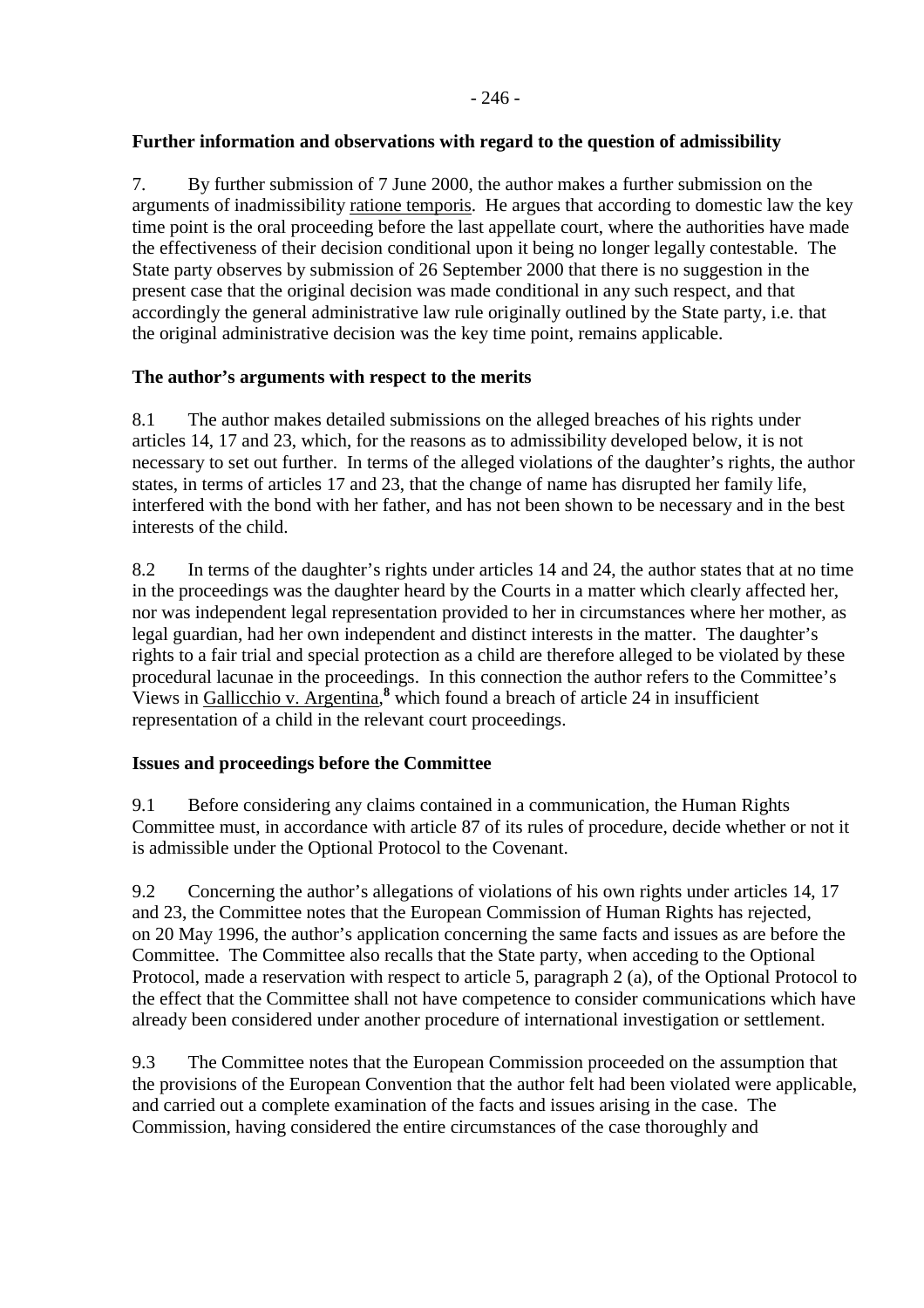comprehensively, ultimately found that the interference with the author's right to family life was justified and consequently declared his claim inadmissible as manifestly ill-founded. In terms of the claims of unfairness of the proceedings, the Commission found that, with the exception of an alleged violation through the failure of the Bavarian Administrative Court of Appeal to pronounce its decision publicly, there was no reason to conclude that the proceedings were unfair when viewed as a whole.

9.4 In terms of the author's argument that the provisions of the European Convention are different from the provisions of the Covenant now invoked, the mere fact that the wording of the provisions vary is not enough, of itself, to conclude that an issue now raised under a Covenant right has not been "considered" by the European Commission. A material difference in the applicable provisions in the instant case must be demonstrated. In this case, the provisions of articles 6, 8 and 14 of the European Convention, as interpreted by the European Commission, are sufficiently proximate to the provisions of articles 14 and 17 of the Covenant now invoked that the relevant issues arising can be said to have been "considered". That conclusion is not altered by the additional pleading before the Committee of article 23 of the Covenant, as any issues arising under that article have in their substance been addressed in the foregoing consideration by the European Commission.

9.5 Thus the present communication is to be distinguished from Casanovas v. France,<sup>9</sup> upon which the author places considerable reliance, by reason of the fact that in that case the European Commission did not consider the provisions of the European Convention even to extend in their application to the facts of that case. It follows that the instant communication has been "considered" by another international mechanism as far as the author's rights to family and the right to a fair trial (excepting the allegation on the pronouncement of judgement) have been concerned. Paragraph (a) of the State party's reservation to article 5, paragraph 2 (a), of the Optional Protocol is therefore applicable, and the Committee is precluded from examining these aspects of the communication.

9.6 Regarding the author's allegation of a violation of article 14 (1) by a failure of the Bavarian Administrative Court to publicly hand down its judgement, the Committee notes that the European Commission dismissed this aspect on the basis of a failure to exhaust local remedies, in particular, that this aspect had not been raised before the Federal Constitutional Court. Accordingly, this part of the communication has not been "considered" by another international mechanism so as to be excluded from consideration by the State party's reservation. However, for the same reasons advanced by the Commission, the Committee considers that available domestic remedies in this respect have not been exhausted. This part of the communication is accordingly inadmissible under article 5, paragraph 2 (b), of the Optional Protocol.

9.7 In terms of the alleged violations of the daughter's rights under articles 14, 17, 23 and 24, the Committee notes that the author was denied standing by the European Commission to bring a complaint on behalf of his daughter. Accordingly, it cannot be said that the daughter's aspect of the complaint has been "considered" by the European Commission so as to exclude the Committee's competence to examine the case from the daughter's point of view.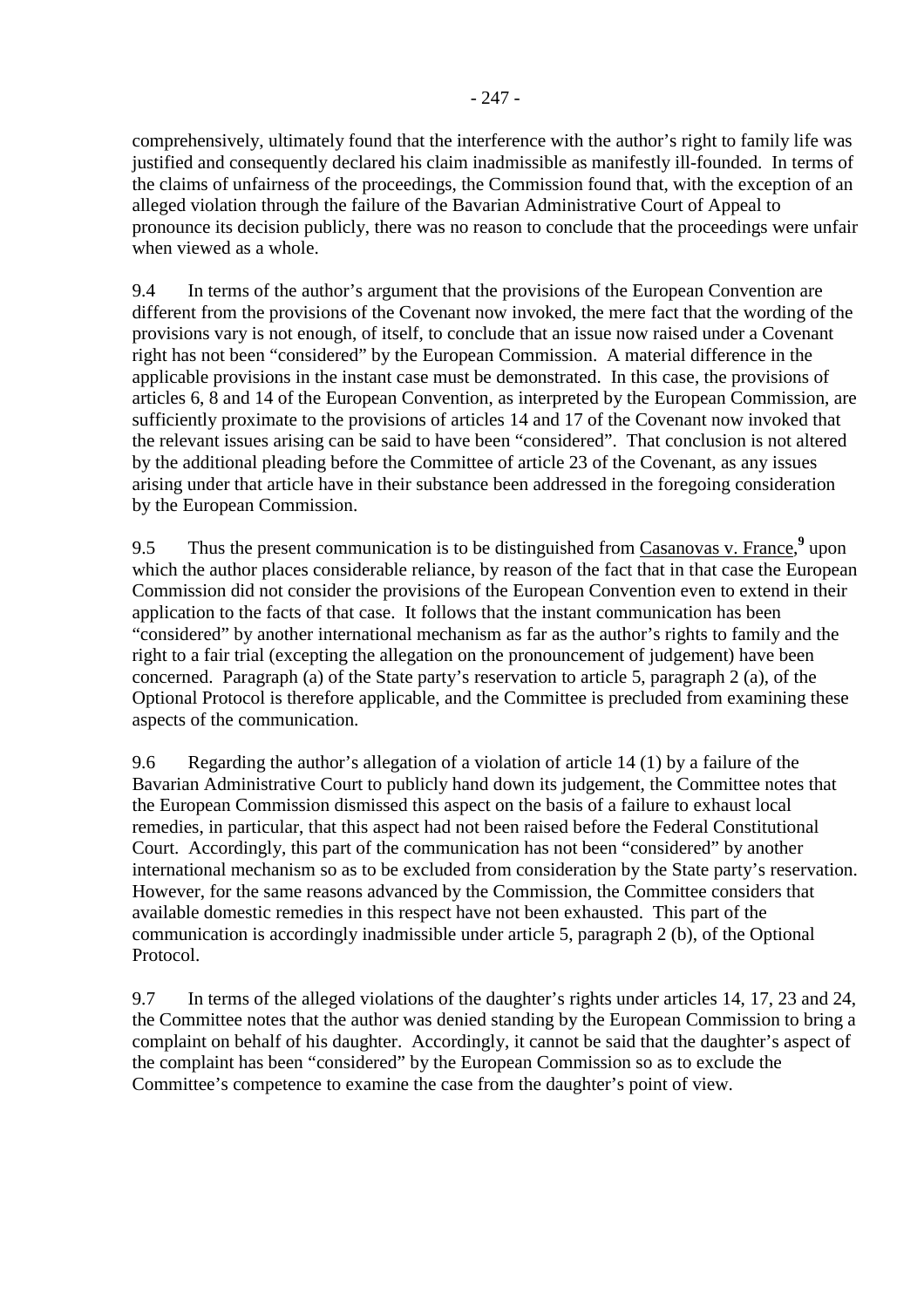9.8 The Committee notes that, according to its jurisprudence, a non-custodial parent is not necessarily excluded from possessing sufficient standing to bring a complaint on a child's behalf. In terms of the alleged violations of the daughter's rights under articles 14, 17, 23 and 24, however, the Committee considers that neither the author's arguments nor the material provided substantiate, for the purposes of admissibility, the adverse effects upon the daughter said to constitute violations of those articles. The Committee would observe in this connection that, despite the daughter having achieved the age of 15 years at the point of the author's last correspondence, there is no indication that the daughter supports any inference that her rights have been violated. Accordingly, the Committee considers this aspect of the communication inadmissible under article 2 of the Optional Protocol.

9.9 In the light of the Committee's foregoing conclusions, the Committee need not address the various remaining arguments on admissibility presented by the author and responded to by the State party.

10. The Committee therefore decides:

- (a) That the communication is inadmissible;
- (b) That this decision shall be communicated to the State party and to the author.

[Adopted in English, French and Spanish, the English text being the original version. Subsequently issued also in Arabic, Chinese and Russian as part of the present report.]

#### **Notes**

**1** Communication No. 441/1990, declared admissible on 7 July 1993 (CCPR/C/48/D/441/1990).

<sup>2</sup> Communication No. 520/1992, declared inadmissible on 7 April 1994 (CCPR/C/50/D/520/1994).

**3** Communication No. 516/1992, declared admissible on 22 July 1994 (CCPR/C/51/D/516/1992).

**4** Communication No. 397/1990, declared inadmissible on 22 July 1992 (CCPR/C/45/D/397/1990).

**5** Communication No. 568/1993, declared inadmissible on 8 April 1994 (CCPR/C/50/D/568/1993).

**6** Communication No. 397/1990,declared inadmissible on 22 July 1992 (CCPR/C/45/D/397/1990).

<sup>7</sup> Communication No. 417/1990, declared admissible on 25 March 1992, see the Committee's Views of 15 July 1994 (CCPR/C/51/D/417/1990).

**8** Communication No. 440/1990, Views adopted on 3 April 1995 (CCPR/C/53/D/400/1990).

<sup>9</sup> Communication No. 441/1990, declared admissible on 7 July 1993 (CCPR/C/48/D/441/1990).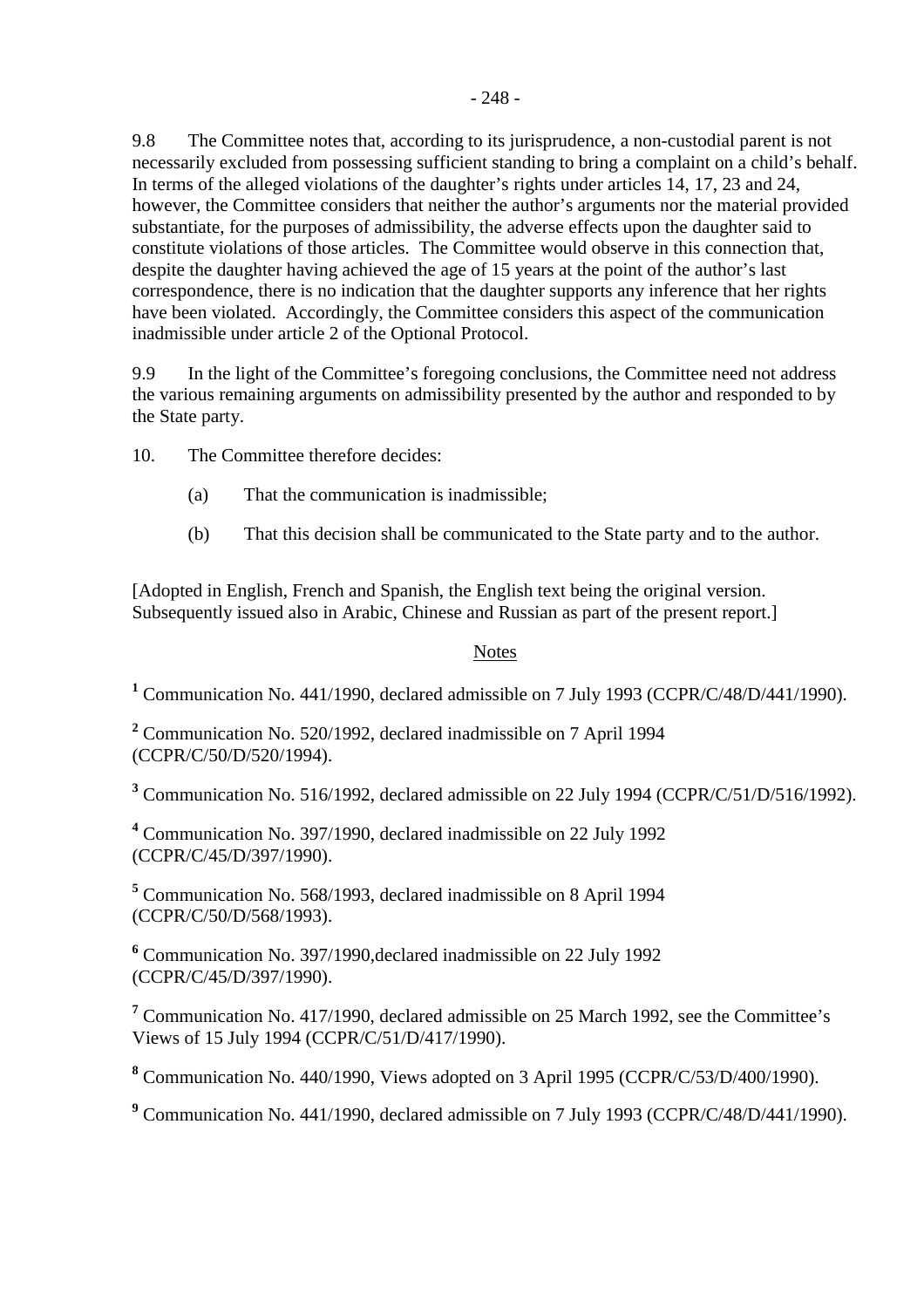# - 249 -

#### **E. Communication No. 822/1998, Vakoumé v. France, (Decision adopted on 31 October 2000, seventieth session)**\*

- Submitted by: Mr. Mathieu Vakoumé and 28 other persons (represented by Mr. Gustave Téhio, a barrister in Nouméa, and the law firm of Roux, Lang, Cheymol and Canizares, located in Montpellier)
- Alleged victim: The authors

State party: France

Date of communication: 11 March 1998

 The Human Rights Committee, established under article 28 of the International Covenant on Civil and Political Rights,

Meeting on 31 October 2000,

Adopts the following:

 $\overline{a}$ 

## **Decision on admissibility**

1. The authors of the communication are Mr. Vakoumé and 28 other persons who claim to be landowners or enjoy customary rights on the Isle of Pines in New Caledonia. They assert that they are victims of violations of articles 17 (1), 18 and 23 (1) of the International Covenant on Civil and Political Rights, by reason of interference with their privacy and family life and with their freedom to manifest their religion or beliefs in worship. The authors are represented by joint counsel - Mr. Téhio, a barrister in Nouméa, and the law firm of Roux, Cheymol and Canizares, located in Montpellier.

#### **Facts and proceedings as they emerge from statements by the authors and from the evidence submitted**

2.1 The authors are members of the Touété tribe based in Baie d'Oro on the Isle of Pines in southern New Caledonia, on a reservation established in 1887 where customary rights are exercised. Baie d'Oro is divided into properties held by clans. According to tradition, the representative of each clan must seek the opinion, and obtain the agreement, of every clan member in decisions concerning the use of the land.

<sup>\*</sup> The following members of the Committee participated in the examination of the present communication: Mr. Abdelfattah Amor, Mr. Prafullachandra Natwarlal Bhagwati, Ms. Elizabeth Evatt, Ms. Pilar Gaitán de Pombo, Mr. Louis Henkin, Mr. Eckart Klein, Mr. David Kretzmer, Ms. Cecilia Medina Quiroga, Mr. Martin Scheinin, Mr. Hipólito Solari Yrigoyen, Mr. Roman Wieruszewski, Mr. Maxwell Yalden and Mr. Abdallah Zakhia.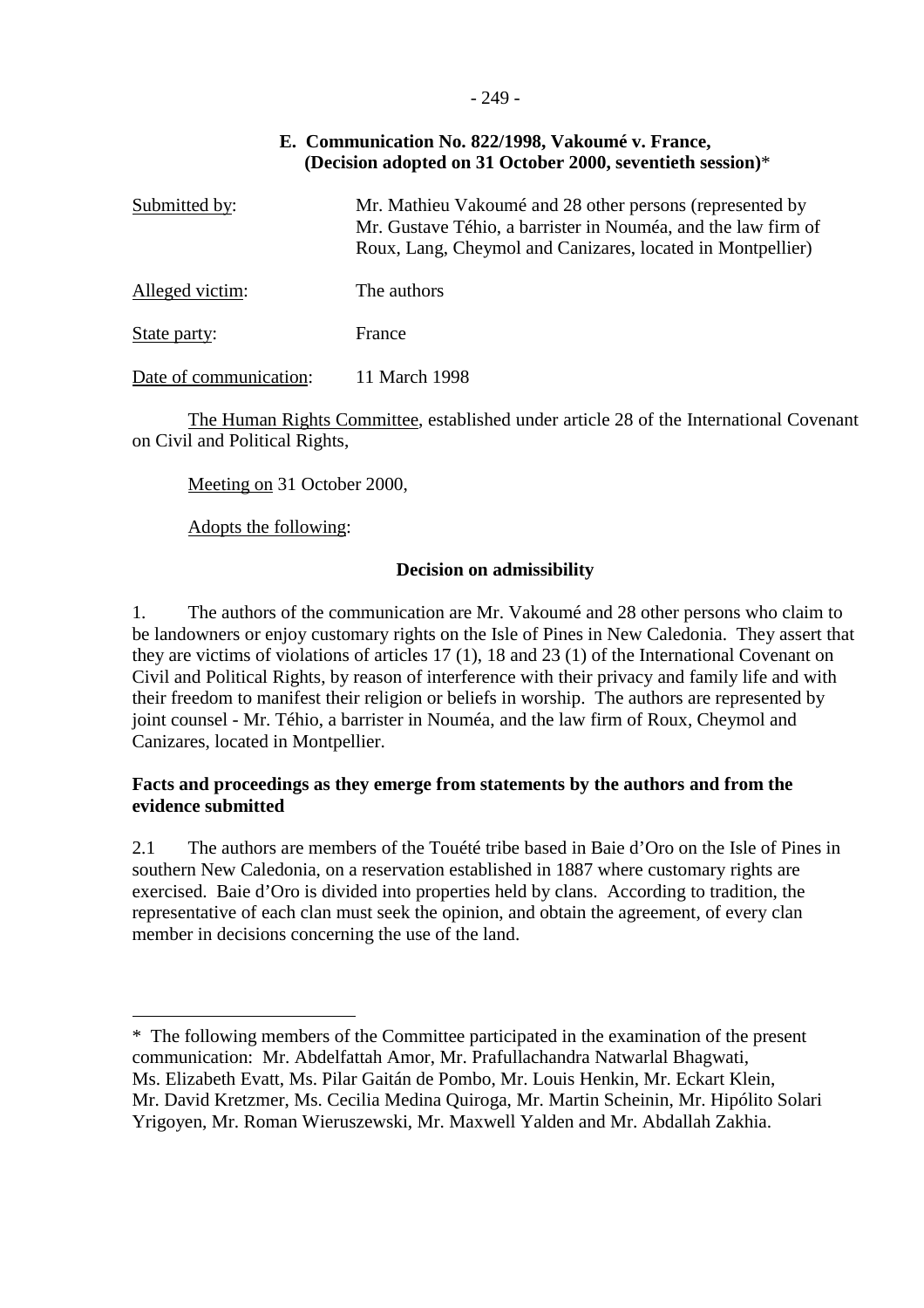2.3 The representatives of the Touété tribe, with the exception of the authors, participated in the project for the creation of the hotel complex through the company Magénine S.A., which was established in 1994 especially for that purpose. It was agreed between the representatives of the Touété tribe and the South Province of New Caledonia that the latter would advance the funds needed, so as to provide the tribe with the capital for a 66 per cent holding in the company owning the prospective complex, with the rest of the capital belonging to the Société des hôtels de Nouméa. The representatives of the tribe also provided the company with the usufruct, for a period of 25 years, of the land needed for the construction, the surface area of which is 5 hectares and 37 ares. The authors, who did not take part in this agreement, claim to have rights to the plots of land in question.

2.4 Work began immediately upon receipt of a building permit issued by the South Province Assembly to Magénine S.A. on 30 August 1996. As of December 1996, several petitions from local residents were lodged with the Nouméa Administrative Tribunal seeking to have the building permit revoked. In a decision dated 1 April 1997 the Tribunal revoked the building permit on the grounds that, under article 8 of Provincial Assembly deliberation No. 24 of 8 November 1989, any project for the development of land or buildings, whether or not for residential purposes, must be the subject of an application for authorization in the conditions established by the provincial assemblies, rather than a building permit. The Tribunal also ordered the company to pay the petitioners the sum of CFP francs 100,000.

2.5 On 16 April 1997 Magénine S.A. filed an appeal against that ruling with the Court of Appeal of Nouméa. On 24 April 1997 the authors lodged a request for a default fine with the interim relief judge. On 21 May the judge dismissed the request. The authors appealed against the decision of the interim relief judge on 4 June 1977.

2.6 By decision of 16 October 1997, the Nouméa Court of Appeal quashed the ruling of the interim relief judge of 21 May 1997 and ordered that the decision of the Nouméa Administrative Tribunal of 1 April 1997 should be carried out, and accompanied by a default fine. On 17 October 1997 the South Province Assembly issued an authorization allowing Magénine S.A. to construct a group of buildings. On 22 December 1997 Mr. Vakoumé and a number of other persons requested the Nouméa Administrative Tribunal to order the suspended execution and annulment of the decision of 17 October 1997. On 16 February 1998 the Nouméa Administrative Tribunal revoked the decision authorizing construction, on the grounds that several local authorities had not been consulted prior to the issue of the building authorization. On 3 April 1998 the South Province appealed to the Paris Administrative Appeal Court against the Nouméa Administrative Tribunal's ruling of 16 February 1998.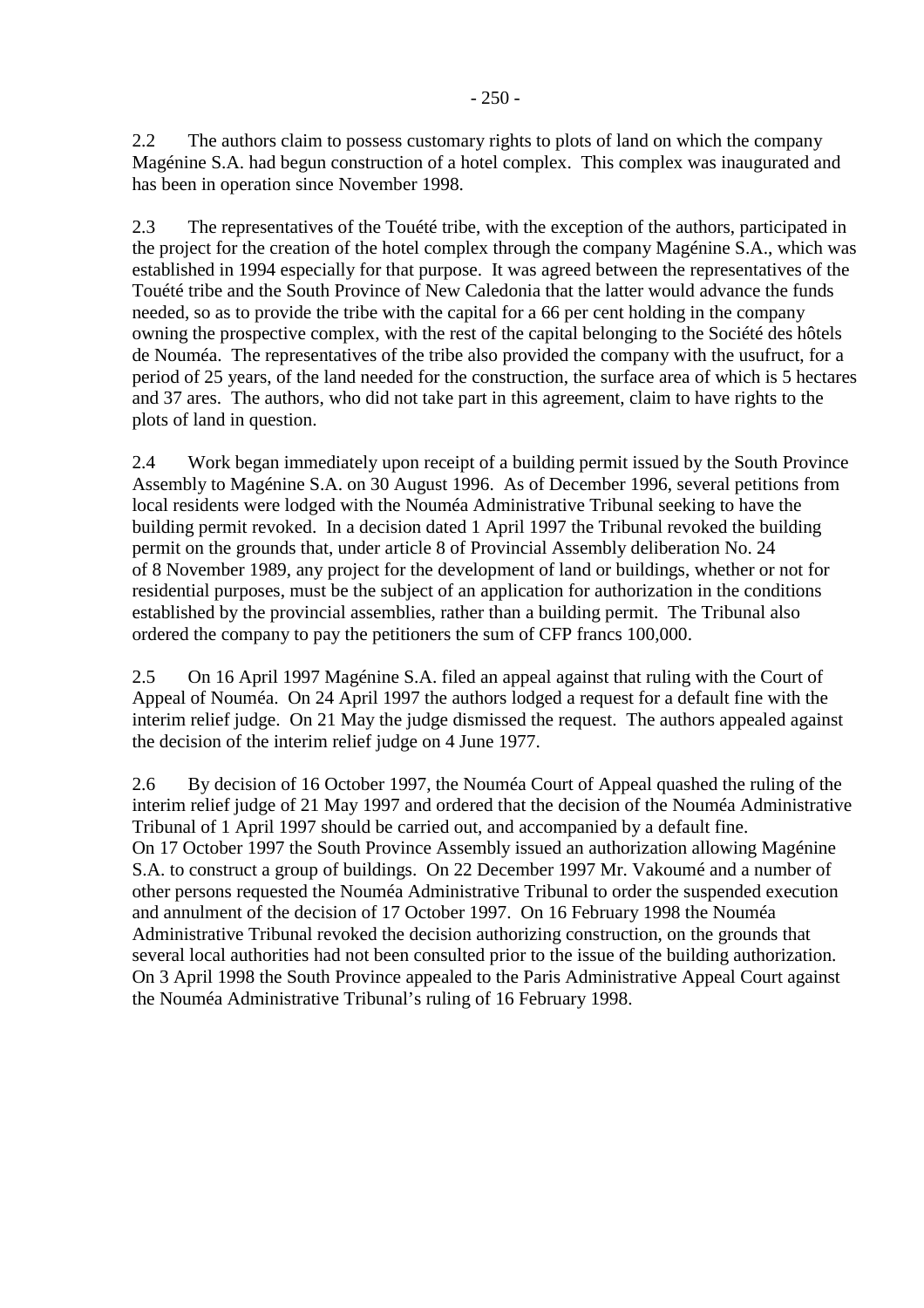2.7 On 26 February 1998 the South Province issued Magénine S.A. with a new building authorization. On 23 March 1998 the authors requested the Nouméa Administrative Tribunal to annul and suspend application of the new authorization of 26 February 1998. The authors claimed, inter alia, that the construction of the hotel would undermine their right to privacy (International Covenant on Civil and Political Rights, art. 17) and to protection of family life (Covenant, art. 23). On 4 June 1998 the Nouméa Administrative Tribunal dismissed the authors' appeal of 23 March 1998, and authorized the building work to continue. The Tribunal found that the construction did not violate the authors' rights as set forth in the International Covenant on Civil and Political Rights, because it had not been proved that the hotel was to be placed on a site where ancestral tombs were located and because the representatives of the tribe had given their consent for the construction. On 4 August 1998 the authors applied to the Paris Administrative Appeal Court to have the judgement of 4 June 1998 quashed.

## **The complaint**

3.1 The authors claim that they are victims of violations of articles 17 (1), 23 (1) and 18 of the International Covenant on Civil and Political Rights.

3.2 They first invoked rule 86 of the rules of procedure of the Human Rights Committee with a view to obtaining implementation of interim protection measures to avoid irreparable damage to them,<sup>1</sup> claiming that the site on which the complex was built was one of special significance for their history, culture and life.

3.3 The authors draw a distinction between two aspects of the violations of rights as set forth in the International Covenant on Civil and Political Rights.

3.4 In the first place, they consider themselves to be victims of violations of articles 17 (1) and 23 of the Covenant. To that effect, they declare that the Baie d'Oro is an important part of their natural, historic and cultural heritage. Ancestral burial grounds are to be found on the site, which is also the source of legends forming part of the heritage and collective memory of the Isle of Pines.

3.5 The authors draw attention to the Human Rights Committee's decision of 29 July 1997 in case No. 549/1993, Hopu and Bessert v. France,<sup>2</sup> concerning the construction of a hotel complex on the site of ancestral burial grounds, which the Committee deemed to be interference with the authors' privacy and family life, constituting a violation of articles 17 (1) and 23 of the International Covenant on Civil and Political Rights. The authors recall that that case, too, concerned the construction of a hotel complex by the same group.

3.6 Regarding the violation of article 18 (1) of the Covenant, the authors consider that building on the ancestral burial grounds constitutes a violation of their right to freedom of thought, conscience and religion. In that connection, it is claimed that the authors, like all Melanesians, live in a natural environment founded on a network of ties to their parents, their families and their dead. Veneration of the dead is a manifestation of religion and tradition inherent in their lifestyle, beliefs and culture.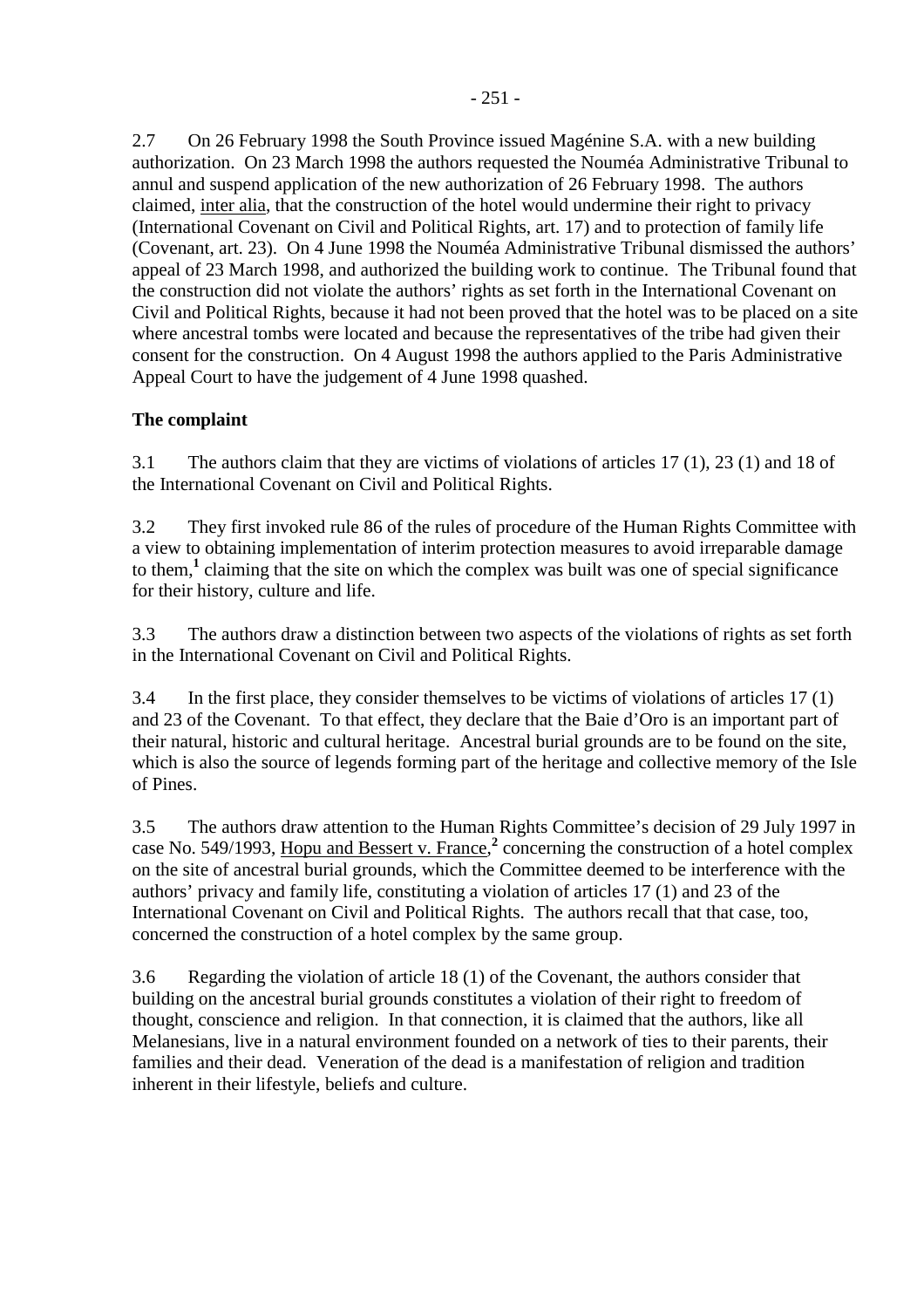3.7 That being the case, the authors consider that destruction of the sacred site violates their right to freedom to manifest their religion or beliefs in worship and the observance of rites.

#### **The State party's comments on admissibility**

4.1 The State party submitted its comments with regard to communication No. 822/1998 on 4 December 1998. It considers the communication to be inadmissible on the grounds of non-exhaustion of domestic remedies. The State party draws attention to the proceedings brought by the authors after the communication was introduced before the Committee on 11 March 1998. On 23 March 1998 the authors appealed against the South Provinces authorization of 26 February 1998. In addition, on 4 August 1998 the authors filed an appeal with the Paris Administrative Appeal Court against the Nouméa Administrative Tribunal's decision of 4 June 1998 and this appeal is still awaiting judgement.

4.2 The State party also maintains that the proceedings cannot be considered to have been unreasonably prolonged. In less than two years, the case has given rise to an interim relief decision by the Nouméa court of first instance, a ruling by the Nouméa Court of Appeal and three judgements by the Nouméa Administrative Tribunal.

4.3 Finally, the State party contests the admissibility of the communication on the grounds that at no time did the authors submit to the French courts their claim of alleged violation of articles 17 (1), 18 (2) and 23 (1) of the International Covenant on Civil and Political Rights; in its view, this is contrary to article 5 (2) (b) of the Optional Protocol to the International Covenant on Civil and Political Rights.

# **The authors' response to the State party's comments**

5.1 In response to the State party's comments, counsel for the authors submitted a memorandum dated 8 April 1999, pointing out that the hotel complex had already been built and inaugurated and that the injury to the victims was thus fully established. All remedies invoked to end the problem had proved ineffective and futile and there could be no remaining doubt that the said articles had been violated.

5.2 In answer to the State party's contention that all available domestic remedies had not been exhausted, the authors maintain that those remedies had been ineffective and futile to end the problem. No sooner had a decision to stop the work been taken than the company had promptly obtained a new permit from the Provincial Assembly and continued to build. As a result, the authors were unable to have the illegal construction halted.

5.3 In the authors' view, the fact that a judicial decision, accompanied by a default fine, ordering the cessation of the work was never respected and the fact that the company continued its illegal construction, with the approval of the President of the Provincial Assembly, constitutes a gross violation of the right of every individual to an effective remedy. The repetition of those illegal acts and their toleration by the State authorities constitute practices which render legal remedies ineffective and futile.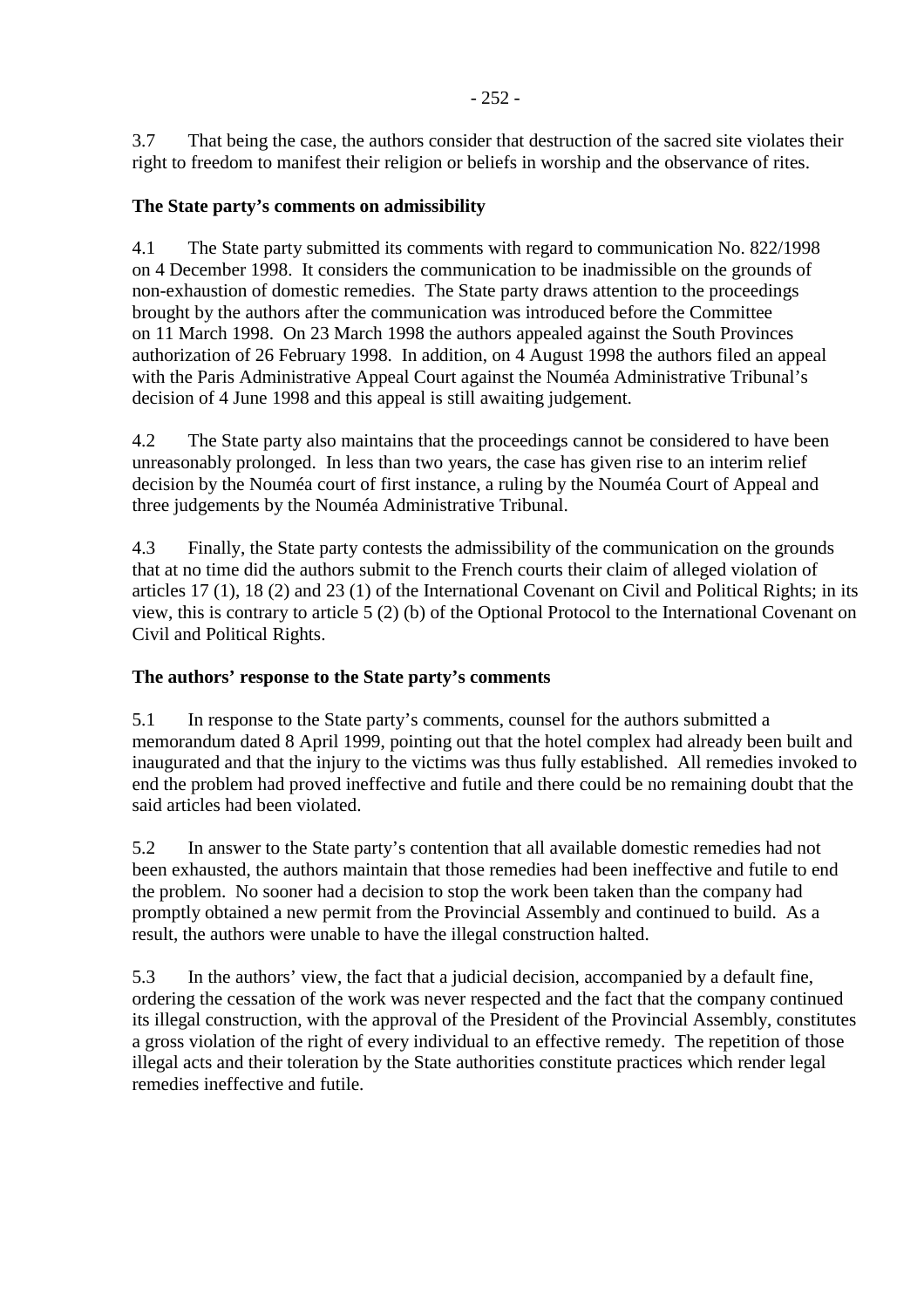5.4 With regard to the Government's allegations that the authors did not invoke violations of their fundamental rights and freedoms, the authors cannot but deplore the bad faith of the State party. Counsel had repeatedly invoked violations of the Covenant and other international instruments.

## **Issues and proceedings before the Committee**

6.1 Before considering any claims contained in a communication, the Human Rights Committee must, in accordance with rule 87 of its rules of procedure, decide whether or not it is admissible under the Optional Protocol to the Covenant.

6.2 The Committee notes from the documents presented that the State party's allegations to the effect that the authors did not claim before the judicial or administrative courts that the construction constituted a violation of their privacy, freedom of conscience and religion, and family life cannot be upheld. In fact, it has been established that counsel for the authors put forward such claims, in particular in the appeal against the building authorization of 26 February 1998, and that the Nouméa Tribunal's decision of 4 June 1998 took them into account.

6.3 The Committee notes that the State party contests the admissibility of the communication on the grounds of non-exhaustion of domestic remedies given that the authors did not await the outcome of their appeal.

6.4 With regard to the authors' statements that the domestic remedies were ineffective because the hotel complex had already been built and because the authorities had not respected the court decisions in favour of the authors, the Committee notes that after the decision of the Nouméa Court of Appeal of 16 October 1997 ordering a halt to the construction and payment of a default fine because of the lack of valid administrative authorization, the authorities then granted such authorization, thus making the continuation of the construction legal. It appears, therefore, that the court decisions in favour of the authors were largely based on construction regulation requirements and that there is nothing to indicate that the authorities did not respect the court decisions.

6.5 With regard to the State party's assertion that domestic remedies were not exhausted given that the authors did not await the outcome of their appeal and the authors' counter-argument that recourse to the Paris Administrative Appeal Court and, if necessary, the Council of State, would be ineffective, the Committee cannot accept counsel's contention that given that the construction has already been completed, the courts would no longer be able to guarantee an appropriate remedy. Accordingly, the Committee is of the view that the communication is inadmissible under article 5 (2) (b) of the Optional Protocol.

7. The Human Rights Committee therefore decides:

(a) That the communication is inadmissible under article  $5(2)$  (b) of the Optional Protocol;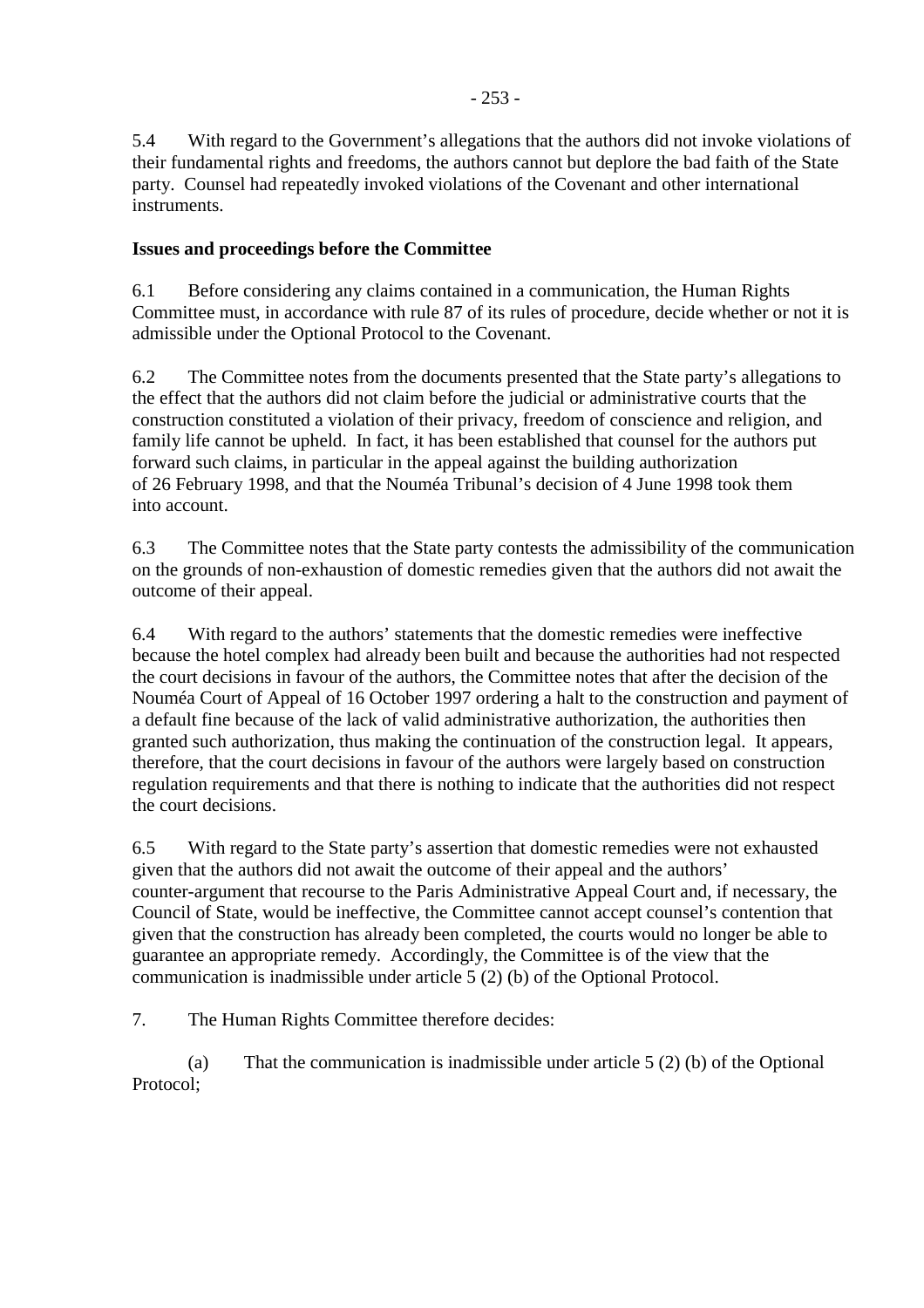(c) That this decision may be reviewed under rule 92 (2) of the Committee's rules of procedure upon receipt of a written request by or on behalf of the authors containing information to the effect that the reasons for inadmissibility no longer apply.

[Adopted in English, French and Spanish, the French text being the original version. Subsequently issued also in Arabic, Chinese and Russian as part of the present report.]

#### Notes

<sup>1</sup> The Committee, acting through its Special Rapporteur on New Communications, did not grant this petition.

<sup>2</sup> CCPR/C/60/D/549/1993/Rev.1, Views adopted by the Committee on 29 July 1997.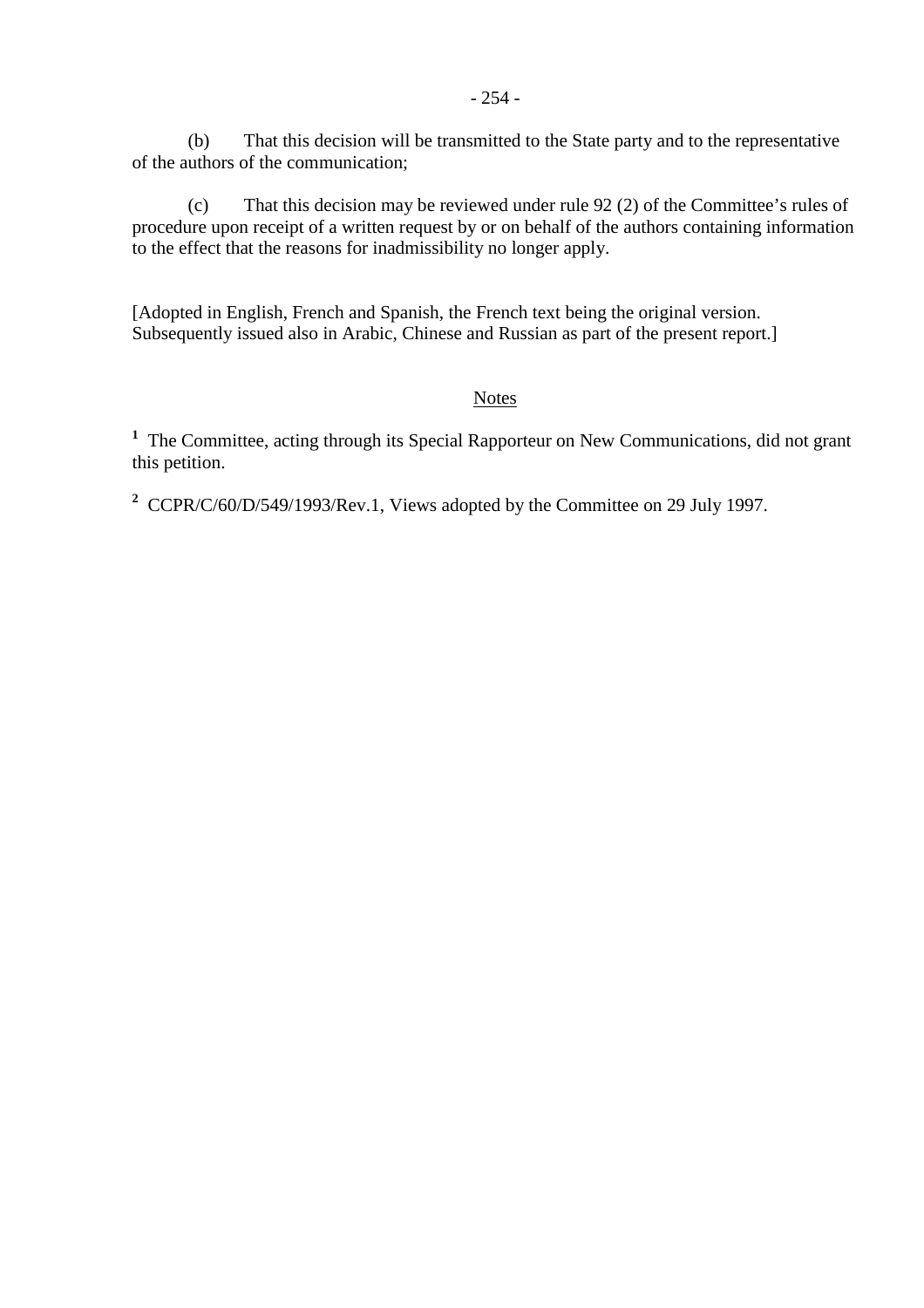#### **F. Communication No. 831/1998, Meiers v. France (Decision adopted on 16 July 2001, seventy-second session)**\*

Submitted by: Mr. Michael Meiers (represented by Mr. Roland Houver) Alleged victim: The author State party: France Date of communication: 11 February 1997 (initial submission)

 The Human Rights Committee, established under article 28 of the International Covenant on Civil and Political Rights,

Meeting on 16 July 2001,

Adopts the following:

## **Decision on admissibility**

1. The author of the communication is Michael Meiers, a French citizen residing in Belfort. He accuses the French authorities of a violation of article 14, paragraph 1, of the International Covenant on Civil and Political Rights.

## **The facts**

 $\overline{a}$ 

2.1 The author completed a probationary appointment in the French National Police from November 1987 to 1 January 1990. He was not granted a permanent appointment at the end of the probationary period and was dismissed from employment by the Minister of the Interior on 27 December 1989.

2.2 He appealed the latter decision to the Administrative Tribunal of Versailles, which, by a judgement of 17 December 1991, almost two years later, quashed the decision not to grant him a permanent appointment. Subsequently, because of the unwillingness of the Administration to comply with the ruling, the author turned to the claims section of the Council of State, asking to be reinstated. This induced the Minister of the Interior to decide, on 17 April 1992, that the author should be reinstated as from 1 January 1990.

<sup>\*</sup> The following members of the Committee participated in the examination of the present communication: Mr. Abdelfattah Amor, Mr. Nisuke Ando, Mr. Prafullachandra Natwarlal Bhagwati, Mr. Louis Henkin, Mr. Eckart Klein, Mr. David Kretzmer, Mr. Rajsoomer Lallah, Ms. Cecilia Medina Quiroga, Mr. Rafael Rivas Posada, Sir Nigel Rodley, Mr. Martin Scheinin, Mr. Ivan Shearer, Mr. Hipólito Solari Yrigoyen, Mr. Ahmed Tawfik Khalil, Mr. Patrick Vella and Mr. Maxwell Yalden.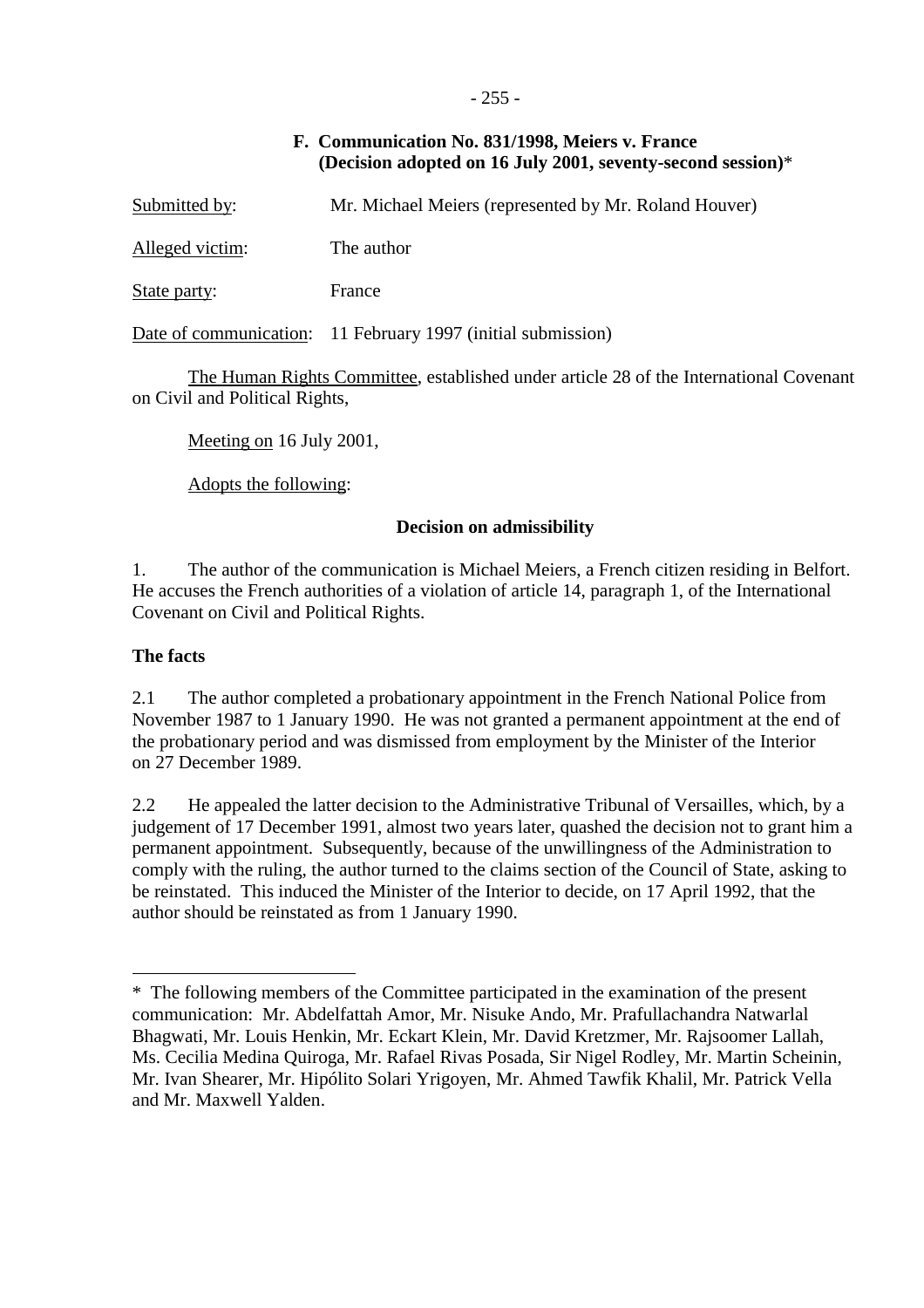2.3 However, on 23 March 1992, the Minister of the Interior appealed the ruling of the Administrative Tribunal of Versailles to the Council of State. Owing to an error in the postal address, the author was not notified by the Belfort Prefecture of the appeal or its underlying arguments until 19 November 1992. The author then sought the services of counsel, who filed observations in his defence with the Council of State on 20 July 1993.

2.4 After hearing nothing further about the matter, the author went on 3 July 1995 to the competent subsection of the Council of State to make inquiries. In response to his questions, the Council of State informed him by mail on 21 August 1995 that the preparation of his file was complete and that the rapporteur had filed his conclusions on the case but that it was nevertheless impossible to specify the date of the hearing.

2.5 The hearing "apparently" was held on 11 December 1996, but the author was not told about it and therefore was not present. The Council of State reversed the ruling of the Administrative Tribunal of Versailles and sided with the Administration. Its judgement was communicated to the parties on 14 January 1997.

2.6 The author observes that the procedure in the original jurisdiction took two years, which he maintains is an unreasonably long period of time for a matter involving the reinstatement of a public servant. Moreover, the procedure before the Council of State also was unduly prolonged, taking four years and ten months from the filing of the appeal to the notification of the judgement. In all, therefore, the proceedings took almost seven years.

## **The complaint**

3.1 The author considers that the time taken by the administrative authorities to rule in his case was unreasonable, whether account is taken of the entire proceedings or only the part of them before the Council of State, and that there is therefore a flagrant violation of article 14, paragraph 1, of the International Covenant on Civil and Political Rights.

3.2 The author submits that the time taken is all the more unreasonable because the file presented no particular difficulty, he himself did nothing to obstruct the smooth conduct of the procedure and once his conclusions were filed with the Council of State in July 1993 the case was ready to proceed.

3.3 Furthermore, the author notes that the Administrative Tribunals Code sets a time limit of 60 days for the filing of statements in reply by the parties, a time limit which has hardly ever been respected by the Administration. Because of this, the European Court of Human Rights has ruled against the State party a number of times (Vallée v. France, ECHR 26 April 1994; Karakaya v. France, ECHR 8 February 1996).

3.4 As to the consequences of the prolonged proceedings, the author maintains that, as a result of the decision of the Council of State, he again found himself in the situation of five years earlier. Accordingly, even if he does not contest that the salary received by him during those years should remain his under the completed-service rule, he submits that the Administration will seek restitution of the allowance paid by it for the duration of the procedure in the original jurisdiction when he was not in post.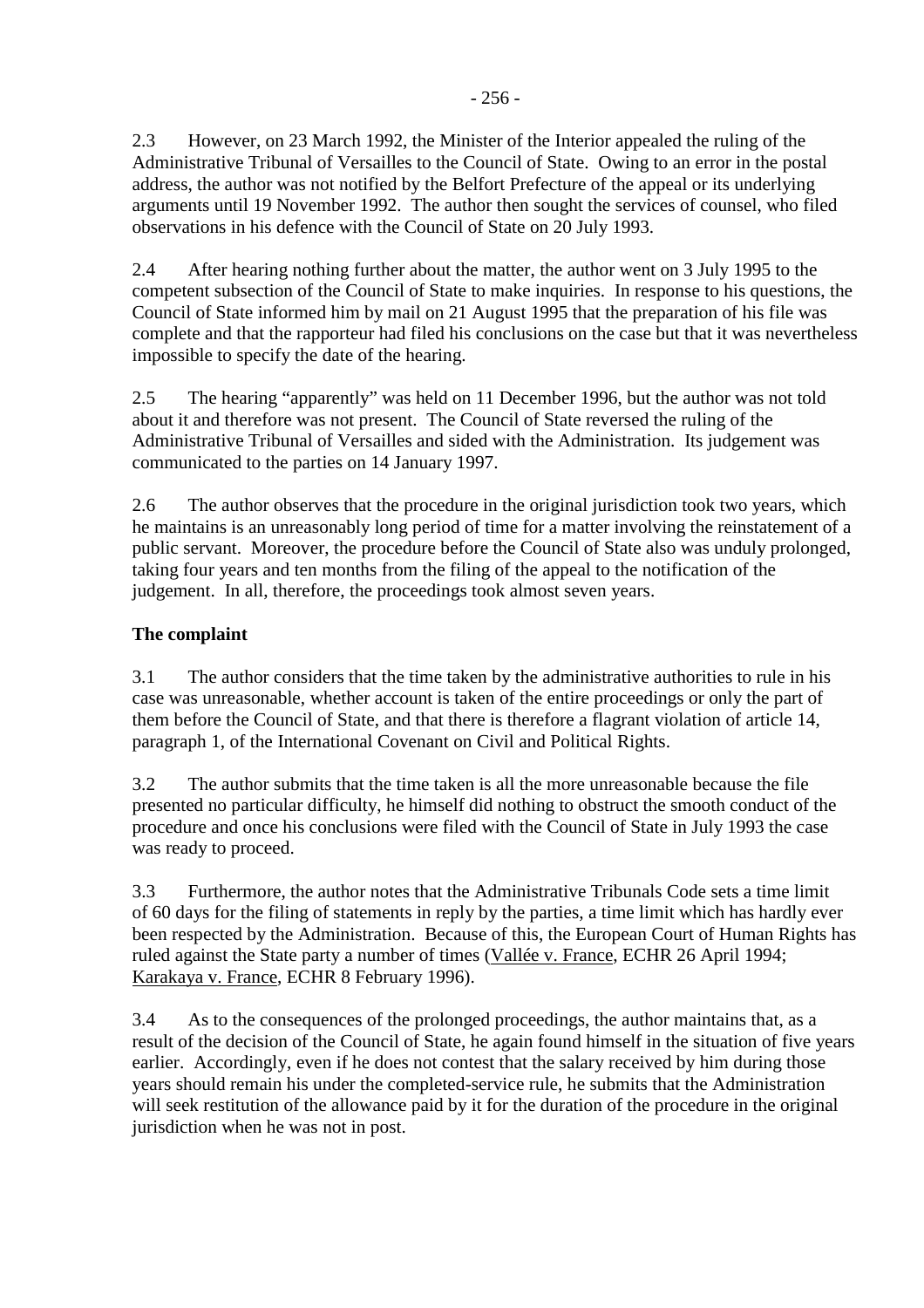3.5 In addition, following his reinstatement in post, the author continually encountered problems with his supervisors, and those problems finally led to his removal from post on 4 April 1996 owing to his refusal to attend various psychiatric consultations which he regarded as inopportune. In the meantime, the author set in motion a considerable number of procedures (appeal against ultra vires action, liability procedure, procedures before the Medical Council, ...) which he would not have initiated if the Council of State had ruled within a reasonable time period.

3.6 The author evaluates the extent of the harm suffered on account of the length of the procedure at 3 million French francs (+/-428,000 United States dollars).

3.7 As to the admissibility of the communication, the author states that he was unable to bring an action before the European Court of Human Rights because the Court considers that disputes of established public servants in disciplinary matters are not "civil ... obligations" within the meaning of article 6, paragraph 1, of the European Convention for the Protection of Human Rights and Fundamental Freedoms.

3.8 On the principle of admissibility before the Committee, on the other hand, the author refers expressly to the decision of the Committee in its Casanovas case (Casanovas v. France, 441/1990, 19 July 1994), in the course of which it was to consider that a procedure for dismissal of an official did indeed challenge his civil rights within the meaning of article 14, paragraph 1, of the Covenant. The author seeks the application of this decision in his case.

## **Information and observations of the State party regarding the admissibility of the communication**

4.1 The State party considers that the communication is not admissible because it does not fall within the scope of article 14, paragraph 1, of the Covenant.

4.2 First of all, not granting a permanent appointment after a probationary period is not a disciplinary procedure and therefore by no means constitutes a criminal charge. In this regard, the State party makes a distinction between a disciplinary procedure occurring during or at the end of a probationary period and a decision marking the end of the probationary period in which a permanent appointment is not granted for reasons relating to the candidate's professional aptitude, as happened in the case of the author. While the law attaches important consequences to the disciplinary procedure as the grounds for decisions and the communication of the case, the same is not true of a decision not to grant a permanent appointment, which confirms the non-disciplinary nature of the latter.

4.3 Next, while the State party is aware of the Committee's decision in the Casanovas case, cited earlier, it nevertheless considers that the decision is not relevant in the present case, since the dispute, even if it involves a pecuniary interest for the author, relates to a moment in a public servant's career when the discretionary powers of the Administration are most marked and when the control of the judge is limited to finding a manifest error of evaluation.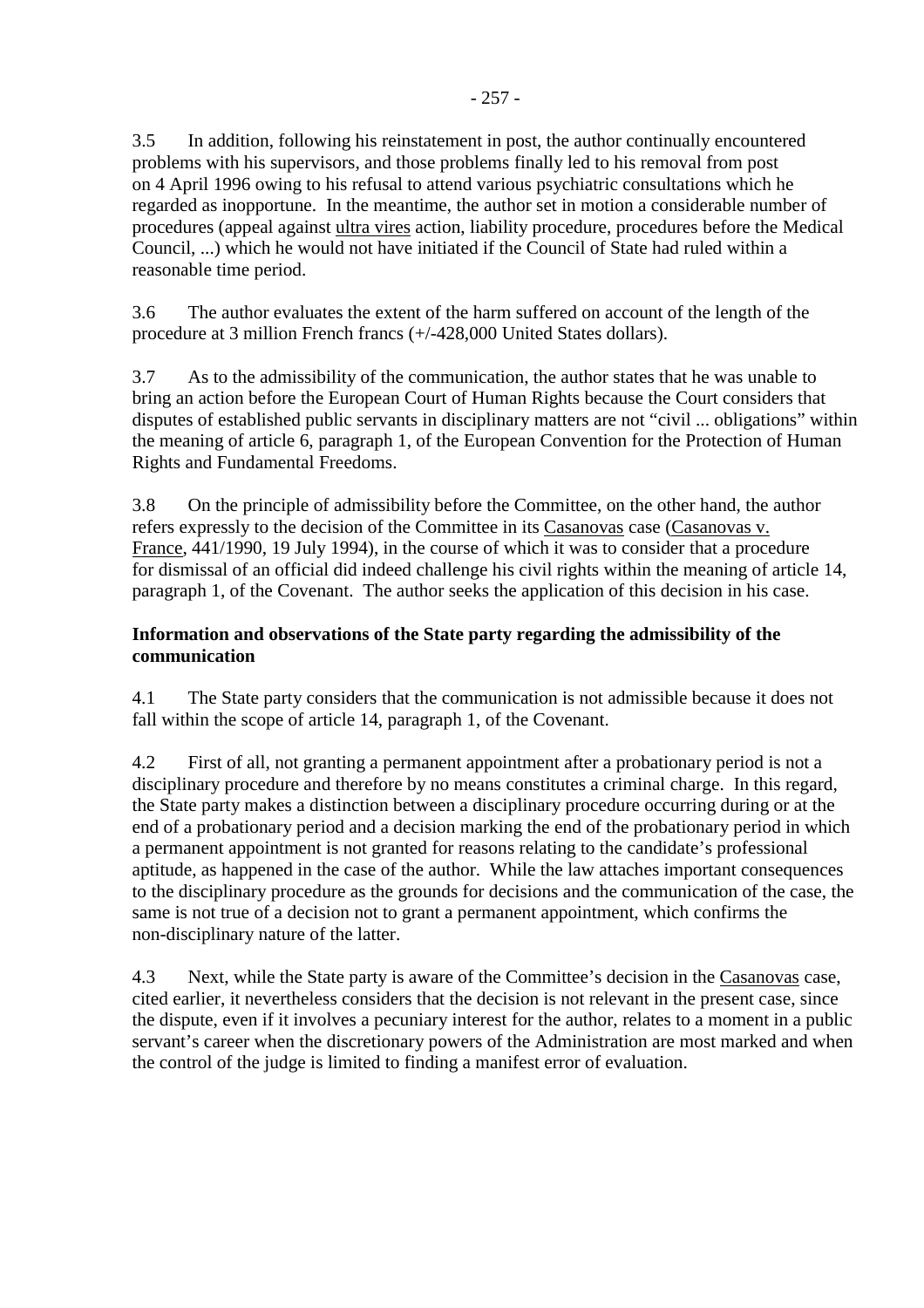Rights that disputes relating to the recruitment, career and cessation of functions of an official do not fall within the scope of article 6, paragraph 1, of the European Convention on Human Rights except insofar as they are of an asset-related nature, the latter term being interpreted in a very restrictive way.

- 258 -

4.5 It should be noted that article 14, paragraph 1, of the Covenant is drafted in very similar terms to those of the aforementioned article 6. Accordingly, to the extent that the present dispute does indeed appear to relate to the author's failure to secure a permanent appointment and in order to maintain consistency in the interpretation of international instruments, the State party deems that it would be desirable for the Committee to declare the communication inadmissible on the ground that it does not fall within the scope of article 14, paragraph 1, of the Covenant.

4.6 On a subsidiary point concerning the merits of the communication, the State party maintains that the author cannot claim to be a victim of a violation of the Covenant because the length of the proceedings before the Council of State did not prejudice his rights, the initial decision of the Administrative Tribunal of Versailles having already quashed the decision not to grant him a permanent contract, which meant that the author continued to work and to receive a salary in the normal way for completed service.

# **Author's reply to the State party's observations**

5.1 The author recalls that in the Casanovas case the Committee was indeed of the opinion that a procedure to dismiss an official from employment was a challenge to civil rights within the meaning of article 14 of the Covenant.

5.2 The author considers that the same legal reasoning should apply in the present case. The procedure to dismiss in the Casanovas case resulted in the loss of employment with accompanying pecuniary consequences. Likewise, the decision not to grant permanent status following a probationary period constitutes, in the case of the author, a refusal to provide definitive employment, with identical pecuniary consequences. It is therefore a clear-cut case of challenge to a civil right, whose principal feature is its asset-related character.

5.3 In any event, the author points out that what is at issue here is to challenge, not the decision on the permanent appointment, but the length of the procedure, a question which is undoubtedly covered by the terms of article 14 of the Covenant.

5.4 In relation to the merits of the communication, the author considers that the material and moral prejudice deriving from the unreasonable time of the procedure is manifest. The procedures initiated by the author after the initial decision of the Administrative Tribunal were dismissed following the judgement of the Council of State. But if the author had been informed promptly of the appeal lodged by the Administration and if the Council of State had reached its decision within a reasonable time, the cost of the subsequent procedures could have been avoided.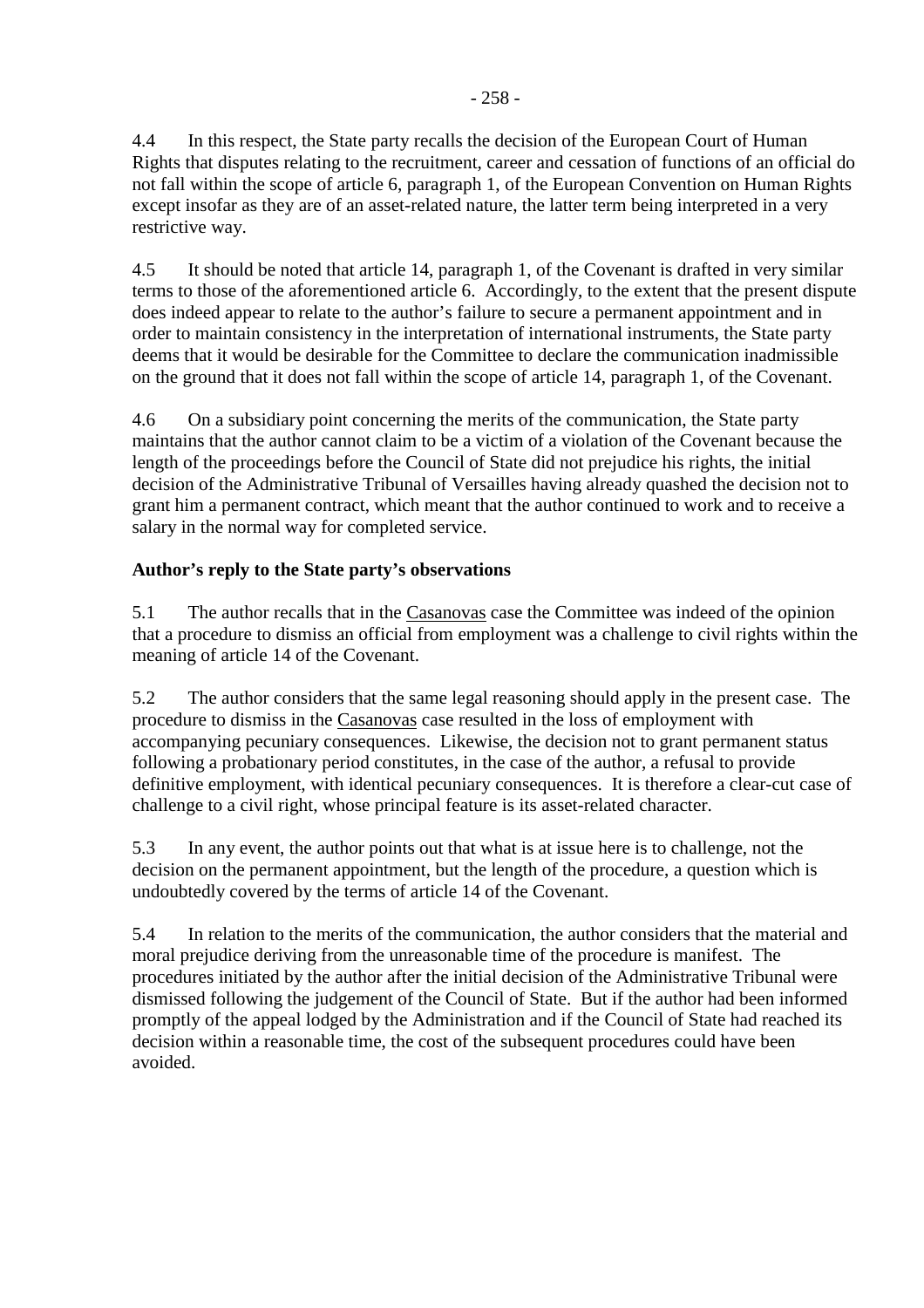# **Committee's decision on admissibility**

6.1 Before considering a complaint submitted in a communication, the Human Rights Committee must, in accordance with rule 87 of its rules of procedure, determine whether the communication is admissible under the Optional Protocol to the Covenant.

6.2 The Committee notes the State party's observations on the admissibility ratione materiae of the communication and the State party's and the author's argument that the ratio decidendi of the Casanovas case applies in the present case.

6.3 The Committee is of the opinion, however, that whereas there is no need to consider the scope of article 14, paragraph 1, of the Covenant, and while it expresses some concern at the length of the procedure, the author has not sufficiently established in the present case that the length of the procedure before the French administrative authorities concerning the decision of 23 December 1989 not to grant him a permanent appointment caused him genuine prejudice, firstly because he received compensation for the period prior to his reinstatement in 1992 and secondly because he continued to work and to receive a salary until his dismissal in 1996.

- 7. The Human Rights Committee therefore decides:
	- − that the communication is inadmissible in accordance with article 2 of the Optional Protocol;
	- − that this decision shall be communicated to the State party and to the representative of the author of the communication.

[Adopted in English, French and Spanish, the English text being the original version. Subsequently issued also in Arabic, Chinese and Russian as part of the present report.]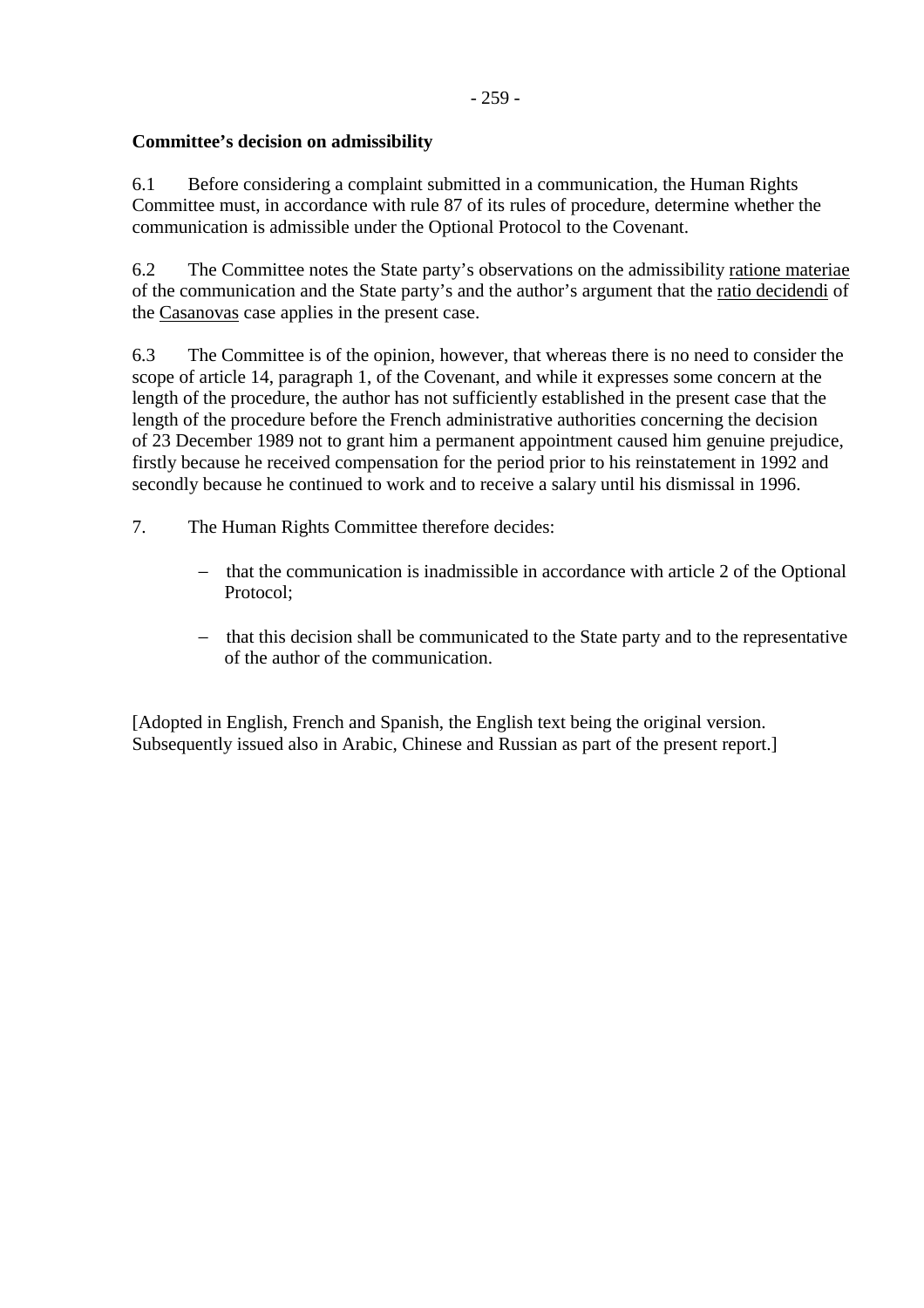#### - 260 -

#### **G. Communication No. 832/1998, Walravens v. Australia (Decision adopted on 25 July 2001, seventy-second session)**\*

| Submitted by:   | (F) (name withheld)                                      |
|-----------------|----------------------------------------------------------|
| Alleged victim: | The author's son, C (name withheld)                      |
| State party:    | Australia                                                |
|                 | Date of communication: 22 July 1998 (initial submission) |

 The Human Rights Committee, established under article 28 of the International Covenant on Civil and Political Rights,

Meeting on 25 July 2001,

Adopts the following:

#### **Decision on admissibility**

1. The author of the communication is F (name withheld), presenting a communication dated 22 July 1998 on behalf of her son, C (name withheld), born 10 July 1979. She claims that her son is a victim of violations by Australia of article 26 of the International Covenant on Civil and Political Rights.

### **The facts as presented**

 $\overline{a}$ 

2.1 From 24 February to 2 March 1993 and again from 12 to 18 March 1993, the author's son was suspended with a recommendation for exclusion from Year 8 at Miami State High School. The conduct giving rise to the suspensions included gross insolence, deliberate and persistent disobedience and deliberate provocative behaviour which adversely affected staff and students.

 The text of an individual opinion signed by one committee member is appended to this document.

<sup>\*</sup> The following members of the Committee participated in the examination of the present communication: Mr. Abdelfattah Amor, Mr. Prafullachandra Natwarlal Bhagwati, Mr. Maurice Glèlè Ahanhanzo, Mr. Louis Henkin, Mr. Eckart Klein, Mr. David Kretzmer, Mr. Rajsoomer Lallah, Mr. Rafael Rivas Posada, Sir Nigel Rodley, Mr. Martin Scheinin, Mr. Hipólito Solari Yrigoyen, Mr. Ahmed Tawfik Khalil, Mr. Patrick Vella and Mr. Maxwell Yalden.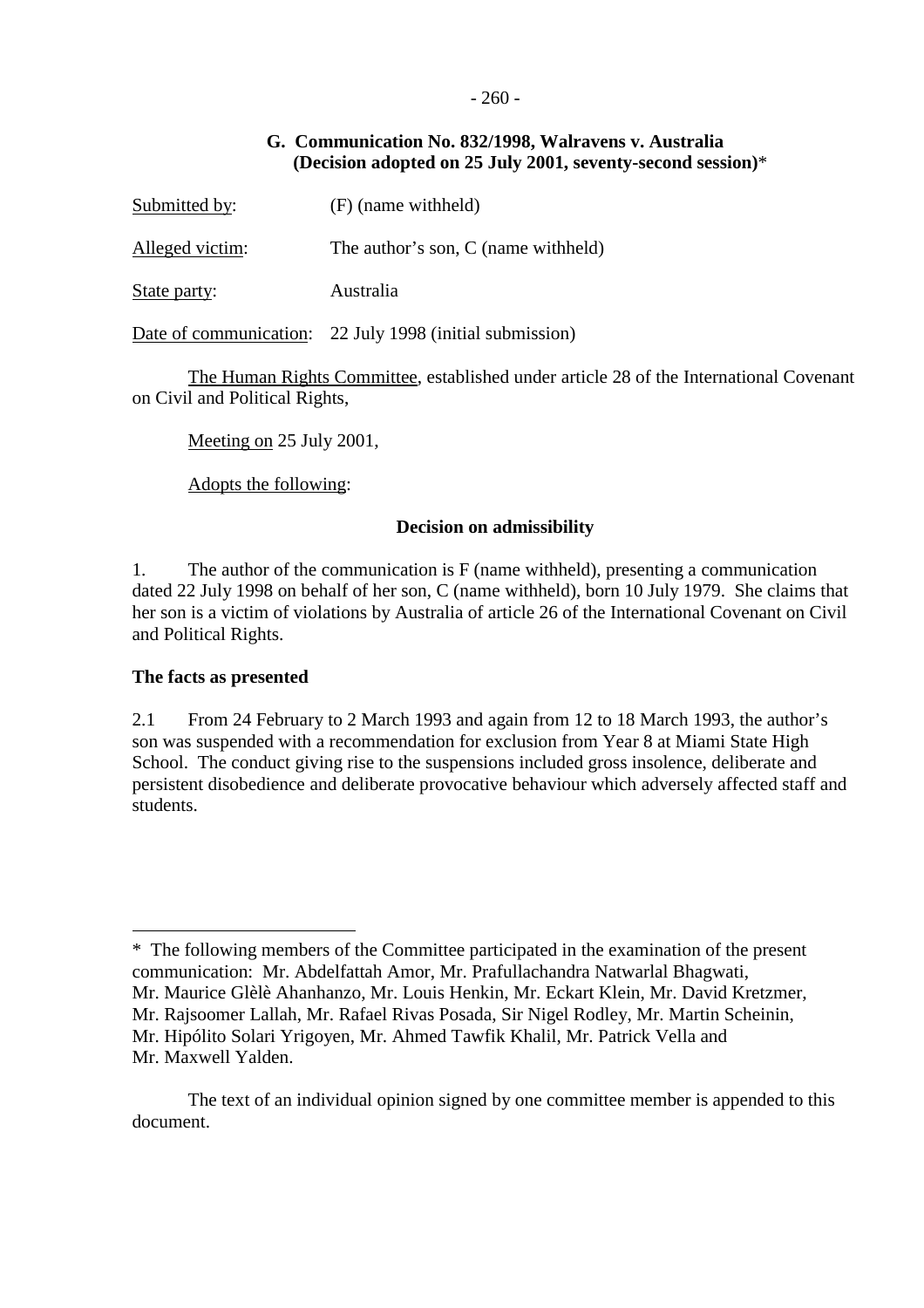2.2 From 21 April 1993 to 15 December 1993, the author's son attended Barrett Adolescent Centre, a short-term residential facility for adolescents aged 13 to 17 who suffer from emotional, behavioural and psychiatric disorders. During this period, he was medically diagnosed as having Oppositional Defiance Disorder, which has multiple aetiologies. The diagnosis considered that the condition of the author's son had directly affected his behaviour in the past and was likely to affect his behaviour in the future. It also indicated that the behaviour of the author's son was within his control and could be improved with appropriate behaviour management strategies.

2.3 In early 1994, it was proposed that the author's son should be enrolled at Merrimac State High School, a school close to home and with a special needs unit on site. The school's administration, in conjunction with the State's education department, proposed however that in the light of past experience the author's son, the author and the principal would sign a behaviour management contract mutually negotiated prior to enrolment. Such a contract typically sets out the roles and responsibilities to be accepted by each party to facilitate the child's return to school within a framework of working towards acceptable behaviour. After a variety of draft contracts were developed, the author terminated the discussions. She requested that her son be able to return to school and that he should not be expected to control his behaviour.

2.4 On 11 April 1994, a complaint was lodged with the Human Rights and Equal Opportunity Commission ("the Commission") alleging discrimination against the author's son on the grounds of disability. After a conciliation conference on 6 November 1996 where the author expressed concern that her son had not completed his education, he was offered re-entry at Year 11 with an education programme tailored to his needs. She declined the offer on the basis that her son was too hurt by his experiences at school to return.

2.5 On 20 May 1997, the Disability Discrimination Commissioner of the Commission concluded that there was no evidence that the requirement that the author's son sign a pre-enrolment agreement constituted unlawful discrimination. She found no direct discrimination in that he had been required to sign an agreement because of his behaviour and previous suspensions, like other students with behavioural concerns, and not because of a disability. Nor was indirect discrimination found, for the author's son was considered on the evidence to be able to meet goals set, and choose to accept authority and control his behaviour. The behavioural goals set were tailored to him and progressive, and school staff were to be specifically trained to deal with the difficulties of the author's son. In the circumstances, the contract was found to be reasonable and not discriminatory. On 4 August 1997, the President of the Commission confirmed the decision and dismissed the complaint.

## **The complaint**

3.1 The author makes a series of allegations, centred around a claim of discrimination on the grounds of disability in violation of article 26 of the Covenant. She alleges initially that the Commission in addressing her claim of discrimination failed to consider and apply the Declaration on the Rights of the Child, the Declaration on the Rights of Disabled Persons and the Australian Constitution. The Commission is also said to have failed to obtain relevant evidence and relied exclusively on information and materials of the education authorities.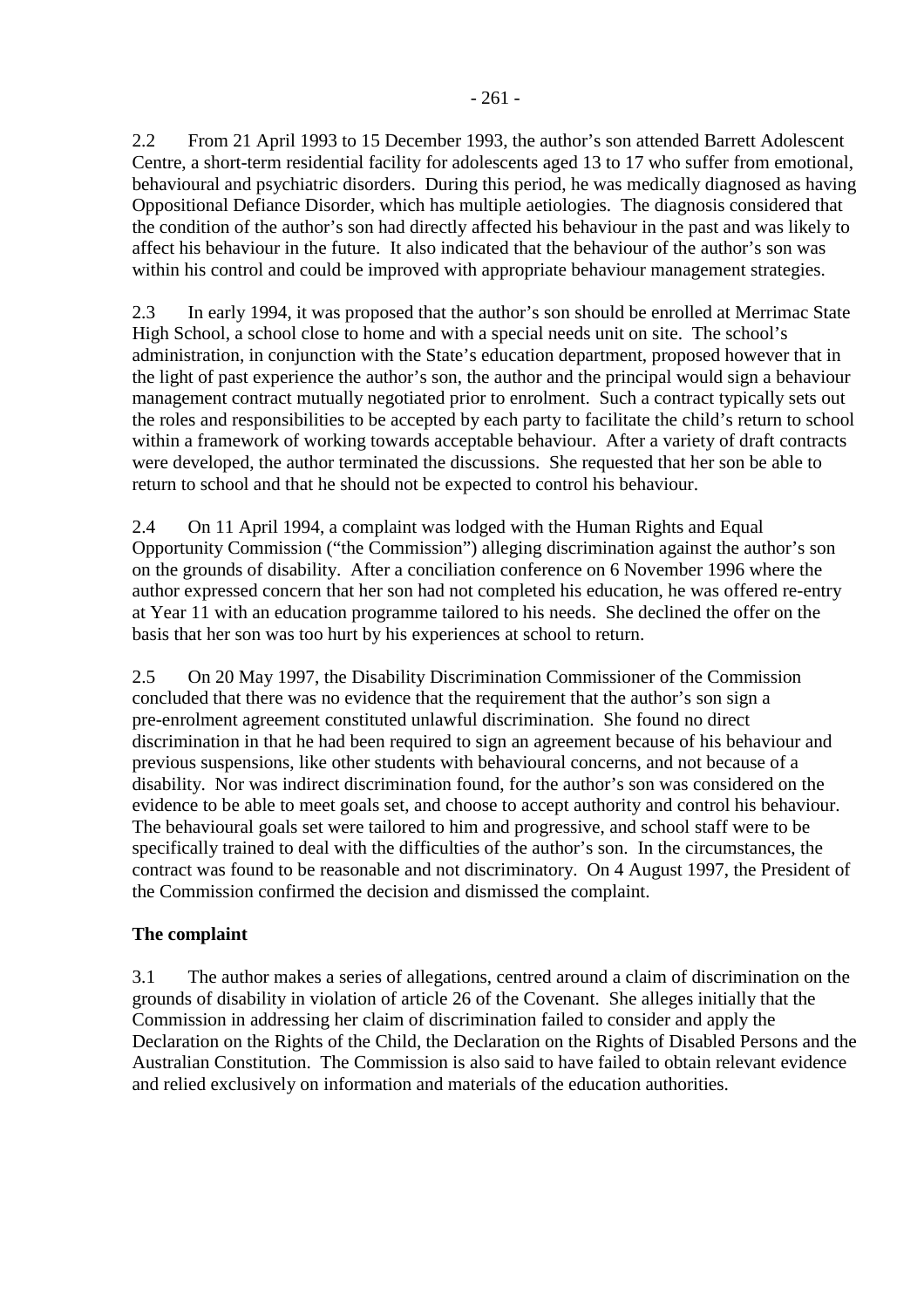3.2 The author alleges discrimination against her son on the grounds of disability in that he was required to comply with a condition for entry (the pre-enrolment contract) which was not required of students without a disability. Moreover, the terms of the proposed contract were said to be unreasonable. In particular, a requirement seeking her son to work towards addressing his behaviour was inappropriate as the nature of her son's disability is said to be an organic brain disorder for which there is no treatment. Finally, the author contends that the requirement for such a contract substantively breaches domestic law, the Declaration on the Rights of the Child and the Declaration on the Rights of Disabled Persons.

## **The State party's observations regarding the admissibility and merits of the communication and the author's response**

4.1 As to admissibility, the State party argues that the author lacks standing to present the communication. The State party points out that the author's son was 18 years old at the time the communication was submitted, and that in the absence of exceptional circumstances, the author's son ought either to have presented the communication himself or expressly authorized his mother to submit the communication as his representative. In the absence of any such authorization or exceptional circumstances, the communication accordingly is said to be inadmissible ratione personae.

4.2 The State party also argues that available domestic remedies have not been exhausted. It argues that the author could have sought judicial review in the Federal Court of the Commission's decision. If the decision was unjustified on the evidence or an improper exercise of power, the Court could set aside the decision, refer it for re-consideration or declare the rights of the parties. Accordingly, the communication is said to be inadmissible under article 5, paragraph 2 (b), of the Optional Protocol.

4.3 The State party argues that those allegations referring to the Commission's decision are beyond the competence of the Committee and inadmissible under article 3 of the Optional Protocol. It argues that no evidence has been supplied that the law in the present case was interpreted or applied arbitrarily or amounted to a denial of justice. Moreover, according to the Committee's constant jurisprudence, the interpretation of domestic legislation is essentially a matter for the State party's courts and authorities.

4.4 The State party also contends that the author has failed to substantiate a claim, and adduces in this respect its arguments on the merits. As to the procedure followed by the Commission, the State party notes that the Commission examined all the information placed before it by both parties, and was not under an obligation to seek further information. The State party notes that the declarations referred to by the author are not directly binding upon it, and in any event are not strictly relevant to an interpretation of the meaning of article 26.

4.5 On the substance of the claims of discrimination, the State party argues that children who manifest behavioural problems, whether disabled or not, are required to sign behaviour management contracts. These contracts, which contain achievable elements for all parties, are a not uncommon tool for dealing with a range of behavioural problems. They are part both of the education authorities' formal policy framework and strategy for behaviour management as well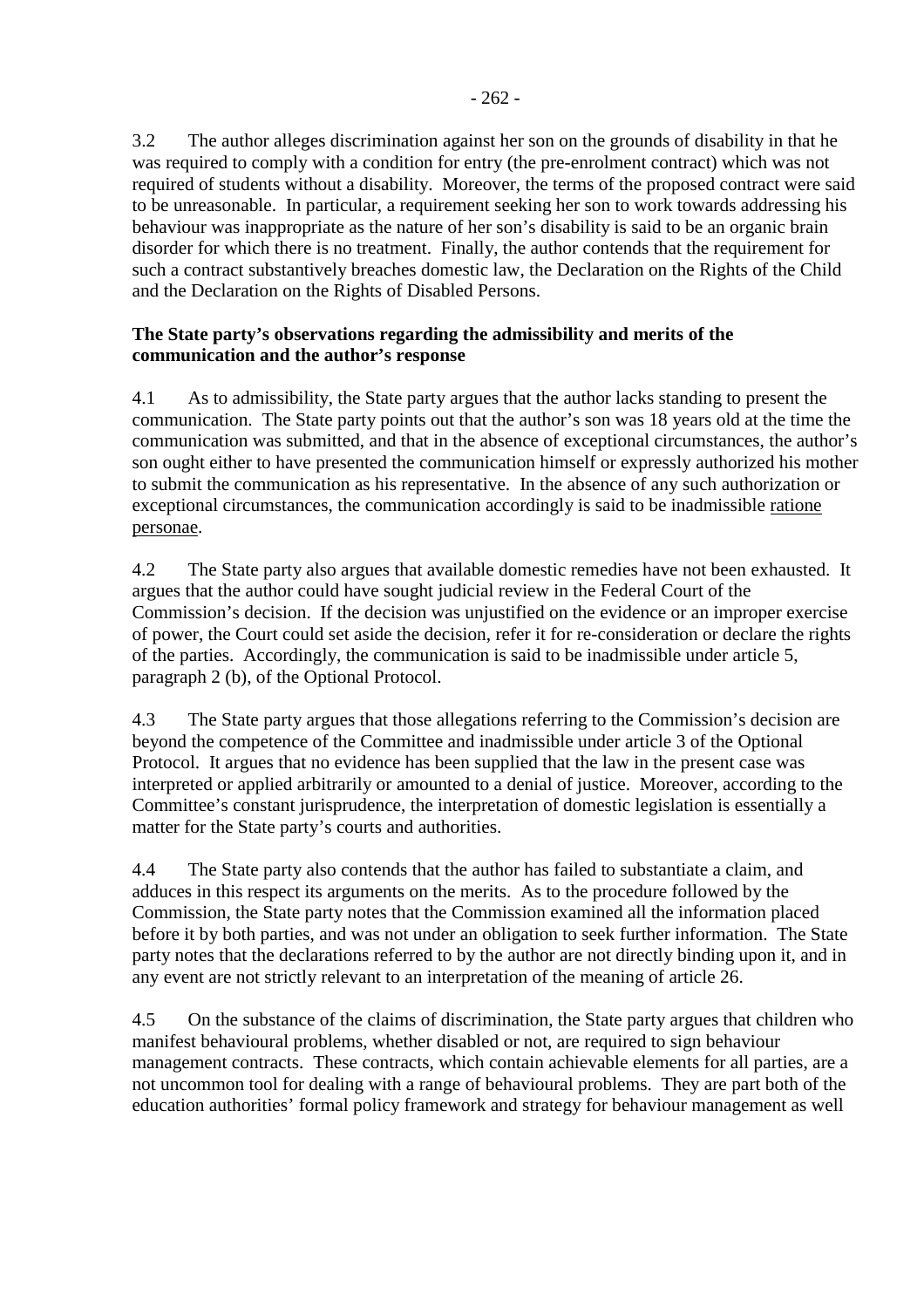as of school principals' direct legislative responsibility for the good order and discipline of a school and to maximize all students' learning opportunities. The contracts are useful for supporting "at risk" students by ensuring a common understanding of expectations and responsibilities in achieving the behavioural changes that are required to maintain the student at school. The State party, referring to a variety of positive psychiatric studies, points out that such contracts are effective as a collaboratively-developed document establishing a higher commitment from all parties to fulfil stated goals. Accordingly, no distinction has been applied to the author's son which constitutes discrimination.

4.6 In any event, the State party argues that any distinction was based upon objective and reasonable criteria, operating in pursuit of a legitimate aim under the Covenant, that is achieving optimum educational conditions for the author's son and others. The State party argues that the terms of the proposed contract, both taken separately and as a whole, were fair, realistic and achievable. They were based upon the objective criteria of the behavioural problems of the author's son and reflected expected behaviour and responsibilities of the author's son, his parent, the school and the education authority.

4.7 Specifically, the State party contends that, based upon expert evaluation and as found by the Commission, the author's son was capable of controlling his behaviour. The contract recognized an ongoing process would be required, and provided no more than that he "work to control his behaviour". The elements of the contract relating to the author asked her to accept responsibility for her son while not in classes, to accept the school's procedures and support it in its behaviour management programme. This sought to engage the author in a constructive relationship with the school and is consistent with the responsibilities expected of all parents.

4.8 In sum, the State party argues that a mutually-developed contract was expected of the author's son, on account of his behavioural problems rather than of any disability, as a step towards improving his own and others' educational environment. The proposed contract contained terms that were fair and achievable, and were based upon expert individual evaluation of the author's son and positive psychiatric assessment of this behaviour management tool in general. Accordingly, the State party argues that the author's claims of a breach of the provisions of the Covenant are unsubstantiated, and alternatively that there has not been any breach of the provisions of the Covenant.

5. The author rejects the State party's submissions, responding with detailed factual submissions as to the conduct originally giving rise to the suspensions, and to the medical condition of the author's son. She repeats her contention that his condition is incurable and that he is disabled. As to the State party's arguments on standing, she asserts that her son cannot submit his own claim. She contends, without supplying any documentation, that her son had appointed her to lodge the communication.

### **Issues and proceedings before the Committee**

6.1 Before considering any claim contained in a communication, the Human Rights Committee must, in accordance with rule 87 of its rules of procedure, decide whether or not it is admissible under the Optional Protocol to the Covenant.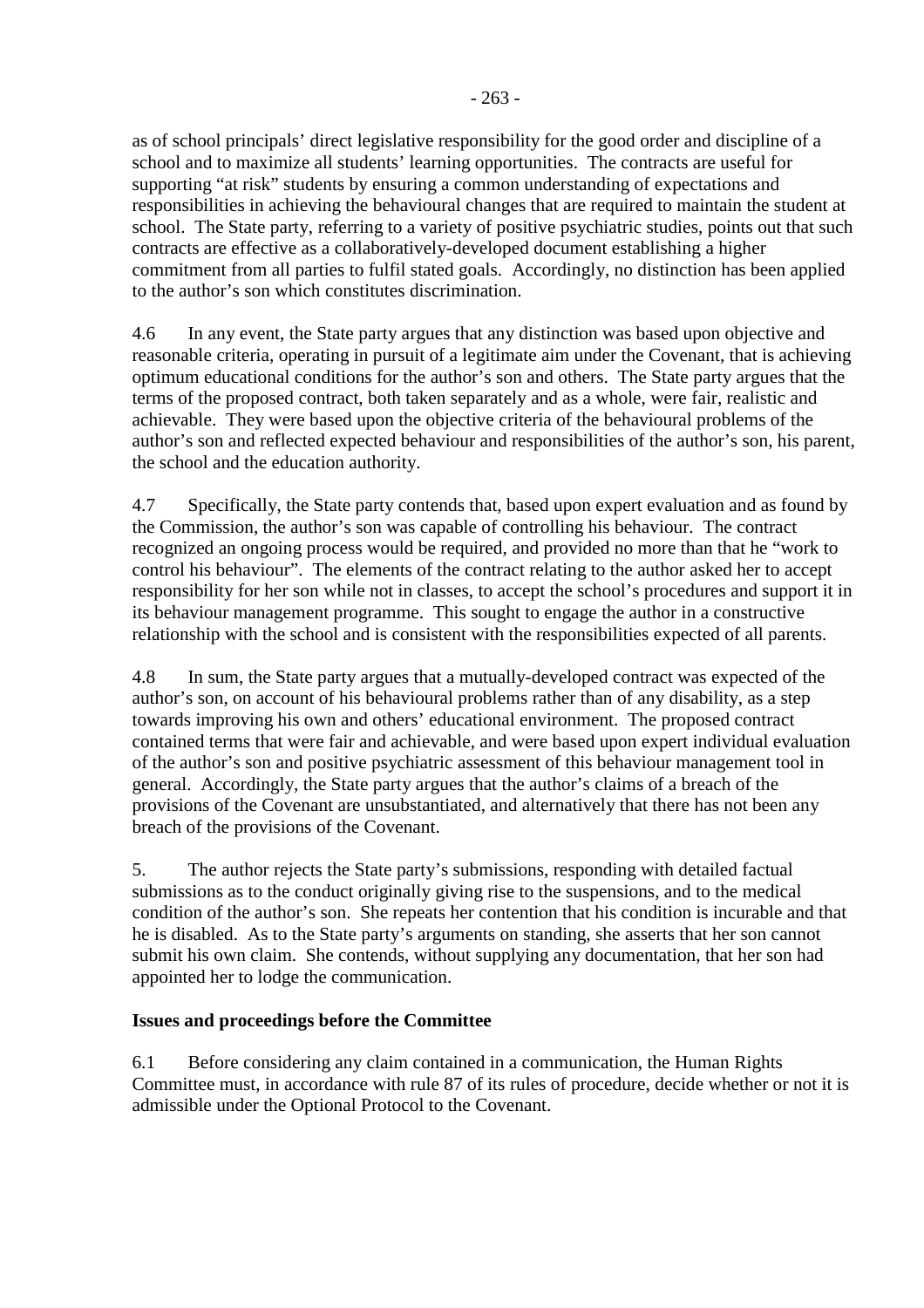6.2 As to the State party's contention that the communication has been insufficiently substantiated for purposes of admissibility, the Committee notes that the communication centres upon the factual and evidential evaluation of the condition of the author's son and of his capacity to control and improve his behaviour. The Human Rights and Equal Opportunity Commission assessed these and other circumstances in coming to the conclusion that the author's son had been treated, as others in like situation, on the basis of his previous and expected future behaviour, that the contract was reasonable in the circumstances and that he had not suffered discrimination. In the light of the findings of the Commission, the Committee finds that the author has failed to demonstrate that the required contract was not based upon reasonable and objective grounds, and accordingly considers that the author has failed to substantiate her claims for the purposes of admissibility. Accordingly, the communication is inadmissible under article 2 of the Optional Protocol.

6.3 The Committee notes the State party's argument that the author lacks standing to bring the communication, but also considers that there may be doubts in the circumstances as to whether the son was in a position to supply formal authorization. However, in the light of the Committee's findings above, it is unnecessary to address that or any other remaining argument on admissibility that has been advanced.

- 7. The Committee therefore decides:
	- (a) That the communication is inadmissible under article 2 of the Optional Protocol;
	- (b) That this decision shall be communicated to the author and to the State party.

[Adopted in English, French and Spanish, the English text being the original version. Subsequently issued also in Arabic, Chinese and Russian as part of the present report.]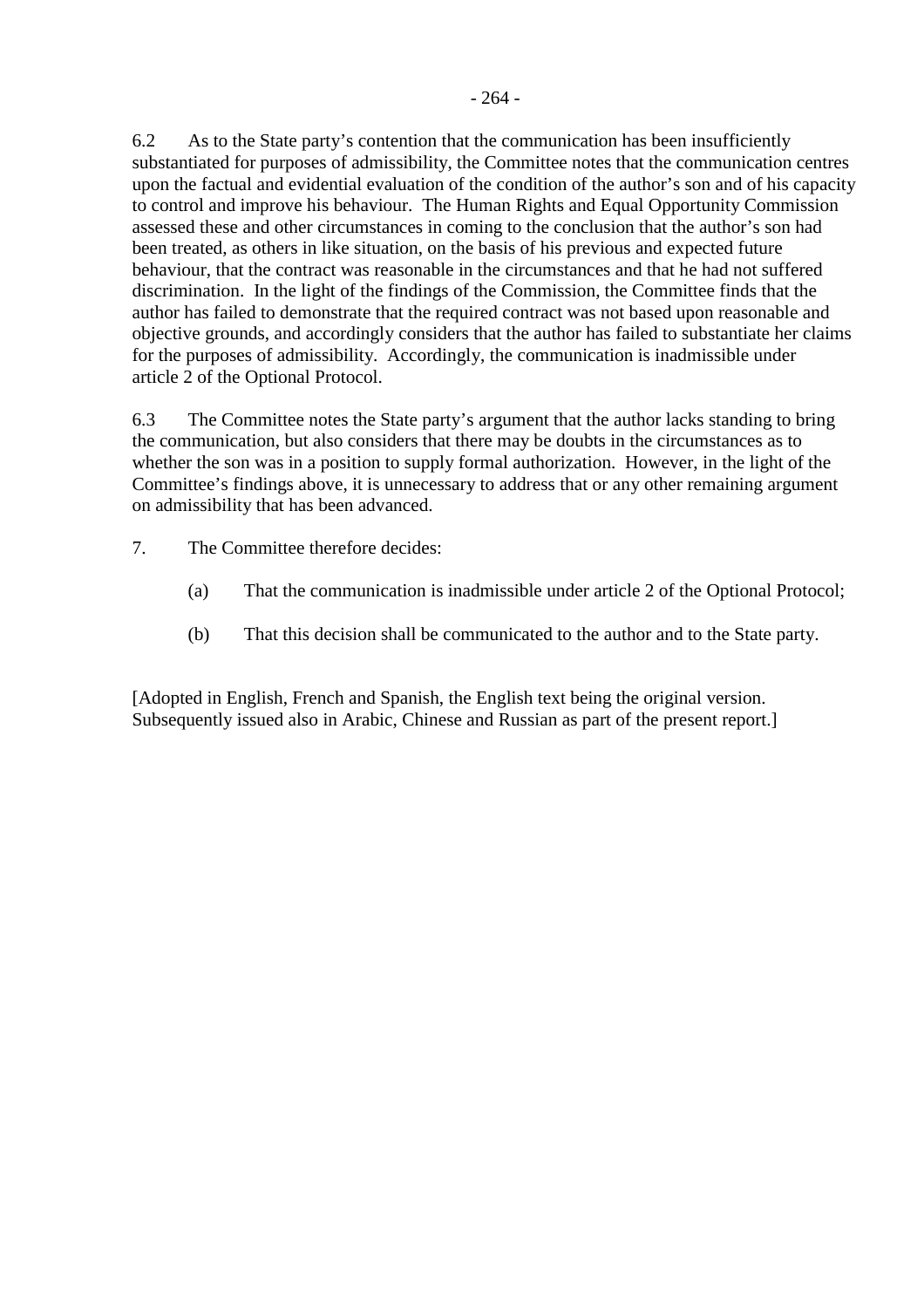#### - 265 -

#### **APPENDIX**

#### **Individual opinion by Committee member Mr. Abdelfattah Amor**

 I do not agree with the argument on the inadmissibility of this communication as accepted by the Committee. The communication should have been declared inadmissible on other grounds which are a precondition for its consideration, namely, that the mother (Ms. F) does not have the authority to represent her son (C).

- 1. C was already of age when the communication was submitted to the Committee in 1998;
- 2. Ms. F has not been given power of proxy by her adult son for this purpose;
- 3. Although C appears to have behavioural problems, no document from a competent authority establishes that he has a handicap or a statutory disability;
- 4. In any case, the mother's assertion that her son is handicapped is not sufficient for him to be duly represented by her before the Committee.

### (Signed) Abdelfattah Amor

[Done in English, French and Spanish, the English text being the original version. Subsequently issued also in Arabic, Chinese and Russian as part of the present report.]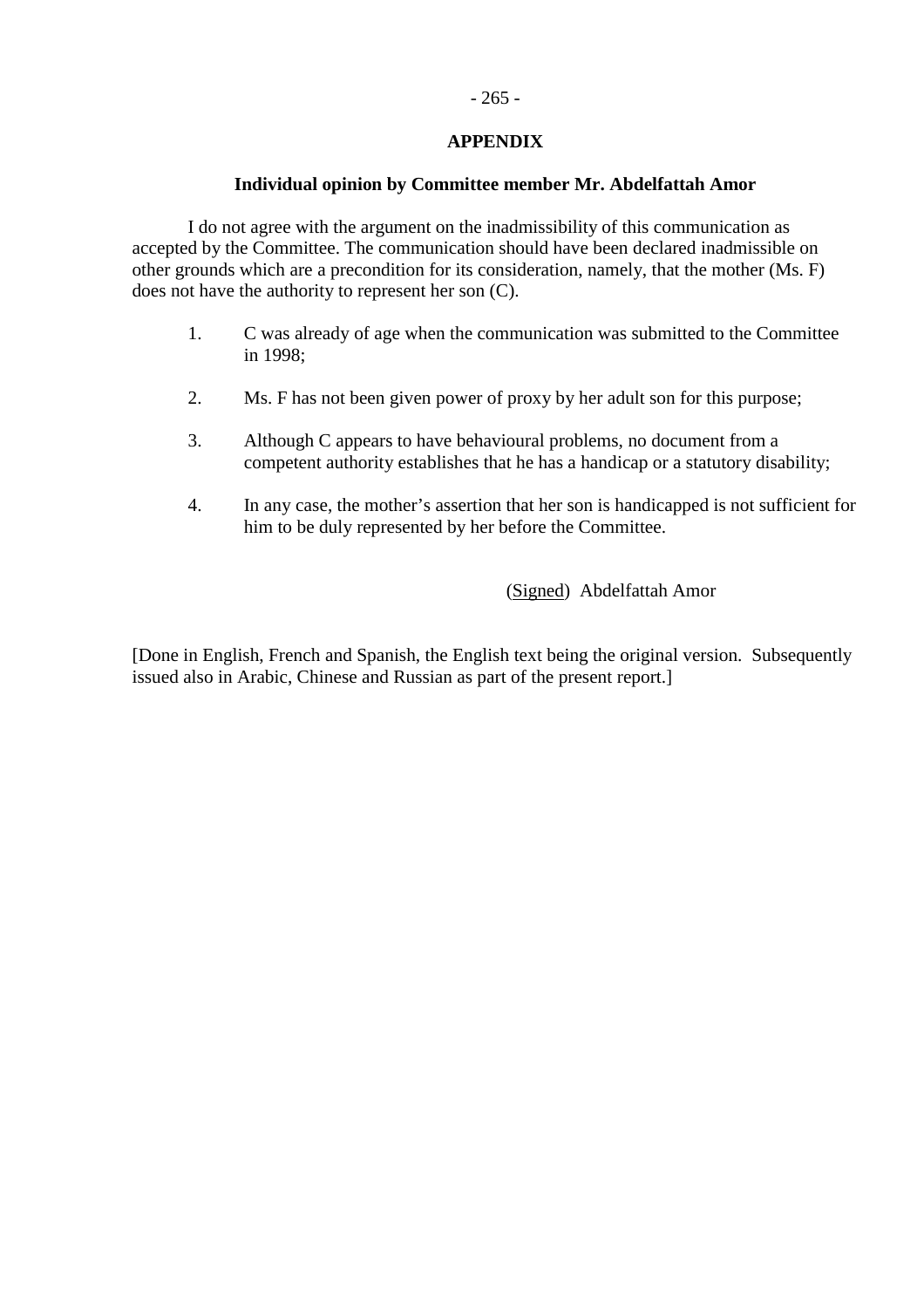#### - 266 -

#### **H. Communication No. 834/1998, Kehler v. Germany, (Decision adopted on 22 March 2001, seventy-first session)**\*

- Submitted by: Mr. Waldemar Kehler
- Alleged victim: The author
- State party: Germany

Date of communication: 5 May 1998 (initial submission)

 The Human Rights Committee, established under article 28 of the International Covenant on Civil and Political Rights,

Meeting on 22 March 2001,

Adopts the following:

### **Decision on admissibility**

1.1 The author of the communication, dated 5 May 1998, is Waldemar Kehler, a German national. He claims to be a victim of violations by the Federal Republic of Germany of several provisions of the Covenant. He is not represented by counsel.

1.2 The International Covenant on Civil and Political Rights entered into force for the State party on 23 March 1976, and the Optional Protocol on 25 November 1993. Upon acceding to the Optional Protocol, the State Party entered a reservation to the Optional Protocol which reads, inter alia: "The Federal Republic of Germany formulates a reservation concerning article 5 paragraph 2 (a) to the effect that the competence of the Committee shall not apply to communications (a) which have already been considered under another procedure of international investigation or settlement."

### **The facts as presented**

 $\overline{a}$ 

2.1 The author's two children, Sonja and Nina, were born on 30 December 1981 and 20 February 1983 respectively from his marriage to Anita Kehler. After the author suffered long-term disability through an accident and illness, the spouses separated, with the wife moving out of the common dwelling with both daughters on 29 May 1995.

<sup>\*</sup> The following members of the Committee participated in the examination of the present communication: Mr. Abdelfattah Amor, Mr. Nisuke Ando, Mr. Prafullachandra Natwarlal Bhagwati, Ms. Christine Chanet, Mr. Louis Henkin, Mr. David Kretzmer, Mr. Rajsoomer Lallah, Ms. Cecilia Medina Quiroga, Mr. Rafael Rivas Posada, Sir Nigel Rodley, Mr. Martin Scheinin, Mr. Ivan Shearer, Mr. Hipólito Solari Yrigoyen, Mr. Ahmed Tawfick Khalil, Mr. Patrick Vella and Mr. Maxwell Yalden.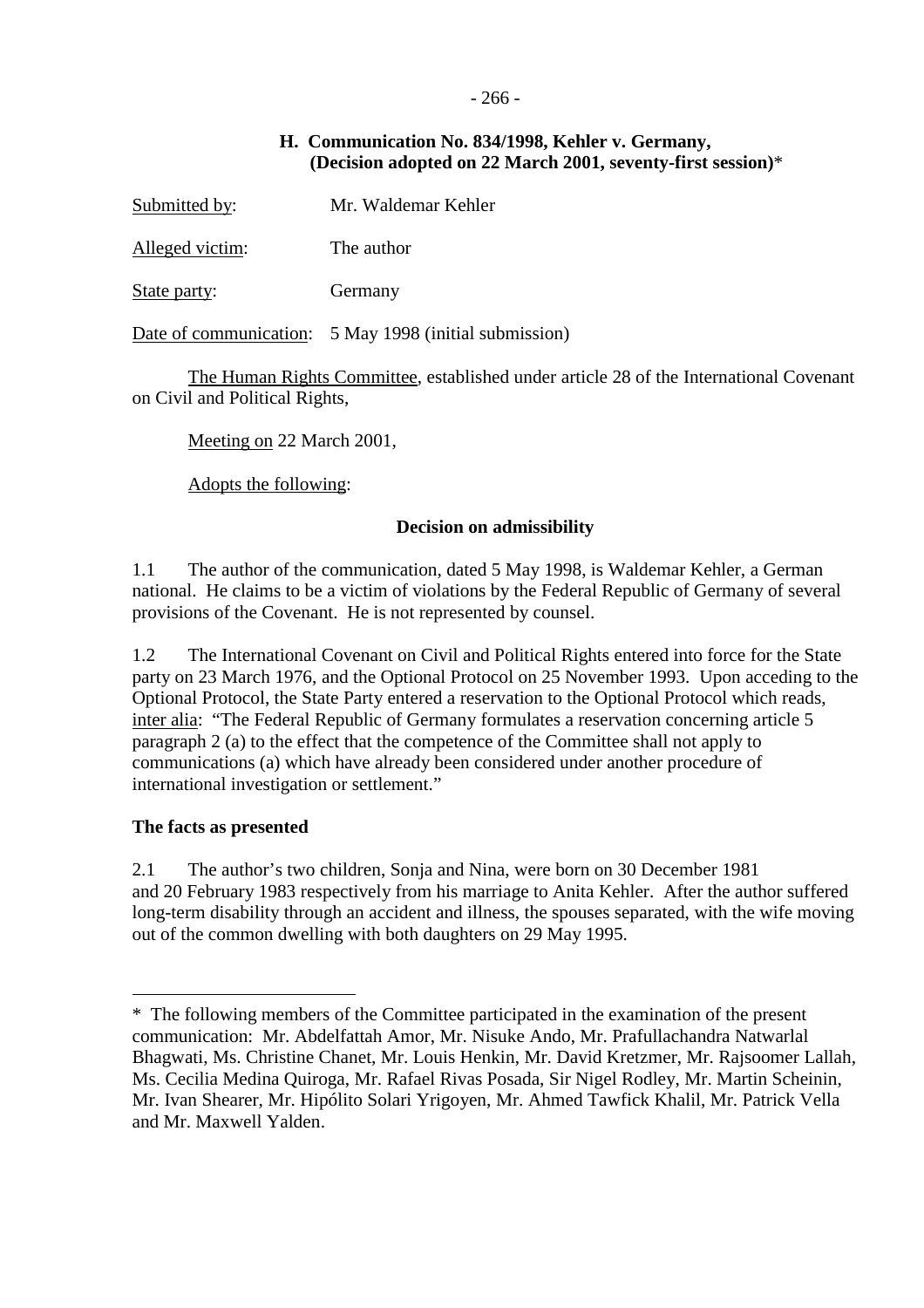2.2 By provisional order of 12 June 1995, the Dieburg Local (Family) Court granted the mother the right to determine the place of residence of the children during the period of separation. On 28 June 1995, the court referred the proceedings to the Tuttlingen Local Court after oral hearing, as the author had previously applied to the latter court for custody to be granted to himself. On 7 August 1995, following the children's indication that they wished to remain with their mother, the Tuttlingen court upheld the provisional arrangement of the right to determine place of residence which had been made by the Dieburg court.

2.3 On 17 October 1995, following representations by the author that the children's expressed wishes were not free of pressures, the Tuttlingen court ordered a psychiatric examination of the children. Multiple individual interviews with both children and parents as well as psychiatric tests indicated that these wishes were genuine. Accordingly, on 21 February 1996, the Tuttlingen court confirmed the award of custody to the mother. The author was provided with access to the children one weekend per month and further holiday access. The author's appeal against that decision was rejected by the Stuttgart Higher Regional Court on 20 September 1996. On 5 June 1997, the Dieburg court ordered the author to pay maintenance for the children and their mother.

2.4 On 18 July 1997, the author wrote to the Tuttlingen court seeking enforcement of the visiting arrangements. The judge stated that the court was not in a position to enforce the judgement as the author's children now refused to see him. On 27 October 1997, the Dieburg court rejected an application by the author for transfer of custody of the children and a fine for the mother following an unsuccessful attempted visit to the children.

2.5 On 20 January 1998, the Frankfurt a. M. Higher Regional Court amended the custody arrangements, providing the author with more frequent access to the children every second Saturday of the month from 11 am to 5 pm. The court ordered that this arrangement was to be complied with by both parties upon pain of financial penalty. On 25 March 1998, the Federal Constitutional Court rejected the author's constitutional complaint.

2.6 On 25 May 1998, the European Commission of Human Rights declared inadmissible the author's complaint, which had been filed on 1 September 1996 and registered on 3 October 1997 under file No. 38012/97, finding that the application did not disclose any appearance of a violation of the rights and freedoms set out in the European Convention or its Protocols.

### **The complaint**

3. The author claimed violations of his and his children's rights, which look to raise issues primarily under articles 23 and 24 of the Covenant. He initially focused on the contention that the deprivation of access to his children by the mother constituted child abduction and that State complicity existed in a failure to enforce access and in the failure to bring criminal charges against the author's former wife. More recently the author contends that visiting arrangements requiring him, in condition of serious disability, to travel long distances to visit his children constitutes torture.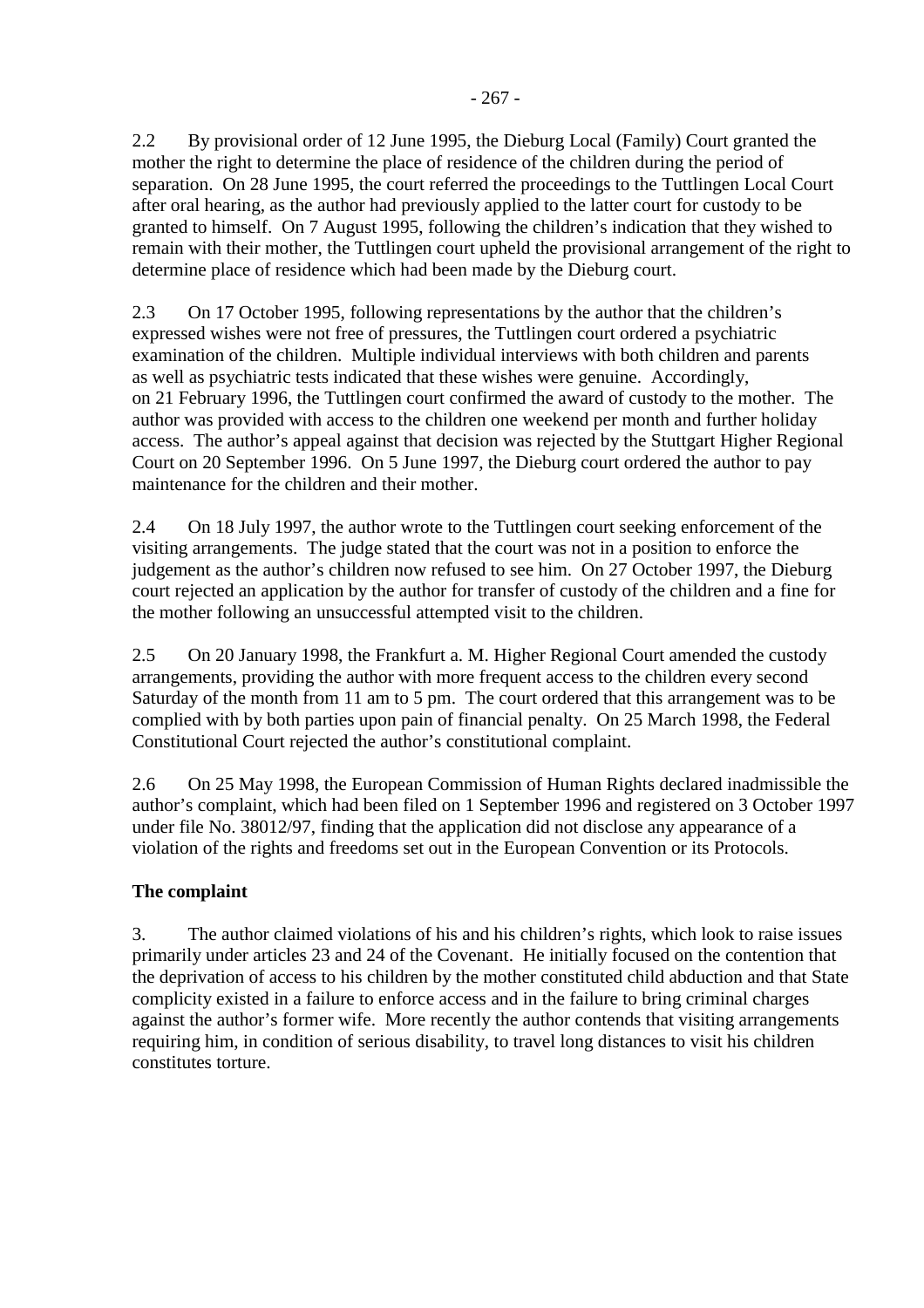#### - 268 -

### **The State party's information and observations with regard to the admissibility of the communication**

4.1 The State party considers it manifest that the communication has already been considered under another procedure of international investigation or settlement, and the Committee's competence is therefore excluded by paragraph (a) of the State party's reservation.

4.2 The State party further contends that there are considerable doubts as to whether domestic remedies have been exhausted. Since the Federal Constitutional Court does not provide the grounds upon which the application was rejected and the author has not supplied his application to the Court, the fact that the Federal Constitutional Court did not accept a claim for adjudication is not of itself sufficient, in this multi-faceted and prolonged litigation, to demonstrate that domestic remedies have been exhausted.

4.3 The State party also considers the communication to be seriously deficient in the material transmitted and the statements made which fail to specify any objective reason for the application and requests that the author be asked to supply further clarification. In particular, the State party argues that the author does not reveal which domestic decisions he is contesting, nor in which respect(s) the author considers a violation of the Covenant to have occurred.

## **Author's response to the State party's information and observations with regard to the admissibility of the communication**

5. In response to the State party's submissions, the author makes a variety of comments on recent German law and jurisprudence regarding family issues, correspondence with members of Parliament and others, general discussion on international cross-border cases of child abduction in Germany and other countries, accounts of his state of health and medical history, and repeated allegations as to the conduct of his wife and other persons involved in his cases.

## **Issues and proceedings before the Committee**

6.1 Before considering any claims contained in a communication, the Human Rights Committee must, in accordance with article 87 of its rules of procedure, decide whether or not it is admissible under the Optional Protocol to the Covenant.

6.2 The Committee notes the State party's contention that paragraph (a) of the reservation entered upon its accession to the Optional Protocol excludes the Committee's competence to examine the author's claim because the same matter has already been considered under another procedure of international investigation or settlement. In this connection, the State party has informed the Committee that the European Commission of Human Rights declared the author's complaint inadmissible on 3 October 1997, finding that the application did not disclose any appearance of a violation of the rights and freedoms set out in the European Convention or its Protocols. In view of the author's failure to supply his application to the Commission, the absence of any recitation of facts or reasoning in the Commission's decision, and the broader provisions of the Covenant which touch upon present issues, the Committee possesses insufficient information to determine the applicability of the State party's reservation to the present communication.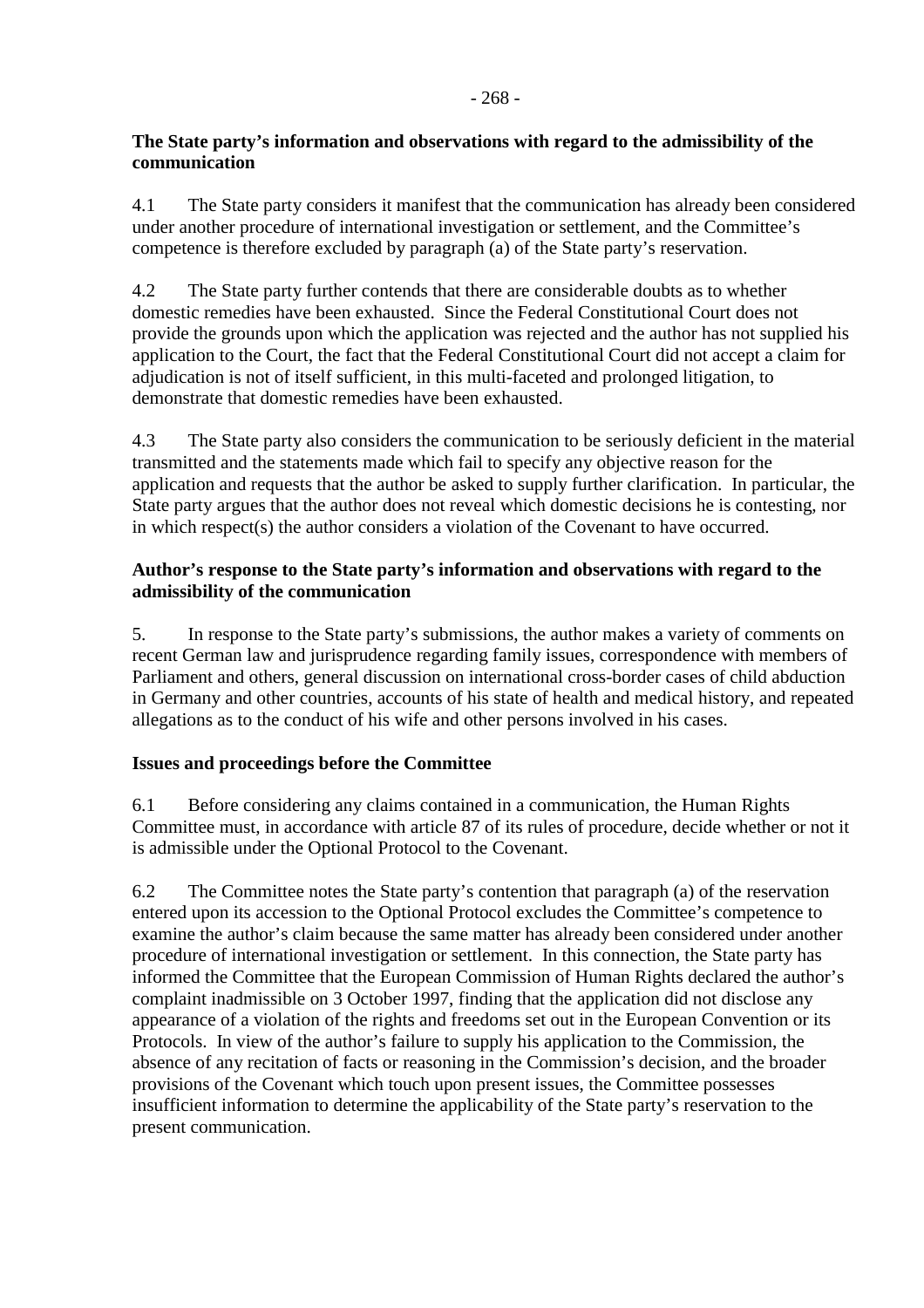6.3 Nevertheless, with respect to the author's various claims made primarily under articles 23 and 24 of the Covenant, the Committee considers that the author has failed to substantiate his claims for purposes of admissibility, and accordingly declares them inadmissible under article 2 of the Optional Protocol. In the circumstances, therefore, it is unnecessary for the Committee to address the remaining arguments on admissibility raised by the State party.

- 7. The Committee therefore decides:
	- (a) That the communication is inadmissible under article 2 of the Optional Protocol.
	- (b) That this decision shall be communicated to the State party and to the author.

[Adopted in English, French and Spanish, the English text being the original version. Subsequently issued also in Arabic, Chinese and Russian as part of the present report.]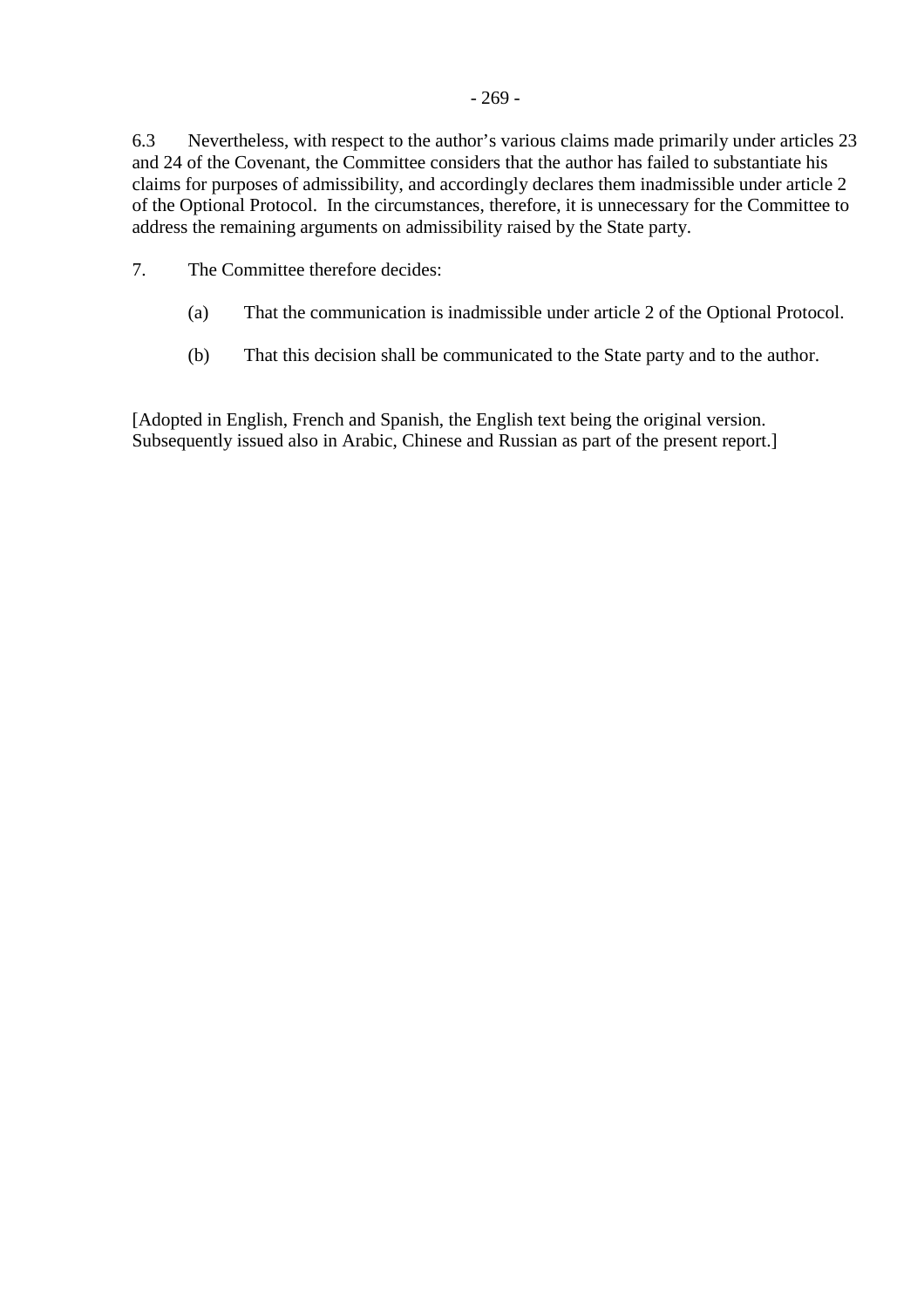#### - 270 -

#### **I. Communication No. 866/1999, Torregrosa Lafuente et al. v. Spain (Decision adopted on 16 July 2001, seventy-second session)**\*

| Submitted by:    | Mrs. Marina Torregrosa Lafuente et al.<br>(represented by Mr. José Luis Mazón Costa) |
|------------------|--------------------------------------------------------------------------------------|
| Alleged victims: | The authors                                                                          |
| State party:     | Spain                                                                                |
|                  | Date of communication: 13 June 1997 (initial submission)                             |

 The Human Rights Committee, established under article 28 of the International Covenant on Civil and Political Rights,

Meeting on 16 July 2001,

Adopts the following:

### **Decision on admissibility**

1. The authors of the communication are Mrs. Maria Torregrosa Lafuente and 21 other persons, all of them Spanish citizens residing in Spain. They claim to have been victims of violations by Spain of their rights under article 2, paragraph 3, article 14, paragraph 1, article 25 (c) and article 26 of the International Covenant on Civil and Political Rights. They are represented by counsel.

### **The facts as presented by the authors**

 $\overline{a}$ 

2.1 In 1991, the Ministry of Justice announced a competitive examination to fill vacancies in the Justice Administration Officers' Corps. The rules of the announcement established that, once the written tests had been held, the first court of Madrid would publish a provisional list of the applicants who had passed the examination. The court would make this list final once any possible factual errors that it might contain had been corrected, allowing a period of 10 calendar days for the submission of claims. The court understood the term "factual errors" to mean errors in the personal data of the applicants or in the calculation of the scores.

 The text of an individual opinion by one Committee Member is appended to this document.

<sup>\*</sup> The following members of the Committee participated in the examination of the present communication: Mr. Abdelfattah Amor, Mr. Nisuke Ando, Mr. Prafullachandra Natwarlal Bhagwati, Ms. Christine Chanet, Mr. Louis Henkin, Mr. Eckart Klein, Mr. David Kretzmer, Mr. Rajsoomer Lallah, Ms. Cecilia Medina Quiroga, Mr. Rafael Rivas Posada, Sir Nigel Rodley, Mr. Martin Scheinin, Mr. Ivan Shearer, Mr. Hipólito Solari Yrigoyen, Mr. Ahmed Tawfik Khalil, Mr. Patrick Vella and Mr. Maxwell Yalden.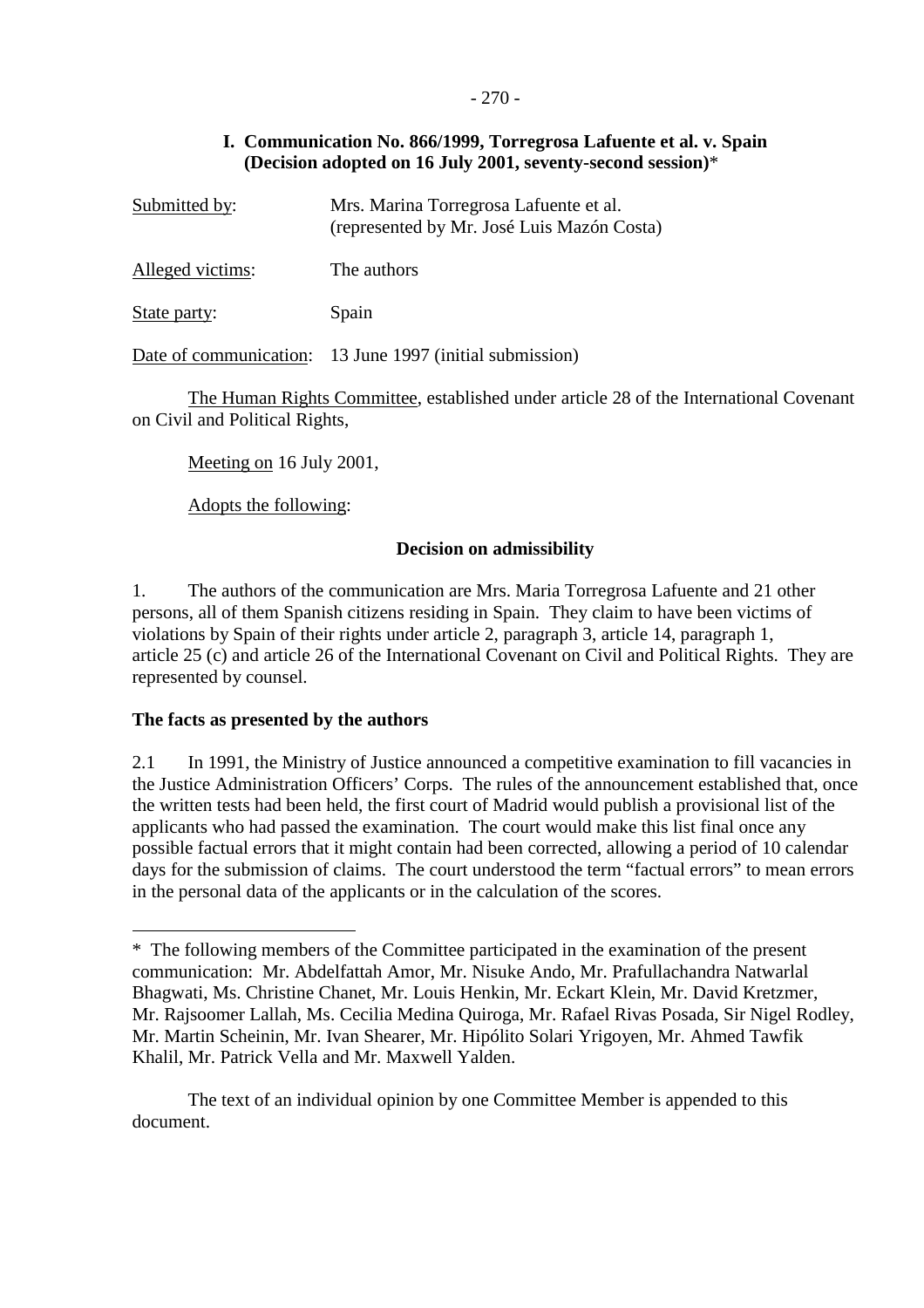2.2 On 21 September 1992, the final list was published, from which 131 competitors who had been listed in the provisional list were dropped, among them the authors. The persons concerned asked for explanations from the Ministry of Justice, which replied that changes had been made because a first computerized correction of the examination papers had counted as not valid any answers with double entries or badly erased entries, while, in a second correction, the court had decided to count them as valid.

2.3 The authors allege that the correction of the examination papers was done improperly in the following respects:

 (a) The first court of Madrid carried out an official review, wrongly assuming that "factual error" could cover questions such as the following: (i) whether double-entry answers were valid; (ii) whether or not the use of an eraser was legitimate; (iii) whether or not badly erased entries should be counted as valid;

 (b) The court used photocopies, not originals, to deal with complaints about the provisional list, thus making it difficult to determine how thoroughly an entry had been erased;

(c) The authors had had no opportunity to challenge the court's change of rules;

 (d) The rules of the official announcement of the competition were violated when the final list excluded 131 applicants who had appeared in the provisional list;

 (e) The first court lacked jurisdiction to review the examination results because it was authorized only to correct mere factual errors;

 (f) Question 47 on the written examination should have been disregarded because any of the proposed answers was valid. Question 54 was phrased in such a way that did not make sense;

 (g) The court decided to select an applicant who had not followed the instructions on how to answer the questions. That decision entails a violation of the right to equality of opportunity for access to public posts and constituted a clear procedural irregularity that was contrary to the basic right provided for in article 23, paragraph 2, of the Constitution.

2.4 The authors allege that the provisional list contained no factual errors and that the court corrected the examination a second time without observing the rules as announced, without hearing the persons concerned and in violation of its own decision that the provisional list would be made final unless the overseeing courts discovered some error. The repeated jurisprudence of the Supreme Court stipulates that a factual error has to be obvious, clear and indisputable, and not a matter of opinion or of the interpretation of the applicable legal rules. The Supreme Court has also stated that the official announcement of a competitive examination setting out the conditions under which it will be held is the binding rule governing that examination.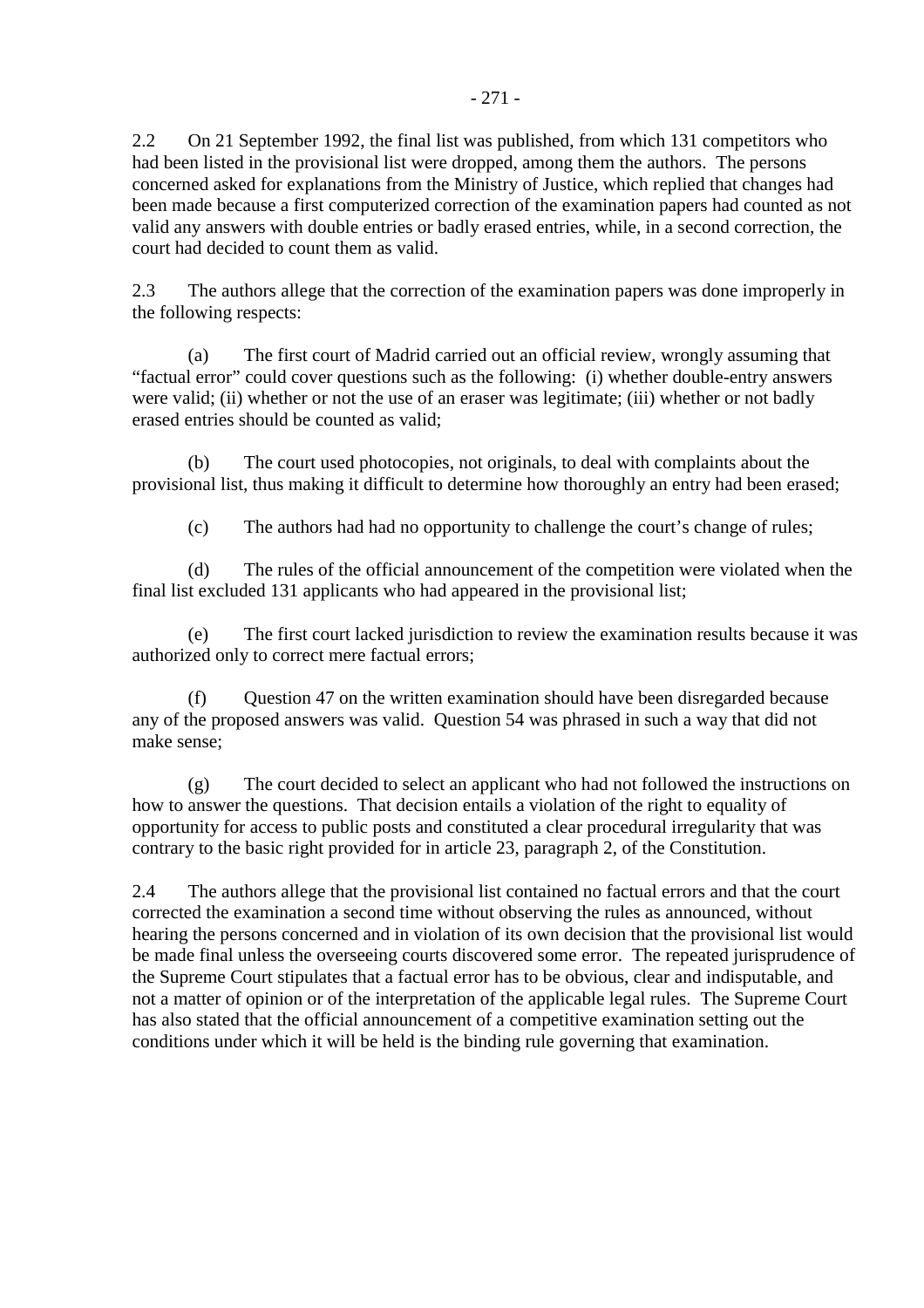2.5 The authors filed an application for reconsideration, which was not ruled on until 11 March 1993. In the meantime, they applied for an administrative remedy before the National High Court. In a judgement of 8 February 1996, a copy of which is attached to the communication, the High Court rejected the authors' allegations, basing its decision on the jurisdiction that the official announcement gave to the first court and drawing attention to earlier decisions along the same lines.

2.6 Lastly, the authors applied for a remedy of amparo to the Constitutional Court, which decided on 16 December 1996 that it was inadmissible because, contrary to the authors' allegations, there had been no violation of article 23, paragraph 2, of the Constitution or of the right to effective legal protection under article 24 of the Constitution.

#### **The complaint**

3.1 Counsel alleges that the facts described are contrary to the following provisions of the Covenant:

- − Article 25 (c), which recognizes the right of all citizens to have access, on general terms of equality, to public service in their country, since the selection process in which they took part was clearly arbitrary.
- − Article 2, paragraph 3 (a), which recognizes the right of any person whose rights or freedoms as recognized in the Covenant are violated to have an effective remedy. As a result of the existing system for reviewing the legality of examinations and competitions and the lengthy intervals between the initiation of the challenge to the decision and the ruling of the court, the right to a remedy against improperly conducted competitions and examinations becomes a dead letter because any court takes account of the practical significance of its decision and of the value of an administrative remedy when the incidents occurred several years previously (more than three and one-half years in this case) and a large number of candidates who obtained posts through the examination have already established de facto personal and family situations.
- − Article 14, paragraph 1, because the judgement of the National High Court uses the argument that the conditions laid down in the announcement are not compulsory, and this is unacceptable from the point of view of the normal application of legal rules and thus contrary to the right to reasonable grounds for the judgement. Moreover, the judgement fails to answer the complaint concerning the correction of the test papers of the candidate referred to in paragraph 2.3 (g) above. As to the complaint that the test papers included a meaningless question that was not subsequently deleted, the judgement asserts that the Supreme Court's doctrine affirms that the overseeing court evaluates questions and answers. This argument is a denial of justice.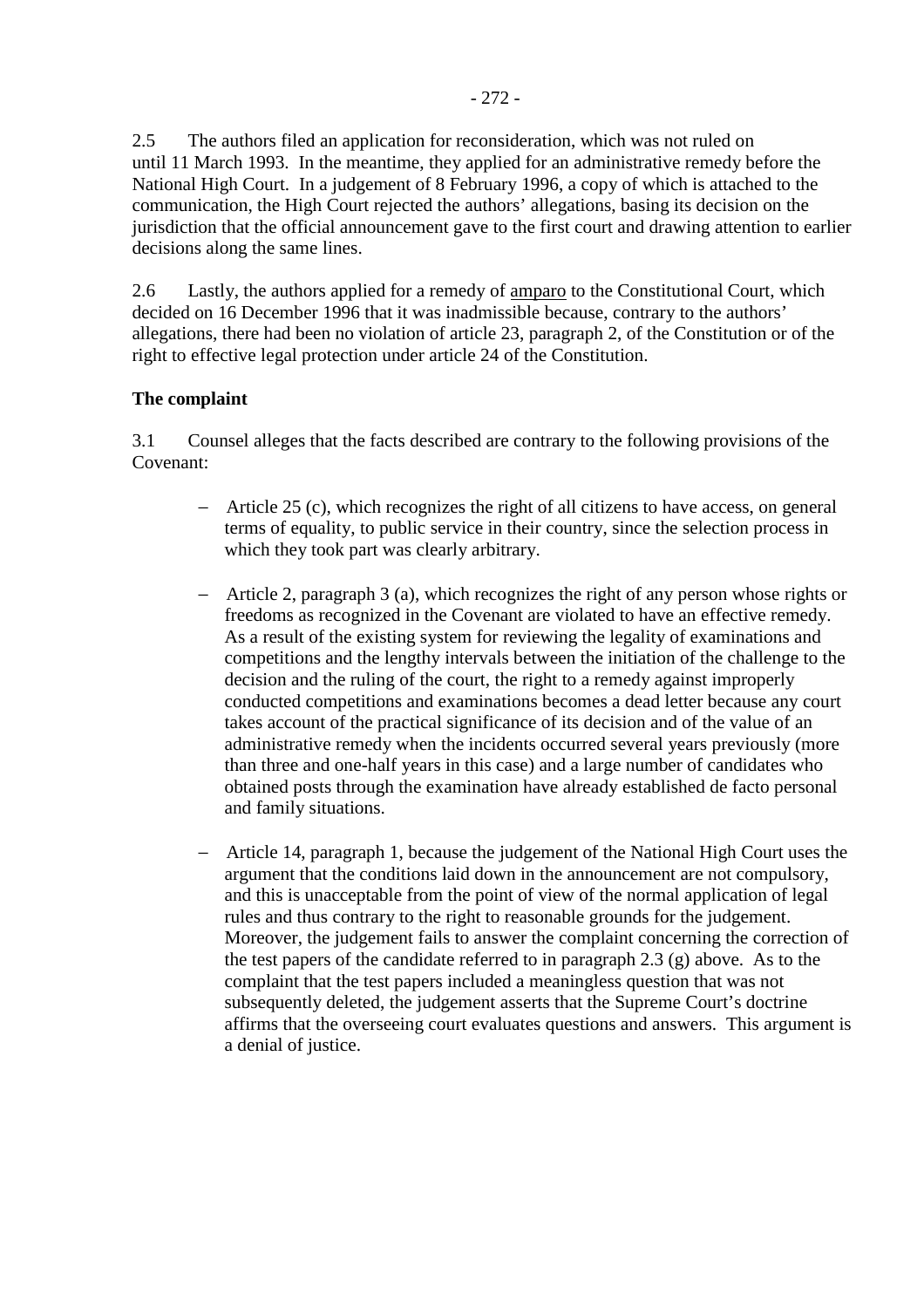− The authors regard the fact that, in the amparo proceedings before the Constitutional Court, they were denied the opportunity to appear without being represented by counsel**<sup>1</sup>** to be contrary to article 14, paragraph 1, and article 26 of the Covenant, since article 81, paragraph 1, of the Constitutional Court Organization Act allows a lawyer, but not a lay person, to represent himself or herself or to appear without counsel, thus exonerating the lawyer from expensive private correspondence. This difference in treatment creates an unacceptable lack of equality from the standpoint of the Covenant.

3.2 The authors request recognition of their right to obtain redress because of the irregularities which occurred both in the selection process and in the subsequent judicial proceedings.

## **The State party's submission**

4.1 In its submission dated 22 June 1999, the State party contests the admissibility of this communication on the basis of article 3 and article 5, paragraph 2 (b), of the Optional Protocol. With regard to the alleged violation of article 25 (c), it states that the authors have not experienced any lack of equality in access to public service. Their complaint is aimed at proceedings which they characterize as "arbitrary and unfair". However, the characteristics of judicial proceedings have nothing to do with article 25 (c) of the Covenant.

4.2 With regard to the alleged violation of article 2, paragraph 3 (a), of the Covenant, the State party characterizes the argument that there was "psychological pressure" on the court as unserious. In addition, it maintains that there can be no allegation of the non-existence of a remedy following a violation when the competent body, i.e. the Human Rights Committee, has not yet recognized the existence of such violation.

4.3 With regard to the alleged violation of article 14, paragraph 1, of the Covenant, the State party notes that the court ruled according to law and provided extensive and well-reasoned grounds for its decision. Disagreement with the judgement is not sufficient cause to allege a violation. If all unfavourable judgements could be criticized as being based on non-serious grounds, the conclusion is that the only serious and reasonable grounds would be those that support a party's claim.

4.4 As to the requirement of an attorney in proceedings before the Constitutional Court, article 81, paragraph 1, of the Court's Organization Act provides that "natural or legal persons whose interest qualifies them to appear in constitutional proceedings as plaintiffs or additional parties shall entrust their representation to counsel and shall act under the guidance of an attorney. Persons holding a law degree may appear on their own behalf in order to defend their own rights and interests, even if they do not exercise the profession of attorney or lawyer". In the judicial proceedings, the authors were assisted by counsel and represented by an attorney without any complaint. The alleged violation reflects abstract disagreement with a legal principle on the part of the authors' lawyer that is absolutely uncharacteristic of a person who is the victim of a violation of a right guaranteed by the Covenant. Moreover, the authors abandoned that complaint before the Constitutional Court. If an allegation is abandoned in local proceedings, it cannot now be revived before the Committee.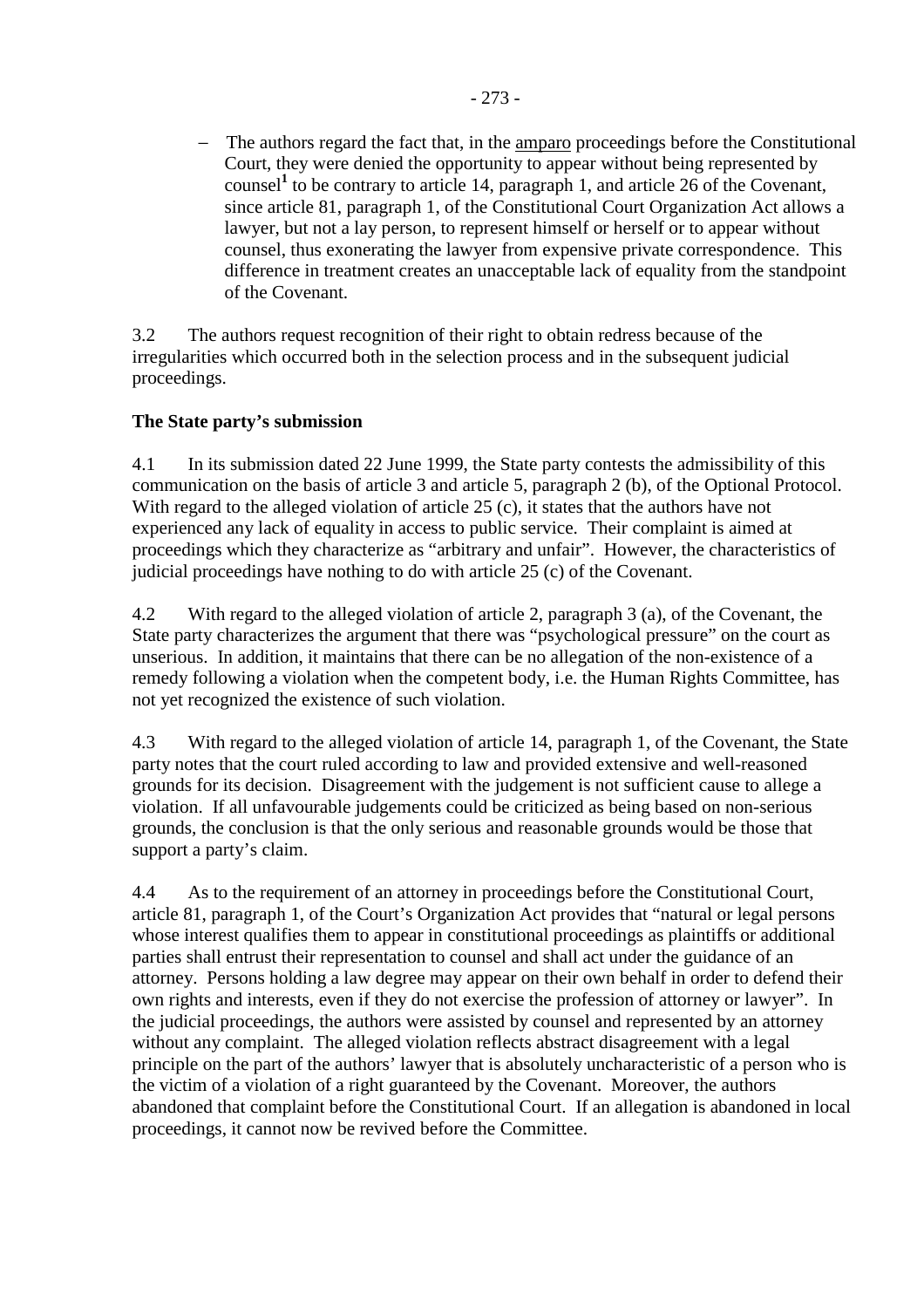#### **Counsel's comments**

5.1 Counsel reiterates his arguments regarding the violation of article 2, paragraph 3 (a), article 25 (c) and article 14, paragraph 1, of the Covenant. With regard to the Constitutional Court's requirement that plaintiffs be represented by a lawyer, counsel states that the difference in treatment between lawyers and non-lawyers should be resolved by also giving non-lawyers the possibility of not using a lawyer; that would be consistent with article 14, paragraph 1, of the Covenant, which guarantees the equality of all persons before the courts and tribunals. If, in the end, the authors appeared with a lawyer, they did so not because they abandoned their claim, as the State party indicates, but because of the negative reply given by the Constitutional Court to the application submitted, in which counsel requested that his clients should be given the benefit of article 81, paragraph 1, of the Organization Act. In its decision of 20 May 1996, the Court rejected the request, arguing that the benefit in question "is based on safeguarding the full fundamental right of defence, as that would be diminished by the parties' lack of technical knowledge, with their chances of success being reduced".

5.2 Counsel states that the Constitutional Court's argument is inconsistent, since using a lawyer has nothing to do with safeguarding the right of defence or with the parties' technical knowledge, for which counsel remains responsible. The only practical significance of not using a lawyer would be that communications would be sent directly to the party concerned and not through the lawyer. The Constitutional Court's argument on this point also violates the right of due process, which includes the obligation to give impartial consideration to the party's arguments and to avoid giving reasons known to be false. Counsel adds that, in connection with this part of the complaint, the Constitutional Court cites article 6, paragraph 3 (c), of the European Convention on Human Rights and article 14, paragraph 3 (d), of the Covenant, attributing the citations to the amparo applicants, who never referred to the rights of the accused in criminal matters, but to the right to a fair trial provided for in article 14, paragraph 1 (not article 14, paragraph 3 (d)). This conduct on the Court's part constitutes a new complaint which counsel has added to the communication.

### **Issues and proceedings before the Committee**

6.1 Before considering any claim contained in a communication, the Human Rights Committee must, in accordance with rule 87 of its rules of procedure, decide whether or not it is admissible under the Optional Protocol to the Covenant.

6.2 The Committee considers that the authors' claim of irregularities in the selection process is based on an interpretation of the scope of the jurisdiction of the first court to determine the criteria that should have been taken into account in the preparation of the final list of candidates who passed the competitive examination. In the light of all the available information, the Committee observes that this circumstance was outlined before the local courts and that the National High Court took a decision on it in its judgement of 8 February 1996. The Committee recalls that, in general, it is the responsibility of the appeal courts in States parties, not the Committee, to review the findings of facts in a case and the way in which national courts and authorities have interpreted national laws unless it can be proved that the courts' decisions were clearly arbitrary or constituted a denial of justice. The authors' argument and the material which they provided did not, for the purposes of admissibility, substantiate their claim that the judicial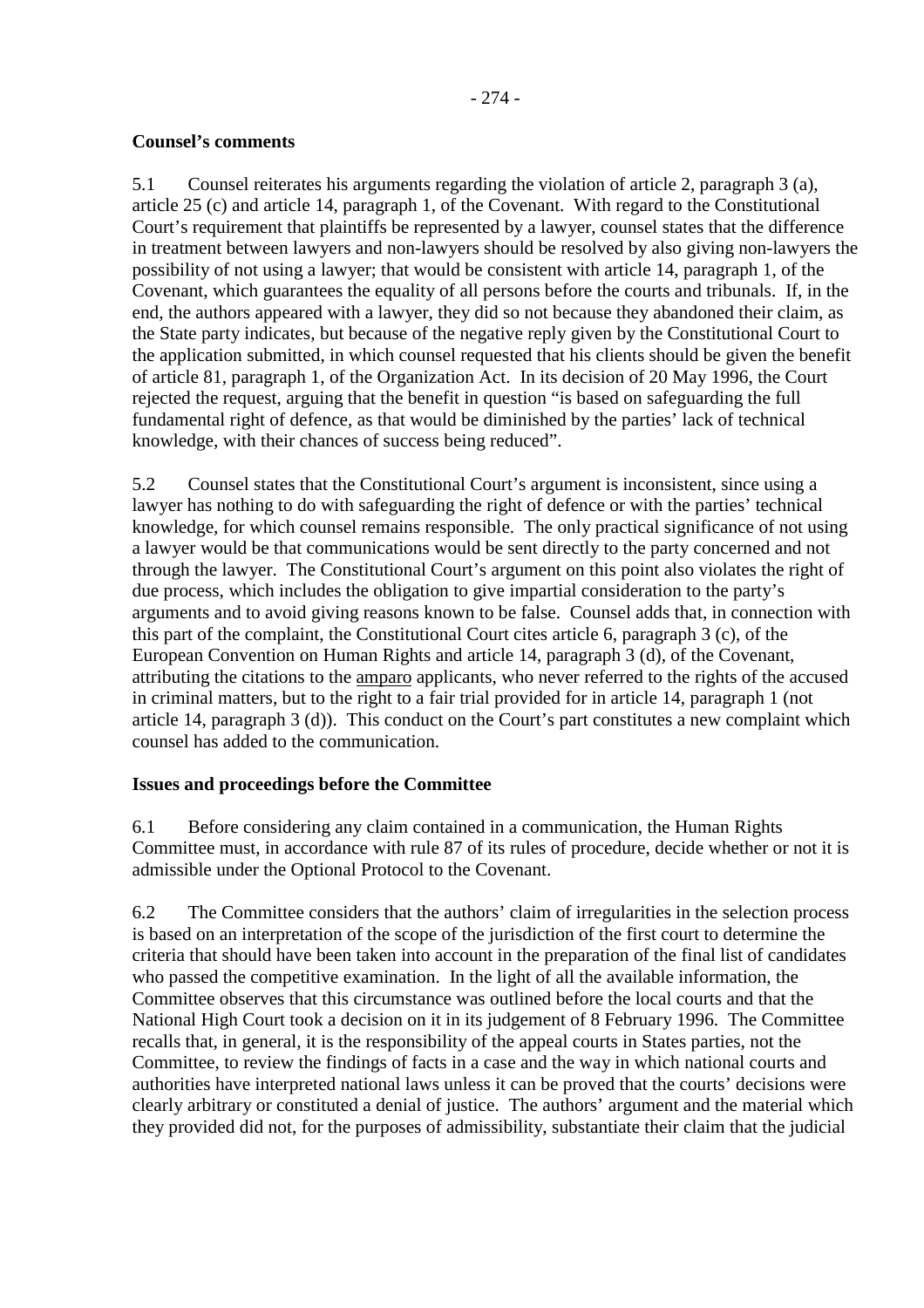review of the conduct of the first court was arbitrary or constituted a denial of justice. Accordingly, the communication is inadmissible under article 2 of the Optional Protocol with regard to the complaint of the violation of article 25 (c), article 2, paragraph 3 (a), and article 14, paragraph 1, of the Covenant.

6.3 As to the allegations of the violation of article 14, paragraph 1, and article 26 of the Covenant on the ground that the authors were denied the opportunity to appear before the Constitutional Court without being represented by counsel, the Committee believes that the information provided by the author does not describe a situation that comes within the scope of those articles. The author claims that it is discrimination not to require persons with a law degree to be represented before the Constitutional Court by counsel when persons without a law degree are required to be so represented. The Constitutional Court's decision explains the reason for the requirement in article 81, paragraph 1, of the Constitutional Court Organization Act, viz. to ensure that a person with knowledge of the law is in charge of applying for a remedy before the Court. The Committee does not consider the authors' allegations that such a requirement is not based on objective and reasonable criteria to have been satisfactorily substantiated for the purpose of admissibility. It therefore considers that this part of the communication is inadmissible.

The Committee therefore decides:

- (a) That the communication is inadmissible under article 2 of the Optional Protocol;
- (b) That this decision shall be communicated to the State party and to the author.

[Adopted in English, French and Spanish, the Spanish text being the original version. Subsequently issued also in Arabic, Chinese and Russian as part of the present report.]

#### Note

<sup>1</sup> Counsel is a person qualified in law and a member of the Bar Association whose function it is to represent [clients] in most judicial proceedings, see to the settlement of lawsuit costs and take an active part in all official decisions and proceedings.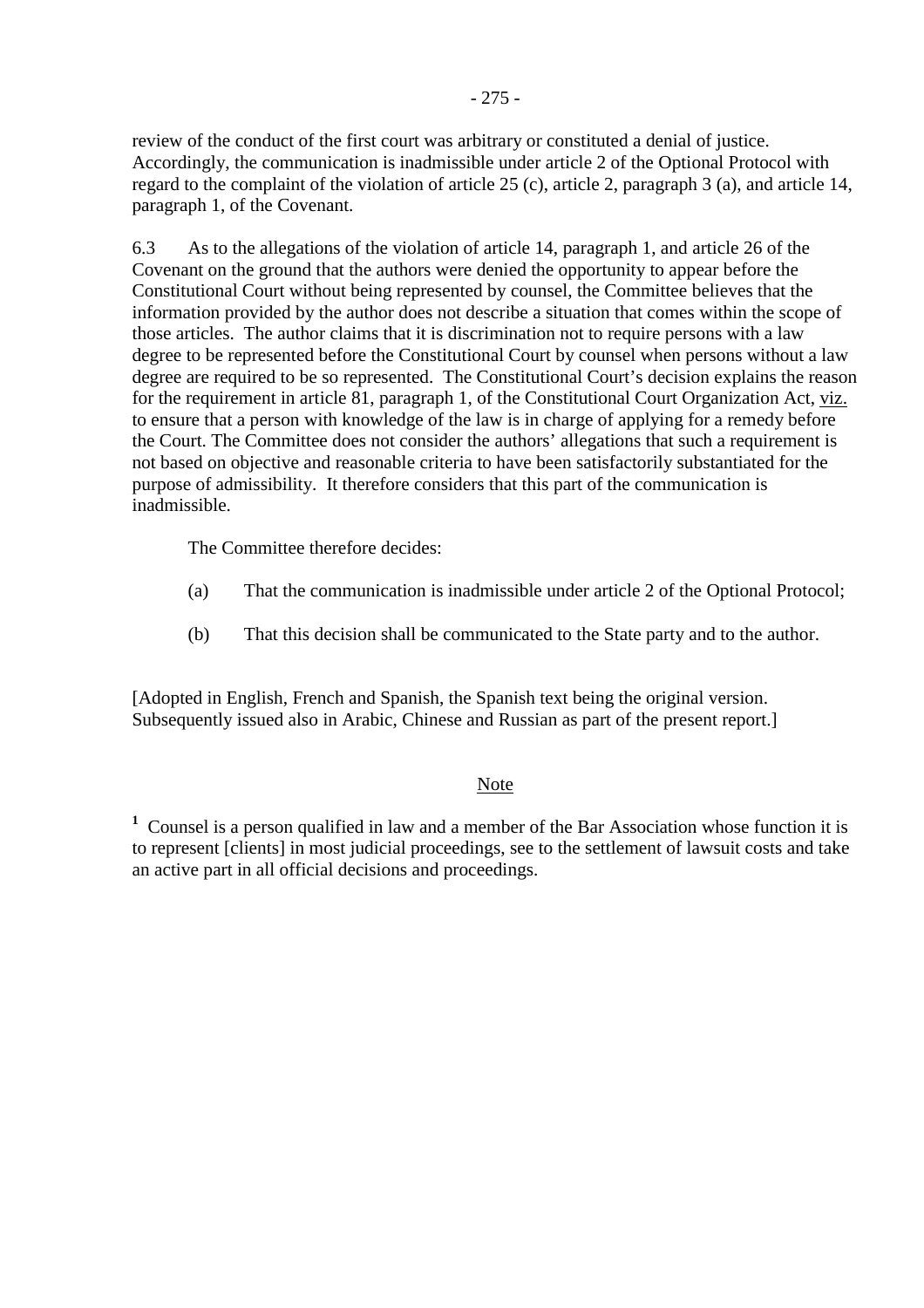#### - 276 -

#### **APPENDIX**

#### **Individual opinion by Ms. Christine Chanet (dissenting)**

 I disagree with the Committee's decision taken on the grounds given in paragraph 6.3. The privilege allowed to law graduates under the Spanish civil procedure, which does not require them to be represented by counsel in court proceedings, in my view raises prima facie a question regarding article 2, 14 and 26 of the Covenant.

 It is possible that the State party may put forward convincing arguments to justify the reasonableness of the criteria applied, both in principle and in practice.

 Only an examination of the case on the merits, however, might have yielded the answers required for any serious consideration of the case.

#### (Signed) Christine Chanet

[Done in English, French and Spanish, the French text being the original version. Subsequently issued also in Arabic, Chinese and Russian as part of the present report.]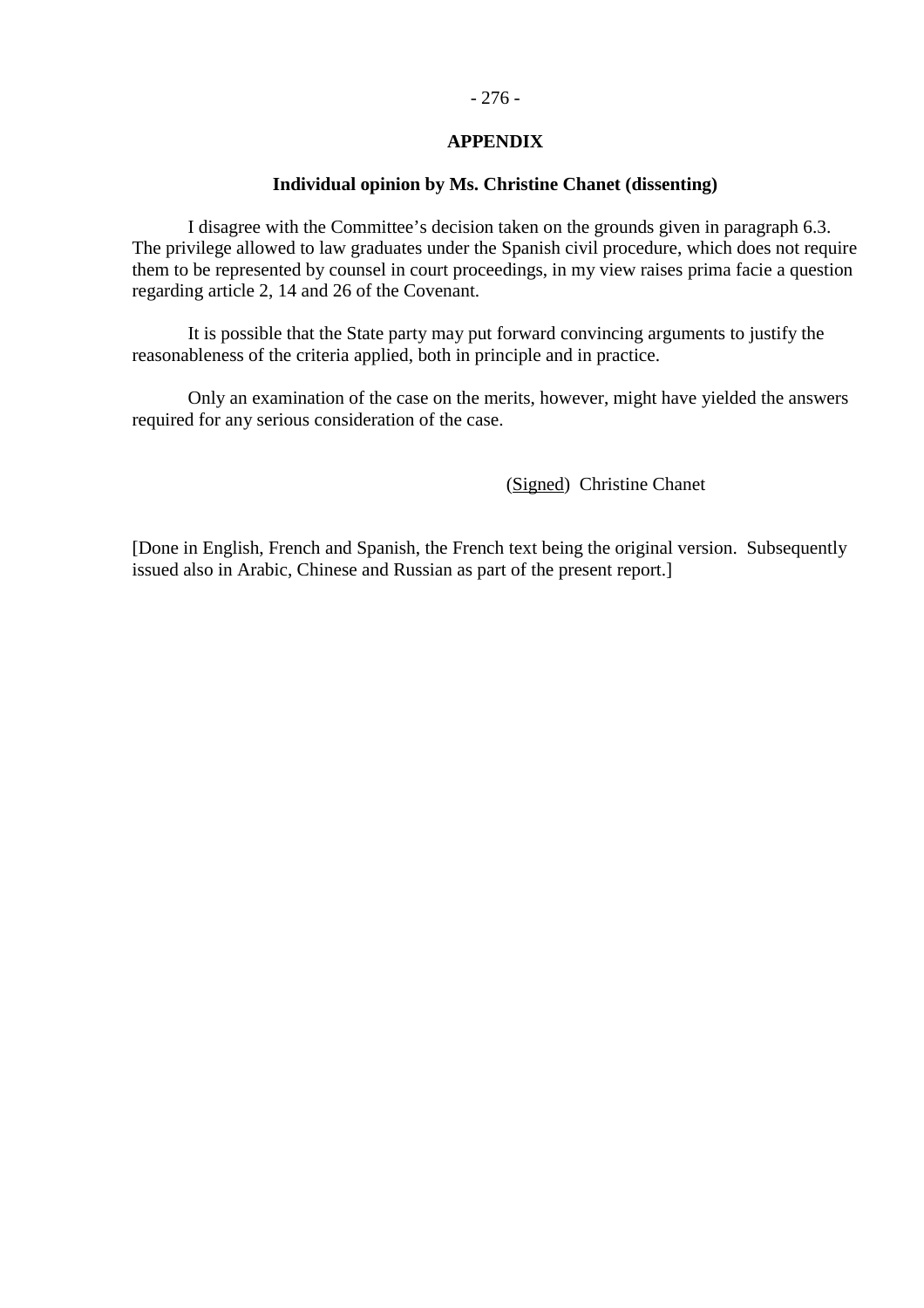## - 277 -

#### **J. Communication No. 905/2000, Asensio López v. Spain (Decision adopted on 23 July 2001, seventy-second session)**\*

| Submitted by:   | Mr. Francisco Asensio López<br>(represented by Mr. José Luis Mazón Costa) |
|-----------------|---------------------------------------------------------------------------|
| Alleged victim: | Author                                                                    |
| State party:    | Spain                                                                     |
|                 | Date of communication: 12 July 1999 (initial submission)                  |

 The Human Rights Committee, established under article 28 of the International Covenant on Civil and Political Rights,

Meeting on 23 July 2001,

Adopts the following:

 $\overline{a}$ 

#### **Decision on admissibility**

1. The author of the communication, dated 12 July 1999, is Mr. Francisco Asensio López, a Spanish citizen, who claims that the judgement handed down in an action brought by his wife for a review of their separation arrangements constituted defamation. He also alleges that the courts failed to deal with the criminal suit he filed on account of insulting and slanderous statements contained in that judgement. He claims to be the victim of a violation by Spain of article 14, paragraph 1, of the International Covenant on Civil and Political Rights. The author is represented by counsel.

<sup>\*</sup> The following members of the Committee participated in the examination of the present communication: Mr. Abdelfattah Amor, Mr. Nisuke Ando, Mr. Prafullachandra Natwarlal Bhagwati, Ms. Christine Chanet, Mr. Maurice Glèlè Ahanhanzo, Mr. Louis Henkin, Mr. Eckart Klein, Mr. David Kretzmer, Mr. Rajsoomer Lallah, Mr. Rafael Rivas Posada, Sir Nigel Rodley, Mr. Martin Scheinin, Mr. Ivan Shearer, Mr. Hipólito Solari Yrigoyen, Mr. Ahmed Tawfik Khalil, Mr. Patrick Vella and Mr. Maxwell Yalden.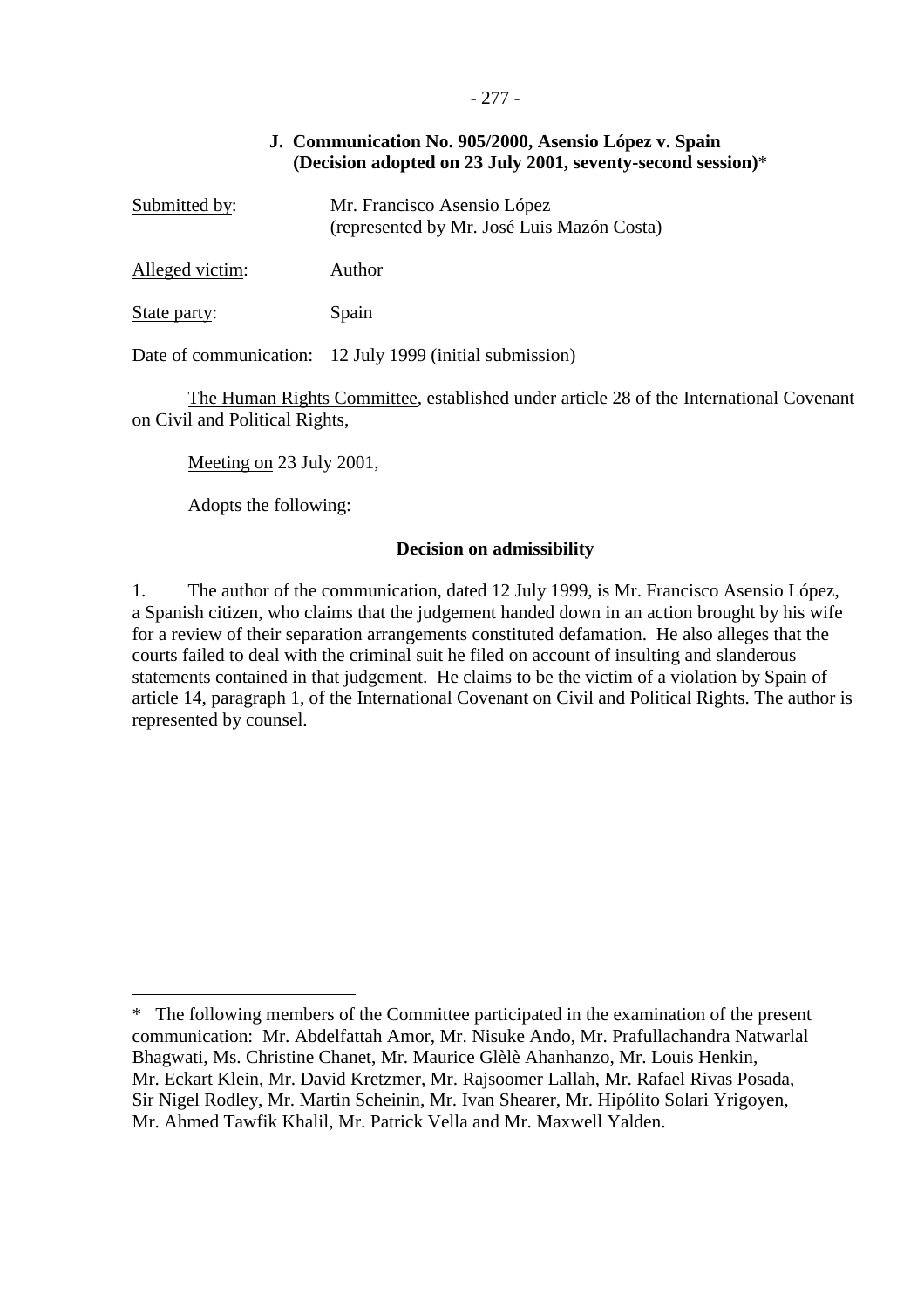### **The facts as submitted by the author**

2.1 An action for a review of separation arrangements was brought against Mr. Francisco Asensio López by his wife, from whom he was legally separated. The judgement of the court of first instance of 31 May 1996, which terminated the proceedings, contained references to the author's state of mind. It stated that "it was not possible to obtain the prescribed expert opinion assessing his psychiatric state, which would certainly have found that he suffers from some kind of mental disturbance. This may be gathered just from talking to him or reading one of the complaints he has lodged: Mr. Asensio is clearly using his daughter to waste the time of the three courts in this district, misusing his rights and directing unjustifiable public criticism, through statements in the newspaper La Opinión - thus bringing them to the attention of the public - against the presiding judges, the lawyers who have rendered him proper assistance since the separation - they have all withdrawn their services, a step accepted as being more than justified - and the officers of the Molina de Segura local police force."

2.2 On 1 July 1996, the author lodged a complaint with the Guardia Court against the humiliating language used by the court in the judgement of 31 May 1996, alleging that it could be characterized as insulting or slanderous. The complaint was drafted by the author himself as a layman. Since the body competent to hear complaints against judges in the jurisdiction concerned is the High Court of Justice in Murcia, the complaint was referred to that court and was dismissed on 10 September 1996. The Court informed the author that he had three days to submit an application for reconsideration, and this was done by the author on 3 October 1996.

2.3 On 9 October 1996, the High Court of Justice in Murcia informed the author that it would not consider the application since the assistance of counsel was required for its consideration.

2.4 The author, assisted by counsel, submitted the application for reconsideration on 30 October 1996 to the High Court of Justice in Murcia, which took no decision until 25 February 2000.

## **The complaint**

3.1 The author argues in the communication he submitted to the Committee that the statements contained in the judgement of the court of first instance of 31 May 1996 constitute a clear violation of his right to an impartial and objective hearing. He furthermore considers that referring in the judgement to the defendant as a person "suffering from some kind of mental disturbance" without any psychiatric evidence to support such a claim constitutes an act that is not only frivolous but also incompatible with article 14, paragraph 1, of the Covenant.

3.2 With regard to the dismissal order by the High Court of Justice of 10 September 1996, the author argues that such a decision violates the right to fair and impartial consideration of a complaint against a judge for damaging the author's reputation in the judgement rendered. The author therefore contends that there was a denial of justice since the court declined to examine the merits of the case, thus violating article 14, paragraph 1.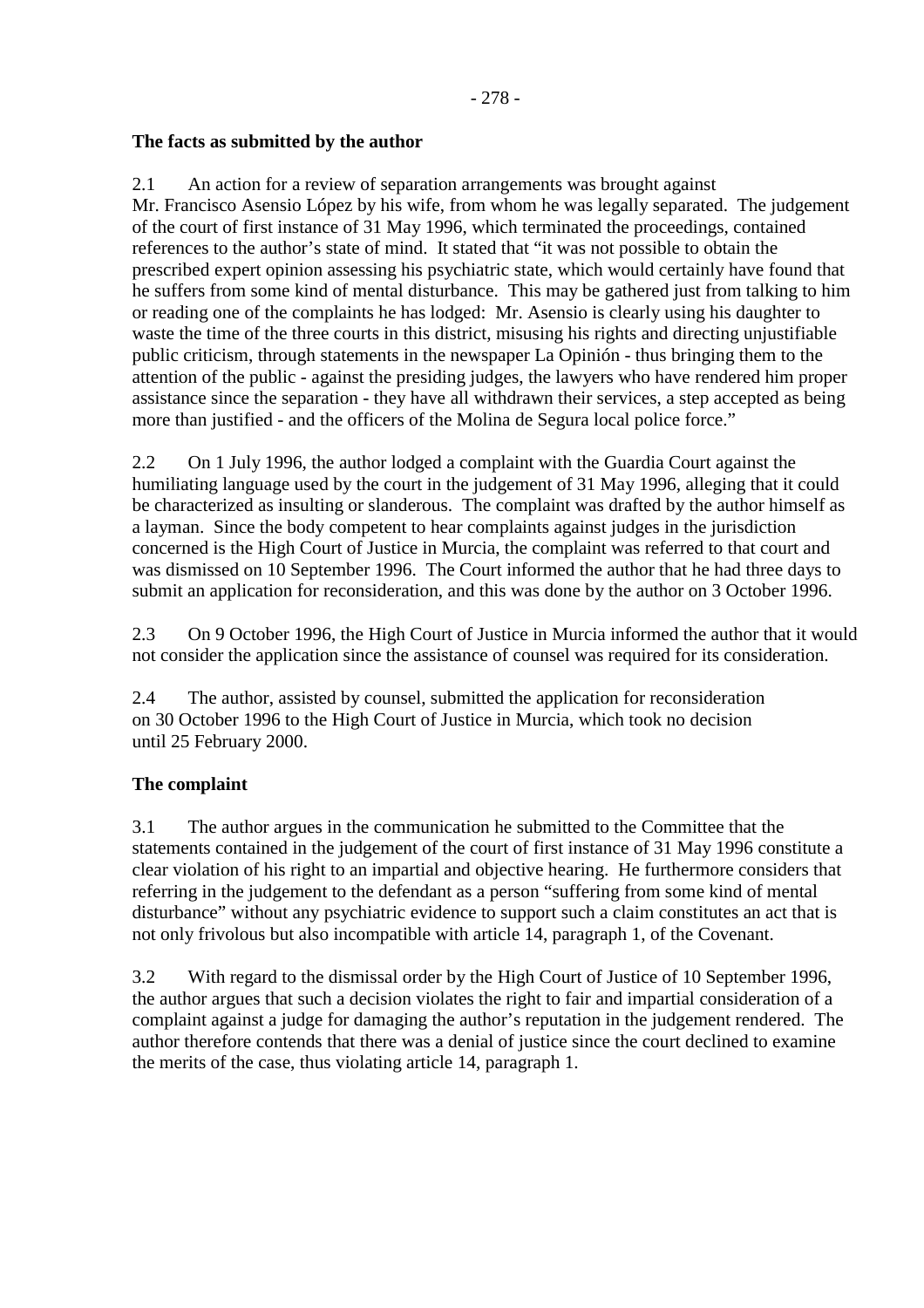3.3 The author argues that he has exhausted all domestic remedies with his application to the High Court of Justice, the highest judicial body in the Autonomous Community of Murcia. He attributes his failure to bring an amparo application before the Constitutional Court to the unlikelihood of its success.

3.4 The same matter is not being examined under another procedure of international investigation or settlement.

#### **Information and observations of the State party and comments of the author on admissibility**

4.1 In its observations of 7 February 2000, the State party challenges the admissibility of the communication, arguing that Asensio López has not exhausted all domestic remedies since he had the possibility of appointing counsel and submitting the application for reconsideration in the proper manner. **1**

4.2 In his comments of 17 May 2000, the author replies that although the application for reconsideration was filed on 30 October 1996, the High Court of Justice took its decision only on 25 February 2000, when the application was dismissed. The author therefore considers that domestic remedies have been exhausted.

### **Issues and proceedings before the Committee**

5.1 Before considering any claim contained in a communication, the Human Rights Committee must, in accordance with rule 87 of its rules of procedure, decide whether or not the communication is admissible under the Optional Protocol to the Covenant.

5.2 The Committee has ascertained, as required under article 5, paragraph 2 (a), of the Optional Protocol, that the same matter is not being examined under another procedure of international investigation or settlement.

5.3 With regard to the requirement of exhaustion of domestic remedies, the Committee notes that the High Court of Justice in Murcia had not ruled on the application for reconsideration when the author submitted his communication to the Human Rights Committee on 12 July 1999. However, taking into account the subsequent decision by the High Court of Justice to dismiss the application for reconsideration and noting that the State party has not objected thereto, the Committee considers that domestic remedies have been exhausted.

5.4 Bearing in mind that the High Court of Justice in Murcia reviewed its decision on the claims contained in the communication and the author's failure to demonstrate that the said Court violated his rights under article 12, paragraph 1, of the Covenant, or that he has been denied justice, the Committee considers that the said claims have not been duly substantiated for the purposes of admissibility.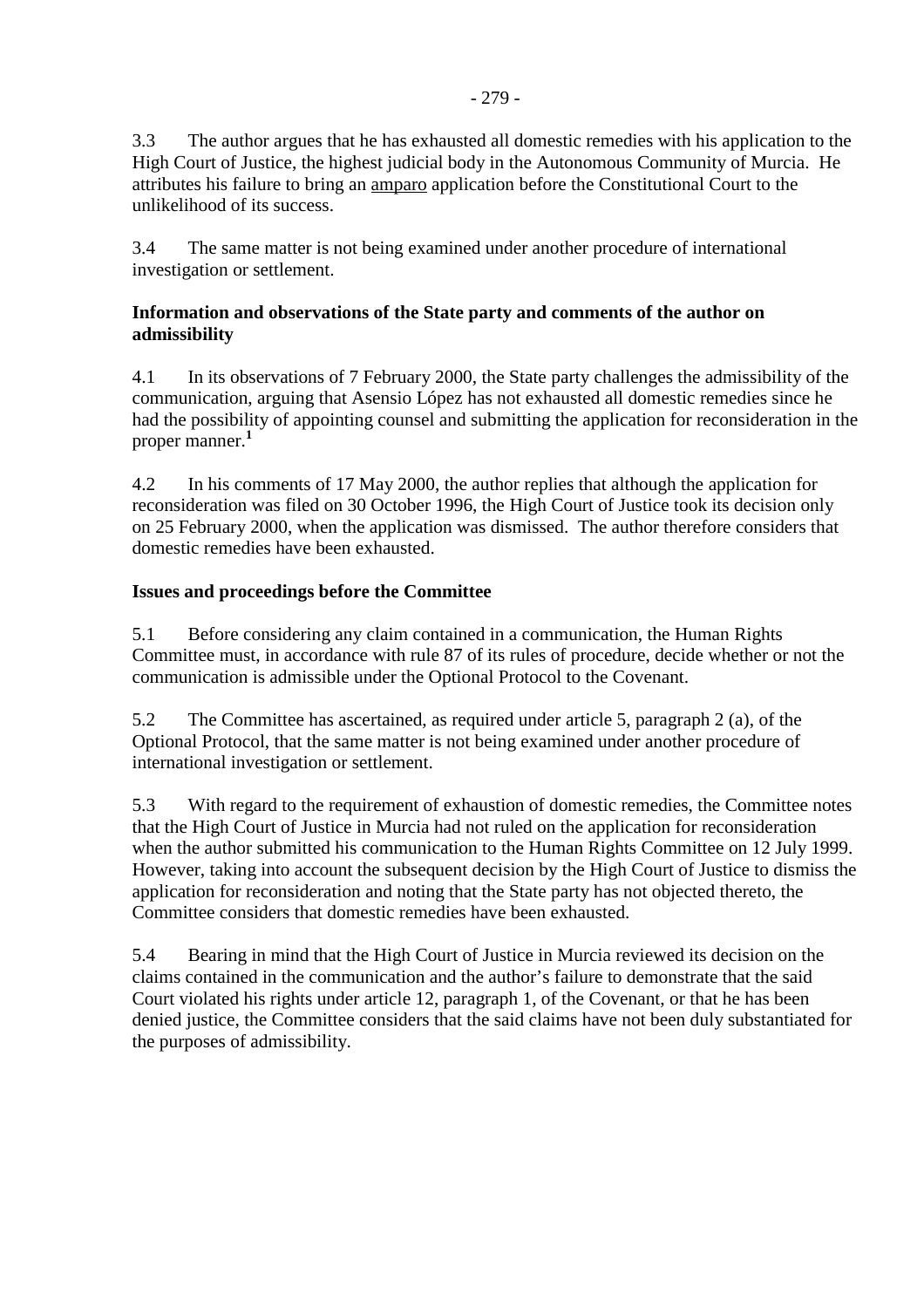6. The Human Rights Committee therefore decides:

(a) That the communication is inadmissible under article 2 of the Optional Protocol;

 (b) That this decision shall be communicated to the State party and to the author's counsel.

[Adopted in English, French and Spanish, the Spanish text being the original version. Subsequently issued also in Arabic, Chinese and Russian, as part of the present report.]

#### **Note**

<sup>1</sup> It should be noted that the author had by that time already submitted such an application, on 30 October 1996.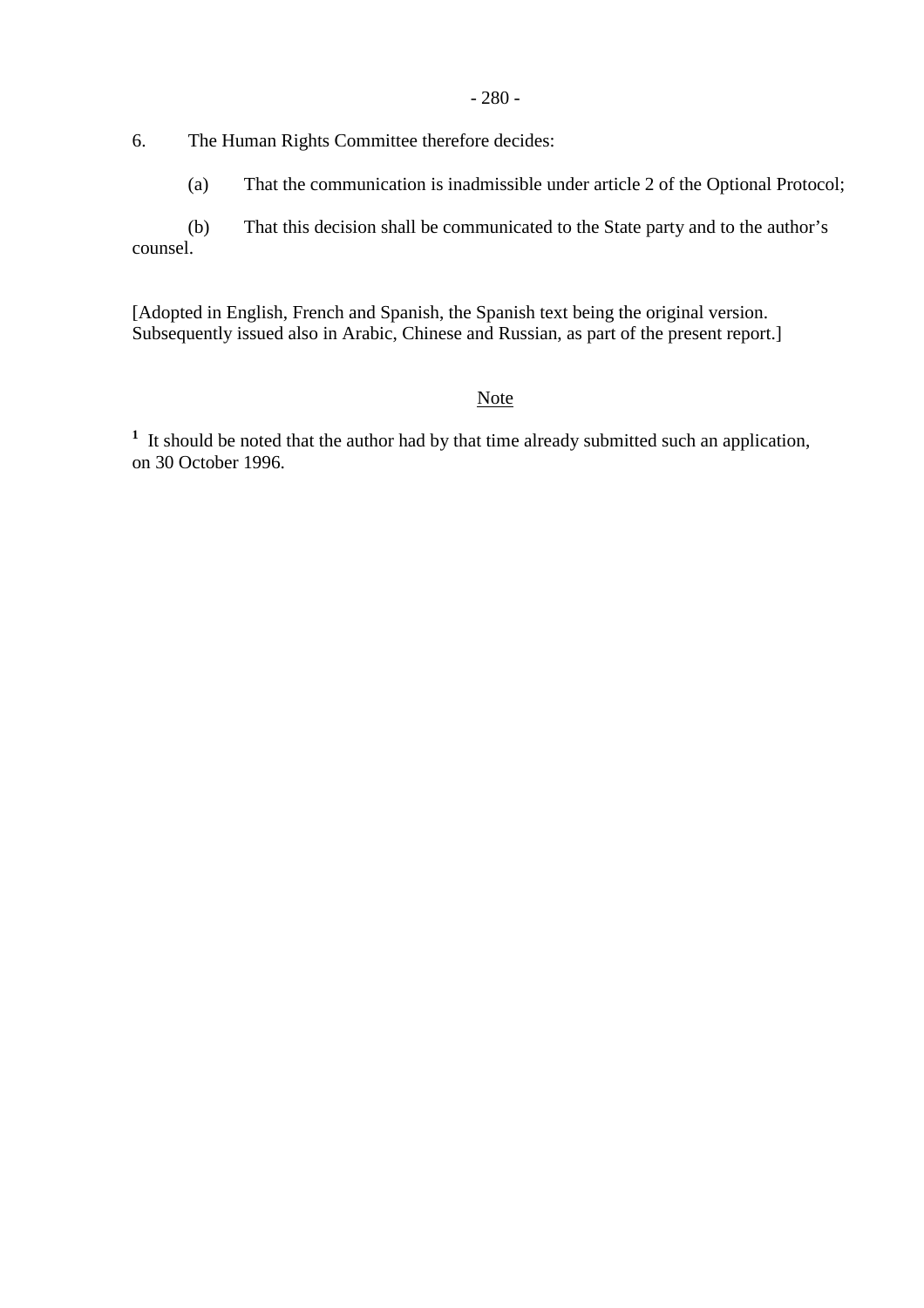- 281 -

## **K. Communication No. 935/2000, Mahmoud v. Slovakia (Decision adopted on 23 July 2001, seventy-second session)**∗

| Submitted by:          | Mr. Ibrahim Mahmoud (represented by counsel,<br>Mr. Bohumír Bláha) |
|------------------------|--------------------------------------------------------------------|
| Alleged victim:        | The author                                                         |
| State party:           | Slovakia                                                           |
| Date of communication: | 2 May 2000 (initial submission)                                    |

 The Human Rights Committee, established under article 28 of the International Covenant on Civil and Political Rights,

Meeting on 23 July 2001,

Adopts the following:

## **Decision on admissibility**

1. The author of the communication is Ibrahim Mahmoud, a Syrian national, currently being held in a detention centre in the Slovak Republic. He claims to be a victim of a violation by the Slovak Republic of articles 2, 14, and 26 of the International Covenant on Civil and Political Rights. He is represented by counsel.

### **The facts as submitted by the author**

 $\overline{a}$ 

2.1 On 17 February 1992, Ibrahim Mahmoud arrived in the Slovak Republic for the purpose of studying at the Pharmaceutical Faculty of Comenius University in Bratislava. He was granted a scholarship by the Ministry of Education and a residence permit for the duration of his stay.

2.2 On 10 March 1998, the author gave up his studies because of ill health. The author refers to two different sets of proceedings, the conduct of which he claims violated his rights under the Covenant. The first relates to the decision to annul his residence permit and requesting him to leave the Slovak Republic and the second relates to the refusal to grant him refugee status.

<sup>∗</sup> The following members of the Committee participated in the examination of the present communication: Mr. Abdelfattah Amor, Mr. Nisuke Ando, Mr. Prafullachandra Natwarlal Bhagwati, Ms. Christine Chanet, Mr. Maurice Glèlè Ahanhanzo, Mr. Louis Henkin, Mr. Eckart Klein, Mr. David Kretzmer, Mr. Rajsoomer Lallah, Mr. Rafael Rivas Posada, Sir Nigel Rodley, Mr. Martin Scheinin, Mr. Ivan Shearer, Mr. Hipólito Solari Yrigoyen, Mr. Ahmed Tawfik Khalil, Mr. Patrick Vella and Mr. Maxwell Yalden.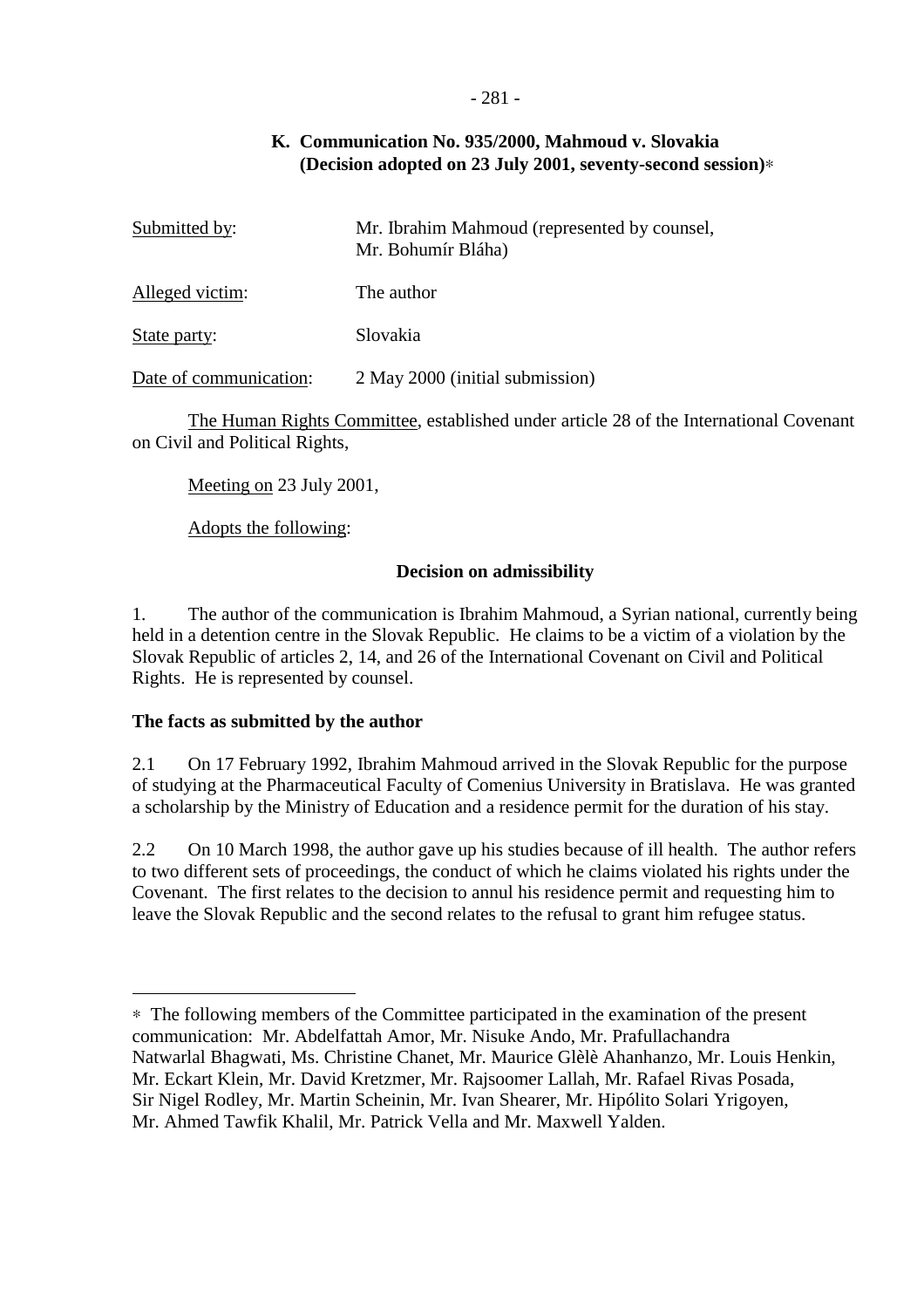## **Residence permit**

2.3 On 16 March 1998, the Border and Alien Police Department of the Bratislav Regional Headquarters, issued a decision, annulling the author's residence permit. The author was not served with this decision. It was delivered by means of a public decree only and as he was unaware of the decision, the author was not able to challenge it by filing an appeal.

2.4 On 29 April 1998, the Border and Alien Police Department of the Regional Police Corps Headquarters, issued another decision, prohibiting the author from re-entering the Slovak Republic before 29 April 2001 and ordering him to leave the Slovak Republic by 15 May 1998. The author's appeal of this decision to the Ministry of the Interior, Police Corps Presidium, Border and Alien Police Department was dismissed.

2.5 The author filed a motion with the Supreme Court requesting it to examine the lawfulness of the decision of the Ministry of the Interior. The Supreme Court considered the case in closed session and informed the author and his lawyer that its judgement would be delivered on 28 January 1999. The author and his lawyer were unable to attend delivery of the judgement as when they arrived the court was being evacuated because of a bomb scare. The author disputes the statement in the text of the Supreme Court judgement that the judgement itself was delivered publicly. The author was served with the written judgement of the Supreme Court on 17 March 1999.

2.6 The author lodged a petition with the Constitutional Court of the Slovak Republic requesting the Court to decide on the constitutionality of the Supreme Court's failure to publicly deliver the judgement. It appears that this was the only ground invoked by the author in his appeal to the Constitutional Court.

2.7 On 27 October 1999, the Constitutional Court determined that the procedure used by the Supreme Court did not violate the rights of the author as the judgement was delivered publicly. This decision was served on the author's lawyer on 5 November 1999.

### **Asylum procedure**

2.8 On 16 May 1998, (the day after the author was supposed to have left the Slovak Republic) he applied for refugee status to the Migration Office of the Interior Ministry of the Slovak Republic. His application was dismissed by a decision dated 8 February 1999, as the author failed to prove that there was a well-founded fear of persecution because of his race, religion, nationality, membership in a particular social group, or political opinion if he were to be returned to his country of origin. In addition, it doubted the credibility of the reasons for which the author was seeking refugee status.

2.9 The author appealed this decision to the Minister of the Interior who examined the case on the basis of written documentation only. The appeal was dismissed by a decision dated 25 May 1999.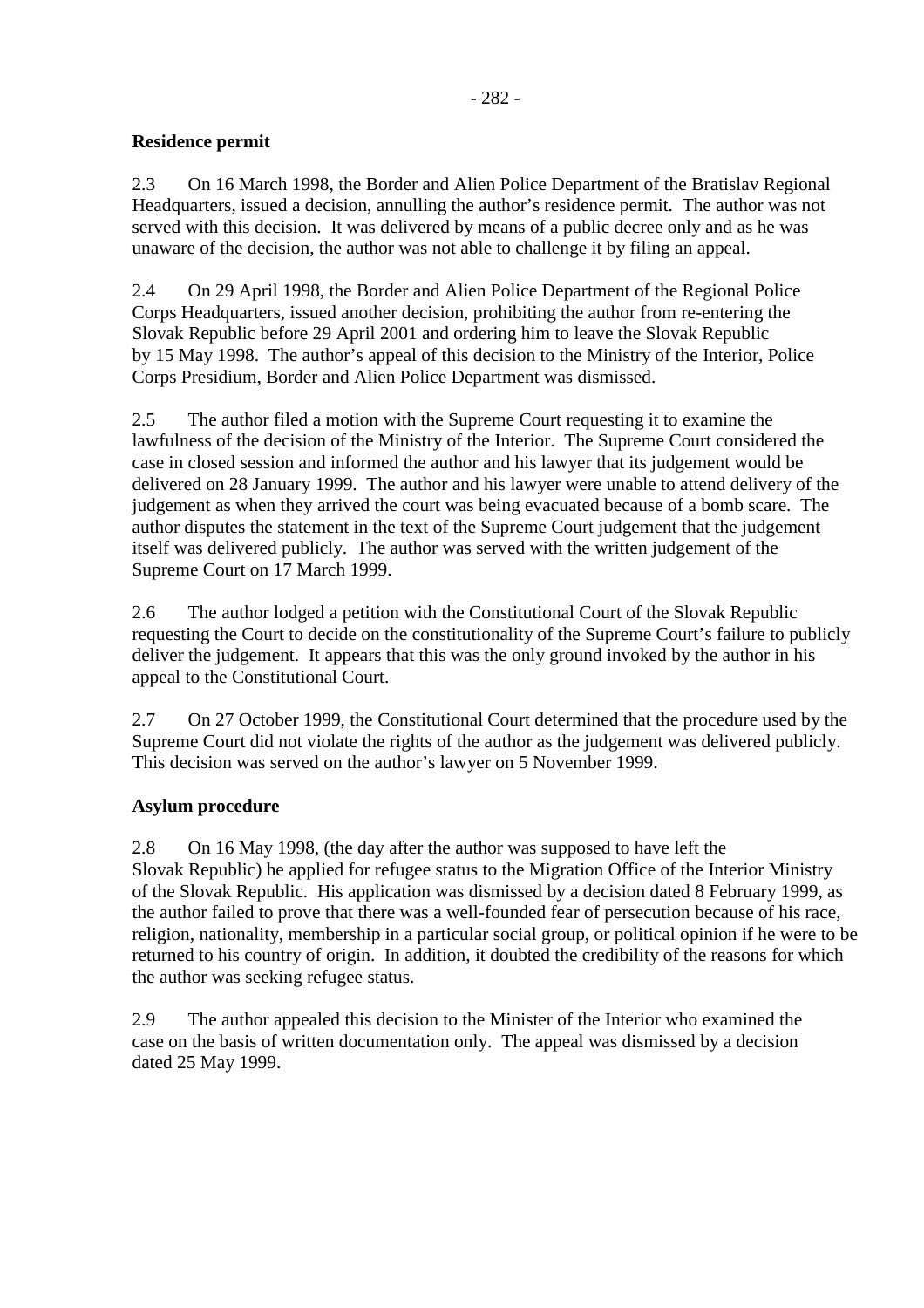2.10 The author then filed a complaint with the Supreme Court to review the legality of the decision. The author was present for the "hearing" of the case on 8 September 1999 but was not accompanied by counsel. The judge asked the author if he wished "to express his opinion on the complaint". The author requested an interpreter but was refused on the basis that "facts were not to be proven" in this instance and therefore the request for an interpreter was unnecessary. The Supreme Court dismissed the complaint and the delivery of the decision was made in Slovak. The author was served with this decision on 8 October 1999. The author claims to have exhausted all domestic remedies in respect of the asylum procedure.

2.11 On March 2000, proceedings were initiated to deport the author from the Republic of Slovakia. No further information has been provided as to the status of these proceedings.

## **The complaint**

3.1 In relation to the decision by the Border and Alien Police Department to annul the author's residence permit, the author states that when the authorities became aware that his whereabouts were unknown he should have been appointed a guardian, under section 16, paragraph 2 of the Administrative Procedure Act No. 71/1967 Coll. If he had been appointed a guardian, the author argues that he would have been in a position to challenge this decision.

3.2 The author claims that the State party violated his right to a public delivery of the Supreme Court judgement and the right to be present during such a delivery under articles 2, 14, paragraph 1, and 26 of the Covenant. As formulated by the author, his complaint only relates to the delivery of the Supreme Court judgement and not to the decision prohibiting him from re-entering the Slovak Republic and ordering him to leave.

3.3 The author claims that he did not receive a fair "hearing" in the Supreme Court as he was refused an interpreter. This decision violated his right to have this "trial" conducted in a language he understands, his right to equal legal protection without discrimination and the principle of equality of arms according to articles 2, article 14, paragraph 1 and article 26 of the Covenant. In addition, he complains that the appeal to the Minister of the Interior is based on documentation only and does not provide the complainant with an opportunity to make oral representations. Finally, he states that the State party incorrectly evaluated the facts and evidence of his case.

### **Observations by the State party on admissibility**

4.1 On the facts of the case the State party states that Ibrahim Mahmoud was expelled from Cormenius University and as the purpose for his residence permit ceased to exist he was requested to leave the Slovak Republic by 15 May 1998. In addition, the State party adds that he was carrying out an unauthorized activity within the terms of his permit by operating a travel agency from 4 December 1997.

4.2 With respect to the author's complaint that the Supreme Court did not deliver its judgement publicly, the State party contends that both the Supreme Court and Constitutional Court based their findings on written evidence submitted by the Ministry of Justice which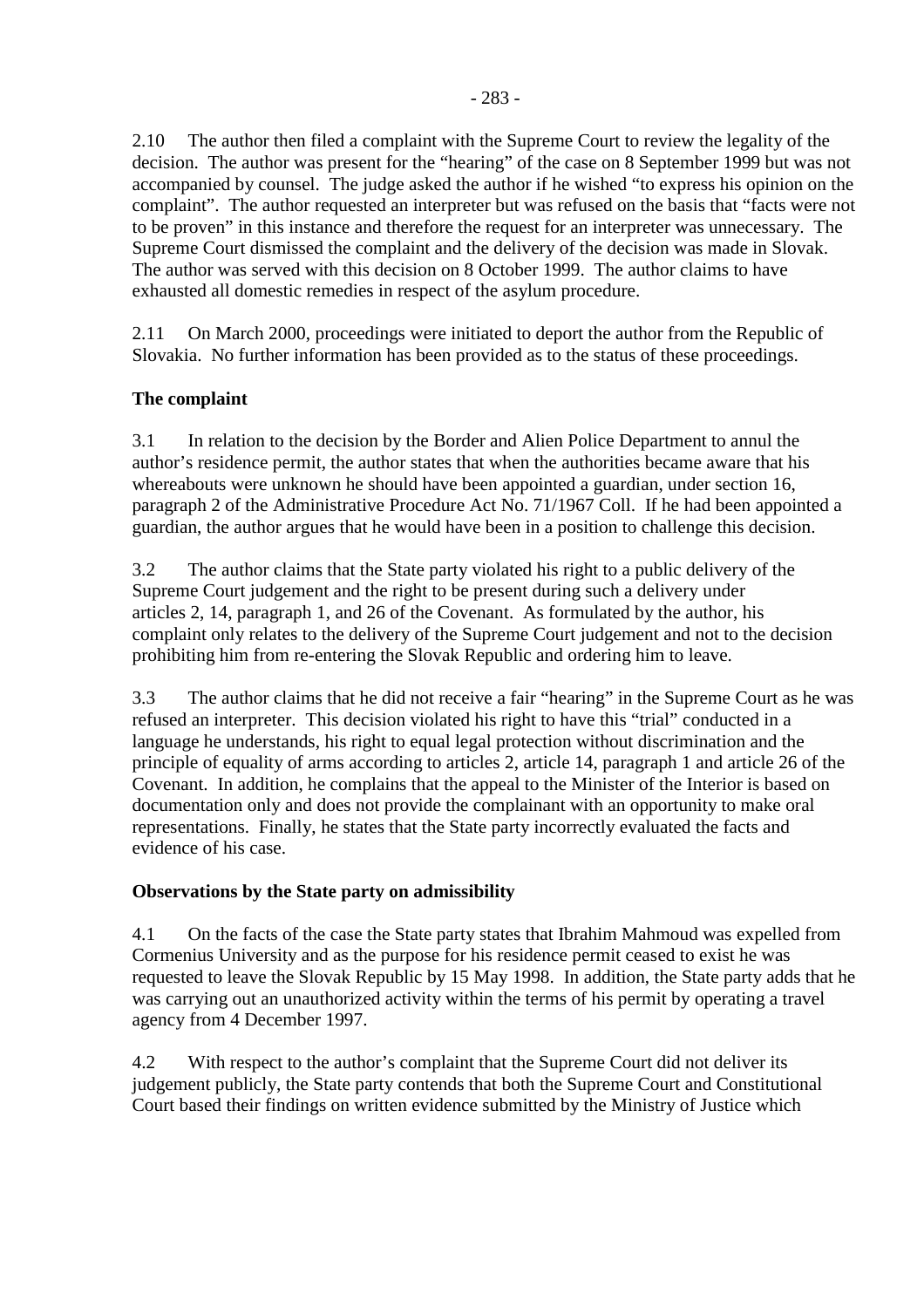confirmed that, although the building was evacuated because of a bomb scare, it did remain in session for part of the morning. In addition, the State party states that the delivery of the judgement in this case was recorded in the court files. In the State party's view, it is not the court's role to ensure that the parties to court proceedings are present when judgements are announced and their absence in court at the time of delivery does not constitute a reason for not delivering it. The fact that the author could not enter the building because of the bomb scare cannot be considered a violation of his rights.

4.3 On the issue of the asylum proceedings, according to the State party, the Minister of the Interior dismissed the appeal on the grounds inter alia that, the author had acted "at variance with valid laws" of the Slovak Republic on a number of occasions and, he failed to justify his fear of persecution if returned to his country of origin. In addition, the Minister formed the belief that the author intended to secure his residence in the Slovak Republic to continue his business activities.

4.4 With respect to the author's allegation that he did not receive an interpreter during the Supreme Court proceedings, the State party argues that on this date the Supreme Court only announced its judgement and that no oral evidence was heard. Consequently, the court took the view that an interpreter was unnecessary. Court rulings are always delivered in the official language without translation into the mother tongue of a party to the proceedings. In addition, the State party argues, that the author himself did not avail himself of an interpreter during the first instance of the proceedings because, as he is alleged to have stated in the interview, he has a good command of Slovak. The State party also highlights the fact that Ibrahim Mahmoud has resided in the Slovak Republic since 1992 and did not apply for asylum until 1998.

4.5 In any event, the State party contends that the author has not exhausted domestic remedies in either set of proceedings and requests the Committee to declare the case inadmissible. Firstly, under section 243 (e) and (f) of the Code of Civil Procedure the author had the option of making an extraordinary appeal to the "Prosecutor General", if he believed that a valid ruling of a court violated the law. Under this procedure, the State party explains that if the Prosecutor General finds that the law has been violated he (the Prosecutor General) may lodge an extraordinary appeal with the Supreme Court. In the author's case, a different panel of the Supreme Court, to the one that examined his case in the third instance, would have examined such an extraordinary appeal. If the Supreme Court finds that the law has been violated, it may dismiss the ruling of the judgement in question and return the case to the court that made the incorrect ruling for a further hearing. The State party adds that the submission of a complaint to the Prosecutor General under this extraordinary appeals procedure is not a bar to initiating proceedings at the Constitutional Court.

4.6 Secondly, and with respect to the author's claim for refugee status, the State party argues that the author could have initiated proceedings in the Constitutional Court in accordance with article 130 (3) of the Constitution. The State party explains that such proceedings may be initiated against Court decisions as well as administrative decisions like the decision to refuse the author refugee status. The right to asylum (article 53 of the Constitution) and to proceed before the court in one's mother tongue is protected under the Constitution.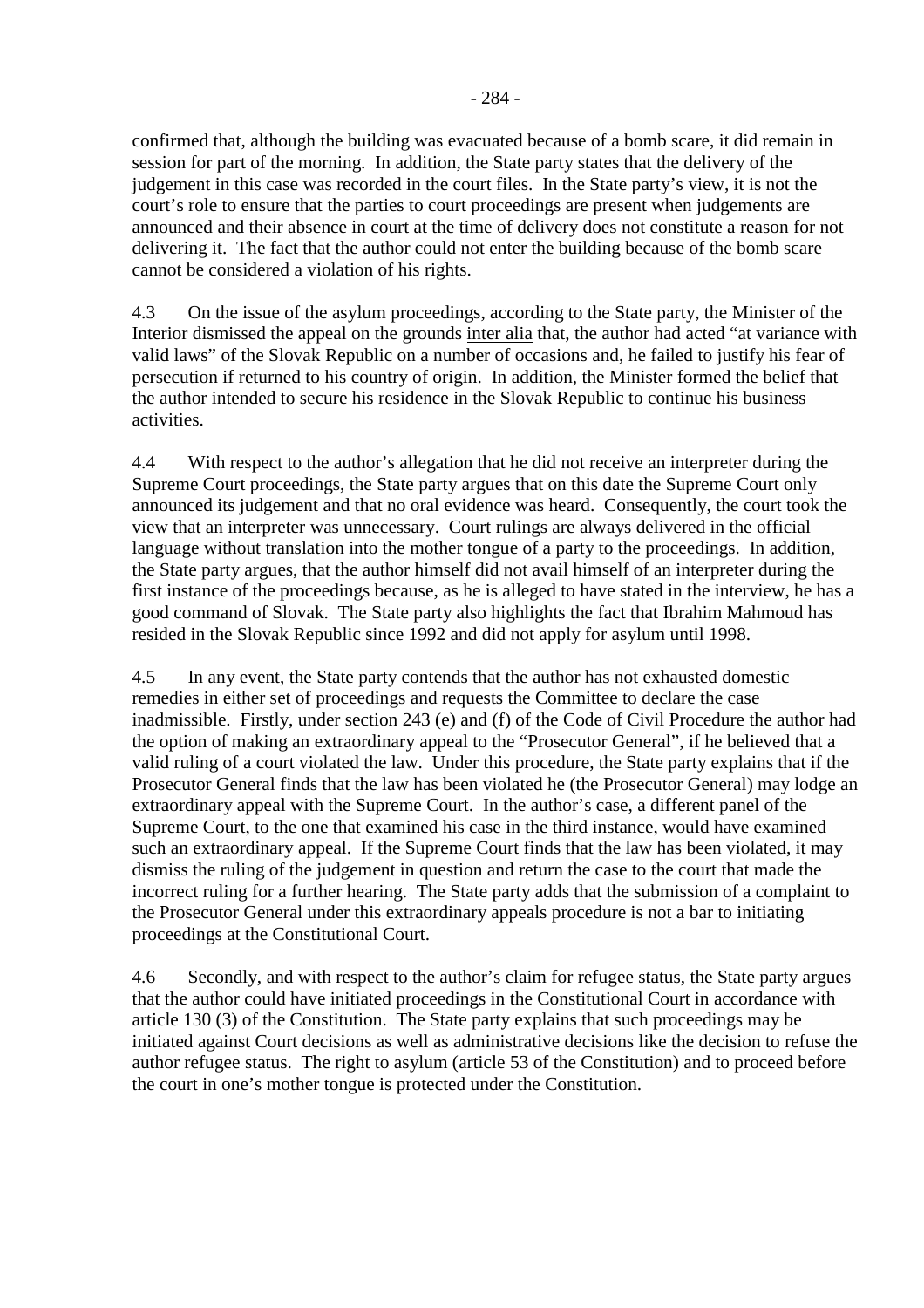4.7 According to the State party, if the Constitutional Court decides for the author it states in its judgement which constitutional right/s have been violated and through which action, proceedings, or decision of a state authority this violation occurred.

## **Counsel's comments on admissibility**

5.1 The author contests the State party's contention that the Supreme Court merely delivered a judgement on the asylum proceedings and reiterates his view that this was a hearing in which both participants took part. He confirms that he had not requested interpretation facilities at the first instance hearing as he states that his knowledge of Slovak was sufficient to express himself on personal but not legal issues.

5.2 With respect to the author's failure to make an extraordinary appeal to the Prosecutor General, the author states that as the initiation of such proceedings depends exclusively on the Prosecutor and not on the author alone, this remedy is neither available nor accessible to the author.**<sup>1</sup>**

5.3 On the issue of non-exhaustion of domestic remedies by the author's failure to initiate proceedings in the Constitutional Court, the author argues that such a remedy would have been ineffective. He states that the Constitutional Court cannot investigate valid decisions of judicial bodies, even if they violate human rights, as this would mean the infringement of the independence of judicial bodies guaranteed by the Constitution.**<sup>2</sup>** Nor can the Constitutional Court prevent the continuation of an unlawful decision by a court or State administrative body. A decision of the Constitutional Court in favour of the complainant can only be used as a "new legal fact" in a case and may eventually lead to new proceedings but it does not represent an effective remedy against the violation of human rights. In addition, even if all the legal requirements have been met, the Constitutional Court is not obliged to consider a case.

### **Issues and proceedings before the Committee**

6.1 Before considering any claims in the communication, the Human Rights Committee must, according to article 87 of the rules of procedure, decide whether or not it is admissible under the Optional Protocol to the Covenant.

6.2 On the issue of the decision by the Border and Aliens Police to annul his residence permit and the author's complaint that he was never informed of this decision, the Committee is of the view that this decision was superseded by the decision of 29 April 1998, ordering the author to leave the Slovak Republic, and therefore finds that it is unnecessary to consider it further.

6.3 With respect to the author's complaint regarding delivery of the Supreme Court's judgement on the refusal to grant him a residence permit, the Committee notes that the author is not contesting the procedure of the actual hearing of his appeal, in which he was represented by counsel. He argues, instead, that because the court building was cleared due to the bomb scare, the delivery of the judgement was not public, and that his rights were violated as he was prevented from being present when the formal judgement was delivered. In this connection, however, the Committee notes that the author concedes that at the time the judgement was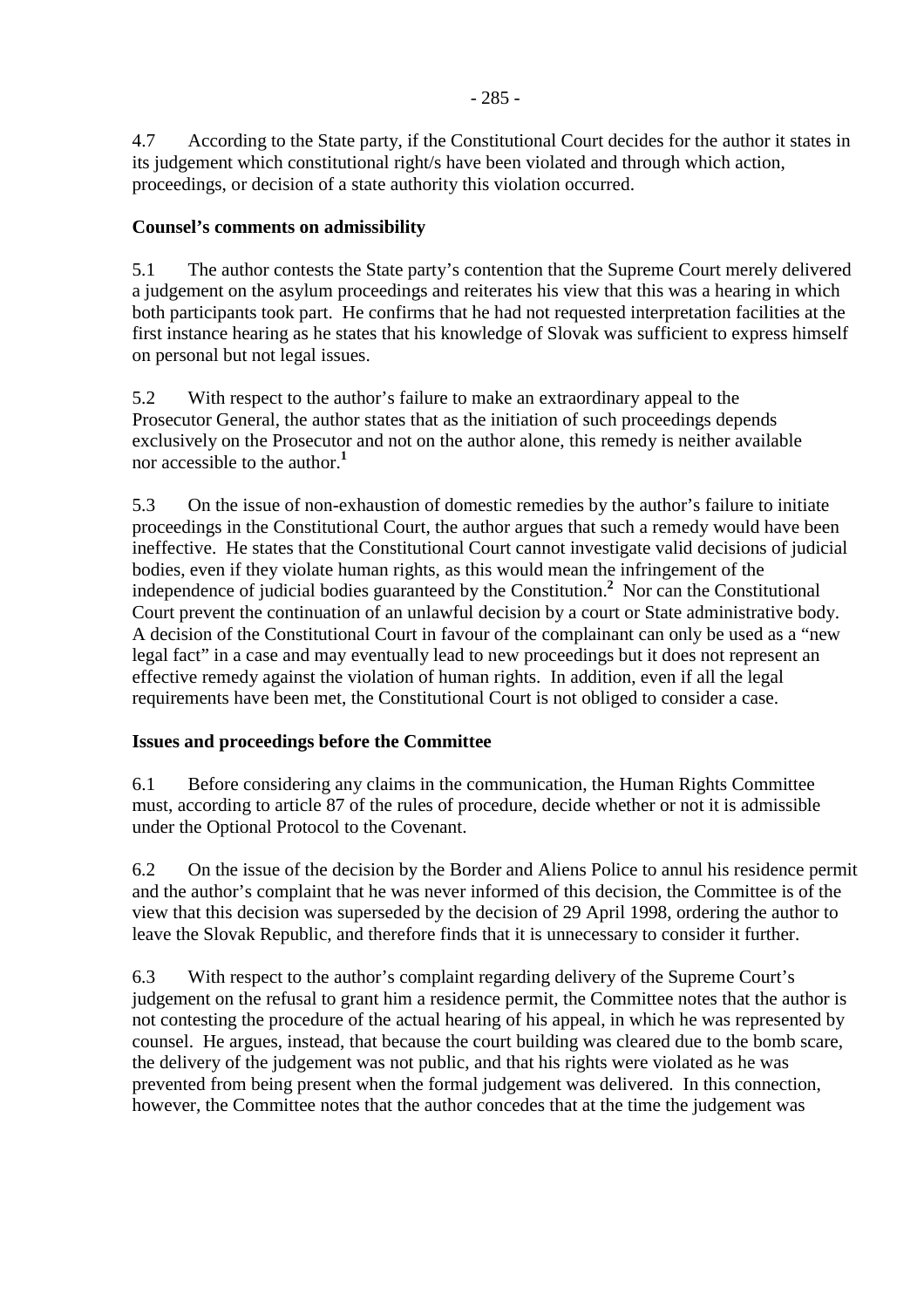delivered, the hearing of his appeal had already been completed and that the judgement was subsequently served on him personally. In these circumstances, the author has failed for the purposes of admissibility to show that his rights under articles 14 and 26 of the Covenant were violated. Consequently, this part of the communication is inadmissible under article 2 of the Optional Protocol.

6.4 In relation to the proceedings on the author's asylum application, the Committee notes the State party's contention that the author has not exhausted domestic remedies as he did not initiate proceedings in the Constitutional Court, and that the rights allegedly violated by the State party may be invoked in such proceedings. While the author has argued that the Constitutional Court cannot interfere in judicial decisions, he has conceded that that court could make a decision creating "a new legal fact" which could lead to new proceedings. Furthermore, the author's argument stands in contradiction to the information he provided that his petition, against the decision of the Supreme Court regarding public delivery of its judgement, was dealt with on its merits by the Constitutional Court. Accordingly, the Committee is of the opinion that the author has not refuted the State party's argument that he could have challenged the Court's decision before the Constitutional Court on the grounds that he was denied an interpreter. It is therefore of the opinion that domestic remedies have not been exhausted in this regard and this claim is inadmissible under articles 2, and 5, paragraph 2 (b) of the Optional Protocol.

7. The Committee therefore decides:

 (a) That this communication is inadmissible under articles 2, and 5, paragraph 2 (b) of the Optional Protocol;

(b) That this decision shall be transmitted to the State party and to the author.

[Adopted in English, French and Spanish, the English text being the original version. Subsequently issued also in Arabic, Chinese and Russian as part of the present report.]

#### **Notes**

**1** Counsel refers to the opinion of Daniel Svaby who gave a lecture in Bratislava on the exhaustion of domestic remedies under article 26 of the European Convention on Human Rights. In his lecture, he refers to a case of the European Court of Human Rights, H v. Belgium (No. 8950/80, judgement 16.5 1984, DR No. 37, P.5), in which it was decided that domestic remedies had been exhausted despite the fact that an application could have been made to the Attorney-General as the initiation of such proceedings depended exclusively on the Prosecutor and not on the complainant.

<sup>2</sup> The author refers to the remarks of a Slovakian judge of the Constitutional Court, made during an expert seminar in Bratislava in 1995.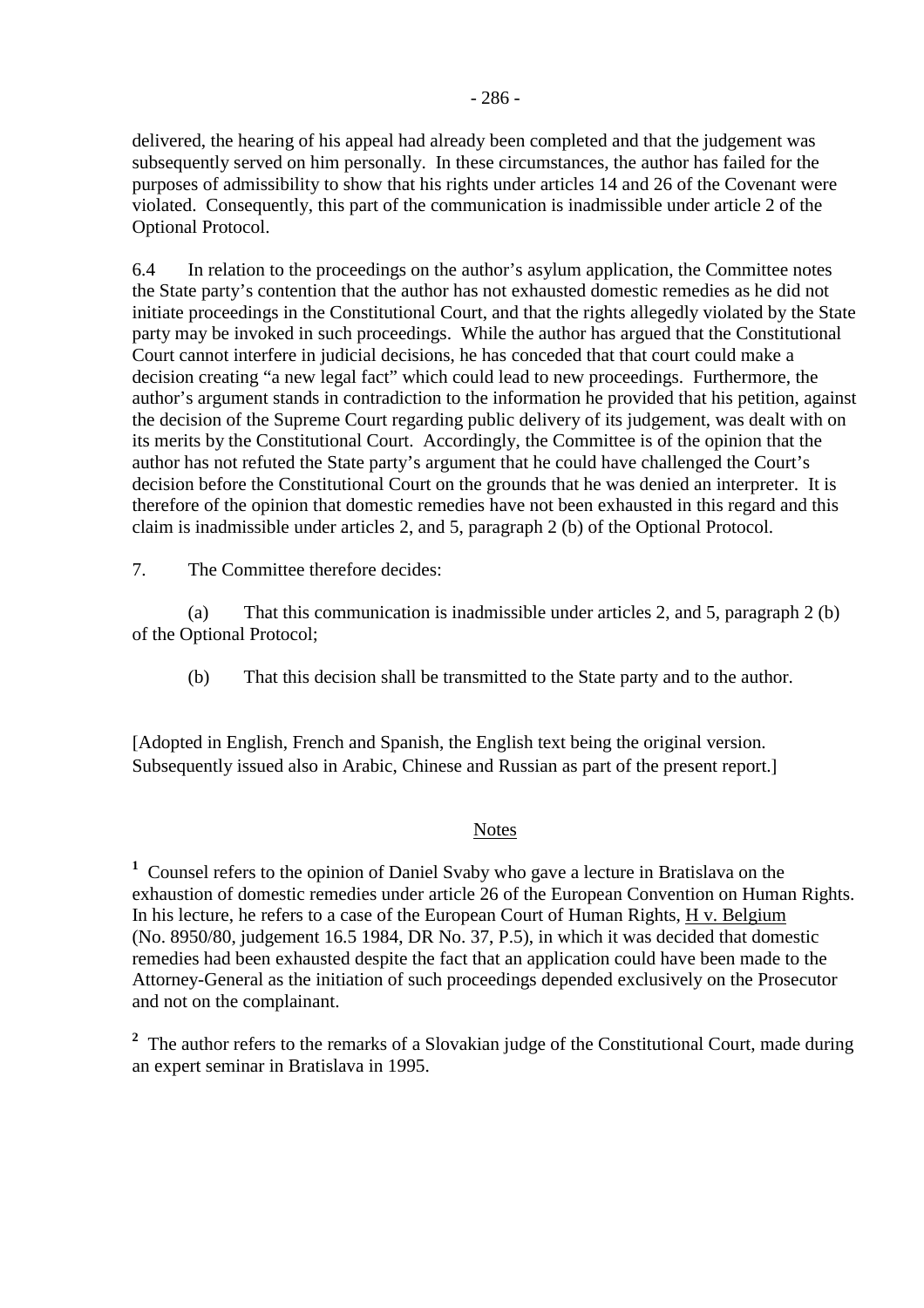#### - 287 -

#### **L. Communication No. 947/2000, Hart v. Australia, (Decision adopted on 25 October 2000, seventieth session)**∗

|  | Submitted by: | Mr. Barry Hart |
|--|---------------|----------------|
|--|---------------|----------------|

Alleged victim: The author

State party: Australia

Date of communication: 31 January 2000 (initial submission)

 The Human Rights Committee, established under article 28 of the International Covenant on Civil and Political Rights,

Meeting on 25 October 2000,

Adopts the following:

### **Decision on admissibility**

1. The author of the communication is Barry Hart, an Australian citizen, born on 20 August 1935. He claims to be a victim of a violation by Australia of articles 2 (1), (2) and (3) (a), 14, 17 (1) and (2), 18 (1), 19 (1) and (2) and 26 of the International Covenant on Civil and Political Rights. The International Covenant on Civil and Political Rights entered into force for the State party on 12 November 1980 and the Optional Protocol entered into force on 25 December 1991.

### **The facts as presented**

 $\overline{a}$ 

2.1 In 1973, the author voluntarily attended Chelmsford private hospital for a psychiatric appointment with a Dr Herron, a leading doctor in deep-sleep treatment at Chelmsford. The author contends that he was involuntarily rendered unconscious by staff at Chelmsford. Over the following 10 days, the author alleges that he was treated with large and potentially toxic quantities of nasally-administered drugs (including barbiturates) without his consent. Electro-convulsive therapy was also administered to the author without relaxants. The author suffered double pneumonia, pleurisy, deep vein thrombosis, pulmonary embolis and anoxic brain damage as a result of these treatments. On 20 March 1973, the author was transferred to Hornsby Public Hospital with bilateral pneumonia and pulmonary embolus, before being

∗ The following members of the Committee participated in the examination of the communication: Mr. Nisuke Ando, Mr. Prafullachandra Natwarlal Bhagwati, Ms. Christine Chanet, Lord Colville, Ms. Pilar Gaitan de Pombo, Mr. Louis Henkin,

Mr. Eckart Klein, Mr. David Kretzmer, Mr. Martin Scheinin, Mr. Hipólito Solari Yrigoyen, Mr. Roman Wieruszewski, Mr. Maxwell Yalden and Mr. Abdallah Zakhia. Under rule 85 of the Committee's rules of procedure, Ms. Elizabeth Evatt did not participate in the examination of the case.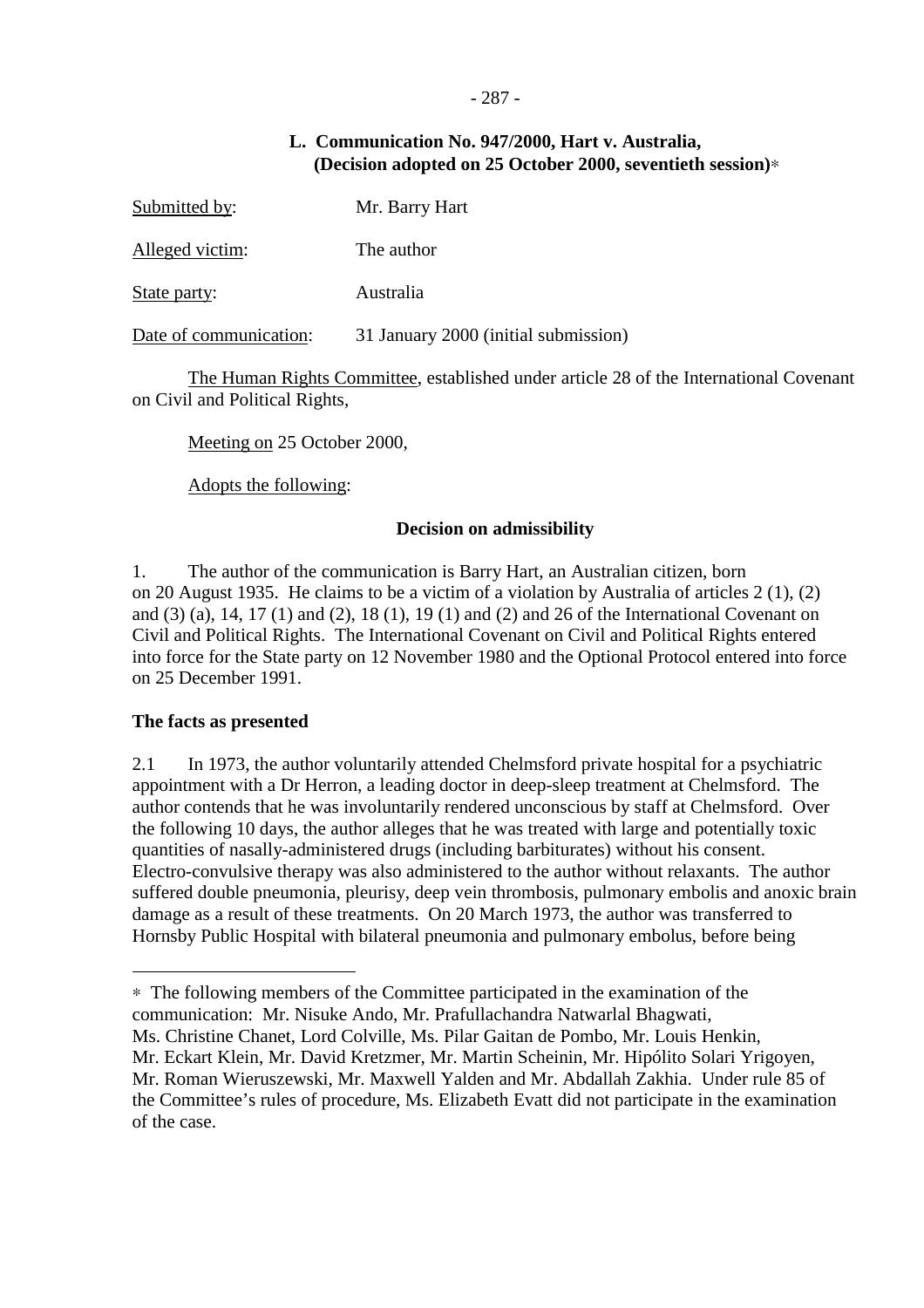discharged on 3 April 1973. Following discharge, the author suffered convulsions, sensitivity to noise, heightened startle response, nightmares, dry retching and continual psychological arousal. This was diagnosed as severe, chronic post traumatic stress disorder. These effects are stated to have rendered the author virtually unemployable, with the result that he now lives on a disability pension. Over the years, the author contends that this symptom has become exacerbated to the point now of being untreatable.

2.2 The author commenced legal proceedings by statement of claim in the District Court of New South Wales in November 1976. These proceedings were transferred to the Supreme Court of New South Wales in 1979.

2.3 In March 1980, civil proceedings against Chelmsford and Dr Herron before Judge Fisher and a jury began in the Supreme Court of New South Wales. The author contends that the hearing was unfair in a variety of respects. The judge is said to have excluded important probative evidence as prejudicial, and inappropriate pressure was placed on the jury to reach a quick verdict. The defendants adduced no medical witnesses in support of their position, but the judge directed the jury on the medical evidence unfavourably to the plaintiff. The author states that post-traumatic stress disorder from which he was suffering was not a recognized illness at that time. Exemplary (punitive) damages were withdrawn from the jury by the trial judge on the basis that there was no evidence of gross and callous malpractice and neglect which could warrant them. On 14 July 1980, the jury returned verdicts against Chelmsford for false imprisonment and Dr Heron for false imprisonment, assault and battery and negligence. The author was awarded damages of \$6,000 for false imprisonment against both defendants, \$18,000 for assault and battery against Dr Herron and \$36,000 compensatory damages (for past and future loss of earnings) against both defendants. In August 1980, the defendants appealed the "excessive" damages, while the author also cross-appealed on quantum and the withdrawal of exemplary damages.

2.4 In 1983, the author complained to the Investigating Committee of the Medical Board about his treatment at Chelmsford and related issues arising out of the 1980 trial.

2.5 In March 1986, the Investigating Committee found a prima facie case of professional misconduct against Dr Herron warranting reference to a Disciplinary Tribunal. Dr Herron pursued a claim of abuse of process in the New South Wales Court of Appeal, which referred the matter to the Disciplinary Tribunal. In June 1986, Judge Ward of the Tribunal held that there had been no delay by the author so as to constitute an abuse of process, citing the variety of legal action during that period.

2.6 In September 1986, on application by Dr Herron the New South Wales Court of Appeal (McHugh CJ, Priestley and Street JJA) permanently stayed the disciplinary proceedings, without reference to Judge Ward's judgement, on the basis that the author had abused the process by delaying a complaint to the investigating committee of the medical board for three years. The High Court of Australia, in December 1986, refused special leave by the author to appeal the Court of Appeal's judgement.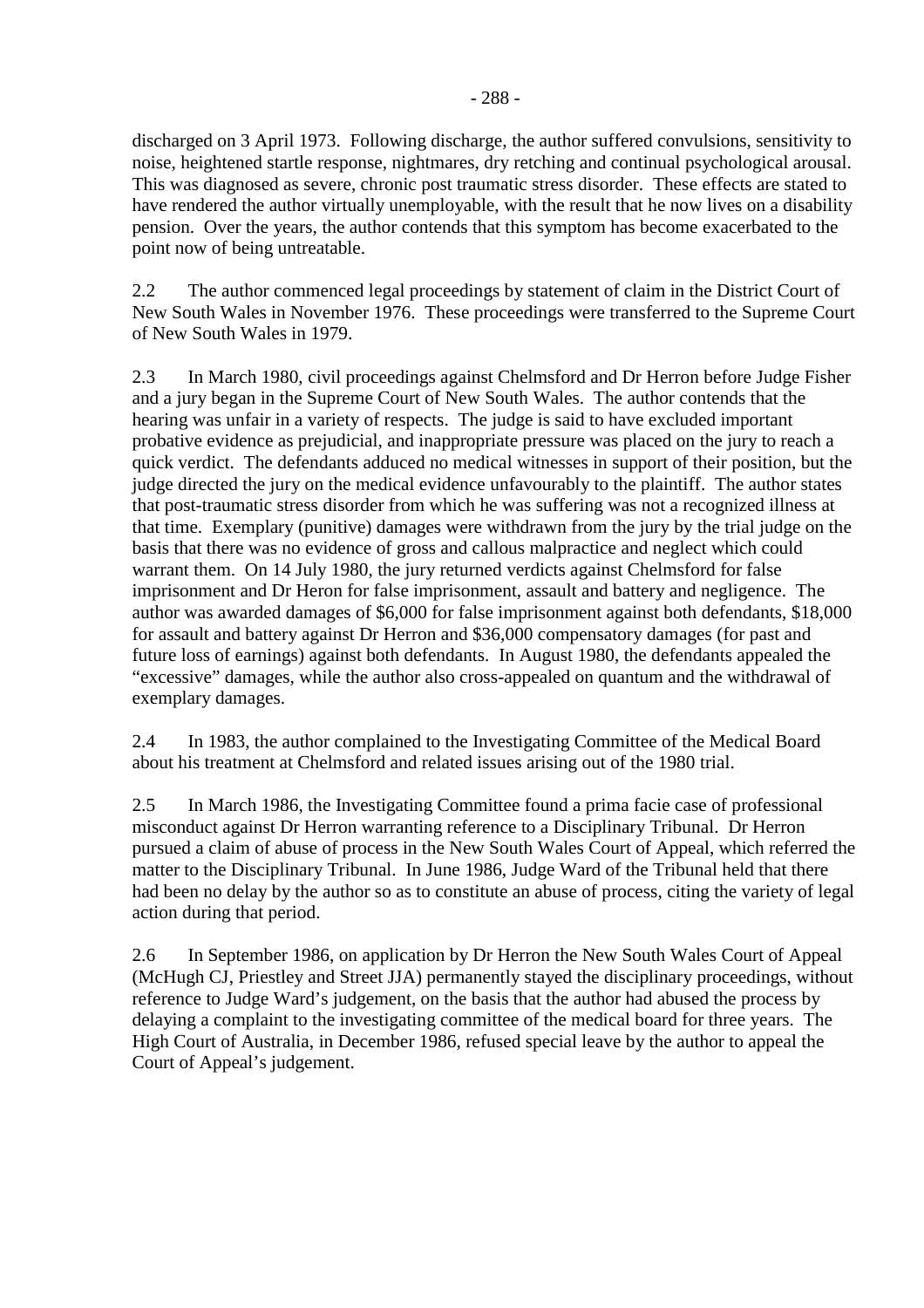2.7 In August 1988, a Royal Commission of Inquiry was commissioned to investigate into practices at Chelmsford, including the deep sleep therapy practised and the large number of deaths that had occurred there. The Royal Commission examined the author's case, among others, in detail. In a very critical report of December 1990, the Commission considered that criminal conduct had occurred and that there was evidence of serious psychological damage. It found the defendants had conspired to pervert the course of justice, including by threatening an eye-witness nurse, and had forged the author's supposed consent to treatment, followed by deliberately lying about the incident of forgery.

2.8 In 1993, the author states that he was diagnosed with debilitating psychiatric illness for the first time. In June 1993, the New South Wales Court of Appeal dismissed Dr Herron's application that the author's appeal from the 1980 trial be dismissed for want of prosecution.

2.9 In August 1995, the author's appeal from the 1980 trial was heard in the New South Wales Court of Appeal, with the author appealing against an inadequate quantum of compensatory damages and the withdrawal of exemplary damages from the jury by the trial judge. Dr Herron's cross-appeal was not pursued. On 6 June 1996, the New South Wales Court of Appeal (Priestley, Clarke and Sheller JJA) dismissed the appeal, with costs against the author. The Court found, inter alia, that reports of psychological testing done in 1972 showed "many of the symptoms" subsequently attributed to the Chelmsford treatment. The Court considered that the Royal Commission of Inquiry's findings, combined with other evidence, only went so far as to support a conclusion that Dr Herron had "acted badly" in concert with others. Priestley JA, writing for the Court, found that "It does not seem to me that the further material relied on by the appellant could have taken the matter any further than the materials actually available at the trial." The Court held it could find no error in the trial judge's conduct.

2.10 In April 1997, an application to the High Court of Australia for special leave to appeal was denied (Brennan, Dawson and Toohey JJ), again with costs against the author. The Court held the author could not pursue exemplary damages so long after trial. The author states that the criminal activity concerned was only exposed at the Commission in 1990 and that he had been engaged in protracted legal proceedings since that point.

## **The complaint**

3. The author complains that the State failed to properly regulate the standards and practices at Chelmsford and to investigate a series of complaints from nursing staff and State inspectors. The author also complains that the judiciary and the legal profession was biased against him and stigmatized him on the basis of his psychiatric treatment, in particular in the 1980 civil trial against Dr Herron. Moreover, the author alleges that the New South Wales Court of Appeal is said to have ignored relevant evidence, fabricated facts and evidence and handed down false and misleading judgements in both the staying of disciplinary proceedings in 1986 and the substantive appeal in 1996. The author states that the State party has failed to provide and exercise appropriate regulatory and investigatory mechanisms over the judiciary and the legal profession. The courts also have failed to award fair and adequate compensation to him as a victim of stated psychiatric abuse and torture. The author claims that the above constitute violations of articles 2, 14, 17, 18, 19 and 26 of the ICCPR.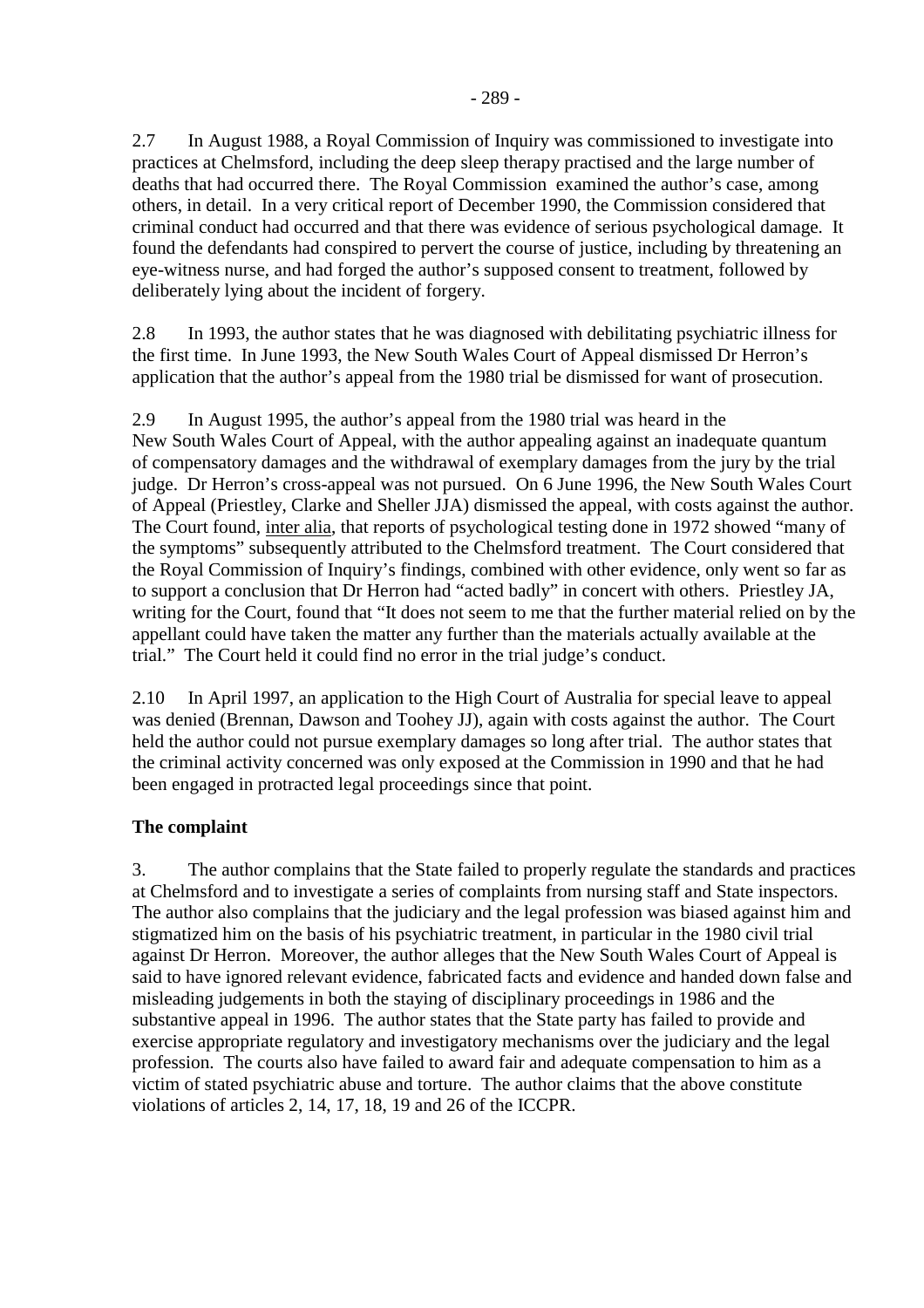## **Issues and proceedings before the Committee**

4.1 Before considering any claim contained in a communication, the Human Rights Committee must, in accordance with rule 87 of its rules of procedure, decide whether or not it is admissible under the Optional Protocol to the Covenant.

4.2 As the Optional Protocol entered into force for Australia on 25 December 1991, the Committee is precluded ratione temporis from considering allegations that relate to events that occurred before this date, unless they had continuing effects that in themselves constitute a violation of the Covenant. Thus the author's complaints regarding his treatment at Chelmsford, the civil trial against Dr Herron and the decision of the New South Wales Court of Appeal staying the disciplinary proceedings against Dr Herron, which all occurred before 25 December 1991, must be considered inadmissible.

4.3 As regards the author's complaints relating to the decisions of the New South Wales Court of Appeal and the High Court of Australia, the Committee recalls that it is generally not for the Committee but for the courts of States parties to evaluate the facts and evidence in a specific case, unless it can be ascertained that the evaluation was clearly arbitrary or amounted to a denial of justice. Furthermore, it is not for the Committee to review the interpretation of domestic law by the national courts. In the present case, the Committee notes that both the New South Wales Court of Appeal and the High Court of Australia considered the author's allegations and, on the basis of the available evidence, refused to disturb the lower court's findings of facts and law. The author's allegations and the information before the Committee do not substantiate that the Court of Appeal or the High Court's decisions were manifestly arbitrary or amounted to a denial of justice. In the circumstances, this part of the communication is inadmissible under article 2 of the Optional Protocol.

4.4 With regard to the author's remaining allegations, the Committee considers that the author has failed to substantiate them, for purposes of admissibility. They are therefore also inadmissible under article 2 of the Optional Protocol.

5. The Committee therefore decides:

(a) That the communication is inadmissible;

 (b) That this decision shall be communicated to the author and, for information, to the State party.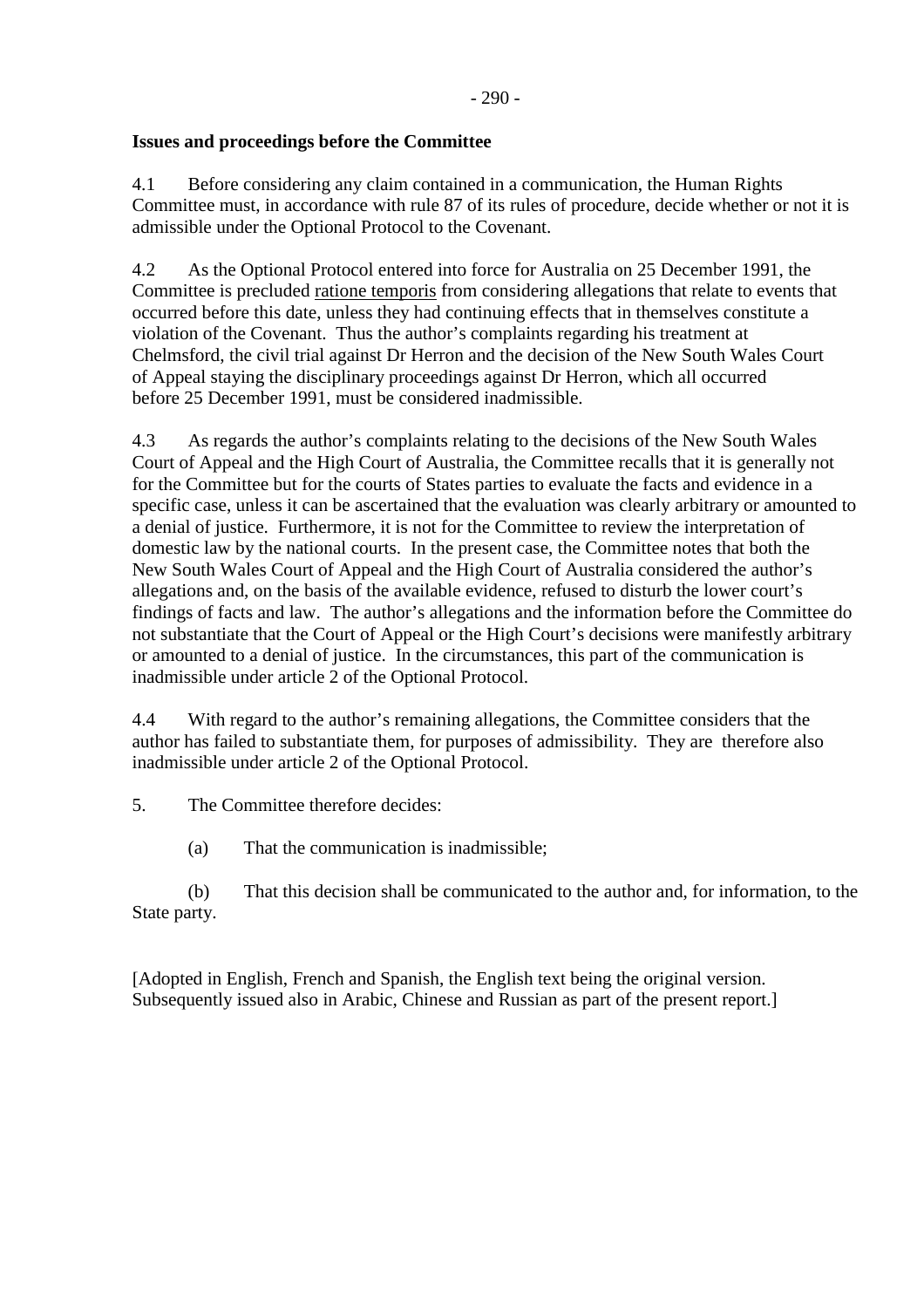## **M. Communication No. 948/2000, Devgan v. Canada, (Decision adopted on 30 October 2000, seventieth session)**∗

Submitted by: Mr. Ravi Devgan (represented by Mr. Harry Kopyto, legal agent)

Alleged victim: The author

State party: Canada

Date of communication: 1 June 2000

 The Human Rights Committee, established under article 28 of the International Covenant on Civil and Political Rights,

Meeting on 30 October 2000,

Adopts the following:

#### **Decision on admissibility**

1. The author of the communication is Ravi Devgan, a Canadian citizen, born in 1946. He claims to be victim of the violation of his rights under articles 2, 3, 7 and 14 of the International Covenant for Civil and Political Rights by Canada.

#### **Facts as submitted by the author**

 $\overline{a}$ 

2.1 On 26 January 1996, the Ontario Court tried the author on one account of fraud and one account of making a false statement, involving separate complainants. The author pleaded not guilty, but was found guilty, and on 17 May 1996 he was sentenced to 90 days of intermittent imprisonment. The author claims that although a civil suit for compensation for the fraud had been settled, he was also ordered to pay compensation to both complainants, under section 725 (1) of the Criminal Code.

<sup>∗</sup> The following members of the Committee participated in the examination of the present communication: Mr. Abdelfattah Amor, Mr. Prafullachandra Natwarlal Bhagwati, Lord Colville, Ms. Elizabeth Evatt, Ms. Pilar Gaitan de Pombo, Mr. Louis Henkin, Mr. Eckart Klein, Mr. David Kretzmer, Ms. Cecilia Medina Quiroga, Mr. Martin Scheinin, Mr. Hipólito Solari Yrigoyen and Mr. Roman Wieruszewski. Pursuant to rule 85 of the Committee's rules of procedure, member Maxwell Yalden did not participate in the consideration of the communication.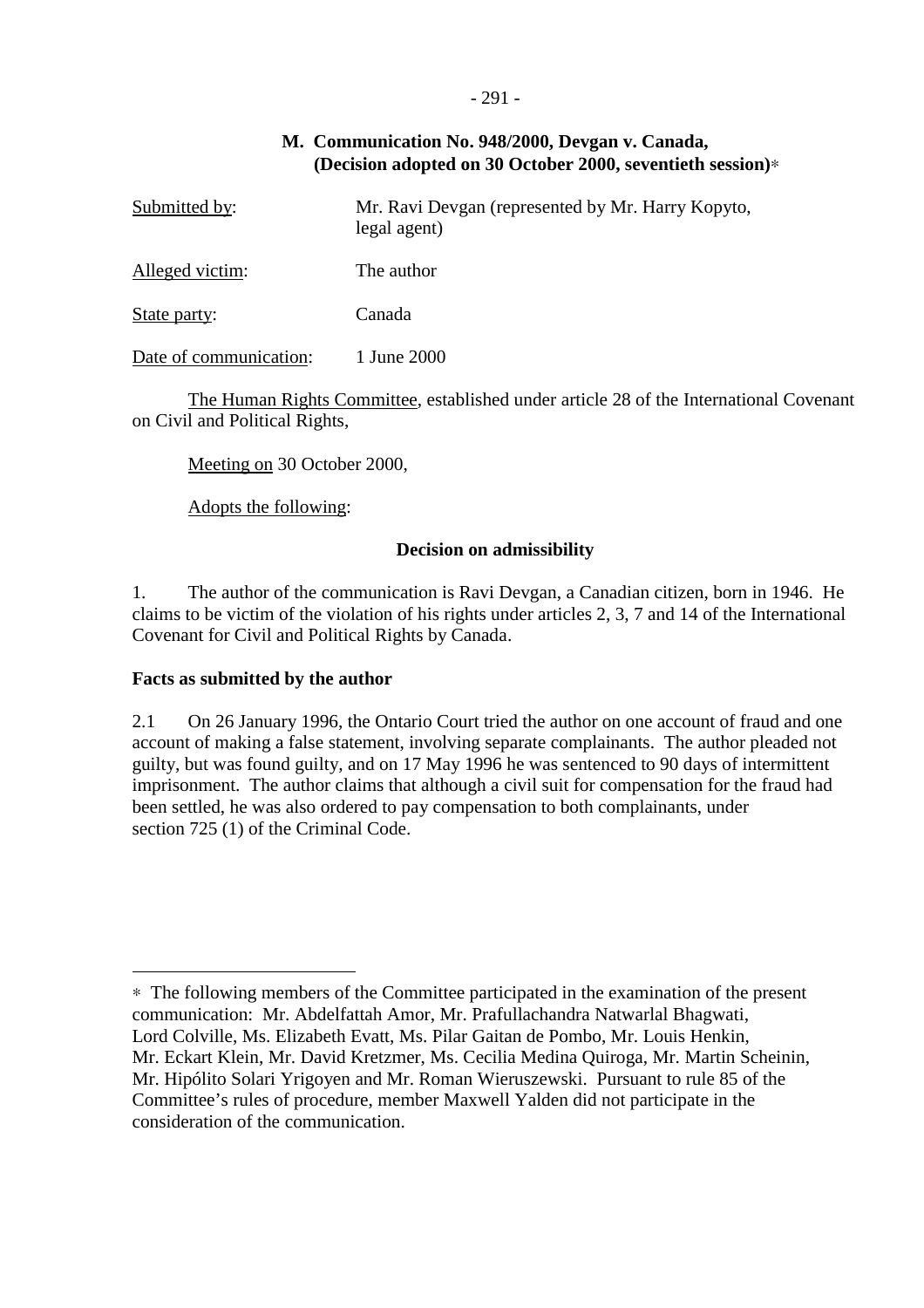2.2 The author, represented by a solicitor, gave Notice of Appeal of both conviction and sentence set by the Ontario Court. However, the solicitor advised the author that if he proceeded with the appeal a higher sentence might be imposed. In August 1999, the author confirmed in writing to his counsel the withdrawal of his Notice of Appeal. Counsel submitted a Notice of Abandonment to the court, which dismissed the appeal as abandoned on 11 August 1999. The author also appealed the compensation orders. In a judgement of 26 May, 1999 the Ontario Court of Appeal set aside one compensation order and reduced the other.

2.3 After withdrawing his appeal against the conviction and sentence the author obtained new advice, which indicated that it would be extraordinary for the Court of Appeal to increase the sentence, given that no cross-appeal was taken by the Crown in respect of the sentence. The author then submitted a motion to set aside the order of abandonment of the appeal. The Court of Appeal for Ontario dismissed the motion on 7 February 2000, holding that there was no basis to set aside the abandonment. The author applied for leave to appeal this decision to the Supreme Court of Canada, which on 23 March 2000 refused the application. Furthermore, the author applied for leave to appeal the Ontario Court of Appeal's judgement in respect of the compensation. The Supreme Court of Canada refused the application on 20 April 2000.

# **The complaint**

3. The author contends that by denying him his right to appeal, the courts violated his rights pursuant to articles 2, 3, 7 and 14 of the Covenant. He also claims that the courts placed him in double jeopardy by giving a compensation order at the criminal trial, after a civil action had settled the matter, and that this also constitutes a violation of articles 7 and 14.

## **Issues and proceedings before the Human Rights Committee**

4.1 Before considering any claims contained in the communication, the Human Rights Committee must, in accordance with article 87 of its rules of procedure, decide whether or not it is admissible under the Optional Protocol to the Covenant.

4.2 With regard to the author's claim that he was denied the right to appeal, the Committee notes that according to the information provided by the author, he initially exercised his right to appeal, but subsequently withdrew the appeal. Nothing in the author's allegations or in the information before the Committee substantiates for purposes of admissibility, the author's claim that in refusing his motion for reopening the appeal the State party violated articles 2, 3, 7 or 14 of the Covenant. This part of the communication is therefore inadmissible under article 2 of the Optional Protocol.

4.3 As regards the compensation awarded in the criminal trial, the Committee is of the view that the author has failed to substantiate his claim that in awarding compensation the State party violated his rights under articles 7 and 14 of the Covenant. This part of the communication is also therefore inadmissible under article 2 of the Optional Protocol.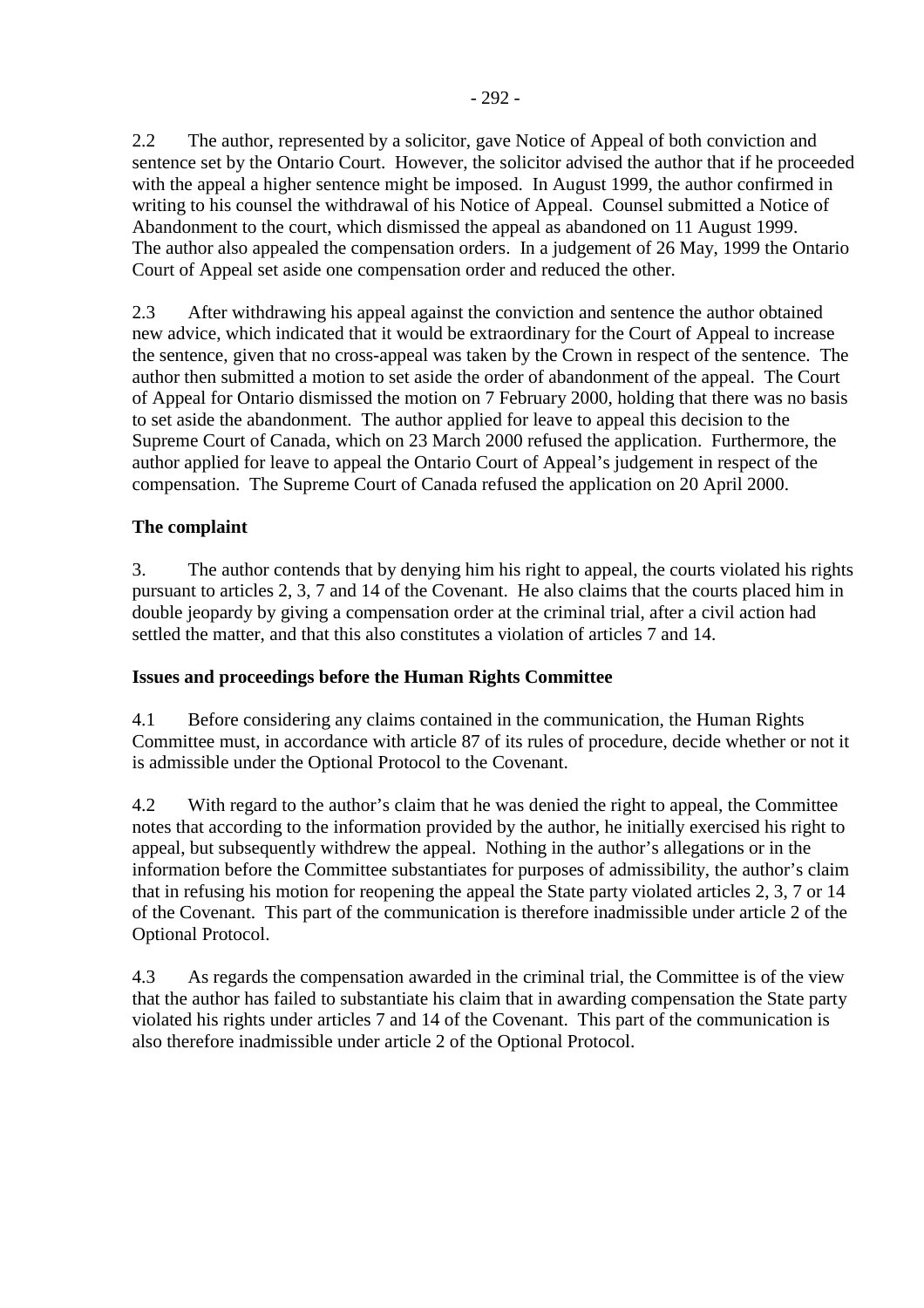5. The Committee therefore decides:

(a) That the communication is inadmissible;

 (b) That this decision shall be communicated to the author and, for information, to the State party.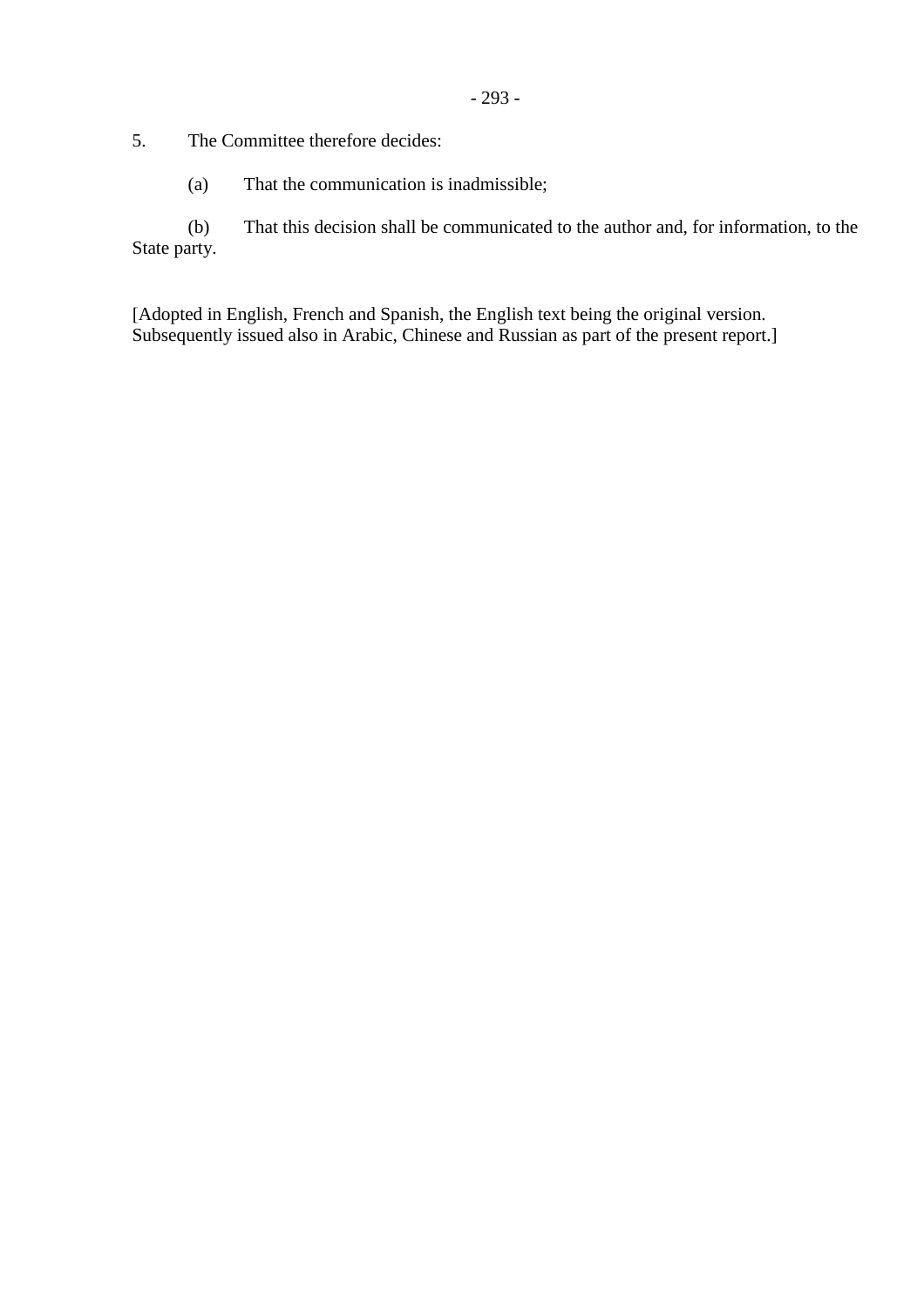#### - 294 -

#### **N. Communication No. 949/2000, Keshavjee v. Canada (Decision adopted on 2 November 2000, seventieth session)**∗

Alleged victim: The author

State party: Canada

Date of communication: 4 June 1996 (initial submission)

 The Human Rights Committee, established under article 28 of the International Covenant on Civil and Political Rights,

Meeting on 2 November 2000,

Adopts the following:

## **Decision on admissibility**

1. The author of the communication is Ameer Keshavjee, a Canadian national, born 4 October 1938. He claims to be a victim of a violation by Canada of articles 14, 25 (c) and 26 of the International Covenant on Civil and Political Rights.

#### **The facts as presented**

 $\overline{a}$ 

2.1 The author was employed by Revenue Canada from 19 September 1989 as a Collection Contact Officer after successfully passing the relevant examinations. The appointment was probationary to 9 April 1990. On 15 March 1990, the author passed a further examination and was offered an appointment as Collection Enforcement Officer to commence 9 April 1990 for a 12 month probationary period. On 31 July 1990 the author received written advice from the Collection Group Supervisor that five test checks of the author's work between November 1989 and July 1990 had shown unsatisfactory performance. These tests were conducted on 8 November 1989, 10 January 1990, 5 March 1990, 22 June 1990 and 10 July 1990.

<sup>∗</sup> The following members of the Committee participated in the examination of the present communication: Mr. Abdelfattah Amor, Mr. Prafullachandra Natwarlal Bhagwati, Lord Colville, Ms. Elizabeth Evatt, Ms. Pilar Gaitan de Pombo, Mr. Louis Henkin, Mr. Eckart Klein, Mr. David Kretzmer, Mr. Rajsoomer Lallah, Ms. Cecilia Medina Quiroga, Mr. Martin Scheinin, Mr. Hipólito Solari Yrigoyen and Mr. Roman Wieruszewski. Under rule 85 of the Committee's rules of procedure, Mr. Maxwell Yalden did not participate in the examination of the case.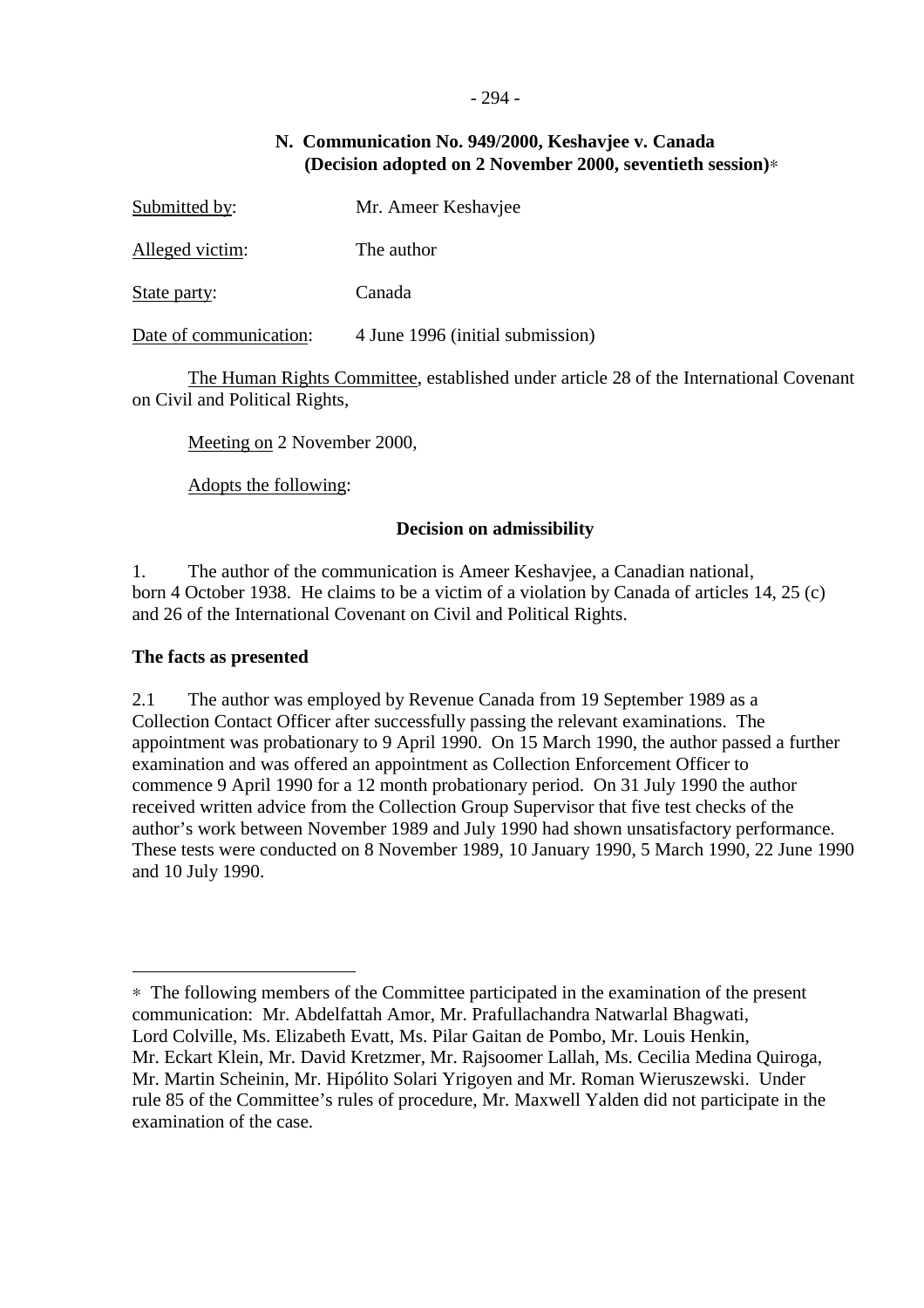2.2 On 31 July 1990, the author was given 90 days to correct these deficiencies or have the probationary appointment terminated. He was also advised that three test checks would be performed during that 90 day period. He contends that this was the first notice he had received that his performance was less than acceptable. He also alleges that the whole Unit's production had been down but no other employee had received such a letter. On 29 August 1990, the author was advised that, due to unsatisfactory performance, the usually payable pay increment commencing 19 September 1990 would be denied. This withholding appears to be a standard procedure in cases where management determines that an employee is not performing at an acceptable level. On 28 November 1990, the author's probationary appointment was terminated.

2.3 With the assistance and advice of the Union of Tax Employees, the author challenged the failure to provide the pay increment and the termination of appointment through four levels of internal complaint procedures (details unspecified). That process concluded on 22 January 1992 with advice of the final level hearing. The pay increment was restored at the third level hearing, but the termination was not reversed at any point.

2.4 In October 1991, the author complained to the Canadian Human Rights Commission alleging that he was discriminated against on the basis of his race, colour and national or ethnic origin (East Indian) in the termination of his employment. The Commission, after full investigation, found that the author's performance had not improved as advised, and that other collection officers were treated in the same way as the author. It concluded in August 1992 that the complaint was unfounded. The author made a further approach to the Commission to review its decision, which was also denied.

2.5 In November 1992, the author complained to the Public Service Commission of Canada in respect of his case. That complaint was dismissed in December 1992. The author has made a variety of further attempts to secure redress through the Prime Minister, the Minister of National Revenue and Members of Parliament. He has not proceeded with any further Court action, for instance in the Federal Court of Canada. He contends that such recourse would be pointless, as the Federal Court's review of decisions of the Human Rights Commission is confined to matters of jurisdiction and procedural fairness.

# **The complaint**

3.1 The author raises two main complaints. The first complaint is against the Union of Taxation Employees, representing the author in the internal grievance proceedings. He alleges that the union failed to explain the proper appeal procedures applicable to his case, and that the union had against his wishes excluded him from certain hearings. He also alleges that members of the Union arranged for his dismissal.

3.2 The essence of the author's main complaint relates to his allegation of discrimination in the termination of his employment. The author claims that he had recently passed higher level examinations and points out that the pay increment initially denied was later awarded. He charges that his dismissal was based upon racial discrimination. To support this claim he argues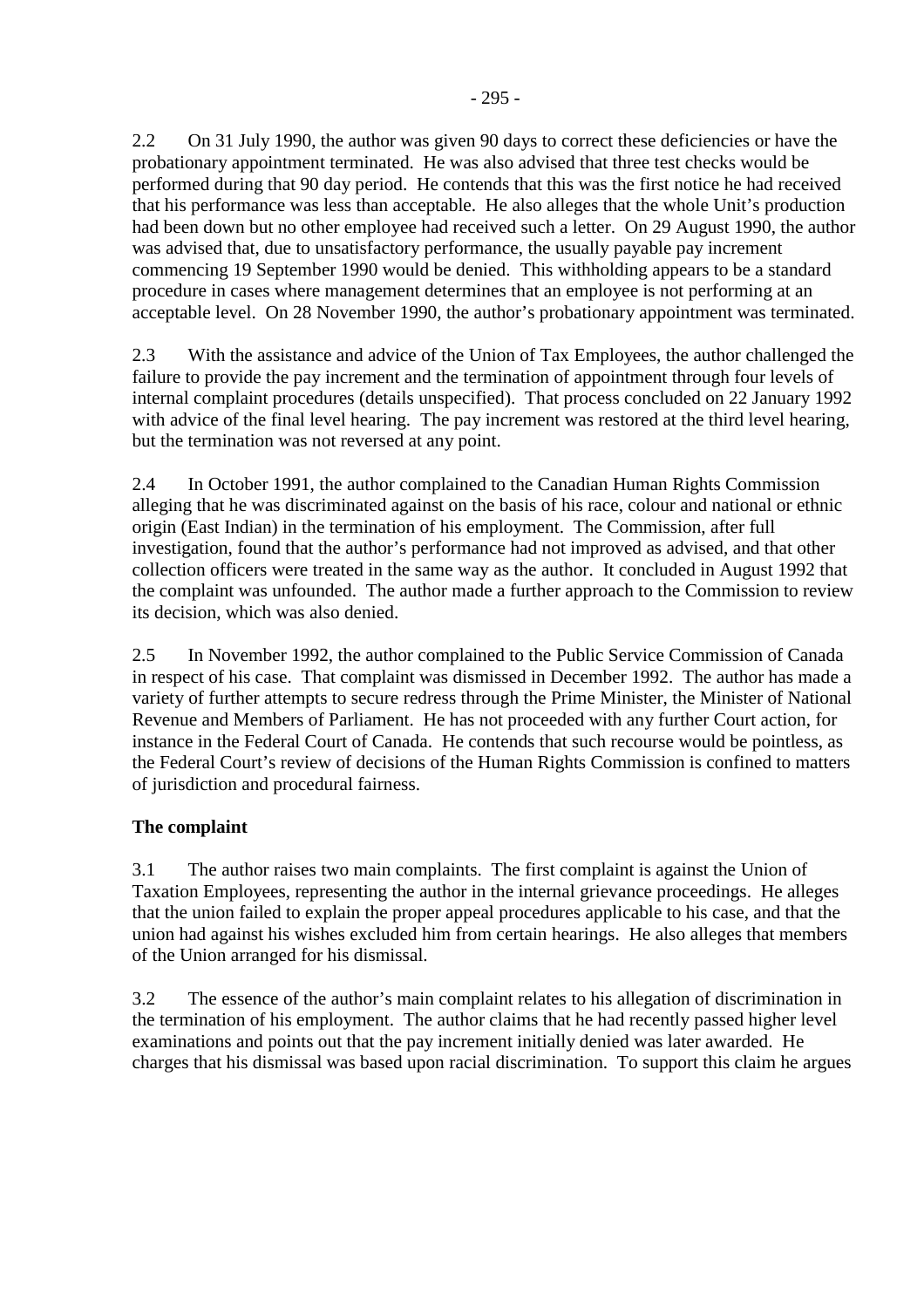that his supervisors, the union officials representing him and the adjudicators were Caucasian and that the internal grievance procedures were unfair, as persons who had exercised management functions were also members of grievance panels. The author contends that the above constitutes violations of article 14, 25, paragraph (c), and 26 of the Covenant.

#### **Issues and proceedings before the Committee**

4.1 Before considering any claim contained in a communication, the Human Rights Committee must, in accordance with rule 87 of its rules of procedure, decide whether or not it is admissible under the Optional Protocol to the Covenant.

4.2 In terms of the allegations directed against the conduct of the Union, the Committee observes that the allegations are directed against private parties. In the absence of any argument on which the State party might be held responsible for the actions of these individuals, this part of the communication is inadmissible ratione personae under article 1 of the Optional Protocol.

4.3 In terms of the author's allegations of discrimination, the Committee recalls that, according to its constant jurisprudence, it is not for the Committee, but for the competent authorities of the State party to evaluate facts and evidence. The Committee does not interfere in such an evaluation unless it was manifestly arbitrary or amounted to a denial of justice. In the instant case, the Committee notes that the author's allegations were examined on their merits by the Canadian Human Rights Commission, which found that the author's employment had been terminated not on any discriminatory ground, but for failure to improve unsatisfactory performance. Moreover, it found that other tax collection officials had been treated in the same manner. The author has failed to substantiate, for the purposes of admissibility, that these findings were either manifestly arbitrary or amounted to a denial of justice. In the light of this finding of the Human Rights Commission, the Committee is of the view that the author has failed to substantiate, for the purposes of admissibility, that his dismissal involved violations of his rights under articles 14, 25, paragraph (c), and 26 of the Covenant. This part of the communication is therefore inadmissible under article 2 of the Optional Protocol.

5. The Committee therefore decides:

 (a) That the communication is inadmissible under articles 1 and 2 of the Optional Protocol;

 (b) That this decision shall be communicated to the author and, for information, to the State party.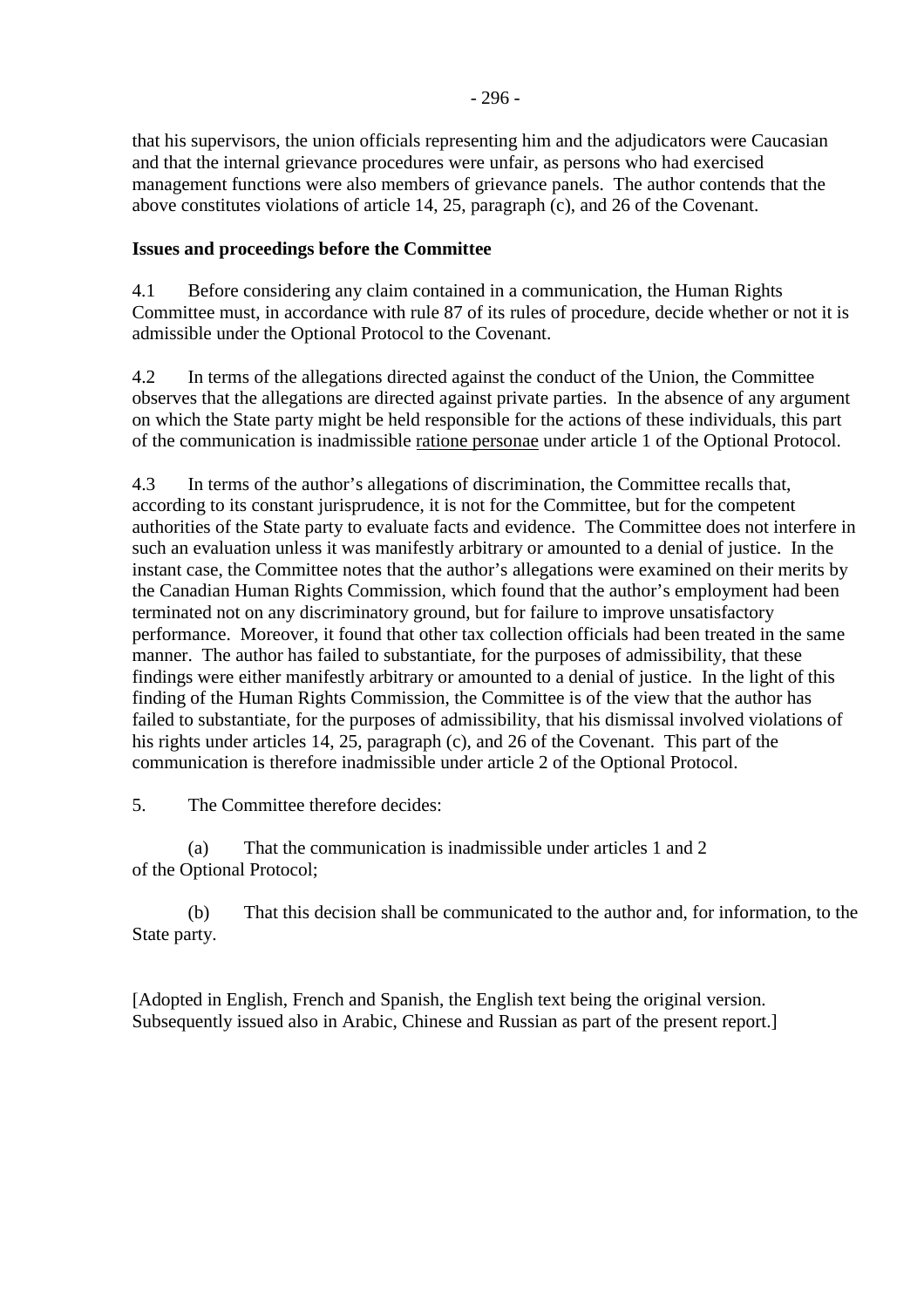#### - 297 -

## **O. Communication No. 952/2000, Parun and Bulmer v. New Zealand (Decision adopted on 22 March 2001, seventy-first session)**∗

| Submitted by: | Messrs. M. J. Parun and K. D. Bulmer |
|---------------|--------------------------------------|
|               |                                      |

Alleged victim: The authors

State party: New Zealand

Date of communication: 15 October 1998 (initial submission)

 The Human Rights Committee, established under article 28 of the International Covenant on Civil and Political Rights,

Meeting on 22 March 2001

Adopts the following:

# **Decision on admissibility**

1. The authors of the communication are Kenneth Daniel Bulmer, born in 1964, and Melvin Joseph Parun, born in 1955, both New Zealand citizens. They claim to be victims of the violation of their rights under articles 2, 14 and 26 of the International Covenant on Civil and Political Rights by New Zealand.

## **Facts as submitted by the authors**

 $\overline{a}$ 

2.1 The authors were barristers practising in New Zealand, working with criminal cases, including legal aid cases.

2.2 It appears that the authors commenced procedures in the High Court at Wellington, New Zealand, on 4 August 1997, alleging that the Registrar of the Wellington District Court allocated criminal legal aid to lawyers in an unreasonable and unlawful way. The authors provide no information on these proceedings.

<sup>∗</sup> The following members of the Committee participated in the examination of the present communication: Mr. Abdelfattah Amor, Mr. Nisuke Ando, Mr. Prafullachandra Natwarlal Bhagwati, Ms. Christine Chanet, Mr. Louis Henkin, Mr. David Kretzmer, Ms. Cecilia Medina Quiroga, Mr. Rafael Rivas Posada, Sir Nigel Rodley, Mr. Martin Scheinin, Mr. Ivan Shearer, Mr. Hipólito Solari Yrigoyen, Mr. Ahmed Tawfik Khalil, Mr. Patrick Vella and Mr. Maxwell Yalden.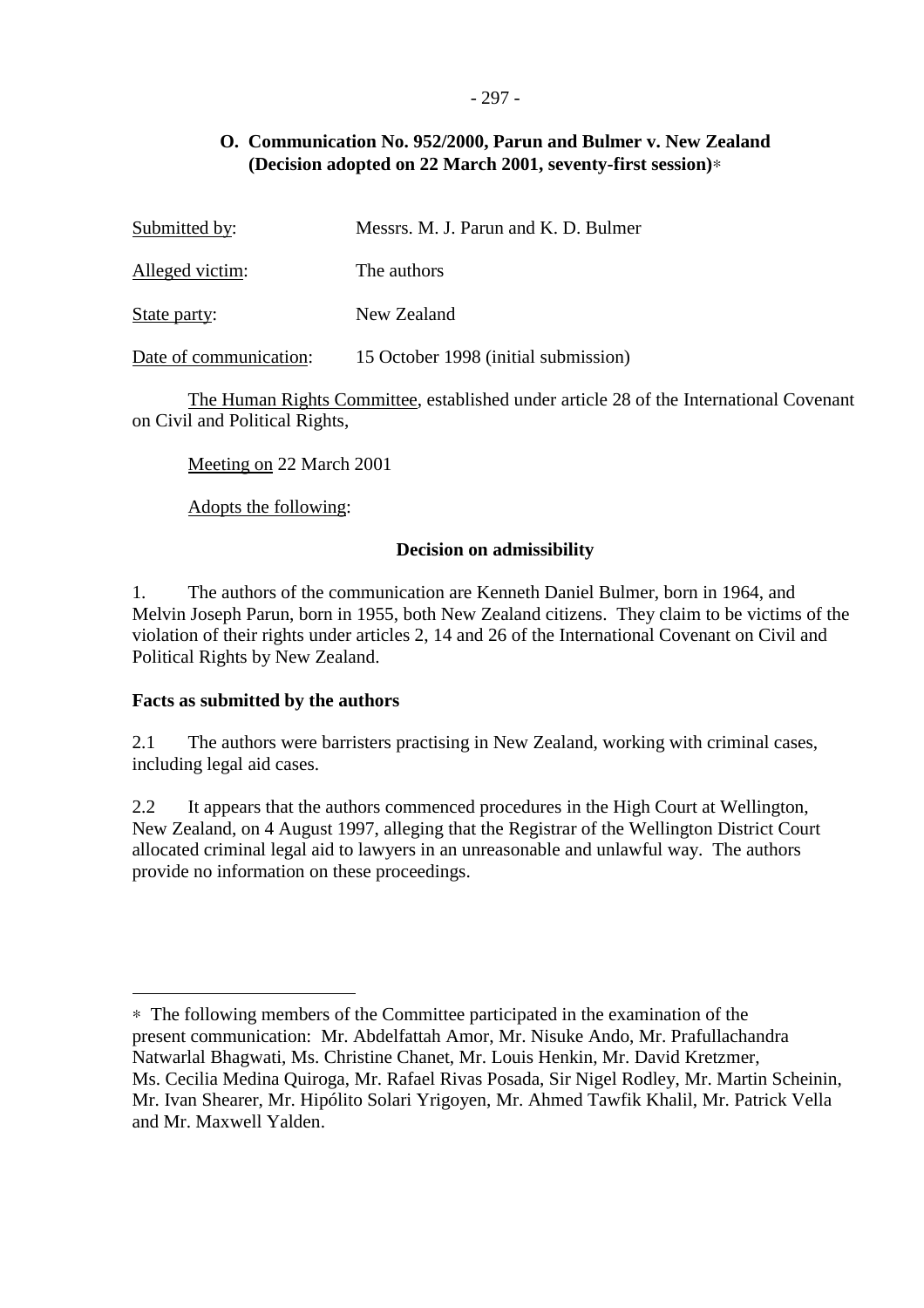2.3 In April 1998, the authors applied to the Court of Appeal for a disqualification from the hearing of their case of High Court Justice Neazor, on the grounds of the judge's alleged involvement in policy and administration of legal aid. In a letter dated 10 July 1998, directed to the Registrar of the Court of Appeal of New Zealand, authors' counsel objected to the involvement in the court hearing by several listed Court of Appeal judges due to their involvement in several committees and councils. They also required declarations from all permanent judges of the Court of Appeal, inter alia, about their involvement in committees listed in the letter, stating that any hearing in breach of either of the said requirements would give rise to claims for substantial damages.

2.4 On 20 July 1998, the Court of Appeal of New Zealand dismissed the application for disqualification of Justice Neazor on the grounds that it had no jurisdiction to act upon an originating application.

2.5 In its judgement, the Court of Appeal stated that it was forwarding the judgement and the authors' letter to the Registrar of the Court to the Wellington District Law Society (WDLS). The Court was of the opinion that the authors had misused the Court's procedure, that their letter to the Registrar could be interpreted as a threat to the judges, and lodged a complaint to the WDLS against the authors accordingly. In a letter dated 11 November 1998, the WDLS found the complaint justified. According to the authors, the WDLS decision may be appealed to the High Court of New Zealand.

2.6 On 21 September 1998, the Court of Appeal of New Zealand dismissed the authors' application for conditional leave to appeal the 20 July 1998 decision to the Privy Council, on the basis that the court had no jurisdiction to grant the leave. On the same day, the Court of Appeal of New Zealand dismissed the authors' ancillary application for discovery in their case against Justice Neazor, on the basis that the authors did not appear before the Court. The authors state that they may appeal the decisions to the Privy Council directly. However, they choose not to submit a direct appeal to the Privy Council since the members of the Court of Appeal are also members of the Privy Council, and the authors consider them all biased against them.

2.7 The authors further claim that they have not pursued available court remedies in respect of their claim to be registered as legal aid lawyers, their eventual complaint against the WDLS decision and their eventual claim for compensation from the State, because the New Zealand courts are biased against them.

# **The complaint**

3. The authors contend that by failing to provide them with an effective remedy of disqualifying the High Court Justice Neazor, and by allowing participation of several judges in the Court of Appeal whom the authors had alleged were biased against them, their rights pursuant to articles 2, 14 and 26 of the Covenant were violated. Furthermore, the authors claim violation of the Covenant because they were being denied access to an independent and impartial court in respect of their claim to be registered as legal aid lawyers, their eventual complaint against the WDLS decision and in respect of their eventual claim for compensation from the State.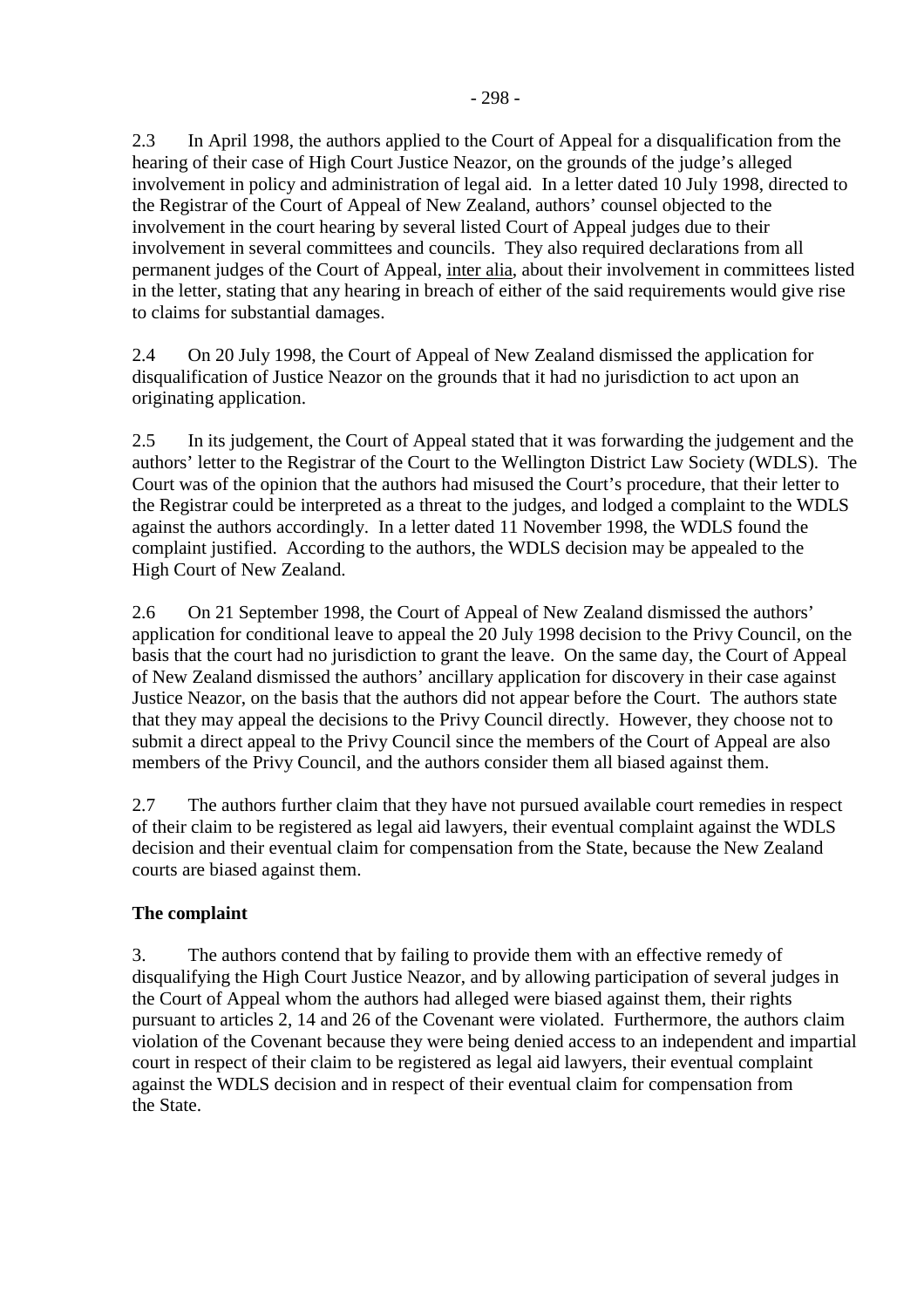# **Issues and proceedings before the Human Rights Committee**

4.1 Before considering any claims contained in the communication, the Human Rights Committee must, in accordance with article 87 of its rules of procedure, decide whether or not it is admissible under the Optional Protocol to the Covenant.

4.2 The essence of the authors' claim is that all New Zealand courts are biased against them. For this reason they fail to pursue remedies before the domestic courts. The Committee is of the opinion that the authors have provided no substantiation for this claim. In these circumstances, the Committee is of the view that the authors' claim has not been substantiated for purposes of admissibility, and the communication is therefore inadmissible under articles 2 and 5, paragraph 2 (b), of the Optional Protocol.

5. The Committee therefore decides:

(a) That the communication is inadmissible;

 (b) That this decision shall be communicated to the authors and, for information, to the State party.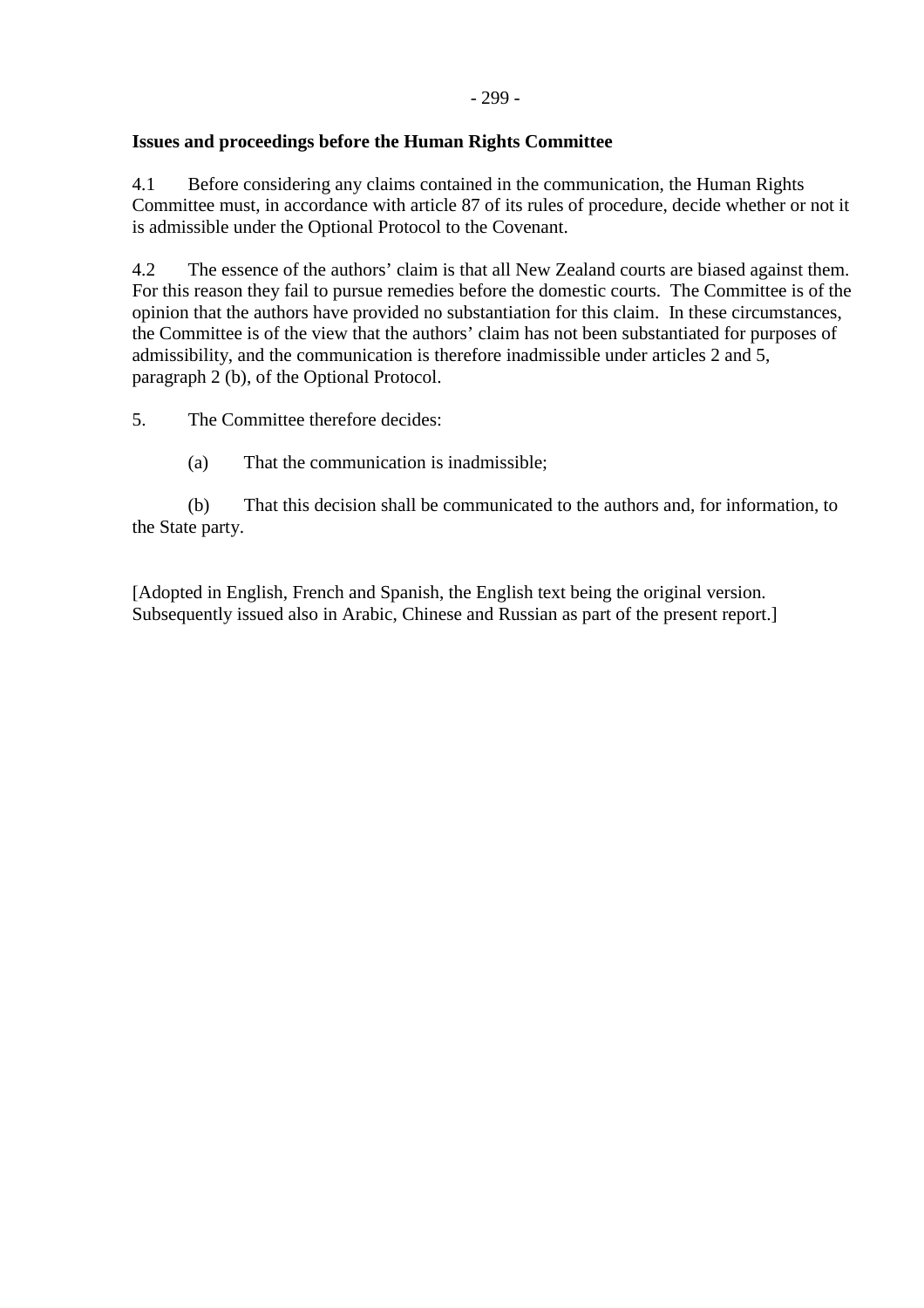#### - 300 -

#### **P. Communication No. 963/2001, Uebergang v. Australia (Decision adopted on 22 March 2001, seventy-first session)**∗

| Submitted by: |  | Mr. Colin Uebergang |
|---------------|--|---------------------|
|               |  |                     |

Alleged victim: The author

State party: Australia

Date of communication: 29 June 2000 (initial presentation)

 The Human Rights Committee, established under article 28 of the International Covenant on Civil and Political Rights,

Meeting on 22 March 2001

Adopts the following:

 $\overline{a}$ 

# **Decision on admissibility**

1. The author of the communication is Colin Uebergang, an Australian citizen, currently residing in Brisbane in the State of Queensland, Australia. He claims to be a victim of violations by Australia of articles 9, paragraph 5 and 14, paragraph 6, of the International Covenant on Civil and Political Rights. The author is represented by counsel. The State party ratified the Covenant on 13 October 1966 and the Optional Protocol on 25 December 1991.

## **The facts as submitted on behalf of the author**

2.1 Between 8 September and 11 September 1997, the author was tried on indictment on three counts of false pretences in the District Court at Brisbane and was found guilty on one count and discharged in respect of the other two counts. On 11 September 1997, he was sentenced to a term of two years imprisonment.

2.2 The author appealed his conviction to the Queensland Court of Appeal. On 27 February 1998, the Court of Appeal unanimously allowed his appeal, set his conviction aside and entered a verdict of acquittal. Mr. Uebergang was released from prison later that day.

<sup>∗</sup> The following members of the Committee participated in the examination of the present communication: Mr. Abdelfattah Amor, Mr. Nisuke Ando, Mr. Prafullachandra Natwarlal Bhagwati, Ms. Christine Chanet, Mr. Louis Henkin, Mr. David Kretzmer, Mr. Rajsoomer Lallah, Ms. Cecilia Medina Quiroga, Mr. Rafael Rivas Posada, Sir Nigel Rodley, Mr. Martin Scheinin, Mr. Ivan Shearer, Mr. Hipólito Solari Yrigoyen, Mr. Ahmed Tawfic Khalil, Mr. Patrick Vella and Mr. Maxwell Yalden.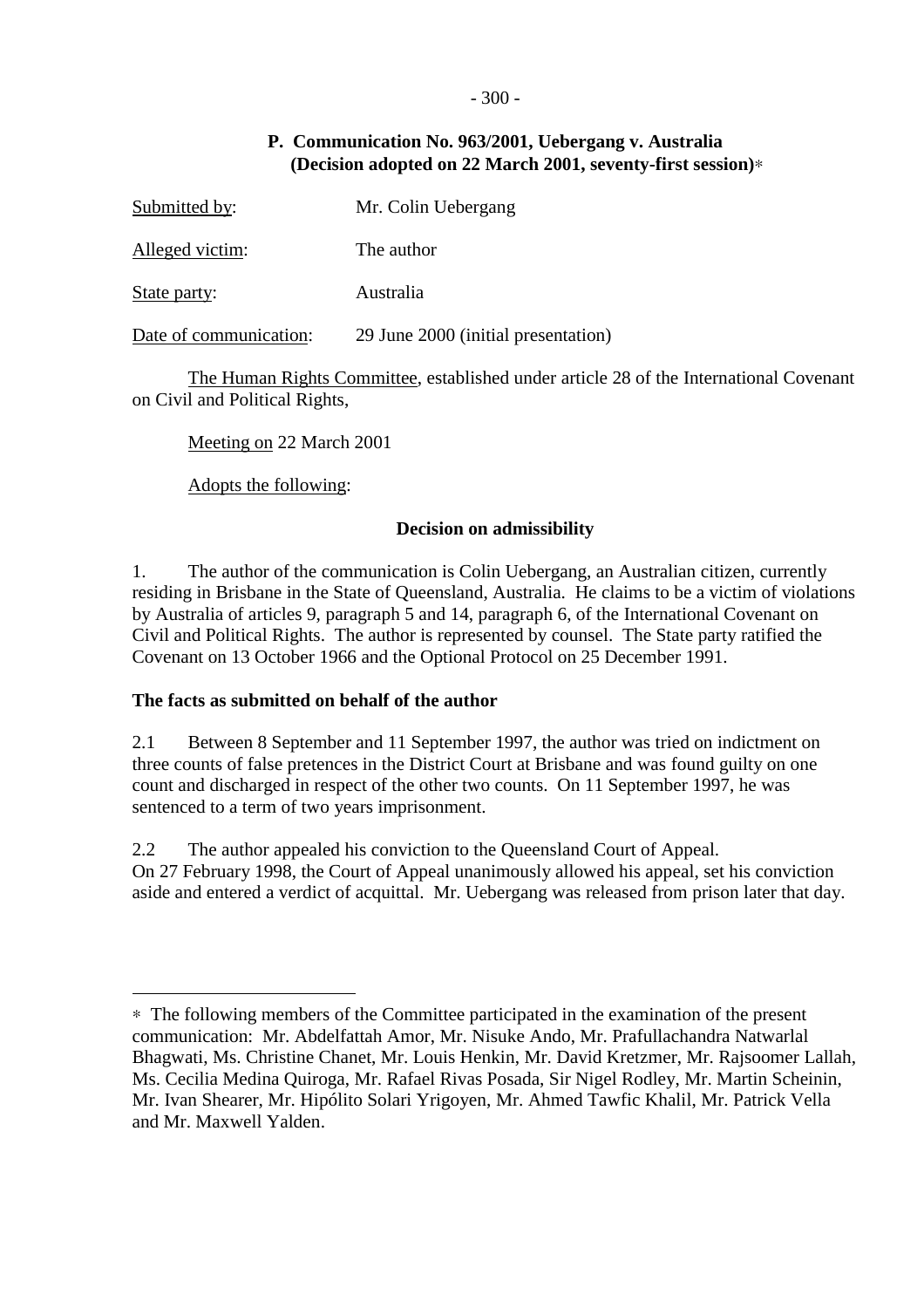2.3 The author wrote to the Queensland Attorney-General, on 10 February 1999 and 20 May 1999, seeking compensation for a miscarriage of justice occasioned by his allegedly wrongful imprisonment for five and a half months (from his conviction in the trial court until acceptance of his appeal). On 17 February, the advisor to the Office of the Attorney-General informed Mr. Uebergang that the Attorney-General refused to pay compensation to the victim as no exceptional circumstances which might justify the making of an ex gratia payment of compensation ... have been identified. The author's counsel wrote to the Attorney-General on 5 June 2000 and received the same negative response. In requesting compensation from the Attorney-General, the author claims that he has exhausted all domestic remedies within the meaning of article 2 and article 5, paragraph 2 (b), of the Optional Protocol.

# **The complaint**

3.1 Counsel states that the refusal of the State of Queensland to compensate Mr. Uebergang for this period of wrongful imprisonment constitutes a breach by Australia of articles 9, paragraph 5 and 14, paragraph 6, of the Covenant.

3.2 Counsel argues that the refusal of the Attorney-General's office to grant compensation because there were no exceptional circumstances, is a violation of article 14, paragraph 6, as this criterion is not included in the terms of this article of the Covenant.

3.3 Counsel contends that the elements of article 14, paragraph 6, are as follows: that there is a final decision; that the complainant is convicted of a criminal offence; that the conviction is subsequently reversed or that the person is pardoned on the ground that a new or newly discovered fact shows conclusively that there has been a miscarriage of justice; and it has not been proved that the non-disclosure of the unknown fact in issue is wholly or partly attributable to the complainant.

3.4 Counsel submits that all elements of article 14, paragraph 6, have been satisfied. He contests the Attorney-General's argument that this article only applies to cases where the convicted person has unsuccessfully exercised all their appeal rights, with the result that the final decision of the courts is that their conviction is affirmed. Counsel argues that such a view would mandate the limitation of the application of the Covenant only to those cases where a pardon had been granted and believes that the terms of this article are expressly intended to apply to cases of reversal of conviction, as well as cases of pardon.

3.5 Counsel makes no submissions with regard to a violation of article 9, paragraph 5, except to say that this article was violated.

# **Decision on inadmissibility**

4.1 Before considering any claims contained in a communication, the Human Rights Committee must, in accordance with rule 87 of its rules of procedure, decide whether or not it is admissible under the Optional Protocol to the Covenant.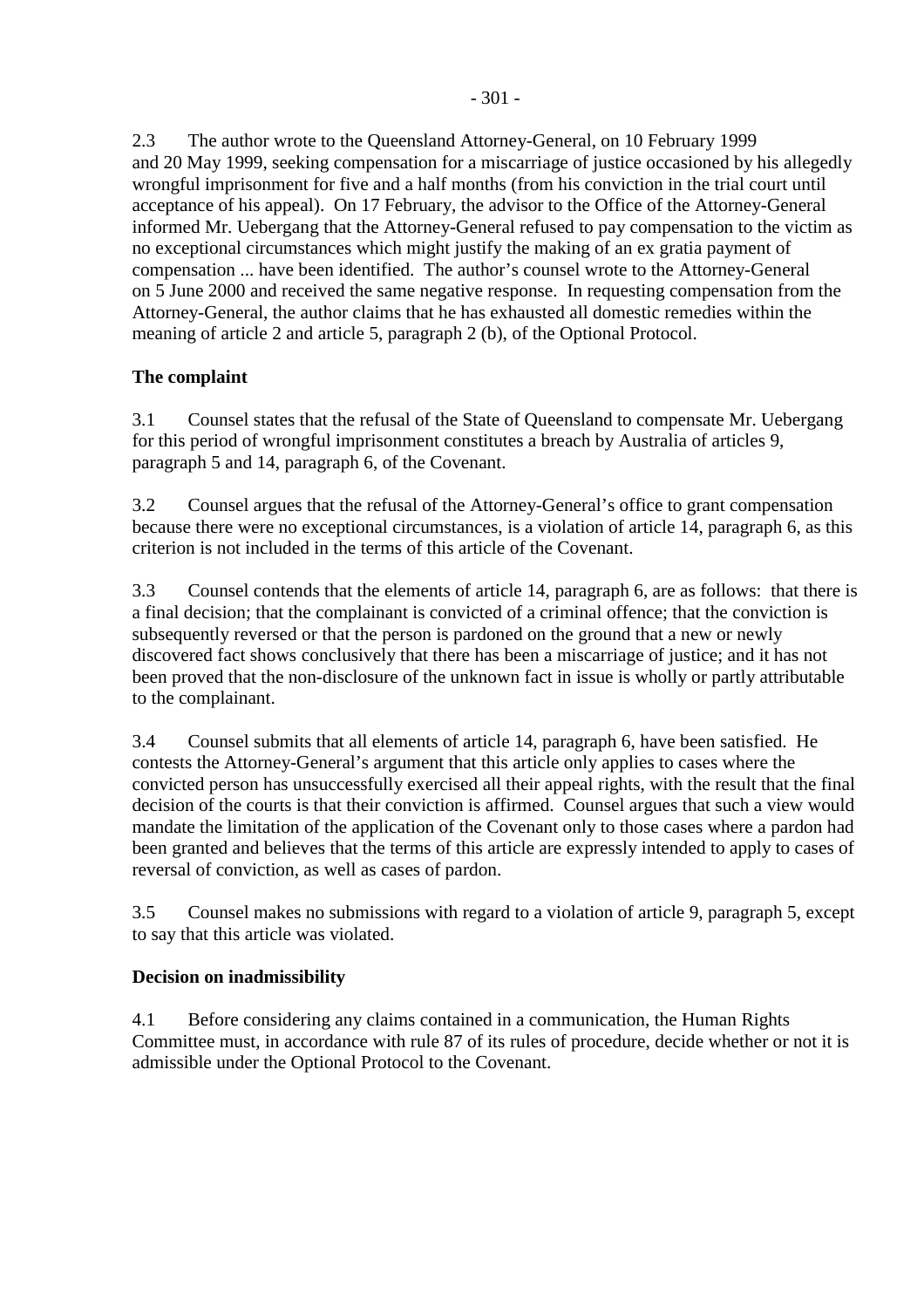4.2 With regard to the author's claim for compensation under article 14, paragraph 6, of the Covenant, the Committee observes that the conditions for the application of this article are:

(a) A final decision convicting a person of a criminal offence;

(b) Suffering of punishment as a consequence of such conviction; and

 (c) A subsequent reversal or pardon on the ground of a new or newly discovered fact showing conclusively that there has been a miscarriage of justice.

4.3 The Committee observes that the author's conviction by the District Court on 11 September 1997 was overturned by the Court of Appeal on 27 February 1998. The Committee is, therefore, of the view that the author's conviction was not a final decision within the meaning of article 14, paragraph 6 and that article 14, paragraph 6, does not apply to the facts of the instant case. This part of the communication is therefore inadmissible ratione materiae under article 3 of the Optional Protocol.

4.4 With respect to the author's allegation of a violation of article 9, paragraph 5, the Committee notes that after his conviction by the trial court the author was imprisoned on the basis of the sentence passed by that court. His subsequent acquittal by the Court of Appeal does not, per se, imply that his imprisonment on the strength of a court order was unlawful. Counsel has provided no further arguments to substantiate the claim under article 9, paragraph 5. This part of the communication is therefore inadmissible under article 2 of the Optional Protocol.

5. The Committee, therefore, decides:

(a) That the communication is inadmissible;

 (b) That this decision shall be communicated to the author and, for information, to the State party.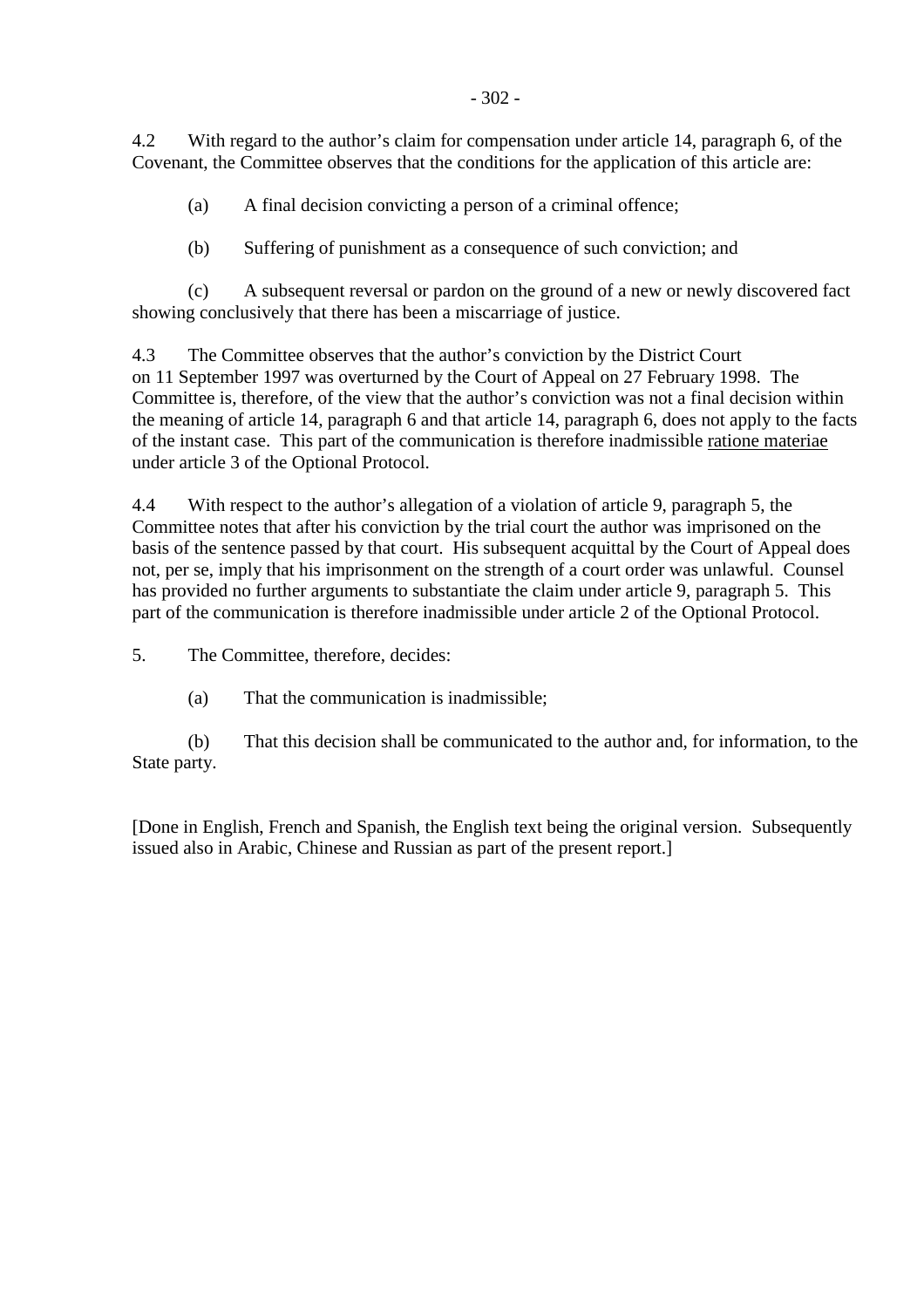#### - 303 -

#### **Q. Communication No. 991/2001, Neremberg v. Germany (Decision adopted 27 July 2001, seventy-second session)**∗

| Submitted by:          | Ms. Hena Neremberg et al.<br>(represented by counsel, Mr. Edward Kossoy) |
|------------------------|--------------------------------------------------------------------------|
| Alleged victims:       | The authors                                                              |
| State party:           | Germany                                                                  |
| Date of communication: | 30 October 1999                                                          |

 The Human Rights Committee, established under article 28 of the International Covenant on Civil and Political Rights,

Meeting on 27 July 2001,

Adopts the following:

#### **Decision on admissibility**

1. The authors of the communication are Ms. Hena Neremberg and 10 other individuals currently residing in Canada, France, and Israel respectively. The authors claim to be victims of violations by Germany of article 14 of the International Covenant on Civil and Political Rights. The authors are represented by counsel. The Optional Protocol entered into force for Germany on 25 November 1993. Germany entered reservations ratione temporis and concerning article 5, paragraph 2 (a) of the Optional Protocol.

## **The facts as submitted on behalf of the author**

 $\overline{a}$ 

2.1 The authors are heirs and assigns of the property of a tannery in the city of Radom (Poland). Shortly after the German occupation in World War II, the enterprise had been confiscated for being owned by ethnic Jews and, from then on, had been controlled by the administrative authorities established in Poland by the German Reich. During this time, on different occasions, high quantities of leather produced in the tannery had been delivered to Hannover (Germany). Furthermore, other property of the authors' ancestors had been confiscated or seized.

 Under rule 85 of the Committee's rules of procedure, Mr. Eckart Klein did not participate in the examination of the case.

<sup>∗</sup> The following members of the Committee participated in the examination of the present communication: Mr. Abdelfattah Amor, Mr. Prafullachandra Natwarlal Bhagwati, Ms. Christine Chanet, Mr. Maurice Glèlè Ahanhanzo, Mr. Rafael Rivas Posada, Sir Nigel Rodley, Mr. Martin Scheinin, Mr. Ivan Shearer, Mr. Hipólito Solari Yrigoyen, Mr. Ahmed Tawfik Khalil, Mr. Patrick Vella and Mr. Maxwell Yalden.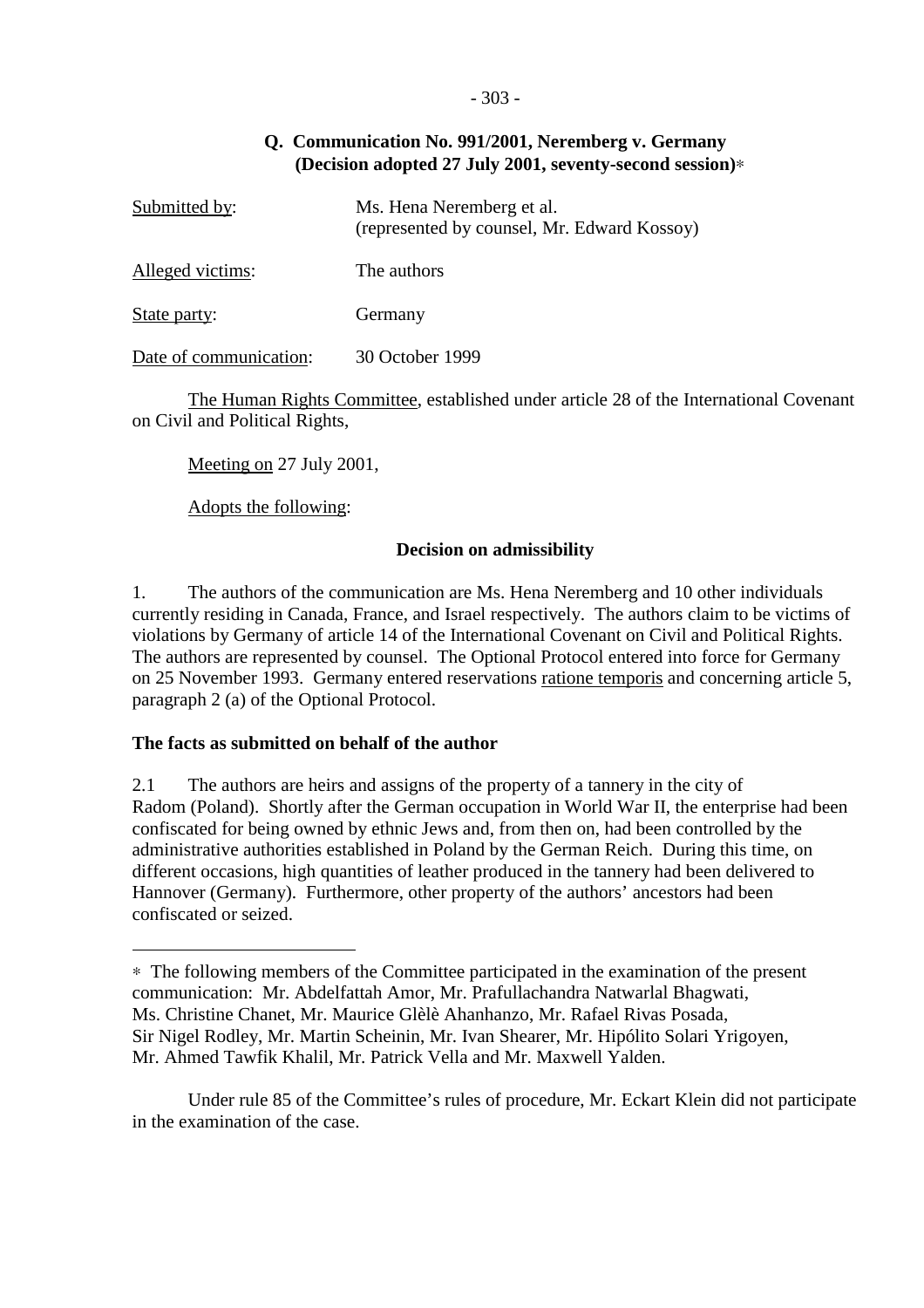2.2 In November 1958, the authors and/or other relatives claimed compensation for the leather delivered to Hannover and other confiscated or seized property as provided for in the relevant provisions of the Federal Restitution Act ("Bundesrückerstattungsgesetz"). From 1962 on, the case was pending at the district court of Berlin ("Landgericht"). In 1971, the authors agreed on a friendly settlement concerning one part of the claim. With regard to another part of the claim the court procedure continued.

2.3 In separate partial decisions, in 1983 and in 1987, the district court Hannover granted the authors compensation for other confiscated property of the tannery, while the procedure continued. In 1992, some of the authors assigned their claims to a commercial trust company, reserving their right to claim compensation for damage caused by the delay of proceedings. In 1993, after further evidence was established, the district court awarded the authors compensation for other material losses. The appeal against the partial decisions by Germany has been rejected as unsubstantiated in second and third instance. Further appeals against the costs order were dismissed. At that time, the total compensation granted by the court amounted to several million DM.

2.4 In 1995, the authors agreed to a friendly settlement on all outstanding compensation claims against payment of DM 1 million.

2.5 In 1996, the authors claimed, before the district court Hannover, compensation for the length of procedure regarding their compensation claims.

2.6 The court rejected the claim arguing that the Federal Restitution Act does not provide for compensation claims other than those mentioned in this act. In 1998, the appeal of the authors against this decision was rejected finally by the Federal Court ("Bundesgerichtshof").

2.7 The authors then turned to the European Commission of Human Rights with a complaint against the delay in the procedures. In 1998, the European Commission of Human Rights declared the application of the authors inadmissible for lack of exhaustion of remedies available under German law, i.e. the authors neither instituted official liability proceedings ("Amtshaftungsklage") nor lodged a constitutional complaint ("Verfassungsbeschwerde") with the Federal Constitutional Court ("Bundesverfassungsgericht").

# **Decision on inadmissibility**

4.1 Before considering any claims contained in a communication, the Human Rights Committee must, in accordance with rule 87 of its rules of procedure, decide whether or not it is admissible under the Optional Protocol to the Covenant.

4.2 The Committee observes that, when ratifying the Optional Protocol and recognizing the competence of the Committee to receive and consider communications from individuals subject to its jurisdiction, the State party made the following reservation, with reference to article 5, paragraph 2 (a) of the Optional Protocol:

"the competence of the Committee shall not apply to communications